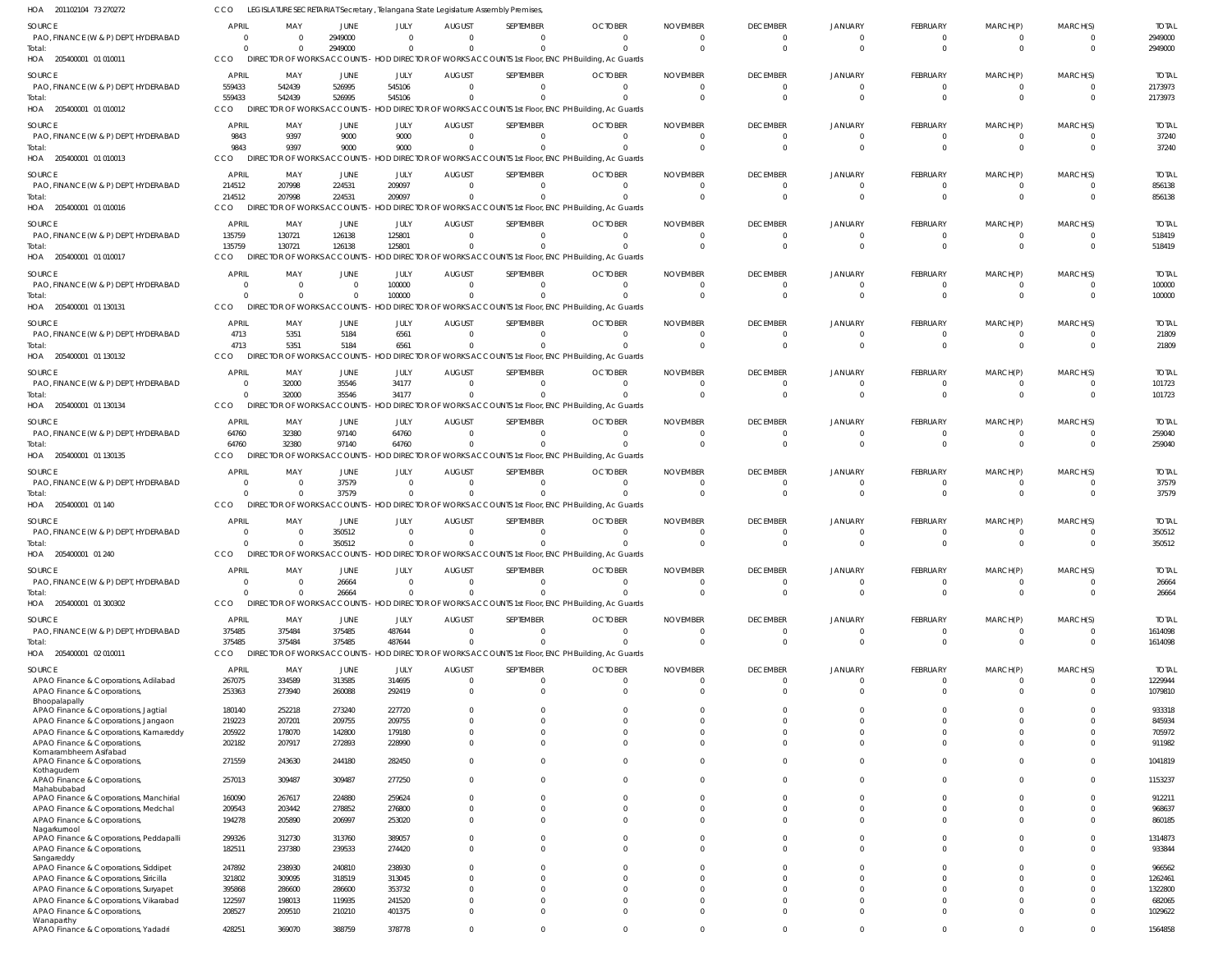205400001 02 010011 HOA CCO DIRECTOR OF WORKS ACCOUNTS - HOD DIRECTOR OF WORKS ACCOUNTS 1st Floor, ENC PH Building, Ac Guards

| SOURCE                                                                          | <b>APRIL</b>   | MAY            | JUNE            | JULY           | <b>AUGUST</b> | SEPTEMBER | <b>OCTOBER</b>                                                                                    | <b>NOVEMBER</b>      | <b>DECEMBER</b> | JANUARY        | FEBRUARY | MARCH(P) | MARCH(S)       | <b>TOTAL</b>     |
|---------------------------------------------------------------------------------|----------------|----------------|-----------------|----------------|---------------|-----------|---------------------------------------------------------------------------------------------------|----------------------|-----------------|----------------|----------|----------|----------------|------------------|
| APAO, PJP (FINANCE), Jogulamba Gadwal                                           | 192720         | 106840         | 107540          | 183862         | $\Omega$      |           |                                                                                                   | $\Omega$<br>$\Omega$ | $\Omega$        | $\Omega$       | $\Omega$ | $\Omega$ | $\Omega$       | 590962           |
| APAO, SRSP (FINANCE), WARANGAL RURAL                                            | 244453         | 303703         | 290319          | 298551         |               | $\Omega$  |                                                                                                   | $\Omega$<br>$\Omega$ | $\Omega$        | C              | $\Omega$ | $\Omega$ | $\Omega$       | 1137026          |
| PAO, AMRP (FINANCE) NALGONDA                                                    | 418770         | 546241         | 500750          | 583610         |               | $\Omega$  |                                                                                                   |                      | $\Omega$        |                | $\Omega$ |          | $\Omega$       | 2049371          |
| PAO, FINANCE (W & P) DEPT, HYDERABAD                                            | 600394         | 698049         | 615168          | 570120         |               |           |                                                                                                   |                      | $\Omega$        |                |          |          | $\Omega$       | 2483731          |
| PAO, FINANCE (W & P) DEPT, KARIMNAGAR                                           | 1156033        | 1141737        | 1120220         | 1284894        |               |           |                                                                                                   |                      | C               |                |          |          | $\Omega$       | 4702884          |
| PAO, FINANCE (W & P) DEPT, KHAMMAM                                              | 405720         | 407260         | 408752          | 425370         |               |           |                                                                                                   |                      | $\Omega$        |                |          |          | $\Omega$       | 1647102          |
| PAO, FINANCE (W & P) DEPT,                                                      | 403001         | 289695         | 298815          | 296779         |               |           |                                                                                                   |                      | $\Omega$        |                | $\Omega$ |          | $\Omega$       | 1288290          |
| MAHABOOBNAGAR<br>PAO, FINANCE (W & P) DEPT, MEDAK                               | 207209         | 221721         | 197530          | 193279         |               |           |                                                                                                   |                      | $\Omega$        |                |          |          | $\Omega$       | 819739           |
| PAO, FINANCE (W & P) DEPT, NIRMAL                                               | 317526         | 278170         | 308970          | 279360         |               |           |                                                                                                   |                      | $\Omega$        |                | $\cap$   |          | $\Omega$       | 1184026          |
| PAO, FINANCE (W & P) DEPT, NIZAMABAD                                            | 302714         | 305890         | 308271          | 306360         |               |           |                                                                                                   | $\Omega$             | $\Omega$        |                | $\Omega$ | $\cap$   | $\Omega$       | 1223235          |
| PAO, FINANCE (W & P) DEPT, RANGA                                                | 369060         | 352000         | 387400          | 366946         |               |           |                                                                                                   | $\Omega$             | $\Omega$        | $\Omega$       | $\Omega$ | $\Omega$ | $\Omega$       | 1475406          |
| REDDY                                                                           |                |                |                 |                |               |           |                                                                                                   |                      |                 |                |          |          |                |                  |
| PAO, FINANCE (W & P) DEPT, WARANGAL                                             | 406947         | 389830         | 387802          | 364824         |               |           |                                                                                                   | $\Omega$             | $\Omega$        | C              | $\Omega$ | $\Omega$ | $\Omega$       | 1549403          |
| Total:                                                                          | 9651709        | 9886465        | 9786420         | 10546715       | O             | $\Omega$  |                                                                                                   | $\Omega$             | $\Omega$        | $\Omega$       | $\Omega$ | $\Omega$ | $\Omega$       | 39871309         |
| HOA 205400001 02 010012                                                         | CCO            |                |                 |                |               |           | DIRECTOR OF WORKS ACCOUNTS - HOD DIRECTOR OF WORKS ACCOUNTS 1st Floor, ENC PH Building, Ac Guards |                      |                 |                |          |          |                |                  |
| SOURCE                                                                          | <b>APRIL</b>   | MAY            | <b>JUNE</b>     | JULY           | <b>AUGUST</b> | SEPTEMBER | <b>OCTOBER</b>                                                                                    | <b>NOVEMBER</b>      | <b>DECEMBER</b> | <b>JANUARY</b> | FEBRUARY | MARCH(P) | MARCH(S)       | <b>TOTAL</b>     |
| APAO Finance & Corporations, Adilabad                                           | $\Omega$       | - 0            | 83400           | $\Omega$       | $\Omega$      | $\Omega$  |                                                                                                   | $\Omega$<br>$\Omega$ | $\Omega$        | $\Omega$       | $\Omega$ | $\Omega$ | $\Omega$       | 83400            |
| APAO Finance & Corporations, Jagtial                                            | $\Omega$       | 56400          | $\Omega$        | $\Omega$       |               |           |                                                                                                   |                      | $\Omega$        |                | $\Omega$ | $\cap$   | $\Omega$       | 56400            |
| APAO Finance & Corporations, Jangaon                                            | $\Omega$       | 55200          | $\Omega$        | $\Omega$       |               |           |                                                                                                   |                      | $\Omega$        |                | - 0      |          | $\Omega$       | 55200            |
| APAO Finance & Corporations, Kamareddy                                          | $\Omega$       | $\Omega$       | 39600           | $\Omega$       |               |           |                                                                                                   |                      | $\Omega$        |                | $\Omega$ |          |                | 39600            |
| APAO Finance & Corporations,                                                    | $\Omega$       | $\Omega$       | 55200           | $\Omega$       |               |           |                                                                                                   |                      | $\Omega$        | $\Omega$       | $\Omega$ | $\cap$   | $\Omega$       | 55200            |
| Komarambheem Asifabad                                                           |                |                |                 |                |               |           |                                                                                                   |                      |                 |                |          |          |                |                  |
| APAO Finance & Corporations,                                                    | 66425          | 4025           | 42000           | 5825           |               |           |                                                                                                   |                      | $\Omega$        | $\Omega$       | $\Omega$ | $\cap$   | $\Omega$       | 118275           |
| Kothagudem                                                                      | 46500          | $\Omega$       | 2500            | $\Omega$       |               |           |                                                                                                   | $\Omega$             | $\Omega$        | $\Omega$       | $\Omega$ | $\cap$   | $\Omega$       | 49000            |
| APAO Finance & Corporations, Manchirial<br>APAO Finance & Corporations, Medchal | 48600          | $\Omega$       | $\Omega$        | $\Omega$       |               |           |                                                                                                   |                      | $\Omega$        |                | $\Omega$ |          | $\Omega$       | 48600            |
| APAO Finance & Corporations,                                                    | 2000           | 2000           | 40100           | 2000           |               |           |                                                                                                   |                      | $\Omega$        | $\Omega$       | $\Omega$ | $\Omega$ | $\Omega$       | 46100            |
| Nagarkurnool                                                                    |                |                |                 |                |               |           |                                                                                                   |                      |                 |                |          |          |                |                  |
| APAO Finance & Corporations, Peddapalli                                         | $\overline{0}$ | $\overline{0}$ | 90000           | $\overline{0}$ |               |           |                                                                                                   |                      | $\Omega$        | C              | $\Omega$ |          | $\Omega$       | 90000            |
| APAO Finance & Corporations,                                                    | 54800          | 2000           | 2000            | 2000           |               |           |                                                                                                   | $\Omega$             | $\Omega$        | $\Omega$       | $\Omega$ | $\Omega$ | $\Omega$       | 60800            |
| Sangareddy                                                                      |                |                |                 |                |               |           |                                                                                                   |                      |                 |                |          |          |                |                  |
| APAO Finance & Corporations, Siricilla                                          | 1503           | 70503          | 1503            | 1546           |               |           |                                                                                                   |                      | C               |                |          |          | $\Omega$       | 75055            |
| APAO Finance & Corporations, Suryapet                                           | $\overline{0}$ | 65100          | $\Omega$        | $\Omega$       |               |           |                                                                                                   |                      | $\Omega$        |                |          |          | $\Omega$       | 65100            |
| APAO Finance & Corporations, Vikarabad                                          | $\overline{0}$ | $\Omega$       | 39900           | $\Omega$       |               |           |                                                                                                   |                      |                 |                |          |          | $\Omega$       | 39900            |
| APAO Finance & Corporations, Yadadri                                            | 83700          | $\overline{0}$ | 6600            | $\Omega$       |               |           |                                                                                                   |                      |                 |                |          |          |                | 90300            |
| APAO, SRSP (FINANCE), WARANGAL RURAL                                            | 4755           | 5432           | 78465           | 4557           |               |           |                                                                                                   |                      |                 |                |          |          |                | 93209            |
| PAO, AMRP (FINANCE) NALGONDA                                                    | 2000           | 132200         | 2000            | 2280           |               |           |                                                                                                   |                      |                 |                |          |          | $\Omega$       | 138480           |
| PAO, FINANCE (W & P) DEPT, HYDERABAD                                            | 133630         | 13194          | 20600           | 11300          |               |           |                                                                                                   |                      |                 |                |          |          |                | 178724           |
| PAO, FINANCE (W & P) DEPT, KARIMNAGAR                                           | 17106          | 17200          | 336039          | 17566          |               |           |                                                                                                   |                      | $\Omega$        |                |          |          | $\Omega$       | 387911           |
| PAO, FINANCE (W & P) DEPT, KHAMMAM                                              | 138838         | 8839           | 8839            | 8839           |               |           |                                                                                                   |                      | $\Omega$        |                |          |          | $\Omega$       | 165355           |
| PAO, FINANCE (W & P) DEPT,<br>MAHABOOBNAGAR                                     | 314            | 16             | 55800           | $\Omega$       |               |           |                                                                                                   |                      | $\Omega$        |                |          |          | $\Omega$       | 56130            |
| PAO, FINANCE (W & P) DEPT, MEDAK                                                | $\overline{0}$ | $\overline{0}$ | 51300           | $\Omega$       |               |           |                                                                                                   |                      |                 |                |          |          |                | 51300            |
| PAO, FINANCE (W & P) DEPT, NIRMAL                                               | 67100          | 2000           | 2000            | 2000           |               |           |                                                                                                   |                      | -C              |                |          |          | $\Omega$       | 73100            |
| PAO, FINANCE (W & P) DEPT, NIZAMABAD                                            | 3225           | 74450          | 3050            | 3050           |               |           |                                                                                                   |                      | $\Omega$        |                |          |          | $\Omega$       | 83775            |
| PAO, FINANCE (W & P) DEPT, RANGA                                                | 6900           | 88200          | 7200            | 6900           |               |           |                                                                                                   |                      |                 |                |          |          |                | 109200           |
| <b>REDDY</b>                                                                    |                |                |                 |                |               |           |                                                                                                   |                      |                 |                |          |          |                |                  |
| PAO, FINANCE (W & P) DEPT, WARANGAL                                             | 6245           | 6100           | 6102            | 5983           |               |           |                                                                                                   |                      | $\Omega$        |                |          |          |                | 24430            |
| Total:                                                                          | 683641         | 602859         | 974198          | 73846          | $\Omega$      | $\Omega$  |                                                                                                   | $\Omega$             | $\Omega$        | $\Omega$       | $\Omega$ | $\Omega$ | $\Omega$       | 2334544          |
| HOA 205400001 02 010013                                                         | CCO            |                |                 |                |               |           | DIRECTOR OF WORKS ACCOUNTS - HOD DIRECTOR OF WORKS ACCOUNTS 1st Floor, ENC PH Building, Ac Guards |                      |                 |                |          |          |                |                  |
| SOURCE                                                                          | <b>APRIL</b>   | MAY            | JUNE            | JULY           | <b>AUGUST</b> | SEPTEMBER | <b>OCTOBER</b>                                                                                    | <b>NOVEMBER</b>      | <b>DECEMBER</b> | <b>JANUARY</b> | FEBRUARY | MARCH(P) | MARCH(S)       | <b>TOTAL</b>     |
| APAO Finance & Corporations, Adilabad                                           | 121338         | 128536         | 120470          | 120900         | $\Omega$      | $\Omega$  | $\Omega$                                                                                          | $\Omega$             | $\overline{0}$  | $\overline{0}$ | $\Omega$ | $\Omega$ | $\overline{0}$ | 491244           |
| APAO Finance & Corporations,                                                    | 97238          | 105131         | 99820           | 112298         | $\Omega$      | $\Omega$  |                                                                                                   | $\Omega$<br>$\Omega$ | $\Omega$        | $\Omega$       | $\Omega$ | $\Omega$ | $\Omega$       | 414487           |
| Bhoopalapally                                                                   |                |                |                 |                |               |           |                                                                                                   |                      |                 |                |          |          |                |                  |
| APAO Finance & Corporations, Jagtial                                            | 69207          | 121544         | 104927          | 87466          | $\Omega$      | $\Omega$  |                                                                                                   | $\Omega$<br>$\Omega$ | $\Omega$        | $\Omega$       | $\Omega$ | $\Omega$ | $\Omega$       | 383144           |
| APAO Finance & Corporations, Jangaon                                            | 84293          | 79492          | 80472           | 80472          |               | $\Omega$  |                                                                                                   | $\Omega$<br>$\Omega$ | $\Omega$        | $\Omega$       | $\Omega$ | $\Omega$ | $\Omega$       | 324729           |
| APAO Finance & Corporations, Kamareddy                                          | 79015          | 68336          | 54810           | 68766          | U             | $\Omega$  |                                                                                                   | $\Omega$<br>$\Omega$ | $\Omega$        | $\Omega$       | $\Omega$ | $\Omega$ | $\Omega$       | 270927           |
| APAO Finance & Corporations,<br>Komarambheem Asifabad                           | 77579          | 79782          | 114281          | 87885          | O             | $\Omega$  |                                                                                                   | $\Omega$<br>$\Omega$ | $\Omega$        | $\Omega$       | $\Omega$ | $\Omega$ | $\Omega$       | 359527           |
| APAO Finance & Corporations,                                                    | 104479         | 93579          | 93792           | 112719         | $\Omega$      | $\Omega$  |                                                                                                   | $\Omega$<br>$\Omega$ | $\Omega$        | $\Omega$       | $\Omega$ | $\Omega$ | $\Omega$       | 404569           |
| Kothagudem                                                                      |                |                |                 |                |               |           |                                                                                                   |                      |                 |                |          |          |                |                  |
| APAO Finance & Corporations,                                                    | 98643          | 116926         | 191148          | 106421         | $\Omega$      | $\Omega$  |                                                                                                   | $\Omega$<br>$\Omega$ | $\Omega$        | $\Omega$       | $\Omega$ | $\Omega$ | $\Omega$       | 513138           |
| Mahabubabad                                                                     |                |                |                 |                |               | $\Omega$  |                                                                                                   | $\Omega$<br>$\Omega$ | $\Omega$        | $\Omega$       | $\Omega$ | $\Omega$ | $\Omega$       |                  |
| APAO Finance & Corporations, Manchirial                                         | 61635          | 102895         | 86499           | 105198         | $\Omega$<br>O | $\Omega$  |                                                                                                   | $\Omega$<br>$\Omega$ | $\Omega$        | $\Omega$       | $\Omega$ | $\Omega$ | $\Omega$       | 356227           |
| APAO Finance & Corporations, Medchal<br>APAO Finance & Corporations,            | 80511          | 78329<br>79030 | 107026<br>89155 | 111748         | $\Omega$      | $\Omega$  |                                                                                                   | $\Omega$<br>$\Omega$ | $\Omega$        | $\Omega$       | $\Omega$ | $\Omega$ | $\Omega$       | 377614<br>345200 |
| Nagarkurnool                                                                    | 74528          |                |                 | 102487         |               |           |                                                                                                   |                      |                 |                |          |          |                |                  |
| APAO Finance & Corporations, Peddapalli                                         | 114022         | 120129         | 120528          | 157549         | $\Omega$      | $\Omega$  |                                                                                                   | $\Omega$<br>$\Omega$ | $\Omega$        | $\Omega$       | $\Omega$ | $\Omega$ | $\Omega$       | 512228           |
| APAO Finance & Corporations,                                                    | 70119          | 91178          | 92013           | 151623         | $\Omega$      | $\Omega$  | $\Omega$                                                                                          | $\Omega$             | $\Omega$        | $\Omega$       | $\Omega$ | $\Omega$ | $\Omega$       | 404933           |
| Sangareddy                                                                      |                |                |                 |                |               |           |                                                                                                   |                      |                 |                |          |          |                |                  |
| APAO Finance & Corporations, Siddipet                                           | 95105          | 91713          | 92442           | 91713          |               | $\Omega$  |                                                                                                   | $\Omega$<br>$\Omega$ | $\Omega$        | $\Omega$       | $\Omega$ | $\Omega$ | $\Omega$       | 370973           |
| APAO Finance & Corporations, Siricilla                                          | 123844         | 118828         | 122482          | 120360         |               | $\Omega$  |                                                                                                   | $\Omega$<br>$\Omega$ | $\Omega$        | $\Omega$       | $\Omega$ | $\Omega$ | $\Omega$       | 485514           |
| APAO Finance & Corporations, Suryapet                                           | 152032         | 110018         | 110018          | 143571         |               | $\Omega$  |                                                                                                   | $\Omega$<br>$\Omega$ | $\Omega$        | $\Omega$       | $\Omega$ | $\Omega$ | $\Omega$       | 515639           |
| APAO Finance & Corporations, Vikarabad                                          | 47064          | 75997          | 46041           | 92722          |               |           |                                                                                                   | $\Omega$<br>$\Omega$ | $\Omega$        | $\Omega$       | $\Omega$ | $\Omega$ | $\Omega$       | 261824           |
| APAO Finance & Corporations,                                                    | 80088          | 80430          | 100113          | 160122         | O             | $\Omega$  |                                                                                                   | $\Omega$<br>$\Omega$ | $\Omega$        | $\Omega$       | $\Omega$ | $\Omega$ | $\Omega$       | 420753           |
| Wanaparthy<br>APAO Finance & Corporations, Yadadri                              | 237698         | 142114         | 149749          | 144728         |               |           |                                                                                                   | $\Omega$<br>$\Omega$ | $\Omega$        | $\Omega$       | $\Omega$ | $\Omega$ | $\Omega$       | 674289           |
| APAO, PJP (FINANCE), Jogulamba Gadwal                                           | 73961          | 41009          | 41281           | 72171          |               | $\Omega$  |                                                                                                   | $\Omega$<br>$\Omega$ | $\Omega$        | $\Omega$       | $\Omega$ | $\Omega$ | $\Omega$       | 228422           |
| APAO, SRSP (FINANCE), WARANGAL RURAL                                            | 93793          | 138827         | 111388          | 114571         |               |           |                                                                                                   | $\Omega$<br>$\Omega$ | $\Omega$        | $\Omega$       | $\Omega$ | $\Omega$ | $\Omega$       | 458579           |
| PAO, AMRP (FINANCE) NALGONDA                                                    | 161130         | 210014         | 225943          | 224501         |               | $\Omega$  |                                                                                                   | $\Omega$             | $\Omega$        | $\Omega$       | $\Omega$ | $\Omega$ | $\Omega$       | 821588           |
| PAO, FINANCE (W & P) DEPT, HYDERABAD                                            | 230280         | 267790         | 266548          | 218693         |               |           |                                                                                                   | $\Omega$             | $\Omega$        | $\Omega$       | $\Omega$ | $\Omega$ | $\Omega$       | 983311           |
| PAO, FINANCE (W & P) DEPT, KARIMNAGAR                                           | 444655         | 439538         | 431034          | 494077         |               | $\Omega$  |                                                                                                   | $\Omega$<br>$\Omega$ | $\Omega$        | $\Omega$       | $\Omega$ | $\Omega$ | $\Omega$       | 1809304          |
| PAO, FINANCE (W & P) DEPT, KHAMMAM                                              | 186585         | 156769         | 157835          | 163787         |               | $\Omega$  |                                                                                                   | $\Omega$<br>$\Omega$ | $\Omega$        | $\Omega$       | $\Omega$ | $\Omega$ | $\Omega$       | 664976           |
| PAO, FINANCE (W & P) DEPT,<br>MAHABOOBNAGAR                                     | 155092         | 111329         | 128380          | 114086         | O             | $\Omega$  |                                                                                                   | $\Omega$<br>$\Omega$ | $\Omega$        | $\Omega$       | $\Omega$ | $\Omega$ | $\Omega$       | 508887           |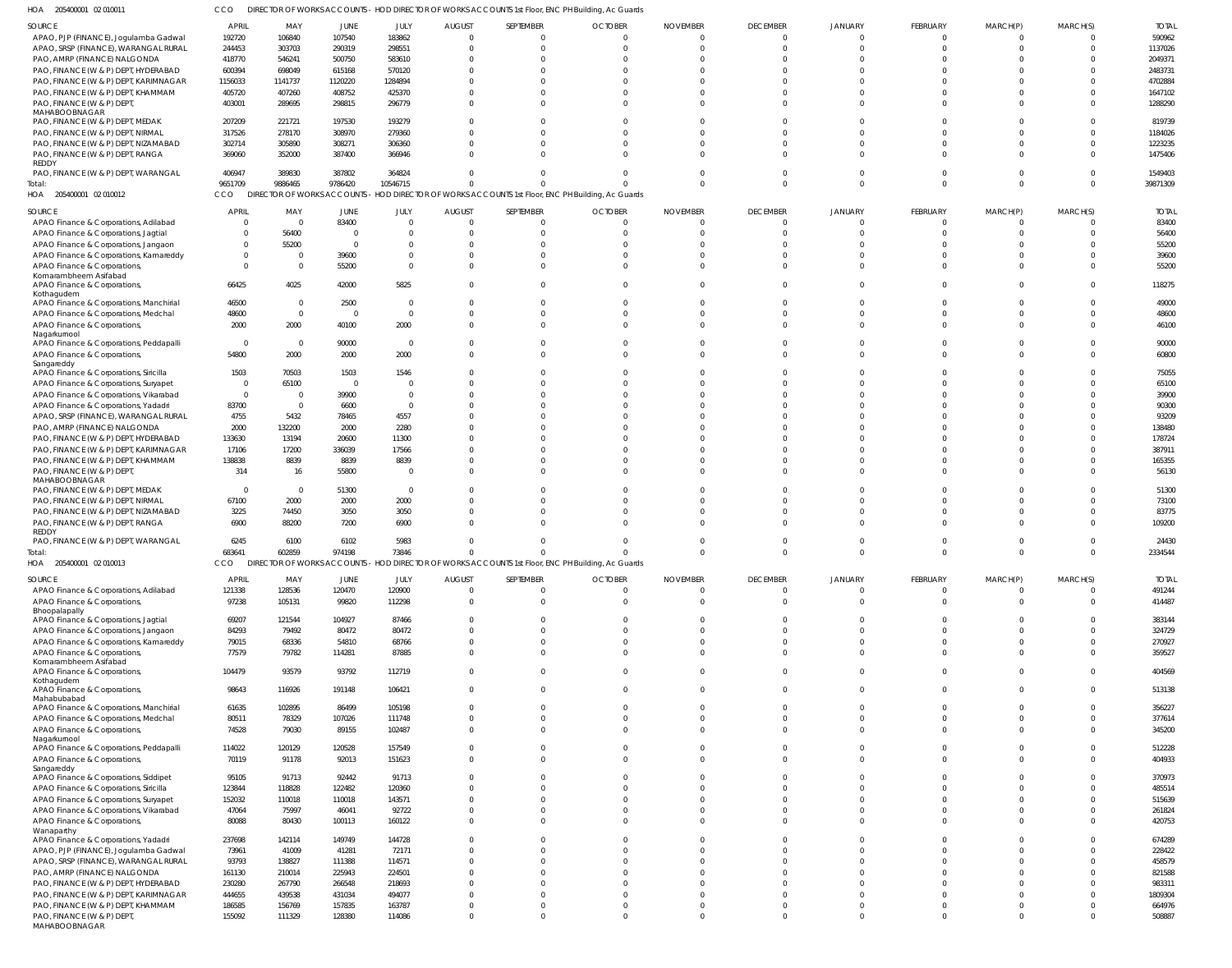| PAO, FINANCE (W & P) DEPT, MEDAK                      | 79581          | 85156          | 75883          | 74115          |                      |                                                                                                   |                      | <sup>0</sup>         |                      |                | $\Omega$        | $\cup$               |          |
|-------------------------------------------------------|----------------|----------------|----------------|----------------|----------------------|---------------------------------------------------------------------------------------------------|----------------------|----------------------|----------------------|----------------|-----------------|----------------------|----------|
| PAO, FINANCE (W & P) DEPT, NIRMAL                     | 121884         | 106790         | 118497         | 107251         | $\Omega$             | $\Omega$                                                                                          | $\Omega$             | 0                    |                      |                | $\Omega$        | $\Omega$             |          |
| PAO, FINANCE (W & P) DEPT, NIZAMABAD                  | 116357         | 117619         | 118541         | 117801         | $\Omega$             | $\Omega$                                                                                          | $\Omega$             | 0                    |                      |                | $\Omega$        | $\Omega$             |          |
| PAO, FINANCE (W & P) DEPT, RANGA                      | 149142         | 158430         | 156175         | 145826         | $\Omega$             | $\Omega$                                                                                          | $\Omega$             | $\Omega$             |                      |                | $\Omega$        | $\cup$               |          |
| REDDY                                                 |                |                |                |                |                      |                                                                                                   |                      |                      |                      |                |                 |                      |          |
| PAO, FINANCE (W & P) DEPT, WARANGAL                   | 156294         | 149728         | 244139         | 140141         | $\Omega$             | $\Omega$                                                                                          | $\Omega$             | $\Omega$             | $\Omega$             | $\Omega$       | $\Omega$        | $\Omega$             |          |
| Total:                                                | 3837192        | 3866986        | 4051430        | 4145768        |                      |                                                                                                   | $\Omega$             | $\Omega$             | $\Omega$             | $\Omega$       | $\Omega$        | $\Omega$             | $\Omega$ |
| HOA<br>205400001 02 010016                            | <b>CCO</b>     |                |                |                |                      | DIRECTOR OF WORKS ACCOUNTS - HOD DIRECTOR OF WORKS ACCOUNTS 1st Floor, ENC PH Building, Ac Guards |                      |                      |                      |                |                 |                      |          |
| SOURCE                                                | <b>APRIL</b>   | MAY            | JUNE           | JULY           | <b>AUGUST</b>        | SEPTEMBER                                                                                         | <b>OCTOBER</b>       | <b>NOVEMBER</b>      | <b>DECEMBER</b>      | JANUARY        | FEBRUARY        | MARCH(P)             | MARCH(S) |
| APAO Finance & Corporations, Adilabad                 | 38371          | 48066          | 45050          | 45211          | $\overline{0}$       | $\overline{0}$                                                                                    | $\overline{0}$       | $\mathbf{0}$         | $\mathbf 0$          | $\Omega$       | $\Omega$        | 0                    |          |
| APAO Finance & Corporations,                          | 30093          | 32536          | 30892          | 34753          | $\Omega$             | $\Omega$                                                                                          | $\Omega$             | $\Omega$             | $\Omega$             |                | $\Omega$        | $\Omega$             |          |
| Bhoopalapally                                         |                |                |                |                |                      |                                                                                                   |                      |                      |                      |                |                 |                      |          |
| APAO Finance & Corporations, Jagtial                  | 37124          | 50563          | 54482          | 45952          | $\Omega$             | $\Omega$                                                                                          | $\Omega$             | $\Omega$             | U                    | - 0            | $\Omega$        | $\Omega$             |          |
| APAO Finance & Corporations, Jangaon                  | 31520          | 29726          | 30092          | 30092          | $\Omega$             | $\Omega$                                                                                          | $\Omega$             | $\Omega$             |                      |                | $\Omega$        | $\cup$               |          |
| APAO Finance & Corporations, Kamareddy                | 28798          | 25554          | 20496          | 25715          | $\Omega$             | $\Omega$                                                                                          | $\Omega$             | $\Omega$             | $\Omega$             | $\Omega$       | $\Omega$        | $\Omega$             |          |
| APAO Finance & Corporations,<br>Komarambheem Asifabad | 24008          | 24690          | 32412          | 27197          | $\Omega$             | $\Omega$                                                                                          | $\Omega$             | $\Omega$             |                      |                | $\Omega$        | $\Omega$             |          |
| APAO Finance & Corporations,                          | 54016          | 46466          | 50590          | 59137          | $\Omega$             | $\Omega$                                                                                          | $\Omega$             | $\Omega$             |                      | $\Omega$       | $\Omega$        | $\Omega$             |          |
| Kothagudem                                            |                |                |                |                |                      |                                                                                                   |                      |                      |                      |                |                 |                      |          |
| APAO Finance & Corporations,                          | 30527          | 36185          | 36185          | 32935          | 0                    | $\Omega$                                                                                          | $\Omega$             | $\Omega$             | $\Omega$             | $\Omega$       | $\Omega$        | $\Omega$             |          |
| Mahabubabad                                           |                |                |                |                |                      |                                                                                                   |                      |                      |                      |                | $\Omega$        |                      |          |
| APAO Finance & Corporations, Manchirial               | 23048          | 38476          | 32345          | 42530          | $\Omega$<br>$\Omega$ | $\Omega$<br>$\Omega$                                                                              | $\Omega$<br>$\Omega$ | $\Omega$<br>$\Omega$ | $\Omega$<br>$\Omega$ | $\Omega$       | $\Omega$        | $\Omega$<br>$\Omega$ |          |
| APAO Finance & Corporations, Medchal                  | 60883<br>23065 | 59412<br>24458 | 76246          | 81947<br>53244 | $\Omega$             | $\Omega$                                                                                          | $\Omega$             | $\Omega$             | $\Omega$             | $\Omega$       | $\Omega$        | $\Omega$             |          |
| APAO Finance & Corporations,<br>Nagarkurnool          |                |                | 27802          |                |                      |                                                                                                   |                      |                      |                      |                |                 |                      |          |
| APAO Finance & Corporations, Peddapalli               | 54031          | 56502          | 56626          | 62794          | $\Omega$             | $\overline{0}$                                                                                    | $\Omega$             | $\Omega$             | $\Omega$             | $\Omega$       | $\Omega$        | 0                    | - 0      |
| APAO Finance & Corporations,                          | 21905          | 29780          | 30093          | 40518          | $\Omega$             | $\Omega$                                                                                          | $\Omega$             | $\Omega$             | $\Omega$             | $\Omega$       | $\Omega$        | $\Omega$             |          |
| Sangareddy                                            |                |                |                |                |                      |                                                                                                   |                      |                      |                      |                |                 |                      |          |
| APAO Finance & Corporations, Siddipet                 | 35565          | 34296          | 34569          | 34296          | $\Omega$             | $\Omega$                                                                                          | $\Omega$             | 0                    | 0                    |                | $\Omega$        | $\Omega$             |          |
| APAO Finance & Corporations, Siricilla                | 46312          | 44436          | 45802          | 45009          | $\Omega$             | $\Omega$                                                                                          | $\Omega$             | $\Omega$             |                      |                | $\Omega$        | $\cup$               |          |
| APAO Finance & Corporations, Suryapet                 | 50116          | 37283          | 51885          | 59916          | $\Omega$             | $\Omega$                                                                                          | $\Omega$             | $\Omega$             |                      |                | $\Omega$        | $\Omega$             |          |
| APAO Finance & Corporations, Vikarabad                | 17599          | 28418          | 17217          | 34672          | $\Omega$             | $\Omega$                                                                                          | $\Omega$             | <sup>0</sup>         |                      |                | $\Omega$        | $\Omega$             |          |
| APAO Finance & Corporations,                          | 29948          | 30076          | 30178          | 65611          | $\Omega$             | $\Omega$                                                                                          | $\Omega$             | $\Omega$             |                      |                | $\Omega$        | $\cup$               |          |
| Wanaparthy<br>APAO Finance & Corporations, Yadadri    | 38198          | 39810          | 41135          | 40669          | $\Omega$             | $\Omega$                                                                                          | $\Omega$             | $\Omega$             |                      |                | $\Omega$        | $\Omega$             |          |
| APAO, PJP (FINANCE), Jogulamba Gadwal                 | 37657          | 21335          | 21437          | 36397          | $\Omega$             | $\Omega$                                                                                          | $\Omega$             | 0                    |                      |                | $\Omega$        | $\Omega$             |          |
| APAO, SRSP (FINANCE), WARANGAL RURAL                  | 48377          | 60101          | 57452          | 59094          | $\Omega$             | $\Omega$                                                                                          | $\Omega$             | <sup>0</sup>         |                      |                | $\Omega$        | $\cup$               |          |
| PAO, AMRP (FINANCE) NALGONDA                          | 55937          | 74218          | 67701          | 79270          | $\Omega$             | $\Omega$                                                                                          | $\Omega$             | <sup>0</sup>         |                      |                | $\Omega$        | C.                   |          |
| PAO, FINANCE (W & P) DEPT, HYDERABAD                  | 167685         | 179391         | 159637         | 159427         | $\Omega$             | $\Omega$                                                                                          | $\Omega$             |                      |                      |                | $\Omega$        | $\cup$               |          |
| PAO, FINANCE (W & P) DEPT, KARIMNAGAR                 | 229346         | 226210         | 221538         | 250844         | $\Omega$             | $\Omega$                                                                                          | $\Omega$             | 0                    |                      |                | $\Omega$        | $\Omega$             |          |
| PAO, FINANCE (W & P) DEPT, KHAMMAM                    | 80550          | 80858          | 81408          | 84480          | $\Omega$             | $\Omega$                                                                                          | $\Omega$             | 0                    |                      |                | $\Omega$        | $\Omega$             |          |
| PAO, FINANCE (W & P) DEPT,                            | 78060          | 56198          | 55714          | 56418          | $\Omega$             | $\Omega$                                                                                          | $\Omega$             | $\Omega$             |                      |                | $\Omega$        | $\cup$               |          |
| MAHABOOBNAGAR                                         |                |                |                |                |                      |                                                                                                   |                      |                      |                      |                |                 |                      |          |
| PAO, FINANCE (W & P) DEPT, MEDAK                      | 24629          | 26354          | 23484          | 23015          | $\Omega$             | $\Omega$                                                                                          | $\Omega$             |                      |                      |                |                 |                      |          |
| PAO, FINANCE (W & P) DEPT, NIRMAL                     | 45577          | 39933          | 44402          | 40106          |                      | $\Omega$                                                                                          |                      |                      |                      |                |                 | $\Omega$             |          |
| PAO, FINANCE (W & P) DEPT, NIZAMABAD                  | 60014          | 59884          | 60361          | 59978          | $\Omega$             | $\Omega$                                                                                          | $\Omega$             | 0                    |                      |                | $\Omega$        | $\Omega$             |          |
| PAO, FINANCE (W & P) DEPT, RANGA                      | 104156         | 99098          | 109598         | 103504         | $\Omega$             | - 0                                                                                               | $\Omega$             | $\Omega$             |                      |                | $\Omega$        | $\Omega$             |          |
| REDDY<br>PAO, FINANCE (W & P) DEPT, WARANGAL          | 78619          | 75232          | 75037          | 70952          | $\Omega$             | $\Omega$                                                                                          | $\Omega$             | $\Omega$             |                      |                | $\Omega$        | $\Omega$             |          |
| Total:                                                | 1685734        | 1715545        | 1721866        | 1885683        |                      | $\Omega$                                                                                          | $\Omega$             | $\Omega$             | $\Omega$             | $\Omega$       | $\Omega$        | $\Omega$             | $\Omega$ |
| HOA 205400001 02 010017                               | CCO            |                |                |                |                      | DIRECTOR OF WORKS ACCOUNTS - HOD DIRECTOR OF WORKS ACCOUNTS 1st Floor, ENC PH Building, Ac Guards |                      |                      |                      |                |                 |                      |          |
|                                                       |                |                |                |                |                      |                                                                                                   |                      |                      |                      |                |                 |                      |          |
| SOURCE                                                | <b>APRIL</b>   | MAY            | JUNE           | JULY           | <b>AUGUST</b>        | SEPTEMBER                                                                                         | <b>OCTOBER</b>       | <b>NOVEMBER</b>      | <b>DECEMBER</b>      | JANUARY        | FEBRUARY        | MARCH(P)             | MARCH(S) |
| APAO Finance & Corporations, Adilabad                 | 27448          | -0             |                |                |                      |                                                                                                   |                      |                      |                      |                |                 |                      |          |
| APAO Finance & Corporations, Jagtial                  | - 0            | 60000          | $\Omega$       |                |                      | $\Omega$                                                                                          |                      |                      |                      |                | $\Omega$        |                      |          |
| APAO Finance & Corporations, Manchirial               |                | $\overline{0}$ | $\overline{0}$ | 61209          |                      | $\Omega$                                                                                          |                      |                      |                      |                |                 |                      |          |
| APAO Finance & Corporations, Yadadri                  |                | $\mathbf{0}$   | 15000          | $\Omega$       |                      | $\Omega$                                                                                          | $\Omega$             |                      |                      |                | $\Omega$        |                      |          |
| PAO, FINANCE (W & P) DEPT, KARIMNAGAR                 |                | 100000         | 200000         | 54750          | $\Omega$             | $\Omega$                                                                                          | $\Omega$             | 0                    |                      |                | $\Omega$        |                      |          |
| PAO, FINANCE (W & P) DEPT,<br>MAHABOOBNAGAR           |                | 0              | 100000         | - 0            |                      | $\Omega$                                                                                          |                      |                      |                      |                | $\Omega$        |                      |          |
| PAO, FINANCE (W & P) DEPT, NIZAMABAD                  | $\Omega$       | $\overline{0}$ | $\overline{0}$ | 17250          | $\Omega$             | $\Omega$                                                                                          | $\Omega$             | $\Omega$             | $\Omega$             |                | $\Omega$        | 0                    |          |
| PAO, FINANCE (W & P) DEPT, RANGA                      |                | 33335          | $\overline{0}$ | $\Omega$       | $\Omega$             | $\Omega$                                                                                          | $\Omega$             | $\Omega$             |                      |                | $\Omega$        | $\Omega$             |          |
| REDDY                                                 |                |                |                |                |                      |                                                                                                   |                      |                      |                      |                |                 |                      |          |
| PAO, FINANCE (W & P) DEPT, WARANGAL                   | $\Omega$       | 0              | 40559          | - 0            | $\Omega$             | $\overline{0}$                                                                                    | $\overline{0}$       | $\Omega$             | $\Omega$             | $\Omega$       | $\Omega$        | 0                    | -0       |
| Total:                                                | 27448          | 193335         | 355559         | 133209         | $\Omega$             | $\Omega$                                                                                          | $\Omega$             | $\Omega$             |                      | $\Omega$       | $\Omega$        | $\Omega$             | $\Omega$ |
| HOA 205400001 02 010018                               | CCO            |                |                |                |                      | DIRECTOR OF WORKS ACCOUNTS - HOD DIRECTOR OF WORKS ACCOUNTS 1st Floor, ENC PH Building, Ac Guards |                      |                      |                      |                |                 |                      |          |
| SOURCE                                                | <b>APRIL</b>   | MAY            | JUNE           | JULY           | <b>AUGUST</b>        | SEPTEMBER                                                                                         | <b>OCTOBER</b>       | <b>NOVEMBER</b>      | <b>DECEMBER</b>      | JANUARY        | FEBRUARY        | MARCH(P)             | MARCH(S) |
| APAO Finance & Corporations, Medchal                  | - 0            | $\mathbf{0}$   | $\overline{0}$ | 110629         | $\Omega$             | $\overline{0}$                                                                                    | $\overline{0}$       | $\Omega$             | $\Omega$             |                | $\Omega$        | $\Omega$             |          |
| APAO Finance & Corporations, Siddipet                 |                | $\mathbf 0$    | 39847          | $\Omega$       | $\Omega$             | $\Omega$                                                                                          | $\Omega$             | $\Omega$             |                      |                | $\Omega$        | $\Omega$             |          |
| APAO Finance & Corporations, Yadadri                  | $\Omega$       | $\mathbf 0$    | $\overline{0}$ | 63572          | $\Omega$             | $\Omega$                                                                                          | $\Omega$             |                      |                      | $\Omega$       | $\Omega$        | $\Omega$             |          |
| Total:                                                | $\Omega$       | $\mathbf 0$    | 39847          | 174201         | $\Omega$             | $\Omega$                                                                                          | $\Omega$             | $\Omega$             |                      | $\Omega$       | $\Omega$        | $\Omega$             |          |
| HOA 205400001 02 020021                               | CCO            |                |                |                |                      | DIRECTOR OF WORKS ACCOUNTS - HOD DIRECTOR OF WORKS ACCOUNTS 1st Floor, ENC PH Building, Ac Guards |                      |                      |                      |                |                 |                      |          |
|                                                       |                |                |                |                |                      |                                                                                                   |                      |                      |                      |                |                 |                      |          |
| SOURCE                                                | <b>APRIL</b>   | MAY            | JUNE           | JULY           | <b>AUGUST</b>        | SEPTEMBER                                                                                         | <b>OCTOBER</b>       | <b>NOVEMBER</b>      | <b>DECEMBER</b>      | <b>JANUARY</b> | FEBRUARY        | MARCH(P)             | MARCH(S) |
| APAO, SRSP (FINANCE), WARANGAL RURAL                  | $\Omega$       | 4000           | 8000           | 4000           | $\overline{0}$       | $\overline{0}$                                                                                    | $\overline{0}$       | $\Omega$             | $\Omega$             | $\Omega$       | $\Omega$        | $\Omega$             |          |
| PAO, FINANCE (W & P) DEPT, KARIMNAGAR                 | $\Omega$       | $\overline{0}$ | 24000          | 8000           | $\Omega$             | $\Omega$                                                                                          | $\Omega$             | $\Omega$             |                      | $\Omega$       | $\Omega$        |                      |          |
| PAO, FINANCE (W & P) DEPT, WARANGAL                   |                | $\mathbf 0$    | 4869           | 1623           | $\Omega$             | $\Omega$                                                                                          | $\Omega$             |                      |                      | $\Omega$       | $\Omega$        | O                    |          |
| Total:                                                |                | 4000           | 36869          | 13623          |                      |                                                                                                   | $\Omega$             | $\Omega$             |                      | $\Omega$       | $\Omega$        | $\Omega$             |          |
| HOA 205400001 02 110111                               | CCO            |                |                |                |                      | DIRECTOR OF WORKS ACCOUNTS - HOD DIRECTOR OF WORKS ACCOUNTS 1st Floor, ENC PH Building, Ac Guards |                      |                      |                      |                |                 |                      |          |
| SOURCE                                                | <b>APRIL</b>   | MAY            | <b>JUNE</b>    | JULY           | <b>AUGUST</b>        | SEPTEMBER                                                                                         | <b>OCTOBER</b>       | <b>NOVEMBER</b>      | <b>DECEMBER</b>      | JANUARY        | <b>FEBRUARY</b> | MARCH(P)             | MARCH(S) |

205400001 02 010013 HOA CCO DIRECTOR OF WORKS ACCOUNTS - HOD DIRECTOR OF WORKS ACCOUNTS 1st Floor, ENC PH Building, Ac Guards APRIL MAY JUNE JULY AUGUST SEPTEMBER OCTOBER NOVEMBER DECEMBER

APAO Finance & Corporations, Jagtial APAO Finance & Corporations,

APAO Finance & Corporations, Manchirial PAO, FINANCE (W & P) DEPT, NIRMAL

Kothagudem

Total:

SOURCE

 $\mathbf 0$ 

  $\,$  0  $\,$  $\,$  0  $\,$  $\,$  0  $\,$ 

  $\,$  0  $\,$  $\,$  0  $\,$  $\,$  0  $\,$ 

JANUARY

MARCH(S)

MARCH(P)

FEBRUARY

  $\,$  0  $\,$   $\,$  0  $\,$  TOTAL

TOTAL

TOTAL

 

TOTAL

TOTAL

 

TOTAL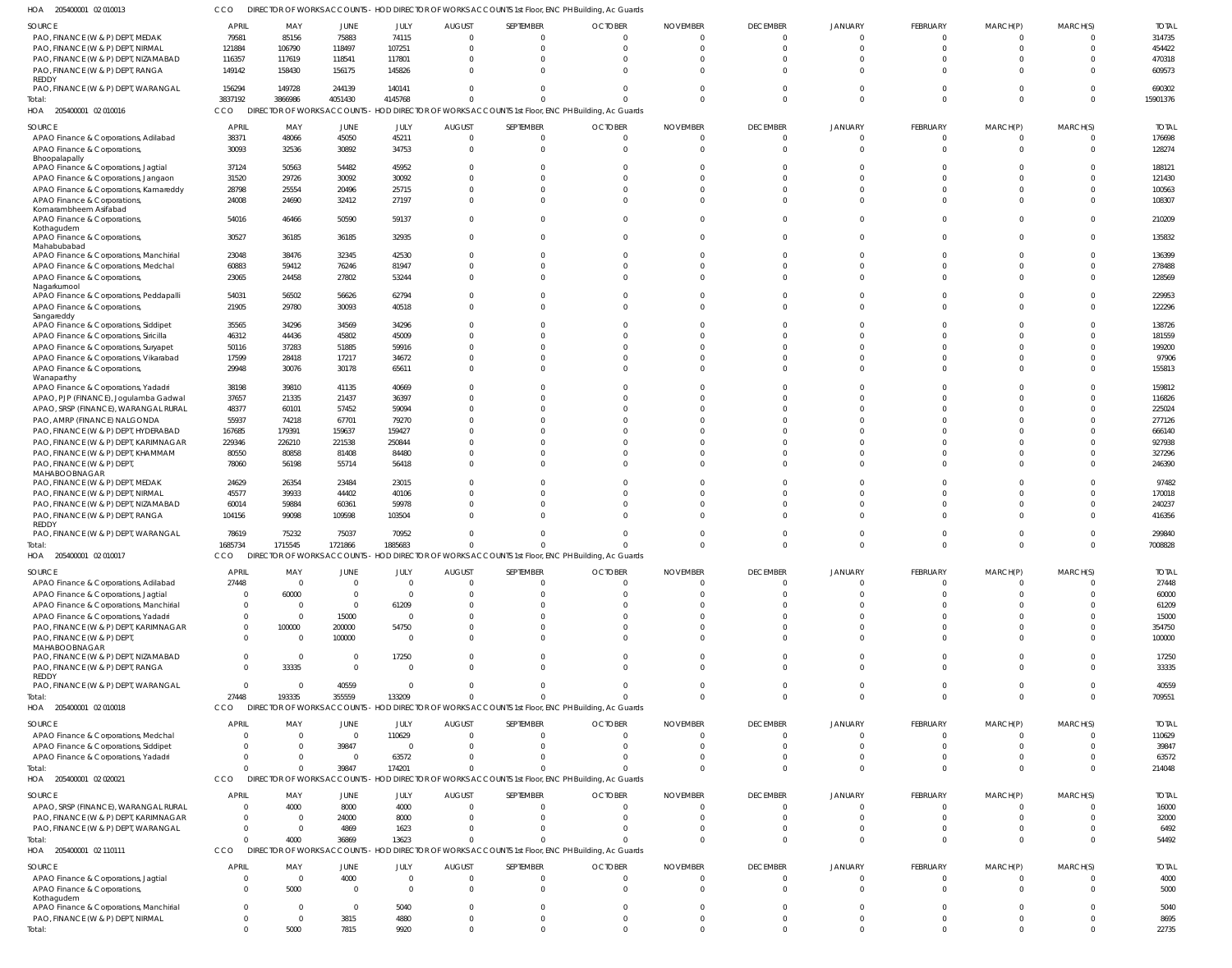205400001 02 130131 HOA CCO DIRECTOR OF WORKS ACCOUNTS - HOD DIRECTOR OF WORKS ACCOUNTS 1st Floor, ENC PH Building, Ac Guards

| .<br>CONTODOUT OF INDIAN                            |                            |                |                |                |                  |              | <b>SIN OF WORKS ACCOUNTS THOD BIKECTOR OF WORKS ACCOUNTS TSETION, ENC. THI BUILDING, A IC CIGAGE</b> |                 |                 |                |                |                |                |              |
|-----------------------------------------------------|----------------------------|----------------|----------------|----------------|------------------|--------------|------------------------------------------------------------------------------------------------------|-----------------|-----------------|----------------|----------------|----------------|----------------|--------------|
| SOURCE                                              | <b>APRIL</b>               | MAY            | JUNE           | JULY           | <b>AUGUST</b>    | SEPTEMBER    | <b>OCTOBER</b>                                                                                       | <b>NOVEMBER</b> | <b>DECEMBER</b> | JANUARY        | FEBRUARY       | MARCH(P)       | MARCH(S)       | <b>TOTAL</b> |
| APAO Finance & Corporations, Adilabad               | $\overline{0}$             | $\overline{0}$ | $\overline{0}$ | 2104           | 0                |              | $\Omega$                                                                                             | $\Omega$        | $\Omega$        | $\Omega$       | $\Omega$       | $\Omega$       | $\Omega$       | 2104         |
| APAO Finance & Corporations,                        | $\Omega$                   | $\Omega$       | 4598           | - 0            | - 0              | <sup>0</sup> | $\Omega$                                                                                             | $\Omega$        | $\Omega$        | $\Omega$       | $\Omega$       | $\Omega$       | $\Omega$       | 4598         |
| Bhoopalapally                                       |                            |                |                |                |                  |              |                                                                                                      |                 |                 |                |                |                |                |              |
| APAO Finance & Corporations, Jagtial                | $\overline{0}$             | 1178           | $\overline{0}$ | 1178           | $\Omega$         |              | $\sqrt{2}$                                                                                           |                 |                 |                |                |                |                | 2356         |
| APAO Finance & Corporations, Jangaon                | 3023                       | 1822           | $\Omega$       | 3055           | $\Omega$         |              |                                                                                                      | ſ               |                 |                |                |                |                | 7900         |
| APAO Finance & Corporations, Kamareddy              | 2089                       | 589            | 2089           | 3589           | $\Omega$         |              | - ( )                                                                                                | $\sqrt{2}$      | $\Omega$        |                | $\Omega$       |                | $\Omega$       | 8356         |
| APAO Finance & Corporations,                        | $\overline{0}$             | 1178           | 589            | 589            | $\Omega$         |              | $\Omega$                                                                                             | ſ               | $\Omega$        |                | $\Omega$       |                |                | 2356         |
| Mahabubabad                                         |                            |                |                |                |                  |              |                                                                                                      |                 |                 |                |                |                |                |              |
| APAO Finance & Corporations, Manchirial             | $\overline{0}$             | 4000           | $\overline{0}$ | 5368           | $\Omega$         |              | $\Omega$                                                                                             | $\sqrt{ }$      |                 |                |                |                | $\Omega$       | 9368         |
| APAO Finance & Corporations, Medchal                | 589                        | 589            | 589            | 589            | $\Omega$         |              | $\Omega$                                                                                             | $\Omega$        | $\Omega$        |                | $\Omega$       |                |                | 2356         |
| APAO Finance & Corporations,                        | $\overline{0}$             | $\Omega$       | 4210           | 4910           | $\Omega$         |              | $\Omega$                                                                                             | $\Omega$        | $\Omega$        |                | $\Omega$       |                | $\Omega$       | 9120         |
| Nagarkurnool                                        |                            |                |                |                |                  |              |                                                                                                      |                 |                 |                |                |                |                |              |
| APAO Finance & Corporations, Peddapalli             | $\Omega$                   | 8294           | $\overline{0}$ | - 0            | $\Omega$         |              | $\Omega$                                                                                             | $\sqrt{ }$      | $\Omega$        |                | $\Omega$       |                |                | 8294         |
| APAO Finance & Corporations,<br>Sangareddy          | $\Omega$                   | $\Omega$       | 3000           | 1000           | $\Omega$         |              | $\Omega$                                                                                             | $\Omega$        | $\Omega$        |                |                | $\cap$         | $\Omega$       | 4000         |
| APAO Finance & Corporations, Siddipet               |                            | $\Omega$       | 5000           | - 0            | $\sqrt{ }$       |              |                                                                                                      |                 |                 |                |                |                |                | 5000         |
| APAO Finance & Corporations, Siricilla              | $\Omega$                   | $\Omega$       | 1767           | 589            | $\Omega$         |              |                                                                                                      |                 |                 |                |                |                |                | 2356         |
| APAO Finance & Corporations, Suryapet               | $\Omega$                   | $\Omega$       | 3590           | 5680           | $\sqrt{ }$       |              |                                                                                                      |                 |                 |                |                |                |                | 9270         |
| APAO Finance & Corporations, Yadadri                | $\Omega$                   | 3478           | 1215           | 1803           | $\sqrt{ }$       |              |                                                                                                      |                 |                 |                |                |                |                | 6496         |
| APAO, PJP (FINANCE), Jogulamba Gadwal               | $\Omega$                   | $\Omega$       | $\Omega$       | 2242           |                  |              |                                                                                                      |                 |                 |                |                |                |                | 2242         |
| APAO, SRSP (FINANCE), WARANGAL RURAL                | $\Omega$                   | 1176           | 589            | 589            | $\sqrt{2}$       |              |                                                                                                      |                 |                 |                |                |                |                | 2354         |
| PAO, FINANCE (W & P) DEPT, HYDERABAD                | 2946                       | $\overline{0}$ | $\overline{0}$ | 25356          |                  |              |                                                                                                      |                 |                 |                |                |                |                | 28302        |
| PAO, FINANCE (W & P) DEPT, KARIMNAGAR               | $\Omega$                   | 6709           | 237            | 237            | $\sqrt{2}$       |              |                                                                                                      |                 |                 |                |                |                |                | 7183         |
| PAO, FINANCE (W & P) DEPT, KHAMMAM                  | $\Omega$                   | 0              | 4008           | - 0            | $\Omega$         |              | $\sqrt{2}$                                                                                           |                 |                 |                |                |                |                | 4008         |
|                                                     | $\Omega$                   | $\Omega$       |                | $\Omega$       | $\Omega$         |              | $\Omega$                                                                                             | $\cap$          | $\Omega$        |                |                |                |                | 1790         |
| PAO, FINANCE (W & P) DEPT,<br>MAHABOOBNAGAR         |                            |                | 1790           |                |                  |              |                                                                                                      |                 |                 |                |                |                |                |              |
| PAO, FINANCE (W & P) DEPT, MEDAK                    | $\Omega$                   | $\Omega$       | 2590           | 3178           |                  |              |                                                                                                      |                 |                 |                |                |                |                | 5768         |
| PAO, FINANCE (W & P) DEPT, NIRMAL                   | 589                        | 589            | 589            | 589            | $\Omega$         |              | $\sqrt{ }$                                                                                           | - 1             | $\Omega$        |                |                |                |                | 2356         |
| PAO, FINANCE (W & P) DEPT, NIZAMABAD                | $\Omega$                   | 1060           | 1178           | 616            | $\Omega$         |              |                                                                                                      |                 |                 |                |                |                |                | 2854         |
| PAO, FINANCE (W & P) DEPT, RANGA                    | $\Omega$                   | 1948           | $\Omega$       | $\Omega$       | $\Omega$         |              | $\cap$                                                                                               |                 |                 |                |                |                |                | 1948         |
| REDDY                                               |                            |                |                |                |                  |              |                                                                                                      |                 |                 |                |                |                |                |              |
| PAO, FINANCE (W & P) DEPT, WARANGAL                 | $\overline{0}$             | $\overline{0}$ | 4750           | - 0            | $\Omega$         |              | $\Omega$                                                                                             | $\sqrt{2}$      |                 |                |                |                |                | 4750         |
| Total:                                              | 9236                       | 32610          | 42378          | 63261          | $\Omega$         |              |                                                                                                      | $\Omega$        | $\Omega$        | $\Omega$       | $\Omega$       | $\Omega$       | $\Omega$       | 147485       |
| HOA 205400001 02 130132                             | CCO                        | <b>DIREC</b>   |                |                |                  |              | TOR OF WORKS ACCOUNTS - HOD DIRECTOR OF WORKS ACCOUNTS 1st Floor, ENC PH Building, Ac Guards         |                 |                 |                |                |                |                |              |
|                                                     |                            |                |                |                |                  |              |                                                                                                      |                 |                 |                |                |                |                |              |
| SOURCE                                              | <b>APRIL</b>               | MAY            | JUNE           | JULY           | <b>AUGUST</b>    | SEPTEMBER    | <b>OCTOBER</b>                                                                                       | <b>NOVEMBER</b> | <b>DECEMBER</b> | JANUARY        | FEBRUARY       | MARCH(P)       | MARCH(S)       | <b>TOTAL</b> |
| APAO Finance & Corporations, Adilabad               | $\Omega$                   | $\overline{0}$ | 9600           | $\Omega$       | 0                | <sup>0</sup> | $\Omega$                                                                                             | $\Omega$        | $\Omega$        | $\Omega$       | $\overline{0}$ | $\Omega$       | $\Omega$       | 9600         |
| APAO Finance & Corporations,<br>Bhoopalapally       | $\Omega$                   | $\overline{0}$ | $\overline{0}$ | 24450          | $\Omega$         | <sup>0</sup> | $\Omega$                                                                                             | $\Omega$        | $\Omega$        |                | $\Omega$       | $\Omega$       | $\Omega$       | 24450        |
| APAO Finance & Corporations, Jagtial                | $\Omega$                   | $\Omega$       | 54310          | 20740          | $\Omega$         |              | $\sqrt{2}$                                                                                           |                 |                 |                |                |                |                | 75050        |
| APAO Finance & Corporations, Jangaon                | $\Omega$                   | $\overline{0}$ | 27000          | 5000           | $\Omega$         |              | $\sqrt{ }$                                                                                           |                 |                 |                |                |                | $\Omega$       | 32000        |
| APAO Finance & Corporations, Kamareddy              | $\overline{0}$             | 24446          | 12223          | 16528          | $\Omega$         |              | $\Omega$                                                                                             | $\Omega$        | $\Omega$        |                | $\Omega$       |                | $\Omega$       | 53197        |
| APAO Finance & Corporations,                        | $\Omega$                   | $\Omega$       | 0              | 33940          | $\Omega$         |              | $\Omega$                                                                                             | $\cap$          | $\Omega$        |                | $\Omega$       |                |                | 33940        |
| Komarambheem Asifabad                               |                            |                |                |                |                  |              |                                                                                                      |                 |                 |                |                |                |                |              |
| APAO Finance & Corporations,                        | $\Omega$                   | $\overline{0}$ | 53185          | - 0            | $\Omega$         | <sup>0</sup> | $\Omega$                                                                                             | $\Omega$        | $\Omega$        |                | $\Omega$       | $\Omega$       | $\Omega$       | 53185        |
| Kothagudem                                          |                            |                |                |                |                  |              |                                                                                                      |                 |                 |                |                |                |                |              |
| APAO Finance & Corporations,                        | $\Omega$                   | 3220           | 0              | 4000           | $\Omega$         |              | $\Omega$                                                                                             | $\Omega$        | $\Omega$        |                | $\Omega$       |                |                | 7220         |
| Mahabubabad                                         | $\overline{0}$             |                |                |                |                  |              |                                                                                                      |                 |                 |                |                |                |                |              |
| APAO Finance & Corporations, Manchirial             | $\Omega$                   | 17750          | 21320          | 2500           | -0               |              |                                                                                                      |                 |                 |                |                |                |                | 41570        |
| APAO Finance & Corporations, Medchal                |                            | 34450          | 8160           | 8160           | -0<br>$\sqrt{ }$ |              |                                                                                                      |                 |                 |                |                |                |                | 50770        |
| APAO Finance & Corporations, Peddapalli             | $\overline{0}$<br>$\Omega$ | 12850          | 14820          | 39438          |                  |              |                                                                                                      |                 |                 |                |                |                |                | 67108        |
| APAO Finance & Corporations,                        |                            | $\Omega$       | 34940          | 15150          |                  |              |                                                                                                      |                 |                 |                |                |                |                | 50090        |
| Sangareddy<br>APAO Finance & Corporations, Siddipet | $\Omega$                   | $\Omega$       | 35182          | $\overline{0}$ | - 0              |              | $\Omega$                                                                                             | $\Omega$        | $\Omega$        |                | $\Omega$       | $\Omega$       | $\Omega$       | 35182        |
| APAO Finance & Corporations, Siricilla              | $\overline{0}$             | $\Omega$       | 9922           | $\Omega$       | 0                | $\Omega$     | $\overline{0}$                                                                                       | $\Omega$        | $\Omega$        | $\Omega$       | $\Omega$       | $\Omega$       | $\Omega$       | 9922         |
| APAO Finance & Corporations, Suryapet               | $\Omega$                   | $\Omega$       | 35680          | 24250          | $\Omega$         |              | $\Omega$                                                                                             | $\Omega$        | $\Omega$        | $\Omega$       | $\Omega$       | $\Omega$       | $\Omega$       | 59930        |
| APAO Finance & Corporations, Vikarabad              | $\overline{0}$             | $\overline{0}$ | 28000          | 8000           | - 0              | <sup>0</sup> | - 0                                                                                                  | - 0             | $\Omega$        | $\Omega$       | $\Omega$       | $\Omega$       | $\Omega$       | 36000        |
| APAO Finance & Corporations,                        | $\Omega$                   | $\Omega$       | 12000          | 16848          | $\Omega$         |              | $\Omega$                                                                                             | $\Omega$        | $\Omega$        | $\Omega$       | $\Omega$       | $\Omega$       | $\Omega$       | 28848        |
| Wanaparthy                                          |                            |                |                |                |                  |              |                                                                                                      |                 |                 |                |                |                |                |              |
| APAO Finance & Corporations, Yadadri                | $\overline{0}$             | 13750          | 40030          | $\overline{0}$ | $\Omega$         |              | - 0                                                                                                  | - 0             | $\Omega$        | $\Omega$       | $\Omega$       | $\Omega$       | $\Omega$       | 53780        |
| APAO, PJP (FINANCE), Jogulamba Gadwal               | $\mathbf{0}$               | 5000           | 6200           | 14800          | $\Omega$         |              | $\Omega$                                                                                             | $\Omega$        | $\Omega$        |                | $\Omega$       | $\Omega$       | $\Omega$       | 26000        |
| APAO, SRSP (FINANCE), WARANGAL RURAL                | $\overline{0}$             | $\overline{0}$ | 5080           | 3663           | -0               |              | 0                                                                                                    | $\Omega$        | $\Omega$        |                | $\Omega$       | $\Omega$       | $\Omega$       | 8743         |
| PAO, AMRP (FINANCE) NALGONDA                        | $\Omega$                   | 42200          | 4000           | 65000          | $\Omega$         |              | $\Omega$                                                                                             | $\Omega$        |                 |                | $\Omega$       |                |                | 111200       |
| PAO, FINANCE (W & P) DEPT, HYDERABAD                | $\overline{0}$             | $\overline{0}$ | 104703         | 60506          | $\Omega$         |              | 0                                                                                                    | $\Omega$        |                 |                |                |                |                | 165209       |
| PAO, FINANCE (W & P) DEPT, KARIMNAGAR               | $\Omega$                   | $\Omega$       | 69970          | 17620          | $\Omega$         |              | $\Omega$                                                                                             | $\Omega$        |                 |                | $\Omega$       | $\Omega$       |                | 87590        |
| PAO, FINANCE (W & P) DEPT, KHAMMAM                  | $\mathbf{0}$               | $\overline{0}$ | 24072          | 20000          | 0                |              | $\Omega$                                                                                             | $\Omega$        |                 | $\Omega$       | $\Omega$       | $\Omega$       | $\Omega$       | 44072        |
| PAO, FINANCE (W & P) DEPT,                          | $\Omega$                   | $\Omega$       | $\overline{0}$ | 13718          | $\Omega$         |              | $\Omega$                                                                                             | $\Omega$        | $\Omega$        | $\Omega$       | $\Omega$       | $\Omega$       | $\Omega$       | 13718        |
| MAHABOOBNAGAR                                       |                            |                |                |                |                  |              |                                                                                                      |                 |                 |                |                |                |                |              |
| PAO, FINANCE (W & P) DEPT, MEDAK                    | $\mathbf{0}$               | $\overline{0}$ | $\overline{0}$ | 13500          | $\Omega$         |              | $\Omega$                                                                                             | $\Omega$        | $\Omega$        | <sup>0</sup>   | $\Omega$       | $\Omega$       | $\Omega$       | 13500        |
| PAO, FINANCE (W & P) DEPT, NIRMAL                   | $\overline{0}$             | 11000          | 8183           | 34580          | $\Omega$         |              | $\Omega$                                                                                             | $\Omega$        | $\Omega$        |                | $\Omega$       | $\Omega$       | $\Omega$       | 53763        |
| PAO, FINANCE (W & P) DEPT, NIZAMABAD                | $\overline{0}$             | $\overline{0}$ | 37685          | 41990          | 0                | <sup>0</sup> | - 0                                                                                                  | $\Omega$        | $\Omega$        | $\Omega$       | $\Omega$       | $\Omega$       | $\Omega$       | 79675        |
| PAO, FINANCE (W & P) DEPT, RANGA                    | $\Omega$                   | 46510          | 12264          | 53265          | $\Omega$         |              | $\Omega$                                                                                             | $\Omega$        | $\Omega$        | $\Omega$       | $\Omega$       | $\Omega$       | $\Omega$       | 112039       |
| REDDY                                               |                            |                |                |                |                  |              |                                                                                                      |                 |                 |                |                |                |                |              |
| PAO, FINANCE (W & P) DEPT, WARANGAL                 | $\overline{0}$             | 1400           | 25880          | 9950           | $\overline{0}$   | $\Omega$     | $\overline{0}$                                                                                       | - 0             | $\Omega$        | $\Omega$       | $\Omega$       | $\overline{0}$ | $\Omega$       | 37230        |
| Total:                                              | $\Omega$                   | 212576         | 694409         | 567596         | $\Omega$         | $\Omega$     | $\Omega$                                                                                             | $\Omega$        | $\Omega$        | $\Omega$       | $\Omega$       | $\Omega$       | $\Omega$       | 1474581      |
| HOA 205400001 02 130133                             | CCO                        |                |                |                |                  |              | DIRECTOR OF WORKS ACCOUNTS - HOD DIRECTOR OF WORKS ACCOUNTS 1st Floor, ENC PH Building, Ac Guards    |                 |                 |                |                |                |                |              |
| SOURCE                                              | <b>APRIL</b>               | MAY            | JUNE           | JULY           | <b>AUGUST</b>    | SEPTEMBER    | <b>OCTOBER</b>                                                                                       | <b>NOVEMBER</b> | <b>DECEMBER</b> | <b>JANUARY</b> | FEBRUARY       | MARCH(P)       | MARCH(S)       | <b>TOTAL</b> |
| APAO Finance & Corporations,                        | $\overline{0}$             | $\overline{0}$ | 1000           | $\overline{0}$ | $\overline{0}$   | $\mathbf 0$  | $\mathbf{0}$                                                                                         | $\overline{0}$  | $\overline{0}$  | $\mathbf{0}$   | $\overline{0}$ | $\overline{0}$ | $\overline{0}$ | 1000         |
| Kothagudem                                          |                            |                |                |                |                  |              |                                                                                                      |                 |                 |                |                |                |                |              |
| APAO Finance & Corporations,                        | $\overline{0}$             | 2080           | $\overline{0}$ | $\Omega$       | $\overline{0}$   | $\Omega$     | $\overline{0}$                                                                                       | $\Omega$        | $\mathbf{0}$    | $\Omega$       | $\overline{0}$ | $\Omega$       | $\Omega$       | 2080         |
| Mahabubabad                                         |                            |                |                |                |                  |              |                                                                                                      |                 |                 |                |                |                |                |              |
| APAO Finance & Corporations, Manchirial             | $\mathbf{0}$               | $\mathbf{0}$   | 980            |                | 0                | $\Omega$     | $\overline{0}$                                                                                       | 0               | $\Omega$        | $\Omega$       | $\Omega$       | $\Omega$       | $\Omega$       | 980          |
| APAO Finance & Corporations,                        | $\Omega$                   | $\Omega$       | 1000           | $\Omega$       | $\Omega$         | $\Omega$     | $\Omega$                                                                                             | $\Omega$        | $\Omega$        | $\Omega$       | $\Omega$       | $\Omega$       | $\Omega$       | 1000         |
| Sangareddy<br>PAO, FINANCE (W & P) DEPT, KARIMNAGAR | $\Omega$                   | $\Omega$       | 930            |                | - 0              | $\Omega$     | $\Omega$                                                                                             | $\Omega$        | $\Omega$        | $\Omega$       | $\Omega$       | $\Omega$       | $\Omega$       | 930          |
| PAO, FINANCE (W & P) DEPT, WARANGAL                 | $\overline{0}$             | $\overline{0}$ | 840            |                | $\Omega$         | $\Omega$     | $\Omega$                                                                                             | $\Omega$        | $\Omega$        | $\Omega$       | $\Omega$       | $\Omega$       | $\Omega$       | 840          |
| Total:                                              | $\overline{0}$             | 2080           | 4750           | $\Omega$       | $\Omega$         | $\Omega$     | $\Omega$                                                                                             | $\Omega$        | $\Omega$        | $\Omega$       | $\Omega$       | $\Omega$       | $\Omega$       | 6830         |
|                                                     |                            |                |                |                |                  |              |                                                                                                      |                 |                 |                |                |                |                |              |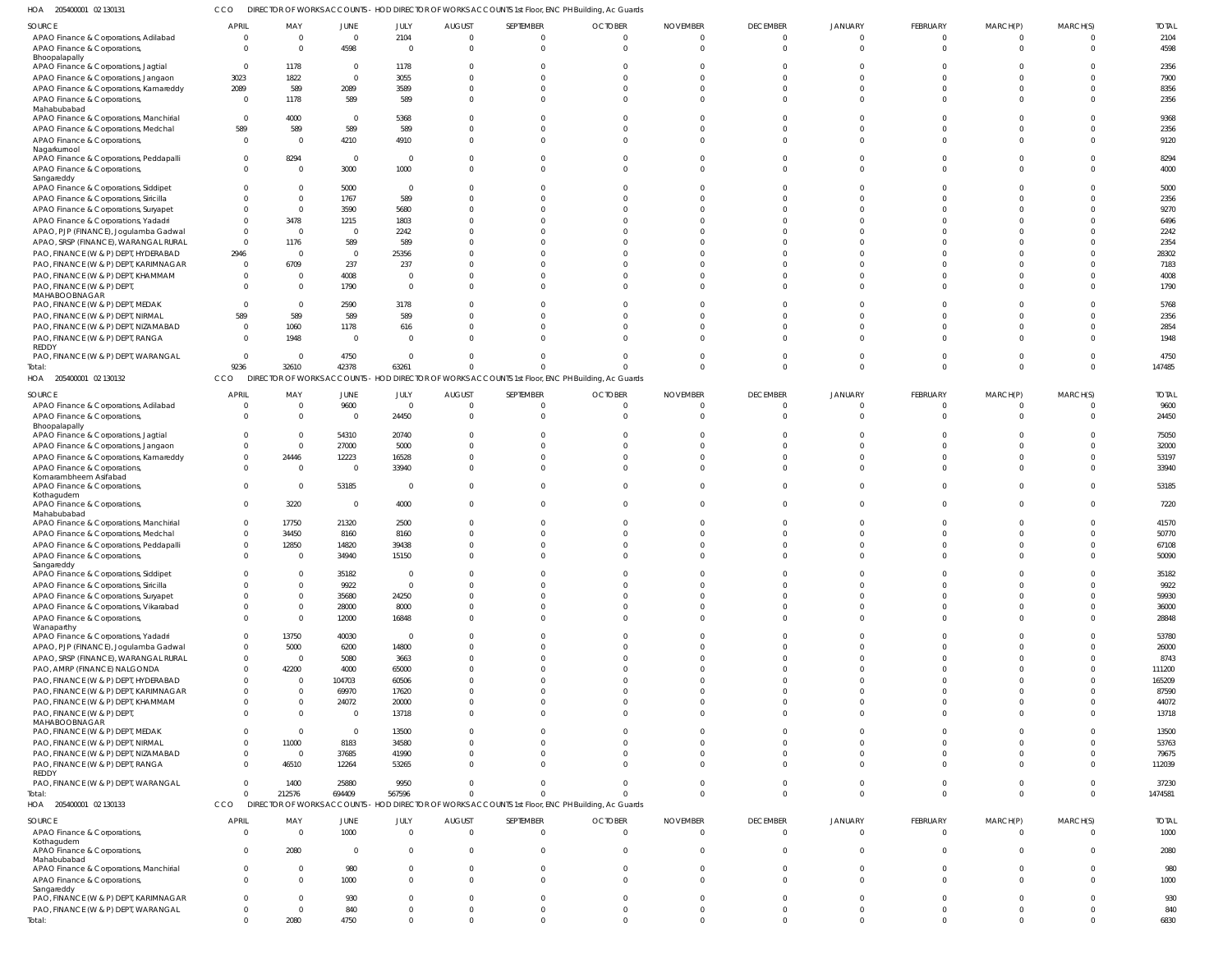205400001 02 130134 HOA CCO DIRECTOR OF WORKS ACCOUNTS - HOD DIRECTOR OF WORKS ACCOUNTS 1st Floor, ENC PH Building, Ac Guards

| SOURCE                                                 | <b>APRIL</b>            | MAY                     | JUNE           | JULY           | <b>AUGUST</b>  | SEPTEMBER                                                                                         | <b>OCTOBER</b> | <b>NOVEMBER</b> | <b>DECEMBER</b> | <b>JANUARY</b> | FEBRUARY    | MARCH(P) | MARCH(S) | <b>TOTAL</b> |
|--------------------------------------------------------|-------------------------|-------------------------|----------------|----------------|----------------|---------------------------------------------------------------------------------------------------|----------------|-----------------|-----------------|----------------|-------------|----------|----------|--------------|
| PAO, FINANCE (W & P) DEPT, HYDERABAD                   |                         |                         | 34000          | 34000          | $\Omega$       | $\Omega$                                                                                          | $\Omega$       | $\Omega$        | $\Omega$        | $\Omega$       | $\mathbf 0$ | $\Omega$ | $\Omega$ | 136000       |
|                                                        | 34000                   | 34000                   |                |                |                |                                                                                                   |                |                 |                 |                |             |          |          |              |
| PAO, FINANCE (W & P) DEPT, KARIMNAGAR                  | $\overline{0}$          | $\overline{\mathbf{0}}$ | 99000          | - 0            | $\Omega$       | $\Omega$                                                                                          | $\Omega$       | $\Omega$        | $\Omega$        | $\Omega$       | $\Omega$    |          | $\Omega$ | 99000        |
| Total:                                                 | 34000                   | 34000                   | 133000         | 34000          | $\Omega$       | U                                                                                                 | $\Omega$       | $\sqrt{2}$      | $\Omega$        | $\Omega$       | $\Omega$    |          | $\Omega$ | 235000       |
| HOA 205400001 02 130135                                | CCO                     |                         |                |                |                | DIRECTOR OF WORKS ACCOUNTS - HOD DIRECTOR OF WORKS ACCOUNTS 1st Floor, ENC PH Building, Ac Guards |                |                 |                 |                |             |          |          |              |
|                                                        | <b>APRIL</b>            | MAY                     | JUNE           | JULY           |                | SEPTEMBER                                                                                         | <b>OCTOBER</b> | <b>NOVEMBER</b> | <b>DECEMBER</b> | <b>JANUARY</b> | FEBRUARY    | MARCH(P) | MARCH(S) | <b>TOTAL</b> |
| SOURCE                                                 |                         |                         |                |                | <b>AUGUST</b>  |                                                                                                   |                |                 |                 |                |             |          |          |              |
| APAO Finance & Corporations, Adilabad                  | - 0                     | $\overline{\mathbf{0}}$ | 30000          | 19766          | $\Omega$       | $\Omega$                                                                                          | $\Omega$       | $\Omega$        | $\Omega$        | $\Omega$       | $\Omega$    |          |          | 49766        |
| APAO Finance & Corporations, Jagtial                   | $\Omega$                | 6809                    | $\overline{0}$ | 4225           | $\Omega$       | U                                                                                                 | $\Omega$       | $\sqrt{ }$      | $\Omega$        |                |             |          |          | 11034        |
| APAO Finance & Corporations, Jangaon                   | $\Omega$                | $\Omega$                | $\overline{0}$ | 3569           | $\Omega$       |                                                                                                   | $\Omega$       | $\cup$          | $\Omega$        |                |             |          |          | 3569         |
| APAO Finance & Corporations, Kamareddy                 | 5063                    | $\Omega$                | 7916           | 4384           | $\Omega$       |                                                                                                   |                |                 |                 |                |             |          |          | 17363        |
| APAO Finance & Corporations,                           | $\Omega$                | $\Omega$                | $\Omega$       | 8957           | $\Omega$       |                                                                                                   | $\Omega$       | $\cup$          | $\Omega$        |                |             |          |          | 8957         |
| Komarambheem Asifabad                                  |                         |                         |                |                |                |                                                                                                   |                |                 |                 |                |             |          |          |              |
| APAO Finance & Corporations,                           | $\Omega$                | $\Omega$                | 5609           | $\Omega$       | $\Omega$       | $\Omega$                                                                                          | $\Omega$       | $\cup$          | $\Omega$        |                |             |          |          | 5609         |
| Kothagudem                                             |                         |                         |                |                |                |                                                                                                   |                |                 |                 |                |             |          |          |              |
| APAO Finance & Corporations,                           | 3563                    | 2909                    | 3387           | $\Omega$       | $\Omega$       | $\Omega$                                                                                          | $\Omega$       | $\cup$          | $\Omega$        |                |             |          |          | 9859         |
| Mahabubabad                                            |                         |                         |                |                |                |                                                                                                   |                |                 |                 |                |             |          |          |              |
| APAO Finance & Corporations, Manchirial                | $\overline{0}$          | 3835                    | 2257           | 1590           | $\Omega$       | $\Omega$                                                                                          | $\Omega$       | $\Omega$        | $\Omega$        | $\Omega$       |             |          |          | 7682         |
| APAO Finance & Corporations,                           | $\overline{0}$          | $\overline{\mathbf{0}}$ | 1468           | $\Omega$       | $\Omega$       | $\Omega$                                                                                          | $\Omega$       | $\cup$          | $\Omega$        | $\Omega$       |             |          |          | 1468         |
| Nagarkurnool                                           |                         |                         |                |                |                |                                                                                                   |                |                 |                 |                |             |          |          |              |
| APAO Finance & Corporations, Peddapalli                | 4587                    | 4179                    | 2818           | 4002           | $\Omega$       |                                                                                                   |                | $\cup$          | $\cap$          |                |             |          |          | 15586        |
|                                                        |                         |                         |                | $\Omega$       | ſ              |                                                                                                   |                |                 |                 |                |             |          |          | 10759        |
| APAO Finance & Corporations, Siddipet                  | 3536                    | 3305                    | 3918           |                |                |                                                                                                   |                |                 |                 |                |             |          |          |              |
| APAO Finance & Corporations, Siricilla                 | - 0                     | - 0                     | 7041           | 2216           | ſ              |                                                                                                   |                |                 |                 |                |             |          |          | 9257         |
| APAO Finance & Corporations, Suryapet                  | - 0                     | $\overline{\mathbf{0}}$ | 1985           | 551            | ſ              |                                                                                                   |                |                 |                 |                |             |          |          | 2536         |
| APAO Finance & Corporations, Vikarabad                 | $\Omega$                | $\overline{\mathbf{0}}$ | $\Omega$       | 6988           | $\Omega$       |                                                                                                   |                |                 | $\cap$          | $\cap$         |             |          |          | 6988         |
| APAO Finance & Corporations,                           | $\Omega$                | 2535                    | 4475           | 2267           | $\Omega$       |                                                                                                   |                | $\cup$          | $\cap$          |                |             |          |          | 9277         |
| Wanaparthy                                             |                         |                         |                |                |                |                                                                                                   |                |                 |                 |                |             |          |          |              |
| APAO Finance & Corporations, Yadadri                   | $\Omega$                | 3500                    | 4776           | 1865           | $\Omega$       |                                                                                                   |                | $\cup$          |                 |                |             |          |          | 10141        |
| APAO, PJP (FINANCE), Jogulamba Gadwal                  | $\Omega$                | $\overline{\mathbf{0}}$ | 1996           | 3396           | ſ              |                                                                                                   |                |                 | $\cap$          |                |             |          |          | 5392         |
|                                                        | $\Omega$                | 5793                    | 8643           | - 6            | $\Omega$       |                                                                                                   |                |                 |                 |                |             |          |          | 14436        |
| APAO, SRSP (FINANCE), WARANGAL RURAL                   |                         |                         |                |                |                |                                                                                                   |                |                 |                 |                |             |          |          |              |
| PAO, AMRP (FINANCE) NALGONDA                           | $\Omega$                | $\Omega$                | $\overline{0}$ | 4671           | ſ              |                                                                                                   |                |                 |                 |                |             |          |          | 4671         |
| PAO, FINANCE (W & P) DEPT, HYDERABAD                   | $\Omega$                | $\Omega$                | $\overline{0}$ | 119417         | ſ              |                                                                                                   |                |                 |                 |                |             |          |          | 119417       |
| PAO, FINANCE (W & P) DEPT, KARIMNAGAR                  | $\Omega$                | $\Omega$                | $\Omega$       | 67540          |                |                                                                                                   |                |                 |                 |                |             |          |          | 67540        |
| PAO, FINANCE (W & P) DEPT, KHAMMAM                     | $\Omega$                | $\overline{\mathbf{0}}$ | 11251          | 5962           | $\Omega$       |                                                                                                   |                |                 |                 |                |             |          |          | 17213        |
| PAO, FINANCE (W & P) DEPT,                             | $\Omega$                | 6444                    | 7938           | 9031           | $\Omega$       |                                                                                                   |                |                 | $\Omega$        |                |             |          |          | 23413        |
| MAHABOOBNAGAR                                          |                         |                         |                |                |                |                                                                                                   |                |                 |                 |                |             |          |          |              |
| PAO, FINANCE (W & P) DEPT, MEDAK                       | $\Omega$                | $\overline{\mathbf{0}}$ | 1000           | - 0            | $\Omega$       |                                                                                                   |                |                 |                 |                |             |          |          | 1000         |
| PAO, FINANCE (W & P) DEPT, NIRMAL                      | $\Omega$                | 18959                   | 3406           | 1916           |                |                                                                                                   |                |                 |                 |                |             |          |          | 24281        |
|                                                        |                         |                         |                |                |                |                                                                                                   |                |                 |                 |                |             |          |          |              |
| PAO, FINANCE (W & P) DEPT, NIZAMABAD                   | $\Omega$                | 25000                   | 4999           | $\Omega$       |                |                                                                                                   |                |                 |                 |                |             |          |          | 29999        |
| PAO, FINANCE (W & P) DEPT, WARANGAL                    | $\overline{0}$          | $\overline{\mathbf{0}}$ | 6499           |                | ſ              |                                                                                                   |                |                 | $\cap$          | $\cap$         |             |          |          | 6499         |
| Total:                                                 | 16749                   | 83268                   | 121382         | 272313         | $\Omega$       |                                                                                                   |                | C               | $\Omega$        | $\Omega$       |             |          |          | 493712       |
| HOA 205400001 02 140                                   | CCO                     |                         |                |                |                | DIRECTOR OF WORKS ACCOUNTS - HOD DIRECTOR OF WORKS ACCOUNTS 1st Floor, ENC PH Building, Ac Guards |                |                 |                 |                |             |          |          |              |
|                                                        |                         |                         |                |                |                |                                                                                                   |                |                 |                 |                |             |          |          |              |
| SOURCE                                                 | APRIL                   | MAY                     | JUNE           | <b>JULY</b>    | <b>AUGUST</b>  | SEPTEMBER                                                                                         | <b>OCTOBER</b> | <b>NOVEMBER</b> | <b>DECEMBER</b> | <b>JANUARY</b> | FEBRUARY    | MARCH(P) | MARCH(S) | <b>TOTAL</b> |
| APAO Finance & Corporations,                           | $\overline{\mathbf{0}}$ | $\overline{\mathbf{0}}$ | 28000          | $\overline{0}$ | $\overline{0}$ | $\overline{0}$                                                                                    | $\overline{0}$ | $\Omega$        | $\Omega$        | $\Omega$       | $\mathbf 0$ | $\Omega$ | $\Omega$ | 28000        |
| Kothagudem                                             |                         |                         |                |                |                |                                                                                                   |                |                 |                 |                |             |          |          |              |
| APAO Finance & Corporations, Peddapalli                | 0                       | 17220                   | 8820           | 8820           | $\Omega$       |                                                                                                   |                | C.              | $\Omega$        |                |             |          |          | 34860        |
| APAO Finance & Corporations, Siddipet                  | $\Omega$                | $\overline{\mathbf{0}}$ | 15750          | - 0            | $\Omega$       |                                                                                                   |                | $\cup$          | $\Omega$        | $\cap$         |             |          |          | 15750        |
| APAO Finance & Corporations, Siricilla                 | $\overline{0}$          | $\overline{\mathbf{0}}$ | 28000          | 28000          | $\Omega$       |                                                                                                   |                |                 | $\cap$          |                |             |          |          | 56000        |
|                                                        | $\Omega$                | 24000                   | $\overline{0}$ | 12000          | ſ              |                                                                                                   |                |                 |                 |                |             |          |          | 36000        |
| APAO Finance & Corporations, Suryapet                  |                         |                         |                |                |                |                                                                                                   |                |                 |                 |                |             |          |          |              |
| PAO, FINANCE (W & P) DEPT, HYDERABAD                   | $\Omega$                | - 0                     | $\overline{0}$ | 243283         |                |                                                                                                   |                |                 |                 |                |             |          |          | 243283       |
| PAO, FINANCE (W & P) DEPT, KHAMMAM                     | $\Omega$                | $\Omega$                | 16500          | 33000          | $\Omega$       |                                                                                                   |                |                 |                 |                |             |          |          | 49500        |
| PAO, FINANCE (W & P) DEPT,                             | $\Omega$                | $\Omega$                | 12410          |                | $\Omega$       |                                                                                                   |                |                 |                 |                |             |          |          | 12410        |
| MAHABOOBNAGAR                                          |                         |                         |                |                |                |                                                                                                   |                |                 |                 |                |             |          |          |              |
| PAO, FINANCE (W & P) DEPT, NIRMAL                      | $\overline{\mathbf{0}}$ | - 0                     | 20000          | 15000          | $\Omega$       | $\Omega$                                                                                          | $\Omega$       | $\Omega$        | $\Omega$        | $\Omega$       |             |          |          | 35000        |
| PAO, FINANCE (W & P) DEPT, RANGA                       | 156089                  | $\Omega$                | $\overline{0}$ | $\overline{0}$ | $\Omega$       | $\overline{0}$                                                                                    | $\Omega$       | $\Omega$        | $\Omega$        | $\Omega$       | $\Omega$    | $\Omega$ | $\Omega$ | 156089       |
| <b>REDDY</b>                                           |                         |                         |                |                |                |                                                                                                   |                |                 |                 |                |             |          |          |              |
| Total:                                                 | 156089                  | 41220                   | 129480         | 340103         | $\overline{0}$ | $\Omega$                                                                                          | $\Omega$       | $\Omega$        | $\Omega$        | $\Omega$       | $\Omega$    | $\Omega$ | $\Omega$ | 666892       |
| HOA 205400001 02 300302                                | CCO                     |                         |                |                |                | DIRECTOR OF WORKS ACCOUNTS - HOD DIRECTOR OF WORKS ACCOUNTS 1st Floor, ENC PH Building, Ac Guards |                |                 |                 |                |             |          |          |              |
|                                                        |                         |                         |                |                |                |                                                                                                   |                |                 |                 |                |             |          |          |              |
| SOURCE                                                 | <b>APRIL</b>            | MAY                     | JUNE           | <b>JULY</b>    | AUGUST         | SEPTEMBER                                                                                         | <b>OCTOBER</b> | <b>NOVEMBER</b> | <b>DECEMBER</b> | <b>JANUARY</b> | FEBRUARY    | MARCH(P) | MARCH(S) | <b>TOTAL</b> |
| APAO Finance & Corporations, Adilabad                  | 43052                   | 43052                   | 43052          | 55966          | $\overline{0}$ | $\Omega$                                                                                          | $\overline{0}$ | $\overline{0}$  | $\Omega$        | $\Omega$       | $\Omega$    | $\Omega$ | - 0      | 185122       |
| APAO Finance & Corporations,                           | 42804                   | 42804                   | $\overline{0}$ | 97096          | $\Omega$       | $\Omega$                                                                                          | $\Omega$       | $\Omega$        | $\Omega$        | $\Omega$       | $\Omega$    |          | $\Omega$ | 182704       |
| Bhoopalapally                                          |                         |                         |                |                |                |                                                                                                   |                |                 |                 |                |             |          |          |              |
| APAO Finance & Corporations, Jagtial                   | $\overline{0}$          | 87164                   | 43582          | 55964          | $\Omega$       | $\Omega$                                                                                          | $\Omega$       | $\Omega$        | $\Omega$        | $\Omega$       |             |          |          | 186710       |
| APAO Finance & Corporations, Jangaon                   | 21107                   | 21107                   | 21107          | 27439          | $\Omega$       | $\Omega$                                                                                          | $\Omega$       | $\Omega$        | $\Omega$        | $\Omega$       |             |          |          | 90760        |
| APAO Finance & Corporations, Kamareddy                 | 41508                   | 41508                   | 20754          | 53960          | $\Omega$       | $\Omega$                                                                                          | $\Omega$       | $\Omega$        | $\Omega$        | $\Omega$       |             |          |          | 157730       |
|                                                        |                         |                         |                |                |                |                                                                                                   | $\Omega$       | $\Omega$        | $\Omega$        | $\Omega$       |             |          |          |              |
| APAO Finance & Corporations,                           | 43052                   | $\overline{\mathbf{0}}$ | 43052          | 99018          | $\Omega$       | $\Omega$                                                                                          |                |                 |                 |                |             |          |          | 185122       |
| Komarambheem Asifabad                                  |                         |                         |                |                | $\Omega$       | $\Omega$                                                                                          | $\Omega$       | $\Omega$        | $\Omega$        | $\Omega$       |             |          |          |              |
| APAO Finance & Corporations,                           | 42874                   | 42874                   | 42874          | 53528          |                |                                                                                                   |                |                 |                 |                |             |          |          | 182150       |
| Kothagudem<br>APAO Finance & Corporations,             | 42216                   |                         |                |                | $\Omega$       | $\Omega$                                                                                          | $\Omega$       | $\Omega$        | $\Omega$        | $\Omega$       | $\Omega$    |          |          | 147756       |
|                                                        |                         | 42216                   | 21108          | 42216          |                |                                                                                                   |                |                 |                 |                |             |          |          |              |
| Mahabubabad<br>APAO Finance & Corporations, Manchirial | 43052                   | 43052                   | 43052          | 55966          | $\Omega$       | $\Omega$                                                                                          | $\Omega$       | $\Omega$        | $\Omega$        | $\Omega$       |             |          |          | 185122       |
|                                                        |                         |                         |                |                |                |                                                                                                   |                |                 |                 |                |             |          |          |              |
| APAO Finance & Corporations, Medchal                   | 41772                   | 41772                   | 41772          | 54304          | $\Omega$       | $\Omega$                                                                                          | $\Omega$       | $\Omega$        | $\Omega$        | $\Omega$       | $\Omega$    |          |          | 179620       |
| APAO Finance & Corporations,                           | 41778                   | 41778                   | 41778          | 54254          | $\Omega$       | $\Omega$                                                                                          | $\Omega$       | $\Omega$        | $\Omega$        | $\Omega$       |             |          |          | 179588       |
| Nagarkurnool                                           |                         |                         |                |                |                |                                                                                                   |                |                 |                 |                |             |          |          |              |
| APAO Finance & Corporations, Peddapalli                | 42216                   | 42216                   | 42216          | 53498          | $\Omega$       | $\Omega$                                                                                          | $\Omega$       | $\Omega$        | $\Omega$        | $\Omega$       | U           |          |          | 180146       |
| APAO Finance & Corporations,                           | 42746                   | 42746                   | $\overline{0}$ | 42746          | $\Omega$       | $\Omega$                                                                                          | $\Omega$       | $\Omega$        | $\Omega$        | $\Omega$       |             |          |          | 128238       |
| Sangareddy                                             |                         |                         |                |                |                |                                                                                                   |                |                 |                 |                |             |          |          |              |
| APAO Finance & Corporations, Siddipet                  | 61137                   | 61137                   | 61137          | 75024          | $\Omega$       | $\Omega$                                                                                          | $\Omega$       | $\Omega$        | $\Omega$        | $\Omega$       |             |          |          | 258435       |
| APAO Finance & Corporations, Siricilla                 | $\overline{0}$          | 43052                   | 86104          | 43052          | $\Omega$       |                                                                                                   | $\Omega$       | $\Omega$        | $\Omega$        | $\Omega$       |             |          |          | 172208       |
| APAO Finance & Corporations, Suryapet                  | 41697                   | 41697                   | 41697          | 55633          | $\Omega$       |                                                                                                   | $\Omega$       | $\sqrt{ }$      | $\Omega$        | $\Omega$       |             |          |          | 180724       |
| APAO Finance & Corporations, Vikarabad                 | $\,0\,$                 | $\overline{\mathbf{0}}$ | 83544          | 54569          | $\Omega$       | U                                                                                                 | $\Omega$       | $\Omega$        | $\Omega$        | $\Omega$       |             |          |          | 138113       |
|                                                        |                         |                         |                |                |                |                                                                                                   | $\Omega$       | $\Omega$        | $\Omega$        | $\Omega$       |             |          |          |              |
| APAO Finance & Corporations,                           | 41733                   | 41733                   | 41733          | 54254          | $\Omega$       |                                                                                                   |                |                 |                 |                |             |          |          | 179453       |
| Wanaparthy                                             |                         |                         |                |                | $\Omega$       |                                                                                                   | $\Omega$       | $\Omega$        |                 | $\Omega$       |             |          |          | 269453       |
| APAO Finance & Corporations, Yadadri                   | 62664                   | 62664                   | 62664          | 81461          |                |                                                                                                   |                |                 |                 |                |             |          |          |              |
| APAO, PJP (FINANCE), Jogulamba Gadwal                  | 58426                   | 58426                   | 58426          | 114072         | $\Omega$       | $\Omega$                                                                                          | $\Omega$       | $\Omega$        | $\Omega$        | $\Omega$       | $\Omega$    |          |          | 289350       |
| APAO, SRSP (FINANCE), WARANGAL RURAL                   | 75988                   | 75988                   | 75988          | 98784          | $\Omega$       | 0                                                                                                 | $\Omega$       | $\Omega$        | $\Omega$        | $\Omega$       | 0           |          |          | 326748       |
| PAO, AMRP (FINANCE) NALGONDA                           | 86808                   | $\overline{0}$          | 173616         | 112850         | $\mathbf 0$    | $\Omega$                                                                                          | $\Omega$       | $\Omega$        | $\Omega$        | $\Omega$       | $\Omega$    | $\Omega$ |          | 373274       |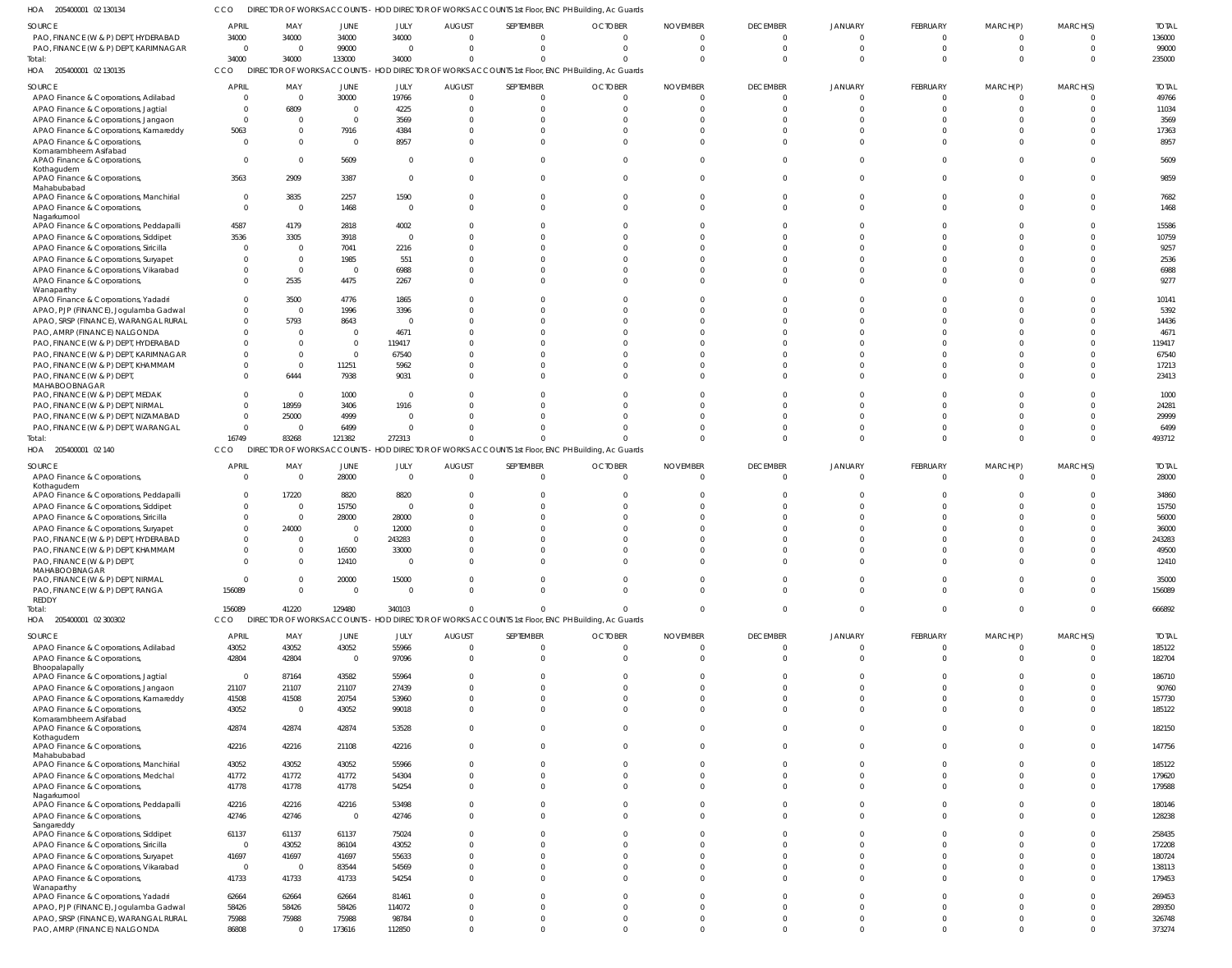205400001 02 300302 HOA CCO DIRECTOR OF WORKS ACCOUNTS - HOD DIRECTOR OF WORKS ACCOUNTS 1st Floor, ENC PH Building, Ac Guards

| SOURCE                                      | <b>APRIL</b>   | MAY                                         | JUNE        | JULY           | <b>AUGUST</b> | SEPTEMBER                                                                                         | <b>OCTOBER</b> | <b>NOVEMBER</b> | <b>DECEMBER</b> | <b>JANUARY</b> | FEBRUARY       | MARCH(P)       | MARCH(S)    | <b>TOTAI</b> |
|---------------------------------------------|----------------|---------------------------------------------|-------------|----------------|---------------|---------------------------------------------------------------------------------------------------|----------------|-----------------|-----------------|----------------|----------------|----------------|-------------|--------------|
| PAO, FINANCE (W & P) DEPT, HYDERABAD        | 162619         | $\overline{0}$                              | 325238      | 211405         |               | $\Omega$                                                                                          |                |                 | $\Omega$        |                | $\Omega$       | $\Omega$       |             | 699262       |
| PAO, FINANCE (W & P) DEPT, KARIMNAGAR       | 104597         | 104597                                      | 104597      | 104597         |               | $\Omega$                                                                                          |                |                 |                 |                | $\Omega$       | $\Omega$       |             | 418388       |
| PAO, FINANCE (W & P) DEPT, KHAMMAM          | $\overline{0}$ | 164704                                      | $\Omega$    | $\Omega$       |               | $\Omega$                                                                                          |                |                 |                 |                | $\Omega$       |                |             | 164704       |
| PAO, FINANCE (W & P) DEPT,                  | 42179          | 42179                                       | 42179       | 42179          |               | $\Omega$                                                                                          |                |                 |                 |                | $\Omega$       | $\Omega$       |             | 168716       |
| MAHABOOBNAGAR                               |                |                                             |             |                |               |                                                                                                   |                |                 |                 |                |                |                |             |              |
| PAO, FINANCE (W & P) DEPT, MEDAK            | 43669          | 43138                                       | 43138       | 56078          |               |                                                                                                   |                |                 |                 |                | $\Omega$       |                |             | 186023       |
| PAO, FINANCE (W & P) DEPT, NIRMAL           | 60272          | 60272                                       | 60272       | 78352          |               |                                                                                                   |                |                 |                 |                | $\Omega$       |                |             | 259168       |
| PAO, FINANCE (W & P) DEPT, NIZAMABAD        | 62877          | 62877                                       | 62877       | 82050          |               |                                                                                                   |                |                 |                 |                | $\Omega$       |                |             | 270681       |
| PAO, FINANCE (W & P) DEPT, RANGA            | 81319          | 81319                                       | 81319       | 105714         |               | $\Omega$                                                                                          |                |                 |                 |                | $\Omega$       | $\Omega$       |             | 349671       |
| <b>REDDY</b>                                |                |                                             |             |                |               |                                                                                                   |                |                 |                 |                |                |                |             |              |
| PAO, FINANCE (W & P) DEPT, WARANGAL         | 59180          | 59180                                       | 59180       | 76832          |               |                                                                                                   |                |                 |                 |                | $\Omega$       | $\Omega$       |             | 254372       |
| Total:                                      | 1533342        | 1535252                                     | 1868056     | 2192861        |               | $\Omega$                                                                                          |                |                 |                 |                | $\Omega$       | $\Omega$       | $\Omega$    | 7129511      |
| HOA 205400001 02 310318                     | CCO            |                                             |             |                |               | DIRECTOR OF WORKS ACCOUNTS - HOD DIRECTOR OF WORKS ACCOUNTS 1st Floor, ENC PH Building, Ac Guards |                |                 |                 |                |                |                |             |              |
|                                             |                |                                             |             |                |               |                                                                                                   |                |                 |                 |                |                |                |             |              |
| SOURCE                                      | <b>APRIL</b>   | MAY                                         | JUNE        | JULY           | <b>AUGUST</b> | SEPTEMBER                                                                                         | <b>OCTOBER</b> | <b>NOVEMBER</b> | <b>DECEMBER</b> | JANUARY        | FEBRUARY       | MARCH(P)       | MARCH(S)    | <b>TOTAL</b> |
| APAO Finance & Corporations,                |                | 20000                                       | $\Omega$    | $\Omega$       | $\sqrt{ }$    | $\mathbf{0}$                                                                                      | - 0            | - 0             | $\Omega$        |                | $\mathbf 0$    | $\Omega$       |             | 20000        |
| Sangareddy                                  |                |                                             |             |                |               |                                                                                                   |                |                 |                 |                |                |                |             |              |
| APAO Finance & Corporations, Suryapet       | $\Omega$       | - 0                                         | $\Omega$    | 20000          |               | $\Omega$                                                                                          |                |                 |                 |                | $\Omega$       | $\Omega$       |             | 20000        |
| PAO, FINANCE (W & P) DEPT, MEDAK            |                | $\overline{0}$                              | 20000       | $\overline{0}$ |               | $\Omega$                                                                                          |                |                 |                 |                | $\mathbf 0$    | 0              |             | 20000        |
| Total:                                      |                | 20000                                       | 20000       | 20000          |               | $\Omega$                                                                                          |                |                 |                 |                | $\Omega$       | $\Omega$       |             | 60000        |
| HOA 205500800 74 270272                     | CCO            | The DG & IG of Police, Telangana, Saifabad, |             |                |               |                                                                                                   |                |                 |                 |                |                |                |             |              |
| SOURCE                                      | <b>APRIL</b>   | MAY                                         | JUNE        | JULY           | <b>AUGUST</b> | SEPTEMBER                                                                                         | <b>OCTOBER</b> | <b>NOVEMBER</b> | <b>DECEMBER</b> | JANUARY        | FEBRUARY       | MARCH(P)       | MARCH(S)    | <b>TOTAI</b> |
| APAO Finance & Corporations,                | $\Omega$       | $\Omega$                                    | $\Omega$    | 273850         | $\Omega$      | $\mathbf{0}$                                                                                      | - 0            |                 | $\overline{0}$  | $\Omega$       | $\mathbf{0}$   | $\mathbf 0$    | $\Omega$    | 273850       |
| Sangareddy                                  |                |                                             |             |                |               |                                                                                                   |                |                 |                 |                |                |                |             |              |
| PAO, FINANCE (W & P) DEPT, KARIMNAGAR       | $\Omega$       | $\Omega$                                    | $\Omega$    | 265452         |               | $\Omega$                                                                                          |                |                 |                 |                | $\mathbf 0$    | $\Omega$       |             | 265452       |
| PAO, FINANCE (W & P) DEPT, RANGA            |                | $\Omega$                                    |             | 2946824        |               | $\Omega$                                                                                          |                |                 |                 |                | $\Omega$       | $\Omega$       |             | 2946824      |
| <b>REDDY</b>                                |                |                                             |             |                |               |                                                                                                   |                |                 |                 |                |                |                |             |              |
| PAO, FINANCE (W & P) DEPT, WARANGAL         |                | $\Omega$                                    |             | 621145         |               | $\Omega$                                                                                          |                |                 |                 |                | $\Omega$       | $\Omega$       |             | 621145       |
| Total:                                      | $\Omega$       | $\Omega$                                    | $\Omega$    | 4107271        |               | $\Omega$                                                                                          |                |                 |                 |                | $\Omega$       | $\Omega$       | $\Omega$    | 4107271      |
| HOA 205901053 04 270272                     | <b>CCO</b>     |                                             |             |                |               | THE ENGINEER-IN-CHIEF, CRF OFFICE OF THE ENGINEER-IN-CHIEF (R&B), IV FLOOR, ERRAM MANZIL,         |                |                 |                 |                |                |                |             |              |
|                                             |                |                                             |             |                |               |                                                                                                   |                |                 |                 |                |                |                |             |              |
| SOURCE                                      | <b>APRIL</b>   | MAY                                         | <b>JUNE</b> | JULY           | <b>AUGUST</b> | SEPTEMBER                                                                                         | <b>OCTOBER</b> | <b>NOVEMBER</b> | <b>DECEMBER</b> | JANUARY        | FEBRUARY       | MARCH(P)       | MARCH(S)    | <b>TOTAI</b> |
| APAO (R&B) HYDERABAD                        |                | $\mathsf{C}$                                | $\Omega$    | 523647         |               | $\Omega$                                                                                          |                |                 | $\Omega$        |                | $\mathbf 0$    | $\Omega$       |             | 523647       |
| APAO Roads & Buildings (R&B), Kamareddy     |                | C                                           |             | 80400          |               | $\Omega$                                                                                          |                |                 |                 |                | $\Omega$       | $\Omega$       |             | 80400        |
| APAO Roads & Buildings (R&B), Mancherial    |                |                                             |             | 86924          |               |                                                                                                   |                |                 |                 |                |                |                |             | 86924        |
| PAO (R&B) (NIRMAL)                          |                |                                             |             | 102534         |               |                                                                                                   |                |                 |                 |                |                |                |             | 102534       |
| PAO (R&B) LMD                               |                |                                             |             | 9280           |               |                                                                                                   |                |                 |                 |                |                |                |             | 9280         |
| PAO (R&B) MAHABOOBNAGAR                     |                |                                             |             | 112417         |               |                                                                                                   |                |                 |                 |                | $\Omega$       |                |             | 112417       |
| PAO (R&B) NALGONDA                          |                | C                                           | $\Omega$    | 197089         |               | $\Omega$                                                                                          |                |                 |                 |                | $\mathbf 0$    | $\Omega$       |             | 197089       |
|                                             |                | $\mathsf{C}$                                | $\Omega$    | 1112291        |               | $\Omega$                                                                                          |                |                 |                 |                | $\Omega$       | $\Omega$       | $\Omega$    | 1112291      |
| Total:                                      |                |                                             |             |                |               |                                                                                                   |                |                 |                 |                |                |                |             |              |
| HOA 205901053 04 290291                     | CCO            |                                             |             |                |               | THE ENGINEER-IN-CHIEF, CRF OFFICE OF THE ENGINEER-IN-CHIEF (R&B), IV FLOOR, ERRAM MANZIL,         |                |                 |                 |                |                |                |             |              |
| SOURCE                                      | <b>APRIL</b>   | MAY                                         | JUNE        | JULY           | <b>AUGUST</b> | SEPTEMBER                                                                                         | <b>OCTOBER</b> | <b>NOVEMBER</b> | <b>DECEMBER</b> | JANUARY        | FEBRUARY       | MARCH(P)       | MARCH(S)    | <b>TOTA</b>  |
| APAO (R&B) HYDERABAD                        | 958505         | 1449850                                     | 923157      | 938775         |               | $\Omega$                                                                                          |                |                 |                 |                | $\mathbf 0$    | $\Omega$       |             | 4270287      |
| APAO (R&B) MEDAK (HYD)                      | 39580          | 39580                                       | 39580       | 49075          |               |                                                                                                   |                |                 |                 |                | $\Omega$       |                |             | 167815       |
| APAO (R&B) POCHAMPAD (NIZAMABAD)            | 167560         | 164030                                      | 168670      | 168670         |               |                                                                                                   |                |                 |                 |                | $\Omega$       |                |             | 668930       |
| APAO (R&B) RANGAREDDY (HYD)                 | 69990          | 71100                                       | 71100       | 71100          |               |                                                                                                   |                |                 |                 |                |                |                |             | 283290       |
|                                             |                |                                             |             |                |               |                                                                                                   |                |                 |                 |                |                |                |             |              |
| APAO (R&B) TEKULAPALLY                      | 77150          | 77150                                       | 77150       | 77150          |               |                                                                                                   |                |                 |                 |                |                |                |             | 308600       |
| APAO Roads & Buildings (R&B), Adilabad      | 87570          | 87570                                       | 87570       | 104362         |               |                                                                                                   |                |                 |                 |                |                |                |             | 367072       |
| APAO Roads & Buildings (R&B), Jagtial       | 27640          | 27640                                       | 27640       | 35336          |               |                                                                                                   |                |                 |                 |                |                |                |             | 118256       |
| APAO Roads & Buildings (R&B), Kamareddy     | 71890          | 112610                                      | 71890       | 71890          |               |                                                                                                   |                |                 |                 |                |                |                |             | 328280       |
| APAO Roads & Buildings (R&B)                | 81410          | 82520                                       | 82520       | 82520          |               | $\Omega$                                                                                          |                |                 | $\Omega$        | $\Omega$       | $\Omega$       | $\Omega$       | $\Omega$    | 328970       |
| Komarambheem Asifabad                       |                |                                             |             |                |               |                                                                                                   |                |                 |                 |                |                |                |             |              |
| APAO Roads & Buildings (R&B), Mancherial    | 22060          | 22060                                       | 22060       | 22060          |               | $\mathbf{0}$                                                                                      |                |                 | $\Omega$        |                | $\mathbf 0$    | $\mathbf 0$    | $\Omega$    | 88240        |
| APAO Roads & Buildings (R&B),               | 96350          | 192700                                      | 103063      | 98220          |               | $\Omega$                                                                                          |                |                 | $\Omega$        | $\Omega$       | $\overline{0}$ | $\Omega$       | $\Omega$    | 490333       |
| Nagarkurnool                                |                |                                             |             |                |               | $\Omega$                                                                                          |                |                 | $\Omega$        |                |                |                | $\Omega$    |              |
| APAO Roads & Buildings (R&B),<br>Sangareddy | 41830          | 41830                                       | 41830       | 41830          |               |                                                                                                   |                |                 |                 | $\Omega$       | $\overline{0}$ | $\mathbf 0$    |             | 167320       |
| APAO Roads & Buildings (R&B), Vikarabad     | 153090         | 153090                                      | 153090      | 154200         |               | $\Omega$                                                                                          |                |                 | $\Omega$        | $\Omega$       | $\mathbf 0$    | $\Omega$       | $\Omega$    | 613470       |
| APAO Roads & Buildings (R&B), Yadadri       | 72510          | 72510                                       | 73620       | 73620          |               | $\Omega$                                                                                          |                |                 | $\Omega$        | $\Omega$       | $\mathbf 0$    | $\mathbf{0}$   | $\Omega$    | 292260       |
| PAO (R&B) (NIRMAL)                          | 76870          | 78060                                       | 78060       | 78060          |               | $\Omega$                                                                                          |                |                 |                 | $\Omega$       | $\mathbf 0$    | $\mathbf 0$    |             | 311050       |
| PAO (R&B) MAHABOOBNAGAR                     | 267170         | 268280                                      | 268280      | 269310         |               | $\Omega$                                                                                          |                |                 |                 | $\cap$         | $\mathbf{0}$   | $\Omega$       | $\Omega$    | 1073040      |
| PAO (R&B) NALGONDA                          | 70490          | 132310                                      | 163800      | 89826          |               | $\Omega$                                                                                          |                |                 |                 | $\Omega$       | $\mathbf 0$    | $\mathbf 0$    | $\Omega$    | 456426       |
|                                             |                |                                             |             |                |               |                                                                                                   |                |                 |                 |                |                |                |             |              |
| Total:                                      | 2381665        | 3072890                                     | 2453080     | 2426004        |               | $\Omega$                                                                                          |                |                 |                 | $\Omega$       | $\Omega$       | $\overline{0}$ | $\Omega$    | 10333639     |
| HOA 205901053 04 290292                     | <b>CCO</b>     |                                             |             |                |               | THE ENGINEER-IN-CHIEF, CRF OFFICE OF THE ENGINEER-IN-CHIEF (R&B), IV FLOOR, ERRAM MANZIL,         |                |                 |                 |                |                |                |             |              |
| SOURCE                                      | <b>APRIL</b>   | MAY                                         | JUNE        | JULY           | <b>AUGUST</b> | SEPTEMBER                                                                                         | <b>OCTOBER</b> | <b>NOVEMBER</b> | <b>DECEMBER</b> | JANUARY        | FEBRUARY       | MARCH(P)       | MARCH(S)    | <b>TOTAL</b> |
| APAO (R&B) HYDERABAD                        | 25600          | 39234                                       | 24400       | 25300          | - 0           | $\mathbf{0}$                                                                                      | - 0            |                 | $\Omega$        |                | 0              | 0              |             | 114534       |
| APAO (R&B) POCHAMPAD (NIZAMABAD)            | 5782           | 4587                                        | 5782        | 5782           |               | $\Omega$                                                                                          |                |                 |                 |                | $\mathbf 0$    | $\Omega$       |             | 21933        |
| APAO (R&B) RANGAREDDY (HYD)                 | 600            | 600                                         | 600         | 600            |               | $\Omega$                                                                                          |                |                 | $\Omega$        |                | $\Omega$       | $\Omega$       |             | 2400         |
| APAO (R&B) TEKULAPALLY                      | 1000           | 1000                                        | 1000        | 1000           |               | $\Omega$                                                                                          |                |                 |                 |                | $\Omega$       | $\Omega$       |             | 4000         |
|                                             |                |                                             |             |                |               |                                                                                                   |                |                 |                 |                |                |                |             |              |
| APAO Roads & Buildings (R&B), Kamareddy     | 2000           | 2000                                        | 2000        | 2000           |               | $\Omega$                                                                                          |                |                 |                 |                | $\Omega$       | $\Omega$       | $\Omega$    | 8000         |
| APAO Roads & Buildings (R&B)                | 2000           | 4000                                        | 2000        | 2000           |               | $\Omega$                                                                                          |                |                 |                 |                | $\Omega$       | $\Omega$       |             | 10000        |
| Nagarkurnool<br>Total:                      | 36982          | 51421                                       | 35782       | 36682          |               | $\Omega$                                                                                          |                |                 | $\Omega$        | $\Omega$       | $\mathbf{0}$   | $\overline{0}$ | $\Omega$    | 160867       |
|                                             |                |                                             |             |                |               |                                                                                                   |                |                 |                 |                |                |                |             |              |
| HOA 205901053 04 290293                     | CCO            |                                             |             |                |               | THE ENGINEER-IN-CHIEF, CRF OFFICE OF THE ENGINEER-IN-CHIEF (R&B), IV FLOOR, ERRAM MANZIL,         |                |                 |                 |                |                |                |             |              |
| SOURCE                                      | <b>APRIL</b>   | MAY                                         | JUNE        | JULY           | <b>AUGUST</b> | SEPTEMBER                                                                                         | <b>OCTOBER</b> | <b>NOVEMBER</b> | <b>DECEMBER</b> | JANUARY        | FEBRUARY       | MARCH(P)       | MARCH(S)    | <b>TOTAL</b> |
| APAO (R&B) HYDERABAD                        | 367552         | 524234                                      | 353206      | 360002         | $\sqrt{ }$    | $\mathbf{0}$                                                                                      | - C            |                 | $\Omega$        | $\Omega$       | $\mathbf{0}$   | $\overline{0}$ | $\Omega$    | 1604994      |
| APAO (R&B) MEDAK (HYD)                      | 15185          | 15185                                       | 15185       | 19833          |               | $\mathbf{0}$                                                                                      |                |                 | $\Omega$        | $\Omega$       | $\mathbf{0}$   | $\overline{0}$ | $\Omega$    | 65388        |
| APAO (R&B) POCHAMPAD (NIZAMABAD)            | 78644          | 73467                                       | 79075       | 79075          |               | $\Omega$                                                                                          |                |                 | $\Omega$        | $\Omega$       | $\mathbf 0$    | $\mathbf 0$    |             | 310261       |
|                                             |                |                                             |             |                |               |                                                                                                   |                |                 |                 | $\Omega$       | $\mathbf 0$    | $\Omega$       |             |              |
| APAO (R&B) RANGAREDDY (HYD)                 | 26837          | 27268                                       | 27268       | 27268          |               | $\Omega$                                                                                          |                |                 |                 |                |                |                |             | 108641       |
| APAO (R&B) TEKULAPALLY                      | 29570          | 29570                                       | 29570       | 29570          |               | $\Omega$                                                                                          |                |                 |                 |                | $\Omega$       | $\Omega$       |             | 118280       |
| APAO Roads & Buildings (R&B), Adilabad      | 33595          | 33595                                       | 60519       | 33595          |               | <sup>0</sup>                                                                                      |                |                 |                 |                | $\Omega$       | $\Omega$       | $\Omega$    | 161304       |
| APAO Roads & Buildings (R&B), Jagtial       | 10609          | 10609                                       | 10609       | 14250          |               | $\Omega$                                                                                          |                |                 |                 | $\Omega$       | $\mathbf 0$    | $\mathbf 0$    |             | 46077        |
| APAO Roads & Buildings (R&B), Kamareddy     | 27586          | 43201                                       | 27586       | 27586          |               | $\mathbf{0}$                                                                                      |                |                 | $\Omega$        | $\Omega$       | $\overline{0}$ | $\overline{0}$ | $\Omega$    | 125959       |
| APAO Roads & Buildings (R&B),               | 31230          | 31661                                       | 31661       | 31661          |               | $\mathbf 0$                                                                                       |                |                 | $\Omega$        | $\mathbf 0$    | $\overline{0}$ | $\mathbf 0$    | $\mathbf 0$ | 126213       |
|                                             |                |                                             |             |                |               |                                                                                                   |                |                 |                 |                |                |                |             |              |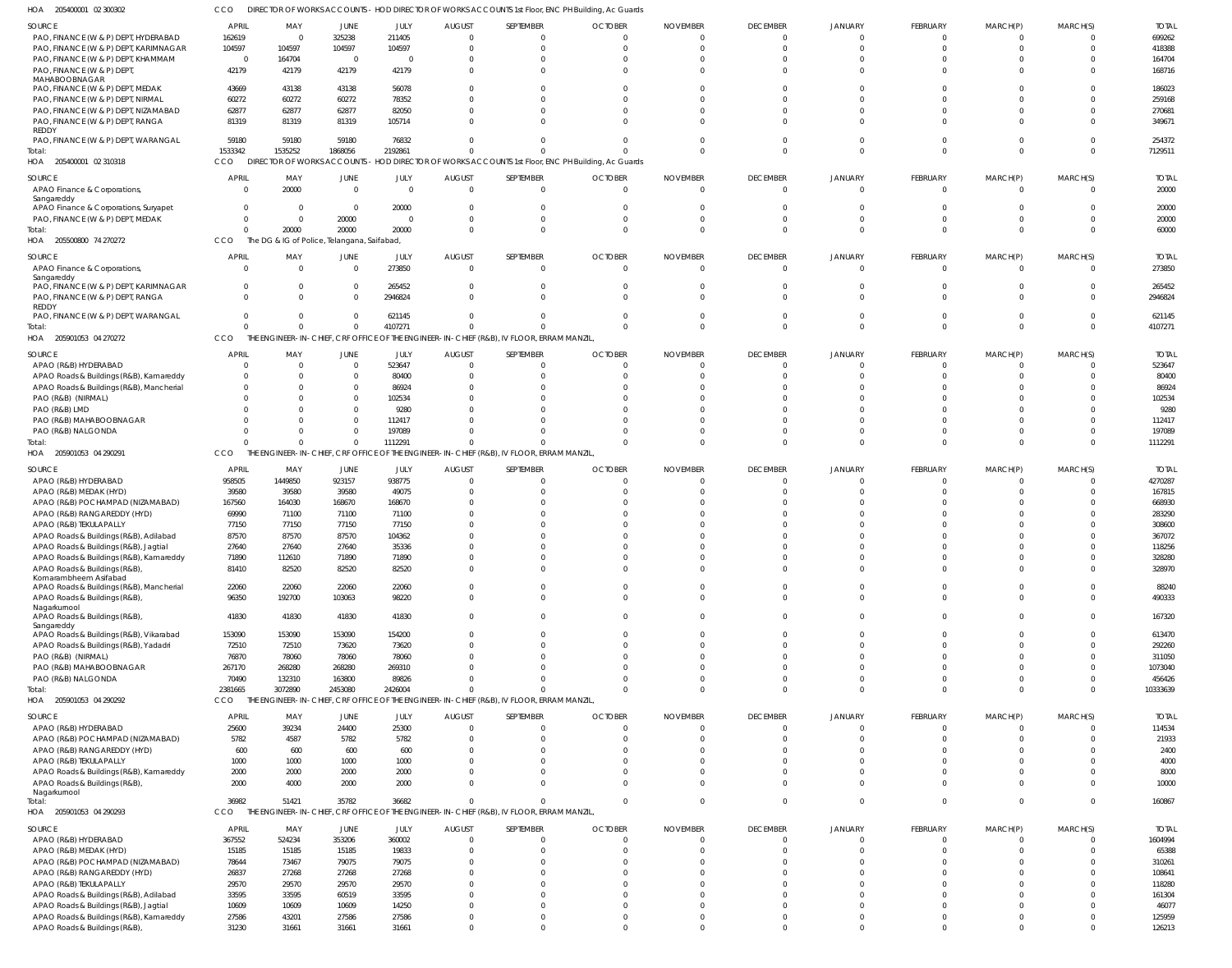205901053 04 290293 HOA CCO THE ENGINEER-IN-CHIEF, CRF OFFICE OF THE ENGINEER-IN-CHIEF (R&B), IV FLOOR, ERRAM MANZIL,

| SOURCE<br>Komarambheem Asifabad<br>APAO Roads & Buildings (R&B), Mancherial            | <b>APRIL</b><br>8461 | MAY<br>8461                                             | JUNE<br>8461            | JULY<br>8461   | <b>AUGUST</b><br>$\Omega$ | SEPTEMBER<br>$\Omega$                                                                     | <b>OCTOBER</b><br>$\Omega$ | <b>NOVEMBER</b> | <b>DECEMBER</b><br>$\Omega$ | <b>JANUARY</b><br>$\Omega$ | <b>FEBRUARY</b><br>$\Omega$ | MARCH(P)<br>$\Omega$ | MARCH(S)<br>$\Omega$ | <b>TOTAL</b><br>33844 |
|----------------------------------------------------------------------------------------|----------------------|---------------------------------------------------------|-------------------------|----------------|---------------------------|-------------------------------------------------------------------------------------------|----------------------------|-----------------|-----------------------------|----------------------------|-----------------------------|----------------------|----------------------|-----------------------|
| APAO Roads & Buildings (R&B),<br>Nagarkurnool                                          | 36969                | 73938                                                   | 39574                   | 37694          | $\Omega$                  | $\Omega$                                                                                  | $\Omega$                   | $\Omega$        | $\Omega$                    | $\Omega$                   | $\Omega$                    | $\Omega$             | $\Omega$             | 188175                |
| APAO Roads & Buildings (R&B),<br>Sangareddy<br>APAO Roads & Buildings (R&B), Vikarabad | 16046<br>58746       | 16046<br>58746                                          | 16046<br>58746          | 16046<br>59177 | $\Omega$                  | $\Omega$                                                                                  | $\Omega$                   | $\Omega$        | $\Omega$<br>$\Omega$        | $\Omega$<br>$\Omega$       | $\Omega$<br>$\Omega$        | $\Omega$<br>$\Omega$ | $\Omega$<br>$\Omega$ | 64184<br>235415       |
| APAO Roads & Buildings (R&B), Yadadri                                                  | 27814                | 27814                                                   | 28245                   | 28245          |                           |                                                                                           |                            |                 | $\Omega$                    | $\Omega$                   |                             | $\Omega$             | $\Omega$             | 112118                |
| PAO (R&B) (NIRMAL)                                                                     | 29477                | 29939                                                   | 29939                   | 29939          |                           |                                                                                           |                            |                 | $\Omega$                    | $\Omega$                   | $\cap$                      | $\Omega$             | $\Omega$             | 119294                |
| PAO (R&B) MAHABOOBNAGAR                                                                | 102504               | 102935                                                  | 108003                  | 103335         |                           |                                                                                           |                            |                 | $\Omega$                    | $\Omega$                   |                             | $\Omega$             | $\Omega$             | 416777                |
|                                                                                        | 27043                | 50759                                                   | 52766                   | 36323          |                           |                                                                                           |                            |                 | $\Omega$                    | $\Omega$                   | $\Omega$                    | $\Omega$             | $\Omega$             | 166891                |
| PAO (R&B) NALGONDA                                                                     | 927868               | 1157428                                                 | 976459                  | 942060         |                           |                                                                                           |                            |                 | $\Omega$                    | $\Omega$                   | $\Omega$                    | $\Omega$             | $\Omega$             | 4003815               |
| Total:                                                                                 | CCO                  |                                                         |                         |                |                           | THE ENGINEER-IN-CHIEF, CRF OFFICE OF THE ENGINEER-IN-CHIEF (R&B), IV FLOOR, ERRAM MANZIL, |                            |                 |                             |                            |                             |                      |                      |                       |
| HOA 205901053 04 290294                                                                |                      |                                                         |                         |                |                           |                                                                                           |                            |                 |                             |                            |                             |                      |                      |                       |
| SOURCE                                                                                 | <b>APRIL</b>         | MAY                                                     | JUNE                    | JULY           | <b>AUGUST</b>             | SEPTEMBER                                                                                 | <b>OCTOBER</b>             | <b>NOVEMBER</b> | <b>DECEMBER</b>             | JANUARY                    | FEBRUARY                    | MARCH(P)             | MARCH(S)             | <b>TOTAL</b>          |
| APAO (R&B) HYDERABAD                                                                   | 284055               | 459800                                                  | 261996                  | 267084         | $\Omega$                  | $\Omega$                                                                                  | $\Omega$                   | $\Omega$        | $\Omega$                    | $\Omega$                   | $\Omega$                    | $\Omega$             | $\Omega$             | 1272935               |
| APAO (R&B) MEDAK (HYD)                                                                 | 4699                 | 4699                                                    | 4699                    | 7022           | $\Omega$                  | $\Omega$                                                                                  | $\Omega$                   |                 | $\Omega$                    | $\Omega$                   | $\Omega$                    | $\Omega$             | $\Omega$             | 21119                 |
| APAO (R&B) POCHAMPAD (NIZAMABAD)                                                       | 29847                | 29427                                                   | 30069                   | 30069          | $\Omega$                  | $\Omega$                                                                                  |                            |                 | $\Omega$                    | $\Omega$                   |                             |                      | $\Omega$             | 119412                |
| APAO (R&B) RANGAREDDY (HYD)                                                            | 8682                 | 8682                                                    | 8682                    | 8682           | $\Omega$                  | $\Omega$                                                                                  |                            |                 | $\Omega$                    | $\Omega$                   |                             |                      | $\Omega$             | 34728                 |
| APAO (R&B) TEKULAPALLY                                                                 | 15252                | 15252                                                   | 15252                   | 15252          |                           | $\Omega$                                                                                  |                            |                 | $\Omega$                    | $\Omega$                   |                             | $\Omega$             | $\Omega$             | 61008                 |
| APAO Roads & Buildings (R&B), Adilabad                                                 | 11376                | 11376                                                   | 11376                   | 11376          |                           | $\Omega$                                                                                  |                            |                 | $\Omega$                    | $\Omega$                   |                             | $\cap$               | $\Omega$             | 45504                 |
| APAO Roads & Buildings (R&B), Jagtial                                                  | 3967                 | 3967                                                    | 3967                    | 5975           |                           | $\Omega$                                                                                  |                            |                 | $\Omega$                    | $\Omega$                   |                             | $\Omega$             | $\Omega$             | 17876                 |
| APAO Roads & Buildings (R&B), Kamareddy                                                | 8537                 | 13369                                                   | 8537                    | 8537           | U                         | $\Omega$                                                                                  |                            |                 | $\Omega$                    | $\Omega$                   | $\cap$                      | $\Omega$             | $\Omega$             | 38980                 |
| APAO Roads & Buildings (R&B),                                                          | 11441                | 22882                                                   | 12245                   | 11665          | $\Omega$                  | $\Omega$                                                                                  | $\Omega$                   | $\Omega$        | $\Omega$                    | $\Omega$                   | $\Omega$                    | $\Omega$             | $\Omega$             | 58233                 |
| Nagarkurnool                                                                           |                      |                                                         |                         |                |                           |                                                                                           |                            |                 |                             |                            |                             |                      |                      |                       |
| APAO Roads & Buildings (R&B),<br>Sangareddy                                            | 6000                 | 6000                                                    | 6000                    | 6000           | $\Omega$                  | $\Omega$                                                                                  | $\Omega$                   | $\Omega$        | $\Omega$                    | $\Omega$                   | $\Omega$                    | $\Omega$             | $\Omega$             | 24000                 |
| APAO Roads & Buildings (R&B), Vikarabad                                                | 20933                | 20933                                                   | 20933                   | 21094          | $\Omega$                  | $\Omega$                                                                                  | $\Omega$                   | $\Omega$        | $\Omega$                    | $\Omega$                   | $\Omega$                    | $\Omega$             | $\Omega$             | 83893                 |
| APAO Roads & Buildings (R&B), Yadadri                                                  | 9394                 | 9394                                                    | 9528                    | 9528           |                           | $\Omega$                                                                                  |                            |                 | $\Omega$                    | $\Omega$                   | $\cap$                      | $\Omega$             | $\Omega$             | 37844                 |
| PAO (R&B) (NIRMAL)                                                                     | 9931                 | 10073                                                   | 10073                   | 10073          | <sup>n</sup>              |                                                                                           |                            |                 | $\Omega$                    | $\Omega$                   |                             | $\Omega$             | $\Omega$             | 40150                 |
| PAO (R&B) MAHABOOBNAGAR                                                                | 43980                | 44114                                                   | 44114                   | 44320          |                           |                                                                                           |                            |                 | $\Omega$                    | $\Omega$                   |                             | $\Omega$             | $\Omega$             | 176528                |
| PAO (R&B) NALGONDA                                                                     | 9348                 | 16688                                                   | 22858                   | 14169          |                           |                                                                                           |                            | $\Omega$        | $\Omega$                    | $\Omega$                   | $\Omega$                    | $\Omega$             | $\Omega$             | 63063                 |
| Total:                                                                                 | 477442               | 676656                                                  | 470329                  | 470846         |                           |                                                                                           |                            | $\Omega$        | $\Omega$                    | $\Omega$                   | $\Omega$                    | $\Omega$             | $\Omega$             | 2095273               |
| HOA 205901053 04 290295                                                                | CCO                  |                                                         |                         |                |                           | THE ENGINEER-IN-CHIEF, CRF OFFICE OF THE ENGINEER-IN-CHIEF (R&B), IV FLOOR, ERRAM MANZIL, |                            |                 |                             |                            |                             |                      |                      |                       |
|                                                                                        |                      |                                                         |                         |                |                           |                                                                                           |                            |                 |                             |                            |                             |                      |                      |                       |
| SOURCE                                                                                 | <b>APRIL</b>         | MAY                                                     | JUNE                    | JULY           | <b>AUGUST</b>             | SEPTEMBER                                                                                 | <b>OCTOBER</b>             | <b>NOVEMBER</b> | <b>DECEMBER</b>             | <b>JANUARY</b>             | <b>FEBRUARY</b>             | MARCH(P)             | MARCH(S)             | <b>TOTAL</b>          |
| APAO (R&B) POCHAMPAD (NIZAMABAD)                                                       | - 0                  | 72950                                                   | $\Omega$                | $\overline{0}$ | $\Omega$                  | $\Omega$                                                                                  | $\Omega$                   |                 | $\Omega$                    | $\Omega$                   | $\Omega$                    | $\Omega$             | $\Omega$             | 72950                 |
| Total:                                                                                 | $\Omega$             | 72950                                                   | $\Omega$                | $\Omega$       | $\Omega$                  | $\Omega$                                                                                  | $\Omega$                   | $\Omega$        | $\Omega$                    | $\Omega$                   | $\Omega$                    | $\Omega$             | $\Omega$             | 72950                 |
| HOA 205901053 04 290296                                                                | CCO                  |                                                         |                         |                |                           | THE ENGINEER-IN-CHIEF, CRF OFFICE OF THE ENGINEER-IN-CHIEF (R&B), IV FLOOR, ERRAM MANZIL, |                            |                 |                             |                            |                             |                      |                      |                       |
| SOURCE                                                                                 | <b>APRIL</b>         | MAY                                                     | JUNE                    | JULY           | <b>AUGUST</b>             | SEPTEMBER                                                                                 | <b>OCTOBER</b>             | <b>NOVEMBER</b> | <b>DECEMBER</b>             | JANUARY                    | FEBRUARY                    | MARCH(P)             | MARCH(S)             | <b>TOTAL</b>          |
| APAO (R&B) HYDERABAD                                                                   | - 0                  | $\Omega$                                                | 26458                   | $\overline{0}$ | $\overline{0}$            | $\overline{0}$                                                                            | $\Omega$                   | $\Omega$        | $\overline{0}$              | 0                          | $\Omega$                    | $\Omega$             | $\Omega$             | 26458                 |
| Total:                                                                                 | $\Omega$             | $\Omega$                                                | 26458                   | $\mathbf{0}$   | $\Omega$                  | $\Omega$                                                                                  | $\Omega$                   | $\Omega$        | $\overline{0}$              | $\Omega$                   | $\Omega$                    | $\Omega$             | $\Omega$             | 26458                 |
| HOA 205901053 06 270272                                                                | CCO                  |                                                         |                         |                |                           | THE ENGINEER-IN-CHIEF, CRF OFFICE OF THE ENGINEER-IN-CHIEF (R&B), IV FLOOR, ERRAM MANZIL, |                            |                 |                             |                            |                             |                      |                      |                       |
|                                                                                        |                      |                                                         |                         |                |                           |                                                                                           |                            |                 |                             |                            |                             |                      |                      |                       |
| SOURCE                                                                                 | <b>APRIL</b>         | MAY                                                     | JUNE                    | JULY           | <b>AUGUST</b>             | SEPTEMBER                                                                                 | <b>OCTOBER</b>             | <b>NOVEMBER</b> | <b>DECEMBER</b>             | <b>JANUARY</b>             | FEBRUARY                    | MARCH(P)             | MARCH(S)             | <b>TOTAL</b>          |
| APAO (R&B) HYDERABAD                                                                   | $\Omega$             | $\Omega$                                                | $\overline{0}$          | 3781830        | $\Omega$                  | -0                                                                                        | $\Omega$                   | $\Omega$        | $\Omega$                    | $\Omega$                   | $\Omega$                    | $\Omega$             | $\Omega$             | 3781830               |
| Total:                                                                                 | $\Omega$             | $\Omega$                                                | $\Omega$                | 3781830        | $\Omega$                  | $\Omega$                                                                                  | $\Omega$                   | $\Omega$        | $\Omega$                    | $\Omega$                   | $\Omega$                    | $\Omega$             | $\Omega$             | 3781830               |
| HOA 205901053 09 270272                                                                | CCO                  | The Registrar, Telangana High Court, Nayapul,           |                         |                |                           |                                                                                           |                            |                 |                             |                            |                             |                      |                      |                       |
|                                                                                        |                      |                                                         |                         |                |                           |                                                                                           |                            |                 |                             |                            |                             |                      |                      |                       |
| SOURCE                                                                                 | <b>APRIL</b>         | MAY                                                     | JUNE                    | JULY           | <b>AUGUST</b>             | SEPTEMBER                                                                                 | <b>OCTOBER</b>             | <b>NOVEMBER</b> | <b>DECEMBER</b>             | <b>JANUARY</b>             | <b>FEBRUARY</b>             | MARCH(P)             | MARCH(S)             | <b>TOTAL</b>          |
| APAO Finance & Corporations, Adilabad                                                  | $\Omega$             | $\Omega$                                                | 690404                  | $\overline{0}$ | $\overline{0}$            | $\Omega$                                                                                  | $\Omega$                   | $\Omega$        | $\overline{0}$              | $\Omega$                   | $\overline{0}$              | $\overline{0}$       | $\Omega$             | 690404                |
| APAO Finance & Corporations,                                                           | - ( )                |                                                         |                         | 1654897        |                           |                                                                                           |                            |                 |                             |                            |                             |                      |                      | 1654897               |
| Bhoopalapally                                                                          | 1654691              | $\Omega$                                                | $\Omega$                | $\overline{0}$ | $\Omega$                  | $\Omega$                                                                                  | $\Omega$                   | $\Omega$        | $\Omega$                    | $\Omega$                   | $\Omega$                    | $\Omega$             | $\Omega$             | 1654691               |
| APAO Finance & Corporations, Jangaon                                                   |                      | $\Omega$                                                | $\Omega$                | $\Omega$       | $\Omega$                  | $\Omega$                                                                                  | $\Omega$                   | $\Omega$        | $\Omega$                    | $\Omega$                   | $\Omega$                    | $\Omega$             | $\Omega$             |                       |
| APAO Finance & Corporations,<br>Nagarkurnool                                           | 253901               |                                                         |                         |                |                           |                                                                                           |                            |                 |                             |                            |                             |                      |                      | 253901                |
| APAO Finance & Corporations,                                                           | 1112031              | $\Omega$                                                | 408990                  | $\overline{0}$ | $\mathbf 0$               | $\Omega$                                                                                  | $\Omega$                   | $\mathbf 0$     | $\Omega$                    | $\Omega$                   | $\Omega$                    | $\Omega$             | $\overline{0}$       | 1521021               |
| Sangareddy                                                                             |                      |                                                         |                         |                |                           |                                                                                           |                            |                 |                             |                            |                             |                      |                      |                       |
| APAO Finance & Corporations, Siddipet                                                  | 368742               |                                                         | $\Omega$                | $\Omega$       | $\Omega$                  | $\Omega$                                                                                  | $\Omega$                   | $\Omega$        | $\Omega$                    | $\Omega$                   | $\Omega$                    | $\Omega$             | $\Omega$             | 368742                |
| APAO Finance & Corporations, Yadadri                                                   | 836755               | $\Omega$                                                | $\Omega$                | $\Omega$       | $\Omega$                  | $\Omega$                                                                                  | $\Omega$                   | $\Omega$        | $\Omega$                    | $\Omega$                   | $\Omega$                    | $\Omega$             | $\Omega$             | 836755                |
| APAO Roads & Buildings (R&B), Jangaon                                                  | 172838               | $\Omega$                                                | $\Omega$                | $\Omega$       | U                         | $\Omega$                                                                                  | $\Omega$                   | $\Omega$        | $\Omega$                    | $\Omega$                   | $\Omega$                    | $\Omega$             | $\Omega$             | 172838                |
| PAO, AMRP (FINANCE) NALGONDA                                                           | 1048966              | $\Omega$                                                | 2046686                 | $\Omega$       |                           | $\Omega$                                                                                  |                            | $\Omega$        | $\Omega$                    | $\Omega$                   | $\Omega$                    | $\Omega$             | $\Omega$             | 3095652               |
| PAO, FINANCE (W & P) DEPT, HYDERABAD                                                   | 23081252             | $\Omega$                                                | 902931                  | 142224         |                           | $\Omega$                                                                                  |                            | $\Omega$        | $\Omega$                    | $\Omega$                   |                             | $\Omega$             | $\Omega$             | 24126407              |
| PAO, FINANCE (W & P) DEPT, KARIMNAGAR                                                  | 306947               | $\Omega$                                                | 1015212                 | $\Omega$       |                           | $\Omega$                                                                                  |                            | $\Omega$        | $\Omega$                    | $\Omega$                   | $\Omega$                    | $\Omega$             | $\Omega$             | 1322159               |
| PAO, FINANCE (W & P) DEPT, KHAMMAM                                                     | 7857646              | $\Omega$                                                | 193374                  | $\overline{0}$ | $\Omega$                  | $\Omega$                                                                                  | $\Omega$                   | $\Omega$        | $\Omega$                    | $\Omega$                   | $\Omega$                    | $\Omega$             | $\Omega$             | 8051020               |
| PAO, FINANCE (W & P) DEPT                                                              | 862838               | $\Omega$                                                | $\overline{\mathbf{0}}$ | $\Omega$       | $\Omega$                  | $\Omega$                                                                                  | $\Omega$                   | $\Omega$        | $\Omega$                    | $\Omega$                   | $\Omega$                    | $\Omega$             | $\Omega$             | 862838                |
| MAHABOOBNAGAR                                                                          |                      |                                                         |                         |                |                           |                                                                                           |                            |                 |                             |                            |                             |                      |                      |                       |
| PAO, FINANCE (W & P) DEPT, MEDAK                                                       | 974609               |                                                         | $\overline{0}$          | $\overline{0}$ | $\Omega$                  | $\Omega$                                                                                  | $\Omega$                   | $\Omega$        | $\Omega$                    | $\Omega$                   | $\Omega$                    | $\Omega$             | $\Omega$             | 974609                |
| PAO, FINANCE (W & P) DEPT, NIRMAL                                                      | 104483               | $\Omega$                                                | $\overline{0}$          | $\Omega$       | $\Omega$                  | $\Omega$                                                                                  | $\Omega$                   | $\Omega$        | $\Omega$                    | $\Omega$                   | $\Omega$                    | $\Omega$             | $\Omega$             | 104483                |
| PAO, FINANCE (W & P) DEPT, NIZAMABAD                                                   | 0                    |                                                         | 2150597                 | 1183886        |                           | $\Omega$                                                                                  | $\Omega$                   | $\Omega$        | $\Omega$                    | $\Omega$                   | $\Omega$                    | $\Omega$             | $\Omega$             | 3334483               |
| PAO, FINANCE (W & P) DEPT, WARANGAL                                                    | 1864635              | $\Omega$                                                | $\overline{0}$          | $\Omega$       |                           | $\Omega$                                                                                  | $\Omega$                   | $\Omega$        | $\Omega$                    | $\Omega$                   | $\Omega$                    | $\Omega$             | 0                    | 1864635               |
| Total:                                                                                 | 40500334             | $\Omega$                                                | 7408194                 | 2981007        |                           | $\Omega$                                                                                  | $\Omega$                   | $\Omega$        | $\Omega$                    | $\Omega$                   | $\Omega$                    | $\Omega$             | $\Omega$             | 50889535              |
| HOA 207101101 04 040041                                                                | CCO                  | FINANCE - HOD SECRETARY, FINANCE Telangana SECRETARIAT, |                         |                |                           |                                                                                           |                            |                 |                             |                            |                             |                      |                      |                       |
|                                                                                        |                      |                                                         |                         |                |                           |                                                                                           |                            |                 |                             |                            |                             |                      |                      |                       |
| SOURCE                                                                                 | APRIL                | MAY                                                     | JUNE                    | JULY           | <b>AUGUST</b>             | SEPTEMBER                                                                                 | <b>OCTOBER</b>             | <b>NOVEMBER</b> | <b>DECEMBER</b>             | <b>JANUARY</b>             | FEBRUARY                    | MARCH(P)             | MARCH(S)             | <b>TOTAL</b>          |
| PAO IRRIGATION DIVISION HYDERABAD                                                      | - 0                  | $\Omega$                                                | 593787                  | $\Omega$       | $\Omega$                  | $\Omega$                                                                                  | $\Omega$                   | $\Omega$        | $\Omega$                    | $\Omega$                   | $\Omega$                    | $\Omega$             | $\Omega$             | 593787                |
| Total:                                                                                 | $\Omega$             | $\Omega$                                                | 593787                  | $\Omega$       | $\Omega$                  | $\Omega$                                                                                  | $\Omega$                   | $\Omega$        | - 0                         | $\Omega$                   | $\Omega$                    | $\Omega$             | 0                    | 593787                |
| HOA 207101111 04 040041                                                                | CCO                  |                                                         |                         |                |                           | LEGISLATURE SECRETARIAT Secretary, Telangana State Legislature Assembly Premises,         |                            |                 |                             |                            |                             |                      |                      |                       |
|                                                                                        |                      |                                                         |                         |                |                           |                                                                                           |                            |                 |                             |                            |                             |                      |                      |                       |
| SOURCE                                                                                 | <b>APRIL</b>         | MAY                                                     | JUNE                    | JULY           | <b>AUGUST</b>             | SEPTEMBER                                                                                 | <b>OCTOBER</b>             | <b>NOVEMBER</b> | <b>DECEMBER</b>             | <b>JANUARY</b>             | FEBRUARY                    | MARCH(P)             | MARCH(S)             | <b>TOTAL</b>          |
| APAO Irrigation, Sangareddy                                                            | 0                    | $\Omega$                                                | 236309                  | $\overline{0}$ | $\overline{0}$            | $\overline{0}$                                                                            | 0                          | 0               | $\overline{0}$              | 0                          | $\overline{0}$              | $\overline{0}$       | 0                    | 236309                |
| Total:                                                                                 | $\Omega$             | $\Omega$                                                | 236309                  | $\overline{0}$ | $\Omega$                  | $\mathbf 0$                                                                               | $\overline{0}$             | $\Omega$        | $\overline{0}$              | $\Omega$                   | $\overline{0}$              | $\overline{0}$       | $\overline{0}$       | 236309                |
| HOA 207101115 04 040041                                                                | CCO                  | FINANCE - HOD SECRETARY, FINANCE Telangana SECRETARIAT, |                         |                |                           |                                                                                           |                            |                 |                             |                            |                             |                      |                      |                       |
| SOURCE                                                                                 | <b>APRIL</b>         | MAY                                                     | JUNE                    | JULY           | <b>AUGUST</b>             | SEPTEMBER                                                                                 | <b>OCTOBER</b>             | <b>NOVEMBER</b> | <b>DECEMBER</b>             | <b>JANUARY</b>             | FEBRUARY                    | MARCH(P)             | MARCH(S)             | <b>TOTAL</b>          |
| APAO (PR) Pochampad, Nizamabad                                                         | 0                    | $\Omega$                                                | 323089                  | $\Omega$       | $\Omega$                  | $\Omega$                                                                                  | $\Omega$                   | $\Omega$        | $\Omega$                    | $\Omega$                   | $\Omega$                    | $\Omega$             | $\Omega$             | 323089                |
| APAO (R&B) TEKULAPALLY                                                                 | - 0                  | 172421                                                  | $\Omega$                | $\Omega$       | $\Omega$                  | $\Omega$                                                                                  | <sup>0</sup>               |                 | $\Omega$                    | 0                          | $\Omega$                    | $\Omega$             | 0                    | 172421                |
| APAO Finance & Corporations                                                            | 506862               | $\Omega$                                                | $\Omega$                | $\Omega$       | $\Omega$                  | $\Omega$                                                                                  | $\Omega$                   | $\Omega$        | $\Omega$                    | $\Omega$                   | $\Omega$                    | $\Omega$             | $\Omega$             | 506862                |
|                                                                                        |                      |                                                         |                         |                |                           |                                                                                           |                            |                 |                             |                            |                             |                      |                      |                       |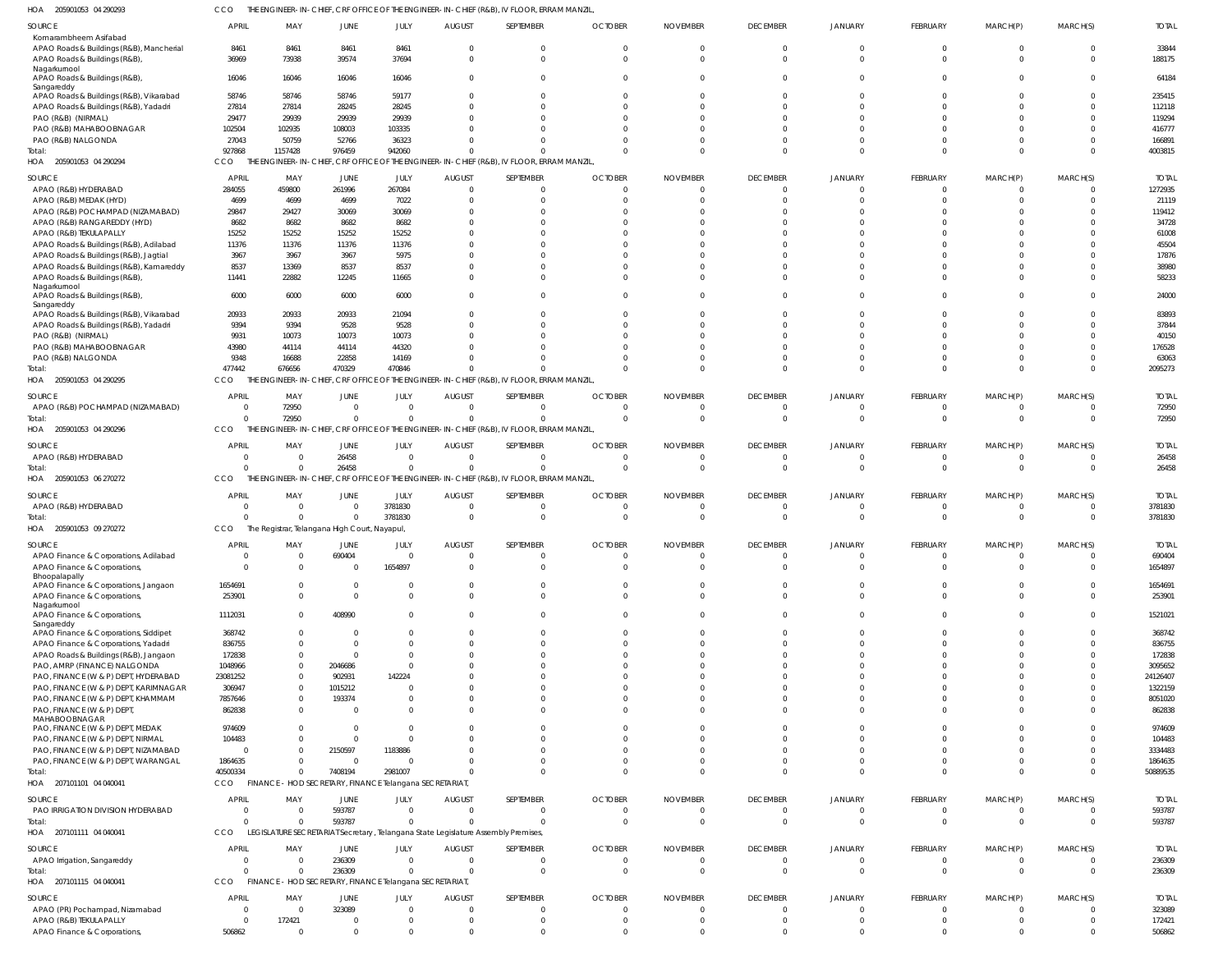207101115 04 040041 HOA CCO FINANCE - HOD SECRETARY, FINANCE Telangana SECRETARIAT,

| SOURCE                                                                          | <b>APRIL</b>    | MAY                    | JUNE             | JULY                                                    | <b>AUGUST</b> | SEPTEMBER            | <b>OCTOBER</b>       | <b>NOVEMBER</b>      | <b>DECEMBER</b>      | JANUARY              | FEBRUARY             | MARCH(P)             | MARCH(S)             | <b>TOTAL</b>      |
|---------------------------------------------------------------------------------|-----------------|------------------------|------------------|---------------------------------------------------------|---------------|----------------------|----------------------|----------------------|----------------------|----------------------|----------------------|----------------------|----------------------|-------------------|
| Sangareddy                                                                      |                 |                        |                  |                                                         |               |                      |                      |                      |                      |                      |                      |                      |                      |                   |
| APAO Finance & Corporations, Yadadri                                            | $\overline{0}$  | 0                      | 14840            | $\Omega$                                                |               | 0                    | 0                    | 0                    | $\Omega$             | $\Omega$             | $\mathbf 0$          | $\mathbf{0}$         | $\mathbf 0$          | 14840             |
| APAO Irrigation, Adilabad                                                       | 35630           | $\overline{0}$         | $\Omega$         | 277878                                                  |               | $\Omega$             | $\Omega$             | $\Omega$             | $\Omega$             | $\Omega$             | $\Omega$             | $\Omega$             | $\mathbf{0}$         | 313508            |
| APAO Irrigation, Bhoopalapally                                                  | $\overline{0}$  | 67969                  | $\Omega$         | $\Omega$                                                |               |                      | -C                   |                      | $\Omega$             |                      |                      |                      | $\Omega$             | 67969             |
| APAO Irrigation, Jagtial                                                        | 0               | 174788                 | 1049951          | <sup>0</sup>                                            |               |                      | $\Omega$             |                      | $\Omega$             |                      |                      |                      | $\Omega$             | 1224739           |
| APAO Irrigation, Jangaon                                                        | $\Omega$        | 30980                  | 545786           | <sup>0</sup>                                            |               |                      | $\Omega$             |                      | $\Omega$             |                      |                      |                      | $\Omega$             | 576766            |
| APAO Irrigation, Kothagudem                                                     | $\overline{0}$  | $\overline{0}$         | 432520           | <sup>0</sup>                                            |               |                      | -C                   |                      | $\cap$               |                      |                      |                      | $\Omega$             | 432520            |
| APAO Irrigation, Nagarkurnool                                                   | $\overline{0}$  | 1505805                | 279408           | $\Omega$                                                |               |                      | -C                   |                      | $\cap$               |                      |                      |                      | $\Omega$             | 1785213           |
| APAO Irrigation, Peddapalli                                                     | $\Omega$        | 759820                 | - 0              | $\Omega$                                                |               |                      | -C                   |                      | $\Omega$             |                      |                      |                      | $\Omega$             | 759820            |
| APAO Irrigation, Sangareddy                                                     | $\overline{0}$  | $\overline{0}$         | 1210464          | 303690                                                  |               |                      | -C                   |                      | $\cap$               |                      |                      |                      | $\Omega$             | 1514154           |
| APAO Irrigation, Siddipet                                                       | $\Omega$        | $\overline{0}$         | 29800            | $\Omega$                                                |               |                      | -C                   |                      | $\Omega$             |                      |                      |                      | $\Omega$             | 29800             |
| APAO Irrigation, Siricilla                                                      | $\overline{0}$  | 574068                 | - 0              | <sup>0</sup>                                            |               |                      | -C                   |                      | $\cap$               |                      |                      |                      | $\Omega$             | 574068            |
| APAO Irrigation, Suryapet                                                       | $\overline{0}$  | 786097                 | $\Omega$         | $\Omega$                                                |               |                      | -C                   |                      | $\Omega$             |                      |                      |                      | $\Omega$             | 786097            |
| APAO Irrigation, Wanaparthy                                                     | 687749          | - 0                    | 721068           | <sup>0</sup>                                            |               |                      | -C                   |                      | $\cap$               |                      |                      |                      | $\Omega$             | 1408817           |
| APAO Irrigation, Waranagal Rural                                                | $\overline{0}$  | $\overline{0}$         | - 0              | 274702                                                  |               |                      | $\Omega$             |                      | $\Omega$             |                      |                      |                      | $\Omega$             | 274702            |
| APAO Irrigation, Yadadri                                                        | $\Omega$        | $\overline{0}$         | 147106           | $\Omega$                                                |               |                      | $\Omega$             |                      | $\Omega$             |                      |                      |                      | $\Omega$             | 147106            |
| APAO Panchayat Raj (PR), Medchal                                                | $\Omega$        | 337754                 | $\Omega$         | $\Omega$                                                |               |                      | $\Omega$             | C                    | $\Omega$             |                      | $\Omega$             | <sup>0</sup>         | $\Omega$             | 337754            |
| Malkajigiri                                                                     |                 |                        |                  |                                                         |               |                      |                      |                      |                      |                      |                      |                      |                      |                   |
| APAO Panchayat Raj (PR), Wanaparthy                                             | $\overline{0}$  | 0                      | 292809           | $\Omega$                                                |               |                      | $\Omega$             | -C                   | $\Omega$             |                      |                      |                      | $\Omega$             | 292809            |
| APAO Panchayat Raj (PR), Yadadri                                                | 305420          | $\overline{0}$         | - 0              | $\Omega$                                                |               |                      | $\Omega$             | C                    | $\Omega$             |                      |                      |                      | $\Omega$             | 305420            |
| APAO Roads & Buildings (R&B), Kamareddy                                         | $\overline{0}$  | 300180                 | $\Omega$         | $\Omega$                                                |               |                      | $\Omega$             | C                    | $\Omega$             | $\Omega$             | $\Omega$             | <sup>0</sup>         | $\Omega$             | 300180            |
| APAO Roads & Buildings (R&B),                                                   | $\overline{0}$  | $\overline{0}$         | $\Omega$         | 194081                                                  |               |                      | $\Omega$             | C                    | $\Omega$             |                      | $\Omega$             | <sup>0</sup>         | $\Omega$             | 194081            |
| Wanaparthy<br>APAO, SRSP (FINANCE), WARANGAL RURAL                              | $\overline{0}$  | 425376                 | $\Omega$         | <sup>0</sup>                                            |               |                      | $\Omega$             | C                    | $\Omega$             |                      |                      |                      | $\Omega$             | 425376            |
| PAO (PH) KHAMMAM                                                                | $\overline{0}$  | 351917                 | $\Omega$         | $\Omega$                                                |               |                      | $\Omega$             | C                    | $\Omega$             |                      |                      |                      | $\Omega$             | 351917            |
| PAO (PR) MAHABOOBNAGAR                                                          | $\overline{0}$  | 324458                 | 353123           | <sup>0</sup>                                            |               |                      | -C                   |                      | $\Omega$             |                      |                      |                      | $\Omega$             | 677581            |
| PAO (R&B) LMD                                                                   | $\Omega$        | $\overline{0}$         | 241208           | <sup>0</sup>                                            |               |                      | -C                   |                      | $\Omega$             |                      |                      |                      | $\Omega$             | 241208            |
| PAO (R&B) MAHABOOBNAGAR                                                         | $\Omega$        | $\overline{0}$         | 332480           | <sup>0</sup>                                            |               |                      | -C                   |                      | $\Omega$             |                      |                      |                      | $\Omega$             | 332480            |
| PAO (R&B) NALGONDA                                                              | $\Omega$        | 331869                 | - 0              | <sup>0</sup>                                            |               |                      | $\Omega$             | -C                   | $\Omega$             |                      |                      |                      | $\Omega$             | 331869            |
| PAO - IRRIGATION DIVISION WARANGAL                                              | $\Omega$        | 1563005                | $\Omega$         | $\Omega$                                                |               |                      | $\Omega$             | C                    | $\Omega$             |                      | $\Omega$             | $\Omega$             | $\Omega$             | 1563005           |
| (Urban)                                                                         |                 |                        |                  |                                                         |               |                      |                      |                      |                      |                      |                      |                      |                      |                   |
| PAO IRRIGATION KARIMNAGAR                                                       | $\overline{0}$  | 0                      | 942666           | 484003                                                  |               |                      | $\Omega$             |                      | $\cap$               |                      |                      |                      | $\Omega$             | 1426669           |
| PAO IRRIGATION DIVISION HYDERABAD                                               | $\overline{0}$  | 1927141                | $\overline{0}$   | $\Omega$                                                |               |                      | -C                   |                      | $\Omega$             |                      |                      |                      | $\Omega$             | 1927141           |
| PAO IRRIGATION DIVISION KHAMMAM                                                 | $\Omega$        | 2555262                | 31178            | $\Omega$                                                |               |                      | $\Omega$             | C                    | $\Omega$             |                      |                      |                      | $\Omega$             | 2586440           |
| PAO IRRIGATION DIVISION NALGONDA                                                | $\overline{0}$  | 0                      | 1710836          | 853483                                                  |               |                      | $\Omega$             | C                    | $\Omega$             |                      |                      | <sup>0</sup>         | $\Omega$             | 2564319           |
| PAO IRRIGATION DIVISION,                                                        | $\Omega$        | 1754668                | $\Omega$         | 523228                                                  |               |                      | $\Omega$             | C                    | $\Omega$             |                      |                      |                      | $\Omega$             | 2277896           |
| MAHABOOBNAGAR                                                                   |                 |                        |                  |                                                         |               |                      |                      |                      |                      |                      |                      |                      |                      |                   |
| PAO IRRIGATION NIZAMABAD                                                        | $\overline{0}$  | 0                      | 17947            | 1624989                                                 |               |                      | $\Omega$             | C                    | $\Omega$             |                      |                      |                      | $\Omega$             | 1642936           |
| PAO IRRIGATION RANGA REDDY DISTRICT                                             | $\overline{0}$  | 1400216                | $\Omega$         | $\Omega$                                                |               |                      | $\Omega$             | C                    | $\Omega$             |                      |                      |                      | $\Omega$             | 1400216           |
| PAO Irrigation Nirmal                                                           | $\overline{0}$  | 303865                 | $\Omega$         | $\Omega$                                                |               |                      | $\Omega$             | -C                   | $\Omega$             |                      |                      | <sup>0</sup>         | $\Omega$             | 303865            |
| PAO, FINANCE (W & P) DEPT, HYDERABAD                                            | $\Omega$        | 568914                 | $\Omega$         | $\Omega$                                                |               |                      | $\Omega$             | C                    | $\Omega$             |                      |                      |                      | $\Omega$             | 568914            |
| PAO, FINANCE (W & P) DEPT, RANGA                                                | $\overline{0}$  | 307680                 | $\Omega$         | $\Omega$                                                |               |                      | $\Omega$             |                      | $\Omega$             |                      |                      | <sup>0</sup>         | $\Omega$             | 307680            |
|                                                                                 |                 |                        |                  |                                                         |               |                      |                      |                      |                      |                      |                      |                      |                      |                   |
| REDDY                                                                           |                 |                        |                  |                                                         |               | <sup>0</sup>         | $\Omega$             | $\Omega$             | $\Omega$             |                      | $\Omega$             | $\Omega$             | $\Omega$             |                   |
| PAO, PJP, Jogulamba Gadwal                                                      | $\overline{0}$  | 1077760                | 588283           | 366961                                                  |               | $\Omega$             | $\Omega$             | $\Omega$             | $\Omega$             | $\Omega$             | $\Omega$             | $\Omega$             | $\Omega$             | 2033004           |
| Total:                                                                          | 1535661         | 17602013               | 9264562          | 4903015                                                 |               |                      |                      |                      |                      |                      |                      |                      |                      | 33305251          |
| HOA 207101117 04 320                                                            | <b>CCO</b>      |                        |                  | FINANCE - HOD SECRETARY, FINANCE Telangana SECRETARIAT, |               |                      |                      |                      |                      |                      |                      |                      |                      |                   |
| SOURCE                                                                          | <b>APRIL</b>    | MAY                    | JUNE             | JULY                                                    | <b>AUGUST</b> | SEPTEMBER            | <b>OCTOBER</b>       | <b>NOVEMBER</b>      | <b>DECEMBER</b>      | <b>JANUARY</b>       | FEBRUARY             | MARCH(P)             | MARCH(S)             | <b>TOTAL</b>      |
| APAO (R&B) POCHAMPAD (NIZAMABAD)                                                | 6695            | 6695                   | 6695             | 6695                                                    |               |                      | $\Omega$             | $\Omega$             | $\Omega$             |                      |                      |                      | $\Omega$             | 26780             |
| APAO (R&B) RANGAREDDY (HYD)                                                     | 16316           | 10079                  | 10079            | 18291                                                   | $\Omega$      |                      | $\Omega$             | $\Omega$             | $\Omega$             |                      |                      |                      | $\Omega$             | 54765             |
| APAO (R&B) TEKULAPALLY                                                          | $\Omega$        | $\Omega$               | $\Omega$         | 80669                                                   |               |                      | $\cap$               |                      | $\Omega$             |                      |                      |                      | $\Omega$             | 80669             |
| APAO Finance & Corporations, Adilabad                                           | 13312           | 13388                  | 13388            | 13388                                                   |               |                      | $\Omega$             | $\Omega$             | $\Omega$             |                      | $\Omega$             | $\Omega$             | $\Omega$             | 53476             |
| APAO Finance & Corporations,                                                    | $\overline{0}$  | 37684                  | 18843            | 16941                                                   | $\Omega$      | $\Omega$             | $\Omega$             | $\Omega$             | $\Omega$             | $\Omega$             | $\Omega$             | $\Omega$             | $\overline{0}$       | 73468             |
| Bhoopalapally<br>APAO Finance & Corporations, Jagtial                           | $\overline{0}$  | 18520                  | 36756            | 18378                                                   |               |                      | $\Omega$             | $\Omega$             | $\Omega$             |                      | $\Omega$             | $\Omega$             | $\Omega$             | 73654             |
|                                                                                 | 10959           |                        | $\Omega$         | 15204                                                   |               | $\Omega$             | $\Omega$             | $\Omega$             | $\Omega$             | $\Omega$             | $\Omega$             | $\Omega$             | $\Omega$             |                   |
| APAO Finance & Corporations, Jangaon<br>APAO Finance & Corporations, Kamareddy  | 6063            | 7602<br>$\overline{0}$ | 8260             | 4130                                                    |               | $\Omega$             | $\Omega$             | $\Omega$             | $\Omega$             | $\Omega$             | $\Omega$             | $\Omega$             | $\Omega$             | 33765             |
| APAO Finance & Corporations,                                                    | $\overline{0}$  | 6978                   | 3489             | 3489                                                    | $\Omega$      | $\Omega$             | $\Omega$             | $\Omega$             | $\Omega$             | $\Omega$             | $\Omega$             | $\Omega$             | $\Omega$             | 18453             |
| Komarambheem Asifabad                                                           |                 |                        |                  |                                                         |               |                      |                      |                      |                      |                      |                      |                      |                      | 13956             |
| APAO Finance & Corporations,                                                    | 13970           | 17974                  | 13970            | 14046                                                   | $\Omega$      | $\Omega$             | $\Omega$             | $\Omega$             | $\Omega$             | $\Omega$             | $\Omega$             | $\Omega$             | $\Omega$             | 59960             |
| Kothagudem                                                                      |                 |                        |                  |                                                         | $\Omega$      | $\Omega$             |                      |                      |                      | $\Omega$             |                      |                      |                      |                   |
| APAO Finance & Corporations,<br>Mahabubabad                                     | 13388           | 13388                  | 13388            | 13388                                                   |               |                      | $\Omega$             | $\Omega$             | $\Omega$             |                      | $\Omega$             | $\Omega$             | $\overline{0}$       | 53552             |
| APAO Finance & Corporations, Manchirial                                         | 10631           | 10728                  | 10728            | 10728                                                   |               | $\Omega$             | $\Omega$             | $\Omega$             | $\Omega$             | $\Omega$             | $\Omega$             | $\Omega$             | $\Omega$             | 42815             |
| APAO Finance & Corporations, Medchal                                            | 7247            | $\Omega$               | 21275            | 12210                                                   |               | $\Omega$             | $\overline{0}$       | $\Omega$             | $\Omega$             | $\Omega$             | $\Omega$             | $\Omega$             | $\Omega$             | 40732             |
| APAO Finance & Corporations,                                                    | 3586            | $\overline{0}$         | 9448             | 5862                                                    |               | $\Omega$             | $\Omega$             | $\Omega$             | $\Omega$             | $\Omega$             | $\Omega$             | $\Omega$             | $\Omega$             | 18896             |
| Nagarkurnool                                                                    |                 |                        |                  |                                                         |               |                      |                      |                      |                      |                      |                      |                      |                      |                   |
| APAO Finance & Corporations, Peddapalli                                         | 20754           | $\overline{0}$         | 41613            | 20859                                                   |               | $\Omega$             | $\Omega$             | $\Omega$             | $\Omega$             | $\Omega$             | $\Omega$             | $\Omega$             | $\Omega$             | 83226             |
| APAO Finance & Corporations,                                                    | 7247            | 7247                   | 7336             | 7336                                                    |               | $\Omega$             | $\Omega$             | $\Omega$             | $\Omega$             | $\Omega$             | $\Omega$             | $\Omega$             | $\Omega$             | 29166             |
| Sangareddy                                                                      |                 | $\overline{0}$         |                  |                                                         |               | <sup>0</sup>         | $\Omega$             | $\Omega$             | $\Omega$             | $\Omega$             | $\Omega$             | $\Omega$             | $\Omega$             |                   |
| APAO Finance & Corporations, Siddipet                                           | 7716            | $\overline{0}$         | 15660            | 7830                                                    |               |                      | $\Omega$             | $\Omega$             | $\Omega$             | $\Omega$             | O                    | $\Omega$             | $\Omega$             | 31206             |
| APAO Finance & Corporations, Siricilla                                          | 4498<br>8618    | 8618                   | 20579<br>8618    | 7704<br>8618                                            |               |                      | $\Omega$             | $\Omega$             | $\Omega$             | $\Omega$             | O                    | $\Omega$             | $\Omega$             | 32781<br>34472    |
| APAO Finance & Corporations, Suryapet<br>APAO Finance & Corporations, Vikarabad | 7619            | 7716                   |                  | 10735                                                   |               | $\Omega$             | $\Omega$             | $\Omega$             | $\Omega$             | $\Omega$             | $\Omega$             | $\Omega$             | $\Omega$             | 41395             |
| APAO Finance & Corporations,                                                    | 3586            | $\overline{0}$         | 15325<br>7172    | 3586                                                    |               |                      | $\Omega$             | $\Omega$             | $\Omega$             | $\Omega$             | $\Omega$             | $\Omega$             | $\Omega$             | 14344             |
| Wanaparthy                                                                      |                 |                        |                  |                                                         |               |                      |                      |                      |                      |                      |                      |                      |                      |                   |
| APAO Finance & Corporations, Yadadri                                            | 24007           | 18037                  | 16355            | 16355                                                   |               |                      | $\Omega$             | $\Omega$             | $\Omega$             |                      | U                    | <sup>0</sup>         | $\Omega$             | 74754             |
| APAO Irrigation, Adilabad                                                       | 145677          | 381295                 | 360648           | 350112                                                  |               |                      | $\Omega$             | $\Omega$             | $\Omega$             | $\Omega$             | O                    | $\Omega$             | $\Omega$             | 1237732           |
| APAO Irrigation, Bhoopalapally                                                  | $\Omega$        | 233650                 | 1642854          | 760343                                                  |               |                      | $\Omega$             | $\Omega$             | $\Omega$             | $\Omega$             |                      | $\Omega$             | $\Omega$             | 2636847           |
| APAO Irrigation, Jagtial                                                        | $\overline{0}$  | 116127                 | 1018292          | 411510                                                  |               |                      | $\Omega$             | $\Omega$             | $\Omega$             | $\Omega$             |                      | $\Omega$             | $\Omega$             | 1545929           |
| APAO Irrigation, Jangaon                                                        | 193952          | 231039                 | $\overline{0}$   | 1513213                                                 |               |                      | $\Omega$             | $\Omega$             | $\Omega$             | $\Omega$             |                      | $\Omega$             | $\Omega$             | 1938204           |
| APAO Irrigation, Kamareddy                                                      | 200368          | $\overline{0}$         | 748661           | 357895                                                  |               |                      | $\Omega$             | $\Omega$             | $\Omega$             | $\Omega$             |                      | $\Omega$             | $\Omega$             | 1306924           |
| APAO Irrigation, Komarambheem Asifabad                                          | $\overline{0}$  | 91820                  | 364758           | 159420                                                  |               |                      | $\Omega$             | $\Omega$             | $\Omega$             | $\Omega$             |                      | $\Omega$             | $\Omega$             | 615998            |
| APAO Irrigation, Kothagudem                                                     | 759364          | $\overline{0}$         | 1694117          | 895890                                                  |               |                      | $\Omega$             | $\Omega$             | $\Omega$             | $\Omega$             | U                    | $\Omega$             | $\Omega$             | 3349371           |
| APAO Irrigation, Mahabubabad                                                    | 182312          | $\overline{0}$         | 494810           | 276412                                                  |               |                      | $\Omega$             | $\Omega$             | $\Omega$             | $\Omega$             | $\Omega$             | $\Omega$             | $\Omega$             | 953534            |
| APAO Irrigation, Mancherial<br>APAO Irrigation, Medchal Malkajigiri             | 118910<br>14482 | 298237<br>$\mathbf{0}$ | 318034<br>144478 | 285974<br>98876                                         | $\Omega$      | $\Omega$<br>$\Omega$ | $\Omega$<br>$\Omega$ | $\Omega$<br>$\Omega$ | $\Omega$<br>$\Omega$ | $\Omega$<br>$\Omega$ | $\Omega$<br>$\Omega$ | $\Omega$<br>$\Omega$ | $\Omega$<br>$\Omega$ | 1021155<br>257836 |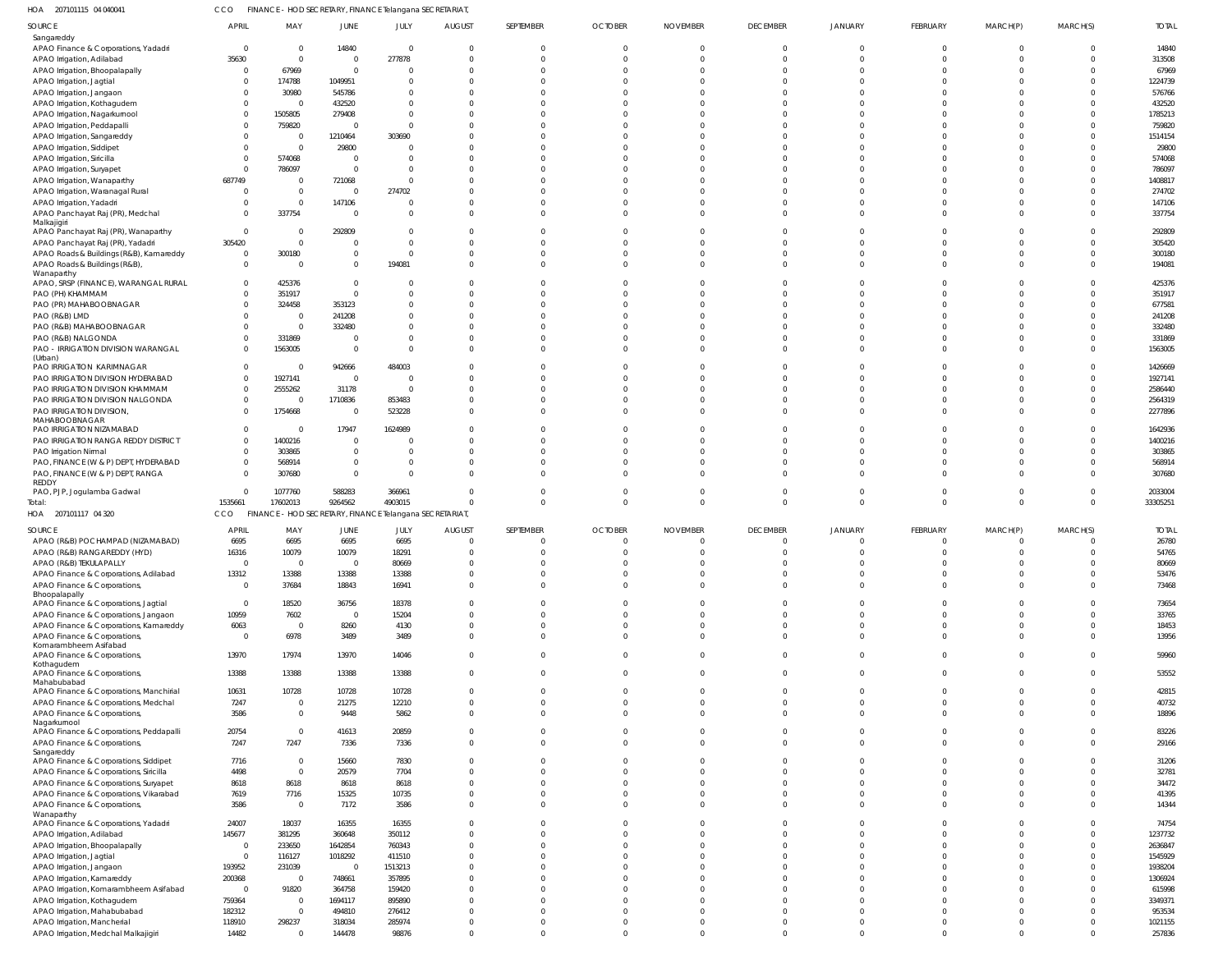207101117 04 320 HOA CCO FINANCE - HOD SECRETARY, FINANCE Telangana SECRETARIAT,

| SOURCE                                                       | <b>APRIL</b>   | MAY               | JUNE                    | JULY                                                   | <b>AUGUST</b>        | SEPTEMBER | <b>OCTOBER</b> | <b>NOVEMBER</b>      | <b>DECEMBER</b>      | JANUARY              | FEBRUARY | MARCH(P) | MARCH(S)             | <b>TOTAL</b>     |
|--------------------------------------------------------------|----------------|-------------------|-------------------------|--------------------------------------------------------|----------------------|-----------|----------------|----------------------|----------------------|----------------------|----------|----------|----------------------|------------------|
| APAO Irrigation, Nagarkurnool                                | 751319         | $\overline{0}$    | 1533340                 | 761563                                                 | $\Omega$             |           | $\Omega$       | $\Omega$             | $\mathbf{0}$         | $\Omega$             | $\Omega$ |          | $\Omega$             | 3046222          |
| APAO Irrigation, Peddapalli                                  | 130151         | $\overline{0}$    | 1704669                 | 891798                                                 |                      |           |                | $\Omega$             | $\mathbf 0$          | $\Omega$             |          |          | $\mathbf 0$          | 2726618          |
| APAO Irrigation, Sangareddy                                  | 288645         | 513198            | $\mathbf 0$             | 1201538                                                |                      |           |                |                      | $\Omega$             | $\Omega$             |          |          | $\Omega$             | 2003381          |
| APAO Irrigation, Siddipet                                    | 807441         | $\overline{0}$    | 2675490                 | C                                                      |                      |           |                |                      | $\Omega$             | $\Omega$             |          |          | $\Omega$             | 3482931          |
| APAO Irrigation, Siricilla                                   | 147487         | $\overline{0}$    | 819838                  | 458994                                                 |                      |           |                |                      | $\Omega$             | $\Omega$             |          |          | $\Omega$             | 1426319          |
| APAO Irrigation, Suryapet                                    | 132277         | 553067            | 490560                  | 486673                                                 |                      |           |                |                      | $\Omega$             | $\Omega$             |          |          | $\Omega$             | 1662577          |
| APAO Irrigation, Vikarabad                                   | 150641         | $\Omega$          | 284756                  | 161156                                                 |                      |           |                |                      | $\Omega$             | $\Omega$             |          |          | $\Omega$             | 596553           |
| APAO Irrigation, Wanaparthy                                  | 134927         | $\overline{0}$    | 670901                  | 322259                                                 |                      |           |                |                      | $\Omega$             | $\Omega$             |          |          | $\Omega$             | 1128087          |
| APAO Irrigation, Waranagal Rural                             | 14879          | $\Omega$          | 875348                  | 455207                                                 |                      |           |                |                      | $\Omega$             | $\Omega$             |          |          | $\Omega$             | 1345434          |
| APAO Irrigation, Yadadri                                     | 313618         | 319767            | 549289                  | 511279                                                 |                      |           |                |                      | $\Omega$             | $\Omega$             |          |          | $\Omega$             | 1693953          |
| APAO Projects, Adilabad                                      | 242080         | $\Omega$          | $\mathbf 0$             | C                                                      |                      |           |                |                      | $\Omega$             | $\Omega$             |          |          | $\Omega$             | 242080           |
| APAO Projects, Bhoopalapally                                 | -0             | 353154            | $\Omega$                | $\Omega$                                               |                      |           |                |                      | $\Omega$             | $\Omega$             |          |          | $\Omega$             | 353154           |
| APAO Projects, Jagtial                                       | 3816947        | $\Omega$          | 480436                  | C                                                      |                      |           |                |                      | $\Omega$             | $\Omega$             |          |          | $\Omega$             | 4297383          |
| APAO Projects, Jangaon                                       | 176688         | $\Omega$          |                         | C                                                      |                      |           |                |                      | $\Omega$             | $\Omega$             |          |          | $\Omega$             | 176688           |
| APAO Projects, Mahabubabad                                   | 218957         |                   |                         | C                                                      |                      |           |                |                      | $\Omega$             | $\Omega$             |          |          | $\Omega$             | 218957           |
| APAO Projects, Mancherial                                    | 266524         |                   |                         |                                                        |                      |           |                |                      | $\Omega$             | $\Omega$             |          |          | $\Omega$             | 266524           |
| APAO Projects, Peddapalli                                    | 579780         |                   |                         | C                                                      |                      |           |                |                      | $\Omega$             | $\Omega$             |          |          | $\Omega$             | 579780           |
| APAO Projects, Siddipet                                      | 85653          |                   |                         | C                                                      |                      |           |                |                      | $\Omega$             | $\Omega$             |          |          | $\Omega$             | 85653            |
| APAO Projects, Siricilla                                     | 118865         | $\Omega$          | $\Omega$                | C                                                      |                      |           |                |                      | $\Omega$             | $\Omega$             |          |          | $\Omega$             | 118865           |
| APAO Roads & Buildings (R&B), Adilabad                       | 19169          | 19169             | 19169                   | 19169                                                  |                      |           |                |                      | $\Omega$             | $\Omega$             |          |          | $\Omega$             | 76676            |
| APAO Roads & Buildings (R&B), Kamareddy                      | 8491           | $\overline{0}$    | 6784                    | 3392                                                   |                      |           |                |                      | $\Omega$             | $\Omega$             |          |          | $\Omega$             | 18667            |
| APAO Roads & Buildings (R&B),                                | 6509           | 6509              | 6509                    | 6509                                                   | $\Omega$             |           |                |                      | $\Omega$             | $\Omega$             |          |          | $\Omega$             | 26036            |
| Mahabubabad                                                  |                |                   |                         |                                                        |                      |           |                |                      |                      |                      |          |          |                      |                  |
| APAO Roads & Buildings (R&B), Mancherial                     | 3028           | 3028              | 3028                    | 3028                                                   |                      |           |                |                      | $\Omega$             | 0                    |          |          | $\Omega$             | 12112            |
| APAO Roads & Buildings (R&B), Siricilla                      | $\circ$        | $\Omega$          | 8349                    | 2783                                                   |                      |           |                |                      | $\Omega$             | $\Omega$             |          |          | $\Omega$             | 11132            |
| APAO Roads & Buildings (R&B), Suryapet                       | 2211           | 2276              | 2276                    | 2276                                                   |                      |           |                |                      | $\Omega$             | $\Omega$             |          |          | $\Omega$             | 9039             |
| APAO, PJP (FINANCE), Jogulamba Gadwal                        | 3489           | 3489              | 3489                    | 3586                                                   |                      |           |                |                      | $\Omega$             | $\Omega$             |          |          | $\Omega$             | 14053            |
| APAO, SRSP (FINANCE), WARANGAL RURAL                         | 12719          | 12719             | 12719                   | 12719                                                  |                      |           |                |                      | $\Omega$             | $\Omega$             |          |          | $\Omega$             | 50876            |
| APAO, SRSP SSP, KARIMNAGAR                                   | $\Omega$       | 1720482           | 1896450                 | $\overline{0}$                                         |                      |           |                |                      | $\Omega$             | $\Omega$             |          |          | $\Omega$             | 3616932          |
| APAO, SRSP, NIZAMABAD                                        | 316685         | $\overline{0}$    | $\mathbf 0$             | $\overline{0}$                                         |                      |           |                |                      | $\Omega$             | $\Omega$             |          |          | $\Omega$             | 316685           |
| PAO (R&B) (NIRMAL)                                           | 3295           | 3295              | 3295                    | 3295                                                   |                      |           |                |                      | $\Omega$             | $\Omega$             |          |          | $\Omega$             | 13180            |
| PAO (R&B), HANUMAKONDA, Warangal                             | 4324           | 2946              | 3028                    | 3028                                                   | $\Omega$             |           |                |                      | $\Omega$             | $\Omega$             |          |          | $\Omega$             | 13326            |
| (Urban)                                                      |                |                   |                         |                                                        |                      |           |                |                      |                      |                      |          |          |                      |                  |
| PAO (R&B) LMD                                                | $\Omega$       | $\Omega$          | 15188                   | 3797                                                   |                      |           |                |                      | $\Omega$             | $\Omega$             |          |          | $\Omega$             | 18985            |
| PAO (W&P) NSP, TEKULAPALLY                                   | 3885426        | $\Omega$          | $\mathbf 0$             | $\overline{0}$                                         |                      |           |                |                      | $\Omega$             | $\Omega$             |          |          | $\Omega$             | 3885426          |
| PAO (W&P), Waranagal (Urban)                                 | 1595112        | 175660            | $\overline{0}$          | $\overline{0}$                                         |                      |           |                |                      | $\Omega$<br>$\Omega$ | $\Omega$<br>$\Omega$ |          |          | $\Omega$<br>$\Omega$ | 1770772          |
| PAO - IRRIGATION DIVISION WARANGAL<br>(Urban)                | 361005         | 638531            | 664882                  | 671181                                                 |                      |           |                |                      |                      |                      |          |          |                      | 2335599          |
| PAO A M R P (SLBC), NALGONDA                                 | 1512224        | $\Omega$          | $\overline{0}$          | $\overline{0}$                                         |                      |           |                |                      | $\Omega$             | 0                    |          |          | $\Omega$             | 1512224          |
| <b>PAO IRRIGATION KARIMNAGAR</b>                             | - 0            | 169539            | 2601160                 | 1340332                                                |                      |           |                |                      | $\Omega$             | $\Omega$             |          |          | $\Omega$             | 4111031          |
| PAO IRRIGATION DIVISION HYDERABAD                            | 880539         | $\Omega$          | 1947809                 | 1023822                                                |                      |           |                |                      | $\Omega$             | $\Omega$             |          |          | $\Omega$             | 3852170          |
| PAO IRRIGATION DIVISION KHAMMAM                              | 745055         | $\overline{0}$    | 1991208                 | 1069681                                                |                      |           |                |                      | $\Omega$             | $\Omega$             |          |          | $\Omega$             | 3805944          |
| PAO IRRIGATION DIVISION NALGONDA                             | 413193         | $\Omega$          | 3050805                 | - 0                                                    |                      |           |                |                      | $\Omega$             | $\Omega$             |          |          | $\Omega$             | 3463998          |
| PAO IRRIGATION DIVISION,                                     | 911626         | $\Omega$          | 2002176                 | 1025650                                                |                      |           |                |                      | $\Omega$             | $\Omega$             |          |          | $\Omega$             | 3939452          |
| MAHABOOBNAGAR                                                |                |                   |                         |                                                        |                      |           |                |                      |                      |                      |          |          |                      |                  |
| PAO IRRIGATION NIZAMABAD                                     | 496226         | $\Omega$          | 1566311                 | 792377                                                 |                      |           |                |                      | $\Omega$             | $\Omega$             |          |          | $\Omega$             | 2854914          |
| PAO IRRIGATION RANGA REDDY DISTRICT                          | 2305274        | $\Omega$          | 3980198                 | 2060433                                                |                      |           |                |                      | $\Omega$             |                      |          |          | $\Omega$             | 8345905          |
| PAO Irrigation Nirmal                                        | 258046         | 466915            | 435248                  | 397832                                                 |                      |           |                |                      | $\Omega$             | $\Omega$             |          |          | $\Omega$             | 1558041          |
| PAO MEDAK(IW), MEDAK                                         | 257142         | 77630             | 125809                  | 118457                                                 |                      |           |                |                      | $\Omega$             |                      |          |          | $\Omega$             | 579038           |
| PAO, AMRP (FINANCE) NALGONDA                                 | 27766          | $\Omega$          | 54912                   | 27632                                                  |                      |           |                |                      |                      |                      |          |          | $\Omega$             | 110310           |
| PAO, FINANCE (W & P) DEPT, HYDERABAD                         | 39612          | $\Omega$          | 59806                   | 24353                                                  |                      |           |                |                      | $\Omega$             | $\Omega$             |          |          | $\Omega$             | 123771           |
| PAO, FINANCE (W & P) DEPT, KARIMNAGAR                        | $\overline{0}$ | 72904             | 143085                  | 71600                                                  | $\Omega$             |           |                | $\Omega$             | $\Omega$             | $\Omega$             |          |          | $\Omega$             | 287589           |
| PAO, FINANCE (W & P) DEPT, KHAMMAM                           | 22550          | 22550             | 22621                   | 22621                                                  | $\Omega$             |           | $\Omega$       | $\Omega$             | $\Omega$             | $\mathbf 0$          |          |          | $\Omega$             | 90342            |
| PAO, FINANCE (W & P) DEPT,                                   | 13239          | $\overline{0}$    | 21908                   | 11011                                                  | $\Omega$             |           | $\Omega$       | $\Omega$             | $\Omega$             | $\Omega$             | $\Omega$ |          | $\Omega$             | 46158            |
| MAHABOOBNAGAR                                                |                |                   |                         |                                                        |                      |           |                |                      |                      |                      |          |          |                      |                  |
| PAO, FINANCE (W & P) DEPT, MEDAK                             | 6323           | 6323              | 6323                    | 6507                                                   | 0                    |           |                | $\Omega$             | $\mathbf 0$          | $\Omega$             |          |          | $\Omega$             | 25476            |
| PAO, FINANCE (W & P) DEPT, NIRMAL                            | 10596          | 10499             | 10499                   | 10580                                                  | $\Omega$             |           | $\Omega$       | $\Omega$             | $\Omega$             | $\Omega$             |          |          | $\Omega$             | 42174            |
| PAO, FINANCE (W & P) DEPT, NIZAMABAD                         | 9571           | 11713             | 14313                   | 14643                                                  | $\Omega$             |           | $\Omega$       | $\Omega$             | $\Omega$             | $\mathbf 0$          |          |          | $\Omega$             | 50240            |
| PAO, FINANCE (W & P) DEPT, RANGA<br>REDDY                    | 12277          | 12277             | 12366                   | 12366                                                  | $\Omega$             |           | $\Omega$       | $\Omega$             | $\Omega$             | $\Omega$             | $\Omega$ | $\Omega$ | $\Omega$             | 49286            |
| PAO, FINANCE (W & P) DEPT, WARANGAL                          | 24699          | 24796             | 24796                   | 25104                                                  |                      |           |                | $\Omega$             | $\Omega$             | $\Omega$             |          |          | $\Omega$             | 99395            |
| PAO, PJP, Jogulamba Gadwal                                   | 937975         | 505204            | 490939                  | 554234                                                 |                      |           |                | $\Omega$             | $\Omega$             | $\Omega$             |          |          | $\Omega$             | 2488352          |
| PAO, S R S P, R R DISTRICT                                   | 150470         | $\Omega$          | $\overline{0}$          | $\Omega$                                               |                      |           |                |                      | $\Omega$             | $\Omega$             |          |          | $\Omega$             | 150470           |
| PAO, SRSP, SSP, NIRMAL                                       | 201095         | $\overline{0}$    | $\Omega$                | $\Omega$                                               |                      |           |                |                      | $\Omega$             | $\Omega$             |          |          | $\Omega$             | 201095           |
| PAO, NSP (W&P), HYDERABAD                                    | 245794         | $\Omega$          | $\Omega$                | $\Omega$                                               | $\Omega$             |           | $\Omega$       | $\Omega$             | $\Omega$             | $\mathbf 0$          |          |          | $\Omega$             | 245794           |
| Total:                                                       | 25880911       | 7244462           | 38377714                | 20020552                                               |                      |           | $\Omega$       | $\Omega$             | $\Omega$             | $\mathbf 0$          | $\Omega$ | $\Omega$ | $\Omega$             | 91523639         |
| HOA 207101800 06 040043                                      | CCO            |                   |                         | FINANCE - HOD SECRETARY, FINANCE Telangana SECRETARIAT |                      |           |                |                      |                      |                      |          |          |                      |                  |
|                                                              |                |                   |                         |                                                        |                      |           |                |                      |                      |                      |          |          |                      |                  |
| SOURCE                                                       | APRIL          | MAY               | JUNE                    | JULY                                                   | AUGUST               | SEPTEMBER | <b>OCTOBER</b> | <b>NOVEMBER</b>      | <b>DECEMBER</b>      | JANUARY              | FEBRUARY | MARCH(P) | MARCH(S)             | <b>TOTAL</b>     |
| APAO (PR) Ranga Reddy Dist                                   | $\Omega$       | 150147            | 108000                  | $\Omega$                                               | $\Omega$             |           | $\Omega$       | $\Omega$<br>$\Omega$ | $\Omega$             | $\Omega$<br>$\Omega$ | $\Omega$ |          | $\Omega$             | 258147           |
| APAO (R&B) HYDERABAD                                         |                | 476169            | $\mathbf 0$             | $\overline{0}$                                         | $\Omega$             |           |                |                      | $\Omega$             |                      |          |          | $\Omega$             | 476169           |
| APAO (R&B) POCHAMPAD (NIZAMABAD)                             |                | 116019            | $\overline{0}$          | $\overline{0}$                                         |                      |           |                |                      | $\Omega$             | $\Omega$             |          |          | C                    | 116019           |
| APAO (R&B) RANGAREDDY (HYD)                                  |                | 51100             | 57688                   | 94429                                                  |                      |           |                |                      | $\Omega$             | $\Omega$             |          |          |                      | 203217           |
| APAO (R&B) TEKULAPALLY                                       |                | $\Omega$          | 7200                    | 36986                                                  |                      |           |                |                      | $\Omega$             |                      |          |          |                      | 44186            |
| APAO Finance & Corporations, Medchal                         |                | $\Omega$          | 100000                  | $\overline{0}$                                         |                      |           |                |                      |                      |                      |          |          |                      | 100000           |
| APAO Irrigation, Adilabad                                    |                | $\Omega$          | 127458                  | $\overline{0}$                                         |                      |           |                |                      |                      | $\Omega$             |          |          |                      | 127458           |
| APAO Irrigation, Bhoopalapally                               |                | $\Omega$          | 140500                  | 219105                                                 |                      |           |                |                      |                      | $\Omega$             |          |          |                      | 359605           |
| APAO Irrigation, Jagtial                                     |                | 425301            | 135000                  | 908181                                                 |                      |           |                |                      |                      |                      |          |          |                      | 1468482          |
| APAO Irrigation, Jangaon                                     |                | 348728            | 459576                  | $\overline{0}$                                         |                      |           |                |                      | $\Omega$             | $\Omega$             |          |          |                      | 808304           |
| APAO Irrigation, Kamareddy                                   |                | 26200             | $\mathbf 0$<br>$\Omega$ | 7100                                                   |                      |           |                |                      |                      | $\Omega$<br>$\Omega$ |          |          |                      | 33300            |
| APAO Irrigation, Kothagudem                                  |                | 68834<br>$\Omega$ |                         | 480617<br>$\Omega$                                     |                      |           |                |                      | $\Omega$             | $\Omega$             |          |          |                      | 549451<br>219627 |
| APAO Irrigation, Mahabubabad                                 |                |                   | 219627<br>$\mathbf 0$   | $\overline{0}$                                         |                      |           |                |                      | $\Omega$             | $\Omega$             |          |          |                      |                  |
| APAO Irrigation, Mancherial                                  |                | 200000            |                         |                                                        |                      |           |                |                      |                      |                      |          |          |                      | 200000           |
|                                                              |                |                   |                         |                                                        |                      |           |                |                      |                      |                      |          |          |                      |                  |
| APAO Irrigation, Nagarkurnool<br>APAO Irrigation, Peddapalli | $\Omega$       | 509895<br>100000  | 100000<br>100000        | $\overline{0}$<br>31837                                | $\Omega$<br>$\Omega$ |           |                | $\Omega$             | $\Omega$<br>$\Omega$ | $\Omega$<br>$\Omega$ |          |          | $\Omega$<br>$\Omega$ | 609895<br>231837 |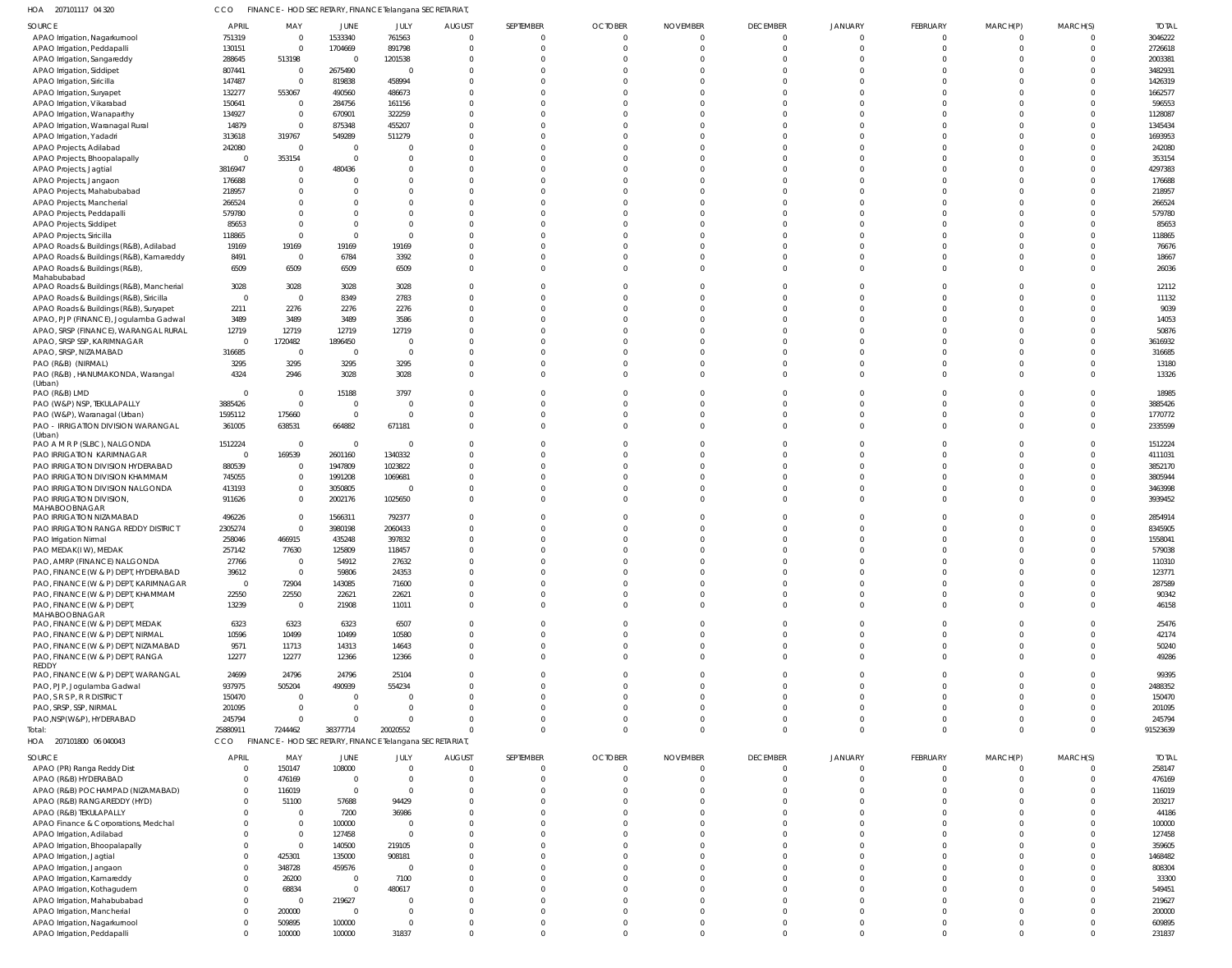207101800 06 040043 HOA 221501101 10 290291 HOA 221501101 10 290292 HOA 221501101 10 290293 HOA 221501101 10 290294 HOA 221501102 03 290291 HOA CCO FINANCE - HOD SECRETARY, FINANCE Telangana SECRETARIAT, ENGINEER-IN-CHIEF, PUBLIC HEALTH KASANA BUILDING, AC GUARDS ENGINEER-IN-CHIEF, PUBLIC HEALTH KASANA BUILDING, AC GUARDS CCO ENGINEER-IN-CHIEF, PUBLIC HEALTH KASANA BUILDING, AC GUARDS CCO ENGINEER-IN-CHIEF, PUBLIC HEALTH KASANA BUILDING, AC GUARDS CHIEF ENGINEER RURAL WATER SUPPLY ERRA MANJIL CCO CCO CCO  $\theta$   $\Omega$   $\mathfrak{c}$   $\Omega$  APAO Irrigation, Sangareddy APAO Irrigation, Siddipet APAO Irrigation, Siricilla APAO Irrigation, Suryapet APAO Irrigation, Vikarabad APAO Irrigation, Wanaparthy APAO Irrigation, Yadadri APAO Panchayat Raj (PR), Peddapalli APAO Panchayat Raj (PR), Sangareddy APAO Panchayat Raj (PR), Vikarabad APAO Panchayat Raj (PR), Waranagal Rural APAO Public Health (PH), Adilabad APAO Roads & Buildings (R&B), Jogulamba Gadwal APAO Roads & Buildings (R&B), Peddapalli APAO Roads & Buildings (R&B), Siddipet APAO Roads & Buildings (R&B), Vikarabad APAO Roads & Buildings (R&B), **Wanaparthy** APAO Roads & Buildings (R&B), Waranagal Rural PAO (PR) (IW), LMD Colony, Karimnagar PAO (PR) MAHABOOBNAGAR PAO (PR) Nalgonda PAO (R&B) (NIRMAL) PAO (R&B) LMD PAO (R&B) MAHABOOBNAGAR PAO (R&B) NALGONDA PAO - IRRIGATION DIVISION WARANGAL (Urban) PAO IRRIGATION KARIMNAGAR PAO IRRIGATION DIVISION HYDERABAD PAO IRRIGATION DIVISION KHAMMAM PAO IRRIGATION DIVISION NALGONDA PAO IRRIGATION DIVISION, MAHABOOBNAGAR PAO IRRIGATION NIZAMABAD PAO IRRIGATION RANGA REDDY DISTRICT PAO Irrigation Nirmal PAO, AMRP (FINANCE) NALGONDA PAO, FINANCE (W & P) DEPT, HYDERABAD PAO, FINANCE (W & P) DEPT, KARIMNAGAR PAO, FINANCE (W & P) DEPT, KHAMMAM PAO, FINANCE (W & P) DEPT, RANGA REDDY PAO, PJP, Jogulamba Gadwal PAO (PH) KHAMMAM PAO (PH), HANUMAKONDA, Warangal (Urban) PAO (PH) KHAMMAM PAO (PH), HANUMAKONDA, Warangal (Urban) PAO (PH) KHAMMAM PAO (PH), HANUMAKONDA, Warangal (Urban) PAO (PH) KHAMMAM PAO (PH), HANUMAKONDA, Warangal (Urban) APAO (PR) Medak APAO (PR) Pochampad, Nizamabad APAO (PR) Tekulapapalli APAO (PR), PJP, Jogulamba Gadwal APAO Panchayat Raj (PR), Jagtial APAO Panchayat Raj (PR), Jangaon APAO Panchayat Raj (PR), Kamareddy APAO Panchayat Raj (PR), SOURCE SOURCE SOURCE SOURCE SOURCE SOURCE  $\Omega$   $\Omega$   $\Omega$   $\Omega$   $\,$  0  $\,$  $\Omega$   $\Omega$   $\,$  0  $\,$   $\Omega$   $\Omega$   $\Omega$   $\Omega$  APRIL APRIL **APRIL APRIL APRIL APRIL**   $\Omega$   $\Omega$   $\Omega$  MAY MAY MAY MAY MAY MAY  $\Omega$   $\mathfrak{c}$   $\Omega$   $\Omega$   $\Omega$   $\Omega$  JUNE JUNE **JUNE** JUNE JUNE JUNE  $\sqrt{2}$   $\Omega$   $\sqrt{2}$   $\Omega$  $\bigcap$  $\Omega$   $\sqrt{2}$   $\Omega$   $\Omega$   $\Omega$ JULY JULY JULY JULY JULY JULY  $\Omega$   $\Omega$   $\Omega$   $\,$  0  $\,$  $\Omega$  $\,$  0  $\,$  $\Omega$   $\Omega$   $\Omega$   $\Omega$   $\Omega$   $\Omega$   $\Omega$  $\,$  0  $\,$  $\Omega$   $\,$  0  $\,$ AUGUST **AUGUST** AUGUST AUGUST AUGUST AUGUST  $\Omega$   $\Omega$   $\bigcap$   $\Omega$   $\Omega$  $\Omega$  $\Omega$   $\Omega$   $\Omega$  $\Omega$  $\Omega$   $\Omega$  $\Omega$   $\Omega$   $\Omega$   $\Omega$   $\Omega$   $\Omega$  $\Omega$   $\Omega$   $\Omega$   $\Omega$   $\Omega$   $\Omega$  SEPTEMBER **SEPTEMBER** SEPTEMBER SEPTEMBER SEPTEMBER SEPTEMBER  $\Omega$   $\Omega$   $\Omega$   $\Omega$   $\Omega$  $\Omega$   $\Omega$  $\Omega$   $\Omega$  $\Omega$   $\Omega$  $\Omega$   $\Omega$  $\overline{0}$  $\Omega$   $\Omega$   $\Omega$  $\Omega$   $\Omega$   $\Omega$   $\Omega$   $\Omega$   $\Omega$   $\Omega$   $\Omega$  $\Omega$  **OCTOBER OCTOBER OCTOBER OCTOBER OCTOBER OCTOBER**   $\Omega$   $\sqrt{2}$   $\Omega$   $\Omega$  $\Omega$  $\Omega$   $\Omega$  $\bigcap$  $\Omega$   $\Omega$  $\bigcap$   $\Omega$   $\bigcap$   $\Omega$   $\Omega$   $\Omega$  $\Omega$  $\Omega$   $\Omega$   $\Omega$   $\Omega$   $\Omega$  NOVEMBER NOVEMBER NOVEMBER NOVEMBER NOVEMBER NOVEMBER  $\Omega$   $\Omega$   $\Omega$  $\bigcap$   $\Omega$   $\Omega$  $\Omega$   $\Omega$   $\Omega$  $\Omega$  $\Omega$   $\bigcap$   $\Omega$   $\Omega$   $\Omega$   $\Omega$   $\Omega$  $\Omega$   $\Omega$   $\Omega$   $\Omega$   $\Omega$   $\theta$  $\Omega$  DECEMBER **DECEMBER DECEMBER DECEMBER DECEMBER DECEMBER**   $\Omega$   $\Omega$  $\Omega$   $\Omega$   $\Omega$   $\Omega$  $\mathfrak{c}$   $\Omega$  $\Omega$  $\mathbf{C}$  $\Omega$   $\Omega$  $\Omega$   $\Omega$   $\Omega$   $\Omega$   $\Omega$  $\Omega$  $\Omega$   $\Omega$  $\,$  0  $\,$  $\Omega$  $\mathfrak{c}$   $\Omega$  $\theta$  JANUARY JANUARY JANUARY JANUARY JANUARY JANUARY  $\Omega$   $\Omega$   $\sqrt{2}$   $\Omega$   $\sqrt{2}$   $\Omega$  $\bigcap$   $\Omega$  $\bigcap$   $\Omega$   $\sqrt{2}$   $\Omega$   $\sqrt{2}$   $\Omega$   $\sqrt{2}$   $\Omega$   $\Omega$  FEBRUARY FEBRUARY FEBRUARY FEBRUARY FEBRUARY FEBRUARY  $\Omega$   $\Omega$   $\Omega$   $\Omega$   $\Omega$   $\Omega$   $\Omega$   $\Omega$   $\Omega$   $\Omega$   $\Omega$   $\Omega$   $\Omega$  $\Omega$   $\Omega$   $\Omega$   $\Omega$  $\Omega$  MARCH(P) MARCH(P) MARCH(P) MARCH(P) MARCH(P) MARCH(P)  $\Omega$   $\Omega$  $\bigcap$   $\Omega$   $\Omega$  $\Omega$  $\Omega$   $\Omega$   $\Omega$  $\Omega$  $\Omega$   $\Omega$  $\Omega$   $\Omega$   $\Omega$   $\Omega$   $\Omega$   $\Omega$   $\Omega$   $\Omega$   $^{\circ}$   $\Omega$   $\Omega$  $\Omega$  $\Omega$  $\Omega$  MARCH(S) MARCH(S) MARCH(S) MARCH(S) MARCH(S) MARCH(S) TOTAL TOTAL TOTAL TOTAL TOTAL TOTAL Total: Total: Total: Total: Total:

Komarambheem Asifabad

APAO Panchayat Raj (PR), Kothagudem

 $\mathbf{0}$ 

 $\Omega$ 

 $\theta$ 

 $\Omega$ 

 $\Omega$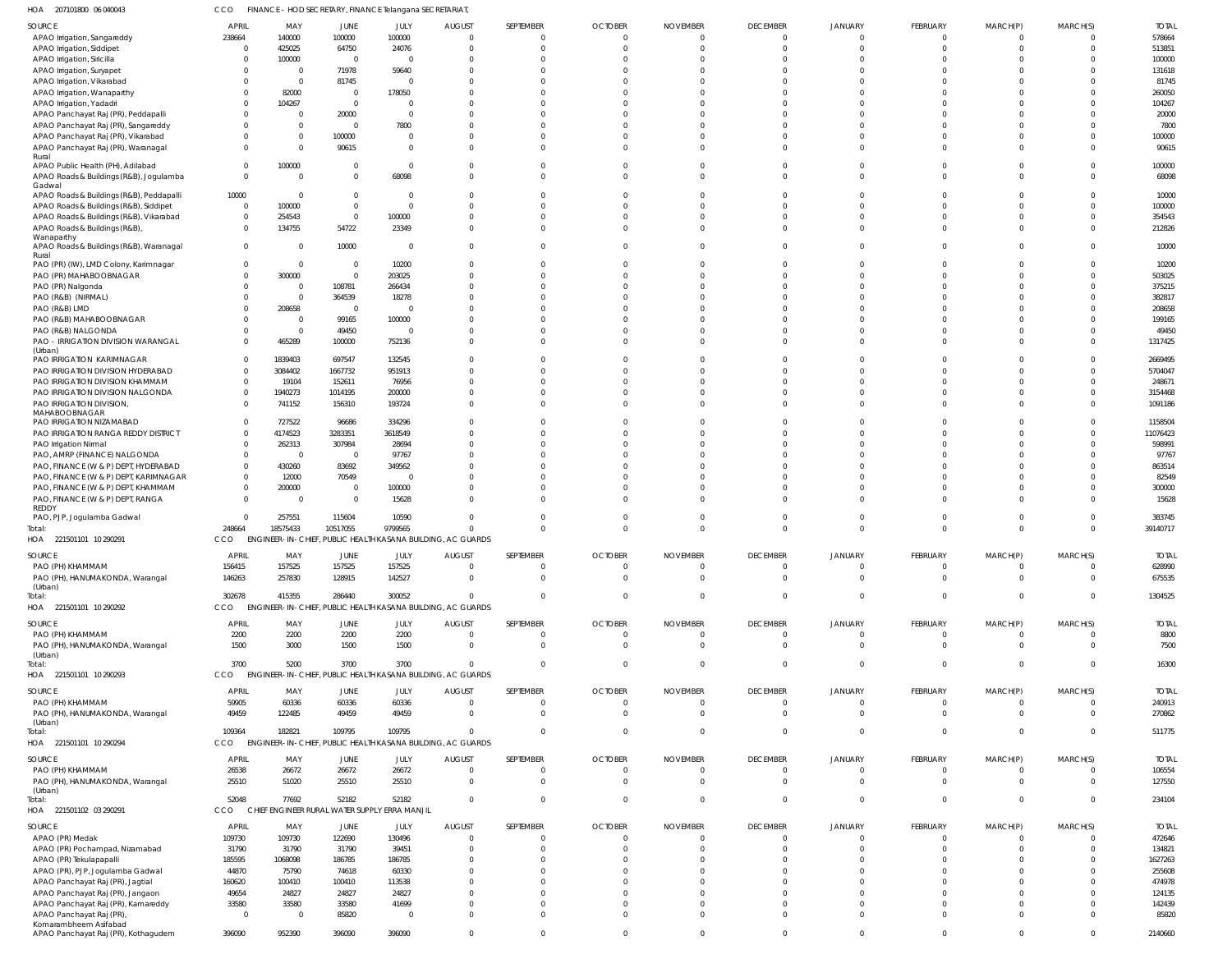| HOA<br>221501102 03 290291                                  | CCO            | CHIEF ENGINEER RURAL WATER SUPPLY ERRA MANJIL |                 |                                         |               |                      |                |                 |                 |                |                      |                      |          |                 |
|-------------------------------------------------------------|----------------|-----------------------------------------------|-----------------|-----------------------------------------|---------------|----------------------|----------------|-----------------|-----------------|----------------|----------------------|----------------------|----------|-----------------|
| SOURCE                                                      | APRIL          | MAY                                           | JUNE            | JULY                                    | <b>AUGUST</b> | SEPTEMBER            | <b>OCTOBER</b> | <b>NOVEMBER</b> | <b>DECEMBER</b> | <b>JANUARY</b> | FEBRUARY             | MARCH(P)             | MARCH(S) | <b>TOTAL</b>    |
| APAO Panchayat Raj (PR), Mahabubabad                        | 133880         | 215902                                        | 116594          | 117624                                  | - 0           | $\mathbf{0}$         | - 0            |                 | $\Omega$        | $\Omega$       | $^{\circ}$           | $\mathbf 0$          | $\Omega$ | 584000          |
| APAO Panchayat Raj (PR), Medchal                            | 126500         | 83590                                         | 170350          | 127860                                  | $\Omega$      | $\mathbf 0$          | $\Omega$       | $\Omega$        | $\Omega$        | $\Omega$       | $\overline{0}$       | $\mathbf 0$          | $\Omega$ | 508300          |
| Malkajigiri                                                 |                |                                               |                 |                                         |               |                      |                |                 |                 |                |                      |                      |          |                 |
| APAO Panchayat Raj (PR), Nagarkurnool                       | 468648         | 804767                                        | 342483          | 313638                                  |               | $\Omega$             |                |                 |                 |                | $\Omega$             |                      |          | 1929536         |
| APAO Panchayat Raj (PR), Peddapalli                         | 53120          | 53120                                         | 53120           | 53120                                   |               | $\Omega$             |                |                 |                 |                | $\Omega$             | $\Omega$             |          | 212480          |
| APAO Panchayat Raj (PR), Sangareddy                         | 1023843        | 1024458                                       | 1024458         | 1045936                                 |               | $\Omega$             |                |                 |                 |                | $\Omega$             | $\Omega$             |          | 4118695         |
| APAO Panchayat Raj (PR), Siddipet                           | 37490          | 37490                                         | 37490           | 46484                                   |               | $\Omega$             |                |                 |                 |                | $\Omega$             | $\Omega$             |          | 158954          |
| APAO Panchayat Raj (PR), Siricilla                          | 150200         | 150200                                        | 150200          | 150200                                  |               | $\Omega$             |                |                 |                 |                | $\Omega$             | $\Omega$             |          | 600800          |
| APAO Panchayat Raj (PR), Suryapet                           | 386830         | 193415                                        | 194445          | 194445                                  |               | $\Omega$<br>$\Omega$ |                |                 |                 |                | $\Omega$<br>$\Omega$ | $\Omega$<br>$\Omega$ |          | 969135          |
| APAO Panchayat Raj (PR), Waranagal<br>Rural                 | $\overline{0}$ | $\overline{\phantom{0}}$                      | 36082           | 18041                                   |               |                      |                |                 |                 |                |                      |                      |          | 54123           |
| APAO Panchayat Raj (PR), Yadadri                            | 41800          | 59296                                         | 41800           | 41800                                   |               | <sup>0</sup>         |                |                 |                 |                | $\Omega$             | $\Omega$             |          | 184696          |
| PAO (PR) (IW), LMD Colony, Karimnagar                       | 98360          | $\overline{0}$                                | 196720          | 98360                                   |               | $\Omega$             |                |                 |                 |                | $\Omega$             | $\Omega$             |          | 393440          |
| PAO (PR) KCC, Warangal (Urban)                              | 168508         | 168508                                        | 125640          | 211376                                  |               | $\Omega$             |                |                 |                 |                | $\Omega$             | $\Omega$             |          | 674032          |
| PAO (PR) MAHABOOBNAGAR                                      | 242205         | 243475                                        | 247064          | 255719                                  |               | $\Omega$             |                |                 |                 |                | $\Omega$             | $\Omega$             |          | 988463          |
| PAO (PR) Nalgonda                                           | 769250         | 517142                                        | 421261          | 421261                                  |               | $\Omega$             |                |                 |                 |                | $\Omega$             | $\Omega$             | $\Omega$ | 2128914         |
| Total:                                                      | 4712563        | 5947978                                       | 4214317         | 4089080                                 |               | $\Omega$             | $\cap$         |                 | $\Omega$        |                | $\mathbf 0$          | $\mathbf 0$          | $\Omega$ | 18963938        |
| HOA 221501102 03 290292                                     | CCO            | CHIEF ENGINEER RURAL WATER SUPPLY ERRA MANJIL |                 |                                         |               |                      |                |                 |                 |                |                      |                      |          |                 |
| SOURCE                                                      | <b>APRIL</b>   | MAY                                           | JUNE            | JULY                                    | <b>AUGUST</b> | SEPTEMBER            | <b>OCTOBER</b> | <b>NOVEMBER</b> | <b>DECEMBER</b> | <b>JANUARY</b> | FEBRUARY             | MARCH(P)             | MARCH(S) | <b>TOTAL</b>    |
| APAO (PR) Pochampad, Nizamabad                              | 350            | 350                                           | 350             | 550                                     |               | $\overline{0}$       |                |                 | $\mathbf{0}$    |                | $\overline{0}$       | $\mathbf 0$          | $\Omega$ | 1600            |
| APAO (PR) Tekulapapalli                                     | 500            | 500                                           | 500             | 500                                     |               | $\Omega$             |                |                 | $\Omega$        |                | $\mathbf 0$          | $\mathbf 0$          | $\Omega$ | 2000            |
| APAO (PR), PJP, Jogulamba Gadwal                            | 490            | 490                                           | 490             | 490                                     |               | $\Omega$             |                |                 |                 |                | $\Omega$             | $\Omega$             |          | 1960            |
| APAO Panchayat Raj (PR), Jagtial                            | 200            | $\overline{\phantom{0}}$                      | $\Omega$        | $\overline{0}$                          |               | $\Omega$             |                |                 |                 |                | $\Omega$             | $\Omega$             |          | 200             |
| APAO Panchayat Raj (PR), Kothagudem                         | 7550           | 18850                                         | 4700            | 4700                                    |               | $\Omega$             |                |                 |                 |                | $\Omega$             | $\Omega$             |          | 35800           |
| APAO Panchayat Raj (PR), Nagarkurnool                       | 725            | 2175                                          | 725             | 725                                     |               | $\Omega$             |                |                 |                 |                | $\Omega$             | $\Omega$             |          | 4350            |
| APAO Panchayat Raj (PR), Siricilla                          | 5738           | 5738                                          | 5738            | 5738                                    |               | $\Omega$             |                |                 |                 |                | $\Omega$             | $\Omega$             |          | 22952           |
| PAO (PR) (IW), LMD Colony, Karimnagar                       | 200            | $\overline{\phantom{0}}$                      | 400             | 200                                     |               | <sup>0</sup>         |                |                 |                 |                | $\Omega$             | $\Omega$             |          | 800             |
| PAO (PR) KCC, Warangal (Urban)                              | 1500           | 1500                                          | 1500            | 1500                                    |               | $\Omega$             |                |                 |                 |                | $\Omega$             | $\Omega$             | $\Omega$ | 6000            |
| PAO (PR) Nalgonda                                           | 4000           | 2000                                          | 2000            | 2000                                    |               | $\Omega$             |                |                 |                 |                | $\mathbf 0$          | $\mathbf 0$          | $\Omega$ | 10000           |
| Total:                                                      | 21253          | 31603                                         | 16403           | 16403                                   |               | $\Omega$             |                |                 | $\cap$          | $\cap$         | $\Omega$             | $\mathbf 0$          | $\Omega$ | 85662           |
| HOA 221501102 03 290293                                     | <b>CCO</b>     | <b>CHIEF</b>                                  |                 | ENGINEER RURAL WATER SUPPLY ERRA MANJIL |               |                      |                |                 |                 |                |                      |                      |          |                 |
|                                                             |                |                                               |                 |                                         |               |                      |                |                 |                 |                |                      |                      |          |                 |
| SOURCE                                                      | <b>APRIL</b>   | MAY                                           | JUNE            | JULY                                    | <b>AUGUST</b> | SEPTEMBER            | <b>OCTOBER</b> | <b>NOVEMBER</b> | <b>DECEMBER</b> | <b>JANUARY</b> | FEBRUARY             | MARCH(P)             | MARCH(S) | <b>TOTAL</b>    |
| APAO (PR) Medak                                             | 33874<br>12199 | 33874                                         | 109254          | 44212<br>15935                          | - 0           | $\Omega$<br>$\Omega$ |                |                 | $\Omega$        |                | 0<br>$\Omega$        | 0<br>$\Omega$        |          | 221214<br>52532 |
| APAO (PR) Pochampad, Nizamabad                              | 39699          | 12199<br>290217                               | 12199<br>166102 | 40160                                   |               | $\Omega$             |                |                 |                 |                | $\Omega$             | $\Omega$             |          | 536178          |
| APAO (PR) Tekulapapalli<br>APAO (PR), PJP, Jogulamba Gadwal | 17399          | 29389                                         | 99534           | 23394                                   |               | $\Omega$             |                |                 |                 |                | $\Omega$             | $\Omega$             |          | 169716          |
| APAO Panchayat Raj (PR), Jagtial                            | 40405          | 22052                                         | 22052           | 28753                                   |               | $\Omega$             |                |                 |                 |                | $\Omega$             | $\Omega$             |          | 113262          |
| APAO Panchayat Raj (PR), Kamareddy                          | 12881          | 12881                                         | 12881           | 16828                                   |               |                      |                |                 |                 |                | $\Omega$             | $\Omega$             |          | 55471           |
| APAO Panchayat Raj (PR), Kothagudem                         | 152674         | 465404                                        | 152674          | 152674                                  |               | $\Omega$             |                |                 |                 |                | $\Omega$             | $\Omega$             |          | 923426          |
| APAO Panchayat Raj (PR), Mahabubabad                        | 51378          | 25689                                         | 25689           | 26089                                   |               | $\Omega$             |                |                 |                 |                | $\mathbf 0$          | $\Omega$             |          | 128845          |
| APAO Panchayat Raj (PR), Medchal                            | 48540          | 32064                                         | 65543           | 49067                                   |               | $\Omega$             |                |                 |                 |                | $\Omega$             | $\Omega$             |          | 195214          |
| Malkajigiri                                                 |                |                                               |                 |                                         |               |                      |                |                 |                 |                |                      |                      |          |                 |
| APAO Panchayat Raj (PR), Nagarkurnool                       | 63788          | 191364                                        | 76802           | 63788                                   |               | $\Omega$             |                |                 |                 |                | $\Omega$             |                      |          | 395742          |
| APAO Panchayat Raj (PR), Peddapalli                         | 20392          | 20392                                         | 20392           | 20392                                   |               | $\Omega$             |                |                 |                 |                | $\Omega$             | $\cap$               |          | 81568           |
| APAO Panchayat Raj (PR), Sangareddy                         | 32522          | 32522                                         | 32522           | 43020                                   |               |                      |                |                 |                 |                | $\Omega$             |                      |          | 140586          |
| APAO Panchayat Raj (PR), Siddipet                           | 14386          | 14386                                         | 14386           | 18789                                   |               | $\Omega$             |                |                 |                 |                | $\Omega$             |                      |          | 61947           |
| APAO Panchayat Raj (PR), Siricilla                          | 67892          | 67892                                         | 67892           | 67892                                   |               | $\Omega$             |                |                 |                 |                | $\Omega$             |                      |          | 271568          |
| APAO Panchayat Raj (PR), Suryapet                           | 148350         | 74175                                         | 82362           | 74574                                   |               |                      |                |                 |                 |                |                      |                      |          | 379461          |
| APAO Panchayat Raj (PR), Yadadri                            | 16046          | 16046                                         | 16046           | 16046                                   |               | $\Omega$             |                |                 |                 |                | $\mathbf 0$          | $\mathbf 0$          |          | 64184           |
| PAO (PR) (IW), LMD Colony, Karimnagar                       | 37725          | $\overline{0}$                                | 179703          | 37725                                   |               | $\Omega$             |                |                 | $\Omega$        | $\Omega$       | $\mathbf 0$          | $\mathbf 0$          |          | 255153          |
| PAO (PR) KCC, Warangal (Urban)                              | 48138          | 48138                                         | 48138           | 48138                                   |               | $\Omega$             |                |                 |                 |                | $\Omega$             | $\Omega$             |          | 192552          |
| PAO (PR) MAHABOOBNAGAR                                      | 92369          | 92862                                         | 94252           | 98694                                   |               | $\Omega$             |                |                 |                 | $\Omega$       | $\Omega$             | $\Omega$             |          | 378177          |
| PAO (PR) Nalgonda                                           | 247208         | 124004                                        | 124434          | 124434                                  |               | $\Omega$             | $\Omega$       |                 |                 | $\Omega$       | $\mathbf{0}$         | $\mathbf 0$          |          | 620080          |
| Total:                                                      | 1197865        | 1605550                                       | 1422857         | 1010604                                 |               | $\Omega$             | $\Omega$       | $\Omega$        | $\Omega$        | $\Omega$       | $\mathbf 0$          | $\overline{0}$       | $\Omega$ | 5236876         |
| HOA 221501102 03 290294                                     | CCO            | CHIEF ENGINEER RURAL WATER SUPPLY ERRA MANJIL |                 |                                         |               |                      |                |                 |                 |                |                      |                      |          |                 |
| SOURCE                                                      | <b>APRIL</b>   | MAY                                           | JUNE            | JULY                                    | <b>AUGUST</b> | SEPTEMBER            | <b>OCTOBER</b> | <b>NOVEMBER</b> | <b>DECEMBER</b> | JANUARY        | FEBRUARY             | MARCH(P)             | MARCH(S) | <b>TOTAL</b>    |
| APAO (PR) Medak                                             | 10484          | 10484                                         | 10484           | 17040                                   | $\Omega$      | $\mathbf{0}$         | $\Omega$       | - 0             | $\overline{0}$  | $\mathbf{0}$   | $\overline{0}$       | $\overline{0}$       | $\Omega$ | 48492           |
| APAO (PR) Pochampad, Nizamabad                              | 6292           | 6292                                          | 6292            | 8724                                    |               | $\mathbf 0$          |                |                 | $\Omega$        |                | $\overline{0}$       | $\overline{0}$       | $\Omega$ | 27600           |
| APAO (PR) Tekulapapalli                                     | 15685          | 114659                                        | 15923           | 15923                                   |               | $\Omega$             |                |                 | $\Omega$        | $\Omega$       | $\mathbf 0$          | $\mathbf 0$          |          | 162190          |
| APAO (PR), PJP, Jogulamba Gadwal                            | 6506           | 6506                                          | 6506            | 6506                                    |               | $\Omega$             |                |                 |                 |                | $\mathbf 0$          | $\mathbf 0$          |          | 26024           |
| APAO Panchayat Raj (PR), Jagtial                            | 15109          | 8246                                          | 8246            | 11967                                   |               | $\Omega$             |                |                 |                 |                | $\Omega$             | $\Omega$             |          | 43568           |
| APAO Panchayat Raj (PR), Kamareddy                          | 4817           | 4817                                          | 4817            | 7049                                    |               | $\Omega$             |                |                 |                 |                | $\mathbf 0$          | $\mathbf 0$          | $\Omega$ | 21500           |
| APAO Panchayat Raj (PR), Kothagudem                         | 41094          | 115282                                        | 35094           | 35094                                   |               | $\Omega$             |                |                 |                 |                | $\Omega$             | $\Omega$             |          | 226564          |
| APAO Panchayat Raj (PR), Mahabubabad                        | 15900          | 7950                                          | 7950            | 8073                                    |               | $\Omega$             |                |                 | $\Omega$        | $\Omega$       | $\mathbf{0}$         | $\mathbf{0}$         | $\Omega$ | 39873           |
| APAO Panchayat Raj (PR), Medchal                            | 37554          | 24807                                         | 50709           | 37962                                   |               | $\Omega$             |                |                 |                 | $\Omega$       | $\mathbf 0$          | $\mathbf 0$          | $\Omega$ | 151032          |
| Malkajigiri                                                 |                |                                               |                 |                                         |               |                      |                |                 |                 |                |                      |                      |          |                 |
| APAO Panchayat Raj (PR), Nagarkurnool                       | 21740          | 65220                                         | 21740           | 21740                                   |               | $\mathbf{0}$         |                |                 | $\Omega$        | 0              | $\mathbf{0}$         | $\mathbf{0}$         | $\Omega$ | 130440          |
| APAO Panchayat Raj (PR), Peddapalli                         | 10518          | 10518                                         | 10518           | 10518                                   |               | $\Omega$             |                |                 | $\Omega$        | $\Omega$       | $\mathbf 0$          | $\mathbf 0$          | $\Omega$ | 42072           |
| APAO Panchayat Raj (PR), Sangareddy                         | 10065          | 10065                                         | 10065           | 15214                                   |               | $\Omega$             |                |                 | $\Omega$        |                | $\mathbf 0$          | $\mathbf 0$          | $\Omega$ | 45409           |
| APAO Panchayat Raj (PR), Siddipet                           | 5380           | 5380                                          | 5380            | 7862                                    |               | $\Omega$             |                |                 |                 |                | $\Omega$             | $\Omega$             |          | 24002           |
| APAO Panchayat Raj (PR), Siricilla                          | 15761          | 15761                                         | 15761           | 15761                                   |               | $\Omega$             |                |                 |                 |                | $\mathbf 0$          | $\Omega$             |          | 63044           |
| APAO Panchayat Raj (PR), Suryapet                           | 53766          | 26883                                         | 27032           | 27032                                   |               | $\Omega$             |                |                 |                 |                | $\Omega$             | $\Omega$             |          | 134713          |
| APAO Panchayat Raj (PR), Yadadri                            | 4966           | 4966                                          | 4966            | 4966                                    |               | $\Omega$             |                |                 |                 |                | $\mathbf 0$          | $\Omega$             |          | 19864           |
| PAO (PR) (IW), LMD Colony, Karimnagar                       | 11675          | $\overline{\phantom{0}}$                      | 23350           | 11675                                   |               | $\Omega$             |                |                 |                 |                | $\mathbf 0$          | $\mathbf 0$          |          | 46700           |
| PAO (PR) KCC, Warangal (Urban)                              | 24828          | 24828                                         | 24828           | 24828                                   |               | $\Omega$             |                |                 |                 |                | $\mathbf{0}$         | $\mathbf 0$          |          | 99312           |
| PAO (PR) MAHABOOBNAGAR                                      | 45125          | 45379                                         | 46096           | 49049                                   |               | $\Omega$             |                |                 | $\Omega$        | $\Omega$       | $\mathbf 0$          | $\mathbf 0$          |          | 185649          |
| PAO (PR) Nalgonda                                           | 86848          | 43547                                         | 43708           | 43708                                   |               | $\mathbf{0}$         |                |                 | $\Omega$        | $\overline{0}$ | $\overline{0}$       | $\mathbf 0$          | $\Omega$ | 217811          |
| Total:                                                      | 444113         | 551590                                        | 379465          | 380691                                  |               | $\mathbf 0$          |                |                 | $\Omega$        | $\mathbf 0$    | $\mathbf 0$          | $\mathbf 0$          | $\Omega$ | 1755859         |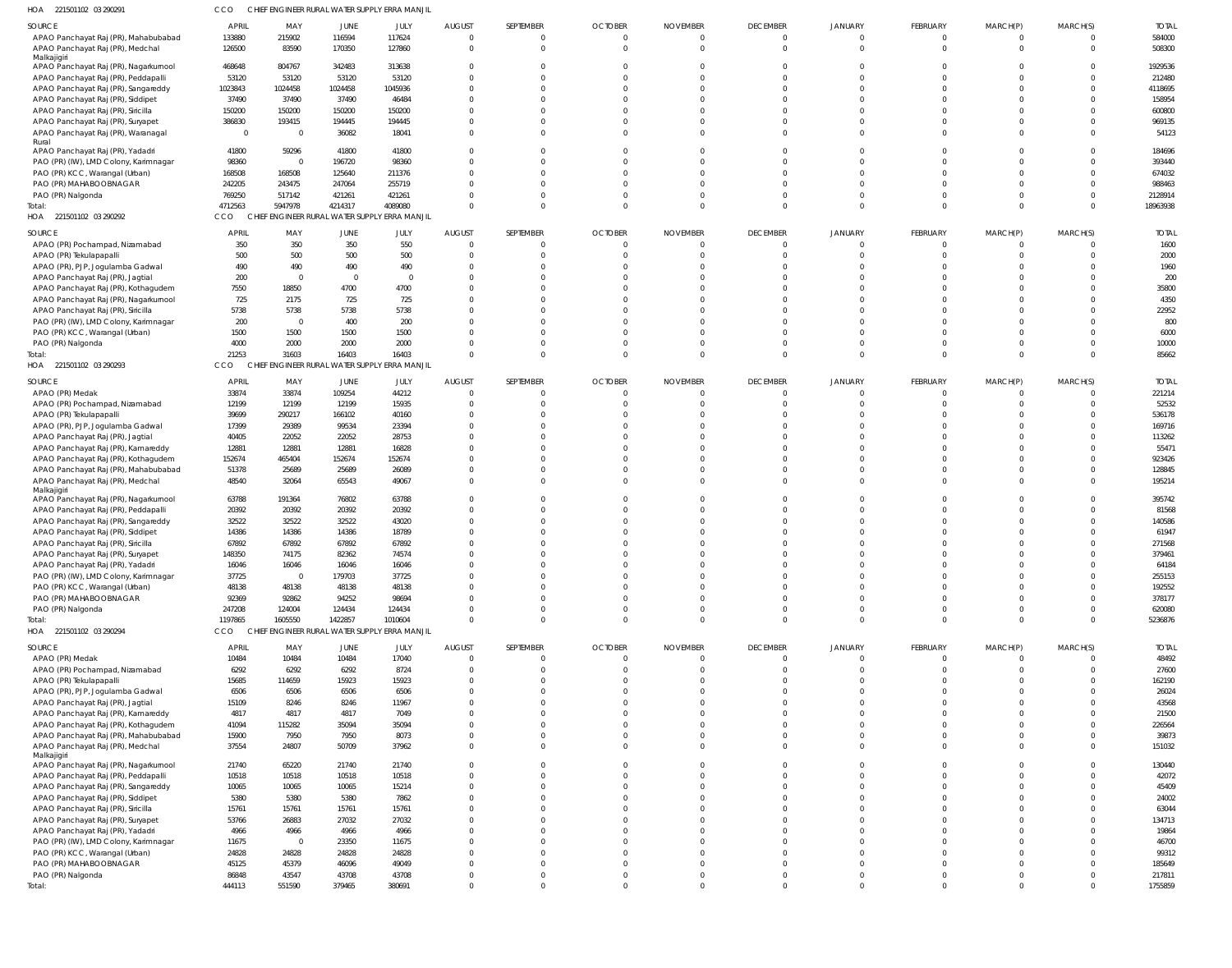| HOA 221501102 03 290295                                                     | cco               | CHIEF ENGINEER RURAL WATER SUPPLY ERRA MANJIL |                        |                  |                              |                                                                                           |                |                 |                                   |                            |                         |                        |             |                       |
|-----------------------------------------------------------------------------|-------------------|-----------------------------------------------|------------------------|------------------|------------------------------|-------------------------------------------------------------------------------------------|----------------|-----------------|-----------------------------------|----------------------------|-------------------------|------------------------|-------------|-----------------------|
| SOURCE                                                                      | <b>APRIL</b>      | MAY                                           | <b>JUNE</b>            | JULY             | <b>AUGUST</b>                | SEPTEMBER                                                                                 | <b>OCTOBER</b> | <b>NOVEMBER</b> | <b>DECEMBER</b>                   | <b>JANUARY</b>             | FEBRUARY                | MARCH(P)               | MARCH(S)    | <b>TOTAL</b>          |
| APAO Panchayat Raj (PR), Jangaon                                            | $\Omega$          | $\Omega$                                      | 100000                 | $\mathbf{0}$     | $\Omega$                     | $\mathbf{0}$                                                                              |                |                 | $\overline{0}$                    | $\overline{0}$             | $\mathbf{0}$            | $\overline{0}$         | $\Omega$    | 100000                |
| Total:                                                                      | C                 | $\Omega$                                      | 100000                 | $\mathbf 0$      | $\Omega$                     | $\mathbf{0}$                                                                              | $\Omega$       | $\Omega$        | $\overline{0}$                    | $\Omega$                   | $\mathbf 0$             | $\mathbf 0$            | $\Omega$    | 100000                |
| HOA 221501102 03 290296                                                     | CCO               | CHIEF ENGINEER RURAL WATER SUPPLY ERRA MANJIL |                        |                  |                              |                                                                                           |                |                 |                                   |                            |                         |                        |             |                       |
| SOURCE                                                                      | <b>APRIL</b>      | MAY                                           | JUNE                   | JULY             | <b>AUGUST</b>                | SEPTEMBER                                                                                 | <b>OCTOBER</b> | <b>NOVEMBER</b> | <b>DECEMBER</b>                   | JANUARY                    | FEBRUARY                | MARCH(P)               | MARCH(S)    | <b>TOTAL</b>          |
| APAO Panchayat Raj (PR), Medchal                                            | 0                 |                                               | 86464                  | $\Omega$         | $\Omega$                     | $\overline{0}$                                                                            |                | $\Omega$        | $\overline{0}$                    | $\mathbf{0}$               | $\Omega$                | $^{\circ}$             | $\Omega$    | 86464                 |
| Malkajigiri<br>PAO (PR) MAHABOOBNAGAR                                       | 0                 |                                               | 16529                  | $\Omega$         |                              | $\mathbf{0}$                                                                              |                |                 | $\Omega$                          | $\Omega$                   |                         | $\Omega$               |             | 16529                 |
| Total:                                                                      | $\Omega$          |                                               | 102993                 | $\Omega$         |                              | $\Omega$                                                                                  |                |                 | $\Omega$                          | $\Omega$                   | $\Omega$                | $\Omega$               | $\Omega$    | 102993                |
| HOA 221605053 05 270272                                                     | CCO               |                                               |                        |                  |                              | THE ENGINEER-IN-CHIEF, CRF OFFICE OF THE ENGINEER-IN-CHIEF (R&B), IV FLOOR, ERRAM MANZIL, |                |                 |                                   |                            |                         |                        |             |                       |
| SOURCE                                                                      | <b>APRIL</b>      | MAY                                           | JUNE                   | JULY             | <b>AUGUST</b>                | SEPTEMBER                                                                                 | <b>OCTOBER</b> | <b>NOVEMBER</b> | <b>DECEMBER</b>                   | JANUARY                    | FEBRUARY                | MARCH(P)               | MARCH(S)    | <b>TOTAL</b>          |
| APAO (R&B) HYDERABAD                                                        | 0                 | $\Omega$                                      | $\overline{0}$         | 257238           | $\Omega$                     | $\mathbf{0}$                                                                              |                |                 | 0                                 | 0                          | $\mathbf{0}$            | $^{\circ}$             | $\Omega$    | 257238                |
| Total:                                                                      | $\sqrt{2}$        | $\Omega$                                      | $\Omega$               | 257238           | $\Omega$                     | $\Omega$                                                                                  |                |                 | $\overline{0}$                    | $\Omega$                   | $\mathbf 0$             | $\mathbf 0$            | $\Omega$    | 257238                |
| HOA 221605053 05 290291                                                     | CCO               |                                               |                        |                  |                              | THE ENGINEER-IN-CHIEF, CRF OFFICE OF THE ENGINEER-IN-CHIEF (R&B), IV FLOOR, ERRAM MANZIL  |                |                 |                                   |                            |                         |                        |             |                       |
| SOURCE                                                                      | <b>APRIL</b>      | MAY                                           | JUNE                   | JULY             | <b>AUGUST</b>                | SEPTEMBER                                                                                 | <b>OCTOBER</b> | <b>NOVEMBER</b> | <b>DECEMBER</b>                   | <b>JANUARY</b>             | FEBRUARY                | MARCH(P)               | MARCH(S)    | <b>TOTAL</b>          |
| APAO (R&B) HYDERABAD                                                        | 391710            | 422620                                        | 383959                 | 420743           | $\Omega$                     | $\mathbf{0}$                                                                              |                |                 | $\overline{0}$                    | $\overline{0}$             | $\Omega$                | $^{\circ}$             | $\Omega$    | 1619032               |
| Total:                                                                      | 391710            | 422620                                        | 383959                 | 420743           |                              | $\mathbf{0}$                                                                              |                |                 | $\overline{0}$                    | $\Omega$                   | $\Omega$                | $\Omega$               | $\Omega$    | 1619032               |
| HOA 221605053 05 290292                                                     | CCO               | THF                                           |                        |                  |                              | ENGINEER-IN-CHIEF, CRF OFFICE OF THE ENGINEER-IN-CHIEF (R&B), IV FLOOR, ERRAM MANZIL      |                |                 |                                   |                            |                         |                        |             |                       |
| SOURCE                                                                      | <b>APRIL</b>      | MAY                                           | JUNE                   | JULY             | <b>AUGUST</b>                | SEPTEMBER                                                                                 | <b>OCTOBER</b> | <b>NOVEMBER</b> | <b>DECEMBER</b>                   | <b>JANUARY</b>             | <b>FEBRUARY</b>         | MARCH(P)               | MARCH(S)    | <b>TOTAL</b>          |
| APAO (R&B) HYDERABAD                                                        | 9500              | 10200                                         | 9274                   | 10226            | $\Omega$                     | $\mathbf{0}$                                                                              |                |                 | $\overline{0}$                    | $\Omega$                   | - 0                     | - 0                    | $\Omega$    | 39200                 |
| Total:                                                                      | 9500<br>CCO       | 10200<br>THE ENGINEER-IN-CHIEF.               | 9274                   | 10226            | $\Omega$                     | $\Omega$<br>CRF OFFICE OF THE ENGINEER-IN-CHIEF (R&B), IV FLOOR, ERRAM MANZIL,            |                |                 | $\overline{0}$                    | $\Omega$                   | $\mathbf 0$             | $\mathbf 0$            | $\Omega$    | 39200                 |
| HOA 221605053 05 290293                                                     |                   |                                               |                        |                  |                              |                                                                                           |                |                 |                                   |                            |                         |                        |             |                       |
| SOURCE                                                                      | <b>APRIL</b>      | MAY                                           | JUNE                   | JULY             | <b>AUGUST</b>                | SEPTEMBER                                                                                 | <b>OCTOBER</b> | <b>NOVEMBER</b> | <b>DECEMBER</b>                   | <b>JANUARY</b>             | FEBRUARY                | MARCH(P)               | MARCH(S)    | <b>TOTAI</b>          |
| APAO (R&B) HYDERABAD                                                        | 150294<br>150294  | 162152<br>162152                              | 147330<br>147330       | 163040<br>163040 | $\Omega$<br>$\Omega$         | $\mathbf{0}$<br>$\mathbf{0}$                                                              |                |                 | $\overline{0}$<br>$\overline{0}$  | 0<br>$\Omega$              | $\Omega$<br>$\Omega$    | - 0<br>$\Omega$        | 0           | 622816                |
| Total:<br>HOA 221605053 05 290294                                           | CCO               |                                               |                        |                  |                              | THE ENGINEER-IN-CHIEF, CRF OFFICE OF THE ENGINEER-IN-CHIEF (R&B), IV FLOOR, ERRAM MANZIL  |                |                 |                                   |                            |                         |                        |             | 622816                |
|                                                                             |                   |                                               |                        |                  |                              |                                                                                           |                |                 |                                   |                            |                         |                        |             |                       |
| SOURCE                                                                      | <b>APRIL</b>      | MAY                                           | JUNE                   | JULY             | <b>AUGUST</b>                | SEPTEMBER                                                                                 | <b>OCTOBER</b> | <b>NOVEMBER</b> | <b>DECEMBER</b>                   | JANUARY                    | FEBRUARY                | MARCH(P)               | MARCH(S)    | <b>TOTAL</b>          |
| APAO (R&B) HYDERABAD<br>Total:                                              | 116277<br>116277  | 125451<br>125451                              | 113984<br>113984       | 126116<br>126116 | $\Omega$<br>$\Omega$         | $\mathbf{0}$<br>$\mathbf 0$                                                               |                | $\Omega$        | $\overline{0}$<br>$\overline{0}$  | $\overline{0}$<br>$\Omega$ | $\Omega$<br>$\mathbf 0$ | -0<br>$\mathbf 0$      | $\Omega$    | 481828<br>481828      |
| HOA 221605053 05 290295                                                     | CCO               | THE F                                         |                        |                  |                              | ENGINEER-IN-CHIEF, CRF OFFICE OF THE ENGINEER-IN-CHIEF (R&B), IV FLOOR, ERRAM MANZIL      |                |                 |                                   |                            |                         |                        |             |                       |
|                                                                             |                   |                                               |                        |                  |                              |                                                                                           |                |                 |                                   |                            |                         |                        |             |                       |
| SOURCE<br>APAO (R&B) HYDERABAD                                              | <b>APRIL</b><br>C | MAY                                           | JUNE<br>$\overline{0}$ | JULY<br>51369    | <b>AUGUST</b><br>$\Omega$    | SEPTEMBER<br>$\mathbf{0}$                                                                 | <b>OCTOBER</b> | <b>NOVEMBER</b> | <b>DECEMBER</b><br>$\overline{0}$ | <b>JANUARY</b><br>$\Omega$ | FEBRUARY<br>$\Omega$    | MARCH(P)<br>$^{\circ}$ | MARCH(S)    | <b>TOTAL</b><br>51369 |
| Total:                                                                      | $\sqrt{2}$        |                                               | $\Omega$               | 51369            |                              | $\Omega$                                                                                  |                |                 | $\Omega$                          | $\Omega$                   | $\Omega$                | $\Omega$               | $\Omega$    | 51369                 |
| HOA 221605053 07 270272                                                     | CCO               |                                               |                        |                  |                              | THE ENGINEER-IN-CHIEF, CRF OFFICE OF THE ENGINEER-IN-CHIEF (R&B), IV FLOOR, ERRAM MANZIL  |                |                 |                                   |                            |                         |                        |             |                       |
| SOURCE                                                                      | <b>APRIL</b>      | MAY                                           | JUNE                   | JULY             | <b>AUGUST</b>                | SEPTEMBER                                                                                 | <b>OCTOBER</b> | <b>NOVEMBER</b> | <b>DECEMBER</b>                   | <b>JANUARY</b>             | FEBRUARY                | MARCH(P)               | MARCH(S)    | <b>TOTAL</b>          |
| APAO (R&B) HYDERABAD                                                        | C                 | $\Omega$                                      | $\overline{0}$         | 175831           | $\Omega$                     | $\overline{0}$                                                                            |                |                 | $\overline{0}$                    | $\overline{0}$             | $\Omega$                | $\Omega$               |             | 175831                |
| Total:                                                                      | $\mathsf{C}$      | $\Omega$                                      | $\Omega$               | 175831           | $\Omega$                     | $\mathbf{0}$                                                                              |                |                 | $\overline{0}$                    | $\Omega$                   | $^{\circ}$              | $^{\circ}$             | $\Omega$    | 175831                |
| HOA 22356010425 04 500503                                                   | CCO               | THE COMMISSIONER, PANCHAYAT RAJ               |                        |                  | URDU HALL LANE, HIMAYATNAGAR |                                                                                           |                |                 |                                   |                            |                         |                        |             |                       |
| SOURCE                                                                      | <b>APRIL</b>      | MAY                                           | <b>JUNE</b>            | JULY             | <b>AUGUST</b>                | SEPTEMBER                                                                                 | <b>OCTOBER</b> | <b>NOVEMBER</b> | <b>DECEMBER</b>                   | <b>JANUARY</b>             | <b>FEBRUARY</b>         | MARCH(P)               | MARCH(S)    | <b>TOTAL</b>          |
| APAO (R&B) TEKULAPALLY                                                      | C                 |                                               | $\overline{0}$         | 20000            |                              | $\Omega$                                                                                  |                |                 | $\Omega$                          |                            |                         |                        |             | 20000                 |
| APAO Irrigation, Kothagudem                                                 | C                 |                                               | $\mathbf{0}$           | 20000            |                              | $\Omega$                                                                                  |                |                 | $\Omega$                          |                            | $\Omega$                |                        |             | 20000                 |
| APAO Roads & Buildings (R&B),                                               | $\Omega$          |                                               | $\Omega$               | 40000            |                              | $\Omega$                                                                                  |                |                 |                                   |                            |                         |                        |             | 40000                 |
| Bhoopalapally<br>APAO Roads & Buildings (R&B), Vikarabad                    | $\Omega$          |                                               | 0                      | 40000            |                              |                                                                                           |                |                 |                                   |                            |                         |                        |             | 40000                 |
| PAO IRRIGATION DIVISION NALGONDA                                            | $\Omega$          |                                               | $\Omega$               | 20000            |                              |                                                                                           |                |                 | $\cap$                            |                            |                         |                        |             | 20000                 |
| Total:                                                                      | $\Omega$          | $\Omega$                                      | $\Omega$               | 140000           | $\Omega$                     | $\Omega$                                                                                  |                |                 | $\overline{0}$                    | $\overline{0}$             | $\Omega$                | $\Omega$               | $\Omega$    | 140000                |
| HOA 251500001 06 010017                                                     | CCO               |                                               |                        |                  |                              | ENGINEER-IN-CHIEF, (GENL.&PR) ERRAMANZIL COLONY HYDERABAD ERRA MANJIL Telangana,          |                |                 |                                   |                            |                         |                        |             |                       |
| SOURCE                                                                      | <b>APRIL</b>      | MAY                                           | JUNE                   | JULY             | <b>AUGUST</b>                | SEPTEMBER                                                                                 | <b>OCTOBER</b> | <b>NOVEMBER</b> | <b>DECEMBER</b>                   | JANUARY                    | FEBRUARY                | MARCH(P)               | MARCH(S)    | <b>TOTAL</b>          |
| APAO Panchayat Raj (PR), Sangareddy                                         | $\Omega$          | $\Omega$                                      | $\Omega$               | 52994            | $\Omega$                     | $\mathbf 0$                                                                               |                |                 | $\overline{0}$                    | $\Omega$                   | $\overline{0}$          | $\overline{0}$         | $\Omega$    | 52994                 |
| Total:                                                                      | $\Omega$          | $\Omega$                                      | $\Omega$               | 52994            | $\Omega$                     | $\mathbf 0$                                                                               | $\Omega$       | $\Omega$        | $\overline{0}$                    | $\Omega$                   | $\mathbf 0$             | $\mathbf 0$            | $\Omega$    | 52994                 |
| HOA 251500001 06 290291                                                     | CCO               |                                               |                        |                  |                              | ENGINEER-IN-CHIEF, (GENL.&PR) ERRAMANZIL COLONY HYDERABAD ERRA MANJIL Telangana,          |                |                 |                                   |                            |                         |                        |             |                       |
| <b>SOURCE</b>                                                               | <b>APRIL</b>      | MAY                                           | JUNE                   | JULY             | <b>AUGUST</b>                | SEPTEMBER                                                                                 | <b>OCTOBER</b> | <b>NOVEMBER</b> | <b>DECEMBER</b>                   | <b>JANUARY</b>             | FEBRUARY                | MARCH(P)               | MARCH(S)    | <b>TOTAL</b>          |
| APAO (PR) Medak                                                             | 200630            | 201740                                        | 201740                 | 202690           | $\Omega$                     | $\mathbf{0}$                                                                              |                |                 | $\mathbf 0$                       | $\Omega$                   | $\Omega$                | $\overline{0}$         | $\Omega$    | 806800                |
| APAO (PR) Pochampad, Nizamabad                                              | 277340            | 392040                                        | 314860                 | 290735           |                              | $\Omega$                                                                                  |                |                 | $\Omega$                          | $\Omega$                   | $\Omega$                | $\Omega$               | $\Omega$    | 1274975               |
| APAO (PR) Ranga Reddy Dist                                                  | 726398            | 650408                                        | 650408                 | 652468           |                              | $\Omega$                                                                                  |                |                 | $\Omega$                          | $\Omega$                   | $\Omega$                | $\Omega$               |             | 2679682               |
| APAO (PR) Tekulapapalli<br>APAO (PR), PJP, Jogulamba Gadwal                 | 1148835<br>235640 | 642970<br>117820                              | 707750<br>117820       | 734753<br>122020 |                              | $\Omega$<br>$\Omega$                                                                      |                |                 | $\Omega$<br>$\Omega$              | $\Omega$<br>$\Omega$       | $\Omega$<br>$\Omega$    | $\Omega$<br>$\Omega$   |             | 3234308<br>593300     |
| APAO Panchayat Raj (PR), Adilabad                                           | 294889            | 235389                                        | 235389                 | 235389           |                              | $\Omega$                                                                                  |                |                 | $\Omega$                          | $\Omega$                   | $\Omega$                | $\Omega$               | 0           | 1001056               |
| APAO Panchayat Raj (PR), Bhoopalapally                                      | $\overline{0}$    | 252068                                        | 152252                 | 116417           |                              | $\Omega$                                                                                  |                |                 | $\Omega$                          | $\Omega$                   | $\Omega$                | $\Omega$               |             | 520737                |
| APAO Panchayat Raj (PR), Jagtial                                            | 152710            | 152710                                        | 152710                 | 152710           |                              | $\Omega$                                                                                  |                |                 | $\Omega$                          | $\Omega$                   | $\Omega$                | $\Omega$               |             | 610840                |
| APAO Panchayat Raj (PR), Jangaon                                            | 117790            | $\mathsf{C}$                                  | 382610                 | 171997           |                              | $\Omega$                                                                                  |                |                 | $\Omega$                          | $\Omega$                   | $\Omega$                | $\Omega$               |             | 672397                |
| APAO Panchayat Raj (PR), Kamareddy                                          | 444580            | 445690                                        | 446720                 | 465110           |                              | $\Omega$                                                                                  |                |                 | $\Omega$                          | $\Omega$                   | $\Omega$                | $\Omega$               |             | 1802100               |
| APAO Panchayat Raj (PR), Kothagudem                                         | 339775            | 339775                                        | 339775                 | 833960           |                              | $\Omega$                                                                                  |                |                 | $\Omega$                          | $\Omega$                   | $\Omega$                | $\Omega$               |             | 1853285               |
| APAO Panchayat Raj (PR), Mahabubabad<br>APAO Panchayat Raj (PR), Mancherial | 439532<br>111900  | 292367<br>111900                              | 293187<br>111900       | 293187<br>111900 |                              | $\Omega$<br>$\Omega$                                                                      |                |                 | $\Omega$<br>$\Omega$              | $\Omega$<br>$\Omega$       | $\Omega$<br>$\Omega$    | $\Omega$<br>$\Omega$   | $\Omega$    | 1318273<br>447600     |
| APAO Panchayat Raj (PR), Medchal                                            | 603451            | 761846                                        | 618075                 | 664691           | $\Omega$                     | $\Omega$                                                                                  |                |                 | $\Omega$                          | $\Omega$                   | $\Omega$                | $\Omega$               | $\Omega$    | 2648063               |
| Malkajigiri                                                                 |                   |                                               |                        |                  |                              |                                                                                           |                |                 |                                   |                            |                         |                        |             |                       |
| APAO Panchayat Raj (PR), Nagarkurnool                                       | 347240            | 347240                                        | 309720                 | 311940           |                              | $\Omega$                                                                                  |                |                 | $\Omega$                          | $\Omega$                   | $\Omega$                | $\Omega$               | $\Omega$    | 1316140               |
| APAO Panchayat Raj (PR), Peddapalli                                         | 112115            | 112115                                        | 112115                 | 138805           |                              | $\Omega$<br>$\Omega$                                                                      |                |                 | $\Omega$<br>$\Omega$              | $\Omega$<br>$\Omega$       | $\Omega$<br>$\Omega$    | $\Omega$<br>$\Omega$   | $\Omega$    | 475150                |
| APAO Panchayat Raj (PR), Sangareddy<br>APAO Panchayat Raj (PR), Siddipet    | 120150<br>207945  | 116988<br>339515                              | 136890<br>266120       | 143868<br>350875 |                              | $\Omega$                                                                                  |                |                 | $\Omega$                          | $\Omega$                   | $\Omega$                | $\Omega$               | $\Omega$    | 517896<br>1164455     |
| APAO Panchayat Raj (PR), Siricilla                                          | $\overline{0}$    | 431228                                        | 117114                 | 157819           |                              | $\Omega$                                                                                  |                |                 | $\Omega$                          | $\Omega$                   | $\Omega$                | $\Omega$               |             | 706161                |
| APAO Panchayat Raj (PR), Suryapet                                           | 67400             | 67400                                         | 67400                  | 67400            |                              | $\Omega$                                                                                  |                |                 | $\Omega$                          | $\Omega$                   | $\Omega$                |                        |             | 269600                |
| APAO Panchayat Raj (PR), Vikarabad                                          | 72920             | 173410                                        | 104935                 | 61995            |                              | $\Omega$                                                                                  |                |                 | $\Omega$                          | $\Omega$                   | $\Omega$                | $\Omega$               |             | 413260                |
| APAO Panchayat Raj (PR), Wanaparthy                                         | 200280            | 405039                                        | 200280                 | 201310           |                              | $\Omega$                                                                                  |                |                 | $\Omega$                          | $\Omega$                   | $\Omega$                | $\Omega$               | $\Omega$    | 1006909               |
| APAO Panchayat Raj (PR), Waranagal                                          | 200370            | 281970                                        | 241170                 | 241170           |                              | $\Omega$                                                                                  |                |                 | $\Omega$                          | $\Omega$                   | $\Omega$                | $\Omega$               | $\Omega$    | 964680                |
| Rural<br>APAO Panchayat Raj (PR), Yadadri                                   | 398760            | 199380                                        | 200490                 | 200490           |                              | $\mathbf 0$                                                                               |                |                 | $\mathbf{0}$                      | $\mathbf 0$                | $\mathbf 0$             | $\mathbf 0$            | $\mathbf 0$ | 999120                |
| PAO (PR) (IW), LMD Colony, Karimnagar                                       | 192520            | 193550                                        | 172346                 | 153970           | $\Omega$                     | $\Omega$                                                                                  | $\Omega$       | $\Omega$        | $\Omega$                          | $\Omega$                   | $\Omega$                | $\Omega$               | $\Omega$    | 712386                |
|                                                                             |                   |                                               |                        |                  |                              |                                                                                           |                |                 |                                   |                            |                         |                        |             |                       |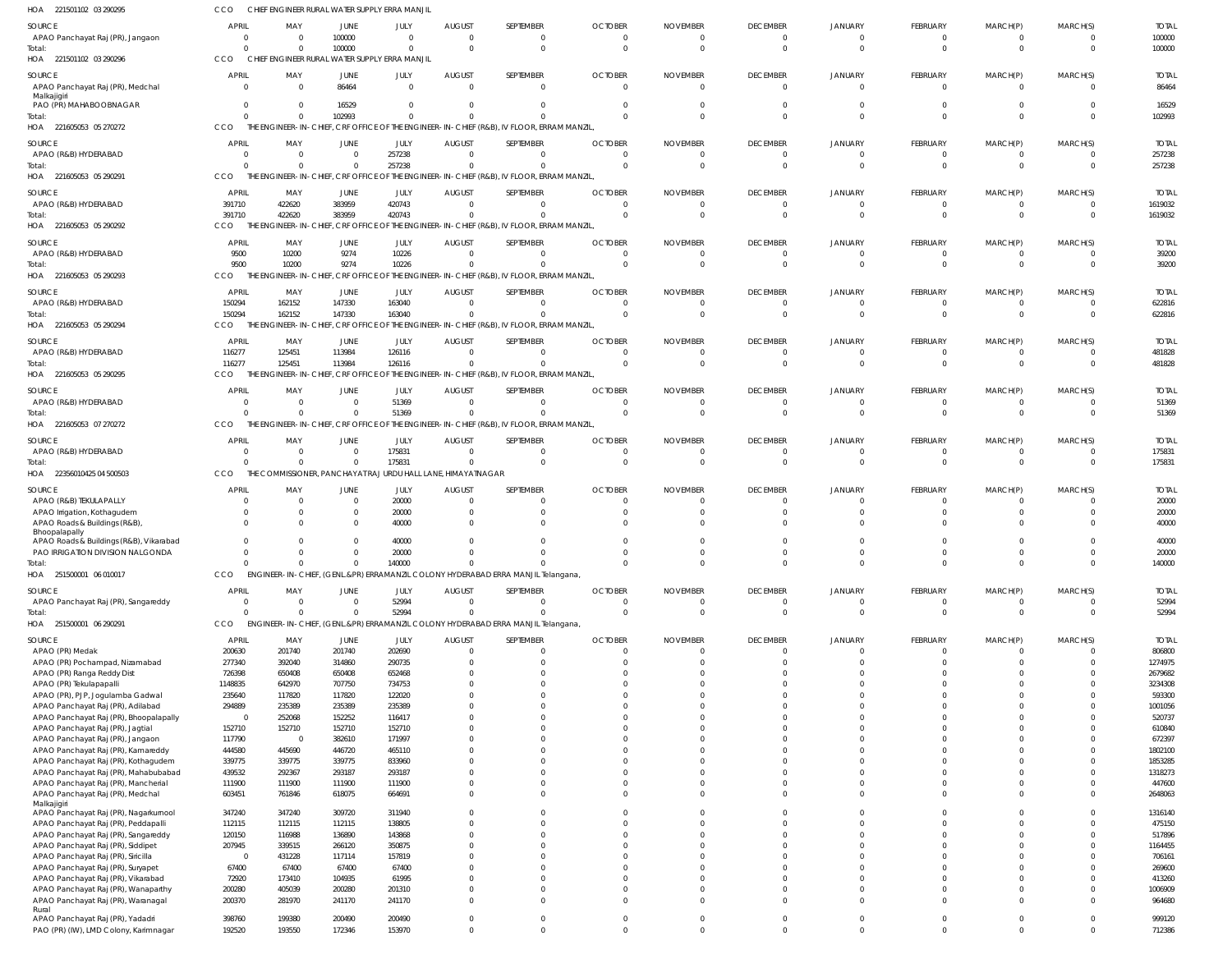251500001 06 290291 HOA CCO ENGINEER-IN-CHIEF, (GENL.&PR) ERRAMANZIL COLONY HYDERABAD ERRA MANJIL Telangana,

| <b>SOURCE</b>                                                               |                |                |                |                |                      |                                                                                  |                      |                      |                      |                            |                 |                      |                      |                 |
|-----------------------------------------------------------------------------|----------------|----------------|----------------|----------------|----------------------|----------------------------------------------------------------------------------|----------------------|----------------------|----------------------|----------------------------|-----------------|----------------------|----------------------|-----------------|
|                                                                             | <b>APRIL</b>   | MAY            | JUNE           | JULY           | <b>AUGUST</b>        | SEPTEMBER                                                                        | <b>OCTOBER</b>       | <b>NOVEMBER</b>      | <b>DECEMBER</b>      | JANUARY                    | <b>FEBRUARY</b> | MARCH(P)             | MARCH(S)             | <b>TOTAL</b>    |
| PAO (PR) KCC, Warangal (Urban)                                              | 350275         | 438661         | 379737         | 379737         | $\overline{0}$       | $\Omega$                                                                         | $\mathbf 0$          |                      | $\mathbf{0}$         | $\Omega$                   | $\mathbf 0$     | $\mathbf{0}$         | $\Omega$             | 1548410         |
| PAO (PR) MAHABOOBNAGAR                                                      | 1037415        | 1188950        | 683795         | 683795         | $\Omega$             | $\Omega$                                                                         | $\Omega$             |                      | $\Omega$             | $\Omega$                   | $\Omega$        | $\Omega$             | $\Omega$             | 3593955         |
| PAO (PR) Nalgonda                                                           | 630530         | 632750         | 719545         | 638220         | $\Omega$             | $\Omega$                                                                         | $\Omega$             |                      | $\Omega$             |                            |                 |                      | $\Omega$             | 2621045         |
| PAO (PR), Nirmal                                                            | 314940         | 157470         | 157470         | 186085         | $\Omega$             | $\Omega$                                                                         | $\Omega$             |                      | $\Omega$             |                            | $\Omega$        |                      | $\Omega$             | 815965          |
| Total:                                                                      | 9346330        | 9682389        | 8594323        | 8965506        | $\Omega$             | $\Omega$                                                                         | $\Omega$             |                      | $\Omega$             | $\Omega$                   | $\Omega$        | $\Omega$             | $\Omega$             | 36588548        |
| HOA 251500001 06 290292                                                     | CCO            |                |                |                |                      | ENGINEER-IN-CHIEF, (GENL.&PR) ERRAMANZIL COLONY HYDERABAD ERRA MANJIL Telangana, |                      |                      |                      |                            |                 |                      |                      |                 |
|                                                                             |                |                |                |                |                      |                                                                                  |                      |                      |                      |                            |                 |                      |                      |                 |
| <b>SOURCE</b>                                                               | <b>APRIL</b>   | MAY            | JUNE           | JULY           | <b>AUGUST</b>        | SEPTEMBER                                                                        | <b>OCTOBER</b>       | <b>NOVEMBER</b>      | <b>DECEMBER</b>      | JANUARY                    | <b>FEBRUARY</b> | MARCH(P)             | MARCH(S)             | <b>TOTAL</b>    |
| APAO (PR) Medak                                                             | 800            | 800            | 800            | 800            | $\Omega$             | $\Omega$                                                                         | $\Omega$             |                      | $\Omega$             | $\Omega$                   |                 | $\Omega$             | $\Omega$             | 3200            |
| APAO (PR) Pochampad, Nizamabad                                              | 1000           | 1600           | 1200           | 1000           | $\Omega$             | $\Omega$                                                                         |                      |                      |                      |                            |                 |                      | $\Omega$             | 4800            |
| APAO (PR) Ranga Reddy Dist                                                  | 8800           | 6800           | 6800           | 7100           | $\Omega$             | $\Omega$                                                                         |                      |                      |                      |                            |                 |                      | $\Omega$             | 29500           |
| APAO (PR) Tekulapapalli                                                     | 9600           | 5250           | 4950           | 4950           | $\Omega$             | $\Omega$                                                                         |                      |                      |                      |                            |                 |                      | $\Omega$             | 24750           |
| APAO (PR), PJP, Jogulamba Gadwal                                            | 1200           | 600            | 600            | 600            | $\Omega$             | $\Omega$                                                                         |                      |                      |                      |                            |                 |                      | $\Omega$             | 3000            |
| APAO Panchayat Raj (PR), Adilabad                                           | 1825           | 1825           | 1825           | 1825           | $\Omega$             | $\Omega$                                                                         |                      |                      |                      |                            |                 |                      | $\Omega$             | 7300            |
| APAO Panchayat Raj (PR), Bhoopalapally                                      | $\overline{0}$ | 1200           | 400            | 400            | $\Omega$             | $\cap$                                                                           |                      |                      |                      |                            |                 |                      | $\Omega$             | 2000            |
|                                                                             |                |                |                |                | $\Omega$             | $\Omega$                                                                         |                      |                      |                      |                            |                 |                      | $\Omega$             |                 |
| APAO Panchayat Raj (PR), Jagtial                                            | 520            | 520            | 520            | 520            |                      |                                                                                  |                      |                      |                      |                            |                 |                      |                      | 2080            |
| APAO Panchayat Raj (PR), Jangaon                                            | 400            | 0              | 1400           | $\Omega$       | $\Omega$             | $\Omega$                                                                         |                      |                      |                      |                            |                 |                      | $\Omega$             | 1800            |
| APAO Panchayat Raj (PR), Kamareddy                                          | 1400           | 1400           | 1400           | 1400           | $\Omega$             | $\Omega$                                                                         |                      |                      |                      |                            |                 |                      |                      | 5600            |
| APAO Panchayat Raj (PR), Mahabubabad                                        | 1200           | 600            | 600            | 600            | $\Omega$             | $\Omega$                                                                         |                      |                      |                      |                            |                 |                      | $\Omega$             | 3000            |
| APAO Panchayat Raj (PR), Mancherial                                         | 600            | 600            | 600            | 600            | $\Omega$             | $\Omega$                                                                         |                      |                      |                      |                            |                 |                      | $\Omega$             | 2400            |
| APAO Panchayat Raj (PR), Medchal                                            | 1329           | 1329           | 1329           | 1329           | $\Omega$             | $\Omega$                                                                         |                      |                      |                      | $\Omega$                   |                 | $\Omega$             | $\Omega$             | 5316            |
| Malkajigiri                                                                 |                |                |                |                |                      |                                                                                  |                      |                      |                      |                            |                 |                      |                      |                 |
| APAO Panchayat Raj (PR), Peddapalli                                         | 400            | 400            | 400            | 400            | $\Omega$             | $\Omega$                                                                         |                      |                      |                      |                            |                 |                      | $\Omega$             | 1600            |
| APAO Panchayat Raj (PR), Sangareddy                                         | 600            | 420            | 600            | 600            | $\Omega$             | $\Omega$                                                                         |                      |                      | $\Omega$             | $\Omega$                   |                 |                      | $\Omega$             | 2220            |
| APAO Panchayat Raj (PR), Siddipet                                           | 700            | 1325           | 950            | 1200           | $\Omega$             | $\Omega$                                                                         |                      |                      |                      | $\Omega$                   |                 |                      | $\Omega$             | 4175            |
| APAO Panchayat Raj (PR), Siricilla                                          | $\overline{0}$ | 7575           | 325            | 2525           | $\Omega$             | $\Omega$                                                                         |                      |                      |                      |                            |                 |                      | $\Omega$             | 10425           |
|                                                                             | 200            | 200            | 200            | 200            | $\Omega$             | $\Omega$                                                                         |                      |                      |                      |                            |                 |                      | $\Omega$             | 800             |
| APAO Panchayat Raj (PR), Suryapet                                           |                |                |                |                |                      |                                                                                  |                      |                      |                      |                            |                 |                      |                      |                 |
| APAO Panchayat Raj (PR), Wanaparthy                                         | $\overline{0}$ | 1062           | $\Omega$       | $\Omega$       | $\Omega$             | $\Omega$                                                                         |                      |                      |                      | $\Omega$                   |                 |                      | $\Omega$             | 1062            |
| APAO Panchayat Raj (PR), Waranagal                                          | 1350           | 1350           | 1350           | 1350           | $\Omega$             | $\Omega$                                                                         |                      |                      |                      |                            |                 |                      |                      | 5400            |
| Rural                                                                       |                |                |                |                |                      |                                                                                  |                      |                      |                      |                            |                 |                      |                      |                 |
| APAO Panchayat Raj (PR), Yadadri                                            | 2000           | 1000           | 1000           | 1000           | $\Omega$             | $\Omega$                                                                         | $\Omega$             |                      | $\Omega$             | $\Omega$                   |                 | <sup>0</sup>         | $\Omega$             | 5000            |
| PAO (PR) (IW), LMD Colony, Karimnagar                                       | 1655           | 1805           | 1456           | 1170           | $\Omega$             | $\Omega$                                                                         |                      |                      |                      |                            |                 |                      | $\Omega$             | 6086            |
| PAO (PR) KCC, Warangal (Urban)                                              | 4330           | 4330           | 4330           | 4330           | $\Omega$             | $\cap$                                                                           |                      |                      | $\Omega$             | $\Omega$                   |                 |                      | $\Omega$             | 17320           |
| PAO (PR) Nalgonda                                                           | 4475           | 4475           | 4075           | 4475           | $\Omega$             | $\Omega$                                                                         |                      |                      |                      | $\Omega$                   |                 | <sup>0</sup>         | $\Omega$             | 17500           |
| Total:                                                                      | 44384          | 46466          | 37110          | 38374          | $\Omega$             |                                                                                  | $\Omega$             |                      | $\Omega$             | $\Omega$                   | $\Omega$        | $\Omega$             | $\Omega$             | 166334          |
| 251500001 06 290293<br>HOA                                                  | CCO            |                |                |                |                      | ENGINEER-IN-CHIEF, (GENL.&PR) ERRAMANZIL COLONY HYDERABAD ERRA MANJIL Telangana, |                      |                      |                      |                            |                 |                      |                      |                 |
|                                                                             |                |                |                |                |                      |                                                                                  |                      |                      |                      |                            |                 |                      |                      |                 |
| <b>SOURCE</b>                                                               | APRIL          | MAY            | JUNE           | JULY           | <b>AUGUST</b>        | SEPTEMBER                                                                        | <b>OCTOBER</b>       | <b>NOVEMBER</b>      | <b>DECEMBER</b>      | JANUARY                    | <b>FEBRUARY</b> | MARCH(P)             | MARCH(S)             | <b>TOTAL</b>    |
| APAO (PR) Medak                                                             | 76971          | 77401          | 77401          | 77770          | $\overline{0}$       | $\Omega$                                                                         | $\Omega$             |                      | $\Omega$             | $\Omega$                   | $\mathbf 0$     | $\overline{0}$       | $\overline{0}$       | 309543          |
| APAO (PR) Pochampad, Nizamabad                                              | 106740         | 150728         | 121126         | 112890         | $\mathbf 0$          | $\Omega$                                                                         | $\Omega$             |                      | $\Omega$             | $\Omega$                   | $\Omega$        | $\Omega$             | $\Omega$             | 491484          |
| APAO (PR) Ranga Reddy Dist                                                  | 232096         | 202956         | 202956         | 203754         | $\Omega$             | $\Omega$                                                                         | $\Omega$             |                      | $\Omega$             | $\Omega$                   |                 |                      | $\Omega$             | 841762          |
| APAO (PR) Tekulapapalli                                                     | 403956         | 247294         | 272126         | 272126         | $\Omega$             | $\Omega$                                                                         |                      |                      | $\Omega$             |                            |                 |                      | $\Omega$             | 1195502         |
| APAO (PR), PJP, Jogulamba Gadwal                                            | 90372          | 45186          | 45186          | 46814          | $\Omega$             | $\Omega$                                                                         |                      |                      | $\Omega$             |                            |                 |                      | $\Omega$             | 227558          |
|                                                                             |                |                |                |                |                      |                                                                                  |                      |                      |                      |                            |                 |                      |                      |                 |
| APAO Panchayat Raj (PR), Adilabad                                           | 90558          | 67765          | 67765          | 67765          | $\Omega$             | $\Omega$                                                                         |                      |                      |                      |                            |                 |                      | $\Omega$             | 293853          |
| APAO Panchayat Raj (PR), Bhoopalapally                                      | $\overline{0}$ | 88713          | 93808          | 38622          | $\Omega$             | $\Omega$                                                                         |                      |                      |                      |                            |                 |                      | $\Omega$             | 221143          |
| APAO Panchayat Raj (PR), Jagtial                                            | 58587          | 58587          | 58587          | 58587          | $\Omega$             | $\Omega$                                                                         |                      |                      |                      |                            |                 |                      | $\Omega$             | 234348          |
| APAO Panchayat Raj (PR), Jangaon                                            | 45186          | $\mathbf 0$    | 146780         | $\Omega$       | $\Omega$             | $\cap$                                                                           |                      |                      |                      |                            |                 |                      |                      | 191966          |
| APAO Panchayat Raj (PR), Kamareddy                                          | 170600         |                | 171430         | 180474         | $\Omega$             | $\Omega$                                                                         |                      |                      |                      |                            |                 |                      |                      | 693534          |
|                                                                             |                |                |                |                |                      |                                                                                  |                      |                      |                      |                            |                 |                      | $\Omega$             | 679426          |
|                                                                             |                | 171030         |                |                | $\Omega$             | $\Omega$                                                                         |                      |                      |                      |                            |                 |                      |                      | 282946          |
| APAO Panchayat Raj (PR), Kothagudem                                         | 130706         | 130706         | 130706         | 287308         |                      |                                                                                  |                      |                      |                      |                            |                 |                      | $\Omega$             | 171656          |
| APAO Panchayat Raj (PR), Mahabubabad                                        | 112924         | 56462          | 56780          | 56780          | $\Omega$             |                                                                                  |                      |                      |                      |                            |                 |                      |                      |                 |
| APAO Panchayat Raj (PR), Mancherial                                         | 42914          | 42914          | 42914          | 42914          | $\Omega$             | $\Omega$                                                                         | $\Omega$             |                      | $\Omega$             | $\Omega$                   | $\Omega$        | $\overline{0}$       | $\Omega$             |                 |
| APAO Panchayat Raj (PR), Medchal                                            | 161834         | 552304         | 167480         | 166420         | $\mathbf 0$          | $\Omega$                                                                         | $\Omega$             | $\Omega$             | $\Omega$             | $\Omega$                   | $\Omega$        | $\Omega$             |                      | 1048038         |
| Malkajigiri                                                                 |                |                |                |                |                      |                                                                                  |                      |                      |                      |                            |                 |                      |                      |                 |
| APAO Panchayat Raj (PR), Nagarkurnool                                       | 133162         | 133162         | 410561         | 119637         | $\Omega$             | $\Omega$                                                                         | $\Omega$             |                      | $\Omega$             | $\Omega$                   | $\Omega$        | $\Omega$             | $\Omega$             | 796522          |
| APAO Panchayat Raj (PR), Peddapalli                                         | 42820          | 42820          | 42820          | 55920          | $\Omega$             | $\Omega$                                                                         | $\Omega$             |                      | $\Omega$             | $\Omega$                   | $\Omega$        | $\Omega$             | $\Omega$             | 184380          |
| APAO Panchayat Raj (PR), Sangareddy                                         | 46078          | 32242          | 46078          | 48568          | $\Omega$             | $\Omega$                                                                         | $\Omega$             |                      | $\Omega$             | $\Omega$                   | $\Omega$        | $\Omega$             | $\Omega$             | 172966          |
| APAO Panchayat Raj (PR), Siddipet                                           | 79799          | 169229         | 115101         | 147623         | $\Omega$             | $\Omega$                                                                         | $\Omega$             |                      | $\Omega$             | $\Omega$                   | $\Omega$        | $\Omega$             | $\Omega$             | 511752          |
| APAO Panchayat Raj (PR), Siricilla                                          | $\overline{0}$ | 135558         | 30001          | 45617          | $\Omega$             | $\Omega$                                                                         | $\Omega$             |                      | $\Omega$             | $\Omega$                   | $\Omega$        | $\Omega$             | $\Omega$             | 211176          |
| APAO Panchayat Raj (PR), Suryapet                                           | 25845          | 25845          | 25845          | 25845          | $\Omega$             | $\Omega$                                                                         | $\Omega$             |                      | $\Omega$             | $\Omega$                   |                 | $\Omega$             | $\Omega$             | 103380          |
| APAO Panchayat Raj (PR), Vikarabad                                          | 27974          | 46939          | 30463          | 13987          | $\Omega$             | $\Omega$                                                                         | $\Omega$             |                      | $\Omega$             | $\Omega$                   | $\Omega$        | $\Omega$             | $\Omega$             | 119363          |
| APAO Panchayat Raj (PR), Wanaparthy                                         | 76846          | 140492         | 76846          | 77246          | $\Omega$             | $\Omega$                                                                         | $\Omega$             |                      | $\Omega$             | $\Omega$                   | $\Omega$        | $\Omega$             | $\Omega$             | 371430          |
|                                                                             |                |                |                |                | $\Omega$             | $\Omega$                                                                         | $\Omega$             | $\Omega$             | $\Omega$             | $\Omega$                   | $\Omega$        | $\Omega$             | $\Omega$             |                 |
| APAO Panchayat Raj (PR), Waranagal<br>Rural                                 | 76894          | 76894          | 76894          | 76894          |                      |                                                                                  |                      |                      |                      |                            |                 |                      |                      | 307576          |
| APAO Panchayat Raj (PR), Yadadri                                            | 153018         | 76509          | 76940          | 76940          | $\Omega$             | $\Omega$                                                                         | $\Omega$             |                      | $\Omega$             | $\Omega$                   | $\Omega$        | $\Omega$             | $\Omega$             | 383407          |
|                                                                             |                |                |                |                | $\Omega$             | $\Omega$                                                                         | $\Omega$             | $\Omega$             | $\Omega$             | $\Omega$                   | $\Omega$        | $\Omega$             | $\Omega$             |                 |
| PAO (PR) (IW), LMD Colony, Karimnagar                                       | 73862          | 74261          | 66128          | 59076          |                      |                                                                                  |                      |                      | $\Omega$             |                            | $\Omega$        |                      |                      | 273327          |
| PAO (PR) KCC, Warangal (Urban)                                              | 134367         | 134367         | 134367         | 134367         | $\Omega$             | $\Omega$                                                                         | $\Omega$             |                      |                      | $\Omega$                   |                 | $\Omega$             | $\Omega$             | 537468          |
| PAO (PR) MAHABOOBNAGAR                                                      | 397948         | 369238         | 262327         | 262327         | $\Omega$             | $\Omega$                                                                         | $\Omega$             |                      | $\Omega$             | $\Omega$                   | $\Omega$        | $\Omega$             | $\Omega$             | 1291840         |
| PAO (PR) Nalgonda                                                           | 241824         | 242685         | 275637         | 244807         | $\Omega$             | $\Omega$                                                                         | $\Omega$             |                      | $\Omega$             | $\Omega$                   | $\Omega$        | $\Omega$             | $\Omega$             | 1004953         |
| PAO (PR), Nirmal                                                            | 120864         | 60432          | 60432          | 74397          | $\Omega$             | $\Omega$                                                                         | $\Omega$             |                      | $\Omega$             | $\Omega$                   | $\Omega$        | $\Omega$             | $\Omega$             | 316125          |
| Total:                                                                      | 3354745        | 3652719        | 3385485        | 3075475        | $\Omega$             | $\Omega$                                                                         | $\Omega$             |                      | $\Omega$             | $\Omega$                   | $\Omega$        | $\Omega$             | $\Omega$             | 13468424        |
| HOA 251500001 06 290294                                                     | <b>CCO</b>     |                |                |                |                      | ENGINEER-IN-CHIEF, (GENL.&PR) ERRAMANZIL COLONY HYDERABAD ERRA MANJIL Telangana, |                      |                      |                      |                            |                 |                      |                      |                 |
|                                                                             |                |                |                |                |                      |                                                                                  |                      |                      |                      |                            |                 |                      |                      |                 |
| SOURCE                                                                      | <b>APRIL</b>   | MAY            | JUNE           | JULY           | <b>AUGUST</b>        | SEPTEMBER                                                                        | <b>OCTOBER</b>       | <b>NOVEMBER</b>      | <b>DECEMBER</b>      | <b>JANUARY</b>             | <b>FEBRUARY</b> | MARCH(P)             | MARCH(S)             | <b>TOTAL</b>    |
| APAO (PR) Medak                                                             | 23820          | 23953          | 23953          | 24067          | $\overline{0}$       | $\Omega$                                                                         | $\Omega$             |                      | $\Omega$             | $\Omega$                   | $\Omega$        | $\Omega$             | $\Omega$             | 95793           |
| APAO (PR) Pochampad, Nizamabad                                              | 29422          | 48888          | 34802          | 32373          | $\Omega$             | $\Omega$                                                                         | $\Omega$             |                      | $\Omega$             | $\Omega$                   | $\Omega$        | $\Omega$             | $\Omega$             | 145485          |
| APAO (PR) Ranga Reddy Dist                                                  | 115298         | 106479         | 106479         | 107097         | $\Omega$             | $\Omega$                                                                         | $\Omega$             |                      | $\Omega$             | $\Omega$                   |                 | $\Omega$             | $\Omega$             | 435353          |
| APAO (PR) Tekulapapalli                                                     | 188377         | 113236         | 112403         | 112403         | $\Omega$             | $\Omega$                                                                         | $\Omega$             |                      |                      | $\Omega$                   |                 | $\Omega$             | $\Omega$             | 526419          |
| APAO (PR), PJP, Jogulamba Gadwal                                            | 31836          | 15918          | 15918          | 16526          | $\Omega$             | $\Omega$                                                                         | $\Omega$             |                      |                      | $\Omega$                   |                 | $\Omega$             | $\Omega$             | 80198           |
| APAO Panchayat Raj (PR), Adilabad                                           | 35669          | 27118          | 27118          | 27118          | $\Omega$             | $\Omega$                                                                         |                      |                      |                      | $\Omega$                   |                 | $\Omega$             | $\Omega$             | 117023          |
|                                                                             | $\overline{0}$ |                |                |                | $\Omega$             | $\Omega$                                                                         | $\Omega$             |                      |                      | $\Omega$                   |                 | $\Omega$             | $\Omega$             |                 |
| APAO Panchayat Raj (PR), Bhoopalapally                                      |                | 27453          | 9151           | 16161          |                      |                                                                                  |                      |                      |                      |                            |                 |                      |                      | 52765           |
| APAO Panchayat Raj (PR), Jagtial                                            | 20901          | 20901          | 20901          | 20901          | $\Omega$             | $\Omega$                                                                         | O                    |                      |                      | $\Omega$                   |                 | $\Omega$             | $\Omega$             | 83604           |
| APAO Panchayat Raj (PR), Jangaon                                            | 14911          | 0              | 48206          | $\Omega$       | $\Omega$             | $\Omega$                                                                         | $\Omega$             |                      | $\Omega$             | $\Omega$                   |                 | $\Omega$             | $\Omega$             | 63117           |
| APAO Panchayat Raj (PR), Kamareddy                                          | 60854          | 60987          | 61136          | 65648          | $\Omega$             | $\Omega$                                                                         | $\Omega$             | $\Omega$             | $\Omega$             | $\Omega$                   | $\Omega$        | $\Omega$             | $\Omega$             | 248625          |
| APAO Panchayat Raj (PR), Kothagudem<br>APAO Panchayat Raj (PR), Mahabubabad | 40449<br>34946 | 40449<br>17473 | 40449<br>17571 | 96485<br>17571 | $\Omega$<br>$\Omega$ | $\Omega$<br>$\Omega$                                                             | $\Omega$<br>$\Omega$ | $\Omega$<br>$\Omega$ | $\Omega$<br>$\Omega$ | $\overline{0}$<br>$\Omega$ | 0<br>$\Omega$   | $\Omega$<br>$\Omega$ | $\Omega$<br>$\Omega$ | 217832<br>87561 |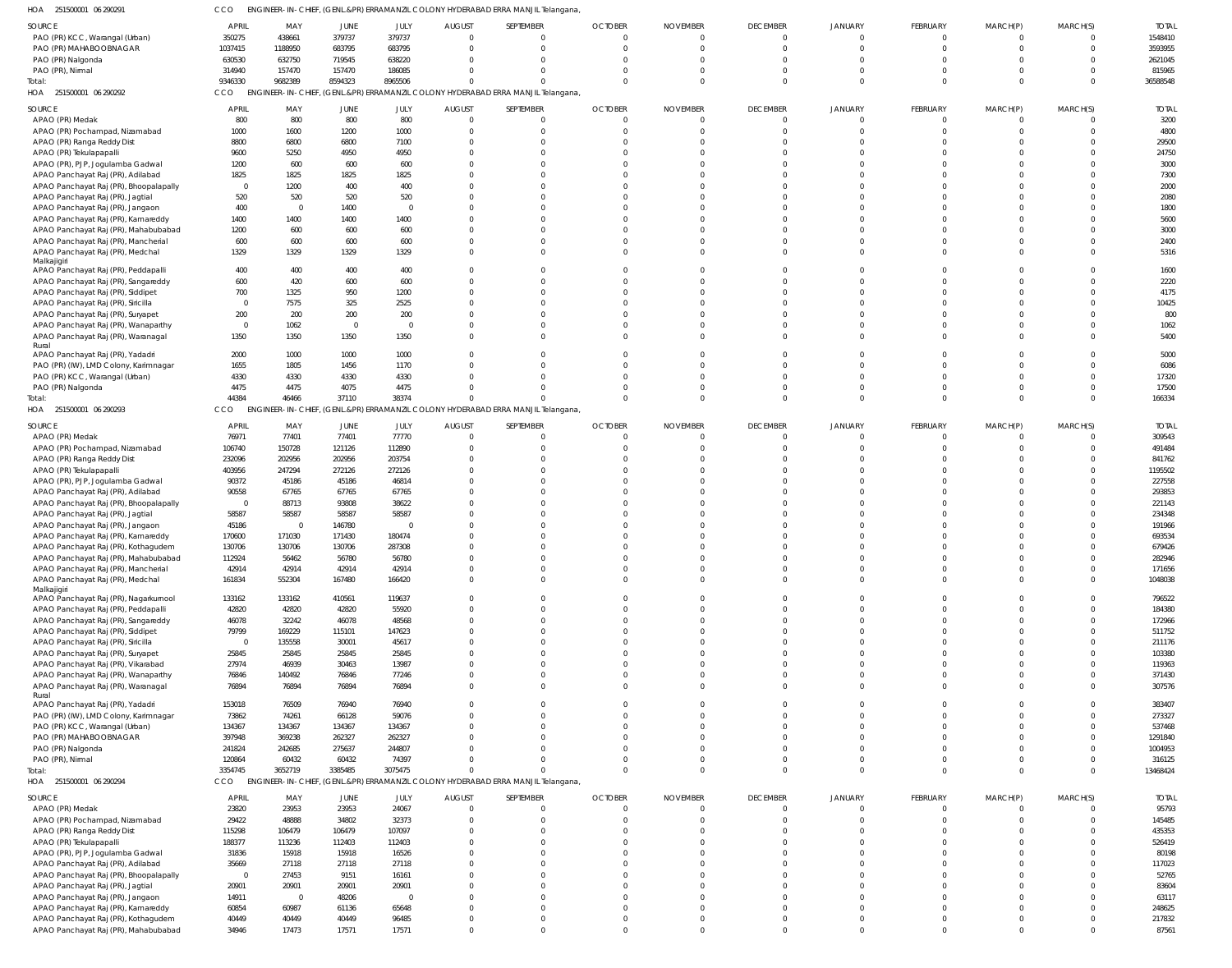251500001 06 290294 HOA CCO ENGINEER-IN-CHIEF, (GENL.&PR) ERRAMANZIL COLONY HYDERABAD ERRA MANJIL Telangana,

| SOURCE                                      | <b>APRIL</b>   | MAY                                  | JUNE                                | JULY            | <b>AUGUST</b>                   | SEPTEMBER                                                                        | <b>OCTOBER</b> | <b>NOVEMBER</b> | <b>DECEMBER</b> | JANUARY        | FEBRUARY        | MARCH(P)             | MARCH(S)       | <b>TOTAL</b> |
|---------------------------------------------|----------------|--------------------------------------|-------------------------------------|-----------------|---------------------------------|----------------------------------------------------------------------------------|----------------|-----------------|-----------------|----------------|-----------------|----------------------|----------------|--------------|
| APAO Panchayat Raj (PR), Mancherial         | 15169          | 15169                                | 15169                               | 15169           | $\overline{0}$                  | 0                                                                                | $\overline{0}$ | $\overline{0}$  | $\Omega$        | $\Omega$       | $\overline{0}$  | 0                    | $\mathbf{0}$   | 60676        |
| APAO Panchayat Raj (PR), Medchal            | 116631         | 163623                               | 120998                              | 120174          | $\overline{0}$                  | $\Omega$                                                                         | $\Omega$       | $\overline{0}$  | $\Omega$        | $\Omega$       | $\overline{0}$  | $\overline{0}$       | $\overline{0}$ | 521426       |
| Malkajigiri                                 |                |                                      |                                     |                 |                                 |                                                                                  |                |                 |                 |                |                 |                      |                |              |
| APAO Panchayat Raj (PR), Nagarkurnool       | 41209          | 41209                                | 36757                               | 37024           | -0                              | U                                                                                | $\Omega$       | $^{\circ}$      | $\Omega$        |                | $\Omega$        |                      | $\Omega$       | 156199       |
| APAO Panchayat Raj (PR), Peddapalli         | 13252          | 13252                                | 13252                               | 23392           | $\Omega$                        | U                                                                                | $\sqrt{ }$     | $\Omega$        | $\Omega$        |                | $\Omega$        |                      | $\Omega$       | 63148        |
| APAO Panchayat Raj (PR), Sangareddy         | 17230          | 12056                                | 17230                               | 18163           | $\Omega$                        | U                                                                                | $\cup$         | $\Omega$        | $\Omega$        |                | $\Omega$        |                      | $\Omega$       | 64679        |
| APAO Panchayat Raj (PR), Siddipet           | 26764          | 42311                                | 33646                               | 43711           | $\Omega$                        |                                                                                  |                | $\Omega$        | $\cap$          |                | $\Omega$        |                      | $\Omega$       | 146432       |
| APAO Panchayat Raj (PR), Siricilla          | $\overline{0}$ | 47907                                | 10291                               | 16130           | $\Omega$                        |                                                                                  | $\cup$         | $\Omega$        |                 |                | $\Omega$        |                      | $\Omega$       | 74328        |
| APAO Panchayat Raj (PR), Suryapet           | 8762           | 8762                                 | 8762                                | 8762            | $\Omega$                        |                                                                                  | $\cup$         | $\Omega$        |                 |                |                 |                      | $\Omega$       | 35048        |
| APAO Panchayat Raj (PR), Vikarabad          | 10460          | 15428                                | 10329                               | 5230            | $\Omega$                        |                                                                                  | $\cup$         | $\Omega$        | $\cap$          |                | $\Omega$        |                      | $\Omega$       | 41447        |
| APAO Panchayat Raj (PR), Wanaparthy         | 23782          | 48192                                | 23782                               | 23905           | $\Omega$                        |                                                                                  | $\cup$         | $\Omega$        | $\Omega$        |                | $\Omega$        |                      | $\Omega$       | 119661       |
|                                             | 23795          | 23795                                | 23795                               | 23795           | $\Omega$                        | $\Omega$                                                                         | $\sqrt{ }$     | $\Omega$        | $\cap$          |                | $\Omega$        | $\Omega$             | $\Omega$       | 95180        |
| APAO Panchayat Raj (PR), Waranagal<br>Rural |                |                                      |                                     |                 |                                 |                                                                                  |                |                 |                 |                |                 |                      |                |              |
| APAO Panchayat Raj (PR), Yadadri            | 51380          | 25690                                | 25824                               | 25824           | $\Omega$                        | $\Omega$                                                                         | $\cup$         | $\Omega$        | $\cap$          |                | $\Omega$        |                      | $\Omega$       | 128718       |
| PAO (PR) (IW), LMD Colony, Karimnagar       | 31476          | 31682                                | 27487                               | 23850           | $\Omega$                        |                                                                                  | $\cup$         | $\Omega$        | $\cap$          |                | $\Omega$        |                      | $\Omega$       | 114495       |
| PAO (PR) KCC, Warangal (Urban)              | 59550          | 59550                                | 59550                               | 59550           | $\Omega$                        | U                                                                                | $\cup$         | $\Omega$        | $\Omega$        |                | $\Omega$        |                      | $\Omega$       | 238200       |
| PAO (PR) MAHABOOBNAGAR                      | 124105         | 115219                               | 82135                               | 82135           | $\Omega$                        |                                                                                  | $\cup$         | $\Omega$        | $\Omega$        |                | $\Omega$        |                      | $\Omega$       | 403594       |
|                                             |                |                                      |                                     |                 | $\Omega$                        |                                                                                  | $\cup$         | $\Omega$        | $\Omega$        |                | $\Omega$        |                      | $\Omega$       |              |
| PAO (PR) Nalgonda                           | 78261          | 78528                                | 88726                               | 79185           |                                 |                                                                                  |                |                 |                 |                |                 |                      |                | 324700       |
| PAO (PR), Nirmal                            | 45198          | 22599                                | 22599                               | 30383           | $\Omega$                        |                                                                                  | $\cup$         | $\Omega$        | $\Omega$        |                | $\Omega$        | <sup>0</sup>         | $\Omega$       | 120779       |
| Total:                                      | 1283507        | 1267827                              | 1138419                             | 1172732         |                                 |                                                                                  | $\Omega$       | $\Omega$        | $\Omega$        |                | $\Omega$        | $\Omega$             | $\Omega$       | 4862485      |
| HOA 251500001 06 290295                     | CCO            |                                      |                                     |                 |                                 | ENGINEER-IN-CHIEF, (GENL.&PR) ERRAMANZIL COLONY HYDERABAD ERRA MANJIL Telangana, |                |                 |                 |                |                 |                      |                |              |
| SOURCE                                      | <b>APRIL</b>   | MAY                                  | JUNE                                | JULY            | <b>AUGUST</b>                   | SEPTEMBER                                                                        | <b>OCTOBER</b> | <b>NOVEMBER</b> | <b>DECEMBER</b> | <b>JANUARY</b> | FEBRUARY        | MARCH(P)             | MARCH(S)       | <b>TOTAL</b> |
| APAO Panchayat Raj (PR), Mahabubabad        | $\mathbf 0$    | $\Omega$                             | $\Omega$                            | 31850           | $\Omega$                        | $\Omega$                                                                         | $\Omega$       | $\Omega$        | $\Omega$        |                | $\Omega$        | $\Omega$             | $\Omega$       | 31850        |
| APAO Panchayat Raj (PR), Peddapalli         | $\mathbf 0$    | 55382                                |                                     | $\Omega$        | - 0                             | $\Omega$                                                                         | $\Omega$       | $\Omega$        | $\Omega$        |                | $\Omega$        | $\Omega$             | $\Omega$       | 55382        |
|                                             | 21000          | $\overline{0}$                       |                                     | $\Omega$        | $\Omega$                        |                                                                                  | $\sqrt{ }$     | $\Omega$        |                 |                | $\Omega$        |                      | $\Omega$       | 21000        |
| APAO Panchayat Raj (PR), Sangareddy         |                |                                      |                                     |                 |                                 |                                                                                  |                |                 |                 |                |                 |                      |                |              |
| PAO (PR) MAHABOOBNAGAR                      | $\mathbf 0$    | 5000                                 | $\Omega$                            | 157990          | $\Omega$                        |                                                                                  | $\cup$         | $\Omega$        | $\Omega$        |                | $\Omega$        | <sup>0</sup>         | $\Omega$       | 162990       |
| Total:                                      | 21000          | 60382                                | $\Omega$                            | 189840          | $\Omega$                        |                                                                                  | $\Omega$       | $\Omega$        | $\Omega$        |                | $\Omega$        | $\Omega$             | $\Omega$       | 271222       |
| HOA 251500001 06 290296                     | CCO            |                                      |                                     |                 |                                 | ENGINEER-IN-CHIEF, (GENL.&PR) ERRAMANZIL COLONY HYDERABAD ERRA MANJIL Telangana, |                |                 |                 |                |                 |                      |                |              |
| SOURCE                                      | <b>APRIL</b>   | MAY                                  | JUNE                                | JULY            | <b>AUGUST</b>                   | SEPTEMBER                                                                        | <b>OCTOBER</b> | <b>NOVEMBER</b> | <b>DECEMBER</b> | JANUARY        | FEBRUARY        | MARCH(P)             | MARCH(S)       | <b>TOTAL</b> |
| APAO Panchayat Raj (PR), Jangaon            | $\mathbf 0$    | $\Omega$                             | 30359                               | $\overline{0}$  | $\overline{0}$                  | $^{\circ}$                                                                       | $\overline{0}$ | $\overline{0}$  | $\Omega$        |                | $\overline{0}$  | 0                    | $\mathbf{0}$   | 30359        |
|                                             | $\Omega$       | $\Omega$                             | 30359                               | $\Omega$        | $\circ$                         | $\Omega$                                                                         | $\Omega$       | $\overline{0}$  | $\Omega$        | $\Omega$       | $\overline{0}$  | $\overline{0}$       | $\mathbf{0}$   | 30359        |
| Total:                                      |                |                                      |                                     |                 |                                 |                                                                                  |                |                 |                 |                |                 |                      |                |              |
| HOA 251500001 06 310318                     | CCO            |                                      |                                     |                 |                                 | ENGINEER-IN-CHIEF, (GENL.&PR) ERRAMANZIL COLONY HYDERABAD ERRA MANJIL Telangana, |                |                 |                 |                |                 |                      |                |              |
| SOURCE                                      | <b>APRIL</b>   | MAY                                  | JUNE                                | JULY            | <b>AUGUST</b>                   | SEPTEMBER                                                                        | <b>OCTOBER</b> | <b>NOVEMBER</b> | <b>DECEMBER</b> | <b>JANUARY</b> | FEBRUARY        | MARCH(P)             | MARCH(S)       | <b>TOTAL</b> |
| PAO (PR) (IW), LMD Colony, Karimnagar       | $\Omega$       | 20000                                | $\Omega$                            | $\Omega$        | $\Omega$                        | $\Omega$                                                                         | $\overline{0}$ | $\overline{0}$  | $\Omega$        |                | $\overline{0}$  | $\Omega$             | $\Omega$       | 20000        |
| Total:                                      | $\Omega$       | 20000                                | $\Omega$                            | $\Omega$        | $\Omega$                        | $\Omega$                                                                         | $\Omega$       | $\Omega$        | $\Omega$        |                | $\Omega$        | $\Omega$             | $\Omega$       | 20000        |
| HOA 270001101 25 010011                     | CCO            | CHIEF ENGINEER, IRRIGATION, SURYAPET |                                     |                 |                                 |                                                                                  |                |                 |                 |                |                 |                      |                |              |
|                                             |                |                                      |                                     |                 |                                 |                                                                                  |                |                 |                 |                |                 |                      |                |              |
| SOURCE                                      | <b>APRIL</b>   | MAY                                  | JUNE                                | JULY            | <b>AUGUST</b>                   | SEPTEMBER                                                                        | <b>OCTOBER</b> | <b>NOVEMBER</b> | <b>DECEMBER</b> | <b>JANUARY</b> | FEBRUARY        | MARCH(P)             | MARCH(S)       | <b>TOTAL</b> |
| APAO Irrigation, Suryapet                   | 5943505        | 9400769                              | 7531824                             | 8159212         | $\overline{0}$                  | $\Omega$                                                                         | $\overline{0}$ | $\overline{0}$  | $\Omega$        | $\Omega$       | $\overline{0}$  | $\overline{0}$       | $\overline{0}$ | 31035310     |
| PAO IRRIGATION DIVISION NALGONDA            | 723593         | $\overline{0}$                       | $\mathbf 0$                         |                 | $\overline{0}$                  | $\mathbf 0$                                                                      | $\overline{0}$ | $\overline{0}$  | $\Omega$        | $\Omega$       | $\Omega$        | $\Omega$             | $\mathbf 0$    | 723593       |
| Total:                                      | 6667098        | 9400769                              | 7531824                             | 8159212         | $\Omega$                        | $\Omega$                                                                         | $\Omega$       | $\Omega$        | $\Omega$        | $\Omega$       | $\Omega$        | $\Omega$             | $\mathbf{0}$   | 31758903     |
| HOA 270001101 25 010012                     | CCO            | CHIEF ENGINEER, IRRIGATION, SURYAPET |                                     |                 |                                 |                                                                                  |                |                 |                 |                |                 |                      |                |              |
|                                             |                |                                      |                                     |                 |                                 |                                                                                  |                |                 |                 |                |                 |                      |                |              |
| SOURCE                                      | <b>APRIL</b>   | MAY                                  | JUNE                                | JULY            | <b>AUGUST</b>                   | SEPTEMBER                                                                        | <b>OCTOBER</b> | <b>NOVEMBER</b> | <b>DECEMBER</b> | <b>JANUARY</b> | <b>FEBRUARY</b> | MARCH(P)             | MARCH(S)       | <b>TOTAL</b> |
| APAO Irrigation, Suryapet                   | 10833          | 24691                                | 16418                               | 18993           | $\overline{0}$                  | $\Omega$                                                                         | $\overline{0}$ | $\overline{0}$  | $\Omega$        |                | $\overline{0}$  | $\Omega$             | $\Omega$       | 70935        |
| Total:                                      | 10833          | 24691                                | 16418                               | 18993           | $\Omega$                        | $\Omega$                                                                         | $\Omega$       | $\Omega$        | $\Omega$        |                | $\Omega$        | $\Omega$             | $\Omega$       | 70935        |
| HOA 270001101 25 010013                     | CCO            | <b>CHIEF</b>                         | <b>IGINEER, IRRIGATION, SURYAPE</b> |                 |                                 |                                                                                  |                |                 |                 |                |                 |                      |                |              |
|                                             |                |                                      |                                     |                 |                                 |                                                                                  |                |                 |                 |                |                 |                      |                |              |
| SOURCE                                      | <b>APRIL</b>   | MAY                                  | JUNE                                | JULY            | <b>AUGUST</b>                   | SEPTEMBER                                                                        | <b>OCTOBER</b> | <b>NOVEMBER</b> | <b>DECEMBER</b> | JANUARY        | FEBRUARY        | MARCH(P)             | MARCH(S)       | <b>TOTAL</b> |
| APAO Irrigation, Suryapet                   | 2284153        | 3664958                              | 2891632                             | 3170340         | $\Omega$                        | $\Omega$                                                                         | $\Omega$       | $\Omega$        | $\Omega$        |                | $\mathbf{0}$    | $\Omega$             | $\mathbf 0$    | 12011083     |
| PAO IRRIGATION DIVISION NALGONDA            | 277412         | $\overline{0}$                       | $\Omega$                            | $\Omega$        | $\mathbf 0$                     | $\mathbf 0$                                                                      | $\overline{0}$ | $\overline{0}$  | $\Omega$        | $\Omega$       | $\mathbf 0$     | $\mathbf 0$          | $\mathbf 0$    | 277412       |
| Total:                                      | 2561565        | 3664958                              | 2891632                             | 3170340         | $\Omega$                        | $\Omega$                                                                         | $\Omega$       | $\overline{0}$  | $\Omega$        | $\Omega$       | $\mathbf 0$     | $\mathbf 0$          | $\overline{0}$ | 12288495     |
| HOA 270001101 25 010016                     | CCO            | CHIEF ENGINEER, IRRIGATION, SURYAPET |                                     |                 |                                 |                                                                                  |                |                 |                 |                |                 |                      |                |              |
| SOURCE                                      | <b>APRIL</b>   | MAY                                  | JUNE                                |                 |                                 | SEPTEMBER                                                                        | <b>OCTOBER</b> | <b>NOVEMBER</b> | <b>DECEMBER</b> | <b>JANUARY</b> | <b>FEBRUARY</b> |                      | MARCH(S)       | <b>TOTAL</b> |
|                                             |                |                                      |                                     | JULY<br>1078669 | <b>AUGUST</b><br>$\overline{0}$ | $\Omega$                                                                         | $\overline{0}$ | $\Omega$        | $\Omega$        |                |                 | MARCH(P)<br>$\Omega$ | $\Omega$       | 4161548      |
| APAO Irrigation, Suryapet                   | 874585         | 1250683                              | 957611<br>$\Omega$                  |                 |                                 |                                                                                  |                |                 |                 |                | $^{\circ}$      |                      |                |              |
| PAO IRRIGATION DIVISION NALGONDA            | 42970          | $\Omega$                             |                                     | $\Omega$        | $\Omega$                        | $\mathbf 0$                                                                      | $\overline{0}$ | $\mathbf 0$     | $\Omega$        |                | $\mathbf 0$     | $\Omega$             | $\Omega$       | 42970        |
| Total:                                      | 917555         | 1250683                              | 957611                              | 1078669         | $\Omega$                        | $\Omega$                                                                         | $\Omega$       | $\overline{0}$  | $\Omega$        |                | $\Omega$        | $\overline{0}$       | $\Omega$       | 4204518      |
| HOA 270001101 25 010017                     | <b>CCO</b>     | CHIEF ENGINEER, IRRIGATION, SURYAPET |                                     |                 |                                 |                                                                                  |                |                 |                 |                |                 |                      |                |              |
| SOURCE                                      | <b>APRIL</b>   | MAY                                  | JUNE                                | JULY            | <b>AUGUST</b>                   | SEPTEMBER                                                                        | <b>OCTOBER</b> | <b>NOVEMBER</b> | <b>DECEMBER</b> | <b>JANUARY</b> | FEBRUARY        | MARCH(P)             | MARCH(S)       | <b>TOTAL</b> |
| APAO Irrigation, Suryapet                   | $\mathbf 0$    | 25267                                | $\Omega$                            | 271496          | $\overline{0}$                  | $\overline{0}$                                                                   | $\overline{0}$ | $\overline{0}$  | $\Omega$        |                | 0               | $\overline{0}$       | $\mathbf{0}$   | 296763       |
| Total:                                      | $\Omega$       | 25267                                | $\Omega$                            | 271496          | $\overline{0}$                  | $\overline{0}$                                                                   | $\overline{0}$ | $\overline{0}$  | $\Omega$        | $\Omega$       | $\mathbf{0}$    | $\mathbf{0}$         | $\mathbf 0$    | 296763       |
| HOA 270001101 25 010018                     | CCO            | CHIEF ENGINEER, IRRIGATION, SURYAPET |                                     |                 |                                 |                                                                                  |                |                 |                 |                |                 |                      |                |              |
|                                             |                |                                      |                                     |                 |                                 |                                                                                  |                |                 |                 |                |                 |                      |                |              |
| SOURCE                                      | <b>APRIL</b>   | MAY                                  | JUNE                                | JULY            | <b>AUGUST</b>                   | SEPTEMBER                                                                        | <b>OCTOBER</b> | <b>NOVEMBER</b> | <b>DECEMBER</b> | <b>JANUARY</b> | FEBRUARY        | MARCH(P)             | MARCH(S)       | <b>TOTAL</b> |
| APAO Irrigation, Suryapet                   | $\mathbf 0$    | 78523                                | $\Omega$                            | $\Omega$        | $\overline{0}$                  | $\overline{0}$                                                                   | $\overline{0}$ | $\overline{0}$  | $\Omega$        |                | $\mathbf{0}$    | $\overline{0}$       | $\Omega$       | 78523        |
| Total:                                      | $\Omega$       | 78523                                | $\Omega$                            | $\Omega$        | $\Omega$                        | $\Omega$                                                                         | $\Omega$       | $\overline{0}$  | $\Omega$        | $\Omega$       | $\mathbf{0}$    | $\mathbf{0}$         | $\Omega$       | 78523        |
| HOA 270001101 25 110111                     | CCO            | CHIEF ENGINEER, IRRIGATION, SURYAPET |                                     |                 |                                 |                                                                                  |                |                 |                 |                |                 |                      |                |              |
|                                             |                |                                      |                                     |                 |                                 |                                                                                  |                |                 |                 |                |                 |                      |                |              |
| SOURCE                                      | <b>APRIL</b>   | MAY                                  | JUNE                                | JULY            | <b>AUGUST</b>                   | SEPTEMBER                                                                        | <b>OCTOBER</b> | <b>NOVEMBER</b> | <b>DECEMBER</b> | <b>JANUARY</b> | <b>FEBRUARY</b> | MARCH(P)             | MARCH(S)       | <b>TOTAL</b> |
| APAO Irrigation, Suryapet                   | $\overline{0}$ | $\overline{0}$                       | 114879                              | $\Omega$        | $\overline{0}$                  | $\overline{0}$                                                                   | $\overline{0}$ | $\overline{0}$  | $\overline{0}$  | 0              | $\mathbf 0$     | $\overline{0}$       | $\overline{0}$ | 114879       |
| Total:                                      | $\Omega$       | $\Omega$                             | 114879                              | $\Omega$        | $\overline{0}$                  | $\overline{0}$                                                                   | $\overline{0}$ | $\overline{0}$  | $\Omega$        | $\Omega$       | $\overline{0}$  | $\mathbf 0$          | $\overline{0}$ | 114879       |
| HOA 270001101 25 130131                     | CCO            | CHIEF ENGINEER, IRRIGATION, SURYAPET |                                     |                 |                                 |                                                                                  |                |                 |                 |                |                 |                      |                |              |
|                                             |                |                                      |                                     |                 |                                 |                                                                                  |                |                 |                 |                |                 |                      |                |              |
| SOURCE                                      | <b>APRIL</b>   | MAY                                  | JUNE                                | JULY            | <b>AUGUST</b>                   | SEPTEMBER                                                                        | <b>OCTOBER</b> | <b>NOVEMBER</b> | <b>DECEMBER</b> | <b>JANUARY</b> | FEBRUARY        | MARCH(P)             | MARCH(S)       | <b>TOTAL</b> |
| APAO Irrigation, Suryapet                   | 0              | 44052                                | 43076                               | 6967            | $\overline{0}$                  | $\Omega$                                                                         | $\overline{0}$ | $\overline{0}$  | $\Omega$        |                | $^{\circ}$      | $\overline{0}$       | $\mathbf{0}$   | 94095        |
| Total:                                      | $\Omega$       | 44052                                | 43076                               | 6967            | $\overline{0}$                  | $\overline{0}$                                                                   | $\overline{0}$ | $\overline{0}$  | $\Omega$        | $\Omega$       | $\overline{0}$  | $\mathbf{0}$         | $\overline{0}$ | 94095        |
| HOA 270001101 25 130132                     | CCO            | CHIEF ENGINEER, IRRIGATION, SURYAPET |                                     |                 |                                 |                                                                                  |                |                 |                 |                |                 |                      |                |              |
| SOURCE                                      | <b>APRIL</b>   | MAY                                  | JUNE                                | JULY            | <b>AUGUST</b>                   | SEPTEMBER                                                                        | <b>OCTOBER</b> | <b>NOVEMBER</b> | <b>DECEMBER</b> | <b>JANUARY</b> | FEBRUARY        | MARCH(P)             | MARCH(S)       | <b>TOTAL</b> |
| APAO Irrigation, Suryapet                   | 0              | $\overline{0}$                       | 301234                              | 4275            | $\overline{0}$                  | 0                                                                                | $\overline{0}$ | $\overline{0}$  | $\overline{0}$  | $\Omega$       | $\mathbf 0$     | 0                    | 0              | 305509       |
| Total:                                      | $\mathbf 0$    | $\overline{0}$                       | 301234                              | 4275            | $\overline{0}$                  | $\mathbf 0$                                                                      | $\overline{0}$ | $\overline{0}$  | $\Omega$        | $\Omega$       | $\mathbf 0$     | $\mathbf{0}$         | $\mathbf 0$    | 305509       |
|                                             |                |                                      |                                     |                 |                                 |                                                                                  |                |                 |                 |                |                 |                      |                |              |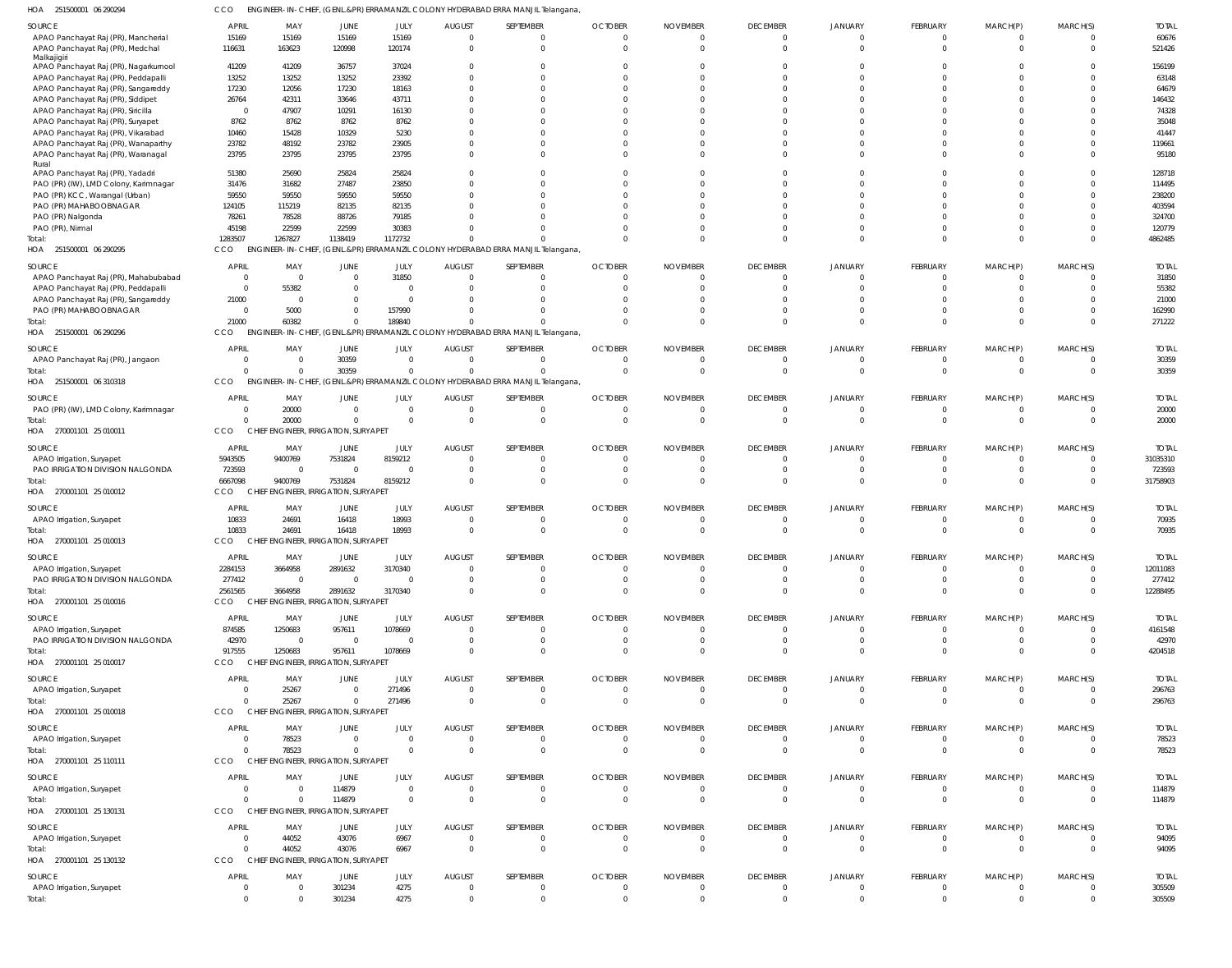| HOA 270001101 25 130134                                        | CCO                                      | CHIEF ENGINEER, IRRIGATION, SURYAPET                               |                                        |                            |                            |                              |                                |                            |                                  |                                  |                                  |                                |                                  |                        |
|----------------------------------------------------------------|------------------------------------------|--------------------------------------------------------------------|----------------------------------------|----------------------------|----------------------------|------------------------------|--------------------------------|----------------------------|----------------------------------|----------------------------------|----------------------------------|--------------------------------|----------------------------------|------------------------|
| SOURCE                                                         | <b>APRIL</b>                             | MAY                                                                | JUNE                                   | JULY                       | <b>AUGUST</b>              | SEPTEMBER                    | <b>OCTOBER</b>                 | <b>NOVEMBER</b>            | <b>DECEMBER</b>                  | <b>JANUARY</b>                   | FEBRUARY                         | MARCH(P)                       | MARCH(S)                         | <b>TOTAL</b>           |
| APAO Irrigation, Suryapet<br>Total:<br>HOA 270001101 25 130135 | $\overline{0}$<br>$\Omega$<br><b>CCO</b> | $\overline{0}$<br>$\Omega$<br>CHIEF ENGINEER, IRRIGATION, SURYAPET | 377144<br>377144                       | 345719<br>345719           | - 0<br>$\Omega$            | $\mathbf 0$<br>$\mathbf 0$   | - 0<br>$\Omega$                | - 0<br>$\overline{0}$      | $\overline{0}$<br>$\overline{0}$ | $\overline{0}$<br>$\overline{0}$ | $\mathbf 0$<br>$\mathbf{0}$      | 0<br>$\mathbf 0$               | $\overline{0}$<br>$\overline{0}$ | 722863<br>722863       |
| SOURCE                                                         | <b>APRIL</b>                             | MAY                                                                | JUNE                                   | JULY                       | <b>AUGUST</b>              | SEPTEMBER                    | <b>OCTOBER</b>                 | <b>NOVEMBER</b>            | <b>DECEMBER</b>                  | JANUARY                          | FEBRUARY                         | MARCH(P)                       | MARCH(S)                         | <b>TOTAL</b>           |
| APAO Irrigation, Suryapet                                      | $\mathbf{0}$                             | 45926                                                              | 16027                                  | 12727                      | $\Omega$                   | $\mathbf{0}$                 | $\Omega$                       | $\Omega$                   | $\overline{0}$                   | $\overline{0}$                   | $\mathbf{0}$                     | $\overline{0}$                 | $\overline{0}$                   | 74680                  |
| Total:<br>HOA 270001101 25 240                                 | $\Omega$<br>CCO                          | 45926<br>CHIEF EN                                                  | 16027<br>IGINEER, IRRIGATION, SURYAPET | 12727                      | $\Omega$                   | $\mathbf 0$                  | $\Omega$                       | $\Omega$                   | $\mathbf{0}$                     | $\overline{0}$                   | $\overline{0}$                   | $\overline{0}$                 | $\overline{0}$                   | 74680                  |
| SOURCE                                                         | <b>APRIL</b>                             | MAY                                                                | JUNE                                   | JULY                       | <b>AUGUST</b>              | SEPTEMBER                    | <b>OCTOBER</b>                 | <b>NOVEMBER</b>            | <b>DECEMBER</b>                  | <b>JANUARY</b>                   | FEBRUARY                         | MARCH(P)                       | MARCH(S)                         | <b>TOTAL</b>           |
| APAO Irrigation, Suryapet                                      | $\overline{0}$                           | $\overline{0}$                                                     | 48948                                  | 79089                      | $\Omega$                   | $\mathbf{0}$                 | $\Omega$                       | $\Omega$                   | $\overline{\mathbf{0}}$          | $\overline{0}$                   | $\overline{0}$                   | $\mathbf 0$                    | $\overline{0}$                   | 128037                 |
| Total:<br>HOA 270001101 25 290291                              | $\Omega$<br><b>CCO</b>                   | $\Omega$<br>CHIEF ENGINEER, IRRIGATION, SURYAPET                   | 48948                                  | 79089                      | -C                         | $\mathbf 0$                  |                                | $\Omega$                   | $\overline{0}$                   | $\overline{0}$                   | $\mathbf{0}$                     | $\mathbf{0}$                   | $\overline{0}$                   | 128037                 |
| SOURCE                                                         | <b>APRIL</b>                             | MAY                                                                | JUNE                                   | JULY                       | <b>AUGUST</b>              | SEPTEMBER                    | <b>OCTOBER</b>                 | <b>NOVEMBER</b>            | <b>DECEMBER</b>                  | JANUARY                          | FEBRUARY                         | MARCH(P)                       | MARCH(S)                         | <b>TOTAL</b>           |
| APAO Irrigation, Suryapet<br>PAO IRRIGATION DIVISION KHAMMAM   | $\Omega$<br>224323                       | 1272050<br>$\overline{0}$                                          | 591610<br>- 0                          | 738685<br>$\Omega$         |                            | $\Omega$<br>$\Omega$         |                                |                            | 0<br>$\Omega$                    | 0<br>$\Omega$                    | 0<br>$\Omega$                    | 0<br>$\Omega$                  | $\Omega$<br>$\Omega$             | 2602345<br>224323      |
| PAO IRRIGATION DIVISION NALGONDA                               | $\overline{0}$                           | $\Omega$                                                           | 17165                                  | $\Omega$                   |                            | $\Omega$                     |                                |                            | 0                                | 0                                | $\Omega$                         | $\Omega$                       | $\Omega$                         | 17165                  |
| Total:<br>HOA 270001101 25 290292                              | 224323<br><b>CCO</b>                     | 1272050<br>CHIEF ENGINEER, IRRIGATION, SURYAPET                    | 608775                                 | 738685                     |                            | $\Omega$                     |                                |                            | $\Omega$                         | $\Omega$                         | $\Omega$                         | $\Omega$                       | $\Omega$                         | 2843833                |
| SOURCE                                                         | <b>APRIL</b>                             | MAY                                                                | JUNE                                   | JULY                       | <b>AUGUST</b>              | SEPTEMBER                    | <b>OCTOBER</b>                 | <b>NOVEMBER</b>            | <b>DECEMBER</b>                  | <b>JANUARY</b>                   | FEBRUARY                         | MARCH(P)                       | MARCH(S)                         | <b>TOTAL</b>           |
| APAO Irrigation, Suryapet<br>Total:                            | $\mathbf{0}$<br>$\Omega$                 | 4000<br>4000                                                       | 2000<br>2000                           | 2000<br>2000               | - 0<br>$\Omega$            | $\mathbf 0$<br>$\mathbf 0$   | $\mathbf{0}$                   | - 0                        | $\overline{0}$<br>$\overline{0}$ | $\mathbf 0$<br>$\overline{0}$    | $\mathbf 0$<br>$\mathbf 0$       | 0<br>$\mathbf 0$               | $\overline{0}$<br>$\overline{0}$ | 8000<br>8000           |
| HOA 270001101 25 290293                                        | CCO                                      | CHIEF ENGINEER, IRRIGATION, SURYAPET                               |                                        |                            |                            |                              |                                |                            |                                  |                                  |                                  |                                |                                  |                        |
| SOURCE<br>APAO Irrigation, Suryapet                            | <b>APRIL</b><br>$\overline{0}$           | MAY<br>488048                                                      | JUNE<br>226988                         | JULY<br>283378             | <b>AUGUST</b><br>$\Omega$  | SEPTEMBER<br>0               | <b>OCTOBER</b>                 | <b>NOVEMBER</b>            | <b>DECEMBER</b><br>0             | JANUARY<br>$\Omega$              | FEBRUARY<br>0                    | MARCH(P)<br>0                  | MARCH(S)<br>$\Omega$             | <b>TOTAL</b><br>998414 |
| PAO IRRIGATION DIVISION NALGONDA                               | $\overline{0}$                           | 32514                                                              | 46520                                  | $\Omega$                   |                            | $\mathbf{0}$                 |                                | -0                         | $\overline{0}$                   | $\mathbf 0$                      | $\overline{0}$                   | $\overline{0}$                 | $\overline{0}$                   | 79034                  |
| Total:<br>HOA 270001101 25 290294                              | $\Omega$<br>CCO                          | 520562<br>CHIEF ENGINEER, IRRIGATION, SURYAPET                     | 273508                                 | 283378                     | $\Omega$                   | $\mathbf{0}$                 | $\Omega$                       | $\Omega$                   | $\overline{0}$                   | $\Omega$                         | $\Omega$                         | $\overline{0}$                 | $\overline{0}$                   | 1077448                |
| SOURCE                                                         | <b>APRIL</b>                             | MAY                                                                | JUNE                                   | JULY                       | <b>AUGUST</b>              | SEPTEMBER                    | <b>OCTOBER</b>                 | <b>NOVEMBER</b>            | <b>DECEMBER</b>                  | <b>JANUARY</b>                   | FEBRUARY                         | MARCH(P)                       | MARCH(S)                         | <b>TOTAL</b>           |
| APAO Irrigation, Suryapet                                      | $\overline{0}$                           | 159744                                                             | 74332                                  | 94588                      | -C                         | $\mathbf{0}$                 | $\Omega$                       |                            | $\overline{0}$                   | $\overline{0}$                   | $\overline{0}$                   | $\overline{0}$                 | $\overline{0}$                   | 328664                 |
| Total:<br>HOA 270001101 25 290295                              | $\Omega$<br>CCO                          | 159744<br>CHIEF ENGINEER, IRRIGATION, SURYAPET                     | 74332                                  | 94588                      | $\Omega$                   | $\mathbf 0$                  | $\Omega$                       | $\circ$                    | $\overline{0}$                   | $\overline{0}$                   | $\mathbf{0}$                     | $\mathbf 0$                    | $\overline{0}$                   | 328664                 |
| SOURCE                                                         | <b>APRIL</b>                             | MAY                                                                | JUNE                                   | JULY                       | <b>AUGUST</b>              | SEPTEMBER                    | <b>OCTOBER</b>                 | <b>NOVEMBER</b>            | <b>DECEMBER</b>                  | JANUARY                          | FEBRUARY                         | MARCH(P)                       | MARCH(S)                         | <b>TOTAL</b>           |
| APAO Irrigation, Suryapet<br>Total:                            | $\Omega$                                 | $\overline{0}$<br>$\Omega$<br>$\Omega$                             | $\Omega$<br>$\Omega$                   | 27500<br>27500             | - 0<br>$\Omega$            | $\mathbf{0}$<br>$\mathbf 0$  | $\mathbf{0}$<br>$\Omega$       | - 0<br>$\Omega$            | $\overline{0}$<br>$\mathbf{0}$   | $\overline{0}$<br>$\Omega$       | $\overline{0}$<br>$\overline{0}$ | $\overline{0}$<br>$\mathbf{0}$ | $\overline{0}$<br>$\Omega$       | 27500<br>27500         |
| HOA 270001101 25 300302                                        | <b>CCO</b>                               | CHIEF ENGINEER, IRRIGATION, SURYAPET                               |                                        |                            |                            |                              |                                |                            |                                  |                                  |                                  |                                |                                  |                        |
| SOURCE                                                         | <b>APRIL</b>                             | MAY                                                                | JUNE                                   | JULY                       | <b>AUGUST</b>              | SEPTEMBER                    | <b>OCTOBER</b>                 | <b>NOVEMBER</b>            | <b>DECEMBER</b>                  | JANUARY                          | FEBRUARY                         | MARCH(P)                       | MARCH(S)                         | <b>TOTAL</b>           |
| APAO Irrigation, Suryapet                                      | $\overline{0}$<br>$\Omega$               | 42993                                                              | 97093                                  | $\overline{0}$             | - 0                        | $\mathbf{0}$                 | - 0                            | $\Omega$                   | $\overline{\mathbf{0}}$          | $\overline{0}$                   | $\overline{0}$                   | $\overline{0}$                 | $\overline{0}$                   | 140086                 |
| Total:<br>HOA 270001101 25 510511                              | CCO                                      | 42993<br>CHIEF ENGINEER, IRRIGATION, SURYAPET                      | 97093                                  | $\overline{0}$             | $\Omega$                   | $\mathbf{0}$                 | $\Omega$                       | $\Omega$                   | $\overline{0}$                   | $\overline{0}$                   | $\overline{0}$                   | $\overline{0}$                 | $\overline{0}$                   | 140086                 |
| SOURCE                                                         | <b>APRIL</b>                             | MAY                                                                | JUNE                                   | JULY                       | <b>AUGUST</b>              | SEPTEMBER                    | <b>OCTOBER</b>                 | <b>NOVEMBER</b>            | <b>DECEMBER</b>                  | JANUARY                          | FEBRUARY                         | MARCH(P)                       | MARCH(S)                         | <b>TOTAL</b>           |
| APAO Irrigation, Suryapet                                      | $\Omega$                                 | $\overline{0}$                                                     | 5700                                   | 19300                      |                            | $\Omega$                     |                                |                            | 0                                | $\Omega$                         | $\Omega$                         | 0                              | $\Omega$                         | 25000                  |
| Total:<br>HOA 270001110 27 290291                              | $\Omega$<br>CCO                          | $\Omega$<br>CHIEF ENGINEER, IRRIGATION, WANAPARTHY                 | 5700                                   | 19300                      | $\Omega$                   | $\mathbf 0$                  | $\Omega$                       | $\Omega$                   | $\overline{0}$                   | $\Omega$                         | $\overline{0}$                   | $\Omega$                       | $\Omega$                         | 25000                  |
| SOURCE                                                         | APRIL                                    | MAY                                                                | <b>JUNE</b>                            | JULY                       | <b>AUGUST</b>              | SEPTEMBER                    | <b>OCTOBER</b>                 | <b>NOVEMBER</b>            | <b>DECEMBER</b>                  | <b>JANUARY</b>                   | FEBRUARY                         | MARCH(P)                       | MARCH(S)                         | <b>TOTAL</b>           |
| PAO, PJP, Jogulamba Gadwal<br>Total:                           | 1488990<br>1488990                       | $\Omega$<br>$\Omega$                                               | $\Omega$                               | $\overline{0}$<br>$\Omega$ | $\Omega$<br>$\Omega$       | $\mathbf{0}$<br>$\mathbf 0$  | $\Omega$<br>$\Omega$           | $\Omega$<br>$\mathbf 0$    | $\overline{0}$<br>$\overline{0}$ | $\overline{0}$<br>$\overline{0}$ | $\overline{0}$<br>$\mathbf 0$    | $\overline{0}$<br>$\mathbf 0$  | $\overline{0}$<br>$\overline{0}$ | 1488990<br>1488990     |
| HOA 270001110 27 290292                                        | CCO                                      | CHIEF ENGINEER, IRRIGATION, WANAPARTHY                             |                                        |                            |                            |                              |                                |                            |                                  |                                  |                                  |                                |                                  |                        |
| SOURCE                                                         | <b>APRIL</b>                             | MAY                                                                | JUNE                                   | JULY                       | <b>AUGUST</b>              | SEPTEMBER                    | <b>OCTOBER</b>                 | <b>NOVEMBER</b>            | <b>DECEMBER</b>                  | <b>JANUARY</b>                   | FEBRUARY                         | MARCH(P)                       | MARCH(S)                         | <b>TOTAL</b>           |
| PAO, PJP, Jogulamba Gadwal                                     | 500<br>500                               | $\Omega$<br>$\Omega$                                               | $\Omega$<br>$\Omega$                   | $\Omega$<br>$\Omega$       | $\Omega$<br>$\Omega$       | $\mathbf{0}$<br>$\mathbf{0}$ | $\mathbf 0$<br>$\Omega$        | $\Omega$<br>$\Omega$       | $\overline{0}$<br>$\overline{0}$ | $\overline{0}$<br>$\overline{0}$ | $\overline{0}$<br>$\mathbf{0}$   | $\overline{0}$<br>$\mathbf{0}$ | $\overline{0}$<br>$\overline{0}$ | 500                    |
| Total:<br>HOA 270001110 27 290293                              | <b>CCO</b>                               | CHIEF ENGINEER, IRRIGATION, WANAPARTHY                             |                                        |                            |                            |                              |                                |                            |                                  |                                  |                                  |                                |                                  | 500                    |
| SOURCE                                                         | <b>APRIL</b>                             | MAY                                                                | JUNE                                   | JULY                       | <b>AUGUST</b>              | SEPTEMBER                    | <b>OCTOBER</b>                 | <b>NOVEMBER</b>            | <b>DECEMBER</b>                  | JANUARY                          | FEBRUARY                         | MARCH(P)                       | MARCH(S)                         | <b>TOTAL</b>           |
| PAO, PJP, Jogulamba Gadwal                                     | 572189                                   | $\overline{0}$                                                     | $\Omega$                               | $\overline{0}$             | $\overline{0}$             | $\mathbf 0$                  | $^{\circ}$                     | $\overline{0}$             | $\overline{\phantom{0}}$         | $\overline{0}$                   | $\mathbf 0$                      | $\mathbf 0$                    | $\overline{0}$                   | 572189                 |
| Total:<br>HOA 270001110 27 290294                              | 572189<br><b>CCO</b>                     | $\Omega$<br>CHIEF ENGINEER, IRRIGATION, WANAPARTHY                 | $\Omega$                               | $\overline{0}$             | $\Omega$                   | $\mathbf 0$                  | $\Omega$                       | $\Omega$                   | $\overline{0}$                   | $\overline{0}$                   | $\mathbf{0}$                     | $\mathbf{0}$                   | $\overline{0}$                   | 572189                 |
| SOURCE                                                         | <b>APRIL</b>                             | MAY                                                                | JUNE                                   | JULY                       | <b>AUGUST</b>              | SEPTEMBER                    | <b>OCTOBER</b>                 | <b>NOVEMBER</b>            | <b>DECEMBER</b>                  | <b>JANUARY</b>                   | FEBRUARY                         | MARCH(P)                       | MARCH(S)                         | <b>TOTAL</b>           |
| PAO, PJP, Jogulamba Gadwal<br>Total:                           | 265053<br>265053                         | $\Omega$<br>$\overline{0}$                                         | $\Omega$<br>$\Omega$                   | $\Omega$<br>$\Omega$       | $\Omega$<br>$\Omega$       | $\mathbf{0}$<br>$\mathbf 0$  | $\Omega$<br>$\mathbf 0$        | $\Omega$<br>$\overline{0}$ | $\overline{0}$<br>$\overline{0}$ | $\overline{0}$<br>$\mathbf{0}$   | $\overline{0}$<br>$\overline{0}$ | $\overline{0}$<br>$\mathbf 0$  | $\overline{0}$<br>$\overline{0}$ | 265053<br>265053       |
| HOA 270001110 27 290296                                        | CCO                                      | CHIEF ENGINEER, IRRIGATION, WANAPARTHY                             |                                        |                            |                            |                              |                                |                            |                                  |                                  |                                  |                                |                                  |                        |
| SOURCE                                                         | <b>APRIL</b>                             | MAY                                                                | JUNE                                   | JULY                       | AUGUST                     | SEPTEMBER                    | <b>OCTOBER</b>                 | <b>NOVEMBER</b>            | <b>DECEMBER</b>                  | <b>JANUARY</b>                   | FEBRUARY                         | MARCH(P)                       | MARCH(S)                         | <b>TOTAL</b>           |
| PAO, PJP, Jogulamba Gadwal<br>Total:                           | $\overline{0}$<br>$\Omega$               | $\overline{0}$<br>$\Omega$                                         | 18339<br>18339                         | $\overline{0}$<br>$\Omega$ | $\overline{0}$<br>$\Omega$ | $\mathbf 0$<br>$\mathbf{0}$  | $\mathbf{0}$<br>$\overline{0}$ | - 0<br>$\Omega$            | $\overline{0}$<br>$\overline{0}$ | $\overline{0}$<br>$\overline{0}$ | $\mathbf 0$<br>$\mathbf{0}$      | 0<br>$\mathbf{0}$              | $\overline{0}$<br>$\overline{0}$ | 18339<br>18339         |
| HOA 270001112 25 010011                                        | <b>CCO</b>                               | CHIEF ENGINEER, IRRIGATION, ADILABAD                               |                                        |                            |                            |                              |                                |                            |                                  |                                  |                                  |                                |                                  |                        |
| SOURCE                                                         | APRIL                                    | MAY                                                                | JUNE                                   | JULY                       | <b>AUGUST</b>              | SEPTEMBER                    | <b>OCTOBER</b>                 | <b>NOVEMBER</b>            | <b>DECEMBER</b>                  | JANUARY                          | FEBRUARY                         | MARCH(P)                       | MARCH(S)                         | <b>TOTAL</b>           |
| PAO Irrigation Nirmal                                          | 5065266                                  | 1477137                                                            | 1382967                                | 1397346                    | $\mathbf 0$<br>$\Omega$    | $\mathbf{0}$<br>$\mathbf 0$  | $\overline{0}$<br>$\Omega$     | $\mathbf 0$<br>$\Omega$    | $\overline{0}$                   | $\overline{0}$<br>$\overline{0}$ | $\overline{0}$<br>$\overline{0}$ | $\overline{0}$<br>$\mathbf{0}$ | $\overline{0}$                   | 9322716                |
| Total:<br>HOA 270001112 25 010012                              | 5065266<br><b>CCO</b>                    | 1477137<br>CHIEF ENGINEER, IRRIGATION, ADILABAD                    | 1382967                                | 1397346                    |                            |                              |                                |                            | $\overline{0}$                   |                                  |                                  |                                | $\overline{0}$                   | 9322716                |
| SOURCE                                                         | <b>APRIL</b>                             | MAY                                                                | JUNE                                   | JULY                       | AUGUST                     | SEPTEMBER                    | <b>OCTOBER</b>                 | <b>NOVEMBER</b>            | <b>DECEMBER</b>                  | <b>JANUARY</b>                   | FEBRUARY                         | MARCH(P)                       | MARCH(S)                         | <b>TOTAL</b>           |
| PAO Irrigation Nirmal                                          | 26000                                    | 4000                                                               | 4000                                   | 6000                       | $\Omega$                   | $\mathbf 0$                  | $\mathbf{0}$                   | - 0                        | $\overline{0}$                   | $\overline{0}$                   | $\mathbf 0$                      | $\mathbf 0$                    | $\overline{0}$                   | 40000                  |
| Total:<br>HOA 270001112 25 010013                              | 26000<br><b>CCO</b>                      | 4000<br>CHIEF ENGINEER, IRRIGATION, ADILABAD                       | 4000                                   | 6000                       | $\Omega$                   | $\mathbf 0$                  | $\Omega$                       | $\Omega$                   | $\overline{0}$                   | $\overline{0}$                   | $\mathbf{0}$                     | $\mathbf 0$                    | $\overline{0}$                   | 40000                  |
| SOURCE                                                         | APRIL                                    | MAY                                                                | JUNE                                   | JULY                       | <b>AUGUST</b>              | SEPTEMBER                    | <b>OCTOBER</b>                 | <b>NOVEMBER</b>            | <b>DECEMBER</b>                  | <b>JANUARY</b>                   | FEBRUARY                         | MARCH(P)                       | MARCH(S)                         | <b>TOTAL</b>           |
| PAO Irrigation Nirmal                                          | 1926892                                  | 630596                                                             | 1161814                                | 533757                     | 0                          | 0                            | -0                             | -0                         | $\overline{0}$                   | $\overline{0}$                   | $\mathbf{0}$                     | 0                              | $\overline{0}$                   | 4253059                |
| Total:                                                         | 1926892                                  | 630596                                                             | 1161814                                | 533757                     | $\mathbf 0$                | $\mathbf 0$                  | $\mathbf 0$                    | $\Omega$                   | $\mathbf{0}$                     | $\mathbf{0}$                     | $\overline{0}$                   | $\overline{0}$                 | $\mathbf{0}$                     | 4253059                |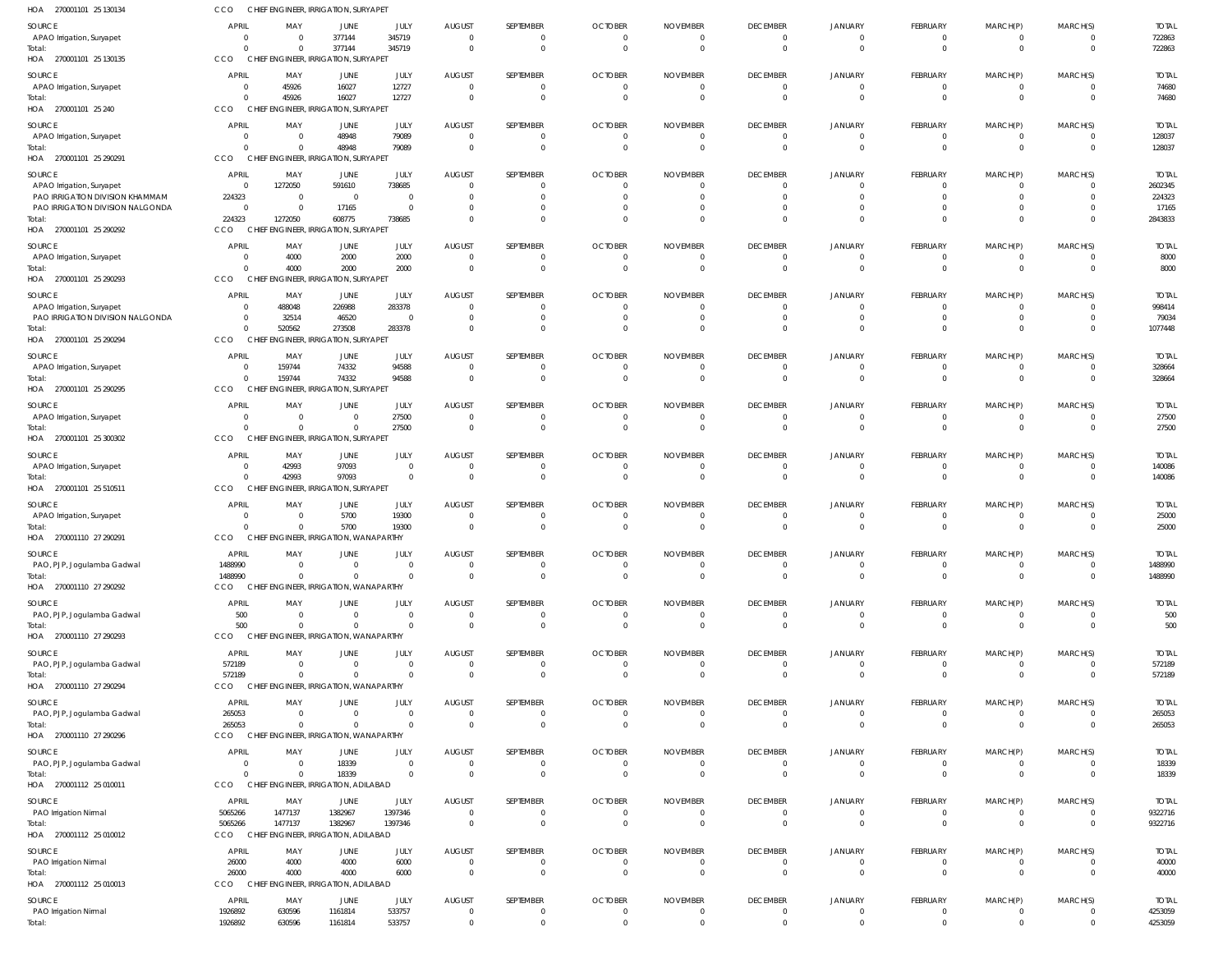| HOA 270001112 25 010016                                         | <b>CCO</b>                       | CHIEF ENGINEER, IRRIGATION, ADILABAD             |                                  |                      |                                  |                      |                                  |                                  |                                   |                                  |                             |                         |                                  |                       |
|-----------------------------------------------------------------|----------------------------------|--------------------------------------------------|----------------------------------|----------------------|----------------------------------|----------------------|----------------------------------|----------------------------------|-----------------------------------|----------------------------------|-----------------------------|-------------------------|----------------------------------|-----------------------|
| SOURCE                                                          | APRIL                            | MAY                                              | JUNE                             | JULY                 | <b>AUGUST</b>                    | SEPTEMBER            | <b>OCTOBER</b>                   | <b>NOVEMBER</b>                  | <b>DECEMBER</b>                   | JANUARY                          | FEBRUARY                    | MARCH(P)                | MARCH(S)                         | <b>TOTAL</b>          |
| PAO Irrigation Nirmal                                           | 701434                           | 248443                                           | 232081                           | 231420               | $\overline{0}$                   | 0                    | $\overline{0}$                   | $\overline{0}$                   | $\overline{0}$                    | $\overline{0}$                   | 0                           | 0                       | $\overline{0}$                   | 1413378               |
| Total:                                                          | 701434                           | 248443                                           | 232081                           | 231420               | $\overline{0}$                   | $\mathbf 0$          | $\overline{0}$                   | $\overline{0}$                   | $\overline{0}$                    | $\overline{0}$                   | $\mathbf 0$                 | $\mathbf{0}$            | $\overline{0}$                   | 1413378               |
| HOA 270001112 25 010017                                         | <b>CCO</b>                       | CHIEF ENGINEER, IRRIGATION, ADILABAD             |                                  |                      |                                  |                      |                                  |                                  |                                   |                                  |                             |                         |                                  |                       |
| SOURCE                                                          | <b>APRIL</b>                     | MAY                                              | JUNE                             | JULY                 | <b>AUGUST</b>                    | SEPTEMBER            | <b>OCTOBER</b>                   | <b>NOVEMBER</b>                  | <b>DECEMBER</b>                   | JANUARY                          | FEBRUARY                    | MARCH(P)                | MARCH(S)                         | <b>TOTAL</b>          |
| PAO Irrigation Nirmal                                           | $\overline{0}$                   | 115499                                           | $\overline{0}$                   | 7810                 | $\overline{0}$                   | 0                    | $\overline{0}$                   | $\overline{0}$                   | $\overline{0}$                    | $\overline{0}$                   | $\mathbf{0}$                | $\mathbf 0$             | $\overline{0}$                   | 123309                |
| Total:                                                          | $\Omega$                         | 115499                                           | $\mathbf 0$                      | 7810                 | $\Omega$                         | $\mathbf{0}$         | $\Omega$                         | $\circ$                          | $\overline{0}$                    | $\overline{0}$                   | $\mathbf 0$                 | $\mathbf 0$             | $\overline{0}$                   | 123309                |
| HOA 270001112 25 010018                                         | CCO                              | CHIEF ENGINEER, IRRIGATION, ADILABAD             |                                  |                      |                                  |                      |                                  |                                  |                                   |                                  |                             |                         |                                  |                       |
| SOURCE                                                          | <b>APRIL</b>                     | MAY                                              | JUNE                             | JULY                 | <b>AUGUST</b>                    | SEPTEMBER            | <b>OCTOBER</b>                   | <b>NOVEMBER</b>                  | <b>DECEMBER</b>                   | <b>JANUARY</b>                   | FEBRUARY                    | MARCH(P)                | MARCH(S)                         | <b>TOTAL</b>          |
| PAO Irrigation Nirmal                                           | $\overline{0}$<br>$\overline{0}$ | 465889<br>465889                                 | $\overline{0}$<br>$\overline{0}$ | $\Omega$<br>$\Omega$ | $\overline{0}$<br>$\overline{0}$ | 0<br>$\mathbf 0$     | $\overline{0}$<br>$\overline{0}$ | $\overline{0}$<br>$\overline{0}$ | $\overline{0}$<br>$\overline{0}$  | $\overline{0}$<br>$\overline{0}$ | 0<br>$\mathbf 0$            | 0<br>$\mathbf 0$        | $\overline{0}$<br>$\overline{0}$ | 465889<br>465889      |
| Total:<br>HOA 270001112 25 020021                               | CCO                              | CHIEF ENGINEER, IRRIGATION, ADILABAD             |                                  |                      |                                  |                      |                                  |                                  |                                   |                                  |                             |                         |                                  |                       |
|                                                                 |                                  |                                                  |                                  |                      |                                  |                      |                                  |                                  |                                   |                                  |                             |                         |                                  |                       |
| SOURCE                                                          | <b>APRIL</b><br>33969            | MAY<br>$\overline{0}$                            | JUNE<br>$\overline{0}$           | JULY<br>34400        | <b>AUGUST</b><br>$\overline{0}$  | SEPTEMBER<br>0       | <b>OCTOBER</b><br>- 0            | <b>NOVEMBER</b><br>-0            | <b>DECEMBER</b><br>$\overline{0}$ | <b>JANUARY</b><br>$\overline{0}$ | FEBRUARY<br>0               | MARCH(P)<br>0           | MARCH(S)<br>$\overline{0}$       | <b>TOTAL</b><br>68369 |
| PAO Irrigation Nirmal<br>Total:                                 | 33969                            | $\overline{0}$                                   | $\overline{0}$                   | 34400                | $\overline{0}$                   | $\mathbf 0$          | $\overline{0}$                   | $\overline{0}$                   | $\overline{0}$                    | $\overline{0}$                   | $\mathbf 0$                 | $\mathbf 0$             | $\overline{0}$                   | 68369                 |
| HOA 270001112 25 290291                                         | <b>CCO</b>                       | CHIEF ENGINEER, IRRIGATION, ADILABAD             |                                  |                      |                                  |                      |                                  |                                  |                                   |                                  |                             |                         |                                  |                       |
| SOURCE                                                          | APRIL                            | MAY                                              | JUNE                             | JULY                 | <b>AUGUST</b>                    | SEPTEMBER            | <b>OCTOBER</b>                   | <b>NOVEMBER</b>                  | <b>DECEMBER</b>                   | <b>JANUARY</b>                   | FEBRUARY                    | MARCH(P)                | MARCH(S)                         | <b>TOTAL</b>          |
| PAO Irrigation Nirmal                                           | 1599299                          | 1353849                                          | 1204621                          | 1188835              | $\overline{0}$                   | 0                    | $\overline{0}$                   | $\overline{0}$                   | $\overline{0}$                    | $\overline{0}$                   | $\mathbf{0}$                | $^{\circ}$              | $\overline{0}$                   | 5346604               |
| Total:                                                          | 1599299                          | 1353849                                          | 1204621                          | 1188835              | $\Omega$                         | $\mathbf 0$          | $\Omega$                         | $\overline{0}$                   | $\overline{0}$                    | $\Omega$                         | $\mathbf 0$                 | $\mathbf 0$             | $\overline{0}$                   | 5346604               |
| HOA 270001112 25 290293                                         | <b>CCO</b>                       | CHIEF ENGINEER, IRRIGATION, ADILABAD             |                                  |                      |                                  |                      |                                  |                                  |                                   |                                  |                             |                         |                                  |                       |
| SOURCE                                                          | <b>APRIL</b>                     | MAY                                              | JUNE                             | JULY                 | <b>AUGUST</b>                    | SEPTEMBER            | <b>OCTOBER</b>                   | <b>NOVEMBER</b>                  | <b>DECEMBER</b>                   | <b>JANUARY</b>                   | FEBRUARY                    | MARCH(P)                | MARCH(S)                         | <b>TOTAL</b>          |
| PAO Irrigation Nirmal                                           | 554527                           | 469708                                           | 462140                           | 456091               | $\overline{0}$                   | 0                    | $\overline{0}$                   | $\overline{0}$                   | $\overline{0}$                    | $\overline{0}$                   | $\mathbf{0}$                | $\mathbf{0}$            | $\overline{0}$                   | 1942466               |
| Total:                                                          | 554527                           | 469708                                           | 462140                           | 456091               | $\overline{0}$                   | $\mathbf 0$          | $\overline{0}$                   | $\overline{0}$                   | $\overline{0}$                    | $\overline{0}$                   | $\mathbf 0$                 | $\mathbf 0$             | $\overline{0}$                   | 1942466               |
| HOA 270001112 25 290294                                         | <b>CCO</b>                       | CHIEF ENGINEER, IRRIGATION, ADILABAD             |                                  |                      |                                  |                      |                                  |                                  |                                   |                                  |                             |                         |                                  |                       |
| SOURCE                                                          | APRIL                            | MAY                                              | JUNE                             | JULY                 | <b>AUGUST</b>                    | SEPTEMBER            | <b>OCTOBER</b>                   | <b>NOVEMBER</b>                  | <b>DECEMBER</b>                   | JANUARY                          | FEBRUARY                    | MARCH(P)                | MARCH(S)                         | <b>TOTAL</b>          |
| PAO Irrigation Nirmal                                           | 231614                           | 205365                                           | 201861                           | 199150               | - 0                              | 0                    | $\overline{0}$                   | $\overline{0}$                   | $\overline{0}$                    | $\overline{0}$                   | 0                           | 0                       | $\overline{0}$                   | 837990                |
| Total:                                                          | 231614                           | 205365                                           | 201861                           | 199150               | $\Omega$                         | $\Omega$             | $\overline{0}$                   | $\overline{0}$                   | $\overline{0}$                    | $\Omega$                         | $\mathbf 0$                 | $\mathbf 0$             | $\overline{0}$                   | 837990                |
| HOA 270001112 25 300302                                         | CCO                              | CHIEF ENGINEER, IRRIGATION, ADILABAD             |                                  |                      |                                  |                      |                                  |                                  |                                   |                                  |                             |                         |                                  |                       |
| SOURCE                                                          | APRIL                            | MAY                                              | JUNE                             | JULY                 | <b>AUGUST</b>                    | SEPTEMBER            | <b>OCTOBER</b>                   | <b>NOVEMBER</b>                  | <b>DECEMBER</b>                   | <b>JANUARY</b>                   | FEBRUARY                    | MARCH(P)                | MARCH(S)                         | <b>TOTAL</b>          |
| PAO Irrigation Nirmal                                           | 126530<br>126530                 | $\overline{0}$<br>$\overline{0}$                 | $\overline{0}$<br>$\mathbf 0$    | $\Omega$<br>$\Omega$ | $\overline{0}$<br>$\overline{0}$ | $\mathbf 0$          | - 0<br>$\overline{0}$            | -0<br>$\overline{0}$             | $\overline{0}$<br>$\overline{0}$  | $\overline{0}$<br>$\overline{0}$ | $\mathbf{0}$<br>$\mathbf 0$ | 0<br>$\mathbf 0$        | $\overline{0}$<br>$\overline{0}$ | 126530                |
| Total:<br>HOA 270001112 25 310318                               | CCO                              | CHIEF ENGINEER, IRRIGATION, ADILABAD             |                                  |                      |                                  |                      |                                  |                                  |                                   |                                  |                             |                         |                                  | 126530                |
|                                                                 |                                  |                                                  |                                  |                      |                                  |                      |                                  |                                  |                                   |                                  |                             |                         |                                  |                       |
| SOURCE<br>PAO Irrigation Nirmal                                 | APRIL<br>$\overline{0}$          | MAY<br>40000                                     | JUNE<br>$\overline{0}$           | JULY<br>$\Omega$     | <b>AUGUST</b><br>$\overline{0}$  | SEPTEMBER<br>0       | <b>OCTOBER</b><br>$\overline{0}$ | <b>NOVEMBER</b><br>- 0           | <b>DECEMBER</b><br>$\overline{0}$ | JANUARY<br>$\overline{0}$        | FEBRUARY<br>0               | MARCH(P)<br>$^{\circ}$  | MARCH(S)<br>$\overline{0}$       | <b>TOTAL</b><br>40000 |
| Total:                                                          | $\Omega$                         | 40000                                            | $\mathbf 0$                      | $\Omega$             | $\overline{0}$                   | $\mathbf 0$          | $\overline{0}$                   | $\overline{0}$                   | $\overline{0}$                    | $\overline{0}$                   | $\mathbf{0}$                | $\mathbf 0$             | $\overline{0}$                   | 40000                 |
| HOA 270001116 25 010011                                         | <b>CCO</b>                       | CHIEF ENGINEER, IRRIGATION, JAGITIYAL            |                                  |                      |                                  |                      |                                  |                                  |                                   |                                  |                             |                         |                                  |                       |
| SOURCE                                                          | <b>APRIL</b>                     | MAY                                              | JUNE                             | JULY                 | <b>AUGUST</b>                    | SEPTEMBER            | <b>OCTOBER</b>                   | <b>NOVEMBER</b>                  | <b>DECEMBER</b>                   | JANUARY                          | FEBRUARY                    | MARCH(P)                | MARCH(S)                         | <b>TOTAL</b>          |
| APAO Irrigation, Jagtial                                        | 5985205                          | 7028046                                          | 6052868                          | 6711605              | $\overline{0}$                   |                      | $\circ$                          | $\overline{0}$                   | $\overline{0}$                    | $\overline{0}$                   | $\mathbf{0}$                | 0                       | $\overline{0}$                   | 25777724              |
| APAO Irrigation, Peddapalli                                     | 1301180                          | $\overline{0}$                                   | $-1301180$                       | $\Omega$             | -0                               |                      | -0                               | -0                               | $\Omega$                          | $\Omega$                         | 0                           | $\Omega$                | $\Omega$                         | $\Omega$              |
| APAO Irrigation, Siricilla                                      | 1491280                          | 1540914                                          | 1525571                          | 1465422              | -0                               |                      |                                  | -0                               | $\Omega$                          | $\Omega$                         | $\Omega$                    | $\Omega$                | $\Omega$                         | 6023187               |
| PAO IRRIGATION KARIMNAGAR                                       | 3615385                          | 2834179                                          | 3093487                          | 3167618              | -0                               |                      |                                  | -0                               |                                   |                                  | $\Omega$                    | $\Omega$                | $\Omega$                         | 12710669              |
| PAO IRRIGATION NIZAMABAD<br>PAO IRRIGATION RANGA REDDY DISTRICT | 2799328<br>499720                | 3093074<br>499720                                | 2718491<br>499720                | 2310441<br>759585    | -0<br>- 0                        |                      |                                  | -0<br>-0                         | $\Omega$                          | $\Omega$<br>$\Omega$             | $\Omega$<br>$\Omega$        | $\Omega$<br>$\Omega$    | $\Omega$                         | 10921334<br>2258745   |
| PAO Irrigation Nirmal                                           | 107710                           | 191507                                           | 213171                           | 210542               | $\Omega$                         | <sup>0</sup>         | - 0                              | $\Omega$                         | $\Omega$                          | $\Omega$                         | $\Omega$                    | $\Omega$                | $\Omega$                         | 722930                |
| Total:                                                          | 15799808                         | 15187440                                         | 12802128                         | 14625213             | $\Omega$                         |                      |                                  | $\Omega$                         | $\overline{0}$                    | $\overline{0}$                   | $\mathbf 0$                 | $\mathbf 0$             | $\mathbf{0}$                     | 58414589              |
| HOA 270001116 25 010012                                         | <b>CCO</b>                       | CHIEF ENGINEER, IRRIGATION, JAGITIYAL            |                                  |                      |                                  |                      |                                  |                                  |                                   |                                  |                             |                         |                                  |                       |
| SOURCE                                                          | <b>APRIL</b>                     | MAY                                              | JUNE                             | JULY                 | <b>AUGUST</b>                    | SEPTEMBER            | <b>OCTOBER</b>                   | <b>NOVEMBER</b>                  | <b>DECEMBER</b>                   | <b>JANUARY</b>                   | FEBRUARY                    | MARCH(P)                | MARCH(S)                         | <b>TOTAL</b>          |
| APAO Irrigation, Jagtial                                        | 30060                            | 31656                                            | 39438                            | 28346                | $\overline{0}$                   |                      | $\overline{0}$                   | $\overline{0}$                   | $\overline{0}$                    | $\overline{0}$                   | 0                           | $\Omega$                | $\overline{0}$                   | 129500                |
| APAO Irrigation, Peddapalli                                     | 9000                             | $\overline{0}$                                   | $-9000$                          | $\overline{0}$       | $^{\circ}$                       |                      | $\overline{0}$                   | $^{\circ}$                       | $\overline{0}$                    | $\Omega$                         | $\mathbf 0$                 | $\mathbf 0$             | $\Omega$                         | $\Omega$              |
| APAO Irrigation, Siricilla                                      | 6270                             | 2420                                             | 3165                             | 400                  | $^{\circ}$<br>$\Omega$           |                      | $\Omega$<br>$\Omega$             | $\Omega$                         | $\Omega$<br>$\Omega$              | $\Omega$<br>$\Omega$             | $\Omega$<br>$\Omega$        | $\Omega$<br>$\Omega$    | $\Omega$<br>$\Omega$             | 12255                 |
| PAO IRRIGATION KARIMNAGAR<br>PAO IRRIGATION NIZAMABAD           | 38610<br>12610                   | 21581<br>11560                                   | 28922<br>11610                   | 23618<br>560         | $\Omega$                         |                      | $\Omega$                         | $\Omega$<br>$\Omega$             | $\Omega$                          | $\Omega$                         | $\Omega$                    | $\Omega$                | $\Omega$                         | 112731<br>36340       |
| PAO IRRIGATION RANGA REDDY DISTRICT                             | 10800                            | 10800                                            | 10800                            | 10900                | $\Omega$                         |                      | $\overline{0}$                   | $\mathbf 0$                      | $\Omega$                          | $\Omega$                         | $\mathbf 0$                 | $\mathbf 0$             | $\Omega$                         | 43300                 |
| Total:                                                          | 107350                           | 78017                                            | 84935                            | 63824                | $\Omega$                         |                      | $\Omega$                         | $\Omega$                         | $\Omega$                          | $\Omega$                         | $\Omega$                    | $\Omega$                | $\Omega$                         | 334126                |
| HOA 270001116 25 010013                                         | <b>CCO</b>                       | CHIEF ENGINEER, IRRIGATION, JAGITIYAL            |                                  |                      |                                  |                      |                                  |                                  |                                   |                                  |                             |                         |                                  |                       |
| SOURCE                                                          | APRIL                            | MAY                                              | JUNE                             | JULY                 | <b>AUGUST</b>                    | SEPTEMBER            | <b>OCTOBER</b>                   | <b>NOVEMBER</b>                  | <b>DECEMBER</b>                   | <b>JANUARY</b>                   | FEBRUARY                    | MARCH(P)                | MARCH(S)                         | <b>TOTAL</b>          |
| APAO Irrigation, Jagtial                                        | 2300500                          | 2702060                                          | 2674949                          | 2672300              | $\overline{0}$                   | 0                    | $\circ$                          | $\overline{0}$                   | $\overline{0}$                    | $\overline{0}$                   | $\mathbf{0}$                | $\mathbf{0}$            | $\overline{0}$                   | 10349809              |
| APAO Irrigation, Mahabubabad                                    | $\overline{0}$                   | $\overline{0}$                                   | 20609                            | $\Omega$             | -0                               | $\Omega$             | - 0                              | -0                               | $\Omega$                          | $\Omega$                         | $\mathbf{0}$                | $\mathbf{0}$            | $\Omega$                         | 20609                 |
| APAO Irrigation, Peddapalli<br>APAO Irrigation, Siricilla       | 499851<br>573419                 | $\overline{0}$<br>1032486                        | $-499851$<br>586606              | $\Omega$<br>563902   | $\mathbf 0$<br>$\Omega$          |                      | $\Omega$<br>$\Omega$             | $\Omega$<br>$\Omega$             | $\Omega$<br>$\Omega$              | $\Omega$<br>$\Omega$             | $\Omega$<br>$\Omega$        | $\Omega$<br>$\Omega$    | $\Omega$<br>$\Omega$             | $\Omega$<br>2756413   |
| PAO IRRIGATION KARIMNAGAR                                       | 1388712                          | 1089091                                          | 1494494                          | 1216857              | $\Omega$                         |                      | $\Omega$                         | $\Omega$                         | $\Omega$                          | $\Omega$                         | $\Omega$                    | $\Omega$                | $\Omega$                         | 5189154               |
| PAO IRRIGATION NIZAMABAD                                        | 1075652                          | 1017181                                          | 1320319                          | 899412               | $\Omega$                         |                      | $\Omega$                         | $\Omega$                         | $\Omega$                          | $\Omega$                         | $\Omega$                    | $\Omega$                | $\Omega$                         | 4312564               |
| PAO IRRIGATION RANGA REDDY DISTRICT                             | 191389                           | 191389                                           | 191389                           | 195212               | $\Omega$                         |                      | $\Omega$                         | $\Omega$                         | $\Omega$                          | $\Omega$                         | $\Omega$                    | $\mathbf 0$             | $\Omega$                         | 769379                |
| PAO Irrigation Nirmal                                           | 41358                            | 73530                                            | 89994                            | 76910                | $\Omega$                         |                      | $\Omega$                         | $\Omega$                         | $\Omega$                          | $\Omega$                         | $\mathbf 0$                 | $\mathbf 0$             | $\Omega$                         | 281792                |
| Total:<br>HOA 270001116 25 010016                               | 6070881<br>CCO                   | 6105737<br>CHIEF ENGINEER, IRRIGATION, JAGITIYAL | 5878509                          | 5624593              | $\Omega$                         | $\Omega$             | $\Omega$                         | $\Omega$                         | $\Omega$                          | $\Omega$                         | $\mathbf 0$                 | $\mathbf 0$             | $\Omega$                         | 23679720              |
|                                                                 |                                  |                                                  |                                  |                      |                                  |                      |                                  |                                  |                                   |                                  |                             |                         |                                  |                       |
| SOURCE                                                          | APRIL                            | MAY                                              | JUNE                             | JULY                 | <b>AUGUST</b>                    | SEPTEMBER            | <b>OCTOBER</b>                   | <b>NOVEMBER</b>                  | <b>DECEMBER</b>                   | <b>JANUARY</b>                   | FEBRUARY                    | MARCH(P)                | MARCH(S)                         | <b>TOTAL</b>          |
| APAO Irrigation, Jagtial<br>APAO Irrigation, Peddapalli         | 1059482<br>227439                | 1279782<br>- 0                                   | 1120034<br>$-227439$             | 1221670<br>$\Omega$  | $\overline{0}$<br>$\overline{0}$ | 0                    | $\overline{0}$<br>$\Omega$       | $\mathbf 0$<br>-0                | $\overline{0}$<br>$\overline{0}$  | $\Omega$<br>$\Omega$             | $\mathbf{0}$<br>$\mathbf 0$ | 0<br>$\Omega$           | $\overline{0}$<br>$\Omega$       | 4680968<br>$\Omega$   |
| APAO Irrigation, Siricilla                                      | 207248                           | 183361                                           | 186525                           | 174420               | $\mathbf 0$                      |                      | $\overline{0}$                   | -0                               | $\Omega$                          | $\Omega$                         | $\Omega$                    | $\Omega$                | $\Omega$                         | 751554                |
| PAO IRRIGATION KARIMNAGAR                                       | 649772                           | 480053                                           | 508725                           | 506902               | $\Omega$                         |                      | $\Omega$                         | $\Omega$                         | $\Omega$                          | $\Omega$                         | $\Omega$                    | $\Omega$                | $\Omega$                         | 2145452               |
| PAO IRRIGATION NIZAMABAD                                        | 451827                           | 413687                                           | 423764                           | 351525               | $\Omega$                         |                      | $\Omega$                         | $\Omega$                         | $\Omega$                          | $\Omega$                         | $\Omega$                    | $\Omega$                | $\Omega$                         | 1640803               |
| PAO IRRIGATION RANGA REDDY DISTRICT                             | 148071                           | 148071                                           | 148071                           | 151031               | $\Omega$                         |                      | $\Omega$                         | $\Omega$                         | $\Omega$                          | $\Omega$                         | $\Omega$                    | $\Omega$                | $\Omega$                         | 595244                |
| PAO Irrigation Nirmal<br>Total:                                 | 15466<br>2759305                 | 27496<br>2532450                                 | 30610<br>2190290                 | 30292<br>2435840     | $\mathbf 0$<br>$\Omega$          | $\Omega$<br>$\Omega$ | $\overline{0}$<br>$\Omega$       | $\mathbf 0$<br>$\Omega$          | $\Omega$<br>$\Omega$              | $\overline{0}$<br>$\overline{0}$ | $\mathbf 0$<br>$\Omega$     | $\mathbf 0$<br>$\Omega$ | $\Omega$<br>$\Omega$             | 103864<br>9917885     |
|                                                                 |                                  |                                                  |                                  |                      |                                  |                      |                                  |                                  |                                   |                                  |                             |                         |                                  |                       |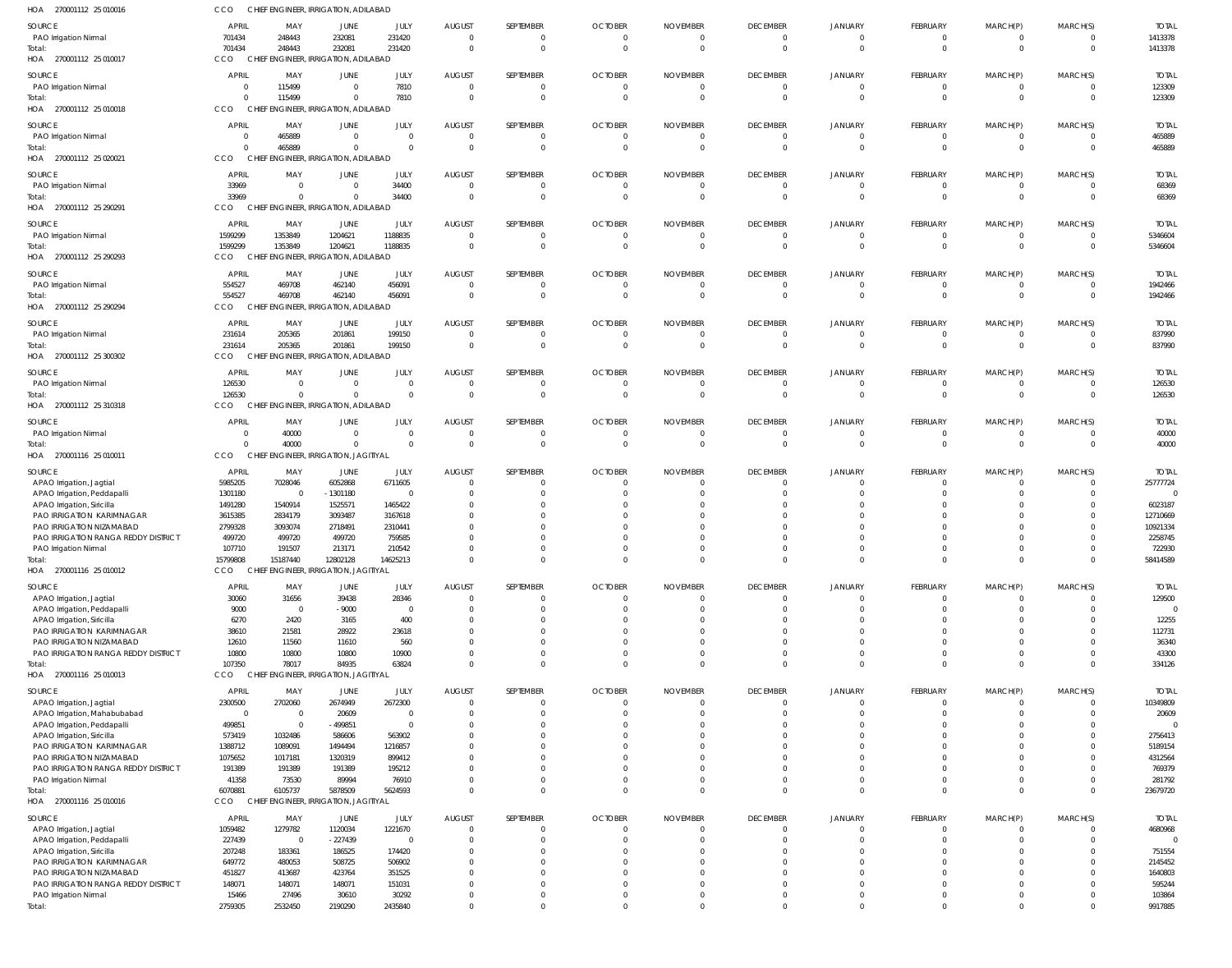| HOA<br>270001116 25 010017                                      | CCO                  |                            | CHIEF ENGINEER, IRRIGATION, JAGITIYAL                |                          |                                  |                                  |                               |                                 |                        |                            |                                   |                                           |                                  |                        |
|-----------------------------------------------------------------|----------------------|----------------------------|------------------------------------------------------|--------------------------|----------------------------------|----------------------------------|-------------------------------|---------------------------------|------------------------|----------------------------|-----------------------------------|-------------------------------------------|----------------------------------|------------------------|
| SOURCE                                                          | APRIL                | MAY                        | <b>JUNE</b>                                          | JULY                     | <b>AUGUST</b>                    | SEPTEMBER                        | <b>OCTOBER</b>                | <b>NOVEMBER</b>                 | <b>DECEMBER</b>        | <b>JANUARY</b>             | <b>FEBRUARY</b>                   | MARCH(P)                                  | MARCH(S)                         | <b>TOTAL</b>           |
| APAO Irrigation, Jagtial                                        |                      | 48970                      | 202870                                               | $\Omega$                 | $\overline{0}$                   | $\Omega$                         | $\mathbf 0$                   | $\Omega$                        | - 0                    | $\mathbf{0}$               | $\overline{0}$                    | $\overline{\mathbf{0}}$                   | $\overline{0}$                   | 251840                 |
| APAO Irrigation, Siricilla                                      |                      | $\mathbf{0}$               | 17013                                                | $\mathbf 0$              | $\overline{0}$                   | $\Omega$                         | $\Omega$                      | $\Omega$                        | $\Omega$               | $\Omega$                   | $\overline{0}$                    | $\overline{0}$                            | $\mathbf{0}$                     | 17013                  |
| PAO IRRIGATION KARIMNAGAR                                       |                      | $\Omega$                   | 38737                                                | 45900                    | $\Omega$                         |                                  | n                             |                                 |                        |                            | $\Omega$                          | $\Omega$                                  | 0                                | 84637                  |
| PAO IRRIGATION NIZAMABAD<br>PAO IRRIGATION RANGA REDDY DISTRICT | $\Omega$             | $\Omega$<br>$\mathbf 0$    | 125000<br>$\overline{0}$                             | - 0<br>172300            | $\Omega$<br>$\Omega$             | $\Omega$<br>$\Omega$             | $\Omega$<br>$\Omega$          | $\Omega$<br>$\Omega$            |                        | $\Omega$<br>$\Omega$       | $\Omega$<br>$\Omega$              | $\Omega$<br>$\Omega$                      | $\Omega$<br>0                    | 125000<br>172300       |
| Total:                                                          | $\Omega$             | 48970                      | 383620                                               | 218200                   | $\Omega$                         | $\Omega$                         | $\Omega$                      | $\Omega$                        | $\Omega$               | $\Omega$                   | $\Omega$                          | $\Omega$                                  | $\Omega$                         | 650790                 |
| HOA 270001116 25 010018                                         | CCO                  |                            | CHIEF ENGINEER, IRRIGATION, JAGITIYAL                |                          |                                  |                                  |                               |                                 |                        |                            |                                   |                                           |                                  |                        |
|                                                                 |                      |                            |                                                      |                          |                                  |                                  |                               |                                 |                        |                            |                                   |                                           |                                  |                        |
| SOURCE<br>APAO Irrigation, Jagtial                              | <b>APRIL</b>         | MAY<br>0                   | <b>JUNE</b><br>214966                                | JULY<br>$\Omega$         | <b>AUGUST</b><br>$\overline{0}$  | SEPTEMBER<br>$\Omega$            | <b>OCTOBER</b><br>$\mathbf 0$ | <b>NOVEMBER</b><br>$\mathbf{0}$ | <b>DECEMBER</b><br>- 0 | <b>JANUARY</b><br>$\Omega$ | <b>FEBRUARY</b><br>$\overline{0}$ | MARCH(P)<br>$\overline{0}$                | MARCH(S)<br>$\overline{0}$       | <b>TOTAL</b><br>214966 |
| PAO IRRIGATION KARIMNAGAR                                       |                      | $\Omega$                   | 198171                                               | $\Omega$                 | $\overline{0}$                   | $\Omega$                         | $\Omega$                      | $\Omega$                        |                        |                            | $\overline{0}$                    | $\Omega$                                  | $\mathbf{0}$                     | 198171                 |
| PAO IRRIGATION NIZAMABAD                                        |                      |                            | 26044                                                | $\Omega$                 | $\Omega$                         | $\Omega$                         | $\Omega$                      | $\Omega$                        |                        |                            | $\overline{0}$                    | $\Omega$                                  | $\mathbf{0}$                     | 26044                  |
| Total:                                                          |                      | 0                          | 439181                                               | $\Omega$                 | $\Omega$                         | $\Omega$                         | $\Omega$                      | $\Omega$                        |                        | $\Omega$                   | $\Omega$                          | $\Omega$                                  | $\Omega$                         | 439181                 |
| HOA 270001116 25 020021                                         | CCO                  |                            | CHIEF ENGINEER, IRRIGATION, JAGITIYAL                |                          |                                  |                                  |                               |                                 |                        |                            |                                   |                                           |                                  |                        |
| SOURCE                                                          | <b>APRIL</b>         | MAY                        | JUNE                                                 | JULY                     | <b>AUGUST</b>                    | SEPTEMBER                        | <b>OCTOBER</b>                | <b>NOVEMBER</b>                 | <b>DECEMBER</b>        | <b>JANUARY</b>             | FEBRUARY                          | MARCH(P)                                  | MARCH(S)                         | <b>TOTAL</b>           |
| APAO Irrigation, Jagtial                                        |                      | $\mathbf 0$                | $\mathbf 0$                                          | 8400                     | $\overline{0}$                   | $\Omega$                         | 0                             | 0                               | -0                     | -0                         | $\overline{\mathbf{0}}$           | $\overline{0}$                            | $\overline{0}$                   | 8400                   |
| Total:                                                          |                      | $\Omega$                   | $\mathbf 0$                                          | 8400                     | $\overline{0}$                   | $\Omega$                         | $\Omega$                      | $\Omega$                        | $\Omega$               | $\Omega$                   | $\Omega$                          | $\Omega$                                  | $\overline{0}$                   | 8400                   |
| HOA 270001116 25 020022                                         | CCO                  |                            | CHIEF ENGINEER, IRRIGATION, JAGITIYAL                |                          |                                  |                                  |                               |                                 |                        |                            |                                   |                                           |                                  |                        |
| SOURCE                                                          | <b>APRIL</b>         | MAY                        | JUNE                                                 | JULY                     | <b>AUGUST</b>                    | SEPTEMBER                        | <b>OCTOBER</b>                | <b>NOVEMBER</b>                 | <b>DECEMBER</b>        | <b>JANUARY</b>             | <b>FEBRUARY</b>                   | MARCH(P)                                  | MARCH(S)                         | <b>TOTAL</b>           |
| APAO Irrigation, Jagtial                                        |                      | 0                          | $\mathbf 0$                                          | 154184                   | $\overline{0}$                   | $\Omega$                         | $\mathbf 0$                   | $\overline{0}$                  |                        | -0                         | $\overline{0}$                    | $\overline{0}$                            | $\mathbf{0}$                     | 154184                 |
| PAO IRRIGATION NIZAMABAD                                        |                      | $\Omega$                   | $\mathbf{0}$                                         | 155864                   | $\overline{0}$                   | $\overline{0}$                   | $\mathbf 0$                   | $\overline{0}$                  |                        | -0                         | $\overline{0}$                    | $\overline{0}$                            | $\overline{0}$                   | 155864                 |
| Total:<br>HOA<br>270001116 25 110111                            | CCO                  |                            | $\mathbf 0$<br>CHIEF ENGINEER, IRRIGATION, JAGITIYAL | 310048                   | $\Omega$                         | $\Omega$                         | $\Omega$                      | $\Omega$                        |                        | $\Omega$                   | $\Omega$                          | $\overline{0}$                            | $\Omega$                         | 310048                 |
|                                                                 |                      |                            |                                                      |                          |                                  |                                  |                               |                                 |                        |                            |                                   |                                           |                                  |                        |
| SOURCE                                                          | APRIL                | MAY                        | JUNE                                                 | JULY                     | <b>AUGUST</b>                    | SEPTEMBER                        | <b>OCTOBER</b>                | <b>NOVEMBER</b>                 | <b>DECEMBER</b>        | <b>JANUARY</b>             | FEBRUARY                          | MARCH(P)                                  | MARCH(S)                         | <b>TOTAL</b>           |
| PAO IRRIGATION KARIMNAGAR                                       | $\Omega$<br>$\Omega$ | $\overline{0}$<br>$\Omega$ | 27390<br>27390                                       | $\Omega$<br>$\mathbf{0}$ | $\overline{0}$<br>$\overline{0}$ | $\Omega$<br>$\Omega$             | $\mathbf 0$<br>$\mathbf 0$    | $\overline{0}$<br>$\mathbf{0}$  | - 0<br>$\Omega$        | -0<br>$\Omega$             | $\overline{0}$<br>$\overline{0}$  | $\overline{\mathbf{0}}$<br>$\overline{0}$ | $\mathbf{0}$<br>$\overline{0}$   | 27390<br>27390         |
| Total:<br>HOA 270001116 25 130131                               | CCO                  |                            | CHIEF ENGINEER, IRRIGATION, JAGITIYAL                |                          |                                  |                                  |                               |                                 |                        |                            |                                   |                                           |                                  |                        |
|                                                                 |                      |                            |                                                      |                          |                                  |                                  |                               |                                 |                        |                            |                                   |                                           |                                  |                        |
| SOURCE                                                          | <b>APRIL</b>         | MAY                        | JUNE                                                 | JULY                     | <b>AUGUST</b>                    | SEPTEMBER                        | <b>OCTOBER</b>                | <b>NOVEMBER</b>                 | <b>DECEMBER</b>        | <b>JANUARY</b>             | <b>FEBRUARY</b>                   | MARCH(P)                                  | MARCH(S)                         | <b>TOTAL</b>           |
| PAO IRRIGATION KARIMNAGAR<br>Total:                             |                      | 0<br>$\Omega$              | $\mathbf 0$<br>$\mathbf 0$                           | 1787<br>1787             | $\overline{0}$<br>$\overline{0}$ | $\overline{0}$<br>$\overline{0}$ | $\mathbf 0$<br>$\mathbf 0$    | 0<br>$\mathbf{0}$               | - 0<br>$\Omega$        | -0<br>$\Omega$             | $\overline{0}$<br>$\overline{0}$  | $\overline{0}$<br>$\overline{0}$          | $\overline{0}$<br>$\overline{0}$ | 1787<br>1787           |
| HOA 270001116 25 130132                                         | CCO                  |                            | CHIEF ENGINEER, IRRIGATION, JAGITIYAL                |                          |                                  |                                  |                               |                                 |                        |                            |                                   |                                           |                                  |                        |
|                                                                 |                      |                            |                                                      |                          |                                  |                                  |                               |                                 |                        |                            |                                   |                                           |                                  |                        |
| SOURCE<br>APAO Irrigation, Jagtial                              | <b>APRIL</b>         | MAY<br>0                   | JUNE<br>26735                                        | JULY<br>$\mathbf 0$      | <b>AUGUST</b><br>$\overline{0}$  | SEPTEMBER<br>- 0                 | <b>OCTOBER</b><br>$\Omega$    | <b>NOVEMBER</b><br>$\Omega$     | <b>DECEMBER</b><br>- 0 | <b>JANUARY</b><br>$\Omega$ | <b>FEBRUARY</b><br>$\Omega$       | MARCH(P)<br>$\Omega$                      | MARCH(S)<br>$\mathbf{0}$         | <b>TOTAL</b><br>26735  |
| APAO Irrigation, Siricilla                                      |                      | $\Omega$                   | 39492                                                | 2400                     | $\overline{0}$                   | $\Omega$                         | $\Omega$                      | $\Omega$                        | - 0                    | -0                         | $\Omega$                          | $\Omega$                                  | $\mathbf{0}$                     | 41892                  |
| PAO IRRIGATION KARIMNAGAR                                       | $\Omega$             | 0                          | $\overline{0}$                                       | 2730                     | $\overline{0}$                   | $\overline{0}$                   | $\Omega$                      | $\Omega$                        | - 0                    | -0                         | $\overline{0}$                    | $\overline{0}$                            | 0                                | 2730                   |
| Total:                                                          |                      | $\Omega$                   | 66227                                                | 5130                     | $\Omega$                         | $\Omega$                         | $\Omega$                      | $\Omega$                        | $\Omega$               | $\Omega$                   | $\Omega$                          | $\Omega$                                  | $\Omega$                         | 71357                  |
| HOA 270001116 25 130134                                         | CCO                  |                            | CHIEF ENGINEER, IRRIGATION, JAGITIYAL                |                          |                                  |                                  |                               |                                 |                        |                            |                                   |                                           |                                  |                        |
| SOURCE                                                          | <b>APRIL</b>         | MAY                        | JUNE                                                 | JULY                     | <b>AUGUST</b>                    | SEPTEMBER                        | <b>OCTOBER</b>                | <b>NOVEMBER</b>                 | <b>DECEMBER</b>        | <b>JANUARY</b>             | <b>FEBRUARY</b>                   | MARCH(P)                                  | MARCH(S)                         | <b>TOTAL</b>           |
| APAO Irrigation, Jagtial                                        |                      | 0                          | $\mathbf 0$                                          | 188574                   | $\overline{0}$                   | $\Omega$                         | $\mathbf 0$                   | $\overline{0}$                  |                        | - 0                        | $\overline{0}$                    | $\Omega$                                  | $\overline{0}$                   | 188574                 |
| APAO Irrigation, Siricilla                                      |                      | 0                          | 188100                                               | $\mathbf{0}$             | $\Omega$                         | $\Omega$                         | $\Omega$                      | $\Omega$                        |                        |                            | $\Omega$                          | $\Omega$                                  | $\mathbf{0}$                     | 188100                 |
| PAO IRRIGATION KARIMNAGAR                                       |                      | $\Omega$                   | $\overline{0}$                                       | 94050<br>$\Omega$        | $\Omega$<br>$\Omega$             | $\Omega$<br>$\Omega$             | $\Omega$<br>$\Omega$          | $\Omega$                        |                        |                            | $\Omega$<br>$\overline{0}$        | $\Omega$<br>$\Omega$                      | $\mathbf{0}$                     | 94050                  |
| PAO IRRIGATION NIZAMABAD<br>Total:                              |                      | 0<br>0                     | 193050<br>381150                                     | 282624                   | $\Omega$                         | $\Omega$                         | $\Omega$                      | $\Omega$                        |                        |                            | $\overline{0}$                    | $\Omega$                                  | $\mathbf{0}$<br>$\mathbf 0$      | 193050<br>663774       |
| HOA 270001116 25 130135                                         | CCO                  |                            | CHIEF ENGINEER, IRRIGATION, JAGITIYAL                |                          |                                  |                                  |                               |                                 |                        |                            |                                   |                                           |                                  |                        |
| <b>SOURCE</b>                                                   | <b>APRI</b>          | MAY                        | <b>JUNE</b>                                          | JULY                     | <b>AUGUST</b>                    | <b>SEPTEMBER</b>                 | <b>OCTOBER</b>                | <b>NOVEMBER</b>                 | <b>DECEMBER</b>        | <b>JANUARY</b>             | <b>FEBRUARY</b>                   | MARCH(P)                                  | MARCH(S)                         | <b>TOTAL</b>           |
| APAO Irrigation, Jagtial                                        |                      |                            | $\overline{0}$                                       | 91132                    | $\Omega$                         | $\Omega$                         | $\Omega$                      |                                 |                        |                            | $\overline{0}$                    | $\overline{0}$                            | $\overline{0}$                   | 91132                  |
| APAO Irrigation, Siricilla                                      | $\Omega$             | $\Omega$                   | $\overline{0}$                                       | 5011                     | $\overline{0}$                   | $\Omega$                         | $\Omega$                      | $\Omega$                        | $\Omega$               | $\Omega$                   | $\overline{0}$                    | $\Omega$                                  | $\Omega$                         | 5011                   |
| PAO IRRIGATION KARIMNAGAR                                       | $\Omega$             | $\Omega$                   | $\overline{0}$                                       | 51051                    | $\overline{0}$                   | $\overline{0}$                   | $\Omega$                      | $\mathbf{0}$                    | $\Omega$               | $\mathbf 0$                | $\overline{0}$                    | $\overline{0}$                            | $\mathbf{0}$                     | 51051                  |
| Total:                                                          |                      | $\Omega$                   | $\mathbf 0$                                          | 147194                   | $\Omega$                         | $\Omega$                         | $\Omega$                      | $\Omega$                        | $\Omega$               | $\Omega$                   | $\Omega$                          | $\Omega$                                  | $\Omega$                         | 147194                 |
| HOA 270001116 25 240                                            | CCO                  |                            | CHIEF ENGINEER, IRRIGATION, JAGITIYAL                |                          |                                  |                                  |                               |                                 |                        |                            |                                   |                                           |                                  |                        |
| SOURCE                                                          | <b>APRIL</b>         | MAY                        | <b>JUNE</b>                                          | JULY                     | <b>AUGUST</b>                    | SEPTEMBER                        | <b>OCTOBER</b>                | <b>NOVEMBER</b>                 | <b>DECEMBER</b>        | <b>JANUARY</b>             | <b>FEBRUARY</b>                   | MARCH(P)                                  | MARCH(S)                         | <b>TOTAL</b>           |
| APAO Irrigation, Jagtial                                        |                      | $\mathbf{0}$               | $\mathbf 0$                                          | 15554                    | $\overline{0}$                   | $\overline{0}$                   | $\mathbf 0$                   | $\mathbf 0$                     | $\overline{0}$         | $\overline{0}$             | $\overline{0}$                    | $\overline{0}$                            | $\overline{0}$                   | 15554                  |
| Total:                                                          |                      | $\Omega$                   | $\mathbf 0$                                          | 15554                    | $\overline{0}$                   | $\Omega$                         | $\mathbf 0$                   | $\mathbf{0}$                    | $\Omega$               | $\Omega$                   | $\overline{0}$                    | $\overline{0}$                            | $\overline{0}$                   | 15554                  |
| HOA 270001116 25 300302                                         | CCO                  |                            | CHIEF ENGINEER, IRRIGATION, JAGITIYAL                |                          |                                  |                                  |                               |                                 |                        |                            |                                   |                                           |                                  |                        |
| SOURCE                                                          | <b>APRIL</b>         | MAY                        | <b>JUNE</b>                                          | JULY                     | <b>AUGUST</b>                    | SEPTEMBER                        | <b>OCTOBER</b>                | <b>NOVEMBER</b>                 | <b>DECEMBER</b>        | <b>JANUARY</b>             | FEBRUARY                          | MARCH(P)                                  | MARCH(S)                         | <b>TOTAL</b>           |
| APAO Irrigation, Jagtial                                        | $\Omega$             | $\Omega$                   | 108004                                               | 426808                   | $\overline{0}$                   | $\Omega$                         | $\mathbf 0$                   | $\Omega$                        | - 0                    | -0                         | $\Omega$                          | $\Omega$                                  | $\mathbf{0}$                     | 534812                 |
| PAO IRRIGATION KARIMNAGAR<br>PAO Irrigation Nirmal              |                      | $\Omega$                   | $\overline{0}$<br>$\overline{0}$                     | 516060<br>267293         | $\overline{0}$<br>$\Omega$       | $\overline{0}$<br>$\Omega$       | 0<br>$\Omega$                 | $\Omega$<br>$\Omega$            | - 0<br>$\Omega$        | -0<br>$\Omega$             | $\overline{0}$<br>$\overline{0}$  | $\overline{0}$<br>$\Omega$                | $\mathbf{0}$<br>$\mathbf{0}$     | 516060<br>267293       |
| Total:                                                          | $\Omega$             | $\Omega$                   | 108004                                               | 1210161                  | $\Omega$                         | $\Omega$                         | $\Omega$                      | $\Omega$                        | $\Omega$               | $\Omega$                   | $\Omega$                          | $\Omega$                                  | $\overline{0}$                   | 1318165                |
| HOA 270001116 25 310318                                         | CCO                  |                            | CHIEF ENGINEER, IRRIGATION, JAGITIYAL                |                          |                                  |                                  |                               |                                 |                        |                            |                                   |                                           |                                  |                        |
| SOURCE                                                          | <b>APRIL</b>         | MAY                        | <b>JUNE</b>                                          | JULY                     | <b>AUGUST</b>                    | SEPTEMBER                        | <b>OCTOBER</b>                | <b>NOVEMBER</b>                 | <b>DECEMBER</b>        | <b>JANUARY</b>             | FEBRUARY                          | MARCH(P)                                  | MARCH(S)                         | <b>TOTAL</b>           |
| APAO Irrigation, Jagtial                                        |                      | 20000                      | $\overline{0}$                                       | $\Omega$                 | $\overline{0}$                   | $\Omega$                         | $\mathbf 0$                   | $\overline{0}$                  |                        | -0                         | $\overline{0}$                    | $\overline{0}$                            | $\mathbf{0}$                     | 20000                  |
| APAO Irrigation, Siricilla                                      |                      | 20000                      | 20000                                                | $\Omega$                 | $\overline{0}$                   | $\overline{0}$                   | $\mathbf 0$                   | $\mathbf 0$                     | $\Omega$               | - 0                        | $\overline{0}$                    | $\overline{0}$                            | $\overline{0}$                   | 40000                  |
| Total:                                                          |                      | 40000                      | 20000                                                | $\Omega$                 | $\Omega$                         | $\Omega$                         | $\Omega$                      | $\overline{0}$                  |                        | $\Omega$                   | $\overline{0}$                    | $\overline{0}$                            | $\overline{0}$                   | 60000                  |
| HOA 270001127 26 290291                                         | CCO                  |                            | CHIEF ENGINEER, IRRIGATION, NALGONDA                 |                          |                                  |                                  |                               |                                 |                        |                            |                                   |                                           |                                  |                        |
| SOURCE                                                          | <b>APRIL</b>         | MAY                        | JUNE                                                 | JULY                     | <b>AUGUST</b>                    | SEPTEMBER                        | <b>OCTOBER</b>                | <b>NOVEMBER</b>                 | <b>DECEMBER</b>        | <b>JANUARY</b>             | FEBRUARY                          | MARCH(P)                                  | MARCH(S)                         | <b>TOTAL</b>           |
| APAO Irrigation, Yadadri                                        | $\Omega$             | $\Omega$                   | 250200                                               | 83400                    | $\overline{0}$                   | $\Omega$                         | $\mathbf 0$                   | $\mathbf{0}$                    | - 0                    | $\Omega$                   | $\overline{0}$                    | $\Omega$                                  | $\mathbf 0$                      | 333600                 |
| PAO IRRIGATION DIVISION NALGONDA                                | 7678095              | 15566182                   | 12053004                                             | 12645610                 | $\overline{0}$                   | $\overline{0}$                   | $\mathbf 0$                   | $\overline{0}$                  | $\mathbf{0}$           | $\mathbf{0}$               | $\overline{0}$                    | $\overline{0}$                            | $\overline{0}$                   | 47942891               |
| Total:                                                          | 7678095              | 15566182                   | 12303204                                             | 12729010                 | $\Omega$                         | $\Omega$                         | $\mathbf 0$                   | $\Omega$                        | $\Omega$               | $\Omega$                   | $\Omega$                          | $\Omega$                                  | $\mathbf{0}$                     | 48276491               |
| HOA 270001127 26 290292                                         | <b>CCO</b>           |                            | CHIEF ENGINEER, IRRIGATION, NALGONDA                 |                          |                                  |                                  |                               |                                 |                        |                            |                                   |                                           |                                  |                        |
| SOURCE                                                          | <b>APRIL</b>         | MAY                        | JUNE                                                 | JULY                     | <b>AUGUST</b>                    | SEPTEMBER                        | <b>OCTOBER</b>                | <b>NOVEMBER</b>                 | <b>DECEMBER</b>        | JANUARY                    | FEBRUARY                          | MARCH(P)                                  | MARCH(S)                         | <b>TOTAL</b>           |
| PAO IRRIGATION DIVISION NALGONDA                                | 30088                | 40127                      | 30588                                                | 31746                    | $\overline{0}$                   | $\overline{0}$                   | $\mathbf 0$                   | $\mathbf 0$                     | $\mathbf{0}$           | $\circ$                    | $\overline{0}$                    | $\overline{0}$                            | $\overline{0}$                   | 132549                 |
| Total:                                                          | 30088                | 40127                      | 30588                                                | 31746                    | $\mathbf 0$                      | $\Omega$                         | $\mathbf 0$                   | $\mathbf 0$                     | $\Omega$               | $\mathbf 0$                | $\overline{0}$                    | $\overline{0}$                            | $\overline{0}$                   | 132549                 |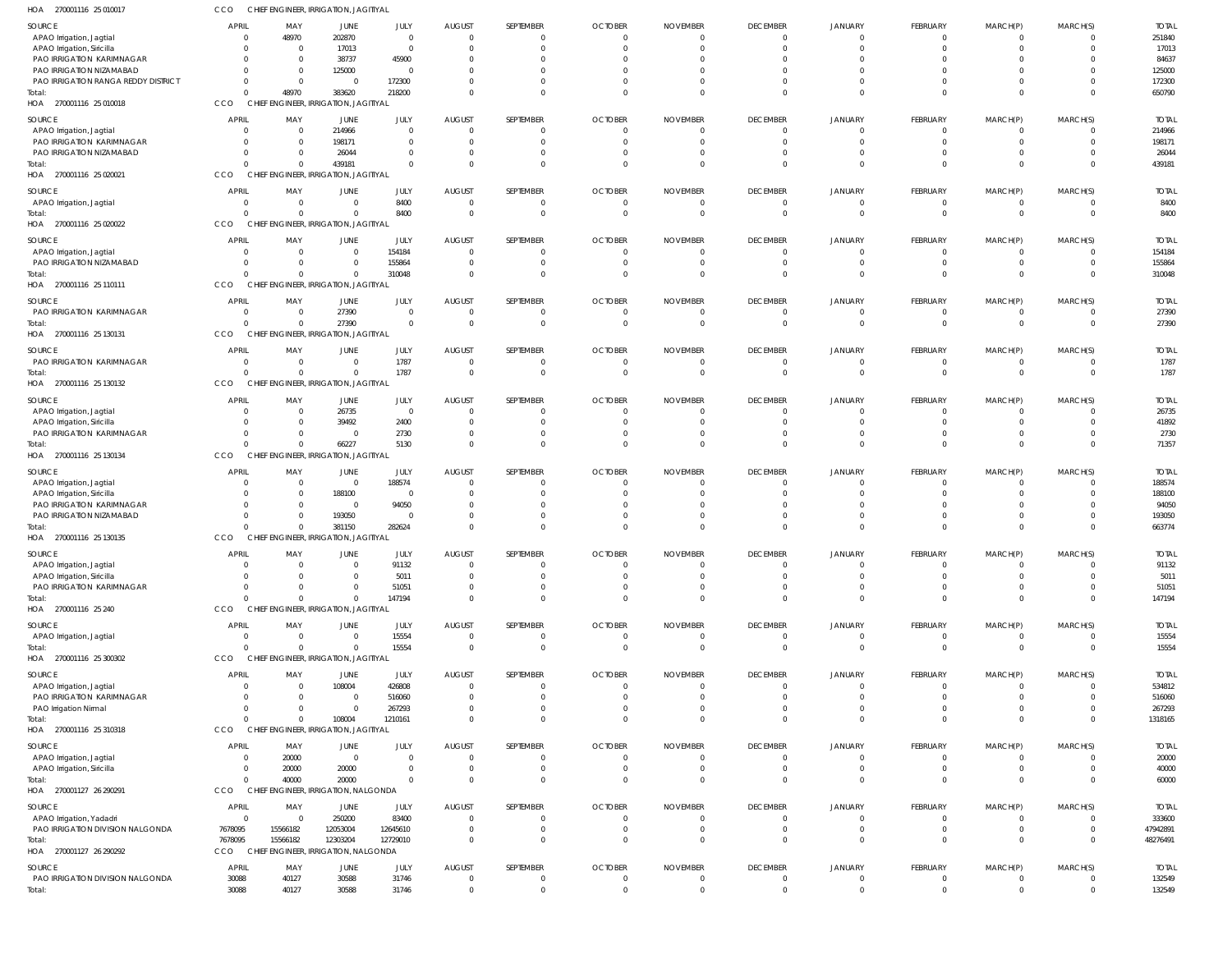| HOA<br>270001127 26 290293                                   | CCO                              | CHIEF ENGINEER, IRRIGATION, NALGONDA             |                      |                      |                                 |                                                                                                         |                                  |                                   |                                   |                                  |                                   |                                  |                            |                        |
|--------------------------------------------------------------|----------------------------------|--------------------------------------------------|----------------------|----------------------|---------------------------------|---------------------------------------------------------------------------------------------------------|----------------------------------|-----------------------------------|-----------------------------------|----------------------------------|-----------------------------------|----------------------------------|----------------------------|------------------------|
| SOURCE<br>APAO Irrigation, Yadadri                           | <b>APRIL</b><br>$\Omega$         | MAY<br>$\overline{\mathbf{0}}$                   | JUNE<br>95913        | JULY<br>31971        | <b>AUGUST</b><br>$\Omega$       | SEPTEMBER<br>0                                                                                          | <b>OCTOBER</b><br>$\overline{0}$ | <b>NOVEMBER</b><br>0              | <b>DECEMBER</b><br>$\overline{0}$ | JANUARY<br>$\overline{0}$        | <b>FEBRUARY</b><br>$\mathbf{0}$   | MARCH(P)<br>$\mathbf{0}$         | MARCH(S)<br>$\Omega$       | <b>TOTAI</b><br>127884 |
| PAO IRRIGATION DIVISION NALGONDA                             | 2951348                          | 3281144                                          | 4343912              | 3923731              | $\circ$                         | $\Omega$                                                                                                | $\overline{0}$                   | $\overline{0}$                    | $\overline{0}$                    | $\Omega$                         | $\overline{0}$                    | $\overline{0}$                   | $\overline{0}$             | 14500135               |
| Total:                                                       | 2951348                          | 3281144                                          | 4439825              | 3955702              | $\Omega$                        | $\Omega$                                                                                                | $\Omega$                         | $\Omega$                          | $\Omega$                          | $\Omega$                         | $\overline{0}$                    | $\Omega$                         | $\Omega$                   | 14628019               |
| HOA 270001127 26 290294                                      | CCO                              | CHIEF ENGINEER, IRRIGATION, NALGONDA             |                      |                      |                                 |                                                                                                         |                                  |                                   |                                   |                                  |                                   |                                  |                            |                        |
| SOURCE                                                       | <b>APRIL</b>                     | MAY                                              | JUNE                 | JULY                 | <b>AUGUST</b>                   | SEPTEMBER                                                                                               | <b>OCTOBER</b>                   | <b>NOVEMBER</b>                   | <b>DECEMBER</b>                   | JANUARY                          | FEBRUARY                          | MARCH(P)                         | MARCH(S)                   | <b>TOTAL</b>           |
| APAO Irrigation, Yadadri<br>PAO IRRIGATION DIVISION NALGONDA | $\Omega$<br>640865               | $\overline{\mathbf{0}}$<br>756705                | 29682<br>575377      | 9894<br>653280       | -0<br>- 0                       | 0                                                                                                       | - 0<br>- 0                       | 0<br>0                            | $\overline{0}$<br>$\Omega$        | $\Omega$<br>$\Omega$             | $\mathbf{0}$<br>$\overline{0}$    | - 0<br>$\overline{0}$            | $\Omega$                   | 39576<br>2626227       |
| Total:                                                       | 640865                           | 756705                                           | 605059               | 663174               | $\Omega$                        | $\Omega$                                                                                                | $\Omega$                         | $\Omega$                          | $\Omega$                          | $\Omega$                         | $\Omega$                          | $\overline{0}$                   | $\Omega$                   | 2665803                |
| HOA 270001127 26 290295                                      | <b>CCO</b>                       | CHIEF ENGINEER, IRRIGATION, NALGONDA             |                      |                      |                                 |                                                                                                         |                                  |                                   |                                   |                                  |                                   |                                  |                            |                        |
| SOURCE                                                       | <b>APRIL</b>                     | MAY                                              | JUNE                 | JULY                 | <b>AUGUST</b>                   | SEPTEMBER                                                                                               | <b>OCTOBER</b>                   | <b>NOVEMBER</b>                   | <b>DECEMBER</b>                   | JANUARY                          | FEBRUARY                          | MARCH(P)                         | MARCH(S)                   | <b>TOTAL</b>           |
| APAO Irrigation, Yadadri<br>PAO IRRIGATION DIVISION NALGONDA | $\Omega$<br>$\overline{0}$       | $\overline{\mathbf{0}}$<br>67300                 | 213885<br>100000     | $\Omega$<br>$\Omega$ | - 0<br>- 0                      | 0                                                                                                       | $\Omega$<br>- 0                  | - 0<br>0                          | $\overline{0}$<br>$\Omega$        | $\Omega$<br>$\Omega$             | $\mathbf{0}$<br>$\mathbf{0}$      | - 0<br>- 0                       | $\Omega$<br>$\Omega$       | 213885<br>167300       |
| Total:                                                       | $\Omega$                         | 67300                                            | 313885               | $\Omega$             | $\Omega$                        | $\Omega$                                                                                                | $\Omega$                         | $\Omega$                          | $\Omega$                          | $\Omega$                         | $\overline{0}$                    | $\overline{0}$                   | $\Omega$                   | 381185                 |
| HOA 270001800 09 010011                                      | CCO                              | CHIEF ENGINEER, IRRIGATION, NALGONDA             |                      |                      |                                 |                                                                                                         |                                  |                                   |                                   |                                  |                                   |                                  |                            |                        |
| SOURCE                                                       | <b>APRIL</b>                     | MAY                                              | JUNE                 | JULY                 | <b>AUGUST</b>                   | SEPTEMBER                                                                                               | <b>OCTOBER</b>                   | <b>NOVEMBER</b>                   | <b>DECEMBER</b>                   | JANUARY                          | <b>FEBRUARY</b>                   | MARCH(P)                         | MARCH(S)                   | <b>TOTAL</b>           |
| APAO Irrigation, Yadadri                                     | $\overline{0}$                   | 3072520                                          | 1492895              | 1470010              | - 0                             |                                                                                                         | - 0                              | 0                                 | $\Omega$                          | $\Omega$                         | $\overline{0}$                    | $\mathbf{0}$                     |                            | 6035425                |
| PAO IRRIGATION DIVISION NALGONDA                             | 20100847                         | 20470687<br>23543207                             | 21647865<br>23140760 | 25259288             | $\Omega$<br>$\Omega$            | 0<br>0                                                                                                  | -0<br>$\Omega$                   | 0                                 | $\Omega$<br>$\Omega$              | $\Omega$<br>$\Omega$             | $\overline{0}$<br>$\overline{0}$  | $\mathbf{0}$<br>$\overline{0}$   | $\Omega$<br>$\Omega$       | 87478687               |
| Total:<br>HOA 270001800 09 010012                            | 20100847<br>CCO                  | CHIEF ENGINEER, IRRIGATION, NALGONDA             |                      | 26729298             |                                 |                                                                                                         |                                  | 0                                 |                                   |                                  |                                   |                                  |                            | 93514112               |
| SOURCE                                                       | <b>APRIL</b>                     | MAY                                              | JUNE                 | JULY                 | <b>AUGUST</b>                   | SEPTEMBER                                                                                               | <b>OCTOBER</b>                   | <b>NOVEMBER</b>                   | <b>DECEMBER</b>                   | JANUARY                          | <b>FEBRUARY</b>                   | MARCH(P)                         | MARCH(S)                   | <b>TOTAL</b>           |
| APAO Irrigation, Yadadri                                     | $\overline{0}$                   | 10600                                            | 4000                 | 4000                 | - 0                             |                                                                                                         | - 0                              | 0                                 | $\overline{0}$                    | $\Omega$                         | $\mathbf{0}$                      | -0                               |                            | 18600                  |
| PAO IRRIGATION DIVISION NALGONDA                             | 30163                            | 37464                                            | 76837                | 47350                | $\Omega$                        | 0                                                                                                       | $\Omega$                         | 0                                 | $\overline{0}$                    | $\Omega$                         | $\overline{0}$                    | $\overline{0}$                   | $\Omega$                   | 191814                 |
| Total:                                                       | 30163                            | 48064                                            | 80837                | 51350                | $\Omega$                        | $\Omega$                                                                                                | $\Omega$                         | $\Omega$                          | $\Omega$                          | $\Omega$                         | $\overline{0}$                    | $\overline{0}$                   | $\Omega$                   | 210414                 |
| HOA 270001800 09 010013                                      | CCO                              | CHIEF ENGINEER, IRRIGATION, NALGONDA             |                      |                      |                                 |                                                                                                         |                                  |                                   |                                   |                                  |                                   |                                  |                            |                        |
| SOURCE                                                       | <b>APRIL</b>                     | MAY                                              | JUNE                 | JULY                 | <b>AUGUST</b>                   | SEPTEMBER                                                                                               | <b>OCTOBER</b>                   | <b>NOVEMBER</b>                   | <b>DECEMBER</b>                   | JANUARY                          | FEBRUARY                          | MARCH(P)                         | MARCH(S)                   | <b>TOTAL</b>           |
| APAO Irrigation, Yadadri<br>PAO IRRIGATION DIVISION NALGONDA | $\Omega$<br>7728897              | 1180532<br>7922955                               | 573555<br>10611116   | 570029<br>9955066    | $\Omega$                        | 0                                                                                                       | -0<br>-0                         | -0<br>0                           | $\Omega$<br>$\overline{0}$        | $\Omega$<br>$\Omega$             | $\mathbf{0}$<br>$\overline{0}$    | 0<br>$\overline{0}$              | $\Omega$                   | 2324116<br>36218034    |
| Total:                                                       | 7728897                          | 9103487                                          | 11184671             | 10525095             |                                 |                                                                                                         |                                  | $\Omega$                          | $\Omega$                          | $\Omega$                         | $\overline{0}$                    | $\Omega$                         | $\Omega$                   | 38542150               |
| HOA 270001800 09 010015                                      | CCO                              | THE                                              |                      |                      |                                 | CHIEF ENGINEER, Nagarjuna Sagar Project & AMR SLBC Proj, Vth Floor, Jalasoudha Buildings, Erram Manzil, |                                  |                                   |                                   |                                  |                                   |                                  |                            |                        |
| SOURCE                                                       | <b>APRIL</b>                     | MAY                                              | JUNE                 | JULY                 | <b>AUGUST</b>                   | SEPTEMBER                                                                                               | <b>OCTOBER</b>                   | <b>NOVEMBER</b>                   | <b>DECEMBER</b>                   | JANUARY                          | <b>FEBRUARY</b>                   | MARCH(P)                         | MARCH(S)                   | <b>TOTAL</b>           |
| PAO IRRIGATION DIVISION NALGONDA                             | 293                              | 293                                              | $\Omega$             | 293                  | $\Omega$                        | 0                                                                                                       | $\Omega$                         | $\Omega$                          | $\Omega$                          | $\Omega$                         | $\overline{0}$                    | $\Omega$                         | $\Omega$                   | 879                    |
| Total:<br>HOA 270001800 09 010016                            | 293<br>CCO                       | 293<br>CHIEF ENGINEER, IRRIGATION, NALGONDA      | $\Omega$             | 293                  | $\overline{0}$                  | $\mathbf 0$                                                                                             | $\overline{0}$                   | $\overline{0}$                    | $\overline{0}$                    | $\Omega$                         | $\overline{0}$                    | $\overline{0}$                   | $\overline{0}$             | 879                    |
|                                                              |                                  |                                                  |                      |                      |                                 |                                                                                                         |                                  |                                   |                                   |                                  |                                   |                                  |                            |                        |
| SOURCE<br>APAO Irrigation, Yadadri                           | <b>APRIL</b><br>$\overline{0}$   | MAY<br>397722                                    | JUNE<br>177498       | JULY<br>174820       | <b>AUGUST</b><br>-0             | SEPTEMBER                                                                                               | <b>OCTOBER</b><br>-0             | <b>NOVEMBER</b><br>0              | <b>DECEMBER</b><br>$\overline{0}$ | JANUARY<br>$\Omega$              | <b>FEBRUARY</b><br>$\overline{0}$ | MARCH(P)<br>-0                   | MARCH(S)                   | <b>TOTAL</b><br>750040 |
| PAO IRRIGATION DIVISION NALGONDA                             | 2550336                          | 2629624                                          | 2525432              | 3189785              | $\Omega$                        |                                                                                                         | - 0                              | 0                                 | $\Omega$                          | $\Omega$                         | $\overline{0}$                    | $\overline{0}$                   | $\Omega$                   | 10895177               |
| Total:                                                       | 2550336                          | 3027346                                          | 2702930              | 3364605              | $\Omega$                        | $\Omega$                                                                                                | $\Omega$                         | $\Omega$                          | $\Omega$                          | $\Omega$                         | $\Omega$                          | $\overline{0}$                   | $\Omega$                   | 11645217               |
| HOA 270001800 09 010018                                      | CCO                              | CHIEF ENGINEER, IRRIGATION, NALGONDA             |                      |                      |                                 |                                                                                                         |                                  |                                   |                                   |                                  |                                   |                                  |                            |                        |
| SOURCE                                                       | <b>APRIL</b>                     | MAY                                              | JUNE                 | JULY                 | <b>AUGUST</b>                   | SEPTEMBER                                                                                               | <b>OCTOBER</b>                   | <b>NOVEMBER</b>                   | <b>DECEMBER</b>                   | JANUARY                          | FEBRUARY                          | MARCH(P)                         | MARCH(S)                   | <b>TOTAL</b>           |
| PAO IRRIGATION DIVISION NALGONDA<br>Total:                   | $\overline{0}$<br>$\overline{0}$ | 527715<br>527715                                 | 941959<br>941959     | 64179<br>64179       | - 0<br>$\overline{0}$           | 0<br>$\Omega$                                                                                           | $\overline{0}$<br>$\Omega$       | 0<br>$\mathbf 0$                  | $\overline{0}$<br>$\overline{0}$  | $\Omega$<br>$\Omega$             | $\overline{0}$<br>$\overline{0}$  | -0<br>$\overline{0}$             | $\Omega$<br>$\Omega$       | 1533853<br>1533853     |
| HOA 270001800 09 020021                                      | CCO                              | CHIEF ENGINEER, IRRIGATION, NALGONDA             |                      |                      |                                 |                                                                                                         |                                  |                                   |                                   |                                  |                                   |                                  |                            |                        |
| SOURCE                                                       | <b>APRIL</b>                     | MAY                                              | JUNE                 | JULY                 | <b>AUGUST</b>                   | SEPTEMBER                                                                                               | <b>OCTOBER</b>                   | <b>NOVEMBER</b>                   | <b>DECEMBER</b>                   | <b>JANUARY</b>                   | FEBRUARY                          | MARCH(P)                         | MARCH(S)                   | <b>TOTAL</b>           |
| PAO IRRIGATION DIVISION NALGONDA                             | 4000                             | -0                                               | 24000                | 24000                |                                 |                                                                                                         |                                  | 0                                 | $\overline{0}$                    | 0                                | $\overline{0}$                    | 0                                | $\Omega$                   | 52000                  |
| Total:                                                       | 4000                             | $\Omega$                                         | 24000                | 24000                | $\Omega$                        | $\mathbf 0$                                                                                             | $\Omega$                         | $\overline{0}$                    | $\overline{0}$                    | $\Omega$                         | $\mathbf 0$                       | $\overline{0}$                   | $\Omega$                   | 52000                  |
| HOA 270001800 09 110111                                      | CCO                              | CHIEF ENGINEER, IRRIGATION, NALGONDA             |                      |                      |                                 |                                                                                                         |                                  |                                   |                                   |                                  |                                   |                                  |                            |                        |
| <b>SOURCE</b>                                                | <b>APRIL</b>                     | MAY                                              | JUNE                 | JULY                 | <b>AUGUST</b>                   | SEPTEMBER                                                                                               | <b>OCTOBER</b>                   | <b>NOVEMBER</b>                   | <b>DECEMBER</b>                   | JANUARY                          | <b>FEBRUARY</b>                   | MARCH(P)                         | MARCH(S)                   | <b>TOTAL</b>           |
| PAO IRRIGATION DIVISION NALGONDA                             | $\Omega$<br>$\Omega$             | $\overline{\mathbf{0}}$<br>$\Omega$              | $\Omega$             | 20700                | $\overline{0}$<br>$\Omega$      | $\Omega$<br>$\mathbf 0$                                                                                 | $\overline{0}$                   | $\overline{0}$                    | $\overline{0}$                    | $\Omega$<br>$\overline{0}$       | $\overline{0}$<br>$\overline{0}$  | $\overline{0}$<br>$\overline{0}$ | $\Omega$<br>$\overline{0}$ | 20700                  |
| Total:<br>HOA 270001800 09 130131                            | CCO                              | CHIEF ENGINEER, IRRIGATION, NALGONDA             | $\Omega$             | 20700                |                                 |                                                                                                         | $\overline{0}$                   | $\overline{0}$                    | $\overline{0}$                    |                                  |                                   |                                  |                            | 20700                  |
| SOURCE                                                       | <b>APRIL</b>                     | MAY                                              | JUNE                 | JULY                 | <b>AUGUST</b>                   | SEPTEMBER                                                                                               | <b>OCTOBER</b>                   | <b>NOVEMBER</b>                   | <b>DECEMBER</b>                   | JANUARY                          | FEBRUARY                          | MARCH(P)                         | MARCH(S)                   | <b>TOTAL</b>           |
| PAO IRRIGATION DIVISION NALGONDA                             | $\overline{0}$                   | $\overline{\mathbf{0}}$                          | 38009                | 35048                | $\overline{0}$                  | 0                                                                                                       | $\overline{0}$                   | $\overline{0}$                    | $\overline{0}$                    | $\overline{\mathbf{0}}$          | $\overline{0}$                    | $\mathbf{0}$                     | $\Omega$                   | 73057                  |
| Total:                                                       | $\Omega$                         | $\Omega$                                         | 38009                | 35048                | $\Omega$                        | $\mathbf 0$                                                                                             | $\overline{0}$                   | $\overline{0}$                    | $\overline{0}$                    | $\Omega$                         | $\overline{0}$                    | $\overline{0}$                   | $\Omega$                   | 73057                  |
| HOA 270001800 09 130132                                      | CCO                              | CHIEF ENGINEER, IRRIGATION, NALGONDA             |                      |                      |                                 |                                                                                                         |                                  |                                   |                                   |                                  |                                   |                                  |                            |                        |
| SOURCE                                                       | <b>APRIL</b>                     | MAY                                              | JUNE                 | JULY                 | <b>AUGUST</b>                   | SEPTEMBER                                                                                               | <b>OCTOBER</b>                   | <b>NOVEMBER</b>                   | <b>DECEMBER</b>                   | <b>JANUARY</b>                   | FEBRUARY                          | MARCH(P)                         | MARCH(S)                   | <b>TOTAL</b>           |
| PAO IRRIGATION DIVISION NALGONDA                             | $\Omega$                         | $\overline{\mathbf{0}}$                          | 24700                | 26170                | $\overline{0}$                  | 0                                                                                                       | $\overline{0}$                   | $\overline{0}$                    | $\overline{0}$                    | $\overline{0}$                   | $\mathbf{0}$                      | $\mathbf{0}$                     | $\Omega$                   | 50870                  |
| Total:<br>HOA 270001800 09 130134                            | $\Omega$<br>CCO                  | $\Omega$<br>CHIEF ENGINEER, IRRIGATION, NALGONDA | 24700                | 26170                | $\overline{0}$                  | $\mathbf 0$                                                                                             | $\overline{0}$                   | $\overline{0}$                    | $\overline{0}$                    | $\overline{0}$                   | $\overline{0}$                    | $\overline{0}$                   | $\Omega$                   | 50870                  |
| <b>SOURCE</b>                                                | <b>APRIL</b>                     | MAY                                              | <b>JUNE</b>          |                      |                                 |                                                                                                         | <b>OCTOBER</b>                   | <b>NOVEMBER</b>                   |                                   |                                  |                                   |                                  |                            |                        |
| PAO IRRIGATION DIVISION NALGONDA                             | $\Omega$                         | $\overline{\mathbf{0}}$                          | 535516               | JULY<br>219968       | <b>AUGUST</b><br>- 0            | SEPTEMBER<br>0                                                                                          | $\overline{0}$                   | - 0                               | <b>DECEMBER</b><br>$\overline{0}$ | <b>JANUARY</b><br>$\Omega$       | FEBRUARY<br>$\mathbf{0}$          | MARCH(P)<br>$\mathbf{0}$         | MARCH(S)<br>$\Omega$       | <b>TOTAL</b><br>755484 |
| Total:                                                       | $\Omega$                         | $\overline{0}$                                   | 535516               | 219968               | $\overline{0}$                  | $\mathbf 0$                                                                                             | $\overline{0}$                   | $\overline{0}$                    | $\overline{0}$                    | $\overline{0}$                   | $\overline{0}$                    | $\overline{0}$                   | $\overline{0}$             | 755484                 |
| HOA 270001800 09 130135                                      | CCO                              | CHIEF ENGINEER, IRRIGATION, NALGONDA             |                      |                      |                                 |                                                                                                         |                                  |                                   |                                   |                                  |                                   |                                  |                            |                        |
| SOURCE                                                       | <b>APRIL</b>                     | MAY                                              | JUNE                 | JULY                 | <b>AUGUST</b>                   | SEPTEMBER                                                                                               | <b>OCTOBER</b>                   | <b>NOVEMBER</b>                   | <b>DECEMBER</b>                   | <b>JANUARY</b>                   | FEBRUARY                          | MARCH(P)                         | MARCH(S)                   | <b>TOTAL</b>           |
| PAO IRRIGATION DIVISION NALGONDA                             | $\Omega$                         | $\overline{\mathbf{0}}$                          | 251145               | 78018                | $\overline{0}$                  | 0                                                                                                       | $\overline{0}$                   | $\overline{0}$                    | $\overline{0}$                    | $\overline{0}$                   | $\overline{0}$                    | $\mathbf{0}$                     | $\Omega$                   | 329163                 |
| Total:<br>HOA 270001800 09 140                               | $\Omega$<br>CCO                  | $\Omega$<br>CHIEF ENGINEER, IRRIGATION, NALGONDA | 251145               | 78018                | $\overline{0}$                  | $\Omega$                                                                                                | $\overline{0}$                   | $\overline{0}$                    | $\overline{0}$                    | $\Omega$                         | $\overline{0}$                    | $\overline{0}$                   | $\Omega$                   | 329163                 |
|                                                              |                                  |                                                  |                      |                      |                                 |                                                                                                         |                                  |                                   |                                   |                                  |                                   |                                  |                            |                        |
| SOURCE<br>PAO IRRIGATION DIVISION NALGONDA                   | <b>APRIL</b><br>$\overline{0}$   | MAY<br>$\overline{\mathbf{0}}$                   | JUNE<br>$\Omega$     | JULY<br>381610       | <b>AUGUST</b><br>$\overline{0}$ | SEPTEMBER<br>0                                                                                          | <b>OCTOBER</b><br>$\overline{0}$ | <b>NOVEMBER</b><br>$\overline{0}$ | <b>DECEMBER</b><br>$\overline{0}$ | <b>JANUARY</b><br>$\overline{0}$ | FEBRUARY<br>$\mathbf{0}$          | MARCH(P)<br>$\mathbf{0}$         | MARCH(S)<br>$\Omega$       | <b>TOTAL</b><br>381610 |
| Total:                                                       | $\Omega$                         | $\overline{\mathbf{0}}$                          | $\Omega$             | 381610               | $\Omega$                        | $\mathbf 0$                                                                                             | $\overline{0}$                   | - 0                               | $\overline{0}$                    | $\overline{0}$                   | $\overline{0}$                    | $\overline{0}$                   | $\Omega$                   | 381610                 |
| HOA 270001800 09 240                                         | CCO                              | CHIEF ENGINEER, IRRIGATION, NALGONDA             |                      |                      |                                 |                                                                                                         |                                  |                                   |                                   |                                  |                                   |                                  |                            |                        |
| SOURCE                                                       | <b>APRIL</b>                     | MAY                                              | JUNE                 | JULY                 | <b>AUGUST</b>                   | SEPTEMBER                                                                                               | <b>OCTOBER</b>                   | <b>NOVEMBER</b>                   | <b>DECEMBER</b>                   | <b>JANUARY</b>                   | <b>FEBRUARY</b>                   | MARCH(P)                         | MARCH(S)                   | <b>TOTAL</b>           |
| PAO IRRIGATION DIVISION NALGONDA                             | $\overline{0}$                   | $\overline{\mathbf{0}}$                          | 211480               | $\overline{0}$       | $\mathbf{0}$                    | 0                                                                                                       | $\overline{0}$                   | $\overline{0}$                    | $\overline{\mathbf{0}}$           | $\overline{0}$                   | -0                                | -0                               | $\overline{0}$             | 211480                 |
| Total:                                                       | $\overline{0}$                   | $\overline{0}$                                   | 211480               | $\mathbf 0$          | $\overline{0}$                  | $\mathbf 0$                                                                                             | $\overline{0}$                   | $\overline{0}$                    | $\overline{0}$                    | $\overline{0}$                   | $\mathbf 0$                       | $\overline{0}$                   | $\overline{0}$             | 211480                 |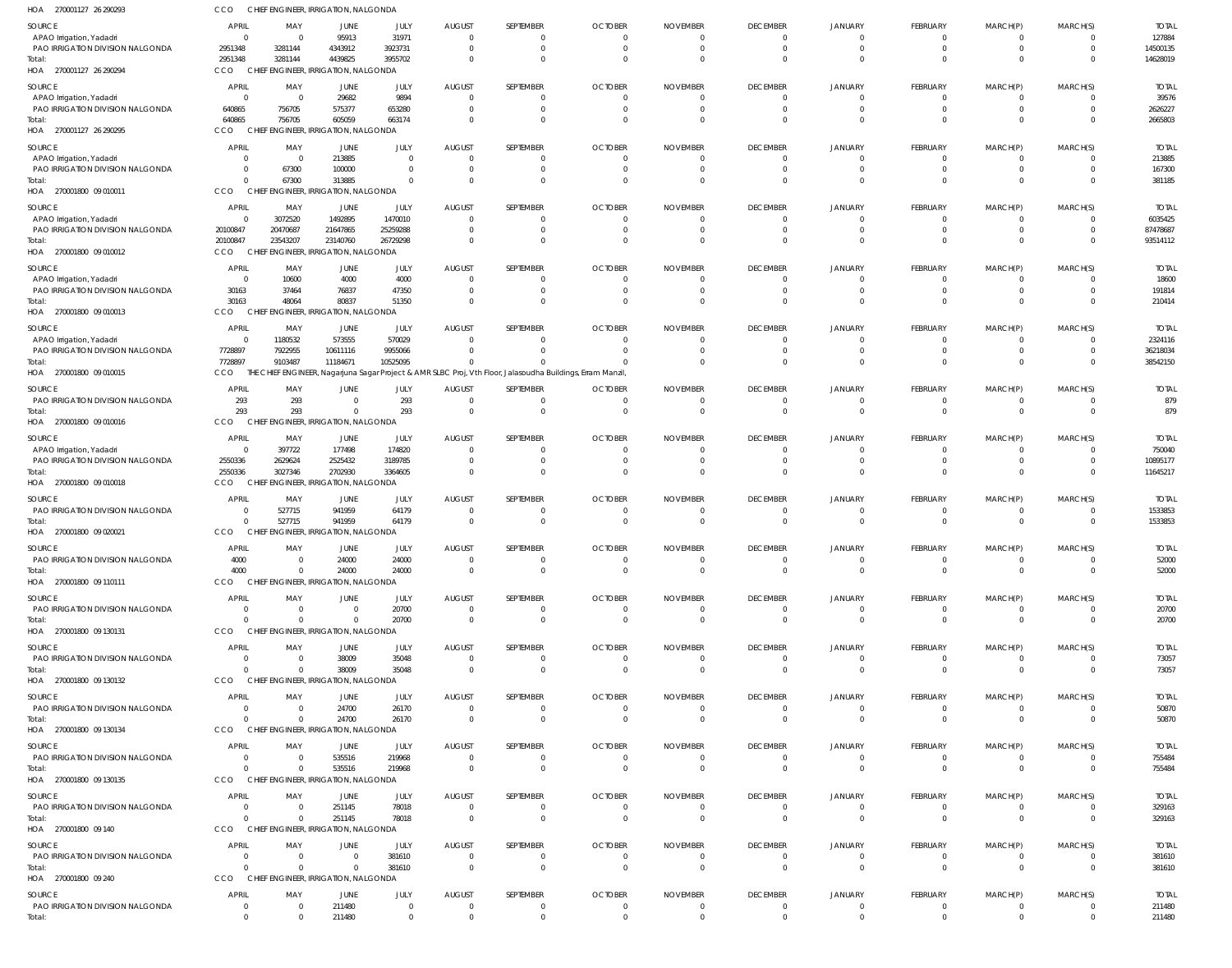| HOA 270001800 09 280281                       | CCO                        | CHIEF ENGINEER, IRRIGATION, NALGONDA                                        |                           |                                 |                                 |                                                                                                             |                                  |                                   |                                            |                                  |                                  |                                |                            |                         |
|-----------------------------------------------|----------------------------|-----------------------------------------------------------------------------|---------------------------|---------------------------------|---------------------------------|-------------------------------------------------------------------------------------------------------------|----------------------------------|-----------------------------------|--------------------------------------------|----------------------------------|----------------------------------|--------------------------------|----------------------------|-------------------------|
| SOURCE                                        | APRIL                      | MAY                                                                         | JUNE                      | JULY                            | <b>AUGUST</b>                   | SEPTEMBER                                                                                                   | <b>OCTOBER</b>                   | <b>NOVEMBER</b>                   | <b>DECEMBER</b>                            | <b>JANUARY</b>                   | FEBRUARY                         | MARCH(P)                       | MARCH(S)                   | <b>TOTAL</b>            |
| PAO IRRIGATION DIVISION NALGONDA              | $\Omega$                   | $\overline{\mathbf{0}}$                                                     | 15000                     | 11000                           | $\Omega$                        | 0                                                                                                           | $\Omega$                         | $\overline{0}$                    | $\overline{0}$                             | $\Omega$                         | -0                               | $\mathbf{0}$                   | $\Omega$                   | 26000                   |
| Total:<br>HOA 270001800 09 300301             | $\Omega$<br>CCO            | $\Omega$<br>CHIEF ENGINEER, IRRIGATION, NALGONDA                            | 15000                     | 11000                           | $\Omega$                        | $\Omega$                                                                                                    | $\Omega$                         | $\Omega$                          | $\overline{0}$                             | $\Omega$                         | $\overline{0}$                   | $\overline{0}$                 | $\Omega$                   | 26000                   |
|                                               |                            |                                                                             |                           |                                 |                                 |                                                                                                             |                                  |                                   |                                            |                                  |                                  |                                |                            |                         |
| SOURCE<br>PAO IRRIGATION DIVISION NALGONDA    | APRIL<br>$\Omega$          | MAY<br>$\overline{\mathbf{0}}$                                              | JUNE<br>$\Omega$          | JULY<br>184934                  | <b>AUGUST</b><br>$\Omega$       | SEPTEMBER<br>0                                                                                              | <b>OCTOBER</b><br>$\Omega$       | <b>NOVEMBER</b><br>$\Omega$       | <b>DECEMBER</b><br>$\overline{0}$          | JANUARY<br>$\Omega$              | FEBRUARY<br>$\mathbf{0}$         | MARCH(P)<br>$\mathbf{0}$       | MARCH(S)<br>$\Omega$       | <b>TOTAL</b><br>184934  |
| Total:                                        | $\Omega$                   | $\Omega$                                                                    | $\Omega$                  | 184934                          | $\Omega$                        | $\mathbf 0$                                                                                                 | $\overline{0}$                   | - 0                               | $\overline{0}$                             | $\Omega$                         | $\overline{0}$                   | $\overline{0}$                 | $\overline{0}$             | 184934                  |
| HOA 270001800 09 300302                       | CCO                        | CHIEF ENGINEER, IRRIGATION, NALGONDA                                        |                           |                                 |                                 |                                                                                                             |                                  |                                   |                                            |                                  |                                  |                                |                            |                         |
| SOURCE                                        | APRIL                      | MAY                                                                         | JUNE                      | JULY                            | <b>AUGUST</b>                   | SEPTEMBER                                                                                                   | <b>OCTOBER</b>                   | <b>NOVEMBER</b>                   | <b>DECEMBER</b>                            | JANUARY                          | <b>FEBRUARY</b>                  | MARCH(P)                       | MARCH(S)                   | <b>TOTAL</b>            |
| PAO IRRIGATION DIVISION NALGONDA              | 403149                     | 41977                                                                       | 582181                    | 530796                          | $\Omega$                        | 0                                                                                                           | $\Omega$                         | $\Omega$                          | $\Omega$                                   | $\Omega$                         | $\overline{0}$                   | $\overline{0}$                 | $\mathbf{0}$               | 1558103                 |
| Total:<br>HOA 270001800 09 310318             | 403149<br>CCO              | 41977                                                                       | 582181                    | 530796                          | $\Omega$                        | THE CHIEF ENGINEER, Nagarjuna Sagar Project & AMR SLBC Proj, Vth Floor, Jalasoudha Buildings, Erram Manzil, | $\Omega$                         | $\Omega$                          | $\Omega$                                   | $\Omega$                         | $\overline{0}$                   | $\overline{0}$                 | $\Omega$                   | 1558103                 |
|                                               |                            |                                                                             |                           |                                 |                                 |                                                                                                             |                                  |                                   |                                            |                                  |                                  |                                |                            |                         |
| SOURCE<br>PAO IRRIGATION DIVISION NALGONDA    | <b>APRIL</b><br>$\Omega$   | MAY<br>$\overline{0}$                                                       | JUNE<br>80000             | JULY<br>20000                   | <b>AUGUST</b><br>$\Omega$       | SEPTEMBER<br>0                                                                                              | <b>OCTOBER</b><br>$\overline{0}$ | <b>NOVEMBER</b><br>- 0            | <b>DECEMBER</b><br>$\overline{0}$          | JANUARY<br>$\Omega$              | FEBRUARY<br>$\overline{0}$       | MARCH(P)<br>$\overline{0}$     | MARCH(S)<br>$\Omega$       | <b>TOTAL</b><br>100000  |
| Total:                                        | $\Omega$                   | $\Omega$                                                                    | 80000                     | 20000                           | $\Omega$                        | $\Omega$                                                                                                    | $\Omega$                         | $\Omega$                          | $\Omega$                                   | $\Omega$                         | $\overline{0}$                   | $\Omega$                       | $\Omega$                   | 100000                  |
| HOA 270001800 14 010011                       | CCO                        | ENGINEER-IN-CHIEF, IRRIGATION (O & M), HYDERABAD                            |                           |                                 |                                 |                                                                                                             |                                  |                                   |                                            |                                  |                                  |                                |                            |                         |
| SOURCE                                        | <b>APRIL</b>               | MAY                                                                         | JUNE                      | JULY                            | <b>AUGUST</b>                   | SEPTEMBER                                                                                                   | <b>OCTOBER</b>                   | <b>NOVEMBER</b>                   | <b>DECEMBER</b>                            | <b>JANUARY</b>                   | FEBRUARY                         | MARCH(P)                       | MARCH(S)                   | <b>TOTAL</b>            |
| PAO IRRIGATION DIVISION HYDERABAD             | 4266872                    | 5175147                                                                     | 5440186                   | 6385297                         | $\Omega$                        |                                                                                                             | $\Omega$                         | $\Omega$                          | $\Omega$                                   | $\Omega$                         | - 0                              | -0                             | $\Omega$                   | 21267502                |
| PAO IRRIGATION RANGA REDDY DISTRICT<br>Total: | 450<br>4267322             | $\overline{\mathbf{0}}$<br>5175147                                          | $\overline{0}$<br>5440186 | $\Omega$<br>6385297             |                                 | 0                                                                                                           | - 0<br>$\Omega$                  | 0<br>$\Omega$                     | $\Omega$<br>$\Omega$                       | $\Omega$<br>$\Omega$             | $\mathbf{0}$<br>$\Omega$         | - 0<br>$\Omega$                | $\Omega$                   | 450<br>21267952         |
| HOA 270001800 14 010012                       | <b>CCO</b>                 | <b>ENGINEER-IN-CHIEF</b>                                                    |                           | , IRRIGATION (O & M), HYDERABAD |                                 |                                                                                                             |                                  |                                   |                                            |                                  |                                  |                                |                            |                         |
| SOURCE                                        | <b>APRIL</b>               | MAY                                                                         | JUNE                      | JULY                            | <b>AUGUST</b>                   | SEPTEMBER                                                                                                   | <b>OCTOBER</b>                   | <b>NOVEMBER</b>                   | <b>DECEMBER</b>                            | JANUARY                          | <b>FEBRUARY</b>                  | MARCH(P)                       | MARCH(S)                   | <b>TOTAL</b>            |
| PAO IRRIGATION DIVISION HYDERABAD             | 98320                      | 109557                                                                      | 115765                    | 148982                          | $\Omega$                        | 0                                                                                                           | - 0                              | - 0                               | $\overline{0}$                             | $\Omega$                         | $\overline{0}$                   | $\overline{0}$                 | $\Omega$                   | 472624                  |
| Total:                                        | 98320                      | 109557                                                                      | 115765                    | 148982                          | $\Omega$                        | $\mathbf 0$                                                                                                 | - 0                              | - 0                               | $\overline{0}$                             | $\Omega$                         | $\overline{0}$                   | $\overline{0}$                 | $\Omega$                   | 472624                  |
| HOA 270001800 14 010013                       | CCO                        | ENGINEER-IN-CHIEF, IRRIGATION (O & M), HYDERABAD                            |                           |                                 |                                 |                                                                                                             |                                  |                                   |                                            |                                  |                                  |                                |                            |                         |
| SOURCE                                        | APRIL                      | MAY                                                                         | JUNE                      | JULY                            | <b>AUGUST</b>                   | SEPTEMBER                                                                                                   | <b>OCTOBER</b>                   | <b>NOVEMBER</b>                   | <b>DECEMBER</b>                            | JANUARY                          | FEBRUARY                         | MARCH(P)                       | MARCH(S)                   | <b>TOTAL</b>            |
| PAO IRRIGATION DIVISION HYDERABAD             | 1686915                    | 1986797                                                                     | 2498406                   | 2554975                         | $\Omega$                        | 0                                                                                                           | -0                               | -0                                | $\overline{\mathbf{0}}$                    | $\Omega$                         | $\mathbf{0}$                     | $\mathbf{0}$                   | $\Omega$                   | 8727093                 |
| Total:<br>HOA 270001800 14 010016             | 1686915<br>CCO             | 1986797<br>ENGINEER-IN-CHIEF, IRRIGATION (O & M), HYDERABAD                 | 2498406                   | 2554975                         | $\Omega$                        | $\Omega$                                                                                                    | $\Omega$                         | $\Omega$                          | $\overline{0}$                             | $\Omega$                         | $\Omega$                         | $\overline{0}$                 | $\overline{0}$             | 8727093                 |
|                                               |                            |                                                                             |                           |                                 |                                 |                                                                                                             |                                  |                                   |                                            |                                  |                                  |                                |                            |                         |
| SOURCE<br>PAO IRRIGATION DIVISION HYDERABAD   | APRIL<br>1172580           | MAY<br>1465195                                                              | JUNE<br>1541288           | JULY<br>1922761                 | <b>AUGUST</b><br>$\Omega$       | SEPTEMBER                                                                                                   | <b>OCTOBER</b><br>$\Omega$       | <b>NOVEMBER</b><br>$\Omega$       | <b>DECEMBER</b><br>$\overline{0}$          | JANUARY<br>$\Omega$              | FEBRUARY<br>$\mathbf{0}$         | MARCH(P)<br>- 0                | MARCH(S)<br>$\Omega$       | <b>TOTAL</b><br>6101824 |
| Total:                                        | 1172580                    | 1465195                                                                     | 1541288                   | 1922761                         | $\Omega$                        | 0                                                                                                           | $\overline{0}$                   | - 0                               | $\overline{0}$                             | $\Omega$                         | $\overline{0}$                   | $\overline{0}$                 | $\Omega$                   | 6101824                 |
| HOA 270001800 14 010017                       | CCO                        | ENGINEER-IN-CHIEF, IRRIGATION (O & M), HYDERABAD                            |                           |                                 |                                 |                                                                                                             |                                  |                                   |                                            |                                  |                                  |                                |                            |                         |
| SOURCE                                        | APRIL                      | MAY                                                                         | JUNE                      | JULY                            | <b>AUGUST</b>                   | SEPTEMBER                                                                                                   | <b>OCTOBER</b>                   | <b>NOVEMBER</b>                   | <b>DECEMBER</b>                            | JANUARY                          | <b>FEBRUARY</b>                  | MARCH(P)                       | MARCH(S)                   | <b>TOTAL</b>            |
| PAO IRRIGATION DIVISION HYDERABAD             | $\Omega$                   | $\Omega$                                                                    | 250767                    | 200000                          | $\Omega$                        | 0                                                                                                           | $\overline{0}$                   | 0                                 | $\overline{0}$                             | $\Omega$                         | $\overline{0}$                   | $\overline{0}$                 | $\Omega$                   | 450767                  |
| Total:                                        | $\Omega$                   | $\Omega$                                                                    | 250767                    | 200000                          | $\Omega$                        | $\Omega$                                                                                                    | $\Omega$                         | $\overline{0}$                    | $\overline{0}$                             | $\Omega$                         | $\overline{0}$                   | $\overline{0}$                 | $\Omega$                   | 450767                  |
| HOA 270001800 14 010018                       | CCO                        | <b>ENGINEER-IN-CHIEF</b>                                                    |                           | , IRRIGATION (O & M), HYDERABAD |                                 |                                                                                                             |                                  |                                   |                                            |                                  |                                  |                                |                            |                         |
| SOURCE                                        | <b>APRIL</b>               | MAY                                                                         | JUNE                      | JULY                            | <b>AUGUST</b>                   | SEPTEMBER                                                                                                   | <b>OCTOBER</b>                   | <b>NOVEMBER</b>                   | <b>DECEMBER</b>                            | JANUARY                          | <b>FEBRUARY</b>                  | MARCH(P)                       | MARCH(S)                   | <b>TOTAL</b>            |
| PAO IRRIGATION DIVISION HYDERABAD<br>Total:   | $\overline{0}$<br>$\Omega$ | $\overline{\mathbf{0}}$<br>$\Omega$                                         | 233223<br>233223          | $\Omega$<br>$\Omega$            | $\Omega$<br>$\Omega$            | 0<br>$\Omega$                                                                                               | - 0<br>$\Omega$                  | - 0<br>- 0                        | $\overline{\mathbf{0}}$<br>$\overline{0}$  | $\Omega$<br>$\Omega$             | $\overline{0}$<br>$\overline{0}$ | - 0<br>$\overline{0}$          | $\Omega$<br>$\Omega$       | 233223<br>233223        |
| HOA 270001800 14 020023                       | CCO                        | ENGINEER-IN-CHIEF, IRRIGATION (O & M), HYDERABAD                            |                           |                                 |                                 |                                                                                                             |                                  |                                   |                                            |                                  |                                  |                                |                            |                         |
| SOURCE                                        | <b>APRIL</b>               | MAY                                                                         | JUNE                      | JULY                            | <b>AUGUST</b>                   | SEPTEMBER                                                                                                   | <b>OCTOBER</b>                   | <b>NOVEMBER</b>                   | <b>DECEMBER</b>                            | JANUARY                          | FEBRUARY                         | MARCH(P)                       | MARCH(S)                   | <b>TOTAL</b>            |
| PAO IRRIGATION DIVISION HYDERABAD             | $\Omega$                   | $\Omega$                                                                    | 32000                     | $\Omega$                        | $\Omega$                        | <sup>0</sup>                                                                                                | $\Omega$                         | $\Omega$                          | $\Omega$                                   | $\Omega$                         | $\Omega$                         | $\Omega$                       | $\Omega$                   | 32000                   |
| Total:                                        |                            |                                                                             | 32000                     |                                 |                                 |                                                                                                             |                                  |                                   |                                            |                                  |                                  |                                |                            | 32000                   |
| HOA 270001800 14 130131                       | CCO                        | ENGINEER-IN-CHIEF, IRRIGATION (O & M), HYDERABAD                            |                           |                                 |                                 |                                                                                                             |                                  |                                   |                                            |                                  |                                  |                                |                            |                         |
| <b>SOURCE</b>                                 | APRIL                      | MAY                                                                         | JUNE                      | JULY                            | <b>AUGUST</b>                   | SEPTEMBER                                                                                                   | <b>OCTOBER</b>                   | <b>NOVEMBER</b>                   | <b>DECEMBER</b>                            | <b>JANUARY</b>                   | FEBRUARY                         | MARCH(P)                       | MARCH(S)                   | <b>TOTAL</b>            |
| PAO IRRIGATION DIVISION HYDERABAD             | $\Omega$                   | $\overline{\mathbf{0}}$                                                     | 19885                     | 6968                            | $\Omega$                        | 0                                                                                                           | $\overline{0}$                   | - 0                               | $\overline{0}$                             | $\Omega$                         | $\mathbf{0}$                     | $\mathbf{0}$                   | $\Omega$                   | 26853                   |
| Total:<br>HOA 270001800 14 130132             | $\Omega$<br>CCO            | $\overline{\mathbf{0}}$<br>ENGINEER-IN-CHIEF, IRRIGATION (O & M), HYDERABAD | 19885                     | 6968                            | $\Omega$                        | $\mathbf 0$                                                                                                 | $\Omega$                         | $\overline{0}$                    | $\overline{0}$                             | $\overline{0}$                   | $\overline{0}$                   | $\overline{0}$                 | $\overline{0}$             | 26853                   |
|                                               |                            |                                                                             |                           |                                 |                                 |                                                                                                             |                                  |                                   |                                            |                                  |                                  |                                |                            |                         |
| SOURCE<br>PAO IRRIGATION DIVISION HYDERABAD   | <b>APRIL</b><br>$\Omega$   | MAY<br>$\overline{0}$                                                       | JUNE<br>40798             | JULY<br>44629                   | <b>AUGUST</b><br>$\Omega$       | SEPTEMBER<br>0                                                                                              | <b>OCTOBER</b><br>$\overline{0}$ | <b>NOVEMBER</b><br>$\overline{0}$ | <b>DECEMBER</b><br>$\overline{\mathbf{0}}$ | JANUARY<br>$\Omega$              | <b>FEBRUARY</b><br>$\mathbf{0}$  | MARCH(P)<br>$\overline{0}$     | MARCH(S)<br>$\Omega$       | <b>TOTAL</b><br>85427   |
| Total:                                        | $\Omega$                   | $\Omega$                                                                    | 40798                     | 44629                           | $\Omega$                        | $\Omega$                                                                                                    | $\Omega$                         | $\Omega$                          | $\overline{0}$                             | $\Omega$                         | $\overline{0}$                   | $\overline{0}$                 | $\Omega$                   | 85427                   |
| HOA 270001800 14 130133                       | CCO                        | ENGINEER-IN-CHIEF, IRRIGATION (O & M), HYDERABAD                            |                           |                                 |                                 |                                                                                                             |                                  |                                   |                                            |                                  |                                  |                                |                            |                         |
| SOURCE                                        | <b>APRIL</b>               | MAY                                                                         | JUNE                      | JULY                            | <b>AUGUST</b>                   | SEPTEMBER                                                                                                   | <b>OCTOBER</b>                   | <b>NOVEMBER</b>                   | <b>DECEMBER</b>                            | <b>JANUARY</b>                   | FEBRUARY                         | MARCH(P)                       | MARCH(S)                   | <b>TOTAL</b>            |
| PAO IRRIGATION DIVISION HYDERABAD             | $\Omega$                   | $\overline{\mathbf{0}}$                                                     | 9728                      | $\Omega$                        | $\overline{0}$                  | 0                                                                                                           | $\overline{0}$                   | - 0                               | $\overline{0}$                             | $\overline{0}$                   | $\mathbf{0}$                     | $\mathbf{0}$                   | $\Omega$                   | 9728                    |
| Total:                                        | $\Omega$                   | $\Omega$                                                                    | 9728                      | $\Omega$                        | $\Omega$                        | $\mathbf 0$                                                                                                 | $\Omega$                         | - 0                               | $\overline{0}$                             | $\overline{0}$                   | $\overline{0}$                   | $\overline{0}$                 | $\Omega$                   | 9728                    |
| HOA 270001800 14 130134                       | CCO                        | ENGINEER-IN-CHIEF, IRRIGATION (O & M), HYDERABAD                            |                           |                                 |                                 |                                                                                                             |                                  |                                   |                                            |                                  |                                  |                                |                            |                         |
| SOURCE                                        | APRIL                      | MAY                                                                         | JUNE                      | JULY                            | <b>AUGUST</b>                   | SEPTEMBER                                                                                                   | <b>OCTOBER</b>                   | <b>NOVEMBER</b>                   | <b>DECEMBER</b>                            | <b>JANUARY</b>                   | <b>FEBRUARY</b>                  | MARCH(P)                       | MARCH(S)                   | <b>TOTAL</b>            |
| PAO IRRIGATION DIVISION HYDERABAD<br>Total:   | $\overline{0}$<br>$\Omega$ | $\overline{\mathbf{0}}$<br>$\Omega$                                         | 254600<br>254600          | 254822<br>254822                | $\Omega$<br>$\Omega$            | 0<br>$\mathbf 0$                                                                                            | $\Omega$<br>$\Omega$             | $\Omega$<br>$\overline{0}$        | $\overline{\mathbf{0}}$<br>$\overline{0}$  | $\Omega$<br>$\Omega$             | $\mathbf{0}$<br>$\overline{0}$   | $\mathbf{0}$<br>$\overline{0}$ | $\Omega$<br>$\Omega$       | 509422<br>509422        |
| HOA 270001800 14 130135                       | CCO                        | <b>ENGINEER-IN-CHIEF</b>                                                    |                           | , IRRIGATION (O & M), HYDERABAD |                                 |                                                                                                             |                                  |                                   |                                            |                                  |                                  |                                |                            |                         |
| SOURCE                                        | <b>APRIL</b>               | MAY                                                                         | JUNE                      | JULY                            | <b>AUGUST</b>                   | SEPTEMBER                                                                                                   | <b>OCTOBER</b>                   | <b>NOVEMBER</b>                   | <b>DECEMBER</b>                            | <b>JANUARY</b>                   | FEBRUARY                         | MARCH(P)                       | MARCH(S)                   | <b>TOTAL</b>            |
| PAO IRRIGATION DIVISION HYDERABAD             | $\Omega$                   | $\overline{\mathbf{0}}$                                                     | 65111                     | $\Omega$                        | $\overline{0}$                  | 0                                                                                                           | - 0                              | - 0                               | $\overline{0}$                             | $\overline{0}$                   | $\overline{0}$                   | - 0                            | $\Omega$                   | 65111                   |
| Total:                                        | $\Omega$                   | - 0                                                                         | 65111                     | $\Omega$                        | $\Omega$                        | $\mathbf 0$                                                                                                 | $\overline{0}$                   | $\overline{0}$                    | $\overline{0}$                             | $\overline{0}$                   | $\overline{0}$                   | $\overline{0}$                 | $\Omega$                   | 65111                   |
| HOA 270001800 14 240                          | CCO                        | ENGINEER-IN-CHIEF, IRRIGATION (O & M), HYDERABAD                            |                           |                                 |                                 |                                                                                                             |                                  |                                   |                                            |                                  |                                  |                                |                            |                         |
| SOURCE                                        | <b>APRIL</b>               | MAY                                                                         | JUNE                      | JULY                            | <b>AUGUST</b>                   | SEPTEMBER                                                                                                   | <b>OCTOBER</b>                   | <b>NOVEMBER</b>                   | <b>DECEMBER</b>                            | JANUARY                          | <b>FEBRUARY</b>                  | MARCH(P)                       | MARCH(S)                   | <b>TOTAL</b>            |
| PAO IRRIGATION DIVISION HYDERABAD             | $\Omega$                   | $\overline{0}$                                                              | 53624                     | $\Omega$                        | $\Omega$                        | $\Omega$                                                                                                    | $\overline{0}$                   | $\overline{0}$                    | $\overline{\mathbf{0}}$                    | $\Omega$                         | $\overline{0}$                   | $\overline{0}$                 | $\Omega$                   | 53624                   |
| Total:<br>HOA 270001800 14 290291             | $\Omega$<br>CCO            | $\Omega$<br>ENGINEER-IN-CHIEF, IRRIGATION (O & M), HYDERABAD                | 53624                     | $\Omega$                        | $\Omega$                        | $\Omega$                                                                                                    | $\Omega$                         | $\Omega$                          | $\overline{0}$                             | $\Omega$                         | $\overline{0}$                   | $\overline{0}$                 | $\Omega$                   | 53624                   |
|                                               |                            |                                                                             |                           |                                 |                                 |                                                                                                             |                                  |                                   |                                            |                                  |                                  |                                |                            |                         |
| SOURCE<br>PAO IRRIGATION DIVISION HYDERABAD   | APRIL<br>2344740           | MAY<br>2274038                                                              | JUNE<br>2251757           | JULY<br>2405135                 | <b>AUGUST</b><br>$\overline{0}$ | SEPTEMBER<br>$\mathbf 0$                                                                                    | <b>OCTOBER</b><br>$\overline{0}$ | <b>NOVEMBER</b><br>$\overline{0}$ | <b>DECEMBER</b><br>$\overline{0}$          | <b>JANUARY</b><br>$\overline{0}$ | FEBRUARY<br>$\overline{0}$       | MARCH(P)<br>$\overline{0}$     | MARCH(S)<br>$\overline{0}$ | <b>TOTAL</b><br>9275670 |
| Total:                                        | 2344740                    | 2274038                                                                     | 2251757                   | 2405135                         | $\overline{0}$                  | $\mathbf 0$                                                                                                 | $\overline{0}$                   | $\overline{0}$                    | $\overline{0}$                             | $\mathbf{0}$                     | $\overline{0}$                   | $\overline{0}$                 | $\overline{0}$             | 9275670                 |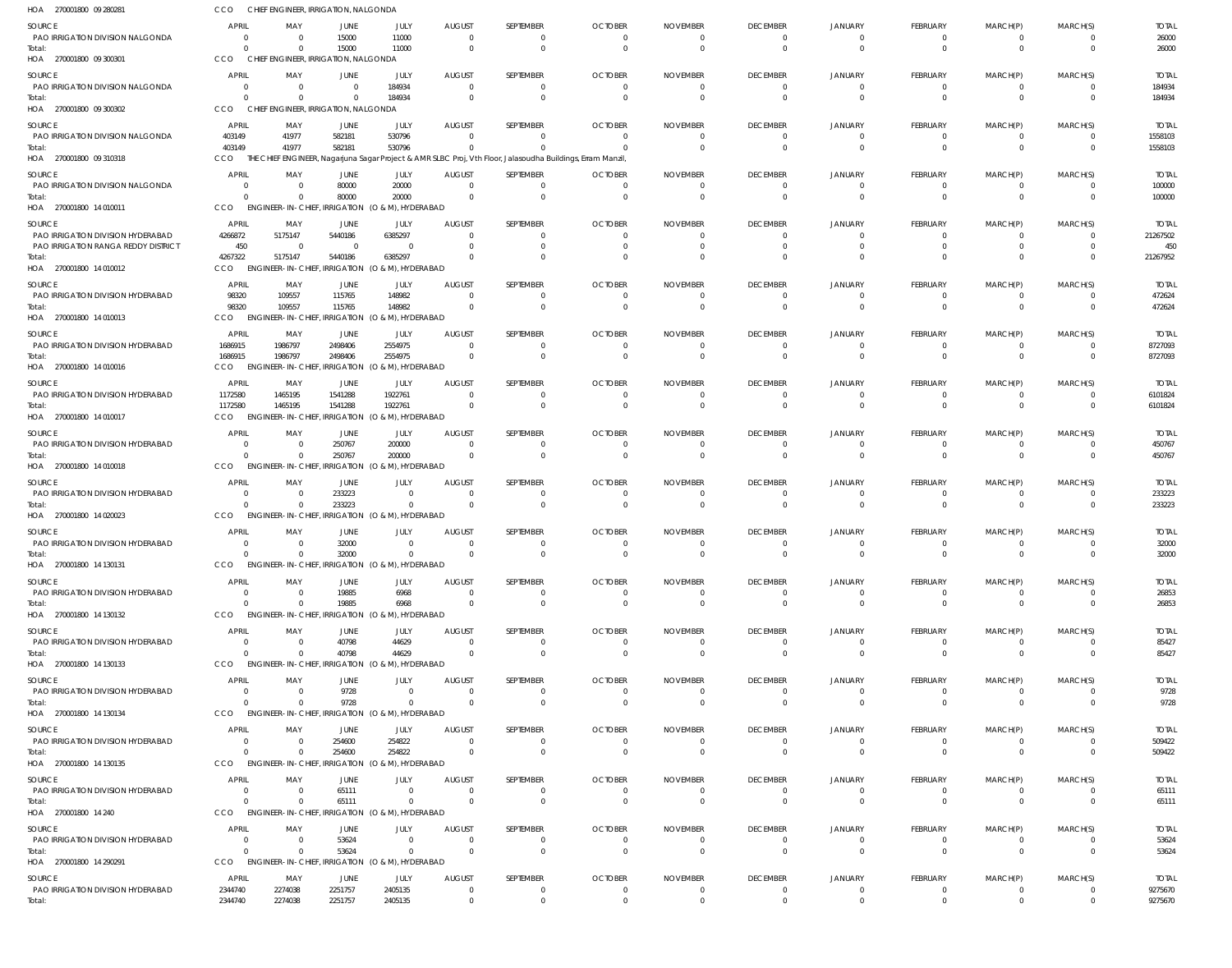| HOA 270001800 14 290292                     | CCO                   |                                       | ENGINEER-IN-CHIEF, IRRIGATION (O & M), HYDERABAD                          |                |                                                      |                                |                      |                      |                                  |                                  |                      |                      |                                  |                  |
|---------------------------------------------|-----------------------|---------------------------------------|---------------------------------------------------------------------------|----------------|------------------------------------------------------|--------------------------------|----------------------|----------------------|----------------------------------|----------------------------------|----------------------|----------------------|----------------------------------|------------------|
| <b>SOURCE</b>                               | <b>APRIL</b>          | MAY                                   | <b>JUNE</b>                                                               | JULY           | <b>AUGUST</b>                                        | SEPTEMBER                      | <b>OCTOBER</b>       | <b>NOVEMBER</b>      | <b>DECEMBER</b>                  | <b>JANUARY</b>                   | FEBRUARY             | MARCH(P)             | MARCH(S)                         | <b>TOTAL</b>     |
| PAO IRRIGATION DIVISION HYDERABAD<br>Total: | 54209<br>54209        | 52609<br>52609                        | 51509<br>51509                                                            | 56392<br>56392 | $\Omega$<br>$\Omega$                                 | $^{\circ}$<br>$\mathbf{0}$     | $\Omega$<br>$\Omega$ | $\Omega$<br>$\Omega$ | $\overline{0}$<br>$\overline{0}$ | $\overline{0}$<br>$\overline{0}$ | $\Omega$<br>$\Omega$ | $\Omega$<br>$\Omega$ | $\overline{0}$<br>$\overline{0}$ | 214719<br>214719 |
| HOA 270001800 14 290293                     | CCO                   |                                       | ENGINEER-IN-CHIEF, IRRIGATION (O & M), HYDERABAD                          |                |                                                      |                                |                      |                      |                                  |                                  |                      |                      |                                  |                  |
| <b>SOURCE</b>                               | <b>APRIL</b>          | MAY                                   | JUNE                                                                      | JULY           | <b>AUGUST</b>                                        | SEPTEMBER                      | <b>OCTOBER</b>       | <b>NOVEMBER</b>      | <b>DECEMBER</b>                  | <b>JANUARY</b>                   | <b>FEBRUARY</b>      | MARCH(P)             | MARCH(S)                         | <b>TOTAL</b>     |
| PAO IRRIGATION DIVISION HYDERABAD           | 902116                | 874993                                | 907091                                                                    | 934682         | $\Omega$<br>$\Omega$                                 | $\overline{0}$<br>$\mathbf{0}$ | - 0                  |                      | $\overline{0}$                   | $\overline{0}$<br>$\Omega$       | $\Omega$<br>$\Omega$ | $\Omega$<br>$\Omega$ | $\overline{0}$<br>$\Omega$       | 3618882          |
| Total:<br>HOA 270001800 14 290294           | 902116<br>CCO         | 874993                                | 907091<br>ENGINEER-IN-CHIEF, IRRIGATION (O & M), HYDERABAD                | 934682         |                                                      |                                | $\Omega$             | $\Omega$             | $\overline{0}$                   |                                  |                      |                      |                                  | 3618882          |
| SOURCE                                      | <b>APRIL</b>          | MAY                                   | JUNE                                                                      | JULY           | <b>AUGUST</b>                                        | SEPTEMBER                      | <b>OCTOBER</b>       | <b>NOVEMBER</b>      | <b>DECEMBER</b>                  | <b>JANUARY</b>                   | <b>FEBRUARY</b>      | MARCH(P)             | MARCH(S)                         | <b>TOTAL</b>     |
| PAO IRRIGATION DIVISION HYDERABAD           | 685113                | 664128                                | 655751                                                                    | 709923         | $\Omega$                                             | $\mathbf{0}$                   | $\Omega$             | $\Omega$             | $\overline{0}$                   | $\Omega$                         | - 0                  | $\Omega$             | $\Omega$                         | 2714915          |
| Total:<br>HOA 270001800 14 290295           | 685113<br>CCO         | 664128<br><b>ENGINEER-IN-CHIEF,</b>   | 655751<br>IRRIGATION (O & M), HYDERABAD                                   | 709923         | $\Omega$                                             | $\overline{0}$                 | $\Omega$             | $\Omega$             | $\overline{0}$                   | $\Omega$                         | $\overline{0}$       | $\overline{0}$       | $\overline{0}$                   | 2714915          |
| <b>SOURCE</b>                               | <b>APRIL</b>          | MAY                                   | JUNE                                                                      | JULY           | <b>AUGUST</b>                                        | SEPTEMBER                      | <b>OCTOBER</b>       | <b>NOVEMBER</b>      | <b>DECEMBER</b>                  | <b>JANUARY</b>                   | <b>FEBRUARY</b>      | MARCH(P)             | MARCH(S)                         | <b>TOTAL</b>     |
| PAO IRRIGATION DIVISION HYDERABAD           | - 0                   |                                       | 100000                                                                    | $\mathbf{0}$   | - 0                                                  | $\mathbf 0$                    |                      |                      | $\overline{0}$                   | $\overline{0}$                   | $\Omega$             | $\Omega$             | $\overline{0}$                   | 100000           |
| Total:<br>HOA 270001800 14 300302           | $\Omega$<br>CCO       |                                       | 100000<br>ENGINEER-IN-CHIEF, IRRIGATION (O & M), HYDERABAD                | $\Omega$       | $\Omega$                                             | $\mathbf{0}$                   | $\Omega$             | $\Omega$             | $\overline{0}$                   | $\circ$                          | $\Omega$             | $\Omega$             | $\overline{0}$                   | 100000           |
| SOURCE                                      | <b>APRIL</b>          | MAY                                   | JUNE                                                                      | JULY           | <b>AUGUST</b>                                        | SEPTEMBER                      | <b>OCTOBER</b>       | <b>NOVEMBER</b>      | <b>DECEMBER</b>                  | <b>JANUARY</b>                   | <b>FEBRUARY</b>      | MARCH(P)             | MARCH(S)                         | <b>TOTAL</b>     |
| PAO IRRIGATION DIVISION HYDERABAD           | 81318                 | $\Omega$                              | $\Omega$                                                                  | $\mathbf{0}$   | $\Omega$                                             | $\mathbf{0}$                   | $\Omega$             | $\Omega$             | $\overline{0}$                   | $\overline{0}$                   | $\Omega$             | $\Omega$             | $\overline{0}$                   | 81318            |
| Total:<br>HOA 270001800 14 510511           | 81318<br>CCO          | $\Omega$                              | $\Omega$<br>ENGINEER-IN-CHIEF, IRRIGATION (O & M), HYDERABAD              | $\mathbf 0$    | $\Omega$                                             | $\mathbf 0$                    | $\Omega$             | $\Omega$             | $\overline{0}$                   | $\Omega$                         | $\Omega$             | $\Omega$             | $\overline{0}$                   | 81318            |
| <b>SOURCE</b>                               | <b>APRIL</b>          | MAY                                   | JUNE                                                                      | JULY           | <b>AUGUST</b>                                        | SEPTEMBER                      | <b>OCTOBER</b>       | <b>NOVEMBER</b>      | <b>DECEMBER</b>                  | <b>JANUARY</b>                   | <b>FEBRUARY</b>      | MARCH(P)             | MARCH(S)                         | <b>TOTAL</b>     |
| PAO IRRIGATION DIVISION HYDERABAD           | $\overline{0}$        |                                       | 18390                                                                     | $\mathbf{0}$   | - 0                                                  | $\overline{0}$                 | - 0                  |                      | $\overline{0}$                   | $\overline{0}$                   | $\Omega$             | $\Omega$             | $\overline{0}$                   | 18390            |
| Total:<br>HOA 270001800 26 270272           | $\Omega$<br>CCO       |                                       | 18390<br>ENGINEER-IN-CHIEF, IRRIGATION (O & M), HYDERABAD                 | $\mathbf{0}$   | $\Omega$                                             | $\mathbf{0}$                   | $\Omega$             | $\Omega$             | $\overline{0}$                   | $\overline{0}$                   | $\Omega$             | $\Omega$             | $\overline{0}$                   | 18390            |
| SOURCE                                      | <b>APRIL</b>          | MAY                                   | JUNE                                                                      | JULY           | <b>AUGUST</b>                                        | SEPTEMBER                      | <b>OCTOBER</b>       | <b>NOVEMBER</b>      | <b>DECEMBER</b>                  | <b>JANUARY</b>                   | FEBRUARY             | MARCH(P)             | MARCH(S)                         | <b>TOTAL</b>     |
| APAO Irrigation, Nagarkurnool               | $\mathbf{0}$          | $\Omega$                              | $\overline{0}$                                                            | 2581000        | $\Omega$                                             | $\mathbf{0}$                   |                      |                      | $\overline{0}$                   | $\mathbf{0}$                     | - 0                  | - 0                  | $\overline{0}$                   | 2581000          |
| Total:<br>HOA 27000180025 09 260            | $\Omega$<br>CCO       | $\Omega$                              | $\mathbf{0}$<br>CHIEF ENGINEER, IRRIGATION, NALGONDA                      | 2581000        | $\Omega$                                             | $\mathbf 0$                    | $\Omega$             | $\Omega$             | $\overline{0}$                   | $\Omega$                         | $\Omega$             | $\Omega$             | $\Omega$                         | 2581000          |
| SOURCE                                      | <b>APRIL</b>          | MAY                                   | <b>JUNE</b>                                                               | JULY           | <b>AUGUST</b>                                        | SEPTEMBER                      | <b>OCTOBER</b>       | <b>NOVEMBER</b>      | <b>DECEMBER</b>                  | <b>JANUARY</b>                   | <b>FEBRUARY</b>      | MARCH(P)             | MARCH(S)                         | <b>TOTAL</b>     |
| PAO IRRIGATION DIVISION NALGONDA            | - 0                   | - 0                                   | $\overline{\mathbf{0}}$                                                   | 17616          | $\Omega$                                             | $\mathbf{0}$                   |                      |                      | $\overline{0}$                   | $\mathbf{0}$                     | $\Omega$             | $\Omega$             | $\overline{0}$                   | 17616            |
| Total:<br>HOA 270080001 01 010011           | $\Omega$<br>CCO       |                                       | $\mathbf{0}$<br>ENGINEER-IN-CHIEF, IRRIGATION (ADMINISTRATION), HYDERABAD | 17616          | 0                                                    | $\mathbf{0}$                   | $\Omega$             | $\Omega$             | $\overline{0}$                   | $\overline{0}$                   | $\overline{0}$       | $\Omega$             | $\overline{0}$                   | 17616            |
| SOURCE                                      | <b>APRIL</b>          | MAY                                   | JUNE                                                                      | JULY           | <b>AUGUST</b>                                        | SEPTEMBER                      | <b>OCTOBER</b>       | <b>NOVEMBER</b>      | <b>DECEMBER</b>                  | <b>JANUARY</b>                   | <b>FEBRUARY</b>      | MARCH(P)             | MARCH(S)                         | <b>TOTAL</b>     |
| PAO IRRIGATION RANGA REDDY DISTRICT         | 4176476               | 4252900                               | 4734605                                                                   | 4429202        | $\Omega$                                             | $\mathbf{0}$                   | - 0                  |                      | $\mathbf{0}$                     | - 0                              | - 0                  | $\Omega$             | $\mathbf{0}$                     | 17593183         |
| Total:<br>HOA 270080001 01 010012           | 4176476<br>CCO        | 4252900                               | 4734605<br>ENGINEER-IN-CHIEF, IRRIGATION (ADMINISTRATION), HYDERABAD      | 4429202        | $\Omega$                                             | $\mathbf 0$                    | $\Omega$             | $\Omega$             | $\overline{0}$                   | $\Omega$                         | $\Omega$             | $\Omega$             | $\Omega$                         | 17593183         |
| SOURCE                                      | <b>APRIL</b>          | MAY                                   | JUNE                                                                      | JULY           | <b>AUGUST</b>                                        | SEPTEMBER                      | <b>OCTOBER</b>       | <b>NOVEMBER</b>      | <b>DECEMBER</b>                  | <b>JANUARY</b>                   | <b>FEBRUARY</b>      | MARCH(P)             | MARCH(S)                         | <b>TOTAL</b>     |
| PAO IRRIGATION RANGA REDDY DISTRICT         | 90169                 | 93244                                 | 96079                                                                     | 95540          | $\Omega$                                             | $\overline{0}$                 | - 0                  |                      | $\overline{0}$                   | $\overline{0}$                   | $\Omega$             | $\Omega$             | $\overline{0}$                   | 375032           |
| Total:<br>HOA 270080001 01 010013           | 90169<br>CCO          | 93244                                 | 96079<br>ENGINEER-IN-CHIEF, IRRIGATION (ADMINISTRATION), HYDERABAD        | 95540          | $\Omega$                                             | $\mathbf{0}$                   | $\Omega$             |                      | $\overline{0}$                   | $\overline{0}$                   | $\Omega$             | $\Omega$             | $\Omega$                         | 375032           |
| SOURCE                                      | <b>APRIL</b>          | MAY                                   | JUNE                                                                      | JULY           | <b>AUGUST</b>                                        | SEPTEMBER                      | <b>OCTOBER</b>       | <b>NOVEMBER</b>      | <b>DECEMBER</b>                  | <b>JANUARY</b>                   | FEBRUARY             | MARCH(P)             | MARCH(S)                         | <b>TOTAL</b>     |
| PAO IRRIGATION RANGA REDDY DISTRICT         | 1602498               | 1732444                               | 2310990                                                                   | 1709002        | $\Omega$                                             | $\Omega$                       |                      | $\Omega$             | $\mathbf{0}$                     | -0                               | - 0                  | - 0                  | $\mathbf{0}$                     | 7354934          |
| Total:<br>HOA 270080001 01 010016           | 1602498<br>CCO        | 1732444<br><b>ENGINEER-IN-CHIEF,</b>  | 2310990                                                                   | 1709002        | $\Omega$<br>IRRIGATION (ADMINISTRATION), HYDERABAD   | $\mathbf 0$                    | $\Omega$             | $\Omega$             | $\overline{0}$                   | $\Omega$                         | $\Omega$             | $\Omega$             | $\Omega$                         | 7354934          |
| SOURCE                                      | <b>APRIL</b>          | MAY                                   | JUNE                                                                      | JULY           | <b>AUGUST</b>                                        | SEPTEMBER                      | <b>OCTOBER</b>       | <b>NOVEMBER</b>      | <b>DECEMBER</b>                  | <b>JANUARY</b>                   | <b>FEBRUARY</b>      | MARCH(P)             | MARCH(S)                         | <b>TOTAL</b>     |
| PAO IRRIGATION RANGA REDDY DISTRICT         | 1174197               | 1203001                               | 1296692                                                                   | 1253570        | $\Omega$                                             | $\overline{0}$                 |                      |                      | $\overline{0}$                   | $\mathbf{0}$                     | - 0                  | - 0                  | - 0                              | 4927460          |
| Total:<br>HOA 270080001 01 010017           | 1174197<br><b>CCO</b> | 1203001                               | 1296692<br>ENGINEER-IN-CHIEF, IRRIGATION (ADMINISTRATION), HYDERABAD      | 1253570        | $\Omega$                                             | $\mathbf{0}$                   | $\Omega$             | $\Omega$             | $\overline{0}$                   | $\overline{0}$                   | $\mathbf{0}$         | $\Omega$             | $\overline{0}$                   | 4927460          |
| SOURCE                                      | <b>APRIL</b>          | MAY                                   | JUNE                                                                      | JULY           | <b>AUGUST</b>                                        | SEPTEMBER                      | <b>OCTOBER</b>       | <b>NOVEMBER</b>      | <b>DECEMBER</b>                  | <b>JANUARY</b>                   | <b>FEBRUARY</b>      | MARCH(P)             | MARCH(S)                         | <b>TOTAL</b>     |
| PAO IRRIGATION RANGA REDDY DISTRICT         | $\Omega$              | $\Omega$                              | 100000                                                                    | 4378           | $\Omega$                                             | $\mathbf{0}$                   | $\Omega$             | $\Omega$             | $\overline{0}$                   | $\overline{0}$                   | - 0                  | $\Omega$             | $\mathbf{0}$                     | 104378           |
| Total:<br>HOA 270080001 01 010018           | $\Omega$<br>CCO       | $\Omega$                              | 100000<br>ENGINEER-IN-CHIEF, IRRIGATION (ADMINISTRATION), HYDERABAD       | 4378           | $\Omega$                                             | $\mathbf{0}$                   | $\Omega$             | $\Omega$             | $\overline{0}$                   | $\overline{0}$                   | $\Omega$             | $\Omega$             | $\overline{0}$                   | 104378           |
| SOURCE                                      | <b>APRIL</b>          | MAY                                   | JUNE                                                                      | JULY           | <b>AUGUST</b>                                        | SEPTEMBER                      | <b>OCTOBER</b>       | <b>NOVEMBER</b>      | <b>DECEMBER</b>                  | <b>JANUARY</b>                   | <b>FEBRUARY</b>      | MARCH(P)             | MARCH(S)                         | <b>TOTAL</b>     |
| PAO IRRIGATION RANGA REDDY DISTRICT         | $\overline{0}$        |                                       | 203698                                                                    | $\mathbf{0}$   | - 0                                                  | $\overline{0}$                 | - 0                  |                      | $\overline{0}$                   | $\overline{0}$                   | $\Omega$             | $\Omega$             | $\overline{0}$                   | 203698           |
| Total:<br>HOA 270080001 01 130131           | $\Omega$<br>CCO       |                                       | 203698<br>ENGINEER-IN-CHIEF, IRRIGATION (ADMINISTRATION), HYDERABAD       | $\mathbf{0}$   | $\Omega$                                             | $\mathbf{0}$                   | $\Omega$             | $\Omega$             | $\overline{0}$                   | $\overline{0}$                   | $\Omega$             | $\Omega$             | $\overline{0}$                   | 203698           |
| SOURCE                                      | <b>APRIL</b>          | MAY                                   | JUNE                                                                      | JULY           | <b>AUGUST</b>                                        | SEPTEMBER                      | <b>OCTOBER</b>       | <b>NOVEMBER</b>      | <b>DECEMBER</b>                  | <b>JANUARY</b>                   | <b>FEBRUARY</b>      | MARCH(P)             | MARCH(S)                         | <b>TOTAL</b>     |
| PAO IRRIGATION RANGA REDDY DISTRICT         | $\overline{0}$        | 53474                                 | 2408                                                                      | 28259          | $\Omega$                                             | $\overline{0}$                 | $\Omega$             | $\Omega$             | $\overline{0}$                   | $\overline{0}$                   | - 0                  | - 0                  | $\overline{0}$                   | 84141            |
| Total:<br>HOA 270080001 01 130132           | $\overline{0}$<br>CCO | 53474                                 | 2408<br>ENGINEER-IN-CHIEF, IRRIGATION (ADMINISTRATION), HYDERABAD         | 28259          | $\Omega$                                             | $\mathbf{0}$                   | $\Omega$             | $\Omega$             | $\overline{0}$                   | $\overline{0}$                   | $\overline{0}$       | $\overline{0}$       | $\overline{0}$                   | 84141            |
| SOURCE                                      | <b>APRIL</b>          | MAY                                   | JUNE                                                                      | JULY           | <b>AUGUST</b>                                        | SEPTEMBER                      | <b>OCTOBER</b>       | <b>NOVEMBER</b>      | <b>DECEMBER</b>                  | <b>JANUARY</b>                   | <b>FEBRUARY</b>      | MARCH(P)             | MARCH(S)                         | <b>TOTAL</b>     |
| PAO IRRIGATION RANGA REDDY DISTRICT         | $\overline{0}$        |                                       | 218154                                                                    | 4720           | - 0                                                  | $\overline{0}$                 |                      |                      | $\overline{0}$                   | $\overline{0}$                   | $\Omega$             | $\Omega$             | $\overline{0}$                   | 222874           |
| Total:<br>HOA 270080001 01 130134           | $\overline{0}$<br>CCO | $\Omega$<br><b>ENGINEER-IN-CHIEF,</b> | 218154                                                                    | 4720           | $^{\circ}$<br>IRRIGATION (ADMINISTRATION), HYDERABAD | $\overline{0}$                 | $\Omega$             | $\Omega$             | $\overline{0}$                   | $\overline{0}$                   | $\mathbf{0}$         | $\mathbf{0}$         | $\overline{0}$                   | 222874           |
| <b>SOURCE</b>                               | <b>APRIL</b>          | MAY                                   | JUNE                                                                      | JULY           | <b>AUGUST</b>                                        | SEPTEMBER                      | <b>OCTOBER</b>       | <b>NOVEMBER</b>      | <b>DECEMBER</b>                  | <b>JANUARY</b>                   | <b>FEBRUARY</b>      | MARCH(P)             | MARCH(S)                         | <b>TOTAL</b>     |
| PAO IRRIGATION RANGA REDDY DISTRICT         | $\overline{0}$        | 463048                                | 68000                                                                     | 422572         | $\Omega$                                             | $\overline{0}$                 | $\Omega$             | $\Omega$             | $\overline{0}$                   | $\overline{0}$                   | - 0                  | - 0                  | $\overline{0}$                   | 953620           |
| Total:<br>HOA 270080001 01 240              | $\Omega$<br>CCO       | 463048                                | 68000<br>ENGINEER-IN-CHIEF, IRRIGATION (ADMINISTRATION), HYDERABAD        | 422572         | $\Omega$                                             | $\mathbf{0}$                   | $\Omega$             | $\Omega$             | $\overline{0}$                   | $\overline{0}$                   | $\Omega$             | $\Omega$             | $\overline{0}$                   | 953620           |
| SOURCE                                      | <b>APRIL</b>          | MAY                                   | JUNE                                                                      | JULY           | <b>AUGUST</b>                                        | SEPTEMBER                      | <b>OCTOBER</b>       | <b>NOVEMBER</b>      | <b>DECEMBER</b>                  | <b>JANUARY</b>                   | <b>FEBRUARY</b>      | MARCH(P)             | MARCH(S)                         | <b>TOTAL</b>     |
| PAO IRRIGATION RANGA REDDY DISTRICT         | $\overline{0}$        | 98369                                 | $\overline{0}$                                                            | 57456          | $\overline{0}$                                       | $\overline{0}$                 | $\overline{0}$       | $\Omega$             | $\overline{0}$                   | $\overline{0}$                   | $\Omega$             | $\mathbf{0}$         | $\overline{0}$                   | 155825           |
| Total:                                      | $\overline{0}$        | 98369                                 | $\Omega$                                                                  | 57456          | $\overline{0}$                                       | $\overline{0}$                 | $\Omega$             | $\Omega$             | $\overline{0}$                   | $\overline{0}$                   | $\Omega$             | $\Omega$             | $\overline{0}$                   | 155825           |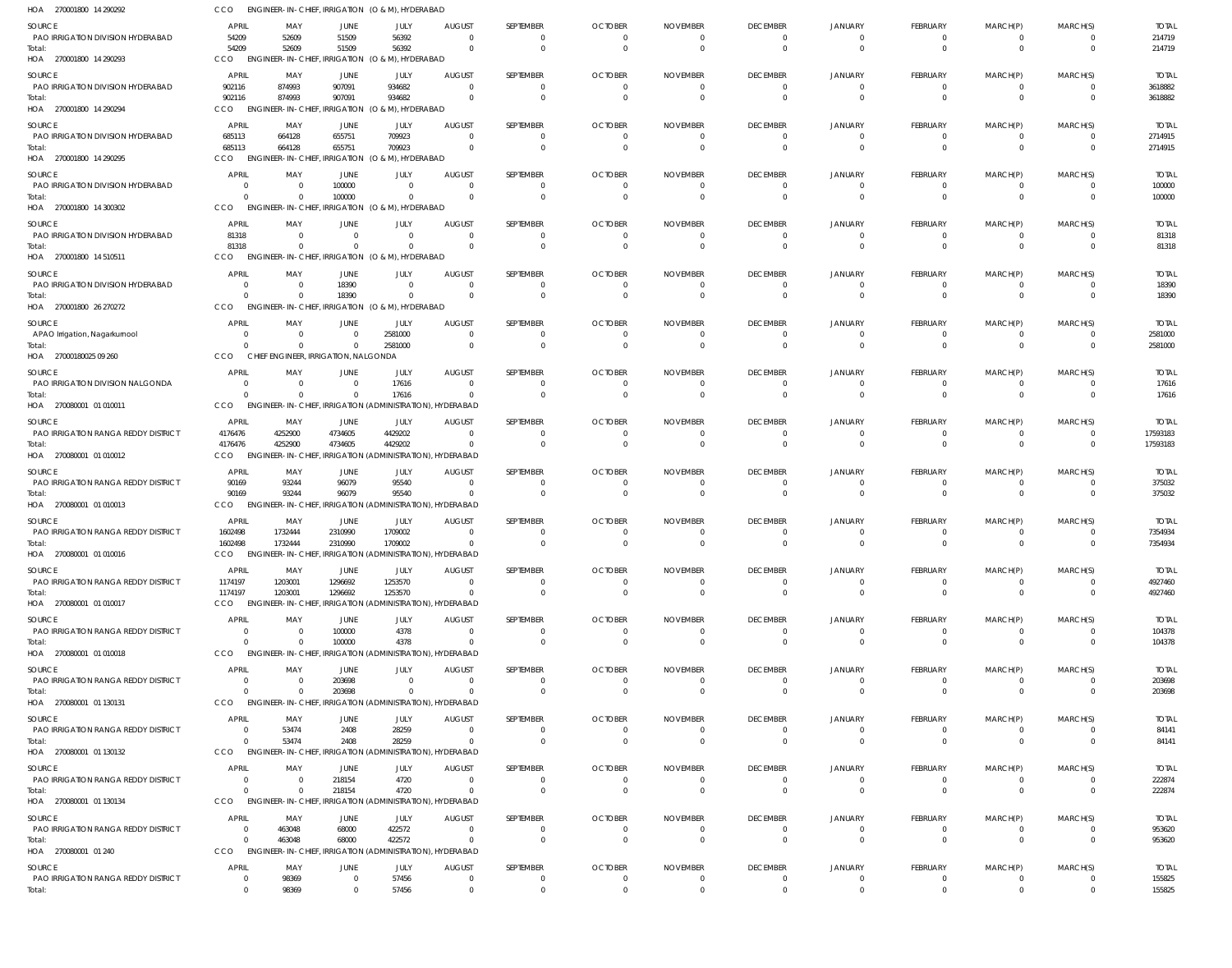| HOA 270080001 01 300302                                                            | cco                                     | ENGINEER-IN-CHIEF, IRRIGATION (ADMINISTRATION), HYDERABAD                                               |                                                 |                                          |                                                   |                                   |                                                    |                                               |                                         |                            |                                              |                                        |                      |                                  |
|------------------------------------------------------------------------------------|-----------------------------------------|---------------------------------------------------------------------------------------------------------|-------------------------------------------------|------------------------------------------|---------------------------------------------------|-----------------------------------|----------------------------------------------------|-----------------------------------------------|-----------------------------------------|----------------------------|----------------------------------------------|----------------------------------------|----------------------|----------------------------------|
| SOURCE<br>PAO IRRIGATION RANGA REDDY DISTRICT<br>Total:                            | <b>APRIL</b><br>248106<br>248106        | MAY<br>$\Omega$<br>$\Omega$                                                                             | <b>JUNE</b><br>$\overline{0}$<br>$\overline{0}$ | JULY<br>$\overline{0}$<br>$\Omega$       | <b>AUGUST</b><br>$\overline{0}$<br>$\Omega$       | SEPTEMBER<br>- 0<br>$\Omega$      | <b>OCTOBER</b><br>$\overline{0}$<br>$\overline{0}$ | <b>NOVEMBER</b><br>0<br>$\overline{0}$        | <b>DECEMBER</b><br>$\Omega$             | JANUARY<br>$\Omega$        | FEBRUARY<br>$\overline{0}$<br>$\overline{0}$ | MARCH(P)<br>$\Omega$<br>$\overline{0}$ | MARCH(S)<br>$\Omega$ | <b>TOTAL</b><br>248106<br>248106 |
| HOA 270080001 01 510511                                                            | CCO                                     | ENGINEER-IN-CHIEF, IRRIGATION (ADMINISTRATION), HYDERABAD                                               |                                                 |                                          |                                                   |                                   |                                                    |                                               |                                         |                            |                                              |                                        |                      |                                  |
| SOURCE<br>PAO IRRIGATION RANGA REDDY DISTRICT<br>Total:                            | <b>APRIL</b>                            | MAY<br>$\overline{\mathbf{0}}$<br>$\Omega$                                                              | JUNE<br>$\overline{0}$<br>$\overline{0}$        | JULY<br>68839<br>68839                   | <b>AUGUST</b><br>$\overline{0}$<br>$\overline{0}$ | SEPTEMBER                         | <b>OCTOBER</b><br>$\overline{0}$<br>- 0            | <b>NOVEMBER</b><br>$\overline{0}$<br>$\Omega$ | <b>DECEMBER</b><br>$\Omega$<br>$\Omega$ | <b>JANUARY</b>             | FEBRUARY<br>$\overline{0}$<br>$\Omega$       | MARCH(P)<br>$\overline{0}$<br>$\Omega$ | MARCH(S)<br>$\Omega$ | <b>TOTAL</b><br>68839<br>68839   |
| HOA 270080001 02 010011                                                            | <b>CCO</b>                              | ENGINEER-IN-CHIEF, IRRIGATION (ADMINISTRATION), HYDERABAD                                               |                                                 |                                          |                                                   |                                   |                                                    |                                               |                                         |                            |                                              |                                        |                      |                                  |
| SOURCE<br>PAO MEDAK(IW), MEDAK<br>Total:<br>HOA 270080001 02 010012                | <b>APRIL</b><br>286030<br>286030<br>CCO | MAY<br>$\Omega$<br>$\overline{\mathbf{0}}$<br>ENGINEER-IN-CHIEF, IRRIGATION (ADMINISTRATION), HYDERABAD | JUNE<br>$\overline{0}$<br>$\overline{0}$        | JULY<br>$\overline{0}$<br>$\overline{0}$ | <b>AUGUST</b><br>- 0<br>$\overline{0}$            | SEPTEMBER<br>$\Omega$<br>$\Omega$ | <b>OCTOBER</b><br>$\Omega$<br>$\overline{0}$       | <b>NOVEMBER</b><br>- 0<br>$\overline{0}$      | <b>DECEMBER</b><br>$\Omega$             | JANUARY                    | FEBRUARY<br>- 0<br>$\overline{0}$            | MARCH(P)<br>$\Omega$<br>$\overline{0}$ | MARCH(S)<br>$\Omega$ | <b>TOTAL</b><br>286030<br>286030 |
| SOURCE<br>PAO MEDAK(IW), MEDAK<br>lotal:                                           | <b>APRIL</b><br>2000<br>2000            | MAY<br>$\overline{\mathbf{0}}$<br>$\Omega$                                                              | <b>JUNE</b><br>$\overline{0}$<br>$\overline{0}$ | JULY<br>$\overline{0}$<br>$\overline{0}$ | <b>AUGUST</b><br>$\overline{0}$<br>$\overline{0}$ | SEPTEMBER                         | <b>OCTOBER</b><br>$\overline{0}$<br>$\overline{0}$ | <b>NOVEMBER</b><br>0<br>$\overline{0}$        | <b>DECEMBER</b><br>- 0<br>$\Omega$      | <b>JANUARY</b>             | FEBRUARY<br>$\overline{0}$<br>$\Omega$       | MARCH(P)<br>0<br>$\Omega$              | MARCH(S)<br>$\Omega$ | <b>TOTAL</b><br>2000<br>2000     |
| HOA 270080001 02 010013                                                            | <b>CCO</b>                              | ENGINEER-IN-CHIEF, IRRIGATION (ADMINISTRATION), HYDERABAD                                               |                                                 |                                          |                                                   |                                   |                                                    |                                               |                                         |                            |                                              |                                        |                      |                                  |
| SOURCE<br>PAO MEDAK(IW), MEDAK<br>Total:<br>HOA 270080001 02 010016                | <b>APRIL</b><br>109768<br>109768<br>CCO | MAY<br>$\Omega$<br>$\Omega$<br>ENGINEER-IN-CHIEF, IRRIGATION (ADMINISTRATION), HYDERABAD                | <b>JUNE</b><br>$\overline{0}$<br>$\overline{0}$ | JULY<br>$\overline{0}$<br>$\overline{0}$ | <b>AUGUST</b><br>$\overline{0}$<br>- 0            | SEPTEMBER<br>- 0<br>$\cap$        | <b>OCTOBER</b><br>$\overline{0}$<br>$\Omega$       | <b>NOVEMBER</b><br>$\overline{0}$<br>$\Omega$ | <b>DECEMBER</b><br>$\Omega$             | <b>JANUARY</b>             | FEBRUARY<br>$\Omega$<br>$\Omega$             | MARCH(P)<br>$\Omega$<br>$\Omega$       | MARCH(S)<br>$\Omega$ | <b>TOTAL</b><br>109768<br>109768 |
| SOURCE                                                                             | <b>APRIL</b>                            | MAY                                                                                                     | JUNE                                            | JULY                                     | <b>AUGUST</b>                                     | SEPTEMBER                         | <b>OCTOBER</b>                                     | <b>NOVEMBER</b>                               | <b>DECEMBER</b>                         | <b>JANUARY</b>             | FEBRUARY                                     | MARCH(P)                               | MARCH(S)             | <b>TOTAL</b>                     |
| PAO MEDAK(IW), MEDAK<br>Total:<br>HOA 270080001 06 010011                          | 33971<br>33971<br><b>CCO</b>            | $\overline{0}$<br>$\overline{0}$<br>DIRECTOR GENERAL, WALAMTARI                                         | $\overline{0}$<br>$\overline{0}$                | $\overline{0}$<br>$\overline{0}$         | $\overline{0}$<br>$\overline{0}$                  | - 0<br>$\Omega$                   | $\overline{0}$<br>$\overline{0}$                   | $\overline{0}$<br>$\overline{0}$              | $\Omega$<br>$\Omega$                    |                            | $\overline{0}$<br>$\overline{0}$             | $\overline{0}$<br>$\overline{0}$       | - 0<br>$\Omega$      | 33971<br>33971                   |
| SOURCE                                                                             | <b>APRIL</b>                            | MAY                                                                                                     | JUNE                                            | JULY                                     | <b>AUGUST</b>                                     | SEPTEMBER                         | <b>OCTOBER</b>                                     | <b>NOVEMBER</b>                               | <b>DECEMBER</b>                         | JANUARY                    | FEBRUARY                                     | MARCH(P)                               | MARCH(S)             | <b>TOTAL</b>                     |
| PAO - IRRIGATION DIVISION WARANGAL<br>(Urban)<br>PAO IRRIGATION DIVISION HYDERABAD | 276870<br>5582481                       | 294890<br>5412970                                                                                       | 298245<br>6297799                               | 285272<br>5454482                        | $\overline{0}$<br>$\overline{0}$                  | $\Omega$                          | $\Omega$<br>0                                      | $\Omega$<br>0                                 | $\Omega$                                |                            | $\Omega$                                     | $\Omega$                               |                      | 1155277<br>22747732              |
| Total:<br>HOA 270080001 06 010012                                                  | 5859351<br>CCO                          | 5707860<br>DIRECTOR GENERAL, WALAMTARI                                                                  | 6596044                                         | 5739754                                  | $\Omega$                                          | $\Omega$                          | $\Omega$                                           | $\Omega$                                      |                                         |                            | $\Omega$                                     | $\Omega$                               |                      | 23903009                         |
| SOURCE<br>PAO - IRRIGATION DIVISION WARANGAL<br>(Urban)                            | <b>APRIL</b><br>6120                    | MAY<br>6320                                                                                             | JUNE<br>6320                                    | JULY<br>6120                             | AUGUST<br>$\overline{0}$                          | SEPTEMBER<br>- 0                  | <b>OCTOBER</b><br>$\overline{0}$                   | <b>NOVEMBER</b><br>$\overline{0}$             | <b>DECEMBER</b>                         | <b>JANUARY</b>             | FEBRUARY<br>$\mathbf{0}$                     | MARCH(P)<br>$\Omega$                   | MARCH(S)             | <b>TOTAL</b><br>24880            |
| PAO IRRIGATION DIVISION HYDERABAD<br>Total:<br>HOA 270080001 06 010013             | 146760<br>152880<br>CCO                 | 143210<br>149530<br>DIRECTOR GENERAL, WALAMTARI                                                         | 150288<br>156608                                | 141780<br>147900                         | $\overline{0}$<br>$\overline{0}$                  | - 0                               | $\overline{0}$<br>$\Omega$                         | $\overline{0}$<br>$\Omega$                    | - 0<br>$\Omega$                         |                            | $\Omega$<br>$\Omega$                         | 0<br>$\Omega$                          | $\Omega$             | 582038<br>606918                 |
| SOURCE<br>PAO - IRRIGATION DIVISION WARANGAL                                       | <b>APRIL</b><br>106262                  | MAY<br>113164                                                                                           | JUNE<br>114466                                  | JULY<br>109522                           | <b>AUGUST</b><br>$\Omega$                         | SEPTEMBER<br>$\Omega$             | <b>OCTOBER</b><br>$\Omega$                         | <b>NOVEMBER</b><br>- 0                        | <b>DECEMBER</b>                         | <b>JANUARY</b>             | FEBRUARY<br>$\Omega$                         | MARCH(P)<br>$\Omega$                   | MARCH(S)             | <b>TOTAL</b><br>443414           |
| (Urban)<br>PAO IRRIGATION DIVISION HYDERABAD<br>Total:                             | 2143025<br>2249287                      | 2078012<br>2191176                                                                                      | 3014610<br>3129076                              | 2094246<br>2203768                       | $\overline{0}$<br>$\Omega$                        | - 0                               | 0<br>$\Omega$                                      | $\Omega$<br>$\Omega$                          |                                         |                            | 0<br>$\Omega$                                | 0                                      | $\Omega$             | 9329893<br>9773307               |
| HOA 270080001 06 010016                                                            | <b>CCO</b>                              | DIRECTOR GENERAL, WALAMTARI                                                                             |                                                 |                                          |                                                   |                                   |                                                    |                                               |                                         |                            |                                              |                                        |                      |                                  |
| SOURCE<br>PAO - IRRIGATION DIVISION WARANGAL<br>(Urban)                            | <b>APRIL</b><br>51950                   | MAY<br>55510                                                                                            | JUNE<br>55749                                   | JULY<br>53198                            | <b>AUGUST</b><br>$\overline{0}$                   | SEPTEMBER<br>$\Omega$             | <b>OCTOBER</b><br>$\Omega$                         | <b>NOVEMBER</b><br>$\Omega$                   | <b>DECEMBER</b><br>$\Omega$             | <b>JANUARY</b>             | FEBRUARY<br>$\Omega$                         | MARCH(P)<br>$\Omega$                   | MARCH(S)             | <b>TOTAL</b><br>216407           |
| PAO IRRIGATION DIVISION HYDERABAD<br>Total:<br>HOA 270080001 06 010017             | 1902133<br>1954083<br>CCO               | 1843599<br>1899109<br>DIRECTOR GENERAL, WALAMTARI                                                       | 1882064<br>1937813                              | 1593734<br>1646932                       | $\overline{0}$                                    | $\Omega$                          | $\overline{0}$                                     | $\overline{0}$                                | $\Omega$                                | $\Omega$                   | $\overline{0}$                               | $\mathbf 0$                            | $\Omega$             | 7221530<br>7437937               |
| SOURCE<br>PAO IRRIGATION DIVISION HYDERABAD                                        | <b>APRIL</b><br>- 0                     | MAY<br>26643                                                                                            | <b>JUNE</b><br>384884                           | JULY<br>95536                            | <b>AUGUST</b><br>$\overline{0}$                   | SEPTEMBER<br>- 0                  | <b>OCTOBER</b><br>$\overline{0}$                   | <b>NOVEMBER</b><br>0                          | <b>DECEMBER</b><br>- 0                  | <b>JANUARY</b>             | FEBRUARY<br>$^{\circ}$                       | MARCH(P)<br>0                          | MARCH(S)             | <b>TOTAL</b><br>507063           |
| Total:<br>HOA 270080001 06 130131                                                  | $\Omega$<br><b>CCO</b>                  | 26643<br>DIRECTOR GENERAL, WALAMTARI                                                                    | 384884                                          | 95536                                    | $\overline{0}$                                    | $\Omega$                          | $\overline{0}$                                     | $\overline{0}$                                | $\Omega$                                | $\Omega$                   | $\Omega$                                     | $\overline{0}$                         | $\Omega$             | 507063                           |
| SOURCE<br>PAO - IRRIGATION DIVISION WARANGAL                                       | <b>APRIL</b>                            | MAY<br>$\overline{0}$                                                                                   | JUNE<br>$\overline{0}$                          | JULY<br>2869                             | AUGUST<br>$\overline{0}$                          | SEPTEMBER<br>$\Omega$             | <b>OCTOBER</b><br>$\overline{0}$                   | <b>NOVEMBER</b><br>$\overline{0}$             | <b>DECEMBER</b><br>$\Omega$             | <b>JANUARY</b>             | FEBRUARY<br>$\overline{0}$                   | MARCH(P)<br>$^{\circ}$                 | MARCH(S)             | <b>TOTAL</b><br>2869             |
| (Urban)<br>PAO IRRIGATION DIVISION HYDERABAD<br>Total:                             | $\Omega$<br>$\Omega$                    | $\Omega$<br>$\Omega$                                                                                    | 38572<br>38572                                  | 2959<br>5828                             | $\overline{0}$<br>$\overline{0}$                  | $\Omega$<br>$\Omega$              | $\overline{0}$<br>$\overline{0}$                   | $\overline{0}$<br>$\Omega$                    | $\Omega$<br>$\Omega$                    | - 0<br>$\Omega$            | $\overline{0}$<br>$\Omega$                   | $\overline{0}$<br>$\overline{0}$       | $\Omega$<br>$\Omega$ | 41531<br>44400                   |
| HOA 270080001 06 130132                                                            | CCO                                     | DIRECTOR GENERAL, WALAMTARI                                                                             |                                                 |                                          |                                                   |                                   |                                                    |                                               |                                         |                            |                                              |                                        |                      |                                  |
| SOURCE<br>PAO IRRIGATION DIVISION HYDERABAD<br>Total:                              | <b>APRIL</b><br>$\Omega$                | MAY<br>$\Omega$<br>$\Omega$                                                                             | JUNE<br>20873<br>20873                          | JULY<br>$\overline{0}$<br>$\mathbf{0}$   | <b>AUGUST</b><br>$\overline{0}$<br>$\overline{0}$ | SEPTEMBER<br>- 0<br>$\Omega$      | <b>OCTOBER</b><br>0<br>$\overline{0}$              | <b>NOVEMBER</b><br>0<br>$\overline{0}$        | <b>DECEMBER</b><br>- 0<br>$\Omega$      | <b>JANUARY</b><br>$\Omega$ | FEBRUARY<br>$^{\circ}$<br>$\overline{0}$     | MARCH(P)<br>$\Omega$<br>$\overline{0}$ | MARCH(S)<br>$\Omega$ | <b>TOTAL</b><br>20873<br>20873   |
| HOA 270080001 06 130134                                                            | <b>CCO</b>                              | DIRECTOR GENERAL, WALAMTARI                                                                             |                                                 |                                          |                                                   |                                   |                                                    |                                               |                                         |                            |                                              |                                        |                      |                                  |
| SOURCE<br>PAO IRRIGATION DIVISION HYDERABAD                                        | <b>APRIL</b>                            | MAY<br>$\overline{0}$                                                                                   | JUNE<br>437467                                  | JULY<br>$\overline{0}$                   | <b>AUGUST</b><br>$\overline{0}$                   | SEPTEMBER<br>- 0                  | <b>OCTOBER</b><br>$\overline{0}$                   | <b>NOVEMBER</b><br>$\overline{0}$             | <b>DECEMBER</b><br>$\Omega$             | <b>JANUARY</b>             | FEBRUARY<br>-0                               | MARCH(P)<br>0                          | MARCH(S)             | <b>TOTAL</b><br>437467           |
| Total:<br>HOA 270080001 06 130135                                                  | $\Omega$<br><b>CCO</b>                  | $\Omega$<br>DIRECTOR GENERAL, WALAMTARI                                                                 | 437467                                          | $\overline{0}$                           | $\overline{0}$                                    | $\Omega$                          | $\overline{0}$                                     | $\overline{0}$                                | $\mathbf 0$                             | $\Omega$                   | $\overline{0}$                               | $\overline{0}$                         | $\Omega$             | 437467                           |
| SOURCE<br>PAO IRRIGATION DIVISION HYDERABAD                                        | <b>APRIL</b>                            | MAY<br>$\Omega$                                                                                         | JUNE<br>215700                                  | JULY<br>70942                            | <b>AUGUST</b><br>$\overline{0}$                   | SEPTEMBER<br>- 0                  | <b>OCTOBER</b><br>$\overline{0}$                   | <b>NOVEMBER</b><br>$\overline{0}$             | <b>DECEMBER</b><br>- 0                  | <b>JANUARY</b>             | FEBRUARY<br>$\overline{0}$                   | MARCH(P)<br>$\overline{0}$             | MARCH(S)             | <b>TOTAL</b><br>286642           |
| Total:<br>HOA 270080001 06 290291                                                  | $\Omega$<br>CCO                         | $\Omega$<br>DIRECTOR GENERAL, WALAMTARI                                                                 | 215700                                          | 70942                                    | $\overline{0}$                                    | $\Omega$                          | $\overline{0}$                                     | $\overline{0}$                                | $\Omega$                                | $\Omega$                   | $\overline{0}$                               | $\overline{0}$                         | $\Omega$             | 286642                           |
| SOURCE<br>PAO IRRIGATION DIVISION HYDERABAD                                        | <b>APRIL</b><br>1748365                 | MAY<br>1783265                                                                                          | JUNE<br>2175829                                 | JULY<br>1834349                          | <b>AUGUST</b><br>$\overline{0}$                   | SEPTEMBER<br>- 0                  | <b>OCTOBER</b><br>$\overline{0}$                   | <b>NOVEMBER</b><br>$\overline{0}$             | <b>DECEMBER</b><br>$\mathbf{0}$         | <b>JANUARY</b><br>$\Omega$ | FEBRUARY<br>$\overline{0}$                   | MARCH(P)<br>$\overline{0}$             | MARCH(S)<br>$\Omega$ | <b>TOTAL</b><br>7541808          |
| Total:<br>HOA 270080001 06 290292                                                  | 1748365<br>CCO                          | 1783265<br>DIRECTOR GENERAL, WALAMTARI                                                                  | 2175829                                         | 1834349                                  | $\overline{0}$                                    | $\Omega$                          | $\overline{0}$                                     | $\overline{0}$                                | $\Omega$                                | $\Omega$                   | $\overline{0}$                               | $\overline{0}$                         | $\Omega$             | 7541808                          |
| SOURCE<br>PAO IRRIGATION DIVISION HYDERABAD                                        | <b>APRIL</b><br>39985                   | MAY<br>40685                                                                                            | JUNE<br>52502                                   | JULY<br>42485                            | <b>AUGUST</b><br>$\overline{0}$                   | SEPTEMBER                         | <b>OCTOBER</b><br>$\overline{0}$                   | <b>NOVEMBER</b><br>$\overline{0}$             | <b>DECEMBER</b><br>- 0                  | <b>JANUARY</b>             | FEBRUARY<br>0                                | MARCH(P)                               | MARCH(S)             | <b>TOTAL</b><br>175657           |
| Total:                                                                             | 39985                                   | 40685                                                                                                   | 52502                                           | 42485                                    | $\overline{0}$                                    | $\Omega$                          | $\overline{0}$                                     | $\overline{0}$                                | $\Omega$                                | $\Omega$                   | $\overline{0}$                               | $\overline{0}$                         | $\mathbf{0}$         | 175657                           |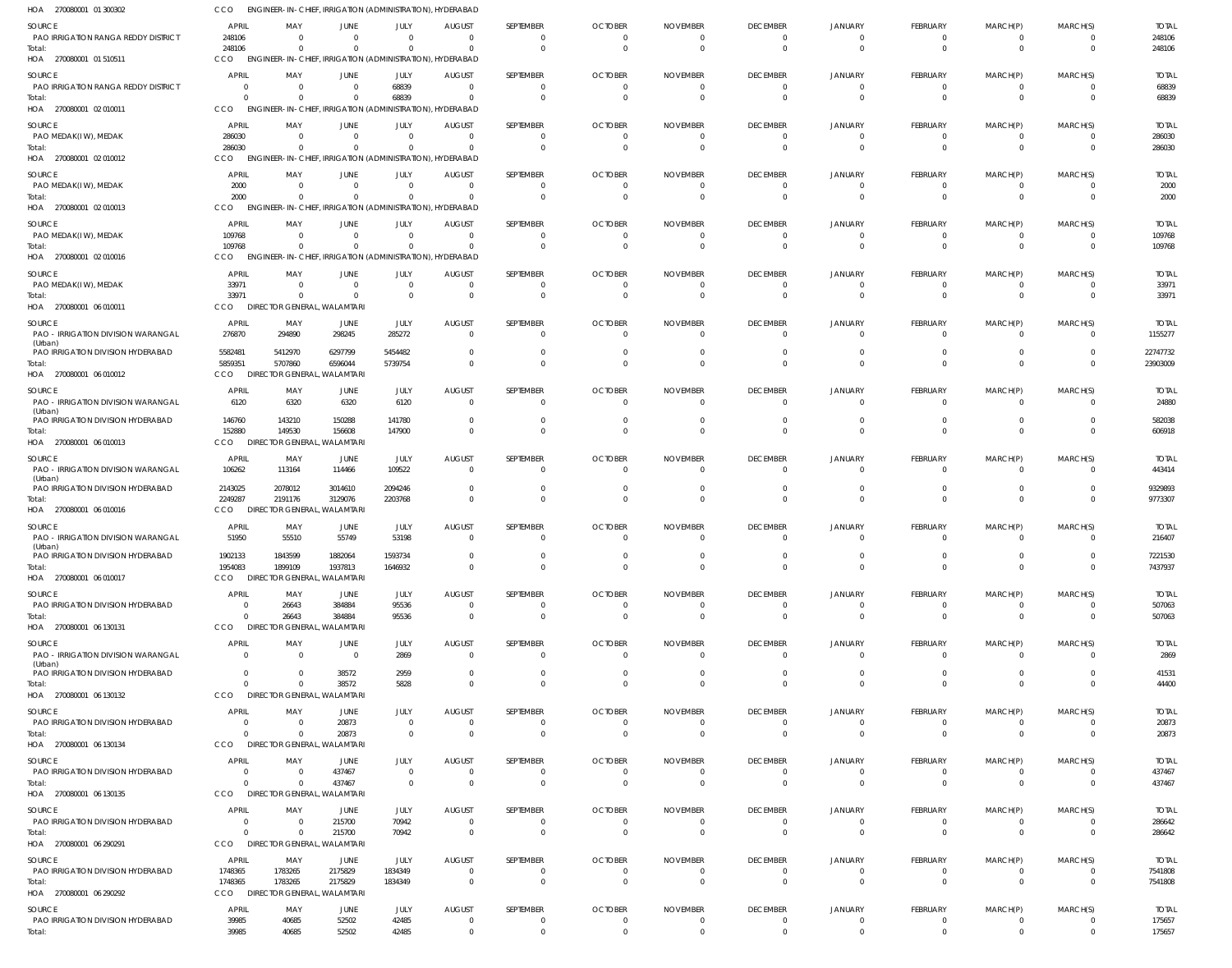| HOA 270080001 06 290293                       | CCO                      | DIRECTOR GENERAL, WALAMTARI                                        |                      |                                           |                                          |                       |                                           |                                            |                             |                      |                             |                      |                      |                         |
|-----------------------------------------------|--------------------------|--------------------------------------------------------------------|----------------------|-------------------------------------------|------------------------------------------|-----------------------|-------------------------------------------|--------------------------------------------|-----------------------------|----------------------|-----------------------------|----------------------|----------------------|-------------------------|
| SOURCE                                        | APRIL                    | MAY                                                                | JUNE                 | JULY                                      | <b>AUGUST</b>                            | <b>SEPTEMBER</b>      | <b>OCTOBER</b>                            | <b>NOVEMBER</b>                            | <b>DECEMBER</b>             | <b>JANUARY</b>       | <b>FEBRUARY</b>             | MARCH(P)             | MARCH(S)             | <b>TOTAL</b>            |
| PAO IRRIGATION DIVISION HYDERABAD             | 670963                   | 684163                                                             | 821409               | 704134                                    | $\overline{\mathbf{0}}$                  | $^{\circ}$            | $\overline{\mathbf{0}}$                   | $\overline{\mathbf{0}}$                    | $\Omega$                    | $\Omega$             | 0                           | 0                    | $\Omega$             | 2880669                 |
| Total:                                        | 670963                   | 684163                                                             | 821409               | 704134                                    | $\Omega$                                 | $\Omega$              | $\Omega$                                  | $\overline{\phantom{0}}$                   | $\Omega$                    | $\Omega$             | $\Omega$                    | $\Omega$             | $\Omega$             | 2880669                 |
| HOA 270080001 06 290294                       | CCO                      | DIRECTOR GENERAL, WALAMTARI                                        |                      |                                           |                                          |                       |                                           |                                            |                             |                      |                             |                      |                      |                         |
| SOURCE<br>PAO IRRIGATION DIVISION HYDERABAD   | <b>APRIL</b><br>605102   | MAY<br>617314                                                      | JUNE<br>754971       | JULY<br>549612                            | <b>AUGUST</b><br>$\overline{0}$          | SEPTEMBER<br>$\Omega$ | <b>OCTOBER</b><br>$\Omega$                | <b>NOVEMBER</b><br>- 0                     | <b>DECEMBER</b><br>$\Omega$ | JANUARY<br>- ( )     | <b>FEBRUARY</b><br>0        | MARCH(P)<br>0        | MARCH(S)             | <b>TOTAL</b><br>2526999 |
| Total:                                        | 605102                   | 617314                                                             | 754971               | 549612                                    | $\overline{0}$                           | 0                     | $\overline{0}$                            | $\overline{\mathbf{0}}$                    | $\Omega$                    | $\Omega$             | $\mathbf{0}$                | $\mathbf{0}$         | $\Omega$             | 2526999                 |
| HOA 270080001 06 290295                       | CCO                      | DIRECTOR GENERAL, WALAMTARI                                        |                      |                                           |                                          |                       |                                           |                                            |                             |                      |                             |                      |                      |                         |
| SOURCE                                        | <b>APRIL</b>             | MAY                                                                | JUNE                 | JULY                                      | <b>AUGUST</b>                            | SEPTEMBER             | <b>OCTOBER</b>                            | <b>NOVEMBER</b>                            | <b>DECEMBER</b>             | JANUARY              | FEBRUARY                    | MARCH(P)             | MARCH(S)             | <b>TOTAL</b>            |
| PAO IRRIGATION DIVISION HYDERABAD             | $\Omega$                 | 86477                                                              | $\overline{0}$       | $\Omega$                                  | $\overline{0}$                           | 0                     | $\overline{0}$                            | $\overline{0}$                             | $\Omega$                    |                      | 0                           | 0                    |                      | 86477                   |
| Total:                                        | $\Omega$                 | 86477                                                              | $\overline{0}$       | $\Omega$                                  | $\overline{0}$                           | $\mathbf{0}$          | $\overline{0}$                            | $\overline{0}$                             | $\Omega$                    | $\Omega$             | $\mathbf{0}$                | $\mathbf{0}$         | $\Omega$             | 86477                   |
| HOA 270080001 06 310318                       | CCO                      | <b>DIRECTOR GENERAL, WALAMTARI</b>                                 |                      |                                           |                                          |                       |                                           |                                            |                             |                      |                             |                      |                      |                         |
| SOURCE                                        | <b>APRIL</b>             | MAY                                                                | JUNE                 | JULY                                      | <b>AUGUST</b>                            | SEPTEMBER             | <b>OCTOBER</b>                            | <b>NOVEMBER</b>                            | <b>DECEMBER</b>             | JANUARY              | <b>FEBRUARY</b>             | MARCH(P)             | MARCH(S)             | <b>TOTAL</b>            |
| PAO IRRIGATION DIVISION HYDERABAD<br>Total:   | $\Omega$                 | $\Omega$<br>$\Omega$                                               | 40000<br>40000       | 20000<br>20000                            | - 0<br>$\Omega$                          | $\Omega$<br>$\Omega$  | $\overline{\mathbf{0}}$<br>$\Omega$       | - 0<br>$\Omega$                            | - 0<br>$\Omega$             |                      | $\Omega$<br>$\Omega$        | $\Omega$<br>$\Omega$ |                      | 60000<br>60000          |
| HOA 270080001 13010011                        | CCO                      | ENGINEER-IN-CHIEF, IRRIGATION (GENERAL), HYDERABAD                 |                      |                                           |                                          |                       |                                           |                                            |                             |                      |                             |                      |                      |                         |
| SOURCE                                        | APRIL                    | MAY                                                                | JUNE                 | JULY                                      | <b>AUGUST</b>                            | <b>SEPTEMBER</b>      | <b>OCTOBER</b>                            | <b>NOVEMBER</b>                            | <b>DECEMBER</b>             | JANUARY              | <b>FEBRUARY</b>             | MARCH(P)             | MARCH(S)             | <b>TOTAL</b>            |
| PAO IRRIGATION DIVISION HYDERABAD             | 672627                   | 606277                                                             | 696403               | 654450                                    | $\Omega$                                 | $\Omega$              | $\overline{0}$                            | $\overline{\mathbf{0}}$                    | $\Omega$                    | $\Omega$             | 0                           | 0                    | $\Omega$             | 2629757                 |
| Total:                                        | 672627                   | 606277                                                             | 696403               | 654450                                    | $\overline{\mathbf{0}}$                  | $\Omega$              | $\overline{0}$                            | $\overline{\mathbf{0}}$                    | $\Omega$                    |                      | $\mathbf{0}$                | $\mathbf{0}$         | $\Omega$             | 2629757                 |
| HOA 270080001 13010012                        | CCO                      | ENGINEER-IN-CHIEF, IRRIGATION (GENERAL), HYDERABAD                 |                      |                                           |                                          |                       |                                           |                                            |                             |                      |                             |                      |                      |                         |
| SOURCE                                        | APRIL                    | MAY                                                                | JUNE                 | JULY                                      | <b>AUGUST</b>                            | <b>SEPTEMBER</b>      | <b>OCTOBER</b>                            | <b>NOVEMBER</b>                            | <b>DECEMBER</b>             | JANUARY              | FEBRUARY                    | MARCH(P)             | MARCH(S)             | <b>TOTAL</b>            |
| PAO IRRIGATION DIVISION HYDERABAD             | 13398                    | 12087                                                              | 13753                | 12920                                     | $\Omega$                                 | $\Omega$              | $\Omega$                                  | - 0                                        | - ( )                       |                      | 0                           |                      |                      | 52158                   |
| Total:<br>HOA 270080001 13 010013             | 13398<br>CCO             | 12087<br>ENGINEER-IN-CHIEF, IRRIGATION (GENERAL), HYDERABAD        | 13753                | 12920                                     | $\Omega$                                 | $\Omega$              | $\Omega$                                  | $\overline{0}$                             | $\Omega$                    |                      | $\Omega$                    |                      |                      | 52158                   |
|                                               |                          |                                                                    |                      |                                           |                                          |                       |                                           |                                            |                             |                      |                             |                      |                      |                         |
| SOURCE<br>PAO IRRIGATION DIVISION HYDERABAD   | APRIL<br>258140          | MAY<br>232664                                                      | JUNE<br>288539       | JULY<br>251176                            | <b>AUGUST</b><br>$\Omega$                | SEPTEMBER<br>$\Omega$ | <b>OCTOBER</b><br>$\overline{0}$          | <b>NOVEMBER</b><br>$\overline{0}$          | <b>DECEMBER</b><br>$\Omega$ | JANUARY              | <b>FEBRUARY</b><br>0        | MARCH(P)             | MARCH(S)             | <b>TOTAL</b><br>1030519 |
| Total:                                        | 258140                   | 232664                                                             | 288539               | 251176                                    | $\Omega$                                 | $\Omega$              | $\overline{0}$                            | $\overline{\mathbf{0}}$                    | $\Omega$                    | $\Omega$             | $\mathbf{0}$                | 0                    | $\Omega$             | 1030519                 |
| HOA 270080001 13010016                        | CCO                      | <b>ENGINEER-IN-CHIEF,</b>                                          |                      | IRRIGATION (GENERAL), HYDERABAD           |                                          |                       |                                           |                                            |                             |                      |                             |                      |                      |                         |
| SOURCE                                        | APRIL                    | MAY                                                                | JUNE                 | JULY                                      | <b>AUGUST</b>                            | SEPTEMBER             | <b>OCTOBER</b>                            | <b>NOVEMBER</b>                            | <b>DECEMBER</b>             | <b>JANUARY</b>       | <b>FEBRUARY</b>             | MARCH(P)             | MARCH(S)             | <b>TOTAL</b>            |
| PAO IRRIGATION DIVISION HYDERABAD             | 181491                   | 161781                                                             | 188557               | 175454                                    | $\Omega$                                 | $\Omega$              | $\overline{0}$                            | $\overline{0}$                             | $\Omega$                    |                      | 0                           | $\Omega$             |                      | 707283                  |
| Total:                                        | 181491<br>CCO            | 161781<br><b>ENGINEER-IN-CHIEF,</b>                                | 188557               | 175454<br>IRRIGATION (GENERAL), HYDERABAD | $\Omega$                                 | $\Omega$              | $\Omega$                                  | $\Omega$                                   | $\Omega$                    |                      | $\Omega$                    | $\Omega$             | $\Omega$             | 707283                  |
| HOA 270080001 13 130131                       |                          |                                                                    |                      |                                           |                                          |                       |                                           |                                            |                             |                      |                             |                      |                      |                         |
| SOURCE<br>PAO IRRIGATION DIVISION HYDERABAD   | <b>APRIL</b><br>$\Omega$ | MAY<br>$\overline{0}$                                              | JUNE<br>7661         | JULY<br>$\Omega$                          | <b>AUGUST</b><br>$\overline{0}$          | SEPTEMBER<br>$\Omega$ | <b>OCTOBER</b><br>$\overline{\mathbf{0}}$ | <b>NOVEMBER</b><br>$\overline{0}$          | <b>DECEMBER</b><br>$\Omega$ | JANUARY<br>$\Omega$  | <b>FEBRUARY</b><br>0        | MARCH(P)             | MARCH(S)             | <b>TOTAL</b><br>7661    |
| Total:                                        | $\Omega$                 | $\Omega$                                                           | 7661                 |                                           | $\Omega$                                 | $\Omega$              | - 0                                       | $\Omega$                                   | $\Omega$                    |                      | 0                           |                      |                      | 7661                    |
| HOA 270080001 13130132                        | CCO                      | ENGINEER-IN-CHIEF, IRRIGATION (GENERAL), HYDERABAD                 |                      |                                           |                                          |                       |                                           |                                            |                             |                      |                             |                      |                      |                         |
| SOURCE                                        | <b>APRIL</b>             | MAY                                                                | JUNE                 | JULY                                      | <b>AUGUST</b>                            | SEPTEMBER             | <b>OCTOBER</b>                            | <b>NOVEMBER</b>                            | <b>DECEMBER</b>             | JANUARY              | <b>FEBRUARY</b>             | MARCH(P)             | MARCH(S)             | <b>TOTAL</b>            |
| PAO IRRIGATION DIVISION HYDERABAD             | $\Omega$                 | $\Omega$                                                           | $\Omega$             | 3240                                      | $\Omega$                                 | $\Omega$              | $\Omega$                                  | - 0                                        | $\Omega$                    |                      | 0                           |                      |                      | 3240                    |
| Total:                                        | $\Omega$                 | $\Omega$                                                           | $\Omega$             | 3240                                      | $\overline{\mathbf{0}}$                  | $\Omega$              | $\overline{0}$                            | $\overline{\mathbf{0}}$                    | $\Omega$                    |                      | $\mathbf{0}$                | $\Omega$             | $\Omega$             | 3240                    |
| HOA 270080001 13 130134                       | CCO                      | ENGINEER-IN-CHIEF, IRRIGATION (GENERAL), HYDERABAD                 |                      |                                           |                                          |                       |                                           |                                            |                             |                      |                             |                      |                      |                         |
| SOURCE                                        | APRIL                    | MAY                                                                | JUNE                 | JULY                                      | <b>AUGUST</b>                            | SEPTEMBER             | <b>OCTOBER</b>                            | <b>NOVEMBER</b>                            | <b>DECEMBER</b>             | JANUARY              | <b>FEBRUARY</b>             | MARCH(P)             | MARCH(S)             | <b>TOTAL</b>            |
| PAO IRRIGATION DIVISION HYDERABAD<br>Total:   | $\Omega$                 | $\Omega$<br>$\Omega$                                               | 129200<br>129200     | $\Omega$<br>$\Omega$                      | $\overline{0}$<br>$\Omega$               | $\Omega$<br>$\Omega$  | - 0<br>$\Omega$                           | - 0<br>$\Omega$                            | $\Omega$                    | $\Omega$             | 0<br>$\Omega$               | $\Omega$             |                      | 129200<br>129200        |
| HOA 27008000125 01 280284                     | <b>CCO</b>               | ENGINEER-IN-CHIEF, IRRIGATION (ADMINISTRATION), HYDERABAD          |                      |                                           |                                          |                       |                                           |                                            |                             |                      |                             |                      |                      |                         |
| SOURCE                                        | APRIL                    | MAY                                                                | JUNE                 | JULY                                      | <b>AUGUST</b>                            | SEPTEMBER             | <b>OCTOBER</b>                            | <b>NOVEMBER</b>                            | <b>DECEMBER</b>             | <b>JANUARY</b>       | <b>FEBRUARY</b>             | MARCH(P)             | MARCH(S)             | <b>TOTAL</b>            |
| PAO IRRIGATION RANGA REDDY DISTRICT           | $\Omega$                 | 560000                                                             | 220000               | 320000                                    | $\Omega$                                 | $\Omega$              | $\overline{\mathbf{0}}$                   | $\overline{0}$                             | $\Omega$                    | $\Omega$             | 0                           | 0                    |                      | 1100000                 |
| Total:                                        | $\Omega$                 | 560000                                                             | 220000               | 320000                                    | $\Omega$                                 | $\Omega$              | $\Omega$                                  | $\Omega$                                   | $\Omega$                    | $\Omega$             | $\Omega$                    | $\mathbf 0$          | $\Omega$             | 1100000                 |
| HOA 270080800 08 010011                       | CCO                      | ENGINEER-IN-CHIEF, IRRIGATION (GENERAL), HYDERABAD                 |                      |                                           |                                          |                       |                                           |                                            |                             |                      |                             |                      |                      |                         |
| SOURCE                                        | APRIL                    | MAY                                                                | JUNE                 | JULY                                      | <b>AUGUST</b>                            | SEPTEMBER             | <b>OCTOBER</b>                            | <b>NOVEMBER</b>                            | <b>DECEMBER</b>             | JANUARY              | <b>FEBRUARY</b>             | MARCH(P)             | MARCH(S)             | <b>TOTAL</b>            |
| PAO IRRIGATION RANGA REDDY DISTRICT<br>Total: | 1097930<br>1097930       | 1676075<br>1676075                                                 | 1760856<br>1760856   | 1564520<br>1564520                        | $\overline{0}$<br>$\Omega$               | $\Omega$<br>$\Omega$  | $\overline{\mathbf{0}}$<br>$\overline{0}$ | $\overline{\mathbf{0}}$<br>$\overline{0}$  | $\Omega$<br>$\Omega$        | $\Omega$<br>$\Omega$ | 0<br>$\mathbf{0}$           | 0<br>$\overline{0}$  | $\Omega$<br>$\Omega$ | 6099381<br>6099381      |
| HOA 270080800 08 010012                       | CCO                      | ENGINEER-IN-CHIEF, IRRIGATION (GENERAL), HYDERABAD                 |                      |                                           |                                          |                       |                                           |                                            |                             |                      |                             |                      |                      |                         |
| SOURCE                                        | APRIL                    | MAY                                                                | JUNE                 | JULY                                      | <b>AUGUST</b>                            | <b>SEPTEMBER</b>      | <b>OCTOBER</b>                            | <b>NOVEMBER</b>                            | <b>DECEMBER</b>             | <b>JANUARY</b>       | <b>FEBRUARY</b>             | MARCH(P)             | MARCH(S)             | <b>TOTAL</b>            |
| PAO IRRIGATION RANGA REDDY DISTRICT           | 278523                   | 261718                                                             | 273481               | 282293                                    | $\Omega$                                 | $\Omega$              | $\overline{0}$                            | $\overline{0}$                             | $\Omega$                    |                      | 0                           | 0                    |                      | 1096015                 |
| Total:                                        | 278523                   | 261718                                                             | 273481               | 282293                                    | $\Omega$                                 | $\Omega$              | $\overline{\mathbf{0}}$                   | $\overline{0}$                             | $\Omega$                    | $\Omega$             | $\mathbf{0}$                | $\overline{0}$       | $\Omega$             | 1096015                 |
| HOA 270080800 08 010013                       | CCO                      | ENGINEER-IN-CHIEF, IRRIGATION (GENERAL), HYDERABAD                 |                      |                                           |                                          |                       |                                           |                                            |                             |                      |                             |                      |                      |                         |
| SOURCE                                        | APRIL                    | MAY                                                                | JUNE                 | JULY                                      | <b>AUGUST</b>                            | SEPTEMBER             | <b>OCTOBER</b>                            | <b>NOVEMBER</b>                            | <b>DECEMBER</b>             | <b>JANUARY</b>       | FEBRUARY                    | MARCH(P)             | MARCH(S)             | <b>TOTAL</b>            |
| PAO IRRIGATION RANGA REDDY DISTRICT           | 421271                   | 643157                                                             | 678330               | 600479                                    | $\overline{\mathbf{0}}$<br>$\Omega$      | 0                     | $\overline{0}$<br>$\overline{0}$          | $\overline{\mathbf{0}}$<br>$\overline{0}$  | $\Omega$<br>$\Omega$        | - 0<br>$\Omega$      | 0                           |                      | $\Omega$             | 2343237                 |
| Total:<br>HOA 270080800 08 010016             | 421271<br>CCO            | 643157<br>ENGINEER-IN-CHIEF, IRRIGATION (GENERAL), HYDERABAD       | 678330               | 600479                                    |                                          | $\mathbf{0}$          |                                           |                                            |                             |                      | $\mathbf 0$                 | $\overline{0}$       |                      | 2343237                 |
|                                               |                          |                                                                    |                      |                                           |                                          |                       |                                           |                                            |                             |                      |                             |                      |                      |                         |
| SOURCE<br>PAO IRRIGATION RANGA REDDY DISTRICT | APRIL<br>316030          | MAY<br>474124                                                      | JUNE<br>512573       | JULY<br>446679                            | <b>AUGUST</b><br>$\overline{\mathbf{0}}$ | SEPTEMBER<br>$\Omega$ | <b>OCTOBER</b><br>$\overline{\mathbf{0}}$ | <b>NOVEMBER</b><br>$\overline{\mathbf{0}}$ | <b>DECEMBER</b><br>- 0      | JANUARY<br>- 0       | <b>FEBRUARY</b><br>0        | MARCH(P)<br>$\Omega$ | MARCH(S)             | <b>TOTAL</b><br>1749406 |
| Total:                                        | 316030                   | 474124                                                             | 512573               | 446679                                    | $\Omega$                                 | $\Omega$              | $\Omega$                                  | $\overline{0}$                             | $\Omega$                    | $\Omega$             | $\Omega$                    | $\overline{0}$       | $\Omega$             | 1749406                 |
| HOA 270080800 08 010017                       | CCO                      | <b>ENGINEER-IN-CHIEF,</b>                                          |                      | IRRIGATION (GENERAL), HYDERABAD           |                                          |                       |                                           |                                            |                             |                      |                             |                      |                      |                         |
| SOURCE                                        | <b>APRIL</b>             | MAY                                                                | JUNE                 | JULY                                      | <b>AUGUST</b>                            | SEPTEMBER             | <b>OCTOBER</b>                            | <b>NOVEMBER</b>                            | <b>DECEMBER</b>             | <b>JANUARY</b>       | <b>FEBRUARY</b>             | MARCH(P)             | MARCH(S)             | <b>TOTAL</b>            |
| PAO IRRIGATION RANGA REDDY DISTRICT           | $\Omega$                 | $\overline{0}$                                                     | 98276                | 100000                                    | $\overline{0}$                           | 0                     | $\overline{\mathbf{0}}$                   | $\overline{\mathbf{0}}$                    | $\Omega$                    | $\Omega$             | $\overline{0}$              | 0                    | $\Omega$             | 198276                  |
| Total:<br>HOA 270080800 08 130131             | $\Omega$                 | $\Omega$<br>CCO ENGINEER-IN-CHIEF, IRRIGATION (GENERAL), HYDERABAD | 98276                | 100000                                    | $\overline{0}$                           | $\Omega$              | $\overline{0}$                            | $\overline{0}$                             | $\Omega$                    | $\Omega$             | $\mathbf 0$                 | $\overline{0}$       | $\Omega$             | 198276                  |
|                                               |                          |                                                                    |                      |                                           |                                          |                       |                                           |                                            |                             |                      |                             |                      |                      |                         |
| SOURCE<br>PAO IRRIGATION RANGA REDDY DISTRICT | APRIL<br>$\overline{0}$  | MAY<br>$\overline{0}$                                              | <b>JUNE</b><br>23751 | JULY<br>0                                 | <b>AUGUST</b><br>$\overline{0}$          | SEPTEMBER<br>$\Omega$ | <b>OCTOBER</b><br>$\overline{0}$          | <b>NOVEMBER</b><br>$\overline{0}$          | <b>DECEMBER</b><br>$\Omega$ | JANUARY<br>$\Omega$  | <b>FEBRUARY</b><br>$\Omega$ | MARCH(P)             | MARCH(S)             | <b>TOTAL</b><br>23751   |
| Total:                                        | $\Omega$                 | $\Omega$                                                           | 23751                | $\Omega$                                  | $\Omega$                                 | $\Omega$              | $\Omega$                                  | $\Omega$                                   |                             |                      |                             |                      |                      | 23751                   |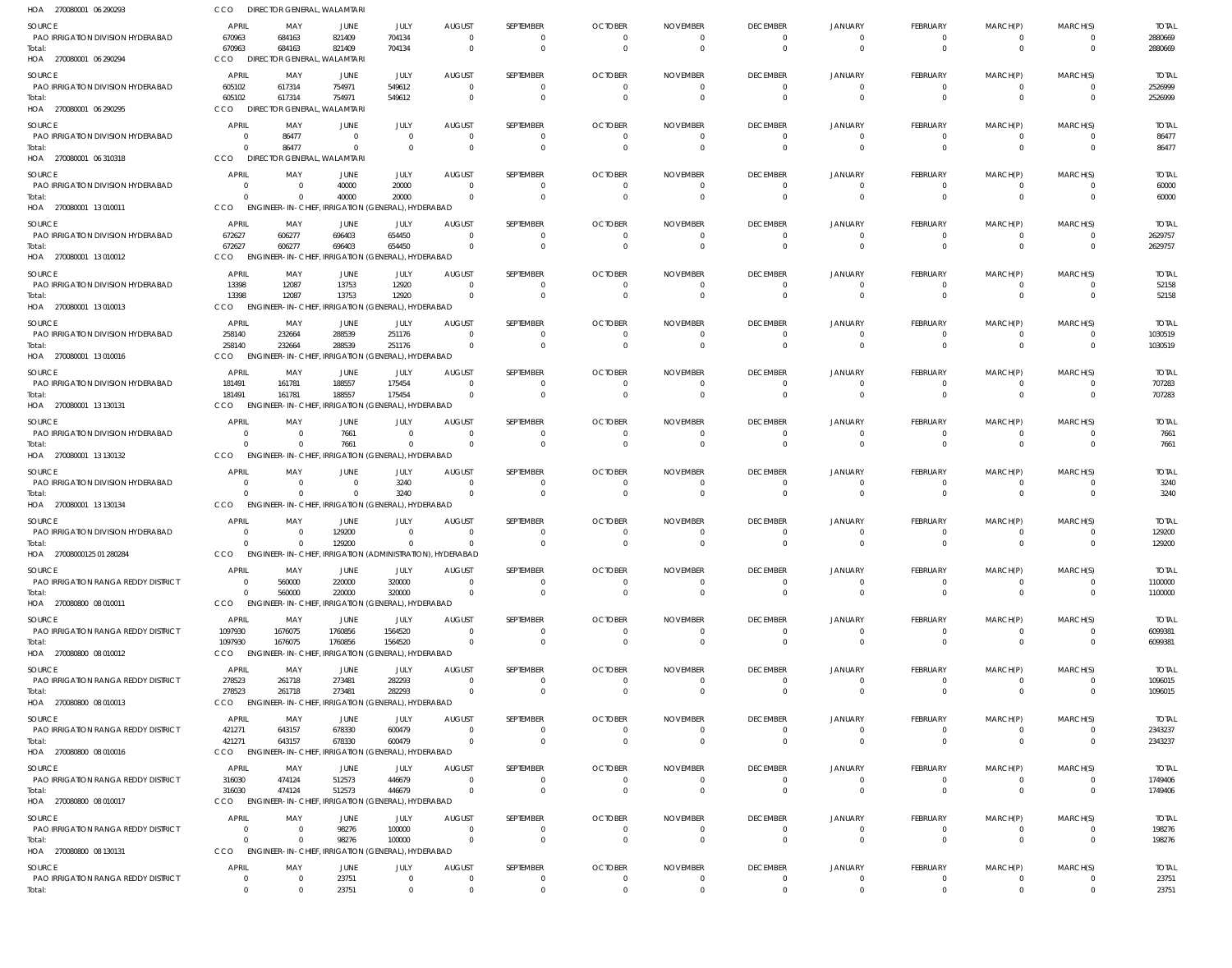| HOA 270080800 08 130132                       | <b>CCO</b>                              | ENGINEER-IN-CHIEF, IRRIGATION (GENERAL), HYDERABAD           |                |                                  |                           |                            |                            |                        |                                            |                            |                                |                                  |                         |                       |
|-----------------------------------------------|-----------------------------------------|--------------------------------------------------------------|----------------|----------------------------------|---------------------------|----------------------------|----------------------------|------------------------|--------------------------------------------|----------------------------|--------------------------------|----------------------------------|-------------------------|-----------------------|
| SOURCE                                        | <b>APRIL</b>                            | MAY                                                          | JUNE           | JULY                             | <b>AUGUST</b>             | SEPTEMBER                  | <b>OCTOBER</b>             | <b>NOVEMBER</b>        | <b>DECEMBER</b>                            | JANUARY                    | FEBRUARY                       | MARCH(P)                         | MARCH(S)                | <b>TOTAL</b>          |
| PAO IRRIGATION RANGA REDDY DISTRICT           | $\Omega$                                | 0                                                            | 185820         | $\Omega$                         | $\Omega$                  | 0                          | $\Omega$                   | - 0                    | $\overline{\mathbf{0}}$                    | $\overline{0}$             | -0                             | $\overline{0}$                   | $\overline{\mathbf{0}}$ | 185820                |
| Total:                                        | $\Omega$                                | $\Omega$                                                     | 185820         | $\Omega$                         | $\Omega$                  | $\mathbf 0$                | $\Omega$                   |                        | $\overline{0}$                             | $\Omega$                   | $\mathbf{0}$                   | $\overline{0}$                   | $\overline{0}$          | 185820                |
| HOA 270080800 08 130133                       | CCO                                     | ENGINEER-IN-CHIEF, IRRIGATION (GENERAL), HYDERABAD           |                |                                  |                           |                            |                            |                        |                                            |                            |                                |                                  |                         |                       |
| SOURCE                                        | <b>APRIL</b>                            | MAY                                                          | JUNE           | <b>JULY</b>                      | <b>AUGUST</b>             | SEPTEMBER                  | <b>OCTOBER</b>             | <b>NOVEMBER</b>        | <b>DECEMBER</b>                            | <b>JANUARY</b>             | <b>FEBRUARY</b>                | MARCH(P)                         | MARCH(S)                | <b>TOTAL</b>          |
| PAO IRRIGATION RANGA REDDY DISTRICT<br>Total: | $\overline{0}$<br>$\Omega$              | 0<br>$\Omega$                                                | 1223<br>1223   | $\overline{0}$<br>$\overline{0}$ | $\Omega$                  | 0<br>$\mathbf 0$           |                            |                        | $\overline{0}$<br>$\overline{0}$           | $\Omega$<br>$\Omega$       | 0<br>$\mathbf 0$               | -0<br>$\overline{0}$             | $\Omega$<br>$\Omega$    | 1223<br>1223          |
| HOA 270080800 08 130134                       | CCO                                     | ENGINEER-IN-CHIEF, IRRIGATION (GENERAL), HYDERABAD           |                |                                  |                           |                            |                            |                        |                                            |                            |                                |                                  |                         |                       |
| SOURCE                                        | <b>APRIL</b>                            | MAY                                                          | JUNE           | JULY                             | <b>AUGUST</b>             | SEPTEMBER                  | <b>OCTOBER</b>             | <b>NOVEMBER</b>        | <b>DECEMBER</b>                            | <b>JANUARY</b>             | FEBRUARY                       | MARCH(P)                         | MARCH(S)                | <b>TOTAL</b>          |
| PAO IRRIGATION RANGA REDDY DISTRICT           | $\Omega$                                | - 0                                                          | 361048         | 523429                           | $\Omega$                  | 0                          | $\Omega$                   |                        | 0                                          | $\Omega$                   | 0                              | $\overline{0}$                   | $\Omega$                | 884477                |
| Total:                                        | $\Omega$                                | $\Omega$                                                     | 361048         | 523429                           | $\Omega$                  | $\mathbf 0$                | $\Omega$                   | $\Omega$               | $\overline{0}$                             | $\Omega$                   | $\mathbf 0$                    | $\mathbf{0}$                     | $\Omega$                | 884477                |
| HOA 270080800 08 130135                       | CCO                                     | ENGINEER-IN-CHIEF, IRRIGATION (GENERAL), HYDERABAD           |                |                                  |                           |                            |                            |                        |                                            |                            |                                |                                  |                         |                       |
| <b>SOURCE</b>                                 | <b>APRIL</b>                            | MAY                                                          | JUNE           | JULY                             | <b>AUGUST</b>             | SEPTEMBER                  | <b>OCTOBER</b>             | <b>NOVEMBER</b>        | <b>DECEMBER</b>                            | JANUARY                    | FEBRUARY                       | MARCH(P)                         | MARCH(S)                | <b>TOTAL</b>          |
| PAO IRRIGATION RANGA REDDY DISTRICT<br>Total: | $\overline{0}$<br>$\Omega$              | - 0<br>$\Omega$                                              | 5260<br>5260   | $\Omega$<br>$\mathbf 0$          | $\Omega$<br>$\cap$        | 0<br>$\Omega$              |                            |                        | $\overline{\mathbf{0}}$<br>$\overline{0}$  | $\Omega$<br>$\Omega$       | 0<br>$\mathbf{0}$              | $\overline{0}$<br>$\Omega$       | $\Omega$<br>$\Omega$    | 5260<br>5260          |
| HOA 270080800 08 140                          | CCO                                     | ENGINEER-IN-CHIEF, IRRIGATION (GENERAL), HYDERABAD           |                |                                  |                           |                            |                            |                        |                                            |                            |                                |                                  |                         |                       |
| SOURCE                                        | <b>APRIL</b>                            | MAY                                                          | JUNE           | JULY                             | <b>AUGUST</b>             | SEPTEMBER                  | <b>OCTOBER</b>             | <b>NOVEMBER</b>        | <b>DECEMBER</b>                            | <b>JANUARY</b>             | FEBRUARY                       | MARCH(P)                         | MARCH(S)                | <b>TOTAL</b>          |
| PAO IRRIGATION RANGA REDDY DISTRICT           | $\overline{0}$                          | 0                                                            | 240000         | 840000                           | $\Omega$                  | $\Omega$                   |                            |                        | $\overline{0}$                             | $\Omega$                   | 0                              | 0                                | $\Omega$                | 1080000               |
| Total:                                        | $\Omega$                                | $\Omega$                                                     | 240000         | 840000                           | $\Omega$                  | $\mathbf 0$                | $\Omega$                   |                        | $\overline{0}$                             | $\Omega$                   | $\mathbf{0}$                   | $\overline{0}$                   | $\Omega$                | 1080000               |
| HOA 270080800 08 240                          | CCO                                     | ENGINEER-IN-CHIEF, IRRIGATION (GENERAL), HYDERABAD           |                |                                  |                           |                            |                            |                        |                                            |                            |                                |                                  |                         |                       |
| SOURCE                                        | <b>APRIL</b>                            | MAY                                                          | JUNE           | JULY                             | <b>AUGUST</b>             | SEPTEMBER                  | <b>OCTOBER</b>             | <b>NOVEMBER</b>        | <b>DECEMBER</b>                            | <b>JANUARY</b>             | FEBRUARY                       | MARCH(P)                         | MARCH(S)                | <b>TOTAL</b>          |
| PAO IRRIGATION RANGA REDDY DISTRICT<br>Total: | 0<br>$\Omega$                           | - 0<br>$\Omega$                                              | 9054<br>9054   | $\Omega$<br>$\mathbf 0$          | - 0                       | 0<br>$\mathbf 0$           |                            |                        | $\overline{0}$<br>$\overline{0}$           | $\Omega$<br>$\Omega$       | 0<br>$\mathbf{0}$              | $\overline{0}$<br>$\overline{0}$ | $\Omega$<br>$\Omega$    | 9054<br>9054          |
| HOA 270080800 08 280281                       | CCO                                     | ENGINEER-IN-CHIEF, IRRIGATION (GENERAL), HYDERABAD           |                |                                  |                           |                            |                            |                        |                                            |                            |                                |                                  |                         |                       |
| SOURCE                                        | <b>APRIL</b>                            | MAY                                                          | <b>JUNE</b>    | JULY                             | <b>AUGUST</b>             | SEPTEMBER                  | <b>OCTOBER</b>             | <b>NOVEMBER</b>        | <b>DECEMBER</b>                            | <b>JANUARY</b>             | FEBRUARY                       | MARCH(P)                         | MARCH(S)                | <b>TOTAL</b>          |
| PAO IRRIGATION RANGA REDDY DISTRICT           | $\overline{0}$                          | $\mathbf 0$                                                  | 5613500        | $\overline{0}$                   | $\Omega$                  | 0                          | $\Omega$                   |                        | 0                                          | $\Omega$                   | 0                              | $\overline{0}$                   | $\Omega$                | 5613500               |
| Total:                                        | $\Omega$                                | $\Omega$                                                     | 5613500        | $\overline{0}$                   | $\cap$                    | $\mathbf 0$                |                            | $\Omega$               | $\overline{0}$                             | $\Omega$                   | $\mathbf 0$                    | $\overline{0}$                   | $\Omega$                | 5613500               |
| HOA 270080800 08 510511                       | CCO                                     | ENGINEER-IN-CHIEF, IRRIGATION (GENERAL), HYDERABAD           |                |                                  |                           |                            |                            |                        |                                            |                            |                                |                                  |                         |                       |
| SOURCE                                        | <b>APRIL</b>                            | MAY                                                          | JUNE           | JULY                             | <b>AUGUST</b>             | SEPTEMBER                  | <b>OCTOBER</b>             | <b>NOVEMBER</b>        | <b>DECEMBER</b>                            | <b>JANUARY</b>             | FEBRUARY                       | MARCH(P)                         | MARCH(S)                | <b>TOTAL</b>          |
| PAO IRRIGATION RANGA REDDY DISTRICT           | $\overline{0}$<br>$\overline{0}$        | 0<br>- 0                                                     | 19334<br>19334 | $\Omega$<br>$\overline{0}$       | - 0<br>$\Omega$           | $\mathbf 0$<br>$\mathbf 0$ | - 0                        |                        | $\overline{\mathbf{0}}$<br>$\overline{0}$  | $\Omega$<br>$\Omega$       | $\overline{0}$<br>$\mathbf{0}$ | $^{\circ}$<br>$\overline{0}$     | $\Omega$<br>$\Omega$    | 19334                 |
| Total:<br>HOA 270080800 11 010011             | CCO                                     | ENGINEER-IN-CHIEF, IRRIGATION (GENERAL), HYDERABAD           |                |                                  |                           |                            |                            |                        |                                            |                            |                                |                                  |                         | 19334                 |
| SOURCE                                        | <b>APRIL</b>                            | MAY                                                          | JUNE           | JULY                             | <b>AUGUST</b>             | SEPTEMBER                  | <b>OCTOBER</b>             | <b>NOVEMBER</b>        | <b>DECEMBER</b>                            | JANUARY                    | FEBRUARY                       | MARCH(P)                         | MARCH(S)                | <b>TOTAL</b>          |
| PAO IRRIGATION RANGA REDDY DISTRICT           | 2665280                                 | 2589325                                                      | 1130020        | 1033390                          | $\Omega$                  | $\Omega$                   | - 0                        |                        | $\overline{\mathbf{0}}$                    | $\Omega$                   | 0                              | $^{\circ}$                       | $\Omega$                | 7418015               |
| Total:                                        | 2665280                                 | 2589325                                                      | 1130020        | 1033390                          | $\Omega$                  | $\mathbf 0$                |                            |                        | $\overline{0}$                             | $\Omega$                   | $\overline{0}$                 | $\overline{0}$                   | $\Omega$                | 7418015               |
| HOA 270080800 11 010012                       | CCO                                     | ENGINEER-IN-CHIEF, IRRIGATION (GENERAL), HYDERABAD           |                |                                  |                           |                            |                            |                        |                                            |                            |                                |                                  |                         |                       |
| SOURCE                                        | <b>APRIL</b>                            | MAY                                                          | JUNE           | JULY                             | <b>AUGUST</b>             | SEPTEMBER                  | <b>OCTOBER</b>             | <b>NOVEMBER</b>        | <b>DECEMBER</b>                            | <b>JANUARY</b>             | FEBRUARY                       | MARCH(P)                         | MARCH(S)                | <b>TOTAL</b>          |
| PAO IRRIGATION RANGA REDDY DISTRICT           | 58220<br>58220                          | 50320<br>50320                                               | 20800<br>20800 | 18800<br>18800                   |                           | $\Omega$<br>$\mathbf 0$    |                            |                        | $\overline{0}$<br>$\overline{0}$           | $\Omega$<br>$\Omega$       | 0<br>$\mathbf 0$               | 0<br>$\overline{0}$              | $\Omega$<br>$\Omega$    | 148140<br>148140      |
| Total:<br>HOA 270080800 11 010013             | <b>CCO</b>                              | ENGINEER-IN-CHIEF, IRRIGATION (GENERAL), HYDERABAD           |                |                                  |                           |                            |                            |                        |                                            |                            |                                |                                  |                         |                       |
| SOURCE                                        | <b>APRIL</b>                            | MAY                                                          | JUNE           | JULY                             | <b>AUGUST</b>             | SEPTEMBER                  | <b>OCTOBER</b>             | <b>NOVEMBER</b>        | <b>DECEMBER</b>                            | JANUARY                    | FEBRUARY                       | MARCH(P)                         | MARCH(S)                | <b>TOTAL</b>          |
| PAO IRRIGATION RANGA REDDY DISTRICT           | 1022680                                 | 993819                                                       | 735901         | 396287                           |                           | 0                          | - 0                        |                        | 0                                          | $\Omega$                   | 0                              | 0                                | $\Omega$                | 3148687               |
| Total:                                        | 1022680                                 | 993819                                                       | 735901         | 396287                           | $\Omega$                  | $\Omega$                   |                            |                        | $\Omega$                                   | $\Omega$                   | $\Omega$                       | $\Omega$                         | $\Omega$                | 3148687               |
| HOA 270080800 11 010016                       | CCO                                     | ENGINEER-IN-CHIEF, IRRIGATION (GENERAL), HYDERABAD           |                |                                  |                           |                            |                            |                        |                                            |                            |                                |                                  |                         |                       |
| SOURCE                                        | <b>APRIL</b>                            | MAY                                                          | JUNE           | JULY                             | <b>AUGUST</b>             | SEPTEMBER                  | <b>OCTOBER</b>             | <b>NOVEMBER</b>        | <b>DECEMBER</b>                            | <b>JANUARY</b>             | <b>FEBRUARY</b>                | MARCH(P)                         | MARCH(S)                | <b>TOTAL</b>          |
| PAO IRRIGATION RANGA REDDY DISTRICT           | 726113                                  | 703784                                                       | 313623         | 282996                           | $\Omega$<br>$\Omega$      | 0                          | $\Omega$                   |                        | $\overline{\mathbf{0}}$                    | $\overline{0}$             | 0                              | $^{\circ}$                       | $\Omega$                | 2026516               |
| Total:<br>HOA 270080800 11 110111             | 726113<br>CCO                           | 703784<br>ENGINEER-IN-CHIEF, IRRIGATION (GENERAL), HYDERABAD | 313623         | 282996                           |                           | $\mathbf 0$                | - 0                        |                        | $\overline{0}$                             | $\overline{0}$             | $\mathbf 0$                    | $\mathbf{0}$                     | $\Omega$                | 2026516               |
| SOURCE                                        | <b>APRIL</b>                            | MAY                                                          |                | JULY                             | <b>AUGUST</b>             | SEPTEMBER                  | <b>OCTOBER</b>             | <b>NOVEMBER</b>        | <b>DECEMBER</b>                            | <b>JANUARY</b>             | FEBRUARY                       | MARCH(P)                         | MARCH(S)                | <b>TOTAL</b>          |
| PAO IRRIGATION RANGA REDDY DISTRICT           | $\Omega$                                | 0                                                            | JUNE<br>45998  | $\overline{0}$                   | $\Omega$                  | $\mathbf 0$                |                            |                        | $\overline{\mathbf{0}}$                    | $\Omega$                   | 0                              | 0                                | $\Omega$                | 45998                 |
| Total:                                        | $\Omega$                                | $\Omega$                                                     | 45998          | $\Omega$                         | $\Omega$                  | $\mathbf 0$                | $\Omega$                   |                        | $\overline{0}$                             | $\Omega$                   | $\mathbf{0}$                   | $\overline{0}$                   | $\Omega$                | 45998                 |
| HOA 270080800 11 130131                       | CCO                                     | ENGINEER-IN-CHIEF, IRRIGATION (GENERAL), HYDERABAD           |                |                                  |                           |                            |                            |                        |                                            |                            |                                |                                  |                         |                       |
| <b>SOURCE</b>                                 | <b>APRIL</b>                            | MAY                                                          | <b>JUNE</b>    | <b>JULY</b>                      | <b>AUGUST</b>             | SEPTEMBER                  | <b>OCTOBER</b>             | <b>NOVEMBER</b>        | <b>DECEMBER</b>                            | <b>JANUARY</b>             | FEBRUARY                       | MARCH(P)                         | MARCH(S)                | <b>TOTAL</b>          |
| PAO IRRIGATION RANGA REDDY DISTRICT           | $\overline{0}$                          | 22337                                                        | $\Omega$       | 54234                            | $\Omega$                  | 0                          |                            |                        | $\overline{0}$                             | $\Omega$                   | 0                              | -0                               | $\Omega$                | 76571                 |
| Total:<br>HOA 270080800 11 130132             | $\overline{0}$<br>CCO                   | 22337<br>ENGINEER-IN-CHIEF, IRRIGATION (GENERAL), HYDERABAD  | $\Omega$       | 54234                            | $\Omega$                  | $\mathbf 0$                |                            |                        | $\overline{0}$                             | $\Omega$                   | $\mathbf 0$                    | $\mathbf{0}$                     | $\overline{0}$          | 76571                 |
| SOURCE                                        | <b>APRIL</b>                            | MAY                                                          | JUNE           | JULY                             | <b>AUGUST</b>             | SEPTEMBER                  | <b>OCTOBER</b>             | <b>NOVEMBER</b>        | <b>DECEMBER</b>                            | <b>JANUARY</b>             | FEBRUARY                       | MARCH(P)                         | MARCH(S)                | <b>TOTAL</b>          |
| PAO IRRIGATION RANGA REDDY DISTRICT           | $\overline{0}$                          | $\overline{0}$                                               | 14347          | 4095                             | $\Omega$                  | 0                          | $\Omega$                   | - 0                    | 0                                          | $\Omega$                   | $^{\circ}$                     | $^{\circ}$                       | $\Omega$                | 18442                 |
| Total:                                        | $\Omega$                                | $\Omega$                                                     | 14347          | 4095                             | $\Omega$                  | $\mathbf 0$                | $\Omega$                   | $\Omega$               | $\overline{0}$                             | $\Omega$                   | $\mathbf 0$                    | $\mathbf{0}$                     | $\Omega$                | 18442                 |
| HOA 270080800 11 130134                       | CCO                                     | ENGINEER-IN-CHIEF, IRRIGATION (GENERAL), HYDERABAD           |                |                                  |                           |                            |                            |                        |                                            |                            |                                |                                  |                         |                       |
| SOURCE                                        | <b>APRIL</b>                            | MAY                                                          | JUNE           | JULY                             | <b>AUGUST</b>             | SEPTEMBER                  | <b>OCTOBER</b>             | <b>NOVEMBER</b>        | <b>DECEMBER</b>                            | <b>JANUARY</b>             | FEBRUARY                       | MARCH(P)                         | MARCH(S)                | <b>TOTAL</b>          |
| PAO IRRIGATION RANGA REDDY DISTRICT           | $\overline{0}$                          | 64762                                                        | 161905         | $\overline{0}$                   | $\Omega$                  | $\mathbf 0$                |                            |                        | $\overline{\mathbf{0}}$                    | $\overline{0}$             | $\overline{0}$                 | $^{\circ}$                       | $\Omega$                | 226667                |
| Total:<br>HOA 270080800 11 240                | $\overline{0}$<br>CCO                   | 64762<br>ENGINEER-IN-CHIEF, IRRIGATION (GENERAL), HYDERABAD  | 161905         | $\overline{0}$                   | $\cap$                    | $\mathbf 0$                |                            |                        | $\overline{\mathbf{0}}$                    | $\Omega$                   | $\mathbf{0}$                   | $\overline{0}$                   | $\Omega$                | 226667                |
|                                               |                                         |                                                              |                |                                  |                           |                            |                            |                        |                                            |                            |                                |                                  |                         |                       |
| SOURCE<br>PAO IRRIGATION RANGA REDDY DISTRICT | <b>APRIL</b><br>$\overline{\mathbf{0}}$ | MAY<br>68872                                                 | JUNE<br>11469  | JULY<br>9001                     | <b>AUGUST</b><br>$\Omega$ | SEPTEMBER<br>$\Omega$      | <b>OCTOBER</b><br>$\Omega$ | <b>NOVEMBER</b><br>- 0 | <b>DECEMBER</b><br>$\overline{\mathbf{0}}$ | <b>JANUARY</b><br>$\Omega$ | <b>FEBRUARY</b><br>0           | MARCH(P)<br>-0                   | MARCH(S)<br>$\Omega$    | <b>TOTAL</b><br>89342 |
| Total:                                        | $\overline{0}$                          | 68872                                                        | 11469          | 9001                             | $\Omega$                  | $\mathbf 0$                | $\Omega$                   | $\Omega$               | $\overline{0}$                             | $\Omega$                   | $\mathbf 0$                    | $\mathbf{0}$                     | $\Omega$                | 89342                 |
| HOA 270080800 11 300302                       | CCO                                     | ENGINEER-IN-CHIEF, IRRIGATION (GENERAL), HYDERABAD           |                |                                  |                           |                            |                            |                        |                                            |                            |                                |                                  |                         |                       |
| SOURCE                                        | <b>APRIL</b>                            | MAY                                                          | JUNE           | JULY                             | <b>AUGUST</b>             | SEPTEMBER                  | <b>OCTOBER</b>             | <b>NOVEMBER</b>        | <b>DECEMBER</b>                            | <b>JANUARY</b>             | FEBRUARY                       | MARCH(P)                         | MARCH(S)                | <b>TOTAL</b>          |
| PAO IRRIGATION RANGA REDDY DISTRICT           | $\overline{0}$                          | 243458                                                       | $\Omega$       | $\overline{0}$                   | $\Omega$                  | $\mathbf 0$                |                            |                        | $\overline{\mathbf{0}}$                    | $\overline{0}$             | $^{\circ}$                     | $^{\circ}$                       | $^{\circ}$              | 243458                |
| Total:                                        | $\overline{0}$                          | 243458                                                       | $\overline{0}$ | $\overline{0}$                   | $\Omega$                  | $\Omega$                   |                            |                        | $\Omega$                                   | $\mathbf{0}$               | $\Omega$                       | $\Omega$                         | $\Omega$                | 243458                |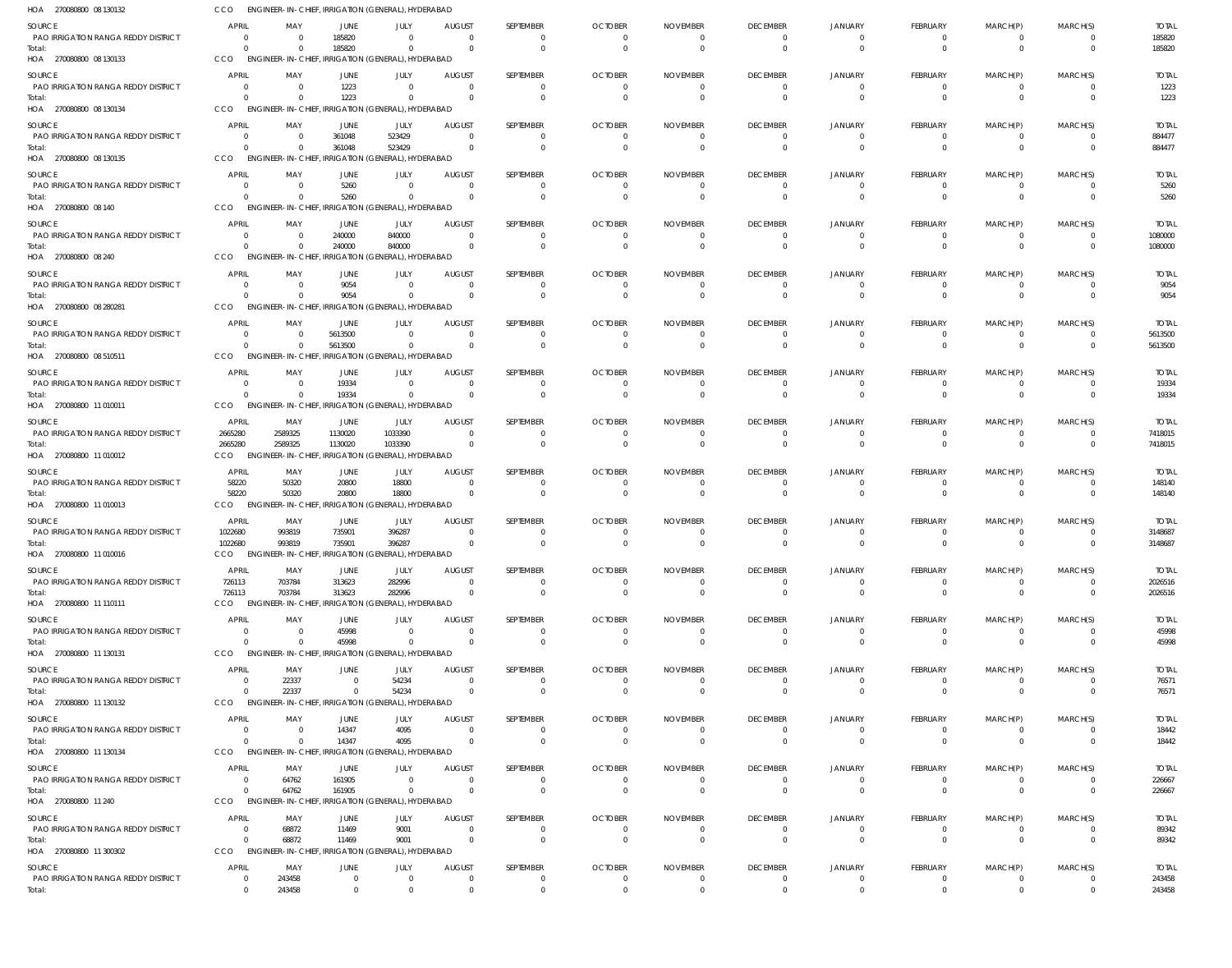| HOA 270080800 52 010011                              | <b>CCO</b>              |                      | CHIEF ENGINEER, CDO, HYDERABAD                                 |                      |                                  |                                  |                            |                             |                                   |                            |                             |                              |                                           |                         |
|------------------------------------------------------|-------------------------|----------------------|----------------------------------------------------------------|----------------------|----------------------------------|----------------------------------|----------------------------|-----------------------------|-----------------------------------|----------------------------|-----------------------------|------------------------------|-------------------------------------------|-------------------------|
| SOURCE                                               | <b>APRIL</b>            | MAY                  | JUNE                                                           | JULY                 | <b>AUGUST</b>                    | SEPTEMBER                        | <b>OCTOBER</b>             | <b>NOVEMBER</b>             | <b>DECEMBER</b>                   | JANUARY                    | FEBRUARY                    | MARCH(P)                     | MARCH(S)                                  | <b>TOTAL</b>            |
| <b>PAO IRRIGATION RANGA REDDY DISTRICT</b>           | 7291261                 | 6312975              | 6917064                                                        | 7146183              | $\overline{0}$                   | $\overline{0}$                   | $\Omega$                   | $\Omega$                    | $^{\circ}$                        | $^{\circ}$                 | $\mathbf 0$                 | $\mathbf 0$                  | $\overline{\mathbf{0}}$                   | 27667483                |
| Total:<br>HOA 270080800 52 010012                    | 7291261<br>CCO          | 6312975              | 6917064<br>CHIEF ENGINEER, CDO, HYDERABAD                      | 7146183              | - 0                              | $\overline{0}$                   | $\Omega$                   | $\Omega$                    | $\Omega$                          | $\Omega$                   | $\overline{0}$              | $\overline{0}$               | $\overline{\mathbf{0}}$                   | 27667483                |
|                                                      |                         |                      |                                                                |                      |                                  |                                  |                            |                             |                                   |                            |                             |                              |                                           |                         |
| SOURCE<br>PAO IRRIGATION RANGA REDDY DISTRICT        | <b>APRIL</b><br>185272  | MAY<br>160930        | JUNE<br>170004                                                 | JULY<br>194976       | <b>AUGUST</b><br>$\Omega$        | SEPTEMBER<br>$\Omega$            | <b>OCTOBER</b>             | <b>NOVEMBER</b>             | <b>DECEMBER</b><br>$\Omega$       | JANUARY                    | <b>FEBRUARY</b><br>0        | MARCH(P)<br>0                | MARCH(S)<br>0                             | <b>TOTAL</b><br>711182  |
| Total:                                               | 185272                  | 160930               | 170004                                                         | 194976               | $\Omega$                         | $\Omega$                         | $\Omega$                   | $\Omega$                    | $\Omega$                          | $\Omega$                   | $\overline{0}$              | $\mathbf 0$                  | $\overline{0}$                            | 711182                  |
| HOA 270080800 52 010013                              | CCO                     |                      | CHIEF ENGINEER, CDO, HYDERABAD                                 |                      |                                  |                                  |                            |                             |                                   |                            |                             |                              |                                           |                         |
| SOURCE                                               | APRIL                   | MAY                  | JUNE                                                           | JULY                 | <b>AUGUST</b>                    | SEPTEMBER                        | <b>OCTOBER</b>             | <b>NOVEMBER</b>             | <b>DECEMBER</b>                   | JANUARY                    | FEBRUARY                    | MARCH(P)                     | MARCH(S)                                  | <b>TOTAL</b>            |
| <b>PAO IRRIGATION RANGA REDDY DISTRICT</b>           | 2810952                 | 2418851              | 3059457                                                        | 2609615              | $\Omega$                         | $^{\circ}$                       | $\Omega$                   | $\Omega$                    | 0                                 | $\Omega$                   | $\mathbf 0$                 | $\overline{0}$               | 0                                         | 10898875                |
| Total:                                               | 2810952<br>CCO          | 2418851              | 3059457<br>CHIEF ENGINEER, CDO, HYDERABAD                      | 2609615              | $\overline{0}$                   | $\overline{0}$                   | $\Omega$                   | $\Omega$                    | $\overline{0}$                    | $\Omega$                   | $\overline{0}$              | $\mathbf{0}$                 | $\overline{0}$                            | 10898875                |
| HOA 270080800 52 010016                              |                         |                      |                                                                |                      |                                  |                                  |                            |                             |                                   |                            |                             |                              |                                           |                         |
| SOURCE<br><b>PAO IRRIGATION RANGA REDDY DISTRICT</b> | <b>APRIL</b><br>2155515 | MAY<br>1786774       | JUNE<br>1963052                                                | JULY<br>2174760      | <b>AUGUST</b><br>$\Omega$        | SEPTEMBER<br>$\Omega$            | <b>OCTOBER</b><br>$\Omega$ | <b>NOVEMBER</b>             | <b>DECEMBER</b><br>$\Omega$       | <b>JANUARY</b><br>$\Omega$ | FEBRUARY<br>$\Omega$        | MARCH(P)<br>$\mathbf{0}$     | MARCH(S)<br>0                             | <b>TOTAL</b><br>8080101 |
| Total:                                               | 2155515                 | 1786774              | 1963052                                                        | 2174760              | $\Omega$                         | $\Omega$                         |                            |                             | $\Omega$                          |                            | $\mathbf{0}$                | $\Omega$                     | $\Omega$                                  | 8080101                 |
| HOA 270080800 52 010017                              | CCO                     |                      | CHIEF ENGINEER, CDO, HYDERABAD                                 |                      |                                  |                                  |                            |                             |                                   |                            |                             |                              |                                           |                         |
| SOURCE                                               | <b>APRIL</b>            | MAY                  | JUNE                                                           | JULY                 | <b>AUGUST</b>                    | SEPTEMBER                        | <b>OCTOBER</b>             | <b>NOVEMBER</b>             | <b>DECEMBER</b>                   | JANUARY                    | FEBRUARY                    | MARCH(P)                     | MARCH(S)                                  | <b>TOTAL</b>            |
| PAO IRRIGATION RANGA REDDY DISTRICT                  | $\overline{0}$          | 109957               | 197000                                                         | 55025                | $\Omega$                         | $\Omega$                         | $\Omega$                   | $\Omega$                    | 0                                 | $\Omega$                   | $\mathbf 0$                 | $\overline{0}$               | 0                                         | 361982                  |
| Total:                                               | $\Omega$                | 109957               | 197000                                                         | 55025                | - 0                              | $\overline{0}$                   | $\Omega$                   | - 0                         | $\Omega$                          | $\Omega$                   | $\overline{0}$              | $\mathbf{0}$                 | $\overline{0}$                            | 361982                  |
| HOA 270080800 52 010018                              | CCO                     |                      | CHIEF ENGINEER, CDO, HYDERABAD                                 |                      |                                  |                                  |                            |                             |                                   |                            |                             |                              |                                           |                         |
| SOURCE                                               | <b>APRIL</b>            | MAY                  | JUNE                                                           | JULY                 | <b>AUGUST</b>                    | SEPTEMBER                        | <b>OCTOBER</b>             | <b>NOVEMBER</b>             | <b>DECEMBER</b>                   | JANUARY                    | FEBRUARY                    | MARCH(P)                     | MARCH(S)                                  | <b>TOTAL</b>            |
| <b>PAO IRRIGATION RANGA REDDY DISTRICT</b><br>Total: | $\Omega$<br>$\Omega$    | $\Omega$<br>$\Omega$ | 565423<br>565423                                               | 124113<br>124113     | $\Omega$<br>- 0                  | $\Omega$<br>$\overline{0}$       | - 0<br>$\Omega$            |                             | 0<br>$\mathbf{0}$                 |                            | $\Omega$<br>$\mathbf{0}$    | $\Omega$<br>$\mathbf{0}$     | - 0<br>$\overline{0}$                     | 689536<br>689536        |
| HOA 270080800 52 020023                              | <b>CCO</b>              |                      | CHIEF ENGINEER, CDO, HYDERABAD                                 |                      |                                  |                                  |                            |                             |                                   |                            |                             |                              |                                           |                         |
| <b>SOURCE</b>                                        | <b>APRIL</b>            | MAY                  | JUNE                                                           | JULY                 | <b>AUGUST</b>                    | SEPTEMBER                        | <b>OCTOBER</b>             | <b>NOVEMBER</b>             | <b>DECEMBER</b>                   | JANUARY                    | <b>FEBRUARY</b>             | MARCH(P)                     | MARCH(S)                                  | <b>TOTAL</b>            |
| PAO IRRIGATION RANGA REDDY DISTRICT                  | 7200                    | 8000                 | 8000                                                           | 13496                | - 0                              | $\mathbf{0}$                     | $\Omega$                   | $\Omega$                    | $\Omega$                          | $\Omega$                   | $\overline{0}$              | $\mathbf{0}$                 | 0                                         | 36696                   |
| Total:                                               | 7200                    | 8000                 | 8000                                                           | 13496                | - 0                              | $\overline{0}$                   | $\Omega$                   | $\Omega$                    | $\Omega$                          | $\Omega$                   | $\mathbf{0}$                | $\mathbf 0$                  | $\overline{0}$                            | 36696                   |
| HOA 270080800 52 130131                              | CCO                     |                      | CHIEF ENGINEER, CDO, HYDERABAD                                 |                      |                                  |                                  |                            |                             |                                   |                            |                             |                              |                                           |                         |
| SOURCE                                               | APRIL                   | MAY                  | JUNE                                                           | JULY                 | <b>AUGUST</b>                    | SEPTEMBER                        | <b>OCTOBER</b>             | <b>NOVEMBER</b>             | <b>DECEMBER</b>                   | <b>JANUARY</b>             | FEBRUARY                    | MARCH(P)                     | MARCH(S)                                  | <b>TOTAL</b>            |
| <b>PAO IRRIGATION RANGA REDDY DISTRICT</b>           | $\Omega$<br>$\Omega$    | 53916                | 10000                                                          | $\Omega$<br>$\Omega$ | - 0                              | $\Omega$<br>$\Omega$             | $\Omega$<br>$\Omega$       |                             | $\Omega$<br>$\Omega$              | $\Omega$                   | $\overline{0}$              | $\mathbf{0}$<br>$\mathbf 0$  | 0<br>$\Omega$                             | 63916                   |
| Total:<br>HOA 270080800 52 130132                    | CCO                     | 53916                | 10000<br>CHIEF ENGINEER, CDO, HYDERABAD                        |                      | - 0                              |                                  |                            |                             |                                   |                            | $\mathbf 0$                 |                              |                                           | 63916                   |
| SOURCE                                               | <b>APRIL</b>            | MAY                  | JUNE                                                           | JULY                 | <b>AUGUST</b>                    | SEPTEMBER                        | <b>OCTOBER</b>             | <b>NOVEMBER</b>             | <b>DECEMBER</b>                   | JANUARY                    | FEBRUARY                    | MARCH(P)                     | MARCH(S)                                  | <b>TOTAL</b>            |
| <b>PAO IRRIGATION RANGA REDDY DISTRICT</b>           | $\Omega$                | $\Omega$             | 606913                                                         | 6180                 | $\overline{0}$                   | $\Omega$                         | $\Omega$                   | $\Omega$                    | $\overline{0}$                    | $\Omega$                   | $\mathbf 0$                 | $\mathbf{0}$                 | $\overline{0}$                            | 613093                  |
| Total:                                               | $\Omega$                | $\Omega$             | 606913                                                         | 6180                 | - 0                              | $\Omega$                         | $\Omega$                   |                             | $\Omega$                          |                            | $\mathbf{0}$                | $\overline{0}$               | $\overline{0}$                            | 613093                  |
| HOA 270080800 52 130134                              | <b>CCO</b>              |                      | CHIEF ENGINEER, CDO, HYDERABAD                                 |                      |                                  |                                  |                            |                             |                                   |                            |                             |                              |                                           |                         |
| SOURCE                                               | <b>APRIL</b>            | MAY                  | JUNE                                                           | JULY                 | <b>AUGUST</b>                    | SEPTEMBER                        | <b>OCTOBER</b>             | <b>NOVEMBER</b>             | <b>DECEMBER</b>                   | <b>JANUARY</b>             | FEBRUARY                    | MARCH(P)                     | MARCH(S)                                  | <b>TOTAL</b>            |
| PAO IRRIGATION RANGA REDDY DISTRICT                  | $\Omega$                | $\Omega$             | 971416                                                         | 197524               |                                  | 0                                |                            |                             |                                   |                            | 0                           | 0                            | 0                                         | 1168940                 |
| Total:<br>HOA 270080800 52 240                       | $\Omega$<br>CCO         | $\Omega$             | 971416<br>CHIEF ENGINEER, CDO, HYDERABAD                       | 197524               | - 0                              | $\overline{0}$                   | $\Omega$                   | $\Omega$                    | $\Omega$                          |                            | $\mathbf 0$                 | $\mathbf{0}$                 | $\overline{0}$                            | 1168940                 |
|                                                      |                         |                      |                                                                |                      |                                  |                                  |                            |                             |                                   |                            |                             |                              |                                           |                         |
| SOURCE<br><b>PAO IRRIGATION RANGA REDDY DISTRICT</b> | APRIL<br>$\Omega$       | MAY<br>49066         | JUNE<br>- 0                                                    | JULY<br>30664        | <b>AUGUST</b><br>- 0             | SEPTEMBER<br>$\Omega$            | <b>OCTOBER</b><br>$\Omega$ | <b>NOVEMBER</b>             | <b>DECEMBER</b><br>$\Omega$       | JANUARY<br>0               | FEBRUARY<br>$\mathbf{0}$    | MARCH(P)<br>$\Omega$         | MARCH(S)<br>$\Omega$                      | <b>TOTAL</b><br>79730   |
| Total:                                               | $\Omega$                | 49066                | $\Omega$                                                       | 30664                | $\Omega$                         | $\Omega$                         |                            |                             | $\Omega$                          | $\Omega$                   | $\Omega$                    | $\Omega$                     | $\Omega$                                  | 79730                   |
| HOA 270080800 52 300302                              | CCO                     |                      | CHIEF ENGINEER, CDO, HYDERABAD                                 |                      |                                  |                                  |                            |                             |                                   |                            |                             |                              |                                           |                         |
| <b>SOURCE</b>                                        | <b>APRIL</b>            | MAY                  | JUNE                                                           | <b>JULY</b>          | <b>AUGUST</b>                    | SEPTEMBER                        | <b>OCTOBER</b>             | <b>NOVEMBER</b>             | <b>DECEMBER</b>                   | <b>JANUARY</b>             | FEBRUARY                    | MARCH(P)                     | MARCH(S)                                  | <b>TOTAL</b>            |
| <b>PAO IRRIGATION RANGA REDDY DISTRICT</b>           | 121729                  | $\Omega$             | $\Omega$                                                       | 43197                | $\overline{0}$                   | $\Omega$                         | $\Omega$                   |                             | $\Omega$                          | $\Omega$                   | $\Omega$                    | $\Omega$                     | - 0                                       | 164926                  |
| Total:                                               | 121729<br>CCO           | $\Omega$             | $\Omega$<br>ENGINEER-IN-CHIEF, IRRIGATION (GENERAL), HYDERABAD | 43197                | $\Omega$                         | $\Omega$                         | $\Omega$                   | $\Omega$                    | $\Omega$                          | $\Omega$                   | $\Omega$                    | $\mathbf{0}$                 | $\Omega$                                  | 164926                  |
| HOA 270080800 70 270272                              |                         |                      |                                                                |                      |                                  |                                  |                            |                             |                                   |                            |                             |                              |                                           |                         |
| SOURCE<br><b>PAO IRRIGATION RANGA REDDY DISTRICT</b> | <b>APRIL</b><br>5431251 | MAY<br>$\Omega$      | JUNE<br>$\Omega$                                               | JULY<br>$\Omega$     | <b>AUGUST</b><br>$\overline{0}$  | SEPTEMBER<br>$\overline{0}$      | <b>OCTOBER</b><br>$\Omega$ | <b>NOVEMBER</b><br>$\Omega$ | <b>DECEMBER</b><br>$\overline{0}$ | JANUARY<br>$\Omega$        | FEBRUARY<br>$\mathbf 0$     | MARCH(P)<br>$\overline{0}$   | MARCH(S)<br>$\overline{0}$                | <b>TOTAL</b><br>5431251 |
| Total:                                               | 5431251                 | $\Omega$             | $\Omega$                                                       | $\Omega$             | $\Omega$                         | $\Omega$                         | $\Omega$                   | - 0                         | $\Omega$                          | $\Omega$                   | $\overline{0}$              | $\mathbf{0}$                 | $\Omega$                                  | 5431251                 |
| HOA 27008080025 08 280284                            | CCO                     |                      | ENGINEER-IN-CHIEF, IRRIGATION (GENERAL), HYDERABAD             |                      |                                  |                                  |                            |                             |                                   |                            |                             |                              |                                           |                         |
| SOURCE                                               | <b>APRIL</b>            | MAY                  | JUNE                                                           | JULY                 | <b>AUGUST</b>                    | SEPTEMBER                        | <b>OCTOBER</b>             | <b>NOVEMBER</b>             | <b>DECEMBER</b>                   | JANUARY                    | FEBRUARY                    | MARCH(P)                     | MARCH(S)                                  | <b>TOTAL</b>            |
| <b>PAO IRRIGATION RANGA REDDY DISTRICT</b>           | $\Omega$                | $\Omega$             | 1485352                                                        | $\Omega$             | $\Omega$                         | $\Omega$                         | $\Omega$                   | $\Omega$                    | $\Omega$                          | $\Omega$                   | $\Omega$                    | $\Omega$                     | - 0                                       | 1485352                 |
| Total:                                               | $\Omega$                | $\Omega$             | 1485352                                                        | $\Omega$             | $\Omega$                         | $\overline{0}$                   | $\Omega$                   | $\Omega$                    | $\overline{0}$                    | $\Omega$                   | $\overline{0}$              | $\overline{0}$               | $\overline{\mathbf{0}}$                   | 1485352                 |
| HOA 270202001 01 010011                              | CCO                     |                      | DIRECTOR, GROUND WATER DEPARTMENT, HOD                         |                      |                                  |                                  |                            |                             |                                   |                            |                             |                              |                                           |                         |
| <b>SOURCE</b>                                        | <b>APRIL</b>            | MAY                  | JUNE                                                           | JULY                 | <b>AUGUST</b>                    | SEPTEMBER                        | <b>OCTOBER</b>             | <b>NOVEMBER</b>             | <b>DECEMBER</b>                   | JANUARY                    | FEBRUARY                    | MARCH(P)                     | MARCH(S)                                  | <b>TOTAL</b>            |
| PAO IRRIGATION DIVISION HYDERABAD<br>Total:          | 2899297<br>2899297      | 2681872<br>2681872   | 2654183<br>2654183                                             | 2539510<br>2539510   | $\overline{0}$<br>$\overline{0}$ | $^{\circ}$<br>$\overline{0}$     | $\Omega$<br>$\Omega$       | $\Omega$<br>$\Omega$        | 0<br>$\Omega$                     | $\Omega$<br>$\Omega$       | $\mathbf 0$<br>$\mathbf{0}$ | $\mathbf{0}$<br>$\mathbf{0}$ | 0<br>$\overline{0}$                       | 10774862<br>10774862    |
| HOA 270202001 01 010012                              | CCO                     |                      | DIRECTOR, GROUND WATER DEPARTMENT, HOD                         |                      |                                  |                                  |                            |                             |                                   |                            |                             |                              |                                           |                         |
| SOURCE                                               | <b>APRIL</b>            | MAY                  | JUNE                                                           | JULY                 | <b>AUGUST</b>                    | SEPTEMBER                        | <b>OCTOBER</b>             | <b>NOVEMBER</b>             | <b>DECEMBER</b>                   | JANUARY                    | FEBRUARY                    | MARCH(P)                     | MARCH(S)                                  | <b>TOTAL</b>            |
| PAO IRRIGATION DIVISION HYDERABAD                    | 53820                   | 48833                | 46940                                                          | 47690                | $\overline{0}$                   | $\Omega$                         | $\Omega$                   | $\Omega$                    | $\Omega$                          | $\Omega$                   | $\Omega$                    | $\overline{0}$               | $\overline{0}$                            | 197283                  |
| Total:                                               | 53820                   | 48833                | 46940                                                          | 47690                | $\Omega$                         | $\Omega$                         | $\Omega$                   |                             | $\Omega$                          | $\Omega$                   | $\overline{0}$              | $\Omega$                     | $\Omega$                                  | 197283                  |
| HOA 270202001 01 010013                              | CCO                     |                      | DIRECTOR, GROUND WATER DEPARTMENT, HOD                         |                      |                                  |                                  |                            |                             |                                   |                            |                             |                              |                                           |                         |
| SOURCE                                               | <b>APRIL</b>            | MAY                  | JUNE                                                           | JULY                 | <b>AUGUST</b>                    | SEPTEMBER                        | <b>OCTOBER</b>             | <b>NOVEMBER</b>             | <b>DECEMBER</b>                   | JANUARY                    | FEBRUARY                    | MARCH(P)                     | MARCH(S)                                  | <b>TOTAL</b>            |
| PAO IRRIGATION DIVISION HYDERABAD<br>Total:          | 1105911<br>1105911      | 1005222<br>1005222   | 1157375<br>1157375                                             | 987366<br>987366     | $\overline{0}$<br>$\overline{0}$ | $\overline{0}$<br>$\overline{0}$ | $\Omega$<br>$\Omega$       | $\Omega$<br>$\Omega$        | $^{\circ}$<br>$\Omega$            | $\Omega$<br>$\Omega$       | $\mathbf 0$<br>$\mathbf{0}$ | $\mathbf 0$<br>$\mathbf{0}$  | $\overline{\mathbf{0}}$<br>$\overline{0}$ | 4255874<br>4255874      |
| HOA 270202001 01 010016                              | CCO                     |                      | DIRECTOR, GROUND WATER DEPARTMENT, HOD                         |                      |                                  |                                  |                            |                             |                                   |                            |                             |                              |                                           |                         |
| SOURCE                                               | <b>APRIL</b>            | MAY                  | JUNE                                                           | JULY                 | <b>AUGUST</b>                    | SEPTEMBER                        | <b>OCTOBER</b>             | <b>NOVEMBER</b>             | <b>DECEMBER</b>                   | JANUARY                    | FEBRUARY                    | MARCH(P)                     | MARCH(S)                                  | <b>TOTAL</b>            |
| PAO IRRIGATION DIVISION HYDERABAD                    | 769894                  | 704378               | 677110                                                         | 705634               | $\Omega$                         | $\Omega$                         | $\Omega$                   |                             | $\Omega$                          | 0                          | $\overline{0}$              | 0                            | 0                                         | 2857016                 |
| Total:                                               | 769894                  | 704378               | 677110                                                         | 705634               | $\Omega$                         | $\overline{0}$                   | $\Omega$                   | $\Omega$                    | $\mathbf 0$                       | $\Omega$                   | $\Omega$                    | $\mathbf 0$                  | $\overline{0}$                            | 2857016                 |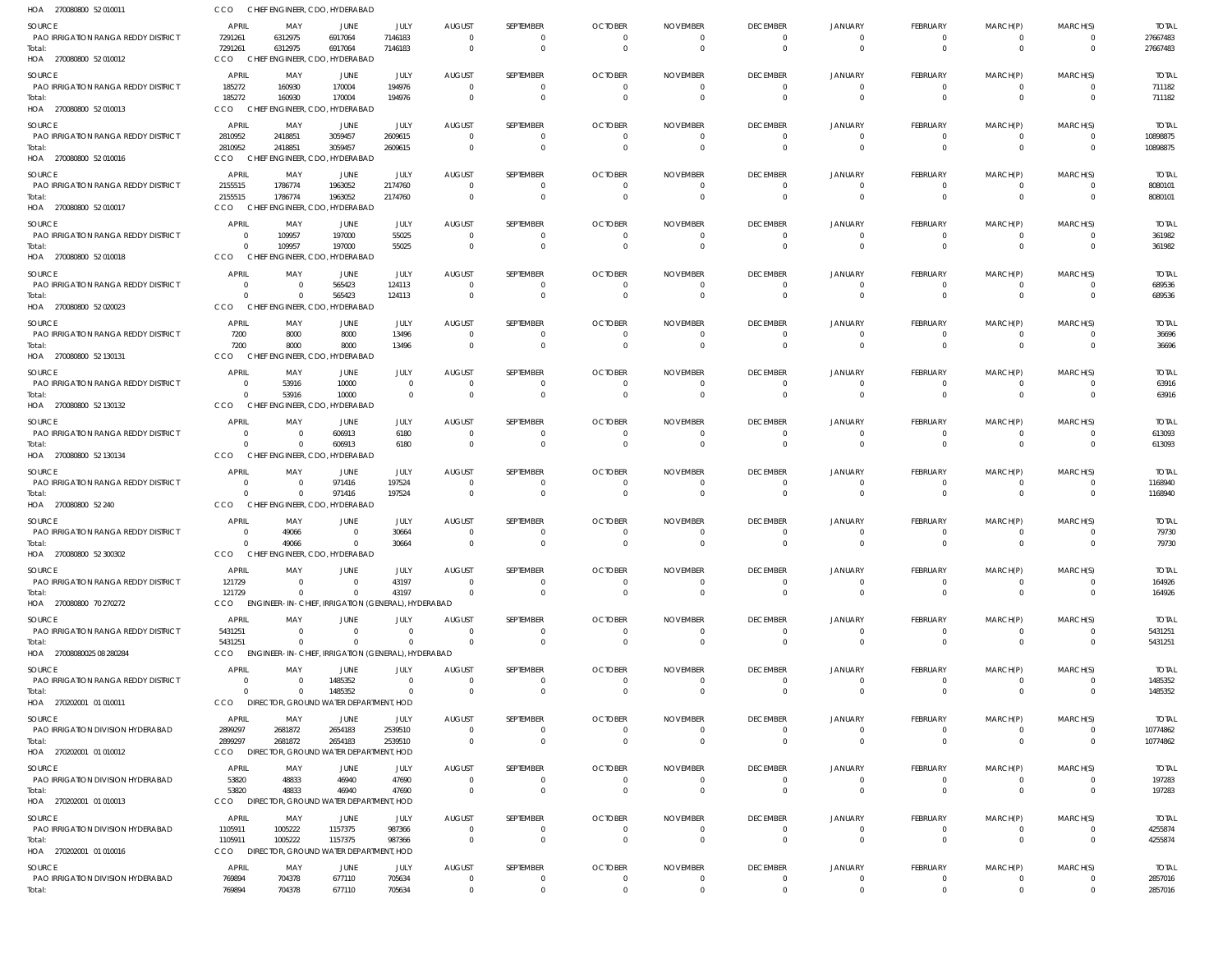| HOA 270202001 01 010017                                             | <b>CCO</b>                     | DIRECTOR, GROUND WATER DEPARTMENT, HOD             |                                  |                                 |                          |                             |                            |                      |                                   |                                  |                                |                                |                                  |                        |
|---------------------------------------------------------------------|--------------------------------|----------------------------------------------------|----------------------------------|---------------------------------|--------------------------|-----------------------------|----------------------------|----------------------|-----------------------------------|----------------------------------|--------------------------------|--------------------------------|----------------------------------|------------------------|
| SOURCE                                                              | APRIL                          | MAY                                                | JUNE                             | JULY                            | <b>AUGUST</b>            | SEPTEMBER                   | <b>OCTOBER</b>             | <b>NOVEMBER</b>      | <b>DECEMBER</b>                   | JANUARY                          | FEBRUARY                       | MARCH(P)                       | MARCH(S)                         | <b>TOTAL</b>           |
| PAO IRRIGATION DIVISION HYDERABAD                                   | $\Omega$                       | $\overline{0}$                                     | $\Omega$                         | 254038                          | $\Omega$                 | $\Omega$                    | -0                         |                      | 0                                 | 0                                | 0                              | 0                              | $\overline{0}$                   | 254038                 |
| Total:<br>HOA 270202001 01 010018                                   | $\Omega$<br>CCO                | $\Omega$<br>DIRECTOR, GROUND WATER DEPARTMENT, HOD |                                  | 254038                          | $\Omega$                 | $\mathbf{0}$                | $\Omega$                   | $\Omega$             | $\overline{0}$                    | $\Omega$                         | $\overline{0}$                 | $\overline{0}$                 | $\overline{0}$                   | 254038                 |
|                                                                     |                                |                                                    |                                  |                                 |                          |                             |                            |                      |                                   |                                  |                                |                                |                                  |                        |
| SOURCE<br>PAO IRRIGATION DIVISION HYDERABAD                         | <b>APRIL</b><br>$\overline{0}$ | MAY<br>$\overline{0}$                              | JUNE<br>132703                   | JULY<br>$\overline{\mathbf{0}}$ | <b>AUGUST</b><br>- 0     | SEPTEMBER<br>$\mathbf{0}$   | <b>OCTOBER</b><br>$\Omega$ | <b>NOVEMBER</b>      | <b>DECEMBER</b><br>$\overline{0}$ | JANUARY<br>$\overline{0}$        | FEBRUARY<br>$\overline{0}$     | MARCH(P)<br>$\overline{0}$     | MARCH(S)<br>$\overline{0}$       | <b>TOTAL</b><br>132703 |
| Total:                                                              | $\Omega$                       | $\overline{0}$                                     | 132703                           | $\Omega$                        | $\mathsf{C}$             | $\mathbf{0}$                | $\Omega$                   | $\Omega$             | $\overline{0}$                    | $\Omega$                         | $\mathbf 0$                    | $\mathbf 0$                    | $\overline{0}$                   | 132703                 |
| HOA 270202001 01 110111                                             | CCO                            | DIRECTOR, GROUND WATER DEPARTMENT, HOD             |                                  |                                 |                          |                             |                            |                      |                                   |                                  |                                |                                |                                  |                        |
| SOURCE                                                              | <b>APRIL</b>                   | MAY                                                | JUNE                             | JULY                            | <b>AUGUST</b>            | SEPTEMBER                   | <b>OCTOBER</b>             | <b>NOVEMBER</b>      | <b>DECEMBER</b>                   | <b>JANUARY</b>                   | FEBRUARY                       | MARCH(P)                       | MARCH(S)                         | <b>TOTAL</b>           |
| PAO IRRIGATION DIVISION HYDERABAD                                   | $\Omega$                       | $\overline{0}$                                     | 33716                            | $\Omega$                        | $\Omega$                 | 0                           | $\Omega$                   |                      | 0                                 | $\Omega$                         | 0                              | $\mathbf{0}$                   | $\overline{0}$                   | 33716                  |
| Total:                                                              | $\Omega$                       | $\Omega$                                           | 33716                            | $\Omega$                        | $\Omega$                 | $\mathbf 0$                 | $\Omega$                   | $\Omega$             | $\mathbf{0}$                      | $\Omega$                         | $\overline{0}$                 | $\mathbf{0}$                   | $\overline{0}$                   | 33716                  |
| HOA 270202001 01 130131                                             | CCO                            | DIRECTOR, GROUND WATER DEPARTMENT, HOD             |                                  |                                 |                          |                             |                            |                      |                                   |                                  |                                |                                |                                  |                        |
| SOURCE                                                              | <b>APRIL</b>                   | MAY                                                | JUNE                             | JULY                            | <b>AUGUST</b>            | SEPTEMBER                   | <b>OCTOBER</b>             | <b>NOVEMBER</b>      | <b>DECEMBER</b>                   | JANUARY                          | FEBRUARY                       | MARCH(P)                       | MARCH(S)                         | <b>TOTAL</b>           |
| PAO IRRIGATION DIVISION HYDERABAD                                   | $\overline{0}$                 | 32283                                              | 33676                            | 22039                           | C                        | $\mathbf{0}$                | $\Omega$                   | $\Omega$             | $\overline{\phantom{0}}$          | $\overline{0}$                   | $\overline{0}$                 | $\overline{0}$                 | $\overline{0}$                   | 87998                  |
| Total:<br>HOA 270202001 01 130132                                   | $\Omega$<br>CCO                | 32283<br>DIRECTOR, GROUND WATER DEPARTMENT, HOD    | 33676                            | 22039                           | -C                       | $\mathbf{0}$                |                            |                      | $\overline{0}$                    | $\Omega$                         | $\overline{0}$                 | $\overline{0}$                 | $\overline{0}$                   | 87998                  |
|                                                                     |                                |                                                    |                                  |                                 |                          |                             |                            |                      |                                   |                                  |                                |                                |                                  |                        |
| SOURCE<br>PAO IRRIGATION DIVISION HYDERABAD                         | <b>APRIL</b><br>$\overline{0}$ | MAY<br>$\Omega$                                    | JUNE<br>157059                   | JULY<br>19192                   | <b>AUGUST</b><br>- 0     | SEPTEMBER<br>$\Omega$       | <b>OCTOBER</b>             | <b>NOVEMBER</b>      | <b>DECEMBER</b><br>0              | <b>JANUARY</b><br>$\Omega$       | FEBRUARY<br>$\Omega$           | MARCH(P)<br>$\Omega$           | MARCH(S)<br>$\overline{0}$       | <b>TOTAL</b><br>176251 |
| Total:                                                              | $\Omega$                       | $\Omega$                                           | 157059                           | 19192                           | $\Omega$                 | $\mathbf{0}$                | $\Omega$                   | - 0                  | $\overline{\mathbf{0}}$           | $\Omega$                         | $\overline{0}$                 | $\overline{0}$                 | $\overline{0}$                   | 176251                 |
| HOA 270202001 01 130134                                             | CCO                            | DIRECTOR, GROUND WATER DEPARTMENT, HOD             |                                  |                                 |                          |                             |                            |                      |                                   |                                  |                                |                                |                                  |                        |
| SOURCE                                                              | <b>APRIL</b>                   | MAY                                                | JUNE                             | JULY                            | <b>AUGUST</b>            | SEPTEMBER                   | <b>OCTOBER</b>             | <b>NOVEMBER</b>      | <b>DECEMBER</b>                   | JANUARY                          | FEBRUARY                       | MARCH(P)                       | MARCH(S)                         | <b>TOTAL</b>           |
| PAO IRRIGATION DIVISION HYDERABAD                                   | $\overline{0}$                 | $\overline{0}$                                     | 102000                           | 328400                          | - 0                      | $\mathbf{0}$                |                            |                      | $\overline{0}$                    | $\mathbf 0$                      | 0                              | 0                              | $\overline{0}$                   | 430400                 |
| Total:                                                              | $\Omega$                       | $\Omega$                                           | 102000                           | 328400                          | $\Omega$                 | $\mathbf 0$                 | $\Omega$                   | $\Omega$             | $\overline{0}$                    | $\overline{0}$                   | $\mathbf{0}$                   | $\mathbf{0}$                   | $\overline{0}$                   | 430400                 |
| HOA 270202001 01 130135                                             | CCO                            | DIRECTOR, GROUND WATER DEPARTMENT, HOD             |                                  |                                 |                          |                             |                            |                      |                                   |                                  |                                |                                |                                  |                        |
| SOURCE                                                              | <b>APRIL</b>                   | MAY                                                | JUNE                             | JULY                            | <b>AUGUST</b>            | SEPTEMBER                   | <b>OCTOBER</b>             | <b>NOVEMBER</b>      | <b>DECEMBER</b>                   | JANUARY                          | FEBRUARY                       | MARCH(P)                       | MARCH(S)                         | <b>TOTAL</b>           |
| PAO IRRIGATION DIVISION HYDERABAD                                   | $\Omega$                       | 68743                                              | 48816                            | 42991                           | $\Omega$                 | $\overline{0}$              | $\Omega$                   | $\Omega$             | $\overline{0}$                    | $\Omega$                         | $\mathbf{0}$                   | 0                              | $\overline{0}$                   | 160550                 |
| Total:                                                              | $\Omega$                       | 68743                                              | 48816                            | 42991                           | $\Omega$                 | $\mathbf{0}$                | $\Omega$                   | $\Omega$             | $\overline{0}$                    | $\Omega$                         | $\overline{0}$                 | $\overline{0}$                 | $\overline{0}$                   | 160550                 |
| HOA 270202001 01 240                                                | CCO                            | <b>DIRECTO</b>                                     | OR, GROUND WATER DEPARTMENT, HOD |                                 |                          |                             |                            |                      |                                   |                                  |                                |                                |                                  |                        |
| SOURCE                                                              | <b>APRIL</b>                   | MAY                                                | JUNE                             | JULY                            | <b>AUGUST</b>            | SEPTEMBER                   | <b>OCTOBER</b>             | <b>NOVEMBER</b>      | <b>DECEMBER</b>                   | <b>JANUARY</b>                   | FEBRUARY                       | MARCH(P)                       | MARCH(S)                         | <b>TOTAL</b>           |
| PAO IRRIGATION DIVISION HYDERABAD                                   | $\overline{0}$<br>$\Omega$     | 24550<br>24550                                     | 13431<br>13431                   | 11524<br>11524                  | $\mathsf{C}$<br>$\Omega$ | $\mathbf{0}$<br>$\mathbf 0$ | $\Omega$<br>$\Omega$       | $\Omega$<br>$\Omega$ | $\overline{0}$<br>$\overline{0}$  | $\Omega$<br>$\Omega$             | $\overline{0}$<br>$\mathbf{0}$ | $\overline{0}$<br>$\mathbf{0}$ | $\overline{0}$<br>$\overline{0}$ | 49505<br>49505         |
| Total:<br>HOA 270202001 01 510511                                   | CCO                            | DIRECTOR, GROUND WATER DEPARTMENT, HOD             |                                  |                                 |                          |                             |                            |                      |                                   |                                  |                                |                                |                                  |                        |
|                                                                     |                                |                                                    |                                  |                                 |                          |                             |                            |                      |                                   |                                  |                                |                                |                                  |                        |
| SOURCE<br>PAO IRRIGATION DIVISION HYDERABAD                         | <b>APRIL</b><br>$\mathbf{0}$   | MAY<br>$\overline{0}$                              | JUNE<br>12800                    | JULY<br>$\Omega$                | <b>AUGUST</b>            | SEPTEMBER<br>$\Omega$       | <b>OCTOBER</b>             | <b>NOVEMBER</b>      | <b>DECEMBER</b><br>0              | JANUARY<br>$\Omega$              | FEBRUARY<br>$\Omega$           | MARCH(P)<br>$\Omega$           | MARCH(S)<br>$\overline{0}$       | <b>TOTAL</b><br>12800  |
| Total:                                                              | $\Omega$                       | $\Omega$                                           | 12800                            | $\Omega$                        | - 0                      | $\mathbf{0}$                |                            |                      | $\overline{0}$                    | $\Omega$                         | $\mathbf{0}$                   | $\overline{0}$                 | $\overline{0}$                   | 12800                  |
| HOA 270202005 04 010011                                             | CCO                            | DIRECTOR, GROUND WATER DEPARTMENT, HOD             |                                  |                                 |                          |                             |                            |                      |                                   |                                  |                                |                                |                                  |                        |
| SOURCE                                                              | <b>APRIL</b>                   | MAY                                                | JUNE                             | JULY                            | <b>AUGUST</b>            | SEPTEMBER                   | <b>OCTOBER</b>             | <b>NOVEMBER</b>      | <b>DECEMBER</b>                   | <b>JANUARY</b>                   | FEBRUARY                       | MARCH(P)                       | MARCH(S)                         | <b>TOTAL</b>           |
| APAO Irrigation, Adilabad                                           | 218060                         | 219170                                             | 219170                           | 258395                          |                          | 0                           |                            |                      | $\overline{0}$                    | $\Omega$                         | 0                              | $\Omega$                       | $\Omega$                         | 914795                 |
| APAO Irrigation, Bhoopalapally                                      | 138420                         | 138254                                             | 139180                           | 139180                          |                          | $\Omega$                    |                            |                      | $\Omega$                          | $\Omega$                         | $\Omega$                       | $\Omega$                       | $\Omega$                         | 555034                 |
| APAO Irrigation, Jagtial                                            | 122310                         | 122310                                             | 122310                           | 141679                          |                          | n                           |                            |                      | $\Omega$                          | $\Omega$                         | $\Omega$                       | $\Omega$                       | $\Omega$                         | 508609                 |
| APAO Irrigation, Jangaon<br>APAO Irrigation, Kamareddy              | 113290<br>205490               | 113290<br>190317                                   | 113290<br>205490                 | 140306<br>220663                |                          |                             |                            |                      | $\Omega$<br>$\Omega$              |                                  | $\Omega$<br>$\Omega$           | $\Omega$<br>$\Omega$           | $\Omega$<br>$\Omega$             | 480176<br>821960       |
| APAO Irrigation, Komarambheem Asifabad                              | 25400                          | 25400                                              | 25400                            | 25400                           |                          |                             |                            |                      | $\Omega$                          |                                  | $\Omega$                       | $\Omega$                       | $\Omega$                         | 101600                 |
| APAO Irrigation, Kothagudem                                         | 309320                         | 309320                                             | 309320                           | 311620                          |                          |                             |                            |                      |                                   |                                  |                                |                                | $\Omega$                         | 1239580                |
| APAO Irrigation, Mahabubabad                                        | 191950                         | 180507                                             | 203281                           | 237789                          |                          | $\Omega$                    |                            |                      | $\Omega$                          | $\Omega$                         | $\mathbf 0$                    | $\Omega$                       | $\Omega$                         | 813527                 |
| APAO Irrigation, Mancherial<br>APAO Irrigation, Medchal Malkajigiri | 143640<br>321770               | 143640<br>309330                                   | 143640<br>325656                 | 143640<br>336055                |                          | $\mathbf 0$<br>$\Omega$     |                            |                      | $\Omega$<br>$\Omega$              | $\Omega$<br>$\Omega$             | $\mathbf{0}$<br>$\Omega$       | $\mathbf 0$<br>$\Omega$        | $\Omega$<br>$\Omega$             | 574560<br>1292811      |
| APAO Irrigation, Nagarkurnool                                       | 197260                         | 197260                                             | 197260                           | 218054                          |                          | $\Omega$                    |                            |                      | $\Omega$                          | $\Omega$                         | $\Omega$                       | $\Omega$                       | $\Omega$                         | 809834                 |
| APAO Irrigation, Peddapalli                                         | 258120                         | 329700                                             | 197320                           | 217650                          |                          | $\Omega$                    |                            |                      | $\Omega$                          | $\Omega$                         | $\Omega$                       | $\Omega$                       | $\Omega$                         | 1002790                |
| APAO Irrigation, Sangareddy                                         | 435380                         | 436840                                             | 442492                           | 436670                          |                          | $\Omega$                    |                            |                      | $\Omega$                          | $\Omega$                         | $\Omega$                       | $\Omega$                       | $\Omega$                         | 1751382                |
| APAO Irrigation, Siddipet                                           | 256860                         | 329863                                             | 269918                           | 284025                          |                          | $\Omega$                    |                            |                      | $\Omega$                          | $\Omega$                         | $\Omega$                       | $\Omega$                       | $\Omega$                         | 1140666                |
| APAO Irrigation, Siricilla<br>APAO Irrigation, Suryapet             | 115250<br>120310               | 115250<br>161690                                   | 115250<br>120820                 | 115250<br>120820                |                          | $\Omega$<br>$\Omega$        |                            |                      | $\Omega$<br>$\Omega$              | $\Omega$<br>$\Omega$             | $\Omega$<br>$\Omega$           | $\Omega$<br>$\Omega$           | $\Omega$<br>$\Omega$             | 461000<br>523640       |
| APAO Irrigation, Vikarabad                                          | 257500                         | 258050                                             | 331934                           | 259570                          |                          | $\Omega$                    |                            |                      | $\Omega$                          | $\Omega$                         | $\Omega$                       | $\Omega$                       | $\Omega$                         | 1107054                |
| APAO Irrigation, Wanaparthy                                         | 92900                          | 84200                                              | 93600                            | 93600                           |                          | $\Omega$                    |                            |                      | $\Omega$                          | $\Omega$                         | $\Omega$                       | $\Omega$                       | $\Omega$                         | 364300                 |
| APAO Irrigation, Waranagal Rural                                    | 168260                         | 168260                                             | 168260                           | 192341                          |                          | $\Omega$                    |                            |                      | $\Omega$                          | $\Omega$                         | $\Omega$                       | $\Omega$                       | $\Omega$                         | 697121                 |
| APAO Irrigation, Yadadri                                            | 151180                         | 152370                                             | 152370                           | 152370                          |                          | $\Omega$<br>$\Omega$        |                            |                      | $\Omega$<br>$\Omega$              | $\overline{0}$<br>$\Omega$       | $\Omega$<br>$\Omega$           | $\Omega$<br>$\Omega$           | $\Omega$<br>$\Omega$             | 608290                 |
| PAO - IRRIGATION DIVISION WARANGAL<br>(Urban)                       | 251250                         | 251250                                             | 251250                           | 296772                          |                          |                             |                            |                      |                                   |                                  |                                |                                |                                  | 1050522                |
| PAO IRRIGATION KARIMNAGAR                                           | 126290                         | 252580                                             | 126290                           | 126290                          |                          | $\Omega$                    |                            |                      | $\Omega$                          | $\Omega$                         | $\Omega$                       | $\Omega$                       | $\Omega$                         | 631450                 |
| PAO IRRIGATION DIVISION HYDERABAD                                   | 428670                         | 479470                                             | 435030                           | 457700                          |                          | $\Omega$                    |                            |                      | $\Omega$<br>$\Omega$              | $\Omega$<br>$\Omega$             | $\overline{0}$<br>$\Omega$     | $\Omega$                       | $\Omega$<br>$\Omega$             | 1800870                |
| PAO IRRIGATION DIVISION KHAMMAM<br>PAO IRRIGATION DIVISION NALGONDA | 423815<br>416775               | 480615<br>370265                                   | 373758<br>370265                 | 381420<br>428590                |                          | $\Omega$<br>$\Omega$        |                            |                      | $\Omega$                          | $\overline{0}$                   | $\Omega$                       | $\Omega$<br>$\Omega$           | $\Omega$                         | 1659608<br>1585895     |
| PAO IRRIGATION DIVISION,                                            | 658838                         | 328770                                             | 294980                           | 467484                          | $\Omega$                 | $\Omega$                    |                            |                      | $\Omega$                          | $\Omega$                         | $\Omega$                       | $\Omega$                       | $\Omega$                         | 1750072                |
| MAHABOOBNAGAR                                                       |                                |                                                    |                                  |                                 |                          |                             |                            |                      |                                   |                                  |                                |                                |                                  |                        |
| PAO IRRIGATION NIZAMABAD<br>PAO IRRIGATION RANGA REDDY DISTRICT     | 255950<br>360300               | 497494<br>360300                                   | 257174<br>361060                 | 256500<br>362520                |                          | $\Omega$<br>$\Omega$        |                            |                      | $\Omega$<br>$\Omega$              | $\overline{0}$<br>$\overline{0}$ | $\mathbf{0}$<br>$\Omega$       | $\Omega$<br>$\Omega$           | $\Omega$<br>$\Omega$             | 1267118<br>1444180     |
| PAO Irrigation Nirmal                                               | 267807                         | 129150                                             | 182337                           | 270825                          |                          | $\Omega$                    |                            |                      | $\Omega$                          | $\Omega$                         | $\Omega$                       | $\Omega$                       | $\Omega$                         | 850119                 |
| PAO MEDAK(IW), MEDAK                                                | 171720                         | 171720                                             | 171720                           | 211818                          |                          | $\Omega$                    |                            |                      | $\Omega$                          | $\Omega$                         | $\Omega$                       | $\Omega$                       | $\Omega$                         | 726978                 |
| PAO, PJP, Jogulamba Gadwal                                          | 84900                          | 64210                                              | 105590                           | 84900                           |                          | $\Omega$                    | $\Omega$                   |                      | $\Omega$                          | $\overline{0}$                   | $\mathbf 0$                    | $\mathbf{0}$                   | $\Omega$                         | 339600                 |
| Total:                                                              | 7288985                        | 7370845                                            | 6825415                          | 7389896                         | $\Omega$                 | $\Omega$                    | $\Omega$                   |                      | $\Omega$                          | $\Omega$                         | $\mathbf 0$                    | $\mathbf{0}$                   | $\overline{0}$                   | 28875141               |
| HOA 270202005 04 010012                                             | <b>CCO</b>                     | DIRECTOR, GROUND WATER DEPARTMENT, HOD             |                                  |                                 |                          |                             |                            |                      |                                   |                                  |                                |                                |                                  |                        |
| SOURCE                                                              | <b>APRIL</b>                   | MAY                                                | JUNE                             | JULY                            | <b>AUGUST</b>            | SEPTEMBER                   | <b>OCTOBER</b>             | <b>NOVEMBER</b>      | <b>DECEMBER</b>                   | <b>JANUARY</b>                   | FEBRUARY                       | MARCH(P)                       | MARCH(S)                         | <b>TOTAL</b>           |
| APAO Irrigation, Adilabad<br>APAO Irrigation, Bhoopalapally         | 920<br>500                     | 920<br>500                                         | 920<br>500                       | 920<br>500                      | -C                       | $\mathbf 0$<br>$\Omega$     | $\Omega$<br>$\Omega$       | $\Omega$             | $\overline{0}$<br>$\mathbf{0}$    | $\Omega$<br>$\overline{0}$       | $\overline{0}$<br>$\Omega$     | $\Omega$<br>$\Omega$           | $\Omega$<br>$\Omega$             | 3680<br>2000           |
| APAO Irrigation, Jangaon                                            | 2000                           | 2000                                               | 2000                             | 2000                            |                          | $\Omega$                    |                            |                      | $\Omega$                          | $\Omega$                         | $\Omega$                       | $\Omega$                       | $\Omega$                         | 8000                   |
| APAO Irrigation, Kamareddy                                          | $\overline{0}$                 | $\overline{\mathbf{0}}$                            | 53                               | $\Omega$                        |                          | $\Omega$                    |                            |                      | $\Omega$                          | $\Omega$                         | $\Omega$                       | $\Omega$                       | $\Omega$                         | 53                     |
| APAO Irrigation, Komarambheem Asifabad                              | 2000                           | 2000                                               | 2000                             | 2000                            |                          | $\mathbf 0$                 | $\Omega$                   | $\Omega$             | $\Omega$                          | $\mathbf{0}$                     | $\Omega$                       | $\Omega$                       | $\Omega$                         | 8000                   |
| APAO Irrigation, Kothagudem                                         | 500                            | 500                                                | 500                              | 500                             | $\Omega$                 | $\mathbf 0$                 | $\Omega$                   | $\Omega$             | $\Omega$                          | $\mathbf{0}$                     | $\Omega$                       | $\Omega$                       | $\mathbf{0}$                     | 2000                   |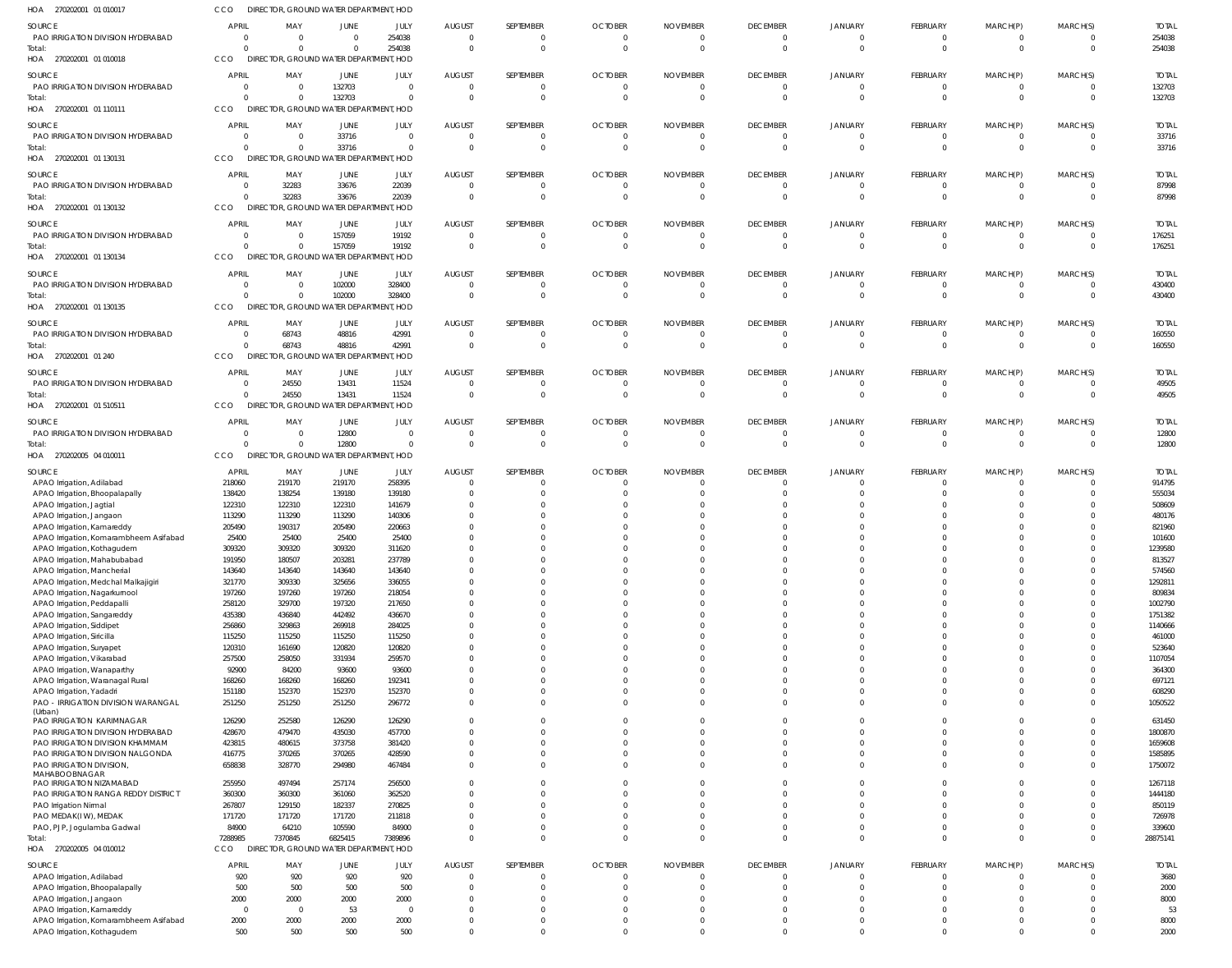| HOA 270202005 04 010012                                        | cco                 |                | DIRECTOR, GROUND WATER DEPARTMENT, HOD |                |                      |                         |                          |                          |                      |                            |                      |                      |                            |                  |
|----------------------------------------------------------------|---------------------|----------------|----------------------------------------|----------------|----------------------|-------------------------|--------------------------|--------------------------|----------------------|----------------------------|----------------------|----------------------|----------------------------|------------------|
| SOURCE                                                         | <b>APRIL</b>        | MAY            | JUNE                                   | JULY           | <b>AUGUST</b>        | SEPTEMBER               | <b>OCTOBER</b>           | <b>NOVEMBER</b>          | <b>DECEMBER</b>      | <b>JANUARY</b>             | FEBRUARY             | MARCH(P)             | MARCH(S)                   | <b>TOTAL</b>     |
| APAO Irrigation, Mahabubabad                                   | 200                 | 200            | 200                                    | 200            | $\Omega$             | $\mathbf{0}$            | $\Omega$                 |                          | $\overline{0}$       | $\mathbf{0}$               | $\Omega$             | $\Omega$             | $\overline{0}$             | 800              |
| APAO Irrigation, Medchal Malkajigiri                           | 2000                | 2000           | 2000                                   | 2000           | $\Omega$             | $\Omega$                | $\Omega$                 | $\Omega$                 | $\overline{0}$       | $\mathsf{C}$               | $\Omega$             | $\Omega$             | $\overline{0}$             | 8000             |
| APAO Irrigation, Sangareddy                                    | 2000                | 2000           | 2000                                   | 2000           | $\Omega$             | $\Omega$                |                          |                          | C                    | C                          | $\Omega$             | $\Omega$             | $\Omega$                   | 8000             |
| APAO Irrigation, Vikarabad                                     | 1503                | 1503           | 1583                                   | 1503           |                      | $\Omega$                |                          |                          | C                    | $\Omega$                   | $\Omega$             | $\Omega$             | $\Omega$                   | 6092             |
| APAO Irrigation, Waranagal Rural                               | 1700                | 1700           | 1700                                   | 2100           | $\Omega$             | $\mathbf 0$             | $\Omega$                 | $\Omega$                 | $\Omega$             | $\Omega$                   | $\Omega$             | $\Omega$             | $\Omega$                   | 7200             |
| PAO - IRRIGATION DIVISION WARANGAL<br>(Urban)                  | 4140                | 4140           | 4140                                   | 5090           | $\Omega$             | $\Omega$                | $\Omega$                 | $\Omega$                 | $\Omega$             | $\Omega$                   | $\Omega$             | $\Omega$             | $\Omega$                   | 17510            |
| PAO IRRIGATION KARIMNAGAR                                      | 1600                | 3200           | 1600                                   | 1600           |                      | $\Omega$                |                          |                          | $\Omega$             | C                          | $\Omega$             | $\Omega$             | $\overline{0}$             | 8000             |
| PAO IRRIGATION DIVISION HYDERABAD                              | 12320               | 17520          | 12320                                  | 13120          | $\Omega$             | $\Omega$                | $\Omega$                 | $\Omega$                 | $\Omega$             | $\Omega$                   | $\Omega$             | $\Omega$             | $\Omega$                   | 55280            |
| PAO IRRIGATION DIVISION KHAMMAM                                | 8615                | 9165           | 7638                                   | 7178           |                      | $\Omega$                |                          |                          | $\Omega$             | C                          | $\Omega$             | $\Omega$             | $\Omega$                   | 32596            |
| PAO IRRIGATION DIVISION NALGONDA                               | 3018                | 3018           | 3018                                   | 3018           |                      | $\Omega$                | $\Omega$                 |                          | C                    | C                          | $\Omega$             | $\Omega$             | $\Omega$                   | 12072            |
| PAO IRRIGATION NIZAMABAD                                       | 2300                | 4600           | 2300                                   | 2300           |                      | $\Omega$                |                          |                          | C                    | C                          | $\Omega$             | $\Omega$             | $\Omega$                   | 11500            |
| PAO IRRIGATION RANGA REDDY DISTRICT                            | 7200                | 7200           | 7200                                   | 7200           | $\Omega$             | $\Omega$                | $\Omega$                 | <sup>0</sup>             | $\Omega$             | $\Omega$                   | $\Omega$             | $\Omega$             | $\Omega$                   | 28800            |
| PAO MEDAK(IW), MEDAK                                           | 2000                | 2000           | 2000                                   | 2000           | $\Omega$             | $\mathbf 0$             | $\Omega$                 | $\Omega$                 | $\Omega$             | $\Omega$                   | $\Omega$             | $\Omega$             | $\Omega$                   | 8000             |
| Total:                                                         | 54516               | 64166          | 53672                                  | 55229          | $\Omega$             | $\Omega$                | $\Omega$                 | $\Omega$                 | $\Omega$             | $\Omega$                   | $\Omega$             | $\Omega$             | $\Omega$                   | 227583           |
| HOA 270202005 04 010013                                        | CCO<br><b>DIREC</b> |                | OR, GROUND WATER DEPARTMENT, HOD       |                |                      |                         |                          |                          |                      |                            |                      |                      |                            |                  |
| SOURCE                                                         | <b>APRIL</b>        | MAY            | JUNE                                   | JULY           | <b>AUGUST</b>        | SEPTEMBER               | <b>OCTOBER</b>           | <b>NOVEMBER</b>          | <b>DECEMBER</b>      | <b>JANUARY</b>             | FEBRUARY             | MARCH(P)             | MARCH(S)                   | <b>TOTAL</b>     |
| APAO Irrigation, Adilabad                                      | 102928              | 84338          | 84338                                  | 103796         | $\Omega$             | $\overline{0}$          | $\Omega$                 |                          | $\overline{0}$       | $\overline{0}$             | $\Omega$             | $\Omega$             | $\overline{0}$             | 375400           |
| APAO Irrigation, Bhoopalapally                                 | 53349               | 53348          | 94257                                  | 53644          | $\Omega$             | $\Omega$                | $\Omega$                 |                          | $\Omega$             | C                          | $\Omega$             | $\Omega$             | $\overline{0}$             | 254598           |
| APAO Irrigation, Jagtial                                       | 47277               | 62299          | 62300                                  | 56824          |                      | $\Omega$                |                          |                          | C                    | C                          | $\Omega$             | $\Omega$             | $\Omega$                   | 228700           |
| APAO Irrigation, Jangaon                                       | 43654               | 43654          | 64909                                  | 56995          |                      | $\Omega$                |                          |                          | C                    | C                          | $\Omega$             |                      | $\overline{0}$             | 209212           |
| APAO Irrigation, Kamareddy                                     | 79368               | 73485          | 79368                                  | 85252          |                      | $\Omega$                |                          |                          | C                    | C                          | $\Omega$             | $\Omega$             | $\Omega$                   | 317473           |
| APAO Irrigation, Komarambheem Asifabad                         | 9748                | 9748           | 24596                                  | 9748           |                      | $\Omega$                |                          |                          | C                    | C                          | $\Omega$             | $\Omega$             | $\Omega$                   | 53840            |
| APAO Irrigation, Kothagudem                                    | 119105              | 119105         | 119105                                 | 119996         |                      | $\Omega$                |                          |                          | C                    | C                          | $\Omega$             | $\Omega$             | $\Omega$                   | 477311           |
| APAO Irrigation, Mahabubabad                                   | 74001               | 69607          | 143153                                 | 96617          |                      | $\Omega$                |                          |                          | C                    | C                          | $\Omega$             | $\Omega$             | $\overline{0}$             | 383378           |
| APAO Irrigation, Mancherial                                    | 55505               | 55505          | 55505                                  | 55505          |                      | $\Omega$                |                          |                          | C                    | C                          | $\Omega$             |                      | $\Omega$                   | 222020           |
| APAO Irrigation, Medchal Malkajigiri                           | 123722              | 118899         | 143857                                 | 129261         |                      | $\Omega$                |                          |                          | C                    | C                          | $\Omega$             |                      | $\Omega$                   | 515739           |
| APAO Irrigation, Nagarkurnool                                  | 75912               | 75912          | 125328                                 | 86259          |                      | $\Omega$                |                          |                          | C                    | C                          | $\Omega$             | $\Omega$             | $\Omega$                   | 363411           |
| APAO Irrigation, Peddapalli                                    | 99609               | 92638          | 114673                                 | 84649          |                      | $\Omega$                |                          |                          | C                    | C                          | $\Omega$             | $\cap$               | $\Omega$                   | 391569           |
| APAO Irrigation, Sangareddy                                    | 167755              | 168321         | 201541                                 | 168256         |                      | $\Omega$                |                          |                          | C                    | C                          | $\Omega$             | $\Omega$             | $\Omega$                   | 705873           |
| APAO Irrigation, Siddipet                                      | 99104               | 127019         | 156271                                 | 112341         |                      | $\Omega$                |                          |                          | C                    | C                          | $\Omega$             |                      | $\overline{0}$             | 494735           |
| APAO Irrigation, Siricilla                                     | 44690               | 66017          | 44690                                  | 44690          |                      | $\Omega$                |                          |                          | C                    | C                          | $\Omega$             | $\Omega$             | $\Omega$                   | 200087           |
| APAO Irrigation, Suryapet                                      | 46416               | 62462          | 57275                                  | 46613          |                      | $\Omega$                |                          |                          | C                    | C                          | $\Omega$             |                      | $\overline{0}$             | 212766           |
| APAO Irrigation, Vikarabad                                     | 99365               | 99578          | 176211                                 | 100168         |                      | $\Omega$                |                          |                          | C                    | C                          | $\Omega$<br>$\Omega$ | $\Omega$             | $\Omega$<br>$\Omega$       | 475322           |
| APAO Irrigation, Wanaparthy                                    | 84703               | 32474          | 36086                                  | 36086          |                      | $\Omega$<br>$\Omega$    |                          |                          | C                    | C                          | $\Omega$             | $\Omega$             | $\overline{0}$             | 189349<br>271300 |
| APAO Irrigation, Waranagal Rural                               | 64795<br>58346      | 64795<br>58808 | 64795<br>58808                         | 76915<br>58808 |                      | $\Omega$                |                          |                          | $\Omega$<br>$\Omega$ | $\Omega$<br>$\Omega$       | $\Omega$             | $\Omega$             | $\overline{0}$             | 234770           |
| APAO Irrigation, Yadadri<br>PAO - IRRIGATION DIVISION WARANGAL | 96678               | 152539         | 96678                                  | 125179         |                      | $\Omega$                |                          |                          | $\Omega$             | C                          | $\Omega$             | $\Omega$             | $\overline{0}$             | 471074           |
| (Urban)                                                        |                     |                |                                        |                |                      |                         |                          |                          |                      |                            |                      |                      |                            |                  |
| PAO IRRIGATION KARIMNAGAR                                      | 48785               | 97570          | 48785                                  | 48785          |                      | $\Omega$                |                          |                          | $\mathbf 0$          | $\mathsf{C}$               | $\Omega$             | $\Omega$             | $\overline{0}$             | 243925           |
| PAO IRRIGATION DIVISION HYDERABAD                              | 164935              | 181797         | 201279                                 | 176191         |                      | $\Omega$                |                          |                          | $\Omega$             | C                          | $\Omega$             | $\Omega$             | $\overline{0}$             | 724202           |
| PAO IRRIGATION DIVISION KHAMMAM                                | 163047              | 220626         | 143889                                 | 146716         |                      | $\Omega$                | $\Omega$                 | <sup>0</sup>             | $\Omega$             | $\Omega$                   | $\Omega$             | $\Omega$             | $\overline{0}$             | 674278           |
| PAO IRRIGATION DIVISION NALGONDA                               | 160198              | 142338         | 171815                                 | 172470         |                      | $\Omega$                | $\Omega$                 |                          | $\Omega$             | $\Omega$                   | $\Omega$             | $\Omega$             | $\Omega$                   | 646821           |
| PAO IRRIGATION DIVISION,                                       | 253879              | 126691         | 231066                                 | 188573         | $\Omega$             | $\Omega$                | $\Omega$                 |                          | $\Omega$             | $\Omega$                   | $\Omega$             | $\Omega$             | $\Omega$                   | 800209           |
| MAHABOOBNAGAR                                                  |                     |                |                                        |                |                      |                         |                          |                          |                      |                            |                      |                      |                            |                  |
| PAO IRRIGATION NIZAMABAD                                       | 98682               | 191778         | 137909                                 | 98896          |                      | $\Omega$                |                          |                          | $\Omega$             | $\Omega$                   | $\Omega$             | $\Omega$             | $\Omega$                   | 527265           |
| PAO IRRIGATION RANGA REDDY DISTRICT                            | 138552              | 138552         | 138846                                 | 139411         | $\Omega$             | $\Omega$<br>$\Omega$    | <sup>0</sup><br>$\Omega$ | <sup>0</sup><br>$\Omega$ | $\Omega$<br>$\Omega$ | $\Omega$<br>$\Omega$       | $\Omega$<br>$\Omega$ | $\Omega$<br>$\Omega$ | $\overline{0}$<br>$\Omega$ | 555361           |
| PAO Irrigation Nirmal<br>PAO MEDAK(IW), MEDAK                  | 102749              | 49467          | 77631                                  | 106240         | 0                    | - 0                     | 0                        |                          |                      |                            |                      |                      |                            | 336087<br>283656 |
| PAO, PJP, Jogulamba Gadwal                                     | 65892<br>32658      | 65892<br>24635 | 65892<br>56627                         | 85980<br>32658 | $\Omega$             | $\mathbf 0$             | $\Omega$                 | $\Omega$                 | $\overline{0}$       | $\Omega$                   | $\Omega$             | $\Omega$             | $\Omega$                   | 146578           |
| Total:                                                         | 2875407             | 2929897        | 3277483                                | 2903522        | $\Omega$             | $\Omega$                | $\Omega$                 | $\Omega$                 | $\Omega$             | $\Omega$                   | $\Omega$             | $\Omega$             | $\Omega$                   | 11986309         |
| HOA 270202005 04 010016                                        | CCO                 |                | DIRECTOR, GROUND WATER DEPARTMENT, HOD |                |                      |                         |                          |                          |                      |                            |                      |                      |                            |                  |
|                                                                |                     |                |                                        |                |                      |                         |                          |                          |                      |                            |                      |                      |                            |                  |
| SOURCE                                                         | <b>APRIL</b>        | MAY            | JUNE                                   | JULY           | <b>AUGUST</b>        | SEPTEMBER               | <b>OCTOBER</b>           | <b>NOVEMBER</b>          | <b>DECEMBER</b>      | <b>JANUARY</b>             | FEBRUARY             | MARCH(P)             | MARCH(S)                   | <b>TOTAL</b>     |
| APAO Irrigation, Adilabad                                      | 31376               | 31537          | 31537                                  | 42456          | $\mathbf{0}$         | $\mathbf 0$             | $\mathbf{0}$             | $\Omega$                 | $\mathbf 0$          | $\overline{0}$             | $\Omega$             | $\Omega$             | $\overline{0}$             | 136906           |
| APAO Irrigation, Bhoopalapally                                 | 16510               | 16510          | 16601                                  | 16601          | $\Omega$             | $\mathbf 0$             | $\Omega$                 | $\Omega$                 | $\overline{0}$       | $\Omega$                   | $\Omega$             | $\Omega$             | $\overline{0}$             | 66222            |
| APAO Irrigation, Jagtial                                       | 17678               | 17678          | 17678                                  | 23048          | $\Omega$             | $\Omega$                | $\Omega$                 | $\cap$                   | $\Omega$             | $\Omega$                   | $\Omega$             | $\Omega$             | $\Omega$                   | 76082            |
| APAO Irrigation, Jangaon                                       | 16324               | 16324          | 16324                                  | 23822          | $\Omega$<br>$\Omega$ | $\mathbf 0$<br>$\Omega$ | $\Omega$<br>$\Omega$     | $\Omega$<br>$\Omega$     | $\Omega$<br>$\Omega$ | $\overline{0}$<br>$\Omega$ | $\Omega$<br>$\Omega$ | $\Omega$<br>$\Omega$ | $\overline{0}$<br>$\Omega$ | 72794<br>118956  |
| APAO Irrigation, Kamareddy                                     | 29678               | 27478          | 29922                                  | 31878          |                      |                         | $\Omega$                 | $\Omega$                 | $\Omega$             | $\Omega$                   | $\Omega$             | $\Omega$             | $\overline{0}$             |                  |
| APAO Irrigation, Komarambheem Asifabad                         | 3017<br>44538       | 3017           | 3017                                   | 3017<br>44871  | $\Omega$<br>$\Omega$ | $\Omega$<br>$\Omega$    | $\Omega$                 | $\cap$                   | $\Omega$             | $\Omega$                   | $\Omega$             | $\Omega$             | $\Omega$                   | 12068<br>178485  |
| APAO Irrigation, Kothagudem<br>APAO Irrigation, Mahabubabad    | 22902               | 44538<br>21542 | 44538<br>24262                         | 40389          | $\Omega$             | $\Omega$                | $\Omega$                 | $\Omega$                 | $\Omega$             | $\Omega$                   | $\Omega$             | $\Omega$             | $\overline{0}$             | 109095           |
| APAO Irrigation, Mancherial                                    | 20755               | 20755          | 20755                                  | 20755          | $\Omega$             | $\Omega$                | $\Omega$                 | $\Omega$                 | $\Omega$             | $\Omega$                   | $\Omega$             | $\Omega$             | $\Omega$                   | 83020            |
| APAO Irrigation, Medchal Malkajigiri                           | 95721               | 91989          | 96887                                  | 100007         | $\Omega$             | $\Omega$                | $\Omega$                 | $\cap$                   | $\Omega$             | $\Omega$                   | $\Omega$             | $\Omega$             | $\Omega$                   | 384604           |
| APAO Irrigation, Nagarkurnool                                  | 23493               | 23493          | 23493                                  | 31478          | $\Omega$             | $\Omega$                | $\Omega$                 | $\Omega$                 | $\Omega$             | $\Omega$                   | $\Omega$             | $\Omega$             | $\Omega$                   | 101957           |
| APAO Irrigation, Peddapalli                                    | 31100               | 30091          | 23452                                  | 27848          | $\Omega$             | $\Omega$                | $\Omega$                 | $\Omega$                 | $\Omega$             | $\Omega$                   | $\Omega$             | $\Omega$             | $\Omega$                   | 112491           |
| APAO Irrigation, Sangareddy                                    | 62729               | 62941          | 63761                                  | 62916          | $\Omega$             | $\Omega$                | $\Omega$                 | $\Omega$                 | $\Omega$             | $\Omega$                   | $\Omega$             | $\Omega$             | $\Omega$                   | 252347           |
| APAO Irrigation, Siddipet                                      | 37059               | 47499          | 38957                                  | 44440          | $\Omega$             | $\Omega$                | $\Omega$                 | $\Omega$                 | $\Omega$             | $\Omega$                   | $\Omega$             | $\Omega$             | $\Omega$                   | 167955           |
| APAO Irrigation, Siricilla                                     | 16711               | 16711          | 16711                                  | 16711          | $\Omega$             | $\Omega$                | $\Omega$                 | $\Omega$                 | $\Omega$             | $\Omega$                   | $\Omega$             | $\Omega$             | $\Omega$                   | 66844            |
| APAO Irrigation, Suryapet                                      | 17356               | 23356          | 17430                                  | 17430          | $\Omega$             | $\Omega$                | $\Omega$                 | $\Omega$                 | $\Omega$             | $\Omega$                   | $\Omega$             | $\Omega$             | $\overline{0}$             | 75572            |
| APAO Irrigation, Vikarabad                                     | 37155               | 37235          | 49722                                  | 37456          | $\Omega$             | $\Omega$                | $\Omega$                 | $\Omega$                 | $\Omega$             | $\Omega$                   | $\Omega$             | $\Omega$             | $\Omega$                   | 161568           |
| APAO Irrigation, Wanaparthy                                    | 13392               | 12143          | 13494                                  | 13494          | $\Omega$             | $\Omega$                | $\Omega$                 | $\Omega$                 | $\Omega$             | $\Omega$                   | $\Omega$             | $\Omega$             | $\Omega$                   | 52523            |
| APAO Irrigation, Waranagal Rural                               | 33420               | 33420          | 33420                                  | 41164          | $\Omega$             | $\Omega$                | $\Omega$                 | $\Omega$                 | $\Omega$             | $\Omega$                   | $\Omega$             | $\Omega$             | $\Omega$                   | 141424           |
| APAO Irrigation, Yadadri                                       | 21818               | 21990          | 21990                                  | 21990          | $\Omega$             | $\mathbf{0}$            | $\Omega$                 | $\Omega$                 | $\Omega$             | $\overline{0}$             | $\Omega$             | $\Omega$             | $\overline{0}$             | 87788            |
| PAO - IRRIGATION DIVISION WARANGAL                             | 44206               | 44206          | 44206                                  | 66559          | $\Omega$             | $\Omega$                | $\Omega$                 | $\Omega$                 | $\Omega$             | $\Omega$                   | $\Omega$             | $\Omega$             | $\Omega$                   | 199177           |
| (Urban)                                                        |                     |                |                                        |                |                      |                         |                          |                          |                      |                            |                      |                      |                            |                  |
| PAO IRRIGATION KARIMNAGAR                                      | 25162               | 50324          | 25162                                  | 25162          | $\Omega$             | $\mathbf 0$             | $\Omega$                 | $\Omega$                 | $\Omega$             | $\overline{0}$             | $\Omega$             | $\Omega$             | $\overline{0}$             | 125810           |
| PAO IRRIGATION DIVISION HYDERABAD                              | 116221              | 131305         | 117601                                 | 124402         | $\Omega$             | $\Omega$                | $\Omega$                 | $\Omega$                 | $\Omega$             | $\Omega$                   | $\Omega$             | $\Omega$             | $\mathbf{0}$               | 489529           |
| PAO IRRIGATION DIVISION KHAMMAM                                | 77430               | 88676          | 67045                                  | 68503          | $\Omega$             | $\mathbf{0}$            | $\Omega$                 | $\Omega$                 | $\Omega$             | $\Omega$                   | $\Omega$             | $\Omega$             | $\overline{0}$             | 301654           |
| PAO IRRIGATION DIVISION NALGONDA                               | 58832               | 52153          | 52153                                  | 68808          | $\Omega$             | $\Omega$                | $\Omega$                 | $\Omega$                 | $\Omega$             | $\Omega$                   | $\Omega$             | $\Omega$             | $\mathbf{0}$               | 231946           |
| PAO IRRIGATION DIVISION,<br>MAHABOOBNAGAR                      | 106248              | 53163          | 49184                                  | 89476          | $\Omega$             | $\Omega$                | $\Omega$                 | $\Omega$                 | $\Omega$             | $\Omega$                   | $\Omega$             | $\Omega$             | $\overline{0}$             | 298071           |
| PAO IRRIGATION NIZAMABAD                                       | 43728               | 87346          | 43972                                  | 43838          | $\Omega$             | $\mathbf{0}$            | $\mathbf{0}$             | $\Omega$                 | $\overline{0}$       | $\overline{0}$             | $\Omega$             | $\Omega$             | $\overline{0}$             | 218884           |
| PAO IRRIGATION RANGA REDDY DISTRICT                            | 99059               | 99059          | 99287                                  | 99725          | $\Omega$             | $\Omega$                | $\Omega$                 | $\Omega$                 | $\Omega$             | $\Omega$                   | $\Omega$             | $\Omega$             | $\Omega$                   | 397130           |
|                                                                |                     |                |                                        |                |                      |                         |                          |                          |                      |                            |                      |                      |                            |                  |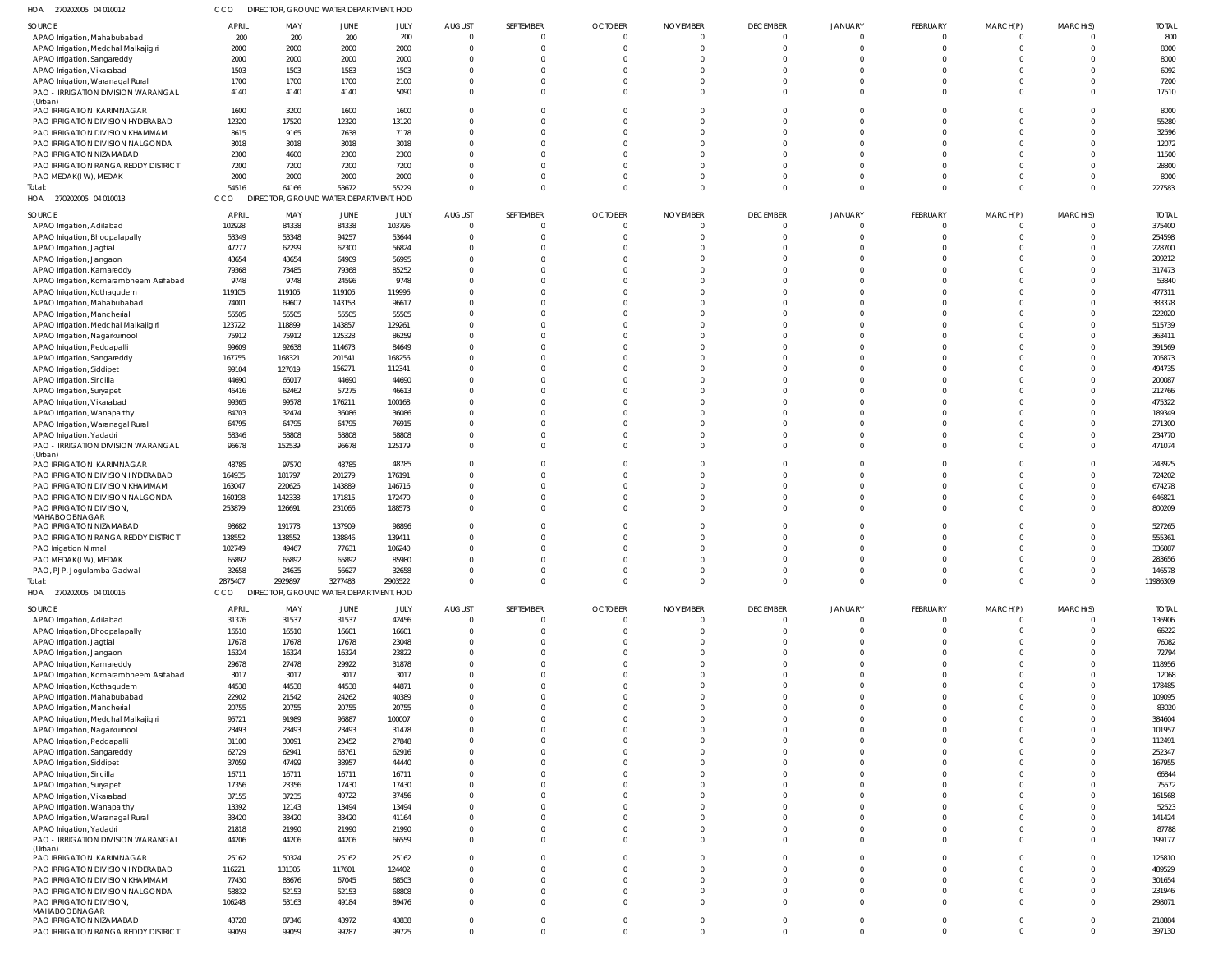| HOA 270202005 04 010016                       | CCO                           | DIRECTOR, GROUND WATER DEPARTMENT, HOD |                  |                        |               |               |                         |                         |                      |                      |                 |          |                      |              |
|-----------------------------------------------|-------------------------------|----------------------------------------|------------------|------------------------|---------------|---------------|-------------------------|-------------------------|----------------------|----------------------|-----------------|----------|----------------------|--------------|
| SOURCE                                        | <b>APRIL</b>                  | MAY                                    | <b>JUNE</b>      | JULY                   | <b>AUGUST</b> | SEPTEMBER     | <b>OCTOBER</b>          | <b>NOVEMBER</b>         | <b>DECEMBER</b>      | <b>JANUARY</b>       | <b>FEBRUARY</b> | MARCH(P) | MARCH(S)             | <b>TOTAI</b> |
| PAO Irrigation Nirmal                         | 38422                         | 18498                                  | 26211            | 41357                  | $\Omega$      | 0             | $\overline{0}$          | 0                       | $\Omega$             | $\Omega$             | $\mathbf 0$     | 0        | $\Omega$             | 124488       |
| PAO MEDAK(IW), MEDAK                          | 20392                         | 20392                                  | 20392            | 35869                  | 0             | 0             | $\overline{0}$          | $\overline{0}$          | $\Omega$             | $\Omega$             | 0               | $\Omega$ | $\Omega$             | 97045        |
| PAO, PJP, Jogulamba Gadwal                    | 12212                         | 9212                                   | 15212            | 12212                  | $\mathbf 0$   | $\Omega$      | $\overline{0}$          | $\Omega$                | $\Omega$             | $\Omega$             |                 |          | $\Omega$             | 48848        |
| Total:                                        | 1234644                       | 1254581                                | 1164376          | 1337682                | - 0           | $\Omega$      | $\Omega$                | $\Omega$                | $\Omega$             | $\Omega$             | $\Omega$        | $\Omega$ | $\Omega$             | 4991283      |
| HOA 270202005 04 010017                       | CCO                           | DIRECTOR, GROUND WATER DEPARTMENT, HOD |                  |                        |               |               |                         |                         |                      |                      |                 |          |                      |              |
|                                               |                               |                                        |                  |                        |               |               |                         |                         |                      |                      |                 |          |                      |              |
| SOURCE                                        | <b>APRIL</b>                  | MAY                                    | JUNE             | JULY                   | <b>AUGUST</b> | SEPTEMBER     | <b>OCTOBER</b>          | <b>NOVEMBER</b>         | <b>DECEMBER</b>      | <b>JANUARY</b>       | <b>FEBRUARY</b> | MARCH(P) | MARCH(S)             | <b>TOTAL</b> |
| APAO Irrigation, Adilabad                     | $\overline{0}$                | $\overline{0}$                         | 14000            | $\overline{0}$         | $\Omega$      | 0             | $\overline{0}$          | $\overline{0}$          | $\Omega$             | $\Omega$<br>$\Omega$ | $\mathbf 0$     | 0        | $\Omega$             | 14000        |
| APAO Irrigation, Jagtial                      | $\overline{0}$                | 14050                                  | - 0              | $\overline{0}$         | - (           | 0             | -0                      | 0                       | $\Omega$             |                      | $\mathbf 0$     |          | $\Omega$             | 14050        |
| APAO Irrigation, Komarambheem Asifabad        | $\overline{0}$                | 100000                                 |                  | $\Omega$               |               |               | $\Omega$                | $\Omega$                | $\cap$               | $\cap$               |                 |          | $\Omega$             | 100000       |
| APAO Irrigation, Siddipet                     | $\mathbf{0}$                  | 9663                                   | $\Omega$         | $\Omega$               |               |               | $\Omega$                | $\Omega$                | $\Omega$             |                      |                 |          | $\Omega$             | 9663         |
| APAO Irrigation, Siricilla                    | $\mathbf{0}$                  | $-9000$                                | 7291             | $\Omega$               |               |               | $\Omega$                | $\Omega$                |                      |                      |                 |          | $\Omega$             | $-1709$      |
| PAO IRRIGATION DIVISION HYDERABAD             | $\mathbf{0}$                  | $\overline{0}$                         | $\overline{0}$   | 83239                  |               |               | $\Omega$                | $\Omega$                | $\cap$               |                      |                 |          | $\cap$               | 83239        |
| PAO IRRIGATION NIZAMABAD                      | $\Omega$                      | $\overline{0}$                         | 13325            | $\Omega$               |               |               | $\Omega$                | $\Omega$                |                      | $\Omega$             |                 |          | $\Omega$             | 13325        |
| PAO IRRIGATION RANGA REDDY DISTRICT           | $\Omega$                      | $\overline{0}$                         | $\overline{0}$   | 100000                 |               |               | $\Omega$                | $\Omega$                | $\Omega$             |                      |                 |          | $\Omega$             | 100000       |
| PAO, PJP, Jogulamba Gadwal                    | $\mathbf{0}$                  | $\overline{0}$                         | 108000           | $\Omega$               |               | $\Omega$      | $^{\circ}$              | $\Omega$                | $\Omega$             | $\Omega$             | $\Omega$        |          | $\Omega$             | 108000       |
| Total:                                        | $\Omega$                      | 114713                                 | 142616           | 183239                 |               | $\Omega$      | $\Omega$                | $\Omega$                | $\Omega$             | $\Omega$             | $\Omega$        | $\Omega$ | $\Omega$             | 440568       |
| HOA 270202005 04 010018                       | CCO                           | DIRECTOR, GROUND WATER DEPARTMENT, HOD |                  |                        |               |               |                         |                         |                      |                      |                 |          |                      |              |
| SOURCE                                        | <b>APRIL</b>                  | MAY                                    | JUNE             | JULY                   | <b>AUGUST</b> | SEPTEMBER     | <b>OCTOBER</b>          | <b>NOVEMBER</b>         | <b>DECEMBER</b>      | <b>JANUARY</b>       | <b>FEBRUARY</b> | MARCH(P) | MARCH(S)             | <b>TOTAL</b> |
| APAO Irrigation, Bhoopalapally                | $\overline{0}$                | 0                                      | 31196            | $\overline{0}$         | 0             | 0             | $\overline{0}$          | 0                       | $\Omega$             |                      | $\Omega$        |          | $\Omega$             | 31196        |
| APAO Irrigation, Siddipet                     | $\Omega$                      | $\overline{0}$                         | 67765            | $\overline{0}$         | $\Omega$      | 0             | - 0                     | $\Omega$                | $\Omega$             |                      |                 |          | $\Omega$             | 67765        |
| APAO Irrigation, Vikarabad                    | $\Omega$                      | $\Omega$                               | 63426            | $\Omega$               | $\Omega$      | $\Omega$      | $\overline{0}$          | 0                       | $\Omega$             |                      | $\Omega$        |          | $\Omega$             | 63426        |
| Total:                                        | $\Omega$                      | $\mathbf 0$                            | 162387           | $\Omega$               | $\Omega$      | $\Omega$      | $\Omega$                | $\Omega$                | $\Omega$             | $\Omega$             | $\Omega$        | $\Omega$ | $\Omega$             | 162387       |
| HOA 270202005 04 020021                       | CCO                           | DIRECTOR, GROUND WATER DEPARTMENT, HOD |                  |                        |               |               |                         |                         |                      |                      |                 |          |                      |              |
|                                               |                               |                                        |                  |                        |               |               |                         |                         |                      |                      |                 |          |                      |              |
| SOURCE                                        | <b>APRIL</b>                  | MAY                                    | JUNE             | JULY                   | <b>AUGUST</b> | SEPTEMBER     | <b>OCTOBER</b>          | <b>NOVEMBER</b>         | <b>DECEMBER</b>      | <b>JANUARY</b>       | FEBRUARY        | MARCH(P) | MARCH(S)             | <b>TOTAL</b> |
| APAO Irrigation, Adilabad                     | $\overline{0}$                | $\overline{0}$                         | 4869             | $\overline{0}$         | - (           | 0             | $\overline{0}$          | 0                       | $\Omega$<br>$\Omega$ | $\cap$               | $\mathbf 0$     |          | $\Omega$             | 4869         |
| APAO Irrigation, Jagtial                      | $\overline{0}$                | $\overline{0}$                         | 1623             | $\Omega$               | -0            | $\Omega$      | $\overline{0}$          | $\Omega$                |                      |                      | $\Omega$        |          | $\Omega$             | 1623         |
| APAO Irrigation, Komarambheem Asifabad        | $\overline{0}$                | 4869                                   | - 0              | $\overline{0}$         |               |               | $\Omega$                | C                       |                      | $\Omega$             |                 |          |                      | 4869         |
| APAO Irrigation, Mahabubabad                  | $\overline{0}$                | 0                                      |                  | 4869                   |               |               | $\Omega$                | $\Omega$                | $\cap$               | $\Omega$             |                 |          | $\Omega$<br>$\cap$   | 4869         |
| APAO Irrigation, Mancherial                   | $\Omega$                      | 0                                      |                  | 4869                   |               | <sup>0</sup>  | $\Omega$                | $\Omega$                | $\cap$               |                      |                 |          |                      | 4869         |
| APAO Irrigation, Medchal Malkajigiri          | $\Omega$                      | 3240                                   | $\Omega$         | 3240                   |               |               | $\Omega$                | $\Omega$                |                      |                      |                 |          | $\Omega$<br>$\cap$   | 6480         |
| APAO Irrigation, Nagarkurnool                 | $\Omega$                      | 0                                      | 4869             | $\Omega$               |               |               | $\Omega$                | $\Omega$                | $\cap$               | $\Omega$             |                 |          |                      | 4869         |
| APAO Irrigation, Peddapalli                   | $\Omega$                      | 0                                      | 6492             | $\overline{0}$         |               |               | $\Omega$                | $\Omega$                |                      |                      |                 |          | $\Omega$             | 6492         |
| APAO Irrigation, Siricilla                    | $\Omega$                      | $\Omega$                               | 4869             | $\overline{0}$         |               | 0             | $\Omega$                | $\Omega$                | $\Omega$             | $\Omega$             | $\Omega$        |          | $\Omega$<br>$\cap$   | 4869         |
| PAO - IRRIGATION DIVISION WARANGAL<br>(Urban) | $\Omega$                      | $\Omega$                               | 5623             | 9200                   |               | $\Omega$      | $\Omega$                | $\Omega$                | $\Omega$             | $\Omega$             | $\Omega$        |          |                      | 14823        |
| PAO IRRIGATION KARIMNAGAR                     | $\mathbf{0}$                  | $\overline{0}$                         | $\overline{0}$   | 14607                  | -0            | $\Omega$      | -0                      | $\Omega$                | $\Omega$             | $\Omega$             | $\Omega$        |          | $\Omega$             | 14607        |
| PAO IRRIGATION DIVISION KHAMMAM               | $\overline{0}$                | $\overline{0}$                         | 4746             | 4746                   |               | $\Omega$      | $^{\circ}$              | $\Omega$                | $\Omega$             | $\Omega$             | $\Omega$        |          | $\Omega$             | 9492         |
| PAO Irrigation Nirmal                         | 4000                          | $\overline{0}$                         | 4000             | 8000                   |               | $\Omega$      | $^{\circ}$              | $\Omega$                | $\Omega$             | $\Omega$             | $\Omega$        |          | $\Omega$             | 16000        |
| Total:                                        | 4000                          | 8109                                   | 37091            | 49531                  |               | 0             | $\Omega$                | $\mathbf{0}$            | $\Omega$             | $\Omega$             | $\mathbf 0$     | $\Omega$ | $\Omega$             | 98731        |
|                                               |                               |                                        |                  |                        |               |               |                         |                         |                      |                      |                 |          |                      |              |
|                                               |                               |                                        |                  |                        |               |               |                         |                         |                      |                      |                 |          |                      |              |
| HOA 270202005 04 110111                       | CCO                           | DIRECTOR, GROUND WATER DEPARTMENT, HOD |                  |                        |               |               |                         |                         |                      |                      |                 |          |                      |              |
| SOURCE                                        | <b>APRIL</b>                  | MAY                                    | JUNE             | JULY                   | <b>AUGUST</b> | SEPTEMBER     | <b>OCTOBER</b>          | <b>NOVEMBER</b>         | <b>DECEMBER</b>      | <b>JANUARY</b>       | <b>FEBRUARY</b> | MARCH(P) | MARCH(S)             | <b>TOTAL</b> |
| APAO Irrigation, Adilabad                     |                               | 0                                      | 49942            | $\overline{0}$         | 0             | 0             | $^{\circ}$              | 0                       | $\Omega$             |                      | $\mathbf 0$     |          | $\Omega$             | 49942        |
| APAO Irrigation, Jagtial                      | $\Omega$                      | - 0                                    | 16254            | $\overline{0}$         | $\Omega$      | $\Omega$      | $\Omega$                | $\Omega$                | $\Omega$             |                      |                 |          |                      | 16254        |
| APAO Irrigation, Mahabubabad                  |                               | 0                                      | 39600            | $\Omega$               | -0            |               | -0                      | $\Omega$                | $\Omega$             |                      |                 |          |                      | 39600        |
| APAO Irrigation, Medchal Malkajigiri          |                               | 0                                      | 8850             | $\Omega$               | $\cup$        |               | $\Omega$                | $\Omega$                | $\Omega$             | $\Omega$             |                 |          |                      | 8850         |
| APAO Irrigation, Nagarkurnool                 | $\Omega$                      | $\Omega$                               | 34440            | $\Omega$               | $\sqrt{ }$    |               | $\Omega$                | $\Omega$                | $\Omega$             | $\Omega$             |                 |          | $\Omega$             | 34440        |
| APAO Irrigation, Sangareddy                   | $\Omega$                      | $\Omega$                               | 27277            | $\Omega$               |               |               | $\Omega$                | $\Omega$                | $\Omega$             |                      |                 |          |                      | 27277        |
| APAO Irrigation, Siddipet                     | $\Omega$                      | $\Omega$                               | 14660            | $\Omega$               |               |               | $\Omega$                | $\Omega$                | $\Omega$             | $\Omega$             |                 |          | $\Omega$             | 14660        |
| APAO Irrigation, Siricilla                    | $\Omega$                      | $\Omega$                               | 39000            | $\Omega$               | $\cup$        | $\Omega$      | $\Omega$                | $\Omega$                | $\Omega$             | $\Omega$             | $\Omega$        |          | $\Omega$             | 39000        |
| APAO Irrigation, Suryapet                     |                               | $\Omega$                               | 9770             | $\Omega$               |               |               | $\Omega$                | $\Omega$                | $\Omega$             | $\cap$               |                 |          | $\Omega$             | 9770         |
| APAO Irrigation, Wanaparthy                   | $\Omega$                      | $\Omega$                               | 17340            | $\Omega$               | -0            |               | $\Omega$                | $\Omega$                | $\Omega$             | $\Omega$             |                 |          | $\Omega$             | 17340        |
| PAO IRRIGATION DIVISION KHAMMAM               | $\Omega$                      | $\Omega$                               | 13850            | $\Omega$               | $\cup$        | $\Omega$      | $\overline{0}$          | $\Omega$                | $\Omega$             | $\Omega$             |                 |          | $\Omega$             | 13850        |
| PAO IRRIGATION RANGA REDDY DISTRICT           | $\Omega$                      | $\Omega$                               | 64350            | $\Omega$               | $\Omega$      | $\Omega$      | $\overline{0}$          | $\Omega$                | $\Omega$             | $\Omega$             | $\Omega$        |          | $\Omega$             | 64350        |
| Total:                                        | $\Omega$                      | $\Omega$                               | 335333           | $\Omega$               | $\Omega$      | $\Omega$      | $\Omega$                | $\Omega$                | $\Omega$             | $\Omega$             | $\Omega$        | $\Omega$ | $\Omega$             | 335333       |
| HOA 270202005 04 130131                       | CCO                           | DIRECTOR, GROUND WATER DEPARTMENT, HOD |                  |                        |               |               |                         |                         |                      |                      |                 |          |                      |              |
| SOURCE                                        | <b>APRIL</b>                  | MAY                                    | <b>JUNE</b>      | JULY                   | AUGUST        | SEPTEMBER     | <b>OCTOBER</b>          | <b>NOVEMBER</b>         | <b>DECEMBER</b>      | <b>JANUARY</b>       | FEBRUARY        | MARCH(P) | MARCH(S)             | <b>TOTAL</b> |
|                                               | $\overline{0}$                | $\overline{0}$                         |                  |                        | $\Omega$      | 0             | $\overline{0}$          | $\overline{0}$          | $\overline{0}$       | $\Omega$             | $\mathbf 0$     |          | $\Omega$             |              |
| APAO Irrigation, Adilabad                     | $\overline{0}$                |                                        | 3081<br>$\Omega$ | 3186<br>$\Omega$       | $\Omega$      | 0             | $\overline{0}$          | $\Omega$                | $\Omega$             | $\Omega$             | $\mathbf 0$     |          | $\Omega$             | 6267         |
| APAO Irrigation, Bhoopalapally                | $\Omega$                      | 11000                                  |                  |                        |               |               | $\Omega$                | $\Omega$                | $\Omega$             |                      |                 |          | $\Omega$             | 11000        |
| APAO Irrigation, Jagtial                      |                               | $\overline{0}$                         | 2205             | $\overline{0}$         |               |               |                         |                         | $\Omega$             | $\Omega$             | $\Omega$        |          | $\Omega$             | 2205         |
| APAO Irrigation, Kamareddy                    | $\Omega$                      | 471                                    | 5000             | $\overline{0}$         |               | 0<br>$\Omega$ | $\mathbf 0$             | $\Omega$                | $\Omega$             | $\Omega$             |                 |          | $\Omega$             | 5471         |
| APAO Irrigation, Kothagudem                   | $\Omega$                      | $\overline{0}$                         | $\overline{0}$   | 1646                   |               | <sup>0</sup>  | $\Omega$                | $\Omega$<br>$\Omega$    | $\Omega$             | $\Omega$             |                 |          | $\cap$               | 1646         |
| APAO Irrigation, Mahabubabad                  | $\Omega$                      | $\overline{0}$                         | 3600             | $\Omega$               |               |               | $\Omega$                |                         | $\Omega$             | $\Omega$             |                 |          | $\Omega$             | 3600         |
| APAO Irrigation, Mancherial                   | $\Omega$                      | 861                                    | $\Omega$         | 1720                   |               |               | $\Omega$                | $\Omega$                | $\cap$               | $\Omega$             |                 |          | $\cap$               | 2581         |
| APAO Irrigation, Medchal Malkajigiri          | $\Omega$                      | 4932                                   | $\Omega$         | 1768                   |               |               | $\Omega$                | $\Omega$                |                      |                      |                 |          |                      | 6700         |
| APAO Irrigation, Nagarkurnool                 | $\mathbf{0}$                  | $\overline{0}$                         | 4514             | 5241                   |               | <sup>0</sup>  | $\Omega$                | $\Omega$                | $\Omega$<br>$\Omega$ | $\Omega$<br>$\Omega$ |                 |          | $\Omega$<br>$\Omega$ | 9755         |
| APAO Irrigation, Peddapalli                   | $\Omega$                      | $\overline{0}$                         | 6917             | $\Omega$               |               |               | $\Omega$                | $\Omega$<br>$\Omega$    | $\Omega$             | $\Omega$             |                 |          | $\cap$               | 6917         |
| APAO Irrigation, Sangareddy                   | $\mathbf{0}$                  | 1738                                   | 1245             | 4295                   |               |               | $\Omega$                |                         | $\Omega$             | $\Omega$             |                 |          | $\Omega$             | 7278         |
| APAO Irrigation, Siddipet                     | $\mathbf{0}$                  | $\overline{0}$                         | 3389             | $\overline{0}$         |               | $\Omega$      | $\Omega$                | $\Omega$                | $\Omega$             | $\Omega$             |                 |          |                      | 3389         |
| APAO Irrigation, Suryapet                     | $\mathbf{0}$                  | 6014                                   | - 0              | $\Omega$               |               | $\Omega$      | $\Omega$                | $\Omega$                |                      |                      |                 |          | $\Omega$             | 6014         |
| APAO Irrigation, Waranagal Rural              | $\mathbf{0}$                  | 0                                      | 2260             | $\Omega$               |               | $\Omega$      | $\mathbf 0$             | $\mathbf 0$             | $\Omega$             | $\Omega$             | $\Omega$        |          | $\Omega$             | 2260         |
| PAO - IRRIGATION DIVISION WARANGAL            | $\overline{0}$                | $\overline{0}$                         | 5153             | $\Omega$               |               | $\Omega$      | $\Omega$                | $\Omega$                | $\Omega$             | $\Omega$             | $\Omega$        |          | $\Omega$             | 5153         |
| (Urban)                                       | $\mathbf{0}$                  | $\overline{0}$                         | 1873             | $\Omega$               |               | $\Omega$      | $\Omega$                | $\Omega$                | $\Omega$             | $\Omega$             | $\Omega$        |          | $\cap$               |              |
| PAO IRRIGATION KARIMNAGAR                     | $\mathbf{0}$                  |                                        | $\Omega$         |                        |               | $\Omega$      | $\Omega$                | $\Omega$                | $\Omega$             | $\Omega$             | $\Omega$        |          | $\Omega$             | 1873         |
| PAO IRRIGATION DIVISION HYDERABAD             | $\mathbf{0}$                  | 2550<br>$\overline{0}$                 |                  | 2274<br>$\overline{0}$ |               | 0             | $\mathbf 0$             | $\mathbf 0$             | $\Omega$             | $\Omega$             | $\Omega$        |          | $\Omega$             | 4824         |
| PAO IRRIGATION DIVISION NALGONDA              | $\Omega$                      | - 0                                    | 835              | $\overline{0}$         |               | $\Omega$      | $\Omega$                | $\Omega$                | $\Omega$             | $\Omega$             | $\Omega$        |          | $\cap$               | 835          |
| PAO IRRIGATION DIVISION,<br>MAHABOOBNAGAR     |                               |                                        | 6357             |                        |               |               |                         |                         |                      |                      |                 |          |                      | 6357         |
| PAO IRRIGATION NIZAMABAD                      | $\Omega$                      | $\Omega$                               | $\Omega$         | 1647                   |               | $\Omega$      | $\Omega$                | $\Omega$                | $\Omega$             | $\Omega$             | $\Omega$        |          | $\cap$               | 1647         |
| PAO IRRIGATION RANGA REDDY DISTRICT           | $\mathbf{0}$                  | $\Omega$                               | 2809             | 1868                   |               | $\Omega$      | $\mathbf 0$             | $\Omega$                | $\Omega$             | $\Omega$             | $\Omega$        |          | $\Omega$             | 4677         |
| PAO Irrigation Nirmal<br>PAO MEDAK(IW), MEDAK | $\mathbf 0$<br>$\overline{0}$ | 0                                      | 5112             | 1704<br>7000           |               | 0<br>$\Omega$ | $\mathbf 0$<br>$\Omega$ | $\mathbf 0$<br>$\Omega$ | $\Omega$<br>$\Omega$ | $\Omega$<br>$\Omega$ | 0<br>$\Omega$   | $\Omega$ | $\Omega$<br>$\Omega$ | 6816<br>7000 |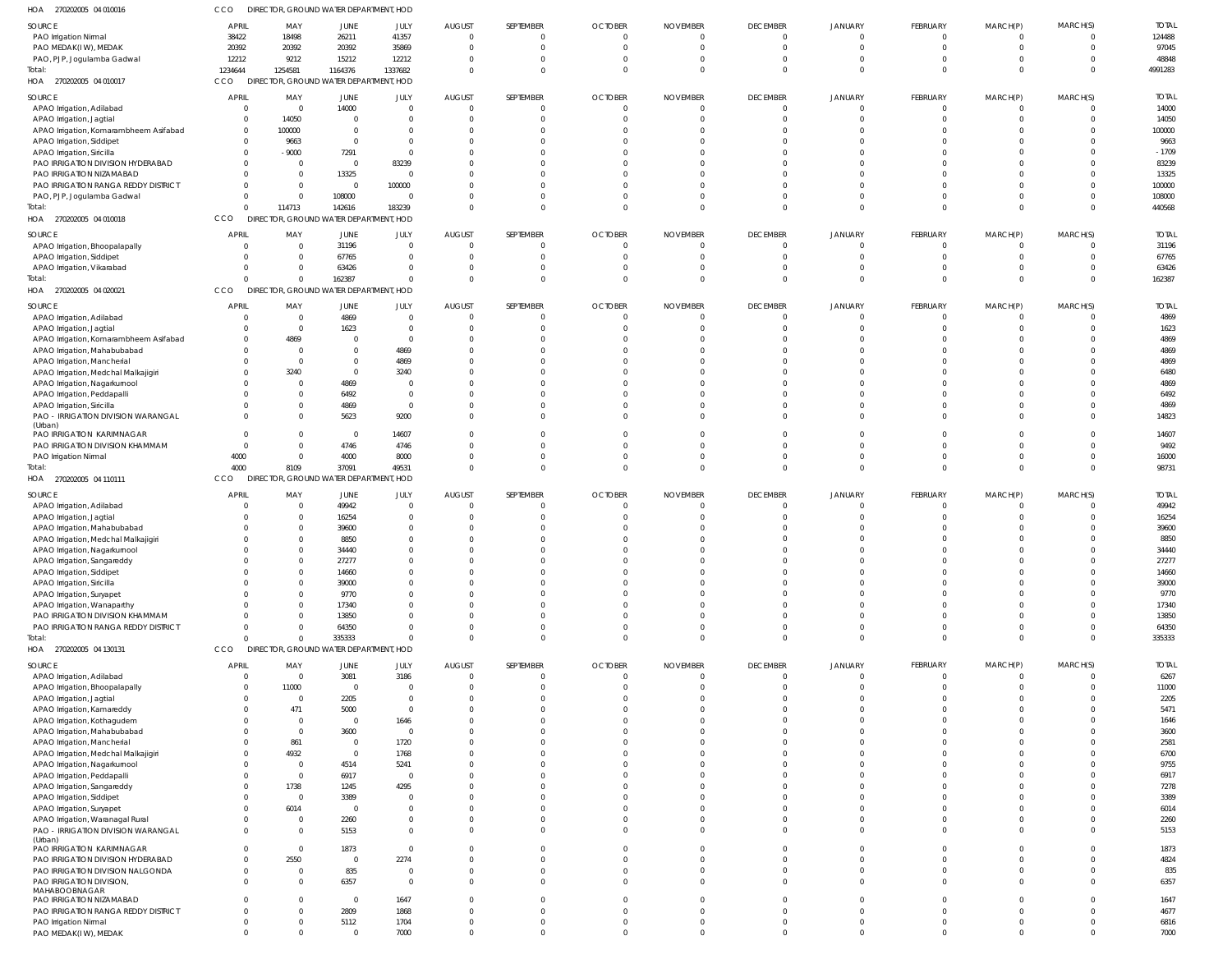| 270202005 04 130131<br>HOA                    | <b>CCO</b>                    | DIRECTOR, GROUND WATER DEPARTMENT, HOD |                  |                  |                           |                             |                            |                             |                                   |                                  |                      |                      |                            |                        |
|-----------------------------------------------|-------------------------------|----------------------------------------|------------------|------------------|---------------------------|-----------------------------|----------------------------|-----------------------------|-----------------------------------|----------------------------------|----------------------|----------------------|----------------------------|------------------------|
| SOURCE<br>Total:                              | <b>APRIL</b><br>$\Omega$      | MAY<br>27566                           | JUNE<br>54350    | JULY<br>32349    | <b>AUGUST</b><br>$\Omega$ | SEPTEMBER<br>$\overline{0}$ | <b>OCTOBER</b><br>$\Omega$ | <b>NOVEMBER</b><br>$\Omega$ | <b>DECEMBER</b><br>$\overline{0}$ | <b>JANUARY</b><br>$\Omega$       | FEBRUARY<br>$\Omega$ | MARCH(P)<br>$\Omega$ | MARCH(S)<br>$\overline{0}$ | <b>TOTAL</b><br>114265 |
| HOA 270202005 04 130132                       | <b>CCO</b>                    | DIRECTOR, GROUND WATER DEPARTMENT, HOD |                  |                  |                           |                             |                            |                             |                                   |                                  |                      |                      |                            |                        |
| SOURCE                                        | <b>APRIL</b>                  | MAY                                    | JUNE             | JULY             | <b>AUGUST</b>             | SEPTEMBER                   | <b>OCTOBER</b>             | <b>NOVEMBER</b>             | <b>DECEMBER</b>                   | JANUARY                          | FEBRUARY             | MARCH(P)             | MARCH(S)                   | <b>TOTAL</b>           |
| APAO Irrigation, Adilabad                     | $\Omega$                      | $\overline{0}$                         | 5580             | 2400             | $\Omega$                  | - 0                         |                            | $\Omega$                    | $\overline{0}$                    | $\overline{0}$                   | $\Omega$             | $\Omega$             | $\overline{0}$             | 7980                   |
| APAO Irrigation, Bhoopalapally                | $\Omega$                      | $\overline{0}$                         | 17660            | $\mathbf{0}$     | - 0                       | $\overline{0}$              |                            |                             | $\overline{0}$                    | $\overline{0}$                   | $\Omega$             | $\Omega$             | $\overline{0}$             | 17660                  |
|                                               | $\Omega$                      | $\Omega$                               |                  | $\Omega$         |                           | $\Omega$                    |                            |                             |                                   |                                  |                      |                      |                            |                        |
| APAO Irrigation, Jagtial                      |                               |                                        | 8474             |                  |                           |                             |                            |                             | $\Omega$                          | $\Omega$                         | $\Omega$             | $\Omega$             | $\Omega$                   | 8474                   |
| APAO Irrigation, Kamareddy                    | $\Omega$                      | - 0                                    | $\Omega$         | 840              |                           | $\Omega$                    |                            |                             | $\Omega$                          | $\Omega$                         | $\Omega$             | $\Omega$             | $\Omega$                   | 840                    |
| APAO Irrigation, Kothagudem                   | $\Omega$                      | $\Omega$                               | $\Omega$         | 8115             |                           | $\Omega$                    |                            |                             | $\Omega$                          | $\Omega$                         | $\Omega$             | $\Omega$             | $\Omega$                   | 8115                   |
| APAO Irrigation, Mahabubabad                  | $\Omega$                      | $\Omega$                               | 9827             |                  |                           | $\Omega$                    |                            |                             | $\Omega$                          | $\Omega$                         | $\Omega$             | $\Omega$             | $\Omega$                   | 9827                   |
| APAO Irrigation, Medchal Malkajigiri          | $\Omega$                      | $\Omega$                               | 3163             | 0                |                           | $\Omega$                    |                            |                             | $\Omega$                          | $\Omega$                         | $\Omega$             | $\Omega$             | $\Omega$                   | 3163                   |
| APAO Irrigation, Nagarkurnool                 | $\Omega$                      | $\Omega$                               | 14070            | 0                |                           | $\Omega$                    |                            |                             | $\Omega$                          | $\Omega$                         | $\Omega$             | $\Omega$             | $\Omega$                   | 14070                  |
| APAO Irrigation, Sangareddy                   | $\Omega$                      | $\Omega$                               | 8000             | 9140             |                           | $\Omega$                    |                            |                             | $\Omega$                          | $\Omega$                         | $\Omega$             | $\Omega$             | $\Omega$                   | 17140                  |
| APAO Irrigation, Siddipet                     | $\Omega$                      | $\Omega$                               | 7500             |                  |                           | $\Omega$                    |                            |                             | $\Omega$                          | $\Omega$                         | $\Omega$             | $\Omega$             | $\Omega$                   | 7500                   |
| APAO Irrigation, Siricilla                    | $\Omega$                      | $\Omega$                               | 6570             | <sup>0</sup>     |                           | $\Omega$                    |                            |                             | $\Omega$                          | $\Omega$                         | $\Omega$             | $\Omega$             | $\Omega$                   | 6570                   |
| APAO Irrigation, Suryapet                     | $\Omega$                      | $\Omega$                               | 9994             | <sup>0</sup>     |                           | $\Omega$                    |                            |                             | $\Omega$                          | $\Omega$                         | $\Omega$             | $\Omega$             | $\Omega$                   | 9994                   |
| APAO Irrigation, Wanaparthy                   | $\Omega$                      | $\Omega$                               | 8482             | <sup>0</sup>     |                           | $\Omega$                    |                            |                             | $\Omega$                          | $\Omega$                         | $\Omega$             | $\Omega$             | $\Omega$                   | 8482                   |
| APAO Irrigation, Waranagal Rural              | $\Omega$                      | $\Omega$                               | 4331             | $\Omega$         |                           | $\Omega$                    |                            |                             | $\Omega$                          | $\Omega$                         | $\Omega$             | $\Omega$             | $\overline{0}$             | 4331                   |
| PAO - IRRIGATION DIVISION WARANGAL            | $\Omega$                      | $\Omega$                               | $\Omega$         | 2887             | $\Omega$                  | $\Omega$                    |                            |                             | $\Omega$                          | $\Omega$                         | $\Omega$             | $\Omega$             | $\Omega$                   | 2887                   |
| (Urban)                                       |                               |                                        |                  |                  |                           |                             |                            |                             |                                   |                                  |                      |                      |                            |                        |
| PAO IRRIGATION DIVISION KHAMMAM               | $\mathbf{0}$                  | $\Omega$                               | 7940             | 7350             |                           | $\Omega$                    |                            |                             | $\Omega$                          | $\Omega$                         | $\Omega$             | $\Omega$             | $\Omega$                   | 15290                  |
| PAO IRRIGATION NIZAMABAD                      | $\Omega$                      | $\Omega$                               | $\Omega$         | 8695             |                           | $\Omega$                    |                            |                             | $\Omega$                          | $\Omega$                         | $\Omega$             | $\Omega$             | $\overline{0}$             | 8695                   |
| PAO IRRIGATION RANGA REDDY DISTRICT           | $\Omega$                      | $\Omega$                               | 14883            | $\Omega$         |                           | $\Omega$                    |                            |                             | $\Omega$                          | $\Omega$                         | $\Omega$             | $\Omega$             | $\overline{0}$             | 14883                  |
| PAO Irrigation Nirmal                         | $\Omega$                      | $\Omega$                               | 2200             | $\Omega$         |                           | $\Omega$                    |                            |                             | $\overline{0}$                    | $\Omega$                         | $\Omega$             | $\Omega$             | $\overline{0}$             | 2200                   |
| Total:                                        | $\Omega$                      | $\Omega$                               | 128674           | 39427            |                           | $\Omega$                    |                            |                             | $\Omega$                          | $\Omega$                         | $\Omega$             | $\Omega$             | $\Omega$                   | 168101                 |
| HOA 270202005 04 130133                       | CCO                           | DIRECTOR, GROUND WATER DEPARTMENT, HOD |                  |                  |                           |                             |                            |                             |                                   |                                  |                      |                      |                            |                        |
|                                               |                               |                                        |                  |                  |                           |                             |                            |                             |                                   |                                  |                      |                      |                            |                        |
| SOURCE                                        | <b>APRIL</b>                  | MAY                                    | JUNE             | JULY             | <b>AUGUST</b>             | SEPTEMBER                   | <b>OCTOBER</b>             | <b>NOVEMBER</b>             | <b>DECEMBER</b>                   | JANUARY                          | FEBRUARY             | MARCH(P)             | MARCH(S)                   | <b>TOTAL</b>           |
| APAO Irrigation, Sangareddy                   | $\Omega$                      | - 0                                    | 1300             | 0                |                           | $\Omega$                    |                            |                             | $\Omega$                          | $\Omega$                         | $\Omega$             | $\Omega$             | $\Omega$                   | 1300                   |
| APAO Irrigation, Wanaparthy                   | $\Omega$                      | $\Omega$                               | 1515             | $\Omega$         | $\Omega$                  | $\Omega$                    |                            |                             | $\overline{0}$                    | $\Omega$                         | $\Omega$             | $\Omega$             | $\Omega$                   | 1515                   |
| Total:                                        | $\Omega$                      | $\Omega$                               | 2815             | $\Omega$         |                           | $\Omega$                    |                            |                             | $\Omega$                          | $\Omega$                         | $\Omega$             | $\Omega$             | $\Omega$                   | 2815                   |
| HOA 270202005 04 130134                       | CCO                           | DIRECTOR, GROUND WATER DEPARTMENT, HOD |                  |                  |                           |                             |                            |                             |                                   |                                  |                      |                      |                            |                        |
|                                               |                               |                                        |                  |                  |                           |                             |                            |                             |                                   |                                  |                      |                      |                            |                        |
| SOURCE                                        | <b>APRIL</b>                  | MAY                                    | JUNE             | JULY             | <b>AUGUST</b>             | SEPTEMBER                   | <b>OCTOBER</b>             | <b>NOVEMBER</b>             | <b>DECEMBER</b>                   | JANUARY                          | FEBRUARY             | MARCH(P)             | MARCH(S)                   | <b>TOTAL</b>           |
| APAO Irrigation, Bhoopalapally                | $\Omega$                      | $\overline{0}$                         | $\Omega$         | 94050            | $\Omega$                  | - 0                         |                            |                             | $\overline{0}$                    | $\overline{0}$                   | $\Omega$             | $\Omega$             | $\overline{0}$             | 94050                  |
| APAO Irrigation, Kamareddy                    | $\Omega$                      | $\overline{0}$                         | 66000            | 0                | $\Omega$                  | $\Omega$                    |                            |                             | $\overline{0}$                    | $\Omega$                         | $\Omega$             | $\Omega$             | $\overline{0}$             | 66000                  |
| APAO Irrigation, Mahabubabad                  | $\Omega$                      | $\overline{0}$                         | 99000            | $\Omega$         |                           | $\Omega$                    |                            |                             | $\Omega$                          | $\Omega$                         | $\Omega$             | $\Omega$             | $\Omega$                   | 99000                  |
| APAO Irrigation, Medchal Malkajigiri          | $\mathbf{0}$                  | 33000                                  | $\overline{0}$   | 66000            |                           | $\Omega$                    |                            |                             | $\Omega$                          | $\Omega$                         | $\Omega$             | $\Omega$             | $\Omega$                   | 99000                  |
|                                               | $\Omega$                      | $\overline{0}$                         | 99000            | $\Omega$         |                           | $\Omega$                    |                            |                             | $\Omega$                          | $\Omega$                         | $\Omega$             | $\Omega$             | $\Omega$                   |                        |
| APAO Irrigation, Nagarkurnool                 | $\Omega$                      |                                        |                  | $\Omega$         |                           | $\Omega$                    |                            |                             |                                   |                                  |                      |                      |                            | 99000                  |
| APAO Irrigation, Sangareddy                   |                               | - 0                                    | 99000            |                  |                           |                             |                            |                             | $\Omega$                          | $\Omega$                         | $\Omega$             | $\Omega$             | $\Omega$                   | 99000                  |
| APAO Irrigation, Siricilla                    | $\Omega$                      | $\Omega$                               | 99000            | 66000            |                           | $\Omega$                    |                            |                             | $\Omega$                          | $\Omega$                         | $\Omega$             | $\Omega$             | $\Omega$                   | 165000                 |
| APAO Irrigation, Yadadri                      | $\Omega$                      | $\Omega$                               | 99000            | $\Omega$         |                           | $\Omega$                    |                            |                             | $\Omega$                          | $\Omega$                         | $\Omega$             | $\Omega$             | $\Omega$                   | 99000                  |
| PAO IRRIGATION DIVISION NALGONDA              | $\Omega$                      | - 0                                    | 99000            | $\Omega$         |                           | $\Omega$                    |                            |                             | $\Omega$                          | $\Omega$                         | $\Omega$             | $\Omega$             | $\Omega$                   | 99000                  |
| PAO IRRIGATION DIVISION,                      | $\Omega$                      | - 0                                    | 94286            | 125715           |                           | $\Omega$                    |                            |                             | $\Omega$                          | $\Omega$                         | $\Omega$             | $\Omega$             | $\Omega$                   | 220001                 |
| MAHABOOBNAGAR                                 |                               |                                        |                  |                  |                           |                             |                            |                             |                                   |                                  |                      |                      |                            |                        |
| Total:                                        | $\Omega$                      | 33000                                  | 754286           | 351765           |                           | $\overline{0}$              | $\Omega$                   | $\Omega$                    | $\overline{0}$                    | $\Omega$                         | $\Omega$             | $\Omega$             | $\overline{0}$             | 1139051                |
| HOA 270202005 04 130135                       | CCO                           | DIRECTOR, GROUND WATER DEPARTMENT, HOD |                  |                  |                           |                             |                            |                             |                                   |                                  |                      |                      |                            |                        |
| <b>SOURCE</b>                                 | <b>APRIL</b>                  | MAY                                    | JUNE             | JULY             | <b>AUGUST</b>             | <b>SEPTEMBER</b>            | <b>OCTOBER</b>             | <b>NOVEMBER</b>             | <b>DECEMBER</b>                   | <b>JANUARY</b>                   | FEBRUARY             | MARCH(P)             | MARCH(S)                   | <b>TOTAL</b>           |
| APAO Irrigation, Adilabad                     | $\Omega$                      | $\Omega$                               | $\Omega$         | 4671             |                           | $\Omega$                    |                            |                             | $\Omega$                          | $\Omega$                         | $\Omega$             | $\Omega$             | $\Omega$                   | 4671                   |
|                                               | $\Omega$                      | $\Omega$                               |                  |                  |                           | $\Omega$                    |                            |                             |                                   |                                  |                      |                      |                            |                        |
| APAO Irrigation, Mahabubabad                  |                               |                                        | 3218             | 1634             |                           |                             |                            |                             | $\Omega$                          | $\Omega$                         | $\Omega$             | $\Omega$             | $\Omega$                   | 4852                   |
| APAO Irrigation, Mancherial                   | $\Omega$                      | 2957                                   | $\Omega$         | 3124             |                           | $\Omega$                    |                            |                             | $\Omega$                          | $\Omega$                         | $\Omega$             | $\Omega$             | $\Omega$                   | 6081                   |
| APAO Irrigation, Nagarkurnool                 | $\Omega$                      | $\Omega$                               | 9144             | 2629             |                           | $\Omega$                    |                            |                             | $\Omega$                          | $\Omega$                         | $\Omega$             | $\Omega$             | $\Omega$                   | 11773                  |
| APAO Irrigation, Peddapalli                   | $\Omega$                      | - 0                                    | 4255             |                  |                           | $\Omega$                    |                            |                             | $\Omega$                          | $\Omega$                         | $\Omega$             | $\Omega$             | $\Omega$                   | 4255                   |
| APAO Irrigation, Sangareddy                   | $\Omega$                      | $\Omega$                               | 4100             | 0                |                           | $\Omega$                    |                            |                             | $\Omega$                          | $\Omega$                         | $\Omega$             | $\Omega$             | $\Omega$                   | 4100                   |
| APAO Irrigation, Siddipet                     | $\Omega$                      | $\Omega$                               | 1779             | $\Omega$         |                           | $\Omega$                    |                            |                             | $\Omega$                          | $\Omega$                         | $\Omega$             | $\Omega$             | $\Omega$                   | 1779                   |
| APAO Irrigation, Suryapet                     | $\Omega$                      | 3160                                   | $\Omega$         | 1284             |                           | $\Omega$                    |                            |                             | $\Omega$                          | $\Omega$                         | $\Omega$             | $\Omega$             | $\Omega$                   | 4444                   |
| PAO - IRRIGATION DIVISION WARANGAL            | $\Omega$                      | $\Omega$                               | 1894             | <sup>0</sup>     |                           | $\Omega$                    |                            |                             | $\Omega$                          | $\Omega$                         | $\Omega$             | $\Omega$             | $\Omega$                   | 1894                   |
| (Urban)                                       |                               |                                        |                  |                  |                           |                             |                            |                             |                                   |                                  |                      |                      |                            |                        |
| PAO IRRIGATION KARIMNAGAR                     | $\Omega$                      | $\Omega$                               | 11855            | $\Omega$         |                           | $\Omega$                    |                            |                             | $\Omega$                          | $\Omega$                         | $\Omega$             | $\Omega$             | $\Omega$                   | 11855                  |
| PAO IRRIGATION DIVISION HYDERABAD             | $\Omega$                      | 5810                                   | $\Omega$         | 5560             |                           | $\Omega$                    |                            |                             | $\Omega$                          | $\Omega$                         | $\Omega$             | $\Omega$             | $\Omega$                   | 11370                  |
| PAO IRRIGATION DIVISION KHAMMAM               | $\mathbf 0$                   | $\Omega$                               | 10156            | 2157             |                           | $\Omega$                    |                            |                             | $\Omega$                          | $\Omega$                         | $\Omega$             | $\Omega$             | $\Omega$                   | 12313                  |
| PAO IRRIGATION DIVISION NALGONDA              | $\mathbf{0}$                  | $\Omega$                               | 4486             | 0                |                           | $\Omega$                    |                            |                             | $\Omega$                          | $\Omega$                         | $\Omega$             | $\Omega$             | $\Omega$                   | 4486                   |
| PAO IRRIGATION DIVISION,                      | $\Omega$                      | $\Omega$                               | 5513             | 1351             |                           | $\Omega$                    |                            |                             | $\Omega$                          | $\Omega$                         | $\Omega$             | $\Omega$             | $\Omega$                   | 6864                   |
| MAHABOOBNAGAR                                 |                               |                                        |                  |                  |                           |                             |                            |                             |                                   |                                  |                      |                      |                            |                        |
|                                               |                               |                                        |                  |                  |                           | $\Omega$                    |                            |                             |                                   | $\Omega$                         |                      |                      | $\Omega$                   | 12325                  |
|                                               | $\Omega$                      | $\Omega$                               |                  |                  |                           |                             |                            |                             | $\Omega$                          |                                  | $\Omega$             | $\Omega$             |                            |                        |
| PAO IRRIGATION NIZAMABAD                      | $\Omega$                      |                                        | 8760<br>$\Omega$ | 3565<br>$\Omega$ |                           |                             |                            |                             | $\Omega$                          | $\Omega$                         | $\Omega$             | $\Omega$             |                            |                        |
| PAO Irrigation Nirmal                         |                               | 3863                                   |                  |                  |                           | $\overline{0}$              |                            |                             |                                   |                                  |                      |                      | $\Omega$                   | 3863                   |
| Total:                                        | $\Omega$                      | 15790                                  | 65160            | 25975            |                           | $\Omega$                    | $\Omega$                   |                             | $\Omega$                          | $\Omega$                         | $\Omega$             | $\Omega$             | $\Omega$                   | 106925                 |
| HOA 270202005 04 140                          | CCO                           | DIRECTOR, GROUND WATER DEPARTMENT, HOD |                  |                  |                           |                             |                            |                             |                                   |                                  |                      |                      |                            |                        |
| SOURCE                                        | <b>APRIL</b>                  | MAY                                    | JUNE             | JULY             | <b>AUGUST</b>             | SEPTEMBER                   | <b>OCTOBER</b>             | <b>NOVEMBER</b>             | <b>DECEMBER</b>                   | <b>JANUARY</b>                   | FEBRUARY             | MARCH(P)             | MARCH(S)                   | <b>TOTAL</b>           |
| APAO Irrigation, Adilabad                     | $\Omega$                      | $\overline{0}$                         | 24000            | $\mathbf 0$      | $\Omega$                  | $\overline{0}$              | $\Omega$                   | $\Omega$                    | $\overline{0}$                    | $\overline{0}$                   | $\overline{0}$       | $\Omega$             | $\overline{0}$             | 24000                  |
| APAO Irrigation, Mancherial                   | $\Omega$                      | 5462                                   | $\Omega$         | 5462             | $\Omega$                  | $\Omega$                    | $\Omega$                   |                             | $\overline{0}$                    | $\Omega$                         | $\Omega$             | $\Omega$             | $\overline{0}$             | 10924                  |
|                                               | $\mathbf 0$                   | $\overline{0}$                         |                  | 0                |                           | $\Omega$                    |                            |                             | $\Omega$                          | $\Omega$                         | $\Omega$             | $\Omega$             | $\Omega$                   |                        |
| APAO Irrigation, Sangareddy                   |                               |                                        | 49768            |                  |                           |                             |                            |                             |                                   |                                  |                      |                      |                            | 49768                  |
| APAO Irrigation, Siddipet                     | $\Omega$                      | $\overline{0}$                         | 24750            | $\Omega$         |                           | $\Omega$                    |                            |                             | $\Omega$                          | $\Omega$                         | $\Omega$             | $\Omega$             | $\Omega$                   | 24750                  |
| APAO Irrigation, Wanaparthy                   | $\Omega$                      | $\overline{0}$                         | 8652             | 0                |                           | $\Omega$                    |                            |                             | $\Omega$                          | $\Omega$                         | $\Omega$             | $\Omega$             | $\Omega$                   | 8652                   |
| APAO Irrigation, Waranagal Rural              | $\Omega$                      | $\Omega$                               | 7116             | <sup>0</sup>     |                           | $\Omega$                    |                            |                             | $\Omega$                          | $\Omega$                         | $\Omega$             | $\Omega$             | $\Omega$                   | 7116                   |
| APAO Irrigation, Yadadri                      | $\Omega$                      | $\Omega$                               | 18040            | $\Omega$         |                           | $\Omega$                    |                            |                             | $\Omega$                          | $\Omega$                         | $\Omega$             | $\Omega$             | $\Omega$                   | 18040                  |
| PAO - IRRIGATION DIVISION WARANGAL            | $\Omega$                      | $\Omega$                               | 61542            | $\Omega$         | $\Omega$                  | $\Omega$                    | $\Omega$                   |                             | $\Omega$                          | $\Omega$                         | $\Omega$             | $\Omega$             | $\Omega$                   | 61542                  |
| (Urban)                                       |                               |                                        |                  |                  |                           |                             |                            |                             |                                   |                                  |                      |                      |                            |                        |
| PAO IRRIGATION DIVISION HYDERABAD             | $\overline{0}$                | 61114                                  | $\Omega$         | 183342           | $\Omega$                  | $\overline{0}$              | $\Omega$                   |                             | $\Omega$                          | $\Omega$                         | $\Omega$             | $\Omega$             | $\overline{0}$             | 244456                 |
| PAO IRRIGATION DIVISION,                      | $\Omega$                      | $\overline{0}$                         | $\Omega$         | 7110             | $\Omega$                  | $\Omega$                    | $\Omega$                   |                             | $\Omega$                          | $\Omega$                         | $\Omega$             | $\Omega$             | $\overline{0}$             | 7110                   |
| MAHABOOBNAGAR                                 |                               |                                        |                  |                  |                           |                             |                            |                             |                                   |                                  |                      |                      |                            |                        |
| PAO IRRIGATION NIZAMABAD                      | $\mathbf{0}$                  | $\overline{0}$                         | $\overline{0}$   | 51810            | $\Omega$                  | $\overline{0}$              | $\Omega$                   |                             | $\overline{0}$                    | $\overline{0}$                   | $\Omega$             | $\Omega$             | $\overline{0}$             | 51810                  |
| PAO Irrigation Nirmal<br>PAO MEDAK(IW), MEDAK | $\mathbf 0$<br>$\overline{0}$ | $\Omega$                               | 22662<br>59415   | 0<br>$\mathbf 0$ | $\Omega$<br>$\Omega$      | $\mathbf{0}$<br>$\Omega$    | $\Omega$                   |                             | $\overline{0}$<br>$\Omega$        | $\overline{0}$<br>$\overline{0}$ | $\Omega$<br>$\Omega$ | $\Omega$<br>$\Omega$ | $\overline{0}$<br>$\Omega$ | 22662<br>59415         |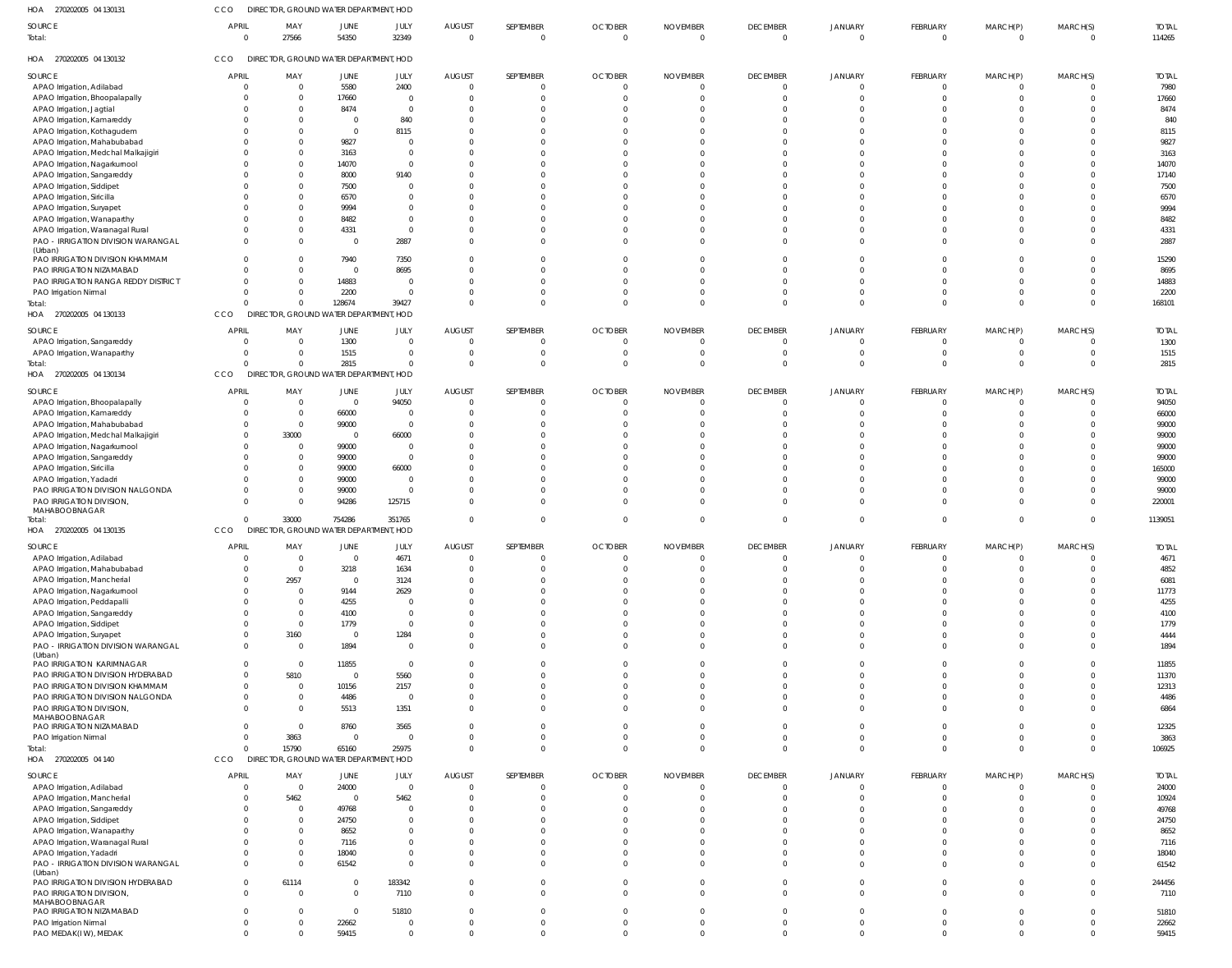| <b>DECEMBER</b>                   | <b>JANUARY</b>                                                              | <b>FEBRUARY</b><br>$\mathbf 0$                                                                                             | MARCH(P)                                                                                                              | MARCH(S)<br>$\Omega$                                                  | <b>TOTAL</b><br>590245                                                                       |
|-----------------------------------|-----------------------------------------------------------------------------|----------------------------------------------------------------------------------------------------------------------------|-----------------------------------------------------------------------------------------------------------------------|-----------------------------------------------------------------------|----------------------------------------------------------------------------------------------|
| $\overline{0}$                    | $\Omega$                                                                    |                                                                                                                            | $\mathbf 0$                                                                                                           |                                                                       |                                                                                              |
|                                   |                                                                             |                                                                                                                            |                                                                                                                       |                                                                       |                                                                                              |
| <b>DECEMBER</b>                   | <b>JANUARY</b>                                                              | <b>FEBRUARY</b>                                                                                                            | MARCH(P)                                                                                                              | MARCH(S)                                                              | <b>TOTAL</b>                                                                                 |
| $\Omega$                          | $\cap$                                                                      | $\mathbf{0}$                                                                                                               |                                                                                                                       |                                                                       | 44091                                                                                        |
|                                   |                                                                             |                                                                                                                            |                                                                                                                       |                                                                       | 44091                                                                                        |
|                                   |                                                                             |                                                                                                                            |                                                                                                                       |                                                                       | <b>TOTAL</b>                                                                                 |
| $\Omega$                          |                                                                             | $\mathbf{0}$                                                                                                               |                                                                                                                       |                                                                       | 172745                                                                                       |
| $\Omega$                          | $\Omega$                                                                    | $\mathbf 0$                                                                                                                | $\Omega$                                                                                                              | $\Omega$                                                              | 161650                                                                                       |
|                                   |                                                                             | $\Omega$                                                                                                                   |                                                                                                                       | $\Omega$                                                              | 334680                                                                                       |
|                                   |                                                                             |                                                                                                                            |                                                                                                                       | $\Omega$                                                              | 172865                                                                                       |
|                                   |                                                                             |                                                                                                                            |                                                                                                                       |                                                                       | 172865                                                                                       |
| $\Omega$                          | $\Omega$                                                                    | $\Omega$                                                                                                                   |                                                                                                                       | $\Omega$                                                              | 355608                                                                                       |
| $\Omega$                          | $\Omega$                                                                    | $\mathbf{0}$                                                                                                               | 0                                                                                                                     | $\Omega$                                                              | 185713                                                                                       |
|                                   |                                                                             |                                                                                                                            |                                                                                                                       |                                                                       | 1556126                                                                                      |
| <b>DECEMBER</b>                   |                                                                             |                                                                                                                            |                                                                                                                       |                                                                       | <b>TOTAL</b>                                                                                 |
| $\Omega$                          | $\Omega$                                                                    | $\mathbf{0}$                                                                                                               | 0                                                                                                                     | $\Omega$                                                              | 2200                                                                                         |
| $\Omega$                          | $\Omega$                                                                    | $\Omega$                                                                                                                   | $\Omega$                                                                                                              | $\Omega$                                                              | 2200                                                                                         |
|                                   |                                                                             |                                                                                                                            |                                                                                                                       |                                                                       |                                                                                              |
|                                   |                                                                             |                                                                                                                            |                                                                                                                       |                                                                       | 4000<br>8400                                                                                 |
|                                   |                                                                             |                                                                                                                            |                                                                                                                       |                                                                       |                                                                                              |
| <b>DECEMBER</b>                   |                                                                             |                                                                                                                            |                                                                                                                       |                                                                       | <b>TOTAL</b>                                                                                 |
| $\Omega$                          | $\cap$                                                                      | $\mathbf{0}$                                                                                                               | $\mathbf 0$                                                                                                           | $\Omega$                                                              | 67233                                                                                        |
| $\Omega$                          | $\Omega$                                                                    | $\mathbf{0}$                                                                                                               | 0                                                                                                                     | $\Omega$                                                              | 62030                                                                                        |
| $\Omega$                          | $\cap$                                                                      | $\Omega$                                                                                                                   |                                                                                                                       | $\Omega$                                                              | 128426                                                                                       |
| $\Omega$                          | $\Omega$                                                                    | $\mathbf 0$                                                                                                                |                                                                                                                       | $\Omega$                                                              | 67233                                                                                        |
| $\Omega$                          | $\Omega$                                                                    | $\Omega$                                                                                                                   | 0                                                                                                                     | $\Omega$                                                              | 67233                                                                                        |
|                                   |                                                                             |                                                                                                                            |                                                                                                                       |                                                                       |                                                                                              |
| $\Omega$                          | $\Omega$                                                                    | $\Omega$                                                                                                                   |                                                                                                                       | $\Omega$                                                              | 134828                                                                                       |
| $\Omega$                          | $\Omega$                                                                    | $\mathbf 0$                                                                                                                | $\Omega$                                                                                                              | $\Omega$                                                              | 72456                                                                                        |
| $\Omega$                          | $\Omega$                                                                    | $\mathbf 0$                                                                                                                | $\Omega$                                                                                                              | $\Omega$                                                              | 599439                                                                                       |
|                                   |                                                                             |                                                                                                                            |                                                                                                                       |                                                                       |                                                                                              |
| <b>DECEMBER</b>                   | <b>JANUARY</b>                                                              | FEBRUARY                                                                                                                   | MARCH(P)                                                                                                              | MARCH(S)                                                              | <b>TOTAI</b>                                                                                 |
| $\Omega$                          |                                                                             | $\Omega$                                                                                                                   |                                                                                                                       |                                                                       | 26041                                                                                        |
|                                   |                                                                             |                                                                                                                            |                                                                                                                       |                                                                       | 19195                                                                                        |
| $\Omega$                          | $\Omega$                                                                    | $\Omega$                                                                                                                   |                                                                                                                       | $\Omega$                                                              | 48024                                                                                        |
| $\Omega$<br>$\Omega$              | $\Omega$<br>$\Omega$                                                        | $\Omega$<br>$\Omega$                                                                                                       |                                                                                                                       | $\Omega$<br>$\Omega$                                                  | 35309                                                                                        |
|                                   |                                                                             |                                                                                                                            |                                                                                                                       |                                                                       | 35309                                                                                        |
| $\Omega$                          |                                                                             | $\Omega$                                                                                                                   |                                                                                                                       |                                                                       | 69542                                                                                        |
| $\Omega$                          | $\Omega$                                                                    | $\Omega$                                                                                                                   |                                                                                                                       | $\Omega$                                                              | 28059                                                                                        |
| $\Omega$                          | $\Omega$                                                                    | $\Omega$                                                                                                                   |                                                                                                                       | $\Omega$                                                              | 261479                                                                                       |
|                                   |                                                                             |                                                                                                                            |                                                                                                                       |                                                                       |                                                                                              |
| <b>DECEMBER</b>                   | <b>JANUARY</b>                                                              | FEBRUARY                                                                                                                   | MARCH(P)                                                                                                              | MARCH(S)                                                              | <b>TOTAL</b>                                                                                 |
| $\Omega$                          | - 0<br>$\Omega$                                                             | $\mathbf{0}$                                                                                                               | 0                                                                                                                     | - 0                                                                   | 4003876                                                                                      |
| $\overline{0}$                    |                                                                             | $\mathbf 0$                                                                                                                | $\mathbf 0$                                                                                                           | $\mathbf{0}$                                                          | 4003876                                                                                      |
|                                   |                                                                             |                                                                                                                            |                                                                                                                       |                                                                       |                                                                                              |
| <b>DECEMBER</b><br>$\Omega$       | <b>JANUARY</b><br>$\Omega$                                                  | FEBRUARY<br>$\mathbf{0}$                                                                                                   | MARCH(P)<br>0                                                                                                         | MARCH(S)<br>- 0                                                       | <b>TOTAL</b>                                                                                 |
| $\overline{0}$                    | $\Omega$                                                                    | $\mathbf 0$                                                                                                                | $\mathbf 0$                                                                                                           | $\Omega$                                                              | 20000<br>20000                                                                               |
|                                   |                                                                             |                                                                                                                            |                                                                                                                       |                                                                       |                                                                                              |
| <b>DECEMBER</b>                   | <b>JANUARY</b>                                                              | FEBRUARY                                                                                                                   | MARCH(P)                                                                                                              | MARCH(S)                                                              | <b>TOTAL</b>                                                                                 |
| $\overline{0}$                    | $\Omega$                                                                    | $\mathbf{0}$                                                                                                               | $\mathbf 0$                                                                                                           | $\overline{0}$                                                        | 3022959                                                                                      |
| $\Omega$                          | $\Omega$                                                                    | $\mathbf 0$                                                                                                                | $\mathbf 0$                                                                                                           | $\Omega$                                                              | 3022959                                                                                      |
|                                   |                                                                             |                                                                                                                            |                                                                                                                       |                                                                       |                                                                                              |
| <b>DECEMBER</b>                   | <b>JANUARY</b>                                                              | FEBRUARY                                                                                                                   | MARCH(P)                                                                                                              | MARCH(S)                                                              | <b>TOTAL</b>                                                                                 |
| $\overline{0}$                    | $\Omega$                                                                    | $\mathbf{0}$                                                                                                               | 0                                                                                                                     | - 0                                                                   | 57744                                                                                        |
| $\overline{0}$                    | $\Omega$                                                                    | $\mathbf{0}$                                                                                                               | $\mathbf 0$                                                                                                           | $\Omega$                                                              | 57744                                                                                        |
|                                   |                                                                             |                                                                                                                            |                                                                                                                       |                                                                       |                                                                                              |
| <b>DECEMBER</b>                   | <b>JANUARY</b>                                                              | <b>FEBRUARY</b>                                                                                                            | MARCH(P)                                                                                                              | MARCH(S)                                                              | <b>TOTAL</b>                                                                                 |
| $\overline{0}$                    | $\Omega$                                                                    | $\mathbf{0}$                                                                                                               | 0                                                                                                                     | $\Omega$                                                              | 1160500                                                                                      |
| $\overline{0}$                    | $\Omega$                                                                    | $\mathbf 0$                                                                                                                | $\mathbf 0$                                                                                                           | $\mathbf{0}$                                                          | 1160500                                                                                      |
|                                   |                                                                             |                                                                                                                            |                                                                                                                       |                                                                       |                                                                                              |
| <b>DECEMBER</b>                   | <b>JANUARY</b>                                                              | FEBRUARY                                                                                                                   | MARCH(P)                                                                                                              | MARCH(S)                                                              | <b>TOTAL</b>                                                                                 |
| $\overline{0}$                    | $\Omega$                                                                    | $\mathbf{0}$                                                                                                               | 0                                                                                                                     | $\Omega$                                                              | 870788                                                                                       |
| $\Omega$                          | $\Omega$                                                                    | $\mathbf 0$                                                                                                                | $\mathbf 0$                                                                                                           | $\Omega$                                                              | 870788                                                                                       |
|                                   |                                                                             |                                                                                                                            |                                                                                                                       |                                                                       |                                                                                              |
| <b>DECEMBER</b><br>$\overline{0}$ | <b>JANUARY</b><br>$\overline{0}$                                            | FEBRUARY<br>$\mathbf{0}$                                                                                                   | MARCH(P)<br>$\mathbf 0$                                                                                               | MARCH(S)<br>$\overline{0}$                                            | <b>TOTAL</b><br>28895                                                                        |
|                                   | $\Omega$<br><b>DECEMBER</b><br>$\Omega$<br>$\Omega$<br>$\Omega$<br>$\Omega$ | $\Omega$<br><b>JANUARY</b><br>$\Omega$<br>$\Omega$<br>$\Omega$<br><b>JANUARY</b><br>$\Omega$<br>$\Omega$<br><b>JANUARY</b> | $\mathbf 0$<br>FEBRUARY<br>$\Omega$<br>$\Omega$<br>$\mathbf 0$<br><b>FEBRUARY</b><br>$\Omega$<br>$\Omega$<br>FEBRUARY | $\mathbf 0$<br>MARCH(P)<br>0<br>0<br>MARCH(P)<br>$\Omega$<br>MARCH(P) | $\Omega$<br>MARCH(S)<br>$\Omega$<br>$\Omega$<br>MARCH(S)<br>$\Omega$<br>$\Omega$<br>MARCH(S) |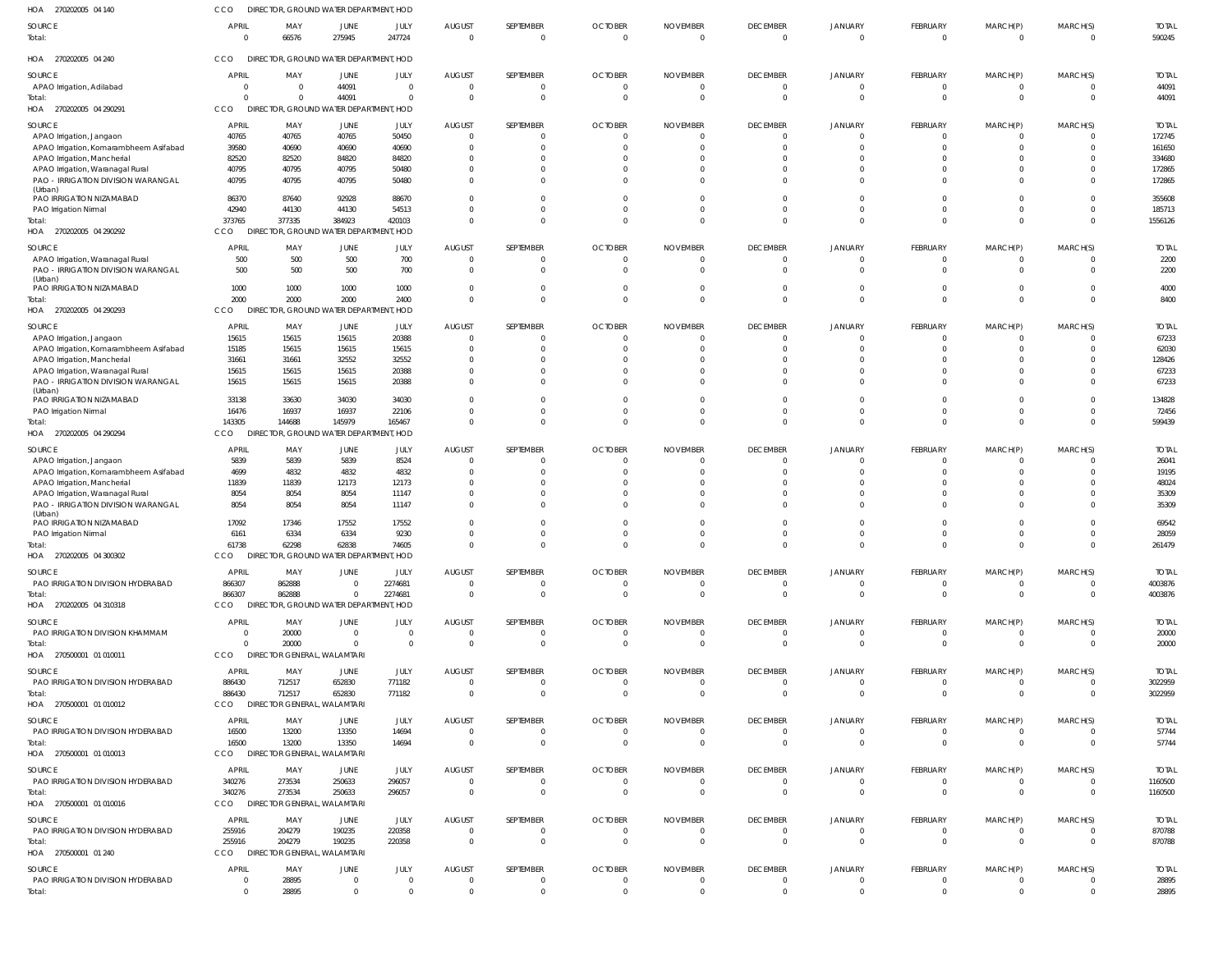| HOA 270500001 01 300302                                                                          | CCO                        | DIRECTOR GENERAL, WALAMTARI      |                                  |                         |                       |                                                                                                 |                                  |                        |                      |                      |                                  |                            |                      |                      |
|--------------------------------------------------------------------------------------------------|----------------------------|----------------------------------|----------------------------------|-------------------------|-----------------------|-------------------------------------------------------------------------------------------------|----------------------------------|------------------------|----------------------|----------------------|----------------------------------|----------------------------|----------------------|----------------------|
| SOURCE                                                                                           | <b>APRIL</b>               | MAY                              | JUNE                             | JULY                    | <b>AUGUST</b>         | SEPTEMBER                                                                                       | <b>OCTOBER</b>                   | <b>NOVEMBER</b>        | <b>DECEMBER</b>      | <b>JANUARY</b>       | FEBRUARY                         | MARCH(P)                   | MARCH(S)             | <b>TOTAL</b>         |
| PAO IRRIGATION DIVISION HYDERABAD<br>Total:                                                      | $\Omega$<br>$\Omega$       | 42779<br>42779                   | $\overline{0}$<br>$\overline{0}$ | $\Omega$<br>$\Omega$    | - 0<br>$\overline{0}$ | $\Omega$<br>$\Omega$                                                                            | $\overline{0}$<br>$\overline{0}$ | 0<br>$\overline{0}$    | $\Omega$<br>$\Omega$ | $\Omega$<br>$\Omega$ | $\mathbf{0}$<br>$\overline{0}$   | - 0<br>$\overline{0}$      | $\Omega$<br>$\Omega$ | 42779<br>42779       |
| HOA 270500200 06 310311                                                                          | CCO                        | DIRECTOR GENERAL, WALAMTARI      |                                  |                         |                       |                                                                                                 |                                  |                        |                      |                      |                                  |                            |                      |                      |
| SOURCE                                                                                           | <b>APRIL</b>               | MAY                              | <b>JUNE</b>                      | JULY                    | <b>AUGUST</b>         | SEPTEMBER                                                                                       | <b>OCTOBER</b>                   | <b>NOVEMBER</b>        | <b>DECEMBER</b>      | <b>JANUARY</b>       | <b>FEBRUARY</b>                  | MARCH(P)                   | MARCH(S)             | <b>TOTAL</b>         |
| PAO IRRIGATION RANGA REDDY DISTRICT<br>Total:                                                    | $\overline{0}$<br>$\Omega$ | $\overline{0}$<br>$\overline{0}$ | 34299000<br>34299000             | $\Omega$<br>$\Omega$    | 0<br>$\Omega$         | $\Omega$<br>$\Omega$                                                                            | 0<br>$\Omega$                    | $\Omega$<br>$\Omega$   | $\Omega$<br>$\Omega$ | $\Omega$<br>$\Omega$ | $\mathbf{0}$<br>$\overline{0}$   | - 0<br>$\overline{0}$      | $\Omega$             | 34299000<br>34299000 |
| HOA 305403337 04 270272                                                                          | CCO                        |                                  |                                  |                         |                       | THE ENGINEER-IN-CHIEF, (State Roads) OFFICE OF THE ENGINEER-IN-CHIEF (R&B) V FLOOR, ERRUMMANZIL |                                  |                        |                      |                      |                                  |                            |                      |                      |
| SOURCE                                                                                           | APRIL                      | MAY                              | JUNE                             | JULY                    | <b>AUGUST</b>         | SEPTEMBER                                                                                       | <b>OCTOBER</b>                   | <b>NOVEMBER</b>        | <b>DECEMBER</b>      | JANUARY              | <b>FEBRUARY</b>                  | MARCH(P)                   | MARCH(S)             | <b>TOTAI</b>         |
| APAO (R&B) MEDAK (HYD)                                                                           | $\Omega$                   | 9914935                          | $\overline{0}$                   | $\Omega$                | $\Omega$              |                                                                                                 | $\Omega$                         | $\Omega$               | $\Omega$             | $\Omega$             | $\overline{0}$                   | $\mathbf{0}$               |                      | 9914935              |
| APAO Roads & Buildings (R&B), Siddipet<br>Total:                                                 | 2437174<br>2437174         | 11016438<br>20931373             | 7533388<br>7533388               | 17749000<br>17749000    | $\Omega$<br>$\Omega$  |                                                                                                 | - 0<br>$\Omega$                  | $\Omega$<br>$\Omega$   | $\Omega$<br>$\Omega$ | $\Omega$<br>$\Omega$ | $\overline{0}$<br>$\Omega$       | $\overline{0}$<br>$\Omega$ | $\Omega$<br>$\Omega$ | 38736000<br>48650935 |
| HOA 305403337 04 290291                                                                          | CCO                        |                                  |                                  |                         |                       | THE ENGINEER-IN-CHIEF, (State Roads) OFFICE OF THE ENGINEER-IN-CHIEF (R&B) V FLOOR, ERRUMMANZIL |                                  |                        |                      |                      |                                  |                            |                      |                      |
| SOURCE                                                                                           | <b>APRIL</b>               | MAY                              | JUNE                             | JULY                    | <b>AUGUST</b>         | SEPTEMBER                                                                                       | <b>OCTOBER</b>                   | <b>NOVEMBER</b>        | <b>DECEMBER</b>      | JANUARY              | FEBRUARY                         | MARCH(P)                   | MARCH(S)             | <b>TOTAL</b>         |
| APAO (R&B) MEDAK (HYD)                                                                           | 40690                      | 40690                            | 40690                            | 40690                   | 0                     |                                                                                                 | 0                                | $\Omega$               | $\Omega$             |                      | - 0                              | 0                          |                      | 162760               |
| APAO (R&B) TEKULAPALLY                                                                           | 270190                     | 283493                           | 250956                           | 335923                  | $\Omega$<br>$\Omega$  |                                                                                                 | $\Omega$                         | $\Omega$<br>$\sqrt{ }$ | $\Omega$             |                      | $\Omega$<br>$\Omega$             | $\Omega$                   | $\Omega$             | 1140562              |
| APAO Roads & Buildings (R&B), Kamareddy<br>APAO Roads & Buildings (R&B)<br>Komarambheem Asifabad | 259880<br>118570           | 259880<br>118570                 | 260640<br>107484                 | 261750<br>75610         | $\Omega$              |                                                                                                 | 0<br>$\Omega$                    | $\Omega$               | $\Omega$             | $\Omega$             | $\Omega$                         | $\Omega$                   | $\Omega$             | 1042150<br>420234    |
| APAO Roads & Buildings (R&B), Mancherial                                                         | 108040                     | 108040                           | 108040                           | 108800                  | $\Omega$              |                                                                                                 | $\Omega$                         | 0                      | $\Omega$             |                      | $\Omega$                         | $\Omega$                   |                      | 432920               |
| APAO Roads & Buildings (R&B),<br>Sangareddy                                                      | 32670                      | 32670                            | 32670                            | 32670                   | $\Omega$              |                                                                                                 | $\Omega$                         | $\Omega$               | $\Omega$             | $\Omega$             | $\Omega$                         | $\Omega$                   | $\Omega$             | 130680               |
| APAO Roads & Buildings (R&B), Siddipet                                                           | 38550                      | 39580                            | 39580                            | 49075                   | $\Omega$              |                                                                                                 | $\Omega$                         | 0                      | $\Omega$             |                      | $\Omega$                         | $\Omega$                   |                      | 166785               |
| APAO Roads & Buildings (R&B), Vikarabad<br>APAO Roads & Buildings (R&B),                         | 117460<br>30060            | 118570<br>30060                  | 119680<br>30060                  | 204036<br>30060         | $\Omega$<br>$\Omega$  |                                                                                                 | $\Omega$<br>$\Omega$             | $\Omega$<br>$\Omega$   | $\Omega$<br>$\Omega$ | $\cap$               | $\Omega$<br>$\Omega$             | $\Omega$<br>$\Omega$       | $\Omega$             | 559746<br>120240     |
| Wanaparthy                                                                                       |                            |                                  |                                  |                         |                       |                                                                                                 |                                  |                        |                      |                      |                                  |                            |                      |                      |
| PAO (R&B) (NIRMAL)                                                                               | 55770<br>148320            | 55770<br>149140                  | 55770<br>149140                  | 55770<br>184783         | $\Omega$<br>$\Omega$  |                                                                                                 | $\Omega$<br>$\Omega$             | $\Omega$<br>$\Omega$   | $\cap$<br>$\Omega$   | $\Omega$             | $\Omega$<br>$\overline{0}$       | $\Omega$<br>$\Omega$       | $\cap$<br>$\Omega$   | 223080<br>631383     |
| PAO (R&B) NALGONDA<br>Total:                                                                     | 1220200                    | 1236463                          | 1194710                          | 1379167                 | $\Omega$              |                                                                                                 | $\Omega$                         | $\Omega$               | $\Omega$             | $\Omega$             | $\Omega$                         | $\Omega$                   | $\Omega$             | 5030540              |
| HOA 305403337 04 290292                                                                          | <b>CCO</b>                 |                                  |                                  |                         |                       | THE ENGINEER-IN-CHIEF, (State Roads) OFFICE OF THE ENGINEER-IN-CHIEF (R&B) V FLOOR, ERRUMMANZIL |                                  |                        |                      |                      |                                  |                            |                      |                      |
| SOURCE                                                                                           | <b>APRIL</b>               | MAY                              | JUNE                             | JULY                    | <b>AUGUST</b>         | SEPTEMBER                                                                                       | <b>OCTOBER</b>                   | <b>NOVEMBER</b>        | <b>DECEMBER</b>      | JANUARY              | <b>FEBRUARY</b>                  | MARCH(P)                   | MARCH(S)             | <b>TOTAL</b>         |
| APAO (R&B) MEDAK (HYD)                                                                           | 200                        | 200                              | 200                              | 200                     | $\overline{0}$        | $\Omega$                                                                                        | $\overline{0}$                   | $\Omega$               | $\Omega$             | $\Omega$             | $\overline{0}$                   | $\Omega$                   | $\Omega$             | 800                  |
| APAO (R&B) TEKULAPALLY<br>APAO Roads & Buildings (R&B),<br>Komarambheem Asifabad                 | 5475<br>900                | 337<br>900                       | 5475<br>823                      | 5475<br>600             | 0<br>$\Omega$         | 0                                                                                               | $\Omega$<br>$\Omega$             | $\Omega$<br>$\Omega$   | $\Omega$<br>$\Omega$ | $\Omega$             | $\Omega$<br>$\Omega$             | $\Omega$<br>$\Omega$       | $\Omega$<br>$\Omega$ | 16762<br>3223        |
| APAO Roads & Buildings (R&B), Mancherial                                                         | 600                        | 600                              | 600                              | 600                     | $\Omega$              |                                                                                                 | 0                                | $\Omega$               | $\Omega$             | $\Omega$             | $\Omega$                         | $\Omega$                   | $\Omega$             | 2400                 |
| APAO Roads & Buildings (R&B), Siddipet                                                           | 200                        | 200                              | 200                              | 200                     | $\Omega$              |                                                                                                 | 0                                | $\Omega$               | $\Omega$             |                      | $\Omega$                         |                            | $\Omega$             | 800                  |
| PAO (R&B) NALGONDA<br>Total:                                                                     | 1200<br>8575               | 1200<br>3437                     | 1200<br>8498                     | 1200<br>8275            | $\Omega$<br>$\Omega$  |                                                                                                 | $\Omega$<br>$\Omega$             | $\Omega$<br>$\Omega$   | $\Omega$<br>$\Omega$ | $\Omega$<br>$\Omega$ | $\Omega$<br>$\Omega$             | $\Omega$<br>$\Omega$       | $\Omega$<br>$\Omega$ | 4800<br>28785        |
| HOA 305403337 04 290293                                                                          | CCO                        |                                  |                                  |                         |                       | THE ENGINEER-IN-CHIEF, (State Roads) OFFICE OF THE ENGINEER-IN-CHIEF (R&B) V FLOOR, ERRUMMANZIL |                                  |                        |                      |                      |                                  |                            |                      |                      |
| SOURCE                                                                                           | <b>APRIL</b>               | MAY                              | JUNE                             | JULY                    | <b>AUGUST</b>         | SEPTEMBER                                                                                       | <b>OCTOBER</b>                   | <b>NOVEMBER</b>        | <b>DECEMBER</b>      | JANUARY              | FEBRUARY                         | MARCH(P)                   | MARCH(S)             | <b>TOTAL</b>         |
| APAO (R&B) MEDAK (HYD)                                                                           | 15615                      | 15615                            | 15615                            | 15615                   | 0                     |                                                                                                 | $\Omega$                         | 0                      | $\Omega$             |                      | - 0                              | 0                          |                      | 62460                |
| APAO (R&B) TEKULAPALLY<br>APAO Roads & Buildings (R&B), Kamareddy                                | 103656<br>99736            | 108071<br>99736                  | 131202<br>100031                 | 135912<br>100461        | 0<br>-0               |                                                                                                 | $\Omega$                         | $\Omega$<br>$\sqrt{ }$ | $\Omega$             |                      | $\Omega$<br>$\Omega$             |                            |                      | 478841<br>399964     |
| APAO Roads & Buildings (R&B)                                                                     | 45492                      | 45492                            | 41240                            | 29016                   | $\Omega$              |                                                                                                 | 0                                | $\Omega$               | $\Omega$             |                      | $\Omega$                         | n                          |                      | 161240               |
| Komarambheem Asifabad<br>APAO Roads & Buildings (R&B), Mancherial                                | 41471                      | 41471                            | 41471                            | 41766                   | $\Omega$              |                                                                                                 | $\Omega$                         | $\Omega$               | $\Omega$             |                      | $\Omega$                         | $\Omega$                   | $\Omega$             | 166179               |
| APAO Roads & Buildings (R&B),                                                                    | 12540                      | 12540                            | 12540                            | 12540                   |                       |                                                                                                 |                                  |                        |                      |                      |                                  |                            |                      | 50160                |
| Sangareddy<br>APAO Roads & Buildings (R&B), Siddipet                                             | 14785                      | 15185                            | 15185                            | 19833                   | 0                     | 0                                                                                               | $\mathbf{0}$                     | 0                      | $^{\circ}$           | $\Omega$             | $\overline{0}$                   | $\mathbf 0$                | $\Omega$             | 64988                |
| APAO Roads & Buildings (R&B), Vikarabad                                                          | 45062                      | 45492                            | 45922                            | 144665                  | $\mathbf 0$           | $\Omega$                                                                                        | $\overline{0}$                   | $\mathbf{0}$           | $\Omega$             | $\Omega$             | $\overline{0}$                   | $\Omega$                   | $\Omega$             | 281141               |
| APAO Roads & Buildings (R&B),<br>Wanaparthy                                                      | 11540                      | 11540                            | 11540                            | 11540                   | $\Omega$              | 0                                                                                               | $\Omega$                         | $\Omega$               | $\Omega$             | $\Omega$             | $\overline{0}$                   | $\Omega$                   | $\Omega$             | 46160                |
| PAO (R&B) (NIRMAL)                                                                               | 21404                      | 21404                            | 21404                            | 21404                   | $\Omega$              |                                                                                                 | $\Omega$                         | $\Omega$               | $\Omega$             | $\Omega$             | $\Omega$                         | $\Omega$                   |                      | 85616                |
| PAO (R&B) NALGONDA                                                                               | 56919                      | 57237                            | 57237                            | 74744<br>607496         | $\Omega$              | $\Omega$                                                                                        | $\Omega$                         | $\Omega$<br>$\Omega$   | $\Omega$<br>$\Omega$ | $\Omega$<br>$\Omega$ | $\Omega$<br>$\overline{0}$       | $\Omega$<br>$\overline{0}$ | $\Omega$<br>$\Omega$ | 246137               |
| Total:<br>HOA 305403337 04 290294                                                                | 468220<br><b>CCO</b>       | 473783                           | 493387                           |                         | $\Omega$              | THE ENGINEER-IN-CHIEF, (State Roads) OFFICE OF THE ENGINEER-IN-CHIEF (R&B) V FLOOR, ERRUMMANZIL | $\Omega$                         |                        |                      |                      |                                  |                            |                      | 2042886              |
| SOURCE                                                                                           | <b>APRIL</b>               | MAY                              | JUNE                             | JULY                    | <b>AUGUST</b>         | SEPTEMBER                                                                                       | <b>OCTOBER</b>                   | <b>NOVEMBER</b>        | <b>DECEMBER</b>      | JANUARY              | FEBRUARY                         | MARCH(P)                   | MARCH(S)             | <b>TOTAL</b>         |
| APAO (R&B) MEDAK (HYD)                                                                           | 4832                       | 4832                             | 4832                             | 4832                    | 0                     |                                                                                                 | $\overline{0}$                   | $\overline{0}$         | $\Omega$             | $\Omega$             | $\overline{0}$                   | $\overline{0}$             |                      | 19328                |
| APAO (R&B) TEKULAPALLY                                                                           | 44079                      | 34368                            | 44213                            | 60084                   | 0                     | $\Omega$                                                                                        | $\overline{0}$                   | $\Omega$               | $\Omega$             | $\Omega$             | $\overline{0}$                   | $\overline{0}$             | $\Omega$             | 182744               |
| APAO Roads & Buildings (R&B), Kamareddy<br>APAO Roads & Buildings (R&B)                          | 34979<br>14887             | 34979<br>14887                   | 35089<br>13571                   | 35250<br>9788           | 0<br>$\Omega$         |                                                                                                 | $\mathbf{0}$<br>$\Omega$         | 0<br>$\Omega$          | $\Omega$<br>$\Omega$ | $\Omega$<br>$\Omega$ | $\circ$<br>$\Omega$              | $\Omega$<br>$\Omega$       | $\Omega$<br>$\Omega$ | 140297<br>53133      |
| Komarambheem Asifabad                                                                            |                            |                                  |                                  |                         |                       |                                                                                                 |                                  |                        |                      |                      |                                  |                            |                      |                      |
| APAO Roads & Buildings (R&B), Mancherial<br>APAO Roads & Buildings (R&B),                        | 15508<br>3881              | 15508<br>3881                    | 15508<br>3881                    | 15618<br>3881           | 0<br>$\Omega$         | $\Omega$                                                                                        | 0<br>$\Omega$                    | 0<br>$\Omega$          | $\Omega$<br>$\Omega$ | $\Omega$<br>$\Omega$ | $\Omega$<br>$\Omega$             | $\Omega$<br>$\Omega$       | $\Omega$<br>$\Omega$ | 62142<br>15524       |
| Sangareddy                                                                                       |                            |                                  |                                  |                         |                       |                                                                                                 |                                  |                        |                      |                      |                                  |                            |                      |                      |
| APAO Roads & Buildings (R&B), Siddipet<br>APAO Roads & Buildings (R&B), Vikarabad                | 4576<br>15008              | 4699<br>15141                    | 4699<br>15274                    | 7022<br>26449           | $\Omega$<br>$\Omega$  | <sup>0</sup>                                                                                    | $\Omega$<br>$\Omega$             | $\Omega$<br>$\Omega$   | $\Omega$<br>$\Omega$ | $\Omega$<br>$\Omega$ | $\Omega$<br>$\Omega$             | $\Omega$<br>$\Omega$       | $\Omega$<br>$\Omega$ | 20996<br>71872       |
| APAO Roads & Buildings (R&B),                                                                    | 4315                       | 4315                             | 4315                             | 4315                    | $\Omega$              |                                                                                                 | $\Omega$                         | $\Omega$               | $\Omega$             | $\Omega$             | $\Omega$                         | $\Omega$                   | $\Omega$             | 17260                |
| Wanaparthy<br>PAO (R&B) (NIRMAL)                                                                 | 6624                       | 6624                             | 6624                             | 6624                    | $\Omega$              |                                                                                                 | $\Omega$                         | $\Omega$               | $\Omega$             | $\Omega$             | $\Omega$                         | $\Omega$                   | $\Omega$             | 26496                |
| PAO (R&B) NALGONDA                                                                               | 19270                      | 19389                            | 19389                            | 28641                   | $\Omega$              |                                                                                                 | $\Omega$                         | $\mathbf{0}$           | $\Omega$             | $\Omega$             | $\overline{0}$                   | $\Omega$                   | $\Omega$             | 86689                |
| Total:                                                                                           | 167959                     | 158623                           | 167395                           | 202504                  | $\Omega$              |                                                                                                 | $\Omega$                         | $\Omega$               | $\Omega$             | $\Omega$             | $\Omega$                         | $\Omega$                   | $\Omega$             | 696481               |
| HOA 305404196 12 270272                                                                          | <b>CCO</b>                 |                                  |                                  |                         |                       | ENGINEER-IN-CHIEF, (GENL.&PR) ERRAMANZIL COLONY HYDERABAD ERRA MANJIL Telangana,                |                                  |                        |                      |                      |                                  |                            |                      |                      |
| SOURCE                                                                                           | <b>APRIL</b>               | MAY                              | JUNE                             | <b>JULY</b><br>$\Omega$ | <b>AUGUST</b>         | SEPTEMBER                                                                                       | <b>OCTOBER</b>                   | <b>NOVEMBER</b>        | <b>DECEMBER</b>      | <b>JANUARY</b>       | <b>FEBRUARY</b>                  | MARCH(P)                   | MARCH(S)             | <b>TOTAL</b>         |
| APAO Panchayat Raj (PR), Siddipet<br>APAO Panchayat Raj (PR), Wanaparthy                         | 4215780<br>12028820        | $\overline{0}$<br>$\overline{0}$ | $\overline{0}$<br>0              | $\Omega$                | 0<br>0                | $\Omega$<br>0                                                                                   | $\overline{0}$<br>$\Omega$       | $\Omega$<br>$\Omega$   | $\Omega$<br>$\Omega$ | $\Omega$<br>$\Omega$ | $\overline{0}$<br>$\overline{0}$ | - 0<br>$\overline{0}$      | $\Omega$<br>$\Omega$ | 4215780<br>12028820  |
| APAO Panchayat Raj (PR), Waranagal                                                               | $\overline{0}$             | $\Omega$                         | $\Omega$                         | 13030989                | $\Omega$              | $\Omega$                                                                                        | $\mathbf{0}$                     | $\Omega$               | $\Omega$             | $\Omega$             | $\overline{0}$                   | $\Omega$                   | $\Omega$             | 13030989             |
| Rural<br>PAO (PR) MAHABOOBNAGAR                                                                  | $\Omega$                   | 1949581                          | $\overline{0}$                   | - 0                     | $\mathbf 0$           | $\mathbf 0$                                                                                     | $\mathbf 0$                      | $\overline{0}$         | $\overline{0}$       | $\overline{0}$       | $\overline{0}$                   | $\overline{0}$             | $\Omega$             | 1949581              |
| Total:                                                                                           | 16244600                   | 1949581                          | $\overline{0}$                   | 13030989                | $\mathbf 0$           | $\Omega$                                                                                        | $\mathbf 0$                      | $\mathbf 0$            | $\Omega$             | $\Omega$             | $\overline{0}$                   | $\overline{0}$             | $\overline{0}$       | 31225170             |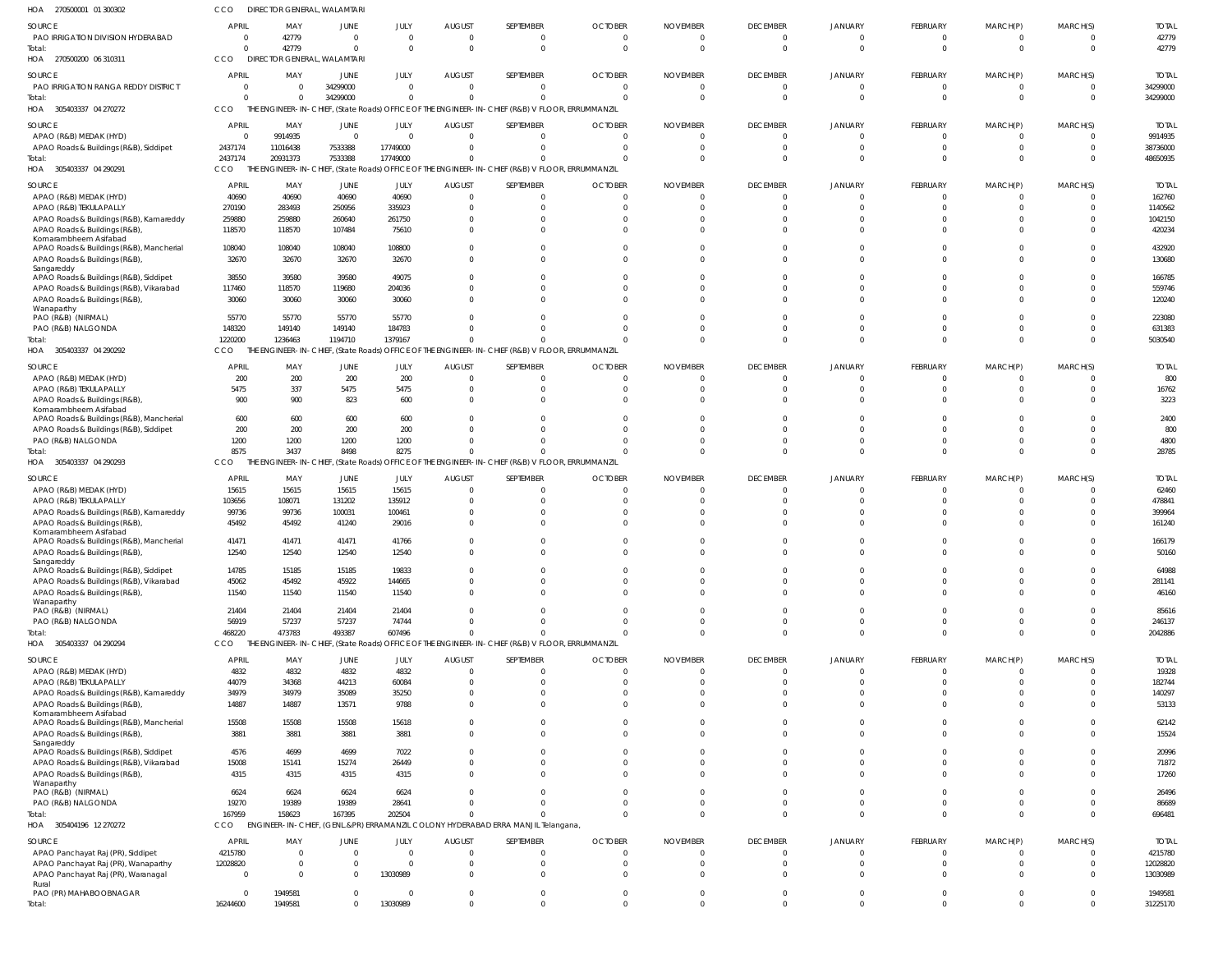305404800 07 270272 HOA CCO THE ENGINEER-IN-CHIEF, (State Roads) OFFICE OF THE ENGINEER-IN-CHIEF (R&B) V FLOOR, ERRUMMANZIL

| SOURCE                                   | <b>APRIL</b>   | MAY      | JUNE        | JULY      | <b>AUGUST</b> | SEPTEMBER                                                                                       | <b>OCTOBER</b> | <b>NOVEMBER</b> | <b>DECEMBER</b> | JANUARY        | FEBRUARY       | MARCH(P)       | MARCH(S)       | <b>TOTAL</b> |
|------------------------------------------|----------------|----------|-------------|-----------|---------------|-------------------------------------------------------------------------------------------------|----------------|-----------------|-----------------|----------------|----------------|----------------|----------------|--------------|
| APAO (R&B) MEDAK (HYD)                   | 4692785        | $\Omega$ | 8626771     | 8049716   | $\bigcap$     | $\Omega$                                                                                        |                |                 | $\overline{0}$  | $\Omega$       | $\overline{0}$ | $\Omega$       | $\Omega$       | 21369272     |
| APAO (R&B) POCHAMPAD (NIZAMABAD)         | 6379744        | $\Omega$ | $\Omega$    | 17790367  |               | $\Omega$                                                                                        |                |                 | $\Omega$        |                | $\Omega$       | $\Omega$       | $\Omega$       | 24170111     |
|                                          |                |          |             |           |               |                                                                                                 |                |                 |                 |                |                |                |                |              |
| APAO (R&B) RANGAREDDY (HYD)              | $\Omega$       | $\Omega$ | $\Omega$    | 80990     |               | $\Omega$                                                                                        |                |                 | $\Omega$        |                | $\Omega$       |                |                | 80990        |
| APAO Roads & Buildings (R&B), Adilabad   | $\Omega$       | $\Omega$ | $\Omega$    | 360458    |               | $\Omega$                                                                                        |                |                 | $\Omega$        |                | C              |                |                | 360458       |
| APAO Roads & Buildings (R&B),            | $\Omega$       | $\Omega$ | $\Omega$    | 288670    |               | $\Omega$                                                                                        |                |                 | $\Omega$        | $\Omega$       | $\Omega$       |                | $\Omega$       | 288670       |
| Bhoopalapally                            |                |          |             |           |               |                                                                                                 |                |                 |                 |                |                |                |                |              |
| APAO Roads & Buildings (R&B), Jagtial    | $\Omega$       | $\Omega$ | $\Omega$    | 781706    |               | $\Omega$                                                                                        |                |                 | $\Omega$        |                |                |                |                | 781706       |
|                                          |                |          |             |           |               |                                                                                                 |                |                 |                 |                |                |                |                |              |
| APAO Roads & Buildings (R&B), Kamareddy  | $\overline{0}$ | 5731301  | $\Omega$    | 27000650  |               | $\Omega$                                                                                        |                |                 | $\Omega$        |                | C              |                | $\Omega$       | 32731951     |
| APAO Roads & Buildings (R&B)             | $\Omega$       | $\Omega$ | $\Omega$    | 773969    |               | $\Omega$                                                                                        |                |                 | $\Omega$        | $\Omega$       | $\Omega$       | $\Omega$       | $\Omega$       | 773969       |
| Mahabubabad                              |                |          |             |           |               |                                                                                                 |                |                 |                 |                |                |                |                |              |
| APAO Roads & Buildings (R&B), Mancherial | $\Omega$       | $\Omega$ | $\Omega$    | 95454     |               | $\Omega$                                                                                        |                |                 | $\Omega$        |                | -C             |                |                | 95454        |
| APAO Roads & Buildings (R&B), Peddapalli | $\Omega$       | $\Omega$ | - 0         | 1665759   |               | $\Omega$                                                                                        |                |                 | $\Omega$        |                | $\Omega$       |                |                | 1665759      |
|                                          |                |          |             |           |               |                                                                                                 |                |                 |                 |                |                |                |                |              |
| APAO Roads & Buildings (R&B),            | $\Omega$       | $\Omega$ | $\Omega$    | 1084522   |               | $\Omega$                                                                                        |                |                 | $\Omega$        | $\Omega$       | $\Omega$       |                |                | 1084522      |
| Sangareddy                               |                |          |             |           |               |                                                                                                 |                |                 |                 |                |                |                |                |              |
| APAO Roads & Buildings (R&B), Siddipet   | $\Omega$       | 30323592 | 12995856    | 58133124  |               | $\Omega$                                                                                        |                |                 | $\Omega$        |                | C              |                |                | 101452572    |
| APAO Roads & Buildings (R&B), Siricilla  | $\mathbf{0}$   | 0        | - 0         | 79917     |               | $\Omega$                                                                                        |                |                 |                 |                |                |                |                | 79917        |
| APAO Roads & Buildings (R&B), Suryapet   | $\Omega$       | 18142837 | $\Omega$    |           |               | $\Omega$                                                                                        |                |                 | $\Omega$        |                | $\Omega$       |                |                | 18142837     |
|                                          |                |          |             |           |               |                                                                                                 |                |                 |                 |                |                |                |                |              |
| APAO Roads & Buildings (R&B), Vikarabad  | $\Omega$       | $\Omega$ | $\Omega$    | 290056    |               | $\Omega$                                                                                        |                |                 | $\Omega$        |                | $\Omega$       |                |                | 290056       |
| APAO Roads & Buildings (R&B),            | $\Omega$       | $\Omega$ | $\Omega$    | 8643      |               | $\Omega$                                                                                        |                |                 | $\Omega$        |                | $\Omega$       | $\Omega$       | $\Omega$       | 8643         |
| Wanaparthy                               |                |          |             |           |               |                                                                                                 |                |                 |                 |                |                |                |                |              |
| APAO Roads & Buildings (R&B), Yadadri    | $\Omega$       | -0       | $\Omega$    | 24955829  |               | $\Omega$                                                                                        |                |                 | $\Omega$        |                | C              |                |                | 24955829     |
| PAO (R&B) (NIRMAL)                       | $\Omega$       | $\Omega$ | $\Omega$    | 281992    |               | $\Omega$                                                                                        |                |                 | $\Omega$        | $\Omega$       | $\Omega$       |                |                | 281992       |
|                                          |                |          |             |           |               |                                                                                                 |                |                 |                 |                |                |                |                |              |
| PAO (R&B), HANUMAKONDA, Warangal         | $\Omega$       | $\Omega$ | $\Omega$    | 5607460   |               | $\Omega$                                                                                        |                |                 | $\Omega$        | $\Omega$       | $\Omega$       | $\Omega$       | $\Omega$       | 5607460      |
| (Urban)                                  |                |          |             |           |               |                                                                                                 |                |                 |                 |                |                |                |                |              |
| PAO (R&B) LMD                            | $\Omega$       | - 0      | $\Omega$    | 79440     |               | $\Omega$                                                                                        |                |                 |                 |                | C              |                | $\Omega$       | 79440        |
| PAO (R&B) NALGONDA                       | $\overline{0}$ | 1168037  | 1176069     | 4989457   |               | $\Omega$                                                                                        |                |                 | $\Omega$        | $\Omega$       | $\Omega$       | $\Omega$       | $\Omega$       | 7333563      |
|                                          |                |          |             |           |               | $\Omega$                                                                                        |                |                 | $\Omega$        | $\Omega$       | $\Omega$       | $\Omega$       | $\Omega$       | 241635171    |
| Total:                                   | 11072529       | 55365767 | 22798696    | 152398179 |               |                                                                                                 |                |                 |                 |                |                |                |                |              |
| HOA 305404800 07 290291                  | <b>CCO</b>     |          |             |           |               | THE ENGINEER-IN-CHIEF, (State Roads) OFFICE OF THE ENGINEER-IN-CHIEF (R&B) V FLOOR, ERRUMMANZIL |                |                 |                 |                |                |                |                |              |
|                                          |                |          |             |           |               |                                                                                                 |                |                 |                 |                |                |                |                |              |
| SOURCE                                   | <b>APRIL</b>   | MAY      | JUNE        | JULY      | <b>AUGUST</b> | SEPTEMBER                                                                                       | <b>OCTOBER</b> | <b>NOVEMBER</b> | <b>DECEMBER</b> | JANUARY        | FEBRUARY       | MARCH(P)       | MARCH(S)       | <b>TOTAL</b> |
| APAO (R&B) HYDERABAD                     | 34050          | 34050    | 34050       | 42169     |               | $\Omega$                                                                                        |                |                 | $\Omega$        | <sup>0</sup>   | $\Omega$       | $\Omega$       | $\Omega$       | 144319       |
| APAO (R&B) MEDAK (HYD)                   | 123780         | 124540   | 124540      | 125300    |               | $\Omega$                                                                                        |                |                 | $\Omega$        |                | $\Omega$       |                | $\Omega$       | 498160       |
|                                          |                |          |             |           |               |                                                                                                 |                |                 |                 |                |                |                |                |              |
| APAO (R&B) POCHAMPAD (NIZAMABAD)         | 701375         | 701467   | 769635      | 670556    |               |                                                                                                 |                |                 |                 |                |                |                |                | 2843033      |
| APAO (R&B) RANGAREDDY (HYD)              | 771657         | 689857   | 770162      | 696697    |               |                                                                                                 |                |                 |                 |                |                |                |                | 2928373      |
| APAO (R&B) TEKULAPALLY                   | 1696318        | 1796157  | 1688840     | 1733952   |               |                                                                                                 |                |                 |                 |                |                |                |                | 6915267      |
|                                          |                |          |             |           |               |                                                                                                 |                |                 |                 |                |                |                |                |              |
| APAO Roads & Buildings (R&B), Adilabad   | 123460         | 386291   | 124220      | 147024    |               |                                                                                                 |                |                 |                 |                |                |                |                | 780995       |
| APAO Roads & Buildings (R&B),            | 1202097        | 1299478  | 1209878     | 1214611   |               | $\Omega$                                                                                        |                |                 |                 |                | C              |                |                | 4926064      |
| Bhoopalapally                            |                |          |             |           |               |                                                                                                 |                |                 |                 |                |                |                |                |              |
| APAO Roads & Buildings (R&B), Jagtial    | 27640          | 27640    | 27640       | 35336     |               | $\Omega$                                                                                        |                |                 | $\Omega$        | <sup>0</sup>   | C              |                | $\Omega$       | 118256       |
| APAO Roads & Buildings (R&B), Jangaon    | 308069         | 308069   | 308069      | 308069    |               | $\Omega$                                                                                        |                |                 | $\Omega$        | $\Omega$       | $\Omega$       |                |                | 1232276      |
|                                          |                |          |             |           |               | $\Omega$                                                                                        |                |                 | $\Omega$        | $\Omega$       | $\Omega$       | $\Omega$       | $\Omega$       | 4087500      |
| APAO Roads & Buildings (R&B), Jogulamba  | 901330         | 925445   | 1143845     | 1116880   |               |                                                                                                 |                |                 |                 |                |                |                |                |              |
| Gadwal                                   |                |          |             |           |               |                                                                                                 |                |                 |                 |                |                |                |                |              |
| APAO Roads & Buildings (R&B), Kamareddy  | 203425         | 205375   | 206485      | 206485    |               | $\Omega$                                                                                        |                |                 | $\Omega$        |                |                |                |                | 821770       |
| APAO Roads & Buildings (R&B),            | 1643995        | 1334779  | 1265820     | 1264691   |               | $\Omega$                                                                                        |                |                 | $\Omega$        | $\Omega$       | $\Omega$       | $\Omega$       | $\Omega$       | 5509285      |
| Kothagudem                               |                |          |             |           |               |                                                                                                 |                |                 |                 |                |                |                |                |              |
| APAO Roads & Buildings (R&B),            | 492279         | 492279   | 488835      | 476252    |               |                                                                                                 |                |                 |                 |                |                |                |                | 1949645      |
| Mahabubabad                              |                |          |             |           |               |                                                                                                 |                |                 |                 |                |                |                |                |              |
| APAO Roads & Buildings (R&B), Mancherial | 88580          | 151220   | 121190      | 122070    |               | $\Omega$                                                                                        |                |                 | $\Omega$        | $\Omega$       | $\Omega$       | $\Omega$       | $\Omega$       | 483060       |
|                                          |                |          |             |           |               |                                                                                                 |                |                 |                 |                |                |                |                |              |
| APAO Roads & Buildings (R&B), Medchal    | 658664         | 631004   | 599094      | 633452    |               | $\Omega$                                                                                        |                |                 |                 |                | $\Omega$       |                |                | 2522214      |
| Malkajigiri                              |                |          |             |           |               |                                                                                                 |                |                 |                 |                |                |                |                |              |
| APAO Roads & Buildings (R&B),            | 521675         | 1096522  | 518740      | 525805    |               | $\Omega$                                                                                        |                |                 | $\Omega$        | $\Omega$       | $\Omega$       | $\Omega$       | $\Omega$       | 2662742      |
| Nagarkurnool                             |                |          |             |           |               |                                                                                                 |                |                 |                 |                |                |                |                |              |
| APAO Roads & Buildings (R&B), Peddapalli | 350135         | 327399   | 321715      | 466226    | $\cap$        |                                                                                                 |                |                 | $\Omega$        |                |                | $\cap$         | $\bigcap$      | 1465475      |
| APAO Roads & Buildings (R&B)             | 560300         | 564290   | 539296      | 529530    |               | $\Omega$                                                                                        |                |                 | $\Omega$        | $\Omega$       | $\Omega$       | $\Omega$       | $\Omega$       | 2193416      |
| Sangareddy                               |                |          |             |           |               |                                                                                                 |                |                 |                 |                |                |                |                |              |
|                                          |                |          |             |           |               |                                                                                                 |                |                 |                 |                |                |                |                |              |
| APAO Roads & Buildings (R&B), Siddipet   | 65400          | 274622   | 33580       | 122556    |               | $\Omega$                                                                                        |                |                 | $\Omega$        | $\Omega$       | $\Omega$       | $\Omega$       | $\Omega$       | 496158       |
| APAO Roads & Buildings (R&B), Siricilla  | 498170         | 996340   | 500310      | 458480    |               | $\Omega$                                                                                        |                |                 | $\Omega$        | $\Omega$       | $\Omega$       | $\Omega$       | $\Omega$       | 2453300      |
| APAO Roads & Buildings (R&B), Suryapet   | 563250         | 622670   | 599694      | 591328    |               | $\Omega$                                                                                        |                |                 | $\Omega$        | $\Omega$       | $\Omega$       | $\Omega$       | $\Omega$       | 2376942      |
|                                          | 611840         | 601240   | 599898      | 662856    |               | $\Omega$                                                                                        |                |                 | $\Omega$        | $\Omega$       | $\Omega$       | $\Omega$       | $\Omega$       | 2475834      |
| APAO Roads & Buildings (R&B), Vikarabad  |                |          |             |           |               |                                                                                                 |                |                 |                 |                |                |                |                |              |
| APAO Roads & Buildings (R&B)             | 238741         | 235825   | 222225      | 279125    |               | $\Omega$                                                                                        |                | $\cup$          | $\Omega$        | $\Omega$       | $\Omega$       | $\Omega$       | $\Omega$       | 975916       |
| Wanaparthy                               |                |          |             |           |               |                                                                                                 |                |                 |                 |                |                |                |                |              |
| APAO Roads & Buildings (R&B), Waranagal  | 649353         | 760361   | 772840      | 635498    |               | $\Omega$                                                                                        |                | $\cup$          | $\Omega$        | $\Omega$       | $\mathbf 0$    | $\Omega$       | $\Omega$       | 2818052      |
| Rural                                    |                |          |             |           |               |                                                                                                 |                |                 |                 |                |                |                |                |              |
| APAO Roads & Buildings (R&B), Yadadri    | 482255         | 602100   | 716755      | 545375    |               | $\Omega$                                                                                        |                | $\cup$          | $\Omega$        | $\Omega$       | $\Omega$       | $\Omega$       | $\Omega$       | 2346485      |
| PAO (R&B) (NIRMAL)                       | 216550         | 216550   | 253600      | 218360    |               | $\Omega$                                                                                        |                | $\cup$          | $\Omega$        | $\overline{0}$ | $\mathbf 0$    | $\Omega$       | $\Omega$       | 905060       |
|                                          |                |          |             |           |               | $\Omega$                                                                                        |                | $\cup$          | $\Omega$        | $\Omega$       | $\mathbf 0$    | $\Omega$       | $\Omega$       |              |
| PAO (R&B), HANUMAKONDA, Warangal         | 1049001        | 1015223  | 1050461     | 967368    |               |                                                                                                 |                |                 |                 |                |                |                |                | 4082053      |
| (Urban)                                  |                |          |             |           |               |                                                                                                 |                |                 |                 |                |                |                |                |              |
| PAO (R&B) LMD                            | 395555         | 481955   | 563930      | 428525    |               | $\Omega$                                                                                        |                | $\cup$          | $\Omega$        | $\Omega$       | $\Omega$       | $\Omega$       | $\Omega$       | 1869965      |
| PAO (R&B) MAHABOOBNAGAR                  | 941520         | 944732   | 1001126     | 963640    |               | $\Omega$                                                                                        |                |                 | $\Omega$        | $\Omega$       | $\Omega$       | $\Omega$       | $\Omega$       | 3851018      |
| PAO (R&B) NALGONDA                       | 668260         | 714610   | 671430      | 817737    |               | $\Omega$                                                                                        |                |                 | $\Omega$        | $\Omega$       | $\Omega$       | $\Omega$       | $\Omega$       | 2872037      |
|                                          |                |          |             |           |               | $\Omega$                                                                                        |                |                 | $\Omega$        | $\Omega$       | $\Omega$       | $\Omega$       |                |              |
| Total:                                   | 16788724       | 18562090 | 17247903    | 17005953  |               |                                                                                                 |                |                 |                 |                |                |                | $\Omega$       | 69604670     |
| HOA 305404800 07 290292                  | CCO            |          |             |           |               | THE ENGINEER-IN-CHIEF, (State Roads) OFFICE OF THE ENGINEER-IN-CHIEF (R&B) V FLOOR, ERRUMMANZIL |                |                 |                 |                |                |                |                |              |
|                                          |                |          |             |           |               |                                                                                                 |                |                 |                 |                |                |                |                |              |
| SOURCE                                   | <b>APRIL</b>   | MAY      | <b>JUNE</b> | JULY      | AUGUST        | SEPTEMBER                                                                                       | <b>OCTOBER</b> | <b>NOVEMBER</b> | <b>DECEMBER</b> | JANUARY        | FEBRUARY       | MARCH(P)       | MARCH(S)       | <b>TOTAL</b> |
| APAO (R&B) HYDERABAD                     | 700            | 700      | 700         | 950       | $\Omega$      | $\mathbf 0$                                                                                     | - 0            | $\Omega$        | $\overline{0}$  | $\Omega$       | $\mathbf 0$    | $\overline{0}$ | $\Omega$       | 3050         |
| APAO (R&B) MEDAK (HYD)                   | 400            | 400      | 400         | 400       | $\Omega$      | $\Omega$                                                                                        | - 0            | $\Omega$        | $\Omega$        | $\Omega$       | $\Omega$       | $\Omega$       | $\Omega$       | 1600         |
|                                          |                |          |             |           |               |                                                                                                 |                |                 |                 |                |                |                |                |              |
| APAO (R&B) POCHAMPAD (NIZAMABAD)         | 2500           | 2500     | 2500        | 2410      |               | $\Omega$                                                                                        |                |                 | $\Omega$        | $\Omega$       | $\Omega$       | $\Omega$       | $\Omega$       | 9910         |
| APAO (R&B) RANGAREDDY (HYD)              | 15877          | 15283    | 15283       | 15283     |               | $\Omega$                                                                                        |                | $\cup$          | $\Omega$        | $\Omega$       | $\Omega$       | $\Omega$       | $\Omega$       | 61726        |
| APAO (R&B) TEKULAPALLY                   | 26868          | 45600    | 27168       | 24318     |               | $\Omega$                                                                                        |                | $\cup$          | $\Omega$        | $\Omega$       | $\Omega$       | $\Omega$       | $\Omega$       | 123954       |
|                                          |                |          |             |           |               |                                                                                                 |                |                 |                 |                |                |                |                |              |
| APAO Roads & Buildings (R&B), Adilabad   | 1050           | 1050     | 1050        | 1050      |               | $\Omega$                                                                                        |                | $\Omega$        | $\Omega$        | $\Omega$       | $\Omega$       | $\Omega$       | $\Omega$       | 4200         |
| APAO Roads & Buildings (R&B)             | 4925           | 4980     | 4925        | 5004      |               | $\Omega$                                                                                        |                | $\cup$          | $\Omega$        | $\Omega$       | $\Omega$       | $\Omega$       | $\Omega$       | 19834        |
| Bhoopalapally                            |                |          |             |           |               |                                                                                                 |                |                 |                 |                |                |                |                |              |
| APAO Roads & Buildings (R&B), Jagtial    | 200            | 200      | 200         | 200       |               | $\Omega$                                                                                        |                | $\cup$          | $\Omega$        | $\Omega$       | $\Omega$       | $\Omega$       | $\Omega$       | 800          |
| APAO Roads & Buildings (R&B), Jangaon    | 1800           | 1800     | 1800        | 1800      |               | $\Omega$                                                                                        |                | $\Omega$        | $\Omega$        | $\Omega$       | $\mathbf 0$    | $\Omega$       | $\Omega$       | 7200         |
|                                          |                |          |             |           |               |                                                                                                 |                |                 |                 |                |                |                |                |              |
| APAO Roads & Buildings (R&B)             | 18375          | 13185    | 28225       | 25800     | $\Omega$      | $\Omega$                                                                                        |                | $\cup$          | $\Omega$        | $\Omega$       | $\Omega$       | $\Omega$       | $\Omega$       | 85585        |
| Kothagudem                               |                |          |             |           |               |                                                                                                 |                |                 |                 |                |                |                |                |              |
| APAO Roads & Buildings (R&B)             | 1200           | 1200     | 1200        | 1200      | $\Omega$      | $\mathbf 0$                                                                                     | $\Omega$       | $\Omega$        | $\overline{0}$  | $\overline{0}$ | $\mathbf{0}$   | $\Omega$       | $\Omega$       | 4800         |
| Mahabubabad                              |                |          |             |           |               |                                                                                                 |                |                 |                 |                |                |                |                |              |
| APAO Roads & Buildings (R&B), Mancherial | 900            | 5500     | 4200        | 4200      | $\Omega$      | $\mathbf 0$                                                                                     | $\Omega$       | $\Omega$        | $\mathbf{0}$    | $\mathbf{0}$   | $\mathbf{0}$   | $\mathbf 0$    | $\overline{0}$ | 14800        |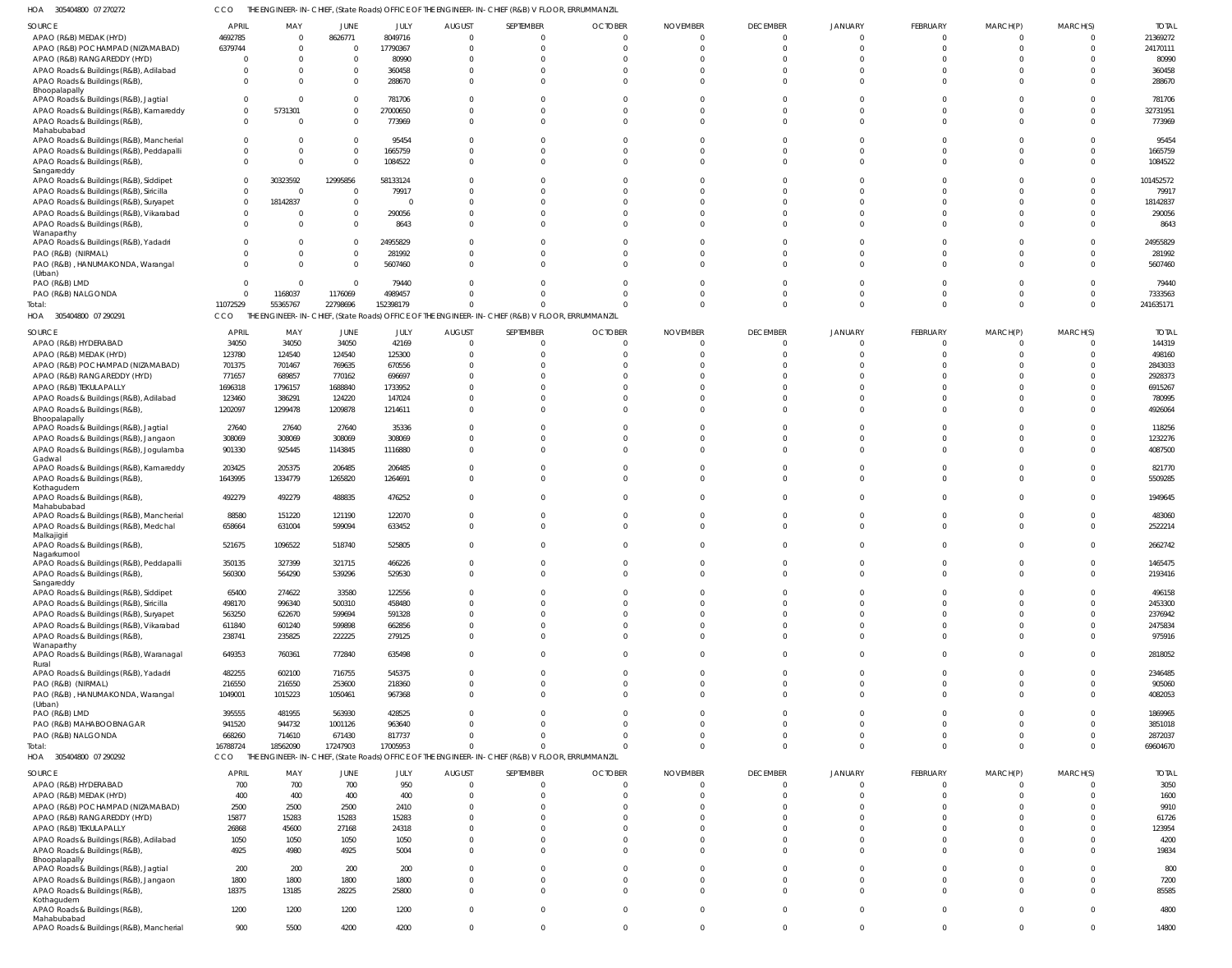| 305404800 07 290292 | CCO THE ENGINEER-IN-CHIEF, (State Roads) OFFICE OF THE ENGINEER-IN-CHIEF (R&B) V FLOOR, ERRUMMANZIL |
|---------------------|-----------------------------------------------------------------------------------------------------|
|                     |                                                                                                     |

| HOA 305404800 07 290292                                                           | <b>CCO</b>        |                   |                   |                   |                      | THE ENGINEER-IN-CHIEF, (State Roads) OFFICE OF THE ENGINEER-IN-CHIEF (R&B) V FLOOR, ERRUMMANZIL |                          |                 |                         |                            |                                |                                |                            |                     |
|-----------------------------------------------------------------------------------|-------------------|-------------------|-------------------|-------------------|----------------------|-------------------------------------------------------------------------------------------------|--------------------------|-----------------|-------------------------|----------------------------|--------------------------------|--------------------------------|----------------------------|---------------------|
| SOURCE                                                                            | <b>APRIL</b>      | MAY               | <b>JUNE</b>       | JULY              | <b>AUGUST</b>        | SEPTEMBER                                                                                       | <b>OCTOBER</b>           | <b>NOVEMBER</b> | <b>DECEMBER</b>         | <b>JANUARY</b>             | <b>FEBRUARY</b>                | MARCH(P)                       | MARCH(S)                   | <b>TOTAL</b>        |
| APAO Roads & Buildings (R&B),<br>Nagarkurnool                                     | 2000              | 4000              | 2000              | 2000              | $\Omega$             | $\overline{0}$                                                                                  | $\Omega$                 | $\Omega$        | $\overline{0}$          | $\Omega$                   | $\overline{0}$                 | $\overline{0}$                 | $\overline{0}$             | 10000               |
| APAO Roads & Buildings (R&B), Peddapalli                                          | 1550              | 1390              | 1350              | 1910              |                      | $\mathbf 0$                                                                                     |                          |                 | $\Omega$                |                            | $\Omega$                       | $\Omega$                       | $\Omega$                   | 6200                |
| APAO Roads & Buildings (R&B), Siddipet                                            | 200               | 200               | 200               | 200               | $\Omega$             | $\Omega$                                                                                        |                          |                 | $\Omega$                |                            | $\Omega$                       | $\Omega$                       | $\Omega$                   | 800                 |
| APAO Roads & Buildings (R&B), Siricilla                                           | 2800              | 5600              | 2800              | 2600              | $\Omega$             | $\Omega$                                                                                        |                          |                 | $\Omega$                |                            | $\Omega$                       | $\cap$                         | $\Omega$                   | 13800               |
| APAO Roads & Buildings (R&B), Suryapet                                            | 4100              | 4100              | 4100              | 4100              | $\Omega$             | $\mathbf 0$                                                                                     |                          |                 | $\Omega$                |                            | $\Omega$                       | $\Omega$                       | $\Omega$                   | 16400               |
| APAO Roads & Buildings (R&B),                                                     | 5703              | 5703              | 2000              | 2000              | $\Omega$             | $\Omega$                                                                                        | $\Omega$                 |                 | $\Omega$                |                            | $\Omega$                       | $\Omega$                       | $\Omega$                   | 15406               |
| Wanaparthy<br>APAO Roads & Buildings (R&B), Waranagal                             | 1200              | 4627              | 1700              | 1700              | $\Omega$             | $\Omega$                                                                                        | U                        |                 | $\Omega$                |                            | $\Omega$                       | $\Omega$                       | $\Omega$                   | 9227                |
| Rural                                                                             |                   |                   |                   |                   |                      |                                                                                                 |                          |                 |                         |                            |                                |                                |                            |                     |
| APAO Roads & Buildings (R&B), Yadadri                                             | 5150              | 7750              | 6050              | 5450              | $\Omega$             | $\mathbf{0}$                                                                                    | $\Omega$                 |                 | $\mathbf{0}$            |                            | $\mathbf 0$                    | $\Omega$                       | $\Omega$                   | 24400               |
| PAO (R&B), HANUMAKONDA, Warangal<br>(Urban)                                       | 10000             | 10000             | 10000             | 9650              | $\Omega$             | $\Omega$                                                                                        | $\Omega$                 |                 | $\Omega$                |                            | $\Omega$                       | $\Omega$                       | $\Omega$                   | 39650               |
| PAO (R&B) LMD                                                                     | 5300              | 7000              | 8475              | 6000              | $\Omega$             | $\Omega$                                                                                        |                          |                 | $\Omega$                |                            | $\Omega$                       | $\Omega$                       | $\Omega$                   | 26775               |
| PAO (R&B) NALGONDA                                                                | 5500              | 6000              | 5500              | 5500              | $\Omega$             | $\mathbf{0}$                                                                                    | $\Omega$                 |                 | $\Omega$                |                            | $\mathbf 0$                    | $\Omega$                       | $\Omega$                   | 22500               |
| Total:                                                                            | 118298            | 148768            | 131826            | 123725            | $\Omega$             | $\Omega$                                                                                        | $\Omega$                 |                 | $\Omega$                | $\Omega$                   | $\mathbf 0$                    | $\Omega$                       | $\Omega$                   | 522617              |
| HOA 305404800 07 290293                                                           | CCO               |                   |                   |                   |                      | THE ENGINEER-IN-CHIEF, (State Roads) OFFICE OF THE ENGINEER-IN-CHIEF (R&B) V FLOOR, ERRUMMANZIL |                          |                 |                         |                            |                                |                                |                            |                     |
| SOURCE                                                                            | <b>APRIL</b>      | MAY               | <b>JUNE</b>       | JULY              | <b>AUGUST</b>        | SEPTEMBER                                                                                       | <b>OCTOBER</b>           | <b>NOVEMBER</b> | <b>DECEMBER</b>         | JANUARY                    | <b>FEBRUARY</b>                | MARCH(P)                       | MARCH(S)                   | <b>TOTAL</b>        |
| APAO (R&B) HYDERABAD                                                              | 12881             | 12881             | 12881             | 16828             | $\overline{0}$       | $\overline{0}$                                                                                  |                          |                 | $\mathbf 0$             | $\Omega$                   | $\overline{0}$                 | $\overline{0}$                 | $\overline{0}$             | 55471               |
| APAO (R&B) MEDAK (HYD)                                                            | 47489             | 47783             | 47783             | 48078             | $\Omega$             | $\overline{0}$                                                                                  |                          |                 | $\overline{0}$          |                            | $\mathbf{0}$                   | $\mathbf{0}$                   | $\Omega$                   | 191133              |
| APAO (R&B) POCHAMPAD (NIZAMABAD)                                                  | 265039            | 265263            | 296203            | 252690            | $\Omega$             | $\mathbf{0}$                                                                                    |                          |                 | $\Omega$                |                            | $\mathbf 0$                    | $\Omega$                       | $\Omega$                   | 1079195             |
| APAO (R&B) RANGAREDDY (HYD)                                                       | 249358            | 217999            | 241297            | 220650            |                      | $\mathbf 0$                                                                                     |                          |                 | $\Omega$                |                            | $\Omega$                       | $\Omega$                       | $\Omega$                   | 929304              |
| APAO (R&B) TEKULAPALLY                                                            | 621303            | 678734            | 654997            | 619239            | $\Omega$             | $\Omega$                                                                                        |                          |                 | $\Omega$                |                            | $\Omega$                       | $\Omega$                       | $\Omega$                   | 2574273             |
| APAO Roads & Buildings (R&B), Adilabad                                            | 57944<br>127500   | 313160<br>161761  | 58238<br>127841   | 58510<br>128737   | O<br>$\Omega$        | $\mathbf{0}$<br>$\Omega$                                                                        |                          |                 | $\Omega$<br>$\Omega$    |                            | $\mathbf 0$<br>$\mathbf 0$     | $\Omega$<br>$\Omega$           | $\Omega$<br>$\Omega$       | 487852<br>545839    |
| APAO Roads & Buildings (R&B),<br>Bhoopalapally                                    |                   |                   |                   |                   |                      |                                                                                                 |                          |                 |                         |                            |                                |                                |                            |                     |
| APAO Roads & Buildings (R&B), Jagtial                                             | 10609             | 10609             | 10609             | 14250             | $\Omega$             | $\mathbf 0$                                                                                     |                          |                 | $\Omega$                | $\Omega$                   | $\mathbf{0}$                   | $\mathbf{0}$                   | $\Omega$                   | 46077               |
| APAO Roads & Buildings (R&B), Jangaon                                             | 98370             | 98370             | 98370             | 98370             | $\Omega$             | $\mathbf 0$                                                                                     | $\Omega$                 |                 | $\overline{0}$          | $\Omega$                   | $\mathbf 0$                    | $\Omega$                       | $\Omega$                   | 393480              |
| APAO Roads & Buildings (R&B), Jogulamba                                           | 345768            | 355120            | 343226            | 451283            | $\Omega$             | $\Omega$                                                                                        | $\Omega$                 |                 | $\Omega$                |                            | $\mathbf 0$                    | $\Omega$                       | $\Omega$                   | 1495397             |
| Gadwal<br>APAO Roads & Buildings (R&B), Kamareddy                                 | 78033             | 78790             | 79220             | 79220             | $\Omega$             | $\mathbf{0}$                                                                                    |                          |                 | $\Omega$                |                            | $\mathbf 0$                    | $\Omega$                       | $\Omega$                   | 315263              |
| APAO Roads & Buildings (R&B),                                                     | 623694            | 512498            | 477563            | 463206            | $\Omega$             | $\mathbf 0$                                                                                     | $\Omega$                 |                 | $\Omega$                |                            | $\mathbf 0$                    | $\Omega$                       | $\Omega$                   | 2076961             |
| Kothagudem                                                                        |                   |                   |                   |                   |                      |                                                                                                 |                          |                 |                         |                            |                                |                                |                            |                     |
| APAO Roads & Buildings (R&B),<br>Mahabubabad                                      | 76552             | 76552             | 76552             | 77014             | $\Omega$             | $\Omega$                                                                                        |                          |                 | $\Omega$                |                            | $\Omega$                       | $\Omega$                       | $\Omega$                   | 306670              |
| APAO Roads & Buildings (R&B), Mancherial                                          | 34007             | 58041             | 46524             | 46865             | $\Omega$             | $\overline{0}$                                                                                  | $\Omega$                 |                 | $\mathbf{0}$            | $\Omega$                   | $\overline{0}$                 | $\overline{0}$                 | $\Omega$                   | 185437              |
| APAO Roads & Buildings (R&B), Medchal                                             | 235228            | 224619            | 212374            | 225559            | $\Omega$             | $\mathbf 0$                                                                                     | $\Omega$                 |                 | $\mathbf 0$             |                            | $\mathbf 0$                    | $\mathbf 0$                    | $\Omega$                   | 897780              |
| Malkajigiri                                                                       |                   |                   |                   |                   |                      |                                                                                                 |                          |                 |                         |                            |                                |                                |                            |                     |
| APAO Roads & Buildings (R&B),                                                     | 179366            | 373931            | 180933            | 180967            | $\Omega$             | $\Omega$                                                                                        |                          |                 | $\Omega$                |                            | $\Omega$                       | $\Omega$                       | $\Omega$                   | 915197              |
| Nagarkurnool<br>APAO Roads & Buildings (R&B), Peddapalli                          | 134347            | 125624            | 123443            | 185626            | $\Omega$             | $\Omega$                                                                                        | <sup>0</sup>             |                 | $\mathbf{0}$            | <sup>0</sup>               | $\Omega$                       | $\Omega$                       | $\Omega$                   | 569040              |
| APAO Roads & Buildings (R&B),                                                     | 214967            | 216515            | 206930            | 203188            | $\Omega$             | $\Omega$                                                                                        | $\Omega$                 |                 | $\Omega$                | $\Omega$                   | $\Omega$                       | $\Omega$                       | $\Omega$                   | 841600              |
| Sangareddy                                                                        |                   |                   |                   |                   |                      |                                                                                                 |                          |                 |                         |                            |                                |                                |                            |                     |
| APAO Roads & Buildings (R&B), Siddipet                                            | 25080             | 82192             | 12881             | 46829             | $\Omega$             | $\Omega$                                                                                        |                          |                 | $\Omega$                | <sup>0</sup>               | $\Omega$                       | $\Omega$                       | $\Omega$                   | 166982              |
| APAO Roads & Buildings (R&B), Siricilla                                           | 191102            | 389407            | 191931            | 175886            | $\Omega$             | $\Omega$                                                                                        |                          |                 | $\Omega$                |                            | $\Omega$                       | $\Omega$                       | $\Omega$                   | 948326              |
| APAO Roads & Buildings (R&B), Suryapet<br>APAO Roads & Buildings (R&B), Vikarabad | 216121<br>234777  | 238906            | 233045            | 226930<br>253326  | $\Omega$<br>$\Omega$ | $\Omega$<br>$\Omega$                                                                            |                          |                 | $\Omega$<br>$\Omega$    |                            | $\Omega$<br>$\Omega$           | $\Omega$<br>$\Omega$           | $\Omega$<br>$\Omega$       | 915002<br>949037    |
| APAO Roads & Buildings (R&B),                                                     | 103206            | 230721<br>102075  | 230213<br>85264   | 107072            | $\Omega$             | $\Omega$                                                                                        |                          |                 | $\Omega$                | $\Omega$                   | $\Omega$                       | $\Omega$                       | $\Omega$                   | 397617              |
| Wanaparthy                                                                        |                   |                   |                   |                   |                      |                                                                                                 |                          |                 |                         |                            |                                |                                |                            |                     |
| APAO Roads & Buildings (R&B), Waranagal                                           | 56943             | 101084            | 58235             | 58235             | $\Omega$             | $\Omega$                                                                                        |                          |                 | $\Omega$                | $\Omega$                   | $\Omega$                       | $\Omega$                       | $\Omega$                   | 274497              |
| Rural<br>APAO Roads & Buildings (R&B), Yadadri                                    | 185006            | 230990            | 308739            | 204776            | $\Omega$             | $\mathbf{0}$                                                                                    | $\Omega$                 |                 | $\Omega$                | $\Omega$                   | $\overline{0}$                 | $\Omega$                       | $\Omega$                   | 929511              |
| PAO (R&B) (NIRMAL)                                                                | 83093             | 83093             | 97308             | 83795             | $\mathbf 0$          | $\overline{0}$                                                                                  | $\Omega$                 |                 | $\mathbf 0$             | $\mathbf 0$                | $\mathbf 0$                    | $\overline{0}$                 | $\mathbf{0}$               | 347289              |
| PAO (R&B), HANUMAKONDA, Warangal                                                  | 275380            | 275872            | 275872            | 264129            | $\Omega$             | $\mathbf 0$                                                                                     | $\Omega$                 | $\Omega$        | $\mathbf 0$             | $\Omega$                   | $\overline{0}$                 | $\overline{0}$                 | $\Omega$                   | 1091253             |
| (Urban)                                                                           |                   |                   |                   |                   |                      |                                                                                                 |                          |                 |                         |                            |                                |                                |                            |                     |
| PAO (R&B) LMD                                                                     | 151766            | 184923            | 230940            | 164423            | $\Omega$             | $\overline{0}$                                                                                  | $\Omega$                 |                 | $\mathbf{0}$            | $\Omega$                   | $\overline{0}$                 | $\mathbf 0$                    | $\overline{0}$             | 732052              |
| PAO (R&B) MAHABOOBNAGAR                                                           | 361243            | 362437            | 386417            | 369826            | $\Omega$             | $\overline{0}$                                                                                  | $\Omega$                 |                 | $\Omega$                | $\Omega$                   | $\overline{0}$                 | $\Omega$                       | $\Omega$                   | 1479923             |
| PAO (R&B) NALGONDA<br>Total:                                                      | 256204<br>5552376 | 274003<br>6383953 | 257435<br>5663264 | 328315<br>5653822 | $\Omega$<br>$\Omega$ | $\overline{0}$<br>$\Omega$                                                                      | $\Omega$<br><sup>0</sup> |                 | $\Omega$<br>$\Omega$    | $\mathbf 0$<br>$\mathbf 0$ | $\mathbf{0}$<br>$\overline{0}$ | $\mathbf{0}$<br>$\overline{0}$ | $\overline{0}$<br>$\Omega$ | 1115957<br>23253415 |
| HOA 305404800 07 290294                                                           | CCO               |                   |                   |                   |                      | THE ENGINEER-IN-CHIEF, (State Roads) OFFICE OF THE ENGINEER-IN-CHIEF (R&B) V FLOOR, ERRUMMANZIL |                          |                 |                         |                            |                                |                                |                            |                     |
|                                                                                   |                   |                   |                   |                   |                      |                                                                                                 |                          |                 |                         |                            |                                |                                |                            |                     |
| SOURCE                                                                            | <b>APRIL</b>      | MAY               | JUNE              | JULY              | <b>AUGUST</b>        | SEPTEMBER                                                                                       | <b>OCTOBER</b>           | <b>NOVEMBER</b> | <b>DECEMBER</b>         | JANUARY                    | FEBRUARY                       | MARCH(P)                       | MARCH(S)                   | <b>TOTAL</b>        |
| APAO (R&B) HYDERABAD                                                              | 9966<br>14696     | 9966              | 9966              | 13013<br>14878    | $\Omega$<br>$\Omega$ | $\mathbf 0$<br>$\Omega$                                                                         | $\Omega$<br>$\Omega$     |                 | $\mathbf 0$<br>$\Omega$ | $\mathbf 0$<br>$\Omega$    | $\overline{0}$<br>$\Omega$     | $\Omega$<br>$\Omega$           | $\Omega$<br>$\overline{0}$ | 42911<br>59148      |
| APAO (R&B) MEDAK (HYD)<br>APAO (R&B) POCHAMPAD (NIZAMABAD)                        | 103958            | 14787<br>104103   | 14787<br>113948   | 99227             | $\Omega$             | $\Omega$                                                                                        |                          |                 | $\Omega$                | $\Omega$                   | $\Omega$                       | $\Omega$                       | $\Omega$                   | 421236              |
| APAO (R&B) RANGAREDDY (HYD)                                                       | 118905            | 123628            | 123628            | 125680            | $\Omega$             | $\Omega$                                                                                        |                          |                 | $\Omega$                | $\Omega$                   | $\Omega$                       | $\Omega$                       | $\Omega$                   | 491841              |
| APAO (R&B) TEKULAPALLY                                                            | 227824            | 237574            | 227322            | 242807            | $\Omega$             | $\Omega$                                                                                        |                          |                 | $\Omega$                | $\Omega$                   | $\Omega$                       | $\Omega$                       | $\Omega$                   | 935527              |
| APAO Roads & Buildings (R&B), Adilabad                                            | 15890             | 51665             | 15981             | 16065             | $\Omega$             | $\Omega$                                                                                        | <sup>0</sup>             |                 | $\Omega$                | $\Omega$                   | $\Omega$                       | $\Omega$                       | $\Omega$                   | 99601               |
| APAO Roads & Buildings (R&B),                                                     | 45457             | 56060             | 45563             | 46554             | $\Omega$             | $\Omega$                                                                                        | $\Omega$                 | $\cap$          | $\Omega$                | $\Omega$                   | $\Omega$                       | $\Omega$                       | $\Omega$                   | 193634              |
| Bhoopalapally                                                                     |                   |                   |                   |                   |                      |                                                                                                 |                          |                 |                         |                            |                                |                                |                            |                     |
| APAO Roads & Buildings (R&B), Jagtial                                             | 3283<br>32279     | 3283              | 3283              | 5056<br>32279     | $\Omega$<br>$\Omega$ | $\Omega$<br>$\Omega$                                                                            | $\Omega$<br>$\Omega$     |                 | $\Omega$<br>$\Omega$    | $\Omega$<br>$\Omega$       | $\Omega$<br>$\Omega$           | $\Omega$<br>$\Omega$           | $\Omega$<br>$\Omega$       | 14905<br>129116     |
| APAO Roads & Buildings (R&B), Jangaon<br>APAO Roads & Buildings (R&B), Jogulamba  | 120729            | 32279<br>124226   | 32279<br>119722   | 176724            | $\Omega$             | $\Omega$                                                                                        | $\Omega$                 |                 | $\Omega$                | $\Omega$                   | $\Omega$                       | $\Omega$                       | $\Omega$                   | 541401              |
| Gadwal                                                                            |                   |                   |                   |                   |                      |                                                                                                 |                          |                 |                         |                            |                                |                                |                            |                     |
| APAO Roads & Buildings (R&B), Kamareddy                                           | 24913             | 25146             | 25279             | 25279             | $\Omega$             | $\mathbf 0$                                                                                     | $\Omega$                 |                 | $\Omega$                | $\Omega$                   | $\Omega$                       | $\Omega$                       | $\Omega$                   | 100617              |
| APAO Roads & Buildings (R&B),                                                     | 250359            | 165804            | 194242            | 186682            | $\Omega$             | $\Omega$                                                                                        | $\Omega$                 | $\Omega$        | $\Omega$                | $\Omega$                   | $\Omega$                       | $\Omega$                       | $\overline{0}$             | 797087              |
| Kothagudem<br>APAO Roads & Buildings (R&B),                                       | 23691             | 23691             | 23691             | 23833             | $\Omega$             | $\Omega$                                                                                        | $\Omega$                 | $\Omega$        | $\Omega$                | $\Omega$                   | $\Omega$                       | $\Omega$                       | $\Omega$                   | 94906               |
| Mahabubabad                                                                       |                   |                   |                   |                   |                      |                                                                                                 |                          |                 |                         |                            |                                |                                |                            |                     |
| APAO Roads & Buildings (R&B), Mancherial                                          | 11288             | 20727             | 15185             | 15290             | $\Omega$             | $\Omega$                                                                                        | $\Omega$                 |                 | $\mathbf{0}$            | $\Omega$                   | $\Omega$                       | $\Omega$                       | $\Omega$                   | 62490               |
| APAO Roads & Buildings (R&B), Medchal                                             | 181989            | 173781            | 164307            | 174508            | $\Omega$             | $\Omega$                                                                                        | $\Omega$                 | $\Omega$        | $\Omega$                | $\Omega$                   | $\Omega$                       | $\Omega$                       | $\Omega$                   | 694585              |
| Malkajigiri<br>APAO Roads & Buildings (R&B),                                      | 59508             | 123719            | 59992             | 60002             | $\Omega$             | $\Omega$                                                                                        | $\Omega$                 | $\cap$          | $\Omega$                | $\Omega$                   | $\Omega$                       | $\Omega$                       | $\Omega$                   | 303221              |
| Nagarkurnool                                                                      |                   |                   |                   |                   |                      |                                                                                                 |                          |                 |                         |                            |                                |                                |                            |                     |
| APAO Roads & Buildings (R&B), Peddapalli                                          | 44310             | 41611             | 40936             | 72231             | $\Omega$             | $\mathbf{0}$                                                                                    | $\Omega$                 | $\Omega$        | $\mathbf 0$             | $\Omega$                   | $\overline{0}$                 | $\Omega$                       | $\mathbf{0}$               | 199088              |
| APAO Roads & Buildings (R&B),<br>Sangareddy                                       | 88558             | 89436             | 86732             | 85486             | $\Omega$             | $\Omega$                                                                                        | $\Omega$                 | $\Omega$        | $\Omega$                | $\Omega$                   | $\Omega$                       | $\Omega$                       | $\overline{0}$             | 350212              |
| APAO Roads & Buildings (R&B), Siddipet                                            | 8570              | 33678             | 3986              | 17349             | $\Omega$             | $\overline{0}$                                                                                  | $^{\circ}$               | $\Omega$        | $\mathbf{0}$            | $\mathbf 0$                | $\overline{0}$                 | $\mathbf{0}$                   | $\overline{0}$             | 63583               |
| APAO Roads & Buildings (R&B), Siricilla                                           | 66100             | 132200            | 66382             | 60355             | $\mathbf 0$          | $\mathbf{0}$                                                                                    | $\Omega$                 | $\Omega$        | $\mathbf{0}$            | $\Omega$                   | $\Omega$                       | $\Omega$                       | $\Omega$                   | 325037              |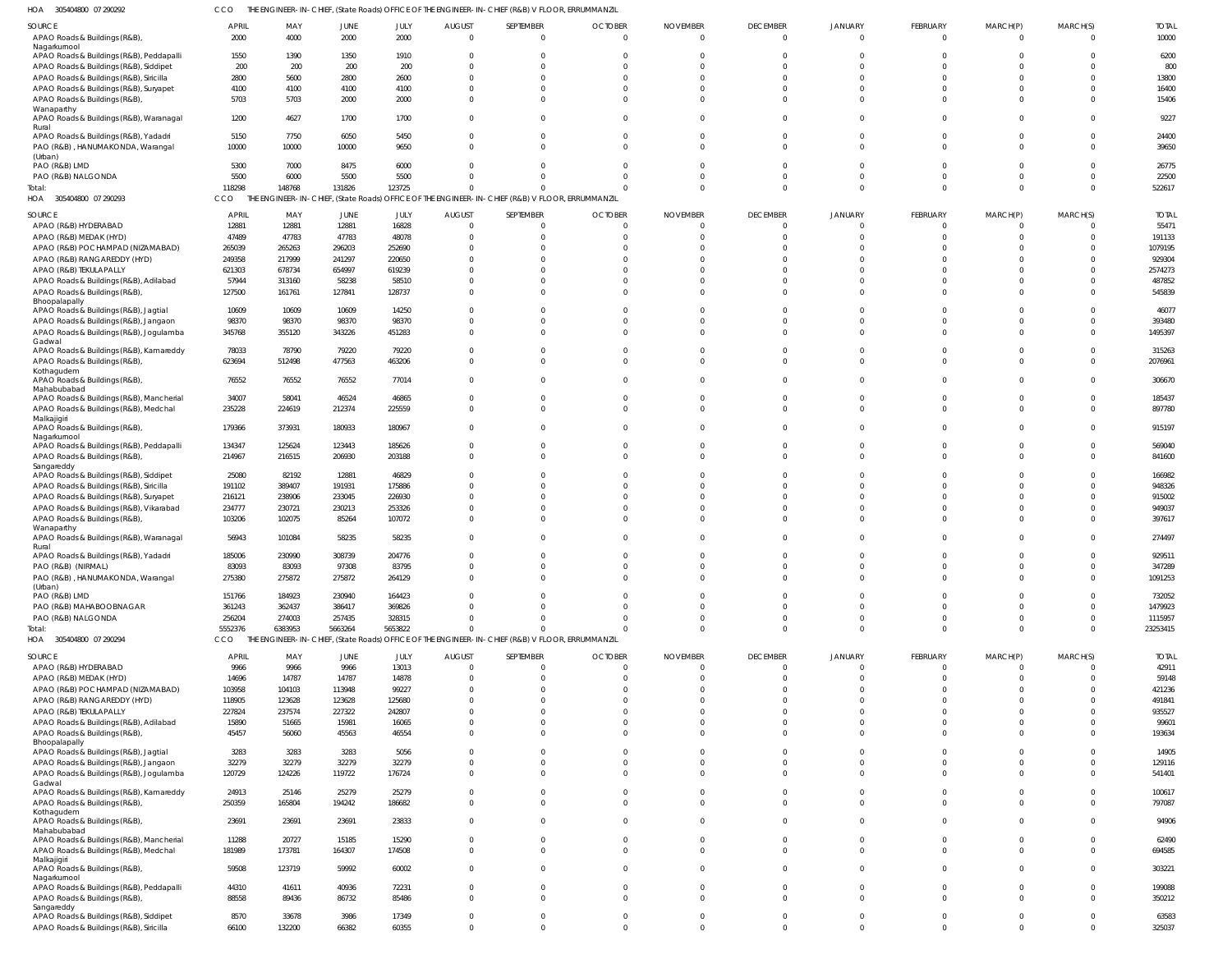305404800 07 290294 HOA CCO THE ENGINEER-IN-CHIEF, (State Roads) OFFICE OF THE ENGINEER-IN-CHIEF (R&B) V FLOOR, ERRUMMANZIL

| SOURCE                                                  | <b>APRIL</b>                   | MAY                       | JUNE                   | JULY                          | <b>AUGUST</b>             | SEPTEMBER                                                                                                    | <b>OCTOBER</b>             | <b>NOVEMBER</b>             | <b>DECEMBER</b>             | <b>JANUARY</b>             | FEBRUARY        | MARCH(P)             | MARCH(S) | <b>TOTAL</b>            |
|---------------------------------------------------------|--------------------------------|---------------------------|------------------------|-------------------------------|---------------------------|--------------------------------------------------------------------------------------------------------------|----------------------------|-----------------------------|-----------------------------|----------------------------|-----------------|----------------------|----------|-------------------------|
| APAO Roads & Buildings (R&B), Suryapet                  | 73421                          | 81919                     | 78532                  | 77245                         | $\overline{0}$            | $\Omega$                                                                                                     | $\mathbf 0$                | 0                           | $\Omega$                    | $\cap$                     |                 |                      |          | 311117                  |
| APAO Roads & Buildings (R&B), Vikarabad                 | 77865<br>33966                 | 76633                     | 76498<br>31884         | 84410<br>40038                | $\mathbf 0$<br>$\Omega$   | $\Omega$<br>$\Omega$                                                                                         | $\Omega$<br>$\Omega$       | 0<br>$\Omega$               | $\Omega$<br>$\Omega$        | $\Omega$<br>$\cap$         |                 |                      | $\Omega$ | 315406<br>139431        |
| APAO Roads & Buildings (R&B),<br>Wanaparthy             |                                | 33543                     |                        |                               |                           |                                                                                                              |                            |                             |                             |                            |                 |                      |          |                         |
| APAO Roads & Buildings (R&B), Waranagal<br>Rural        | 17622                          | 51643                     | 21611                  | 21611                         | $\mathbf 0$               | $\Omega$                                                                                                     | $\Omega$                   | $\Omega$                    | $\cap$                      | $\cap$                     |                 |                      | $\cap$   | 112487                  |
| APAO Roads & Buildings (R&B), Yadadri                   | 60697                          | 74955                     | 88567                  | 68224                         | $\Omega$                  |                                                                                                              | -C                         | O                           | $\cap$                      |                            |                 |                      |          | 292443                  |
| PAO (R&B) (NIRMAL)<br>PAO (R&B), HANUMAKONDA, Warangal  | 27943<br>142036                | 27943<br>142290           | 33259<br>142290        | 28178<br>136234               | $\Omega$<br>$\Omega$      | $\Omega$                                                                                                     | $\Omega$<br>$\Omega$       | $\Omega$<br>$\cup$          | $\Omega$<br>$\Omega$        | $\cap$<br>$\cap$           |                 |                      |          | 117323<br>562850        |
| (Urban)                                                 |                                |                           |                        |                               |                           |                                                                                                              |                            |                             |                             |                            |                 |                      |          |                         |
| PAO (R&B) LMD<br>PAO (R&B) MAHABOOBNAGAR                | 68962<br>147486                | 86064<br>147936           | 102191<br>158685       | 75407<br>151590               | $\Omega$<br>$\Omega$      |                                                                                                              |                            | $\cup$<br>$\cup$            | $\cap$                      | $\cap$                     |                 |                      |          | 332624<br>605697        |
| PAO (R&B) NALGONDA                                      | 85226                          | 91855                     | 85635                  | 122732                        | $\Omega$                  |                                                                                                              | -C                         | $\cup$                      | $\cap$                      | $\cap$                     |                 |                      | $\cap$   | 385448                  |
| Total:                                                  | 2187497                        | 2402145                   | 2206363                | 2298967                       | $\sqrt{ }$                |                                                                                                              | $\sqrt{ }$                 | C                           | $\Omega$                    | $\cap$                     | $\Omega$        |                      | $\cap$   | 9094972                 |
| HOA 305404800 07 290295                                 | CCO                            |                           |                        |                               |                           | THE ENGINEER-IN-CHIEF, (State Roads) OFFICE OF THE ENGINEER-IN-CHIEF (R&B) V FLOOR, ERRUMMANZIL              |                            |                             |                             |                            |                 |                      |          |                         |
| SOURCE                                                  | <b>APRIL</b>                   | MAY                       | JUNE                   | JULY                          | <b>AUGUST</b>             | SEPTEMBER                                                                                                    | <b>OCTOBER</b>             | <b>NOVEMBER</b>             | <b>DECEMBER</b>             | <b>JANUARY</b>             | <b>FEBRUARY</b> | MARCH(P)             | MARCH(S) | <b>TOTAL</b>            |
| APAO (R&B) HYDERABAD                                    | - 0                            | 90130                     | $\overline{0}$         | $\Omega$                      | $\overline{0}$            | $\Omega$                                                                                                     | $\Omega$                   | $\Omega$                    | - 0                         |                            |                 |                      |          | 90130                   |
| APAO Roads & Buildings (R&B)                            | $\Omega$                       | 200000                    | $\overline{0}$         | 100000                        | $\Omega$                  | $\Omega$                                                                                                     | $\Omega$                   | $\Omega$                    | $\Omega$                    | $\cap$                     |                 |                      |          | 300000                  |
| Mahabubabad<br>APAO Roads & Buildings (R&B)             | $\Omega$                       | - 0                       | 81960                  | $\Omega$                      | $\Omega$                  | $\Omega$                                                                                                     | $\Omega$                   | $\cup$                      | $\Omega$                    |                            |                 |                      |          | 81960                   |
| Nagarkurnool<br>APAO Roads & Buildings (R&B), Vikarabad | $\Omega$                       | $\overline{\mathbf{0}}$   | 91100                  | $\Omega$                      | $\Omega$                  |                                                                                                              | -C                         | $\Omega$                    |                             |                            |                 |                      |          | 91100                   |
| APAO Roads & Buildings (R&B), Yadadri                   | $\Omega$                       | 62411                     | 0                      | 108000                        | $\Omega$                  |                                                                                                              |                            | $\cup$                      | $\cap$                      | $\cap$                     |                 |                      |          | 170411                  |
| PAO (R&B) LMD                                           | $\Omega$                       | 42991                     | $\Omega$               |                               | $\Omega$                  |                                                                                                              |                            |                             |                             |                            |                 |                      |          | 42991                   |
| PAO (R&B) MAHABOOBNAGAR                                 | $\Omega$                       | 16864                     | $\Omega$               | - 0                           | $\Omega$                  |                                                                                                              |                            |                             | $\cap$                      |                            |                 |                      |          | 16864                   |
| PAO (R&B) NALGONDA<br>Total:                            | $\Omega$<br>$\Omega$           | 200000<br>612396          | $\mathbf 0$<br>173060  | 208000                        | $\Omega$<br>$\Omega$      |                                                                                                              | $\sqrt{ }$                 | $\sqrt{ }$<br>C             | $\Omega$                    | $\cap$                     | $\Omega$        |                      | $\cap$   | 200000<br>993456        |
| 305404800 07 290296<br>HOA                              | CCO                            |                           |                        |                               |                           | THE ENGINEER-IN-CHIEF, (State Roads) OFFICE OF THE ENGINEER-IN-CHIEF (R&B) V FLOOR, ERRUMMANZIL              |                            |                             |                             |                            |                 |                      |          |                         |
|                                                         |                                |                           |                        |                               |                           |                                                                                                              |                            |                             |                             |                            |                 |                      |          |                         |
| SOURCE<br>APAO (R&B) RANGAREDDY (HYD)                   | <b>APRIL</b><br>$\Omega$       | MAY<br>$\overline{0}$     | JUNE<br>3088           | JULY<br>$\Omega$              | <b>AUGUST</b><br>$\Omega$ | SEPTEMBER<br>$\Omega$                                                                                        | <b>OCTOBER</b><br>$\Omega$ | <b>NOVEMBER</b><br>$\Omega$ | <b>DECEMBER</b><br>$\Omega$ | <b>JANUARY</b><br>$\cap$   | FEBRUARY        | MARCH(P)             | MARCH(S) | <b>TOTAI</b><br>3088    |
| APAO (R&B) TEKULAPALLY                                  | $\Omega$                       | $\overline{0}$            | 101128                 |                               | 0                         | $\Omega$                                                                                                     | $\Omega$                   | $\Omega$                    | $\cap$                      | $\cap$                     |                 |                      | $\cap$   | 101128                  |
| APAO Roads & Buildings (R&B),                           | $\Omega$                       | $\overline{0}$            | 102571                 | - 0                           | $\Omega$                  | $\Omega$                                                                                                     | $\Omega$                   | $\Omega$                    | $\Omega$                    | $\Omega$                   |                 |                      |          | 102571                  |
| Kothagudem<br>APAO Roads & Buildings (R&B),             | $\Omega$                       | $\Omega$                  | 29221                  |                               | $\Omega$                  | $\Omega$                                                                                                     | $\Omega$                   | $\Omega$                    | $\Omega$                    | $\cap$                     |                 |                      |          | 29221                   |
| Wanaparthy                                              |                                |                           |                        |                               |                           |                                                                                                              |                            |                             |                             |                            |                 |                      |          |                         |
| Total:<br>HOA 305404800 07 310318                       | $\Omega$<br>CCO                | $\Omega$                  | 236008                 |                               | $\Omega$                  | $\Omega$<br>THE ENGINEER-IN-CHIEF, (State Roads) OFFICE OF THE ENGINEER-IN-CHIEF (R&B) V FLOOR, ERRUMMANZIL  | -C                         | $\Omega$                    | $\Omega$                    | $\Omega$                   | $\Omega$        | $\Omega$             | $\Omega$ | 236008                  |
|                                                         |                                |                           |                        |                               |                           |                                                                                                              |                            |                             |                             |                            |                 |                      |          |                         |
| SOURCE<br>APAO (R&B) POCHAMPAD (NIZAMABAD)              | <b>APRIL</b><br>$\overline{0}$ | MAY<br>20000              | JUNE<br>$\overline{0}$ | <b>JULY</b><br>$\overline{0}$ | <b>AUGUST</b><br>$\Omega$ | SEPTEMBER<br>$\Omega$                                                                                        | <b>OCTOBER</b><br>$\Omega$ | <b>NOVEMBER</b><br>$\Omega$ | <b>DECEMBER</b><br>$\Omega$ | <b>JANUARY</b>             | FEBRUARY        | MARCH(P)             | MARCH(S) | <b>TOTAI</b><br>20000   |
| APAO (R&B) TEKULAPALLY                                  | $\Omega$                       | - 0                       | 40000                  | 20000                         | $\Omega$                  | $\Omega$                                                                                                     | $\Omega$                   | $\Omega$                    | $\Omega$                    | $\cap$                     |                 |                      |          | 60000                   |
| APAO Roads & Buildings (R&B),                           | $\Omega$                       | $\overline{\mathbf{0}}$   | 20000                  | 20000                         | $\Omega$                  | $\Omega$                                                                                                     | $\Omega$                   | $\sqrt{ }$                  | $\Omega$                    |                            |                 |                      |          | 40000                   |
| Kothagudem<br>APAO Roads & Buildings (R&B), Medchal     | $\Omega$                       | $\Omega$                  |                        |                               | $\Omega$                  | $\Omega$                                                                                                     | $\Omega$                   | $\cup$                      | $\cap$                      |                            |                 |                      |          | 40000                   |
| Malkajigiri                                             | $\Omega$                       | $\overline{0}$            | 20000                  | 20000<br>$\Omega$             | $\Omega$                  | $\Omega$                                                                                                     | $\Omega$                   | $\Omega$                    | $\Omega$                    | $\Omega$                   |                 |                      |          |                         |
| APAO Roads & Buildings (R&B), Vikarabad<br>Total:       | $\Omega$                       | 20000                     | 40000<br>120000        | 60000                         | $\sqrt{ }$                | U                                                                                                            | $\Omega$                   | $\Omega$                    | $\Omega$                    | $\Omega$                   | $\Omega$        | $\Omega$             |          | 40000<br>200000         |
| 305404800 13 270272<br>HOA                              | CCO                            | THE<br><b>ENGINEER</b>    |                        |                               |                           | (R&B), EAP, RDC OFFICE OF THE ENGINEER-IN-CHIEF (R&B), II FLOOR, ERRUMMANZIL                                 |                            |                             |                             |                            |                 |                      |          |                         |
| SOURCE                                                  | APRIL                          | MAY                       | JUNE                   | JULY                          | <b>AUGUST</b>             | SEPTEMBER                                                                                                    | <b>OCTOBER</b>             | <b>NOVEMBER</b>             | <b>DECEMBER</b>             | JANUARY                    | <b>FEBRUARY</b> | MARCH(P)             | MARCH(S) | <b>TOTAI</b>            |
| APAO (R&B) MEDAK (HYD)                                  | $\Omega$                       | $\overline{0}$            | 13024953               | 11344785                      | $\overline{0}$            | $\mathbf 0$                                                                                                  | $\overline{0}$             | $\Omega$                    | $\Omega$                    | $\Omega$                   | $\mathbf 0$     | $\Omega$             | $\Omega$ | 24369738                |
| APAO Roads & Buildings (R&B), Kamareddy                 |                                | $\Omega$                  | -0                     | 362162                        |                           |                                                                                                              |                            |                             |                             |                            |                 |                      |          | 362162                  |
| APAO Roads & Buildings (R&B), Peddapalli                | $\Omega$                       | $\Omega$                  | $\Omega$               | 99000                         | $\Omega$                  |                                                                                                              |                            |                             |                             |                            |                 |                      |          | 99000                   |
| APAO Roads & Buildings (R&B), Siddipet                  | $\Omega$                       | 8173999                   | $\Omega$               | $\Omega$                      | $\Omega$                  | $\Omega$                                                                                                     | $\Omega$                   | $\sqrt{ }$                  | $\Omega$                    | $\Omega$                   |                 |                      |          | 8173999                 |
| APAO Roads & Buildings (R&B), Suryapet<br>Total:        | $\Omega$<br>$\Omega$           | $\overline{0}$<br>8173999 | 17048601<br>30073554   | $\Omega$<br>11805947          | $\Omega$<br>$\Omega$      | $\Omega$                                                                                                     | $\sqrt{ }$                 | $\sqrt{ }$<br>$\Omega$      | $\Omega$<br>$\Omega$        | $\Omega$<br>$\Omega$       | $\Omega$        | $\Omega$             |          | 17048601<br>50053500    |
| HOA 305480001 03 290291                                 | CCO                            |                           |                        |                               |                           | THE ENGINEER-IN-CHIEF, (R&B,NH,ADMN,ROB/RUBS), OFFICE OF THE ENGINEER-IN-CHIEF(R&B), IV FLOOR, ERRAM MANZIL  |                            |                             |                             |                            |                 |                      |          |                         |
|                                                         |                                |                           |                        |                               |                           |                                                                                                              |                            |                             |                             |                            |                 |                      |          |                         |
| SOURCE<br>APAO (R&B) POCHAMPAD (NIZAMABAD)              | APRIL<br>291340                | MAY<br>292860             | JUNE<br>404917         | JULY<br>495133                | <b>AUGUST</b><br>$\Omega$ | SEPTEMBER<br>$\Omega$                                                                                        | <b>OCTOBER</b><br>$\Omega$ | <b>NOVEMBER</b><br>$\Omega$ | <b>DECEMBER</b><br>$\Omega$ | <b>JANUARY</b><br>$\Omega$ | FEBRUARY<br>0   | MARCH(P)<br>$\Omega$ | MARCH(S) | <b>TOTAL</b><br>1484250 |
| APAO (R&B) RANGAREDDY (HYD)                             | 538880                         | 538880                    | 612427                 | 603426                        | $\Omega$                  | $\Omega$                                                                                                     | $\overline{0}$             | $\mathbf 0$                 | $\Omega$                    | $\Omega$                   | 0               |                      |          | 2293613                 |
| PAO (R&B), HANUMAKONDA, Warangal                        | 59970                          | 60560                     | 60560                  | 77554                         | $\Omega$                  | $\Omega$                                                                                                     | $\Omega$                   | $\Omega$                    | $\Omega$                    | $\Omega$                   |                 |                      |          | 258644                  |
| (Urban)<br>PAO (R&B) LMD                                | 163030                         | 326060                    | 163030                 | 174970                        | $\Omega$                  | $\Omega$                                                                                                     | $\Omega$                   | $\Omega$                    | $\Omega$                    | $\Omega$                   |                 |                      |          | 827090                  |
| Total:                                                  | 1053220                        | 1218360                   | 1240934                | 1351083                       | $\Omega$                  | $\Omega$                                                                                                     | $\Omega$                   | $\Omega$                    | $\Omega$                    | $\Omega$                   | $\Omega$        | $\Omega$             | $\Omega$ | 4863597                 |
| HOA<br>305480001 03 290292                              | <b>CCO</b>                     |                           |                        |                               |                           | THE ENGINEER-IN-CHIEF, (R&B,NH,ADMN,ROB/RUBS), OFFICE OF THE ENGINEER-IN-CHIEF(R&B), IV FLOOR, ERRAM MANZIL  |                            |                             |                             |                            |                 |                      |          |                         |
| SOURCE                                                  | <b>APRIL</b>                   | MAY                       | JUNE                   | JULY                          | <b>AUGUST</b>             | SEPTEMBER                                                                                                    | <b>OCTOBER</b>             | <b>NOVEMBER</b>             | <b>DECEMBER</b>             | <b>JANUARY</b>             | FEBRUARY        | MARCH(P)             | MARCH(S) | <b>TOTAL</b>            |
| APAO (R&B) POCHAMPAD (NIZAMABAD)                        | 1600                           | 1600                      | 1600                   | 3139                          | $\Omega$                  | $\Omega$                                                                                                     | $\overline{0}$             | $\Omega$                    | $\Omega$                    | $\Omega$                   | $\Omega$        | $\Omega$             | $\Omega$ | 7939                    |
| APAO (R&B) RANGAREDDY (HYD)                             | 8900                           | 8900                      | 8900                   | 8900                          | $\Omega$                  | $\mathbf 0$                                                                                                  | $\Omega$                   | $\mathbf 0$                 | $\Omega$                    | $\Omega$                   | $\Omega$        | $\Omega$             | $\Omega$ | 35600                   |
| PAO (R&B), HANUMAKONDA, Warangal                        | 1000                           | 1000                      | 1000                   | 1350                          | $\Omega$                  | $\Omega$                                                                                                     | $\Omega$                   | $\Omega$                    | $\Omega$                    | $\Omega$                   | $\Omega$        |                      |          | 4350                    |
| (Urban)<br>PAO (R&B) LMD                                | 800                            | 1600                      | 800                    | 800                           | $\Omega$                  | $\mathbf 0$                                                                                                  | $\Omega$                   | $\Omega$                    | $\Omega$                    | $\Omega$                   | $\Omega$        | 0                    | $\Omega$ | 4000                    |
| Total:                                                  | 12300                          | 13100                     | 12300                  | 14189                         | $\Omega$                  | $\Omega$                                                                                                     | $\Omega$                   | $\Omega$                    | $\Omega$                    | $\Omega$                   | $\Omega$        | $\Omega$             | $\Omega$ | 51889                   |
| HOA 305480001 03 290293                                 | CCO                            |                           |                        |                               |                           | THE ENGINEER-IN-CHIEF, (R&B,NH,ADMN,ROB/RUBS), OFFICE OF THE ENGINEER-IN-CHIEF(R&B), IV FLOOR, ERRAM MANZIL, |                            |                             |                             |                            |                 |                      |          |                         |
| SOURCE                                                  | APRIL                          | MAY                       | JUNE                   | JULY                          | <b>AUGUST</b>             | SEPTEMBER                                                                                                    | <b>OCTOBER</b>             | <b>NOVEMBER</b>             | <b>DECEMBER</b>             | <b>JANUARY</b>             | FEBRUARY        | MARCH(P)             | MARCH(S) | <b>TOTAL</b>            |
| APAO (R&B) POCHAMPAD (NIZAMABAD)                        | 111765                         | 112354                    | 144152                 | 186540                        | $\Omega$                  | $\Omega$                                                                                                     | $\Omega$                   | $\Omega$                    | $\Omega$                    | $\Omega$                   | $\Omega$        | $\Omega$             |          | 554811                  |
| APAO (R&B) RANGAREDDY (HYD)                             | 206723                         | 206723                    | 286358                 | 208279                        | $\Omega$                  | $\Omega$                                                                                                     | $\Omega$                   | $\Omega$                    | $\Omega$                    | $\Omega$                   | $\Omega$        | $\Omega$             |          | 908083                  |
| PAO (R&B), HANUMAKONDA, Warangal                        | 23017                          | 23246                     | 23246                  | 31294                         | $\Omega$                  | $\Omega$                                                                                                     | $\Omega$                   | $\Omega$                    | $\Omega$                    | $\Omega$                   |                 |                      |          | 100803                  |
| (Urban)<br>PAO (R&B) LMD                                | 62549                          | 125098                    | 62549                  | 67181                         | $\Omega$                  | $\Omega$                                                                                                     | $\Omega$                   | $\Omega$                    | $\Omega$                    | $\Omega$                   | $\Omega$        | $\Omega$             |          | 317377                  |
| Total:                                                  | 404054                         | 467421                    | 516305                 | 493294                        | $\Omega$                  | $\Omega$                                                                                                     | $\Omega$                   | $\Omega$                    | $\Omega$                    | $\Omega$                   | $\Omega$        | $\Omega$             |          | 1881074                 |
| HOA 305480001 03 290294                                 | CCO                            |                           |                        |                               |                           | THE ENGINEER-IN-CHIEF, (R&B,NH,ADMN,ROB/RUBS), OFFICE OF THE ENGINEER-IN-CHIEF(R&B), IV FLOOR, ERRAM MANZIL, |                            |                             |                             |                            |                 |                      |          |                         |
| SOURCE                                                  | <b>APRIL</b>                   | MAY                       | JUNE                   | JULY                          | <b>AUGUST</b>             | SEPTEMBER                                                                                                    | <b>OCTOBER</b>             | <b>NOVEMBER</b>             | <b>DECEMBER</b>             | <b>JANUARY</b>             | FEBRUARY        | MARCH(P)             | MARCH(S) | <b>TOTAL</b>            |
| APAO (R&B) POCHAMPAD (NIZAMABAD)                        | 40283                          | 40503                     | 55540                  | 69499                         | $\overline{0}$            | $\mathbf 0$                                                                                                  | $\overline{0}$             | $\mathbf 0$                 | $\overline{0}$              | $\Omega$                   | 0               |                      |          | 205825                  |
| APAO (R&B) RANGAREDDY (HYD)                             | 134499                         | 134499                    | 150150                 | 135298                        | $\mathbf{0}$              | $\Omega$                                                                                                     | $\Omega$                   | $\Omega$                    | $\Omega$                    | $\Omega$                   | $\Omega$        | $\Omega$             | $\Omega$ | 554446                  |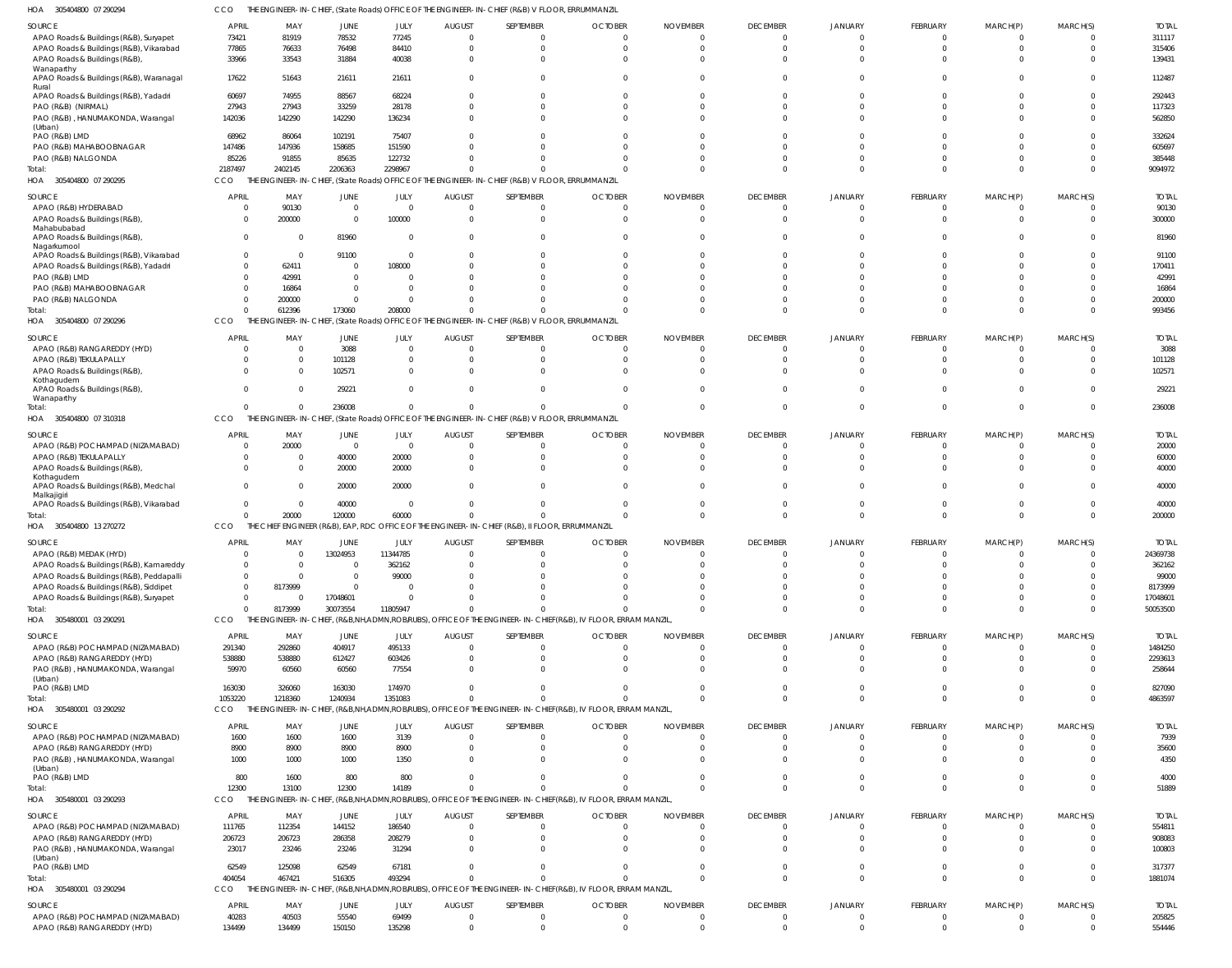305480001 03 290294 HOA 40550020712 11 530531 40550020725 05 530531 40550020725 06 530531 HOA 40550020725 09 530531 HOA 40550020725 11 530531 HOA 40550020725 12 530531 40550020725 14 530531 HOA 40550020725 16 530531 HOA 40550020725 27 530531 40550020725 33 530531 HOA 40550020725 38 530531 40550020725 46 530531 40550020725 47 530531 HOA HOA HOA HOA HOA HOA HOA THE ENGINEER-IN-CHIEF, (R&B,NH,ADMN,ROB/RUBS), OFFICE OF THE ENGINEER-IN-CHIEF(R&B), IV FLOOR, ERRAM MANZIL, The IG of Police, Andhra Pradesh, Intelligence Branch, Saifabad, The Director, Police Academy, Himayath Sagar, I.G.Greyhounds GreenLands Begumpet The DG & IG of Police, Telangana, Saifabad, The Commissioner of Police, Hyderabad City Police, Basheerbagh X Roads, The Commissioner of Police, Hyderabad City Police, Basheerbagh X Roads, The Commissioner of Police, Hyderabad City Police, Basheerbagh X Roads, The Commissioner of Police, Hyderabad City Police, Basheerbagh X Roads, The DG & IG of Police, Telangana, Saifabad, The DG & IG of Police, Telangana, Saifabad, Commissioner of Rachakonda Police, HOD XXX Commissioner of Rachakonda Police, HOD XXX The Commissioner, Cyberabad Police, CCO CCO **CCO CCO CCO** CCO **CCO** C<sub>CO</sub> CCO CCO CCO **CCO** CCO **CCO** 205786 0 0  $\Omega$ 4431424  $\Omega$ 0 6938412 5227308 0 6140220  $\Omega$ 0 0 226906 0 14796968 0 21929426 534129 7317835 0 58632711  $\,$  0  $\,$ 253480832 5822241 9845597 289696 236764 142500000 0 1593612 48336547  $\Omega$ 0 0  $\Omega$ 0 26084801  $\Omega$ 0 0 242881 0 0  $\Omega$ 2068953  $\Omega$ 0 3451866 95957 96543 3838186 0 1671 0  $\Omega$ 0 0  $\Omega$ 0  $\Omega$ 0 0  $\theta$ 0  $\Omega$  $\Omega$  $\,$  0  $\,$ 0 0 0 0  $\Omega$ 0  $\Omega$ 0 0 0 0 0 0 0 0  $\Omega$ 0 0  $\Omega$ 0  $\Omega$ 0 0 0 0 0 0 0 0  $\bigcap$ 0 0  $\Omega$ 0  $\Omega$ 0 0  $\theta$ 0 0 0 0 0  $\Omega$ 0 0  $\Omega$ 0  $\Omega$ 0 0  $\theta$ 0 0 0 0 0  $\mathfrak{g}$ 0 0  $\Omega$ 0  $\Omega$ 0  $\mathfrak{c}$  $\theta$ 0  $\Omega$ 0 0 0  $\bigcap$ 0 0  $\Omega$ 0  $\Omega$ 0 0 0 0 0 0 0 0 0 0 0  $\Omega$ 0  $\Omega$ 0 0 0 0 0 0  $\,$  0  $\,$ 0  $\bigcap$ 0 0  $\Omega$ 0  $\Omega$ 0 0  $\theta$ 0 0  $\Omega$ 0 0 912337 142500000 14796968 1593612 76766350 534129 7317835 10390278 63955976 96543 289544039 5822241 9847268 289696 PAO (R&B) , HANUMAKONDA, Warangal (Urban) PAO (R&B) LMD APAO Finance & Corporations, Kothagudem PAO, FINANCE (W & P) DEPT, RANGA REDDY PAO, FINANCE (W & P) DEPT, RANGA REDDY APAO Finance & Corporations, Sangareddy PAO, FINANCE (W & P) DEPT, KARIMNAGAR PAO, FINANCE (W & P) DEPT, NIZAMABAD PAO, FINANCE (W & P) DEPT, RANGA REDDY PAO, FINANCE (W & P) DEPT, WARANGAL PAO, FINANCE (W & P) DEPT, HYDERABAD PAO, FINANCE (W & P) DEPT, RANGA REDDY PAO, FINANCE (W & P) DEPT, KARIMNAGAR PAO, FINANCE (W & P) DEPT, RANGA REDDY PAO, FINANCE (W & P) DEPT, RANGA REDDY PAO, FINANCE (W & P) DEPT, KARIMNAGAR APAO Finance & Corporations, Sangareddy PAO, FINANCE (W & P) DEPT, KARIMNAGAR PAO, FINANCE (W & P) DEPT, NIZAMABAD PAO, FINANCE (W & P) DEPT, RANGA REDDY PAO, FINANCE (W & P) DEPT, WARANGAL PAO, FINANCE (W & P) DEPT, RANGA REDDY PAO, FINANCE (W & P) DEPT, RANGA REDDY PAO, FINANCE (W & P) DEPT, RANGA REDDY SOURCE **SOURCE SOURCE** SOURCE **SOURCE** SOURCE SOURCE SOURCE SOURCE SOURCE SOURCE **SOURCE SOURCE** SOURCE 10174 20830  $\Omega$ 0 0 4431424  $\Omega$  $\Omega$ 0  $\Omega$ 0 0  $\mathfrak{c}$ 6938412 5227308 0 6140220 0 0  $\Omega$ 0  $\Omega$ 0 0 APRIL APRIL APRIL APRIL APRIL APRIL **APRIL** APRIL **APRIL** APRIL **APRIL** APRIL APRIL APRIL 10244 41660  $\Omega$ 14796968 0 10638973 1401059 4309555 728852 4850987 534129 7317835 0 0 58632711 0 57067946 307914 26208345 125688429 44208198 5822241 9845597 289696 MAY MAY MAY MAY MAY MAY MAY MAY MAY MAY MAY MAY MAY MAY 10244 20830 142500000 0 1593612 48336547  $\Omega$  $\Omega$ 0  $\Omega$ 0 0 0 0 0 0 0 10918316 14562019 604466 0  $\Omega$ 0 0 JUNE JUNE JUNE **JUNE** JUNE JUNE JUNE **JUNE** JUNE JUNE JUNE JUNE **JUNE** JUNE 15703 22381  $\Omega$ 0 0 648250 1420703 0 0  $\bigcap$ 0 0 12922 3438944 95957 96543 0 3838186 0 0 0 0 1671 0 JULY JULY JULY JULY JULY JULY JULY JULY JULY JULY JULY JULY JULY JULY 0 0 0 0 0 0  $\Omega$  $\Omega$ 0  $\Omega$ 0 0 0 0 0  $\Omega$ 0 0 0  $\Omega$ 0  $\Omega$ 0 0 AUGUST AUGUST AUGUST **AUGUST** AUGUST **AUGUST** AUGUST AUGUST AUGUST AUGUST AUGUST AUGUST AUGUST AUGUST 0  $\Omega$  $\Omega$  $\Omega$ 0  $\Omega$ 0  $\Omega$ 0  $\bigcap$ 0 0 0  $\Omega$ 0 0 0 0 0 0 0 0 0 0 SEPTEMBER SEPTEMBER SEPTEMBER **SEPTEMBER** SEPTEMBER **SEPTEMBER** SEPTEMBER **SEPTEMBER** SEPTEMBER SEPTEMBER SEPTEMBER SEPTEMBER SEPTEMBER SEPTEMBER  $\Omega$  $\Omega$  $\Omega$ 0 0  $\Omega$ 0  $\Omega$ 0  $\Omega$ 0 0 0 0 0 0 0  $\Omega$ 0  $\Omega$ 0 0 0 0 **OCTOBER** OCTOBER OCTOBER OCTOBER OCTOBER **OCTOBER** OCTOBER **OCTOBER** OCTOBER OCTOBER **OCTOBER** OCTOBER **OCTOBER** OCTOBER  $\Omega$  $\Omega$  $\Omega$ 0 0  $\Omega$  $\Omega$  $\Omega$ 0  $\Omega$ 0 0 0 0 0  $\Omega$ 0  $\Omega$ 0  $\Omega$ 0  $\Omega$ 0  $\Omega$ NOVEMBER NOVEMBER NOVEMBER NOVEMBER NOVEMBER NOVEMBER NOVEMBER NOVEMBER NOVEMBER NOVEMBER NOVEMBER NOVEMBER NOVEMBER NOVEMBER  $\Omega$  $\Omega$  $\Omega$ 0 0  $\Omega$  $\Omega$  $\Omega$ 0  $\bigcap$ 0 0 0 0 0 0 0  $\theta$ 0 0 0  $\Omega$ 0 0 DECEMBER DECEMBER DECEMBER **DECEMBER** DECEMBER **DECEMBER** DECEMBER **DECEMBER** DECEMBER DECEMBER **DECEMBER** DECEMBER **DECEMBER** DECEMBER 0  $\mathbf{C}$  $\Omega$ 0 0  $\Omega$  $\mathfrak{g}$  $\Omega$ 0 0 0 0 0 0 0 0 0  $\theta$ 0  $\Omega$ 0 0 0 0 JANUARY JANUARY JANUARY JANUARY JANUARY JANUARY JANUARY JANUARY JANUARY JANUARY JANUARY JANUARY JANUARY JANUARY 0  $\Omega$  $\Omega$ 0 0  $\Omega$  $\Omega$  $\Omega$ 0  $\Omega$ 0 0 0 0 0 0 0  $\Omega$ 0  $\Omega$ 0 0 0 0 FEBRUARY FEBRUARY FEBRUARY FEBRUARY FEBRUARY FEBRUARY FEBRUARY FEBRUARY FEBRUARY FEBRUARY FEBRUARY FEBRUARY FEBRUARY FEBRUARY  $\Omega$ 0  $\Omega$ 0 0  $\Omega$  $\Omega$  $\Omega$ 0  $\Omega$ 0 0 0 0 0 0 0 0 0  $\Omega$ 0 0 0 0 MARCH(P) MARCH(P) MARCH(P) MARCH(P) MARCH(P) MARCH(P) MARCH(P) MARCH(P) MARCH(P) MARCH(P) MARCH(P) MARCH(P) MARCH(P) MARCH(P)  $\Omega$  $\Omega$  $\Omega$  $^{\circ}$ 0  $\bigcap$  $\Omega$  $\Omega$ 0  $\bigcap$ 0  $\Omega$ 0 0 0 0 0  $\theta$ 0 0 0  $\cap$ 0 0 MARCH(S) MARCH(S) MARCH(S) MARCH(S) MARCH(S) MARCH(S) MARCH(S) MARCH(S) MARCH(S) MARCH(S) MARCH(S) MARCH(S) MARCH(S) MARCH(S) 46365 105701 142500000 14796968 1593612 64055194 2821762 4309555 728852 4850987 534129 7317835 12922 10377356 63955976 96543 63208166 15064416 40770364 126292895 44208198 5822241 9847268 289696 TOTAL TOTAL TOTAL TOTAL TOTAL TOTAL TOTAL TOTAL TOTAL TOTAL TOTAL TOTAL TOTAL TOTAL Total: Total: Total: Total: Total: Total: Total: Total: Total: Total: Total: Total: Total: Total: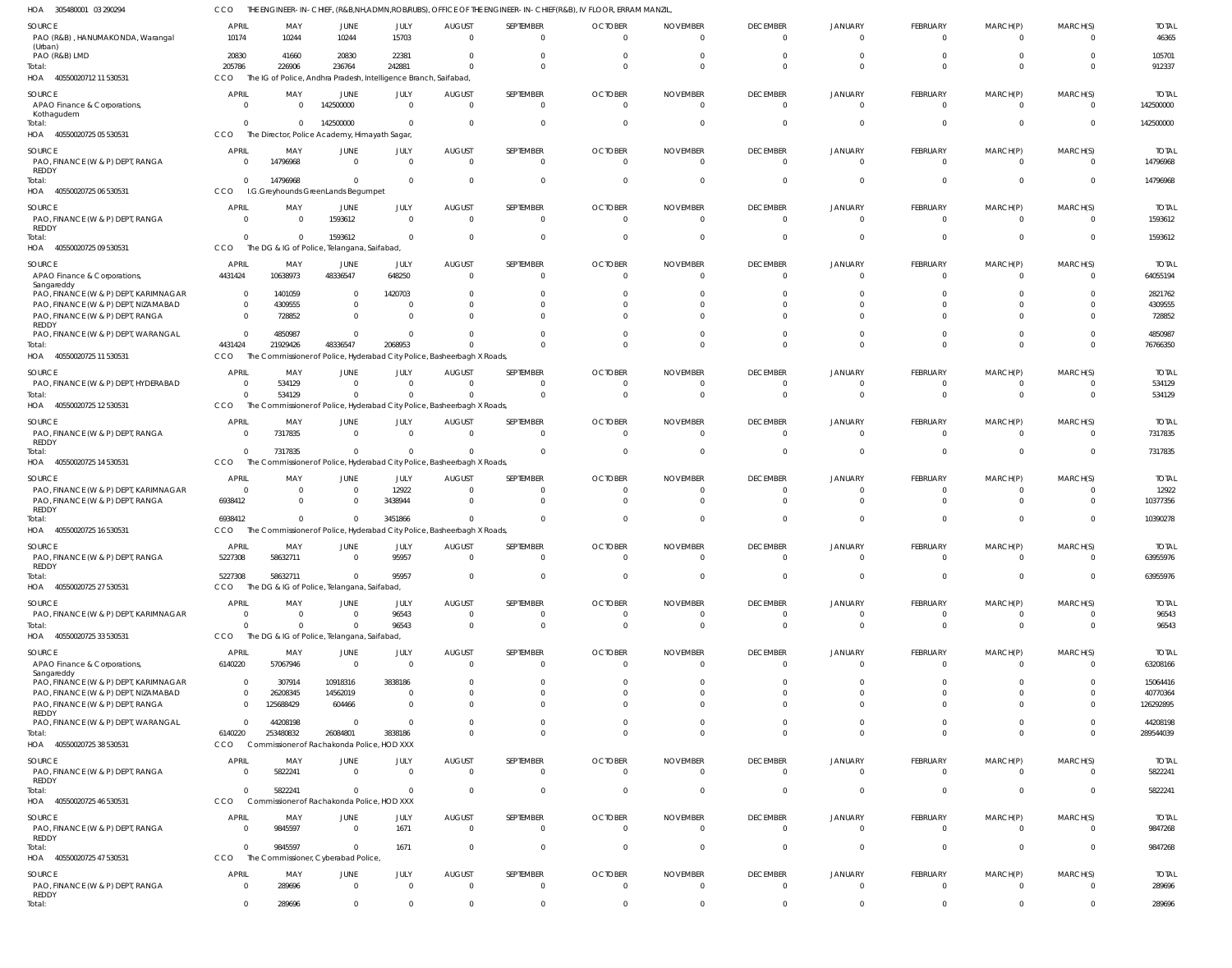40550080025 05 530531 40590105125 13 530531 40590105125 14 530531 40590105125 16 530531 HOA 40590105125 19 530531 40596005125 07 530531 40596005125 39 530531 40596005125 40 530531 HOA 40596005125 44 530531 HOA 40596005125 80 530531 HOA HOA HOA HOA HOA HOA HOA DGP, OCTOPUS o/oThe Addl DG of Police,Shanthi Nilayam Bds Balayogi Parayatak bhavan, Begumpet THE ENGINEER-IN-CHIEF, CRF OFFICE OF THE ENGINEER-IN-CHIEF (R&B), IV FLOOR, ERRAM MANZIL, THE ENGINEER-IN-CHIEF, CRF OFFICE OF THE ENGINEER-IN-CHIEF (R&B), IV FLOOR, ERRAM MANZIL, THE ENGINEER-IN-CHIEF, CRF OFFICE OF THE ENGINEER-IN-CHIEF (R&B), IV FLOOR, ERRAM MANZIL, THE ENGINEER-IN-CHIEF, CRF OFFICE OF THE ENGINEER-IN-CHIEF (R&B), IV FLOOR, ERRAM MANZIL, THE ENGINEER-IN-CHIEF, CRF OFFICE OF THE ENGINEER-IN-CHIEF (R&B), IV FLOOR, ERRAM MANZIL, TRANSPORT COMMISSIONER TELANGANA - HOD COMMISSIONER OF TRANSPORT, TRANSPORT BHAVAN, SOMAJIGUDA, The Registrar, Telangana High Court, Nayapul, THE ENGINEER-IN-CHIEF, CRF OFFICE OF THE ENGINEER-IN-CHIEF (R&B), IV FLOOR, ERRAM MANZIL, THE ENGINEER-IN-CHIEF, CRF OFFICE OF THE ENGINEER-IN-CHIEF (R&B), IV FLOOR, ERRAM MANZIL, CCO **CCO** CCO CCO **CCO CCO CCO** CCO. CCO CCO 18292582 0 456648 0 36330533  $\Omega$  $\Omega$ 0 47867529 2094840 3929965 8657048 26125000 8489455 180895539 0 0 5046909 0 0 0 0 5904151 4244804 262854090 8674348 0 0 0 0  $\Omega$  $\Omega$ 0 5130513 85226152 0 13124867 0 0 11041499 0 0 0 0  $\Omega$ 0 0 0 0 0 0  $\Omega$  $\Omega$  $\Omega$  $\Omega$  $\Omega$  $\Omega$ 0 0  $\Omega$  $\Omega$  $\Omega$ 0 0  $\Omega$ 0  $\Omega$ 0 0  $\Omega$  $\Omega$  $\Omega$  $\Omega$ 0  $\Omega$ 0  $\Omega$ 0 0 0 0 0  $\Omega$ 0  $\Omega$ 0  $\Omega$ 0 0 0 0 0 0 0  $\Omega$ 0 0 0 0 0  $\Omega$ 0  $\Omega$  $\Omega$  $\sqrt{2}$ 0  $\Omega$ 0 0  $\Omega$ 0 0 0 0  $\Omega$ 0 0 0 0 0  $\Omega$  $\Omega$  $\Omega$ 0  $\Omega$ 0  $\Omega$ 0 0 0 Sangareddy PAO, FINANCE (W & P) DEPT, RANGA REDDY APAO (R&B) HYDERABAD APAO (R&B) HYDERABAD APAO Roads & Buildings (R&B), Kamareddy APAO Roads & Buildings (R&B), Siddipet PAO (R&B) MAHABOOBNAGAR APAO (R&B) MEDAK (HYD) APAO (R&B) POCHAMPAD (NIZAMABAD) APAO Roads & Buildings (R&B), Jagtial APAO Roads & Buildings (R&B), Jangaon APAO Roads & Buildings (R&B), Kamareddy APAO Roads & Buildings (R&B), Komarambheem Asifabad APAO Roads & Buildings (R&B), Kothagudem APAO Roads & Buildings (R&B), Siddipet APAO Roads & Buildings (R&B), Siricilla APAO Roads & Buildings (R&B), Vikarabad APAO Roads & Buildings (R&B), Wanaparthy PAO (R&B) (NIRMAL) PAO (R&B) , HANUMAKONDA, Warangal (Urban) PAO (R&B) MAHABOOBNAGAR APAO (R&B) HYDERABAD APAO (R&B) MEDAK (HYD) APAO Roads & Buildings (R&B), Jangaon PAO (R&B) NALGONDA APAO Finance & Corporations, Kothagudem APAO Finance & Corporations, Mahabubabad APAO Finance & Corporations, Siricilla APAO, SRSP (FINANCE), WARANGAL RURAL PAO, FINANCE (W & P) DEPT, HYDERABAD PAO, FINANCE (W & P) DEPT, WARANGAL APAO (R&B) HYDERABAD APAO (R&B) HYDERABAD SOURCE SOURCE SOURCE SOURCE SOURCE SOURCE SOURCE **SOURCE** SOURCE SOURCE 0 456648 0  $\Omega$ 0  $\Omega$ 0 19596336  $\Omega$ 0  $\Omega$ 0  $\Omega$ 16734197  $\Omega$ 0  $\Omega$ 0  $\Omega$  $\Omega$  $\Omega$ 0 0  $\Omega$ 3615664 2362448 586574 3667293 28844031 8791519 2094840 113704841 **APRIL** APRIL **APRIL** APRIL APRIL APRIL APRIL APRIL APRIL APRIL 8657048 26125000 8489455 0 0  $\Omega$ 87860476  $\Omega$ 19998570 0  $\Omega$ 0 0 53519153 0 0 0 19517340 0 0 0 0 1678294 3368615 0  $\Omega$ 0  $\Omega$ 0 0 0 0 MAY MAY MAY MAY MAY MAY MAY MAY MAY MAY 0 5904151 4244804 0 0  $\Omega$ 0  $\Omega$ 60232019 119031848 165000 11927721 32820189 0 20085731 413322  $\Omega$ 17305274 872986 0 8674348 0 0  $\Omega$ 0 0  $\Omega$  $\Omega$ 0  $\Omega$ 0 0 JUNE JUNE JUNE JUNE JUNE **JUNE** JUNE **JUNE** JUNE JUNE  $\Omega$ 0 1125974 99000 2748517 1157022  $\Omega$  $\Omega$  $\Omega$ 0  $\Omega$ 0  $\Omega$ 0 26879157 0 16539987 0  $\sqrt{2}$ 41807008 0 13124867  $\Omega$  $\Omega$ 0  $\Omega$ 0 0 0  $\Omega$ 11041499 7723315 JULY JULY JULY JULY JULY JULY JULY JULY JULY JULY 0 0 0  $\Omega$ 0  $\Omega$ 0 0  $\Omega$ 0  $\Omega$ 0  $\Omega$ 0  $\Omega$ 0  $\Omega$ 0  $\Omega$  $\Omega$  $\Omega$ 0 0  $\Omega$ 0 0 0  $\Omega$ 0  $\Omega$ 0 0 AUGUST **AUGUST** AUGUST AUGUST AUGUST **AUGUST** AUGUST AUGUST **AUGUST** AUGUST  $\Omega$ 0 0  $\bigcap$ 0  $\bigcap$  $\Omega$ 0  $\Omega$ 0  $\Omega$ 0  $\Omega$  $\Omega$  $\Omega$ 0  $\Omega$ 0  $\Omega$ 0  $\Omega$ 0  $\Omega$  $\Omega$ 0  $\Omega$ 0 0 0  $\Omega$ 0 0 SEPTEMBER SEPTEMBER SEPTEMBER SEPTEMBER SEPTEMBER **SEPTEMBER** SEPTEMBER **SEPTEMBER** SEPTEMBER SEPTEMBER  $\Omega$ 0  $\Omega$  $\Omega$ 0  $\Omega$ 0 0  $\Omega$ 0  $\Omega$ 0  $\Omega$  $\Omega$  $\Omega$ 0  $\Omega$ 0  $\Omega$  $\Omega$  $\Omega$ 0  $\Omega$  $\Omega$ 0  $\Omega$ 0  $\Omega$ 0 0 0 0 **OCTOBER** OCTOBER **OCTOBER OCTOBER OCTOBER** OCTOBER OCTOBER **OCTOBER** OCTOBER OCTOBER  $\Omega$ 0  $\Omega$  $\Omega$ 0  $\Omega$ 0 0  $\Omega$ 0  $\Omega$ 0  $\Omega$  $\Omega$  $\sqrt{2}$ 0  $\Omega$ 0  $\Omega$  $\Omega$  $\Omega$ 0 0  $\Omega$ 0  $\Omega$ 0 0 0 0 0 0 NOVEMBER NOVEMBER NOVEMBER NOVEMBER NOVEMBER NOVEMBER NOVEMBER NOVEMBER NOVEMBER NOVEMBER  $\Omega$ 0  $\Omega$  $\Omega$ 0  $\Omega$ 0  $\Omega$  $\Omega$ 0  $\Omega$ 0  $\Omega$  $\Omega$  $\Omega$ 0  $\Omega$ 0  $\Omega$  $\Omega$  $\Omega$ 0  $\Omega$  $\Omega$ 0 0 0  $\Omega$ 0 0 0  $\Omega$ DECEMBER **DECEMBER** DECEMBER DECEMBER DECEMBER **DECEMBER** DECEMBER **DECEMBER DECEMBER** DECEMBER 0 0 0 0 0  $\Omega$ 0  $\Omega$  $\Omega$ 0  $\Omega$ 0  $\Omega$  $\Omega$  $\Omega$ 0  $\Omega$ 0  $\Omega$  $\mathfrak{g}$  $\Omega$ 0  $\Omega$  $\Omega$ 0 0 0  $\sqrt{2}$ 0  $\Omega$ 0  $\Omega$ JANUARY JANUARY JANUARY JANUARY JANUARY JANUARY JANUARY JANUARY JANUARY JANUARY  $\Omega$ 0  $\Omega$  $\Omega$ 0  $\Omega$  $\Omega$  $\Omega$  $\Omega$ 0  $\Omega$ 0  $\bigcap$ 0 0 0  $\Omega$ 0  $\sqrt{2}$ 0  $\Omega$ 0  $\Omega$  $\Omega$ 0  $\Omega$ 0 0 0 0 0 0 FEBRUARY FEBRUARY FEBRUARY FEBRUARY FEBRUARY FEBRUARY FEBRUARY FEBRUARY FEBRUARY FEBRUARY 0 0  $\Omega$ 0 0  $\Omega$ 0 0  $\Omega$ 0  $\Omega$ 0  $\Omega$  $\Omega$  $\Omega$ 0  $\Omega$ 0  $\Omega$  $\Omega$  $\Omega$ 0  $\Omega$  $\Omega$ 0 0 0  $\Omega$ 0 0 0  $\Omega$ MARCH(P) MARCH(P) MARCH(P) MARCH(P) MARCH(P) MARCH(P) MARCH(P) MARCH(P) MARCH(P) MARCH(P) 0 0  $\Omega$  $\Omega$ 0  $\Omega$  $\Omega$  $\Omega$  $\Omega$ 0  $\Omega$ 0  $\Omega$  $\Omega$  $\cap$ 0  $\Omega$ 0  $\Omega$ 0  $\Omega$ 0  $\Omega$  $\Omega$ 0  $\Omega$  $\Omega$ 0 0 0 0 0 MARCH(S) MARCH(S) MARCH(S) MARCH(S) MARCH(S) MARCH(S) MARCH(S) MARCH(S) MARCH(S) MARCH(S) Total: Total: Total: Total: Total: Total: Total: Total: Total: Total:

The IG of Police, Special Protection Force, Budha Bhavan, M.G.Road,

 $\Omega$ 

0

 $\Omega$ 

0

 $\Omega$ 

 $\Omega$ 

0

 $\Omega$ 

 $\Omega$ 

MARCH(P)

FEBRUARY

JANUARY

DECEMBER

NOVEMBER

OCTOBER

SEPTEMBER

AUGUST

JULY

0

JUNE

CCO

18292582

APRIL

3929965

MAY

LAND ADMINISTRATION - HOD CHIEF COMMISSIONER, LAND ADMINISTRATION STATION ROAD, NAMPALLY, CCO

 $\mathbf{0}$ 

0

0

0

0

0

0

0

0

22222547

22222547

TOTAL

 $\Omega$ 

MARCH(S)

8657048

8657048

TOTAL

32485799

TOTAL

32485799

TOTAL

17864772

TOTAL

565306314

8674348

8674348

TOTAL

13124867

13124867

TOTAL

5046909

TOTAL

1678294 3368615

TOTAL

47867529

13136339

13136339

TOTAL

121428156

121428156

TOTAL

6793211

636173 6157038

TOTAL

0

 $\bigcap$ 0

MARCH(S)

0

 $\Omega$ 0

MARCH(P)

0

 $\sqrt{2}$ 0

FEBRUARY

0

 $\Omega$ 0

JANUARY

0

 $\Omega$ 0

DECEMBER

0

 $\sqrt{2}$ 0

NOVEMBER

0

 $\Omega$ 0

**OCTOBER** 

0

 $\Omega$ 0

SEPTEMBER

0

0 0

AUGUST

0

0 0

JULY

7723315

40550020825 06 530531 HOA

SOURCE

APAO Finance & Corporations,

40700080025 08 530531 HOA

**SOURCE** 

Total:

Total:

APAO Finance & Corporations, Suryapet APAO, SRSP (FINANCE), WARANGAL RURAL 113704841

0

0 0

APRIL

0

 $\Omega$ 

0

0 0

JUNE

6793211

636173 6157038

MAY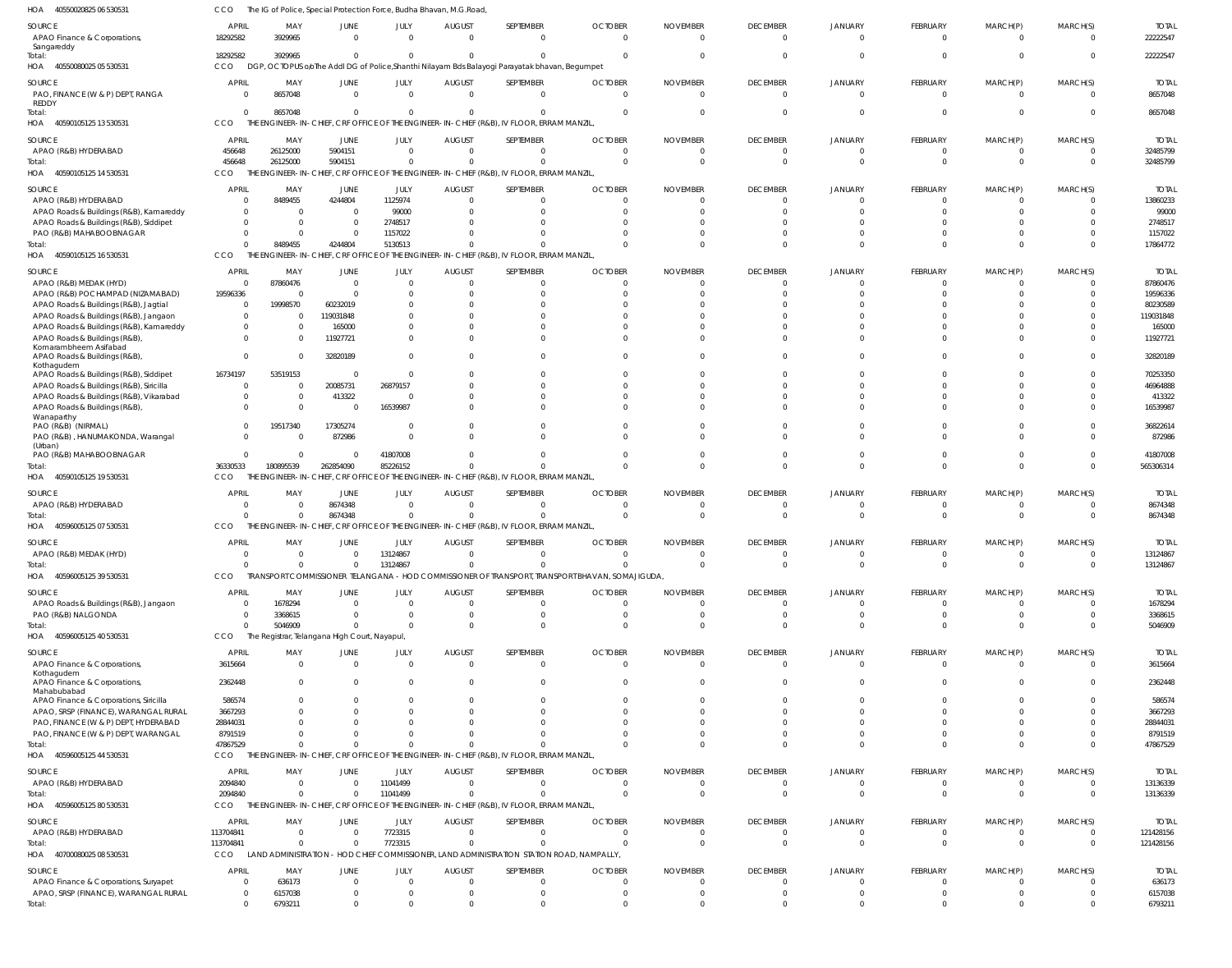| 40700080025 09 530531<br>HOA                                                 | CCO                        |                                                                        |                               |                        |                           |                                                                                                      | REGISTRATION AND STAMPS - HOD INSPECTOR GENERAL, REGISTRATION & STAMPS, Registration Bhavan, Near MJ Market,       |                                   |                                   |                                  |                      |                      |                            |                         |
|------------------------------------------------------------------------------|----------------------------|------------------------------------------------------------------------|-------------------------------|------------------------|---------------------------|------------------------------------------------------------------------------------------------------|--------------------------------------------------------------------------------------------------------------------|-----------------------------------|-----------------------------------|----------------------------------|----------------------|----------------------|----------------------------|-------------------------|
| SOURCE<br>PAO, AMRP (FINANCE) NALGONDA                                       | <b>APRIL</b><br>- 0        | MAY<br>925884                                                          | JUNE<br>$\Omega$              | JULY<br>$\Omega$       | <b>AUGUST</b><br>$\Omega$ | SEPTEMBER<br>$\Omega$                                                                                | <b>OCTOBER</b><br>$\Omega$                                                                                         | <b>NOVEMBER</b><br>$\overline{0}$ | <b>DECEMBER</b><br>$\overline{0}$ | <b>JANUARY</b><br>$\Omega$       | FEBRUARY<br>$\Omega$ | MARCH(P)<br>$\Omega$ | MARCH(S)<br>$\Omega$       | <b>TOTAL</b><br>925884  |
| Total:<br>HOA 40700080025 10 530531                                          | $\Omega$<br><b>CCO</b>     | 925884                                                                 | $\Omega$                      | $\Omega$               | $\Omega$                  | $\Omega$                                                                                             | $\Omega$<br>COMMISSIONER OF EXCISE - HOD COMMISSIONER OF STATE EXCISE, EXCISE BHAVAN, OPP AJANTA GATE, MJ ROAD,    | $\Omega$                          | $\Omega$                          | $\Omega$                         | $\Omega$             | $\Omega$             | $\Omega$                   | 925884                  |
| SOURCE                                                                       | <b>APRIL</b>               | MAY                                                                    | JUNE                          | JULY                   | <b>AUGUST</b>             | SEPTEMBER                                                                                            | <b>OCTOBER</b>                                                                                                     | <b>NOVEMBER</b>                   | <b>DECEMBER</b>                   | <b>JANUARY</b>                   | FEBRUARY             | MARCH(P)             | MARCH(S)                   | <b>TOTAL</b>            |
| APAO Finance & Corporations,<br>Sangareddy                                   | - 0                        | 1911346                                                                | $\Omega$                      | $\overline{0}$         | $\Omega$                  | $\Omega$                                                                                             | $\Omega$                                                                                                           | $\Omega$                          | $\Omega$                          | $\Omega$                         | $\Omega$             | $\Omega$             | $\Omega$                   | 1911346                 |
| PAO, FINANCE (W & P) DEPT, KARIMNAGAR                                        | $\overline{0}$             | - 0                                                                    |                               | 1133                   |                           |                                                                                                      |                                                                                                                    |                                   | -C                                |                                  |                      |                      |                            | 1133                    |
| PAO, FINANCE (W & P) DEPT, NIZAMABAD<br>PAO, FINANCE (W & P) DEPT, RANGA     | $\overline{0}$<br>1013126  | 3582053<br>5504765                                                     | $\Omega$                      | $\Omega$<br>1888       |                           |                                                                                                      |                                                                                                                    |                                   | $\Omega$<br>$\Omega$              | $\Omega$                         | $\Omega$             | $\Omega$             | $\Omega$<br>$\Omega$       | 3582053<br>6519779      |
| <b>REDDY</b>                                                                 |                            |                                                                        |                               |                        |                           |                                                                                                      |                                                                                                                    |                                   |                                   |                                  |                      |                      |                            |                         |
| PAO, FINANCE (W & P) DEPT, WARANGAL<br>Total:                                | $\overline{0}$<br>1013126  | 1027168<br>12025332                                                    | $\Omega$<br>$\Omega$          | $\Omega$<br>3021       |                           |                                                                                                      |                                                                                                                    |                                   | $\Omega$<br>$\Omega$              | C                                | $\Omega$             | $\Omega$             | $\Omega$<br>$\Omega$       | 1027168<br>13041479     |
| HOA 40700080025 13 530531                                                    | CCO                        |                                                                        |                               |                        |                           | MCR HRD INSTITUTE - HOD DIRECTOR GENERAL, MCR HRD INSTITUTE, ROAD NO.25, JUBILEE HILLS,              |                                                                                                                    |                                   |                                   |                                  |                      |                      |                            |                         |
| SOURCE                                                                       | <b>APRIL</b>               | MAY                                                                    | JUNE                          | JULY                   | <b>AUGUST</b>             | SEPTEMBER                                                                                            | <b>OCTOBER</b>                                                                                                     | <b>NOVEMBER</b>                   | <b>DECEMBER</b>                   | JANUARY                          | FEBRUARY             | MARCH(P)             | MARCH(S)                   | <b>TOTAL</b>            |
| APAO Finance & Corporations, Medchal<br>PAO, FINANCE (W & P) DEPT, HYDERABAD | - 0<br>- 0                 | 572372<br>444944                                                       | $\Omega$<br>$\Omega$          | $\Omega$<br>$\Omega$   | $\Omega$<br>$\Omega$      | $\Omega$<br>$\Omega$                                                                                 | $\Omega$<br>$\Omega$                                                                                               | $\Omega$<br>$\Omega$              | $\Omega$<br>$\Omega$              | $\Omega$<br>$\Omega$             | $\Omega$<br>$\Omega$ | $\Omega$<br>$\Omega$ | $\Omega$<br>$\Omega$       | 572372<br>444944        |
| Total:                                                                       | $\Omega$                   | 1017316                                                                | $\Omega$                      | $\Omega$               |                           |                                                                                                      |                                                                                                                    |                                   | $\Omega$                          | C                                | $\Omega$             | $\Omega$             | $\Omega$                   | 1017316                 |
| HOA 40700080025 14 530531                                                    | CCO                        |                                                                        |                               |                        |                           |                                                                                                      | CHIEF ELECTORAL OFFICER, ELECTIONS CHIEF ELECTORAL OFFICER & EX-OFFICIO SPL SECY TO GOVT, GEN.ADMN(ELECTIONS) DEPT |                                   |                                   |                                  |                      |                      |                            |                         |
| SOURCE                                                                       | <b>APRIL</b>               | MAY                                                                    | JUNE                          | JULY                   | <b>AUGUST</b>             | SEPTEMBER                                                                                            | <b>OCTOBER</b>                                                                                                     | <b>NOVEMBER</b>                   | <b>DECEMBER</b>                   | <b>JANUARY</b>                   | FEBRUARY             | MARCH(P)             | MARCH(S)                   | <b>TOTAL</b>            |
| APAO Finance & Corporations,<br>Bhoopalapally                                | $\Omega$                   | 1581489                                                                | $\Omega$                      | $\Omega$               | $\Omega$                  | $\Omega$                                                                                             | $\Omega$                                                                                                           | $\Omega$                          | $\Omega$                          | $\Omega$                         | $\Omega$             | $\Omega$             | $\Omega$                   | 1581489                 |
| APAO Finance & Corporations, Jangaon                                         | $\Omega$                   | 6218703                                                                |                               | $\Omega$               |                           |                                                                                                      |                                                                                                                    |                                   | C                                 |                                  |                      |                      |                            | 6218703                 |
| APAO Finance & Corporations,<br>Kothagudem                                   | $\Omega$                   | 1583537                                                                | <sup>0</sup>                  | $\Omega$               |                           |                                                                                                      |                                                                                                                    |                                   | $\Omega$                          | $\Omega$                         | $\Omega$             | $\Omega$             | $\Omega$                   | 1583537                 |
| APAO Finance & Corporations,<br>Mahabubabad                                  | $\Omega$                   | 799525                                                                 |                               |                        |                           |                                                                                                      |                                                                                                                    |                                   | $\Omega$                          |                                  |                      |                      | $\Omega$                   | 799525                  |
| APAO Finance & Corporations, Medchal                                         | $\Omega$                   | 3686135                                                                |                               | n                      |                           |                                                                                                      |                                                                                                                    |                                   | $\Omega$                          |                                  |                      |                      | $\Omega$                   | 3686135                 |
| APAO Finance & Corporations, Peddapalli<br>APAO Finance & Corporations,      | -0<br>$\Omega$             | 5546361<br>2261165                                                     |                               |                        |                           |                                                                                                      |                                                                                                                    |                                   | -C<br>$\Omega$                    |                                  |                      |                      | $\Omega$                   | 5546361<br>2261165      |
| Wanaparthy                                                                   |                            |                                                                        |                               |                        |                           |                                                                                                      |                                                                                                                    |                                   |                                   |                                  |                      |                      |                            |                         |
| PAO, FINANCE (W & P) DEPT, MEDAK<br>PAO, FINANCE (W & P) DEPT, NIRMAL        | $\Omega$<br>-0             | 2425560<br>2496320                                                     |                               | $\Omega$               |                           |                                                                                                      |                                                                                                                    |                                   | $\Omega$<br>$\Omega$              |                                  | $\Omega$             |                      | $\Omega$<br>$\Omega$       | 2425560<br>2496320      |
| Total:                                                                       | $\Omega$                   | 26598795                                                               |                               | $\Omega$               |                           |                                                                                                      |                                                                                                                    |                                   | $\Omega$                          | $\Omega$                         | $\Omega$             | $\Omega$             | $\Omega$                   | 26598795                |
| HOA 40700080025 23 530531                                                    | CCO                        | The DG & IG of Prisons, Telangana, Chanchalguda,                       |                               |                        |                           |                                                                                                      |                                                                                                                    |                                   |                                   |                                  |                      |                      |                            |                         |
| SOURCE                                                                       | <b>APRIL</b>               | MAY                                                                    | JUNE                          | JULY                   | <b>AUGUST</b>             | SEPTEMBER                                                                                            | <b>OCTOBER</b>                                                                                                     | <b>NOVEMBER</b>                   | <b>DECEMBER</b>                   | JANUARY                          | FEBRUARY             | MARCH(P)             | MARCH(S)                   | <b>TOTAL</b>            |
| APAO Finance & Corporations,<br>Sangareddy                                   | - 0                        | 46731                                                                  | $\Omega$                      | $\overline{0}$         | $\Omega$                  | $\Omega$                                                                                             | $\Omega$                                                                                                           | $\Omega$                          | $\Omega$                          | $\Omega$                         | $\Omega$             | $\Omega$             | $\Omega$                   | 46731                   |
| PAO, FINANCE (W & P) DEPT, NIZAMABAD                                         | $\Omega$<br>$\Omega$       | 1099954                                                                | $\Omega$<br>$\Omega$          | $\Omega$<br>77963      | 0                         |                                                                                                      | 0                                                                                                                  |                                   | $\Omega$<br>$\Omega$              | -C                               | $\Omega$             | $\Omega$             | $\Omega$<br>$\Omega$       | 1099954<br>77963        |
| PAO, FINANCE (W & P) DEPT, RANGA<br>REDDY                                    |                            |                                                                        |                               |                        |                           |                                                                                                      |                                                                                                                    |                                   |                                   |                                  |                      |                      |                            |                         |
| PAO, FINANCE (W & P) DEPT, WARANGAL<br>Total:                                | $\overline{0}$<br>$\Omega$ | 767133<br>1913818                                                      | $\Omega$<br>$\mathbf 0$       | $\Omega$<br>77963      |                           |                                                                                                      |                                                                                                                    |                                   | $\Omega$<br>$\Omega$              | $\Omega$<br>$\Omega$             | $\Omega$<br>$\Omega$ | $\Omega$             | $\Omega$<br>$\Omega$       | 767133<br>1991781       |
| HOA 40700080025 41 530531                                                    | CCO                        |                                                                        |                               |                        |                           | The Member Secretary, State Legal Services Authority, Telangana High Court Complex, Nayapul,         |                                                                                                                    |                                   |                                   |                                  |                      |                      |                            |                         |
| SOURCE                                                                       | <b>APRIL</b>               | MAY                                                                    | JUNE                          | JULY                   | <b>AUGUST</b>             | SEPTEMBER                                                                                            | <b>OCTOBER</b>                                                                                                     | <b>NOVEMBER</b>                   | <b>DECEMBER</b>                   | JANUARY                          | FEBRUARY             | MARCH(P)             | MARCH(S)                   | <b>TOTAL</b>            |
| PAO, FINANCE (W & P) DEPT, WARANGAL                                          | $\Omega$                   | 218109                                                                 | $\Omega$                      | $\overline{0}$         | $\Omega$                  |                                                                                                      |                                                                                                                    | 0                                 | $\Omega$                          | $\Omega$                         | - 0                  |                      | $\Omega$                   | 218109                  |
| Total:<br>HOA 42020120125 77 530531                                          | $\Omega$<br>CCO            | 218109<br>SCHOOL EDUCATION - HOD DIRECTOR OF SCHOOL EDUCATION SAIFABAD | $\Omega$                      | $\Omega$               |                           |                                                                                                      |                                                                                                                    |                                   | $\Omega$                          |                                  | $\Omega$             |                      |                            | 218109                  |
| SOURCE                                                                       | <b>APRIL</b>               | MAY                                                                    | <b>JUNE</b>                   | JULY                   | <b>AUGUST</b>             | SEPTEMBER                                                                                            | <b>OCTOBER</b>                                                                                                     | <b>NOVEMBER</b>                   | <b>DECEMBER</b>                   | <b>JANUARY</b>                   | FEBRUARY             | MARCH(P)             | MARCH(S)                   | <b>TOTAL</b>            |
| APAO Finance & Corporations, Adilabad                                        | $\overline{0}$             | 1762415                                                                | $^{\circ}$                    | $\overline{0}$         | $\overline{0}$            | $\Omega$                                                                                             | $\overline{0}$                                                                                                     | $\Omega$                          | 0                                 | 0                                | $\Omega$             | $\Omega$             | - 0                        | 1762415                 |
| APAO Finance & Corporations,<br>Sangareddy                                   | $\Omega$                   | 7440438                                                                | $\Omega$                      | $\overline{0}$         | $\Omega$                  | $\Omega$                                                                                             | $\Omega$                                                                                                           | $\Omega$                          | $\Omega$                          | $\Omega$                         | $\Omega$             | $\Omega$             | $\Omega$                   | 7440438                 |
| PAO, AMRP (FINANCE) NALGONDA                                                 | 0                          | 4628246                                                                |                               | 95619                  |                           |                                                                                                      |                                                                                                                    |                                   | C                                 |                                  |                      |                      |                            | 4723865                 |
| PAO, FINANCE (W & P) DEPT, KARIMNAGAR<br>PAO, FINANCE (W & P) DEPT, KHAMMAM  | $\Omega$<br>$\Omega$       | 7830583<br>585055                                                      |                               | $\Omega$<br>$\Omega$   |                           |                                                                                                      |                                                                                                                    |                                   | $\Omega$                          | C                                | $\Omega$             |                      | $\Omega$<br>$\Omega$       | 7830583<br>585055       |
| PAO, FINANCE (W & P) DEPT, WARANGAL                                          | $\Omega$                   | 6388871                                                                |                               | $\Omega$               |                           |                                                                                                      |                                                                                                                    |                                   | $\Omega$                          |                                  |                      |                      | $\Omega$                   | 6388871                 |
| Total:                                                                       | $\mathbf 0$                | 28635608                                                               | $\Omega$                      | 95619                  |                           |                                                                                                      |                                                                                                                    |                                   | $\Omega$                          | $\Omega$                         | $\Omega$             | $\Omega$             | $\Omega$                   | 28731227                |
| HOA 42020120125 81 530531                                                    | CCO                        | SCHOOL EDUCATION - HOD DIRECTOR OF SCHOOL EDUCATION SAIFABAD           |                               |                        |                           |                                                                                                      |                                                                                                                    |                                   |                                   |                                  |                      |                      |                            |                         |
| SOURCE<br>PAO, FINANCE (W & P) DEPT, WARANGAL                                | <b>APRIL</b><br>- 0        | MAY<br>7674961                                                         | <b>JUNE</b><br>$\overline{0}$ | JULY<br>$\overline{0}$ | <b>AUGUST</b><br>$\Omega$ | SEPTEMBER<br>$\Omega$                                                                                | <b>OCTOBER</b>                                                                                                     | <b>NOVEMBER</b><br>$\Omega$       | <b>DECEMBER</b><br>0              | <b>JANUARY</b><br>0              | FEBRUARY<br>$\Omega$ | MARCH(P)<br>- 0      | MARCH(S)<br>$^{\circ}$     | <b>TOTAL</b><br>7674961 |
| Total:                                                                       | $\Omega$                   | 7674961                                                                | $\Omega$                      | $\Omega$               | $\Omega$                  | $\Omega$                                                                                             |                                                                                                                    | $\Omega$                          | $\overline{0}$                    | $\Omega$                         | $\Omega$             | $\Omega$             | $\overline{0}$             | 7674961                 |
| HOA 42020120207 07 530531                                                    | CCO                        |                                                                        |                               |                        |                           | Secretary, Telangana Residential Educational Inst. Society Secretary, TREIS, Owaisipura, Masab Tank, |                                                                                                                    |                                   |                                   |                                  |                      |                      |                            |                         |
| SOURCE                                                                       | <b>APRIL</b>               | MAY                                                                    | <b>JUNE</b>                   | JULY                   | <b>AUGUST</b>             | SEPTEMBER                                                                                            | <b>OCTOBER</b>                                                                                                     | <b>NOVEMBER</b>                   | <b>DECEMBER</b>                   | JANUARY                          | FEBRUARY             | MARCH(P)             | MARCH(S)                   | <b>TOTAL</b>            |
| PAO, AMRP (FINANCE) NALGONDA<br>PAO, FINANCE (W & P) DEPT, KARIMNAGAR        | 1225874<br>141729          | $\Omega$                                                               | $\Omega$                      | $\Omega$<br>$\Omega$   | $\Omega$<br>$\Omega$      | $\Omega$                                                                                             | $\Omega$<br>$\Omega$                                                                                               | $\Omega$                          | 0<br>$\overline{0}$               | $\mathbf 0$<br>0                 | $\Omega$<br>$\Omega$ | $\Omega$<br>$\Omega$ | $\Omega$<br>$\overline{0}$ | 1225874<br>141729       |
| Total:                                                                       | 1367603                    | $\Omega$                                                               | $\Omega$                      | $\Omega$               | $\Omega$                  | $\Omega$                                                                                             |                                                                                                                    |                                   | $\Omega$                          | $\Omega$                         | $\Omega$             | $\Omega$             | $\Omega$                   | 1367603                 |
| HOA 42020120225 48 530531                                                    | CCO                        |                                                                        |                               |                        |                           | Secretary, Telangana Residential Educational Inst. Society Secretary, TREIS, Owaisipura, Masab Tank, |                                                                                                                    |                                   |                                   |                                  |                      |                      |                            |                         |
| SOURCE                                                                       | <b>APRIL</b>               | MAY<br>3077519                                                         | JUNE<br>$\Omega$              | JULY<br>$\Omega$       | <b>AUGUST</b><br>$\Omega$ | SEPTEMBER<br>$\Omega$                                                                                | <b>OCTOBER</b><br>$\Omega$                                                                                         | <b>NOVEMBER</b><br>$\Omega$       | <b>DECEMBER</b><br>$\overline{0}$ | <b>JANUARY</b><br>$\overline{0}$ | FEBRUARY<br>$\Omega$ | MARCH(P)<br>$\Omega$ | MARCH(S)<br>$\overline{0}$ | <b>TOTAL</b><br>3077519 |
| APAO Finance & Corporations,<br>Sangareddy                                   | 0                          |                                                                        |                               |                        |                           |                                                                                                      |                                                                                                                    |                                   |                                   |                                  |                      |                      |                            |                         |
| PAO, AMRP (FINANCE) NALGONDA<br>PAO, FINANCE (W & P) DEPT, HYDERABAD         | $\overline{0}$<br>3840547  | 4950266<br>172222                                                      | $\Omega$<br>$\Omega$          | 11304791<br>$\Omega$   | $\Omega$                  | $\Omega$<br>$\Omega$                                                                                 | $\Omega$                                                                                                           | $\Omega$<br>$\Omega$              | $\Omega$<br>0                     | $\Omega$<br>$\Omega$             | $\Omega$<br>$\Omega$ | $\Omega$             | $\Omega$<br>$^{\circ}$     | 16255057<br>4012769     |
| PAO, FINANCE (W & P) DEPT, RANGA                                             | - 0                        | 1095669                                                                | $\Omega$                      | $\Omega$               |                           | $\Omega$                                                                                             |                                                                                                                    |                                   | $\Omega$                          | $\Omega$                         | $\Omega$             | $\Omega$             | $\Omega$                   | 1095669                 |
| REDDY<br>PAO, FINANCE (W & P) DEPT, WARANGAL                                 | $\overline{0}$             | 3101696                                                                | $\Omega$                      | $\Omega$               | $\Omega$                  | $\Omega$                                                                                             | $\Omega$                                                                                                           | $\Omega$                          | $\overline{0}$                    | $\Omega$                         | $\Omega$             | $\Omega$             | $\Omega$                   | 3101696                 |
| Total:                                                                       | 3840547                    | 12397372                                                               | $\Omega$                      | 11304791               | $\Omega$                  | $\Omega$                                                                                             | $\Omega$                                                                                                           | $\Omega$                          | $\Omega$                          | $\Omega$                         | $\Omega$             | $\Omega$             | $\overline{0}$             | 27542710                |
| HOA 42020120225 74 530531                                                    | CCO                        | SCHOOL EDUCATION - HOD DIRECTOR OF SCHOOL EDUCATION SAIFABAD           |                               |                        |                           |                                                                                                      |                                                                                                                    |                                   |                                   |                                  |                      |                      |                            |                         |
| SOURCE                                                                       | <b>APRIL</b>               | MAY                                                                    | JUNE                          | JULY                   | <b>AUGUST</b>             | SEPTEMBER                                                                                            | <b>OCTOBER</b>                                                                                                     | <b>NOVEMBER</b>                   | <b>DECEMBER</b>                   | JANUARY                          | FEBRUARY             | MARCH(P)             | MARCH(S)                   | <b>TOTAL</b>            |
| APAO Finance & Corporations,<br>Sangareddy                                   | 0                          | 2506995                                                                | $\Omega$                      | $\Omega$               | $\Omega$                  | $\Omega$                                                                                             | $\Omega$                                                                                                           | $\Omega$                          | $\overline{0}$                    | $\Omega$                         | $\Omega$             | $\Omega$             | $\Omega$                   | 2506995                 |
| PAO, FINANCE (W & P) DEPT, HYDERABAD                                         | 0<br>$\Omega$              | 873227<br>3380222                                                      | $\Omega$<br>$\Omega$          | $\Omega$<br>$\Omega$   |                           |                                                                                                      |                                                                                                                    | 0<br>$\Omega$                     | 0<br>$\Omega$                     | $\Omega$<br>$\Omega$             | $\Omega$<br>$\Omega$ | $\Omega$<br>$\Omega$ | $\Omega$<br>$\Omega$       | 873227<br>3380222       |
| Total:                                                                       |                            |                                                                        |                               |                        |                           |                                                                                                      |                                                                                                                    |                                   |                                   |                                  |                      |                      |                            |                         |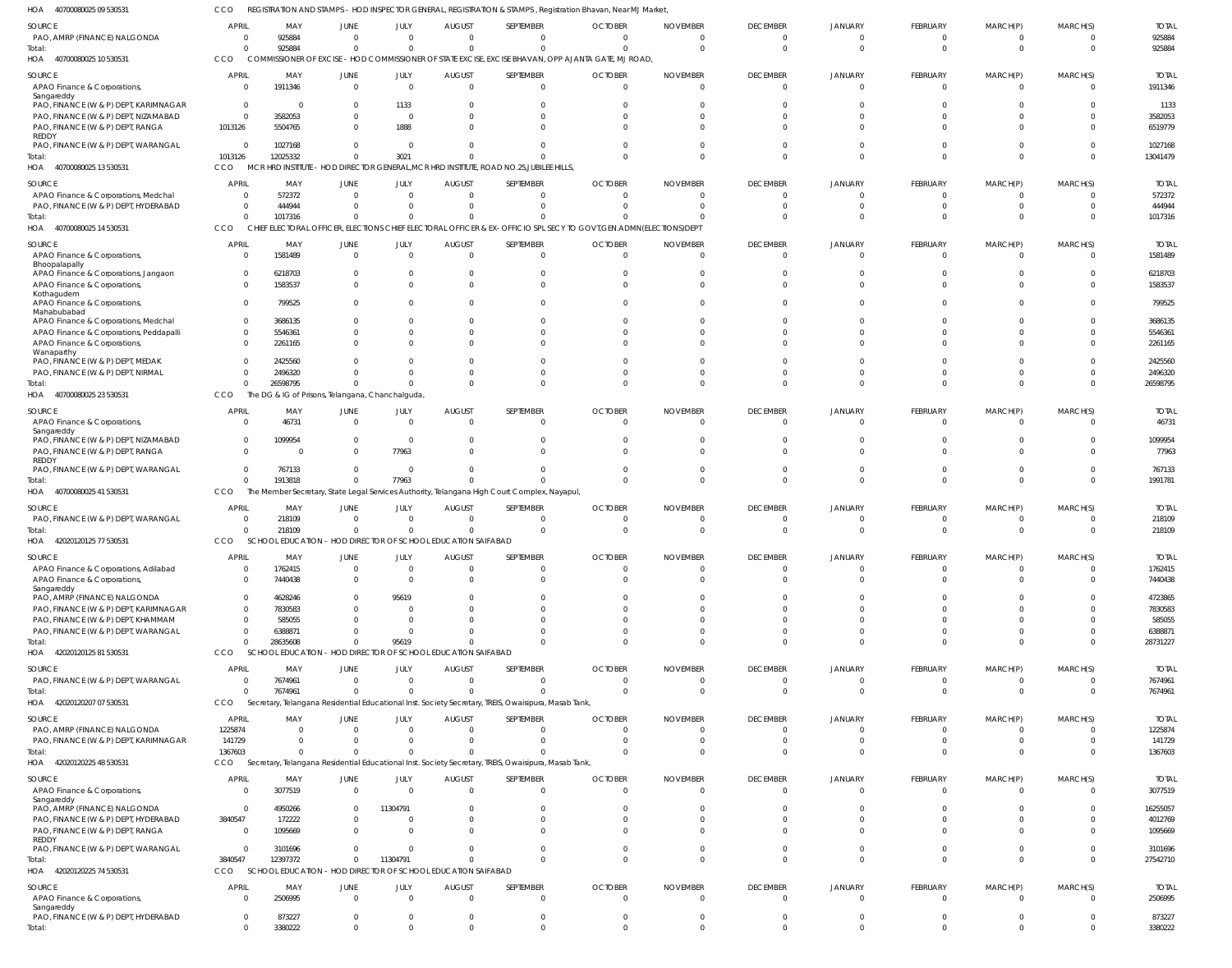| HOA<br>42020120225 83 53053                                                                 | CCO                                 | SCHOOL EDUCATION - HOD DIRECTOR OF SCHOOL EDUCATION SAIFABAD           |                      |                                  |                                 |                                                                                                         |                            |                             |                                   |                                  |                      |                         |                            |                         |
|---------------------------------------------------------------------------------------------|-------------------------------------|------------------------------------------------------------------------|----------------------|----------------------------------|---------------------------------|---------------------------------------------------------------------------------------------------------|----------------------------|-----------------------------|-----------------------------------|----------------------------------|----------------------|-------------------------|----------------------------|-------------------------|
| SOURCE<br>APAO Finance & Corporations,                                                      | <b>APRIL</b><br>$\Omega$            | MAY<br>25151                                                           | JUNE<br>$\Omega$     | JULY<br>$\Omega$                 | <b>AUGUST</b><br>$\cap$         | SEPTEMBER<br>$\Omega$                                                                                   | <b>OCTOBER</b><br>$\cap$   | <b>NOVEMBER</b>             | <b>DECEMBER</b><br>$\overline{0}$ | <b>JANUARY</b><br>$\Omega$       | FEBRUARY<br>$\Omega$ | MARCH(P)<br>$\Omega$    | MARCH(S)<br>$\mathbf 0$    | <b>TOTAL</b><br>25151   |
| Sangareddy<br>PAO, AMRP (FINANCE) NALGONDA<br>PAO, FINANCE (W & P) DEPT,                    | $\Omega$<br>$\Omega$                | 65560<br>218290                                                        | $\Omega$             | $\overline{0}$<br>$\Omega$       |                                 | $\overline{0}$<br>$\Omega$                                                                              |                            |                             | $\Omega$<br>$\Omega$              | $\Omega$<br>C                    |                      | $\Omega$                | $\Omega$<br>$\Omega$       | 65560<br>218290         |
| MAHABOOBNAGAR<br>PAO, FINANCE (W & P) DEPT, NIZAMABAD                                       | $\Omega$                            | 674270                                                                 | $\Omega$             | $\Omega$                         |                                 | $\Omega$                                                                                                |                            |                             | $\Omega$                          | $\Omega$                         |                      | $\Omega$                | $\Omega$                   | 674270                  |
| Total:<br>HOA 42020120225 87 530531                                                         | $\mathbf{0}$<br>CCO                 | 983271<br>SCHOOL EDUCATION - HOD DIRECTOR OF SCHOOL EDUCATION SAIFABAD | $\Omega$             | $\Omega$                         |                                 | $\Omega$                                                                                                |                            |                             | $\Omega$                          | $\Omega$                         | $\Omega$             | $\Omega$                | $\Omega$                   | 983271                  |
| SOURCE<br>APAO Finance & Corporations,                                                      | <b>APRIL</b><br>$\overline{0}$      | MAY<br>713630                                                          | JUNE<br>$\Omega$     | JULY<br>$\overline{0}$           | <b>AUGUST</b><br>$\Omega$       | SEPTEMBER<br>$\overline{0}$                                                                             | <b>OCTOBER</b><br>$\cap$   | <b>NOVEMBER</b>             | <b>DECEMBER</b><br>$\overline{0}$ | <b>JANUARY</b><br>$\overline{0}$ | FEBRUARY<br>$\Omega$ | MARCH(P)<br>$\Omega$    | MARCH(S)<br>$\mathbf 0$    | <b>TOTAL</b><br>713630  |
| Sangareddy<br>PAO, AMRP (FINANCE) NALGONDA<br>PAO, FINANCE (W & P) DEPT, KARIMNAGAR         | $\Omega$<br>$\Omega$                | 12299684<br>2819671                                                    |                      | <sup>0</sup>                     |                                 | $\Omega$                                                                                                |                            |                             | $\Omega$                          |                                  |                      |                         | $\Omega$<br>$\Omega$       | 12299684<br>2819671     |
| PAO, FINANCE (W & P) DEPT, WARANGAL                                                         | $\Omega$                            | 5666401                                                                |                      |                                  |                                 |                                                                                                         |                            |                             | $\Omega$                          |                                  |                      |                         | -0                         | 5666401                 |
| Total:<br>HOA 42020120307 74 530531                                                         | $\Omega$<br>CCO                     | 21499386<br><b>INTERMEDIATE EDUCATION</b>                              |                      |                                  |                                 | - HOD DIRECTOR, INTERMEDIATE EDUCATION, OPP. LATA TALKIES, NAMPALLY,                                    |                            |                             | $\Omega$                          | $\Omega$                         | $\Omega$             | $\Omega$                | $\Omega$                   | 21499386                |
| SOURCE                                                                                      | <b>APRIL</b>                        | MAY                                                                    | JUNE                 | JULY                             | <b>AUGUST</b>                   | SEPTEMBER                                                                                               | <b>OCTOBER</b>             | <b>NOVEMBER</b>             | <b>DECEMBER</b>                   | <b>JANUARY</b>                   | FEBRUARY             | MARCH(P)                | MARCH(S)                   | <b>TOTAL</b>            |
| APAO Finance & Corporations, Adilabad                                                       | 2621698                             | $\overline{\mathbf{0}}$                                                | - 0                  | $\overline{0}$                   | - 0                             | $\overline{0}$                                                                                          |                            |                             | $\Omega$                          | C                                |                      |                         | $\Omega$                   | 2621698                 |
| APAO Finance & Corporations,<br>Sangareddy                                                  | 2119712                             | $\overline{\mathbf{0}}$                                                | - 0                  | $\Omega$                         |                                 | $\overline{0}$                                                                                          |                            |                             | $\Omega$                          | $\Omega$                         | $\Omega$             | $\Omega$                | $\Omega$                   | 2119712                 |
| PAO, AMRP (FINANCE) NALGONDA<br>PAO, FINANCE (W & P) DEPT, KARIMNAGAR                       | 1136484<br>16506                    | $\Omega$<br>$\overline{0}$                                             | - 0<br>2461335       | <sup>0</sup><br>$\Omega$         |                                 | n                                                                                                       |                            |                             | $\Omega$<br>n                     |                                  |                      |                         |                            | 1136484<br>2477841      |
| PAO, FINANCE (W & P) DEPT, KHAMMAM                                                          | $\overline{0}$                      | 3872467                                                                | $\Omega$             | $\Omega$                         |                                 | $\Omega$                                                                                                |                            |                             | $\Omega$                          |                                  |                      |                         | $\Omega$                   | 3872467                 |
| PAO, FINANCE (W & P) DEPT,<br>MAHABOOBNAGAR                                                 | $\Omega$                            | - 0                                                                    | - 0                  | 849309                           |                                 | $\cap$                                                                                                  |                            |                             | $\cap$                            |                                  |                      |                         | $\Omega$                   | 849309                  |
| PAO, FINANCE (W & P) DEPT, NIZAMABAD<br>PAO, FINANCE (W & P) DEPT, RANGA                    | 726841<br>1071514                   | 3313816<br>77772                                                       | $\Omega$<br>$\Omega$ | $\Omega$<br>$\Omega$             |                                 | $\Omega$<br>$\Omega$                                                                                    |                            |                             | $\Omega$<br>$\Omega$              |                                  |                      | $\cap$<br>$\cap$        | $\Omega$<br>$\Omega$       | 4040657<br>1149286      |
| <b>REDDY</b><br>PAO, FINANCE (W & P) DEPT, WARANGAL                                         | 2470120                             | $\overline{\phantom{0}}$                                               | $\Omega$             | $\Omega$                         |                                 | $\Omega$                                                                                                |                            |                             | $\Omega$                          | C                                |                      | $\Omega$                | $\Omega$                   | 2470120                 |
| Total:<br>HOA 42020120325 10 530531                                                         | 10162875<br>CCO                     | 7264055                                                                | 2461335              | 849309                           |                                 | $\Omega$<br>INTERMEDIATE EDUCATION - HOD DIRECTOR, INTERMEDIATE EDUCATION, OPP. LATA TALKIES, NAMPALLY, |                            |                             | $\Omega$                          | $\Omega$                         | $\Omega$             | $\Omega$                | $\Omega$                   | 20737574                |
| SOURCE                                                                                      | <b>APRIL</b>                        | MAY                                                                    | JUNE                 | JULY                             | <b>AUGUST</b>                   | SEPTEMBER                                                                                               | <b>OCTOBER</b>             | <b>NOVEMBER</b>             | <b>DECEMBER</b>                   | <b>JANUARY</b>                   | FEBRUARY             | MARCH(P)                | MARCH(S)                   | <b>TOTAL</b>            |
| APAO Finance & Corporations, Adilabad<br>APAO Finance & Corporations,                       | $\Omega$<br>$\Omega$                | 549591<br>1429904                                                      |                      | $\mathbf{0}$<br>$\Omega$         |                                 | - 0<br>$\overline{0}$                                                                                   |                            |                             | $\circ$<br>$\Omega$               | $\Omega$<br>C                    | $\Omega$             | $\Omega$                | 0<br>$\Omega$              | 549591<br>1429904       |
| Sangareddy<br>PAO, FINANCE (W & P) DEPT, HYDERABAD<br>PAO, FINANCE (W & P) DEPT, KARIMNAGAR | $\overline{0}$<br>$\Omega$          | 185440<br>4947196                                                      |                      |                                  |                                 | 0<br>$\Omega$                                                                                           |                            |                             | n<br>$\Omega$                     |                                  |                      |                         |                            | 185440<br>4947196       |
| PAO, FINANCE (W & P) DEPT, KHAMMAM                                                          | $\Omega$                            | 535563                                                                 |                      | $\Omega$                         |                                 | $\Omega$                                                                                                |                            |                             | $\Omega$                          |                                  |                      |                         | -0                         | 535563                  |
| PAO, FINANCE (W & P) DEPT, NIZAMABAD                                                        | $\Omega$                            | 762356                                                                 |                      | $\Omega$                         |                                 |                                                                                                         |                            |                             | $\Omega$                          |                                  |                      |                         | -0                         | 762356                  |
| PAO, FINANCE (W & P) DEPT, RANGA<br><b>REDDY</b>                                            | $\Omega$                            | 3744166                                                                |                      | 5352                             |                                 | $\Omega$                                                                                                |                            |                             | $\Omega$                          |                                  |                      | $\Omega$                | $\Omega$                   | 3749518                 |
| PAO, FINANCE (W & P) DEPT, WARANGAL<br>Total:                                               | $\Omega$<br>$\Omega$                | 602454<br>12756670                                                     | $\Omega$             | $\Omega$<br>5352                 |                                 | $\Omega$<br>$\Omega$                                                                                    |                            |                             | $\Omega$<br>$\Omega$              | $\Omega$                         | $\Omega$             | $\Omega$                | $\Omega$<br>$\Omega$       | 602454<br>12762022      |
| HOA 42020120325 70 530531                                                                   | CCO                                 | <b>COLLEGIATE EDUCATION</b>                                            |                      |                                  |                                 | - HOD DIRECTOR OF COLLEGIATE EDUCATION, OPP. LATA TALKIES, NAMPALLY                                     |                            |                             |                                   |                                  |                      |                         |                            |                         |
| SOURCE                                                                                      | <b>APRIL</b>                        | MAY                                                                    | JUNE                 | JULY                             | <b>AUGUST</b>                   | SEPTEMBER                                                                                               | <b>OCTOBER</b>             | <b>NOVEMBER</b>             | <b>DECEMBER</b>                   | JANUARY                          | FEBRUARY             | MARCH(P)                | MARCH(S)                   | <b>TOTAL</b>            |
| PAO, AMRP (FINANCE) NALGONDA<br>PAO, FINANCE (W & P) DEPT, HYDERABAD                        | $\Omega$<br>$\Omega$                | 707417<br>131655                                                       |                      | $\Omega$                         |                                 | $\Omega$<br>$\Omega$                                                                                    |                            |                             | $\Omega$                          |                                  |                      |                         | $\Omega$                   | 707417<br>131655        |
| PAO, FINANCE (W & P) DEPT, KARIMNAGAR                                                       | $\Omega$                            | 16326376                                                               |                      | <sup>0</sup>                     |                                 |                                                                                                         |                            |                             |                                   |                                  |                      |                         |                            | 16326376                |
| PAO, FINANCE (W & P) DEPT, KHAMMAM<br>PAO, FINANCE (W & P) DEPT,                            | $\Omega$                            | 2337860<br>511780                                                      |                      | $\Omega$                         |                                 | $\Omega$                                                                                                |                            |                             | $\Omega$                          | $\Omega$                         | $\Omega$             | $\Omega$                | $\Omega$                   | 2337860<br>511780       |
| MAHABOOBNAGAR<br>PAO, FINANCE (W & P) DEPT, RANGA                                           | $\Omega$                            | 144089                                                                 | $\Omega$             | $\Omega$                         | $\Omega$                        | $\Omega$                                                                                                | $\Omega$                   |                             | $\Omega$                          | $\Omega$                         | $\Omega$             | $\Omega$                | $\Omega$                   | 144089                  |
| REDDY<br>Total:<br>HOA<br>42020120325 77 530531                                             | $\mathbf{0}$<br>CCO                 | 20159177<br><b>INTERMEDIATE EDUCATION</b>                              | $\Omega$             | $\Omega$                         |                                 | $\Omega$<br>- HOD DIRECTOR, INTERMEDIATE EDUCATION, OPP. LATA TALKIES, NAMPALLY,                        | $\Omega$                   | $\Omega$                    | $\overline{0}$                    | $\mathbf 0$                      | $\Omega$             | $\overline{0}$          | $\overline{0}$             | 20159177                |
|                                                                                             |                                     |                                                                        |                      |                                  |                                 |                                                                                                         |                            |                             |                                   |                                  |                      |                         |                            |                         |
| SOURCE<br>APAO Finance & Corporations,<br>Sangareddy                                        | <b>APRIL</b><br>$\overline{0}$      | MAY<br>2712628                                                         | JUNE<br>$\Omega$     | JULY<br>$\overline{0}$           | <b>AUGUST</b><br>$\overline{0}$ | SEPTEMBER<br>$\overline{0}$                                                                             | <b>OCTOBER</b><br>$\Omega$ | <b>NOVEMBER</b><br>$\Omega$ | <b>DECEMBER</b><br>$\overline{0}$ | <b>JANUARY</b><br>$\overline{0}$ | FEBRUARY<br>$\Omega$ | MARCH(P)<br>$\Omega$    | MARCH(S)<br>$\overline{0}$ | <b>TOTAL</b><br>2712628 |
| Total:<br>HOA 42020210407 74 530531                                                         | $\overline{0}$<br>CCO               | 2712628                                                                | $\Omega$             | $\overline{0}$                   | $\Omega$                        | $\overline{0}$<br>DIRECTOR, TECHNICAL EDUCATION, 2ND FLOOR, VIDYA BHAVAN, OPP. TO LATA TALKIES,         | $\Omega$                   |                             | $\overline{0}$                    | $\overline{0}$                   | $\Omega$             | $\overline{\mathbf{0}}$ | $\overline{0}$             | 2712628                 |
|                                                                                             |                                     |                                                                        |                      |                                  |                                 |                                                                                                         |                            |                             |                                   |                                  |                      |                         |                            |                         |
| SOURCE<br>APAO Finance & Corporations, Adilabad                                             | <b>APRIL</b><br>5043040             | MAY<br>$\overline{\mathbf{0}}$                                         | JUNE<br>$\Omega$     | JULY<br>$\overline{0}$           | <b>AUGUST</b><br>$\Omega$       | SEPTEMBER<br>$\overline{0}$                                                                             | <b>OCTOBER</b><br>- 0      | <b>NOVEMBER</b>             | <b>DECEMBER</b><br>$\overline{0}$ | <b>JANUARY</b><br>$\overline{0}$ | FEBRUARY<br>- 0      | MARCH(P)<br>0           | MARCH(S)<br>$\overline{0}$ | <b>TOTAL</b><br>5043040 |
| PAO, FINANCE (W & P) DEPT,<br>MAHABOOBNAGAR                                                 | $\overline{0}$                      | 3171338                                                                | $\Omega$             | $\Omega$                         | $\Omega$                        | $\overline{0}$                                                                                          | $\Omega$                   | $\Omega$                    | $\overline{0}$                    | $\Omega$                         | $\Omega$             | $\Omega$                | $\overline{0}$             | 3171338                 |
| Total:<br>HOA<br>42020310225 04 530531                                                      | 5043040<br>CCO                      | 3171338<br>DIRECTOR, SPORTS AUTHORITY OF TELANGANA L.B.STADIUM         | $\Omega$             | $\Omega$                         | $\Omega$                        | $\Omega$                                                                                                | $\Omega$                   | $\Omega$                    | $\Omega$                          | $\overline{0}$                   | $\Omega$             | $\Omega$                | $\overline{0}$             | 8214378                 |
| SOURCE                                                                                      | <b>APRIL</b>                        | MAY                                                                    | JUNE                 | JULY                             | <b>AUGUST</b>                   | SEPTEMBER                                                                                               | <b>OCTOBER</b>             | <b>NOVEMBER</b>             | <b>DECEMBER</b>                   | <b>JANUARY</b>                   | FEBRUARY             | MARCH(P)                | MARCH(S)                   | <b>TOTAL</b>            |
| APAO Finance & Corporations, Medchal<br>APAO Finance & Corporations,                        | $\overline{\mathbf{0}}$<br>$\Omega$ | 420785<br>2123218                                                      | $\Omega$<br>$\Omega$ | $\overline{0}$<br>$\overline{0}$ | $\Omega$<br>- 0                 | $\overline{0}$<br>$\Omega$                                                                              | - 0                        |                             | $\overline{0}$<br>$\Omega$        | $\overline{0}$<br>$\Omega$       | $\Omega$<br>$\Omega$ | $\Omega$<br>$\Omega$    | 0<br>$\Omega$              | 420785<br>2123218       |
| Wanaparthy<br>PAO, FINANCE (W & P) DEPT, HYDERABAD                                          | $\overline{0}$                      | 10843530                                                               |                      | 85608                            |                                 | $\Omega$                                                                                                |                            |                             | $\Omega$                          | $\Omega$                         | $\Omega$             | $\Omega$                | $\Omega$                   | 10929138                |
| PAO, FINANCE (W & P) DEPT, KARIMNAGAR                                                       | $\overline{0}$                      | 1847763                                                                |                      | $\Omega$                         |                                 | $\Omega$                                                                                                |                            |                             | $\Omega$                          | -C                               | $\Omega$             | $\Omega$                | $\Omega$                   | 1847763                 |
| PAO, FINANCE (W & P) DEPT, KHAMMAM                                                          | $\overline{0}$                      | 2539951                                                                |                      | $\Omega$                         |                                 | $\Omega$                                                                                                |                            |                             | $\Omega$                          | C                                |                      | $\Omega$                | $\Omega$                   | 2539951                 |
| PAO, FINANCE (W & P) DEPT, MEDAK<br>PAO, FINANCE (W & P) DEPT, NIRMAL                       | $\overline{0}$<br>$\Omega$          | 4945426<br>5722706                                                     |                      | $\Omega$                         |                                 |                                                                                                         |                            |                             | $\Omega$<br>$\Omega$              |                                  |                      | $\Omega$                | -0                         | 4945426<br>5722706      |
| PAO, FINANCE (W & P) DEPT, NIZAMABAD                                                        | $\Omega$                            | 9576235                                                                |                      | $\Omega$                         |                                 | $\Omega$                                                                                                |                            |                             | $\Omega$                          | $\Omega$                         | $\Omega$             | $\Omega$                | -0                         | 9576235                 |
| Total:                                                                                      | $\overline{0}$                      | 38019614                                                               |                      | 85608                            |                                 | $\Omega$                                                                                                |                            |                             | $\Omega$                          | $\Omega$                         | $\Omega$             | $\Omega$                | $\Omega$                   | 38105222                |
| HOA 42100111007 05 530531                                                                   | <b>CCO</b>                          | The Director of Health, Govt. of TS, Sultan Bazar,                     |                      |                                  |                                 |                                                                                                         |                            |                             |                                   |                                  |                      |                         |                            |                         |
| SOURCE                                                                                      | <b>APRIL</b>                        | MAY                                                                    | JUNE                 | JULY                             | <b>AUGUST</b>                   | SEPTEMBER                                                                                               | <b>OCTOBER</b>             | <b>NOVEMBER</b>             | <b>DECEMBER</b>                   | <b>JANUARY</b>                   | FEBRUARY             | MARCH(P)                | MARCH(S)                   | <b>TOTAL</b>            |
| APAO Finance & Corporations, Adilabad<br>PAO, FINANCE (W & P) DEPT, NIZAMABAD               | 53827<br>2645213                    | $\overline{0}$<br>$\overline{0}$                                       |                      | $\Omega$<br>$\Omega$             | - 0<br>$\Omega$                 | $\overline{0}$<br>$\Omega$                                                                              | - 0                        |                             | $\overline{0}$<br>$\Omega$        | $\overline{0}$<br>$\Omega$       | $\Omega$<br>$\Omega$ | $\Omega$                | 0<br>0                     | 53827<br>2645213        |
| PAO, FINANCE (W & P) DEPT, WARANGAL                                                         | $\overline{0}$                      | $\Omega$                                                               |                      | 49356                            |                                 | $\Omega$                                                                                                |                            |                             | $\Omega$                          | $\Omega$                         | $\Omega$             |                         | $\Omega$                   | 49356                   |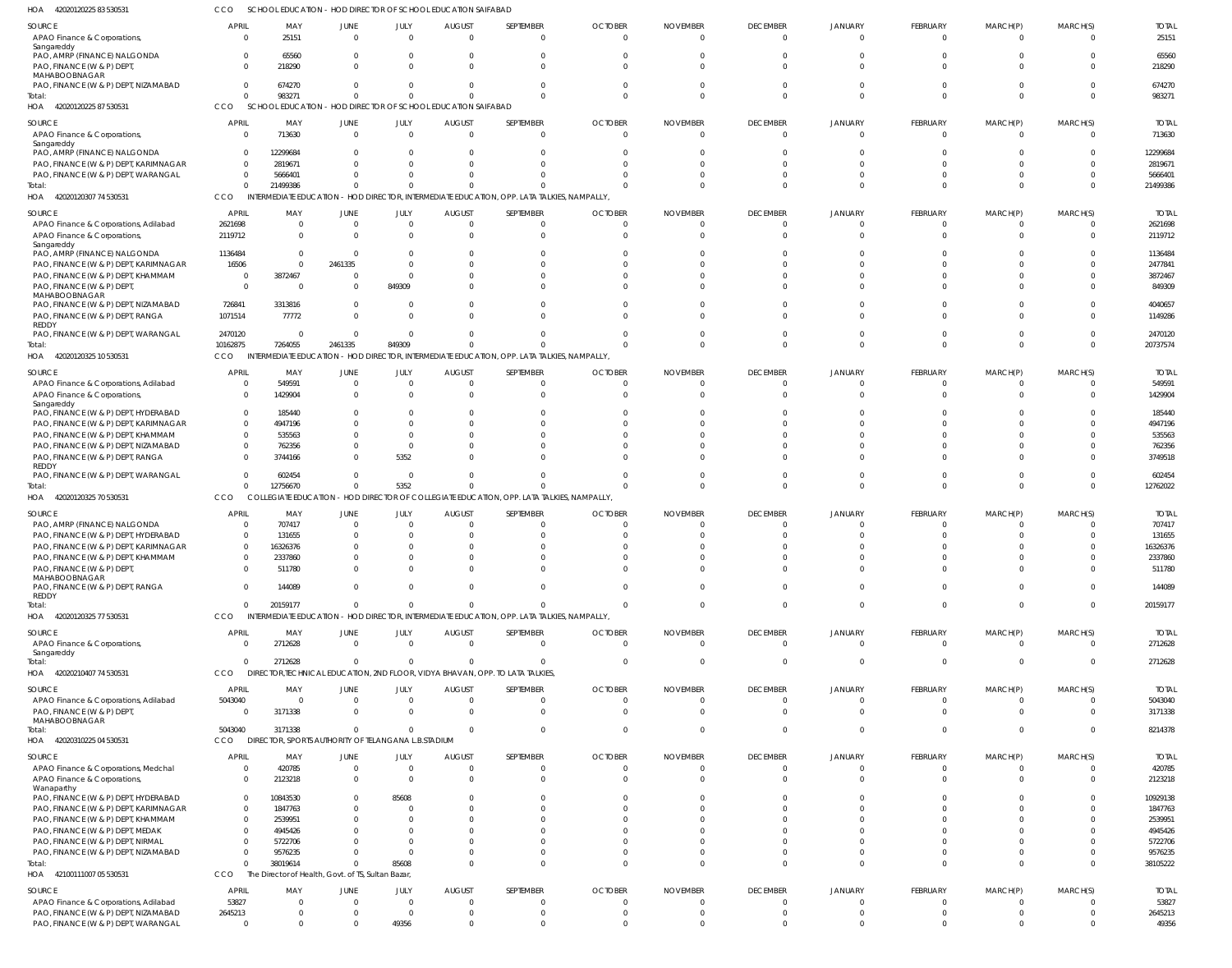| 42100111007 05 530531<br>HOA                         | <b>CCO</b>              | The Director of Health, Govt. of TS, Sultan Bazar, |                        |                                                      |                           |                                                                                           |                |                             |                                   |                                  |                         |                         |                         |                         |
|------------------------------------------------------|-------------------------|----------------------------------------------------|------------------------|------------------------------------------------------|---------------------------|-------------------------------------------------------------------------------------------|----------------|-----------------------------|-----------------------------------|----------------------------------|-------------------------|-------------------------|-------------------------|-------------------------|
| SOURCE<br>Total:                                     | <b>APRIL</b><br>2699040 | MAY                                                | JUNE<br>$\overline{0}$ | JULY<br>49356                                        | <b>AUGUST</b><br>$\Omega$ | SEPTEMBER<br>$\overline{0}$                                                               | <b>OCTOBER</b> | <b>NOVEMBER</b><br>$\Omega$ | <b>DECEMBER</b><br>$\overline{0}$ | <b>JANUARY</b><br>$\overline{0}$ | FEBRUARY<br>$\mathbf 0$ | MARCH(P)<br>$\mathbf 0$ | MARCH(S)<br>$\mathbf 0$ | <b>TOTAL</b><br>2748396 |
| HOA 42100111025 22 530531                            | CCO                     |                                                    |                        | The Director, Medical Education, DMS Compound, Koti, |                           |                                                                                           |                |                             |                                   |                                  |                         |                         |                         |                         |
| SOURCE                                               | <b>APRIL</b>            | MAY                                                | JUNE                   | JULY                                                 | <b>AUGUST</b>             | SEPTEMBER                                                                                 | <b>OCTOBER</b> | <b>NOVEMBER</b>             | <b>DECEMBER</b>                   | JANUARY                          | FEBRUARY                | MARCH(P)                | MARCH(S)                | <b>TOTAL</b>            |
| APAO Finance & Corporations, Siddipet                | $\overline{0}$          | $\Omega$                                           | $\overline{0}$         | 2629591                                              | $\Omega$                  | $\Omega$                                                                                  |                |                             | $\mathbf{0}$                      | $\Omega$                         | -0                      |                         |                         | 2629591                 |
| PAO, AMRP (FINANCE) NALGONDA                         | $\mathbf{0}$            | 111700326                                          | $\overline{0}$         | 85623479                                             |                           | $\mathbf{0}$                                                                              |                |                             | $\Omega$                          | $\Omega$                         | $\Omega$                | $\Omega$                |                         | 197323805               |
| PAO, FINANCE (W & P) DEPT, HYDERABAD                 | $\Omega$                | 1160308                                            | $\Omega$               | 81222                                                |                           | $\Omega$                                                                                  |                |                             | $\Omega$                          | $\Omega$                         |                         |                         |                         | 1241530                 |
| PAO, FINANCE (W & P) DEPT, KARIMNAGAR                | $\mathbf{0}$            | -C                                                 | 27580244               | $\Omega$                                             |                           | $\mathbf{0}$                                                                              |                |                             | $\Omega$                          | $\Omega$                         |                         |                         |                         | 27580244                |
| PAO, FINANCE (W & P) DEPT                            | $\Omega$                | 2547538                                            | $\Omega$               | $\Omega$                                             |                           | $\Omega$                                                                                  |                |                             | $\Omega$                          | $\Omega$                         |                         | $\Omega$                |                         | 2547538                 |
| MAHABOOBNAGAR<br>PAO, FINANCE (W & P) DEPT, WARANGAL | $\Omega$                | 288333                                             | $\Omega$               | 83552                                                | <sup>0</sup>              | $\mathbf 0$                                                                               |                |                             | $\Omega$                          | $\Omega$                         | $\Omega$                | $\Omega$                |                         | 371885                  |
| Total:                                               | $\Omega$                | 115696505                                          | 27580244               | 88417844                                             |                           | $\Omega$                                                                                  |                |                             | $\Omega$                          | $\Omega$                         | $\Omega$                | $\Omega$                | $\Omega$                | 231694593               |
| HOA 42100320025 05 530531                            | CCO                     |                                                    |                        |                                                      |                           | The Commissioner, O/o The Commissioner, Dept of AYUSH 5th Floor, APGLI Building, Abids    |                |                             |                                   |                                  |                         |                         |                         |                         |
|                                                      |                         |                                                    |                        |                                                      |                           |                                                                                           |                |                             |                                   |                                  |                         |                         |                         |                         |
| SOURCE                                               | <b>APRIL</b>            | MAY                                                | JUNE                   | JULY                                                 | <b>AUGUST</b>             | SEPTEMBER                                                                                 | <b>OCTOBER</b> | <b>NOVEMBER</b>             | <b>DECEMBER</b>                   | JANUARY                          | FEBRUARY                | MARCH(P)                | MARCH(S)                | <b>TOTAL</b>            |
| PAO, FINANCE (W & P) DEPT, HYDERABAD                 | $\overline{0}$          | 61053                                              | $\overline{0}$         | $\mathbf{0}$                                         | $\Omega$                  | $\overline{0}$                                                                            | $\Omega$       | $\Omega$                    | $\overline{0}$                    | $\mathbf 0$                      | $\mathbf 0$             | $\mathbf 0$             | $\Omega$                | 61053                   |
| Total:                                               | $\sqrt{2}$              | 61053                                              | $\Omega$               | $\Omega$                                             | $\Omega$                  | $\mathbf{0}$                                                                              |                |                             | $\overline{0}$                    | $\overline{0}$                   | $\Omega$                | $\mathbf 0$             | $\Omega$                | 61053                   |
| 42100410725 74 530531<br>HOA                         | <b>CCO</b>              | The Director of Health, Govt. of TS, Sultan Bazar, |                        |                                                      |                           |                                                                                           |                |                             |                                   |                                  |                         |                         |                         |                         |
| SOURCE                                               | <b>APRIL</b>            | MAY                                                | JUNE                   | JULY                                                 | <b>AUGUST</b>             | SEPTEMBER                                                                                 | <b>OCTOBER</b> | <b>NOVEMBER</b>             | <b>DECEMBER</b>                   | JANUARY                          | FEBRUARY                | MARCH(P)                | MARCH(S)                | <b>TOTAI</b>            |
| PAO, FINANCE (W & P) DEPT, HYDERABAD                 | 12194737                | $\Omega$                                           | $\mathbf{0}$           | $\Omega$                                             | $\Omega$                  | $\mathbf{0}$                                                                              |                |                             | $\mathbf{0}$                      | $\Omega$                         | -0                      | -0                      |                         | 12194737                |
|                                                      |                         |                                                    |                        |                                                      | $\Omega$                  |                                                                                           | $\Omega$       | $\Omega$                    |                                   | $\Omega$                         |                         |                         |                         |                         |
| PAO, FINANCE (W & P) DEPT, NIZAMABAD                 | 0                       |                                                    | $\overline{0}$         | 2890609                                              |                           | $\mathbf{0}$                                                                              |                |                             | $\mathbf{0}$                      |                                  | $^{\circ}$              | $^{\circ}$              |                         | 2890609                 |
| Total:                                               | 12194737                |                                                    | $\Omega$               | 2890609                                              | $\Omega$                  | $\mathbf 0$                                                                               |                |                             | $\Omega$                          | $\Omega$                         | $\Omega$                | $\Omega$                | $\Omega$                | 15085346                |
| HOA 42150110207 31 530531                            | <b>CCO</b>              |                                                    |                        | CHIEF ENGINEER RURAL WATER SUPPLY ERRA MANJIL        |                           |                                                                                           |                |                             |                                   |                                  |                         |                         |                         |                         |
| SOURCE                                               | <b>APRIL</b>            | MAY                                                | JUNE                   | JULY                                                 | <b>AUGUST</b>             | SEPTEMBER                                                                                 | <b>OCTOBER</b> | <b>NOVEMBER</b>             | <b>DECEMBER</b>                   | JANUARY                          | FEBRUARY                | MARCH(P)                | MARCH(S)                | <b>TOTAI</b>            |
| APAO (PR) Medak                                      | 39024811                | - 0                                                | $\overline{0}$         | 4707902                                              | $\Omega$                  | $\mathbf{0}$                                                                              |                |                             | $\overline{0}$                    | $\overline{0}$                   | $\mathbf 0$             | $\mathbf 0$             | $\mathbf 0$             | 43732713                |
| APAO (PR) Pochampad, Nizamabad                       | 228038646               | 2086811                                            | $\overline{0}$         | 92037                                                |                           | $\mathbf 0$                                                                               |                |                             | $\Omega$                          | $\Omega$                         | $\Omega$                | $\Omega$                |                         | 230217494               |
| APAO (PR) Ranga Reddy Dist                           | 81478389                | 101474003                                          | $\mathbf{0}$           | 1773934                                              |                           | $\Omega$                                                                                  |                |                             | $\Omega$                          | $\Omega$                         | $\Omega$                | $\Omega$                |                         | 184726326               |
| APAO (PR) Tekulapapalli                              | 49789691                | 80497994                                           | $\overline{0}$         | 26220825                                             |                           | $\Omega$                                                                                  |                |                             | $\Omega$                          |                                  | $\Omega$                | $\Omega$                |                         | 156508510               |
| APAO (PR), PJP, Jogulamba Gadwal                     | 10619332                |                                                    | $\Omega$               | $\Omega$                                             |                           | $\Omega$                                                                                  |                |                             | $\Omega$                          |                                  | $\Omega$                | $\Omega$                |                         | 10619332                |
|                                                      |                         |                                                    | 0                      | $\overline{0}$                                       |                           | $\Omega$                                                                                  |                |                             | $\Omega$                          |                                  |                         | $\Omega$                |                         |                         |
| APAO Panchayat Raj (PR), Adilabad                    | 6755                    | 9691                                               |                        |                                                      |                           |                                                                                           |                |                             |                                   |                                  |                         |                         |                         | 16446                   |
| APAO Panchayat Raj (PR), Bhoopalapally               | 143889972               | 11952621                                           | 0                      | $\Omega$                                             |                           | $\Omega$                                                                                  |                |                             | $\Omega$                          | n                                | $\Omega$                | $\cap$                  |                         | 155842593               |
| APAO Panchayat Raj (PR), Jangaon                     | 4812009                 |                                                    | $\mathbf{0}$           | 416385                                               |                           | $\Omega$                                                                                  |                |                             | $\Omega$                          |                                  | $\Omega$                | $\Omega$                |                         | 5228394                 |
| APAO Panchayat Raj (PR), Kamareddy                   | 32189822                | 764363                                             | $\Omega$               | 820820                                               |                           | $\Omega$                                                                                  |                |                             | $\Omega$                          | $\Omega$                         | $\Omega$                | $\Omega$                |                         | 33775005                |
| APAO Panchayat Raj (PR),                             | 410872                  | -C                                                 | $\overline{0}$         | $\Omega$                                             |                           | $\Omega$                                                                                  |                |                             | $\Omega$                          | $\Omega$                         | $\Omega$                | $\Omega$                |                         | 410872                  |
| Komarambheem Asifabad                                |                         |                                                    | $\Omega$               |                                                      |                           | $\Omega$                                                                                  |                |                             | $\Omega$                          | $\Omega$                         | $\Omega$                | $\Omega$                |                         |                         |
| APAO Panchayat Raj (PR), Kothagudem                  | 1214575                 | 2440286                                            |                        | 1128289                                              |                           |                                                                                           |                |                             |                                   | $\Omega$                         | $\Omega$                | $\Omega$                |                         | 4783150                 |
| APAO Panchayat Raj (PR), Nagarkurnool                | 133496571               | 44653                                              | $\overline{0}$         | 4091                                                 |                           | $\Omega$                                                                                  |                |                             | $\Omega$                          |                                  |                         |                         |                         | 133545315               |
| APAO Panchayat Raj (PR), Peddapalli                  | 50832097                | 17063283                                           | 7607827                | 2775192                                              |                           | $\Omega$                                                                                  |                |                             | $\Omega$                          | $\Omega$                         | $\Omega$                | $\Omega$                |                         | 78278399                |
| APAO Panchayat Raj (PR), Sangareddy                  | 119910770               | 2547313                                            | 438145                 | 9056873                                              |                           | $\Omega$                                                                                  |                |                             | $\Omega$                          | $\Omega$                         | $\Omega$                | $\Omega$                |                         | 131953101               |
| APAO Panchayat Raj (PR), Siddipet                    | 693574154               | 985672                                             | 1071137                | 258879589                                            |                           | $\Omega$                                                                                  |                |                             | $\Omega$                          |                                  |                         | $\cap$                  |                         | 954510552               |
| APAO Panchayat Raj (PR), Siricilla                   | 3020509                 | - 0                                                | $\overline{0}$         | 1212924                                              |                           | $\Omega$                                                                                  |                |                             | $\Omega$                          |                                  |                         | $\Omega$                |                         | 4233433                 |
| APAO Panchayat Raj (PR), Suryapet                    | 123362449               | 868462                                             | $\mathbf{0}$           | 200679                                               |                           | $\Omega$                                                                                  |                |                             | $\Omega$                          | $\Omega$                         | $\Omega$                | $\Omega$                |                         | 124431590               |
| APAO Panchayat Raj (PR), Wanaparthy                  | 303138968               |                                                    | $\mathbf 0$            | 213289728                                            |                           | $\Omega$                                                                                  |                |                             | $\Omega$                          | $\Omega$                         | $\Omega$                | $\Omega$                |                         | 516428696               |
| APAO Panchayat Raj (PR), Waranagal                   | 804560                  |                                                    | $\overline{0}$         | 0                                                    |                           | $\Omega$                                                                                  |                |                             | $\Omega$                          | $\Omega$                         | $\Omega$                | $\Omega$                |                         | 804560                  |
| Rural                                                |                         |                                                    |                        |                                                      |                           |                                                                                           |                |                             |                                   |                                  |                         |                         |                         |                         |
| PAO (PR) (IW), LMD Colony, Karimnagar                | 47661043                |                                                    | $\Omega$               | 14818                                                |                           | $\overline{0}$                                                                            |                |                             | $\Omega$                          | $\Omega$                         | $\Omega$                | $\Omega$                | $\Omega$                | 47675861                |
| PAO (PR) KCC, Warangal (Urban)                       | 645968                  |                                                    | $\Omega$               | $\mathbf{0}$                                         | $\Omega$                  | $\Omega$                                                                                  |                |                             | $\Omega$                          | $\Omega$                         | $\Omega$                | $\Omega$                | $\Omega$                | 645968                  |
| PAO (PR) MAHABOOBNAGAR                               | 60072144                | 16083644                                           | 108986                 | 8756420                                              |                           |                                                                                           |                |                             |                                   |                                  |                         |                         |                         | 85021194                |
| PAO (PR) Nalgonda                                    | 8608136                 |                                                    | $\Omega$               | 991792                                               |                           | $\Omega$                                                                                  |                |                             | $\Omega$                          | $\Omega$                         |                         | $\Omega$                |                         | 9599928                 |
| PAO (PR), Nirmal                                     | 135091                  |                                                    | $\Omega$               | 20031                                                |                           | $\mathbf 0$                                                                               |                |                             | $\Omega$                          | $\Omega$                         | $\mathbf{0}$            | $\mathbf 0$             |                         | 155122                  |
| Total:                                               | 2136737334              | 236818796                                          | 9226095                | 530362329                                            |                           | $\mathbf 0$                                                                               |                |                             | $\mathbf 0$                       | $\overline{0}$                   | $\Omega$                | $\mathbf 0$             | $\Omega$                | 2913144554              |
| HOA 42150110225 29 530531                            | CCO                     |                                                    |                        | CHIEF ENGINEER RURAL WATER SUPPLY ERRA MANJIL        |                           |                                                                                           |                |                             |                                   |                                  |                         |                         |                         |                         |
|                                                      |                         |                                                    |                        |                                                      |                           |                                                                                           |                |                             |                                   |                                  |                         |                         |                         |                         |
| SOURCE                                               | <b>APRIL</b>            | MAY                                                | JUNE                   | JULY                                                 | <b>AUGUST</b>             | SEPTEMBER                                                                                 | <b>OCTOBER</b> | <b>NOVEMBER</b>             | <b>DECEMBER</b>                   | JANUARY                          | FEBRUARY                | MARCH(P)                | MARCH(S)                | <b>TOTAL</b>            |
| APAO (PR) Medak                                      | 0                       | 117000000                                          | $\Omega$               | $\Omega$                                             | $\Omega$                  | $\mathbf{0}$                                                                              |                |                             | $\mathbf{0}$                      | $\overline{0}$                   | -0                      | -0                      |                         | 117000000               |
| APAO Panchayat Raj (PR), Nagarkurnool                | $\Omega$                | 362798                                             | $\Omega$               | $\Omega$                                             | $\Omega$                  | $\mathbf{0}$                                                                              |                |                             | $\mathbf{0}$                      | $\overline{0}$                   | $\Omega$                | $\overline{0}$          |                         | 362798                  |
| APAO Panchayat Raj (PR), Siddipet                    | 0                       | 5058000                                            | $\Omega$               | $\Omega$                                             |                           | $\mathbf{0}$                                                                              |                |                             | $\Omega$                          | $\overline{0}$                   |                         | $\overline{0}$          |                         | 5058000                 |
| Total:                                               | $\Omega$                | 122420798                                          | $\Omega$               | $\Omega$                                             |                           | $\Omega$                                                                                  |                |                             | $\Omega$                          | $\Omega$                         | $\Omega$                | $\Omega$                |                         | 122420798               |
| HOA 42150178912 05 530531                            | CCO                     |                                                    |                        | CHIEF ENGINEER RURAL WATER SUPPLY ERRA MANJIL        |                           |                                                                                           |                |                             |                                   |                                  |                         |                         |                         |                         |
| SOURCE                                               | <b>APRIL</b>            | MAY                                                | JUNE                   | JULY                                                 | <b>AUGUST</b>             | SEPTEMBER                                                                                 | <b>OCTOBER</b> | <b>NOVEMBER</b>             | <b>DECEMBER</b>                   | JANUARY                          | FEBRUARY                | MARCH(P)                | MARCH(S)                | <b>TOTAL</b>            |
| APAO (PR) Ranga Reddy Dist                           | $\overline{0}$          |                                                    | 218095000              | $\mathbf 0$                                          | $\Omega$                  | $\overline{0}$                                                                            | - 0            | - 0                         | $\overline{0}$                    | $\mathbf{0}$                     | $\mathbf 0$             | $\mathbf 0$             | $\mathbf 0$             | 218095000               |
|                                                      | $\Omega$                |                                                    | 218095000              | $\mathbf 0$                                          | $\Omega$                  | $\mathbf{0}$                                                                              |                |                             | $\overline{0}$                    | $\overline{0}$                   | $\mathbf 0$             | $\mathbf 0$             | $\overline{0}$          | 218095000               |
| Total:<br>HOA 42160110625 04 530531                  | CCO                     |                                                    |                        |                                                      |                           | THE ENGINEER-IN-CHIEF, CRF OFFICE OF THE ENGINEER-IN-CHIEF (R&B), IV FLOOR, ERRAM MANZIL  |                |                             |                                   |                                  |                         |                         |                         |                         |
|                                                      |                         |                                                    |                        |                                                      |                           |                                                                                           |                |                             |                                   |                                  |                         |                         |                         |                         |
| SOURCE                                               | <b>APRIL</b>            | MAY                                                | JUNE                   | JULY                                                 | <b>AUGUST</b>             | SEPTEMBER                                                                                 | <b>OCTOBER</b> | <b>NOVEMBER</b>             | <b>DECEMBER</b>                   | JANUARY                          | FEBRUARY                | MARCH(P)                | MARCH(S)                | <b>TOTAL</b>            |
| APAO (R&B) HYDERABAD                                 | 0                       |                                                    | $\Omega$               | 1916092                                              | 0                         | $\overline{0}$                                                                            |                |                             | $\mathbf{0}$                      | 0                                | -0                      | -0                      |                         | 1916092                 |
| APAO Roads & Buildings (R&B),                        | $\Omega$                |                                                    | 8321284                | $\Omega$                                             | $\Omega$                  | $\Omega$                                                                                  |                |                             | $\Omega$                          | $\Omega$                         |                         | $\Omega$                |                         | 8321284                 |
| Komarambheem Asifabad                                |                         |                                                    |                        |                                                      |                           |                                                                                           |                |                             |                                   |                                  |                         |                         |                         |                         |
| APAO Roads & Buildings (R&B), Siricilla              | $\Omega$                |                                                    | 33659006               | $\Omega$                                             | $\Omega$                  | $\overline{0}$                                                                            |                |                             | $\mathbf 0$                       | $\mathbf 0$                      | $\Omega$                | $\mathbf{0}$            |                         | 33659006                |
| Total:                                               | $\Omega$                |                                                    | 41980290               | 1916092                                              | $\Omega$                  | $\Omega$                                                                                  |                |                             | $\mathbf{0}$                      | $\Omega$                         | $\Omega$                | $\mathbf 0$             | $\Omega$                | 43896382                |
| HOA 42160110625 05 530531                            | CCO                     |                                                    |                        |                                                      |                           | THE ENGINEER-IN-CHIEF, CRF OFFICE OF THE ENGINEER-IN-CHIEF (R&B), IV FLOOR, ERRAM MANZIL  |                |                             |                                   |                                  |                         |                         |                         |                         |
|                                                      |                         |                                                    |                        |                                                      |                           |                                                                                           |                |                             |                                   |                                  |                         |                         |                         |                         |
| SOURCE                                               | <b>APRIL</b>            | MAY                                                | JUNE                   | JULY                                                 | <b>AUGUST</b>             | SEPTEMBER                                                                                 | <b>OCTOBER</b> | <b>NOVEMBER</b>             | <b>DECEMBER</b>                   | JANUARY                          | FEBRUARY                | MARCH(P)                | MARCH(S)                | <b>TOTAL</b>            |
| APAO (R&B) HYDERABAD                                 | 0                       | 3230628                                            | 9702270                | 934104                                               | $\Omega$                  | $\overline{0}$                                                                            |                |                             | $\overline{0}$                    | $\overline{0}$                   | $\overline{0}$          | $\overline{0}$          | 0                       | 13867002                |
| Total:                                               | $\Omega$                | 3230628                                            | 9702270                | 934104                                               | $\Omega$                  | $\mathbf{0}$                                                                              |                |                             | $\overline{0}$                    | $\overline{0}$                   | $\mathbf 0$             | $\mathbf 0$             | $\mathbf 0$             | 13867002                |
| HOA 42160110625 08 530531                            | CCO                     |                                                    |                        |                                                      |                           | THE ENGINEER-IN-CHIEF, CRF OFFICE OF THE ENGINEER-IN-CHIEF (R&B), IV FLOOR, ERRAM MANZIL, |                |                             |                                   |                                  |                         |                         |                         |                         |
|                                                      |                         |                                                    |                        |                                                      |                           |                                                                                           |                |                             |                                   |                                  |                         |                         |                         |                         |
| SOURCE                                               | <b>APRIL</b>            | MAY                                                | JUNE                   | JULY                                                 | <b>AUGUST</b>             | SEPTEMBER                                                                                 | <b>OCTOBER</b> | <b>NOVEMBER</b>             | <b>DECEMBER</b>                   | JANUARY                          | FEBRUARY                | MARCH(P)                | MARCH(S)                | <b>TOTAL</b>            |
| APAO (R&B) HYDERABAD                                 | 0                       |                                                    | $\overline{0}$         | 1674941                                              | $\mathbf{0}$              | $\mathbf{0}$                                                                              | $\Omega$       | $\Omega$                    | $\overline{0}$                    | $\overline{0}$                   | $\overline{0}$          | $\overline{0}$          |                         | 1674941                 |
| Total:                                               | $\mathbf 0$             | $\Omega$                                           | $\overline{0}$         | 1674941                                              | $\mathbf 0$               | $\mathbf{0}$                                                                              | $\Omega$       | $\Omega$                    | $\overline{0}$                    | $\mathbf 0$                      | $\mathbf 0$             | $\mathbf 0$             | $\Omega$                | 1674941                 |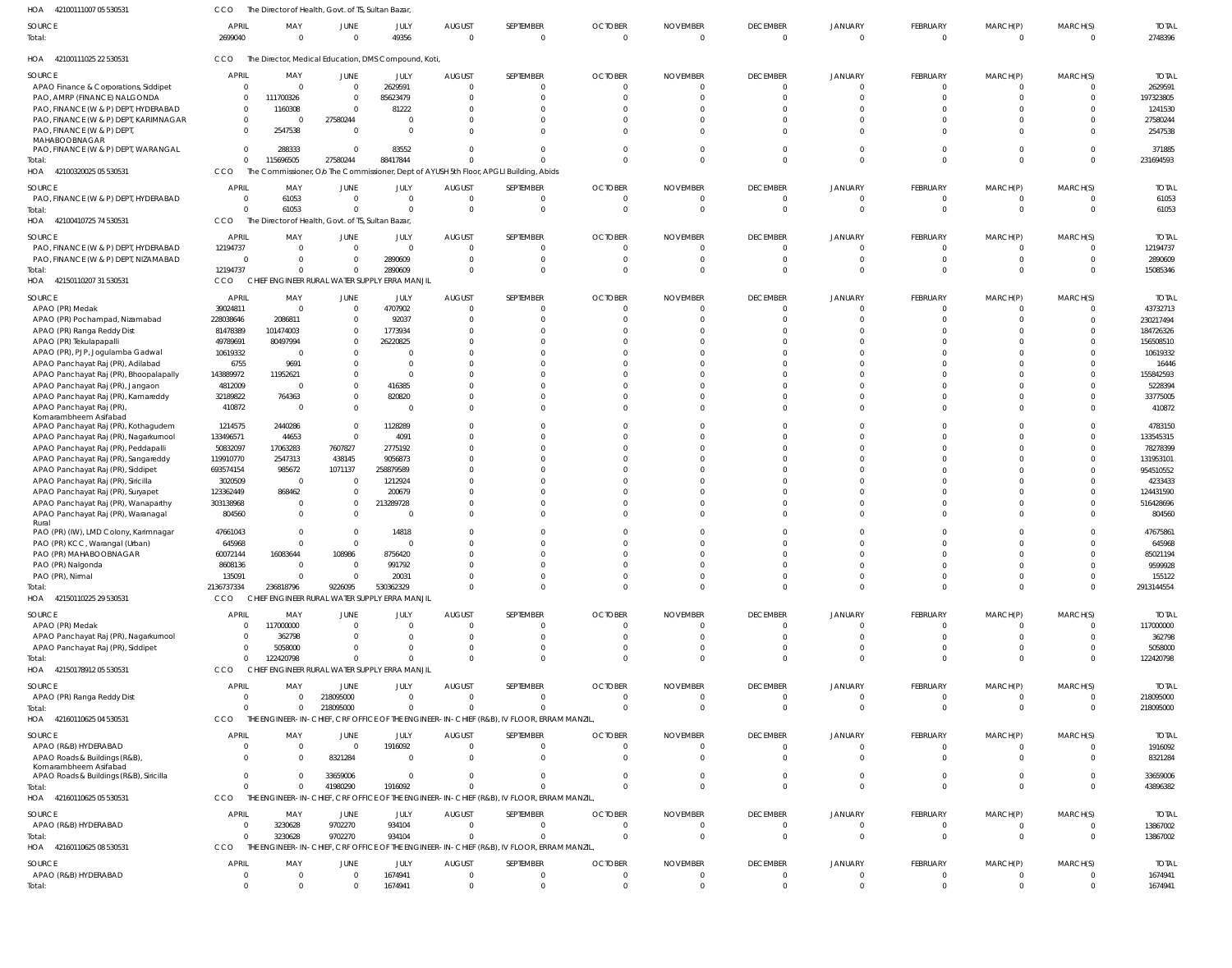42160110625 09 530531 HOA CCO THE ENGINEER-IN-CHIEF, CRF OFFICE OF THE ENGINEER-IN-CHIEF (R&B), IV FLOOR, ERRAM MANZIL,

| SOURCE                                                                        | APRIL                      | MAY                                                                         | <b>JUNE</b>          | JULY                 | <b>AUGUST</b>             | SEPTEMBER                                                                                        | <b>OCTOBER</b>             | <b>NOVEMBER</b>          | <b>DECEMBER</b> | <b>JANUARY</b> | <b>FEBRUARY</b>      | MARCH(P)             | MARCH(S)             | <b>TOTAL</b>             |
|-------------------------------------------------------------------------------|----------------------------|-----------------------------------------------------------------------------|----------------------|----------------------|---------------------------|--------------------------------------------------------------------------------------------------|----------------------------|--------------------------|-----------------|----------------|----------------------|----------------------|----------------------|--------------------------|
| APAO (R&B) HYDERABAD                                                          | $\Omega$                   | - 0                                                                         | $\Omega$             | 1126363              | $\Omega$                  | $\Omega$                                                                                         | $\Omega$                   | $\Omega$                 | $\Omega$        | $\Omega$       | $\Omega$             | - 0                  | $\Omega$             | 1126363                  |
| Total:<br>HOA 42250127725 34 530531                                           | $\Omega$<br>CCO            | $\Omega$<br>SOCIAL WELFARE RESIDENTIAL EDUCATIONAL INSTITUTIONS SOCIETY XXX | $\overline{0}$       | 1126363              | $\Omega$                  | $\Omega$                                                                                         | $\Omega$                   | $\Omega$                 | $\Omega$        | $\mathsf{C}$   | $\Omega$             | $\Omega$             | $\Omega$             | 1126363                  |
| SOURCE                                                                        | APRIL                      | MAY                                                                         | JUNE                 | JULY                 | AUGUST                    | SEPTEMBER                                                                                        | <b>OCTOBER</b>             | <b>NOVEMBER</b>          | <b>DECEMBER</b> | <b>JANUARY</b> | FEBRUARY             | MARCH(P)             | MARCH(S)             | <b>TOTAL</b>             |
| APAO Finance & Corporations, Adilabad                                         | $\Omega$                   | 4974970                                                                     | $\overline{0}$       | $\Omega$             | $\Omega$                  | $\overline{0}$                                                                                   | $\Omega$                   | $\Omega$                 | $\overline{0}$  | $\mathsf{C}$   | $\Omega$             | $\Omega$             | $\Omega$             | 4974970                  |
| APAO Finance & Corporations,                                                  | $\Omega$                   | 33942431                                                                    | $\Omega$             | $\Omega$             | $\Omega$                  | $\Omega$                                                                                         | $\Omega$                   | $\Omega$                 | $\Omega$        | $\mathsf{C}$   | $\Omega$             | $\Omega$             | $\Omega$             | 33942431                 |
| Sangareddy                                                                    |                            |                                                                             |                      |                      |                           |                                                                                                  |                            |                          |                 |                |                      |                      |                      |                          |
| PAO, AMRP (FINANCE) NALGONDA<br>PAO, FINANCE (W & P) DEPT, HYDERABAD          | $\overline{0}$<br>$\Omega$ | 2715651<br>19414456                                                         | 0                    | $\Omega$<br>$\Omega$ | 0<br><sup>0</sup>         | $\Omega$<br>$\Omega$                                                                             | <sup>0</sup>               |                          | -C              |                |                      |                      | $\Omega$<br>$\Omega$ | 2715651<br>19414456      |
| PAO, FINANCE (W & P) DEPT, KARIMNAGAR                                         | $\Omega$                   | 2871476                                                                     | <sup>0</sup>         | $\Omega$             | <sup>0</sup>              | $\Omega$                                                                                         |                            |                          |                 |                |                      |                      | n                    | 2871476                  |
| PAO, FINANCE (W & P) DEPT, KHAMMAM                                            | $\Omega$                   | 6947044                                                                     |                      | $\Omega$             |                           | $\Omega$                                                                                         |                            |                          |                 |                |                      |                      |                      | 6947044                  |
| PAO, FINANCE (W & P) DEPT                                                     | $\Omega$                   | 5354910                                                                     | $\Omega$             | $\Omega$             |                           | $\Omega$                                                                                         |                            |                          |                 |                |                      |                      |                      | 5354910                  |
| MAHABOOBNAGAR                                                                 |                            |                                                                             |                      |                      |                           |                                                                                                  |                            |                          |                 |                |                      |                      |                      |                          |
| PAO, FINANCE (W & P) DEPT, NIZAMABAD                                          | $\Omega$                   | 127387                                                                      | $\Omega$             | 75650                | <sup>0</sup>              | $\Omega$                                                                                         |                            |                          | C               |                |                      |                      | $\Omega$             | 203037                   |
| PAO, FINANCE (W & P) DEPT, RANGA<br>REDDY                                     | $\Omega$                   | 311714                                                                      | $\Omega$             | $\Omega$             |                           | $\Omega$                                                                                         |                            |                          | C               |                | $\Omega$             |                      |                      | 311714                   |
| PAO, FINANCE (W & P) DEPT, WARANGAL                                           | $\Omega$                   | 8514                                                                        | $\Omega$             | $\Omega$             | $\Omega$                  | $\Omega$                                                                                         | <sup>0</sup>               |                          | $\Omega$        |                | $\Omega$             | $\Omega$             | $\Omega$             | 8514                     |
| Total:                                                                        | $\Omega$                   | 76668553                                                                    | $\Omega$             | 75650                |                           | $\Omega$                                                                                         | $\Omega$                   |                          | $\Omega$        | $\sqrt{2}$     | $\Omega$             | $\Omega$             | $\Omega$             | 76744203                 |
| HOA 42250127725 74 530531                                                     | CCO                        | The Commissioner Social Welfare, D.S. Samkshema Bhavan, Masab Tank,         |                      |                      |                           |                                                                                                  |                            |                          |                 |                |                      |                      |                      |                          |
| SOURCE                                                                        | APRIL                      | MAY                                                                         | JUNE                 | JULY                 | <b>AUGUST</b>             | SEPTEMBER                                                                                        | <b>OCTOBER</b>             | <b>NOVEMBER</b>          | <b>DECEMBER</b> | <b>JANUARY</b> | FEBRUARY             | MARCH(P)             | MARCH(S)             | <b>TOTAL</b>             |
| APAO Finance & Corporations,                                                  | - 0                        | 3186655                                                                     | $\Omega$             | $\Omega$             | $\Omega$                  | $\Omega$                                                                                         | $\Omega$                   | $\Omega$                 | $\Omega$        | $\Omega$       | $\Omega$             | $\Omega$             | $\Omega$             | 3186655                  |
| Sangareddy                                                                    |                            |                                                                             |                      |                      |                           |                                                                                                  |                            |                          |                 |                |                      |                      |                      |                          |
| PAO, FINANCE (W & P) DEPT, HYDERABAD<br>PAO, FINANCE (W & P) DEPT, KARIMNAGAR | $\Omega$<br>$\Omega$       | 4555260<br>875727                                                           |                      |                      |                           | $\Omega$                                                                                         |                            |                          |                 |                |                      |                      |                      | 4555260<br>875727        |
| PAO, FINANCE (W & P) DEPT, KHAMMAM                                            | $\Omega$                   | 4099802                                                                     | <sup>0</sup>         |                      |                           | $\Omega$                                                                                         |                            |                          | C               |                | $\Omega$             | $\Omega$             | $\Omega$             | 4099802                  |
| Total:                                                                        | $\Omega$                   | 12717444                                                                    | $\Omega$             |                      |                           | $\Omega$                                                                                         |                            |                          | $\sqrt{2}$      | C              | $\Omega$             | $\Omega$             | $\Omega$             | 12717444                 |
| HOA 42250180025 07 530531                                                     | CCO                        | The Commissioner Social Welfare, D.S. Samkshema Bhavan, Masab Tank,         |                      |                      |                           |                                                                                                  |                            |                          |                 |                |                      |                      |                      |                          |
|                                                                               | APRIL                      | MAY                                                                         | JUNE                 | JULY                 | <b>AUGUST</b>             | SEPTEMBER                                                                                        | <b>OCTOBER</b>             | <b>NOVEMBER</b>          | <b>DECEMBER</b> | <b>JANUARY</b> | FEBRUARY             | MARCH(P)             | MARCH(S)             | <b>TOTAL</b>             |
| SOURCE<br>APAO Finance & Corporations, Jagtial                                | - 0                        | 748209                                                                      | $\Omega$             | $\Omega$             | $\Omega$                  | $\Omega$                                                                                         | $\Omega$                   | <sup>0</sup>             | $\Omega$        | C              | $\Omega$             | $\Omega$             | $\Omega$             | 748209                   |
| APAO Finance & Corporations, Medchal                                          | 0                          | 746323                                                                      | <sup>0</sup>         | $\Omega$             | <sup>0</sup>              | $\Omega$                                                                                         |                            |                          | C               |                | $\Omega$             | $\Omega$             | $\Omega$             | 746323                   |
| APAO Finance & Corporations, Suryapet                                         | - 0                        | 244369                                                                      |                      | n                    |                           | $\Omega$                                                                                         |                            |                          |                 |                |                      |                      |                      | 244369                   |
| APAO Finance & Corporations, Yadadri                                          | $\overline{0}$             | 1317511                                                                     |                      |                      |                           | $\Omega$                                                                                         |                            |                          |                 |                |                      |                      |                      | 1317511                  |
| PAO, AMRP (FINANCE) NALGONDA                                                  | $\Omega$                   | 2819322                                                                     |                      |                      |                           |                                                                                                  |                            |                          |                 |                |                      |                      |                      | 2819322                  |
| PAO, FINANCE (W & P) DEPT, HYDERABAD                                          | 5405381                    | 30712905                                                                    |                      |                      |                           |                                                                                                  |                            |                          |                 |                |                      |                      |                      | 36118286                 |
| PAO, FINANCE (W & P) DEPT, KARIMNAGAR                                         | $\Omega$                   | 3353719                                                                     |                      |                      |                           |                                                                                                  |                            |                          |                 |                |                      |                      |                      | 3353719                  |
| PAO, FINANCE (W & P) DEPT, KHAMMAM                                            | - 0                        | 719542                                                                      |                      |                      |                           |                                                                                                  |                            |                          |                 |                |                      |                      |                      | 719542                   |
| PAO, FINANCE (W & P) DEPT, NIZAMABAD                                          | 0                          | 749667                                                                      |                      |                      |                           |                                                                                                  |                            |                          | C               |                |                      |                      | $\Omega$             | 749667                   |
| Total:<br>HOA 42250227725 81 530531                                           | 5405381<br>CCO             | 41411567                                                                    | $\Omega$             | $\Omega$             |                           | The Accounts Officer, O \o The Commissioner of Tribal Welfare D.S. Samkshema Bhavan, Masab Tank, |                            |                          |                 |                | $\Omega$             | $\Omega$             | $\Omega$             | 46816948                 |
|                                                                               |                            |                                                                             |                      |                      |                           |                                                                                                  |                            |                          |                 |                |                      |                      |                      |                          |
| SOURCE                                                                        | <b>APRIL</b>               | MAY                                                                         | <b>JUNE</b>          | <b>JULY</b>          | <b>AUGUST</b>             | SEPTEMBER                                                                                        | <b>OCTOBER</b>             | <b>NOVEMBER</b>          | <b>DECEMBER</b> | JANUARY        | FEBRUARY             | MARCH(P)             | MARCH(S)             | <b>TOTAL</b>             |
|                                                                               |                            |                                                                             |                      |                      |                           |                                                                                                  |                            |                          |                 |                |                      |                      |                      |                          |
| APAO Finance & Corporations,                                                  | 1983279                    | $\Omega$                                                                    | $\Omega$             | $\Omega$             | $\Omega$                  | $\Omega$                                                                                         | $\Omega$                   | $\Omega$                 | $\Omega$        | $\Omega$       | $\Omega$             | $\Omega$             | $\Omega$             | 1983279                  |
| Bhoopalapally                                                                 | - 0                        | $\Omega$                                                                    | $\Omega$             | 2392753              | $\Omega$                  | $\Omega$                                                                                         |                            |                          | $\Omega$        | C              | $\Omega$             | $\Omega$             | $\Omega$             | 2392753                  |
| PAO, FINANCE (W & P) DEPT, HYDERABAD<br>Total:                                | 1983279                    |                                                                             | $\overline{0}$       | 2392753              |                           |                                                                                                  | $\Omega$                   | <sup>0</sup>             | $\Omega$        | $\Omega$       | $\Omega$             | $\Omega$             | $\Omega$             | 4376032                  |
| HOA 42250227725 83 530531                                                     | CCO                        |                                                                             |                      |                      |                           | The Accounts Officer, O \o The Commissioner of Tribal Welfare D.S. Samkshema Bhavan, Masab Tank, |                            |                          |                 |                |                      |                      |                      |                          |
|                                                                               | APRIL                      |                                                                             |                      |                      |                           |                                                                                                  |                            | <b>NOVEMBER</b>          | <b>DECEMBER</b> | <b>JANUARY</b> |                      |                      |                      |                          |
| SOURCE<br>APAO Finance & Corporations, Adilabad                               | $\Omega$                   | MAY<br>34895248                                                             | JUNE<br>$\Omega$     | JULY<br>44958149     | <b>AUGUST</b><br>$\Omega$ | SEPTEMBER<br>$\Omega$                                                                            | <b>OCTOBER</b><br>$\Omega$ | $\Omega$                 | $\Omega$        | $\Omega$       | FEBRUARY<br>$\Omega$ | MARCH(P)<br>$\Omega$ | MARCH(S)<br>$\Omega$ | <b>TOTAL</b><br>79853397 |
| APAO Finance & Corporations                                                   | -0                         | 14022212                                                                    | $\mathbf 0$          | 8654931              |                           |                                                                                                  |                            |                          |                 |                |                      |                      |                      | 22677143                 |
| Bhoopalapally                                                                 |                            |                                                                             |                      |                      |                           |                                                                                                  |                            |                          |                 |                |                      |                      |                      |                          |
| APAO Finance & Corporations,                                                  | $\Omega$                   | 20297381                                                                    | $\Omega$             | 37017213             | $\Omega$                  | $\Omega$                                                                                         | $\Omega$                   | $\Omega$                 | $\Omega$        | $\Omega$       | $\Omega$             | $\Omega$             | $\Omega$             | 57314594                 |
| Kothagudem<br>PAO, FINANCE (W & P) DEPT, HYDERABAD                            | 12223157                   | 19698533                                                                    | $\Omega$             | 123898144            | $\Omega$                  | $\mathbf{0}$                                                                                     | $\Omega$                   | $\Omega$                 | $\Omega$        | $\Omega$       | $\Omega$             | $\Omega$             | $\Omega$             | 155819834                |
| Total:                                                                        | 12223157                   | 88913374                                                                    | $\Omega$             | 214528437            | $\Omega$                  | $\Omega$                                                                                         | $\Omega$                   | $\Omega$                 | $\Omega$        | $\Omega$       | $\Omega$             | $\Omega$             | $\Omega$             | 315664968                |
| HOA 42250280025 05 530531                                                     | <b>CCO</b>                 |                                                                             |                      |                      |                           | The Accounts Officer, O\o The Commissioner of Tribal Welfare D.S. Samkshema Bhavan, Masab Tank,  |                            |                          |                 |                |                      |                      |                      |                          |
| SOURCE                                                                        | <b>APRIL</b>               | MAY                                                                         | JUNE                 | JULY                 | <b>AUGUST</b>             | SEPTEMBER                                                                                        | <b>OCTOBER</b>             | <b>NOVEMBER</b>          | <b>DECEMBER</b> | <b>JANUARY</b> | FEBRUARY             | MARCH(P)             | MARCH(S)             | <b>TOTAL</b>             |
| APAO Finance & Corporations,                                                  | - 0                        | 709752                                                                      | $\overline{0}$       | 75947                | $\Omega$                  | $\Omega$                                                                                         | $\Omega$                   | $\Omega$                 | $\mathbf 0$     | $\overline{0}$ | $\Omega$             | $\Omega$             | $\overline{0}$       | 785699                   |
| Bhoopalapally                                                                 |                            |                                                                             |                      |                      |                           |                                                                                                  |                            |                          |                 |                |                      |                      |                      |                          |
| Total:                                                                        | $\overline{0}$             | 709752                                                                      | $\Omega$             | 75947                | $\Omega$                  | $\Omega$                                                                                         | $\Omega$                   | $\Omega$                 | $\overline{0}$  | $\overline{0}$ | $\Omega$             | $\Omega$             | $\overline{0}$       | 785699                   |
| HOA 42250280025 15 530531                                                     | CCO                        |                                                                             |                      |                      |                           | The Accounts Officer, O \o The Commissioner of Tribal Welfare D.S. Samkshema Bhavan, Masab Tank, |                            |                          |                 |                |                      |                      |                      |                          |
| SOURCE                                                                        | <b>APRIL</b>               | MAY                                                                         | JUNE                 | JULY                 | <b>AUGUST</b>             | SEPTEMBER                                                                                        | <b>OCTOBER</b>             | <b>NOVEMBER</b>          | <b>DECEMBER</b> | <b>JANUARY</b> | FEBRUARY             | MARCH(P)             | MARCH(S)             | <b>TOTAL</b>             |
| APAO Finance & Corporations, Adilabad                                         | 0                          | 32786473                                                                    | $\overline{0}$       | $\Omega$             | $\Omega$                  | $\Omega$                                                                                         | $\Omega$                   | $\Omega$                 | $\Omega$        | $\Omega$       | $\Omega$             | $\Omega$             | $\Omega$             | 32786473                 |
| APAO Finance & Corporations,                                                  | 10741988                   | 68153778                                                                    | 6260282              | 25979959             | $\Omega$                  | $\overline{0}$                                                                                   | $\Omega$                   | $\Omega$                 | $\Omega$        | $\Omega$       | $\Omega$             | $\Omega$             | $\Omega$             | 111136007                |
| Bhoopalapally<br>APAO Finance & Corporations,                                 | 0                          | 21889817                                                                    | $\Omega$             | 29291243             | $\Omega$                  | $\mathbf 0$                                                                                      | $\Omega$                   | $\Omega$                 | $\overline{0}$  | $\overline{0}$ | $\Omega$             | $\Omega$             | $\Omega$             | 51181060                 |
| Kothagudem                                                                    |                            |                                                                             |                      |                      |                           |                                                                                                  |                            |                          |                 |                |                      |                      |                      |                          |
| Total:                                                                        | 10741988                   | 122830068                                                                   | 6260282              | 55271202             | $\Omega$                  | $\Omega$                                                                                         | $\Omega$                   | $\Omega$                 | $\Omega$        | $\overline{0}$ | $\Omega$             | $\Omega$             | $\Omega$             | 195103540                |
| HOA 42250280025 16 530531                                                     | CCO                        |                                                                             |                      |                      |                           | The Accounts Officer, O \o The Commissioner of Tribal Welfare D.S. Samkshema Bhavan, Masab Tank, |                            |                          |                 |                |                      |                      |                      |                          |
| SOURCE                                                                        | <b>APRIL</b>               | MAY                                                                         | JUNE                 | JULY                 | <b>AUGUST</b>             | SEPTEMBER                                                                                        | <b>OCTOBER</b>             | <b>NOVEMBER</b>          | <b>DECEMBER</b> | <b>JANUARY</b> | <b>FEBRUARY</b>      | MARCH(P)             | MARCH(S)             | <b>TOTAL</b>             |
| APAO Finance & Corporations, Jagtial                                          | 0                          | 4209321                                                                     | $\overline{0}$       | $\Omega$             | $\Omega$                  | $\Omega$                                                                                         | $\Omega$                   | $\Omega$                 | 0               | 0              | $\Omega$             | - 0                  | $\Omega$             | 4209321                  |
| APAO Finance & Corporations, Kamareddy                                        | 33431705                   | 12384297                                                                    | $^{\circ}$           | 17308531             | $\Omega$                  | $\mathbf 0$                                                                                      | $\Omega$                   | $\Omega$                 | 0               | $\Omega$       | $\Omega$             | $\Omega$             | $\Omega$             | 63124533                 |
| APAO Finance & Corporations,                                                  | 12296829                   | $\sqrt{ }$                                                                  | $\mathbf{0}$         | $\Omega$             | $\Omega$                  | $\Omega$                                                                                         | $\Omega$                   | $\Omega$                 | $\Omega$        | $\Omega$       | $\Omega$             | $\Omega$             | $\Omega$             | 12296829                 |
| Nagarkurnool<br>APAO Finance & Corporations, Siddipet                         | 0                          | 5448596                                                                     | $\Omega$             | $\Omega$             |                           | $\Omega$                                                                                         |                            |                          | $\Omega$        | $\Omega$       | $\Omega$             |                      | $\Omega$             | 5448596                  |
| APAO Finance & Corporations, Suryapet                                         | 0                          | 100057547                                                                   | $\Omega$             | $\Omega$             |                           | $\Omega$                                                                                         |                            | <sup>0</sup>             | C               | C              | $\Omega$             | $\Omega$             | $\Omega$             | 100057547                |
| PAO, AMRP (FINANCE) NALGONDA                                                  | 1725208                    | - 0                                                                         | 27112219             | $\Omega$             |                           | $\Omega$                                                                                         |                            |                          | C               | C              | $\Omega$             |                      | $\Omega$             | 28837427                 |
| PAO, FINANCE (W & P) DEPT, HYDERABAD                                          | 0                          | $\Omega$                                                                    | $\Omega$             | 11430192             |                           | $\Omega$                                                                                         |                            |                          |                 | -C             | $\Omega$             |                      | $\Omega$             | 11430192                 |
| PAO, FINANCE (W & P) DEPT, MEDAK                                              | 0                          | 6536281                                                                     | $\Omega$             | $\Omega$             |                           | $\Omega$                                                                                         |                            |                          |                 | C              | $\Omega$             |                      | $\Omega$             | 6536281                  |
| PAO, FINANCE (W & P) DEPT, NIZAMABAD<br>Total:                                | 0<br>47453742              | 102592<br>128738634                                                         | $\Omega$<br>27112219 | $\Omega$<br>28738723 | $\Omega$                  | $\Omega$<br>$\Omega$                                                                             | $\Omega$                   | <sup>0</sup><br>$\Omega$ | C<br>$\Omega$   | C<br>$\Omega$  | $\Omega$<br>$\Omega$ | $\Omega$<br>$\Omega$ | $\Omega$<br>$\Omega$ | 102592<br>232043318      |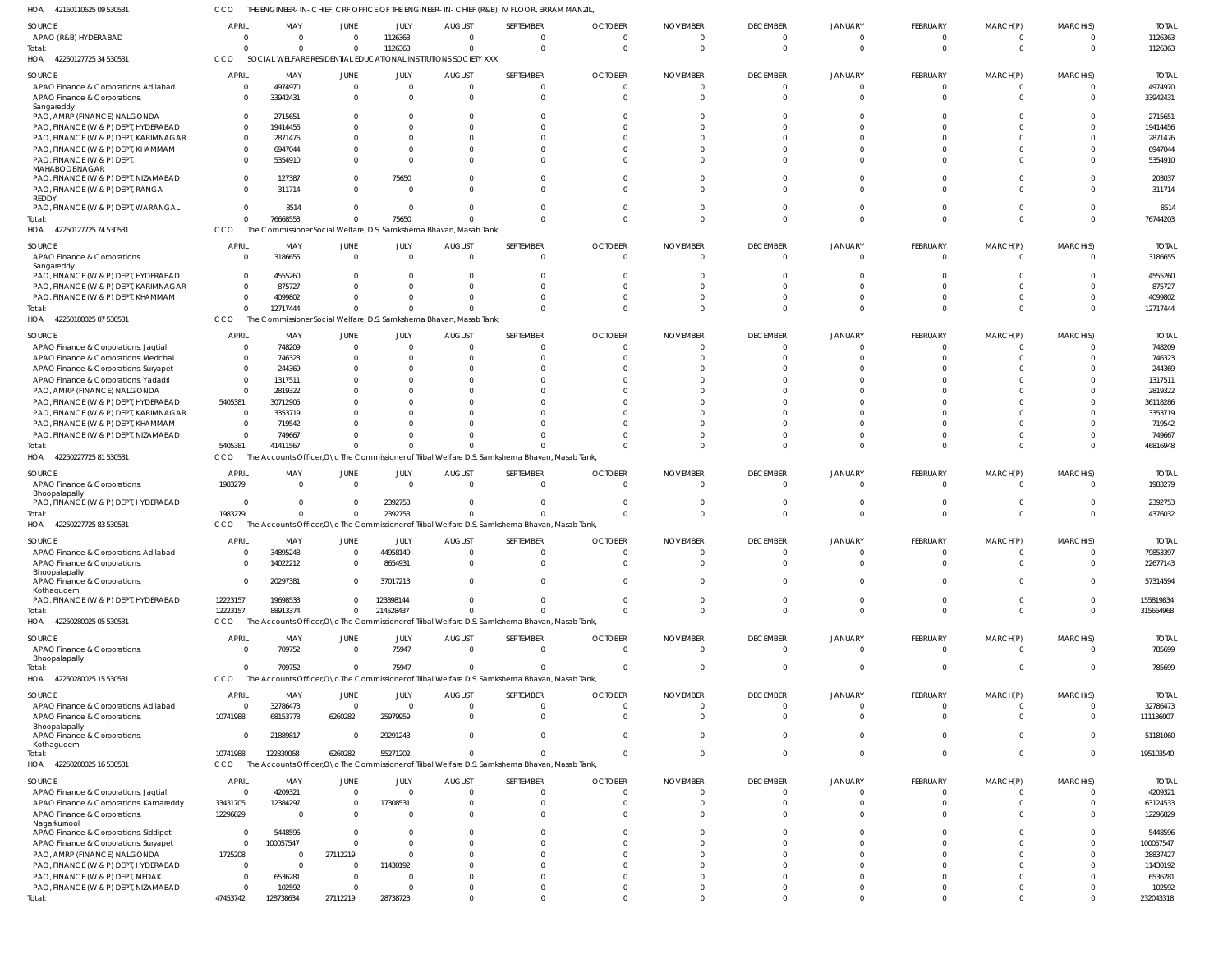42250380025 07 530531 HOA CCO The Commissioner, Backward Classes Welfare, D.S. Samkshema Bhavan, Masab Tank,

| SOURCE<br>PAO, FINANCE (W & P) DEPT, RANGA<br>REDDY                                | APRIL<br>$\Omega$          | MAY                                                   | JUNE<br>22639822           | JULY<br>U          | <b>AUGUST</b>                        | SEPTEMBER<br>$\Omega$                                                                            | <b>OCTOBER</b><br>$\Omega$ | <b>NOVEMBER</b><br>$\Omega$ | <b>DECEMBER</b><br>$\Omega$ | JANUARY<br>$\Omega$        | FEBRUARY<br>$\Omega$       | MARCH(P)<br>$\Omega$     | MARCH(S)<br>$\Omega$ | <b>TOTAL</b><br>22639822 |
|------------------------------------------------------------------------------------|----------------------------|-------------------------------------------------------|----------------------------|--------------------|--------------------------------------|--------------------------------------------------------------------------------------------------|----------------------------|-----------------------------|-----------------------------|----------------------------|----------------------------|--------------------------|----------------------|--------------------------|
| Total:<br>HOA 42350210207 04 530531                                                | $\Omega$<br>CCO            |                                                       | 22639822                   | $\Omega$           |                                      | $\Omega$<br>The Commissioner, Women and Child Welfare, Door No.8-3-222, Vengal Rao Nagar,        |                            |                             | $\Omega$                    |                            | $\Omega$                   | $\Omega$                 | $\Omega$             | 22639822                 |
| SOURCE<br>APAO Finance & Corporations,                                             | APRIL<br>1780041           | MAY<br>$\Omega$                                       | JUNE<br>$\Omega$           | JULY<br>$\Omega$   | <b>AUGUST</b>                        | SEPTEMBER<br>$\overline{0}$                                                                      | <b>OCTOBER</b><br>$\Omega$ | <b>NOVEMBER</b><br>$\Omega$ | <b>DECEMBER</b><br>$\Omega$ | JANUARY                    | FEBRUARY<br>$\overline{0}$ | MARCH(P)<br>$\Omega$     | MARCH(S)<br>$\Omega$ | <b>TOTAL</b><br>1780041  |
| Sangareddy<br>PAO, AMRP (FINANCE) NALGONDA                                         | 1217779                    | - 0                                                   | $\Omega$                   | $\Omega$           |                                      | $\Omega$                                                                                         |                            |                             |                             |                            | $\Omega$                   | $\Omega$                 | $\Omega$             | 1217779                  |
| PAO, FINANCE (W & P) DEPT, KARIMNAGAR                                              | 874464                     |                                                       | $\Omega$                   | 220238             |                                      | $\Omega$                                                                                         |                            |                             |                             |                            | $\Omega$                   |                          | $\Omega$             | 1094702                  |
| PAO, FINANCE (W & P) DEPT, KHAMMAM                                                 | 1232581                    |                                                       |                            |                    |                                      |                                                                                                  |                            |                             |                             |                            | $\Omega$                   |                          |                      | 1232581                  |
| PAO, FINANCE (W & P) DEPT, NIZAMABAD                                               | 1137750                    |                                                       |                            | U                  |                                      | C                                                                                                |                            |                             |                             |                            | $\Omega$                   | $\Omega$                 | $\Omega$             | 1137750                  |
| PAO, FINANCE (W & P) DEPT, WARANGAL                                                | 1616475                    |                                                       |                            | 0                  |                                      |                                                                                                  |                            |                             |                             |                            | $\Omega$                   | $\Omega$                 | $\Omega$             | 1616475                  |
| Total:<br>HOA 42350210212 05 530531                                                | 7859090<br>CCO.            |                                                       | $\Omega$                   | 220238             |                                      | $\Omega$<br>The Commissioner, Women and Child Welfare, Door No.8-3-222, Vengal Rao Nagar,        |                            |                             |                             |                            | $\Omega$                   | $\Omega$                 | $\Omega$             | 8079328                  |
|                                                                                    |                            |                                                       |                            |                    |                                      |                                                                                                  |                            |                             |                             |                            |                            |                          |                      |                          |
| SOURCE<br>APAO Finance & Corporations,<br>Kothagudem                               | APRIL<br>$\Omega$          | MAY<br>125558                                         | JUNE<br>$\Omega$           | JULY<br>$\Omega$   | <b>AUGUST</b>                        | SEPTEMBER<br>$\Omega$                                                                            | <b>OCTOBER</b>             | <b>NOVEMBER</b>             | <b>DECEMBER</b><br>$\Omega$ | JANUARY                    | FEBRUARY<br>$\Omega$       | MARCH(P)<br>$\Omega$     | MARCH(S)<br>$\Omega$ | <b>TOTAL</b><br>125558   |
| APAO Finance & Corporations, Siddipet                                              | $\Omega$                   | 230466                                                |                            |                    |                                      |                                                                                                  |                            |                             |                             |                            | $\sqrt{ }$                 |                          |                      | 230466                   |
| APAO Finance & Corporations, Vikarabad                                             | $\Omega$<br>$\Omega$       | 647136<br>223031                                      |                            |                    |                                      | $\Omega$                                                                                         |                            |                             |                             |                            | $\Omega$<br>$\Omega$       | $\Omega$                 |                      | 647136<br>223031         |
| APAO Finance & Corporations, Yadadri<br>Total:                                     | $\Omega$                   | 1226191                                               | <sup>0</sup>               |                    |                                      | $\Omega$                                                                                         |                            |                             |                             |                            | $\Omega$                   | $\Omega$                 | $\Omega$             | 1226191                  |
| HOA 42356080025 05 530531                                                          | CCO                        | The Director, FAC, Sainik Welfare. Block IV, Il Floor |                            |                    |                                      |                                                                                                  |                            |                             |                             |                            |                            |                          |                      |                          |
|                                                                                    | <b>APRIL</b>               |                                                       |                            |                    |                                      |                                                                                                  |                            |                             |                             |                            |                            |                          |                      | <b>TOTAL</b>             |
| SOURCE<br>PAO, FINANCE (W & P) DEPT, NIZAMABAD                                     | $\overline{0}$             | MAY<br>675046                                         | JUNE<br>$\Omega$           | JULY<br>$\Omega$   | <b>AUGUST</b>                        | SEPTEMBER<br>$\Omega$                                                                            | <b>OCTOBER</b>             | <b>NOVEMBER</b><br>$\Omega$ | <b>DECEMBER</b><br>$\Omega$ | JANUARY                    | FEBRUARY<br>0              | MARCH(P)<br>$\mathbf{0}$ | MARCH(S)<br>- 0      | 675046                   |
| Total:                                                                             | $\mathsf{C}$               | 675046                                                | $\Omega$                   | $\Omega$           |                                      | $\Omega$                                                                                         |                            |                             | $\Omega$                    |                            | $\overline{0}$             | $\mathbf 0$              | $\Omega$             | 675046                   |
| HOA 42500020325 76 530531                                                          | CCO                        |                                                       |                            |                    |                                      | The Commissioner, Employment & Training Department, BRKR Offices Complex, Tank Bund              |                            |                             |                             |                            |                            |                          |                      |                          |
| SOURCE                                                                             | APRIL                      | MAY                                                   | JUNE                       | JULY               | <b>AUGUST</b>                        | SEPTEMBER                                                                                        | <b>OCTOBER</b>             | <b>NOVEMBER</b>             | <b>DECEMBER</b>             | <b>JANUARY</b>             | FEBRUARY                   | MARCH(P)                 | MARCH(S)             | <b>TOTAL</b>             |
| APAO Finance & Corporations, Adilabad                                              | $\Omega$                   | 12105379                                              | $\Omega$                   | 0                  |                                      | $\Omega$                                                                                         |                            |                             | 0                           |                            | $\Omega$                   | 0                        | $\Omega$             | 12105379                 |
| APAO Finance & Corporations,                                                       | $\Omega$                   | 5216704                                               | $\Omega$                   | $\Omega$           |                                      | $\Omega$                                                                                         |                            |                             |                             |                            | $\Omega$                   | $\Omega$                 |                      | 5216704                  |
| Sangareddy<br>PAO, FINANCE (W & P) DEPT, HYDERABAD                                 | $\Omega$                   | 596025                                                | <sup>0</sup>               |                    |                                      | $\Omega$                                                                                         |                            |                             |                             |                            | $\Omega$                   | $\Omega$                 | <sup>0</sup>         | 596025                   |
| PAO, FINANCE (W & P) DEPT, NIZAMABAD                                               | C                          | 125981                                                |                            |                    |                                      |                                                                                                  |                            |                             |                             |                            | $\Omega$                   |                          |                      | 125981                   |
| PAO, FINANCE (W & P) DEPT, WARANGAL                                                | $\Omega$                   | 109716                                                | <sup>0</sup>               |                    |                                      | $\Omega$                                                                                         |                            |                             |                             |                            | $\Omega$                   | $\Omega$                 | $\Omega$             | 109716                   |
| Total:                                                                             | $\Omega$                   | 18153805                                              | $\Omega$                   | $\Omega$           |                                      | $\Omega$                                                                                         |                            |                             |                             |                            | $\Omega$                   | $\Omega$                 | $\Omega$             | 18153805                 |
| HOA 44030010125 74 530531                                                          | CCO                        | THE                                                   | DIRECTOR, ANIMAL HUSBANDRY |                    | & FISHERIES SHANTHI NAGAR, HYDERABAD |                                                                                                  |                            |                             |                             |                            |                            |                          |                      |                          |
| SOURCE                                                                             | APRIL                      | MAY                                                   | JUNE                       | JULY               | <b>AUGUST</b>                        | SEPTEMBER                                                                                        | <b>OCTOBER</b>             | <b>NOVEMBER</b>             | <b>DECEMBER</b>             | JANUARY                    | FEBRUARY                   | MARCH(P)                 | MARCH(S)             | <b>TOTAL</b>             |
| APAO Finance & Corporations, Adilabad                                              | C                          | 222561                                                | $\Omega$                   | 0                  |                                      | 0                                                                                                |                            |                             | 0                           |                            | 0                          | $\mathbf{0}$             | 0                    | 222561                   |
| APAO Finance & Corporations,<br>Kothagudem<br>APAO Finance & Corporations, Medchal | $\Omega$<br>$\overline{0}$ | 182616<br>188207                                      | $\Omega$<br>$\Omega$       | $\Omega$<br>0      |                                      | $\Omega$<br>$\mathbf 0$                                                                          |                            |                             | $\Omega$<br>0               |                            | $\Omega$<br>$\Omega$       | $\Omega$<br>$\Omega$     | $\Omega$<br>$\Omega$ | 182616<br>188207         |
| APAO Finance & Corporations,                                                       | $\Omega$                   | 1297716                                               | $\Omega$                   | <sup>0</sup>       |                                      | $\Omega$                                                                                         |                            |                             |                             |                            | $\Omega$                   | $\Omega$                 | $\Omega$             | 1297716                  |
| Sangareddy                                                                         | $\overline{0}$             | 274807                                                |                            |                    |                                      | $\Omega$                                                                                         |                            |                             |                             |                            | $\Omega$                   | $\Omega$                 | $\Omega$             | 274807                   |
| APAO Finance & Corporations, Yadadri<br>APAO, PJP (FINANCE), Jogulamba Gadwal      | $\overline{0}$             | 275000                                                |                            |                    |                                      | $\Omega$                                                                                         |                            |                             |                             |                            | $\Omega$                   |                          | $\Omega$             | 275000                   |
| APAO, SRSP (FINANCE), WARANGAL RURAL                                               | $\overline{0}$             | 1617294                                               |                            |                    |                                      | C                                                                                                |                            |                             |                             |                            | $\Omega$                   |                          | $\Omega$             | 1617294                  |
| PAO, FINANCE (W & P) DEPT, KHAMMAM                                                 | $\Omega$                   | 997478                                                |                            |                    |                                      |                                                                                                  |                            |                             |                             |                            | $\Omega$                   |                          |                      | 997478                   |
| PAO, FINANCE (W & P) DEPT, NIZAMABAD                                               | C                          | 1006110                                               |                            |                    |                                      | $\Omega$                                                                                         |                            |                             |                             |                            | $\Omega$                   |                          |                      | 1006110                  |
| PAO, FINANCE (W & P) DEPT, WARANGAL                                                | $\Omega$                   | 208023                                                |                            |                    |                                      |                                                                                                  |                            |                             |                             |                            | $\Omega$                   |                          | $\Omega$             | 208023                   |
| Total:                                                                             |                            | 6269812                                               | 0                          |                    |                                      |                                                                                                  |                            |                             |                             |                            |                            | $\Omega$                 | $\Omega$             | 6269812                  |
| HOA 44050080025 05 530531                                                          | CCO                        | THE DIRECTOR, FISHERIES SHANTHI NAGAR,                |                            |                    |                                      |                                                                                                  |                            |                             |                             |                            |                            |                          |                      |                          |
| SOURCE<br>PAO, FINANCE (W & P) DEPT, RANGA<br><b>REDDY</b>                         | APRIL<br>$\Omega$          | MAY<br>$\Omega$                                       | JUNE<br>32692971           | JULY<br>$\Omega$   | <b>AUGUST</b><br>$\Omega$            | SEPTEMBER<br>$\Omega$                                                                            | <b>OCTOBER</b><br>$\Omega$ | <b>NOVEMBER</b><br>$\Omega$ | <b>DECEMBER</b><br>$\Omega$ | <b>JANUARY</b><br>$\Omega$ | FEBRUARY<br>$\overline{0}$ | MARCH(P)<br>$\Omega$     | MARCH(S)<br>$\Omega$ | <b>TOTAL</b><br>32692971 |
| Total:                                                                             | $\Omega$                   | $\Omega$                                              | 32692971                   | $\Omega$           | $\Omega$                             | $\Omega$                                                                                         | $\Omega$                   | $\Omega$                    | $\Omega$                    | $\Omega$                   | $\overline{0}$             | $\overline{0}$           | $\overline{0}$       | 32692971                 |
| HOA 44250000125 05 530531                                                          | CCO                        |                                                       |                            |                    |                                      | The Commissioner for Co-operation & Registrar of Co-operative Societies, Telangana,              |                            |                             |                             |                            |                            |                          |                      |                          |
| SOURCE                                                                             | <b>APRIL</b>               | MAY                                                   | <b>JUNE</b>                | JULY               | <b>AUGUST</b>                        | SEPTEMBER                                                                                        | <b>OCTOBER</b>             | <b>NOVEMBER</b>             | <b>DECEMBER</b>             | <b>JANUARY</b>             | FEBRUARY                   | MARCH(P)                 | MARCH(S)             | <b>TOTAL</b>             |
| PAO (PR) (IW), LMD Colony, Karimnagar                                              | 7780877                    | $\Omega$                                              | $\mathbf{0}$               | $\mathbf 0$        | $\Omega$                             | $\mathbf{0}$                                                                                     | $\Omega$                   | $\Omega$                    | $\mathbf 0$                 | $\Omega$                   | $\overline{0}$             | $\overline{0}$           | $\overline{0}$       | 7780877                  |
| Total:<br>HOA 44350110107 06 530531                                                | 7780877<br>CCO.            | $\Omega$                                              | $\Omega$                   | $\Omega$           |                                      | $\overline{0}$<br>DEVELOPMENT OF MARKETING - HOD DIRECTOR OF MARKETING BRKR BLDG, TANK BUND ROAD | $\Omega$                   | $\Omega$                    | $\Omega$                    | $\Omega$                   | $\mathbf{0}$               | $\mathbf{0}$             | $\overline{0}$       | 7780877                  |
|                                                                                    |                            |                                                       |                            |                    |                                      |                                                                                                  |                            |                             |                             |                            |                            |                          |                      |                          |
| SOURCE                                                                             | <b>APRIL</b>               | MAY                                                   | JUNE                       | JULY               | <b>AUGUST</b>                        | SEPTEMBER                                                                                        | <b>OCTOBER</b>             | <b>NOVEMBER</b>             | <b>DECEMBER</b>             | <b>JANUARY</b>             | FEBRUARY                   | MARCH(P)                 | MARCH(S)             | <b>TOTAL</b>             |
| PAO, FINANCE (W & P) DEPT, HYDERABAD                                               | $\Omega$<br>$\Omega$       | $\Omega$                                              | 3178914<br>$\Omega$        | 32457526           |                                      | $\Omega$<br>$\Omega$                                                                             |                            |                             | 0                           | $\Omega$                   | $\Omega$<br>$\Omega$       | $\Omega$<br>$\Omega$     | $\Omega$             | 35636440                 |
| PAO, FINANCE (W & P) DEPT, NIZAMABAD<br>PAO, FINANCE (W & P) DEPT, WARANGAL        | $\Omega$                   | $\Omega$                                              | $\Omega$                   | 4414574<br>6435892 |                                      | $\Omega$                                                                                         |                            |                             | 0                           | 0<br><sup>0</sup>          | $\Omega$                   | $\Omega$                 | $\Omega$<br>0        | 4414574<br>6435892       |
| Total:                                                                             | $\Omega$                   |                                                       | 3178914                    | 43307992           |                                      | $\Omega$                                                                                         |                            |                             |                             | $\Omega$                   | $\Omega$                   | $\Omega$                 | $\Omega$             | 46486906                 |
| HOA 45150000125 03 500503                                                          | CCO                        |                                                       |                            |                    |                                      | ENGINEER-IN-CHIEF, (GENL.&PR) ERRAMANZIL COLONY HYDERABAD ERRA MANJIL Telangana,                 |                            |                             |                             |                            |                            |                          |                      |                          |
| SOURCE                                                                             | <b>APRIL</b>               | MAY                                                   | <b>JUNE</b>                | JULY               | <b>AUGUST</b>                        | SEPTEMBER                                                                                        | <b>OCTOBER</b>             | <b>NOVEMBER</b>             | <b>DECEMBER</b>             | <b>JANUARY</b>             | FEBRUARY                   | MARCH(P)                 | MARCH(S)             | <b>TOTAL</b>             |
| APAO (PR) Pochampad, Nizamabad                                                     | $\overline{0}$             | 172103                                                | $\mathbf{0}$               | $\mathbf 0$        | $\Omega$                             | $\mathbf 0$                                                                                      | $\Omega$                   | $\Omega$                    | $\mathbf 0$                 | $\Omega$                   | $\overline{0}$             | $\overline{0}$           | $\overline{0}$       | 172103                   |
| Total:                                                                             | $\Omega$                   | 172103                                                | $\Omega$                   | $\Omega$           |                                      | $\Omega$                                                                                         | $\Omega$                   | $\Omega$                    | $\Omega$                    | $\Omega$                   | $\mathbf{0}$               | $\mathbf{0}$             | $\overline{0}$       | 172103                   |
| HOA 45150010107 07 530531                                                          | CCO                        |                                                       |                            |                    |                                      | ENGINEER-IN-CHIEF, (GENL.&PR) ERRAMANZIL COLONY HYDERABAD ERRA MANJIL Telangana,                 |                            |                             |                             |                            |                            |                          |                      |                          |
| SOURCE                                                                             | APRIL                      | MAY                                                   | JUNE                       | JULY               | <b>AUGUST</b>                        | SEPTEMBER                                                                                        | <b>OCTOBER</b>             | <b>NOVEMBER</b>             | <b>DECEMBER</b>             | <b>JANUARY</b>             | FEBRUARY                   | MARCH(P)                 | MARCH(S)             | <b>TOTAL</b>             |
| APAO (PR) Medak                                                                    | 11263448                   | - 0                                                   | $\Omega$                   | $\Omega$           |                                      | $\Omega$                                                                                         |                            |                             | 0                           | <sup>0</sup>               | $\Omega$                   | 0                        | $\Omega$             | 11263448                 |
| APAO (PR) Pochampad, Nizamabad                                                     | 2617853                    |                                                       |                            | $\Omega$           |                                      | $\Omega$                                                                                         |                            |                             |                             |                            | $\Omega$                   | $\Omega$                 |                      | 2617853                  |
| APAO Panchayat Raj (PR), Adilabad                                                  | 4882455                    |                                                       | $\Omega$                   | $\Omega$           |                                      | $\Omega$                                                                                         |                            |                             |                             |                            | $\Omega$                   | $\Omega$                 |                      | 4882455                  |
| APAO Panchayat Raj (PR), Bhoopalapally                                             | 4785272                    |                                                       | 0                          | 10743881           |                                      | $\Omega$<br>$\Omega$                                                                             |                            |                             |                             |                            | $\Omega$<br>$\Omega$       | $\Omega$<br>$\Omega$     |                      | 15529153<br>1255019      |
| APAO Panchayat Raj (PR), Jagtial<br>APAO Panchayat Raj (PR), Kamareddy             | 1255019<br>$\overline{0}$  | 673086                                                |                            |                    |                                      | $\Omega$                                                                                         |                            |                             |                             |                            | $\Omega$                   | $\Omega$                 |                      | 673086                   |
| APAO Panchayat Raj (PR), Mancherial                                                | $\overline{0}$             | 1373687                                               |                            |                    |                                      | $\Omega$                                                                                         |                            |                             |                             |                            | $\Omega$                   | $\Omega$                 | $\Omega$             | 1373687                  |
| APAO Panchayat Raj (PR), Medchal                                                   | 221760                     |                                                       |                            | <sup>0</sup>       |                                      | $\Omega$                                                                                         |                            |                             |                             |                            | $\Omega$                   | $\Omega$                 | $\Omega$             | 221760                   |
| Malkajigiri                                                                        |                            |                                                       |                            |                    |                                      |                                                                                                  |                            |                             |                             |                            |                            |                          |                      |                          |
| APAO Panchayat Raj (PR), Nagarkurnool                                              | 4848019                    | 9237016                                               | $\Omega$                   | $\Omega$           |                                      | $\mathbf{0}$                                                                                     |                            | $\Omega$                    | $\Omega$                    | $\Omega$                   | $\overline{0}$             | $\mathbf{0}$             | $\Omega$             | 14085035                 |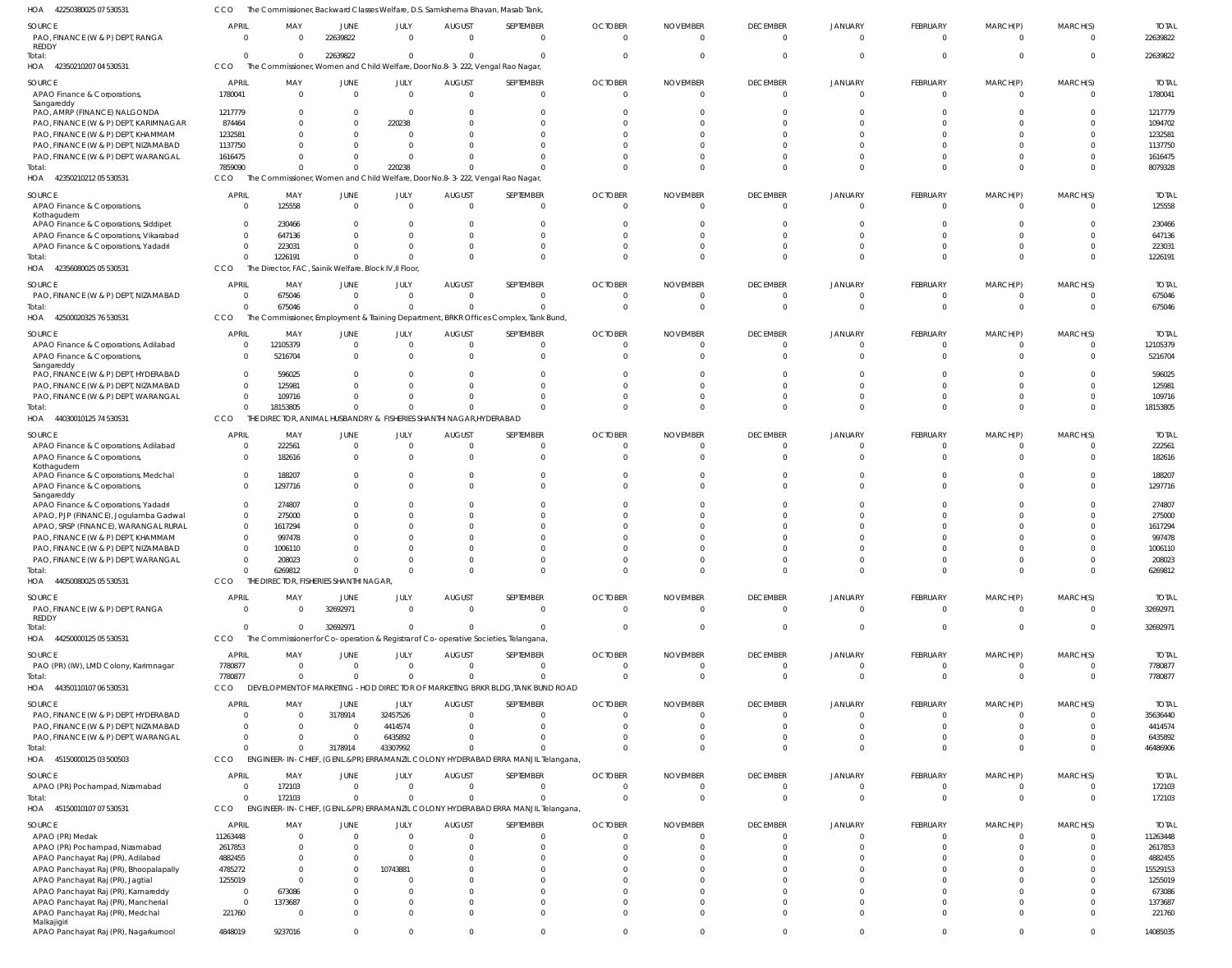45150010107 07 530531 HOA CCO ENGINEER-IN-CHIEF, (GENL.&PR) ERRAMANZIL COLONY HYDERABAD ERRA MANJIL Telangana,

| SOURCE                                                       | APRIL          | MAY               | <b>JUNE</b> | JULY                  | <b>AUGUST</b>                                                       | SEPTEMBER                                                                        | <b>OCTOBER</b>                | <b>NOVEMBER</b>      | <b>DECEMBER</b>                  | JANUARY                          | FEBRUARY                   | MARCH(P)                      | MARCH(S)                         | <b>TOTAL</b>      |
|--------------------------------------------------------------|----------------|-------------------|-------------|-----------------------|---------------------------------------------------------------------|----------------------------------------------------------------------------------|-------------------------------|----------------------|----------------------------------|----------------------------------|----------------------------|-------------------------------|----------------------------------|-------------------|
| APAO Panchayat Raj (PR), Peddapalli                          | 429702         | 3379960           | 0           | $\overline{0}$        |                                                                     | $\overline{0}$                                                                   | $\Omega$                      |                      | $\overline{0}$                   | $\overline{0}$                   | $\mathbf 0$                | $\mathbf 0$                   | $\overline{0}$                   | 3809662           |
|                                                              |                |                   |             | $\Omega$              |                                                                     | $\Omega$                                                                         | $\Omega$                      |                      | $\overline{0}$                   | $\Omega$                         | $\mathbf{0}$               | $\mathbf 0$                   | $\Omega$                         |                   |
| APAO Panchayat Raj (PR), Sangareddy                          | 6434948        | 11683431          |             |                       |                                                                     |                                                                                  |                               |                      |                                  |                                  |                            |                               |                                  | 18118379          |
| APAO Panchayat Raj (PR), Siddipet                            | 14259131       | 18454385          | 0           | $\Omega$              |                                                                     | $\Omega$                                                                         | $\Omega$                      |                      | $\Omega$                         |                                  | $\Omega$                   | $\Omega$                      | $\Omega$                         | 32713516          |
| APAO Panchayat Raj (PR), Siricilla                           | 13899493       | $\Omega$          | 0           | 2160983               |                                                                     | $\Omega$                                                                         |                               |                      | $\Omega$                         |                                  | $\Omega$                   | $\Omega$                      |                                  | 16060476          |
| APAO Panchayat Raj (PR), Vikarabad                           | 7475322        | 501889            | 0           | 0                     |                                                                     | $\Omega$                                                                         | <sup>0</sup>                  |                      | $\Omega$                         |                                  | $\Omega$                   | $\Omega$                      | $\Omega$                         | 7977211           |
| APAO Panchayat Raj (PR), Waranagal                           | 2816350        |                   | $\Omega$    | $\mathbf 0$           |                                                                     | $\Omega$                                                                         | $\Omega$                      |                      | $\Omega$                         | $\Omega$                         | $\Omega$                   | $\Omega$                      | $\Omega$                         | 2816350           |
| Rural<br>APAO Panchayat Raj (PR), Yadadri                    | 1237660        |                   |             | $\Omega$              |                                                                     | $\Omega$                                                                         |                               |                      | $\Omega$                         | $\Omega$                         | $\Omega$                   | $\Omega$                      | $\Omega$                         | 1237660           |
| PAO (PR) KCC, Warangal (Urban)                               | 12359687       | <sup>0</sup>      |             | $\Omega$              |                                                                     | $\Omega$                                                                         | $\Omega$                      |                      | $\Omega$                         | $\Omega$                         | $\Omega$                   | $\Omega$                      | $\Omega$                         | 12359687          |
| PAO (PR), Nirmal                                             | 985698         |                   | 0           | $\Omega$              |                                                                     | $\Omega$                                                                         | $\Omega$                      |                      | $\Omega$                         | $\Omega$                         | $\Omega$                   | $\Omega$                      | $\Omega$                         | 985698            |
|                                                              |                |                   |             |                       |                                                                     |                                                                                  |                               |                      |                                  |                                  |                            |                               |                                  |                   |
| Total:                                                       | 89771817       | 45303454          | $\Omega$    | 12904864              |                                                                     | $\Omega$                                                                         | $\Omega$                      | <sup>0</sup>         | $\Omega$                         | $\Omega$                         | $\Omega$                   | $\mathbf 0$                   | $\Omega$                         | 147980135         |
| HOA 45150010125 07 530531                                    | CCO            |                   |             |                       |                                                                     | ENGINEER-IN-CHIEF, (GENL.&PR) ERRAMANZIL COLONY HYDERABAD ERRA MANJIL Telangana  |                               |                      |                                  |                                  |                            |                               |                                  |                   |
| SOURCE                                                       | <b>APRIL</b>   | MAY               | JUNE        | JULY                  | <b>AUGUST</b>                                                       | SEPTEMBER                                                                        | <b>OCTOBER</b>                | <b>NOVEMBER</b>      | <b>DECEMBER</b>                  | JANUARY                          | FEBRUARY                   | MARCH(P)                      | MARCH(S)                         | <b>TOTAL</b>      |
|                                                              |                |                   |             |                       |                                                                     |                                                                                  |                               |                      |                                  |                                  |                            |                               |                                  |                   |
| APAO (PR) Medak                                              | - 0            | 549296            | $\Omega$    | $\overline{0}$        | $\Omega$                                                            | $\overline{0}$                                                                   | $\Omega$                      |                      | $\overline{0}$                   | $\Omega$                         | $\overline{0}$             | $\mathbf 0$                   | $\Omega$                         | 549296            |
| APAO (PR) Ranga Reddy Dist                                   |                | 3929285           |             | $\Omega$              |                                                                     | $\Omega$                                                                         | $\Omega$                      |                      | $\mathbf 0$                      | $\Omega$                         | $\Omega$                   | $\Omega$                      | $\Omega$                         | 3929285           |
| APAO Panchayat Raj (PR), Adilabad                            |                | 3869346           |             | $\Omega$              |                                                                     | $\Omega$                                                                         |                               |                      | $\Omega$                         |                                  |                            |                               | $\Omega$                         | 3869346           |
| APAO Panchayat Raj (PR), Jagtial                             |                | 4992911           |             | $\Omega$              |                                                                     |                                                                                  |                               |                      | $\Omega$                         |                                  |                            |                               | $\Omega$                         | 4992911           |
| APAO Panchayat Raj (PR), Mahabubabad                         |                |                   | 0           | 1370441               |                                                                     |                                                                                  |                               |                      | $\Omega$                         |                                  |                            |                               |                                  | 1370441           |
|                                                              |                |                   |             |                       |                                                                     |                                                                                  |                               |                      |                                  |                                  |                            |                               |                                  |                   |
| APAO Panchayat Raj (PR), Siddipet                            | $\Omega$       | 6523443           |             | C                     |                                                                     |                                                                                  |                               |                      | $\Omega$                         |                                  |                            |                               | $\Omega$                         | 6523443           |
| APAO Panchayat Raj (PR), Siricilla                           | $\Omega$       |                   | $\Omega$    | 2534154               |                                                                     |                                                                                  |                               |                      | $\Omega$                         |                                  |                            |                               |                                  | 2534154           |
| APAO Panchayat Raj (PR), Suryapet                            | $\Omega$       | 6407503           |             | $\Omega$              |                                                                     |                                                                                  |                               |                      | $\Omega$                         |                                  |                            |                               | $\Omega$                         | 6407503           |
| APAO Panchayat Raj (PR), Vikarabad                           |                | 5273369           |             | $\Omega$              |                                                                     |                                                                                  |                               |                      | $\Omega$                         |                                  |                            |                               |                                  | 5273369           |
|                                                              |                |                   |             | $\Omega$              |                                                                     |                                                                                  |                               |                      | $\Omega$                         |                                  |                            |                               | $\cap$                           |                   |
| PAO (PR) (IW), LMD Colony, Karimnagar                        |                | 21506605          |             |                       |                                                                     |                                                                                  |                               |                      |                                  |                                  |                            |                               |                                  | 21506605          |
| PAO (PR) MAHABOOBNAGAR                                       |                | 1294034           |             | $\Omega$              |                                                                     |                                                                                  |                               |                      | $\Omega$                         |                                  |                            |                               |                                  | 1294034           |
| PAO (PR) Nalgonda                                            |                | 8082525           |             | $\Omega$              |                                                                     |                                                                                  |                               |                      | $\Omega$                         | $\Omega$                         | $\Omega$                   | $\Omega$                      | $\Omega$                         | 8082525           |
| Total:                                                       | $\Omega$       | 62428317          | $\mathbf 0$ | 3904595               |                                                                     |                                                                                  | $\Omega$                      | U                    | $\Omega$                         | $\Omega$                         | $\Omega$                   | $\Omega$                      | $\Omega$                         | 66332912          |
| HOA 45150010125 22 530531                                    | CCO            |                   |             |                       |                                                                     | ENGINEER-IN-CHIEF, (GENL.&PR) ERRAMANZIL COLONY HYDERABAD ERRA MANJIL Telangana  |                               |                      |                                  |                                  |                            |                               |                                  |                   |
| SOURCE                                                       | <b>APRIL</b>   | MAY               | <b>JUNE</b> | JULY                  | <b>AUGUST</b>                                                       | SEPTEMBER                                                                        | <b>OCTOBER</b>                | <b>NOVEMBER</b>      | <b>DECEMBER</b>                  | JANUARY                          | FEBRUARY                   | MARCH(P)                      | MARCH(S)                         | <b>TOTAL</b>      |
| APAO (PR) Medak                                              |                | 11959751          | 0           | $\overline{0}$        |                                                                     | $\overline{0}$                                                                   | $\Omega$                      |                      | $\mathbf 0$                      | $\overline{0}$                   | $\overline{0}$             | $\mathbf 0$                   | $\overline{0}$                   | 11959751          |
| APAO (PR) Pochampad, Nizamabad                               |                | 51075812          | $\Omega$    | $\Omega$              |                                                                     | $\Omega$                                                                         | $\Omega$                      |                      | $\Omega$                         | $\Omega$                         | $\Omega$                   | $\Omega$                      | $\Omega$                         | 51075812          |
|                                                              |                |                   |             |                       |                                                                     |                                                                                  |                               |                      |                                  |                                  |                            |                               |                                  |                   |
| APAO (PR) Ranga Reddy Dist                                   |                | 36069661          | 0           | $\Omega$              |                                                                     | $\Omega$                                                                         |                               |                      | $\Omega$                         |                                  | $\Omega$                   | $\Omega$                      | $\Omega$                         | 36069661          |
| APAO (PR) Tekulapapalli                                      | $\Omega$       | 9470225           | $\Omega$    | $\Omega$              |                                                                     | $\Omega$                                                                         |                               |                      | $\Omega$                         |                                  | $\Omega$                   | $\Omega$                      | $\Omega$                         | 9470225           |
| APAO (PR), PJP, Jogulamba Gadwal                             | 1930475        | 5920025           | 8348536     | $\Omega$              |                                                                     | $\Omega$                                                                         |                               |                      | $\Omega$                         |                                  | $\Omega$                   | $\Omega$                      | $\Omega$                         | 16199036          |
| APAO Panchayat Raj (PR), Bhoopalapally                       | $\overline{0}$ | 12862161          | 0           | 20558399              |                                                                     | $\Omega$                                                                         |                               |                      | $\Omega$                         |                                  | $\cap$                     | $\Omega$                      | $\cap$                           | 33420560          |
| APAO Panchayat Raj (PR), Jagtial                             | 20543273       | 8328844           | $\mathbf 0$ | 278791                |                                                                     | $\Omega$                                                                         |                               |                      | $\Omega$                         |                                  | $\Omega$                   | $\Omega$                      | $\Omega$                         | 29150908          |
|                                                              |                |                   |             |                       |                                                                     |                                                                                  |                               |                      |                                  |                                  |                            |                               |                                  |                   |
| APAO Panchayat Raj (PR), Jangaon                             | - 0            | 4097653           | $\Omega$    | $\Omega$              |                                                                     | $\Omega$                                                                         |                               |                      | $\Omega$                         | $\Omega$                         | $\Omega$                   | $\Omega$                      | $\Omega$                         | 4097653           |
| APAO Panchayat Raj (PR), Kamareddy                           |                | 530642            | 0           | $\mathbf 0$           |                                                                     | $\Omega$                                                                         | <sup>0</sup>                  |                      | $\Omega$                         | $\Omega$                         | $\Omega$                   | $\Omega$                      | $\Omega$                         | 530642            |
| APAO Panchayat Raj (PR),                                     | $\Omega$       | 691412            | $\Omega$    | $\mathbf 0$           |                                                                     | $\Omega$                                                                         | $\Omega$                      |                      | $\Omega$                         | $\Omega$                         | $\Omega$                   | $\Omega$                      | $\Omega$                         | 691412            |
| Komarambheem Asifabad                                        |                |                   |             |                       |                                                                     |                                                                                  |                               |                      |                                  |                                  |                            |                               |                                  |                   |
| APAO Panchayat Raj (PR), Nagarkurnool                        | 10715836       | 12397513          | 0           | $\overline{0}$        |                                                                     | $\Omega$                                                                         | $\Omega$                      |                      | $\Omega$                         | $\Omega$                         | $\Omega$                   | $\Omega$                      | $\Omega$                         | 23113349          |
| APAO Panchayat Raj (PR), Peddapalli                          | - 0            | 1831739           | $\Omega$    | 581987                |                                                                     | $\Omega$                                                                         | $\cap$                        |                      | $\Omega$                         | $\Omega$                         | $\Omega$                   | $\Omega$                      | $\Omega$                         | 2413726           |
|                                                              |                |                   |             |                       |                                                                     | $\Omega$                                                                         |                               |                      | $\Omega$                         |                                  | $\Omega$                   | $\Omega$                      | $\Omega$                         |                   |
| APAO Panchayat Raj (PR), Sangareddy                          | C              | 71668520          | 0           | $\Omega$              |                                                                     |                                                                                  |                               |                      |                                  |                                  |                            |                               |                                  | 71668520          |
| APAO Panchayat Raj (PR), Siddipet                            | 3396766        |                   |             | $\Omega$              |                                                                     | $\Omega$                                                                         |                               |                      | $\Omega$                         |                                  | $\Omega$                   | $\Omega$                      | $\Omega$                         | 3396766           |
| APAO Panchayat Raj (PR), Siricilla                           | $^{\circ}$     | 69790285          |             | $\Omega$              |                                                                     | $\Omega$                                                                         |                               |                      | $\Omega$                         |                                  |                            | $\cap$                        | $\Omega$                         | 69790285          |
| APAO Panchayat Raj (PR), Vikarabad                           | 7545297        | 11176901          |             | $\Omega$              |                                                                     | $\Omega$                                                                         |                               |                      | $\Omega$                         |                                  |                            | $\Omega$                      |                                  | 18722198          |
| APAO Panchayat Raj (PR), Wanaparthy                          |                | 16505747          | 0           | $\Omega$              | U                                                                   | $\mathbf 0$                                                                      | <sup>0</sup>                  |                      | $\Omega$                         | $\Omega$                         | $\Omega$                   | $\Omega$                      | $\Omega$                         | 16505747          |
|                                                              |                |                   |             |                       |                                                                     |                                                                                  |                               |                      |                                  |                                  |                            |                               |                                  |                   |
| APAO Panchayat Raj (PR), Waranagal                           |                | 13432669          | $\Omega$    | $\Omega$              | O                                                                   | $\Omega$                                                                         | $\Omega$                      |                      | $\Omega$                         | $\Omega$                         | $\Omega$                   | $\Omega$                      | $\Omega$                         | 13432669          |
| Rural                                                        |                |                   |             |                       |                                                                     |                                                                                  |                               |                      |                                  |                                  |                            |                               |                                  |                   |
| PAO (PR) (IW), LMD Colony, Karimnagar                        |                | 20083464          |             | $\Omega$              |                                                                     |                                                                                  |                               |                      |                                  |                                  |                            | -0                            |                                  | 20083464          |
| PAO (PR) KCC, Warangal (Urban)                               | 8535315        | 3570500           | $\mathbf 0$ | 89118                 |                                                                     | $\Omega$                                                                         | <sup>0</sup>                  |                      | $\Omega$                         | $\cap$                           | $\Omega$                   | $\Omega$                      |                                  | 12194933          |
| PAO (PR) MAHABOOBNAGAR                                       | $\Omega$       | 24916632          | 14706517    | 21506159              |                                                                     | $\Omega$                                                                         | $\Omega$                      |                      | $\Omega$                         | $\Omega$                         | $\Omega$                   | $\Omega$                      | $\Omega$                         | 61129308          |
| PAO (PR) Nalgonda                                            |                | 1110851           | $\mathbf 0$ | 12583288              |                                                                     | $\Omega$                                                                         | $\Omega$                      | <sup>0</sup>         | $\Omega$                         | $\Omega$                         | $\Omega$                   | $\mathbf 0$                   |                                  | 13694139          |
|                                                              | 52666962       | 387491007         | 23055053    | 55597742              |                                                                     | $\Omega$                                                                         | $\Omega$                      | $\Omega$             | $\Omega$                         | $\overline{0}$                   | $\Omega$                   | $\overline{0}$                | $\Omega$                         | 518810764         |
| Total:                                                       |                |                   |             |                       |                                                                     |                                                                                  |                               |                      |                                  |                                  |                            |                               |                                  |                   |
| 45150010125 25 530531<br>HOA                                 | CCO            |                   |             |                       |                                                                     | ENGINEER-IN-CHIEF, (GENL.&PR) ERRAMANZIL COLONY HYDERABAD ERRA MANJIL Telangana, |                               |                      |                                  |                                  |                            |                               |                                  |                   |
| SOURCE                                                       | <b>APRIL</b>   | MAY               | JUNE        | JULY                  | <b>AUGUST</b>                                                       | SEPTEMBER                                                                        | <b>OCTOBER</b>                | <b>NOVEMBER</b>      | <b>DECEMBER</b>                  | JANUARY                          | FEBRUARY                   | MARCH(P)                      | MARCH(S)                         | <b>TOTAL</b>      |
| APAO (PR), PJP, Jogulamba Gadwal                             | - 0            | 951745            | $\mathbf 0$ | $\overline{0}$        | $\Omega$                                                            | $\Omega$                                                                         | $\Omega$                      | $\Omega$             | $\overline{0}$                   | $\mathbf{0}$                     | $\Omega$                   | $^{\circ}$                    | $\Omega$                         | 951745            |
| APAO Panchayat Raj (PR), Kamareddy                           |                | 281560            | 0           | $\mathbf{0}$          |                                                                     | $\mathbf 0$                                                                      | $\mathbf{0}$                  | $\Omega$             | $\overline{0}$                   | $\overline{0}$                   | $\overline{0}$             | $\overline{0}$                | $\Omega$                         | 281560            |
|                                                              |                |                   |             |                       |                                                                     |                                                                                  |                               | $\Omega$             | $\Omega$                         | $\Omega$                         |                            | $\Omega$                      | $\Omega$                         |                   |
| APAO Panchayat Raj (PR),                                     |                | 144066            | $\Omega$    | $\Omega$              |                                                                     | $\Omega$                                                                         | $\Omega$                      |                      |                                  |                                  | $\Omega$                   |                               |                                  | 144066            |
| Komarambheem Asifabad<br>APAO Panchayat Raj (PR), Kothagudem | $\Omega$       | 3739849           | $\Omega$    | $\Omega$              |                                                                     | $\Omega$                                                                         | $\Omega$                      |                      | $\Omega$                         | $\Omega$                         | $\Omega$                   | $\Omega$                      |                                  | 3739849           |
|                                                              |                |                   |             |                       |                                                                     |                                                                                  |                               |                      |                                  |                                  |                            |                               |                                  |                   |
| APAO Panchayat Raj (PR), Siricilla                           |                | 1549137           | 4505303     | $\Omega$              |                                                                     | $\Omega$                                                                         | $\Omega$                      | $\Omega$             | $\Omega$                         | $\Omega$                         | $\Omega$                   | $\Omega$                      | $\Omega$                         | 6054440           |
| APAO Panchayat Raj (PR), Vikarabad                           |                | $\Omega$          | 3409055     | $\Omega$              |                                                                     | $\Omega$                                                                         | $\Omega$                      | $\Omega$             | $\Omega$                         | $\Omega$                         | $\mathbf 0$                | $\mathbf 0$                   | $\Omega$                         | 3409055           |
| Total:                                                       |                | 6666357           | 7914358     | $\Omega$              |                                                                     | $\Omega$                                                                         | $\Omega$                      | $\Omega$             | $\Omega$                         | $\Omega$                         | $\Omega$                   | $\Omega$                      | $\Omega$                         | 14580715          |
| HOA 45150078925 21 530531                                    | CCO            |                   |             |                       | The Commissioner Social Welfare, D.S. Samkshema Bhavan, Masab Tank, |                                                                                  |                               |                      |                                  |                                  |                            |                               |                                  |                   |
|                                                              |                |                   |             |                       |                                                                     |                                                                                  |                               |                      |                                  |                                  |                            |                               |                                  |                   |
| SOURCE                                                       | <b>APRIL</b>   | MAY               | JUNE        | JULY                  | <b>AUGUST</b>                                                       | SEPTEMBER                                                                        | <b>OCTOBER</b>                | <b>NOVEMBER</b>      | <b>DECEMBER</b>                  | JANUARY                          | FEBRUARY                   | MARCH(P)                      | MARCH(S)                         | <b>TOTAL</b>      |
| APAO Finance & Corporations, Jagtial                         | - 0            | 87780             | $\mathbf 0$ | $\mathbf{0}$          | $\Omega$                                                            | $\mathbf 0$                                                                      | $\overline{0}$                | $\Omega$             | $\overline{0}$                   | $\mathbf 0$                      | $\overline{0}$             | $\overline{0}$                | $\overline{0}$                   | 87780             |
| APAO Finance & Corporations,                                 |                | 571648            | $\mathbf 0$ | $\mathbf 0$           | $\Omega$                                                            | $\mathbf{0}$                                                                     | $\Omega$                      |                      | $\overline{0}$                   | $\Omega$                         | $\overline{0}$             | $\overline{0}$                | $\Omega$                         | 571648            |
| Nagarkurnool                                                 |                |                   |             |                       |                                                                     |                                                                                  |                               |                      |                                  |                                  |                            |                               |                                  |                   |
| APAO Finance & Corporations, Peddapalli                      | $\Omega$       | 133837            | U           | $\Omega$              |                                                                     | $\Omega$                                                                         | <sup>0</sup>                  |                      | $\Omega$                         | $\Omega$                         | $\Omega$                   | $\Omega$                      | $\Omega$                         | 133837            |
| APAO Finance & Corporations, Siddipet                        | $\Omega$       | 77180             |             | $\Omega$              |                                                                     | $\Omega$                                                                         | $\Omega$                      |                      | $\Omega$                         | $\Omega$                         | $\Omega$                   | $\Omega$                      | $\Omega$                         | 77180             |
| APAO Finance & Corporations, Siricilla                       |                | 362960            |             | $\Omega$              |                                                                     | $\Omega$                                                                         | <sup>0</sup>                  |                      | $\Omega$                         | $\Omega$                         | $\Omega$                   | $\Omega$                      | $\Omega$                         | 362960            |
|                                                              |                |                   |             |                       |                                                                     |                                                                                  |                               |                      |                                  |                                  |                            |                               |                                  |                   |
| APAO Finance & Corporations, Suryapet                        | $\Omega$       | 994380            |             | $\mathbf{0}$          |                                                                     | $\Omega$                                                                         | <sup>0</sup>                  |                      | $\Omega$                         | $\Omega$                         | $\Omega$                   | $\Omega$                      | $\Omega$                         | 994380            |
| APAO Finance & Corporations, Vikarabad                       |                | 14040133          |             | $\Omega$              |                                                                     | $\Omega$                                                                         | <sup>0</sup>                  |                      | $\Omega$                         | $\Omega$                         | $\Omega$                   | $\Omega$                      | $\Omega$                         | 14040133          |
| APAO Finance & Corporations,                                 | $\Omega$       | 64999             | $\mathbf 0$ | 88454                 |                                                                     | $\Omega$                                                                         | $\Omega$                      |                      | $\Omega$                         | $\Omega$                         | $\Omega$                   | $\mathbf{0}$                  | $\Omega$                         | 153453            |
| Wanaparthy                                                   |                |                   |             |                       |                                                                     |                                                                                  |                               |                      |                                  |                                  |                            |                               |                                  |                   |
| PAO, AMRP (FINANCE) NALGONDA                                 |                | 5152269           | $\Omega$    | $\Omega$              |                                                                     | $\Omega$                                                                         | $\Omega$                      |                      | $\Omega$                         | $\Omega$                         | $\Omega$                   | $\Omega$                      | $\Omega$                         | 5152269           |
| PAO, FINANCE (W & P) DEPT, MEDAK                             |                | 5686072           | $\Omega$    | $\mathbf{0}$          | 0                                                                   | $\mathbf 0$                                                                      | $\Omega$                      | <sup>0</sup>         | $\overline{0}$                   | $\mathbf 0$                      | $\mathbf 0$                | $\mathbf{0}$                  | $\Omega$                         | 5686072           |
| PAO, FINANCE (W & P) DEPT, RANGA                             |                | 16916014          | 0           | $\mathbf{0}$          |                                                                     | $\Omega$                                                                         | $\Omega$                      | $\Omega$             | $\Omega$                         | $\Omega$                         | $\mathbf{0}$               | $\mathbf{0}$                  | $\Omega$                         | 16916014          |
|                                                              |                |                   |             |                       |                                                                     |                                                                                  |                               |                      |                                  |                                  |                            |                               |                                  |                   |
| <b>REDDY</b>                                                 |                |                   |             |                       |                                                                     |                                                                                  |                               |                      |                                  |                                  |                            |                               |                                  |                   |
|                                                              |                |                   |             |                       |                                                                     |                                                                                  |                               |                      |                                  |                                  |                            |                               |                                  |                   |
| PAO, FINANCE (W & P) DEPT, WARANGAL<br>Total:                |                | 56974<br>44144246 | 0<br>0      | $\mathbf{0}$<br>88454 | $\Omega$<br>$\mathbf 0$                                             | $\overline{0}$<br>$\mathbf 0$                                                    | $\overline{0}$<br>$\mathbf 0$ | $\Omega$<br>$\Omega$ | $\overline{0}$<br>$\overline{0}$ | $\overline{0}$<br>$\overline{0}$ | $\mathbf 0$<br>$\mathbf 0$ | $\mathbf 0$<br>$\overline{0}$ | $\overline{0}$<br>$\overline{0}$ | 56974<br>44232700 |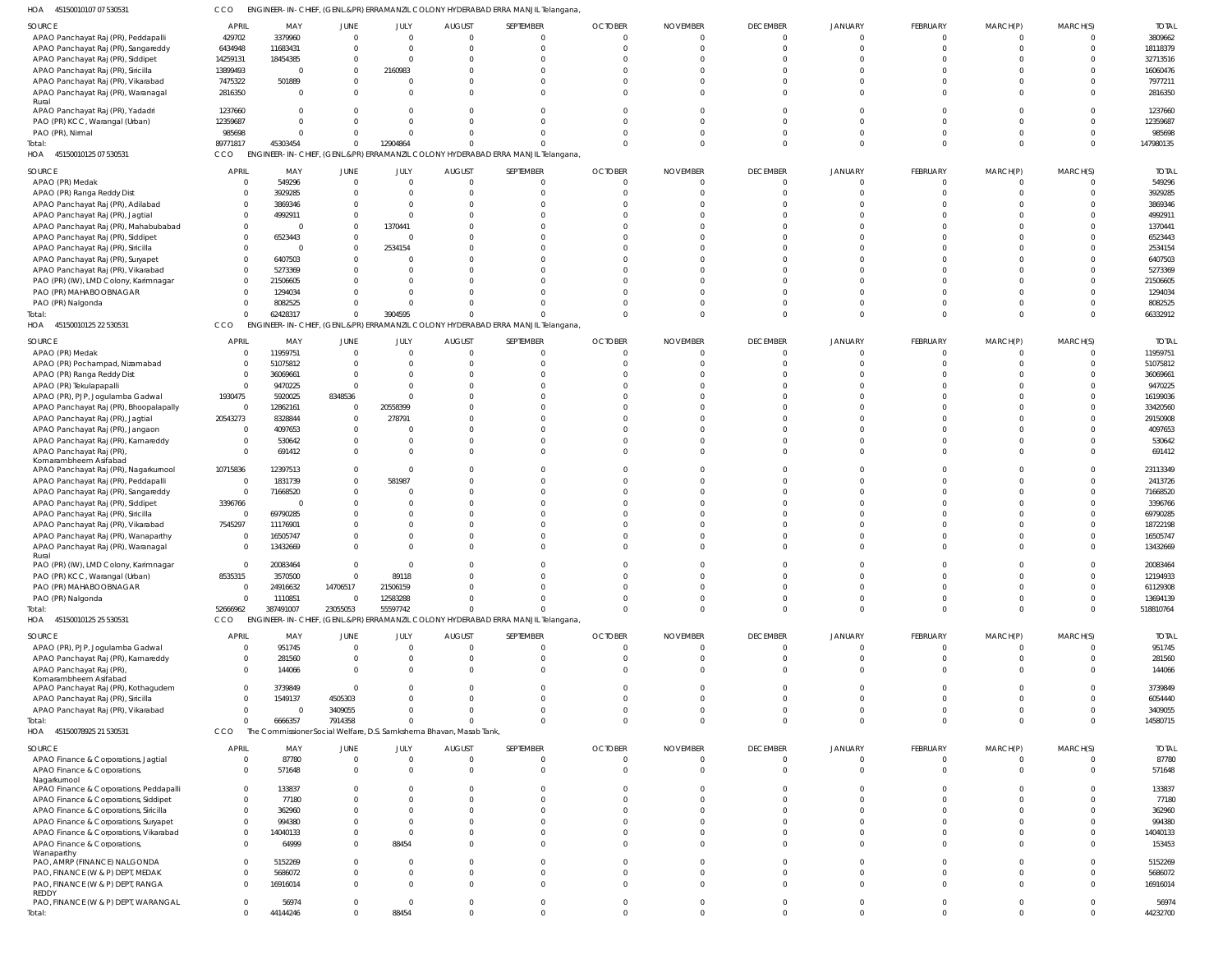| SOURCE<br>APAO Finance & Corporations,<br>Komarambheem Asifabad<br>APAO Finance & Corporations, | <b>APRIL</b><br>$\overline{0}$<br>$\overline{0}$ | MAY<br>36769<br>$\Omega$                                   | JUNE<br>$\overline{0}$<br>$\overline{0}$         | JULY<br>$\overline{\mathbf{0}}$<br>3173945 | <b>AUGUST</b><br>$\overline{0}$<br>$\overline{\mathbf{0}}$ | SEPTEMBER<br>$\overline{0}$<br>$\Omega$ | <b>OCTOBER</b><br>$\overline{0}$<br>$\Omega$ | <b>NOVEMBER</b><br>$\overline{0}$<br>$\Omega$ | <b>DECEMBER</b><br>$\overline{0}$<br>$\Omega$ | <b>JANUARY</b><br>$\mathbf 0$<br>$\Omega$ | FEBRUARY<br>$\Omega$<br>$\Omega$ | MARCH(P)<br>$\Omega$ | MARCH(S)<br>$\Omega$<br>$\Omega$ | <b>TOTAL</b><br>36769<br>3173945 |
|-------------------------------------------------------------------------------------------------|--------------------------------------------------|------------------------------------------------------------|--------------------------------------------------|--------------------------------------------|------------------------------------------------------------|-----------------------------------------|----------------------------------------------|-----------------------------------------------|-----------------------------------------------|-------------------------------------------|----------------------------------|----------------------|----------------------------------|----------------------------------|
| Nagarkurnool<br>APAO Finance & Corporations, Siricilla                                          | $\overline{0}$                                   | $\Omega$                                                   | $\overline{0}$                                   | 99345                                      | $\overline{0}$                                             | $\Omega$                                | $\overline{0}$                               | $\Omega$                                      | $\Omega$                                      | $\Omega$                                  |                                  |                      | $\Omega$                         | 99345                            |
| APAO, PJP (FINANCE), Jogulamba Gadwal<br>Total:<br>HOA 470001101 26 290291                      | 9366212<br>9366212<br>CCO                        | $\Omega$<br>36769<br>CHIEF ENGINEER, IRRIGATION, JAGITIYAL | $\overline{0}$<br>$\overline{0}$                 | $\circ$<br>3273290                         | $\Omega$<br>$\Omega$                                       | $\Omega$<br>$\Omega$                    | $\Omega$<br>$\Omega$                         | $\Omega$<br>$\Omega$                          | $\Omega$<br>$\Omega$                          | $\Omega$<br>$\Omega$                      |                                  |                      | $\Omega$<br>$\Omega$             | 9366212<br>12676271              |
| SOURCE<br>APAO Irrigation, Jagtial                                                              | <b>APRIL</b><br>155200                           | MAY<br>155200                                              | <b>JUNE</b><br>42940                             | JULY<br>756130                             | <b>AUGUST</b><br>0                                         | SEPTEMBER<br>-0                         | <b>OCTOBER</b><br>$\overline{0}$             | <b>NOVEMBER</b><br>$\Omega$                   | <b>DECEMBER</b><br>$\Omega$                   | JANUARY<br>0                              | FEBRUARY                         | MARCH(P)             | MARCH(S)                         | <b>TOTAL</b><br>1109470          |
| PAO IRRIGATION NIZAMABAD                                                                        | 811805                                           | 814275                                                     | 772445                                           | 858405                                     | $\overline{\mathbf{0}}$                                    | $\Omega$                                | $\Omega$                                     | $\Omega$                                      | $\Omega$                                      | $\Omega$                                  |                                  |                      | $\Omega$                         | 3256930                          |
| lotal:<br>HOA 470001101 26 290292                                                               | 967005<br>CCO                                    | 969475<br>CHIEF ENGINEER, IRRIGATION, JAGITIYAL            | 815385                                           | 1614535                                    | $\Omega$                                                   | $\Omega$                                | $\Omega$                                     | $\Omega$                                      |                                               |                                           |                                  |                      | $\Omega$                         | 4366400                          |
| SOURCE                                                                                          | <b>APRIL</b>                                     | MAY                                                        | <b>JUNE</b>                                      | JULY                                       | <b>AUGUST</b>                                              | SEPTEMBER                               | <b>OCTOBER</b>                               | <b>NOVEMBER</b>                               | <b>DECEMBER</b>                               | JANUARY                                   | FEBRUARY                         | MARCH(P)             | MARCH(S)                         | <b>TOTAL</b>                     |
| APAO Irrigation, Jagtial<br>Total:<br>HOA 470001101 26 290293                                   | 600<br>600<br>CCO                                | 600<br>600<br>CHIEF ENGINEER, IRRIGATION, JAGITIYAL        | $\overline{0}$<br>$\Omega$                       | 3600<br>3600                               | $\overline{0}$<br>$\overline{0}$                           | - 0<br>$\Omega$                         | $\overline{0}$<br>$\Omega$                   | $\overline{0}$<br>$\Omega$                    | $\overline{0}$<br>$\Omega$                    | $\Omega$<br>$\Omega$                      | - 0<br>$\Omega$                  |                      | $\Omega$<br>$\Omega$             | 4800<br>4800                     |
|                                                                                                 | <b>APRIL</b>                                     | MAY                                                        | JUNE                                             | JULY                                       | <b>AUGUST</b>                                              | SEPTEMBER                               | <b>OCTOBER</b>                               | <b>NOVEMBER</b>                               | <b>DECEMBER</b>                               | <b>JANUARY</b>                            | FEBRUARY                         | MARCH(P)             | MARCH(S)                         | <b>TOTAL</b>                     |
| SOURCE<br>APAO Irrigation, Jagtial                                                              | 59565                                            | 59565                                                      | 16476                                            | 290037                                     | $\overline{0}$                                             | -0                                      | $\Omega$                                     | $\Omega$                                      | $\Omega$                                      |                                           |                                  |                      |                                  | 425643                           |
| PAO IRRIGATION NIZAMABAD                                                                        | 311334                                           | 312291                                                     | 296245                                           | 329229                                     | $\overline{0}$                                             | $\Omega$                                | $\overline{0}$                               | $\overline{0}$                                | $\Omega$                                      | $\Omega$                                  |                                  |                      | $\Omega$                         | 1249099                          |
| Total:<br>HOA 470001101 26 290294                                                               | 370899<br>CCO                                    | 371856                                                     | 312721<br><b>ENGINEER, IRRIGATION, JAGITIYAL</b> | 619266                                     | - 0                                                        | $\Omega$                                | $\Omega$                                     | $\Omega$                                      | $\Omega$                                      | $\Omega$                                  |                                  |                      |                                  | 1674742                          |
| SOURCE                                                                                          | <b>APRIL</b>                                     | MAY                                                        | <b>JUNE</b>                                      | JULY                                       | <b>AUGUST</b>                                              | SEPTEMBER                               | <b>OCTOBER</b>                               | <b>NOVEMBER</b>                               | <b>DECEMBER</b>                               | <b>JANUARY</b>                            | FEBRUARY                         | MARCH(P)             | MARCH(S)                         | <b>TOTAL</b>                     |
| APAO Irrigation, Jagtial                                                                        | 21239                                            | 26434                                                      | 7099                                             | 127756                                     | $\overline{0}$                                             | $\Omega$                                | $\Omega$                                     | $\Omega$                                      | $\Omega$                                      | $\Omega$                                  | - 0                              |                      | $\Omega$                         | 182528                           |
| PAO IRRIGATION NIZAMABAD                                                                        | 42224                                            | 42224                                                      | 42224                                            | 42366                                      | $\overline{0}$                                             | $\Omega$                                | $\overline{0}$                               | $\overline{0}$                                | $\Omega$                                      | $\Omega$                                  |                                  |                      | $\Omega$                         | 169038                           |
| Total:<br>HOA 470001101 26 290295                                                               | 63463<br>CCO<br>CHIF                             | 68658                                                      | 49323<br><b>ENGINEER, IRRIGATION, JAGITIYAL</b>  | 170122                                     | $\overline{0}$                                             | $\Omega$                                | $\Omega$                                     | $\Omega$                                      | $\Omega$                                      | $\Omega$                                  |                                  |                      | $\Omega$                         | 351566                           |
| SOURCE                                                                                          | <b>APRIL</b>                                     | MAY                                                        | <b>JUNE</b>                                      | JULY                                       | <b>AUGUST</b>                                              | SEPTEMBER                               | <b>OCTOBER</b>                               | <b>NOVEMBER</b>                               | <b>DECEMBER</b>                               | <b>JANUARY</b>                            | FEBRUARY                         | MARCH(P)             | MARCH(S)                         | <b>TOTAL</b>                     |
| PAO IRRIGATION NIZAMABAD                                                                        | $\Omega$                                         | $\Omega$                                                   | 31355                                            | $\overline{0}$                             | $\overline{0}$                                             | $\Omega$                                | $\overline{0}$                               | $\overline{0}$                                | $\Omega$                                      | $\Omega$                                  |                                  |                      | $\Omega$                         | 31355                            |
| Total:<br>HOA 470001101 27 290291                                                               | $\Omega$<br>CCO                                  | $\Omega$<br>CHIEF ENGINEER, IRRIGATION, JAGITIYAL          | 31355                                            | $\overline{0}$                             | $\overline{0}$                                             | $\Omega$                                | $\Omega$                                     | $\Omega$                                      | $\Omega$                                      | $\Omega$                                  | $\Omega$                         | $\Omega$             | $\Omega$                         | 31355                            |
| SOURCE                                                                                          | <b>APRIL</b>                                     | MAY                                                        | JUNE                                             | JULY                                       | <b>AUGUST</b>                                              | SEPTEMBER                               | <b>OCTOBER</b>                               | <b>NOVEMBER</b>                               | <b>DECEMBER</b>                               | <b>JANUARY</b>                            | FEBRUARY                         | MARCH(P)             | MARCH(S)                         | <b>TOTAL</b>                     |
| APAO Irrigation, Jagtial                                                                        | 1578080                                          | 1469643                                                    | 1424310                                          | 1397250                                    | $\overline{0}$                                             | -0                                      | $\Omega$                                     | $\Omega$                                      | $\Omega$                                      | $\Omega$                                  | - 0                              |                      | $\Omega$                         | 5869283                          |
| PAO IRRIGATION KARIMNAGAR<br>PAO IRRIGATION NIZAMABAD                                           | 757746<br>170835                                 | $\overline{0}$<br>170835                                   | $\overline{\mathbf{0}}$<br>140334                | $\overline{\mathbf{0}}$<br>194404          | $\overline{\mathbf{0}}$<br>$\overline{0}$                  | -0<br>$\Omega$                          | $\Omega$<br>$\overline{0}$                   | $\Omega$<br>$\Omega$                          | $\Omega$<br>$\Omega$                          | $\Omega$<br>$\Omega$                      |                                  |                      | 0<br>$\Omega$                    | 757746                           |
| Total:                                                                                          | 2506661                                          | 1640478                                                    | 1564644                                          | 1591654                                    | $\Omega$                                                   | $\Omega$                                | $\Omega$                                     | $\Omega$                                      | $\Omega$                                      | $\Omega$                                  |                                  |                      | $\Omega$                         | 676408<br>7303437                |
| HOA 470001101 27 290292                                                                         | CCO                                              | CHIEF ENGINEER, IRRIGATION, JAGITIYAL                      |                                                  |                                            |                                                            |                                         |                                              |                                               |                                               |                                           |                                  |                      |                                  |                                  |
| SOURCE                                                                                          | <b>APRIL</b>                                     | MAY                                                        | <b>JUNE</b>                                      | JULY                                       | <b>AUGUST</b>                                              | SEPTEMBER                               | <b>OCTOBER</b>                               | <b>NOVEMBER</b>                               | <b>DECEMBER</b>                               | <b>JANUARY</b>                            | FEBRUARY                         | MARCH(P)             | MARCH(S)                         | <b>TOTAL</b>                     |
| APAO Irrigation, Jagtial<br>PAO IRRIGATION KARIMNAGAR                                           | 8200                                             | 7406                                                       | 7400<br>$\overline{0}$                           | 7253<br>$\overline{\phantom{0}}$           | 0<br>$\overline{\mathbf{0}}$                               | -0<br>$\Omega$                          | $\Omega$<br>$\overline{0}$                   | $\Omega$<br>$\Omega$                          | $\Omega$<br>$\Omega$                          | $\Omega$<br>$\Omega$                      |                                  |                      |                                  | 30259                            |
| lotal:                                                                                          | 2608<br>10808                                    | $\overline{0}$<br>7406                                     | 7400                                             | 7253                                       | $\Omega$                                                   | $\Omega$                                | $\Omega$                                     | $\Omega$                                      | $\Omega$                                      | $\Omega$                                  |                                  |                      | $\Omega$                         | 2608<br>32867                    |
| HOA 470001101 27 290293                                                                         | CCO                                              | CHIEF ENGINEER, IRRIGATION, JAGITIYAL                      |                                                  |                                            |                                                            |                                         |                                              |                                               |                                               |                                           |                                  |                      |                                  |                                  |
| SOURCE                                                                                          | <b>APRIL</b>                                     | MAY                                                        | JUNE                                             | JULY                                       | <b>AUGUST</b>                                              | SEPTEMBER                               | <b>OCTOBER</b>                               | <b>NOVEMBER</b>                               | <b>DECEMBER</b>                               | <b>JANUARY</b>                            | FEBRUARY                         | MARCH(P)             | MARCH(S)                         | <b>TOTAL</b>                     |
| APAO Irrigation, Jagtial<br>PAO IRRIGATION KARIMNAGAR                                           | 605224<br>290694                                 | 563874<br>$\Omega$                                         | 546298<br>$\Omega$                               | 535938<br>$\Omega$                         | $\overline{0}$<br>$\Omega$                                 | $\Omega$                                | $\Omega$                                     | $\Omega$<br>$\Omega$                          | $\Omega$                                      | $\Omega$                                  |                                  |                      | $\Omega$<br>$\Omega$             | 2251334<br>290694                |
| PAO IRRIGATION NIZAMABAD                                                                        | 65535                                            | 65535                                                      | 53842                                            | 74570                                      | $\overline{0}$                                             | $\overline{0}$                          | $\overline{0}$                               | $\overline{0}$                                | $\overline{0}$                                | $\Omega$                                  | $\Omega$                         | $\Omega$             | $\mathbf{0}$                     | 259482                           |
| Total:                                                                                          | 961453                                           | 629409                                                     | 600140                                           | 610508                                     | $\overline{0}$                                             | $\Omega$                                | $\Omega$                                     | $\Omega$                                      | $\Omega$                                      | $\Omega$                                  | $\Omega$                         | $\Omega$             | $\mathbf{0}$                     | 2801510                          |
| HOA 470001101 27 290294                                                                         | CCO                                              | CHIEF ENGINEER, IRRIGATION, JAGITIYAL                      |                                                  |                                            |                                                            |                                         |                                              |                                               |                                               |                                           |                                  |                      |                                  |                                  |
| SOURCE                                                                                          | <b>APRIL</b><br>278834                           | MAY<br>261862                                              | <b>JUNE</b><br>252687                            | JULY<br>248125                             | <b>AUGUST</b><br>$\overline{0}$                            | SEPTEMBER<br>-0                         | <b>OCTOBER</b><br>$\Omega$                   | <b>NOVEMBER</b><br>$\Omega$                   | <b>DECEMBER</b><br>$\Omega$                   | <b>JANUARY</b><br>0                       | FEBRUARY                         | MARCH(P)             | MARCH(S)<br>n                    | <b>TOTAL</b><br>1041508          |
| APAO Irrigation, Jagtial<br>PAO IRRIGATION KARIMNAGAR                                           | 98505                                            | $\overline{0}$                                             | $\overline{0}$                                   | $\overline{0}$                             | $\overline{0}$                                             | -0                                      | $\Omega$                                     | $\Omega$                                      | $\Omega$                                      | $\Omega$                                  |                                  |                      |                                  | 98505                            |
| PAO IRRIGATION NIZAMABAD                                                                        | 21040                                            | 21040                                                      | 16002                                            | 24933                                      | $\overline{0}$                                             | $\Omega$                                | $\overline{0}$                               | $\Omega$                                      | $\Omega$                                      | $\Omega$                                  |                                  |                      |                                  | 83015                            |
| Total:<br>HOA 470001101 27 290295                                                               | 398379<br>CCO                                    | 282902<br>CHIEF ENGINEER, IRRIGATION, JAGITIYAL            | 268689                                           | 273058                                     | $\Omega$                                                   | $\Omega$                                | $\Omega$                                     | $\Omega$                                      | $\Omega$                                      | $\Omega$                                  |                                  |                      | $\Omega$                         | 1223028                          |
| SOURCE                                                                                          | <b>APRIL</b>                                     | MAY                                                        | <b>JUNE</b>                                      | JULY                                       | <b>AUGUST</b>                                              | SEPTEMBER                               | <b>OCTOBER</b>                               | <b>NOVEMBER</b>                               | <b>DECEMBER</b>                               | JANUARY                                   | FEBRUARY                         | MARCH(P)             | MARCH(S)                         | <b>TOTAL</b>                     |
| APAO Irrigation, Jagtial                                                                        | $\Omega$                                         | $\overline{0}$                                             | $\overline{0}$                                   | 10000                                      | $\overline{0}$                                             | - 0                                     | $\overline{0}$                               | $\overline{0}$                                | $\overline{0}$                                | $\Omega$                                  | $\Omega$                         |                      | $\Omega$                         | 10000                            |
| Total:<br>HOA 47000110125 26 530532                                                             | $\Omega$<br>CCO                                  | $\Omega$<br>CHIEF ENGINEER, IRRIGATION, JAGITIYAL          | $\overline{0}$                                   | 10000                                      | $\overline{0}$                                             | $\Omega$                                | $\overline{0}$                               | $\overline{0}$                                | $\overline{0}$                                | $\Omega$                                  | $\Omega$                         | $\Omega$             | $\mathbf{0}$                     | 10000                            |
| SOURCE                                                                                          | <b>APRIL</b>                                     | MAY                                                        | <b>JUNE</b>                                      | JULY                                       | <b>AUGUST</b>                                              | SEPTEMBER                               | <b>OCTOBER</b>                               | <b>NOVEMBER</b>                               | <b>DECEMBER</b>                               | <b>JANUARY</b>                            | FEBRUARY                         | MARCH(P)             | MARCH(S)                         | <b>TOTAL</b>                     |
| APAO, SRSP SSP, KARIMNAGAR                                                                      | 1536372                                          | $\Omega$                                                   | $\Omega$                                         | $\overline{0}$                             | $\overline{0}$                                             | $\Omega$                                | $\overline{0}$                               | $\Omega$                                      | $\Omega$                                      | $\Omega$                                  |                                  |                      | $\Omega$                         | 1536372                          |
| PAO Irrigation Nirmal<br>Total:                                                                 | $\Omega$<br>1536372                              | $\Omega$<br>$\Omega$                                       | 300000000<br>300000000                           | $\Omega$<br>$\overline{0}$                 | $\overline{0}$<br>$\Omega$                                 | $\Omega$<br>$\Omega$                    | $\overline{0}$<br>$\overline{0}$             | $\Omega$<br>$\Omega$                          | $\Omega$<br>$\Omega$                          | $\Omega$<br>$\Omega$                      |                                  |                      | $\Omega$<br>$\Omega$             | 300000000<br>301536372           |
| HOA 47000110125 27 530531                                                                       | <b>CCO</b>                                       | CHIEF ENGINEER, IRRIGATION, JAGITIYAL                      |                                                  |                                            |                                                            |                                         |                                              |                                               |                                               |                                           |                                  |                      |                                  |                                  |
| SOURCE                                                                                          | APRIL                                            | MAY                                                        | <b>JUNE</b>                                      | JULY                                       | <b>AUGUST</b>                                              | SEPTEMBER                               | <b>OCTOBER</b>                               | <b>NOVEMBER</b>                               | <b>DECEMBER</b>                               | JANUARY                                   | FEBRUARY                         | MARCH(P)             | MARCH(S)                         | <b>TOTAL</b>                     |
| APAO Projects, Jagtial                                                                          | 1240905                                          | $\Omega$                                                   | 26904741                                         | $\overline{\phantom{0}}$                   | $\overline{0}$                                             | $\Omega$                                | $\overline{0}$                               | $\Omega$                                      | $^{\circ}$                                    | $\Omega$                                  | $\Omega$                         |                      | 0                                | 28145646                         |
| APAO Projects, Mahabubabad<br>APAO Projects, Peddapalli                                         | 158943680<br>21890787                            | $\Omega$<br>$\Omega$                                       | $\overline{0}$<br>2760723                        | $\overline{0}$<br>$\overline{0}$           | $\overline{0}$<br>$\overline{0}$                           | $\Omega$<br>- 0                         | $\Omega$<br>$\Omega$                         | $\Omega$                                      | $\Omega$<br>$\Omega$                          | $\Omega$<br>$\Omega$                      | - 0                              |                      | $\Omega$<br>0                    | 158943680<br>24651510            |
| APAO, SRSP SSP, KARIMNAGAR                                                                      | 21923318                                         | $\Omega$                                                   | $\overline{0}$                                   | 6211038                                    | $\Omega$                                                   |                                         | $\Omega$                                     |                                               | $\Omega$                                      | $\Omega$                                  |                                  |                      | $\Omega$                         | 28134356                         |
| APAO, SRSP, NIZAMABAD                                                                           | $\Omega$                                         | $\Omega$                                                   | $\overline{0}$                                   | 34486203                                   | $\Omega$                                                   |                                         | $\Omega$                                     |                                               | $\Omega$                                      | $\Omega$                                  |                                  |                      | $\Omega$                         | 34486203                         |
| APAO, SRSP, WARANGAL RURAL<br>PAO, SRSP, SSP, NIRMAL                                            | $\overline{0}$<br>32247341                       | $\Omega$<br>5032981                                        | $\overline{0}$<br>$\overline{0}$                 | 217325550<br>$\Omega$                      | $\Omega$<br>$\Omega$                                       | -0<br>$\Omega$                          | $\Omega$<br>$\Omega$                         | $\Omega$                                      | $\Omega$<br>$\Omega$                          | $\Omega$<br>$\Omega$                      |                                  |                      | $\Omega$<br>$\Omega$             | 217325550<br>37280322            |
| Total:                                                                                          | 236246031                                        | 5032981                                                    | 29665464                                         | 258022791                                  | $\Omega$                                                   | $\Omega$                                | $\Omega$                                     | $\Omega$                                      | $\Omega$                                      | $\Omega$                                  |                                  |                      | $\Omega$                         | 528967267                        |
| HOA 47000110125 27 530532                                                                       | <b>CCO</b>                                       | CHIEF ENGINEER, IRRIGATION, JAGITIYAL                      |                                                  |                                            |                                                            |                                         |                                              |                                               |                                               |                                           |                                  |                      |                                  |                                  |
| SOURCE                                                                                          | <b>APRIL</b>                                     | MAY                                                        | JUNE                                             | JULY                                       | <b>AUGUST</b>                                              | SEPTEMBER                               | <b>OCTOBER</b>                               | <b>NOVEMBER</b>                               | <b>DECEMBER</b>                               | <b>JANUARY</b>                            | FEBRUARY                         | MARCH(P)             | MARCH(S)                         | <b>TOTAL</b>                     |
| PAO, SRSP, SSP, NIRMAL                                                                          | $\Omega$<br>$\Omega$                             | $\Omega$<br>$\Omega$                                       | 6064874                                          | $\overline{0}$<br>$\overline{0}$           | $\overline{\mathbf{0}}$<br>$\overline{0}$                  | $\Omega$<br>$\Omega$                    | $\overline{0}$<br>$\Omega$                   | $\overline{0}$<br>$\Omega$                    | $\overline{0}$<br>$\Omega$                    | $\Omega$<br>$\Omega$                      | $\Omega$<br>$\Omega$             | $\Omega$             | $\Omega$<br>$\Omega$             | 6064874                          |
| Total:                                                                                          |                                                  |                                                            | 6064874                                          |                                            |                                                            |                                         |                                              |                                               |                                               |                                           |                                  |                      |                                  | 6064874                          |

45150079625 21 530531 HOA CCO The Accounts Officer, O\o The Commissioner of Tribal Welfare D.S. Samkshema Bhavan, Masab Tank,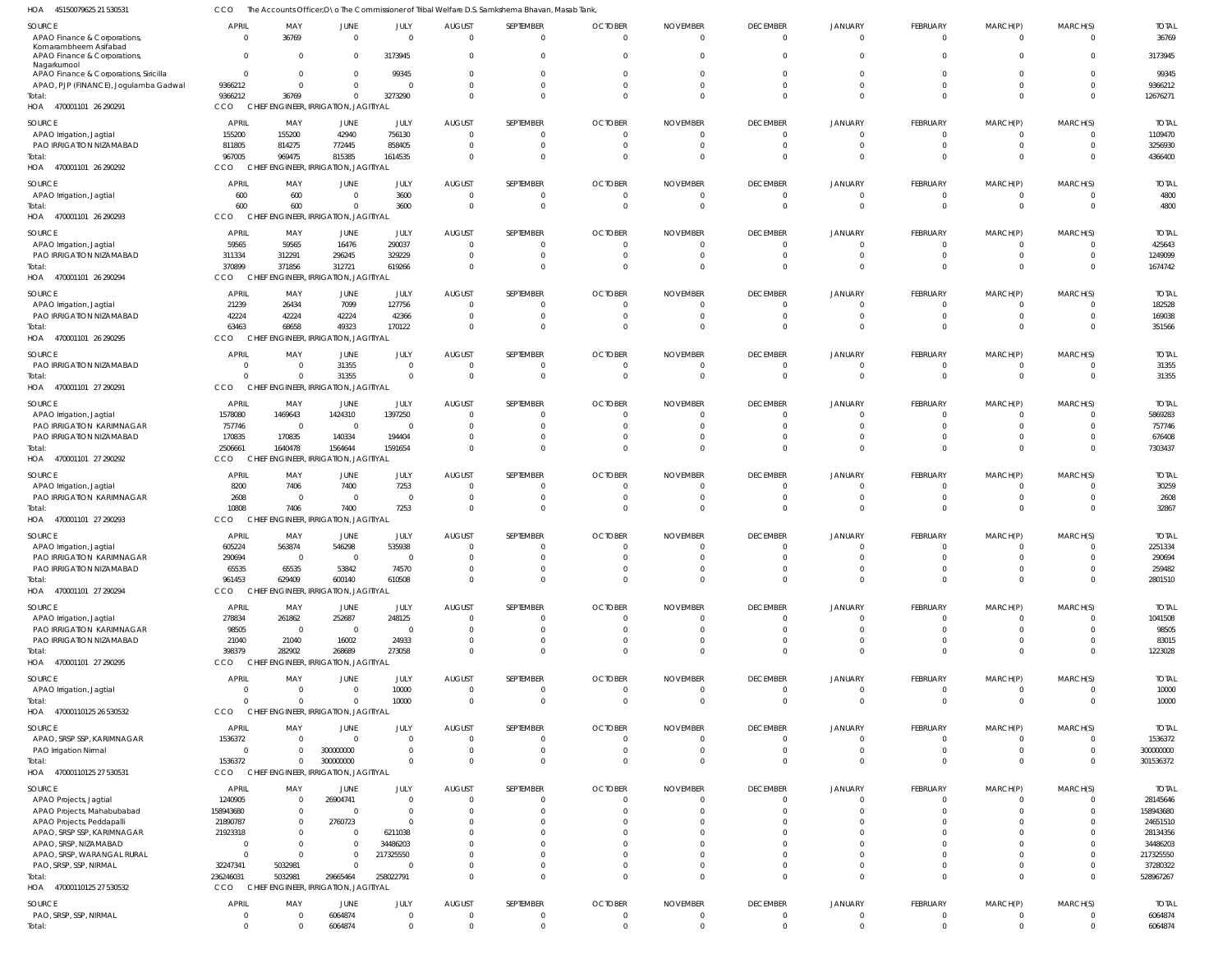| HOA<br>47000110525 26 530531         | <b>CCO</b>                    |                            | CHIEF ENGINEER, IRRIGATION, ADILABAD             |                        |                           |                            |                                  |                                   |                                  |                            |                                 |                            |                             |                         |
|--------------------------------------|-------------------------------|----------------------------|--------------------------------------------------|------------------------|---------------------------|----------------------------|----------------------------------|-----------------------------------|----------------------------------|----------------------------|---------------------------------|----------------------------|-----------------------------|-------------------------|
| <b>SOURCE</b>                        | <b>APRIL</b>                  | MAY                        | JUNE                                             | JULY                   | <b>AUGUST</b>             | SEPTEMBER                  | <b>OCTOBER</b>                   | <b>NOVEMBER</b>                   | <b>DECEMBER</b>                  | <b>JANUARY</b>             | <b>FEBRUARY</b>                 | MARCH(P)                   | MARCH(S)                    | <b>TOTAI</b>            |
| PAO, SRSP, SSP, NIRMAL               | $\mathbf{0}$                  | 10027554                   | $\Omega$                                         | $\overline{0}$         | $\Omega$                  | $\mathbf 0$                | $\overline{0}$                   | $\overline{0}$                    | $\overline{0}$                   | $\Omega$                   | $\mathbf{0}$                    | $\mathbf 0$                | $\Omega$                    | 10027554                |
| Total:<br>HOA 47000110525 27 530531  | $\Omega$<br>CCO               | 10027554                   | $\Omega$<br>CHIEF ENGINEER, IRRIGATION, ADILABAD | $\Omega$               |                           | $\Omega$                   | $\Omega$                         | $\Omega$                          | $\Omega$                         | $\Omega$                   | $\Omega$                        | $\Omega$                   | $\Omega$                    | 10027554                |
|                                      |                               |                            |                                                  |                        |                           |                            |                                  |                                   |                                  |                            |                                 |                            |                             |                         |
| SOURCE<br>PAO, SRSP, SSP, NIRMAL     | <b>APRIL</b><br>1300771       | MAY<br>$\Omega$            | JUNE<br>$\Omega$                                 | JULY<br>$\Omega$       | <b>AUGUST</b><br>$\Omega$ | SEPTEMBER<br>$\Omega$      | <b>OCTOBER</b><br>$\overline{0}$ | <b>NOVEMBER</b><br>$\overline{0}$ | <b>DECEMBER</b><br>$\Omega$      | <b>JANUARY</b><br>$\Omega$ | <b>FEBRUARY</b><br>$\mathbf{0}$ | MARCH(P)<br>0              | MARCH(S)<br>$\Omega$        | <b>TOTAL</b><br>1300771 |
| Total:                               | 1300771                       | $\Omega$                   | $\Omega$                                         | $\mathbf{0}$           | $\mathsf{C}$              | $\mathbf 0$                | $\Omega$                         | $\overline{0}$                    | $\Omega$                         | $\Omega$                   | $\mathbf 0$                     | $\pmb{0}$                  | $\Omega$                    | 1300771                 |
| HOA 470001107 25 010011              | <b>CCO</b>                    |                            | CHIEF ENGINEER, IRRIGATION, KAMAREDDY            |                        |                           |                            |                                  |                                   |                                  |                            |                                 |                            |                             |                         |
| SOURCE                               | APRIL                         | MAY                        | JUNE                                             | JULY                   | <b>AUGUST</b>             | SEPTEMBER                  | <b>OCTOBER</b>                   | <b>NOVEMBER</b>                   | <b>DECEMBER</b>                  | <b>JANUARY</b>             | <b>FEBRUARY</b>                 | MARCH(P)                   | MARCH(S)                    | <b>TOTAL</b>            |
| APAO Irrigation, Kamareddy           | 4541809                       | 4737525<br>4737525         | 4505761<br>4505761                               | 4915233<br>4915233     | $\mathsf{C}$              | 0<br>$\Omega$              | $\overline{0}$<br>$\Omega$       | $\overline{0}$<br>$\overline{0}$  | $\Omega$<br>$\Omega$             | $\Omega$                   | $\mathbf{0}$<br>$\mathbf 0$     | 0<br>$\mathbf 0$           | $\Omega$<br>$\Omega$        | 18700328<br>18700328    |
| Total:<br>HOA 470001107 25 010012    | 4541809<br>CCO                |                            | CHIEF ENGINEER, IRRIGATION, KAMAREDDY            |                        |                           |                            |                                  |                                   |                                  |                            |                                 |                            |                             |                         |
| SOURCE                               | <b>APRIL</b>                  | MAY                        | JUNE                                             | JULY                   | <b>AUGUST</b>             | SEPTEMBER                  | <b>OCTOBER</b>                   | <b>NOVEMBER</b>                   | <b>DECEMBER</b>                  | JANUARY                    | <b>FEBRUARY</b>                 | MARCH(P)                   | MARCH(S)                    | <b>TOTAL</b>            |
| APAO Irrigation, Kamareddy           | 9613                          | 7913                       | 7613                                             | 7656                   | $\Omega$                  | $\mathbf 0$                | $\overline{0}$                   | $\overline{0}$                    | $\Omega$                         | $\Omega$                   | $\mathbf{0}$                    | 0                          | $\Omega$                    | 32795                   |
| Total:                               | 9613                          | 7913                       | 7613                                             | 7656                   | $\mathsf{C}$              | $\mathbf 0$                | $\Omega$                         | $\overline{0}$                    | $\Omega$                         | $\Omega$                   | $\mathbf 0$                     | $\mathbf 0$                | $\Omega$                    | 32795                   |
| HOA 470001107 25 010013              | <b>CCO</b>                    |                            | CHIEF ENGINEER, IRRIGATION, KAMAREDDY            |                        |                           |                            |                                  |                                   |                                  |                            |                                 |                            |                             |                         |
| SOURCE                               | <b>APRIL</b>                  | MAY                        | JUNE                                             | JULY                   | <b>AUGUST</b>             | SEPTEMBER                  | <b>OCTOBER</b>                   | <b>NOVEMBER</b>                   | <b>DECEMBER</b>                  | <b>JANUARY</b>             | <b>FEBRUARY</b>                 | MARCH(P)                   | MARCH(S)                    | <b>TOTAL</b>            |
| APAO Irrigation, Kamareddy<br>Total: | 1741442<br>1741442            | 1810395<br>1810395         | 1807033<br>1807033                               | 1894500<br>1894500     | -C<br>$\Omega$            | 0<br>$\Omega$              | $\overline{0}$<br>$\Omega$       | $\overline{0}$<br>$\overline{0}$  | $\Omega$<br>$\Omega$             | $\Omega$<br>$\Omega$       | $\mathbf{0}$<br>$\mathbf 0$     | 0<br>$\mathbf 0$           | $\Omega$<br>$\Omega$        | 7253370<br>7253370      |
| HOA 470001107 25 010016              | CCO                           |                            | CHIEF ENGINEER, IRRIGATION, KAMAREDDY            |                        |                           |                            |                                  |                                   |                                  |                            |                                 |                            |                             |                         |
| <b>SOURCE</b>                        | <b>APRIL</b>                  | MAY                        | JUNE                                             | JULY                   | <b>AUGUST</b>             | SEPTEMBER                  | <b>OCTOBER</b>                   | <b>NOVEMBER</b>                   | <b>DECEMBER</b>                  | <b>JANUARY</b>             | <b>FEBRUARY</b>                 | MARCH(P)                   | MARCH(S)                    | <b>TOTAL</b>            |
| APAO Irrigation, Kamareddy           | 625283                        | 590479                     | 577844                                           | 632905                 | - 0                       | 0                          | $\overline{0}$                   | $\overline{0}$                    | $\overline{0}$                   | $\Omega$                   | $\mathbf{0}$                    | 0                          | $\Omega$                    | 2426511                 |
| Total:                               | 625283<br>CCO                 | 590479                     | 577844<br>CHIEF ENGINEER, IRRIGATION, KAMAREDDY  | 632905                 | $\mathsf{C}$              | $\Omega$                   | $\Omega$                         | $\Omega$                          | $\Omega$                         | $\Omega$                   | $\mathbf 0$                     | $\mathbf 0$                | $\Omega$                    | 2426511                 |
| HOA 470001107 25 010017              |                               |                            |                                                  |                        |                           |                            |                                  |                                   |                                  |                            |                                 |                            |                             |                         |
| SOURCE<br>APAO Irrigation, Kamareddy | <b>APRIL</b><br>$\mathbf{0}$  | MAY<br>118000              | JUNE<br>23000                                    | JULY<br>$\overline{0}$ | <b>AUGUST</b>             | SEPTEMBER<br>0             | <b>OCTOBER</b><br>$\Omega$       | <b>NOVEMBER</b><br>$\Omega$       | <b>DECEMBER</b><br>$\Omega$      | <b>JANUARY</b>             | <b>FEBRUARY</b><br>0            | MARCH(P)<br>0              | MARCH(S)                    | <b>TOTAL</b><br>141000  |
| Total:                               | $\Omega$                      | 118000                     | 23000                                            | $\overline{0}$         |                           | $\mathbf 0$                | $\Omega$                         | $\overline{0}$                    | $\Omega$                         | $\Omega$                   | $\mathbf 0$                     | $\mathbf 0$                | $\Omega$                    | 141000                  |
| HOA 470001107 25 010018              | <b>CCO</b>                    | <b>CHIEF</b>               | ENGINEER, IRRIGATION, KAMAREDDY                  |                        |                           |                            |                                  |                                   |                                  |                            |                                 |                            |                             |                         |
| SOURCE                               | <b>APRIL</b>                  | MAY                        | JUNE                                             | JULY                   | <b>AUGUST</b>             | SEPTEMBER                  | <b>OCTOBER</b>                   | <b>NOVEMBER</b>                   | <b>DECEMBER</b>                  | JANUARY                    | FEBRUARY                        | MARCH(P)                   | MARCH(S)                    | <b>TOTAL</b>            |
| APAO Irrigation, Kamareddy           | $\Omega$                      | $\Omega$                   | 35407                                            | 67247                  | - 0                       | $\mathbf 0$                | $\overline{0}$                   | 0                                 | $\Omega$                         |                            | $\mathbf{0}$                    | 0                          | $\Omega$                    | 102654                  |
| Total:<br>HOA 470001107 25 110111    | $\Omega$<br>CCO               | $\Omega$                   | 35407<br>CHIEF ENGINEER, IRRIGATION, KAMAREDDY   | 67247                  | $\Omega$                  | $\mathbf 0$                | $\overline{0}$                   | $\overline{0}$                    | $\overline{0}$                   | $\Omega$                   | $\mathbf 0$                     | $\mathbf 0$                | $\overline{0}$              | 102654                  |
| <b>SOURCE</b>                        | <b>APRIL</b>                  | MAY                        | JUNE                                             | JULY                   | <b>AUGUST</b>             | SEPTEMBER                  | <b>OCTOBER</b>                   | <b>NOVEMBER</b>                   | <b>DECEMBER</b>                  | <b>JANUARY</b>             | <b>FEBRUARY</b>                 | MARCH(P)                   | MARCH(S)                    | <b>TOTAL</b>            |
| APAO Irrigation, Kamareddy           | $\mathbf{0}$                  | $\Omega$                   | 99650                                            | $\overline{0}$         | - 0                       | 0                          | $\overline{0}$                   | $\Omega$                          | $\Omega$                         | $\Omega$                   | $\mathbf{0}$                    | $\Omega$                   |                             | 99650                   |
| Total:                               | $\Omega$                      | $\Omega$                   | 99650                                            | $\mathbf{0}$           |                           | $\Omega$                   | $\Omega$                         | $\Omega$                          | $\Omega$                         | $\Omega$                   | $\mathbf 0$                     | $\Omega$                   |                             | 99650                   |
| HOA 470001107 25 130131              | CCO                           | CHIEF                      | ENGINEER, IRRIGATION, KAMAREDDY                  |                        |                           |                            |                                  |                                   |                                  |                            |                                 |                            |                             |                         |
| SOURCE                               | <b>APRIL</b>                  | MAY                        | JUNE                                             | JULY                   | <b>AUGUST</b>             | SEPTEMBER                  | <b>OCTOBER</b>                   | <b>NOVEMBER</b>                   | <b>DECEMBER</b>                  | <b>JANUARY</b>             | <b>FEBRUARY</b>                 | MARCH(P)                   | MARCH(S)                    | <b>TOTAL</b>            |
| APAO Irrigation, Kamareddy<br>Total: | $\overline{0}$<br>$\Omega$    | 13893<br>13893             | 10000<br>10000                                   | 11142<br>11142         | - 0<br>$\Omega$           | 0<br>$\mathbf 0$           | - 0<br>$\Omega$                  | 0<br>$\overline{0}$               | $\Omega$<br>$\Omega$             | $\Omega$<br>$\Omega$       | $\mathbf{0}$<br>$\mathbf 0$     | 0<br>$\mathbf 0$           | $\Omega$<br>$\Omega$        | 35035<br>35035          |
| HOA 470001107 25 130132              | CCO                           |                            | CHIEF ENGINEER, IRRIGATION, KAMAREDDY            |                        |                           |                            |                                  |                                   |                                  |                            |                                 |                            |                             |                         |
| SOURCE                               | <b>APRIL</b>                  | MAY                        | JUNE                                             | JULY                   | <b>AUGUST</b>             | SEPTEMBER                  | <b>OCTOBER</b>                   | <b>NOVEMBER</b>                   | <b>DECEMBER</b>                  | JANUARY                    | <b>FEBRUARY</b>                 | MARCH(P)                   | MARCH(S)                    | <b>TOTAL</b>            |
| APAO Irrigation, Kamareddy           | 0                             | - 0                        | 236497                                           | 3246                   |                           | 0                          | $\Omega$                         | $\Omega$                          | $\Omega$                         |                            | $\Omega$                        | 0                          |                             | 239743                  |
| Total:<br>HOA 470001107 25 130134    | $\Omega$<br><b>CCO</b>        | $\Omega$                   | 236497<br>CHIEF ENGINEER, IRRIGATION, KAMAREDDY  | 3246                   |                           | $\Omega$                   | $\Omega$                         | $\Omega$                          | $\Omega$                         | $\Omega$                   | $\Omega$                        |                            |                             | 239743                  |
| <b>SOURCE</b>                        | <b>APRIL</b>                  |                            |                                                  | JULY                   | <b>AUGUST</b>             |                            | <b>OCTOBER</b>                   | <b>NOVEMBER</b>                   | <b>DECEMBER</b>                  | <b>JANUARY</b>             |                                 |                            | MARCH(S)                    | <b>TOTAL</b>            |
| APAO Irrigation, Kamareddy           | $\overline{0}$                | MAY<br>$\Omega$            | JUNE<br>569621                                   | 220002                 | $\Omega$                  | SEPTEMBER<br>$\mathbf 0$   | $\overline{0}$                   | $\overline{0}$                    | $\mathbf{0}$                     | $\Omega$                   | <b>FEBRUARY</b><br>$\mathbf{0}$ | MARCH(P)<br>0              | $\Omega$                    | 789623                  |
| Total:                               | $\Omega$                      | $\Omega$                   | 569621                                           | 220002                 | $\overline{0}$            | $\bf 0$                    | $\overline{0}$                   | $\overline{0}$                    | $\overline{0}$                   | $\Omega$                   | $\mathbf{0}$                    | $\bf 0$                    | $\mathbf{0}$                | 789623                  |
| HOA 470001107 25 130135              | CCO                           |                            | CHIEF ENGINEER, IRRIGATION, KAMAREDDY            |                        |                           |                            |                                  |                                   |                                  |                            |                                 |                            |                             |                         |
| SOURCE                               | <b>APRIL</b>                  | MAY                        | <b>JUNE</b>                                      | JULY                   | <b>AUGUST</b>             | SEPTEMBER                  | <b>OCTOBER</b>                   | <b>NOVEMBER</b>                   | <b>DECEMBER</b>                  | <b>JANUARY</b>             | <b>FEBRUARY</b>                 | MARCH(P)                   | MARCH(S)                    | <b>TOTAL</b>            |
| APAO Irrigation, Kamareddy<br>Total: | 40343<br>40343                | 2964<br>2964               | 21123<br>21123                                   | 22597<br>22597         | $\Omega$<br>$\Omega$      | 0<br>$\Omega$              | $\overline{0}$<br>$\Omega$       | $\overline{0}$<br>$\Omega$        | $\overline{0}$<br>$\Omega$       | $\Omega$<br>$\Omega$       | $\mathbf{0}$<br>$\mathbf{0}$    | 0<br>$\Omega$              | $\Omega$                    | 87027<br>87027          |
| HOA 470001107 25 290291              | <b>CCO</b>                    |                            | CHIEF ENGINEER, IRRIGATION, KAMAREDDY            |                        |                           |                            |                                  |                                   |                                  |                            |                                 |                            |                             |                         |
| SOURCE                               | <b>APRIL</b>                  | MAY                        | JUNE                                             | JULY                   | <b>AUGUST</b>             | SEPTEMBER                  | <b>OCTOBER</b>                   | <b>NOVEMBER</b>                   | <b>DECEMBER</b>                  | <b>JANUARY</b>             | <b>FEBRUARY</b>                 | MARCH(P)                   | MARCH(S)                    | <b>TOTAL</b>            |
| APAO Irrigation, Kamareddy           | 312280                        | 2985355                    | 1394284                                          | 1356695                | $\overline{0}$            | $\mathbf 0$                | $\overline{0}$                   | $\overline{0}$                    | $\overline{0}$                   | $\Omega$                   | $\mathbf{0}$                    | $\mathbf 0$                | $\Omega$                    | 6048614                 |
| Total:<br>HOA 470001107 25 290292    | 312280<br><b>CCO</b>          | 2985355                    | 1394284<br>CHIEF ENGINEER, IRRIGATION, KAMAREDDY | 1356695                | $\Omega$                  | $\mathbf 0$                | $\overline{0}$                   | $\overline{0}$                    | $\Omega$                         | $\Omega$                   | $\mathbf 0$                     | $\mathbf 0$                | $\Omega$                    | 6048614                 |
|                                      |                               |                            |                                                  |                        |                           |                            |                                  |                                   |                                  |                            |                                 |                            |                             |                         |
| SOURCE<br>APAO Irrigation, Kamareddy | <b>APRIL</b><br>$\mathbf{0}$  | MAY<br>440                 | JUNE<br>220                                      | JULY<br>220            | <b>AUGUST</b><br>$\Omega$ | SEPTEMBER<br>0             | <b>OCTOBER</b><br>$\overline{0}$ | <b>NOVEMBER</b><br>$\overline{0}$ | <b>DECEMBER</b><br>$\mathbf{0}$  | <b>JANUARY</b><br>$\Omega$ | <b>FEBRUARY</b><br>$\mathbf{0}$ | MARCH(P)<br>0              | MARCH(S)                    | <b>TOTAL</b><br>880     |
| Total:                               | $\Omega$                      | 440                        | 220                                              | 220                    | $\Omega$                  | $\mathbf 0$                | $\overline{0}$                   | $\overline{0}$                    | $\overline{0}$                   | $\Omega$                   | $\mathbf 0$                     | $\mathbf 0$                | $\Omega$                    | 880                     |
| HOA 470001107 25 290293              | CCO                           |                            | CHIEF ENGINEER, IRRIGATION, KAMAREDDY            |                        |                           |                            |                                  |                                   |                                  |                            |                                 |                            |                             |                         |
| SOURCE                               | <b>APRIL</b>                  | MAY                        | JUNE                                             | JULY                   | <b>AUGUST</b>             | SEPTEMBER                  | <b>OCTOBER</b>                   | <b>NOVEMBER</b>                   | <b>DECEMBER</b>                  | <b>JANUARY</b>             | FEBRUARY                        | MARCH(P)                   | MARCH(S)                    | <b>TOTAL</b>            |
| APAO Irrigation, Kamareddy           | 119779                        | 1145218                    | 534947<br>534947                                 | 520558<br>520558       | $\Omega$<br>$\Omega$      | 0<br>$\mathbf 0$           | $\overline{0}$<br>$\overline{0}$ | $\overline{0}$<br>$\overline{0}$  | $\overline{0}$<br>$\overline{0}$ | $\Omega$<br>$\Omega$       | $\mathbf 0$<br>$\mathbf{0}$     | 0<br>$\mathbf 0$           | $\Omega$<br>$\mathbf{0}$    | 2320502                 |
| Total:<br>HOA 470001107 25 290294    | 119779<br>CCO                 | 1145218                    | CHIEF ENGINEER, IRRIGATION, KAMAREDDY            |                        |                           |                            |                                  |                                   |                                  |                            |                                 |                            |                             | 2320502                 |
| SOURCE                               | <b>APRIL</b>                  | MAY                        | JUNE                                             | JULY                   | AUGUST                    | SEPTEMBER                  | <b>OCTOBER</b>                   | <b>NOVEMBER</b>                   | <b>DECEMBER</b>                  | <b>JANUARY</b>             | <b>FEBRUARY</b>                 | MARCH(P)                   | MARCH(S)                    | <b>TOTAL</b>            |
| APAO Irrigation, Kamareddy           | 39167                         | 357287                     | 167680                                           | 163226                 | $\Omega$                  | 0                          | $\overline{0}$                   | $\overline{0}$                    | $\overline{0}$                   | $\Omega$                   | $\mathbf{0}$                    | $\mathbf 0$                | $\Omega$                    | 727360                  |
| Total:                               | 39167                         | 357287                     | 167680                                           | 163226                 | $\Omega$                  | $\Omega$                   | $\Omega$                         | $\overline{0}$                    | $\Omega$                         | $\Omega$                   | $\mathbf{0}$                    | $\mathbf{0}$               | $\Omega$                    | 727360                  |
| HOA 470001107 25 300302              | <b>CCO</b>                    |                            | CHIEF ENGINEER, IRRIGATION, KAMAREDDY            |                        |                           |                            |                                  |                                   |                                  |                            |                                 |                            |                             |                         |
| SOURCE                               | <b>APRIL</b>                  | MAY                        | JUNE                                             | JULY                   | <b>AUGUST</b>             | SEPTEMBER                  | <b>OCTOBER</b>                   | <b>NOVEMBER</b>                   | <b>DECEMBER</b>                  | <b>JANUARY</b>             | <b>FEBRUARY</b>                 | MARCH(P)                   | MARCH(S)                    | <b>TOTAL</b>            |
| APAO Irrigation, Kamareddy<br>Total: | $\mathbf 0$<br>$\overline{0}$ | $\overline{0}$<br>$\Omega$ | 32426<br>32426                                   | 14604<br>14604         | $\mathbf 0$<br>$\Omega$   | $\mathbf 0$<br>$\mathbf 0$ | $\overline{0}$<br>$\overline{0}$ | $\overline{0}$<br>$\overline{0}$  | $\overline{0}$<br>$\overline{0}$ | $\overline{0}$<br>$\Omega$ | $\mathbf 0$<br>$\mathbf 0$      | $\mathbf 0$<br>$\mathbf 0$ | $\mathbf 0$<br>$\mathbf{0}$ | 47030<br>47030          |
|                                      |                               |                            |                                                  |                        |                           |                            |                                  |                                   |                                  |                            |                                 |                            |                             |                         |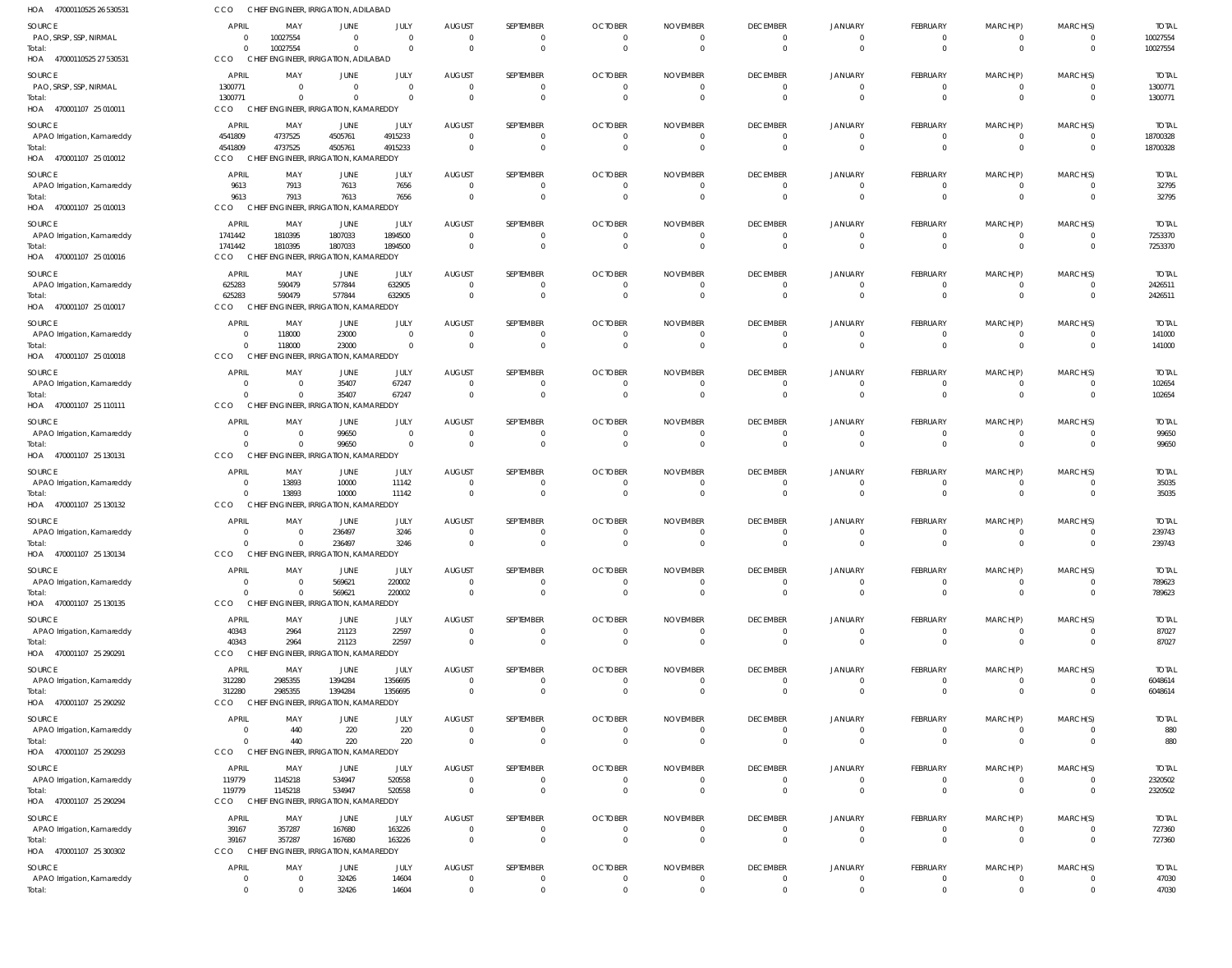| HOA 470001107 25 310318               | <b>CCO</b>                       | CHIEF ENGINEER, IRRIGATION, KAMAREDDY                     |                                  |                        |                                  |                            |                                  |                                  |                                   |                                  |                            |                      |                            |                          |
|---------------------------------------|----------------------------------|-----------------------------------------------------------|----------------------------------|------------------------|----------------------------------|----------------------------|----------------------------------|----------------------------------|-----------------------------------|----------------------------------|----------------------------|----------------------|----------------------------|--------------------------|
| SOURCE<br>APAO Irrigation, Kamareddy  | <b>APRIL</b><br>$\overline{0}$   | MAY<br>20000                                              | JUNE<br>$\overline{0}$           | JULY<br>$\overline{0}$ | <b>AUGUST</b><br>$\overline{0}$  | SEPTEMBER<br>0             | <b>OCTOBER</b><br>$\overline{0}$ | <b>NOVEMBER</b><br>$\mathbf 0$   | <b>DECEMBER</b><br>$\overline{0}$ | JANUARY<br>$\overline{0}$        | FEBRUARY<br>$\Omega$       | MARCH(P)             | MARCH(S)<br>0              | <b>TOTAL</b><br>20000    |
| Total:<br>HOA 47000110725 27 530531   | $\Omega$<br>CCO                  | 20000<br>CHIEF ENGINEER, IRRIGATION, NIZAMABAD            | $\overline{0}$                   | $\Omega$               | $\overline{0}$                   | $\mathbf{0}$               | $\overline{0}$                   | $\overline{0}$                   | $\overline{0}$                    | $\mathbf{0}$                     | $\Omega$                   | $\Omega$             | $\mathbf 0$                | 20000                    |
| SOURCE<br>APAO Irrigation, Kamareddy  | <b>APRIL</b><br>$\Omega$         | MAY<br>8963268                                            | JUNE<br>$\overline{0}$           | JULY<br>6456327        | <b>AUGUST</b><br>$\Omega$        | SEPTEMBER<br>$\Omega$      | <b>OCTOBER</b><br>$\overline{0}$ | <b>NOVEMBER</b><br>$\Omega$      | <b>DECEMBER</b><br>$\Omega$       | <b>JANUARY</b><br>$\Omega$       | FEBRUARY<br>$\Omega$       | MARCH(P)             | MARCH(S)<br><sup>0</sup>   | <b>TOTAL</b><br>15419595 |
| PAO IRRIGATION NIZAMABAD<br>Total:    | 200588600<br>200588600           | - 0<br>8963268                                            | $\Omega$<br>$\overline{0}$       | $\Omega$<br>6456327    | $\Omega$<br>$\Omega$             | $\Omega$<br>$\Omega$       | $\Omega$<br>$\Omega$             | $\Omega$<br>$\Omega$             | $\Omega$<br>$\Omega$              | $\Omega$<br>$\Omega$             | $\Omega$<br>$\Omega$       | $\Omega$             | $\Omega$<br>$\Omega$       | 200588600<br>216008195   |
| HOA 470001108 27 290291               | CCO                              | CHIEF ENGINEER, IRRIGATION, WANAPARTHY                    |                                  |                        |                                  |                            |                                  |                                  |                                   |                                  |                            |                      |                            |                          |
| SOURCE<br>PAO, PJP, Jogulamba Gadwal  | <b>APRIL</b><br>$\overline{0}$   | MAY<br>1495280                                            | JUNE<br>1505938                  | JULY<br>1464620        | <b>AUGUST</b><br>$\overline{0}$  | SEPTEMBER<br>0             | <b>OCTOBER</b><br>$\overline{0}$ | <b>NOVEMBER</b><br>$\mathbf 0$   | <b>DECEMBER</b><br>$\overline{0}$ | JANUARY<br>$\mathbf 0$           | FEBRUARY<br>$\Omega$       | MARCH(P)             | MARCH(S)<br>0              | <b>TOTAL</b><br>4465838  |
| Total:<br>HOA 470001108 27 290292     | $\Omega$<br>CCO                  | 1495280<br>CHIEF ENGINEER, IRRIGATION, WANAPARTHY         | 1505938                          | 1464620                | $\overline{0}$                   | $\mathbf{0}$               | $\overline{0}$                   | $\mathbf{0}$                     | $\mathbf 0$                       | $\mathbf{0}$                     | $\Omega$                   | $\Omega$             | $\mathbf 0$                | 4465838                  |
| SOURCE                                | <b>APRIL</b>                     | MAY                                                       | JUNE                             | JULY                   | <b>AUGUST</b>                    | SEPTEMBER                  | <b>OCTOBER</b>                   | <b>NOVEMBER</b>                  | <b>DECEMBER</b>                   | <b>JANUARY</b>                   | FEBRUARY                   | MARCH(P)             | MARCH(S)                   | <b>TOTAL</b>             |
| PAO, PJP, Jogulamba Gadwal<br>Total:  | $\Omega$<br>$\Omega$             | 500<br>500                                                | 500<br>500                       | 500<br>500             | $\overline{0}$<br>$\Omega$       | $\Omega$<br>$\Omega$       | $\overline{0}$<br>$\Omega$       | $\Omega$<br>$\overline{0}$       | $\mathbf{0}$<br>$\Omega$          | $\Omega$<br>$\Omega$             | $\Omega$<br>$\Omega$       | $\Omega$<br>$\Omega$ | $\Omega$<br>$\Omega$       | 1500<br>1500             |
| HOA 470001108 27 290293               | CCO                              | CHIEF ENGINEER, IRRIGATION, WANAPARTHY                    |                                  |                        |                                  |                            |                                  |                                  |                                   |                                  |                            |                      |                            |                          |
| SOURCE                                | <b>APRIL</b>                     | MAY                                                       | JUNE                             | JULY                   | <b>AUGUST</b>                    | <b>SEPTEMBER</b>           | <b>OCTOBER</b>                   | <b>NOVEMBER</b>                  | <b>DECEMBER</b>                   | <b>JANUARY</b>                   | FEBRUARY                   | MARCH(P)             | MARCH(S)                   | <b>TOTAL</b>             |
| PAO, PJP, Jogulamba Gadwal<br>Total:  | $\overline{0}$<br>$\overline{0}$ | 574628<br>574628                                          | 578383<br>578383                 | 562922<br>562922       | $\overline{0}$<br>$\overline{0}$ | $\Omega$<br>$\mathbf 0$    | $\overline{0}$<br>$\overline{0}$ | $\mathbf{0}$<br>$\overline{0}$   | $\overline{0}$<br>$\mathbf{0}$    | $\overline{0}$<br>$\mathbf 0$    | $\Omega$<br>$\Omega$       | $\Omega$<br>$\Omega$ | $\mathbf 0$<br>$\mathbf 0$ | 1715933<br>1715933       |
| HOA 470001108 27 290294               | <b>CCO</b>                       | CHIEF ENGINEER, IRRIGATION, WANAPARTHY                    |                                  |                        |                                  |                            |                                  |                                  |                                   |                                  |                            |                      |                            |                          |
| SOURCE                                | <b>APRIL</b>                     | MAY                                                       | JUNE                             | JULY                   | <b>AUGUST</b>                    | <b>SEPTEMBER</b>           | <b>OCTOBER</b>                   | <b>NOVEMBER</b>                  | <b>DECEMBER</b>                   | <b>JANUARY</b>                   | FEBRUARY                   | MARCH(P)             | MARCH(S)                   | <b>TOTAL</b>             |
| PAO, PJP, Jogulamba Gadwal<br>Total:  | $\overline{0}$<br>$\Omega$       | 265909<br>265909                                          | 265252<br>265252                 | 260938<br>260938       | $\overline{0}$<br>$\overline{0}$ | $\Omega$<br>$\Omega$       | 0<br>$\overline{0}$              | 0<br>$\overline{0}$              | $\mathbf{0}$<br>$\Omega$          | 0<br>$\Omega$                    | $\Omega$<br>$\Omega$       | $\Omega$             | 0<br>$\Omega$              | 792099<br>792099         |
| HOA 47000110825 26 530531             | CCO                              | CHIEF ENGINEER, IRRIGATION, WANAPARTHY                    |                                  |                        |                                  |                            |                                  |                                  |                                   |                                  |                            |                      |                            |                          |
| SOURCE                                | APRIL                            | MAY                                                       | JUNE                             | JULY                   | <b>AUGUST</b>                    | SEPTEMBER                  | <b>OCTOBER</b>                   | <b>NOVEMBER</b>                  | <b>DECEMBER</b>                   | JANUARY                          | FEBRUARY                   | MARCH(P)             | MARCH(S)                   | <b>TOTAL</b>             |
| PAO, PJP, Jogulamba Gadwal<br>Total:  | 109730434<br>109730434           | $\overline{\mathbf{0}}$<br>$\overline{0}$                 | $\overline{0}$<br>$\overline{0}$ | - 0<br>$\Omega$        | $\overline{0}$<br>$\overline{0}$ | $^{\circ}$<br>$\mathbf{0}$ | $\overline{0}$<br>$\overline{0}$ | $\mathbf 0$<br>$\overline{0}$    | $\overline{0}$<br>$\mathbf 0$     | $\mathbf 0$<br>$\mathbf{0}$      | $\Omega$<br>$\Omega$       | $\Omega$             | 0<br>$\mathbf 0$           | 109730434<br>109730434   |
| HOA 470001117 25 010011               | <b>CCO</b>                       | CHIEF ENGINEER, IRRIGATION, SANGA REDDY                   |                                  |                        |                                  |                            |                                  |                                  |                                   |                                  |                            |                      |                            |                          |
| SOURCE                                | APRIL                            | MAY                                                       | JUNE                             | JULY                   | <b>AUGUST</b>                    | SEPTEMBER                  | <b>OCTOBER</b>                   | <b>NOVEMBER</b>                  | <b>DECEMBER</b>                   | <b>JANUARY</b>                   | FEBRUARY                   | MARCH(P)             | MARCH(S)                   | <b>TOTAL</b>             |
| APAO Irrigation, Sangareddy<br>Total: | 6246677<br>6246677               | 6848082<br>6848082                                        | 6378195<br>6378195               | 7208867<br>7208867     | $\Omega$<br>$\overline{0}$       | $\Omega$<br>$\Omega$       | $\overline{0}$<br>$\overline{0}$ | $\mathbf 0$<br>$\Omega$          | $\mathbf{0}$<br>$\overline{0}$    | $\Omega$<br>$\Omega$             | $\Omega$<br>$\Omega$       | $\Omega$<br>$\Omega$ | $\Omega$<br>$\Omega$       | 26681821<br>26681821     |
| HOA 470001117 25 010012               | <b>CCO</b>                       | CHIEF ENGINEER, IRRIGATION, SANGA REDDY                   |                                  |                        |                                  |                            |                                  |                                  |                                   |                                  |                            |                      |                            |                          |
| <b>SOURCE</b>                         | <b>APRIL</b>                     | MAY                                                       | JUNE                             | JULY                   | <b>AUGUST</b>                    | <b>SEPTEMBER</b>           | <b>OCTOBER</b>                   | <b>NOVEMBER</b>                  | <b>DECEMBER</b>                   | <b>JANUARY</b>                   | FEBRUARY                   | MARCH(P)             | MARCH(S)                   | <b>TOTAL</b>             |
| APAO Irrigation, Sangareddy<br>Total: | 16835<br>16835                   | 9161<br>9161                                              | 8828<br>8828                     | 9726<br>9726           | $\overline{0}$<br>$\overline{0}$ | $\Omega$<br>$\mathbf{0}$   | $\overline{0}$<br>$\overline{0}$ | $\overline{0}$<br>$\overline{0}$ | $\mathbf 0$<br>$\overline{0}$     | $\overline{0}$<br>$\overline{0}$ | $\Omega$<br>$\Omega$       | $\Omega$<br>$\Omega$ | $\Omega$<br>$\Omega$       | 44550<br>44550           |
| HOA 470001117 25 010013               | CCO                              | CHIEF ENGINEER, IRRIGATION, SANGA REDDY                   |                                  |                        |                                  |                            |                                  |                                  |                                   |                                  |                            |                      |                            |                          |
| SOURCE                                | <b>APRIL</b>                     | MAY                                                       | JUNE                             | JULY                   | <b>AUGUST</b>                    | SEPTEMBER                  | <b>OCTOBER</b>                   | <b>NOVEMBER</b>                  | <b>DECEMBER</b>                   | <b>JANUARY</b>                   | FEBRUARY                   | MARCH(P)             | MARCH(S)                   | <b>TOTAL</b>             |
| APAO Irrigation, Sangareddy           | 2399690                          | 2630816                                                   | 2518037                          | 2814292                | $\Omega$                         | $\Omega$                   | 0                                | $\Omega$                         | $\Omega$                          | $\Omega$                         | $\Omega$                   |                      | 0                          | 10362835                 |
| Total:<br>HOA 470001117 25 010016     | 2399690<br><b>CCO</b>            | 2630816<br>CHIEF ENGINEER, IRRIGATION, SANGA REDDY        | 2518037                          | 2814292                | $\overline{0}$                   | $\mathbf{0}$               | $\overline{0}$                   | $\mathbf 0$                      | $\Omega$                          | $\Omega$                         | $\Omega$                   | $\Omega$             | $\Omega$                   | 10362835                 |
| <b>SOURCE</b>                         | <b>APRIL</b>                     | MAY                                                       | JUNE                             | JULY                   | <b>AUGUST</b>                    | SEPTEMBER                  | <b>OCTOBER</b>                   | <b>NOVEMBER</b>                  | <b>DECEMBER</b>                   | JANUARY                          | FEBRUARY                   | MARCH(P)             | MARCH(S)                   | <b>TOTAL</b>             |
| APAO Irrigation, Sangareddy           | 927654<br>927654                 | 932581<br>932581                                          | 862651<br>862651                 | 972516<br>972516       | $\Omega$<br>$\overline{0}$       | $\Omega$<br>$\mathbf{0}$   | $\Omega$<br>$\overline{0}$       | $\Omega$<br>$\mathbf{0}$         | $\Omega$<br>$\overline{0}$        | $\Omega$<br>$\mathbf 0$          | $\Omega$<br>$\overline{0}$ | $\Omega$<br>$\Omega$ | $\Omega$<br>$\mathbf 0$    | 3695402<br>3695402       |
| Total:<br>HOA 470001117 25 010017     | CCO                              | CHIEF ENGINEER, IRRIGATION, SANGA REDDY                   |                                  |                        |                                  |                            |                                  |                                  |                                   |                                  |                            |                      |                            |                          |
| SOURCE                                | <b>APRIL</b>                     | MAY                                                       | JUNE                             | <b>JULY</b>            | <b>AUGUST</b>                    | SEPTEMBER                  | <b>OCTOBER</b>                   | <b>NOVEMBER</b>                  | <b>DECEMBER</b>                   | <b>JANUARY</b>                   | FEBRUARY                   | MARCH(P)             | MARCH(S)                   | <b>TOTAL</b>             |
| APAO Irrigation, Sangareddy           | 166500                           | $\overline{0}$<br>$\Omega$                                | 101174                           | 155357                 | $\overline{0}$<br>$\overline{0}$ | $\mathbf{0}$<br>$\Omega$   | $\overline{0}$<br>$\overline{0}$ | $\mathbf 0$<br>$\mathbf{0}$      | $\overline{0}$<br>$\mathbf{0}$    | $\overline{0}$                   | $\Omega$<br>$\Omega$       | $\Omega$<br>$\Omega$ | 0<br>$\Omega$              | 423031                   |
| Total:<br>HOA 470001117 25 130131     | 166500<br><b>CCO</b>             | CHIEF ENGINEER, IRRIGATION, SANGA REDDY                   | 101174                           | 155357                 |                                  |                            |                                  |                                  |                                   | $\overline{0}$                   |                            |                      |                            | 423031                   |
| <b>SOURCE</b>                         | <b>APRIL</b>                     | MAY                                                       | JUNE                             | <b>JULY</b>            | <b>AUGUST</b>                    | SEPTEMBER                  | <b>OCTOBER</b>                   | <b>NOVEMBER</b>                  | <b>DECEMBER</b>                   | JANUARY                          | FEBRUARY                   | MARCH(P)             | MARCH(S)                   | <b>TOTAL</b>             |
| APAO Irrigation, Sangareddy           | $\overline{0}$                   | $\overline{0}$                                            | $\overline{0}$                   | 34966                  | $\overline{0}$                   | 0                          | $\overline{0}$                   | $\overline{0}$                   | $\mathbf 0$                       | $\mathbf 0$                      | $\mathbf 0$                | 0                    | $\Omega$                   | 34966                    |
| Total:<br>HOA 470001117 25 130132     | $\Omega$<br>CCO                  | $\Omega$<br>CHIEF ENGINEER, IRRIGATION, SANGA REDDY       | $\Omega$                         | 34966                  | $\overline{0}$                   | $\mathbf{0}$               | $\overline{0}$                   | $\overline{0}$                   | $\overline{0}$                    | $\mathbf{0}$                     | $\Omega$                   | $\Omega$             | $\Omega$                   | 34966                    |
| SOURCE                                | <b>APRIL</b>                     | MAY                                                       | JUNE                             | JULY                   | <b>AUGUST</b>                    | SEPTEMBER                  | <b>OCTOBER</b>                   | <b>NOVEMBER</b>                  | <b>DECEMBER</b>                   | JANUARY                          | FEBRUARY                   | MARCH(P)             | MARCH(S)                   | <b>TOTAL</b>             |
| APAO Irrigation, Sangareddy           | $\overline{0}$                   | $\Omega$                                                  | $\overline{0}$                   | 41700                  | $\overline{0}$                   | $\Omega$                   | $\overline{0}$                   | $\Omega$                         | $\overline{0}$                    | 0                                | $\Omega$                   |                      | 0                          | 41700                    |
| Total:<br>HOA 470001117 25 130134     | $\Omega$<br>CCO                  | $\Omega$<br>CHIEF ENGINEER, IRRIGATION, SANGA REDDY       | $\overline{0}$                   | 41700                  | $\overline{0}$                   | $\mathbf{0}$               | $\overline{0}$                   | $\mathbf{0}$                     | $\overline{0}$                    | $\overline{0}$                   | $\Omega$                   | $\Omega$             | $\mathbf 0$                | 41700                    |
| SOURCE                                | <b>APRIL</b>                     | MAY                                                       | JUNE                             | JULY                   | <b>AUGUST</b>                    | SEPTEMBER                  | <b>OCTOBER</b>                   | <b>NOVEMBER</b>                  | <b>DECEMBER</b>                   | JANUARY                          | FEBRUARY                   | MARCH(P)             | MARCH(S)                   | <b>TOTAL</b>             |
| APAO Irrigation, Sangareddy           | $\overline{0}$<br>$\Omega$       | $\overline{\mathbf{0}}$<br>$\Omega$                       | 125716                           | 419574                 | $\overline{0}$<br>$\overline{0}$ | 0<br>$\mathbf{0}$          | $\mathbf 0$<br>$\overline{0}$    | $\mathbf 0$<br>$\overline{0}$    | $\mathbf 0$                       | 0<br>$\mathbf{0}$                | $\overline{0}$<br>$\Omega$ | $\Omega$             |                            | 545290                   |
| Total:<br>HOA 470001117 25 130135     | CCO                              | CHIEF ENGINEER, IRRIGATION, SANGA REDDY                   | 125716                           | 419574                 |                                  |                            |                                  |                                  | $\overline{0}$                    |                                  |                            |                      | $\mathbf 0$                | 545290                   |
| SOURCE                                | <b>APRIL</b>                     | MAY                                                       | JUNE                             | <b>JULY</b>            | <b>AUGUST</b>                    | SEPTEMBER                  | <b>OCTOBER</b>                   | <b>NOVEMBER</b>                  | <b>DECEMBER</b>                   | <b>JANUARY</b>                   | FEBRUARY                   | MARCH(P)             | MARCH(S)                   | <b>TOTAL</b>             |
| APAO Irrigation, Sangareddy           | $\overline{0}$                   | $\overline{0}$                                            | $\overline{0}$                   | 250857                 | $\overline{0}$                   | $\mathbf{0}$               | $\overline{0}$                   | $\mathbf 0$                      | $\mathbf{0}$                      | $\overline{0}$                   | $\Omega$                   | $\Omega$             | 0                          | 250857                   |
| Total:<br>HOA 470001117 25 240        | $\Omega$<br>CCO                  | $\Omega$<br>CHIEF ENGINEER, IRRIGATION, SANGA REDDY       | $\Omega$                         | 250857                 | $\Omega$                         | $\Omega$                   | $\Omega$                         | $\Omega$                         | $\overline{0}$                    | $\Omega$                         | $\Omega$                   | $\Omega$             | $\Omega$                   | 250857                   |
| SOURCE                                | <b>APRIL</b>                     | MAY                                                       | JUNE                             | <b>JULY</b>            | <b>AUGUST</b>                    | SEPTEMBER                  | <b>OCTOBER</b>                   | <b>NOVEMBER</b>                  | <b>DECEMBER</b>                   | JANUARY                          | FEBRUARY                   | MARCH(P)             | MARCH(S)                   | <b>TOTAL</b>             |
| APAO Irrigation, Sangareddy           | $\overline{0}$                   | $\overline{0}$                                            | $\overline{0}$                   | 72380                  | $\overline{0}$                   | 0                          | $\overline{0}$                   | $\mathbf 0$                      | $\mathbf 0$                       | $\overline{0}$                   | $\overline{0}$             | $\Omega$             | $\mathbf 0$                | 72380                    |
| Total:<br>HOA 470001117 25 290291     | $\Omega$<br>CCO                  | $\overline{0}$<br>CHIEF ENGINEER, IRRIGATION, SANGA REDDY | $\mathbf 0$                      | 72380                  | $\overline{0}$                   | $\mathbf{0}$               | $\overline{0}$                   | $\overline{0}$                   | $\overline{0}$                    | $\mathbf{0}$                     | $\Omega$                   | $\Omega$             | $\mathbf 0$                | 72380                    |
| SOURCE                                | <b>APRIL</b>                     | MAY                                                       | JUNE                             | JULY                   | <b>AUGUST</b>                    | SEPTEMBER                  | <b>OCTOBER</b>                   | <b>NOVEMBER</b>                  | <b>DECEMBER</b>                   | JANUARY                          | FEBRUARY                   | MARCH(P)             | MARCH(S)                   | <b>TOTAL</b>             |
| APAO Irrigation, Sangareddy           | 1662455                          | 1662455                                                   | 1595010                          | 1667710                | $\overline{0}$                   | $\Omega$                   | $\overline{0}$                   | $\Omega$                         | $^{\circ}$                        | 0                                | $\Omega$                   |                      |                            | 6587630                  |
| Total:                                | 1662455                          | 1662455                                                   | 1595010                          | 1667710                | $\Omega$                         | $\Omega$                   | $\Omega$                         |                                  | $\Omega$                          | $\Omega$                         |                            |                      |                            | 6587630                  |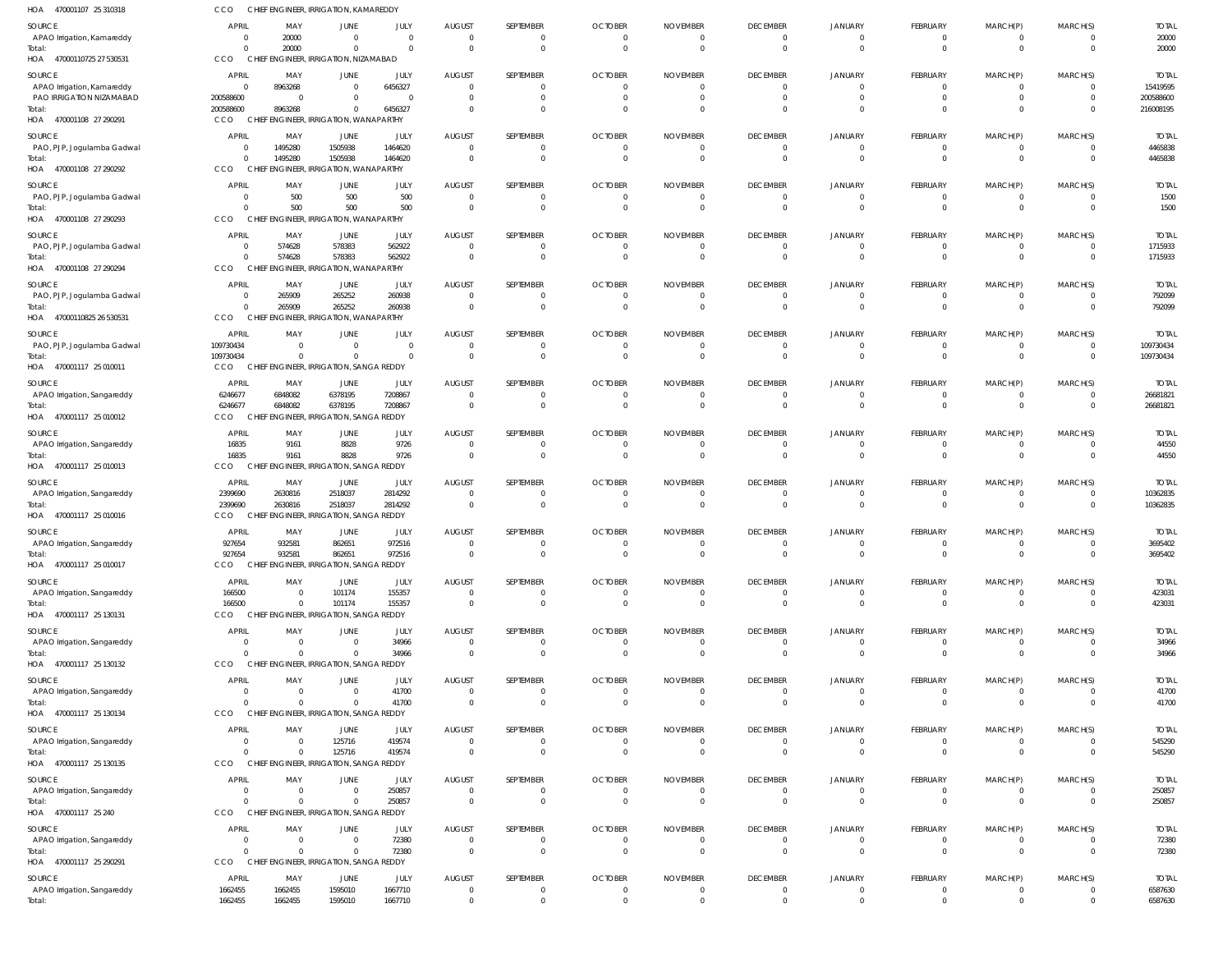| HOA 470001117 25 290293                                   | <b>CCO</b>                 |                                  | CHIEF ENGINEER, IRRIGATION, SANGA REDDY                   |                            |                                  |                  |                                  |                                |                          |                      |                                  |                                  |                      |                         |
|-----------------------------------------------------------|----------------------------|----------------------------------|-----------------------------------------------------------|----------------------------|----------------------------------|------------------|----------------------------------|--------------------------------|--------------------------|----------------------|----------------------------------|----------------------------------|----------------------|-------------------------|
| SOURCE                                                    | APRIL                      | MAY                              | JUNE                                                      | JULY                       | <b>AUGUST</b>                    | SEPTEMBER        | <b>OCTOBER</b>                   | <b>NOVEMBER</b>                | <b>DECEMBER</b>          | <b>JANUARY</b>       | FEBRUARY                         | MARCH(P)                         | MARCH(S)             | <b>TOTAL</b>            |
| APAO Irrigation, Sangareddy                               | 637660                     | 637660                           | 606830                                                    | 1063490                    | $\mathbf{0}$                     |                  | $\overline{0}$                   | $\mathbf 0$                    | $\Omega$                 |                      | $\overline{0}$                   | 0                                |                      | 2945640                 |
| lotal:<br>HOA 470001117 25 290294                         | 637660<br>CCO              | 637660                           | 606830<br>CHIEF ENGINEER, IRRIGATION, SANGA REDDY         | 1063490                    | $\overline{0}$                   | $\Omega$         | $\overline{0}$                   | $\overline{0}$                 | $\mathbf 0$              | $\Omega$             | $\overline{0}$                   | $\overline{0}$                   | $\mathbf{0}$         | 2945640                 |
|                                                           | <b>APRIL</b>               |                                  |                                                           |                            |                                  |                  |                                  |                                |                          |                      |                                  |                                  |                      |                         |
| SOURCE<br>APAO Irrigation, Sangareddy                     | 272980                     | MAY<br>272980                    | JUNE<br>232505                                            | JULY<br>238666             | <b>AUGUST</b><br>$\overline{0}$  | SEPTEMBER<br>- 0 | <b>OCTOBER</b><br>$\overline{0}$ | <b>NOVEMBER</b><br>$\mathbf 0$ | <b>DECEMBER</b>          | <b>JANUARY</b>       | FEBRUARY<br>$\overline{0}$       | MARCH(P)<br>$\overline{0}$       | MARCH(S)             | <b>TOTAL</b><br>1017131 |
| Total:                                                    | 272980                     | 272980                           | 232505                                                    | 238666                     | $\overline{0}$                   | $\Omega$         | $\Omega$                         | $\overline{0}$                 | $\Omega$                 |                      | $\Omega$                         | $\Omega$                         | $\Omega$             | 1017131                 |
| HOA 470001117 25 290295                                   | CCO                        |                                  | CHIEF ENGINEER, IRRIGATION, SANGA REDDY                   |                            |                                  |                  |                                  |                                |                          |                      |                                  |                                  |                      |                         |
| SOURCE                                                    | <b>APRIL</b>               | MAY                              | JUNE                                                      | JULY                       | <b>AUGUST</b>                    | SEPTEMBER        | <b>OCTOBER</b>                   | <b>NOVEMBER</b>                | <b>DECEMBER</b>          | JANUARY              | FEBRUARY                         | MARCH(P)                         | MARCH(S)             | <b>TOTAL</b>            |
| APAO Irrigation, Sangareddy                               | $\Omega$                   | $\overline{0}$                   | $\overline{0}$                                            | 100000                     | $\overline{0}$                   | - 0              | $\overline{0}$                   | $\overline{0}$                 | $\Omega$                 | $\Omega$             | $\overline{0}$                   | $\overline{0}$                   | $\Omega$             | 100000                  |
| HOA 470001117 25 300301                                   | $\Omega$<br><b>CCO</b>     | $\overline{0}$                   | $\overline{0}$<br>CHIEF ENGINEER, IRRIGATION, SANGA REDDY | 100000                     | $\overline{0}$                   | $\Omega$         | $\overline{0}$                   | $\overline{0}$                 | $\Omega$                 | $\Omega$             | $\overline{0}$                   | $\overline{0}$                   | $\Omega$             | 100000                  |
| SOURCE                                                    | <b>APRIL</b>               | MAY                              | JUNE                                                      | JULY                       | <b>AUGUST</b>                    | SEPTEMBER        | <b>OCTOBER</b>                   | <b>NOVEMBER</b>                | <b>DECEMBER</b>          | <b>JANUARY</b>       | FEBRUARY                         | MARCH(P)                         | MARCH(S)             | <b>TOTAL</b>            |
| APAO Irrigation, Sangareddy                               | 28000                      | $\overline{0}$                   | $\overline{0}$                                            | $\overline{0}$             | $\mathbf 0$                      | - 0              | $\overline{0}$                   | 0                              |                          |                      | $\overline{0}$                   | $\overline{0}$                   |                      | 28000                   |
| Total:                                                    | 28000                      | $\Omega$                         | $\Omega$                                                  | $\overline{0}$             | $\overline{0}$                   | $\Omega$         | $\overline{0}$                   | $\overline{0}$                 | $\Omega$                 |                      | $\Omega$                         | $\overline{0}$                   | $\Omega$             | 28000                   |
| HOA 470001117 25 300302                                   | CCO                        |                                  | CHIEF ENGINEER, IRRIGATION, SANGA REDDY                   |                            |                                  |                  |                                  |                                |                          |                      |                                  |                                  |                      |                         |
| SOURCE                                                    | <b>APRIL</b>               | MAY                              | JUNE                                                      | JULY                       | AUGUST                           | SEPTEMBER        | <b>OCTOBER</b>                   | <b>NOVEMBER</b>                | <b>DECEMBER</b>          | <b>JANUARY</b>       | FEBRUARY                         | MARCH(P)                         | MARCH(S)             | <b>TOTAL</b>            |
| APAO Irrigation, Sangareddy<br>Total:                     | 191535<br>191535           | $\overline{0}$<br>$\overline{0}$ | 1007385<br>1007385                                        | 43742<br>43742             | $\overline{0}$<br>$\overline{0}$ | $\Omega$         | $\overline{0}$<br>$\overline{0}$ | $\mathbf 0$<br>$\overline{0}$  | $\Omega$<br>$\Omega$     | $\Omega$             | 0<br>$\overline{0}$              | 0<br>$\overline{0}$              | $\Omega$             | 1242662<br>1242662      |
| HOA 470001117 25 310318                                   | CCO                        |                                  | CHIEF ENGINEER, IRRIGATION, SANGA REDDY                   |                            |                                  |                  |                                  |                                |                          |                      |                                  |                                  |                      |                         |
| SOURCE                                                    | <b>APRIL</b>               | MAY                              | JUNE                                                      | JULY                       | <b>AUGUST</b>                    | SEPTEMBER        | <b>OCTOBER</b>                   | <b>NOVEMBER</b>                | <b>DECEMBER</b>          | <b>JANUARY</b>       | FEBRUARY                         | MARCH(P)                         | MARCH(S)             | <b>TOTAL</b>            |
| APAO Irrigation, Sangareddy                               |                            | 40000                            | 20000                                                     | $\overline{0}$             | $\mathbf{0}$                     | - 0              | $\overline{0}$                   | $\mathbf 0$                    |                          |                      | $\overline{0}$                   | $\overline{0}$                   |                      | 60000                   |
| lotal:                                                    |                            | 40000                            | 20000                                                     | $\overline{0}$             | $\overline{0}$                   | $\Omega$         | $\overline{0}$                   | $\overline{0}$                 | $\mathbf 0$              | $\Omega$             | $\overline{0}$                   | $\overline{0}$                   | $\mathbf 0$          | 60000                   |
| HOA 470001117 25 510511                                   | <b>CCO</b>                 |                                  | CHIEF ENGINEER, IRRIGATION, SANGA REDDY                   |                            |                                  |                  |                                  |                                |                          |                      |                                  |                                  |                      |                         |
| SOURCE                                                    | <b>APRIL</b>               | MAY                              | JUNE                                                      | JULY                       | AUGUST                           | SEPTEMBER        | <b>OCTOBER</b>                   | <b>NOVEMBER</b>                | <b>DECEMBER</b>          | JANUARY              | FEBRUARY                         | MARCH(P)                         | MARCH(S)             | <b>TOTAL</b>            |
| APAO Irrigation, Sangareddy<br>Total:                     | $\Omega$                   | $\overline{0}$<br>$\Omega$       | $\overline{0}$<br>$\overline{0}$                          | 18632<br>18632             | $\overline{0}$<br>$\overline{0}$ | $\Omega$         | $\overline{0}$<br>$\overline{0}$ | $\mathbf 0$<br>$\overline{0}$  | $\mathbf{0}$<br>$\Omega$ | $\Omega$<br>$\Omega$ | $\overline{0}$<br>$\overline{0}$ | $\overline{0}$<br>$\overline{0}$ | $\Omega$<br>$\Omega$ | 18632<br>18632          |
| HOA 47000111725 25 280284                                 | <b>CCO</b><br>CHIEF        |                                  | ENGINEER, IRRIGATION, SANGA REDDY                         |                            |                                  |                  |                                  |                                |                          |                      |                                  |                                  |                      |                         |
| SOURCE                                                    | <b>APRIL</b>               | MAY                              | JUNE                                                      | JULY                       | <b>AUGUST</b>                    | SEPTEMBER        | <b>OCTOBER</b>                   | <b>NOVEMBER</b>                | <b>DECEMBER</b>          | <b>JANUARY</b>       | FEBRUARY                         | MARCH(P)                         | MARCH(S)             | <b>TOTAL</b>            |
| APAO Irrigation, Sangareddy                               |                            | $\Omega$                         | $\overline{0}$                                            | 600000                     | $\mathbf 0$                      | - 0              | $\overline{0}$                   | $\mathbf 0$                    |                          |                      | 0                                | $\Omega$                         |                      | 600000                  |
| Total:                                                    |                            | $\overline{0}$                   | $\overline{0}$                                            | 600000                     | $\overline{0}$                   | $\Omega$         | $\overline{0}$                   | $\overline{0}$                 | $\Omega$                 | $\Omega$             | $\overline{0}$                   | $\overline{0}$                   | $\Omega$             | 600000                  |
| HOA 47000111725 26 530531                                 | <b>CCO</b>                 |                                  | CHIEF ENGINEER, IRRIGATION, SANGA REDDY                   |                            |                                  |                  |                                  |                                |                          |                      |                                  |                                  |                      |                         |
| SOURCE                                                    | APRIL                      | MAY                              | JUNE                                                      | JULY                       | AUGUST                           | SEPTEMBER        | <b>OCTOBER</b>                   | <b>NOVEMBER</b>                | <b>DECEMBER</b>          | <b>JANUARY</b>       | FEBRUARY                         | MARCH(P)                         | MARCH(S)             | <b>TOTAL</b>            |
| APAO Irrigation, Sangareddy<br>lotal:                     | $\Omega$                   | 15588651<br>15588651             | $\overline{0}$<br>$\overline{0}$                          | $\overline{0}$<br>$\Omega$ | $\mathbf 0$<br>$\overline{0}$    | - 0              | $\overline{0}$<br>$\overline{0}$ | $\mathbf 0$<br>$\overline{0}$  | $\mathbf 0$              | $\Omega$             | $\overline{0}$<br>$\overline{0}$ | $\overline{0}$<br>$\overline{0}$ | $\mathbf 0$          | 15588651<br>15588651    |
| HOA 47000111725 26 530532                                 | <b>CCO</b>                 |                                  | CHIEF ENGINEER, IRRIGATION, SANGA REDDY                   |                            |                                  |                  |                                  |                                |                          |                      |                                  |                                  |                      |                         |
| SOURCE                                                    | <b>APRIL</b>               | MAY                              | JUNE                                                      | JULY                       | <b>AUGUST</b>                    | SEPTEMBER        | <b>OCTOBER</b>                   | <b>NOVEMBER</b>                | <b>DECEMBER</b>          | <b>JANUARY</b>       | FEBRUARY                         | MARCH(P)                         | MARCH(S)             | <b>TOTAI</b>            |
| APAO Irrigation, Sangareddy                               | - 0                        | $\overline{0}$                   | $\overline{0}$                                            | 37639621                   | $\overline{0}$                   | - 0              | $\overline{0}$                   | $\mathbf 0$                    |                          |                      | $\overline{0}$                   | $\Omega$                         |                      | 37639621                |
| lotal:                                                    |                            | $\Omega$                         | $\overline{0}$                                            | 37639621                   | $\overline{0}$                   | $\Omega$         | $\overline{0}$                   | $\overline{0}$                 | $\Omega$                 | $\Omega$             | $\overline{0}$                   | $\overline{0}$                   | $\Omega$             | 37639621                |
| HOA 470001122 26 290291                                   | <b>CCO</b>                 |                                  | CHIEF ENGINEER, IRRIGATION, WANAPARTHY                    |                            |                                  |                  |                                  |                                |                          |                      |                                  |                                  |                      |                         |
| SOURCE<br>APAO Irrigation, Wanaparthy                     | APRIL<br>2058565           | MAY<br>2061735                   | JUNE<br>2063876                                           | JULY<br>2150795            | <b>AUGUST</b><br>$\mathbf 0$     | SEPTEMBER        | <b>OCTOBER</b><br>$\overline{0}$ | <b>NOVEMBER</b><br>$\mathbf 0$ | <b>DECEMBER</b>          | JANUARY              | FEBRUARY<br>0                    | MARCH(P)<br>$\Omega$             | MARCH(S)             | <b>TOTAL</b><br>8334971 |
| PAO, PJP, Jogulamba Gadwal                                | 3246417                    | 3348675                          | 3335564                                                   | 3306205                    | $\overline{0}$                   |                  | $\Omega$                         |                                |                          |                      |                                  |                                  |                      | 13236861                |
| lotal:                                                    | 5304982                    | 5410410                          | 5399440                                                   | 5457000                    |                                  |                  |                                  |                                |                          |                      |                                  |                                  |                      | 21571832                |
| HOA 470001122 26 290292                                   | CCO                        |                                  | CHIEF ENGINEER, IRRIGATION, WANAPARTHY                    |                            |                                  |                  |                                  |                                |                          |                      |                                  |                                  |                      |                         |
| SOURCE                                                    | <b>APRIL</b>               | MAY                              | JUNE                                                      | JULY                       | <b>AUGUST</b>                    | SEPTEMBER        | <b>OCTOBER</b>                   | <b>NOVEMBER</b>                | <b>DECEMBER</b>          | <b>JANUARY</b>       | <b>FEBRUARY</b>                  | MARCH(P)                         | MARCH(S)             | <b>TOTAL</b>            |
| APAO Irrigation, Wanaparthy<br>PAO, PJP, Jogulamba Gadwal | 525<br>2700                | 525<br>2700                      | 525<br>2700                                               | 525<br>2700                | $\mathbf 0$<br>$\mathbf{0}$      | - 0<br>$\Omega$  | $\overline{0}$<br>$\overline{0}$ | $\mathbf 0$<br>$\mathbf 0$     |                          |                      | $\mathbf{0}$<br>$\overline{0}$   | $\Omega$<br>$\mathbf{0}$         |                      | 2100<br>10800           |
| Total:                                                    | 3225                       | 3225                             | 3225                                                      | 3225                       | $\overline{0}$                   | $\Omega$         | $\overline{0}$                   | $\overline{0}$                 |                          |                      | $\Omega$                         | $\Omega$                         | $\Omega$             | 12900                   |
| HOA 470001122 26 290293                                   | <b>CCO</b>                 |                                  | CHIEF ENGINEER, IRRIGATION, WANAPARTHY                    |                            |                                  |                  |                                  |                                |                          |                      |                                  |                                  |                      |                         |
| SOURCE                                                    | <b>APRIL</b>               | MAY                              | JUNE                                                      | JULY                       | <b>AUGUST</b>                    | SEPTEMBER        | <b>OCTOBER</b>                   | <b>NOVEMBER</b>                | <b>DECEMBER</b>          | <b>JANUARY</b>       | FEBRUARY                         | MARCH(P)                         | MARCH(S)             | <b>TOTAL</b>            |
| APAO Irrigation, Wanaparthy                               | 790199                     | 791428                           | 833996                                                    | 793509                     | $\mathbf 0$                      |                  | $\overline{0}$                   | $\Omega$                       |                          |                      |                                  |                                  |                      | 3209132                 |
| PAO, PJP, Jogulamba Gadwal<br>Total:                      | 1245167<br>2035366         | 1238684<br>2030112               | 1274541<br>2108537                                        | 1250630<br>2044139         | $\overline{0}$<br>$\overline{0}$ |                  | $\overline{0}$<br>$\overline{0}$ | $\mathbf 0$<br>$\overline{0}$  | $\Omega$<br>$\Omega$     | $\Omega$             | 0<br>$\overline{0}$              | $\overline{0}$<br>$\overline{0}$ | $\Omega$             | 5009022<br>8218154      |
| HOA 470001122 26 290294                                   | CCO                        |                                  | CHIEF ENGINEER, IRRIGATION, WANAPARTHY                    |                            |                                  |                  |                                  |                                |                          |                      |                                  |                                  |                      |                         |
| SOURCE                                                    | <b>APRIL</b>               | MAY                              | JUNE                                                      | JULY                       | <b>AUGUST</b>                    | SEPTEMBER        | <b>OCTOBER</b>                   | <b>NOVEMBER</b>                | <b>DECEMBER</b>          | <b>JANUARY</b>       | FEBRUARY                         | MARCH(P)                         | MARCH(S)             | <b>TOTAL</b>            |
| APAO Irrigation, Wanaparthy                               | 335399                     | 335780                           | 336037                                                    | 336509                     | $\mathbf 0$                      |                  | $\Omega$                         | $\Omega$                       |                          |                      | 0                                |                                  |                      | 1343725                 |
| PAO, PJP, Jogulamba Gadwal                                | 596325                     | 585338                           | 591110                                                    | 588591                     | $\overline{0}$                   | - 0              | $\overline{0}$                   | $\mathbf 0$                    |                          |                      | $\mathbf 0$                      | $\overline{0}$                   |                      | 2361364                 |
| Total:<br>HOA 470001122 26 290295                         | 931724<br>CCO              | 921118                           | 927147<br>CHIEF ENGINEER, IRRIGATION, WANAPARTHY          | 925100                     | $\overline{0}$                   |                  | $\Omega$                         | $\Omega$                       |                          |                      | $\Omega$                         | $\Omega$                         |                      | 3705089                 |
| SOURCE                                                    | APRIL                      | MAY                              | JUNE                                                      | JULY                       | <b>AUGUST</b>                    | SEPTEMBER        | <b>OCTOBER</b>                   | <b>NOVEMBER</b>                | <b>DECEMBER</b>          | <b>JANUARY</b>       | FEBRUARY                         | MARCH(P)                         | MARCH(S)             | <b>TOTAL</b>            |
| APAO Irrigation, Wanaparthy                               | - 0                        | 155482                           | $\overline{0}$                                            | $\overline{0}$             | $\mathbf{0}$                     | - 0              | $\overline{0}$                   | $\mathbf 0$                    | $\Omega$                 | - 0                  | $\mathbf{0}$                     | $\mathbf{0}$                     |                      | 155482                  |
| PAO, PJP, Jogulamba Gadwal                                |                            | 187704                           | 92290                                                     | 19710                      | $\overline{0}$                   |                  | $\overline{0}$                   | $\mathbf 0$                    | $\Omega$                 | $\Omega$             | 0                                | $\mathbf 0$                      | $\Omega$             | 299704                  |
| lotal:                                                    | $\Omega$                   | 343186                           | 92290                                                     | 19710                      | $\overline{0}$                   |                  | $\overline{0}$                   | $\overline{0}$                 | $\Omega$                 |                      | $\Omega$                         | $\Omega$                         | $\Omega$             | 455186                  |
| HOA 47000112225 27 530531                                 | <b>CCO</b><br><b>CHIEF</b> |                                  | ENGINEER, IRRIGATION, WANAPARTHY                          |                            |                                  |                  |                                  |                                |                          |                      |                                  |                                  |                      |                         |
| SOURCE<br>PAO, PJP, Jogulamba Gadwal                      | <b>APRIL</b><br>121068     | MAY<br>$\overline{0}$            | JUNE<br>$\overline{0}$                                    | JULY<br>$\overline{0}$     | <b>AUGUST</b><br>$\overline{0}$  | SEPTEMBER<br>- 0 | <b>OCTOBER</b><br>$\overline{0}$ | <b>NOVEMBER</b><br>$\mathbf 0$ | <b>DECEMBER</b>          | JANUARY              | FEBRUARY<br>$\overline{0}$       | MARCH(P)<br>$\mathbf{0}$         | MARCH(S)             | <b>TOTAL</b><br>121068  |
| Total:                                                    | 121068                     | $\Omega$                         | $\overline{0}$                                            | $\Omega$                   | $\overline{0}$                   | $\Omega$         | $\overline{0}$                   | $\overline{0}$                 | $\mathbf 0$              | $\Omega$             | $\overline{0}$                   | $\overline{0}$                   | $\Omega$             | 121068                  |
| HOA 47000112225 49 500501                                 | CCO                        |                                  | CHIEF ENGINEER, IRRIGATION, WANAPARTHY                    |                            |                                  |                  |                                  |                                |                          |                      |                                  |                                  |                      |                         |
| SOURCE                                                    | <b>APRIL</b>               | MAY                              | JUNE                                                      | JULY                       | <b>AUGUST</b>                    | SEPTEMBER        | <b>OCTOBER</b>                   | <b>NOVEMBER</b>                | <b>DECEMBER</b>          | <b>JANUARY</b>       | FEBRUARY                         | MARCH(P)                         | MARCH(S)             | <b>TOTAL</b>            |
| PAO, PJP, Jogulamba Gadwal                                | 1082844                    | $\overline{0}$                   | $\mathbf 0$                                               | $\mathbf 0$                | $\mathbf 0$                      | - 0              | $\overline{0}$                   | $\mathbf 0$                    | $\mathbf{0}$             | $\overline{0}$       | $\overline{0}$                   | $\mathbf{0}$                     | $\Omega$             | 1082844                 |
| Total:                                                    | 1082844                    | $\mathbf 0$                      | $\mathbf 0$                                               | $\mathbf{0}$               | $\overline{0}$                   | $\Omega$         | $\overline{0}$                   | $\mathbf 0$                    | $\Omega$                 | $\Omega$             | $\mathbf 0$                      | $\mathbf 0$                      | $\Omega$             | 1082844                 |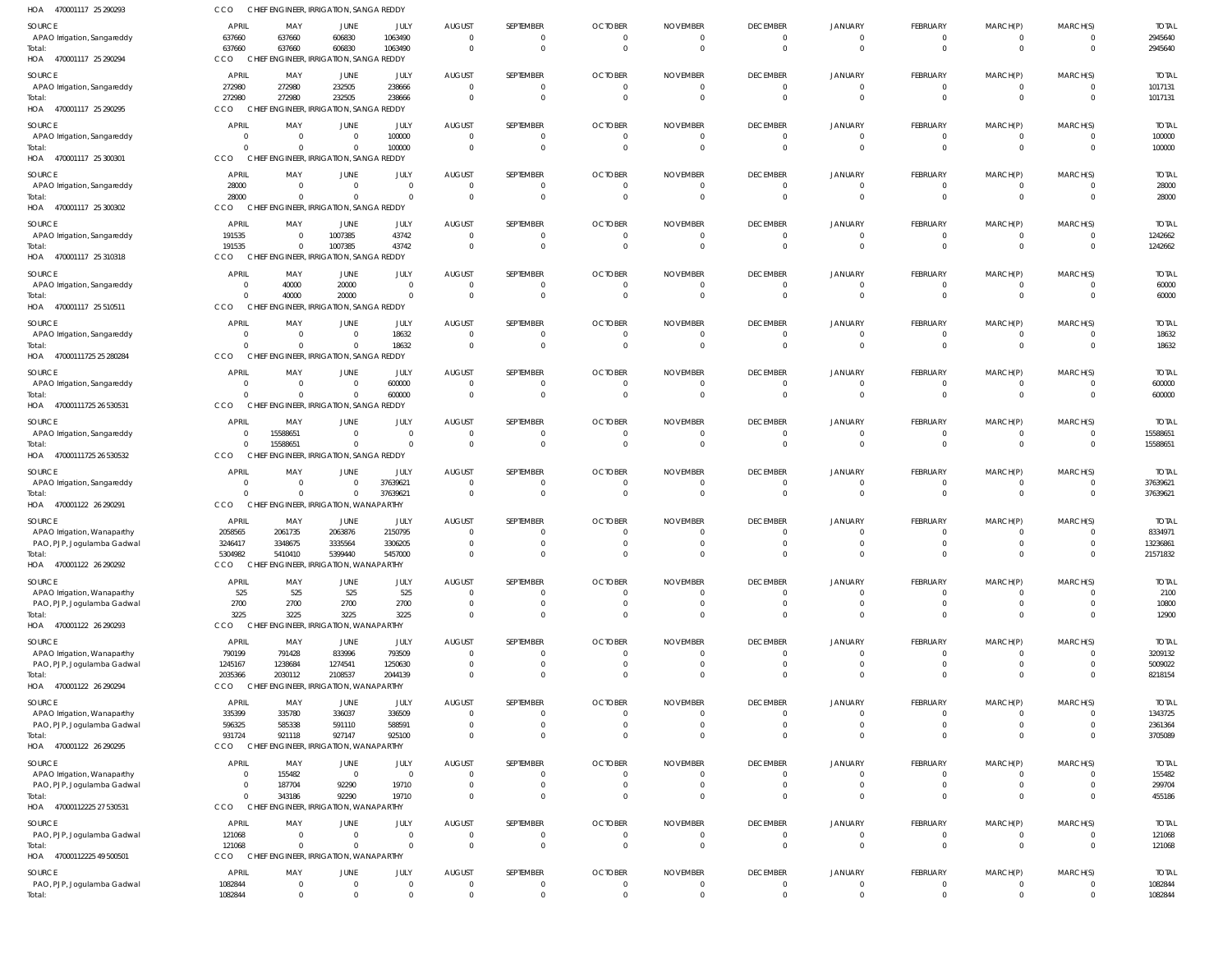| HOA 470001125 27 270272                                                              | CCO                                                | CHIEF ENGINEER, IRRIGATION, NALGONDA                                    |                                                                   |                                                |                                                               |                                               |                                                                |                                                              |                                                  |                                                       |                                         |                                        |                                                 |                                                    |
|--------------------------------------------------------------------------------------|----------------------------------------------------|-------------------------------------------------------------------------|-------------------------------------------------------------------|------------------------------------------------|---------------------------------------------------------------|-----------------------------------------------|----------------------------------------------------------------|--------------------------------------------------------------|--------------------------------------------------|-------------------------------------------------------|-----------------------------------------|----------------------------------------|-------------------------------------------------|----------------------------------------------------|
| SOURCE<br>PAO A M R P (SLBC), NALGONDA<br>Total:                                     | <b>APRIL</b><br>3262809<br>3262809                 | MAY<br>4640610<br>4640610                                               | <b>JUNE</b><br>$\overline{0}$<br>$\overline{0}$                   | JULY<br>$\overline{0}$<br>$\Omega$             | <b>AUGUST</b><br>$\Omega$<br>$\overline{0}$                   | SEPTEMBER<br>0<br>$\overline{0}$              | <b>OCTOBER</b><br>$\Omega$<br>$\overline{0}$                   | <b>NOVEMBER</b><br>$\Omega$<br>$\overline{0}$                | <b>DECEMBER</b><br>0<br>$\mathbf{0}$             | <b>JANUARY</b><br>$\Omega$<br>$\mathbf 0$             | <b>FEBRUARY</b><br>- 0<br>$\Omega$      | MARCH(P)<br>$\Omega$                   | MARCH(S)<br>$\Omega$<br>$\mathbf 0$             | <b>TOTAL</b><br>7903419<br>7903419                 |
| HOA 47000112525 26 530531                                                            | CCO                                                | CHIEF ENGINEER, IRRIGATION, NALGONDA                                    |                                                                   |                                                |                                                               |                                               |                                                                |                                                              |                                                  |                                                       |                                         |                                        |                                                 |                                                    |
| SOURCE<br>PAO A M R P (SLBC), NALGONDA<br>PAO IRRIGATION DIVISION NALGONDA<br>Total: | <b>APRIL</b><br>162834537<br>$\Omega$<br>162834537 | MAY<br>$\Omega$<br>$\Omega$<br>$\Omega$                                 | <b>JUNE</b><br>$\overline{0}$<br>$\overline{0}$<br>$\overline{0}$ | JULY<br>$\overline{0}$<br>73252043<br>73252043 | <b>AUGUST</b><br>$\overline{0}$<br>$\overline{0}$<br>$\Omega$ | SEPTEMBER<br>0<br>0<br>$\Omega$               | <b>OCTOBER</b><br>$\overline{0}$<br>$\overline{0}$<br>$\Omega$ | <b>NOVEMBER</b><br>$\Omega$<br>$\overline{0}$<br>$\Omega$    | <b>DECEMBER</b><br>0<br>$\mathbf 0$<br>$\Omega$  | <b>JANUARY</b><br>$\Omega$<br>$\mathbf 0$<br>$\Omega$ | FEBRUARY                                | MARCH(P)                               | MARCH(S)<br>$\Omega$<br>$\mathbf 0$<br>$\Omega$ | <b>TOTAL</b><br>162834537<br>73252043<br>236086580 |
| HOA 47000112525 27 530531                                                            | CCO                                                | CHIEF ENGINEER, IRRIGATION, NALGONDA                                    |                                                                   |                                                |                                                               |                                               |                                                                |                                                              |                                                  |                                                       |                                         |                                        |                                                 |                                                    |
| SOURCE<br>PAO A M R P (SLBC), NALGONDA<br>PAO IRRIGATION DIVISION NALGONDA           | <b>APRIL</b><br>160059808<br>$\Omega$              | MAY<br>$\Omega$<br>$\Omega$                                             | <b>JUNE</b><br>$\overline{0}$<br>$\overline{0}$                   | JULY<br>27310524<br>38128380                   | <b>AUGUST</b><br>$\Omega$<br>$\overline{0}$                   | SEPTEMBER<br>$\Omega$<br>0                    | <b>OCTOBER</b><br>$\Omega$<br>$\overline{0}$                   | <b>NOVEMBER</b><br>$\Omega$<br>$\overline{0}$                | <b>DECEMBER</b><br>$\Omega$<br>$\mathbf 0$       | <b>JANUARY</b><br>$\Omega$<br>$\mathbf 0$             | <b>FEBRUARY</b><br>- 0                  | MARCH(P)<br>$\Omega$                   | MARCH(S)<br>$\Omega$<br>$\mathbf 0$             | <b>TOTAL</b><br>187370332<br>38128380              |
| Total:<br>HOA 47000112525 27 530532                                                  | 160059808<br>CCO                                   | $\Omega$<br>CHIEF ENGINEER, IRRIGATION, NALGONDA                        | $\overline{0}$                                                    | 65438904                                       | $\Omega$                                                      | $\Omega$                                      | $\Omega$                                                       | $\Omega$                                                     | $\Omega$                                         | $\Omega$                                              |                                         |                                        | $\Omega$                                        | 225498712                                          |
| SOURCE<br>PAO A M R P (SLBC), NALGONDA                                               | <b>APRIL</b><br>0<br>$\Omega$                      | MAY<br>$\Omega$<br>$\Omega$                                             | <b>JUNE</b><br>$\overline{0}$<br>$\overline{0}$                   | JULY<br>4687<br>4687                           | <b>AUGUST</b><br>$\overline{0}$<br>$\overline{0}$             | SEPTEMBER<br>0<br>$\overline{0}$              | <b>OCTOBER</b><br>$\overline{0}$<br>$\Omega$                   | <b>NOVEMBER</b><br>$\overline{0}$<br>$\overline{0}$          | <b>DECEMBER</b><br>$\overline{0}$<br>$\mathbf 0$ | <b>JANUARY</b><br>0<br>$\overline{0}$                 | FEBRUARY<br>- 0<br>$\Omega$             | MARCH(P)<br>$\Omega$                   | MARCH(S)<br>0<br>$\mathbf 0$                    | <b>TOTAL</b><br>4687<br>4687                       |
| HOA 47000112925 27 530531<br>SOURCE                                                  | CCO<br><b>APRIL</b>                                | CHIEF ENGINEER, IRRIGATION, NALGONDA<br>MAY                             | JUNE                                                              | JULY                                           | <b>AUGUST</b>                                                 | SEPTEMBER                                     | <b>OCTOBER</b>                                                 | <b>NOVEMBER</b>                                              | <b>DECEMBER</b>                                  | <b>JANUARY</b>                                        | <b>FEBRUARY</b>                         | MARCH(P)                               | MARCH(S)                                        | <b>TOTAL</b>                                       |
| PAO A M R P (SLBC), NALGONDA<br>Total:<br>HOA 470001132 27 270272                    | $\Omega$<br>$\Omega$<br>CCO                        | 24381922<br>24381922<br>CHIEF ENGINEER, IRRIGATION, SURYAPET            | 38831952<br>38831952                                              | $\overline{0}$<br>$\overline{0}$               | $\overline{0}$<br>$\Omega$                                    | 0<br>$\Omega$                                 | $\Omega$<br>$\Omega$                                           | $\Omega$<br>$\Omega$                                         | 0<br>$\Omega$                                    | 0<br>$\Omega$                                         | - ( )<br>$\Omega$                       | $\Omega$                               | $\Omega$<br>$\mathbf 0$                         | 63213874<br>63213874                               |
| SOURCE<br>PAO (W&P), Waranagal (Urban)<br>Total:                                     | <b>APRIL</b><br>79575<br>79575                     | MAY<br>$\overline{0}$<br>$\Omega$                                       | JUNE<br>$\overline{0}$<br>$\overline{0}$                          | JULY<br>$\overline{0}$<br>$\overline{0}$       | <b>AUGUST</b><br>$\overline{0}$<br>$\overline{0}$             | SEPTEMBER<br>0<br>0                           | <b>OCTOBER</b><br>$\overline{0}$<br>$\overline{0}$             | <b>NOVEMBER</b><br>$\overline{0}$<br>$\overline{0}$          | <b>DECEMBER</b><br>$\mathbf 0$<br>$\mathbf{0}$   | <b>JANUARY</b><br>0<br>$\mathbf 0$                    | FEBRUARY<br>$\Omega$                    | MARCH(P)<br>$\Omega$                   | MARCH(S)<br>$\Omega$<br>$\mathbf 0$             | <b>TOTAL</b><br>79575<br>79575                     |
| HOA 47000113221 27 530531                                                            | CCO                                                | CHIEF ENGINEER, IRRIGATION, SURYAPET                                    |                                                                   |                                                |                                                               |                                               |                                                                |                                                              |                                                  |                                                       |                                         |                                        |                                                 |                                                    |
| SOURCE<br>APAO Irrigation, Suryapet<br>APAO Projects, Mahabubabad                    | <b>APRIL</b><br>$\Omega$<br>8026686                | MAY<br>$\Omega$<br>$\Omega$                                             | JUNE<br>7158333<br>$\overline{0}$                                 | JULY<br>7695022<br>43057949                    | <b>AUGUST</b><br>$\Omega$<br>$\Omega$                         | SEPTEMBER<br>0<br>$\Omega$                    | <b>OCTOBER</b><br>$\Omega$<br>$\Omega$                         | <b>NOVEMBER</b><br>$\Omega$<br>$\Omega$                      | <b>DECEMBER</b><br>$\Omega$<br>$\Omega$          | <b>JANUARY</b><br>$\Omega$<br>$\Omega$                | FEBRUARY<br>- 0                         | MARCH(P)<br>- 0                        | MARCH(S)<br>$\Omega$<br>$\Omega$                | <b>TOTAL</b><br>14853355<br>51084635               |
| PAO (W&P) NSP, TEKULAPALLY<br>PAO (W&P), Waranagal (Urban)<br>Total:                 | $\Omega$<br>1545173<br>9571859                     | $\Omega$<br>$\Omega$<br>$\Omega$                                        | $\overline{0}$<br>$\overline{0}$<br>7158333                       | 21304751<br>$\Omega$<br>72057722               | $\Omega$<br>$\Omega$<br>$\Omega$                              | $\Omega$<br>$\Omega$<br>$\Omega$              | $\Omega$<br>$\Omega$<br>$\Omega$                               | $\Omega$<br>$\Omega$                                         | $\Omega$<br>$\Omega$<br>$\Omega$                 | $\Omega$<br>$\Omega$<br>$\Omega$                      | $\Omega$                                | $\Omega$                               | $\Omega$<br>$\Omega$<br>$\Omega$                | 21304751<br>1545173<br>88787914                    |
| HOA 47000113225 27 530531<br>SOURCE                                                  | CCO<br><b>APRIL</b>                                | CHIEF ENGINEER, IRRIGATION, SURYAPET<br>MAY                             | JUNE                                                              | JULY                                           | <b>AUGUST</b>                                                 | SEPTEMBER                                     | <b>OCTOBER</b>                                                 | <b>NOVEMBER</b>                                              | <b>DECEMBER</b>                                  | <b>JANUARY</b>                                        | FEBRUARY                                | MARCH(P)                               | MARCH(S)                                        | <b>TOTAL</b>                                       |
| APAO Projects, Jangaon<br>PAO (W&P) NSP, TEKULAPALLY                                 | 509470<br>0                                        | $\mathbf 0$<br>$\Omega$                                                 | $\overline{0}$<br>$\overline{0}$                                  | $\overline{0}$<br>20064188                     | $\overline{0}$<br>$\Omega$<br>$\Omega$                        | $\Omega$<br>$\Omega$                          | $\Omega$<br>$\Omega$                                           | $\Omega$<br>$\Omega$                                         | $\Omega$<br>$\Omega$                             | $\Omega$<br>$\Omega$                                  |                                         |                                        | $\Omega$<br>$\mathbf{0}$                        | 509470<br>20064188                                 |
| PAO (W&P), Waranagal (Urban)<br>Total:<br>47000113225 27 530532<br>HOA               | 884138<br>1393608<br>CCO                           | $\Omega$<br>$\Omega$<br>CHIEF ENGINEER, IRRIGATION, SURYAPET            | $\overline{0}$<br>$\overline{0}$                                  | - 0<br>20064188                                | $\Omega$                                                      | -0<br>$\Omega$                                | $\Omega$<br>$\Omega$                                           | $\Omega$<br>$\Omega$                                         | $\Omega$<br>$\Omega$                             | $\Omega$<br>$\Omega$                                  |                                         |                                        | $\Omega$<br>$\Omega$                            | 884138<br>21457796                                 |
| SOURCE<br>PAO IRRIGATION DIVISION KHAMMAM<br>Total:                                  | <b>APRIL</b><br>$\Omega$<br>$\Omega$               | MAY<br>$\Omega$<br>$\Omega$                                             | <b>JUNE</b><br>$\overline{0}$<br>$\overline{0}$                   | JULY<br>2667500<br>2667500                     | <b>AUGUST</b><br>$\overline{0}$<br>$\Omega$                   | SEPTEMBER<br>0<br>$\overline{0}$              | <b>OCTOBER</b><br>$\overline{0}$<br>$\Omega$                   | <b>NOVEMBER</b><br>$\overline{0}$<br>$\overline{0}$          | <b>DECEMBER</b><br>0<br>$\mathbf{0}$             | <b>JANUARY</b><br>0<br>$\mathbf 0$                    | FEBRUARY<br>$\Omega$<br>$\Omega$        | MARCH(P)<br>- 0<br>$\Omega$            | MARCH(S)<br>$\Omega$<br>$\mathbf 0$             | <b>TOTAL</b><br>2667500<br>2667500                 |
| HOA 47000114425 26 530531                                                            | CCO                                                | CHIEF ENGINEER, IRRIGATION, WANAPARTHY                                  |                                                                   |                                                |                                                               |                                               |                                                                |                                                              |                                                  |                                                       |                                         |                                        |                                                 |                                                    |
| SOURCE<br>PAO, PJP, Jogulamba Gadwal<br>Total:                                       | <b>APRIL</b><br>15230074<br>15230074               | MAY<br>$\Omega$<br>$\Omega$                                             | <b>JUNE</b><br>$\overline{0}$<br>$\Omega$                         | JULY<br>$\overline{0}$<br>$\Omega$             | <b>AUGUST</b><br>$\overline{0}$<br>$\overline{0}$             | SEPTEMBER<br>$\overline{0}$<br>$\overline{0}$ | <b>OCTOBER</b><br>$\overline{0}$<br>$\overline{0}$             | <b>NOVEMBER</b><br>$\overline{0}$<br>$\overline{0}$          | <b>DECEMBER</b><br>$\mathbf 0$<br>$\mathbf 0$    | <b>JANUARY</b><br>$\mathbf 0$<br>$\mathbf 0$          | <b>FEBRUARY</b><br>$\Omega$<br>$\Omega$ | MARCH(P)<br>$\Omega$<br>$\Omega$       | MARCH(S)<br>$\mathbf{0}$<br>$\mathbf 0$         | <b>TOTAL</b><br>15230074<br>15230074               |
| HOA 47000114425 27 530531                                                            | CCO                                                | CHIEF ENGINEER, IRRIGATION, WANAPARTHY                                  |                                                                   |                                                |                                                               |                                               |                                                                |                                                              |                                                  |                                                       |                                         |                                        |                                                 |                                                    |
| SOURCE<br>PAO, PJP, Jogulamba Gadwal<br>Total:<br>HOA 47000114425 27 530532          | <b>APRIL</b><br>29615852<br>29615852<br>CCO        | MAY<br>31839341<br>31839341<br>CHIEF ENGINEER, IRRIGATION, WANAPARTHY   | JUNE<br>$\overline{0}$<br>$\overline{0}$                          | JULY<br>9013223<br>9013223                     | <b>AUGUST</b><br>$\overline{0}$<br>$\overline{0}$             | SEPTEMBER<br>$\overline{0}$<br>$\overline{0}$ | <b>OCTOBER</b><br>$\overline{0}$<br>$\overline{0}$             | <b>NOVEMBER</b><br>$\overline{0}$<br>$\overline{0}$          | <b>DECEMBER</b><br>$\mathbf 0$<br>$\mathbf{0}$   | <b>JANUARY</b><br>0<br>$\mathbf 0$                    | FEBRUARY<br>$\Omega$<br>$\Omega$        | MARCH(P)<br>- 0<br>$\Omega$            | MARCH(S)<br>$\mathbf 0$<br>$\mathbf{0}$         | <b>TOTAL</b><br>70468416<br>70468416               |
| SOURCE                                                                               | <b>APRIL</b>                                       | MAY                                                                     | <b>JUNE</b>                                                       | JULY                                           | <b>AUGUST</b>                                                 | SEPTEMBER                                     | <b>OCTOBER</b>                                                 | <b>NOVEMBER</b>                                              | <b>DECEMBER</b>                                  | <b>JANUARY</b>                                        | FEBRUARY                                | MARCH(P)                               | MARCH(S)                                        | <b>TOTAL</b>                                       |
| PAO, PJP, Jogulamba Gadwal<br>Total:<br>HOA 47000114425 49 500501                    | 0<br>$\Omega$<br>CCO                               | $\mathbf 0$<br>$\Omega$<br>CHIEF ENGINEER, IRRIGATION, WANAPARTHY       | $\overline{0}$<br>$\overline{0}$                                  | 195252<br>195252                               | $\overline{0}$<br>$\overline{0}$                              | 0<br>$\overline{0}$                           | $\overline{0}$<br>$\overline{0}$                               | $\overline{0}$<br>$\overline{0}$                             | 0<br>$\mathbf 0$                                 | 0<br>$\mathbf 0$                                      | - 0<br>$\Omega$                         | $\Omega$                               | 0<br>$\mathbf{0}$                               | 195252<br>195252                                   |
| SOURCE<br>PAO, PJP, Jogulamba Gadwal                                                 | <b>APRIL</b><br>16631626                           | MAY<br>$\Omega$<br>$\Omega$                                             | <b>JUNE</b><br>$\overline{0}$<br>$\overline{0}$                   | JULY<br>$\overline{0}$<br>$\overline{0}$       | <b>AUGUST</b><br>$\overline{0}$<br>$\overline{0}$             | SEPTEMBER<br>$\overline{0}$<br>$\overline{0}$ | <b>OCTOBER</b><br>$\overline{0}$<br>$\Omega$                   | <b>NOVEMBER</b><br>$\overline{0}$<br>$\overline{0}$          | <b>DECEMBER</b><br>$\mathbf 0$<br>$\mathbf 0$    | <b>JANUARY</b><br>$\overline{0}$<br>$\overline{0}$    | FEBRUARY<br>$\overline{0}$<br>$\Omega$  | MARCH(P)<br>$\Omega$<br>$\Omega$       | MARCH(S)<br>0<br>$\mathbf 0$                    | <b>TOTAL</b><br>16631626                           |
| Total:<br>HOA 47000114525 27 530531                                                  | 16631626<br>CCO                                    | CHIEF ENGINEER, IRRIGATION, NAGARKURNOOL                                |                                                                   |                                                |                                                               |                                               |                                                                |                                                              |                                                  |                                                       |                                         |                                        |                                                 | 16631626                                           |
| SOURCE<br>APAO Irrigation, Nagarkurnool                                              | <b>APRIL</b><br>28842215<br>28842215               | MAY<br>10976338<br>10976338                                             | JUNE<br>48787976<br>48787976                                      | JULY<br>$\overline{0}$<br>$\overline{0}$       | <b>AUGUST</b><br>$\overline{0}$<br>$\overline{0}$             | SEPTEMBER<br>$\overline{0}$<br>$\overline{0}$ | <b>OCTOBER</b><br>$\overline{0}$<br>$\overline{0}$             | <b>NOVEMBER</b><br>$\overline{0}$<br>$\overline{0}$          | <b>DECEMBER</b><br>$\mathbf 0$<br>$\mathbf 0$    | <b>JANUARY</b><br>$\overline{0}$<br>$\mathbf 0$       | FEBRUARY<br>$\Omega$<br>$\Omega$        | MARCH(P)<br>- 0<br>$\Omega$            | MARCH(S)<br>$\mathbf 0$<br>$\mathbf{0}$         | <b>TOTAL</b><br>88606529<br>88606529               |
| lotal:<br>HOA 47000114525 27 530532                                                  | CCO                                                | CHIEF ENGINEER, IRRIGATION, NAGARKURNOOL                                |                                                                   |                                                |                                                               |                                               |                                                                |                                                              |                                                  |                                                       |                                         |                                        |                                                 |                                                    |
| SOURCE<br>APAO Irrigation, Nagarkurnool<br>Total:<br>HOA 47000114525 49 500501       | <b>APRIL</b><br>536250<br>536250<br>CCO            | MAY<br>13873750<br>13873750<br>CHIEF ENGINEER, IRRIGATION, NAGARKURNOOL | JUNE<br>7095000<br>7095000                                        | JULY<br>369261<br>369261                       | <b>AUGUST</b><br>$\overline{0}$<br>$\overline{0}$             | SEPTEMBER<br>$\mathbf{0}$<br>$\overline{0}$   | <b>OCTOBER</b><br>$\overline{\mathbf{0}}$<br>$\overline{0}$    | <b>NOVEMBER</b><br>$\overline{\mathbf{0}}$<br>$\overline{0}$ | <b>DECEMBER</b><br>$\mathbf{0}$<br>$\mathbf 0$   | <b>JANUARY</b><br>0<br>$\mathbf 0$                    | FEBRUARY<br>- 0<br>$\Omega$             | MARCH(P)<br>$\Omega$                   | MARCH(S)<br>$\mathbf{0}$<br>$\mathbf 0$         | <b>TOTAL</b><br>21874261<br>21874261               |
| SOURCE<br>APAO Irrigation, Nagarkurnool                                              | <b>APRIL</b><br>4244220                            | MAY<br>$\overline{0}$                                                   | <b>JUNE</b><br>$\overline{0}$                                     | JULY<br>$\overline{0}$                         | <b>AUGUST</b><br>$\overline{0}$                               | SEPTEMBER<br>0                                | <b>OCTOBER</b><br>$\overline{0}$                               | <b>NOVEMBER</b><br>$\overline{0}$                            | <b>DECEMBER</b><br>$\mathbf 0$                   | <b>JANUARY</b><br>0                                   | FEBRUARY<br>$\Omega$                    | MARCH(P)                               | MARCH(S)<br>0                                   | <b>TOTAL</b><br>4244220                            |
| Total:<br>HOA 470001154 27 270272                                                    | 4244220<br>CCO                                     | $\Omega$<br>ENGINEER-IN-CHIEF, IRRIGATION, KARIMNAGAR                   | $\overline{0}$                                                    | $\overline{0}$                                 | $\overline{0}$                                                | $\overline{0}$                                | $\overline{0}$                                                 | $\overline{0}$                                               | $\mathbf{0}$                                     | $\mathbf 0$                                           | $\Omega$                                | $\Omega$                               | $\mathbf{0}$                                    | 4244220                                            |
| SOURCE<br>APAO, SRSP SSP, KARIMNAGAR<br>Total:                                       | <b>APRIL</b><br>0<br>$\mathbf 0$                   | MAY<br>$\Omega$<br>$\mathbf{0}$                                         | <b>JUNE</b><br>$\overline{0}$<br>$\overline{0}$                   | JULY<br>181080<br>181080                       | <b>AUGUST</b><br>$\overline{0}$<br>$\overline{0}$             | SEPTEMBER<br>$\mathbf{0}$<br>$\mathbf{0}$     | <b>OCTOBER</b><br>$\overline{0}$<br>$\overline{0}$             | <b>NOVEMBER</b><br>$\overline{0}$<br>$\overline{0}$          | <b>DECEMBER</b><br>$\mathbf{0}$<br>$\mathbf 0$   | <b>JANUARY</b><br>0<br>$\mathbf 0$                    | FEBRUARY<br>$\Omega$<br>$\overline{0}$  | MARCH(P)<br>$\Omega$<br>$\overline{0}$ | MARCH(S)<br>0<br>$\mathbf 0$                    | <b>TOTAL</b><br>181080<br>181080                   |
|                                                                                      |                                                    |                                                                         |                                                                   |                                                |                                                               |                                               |                                                                |                                                              |                                                  |                                                       |                                         |                                        |                                                 |                                                    |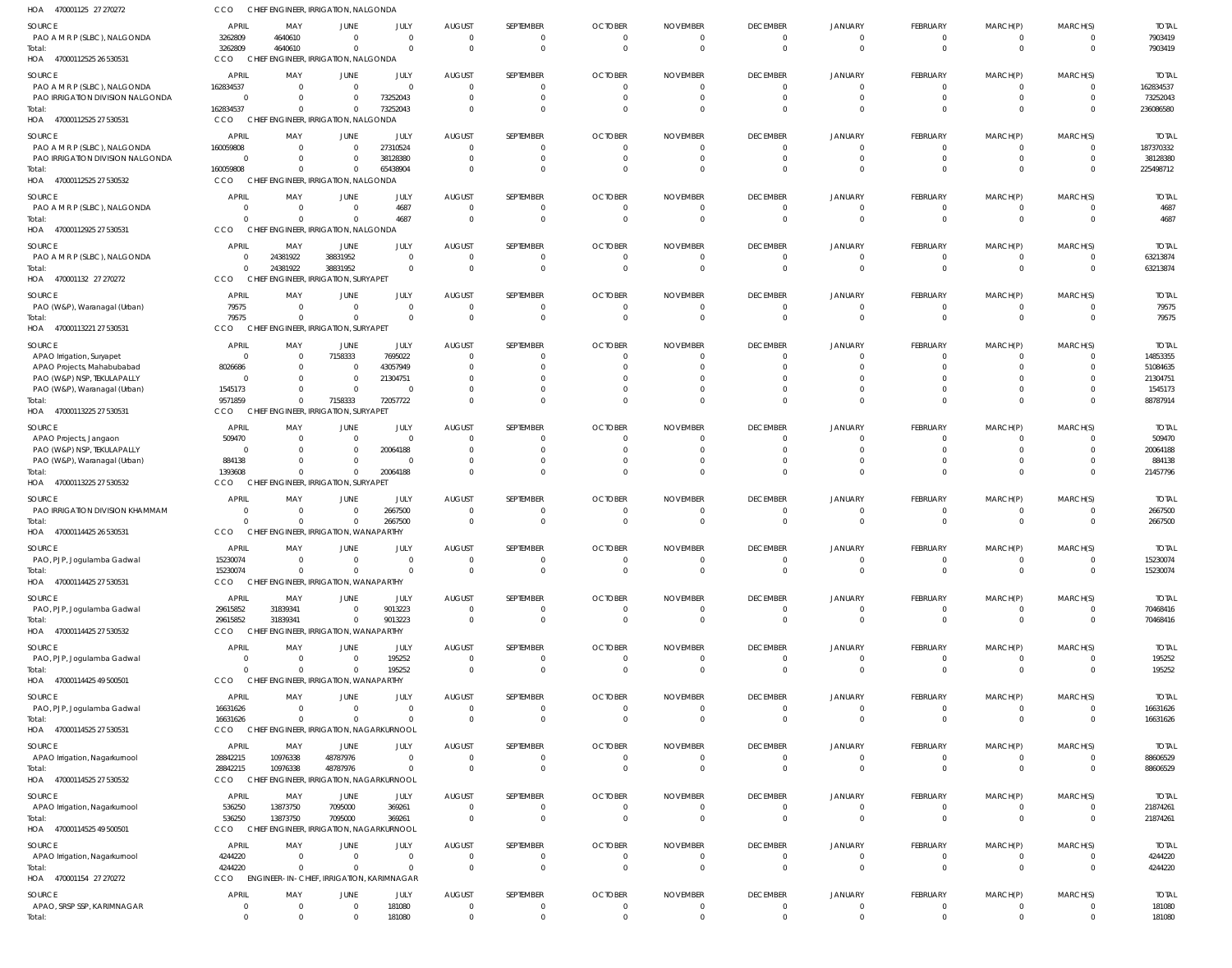| HOA 47000115425 26 530532                                 | CCO                              | ENGINEER-IN-CHIEF, IRRIGATION, KARIMNAGAR |                      |                                           |                           |                              |                            |                                   |                                   |                            |                                 |                  |                            |                        |
|-----------------------------------------------------------|----------------------------------|-------------------------------------------|----------------------|-------------------------------------------|---------------------------|------------------------------|----------------------------|-----------------------------------|-----------------------------------|----------------------------|---------------------------------|------------------|----------------------------|------------------------|
| SOURCE                                                    | <b>APRIL</b>                     | MAY                                       | JUNE                 | JULY                                      | <b>AUGUST</b>             | SEPTEMBER                    | <b>OCTOBER</b>             | <b>NOVEMBER</b>                   | <b>DECEMBER</b>                   | <b>JANUARY</b>             | <b>FEBRUARY</b>                 | MARCH(P)         | MARCH(S)                   | <b>TOTAI</b>           |
| APAO Irrigation, Siddipet                                 | $\Omega$                         | $\Omega$                                  | 579300000            | $\Omega$                                  | $\Omega$                  | $\mathbf{0}$                 | $\Omega$                   | $\overline{0}$                    | $\overline{0}$                    | $\Omega$                   | $\mathbf{0}$                    | $\mathbf 0$      | $\Omega$                   | 579300000              |
| Total:                                                    | $\Omega$                         | $\Omega$                                  | 579300000            | $\Omega$                                  | $\Omega$                  | $\Omega$                     | $\Omega$                   | $\Omega$                          | $\Omega$                          | $\Omega$                   | $\Omega$                        | $\mathbf 0$      | $\Omega$                   | 579300000              |
| HOA 47000115425 49 500501                                 | CCO                              | <b>ENGINEER-IN-CHIEF</b>                  |                      | , IRRIGATION, KARIMNAGAR                  |                           |                              |                            |                                   |                                   |                            |                                 |                  |                            |                        |
| SOURCE                                                    | APRIL                            | MAY                                       | JUNE                 | JULY                                      | <b>AUGUST</b>             | SEPTEMBER                    | <b>OCTOBER</b>             | <b>NOVEMBER</b>                   | <b>DECEMBER</b>                   | <b>JANUARY</b>             | <b>FEBRUARY</b>                 | MARCH(P)         | MARCH(S)                   | <b>TOTAI</b>           |
| <b>APAO Projects, Siricilla</b><br>Total:                 | $\Omega$<br>$\Omega$             | $\Omega$<br>$\Omega$                      | $\Omega$<br>$\Omega$ | 199609375<br>199609375                    | $\Omega$<br>$\Omega$      | $\mathbf{0}$<br>$\mathbf{0}$ | $\Omega$<br>$\Omega$       | $\overline{0}$<br>$\overline{0}$  | $\Omega$<br>$\overline{0}$        | $\Omega$<br>$\Omega$       | $\mathbf{0}$<br>$\mathbf{0}$    | 0<br>$\mathbf 0$ | $\Omega$<br>$\overline{0}$ | 199609375<br>199609375 |
| HOA 470001159 26 270272                                   | CCO                              | CHIEF ENGINEER, IRRIGATION, WANAPARTHY    |                      |                                           |                           |                              |                            |                                   |                                   |                            |                                 |                  |                            |                        |
| SOURCE                                                    | <b>APRIL</b>                     | MAY                                       | JUNE                 | JULY                                      | <b>AUGUST</b>             | SEPTEMBER                    | <b>OCTOBER</b>             | <b>NOVEMBER</b>                   | <b>DECEMBER</b>                   | <b>JANUARY</b>             | <b>FEBRUARY</b>                 | MARCH(P)         | MARCH(S)                   | <b>TOTAI</b>           |
| PAO, PJP, Jogulamba Gadwal                                | 3795858                          | $\Omega$                                  | $\Omega$             | $\Omega$                                  |                           | 0                            |                            | - 0                               | $\overline{0}$                    |                            | $\mathbf{0}$                    | 0                |                            | 3795858                |
| Total:                                                    | 3795858                          | $\Omega$                                  | $\Omega$             | $\Omega$                                  | $\Omega$                  | $\mathbf 0$                  | $\Omega$                   | $\Omega$                          | $\Omega$                          | $\Omega$                   | $\mathbf 0$                     | $\mathbf 0$      | $\Omega$                   | 3795858                |
| HOA 47000115921 49 500501                                 | <b>CCO</b>                       | CHIEF ENGINEER, IRRIGATION, WANAPARTHY    |                      |                                           |                           |                              |                            |                                   |                                   |                            |                                 |                  |                            |                        |
| SOURCE                                                    | APRII                            | MAY                                       | JUNE                 | JULY                                      | <b>AUGUST</b>             | SEPTEMBER                    | <b>OCTOBER</b>             | <b>NOVEMBER</b>                   | <b>DECEMBER</b>                   | JANUARY                    | <b>FEBRUARY</b>                 | MARCH(P)         | MARCH(S)                   | <b>TOTAL</b>           |
| APAO Irrigation, Wanaparthy<br>Total:                     | 163343564<br>163343564           | $\Omega$<br>$\Omega$                      | 23241087<br>23241087 | $\overline{0}$<br>$\Omega$                | $\Omega$<br>$\Omega$      | $\mathbf{0}$<br>$\mathbf 0$  | $\Omega$<br>$\Omega$       | $\overline{0}$<br>$\overline{0}$  | $\overline{0}$<br>$\overline{0}$  | $\Omega$<br>$\Omega$       | $\mathbf{0}$<br>$\mathbf 0$     | 0<br>$\mathbf 0$ | $\Omega$<br>$\Omega$       | 186584651<br>186584651 |
| HOA 47000115925 26 530531                                 | <b>CCO</b>                       | CHIEF ENGINEER, IRRIGATION, WANAPARTHY    |                      |                                           |                           |                              |                            |                                   |                                   |                            |                                 |                  |                            |                        |
| SOURCE                                                    | <b>APRIL</b>                     | MAY                                       | JUNE                 | JULY                                      | <b>AUGUST</b>             | SEPTEMBER                    | <b>OCTOBER</b>             | <b>NOVEMBER</b>                   | <b>DECEMBER</b>                   | <b>JANUARY</b>             | <b>FEBRUARY</b>                 | MARCH(P)         | MARCH(S)                   | <b>TOTAI</b>           |
| PAO, PJP, Jogulamba Gadwal                                | 14090229                         | $\Omega$                                  | $\Omega$             | $\Omega$                                  | $\Omega$                  | $\Omega$                     | $\Omega$                   | $\Omega$                          | $\Omega$                          | $\Omega$                   | $\mathbf{0}$                    | 0                | $\Omega$                   | 14090229               |
| Total:                                                    | 14090229                         | $\Omega$                                  | $\Omega$             | $\Omega$                                  | $\Omega$                  | $\mathbf 0$                  | $\Omega$                   | $\Omega$                          | $\overline{0}$                    | $\Omega$                   | $\mathbf 0$                     | $\mathbf 0$      | $\Omega$                   | 14090229               |
| HOA 47000115925 27 530531                                 | <b>CCO</b>                       | CHIEF ENGINEER, IRRIGATION, WANAPARTHY    |                      |                                           |                           |                              |                            |                                   |                                   |                            |                                 |                  |                            |                        |
| SOURCE                                                    | <b>APRIL</b>                     | MAY                                       | JUNE                 | JULY                                      | <b>AUGUST</b>             | SEPTEMBER                    | <b>OCTOBER</b>             | <b>NOVEMBER</b>                   | <b>DECEMBER</b>                   | <b>JANUARY</b>             | <b>FEBRUARY</b>                 | MARCH(P)         | MARCH(S)                   | <b>TOTAL</b>           |
| APAO Irrigation, Wanaparthy<br>PAO, PJP, Jogulamba Gadwal | $\overline{0}$<br>$\overline{0}$ | - 0<br>88314998                           | 10326389<br>$\Omega$ | $\Omega$<br>$\overline{0}$                | $\Omega$<br>$\Omega$      | $\mathbf{0}$<br>$\mathbf{0}$ | $\Omega$<br>$\Omega$       | - 0<br>- 0                        | $\Omega$<br>$\Omega$              | $\Omega$<br>$\Omega$       | $\mathbf{0}$<br>$\mathbf{0}$    | 0<br>$\mathbf 0$ | $\Omega$<br>$\Omega$       | 10326389<br>88314998   |
| Total:                                                    | $\Omega$                         | 88314998                                  | 10326389             | $\Omega$                                  | $\Omega$                  | $\mathbf 0$                  | $\Omega$                   | $\Omega$                          | $\Omega$                          | $\Omega$                   | $\mathbf 0$                     | $\Omega$         | $\Omega$                   | 98641387               |
| HOA 470001164 25 010011                                   | CCO                              | <b>ENGINEER-IN-CHIEF, IRRIGATION,</b>     |                      | RAMAGUNDEM                                |                           |                              |                            |                                   |                                   |                            |                                 |                  |                            |                        |
| SOURCE                                                    | APRIL                            | MAY                                       | JUNE                 | JULY                                      | <b>AUGUST</b>             | SEPTEMBER                    | <b>OCTOBER</b>             | <b>NOVEMBER</b>                   | <b>DECEMBER</b>                   | <b>JANUARY</b>             | <b>FEBRUARY</b>                 | MARCH(P)         | MARCH(S)                   | <b>TOTAI</b>           |
| APAO Irrigation, Bhoopalapally                            | 3023662                          | 3206034                                   | 3020475              | 3105928                                   | $\Omega$                  | $\Omega$                     |                            | $\Omega$                          | $\Omega$                          | $\Omega$                   | $\Omega$                        | 0                |                            | 12356099               |
| APAO Irrigation, Peddapalli                               | 7681748                          | 9173402<br>3389699                        | 11723855<br>2773189  | 8987988<br>3086638                        |                           | $\Omega$<br>$\Omega$         | -0                         | $\Omega$<br>$\Omega$              | $\Omega$<br>$\Omega$              | $\Omega$                   | $\Omega$<br>$\Omega$            | 0<br>0           |                            | 37566993<br>11376736   |
| PAO IRRIGATION KARIMNAGAR<br>Total:                       | 2127210<br>12832620              | 15769135                                  | 17517519             | 15180554                                  |                           | $\Omega$                     |                            | $\Omega$                          | $\Omega$                          |                            | $\Omega$                        | $\Omega$         |                            | 61299828               |
| HOA 470001164 25 010012                                   | <b>CCO</b>                       | <b>ENGINEER-IN-CHIEF</b>                  | , IRRIGATION,        | RAMAGUNDEM                                |                           |                              |                            |                                   |                                   |                            |                                 |                  |                            |                        |
| SOURCE                                                    | <b>APRIL</b>                     | MAY                                       | JUNE                 | JULY                                      | <b>AUGUST</b>             | SEPTEMBER                    | <b>OCTOBER</b>             | <b>NOVEMBER</b>                   | <b>DECEMBER</b>                   | <b>JANUARY</b>             | <b>FEBRUARY</b>                 | MARCH(P)         | MARCH(S)                   | <b>TOTAL</b>           |
| APAO Irrigation, Bhoopalapally                            | 5640                             | 2535                                      | 3149                 | 2000                                      | $\Omega$                  | $\Omega$                     | -0                         | $\Omega$                          | $\Omega$                          | $\Omega$                   | $\mathbf{0}$                    | $\Omega$         | $\Omega$                   | 13324                  |
| APAO Irrigation, Peddapalli                               | 69396                            | 73017                                     | 92521                | 75830                                     | $\Omega$<br>- 0           | $\mathbf{0}$<br>$\Omega$     |                            | $\Omega$                          | $\Omega$<br>$\Omega$              |                            | $\mathbf{0}$<br>$\Omega$        | 0                | $\Omega$                   | 310764                 |
| PAO IRRIGATION KARIMNAGAR<br>Total:                       | 9790<br>84826                    | 15814<br>91366                            | 11251<br>106921      | 12953<br>90783                            | $\Omega$                  | $\Omega$                     | $\Omega$                   | $\Omega$<br>$\Omega$              | $\Omega$                          | $\Omega$<br>$\Omega$       | $\Omega$                        | 0<br>$\Omega$    | $\Omega$<br>$\Omega$       | 49808<br>373896        |
| HOA 470001164 25 010013                                   | <b>CCO</b>                       | <b>ENGINEER-IN-CHIEF</b>                  | , Irrigation,        | RAMAGUNDEM                                |                           |                              |                            |                                   |                                   |                            |                                 |                  |                            |                        |
| SOURCE                                                    | <b>APRIL</b>                     | MAY                                       | JUNE                 | JULY                                      | <b>AUGUST</b>             | SEPTEMBER                    | <b>OCTOBER</b>             | <b>NOVEMBER</b>                   | <b>DECEMBER</b>                   | <b>JANUARY</b>             | <b>FEBRUARY</b>                 | MARCH(P)         | MARCH(S)                   | <b>TOTAI</b>           |
| APAO Irrigation, Bhoopalapally                            | 1162681                          | 2050573                                   | 1161745              | 1195731                                   |                           | 0                            |                            | $\Omega$                          | $\Omega$                          |                            | 0                               |                  |                            | 5570730                |
| APAO Irrigation, Peddapalli                               | 2947548                          | 3596143                                   | 4568060              | 3507930                                   |                           | $\Omega$<br>$\Omega$         |                            | $\Omega$                          | $\Omega$                          |                            | $\Omega$                        |                  |                            | 14619681               |
| PAO IRRIGATION KARIMNAGAR<br>Total:                       | 817040<br>4927269                | 1303139<br>6949855                        | 1145003<br>6874808   | 1236897<br>5940558                        |                           | $\Omega$                     |                            | $\Omega$<br>$\Omega$              | $\Omega$<br>$\Omega$              |                            | $\Omega$<br>$\Omega$            | $\Omega$         |                            | 4502079<br>24692490    |
| HOA 470001164 25 010016                                   | CCO                              |                                           |                      | ENGINEER-IN-CHIEF, IRRIGATION, RAMAGUNDEM |                           |                              |                            |                                   |                                   |                            |                                 |                  |                            |                        |
| SOURCE                                                    | <b>APRIL</b>                     | MAY                                       | JUNE                 | JULY                                      | <b>AUGUST</b>             | <b>SFPTFMBFR</b>             | <b>OCTOBER</b>             | <b>NOVEMBER</b>                   | <b>DECEMBER</b>                   | <b>JANUARY</b>             | <b>FFBRUARY</b>                 | MARCH(P)         | MARCH(S)                   | <b>TOTAI</b>           |
| APAO Irrigation, Bhoopalapally                            | 394529                           | 386742                                    | 367067               | 337252                                    | $\Omega$                  | $\Omega$                     |                            | $\Omega$                          | $\Omega$                          |                            | $\Omega$                        |                  |                            | 1485590                |
| APAO Irrigation, Peddapalli                               | 1345106                          | 1564741                                   | 2043695              | 1436214                                   |                           | $\Omega$                     |                            | - 0                               | $\Omega$                          | $\Omega$                   | $\mathbf{0}$                    | 0                |                            | 6389756                |
| PAO IRRIGATION KARIMNAGAR<br>Total:                       | 297189<br>2036824                | 502084<br>2453567                         | 386784<br>2797546    | 465032<br>2238498                         |                           | $\mathbf{0}$<br>$\Omega$     | -0                         | $\Omega$<br>$\Omega$              | $\Omega$<br>$\Omega$              | $\Omega$<br>$\Omega$       | $\mathbf{0}$<br>$\Omega$        | 0<br>0           | $\Omega$                   | 1651089<br>9526435     |
| HOA 470001164 25 010017                                   | CCO                              | <b>ENGINEER-IN-CHIEF</b>                  | IRRIGATION,          | RAMAGUNDEM                                |                           |                              |                            |                                   |                                   |                            |                                 |                  |                            |                        |
| SOURCE                                                    | <b>APRIL</b>                     | MAY                                       | <b>JUNE</b>          | JULY                                      | <b>AUGUST</b>             | SEPTEMBER                    | <b>OCTOBER</b>             | <b>NOVEMBER</b>                   | <b>DECEMBER</b>                   | <b>JANUARY</b>             | <b>FEBRUARY</b>                 | MARCH(P)         | MARCH(S)                   | <b>TOTAL</b>           |
| APAO Irrigation, Bhoopalapally                            | $\overline{0}$                   | 100000                                    | 20000                | 10000                                     |                           | $\Omega$                     |                            | $\Omega$                          | $\Omega$                          |                            | $\Omega$                        | 0                |                            | 130000                 |
| APAO Irrigation, Peddapalli                               | $\Omega$                         | - 0                                       | 25000                | 55094                                     |                           | $\Omega$                     |                            | $\Omega$                          | $\Omega$                          | $\Omega$                   | $\Omega$                        | 0                |                            | 80094                  |
| PAO IRRIGATION KARIMNAGAR<br>Total:                       | $\overline{0}$<br>$\Omega$       | 523983<br>623983                          | 100000<br>145000     | 28658<br>93752                            |                           | $\Omega$<br>$\Omega$         |                            | $\Omega$<br>$\Omega$              | $\Omega$<br>$\Omega$              | $\Omega$<br>$\Omega$       | $\Omega$<br>$\Omega$            | 0<br>$\Omega$    |                            | 652641<br>862735       |
| HOA 470001164 25 010018                                   | <b>CCO</b>                       | <b>ENGINEER-IN-CHIEF</b>                  |                      | IRRIGATION, RAMAGUNDEM                    |                           |                              |                            |                                   |                                   |                            |                                 |                  |                            |                        |
| SOURCE                                                    | <b>APRIL</b>                     | MAY                                       | JUNE                 | JULY                                      | <b>AUGUST</b>             | SEPTEMBER                    | <b>OCTOBER</b>             | <b>NOVEMBER</b>                   | <b>DECEMBER</b>                   | <b>JANUARY</b>             | <b>FEBRUARY</b>                 | MARCH(P)         | MARCH(S)                   | <b>TOTAL</b>           |
| APAO Irrigation, Peddapalli                               | $\overline{0}$                   | $\overline{0}$                            | 870835               | 124956                                    | $\Omega$                  | $\mathbf{0}$                 | $\Omega$                   | - 0                               | $\Omega$                          | $\Omega$                   | $\mathbf{0}$                    | 0                |                            | 995791                 |
| PAO IRRIGATION KARIMNAGAR                                 | $\Omega$                         | - 0                                       | 43989                | $\overline{0}$                            | $\Omega$                  | $\mathbf{0}$                 | $\Omega$                   | $\Omega$                          | $\Omega$                          | $\Omega$                   | $\mathbf{0}$                    | $\mathbf 0$      | $\Omega$                   | 43989                  |
| Total:                                                    | $\Omega$                         | $\Omega$<br><b>ENGINEER-IN-CHIEF</b>      | 914824               | 124956                                    | $\Omega$                  | $\mathbf{0}$                 | $\Omega$                   | $\circ$                           | $\Omega$                          | $\Omega$                   | $\mathbf{0}$                    | $\mathbf 0$      | $\Omega$                   | 1039780                |
| HOA 470001164 25 020022                                   | <b>CCO</b>                       |                                           | IRRIGATION,          | RAMAGUNDEM                                |                           |                              |                            |                                   |                                   |                            |                                 |                  |                            |                        |
| SOURCE<br>APAO Irrigation, Peddapalli                     | <b>APRIL</b><br>$\overline{0}$   | MAY<br>33994                              | <b>JUNE</b><br>94931 | JULY<br>164003                            | <b>AUGUST</b><br>$\Omega$ | SEPTEMBER<br>$\Omega$        | <b>OCTOBER</b><br>$\Omega$ | <b>NOVEMBER</b><br>$\overline{0}$ | <b>DECEMBER</b><br>$\overline{0}$ | <b>JANUARY</b><br>$\Omega$ | <b>FEBRUARY</b><br>$\mathbf{0}$ | MARCH(P)<br>0    | MARCH(S)                   | <b>TOTAL</b><br>292928 |
| Total:                                                    | $\Omega$                         | 33994                                     | 94931                | 164003                                    | $\Omega$                  | $\Omega$                     | $\Omega$                   | $\Omega$                          | $\Omega$                          | $\Omega$                   | $\mathbf{0}$                    | $\mathbf 0$      | $\Omega$                   | 292928                 |
| HOA 470001164 25 110111                                   | CCO                              | <b>ENGINEER-IN-CHIEF</b>                  |                      | , IRRIGATION, RAMAGUNDEM                  |                           |                              |                            |                                   |                                   |                            |                                 |                  |                            |                        |
| SOURCE                                                    | <b>APRIL</b>                     | MAY                                       | <b>JUNE</b>          | JULY                                      | <b>AUGUST</b>             | SEPTEMBER                    | <b>OCTOBER</b>             | <b>NOVEMBER</b>                   | <b>DECEMBER</b>                   | <b>JANUARY</b>             | FEBRUARY                        | MARCH(P)         | MARCH(S)                   | <b>TOTAL</b>           |
| APAO Irrigation, Peddapalli                               | $\overline{0}$                   | $\overline{0}$                            | 15276                | $\overline{0}$                            | $\Omega$                  | $\mathbf{0}$                 | $\Omega$                   | $\overline{0}$                    | $\overline{0}$                    | $\Omega$                   | $\mathbf{0}$                    | 0                | $\Omega$                   | 15276                  |
| Total:                                                    | $\Omega$                         | $\Omega$                                  | 15276                | $\mathbf 0$                               | $\Omega$                  | $\mathbf 0$                  | $\Omega$                   | $\overline{0}$                    | $\Omega$                          | $\Omega$                   | $\mathbf 0$                     | $\mathbf 0$      | $\Omega$                   | 15276                  |
| HOA 470001164 25 130131                                   | <b>CCO</b>                       | <b>ENGINEER-IN-CHIEF, IRRIGATION,</b>     |                      | RAMAGUNDEM                                |                           |                              |                            |                                   |                                   |                            |                                 |                  |                            |                        |
| SOURCE<br>APAO Irrigation, Bhoopalapally                  | <b>APRIL</b><br>$\Omega$         | MAY<br>$\overline{\mathbf{0}}$            | JUNE<br>$\Omega$     | JULY<br>4610                              | <b>AUGUST</b>             | SEPTEMBER<br>$\Omega$        | <b>OCTOBER</b>             | <b>NOVEMBER</b><br>$\Omega$       | <b>DECEMBER</b><br>$\Omega$       | <b>JANUARY</b><br>$\Omega$ | <b>FEBRUARY</b><br>$\Omega$     | MARCH(P)         | MARCH(S)                   | <b>TOTAL</b><br>4610   |
| APAO Irrigation, Peddapalli                               | $\overline{0}$                   | 1314                                      | 42416                | 127619                                    |                           | $\Omega$                     |                            | $\Omega$                          | $\Omega$                          |                            | $\Omega$                        |                  |                            | 171349                 |
| PAO IRRIGATION KARIMNAGAR                                 | $\overline{0}$                   | $\overline{\mathbf{0}}$                   | 5000                 | 0                                         |                           | 0                            |                            | $\Omega$                          | $\Omega$                          | $\Omega$                   | 0                               |                  |                            | 5000                   |
| Total:                                                    | $\overline{0}$                   | 1314                                      | 47416                | 132229                                    |                           | $\Omega$                     |                            | $\Omega$                          | $\Omega$                          | $\Omega$                   | $\Omega$                        | $\Omega$         | $\Omega$                   | 180959                 |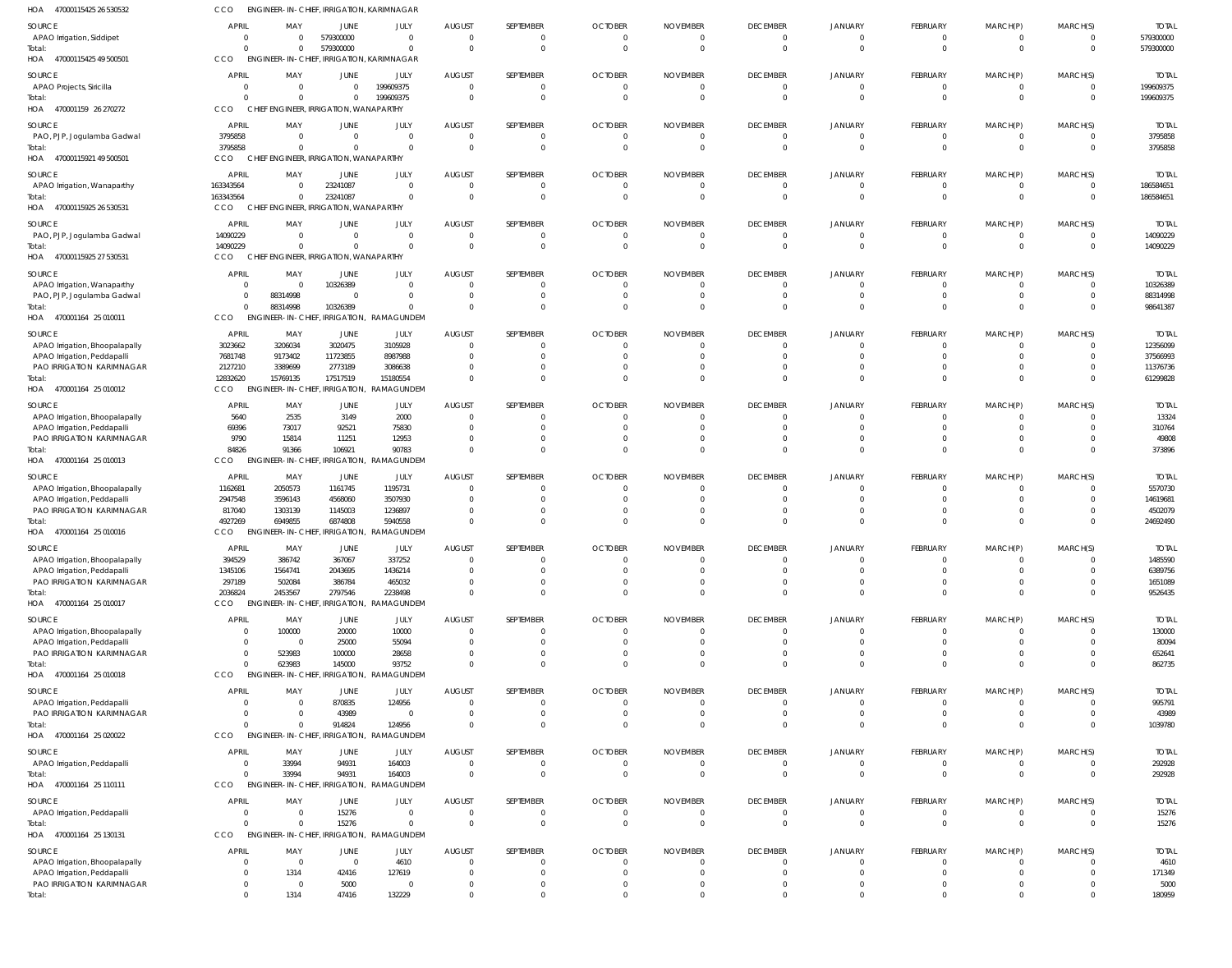| HOA<br>470001164 25 130132                                    | <b>CCO</b>            | ENGINEER-IN-CHIEF, IRRIGATION, RAMAGUNDEM                         |                         |                          |                                 |                                |                            |                             |                                   |                               |                                  |                                |                            |                       |
|---------------------------------------------------------------|-----------------------|-------------------------------------------------------------------|-------------------------|--------------------------|---------------------------------|--------------------------------|----------------------------|-----------------------------|-----------------------------------|-------------------------------|----------------------------------|--------------------------------|----------------------------|-----------------------|
| SOURCE                                                        | <b>APRIL</b>          | MAY                                                               | <b>JUNE</b>             | JULY                     | <b>AUGUST</b>                   | SEPTEMBER                      | <b>OCTOBER</b>             | <b>NOVEMBER</b>             | <b>DECEMBER</b>                   | JANUARY                       | FEBRUARY                         | MARCH(P)                       | MARCH(S)                   | <b>TOTAL</b>          |
| APAO Irrigation, Peddapalli<br>PAO IRRIGATION KARIMNAGAR      |                       | $\Omega$<br>$\Omega$<br>$\Omega$<br>- 0                           | 29149<br>8115           | 21100<br>5178            | $\Omega$<br>$\Omega$            | $\mathbf 0$<br>$\overline{0}$  | $\Omega$<br>$\Omega$       |                             | $\mathbf{0}$<br>$\overline{0}$    | $\overline{0}$<br>$\mathbf 0$ | $\mathbf{0}$<br>$\overline{0}$   | $\mathbf 0$<br>$\overline{0}$  | 0<br>$\overline{0}$        | 50249<br>13293        |
| Total:                                                        |                       | $\Omega$<br>$\Omega$                                              | 37264                   | 26278                    | $\Omega$                        | $\Omega$                       | $\Omega$                   |                             | $\Omega$                          | $\Omega$                      | $\Omega$                         | $\Omega$                       | $\Omega$                   | 63542                 |
| HOA 470001164 25 130133                                       | <b>CCO</b>            | ENGINEER-IN-CHIEF, IRRIGATION,                                    |                         | RAMAGUNDEM               |                                 |                                |                            |                             |                                   |                               |                                  |                                |                            |                       |
| SOURCE                                                        | <b>APRIL</b>          | MAY                                                               | JUNE                    | JULY                     | <b>AUGUST</b>                   | SEPTEMBER                      | <b>OCTOBER</b>             | <b>NOVEMBER</b>             | <b>DECEMBER</b>                   | JANUARY                       | FEBRUARY                         | MARCH(P)                       | MARCH(S)                   | <b>TOTAL</b>          |
| APAO Irrigation, Peddapalli                                   |                       | $\Omega$<br>$\Omega$<br>$\Omega$                                  | 2400<br>2400            | $\Omega$<br>$\Omega$     | $\Omega$<br>$\Omega$            | 0<br>$\mathbf{0}$              | 0<br>$\Omega$              |                             | $\mathbf{0}$<br>$\mathbf 0$       | $\Omega$<br>$\Omega$          | $\Omega$<br>$\overline{0}$       | 0<br>$\mathbf 0$               | $\Omega$<br>$\overline{0}$ | 2400<br>2400          |
| Total:<br>HOA 470001164 25 130134                             | CCO                   | ENGINEER-IN-CHIEF, IRRIGATION, RAMAGUNDEM                         |                         |                          |                                 |                                |                            |                             |                                   |                               |                                  |                                |                            |                       |
| SOURCE                                                        | <b>APRIL</b>          | MAY                                                               | <b>JUNE</b>             | JULY                     | <b>AUGUST</b>                   | SEPTEMBER                      | <b>OCTOBER</b>             | <b>NOVEMBER</b>             | <b>DECEMBER</b>                   | JANUARY                       | FEBRUARY                         | MARCH(P)                       | MARCH(S)                   | <b>TOTAL</b>          |
| APAO Irrigation, Bhoopalapally                                |                       | $\Omega$<br>$\Omega$                                              | $\overline{0}$          | 66000                    | $\Omega$                        | $\mathbf 0$                    |                            |                             | $\mathbf{0}$                      | $\Omega$                      | $\mathbf{0}$                     | $^{\circ}$                     | $\Omega$                   | 66000                 |
| APAO Irrigation, Peddapalli                                   |                       | $\Omega$<br>$\Omega$<br>$\Omega$<br>$\Omega$                      | 62700<br>31350          | 156750<br>$\overline{0}$ | $\Omega$<br>$\Omega$            | $\mathbf 0$<br>$\mathbf 0$     | $\Omega$<br>$\Omega$       |                             | $\Omega$<br>$\Omega$              | $\Omega$<br>$\Omega$          | $\mathbf 0$<br>$\mathbf 0$       | $\mathbf 0$<br>$\mathbf 0$     | $\Omega$<br>$\Omega$       | 219450<br>31350       |
| PAO IRRIGATION KARIMNAGAR<br>Total:                           |                       |                                                                   | 94050                   | 222750                   | $\Omega$                        | $\mathbf 0$                    |                            |                             | $\Omega$                          | $\Omega$                      | $\mathbf 0$                      | $\mathbf 0$                    | $\Omega$                   | 316800                |
| HOA 470001164 25 130135                                       | CCO                   | ENGINEER-IN-CHIEF, IRRIGATION,                                    |                         | RAMAGUNDEM               |                                 |                                |                            |                             |                                   |                               |                                  |                                |                            |                       |
| SOURCE                                                        | <b>APRIL</b>          | MAY                                                               | <b>JUNE</b>             | JULY                     | <b>AUGUST</b>                   | SEPTEMBER                      | <b>OCTOBER</b>             | <b>NOVEMBER</b>             | <b>DECEMBER</b>                   | JANUARY                       | FEBRUARY                         | MARCH(P)                       | MARCH(S)                   | <b>TOTAL</b>          |
| APAO Irrigation, Bhoopalapally<br>APAO Irrigation, Peddapalli |                       | $\Omega$<br>$\Omega$<br>5566<br>-0                                | $\overline{0}$<br>53976 | 20741<br>18558           | $\Omega$<br><sup>0</sup>        | $\Omega$<br>$\Omega$           |                            |                             | $\Omega$<br>$\Omega$              | $\Omega$<br>$\Omega$          | $\Omega$<br>$\Omega$             | $\Omega$<br>$\Omega$           | $\Omega$<br>$\Omega$       | 20741<br>78100        |
| PAO IRRIGATION KARIMNAGAR                                     |                       | $\Omega$<br>-0                                                    | 35634                   | 18262                    | <sup>0</sup>                    | $\Omega$                       |                            |                             | $\Omega$                          | $\Omega$                      | $\Omega$                         | $\Omega$                       | $\Omega$                   | 53896                 |
| Total:                                                        |                       | 5566                                                              | 89610                   | 57561                    | $\Omega$                        | $\Omega$                       |                            |                             | $\Omega$                          | $\Omega$                      | $\Omega$                         | $\Omega$                       | $\Omega$                   | 152737                |
| HOA 470001164 25 140                                          | CCO                   | <b>ENGINEER-IN-CHIEF, IRRIGATION.</b>                             |                         | RAMAGUNDEM               |                                 |                                |                            |                             |                                   |                               |                                  |                                |                            |                       |
| SOURCE                                                        | <b>APRIL</b>          | MAY                                                               | <b>JUNE</b>             | JULY                     | <b>AUGUST</b>                   | SEPTEMBER                      | <b>OCTOBER</b>             | <b>NOVEMBER</b>             | <b>DECEMBER</b>                   | JANUARY                       | FEBRUARY                         | MARCH(P)                       | MARCH(S)                   | <b>TOTAL</b>          |
| APAO Irrigation, Peddapalli<br>Total:                         |                       | - 0<br>- 0<br>$\Omega$                                            | 149899<br>149899        | 35994<br>35994           | $\overline{0}$<br>$\Omega$      | $\overline{0}$<br>$\mathbf{0}$ | $\Omega$                   |                             | $\mathbf{0}$<br>$\overline{0}$    | $\overline{0}$<br>$\Omega$    | $\mathbf{0}$<br>$\mathbf 0$      | $\mathbf 0$<br>$\mathbf{0}$    | $\overline{0}$<br>$\Omega$ | 185893<br>185893      |
| HOA 470001164 25 240                                          | CCO                   | <b>ENGINEER-IN-CHIEF,</b>                                         | IRRIGATION,             | RAMAGUNDEM               |                                 |                                |                            |                             |                                   |                               |                                  |                                |                            |                       |
| SOURCE                                                        | <b>APRIL</b>          | MAY                                                               | JUNE                    | JULY                     | <b>AUGUST</b>                   | SEPTEMBER                      | <b>OCTOBER</b>             | <b>NOVEMBER</b>             | <b>DECEMBER</b>                   | JANUARY                       | FEBRUARY                         | MARCH(P)                       | MARCH(S)                   | <b>TOTAL</b>          |
| APAO Irrigation, Peddapalli                                   |                       | $\Omega$<br>$\Omega$                                              | 63138                   | 175345                   | $\Omega$                        | $\Omega$                       |                            |                             | $\Omega$                          | 0                             | $\Omega$                         | -0                             | $\Omega$                   | 238483                |
| PAO IRRIGATION KARIMNAGAR<br>Total:                           |                       | $\Omega$                                                          | 70787<br>133925         | $\overline{0}$<br>175345 | $\Omega$<br>$\Omega$            | $\mathbf 0$<br>$\Omega$        | $\Omega$                   |                             | $\mathbf 0$<br>$\Omega$           | $\Omega$<br>$\Omega$          | $\overline{0}$<br>$\Omega$       | $\mathbf 0$<br>$\Omega$        | $\Omega$<br>$\Omega$       | 70787<br>309270       |
| 470001164 25 300302<br>HOA                                    | CCO                   | ENGINEER-IN-CHIEF, IRRIGATION,                                    |                         | RAMAGUNDEM               |                                 |                                |                            |                             |                                   |                               |                                  |                                |                            |                       |
| SOURCE                                                        | <b>APRIL</b>          | MAY                                                               | <b>JUNE</b>             | JULY                     | <b>AUGUST</b>                   | SEPTEMBER                      | <b>OCTOBER</b>             | <b>NOVEMBER</b>             | <b>DECEMBER</b>                   | JANUARY                       | FEBRUARY                         | MARCH(P)                       | MARCH(S)                   | <b>TOTAL</b>          |
| APAO Irrigation, Bhoopalapally                                |                       | - 0<br>$\Omega$                                                   | $\overline{0}$          | 244845                   | $\Omega$                        | $\Omega$                       |                            |                             | $\Omega$                          | $\Omega$                      | $\Omega$                         | $\Omega$                       | $\Omega$                   | 244845                |
| APAO Irrigation, Peddapalli                                   | 427852                | $\Omega$                                                          | 398310                  | 235520                   | $\Omega$                        | $\mathbf 0$                    | $\Omega$                   |                             | $\Omega$                          | $\Omega$                      | $\mathbf 0$                      | $\mathbf 0$                    | $\Omega$                   | 1061682               |
| PAO IRRIGATION KARIMNAGAR<br>Total:                           | 427852                | - 0                                                               | 65373<br>463683         | $\overline{0}$<br>480365 | $\Omega$<br>$\Omega$            | $\mathbf 0$<br>$\mathbf{0}$    | $\Omega$                   |                             | $\Omega$<br>$\Omega$              | $\Omega$<br>$\Omega$          | $\mathbf 0$<br>$\mathbf 0$       | $^{\circ}$<br>$\mathbf{0}$     | $\Omega$<br>$\Omega$       | 65373<br>1371900      |
| HOA 470001164 25 310318                                       | CCO                   | ENGINEER-IN-CHIEF, IRRIGATION,                                    |                         | RAMAGUNDEM               |                                 |                                |                            |                             |                                   |                               |                                  |                                |                            |                       |
| SOURCE                                                        | <b>APRIL</b>          | MAY                                                               | JUNE                    | JULY                     | <b>AUGUST</b>                   | SEPTEMBER                      | <b>OCTOBER</b>             | <b>NOVEMBER</b>             | <b>DECEMBER</b>                   | JANUARY                       | FEBRUARY                         | MARCH(P)                       | MARCH(S)                   | <b>TOTAL</b>          |
| APAO Irrigation, Bhoopalapally                                |                       | $\Omega$<br>$\overline{0}$                                        | $\Omega$                | 20000                    | $\Omega$                        | $\Omega$                       |                            |                             | $\Omega$                          | 0                             | -0                               | -0                             | $\Omega$                   | 20000                 |
| APAO Irrigation, Peddapalli<br>PAO IRRIGATION KARIMNAGAR      |                       | 20000<br>$\Omega$<br>20000<br>$\Omega$                            | $\Omega$<br>$\Omega$    | $\Omega$<br>$\Omega$     | $\Omega$<br>$\Omega$            | $\Omega$<br>$\Omega$           |                            |                             | $\Omega$<br>$\Omega$              | $\Omega$<br>0                 | $\Omega$<br>$\Omega$             | $\Omega$<br>0                  | $\Omega$<br>$\Omega$       | 20000<br>20000        |
| Total:                                                        |                       | 40000                                                             | $\Omega$                | 20000                    | $\Omega$                        | $\Omega$                       |                            |                             | $\mathbf 0$                       | $\Omega$                      | $\Omega$                         | $\mathbf 0$                    | $\Omega$                   | 60000                 |
| HOA 470001164 25 510511                                       | CCO                   | ENGINEER-IN-CHIEF, IRRIGATION, RAMAGUNDEM                         |                         |                          |                                 |                                |                            |                             |                                   |                               |                                  |                                |                            |                       |
| SOURCE                                                        | <b>APRIL</b>          | MAY                                                               | JUNE                    | JULY                     | <b>AUGUST</b>                   | SEPTEMBER                      | <b>OCTOBER</b>             | <b>NOVEMBER</b>             | <b>DECEMBER</b>                   | JANUARY                       | FEBRUARY                         | MARCH(P)                       | MARCH(S)                   | <b>TOTAL</b>          |
| APAO Irrigation, Peddapalli                                   |                       | $\Omega$<br>$\Omega$                                              | 14943                   | $\overline{0}$           | $\Omega$                        | $\mathbf 0$<br>$\Omega$        | $\Omega$                   |                             | $\Omega$<br>$\Omega$              | $\Omega$                      | $\Omega$<br>$\Omega$             | $\Omega$                       | $\Omega$<br>$\Omega$       | 14943                 |
| PAO IRRIGATION KARIMNAGAR<br>Total:                           |                       | $\Omega$<br>$\Omega$                                              | 14943                   | 9287<br>9287             | $\mathbf{0}$                    | $\mathbf 0$                    | $\mathbf{0}$               | $\Omega$                    | $\overline{0}$                    | $\mathbf 0$                   | $\overline{0}$                   | $\mathbf 0$                    | $\overline{0}$             | 9287<br>24230         |
| HOA 470001164 27 290291                                       | CCO                   | ENGINEER-IN-CHIEF, IRRIGATION, RAMAGUNDEM                         |                         |                          |                                 |                                |                            |                             |                                   |                               |                                  |                                |                            |                       |
| SOURCE                                                        | <b>APRIL</b>          | MAY                                                               | <b>JUNE</b>             | JULY                     | <b>AUGUST</b>                   | SEPTEMBER                      | <b>OCTOBER</b>             | <b>NOVEMBER</b>             | <b>DECEMBER</b>                   | JANUARY                       | FEBRUARY                         | MARCH(P)                       | MARCH(S)                   | <b>TOTAL</b>          |
| APAO Irrigation, Peddapalli                                   | 2713130               | 1887855                                                           | 1893405                 | 1851280                  | $\mathbf{0}$                    | 0                              | 0                          |                             | $\mathbf{0}$                      | $\overline{0}$                | $^{\circ}$                       | 0                              | 0                          | 8345670               |
| Total:<br>HOA 470001164 27 290292                             | 2713130<br>CCO        | 1887855<br>ENGINEER-IN-CHIEF, IRRIGATION, RAMAGUNDEM              | 1893405                 | 1851280                  | $\Omega$                        | $\mathbf{0}$                   | $\Omega$                   | $\Omega$                    | $\overline{0}$                    | $\overline{0}$                | $\mathbf 0$                      | $\mathbf{0}$                   | $\overline{0}$             | 8345670               |
|                                                               |                       |                                                                   |                         |                          |                                 |                                |                            |                             |                                   |                               |                                  |                                |                            |                       |
| SOURCE<br>APAO Irrigation, Peddapalli                         | <b>APRIL</b><br>24424 | MAY<br>18624                                                      | JUNE<br>18624           | JULY<br>18074            | <b>AUGUST</b><br>$\overline{0}$ | SEPTEMBER<br>$\mathbf 0$       | <b>OCTOBER</b><br>$\Omega$ | <b>NOVEMBER</b><br>$\Omega$ | <b>DECEMBER</b><br>$\overline{0}$ | JANUARY<br>$\overline{0}$     | FEBRUARY<br>0                    | MARCH(P)<br>0                  | MARCH(S)<br>$\overline{0}$ | <b>TOTAL</b><br>79746 |
| Total:                                                        | 24424                 | 18624                                                             | 18624                   | 18074                    | $\Omega$                        | $\mathbf{0}$                   | $\Omega$                   | $\Omega$                    | $\overline{0}$                    | $\Omega$                      | $\overline{0}$                   | $\mathbf{0}$                   | $\overline{0}$             | 79746                 |
| HOA 470001164 27 290293                                       | CCO                   | ENGINEER-IN-CHIEF, IRRIGATION, RAMAGUNDEM                         |                         |                          |                                 |                                |                            |                             |                                   |                               |                                  |                                |                            |                       |
| SOURCE                                                        | <b>APRIL</b>          | MAY                                                               | JUNE                    | JULY                     | <b>AUGUST</b>                   | SEPTEMBER                      | <b>OCTOBER</b>             | <b>NOVEMBER</b>             | <b>DECEMBER</b>                   | JANUARY                       | FEBRUARY                         | MARCH(P)                       | MARCH(S)                   | <b>TOTAL</b>          |
| APAO Irrigation, Peddapalli<br>Total:                         | 1040526<br>1040526    | 724045<br>724045                                                  | 726199<br>726199        | 710059<br>710059         | $\Omega$<br>$\Omega$            | $\overline{0}$<br>$\mathbf{0}$ | $\Omega$<br>$\Omega$       | $\Omega$<br>$\Omega$        | $\mathbf{0}$<br>$\mathbf 0$       | $\mathbf{0}$<br>$\Omega$      | $\overline{0}$<br>$\overline{0}$ | $\overline{0}$<br>$\mathbf{0}$ | $\overline{0}$<br>$\Omega$ | 3200829<br>3200829    |
| HOA 470001164 27 290294                                       | <b>CCO</b>            | ENGINEER-IN-CHIEF, IRRIGATION,                                    |                         | RAMAGUNDEM               |                                 |                                |                            |                             |                                   |                               |                                  |                                |                            |                       |
| SOURCE                                                        | <b>APRIL</b>          | MAY                                                               | JUNE                    | JULY                     | <b>AUGUST</b>                   | SEPTEMBER                      | <b>OCTOBER</b>             | <b>NOVEMBER</b>             | <b>DECEMBER</b>                   | JANUARY                       | FEBRUARY                         | MARCH(P)                       | MARCH(S)                   | <b>TOTAL</b>          |
| APAO Irrigation, Peddapalli                                   | 475919                | 332813                                                            | 339570                  | 275157                   | $\overline{0}$                  | $\mathbf 0$                    | $\Omega$                   | $\Omega$                    | $\overline{0}$                    | $\mathbf{0}$                  | $\mathbf 0$                      | $\mathbf 0$                    | $\overline{0}$             | 1423459               |
| Total:                                                        | 475919                | 332813                                                            | 339570                  | 275157                   | $\overline{0}$                  | $\mathbf{0}$                   | $\Omega$                   | $\Omega$                    | $\overline{0}$                    | $\overline{0}$                | $\overline{0}$                   | $\mathbf 0$                    | $\overline{0}$             | 1423459               |
| HOA 470001164 27 290295                                       | CCO                   | ENGINEER-IN-CHIEF, IRRIGATION, RAMAGUNDEM                         |                         |                          |                                 |                                |                            |                             |                                   |                               |                                  |                                |                            |                       |
| SOURCE<br>APAO Irrigation, Peddapalli                         | <b>APRIL</b>          | MAY<br>$\Omega$<br>$\Omega$                                       | <b>JUNE</b><br>81082    | JULY<br>$\overline{0}$   | <b>AUGUST</b><br>$\mathbf{0}$   | SEPTEMBER<br>0                 | <b>OCTOBER</b><br>0        | <b>NOVEMBER</b>             | <b>DECEMBER</b><br>$\mathbf{0}$   | <b>JANUARY</b><br>0           | FEBRUARY<br>$\overline{0}$       | MARCH(P)<br>0                  | MARCH(S)<br>0              | <b>TOTAL</b><br>81082 |
| Total:                                                        |                       | $\Omega$<br>$\Omega$                                              | 81082                   | $\mathbf 0$              | $\Omega$                        | $\mathbf{0}$                   | $\Omega$                   | $\Omega$                    | $\overline{0}$                    | $\Omega$                      | $\overline{0}$                   | $\mathbf{0}$                   | $\overline{0}$             | 81082                 |
| HOA 47000116425 26 530532                                     | CCO                   | ENGINEER-IN-CHIEF, IRRIGATION, RAMAGUNDEM                         |                         |                          |                                 |                                |                            |                             |                                   |                               |                                  |                                |                            |                       |
| SOURCE                                                        | <b>APRIL</b>          | MAY                                                               | JUNE                    | JULY                     | <b>AUGUST</b>                   | SEPTEMBER                      | <b>OCTOBER</b>             | <b>NOVEMBER</b>             | <b>DECEMBER</b>                   | JANUARY                       | FEBRUARY                         | MARCH(P)                       | MARCH(S)                   | <b>TOTAL</b>          |
| APAO Projects, Mancherial                                     |                       | $\Omega$<br>$\Omega$                                              | $\overline{0}$          | 87980                    | $\overline{0}$                  | $\mathbf 0$                    | 0                          |                             | $\mathbf{0}$                      | $\overline{0}$                | $\overline{0}$                   | $\mathbf 0$                    | 0                          | 87980                 |
| Total:<br>HOA 47000116425 27 530531                           | <b>CCO</b>            | $\Omega$<br>$\Omega$<br>ENGINEER-IN-CHIEF, IRRIGATION, RAMAGUNDEM | $\Omega$                | 87980                    | $\overline{0}$                  | $\mathbf 0$                    | $\mathbf{0}$               | $\Omega$                    | $\overline{0}$                    | $\mathbf{0}$                  | $\overline{0}$                   | $\mathbf 0$                    | $\overline{0}$             | 87980                 |
| SOURCE                                                        | <b>APRIL</b>          | MAY                                                               | <b>JUNE</b>             | JULY                     | AUGUST                          | SEPTEMBER                      | <b>OCTOBER</b>             | <b>NOVEMBER</b>             | <b>DECEMBER</b>                   | JANUARY                       | FEBRUARY                         | MARCH(P)                       | MARCH(S)                   | <b>TOTAL</b>          |
| APAO Projects, Bhoopalapally                                  |                       | 116334222<br>$\Omega$                                             | $\overline{0}$          | $\Omega$                 | $\Omega$                        | $\Omega$                       |                            |                             | $\Omega$                          | $\Omega$                      | $\Omega$                         | $\Omega$                       | $\Omega$                   | 116334222             |
| APAO Projects, Peddapalli                                     |                       | $\Omega$                                                          | $\overline{0}$          | 97298982                 | $\Omega$                        | $\Omega$                       |                            |                             | $\Omega$                          | 0                             | $\Omega$                         | $\Omega$                       | $\Omega$                   | 97298982              |
| APAO, SRSP SSP, KARIMNAGAR<br>Total:                          |                       | - 0<br>116334222<br>$\Omega$                                      | $\Omega$<br>$\mathbf 0$ | 29729307<br>127028289    | $\Omega$<br>$\Omega$            | $\Omega$<br>$\Omega$           | $\Omega$                   |                             | $\Omega$<br>$\Omega$              | $\Omega$<br>$\Omega$          | $\Omega$<br>$\Omega$             | 0<br>$\mathbf 0$               | $\Omega$                   | 29729307<br>243362511 |
|                                                               |                       |                                                                   |                         |                          |                                 |                                |                            |                             |                                   |                               |                                  |                                |                            |                       |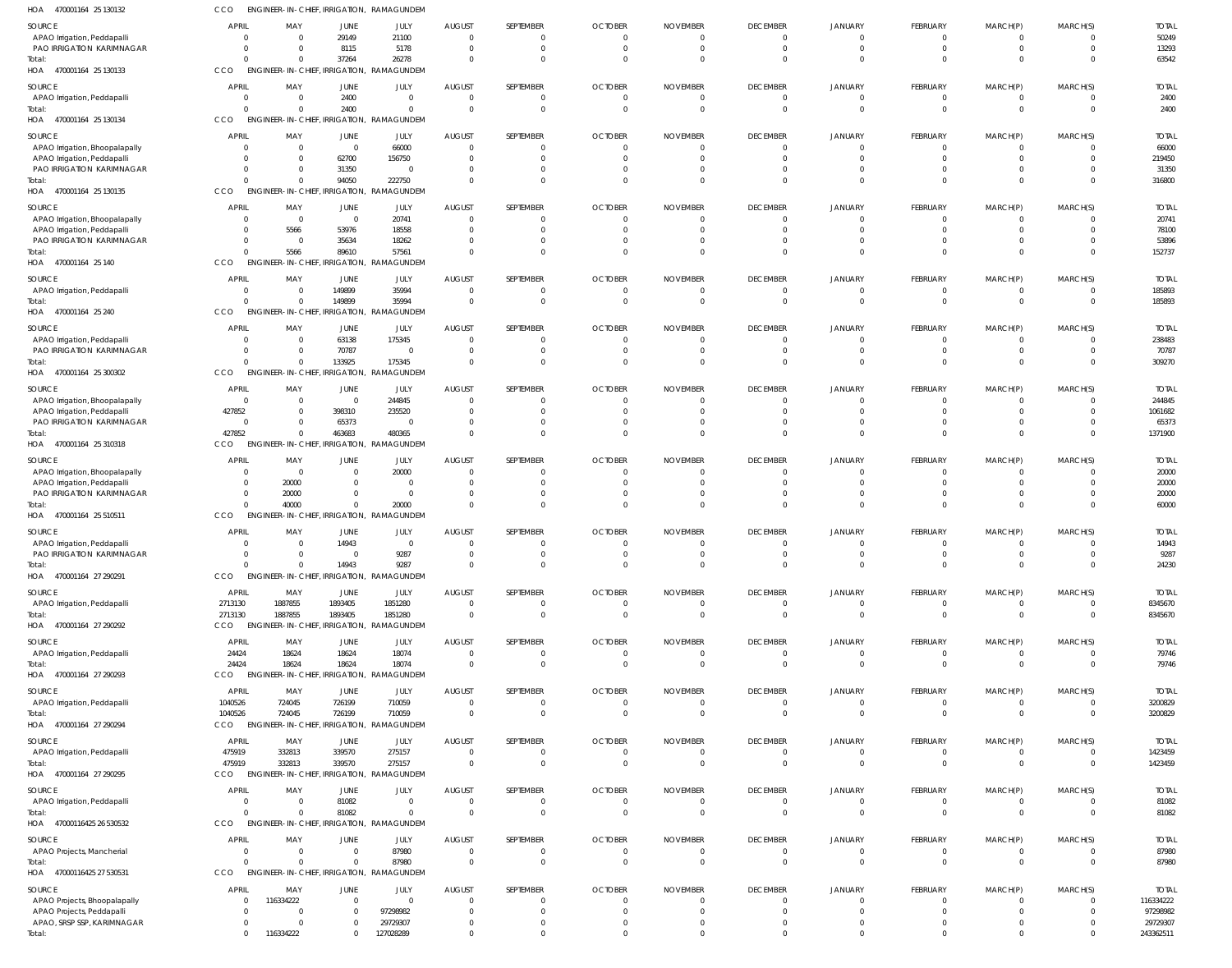| 1OA<br>47000116425 49 500501                                          | CCO                  | ENGINEER-IN-CHIEF, IRRIGATION, RAMAGUNDEM         |                              |                    |                                  |                                                                                            |                                |                 |                      |                         |                      |                      |                                  |                     |
|-----------------------------------------------------------------------|----------------------|---------------------------------------------------|------------------------------|--------------------|----------------------------------|--------------------------------------------------------------------------------------------|--------------------------------|-----------------|----------------------|-------------------------|----------------------|----------------------|----------------------------------|---------------------|
| SOURCE                                                                | APRIL                | MAY                                               | JUNE                         | JULY               | <b>AUGUST</b>                    | SEPTEMBER                                                                                  | <b>OCTOBER</b>                 | <b>NOVEMBER</b> | <b>DECEMBER</b>      | <b>JANUARY</b>          | FEBRUARY             | MARCH(P)             | MARCH(S)                         | <b>TOTAL</b>        |
| APAO Irrigation, Jagtial                                              | - 0                  | $\overline{0}$                                    | $\mathbf{0}$                 | 15289715           | $\overline{0}$                   | 0                                                                                          | $\overline{0}$                 | - 0             | $\Omega$             | 0                       | - 0                  | $\Omega$             | $\overline{0}$                   | 15289715            |
| APAO Projects, Jagtial                                                | $\Omega$             | $\overline{0}$                                    | 69600000                     | $\Omega$           | - 0                              | $\Omega$                                                                                   | $\overline{0}$                 | - 0             | $\mathbf 0$          | $\mathbf 0$             | $\Omega$             | $\Omega$             | $\overline{0}$                   | 69600000            |
| APAO Projects, Mancherial                                             | $\Omega$             | $\overline{0}$<br>$\Omega$                        | 4859280<br>74459280          | $\cap$<br>15289715 | $\Omega$<br>$\Omega$             |                                                                                            | $\overline{0}$<br>$\Omega$     |                 | $\Omega$<br>$\Omega$ | $\Omega$<br>$\Omega$    | - 0<br>$\Omega$      | $\Omega$<br>$\Omega$ | 0<br>$\overline{0}$              | 4859280<br>89748995 |
| Total:<br>HOA 470001166 27 270272                                     | CCO                  | CHIEF ENGINEER, IRRIGATION, WARANGAL              |                              |                    |                                  |                                                                                            |                                |                 |                      |                         |                      |                      |                                  |                     |
| SOURCE                                                                | APRIL                | MAY                                               | JUNE                         | JULY               | <b>AUGUST</b>                    | SEPTEMBER                                                                                  | <b>OCTOBER</b>                 | <b>NOVEMBER</b> | <b>DECEMBER</b>      | JANUARY                 | FEBRUARY             | MARCH(P)             | MARCH(S)                         | <b>TOTAL</b>        |
| APAO, SRSP, WARANGAL RURAL                                            | $\Omega$             | 6932395                                           | $\mathbf{0}$                 | $\Omega$           | $\overline{0}$                   | 0                                                                                          | - 0                            |                 | $\overline{0}$       | $\mathbf 0$             | $\mathbf 0$          | $\Omega$             | $\overline{0}$                   | 6932395             |
| PAO (W&P), Waranagal (Urban)                                          | 14282789             | $\Omega$                                          | 0                            | $\Omega$           | $\overline{0}$                   | $\mathbf{0}$                                                                               | $\Omega$                       |                 | $\mathbf{0}$         | $\Omega$                | $\mathbf 0$          | $\Omega$             | $\overline{0}$                   | 14282789            |
| Total:                                                                | 14282789             | 6932395                                           | $\mathbf{0}$                 |                    | $\Omega$                         | $\Omega$                                                                                   | $\Omega$                       |                 | $\Omega$             | $\Omega$                | $\Omega$             | $\Omega$             | $\overline{0}$                   | 21215184            |
| HOA 47000116625 27 530531                                             | CCO                  | CHIEF ENGINEER, IRRIGATION, WARANGAL              |                              |                    |                                  |                                                                                            |                                |                 |                      |                         |                      |                      |                                  |                     |
| SOURCE                                                                | <b>APRIL</b>         | MAY                                               | JUNE                         | JULY               | <b>AUGUST</b>                    | SEPTEMBER                                                                                  | <b>OCTOBER</b>                 | <b>NOVEMBER</b> | <b>DECEMBER</b>      | <b>JANUARY</b>          | FEBRUARY             | MARCH(P)             | MARCH(S)                         | <b>TOTAL</b>        |
| PAO (W&P), Waranagal (Urban)                                          | 807120               | $\overline{0}$                                    | $\mathbf{0}$                 | 17108318           | $\overline{0}$                   | $\Omega$                                                                                   | $\overline{0}$                 | - 0             | 0                    | $\mathbf 0$             | -0                   | $\Omega$             | $\overline{0}$                   | 17915438            |
| Total:                                                                | 807120               | $\Omega$                                          | $\Omega$                     | 17108318           | $\overline{0}$                   | $\Omega$                                                                                   | $\overline{0}$                 | $\Omega$        | $\overline{0}$       | $\Omega$                | $\mathbf 0$          | $\mathbf{0}$         | $\overline{\mathbf{0}}$          | 17915438            |
| HOA 470001167 25 010011                                               | CCO                  | CHIEF ENGINEER, IRRIGATION, MANCHERIAL            |                              |                    |                                  |                                                                                            |                                |                 |                      |                         |                      |                      |                                  |                     |
| SOURCE                                                                | <b>APRIL</b>         | MAY                                               | JUNE                         | JULY               | <b>AUGUST</b>                    | SEPTEMBER                                                                                  | <b>OCTOBER</b>                 | <b>NOVEMBER</b> | <b>DECEMBER</b>      | JANUARY                 | FEBRUARY             | MARCH(P)             | MARCH(S)                         | <b>TOTAL</b>        |
| APAO Irrigation, Komarambheem Asifabad<br>APAO Irrigation, Mancherial | 1892665<br>3982634   | 3131108<br>4091723                                | 2186459<br>3921103           | 2243328<br>4286721 | $\overline{0}$<br>$\overline{0}$ | 0<br>0                                                                                     | - 0<br>$\Omega$                |                 | $\Omega$<br>$\Omega$ | $\mathbf 0$<br>$\Omega$ | $\Omega$<br>$\Omega$ | $\Omega$<br>$\Omega$ | $\overline{0}$<br>$\overline{0}$ | 9453560<br>16282181 |
| īotal:                                                                | 5875299              | 7222831                                           | 6107562                      | 6530049            | $\overline{0}$                   | $\mathbf{0}$                                                                               | $\Omega$                       |                 | $\Omega$             | $\Omega$                | $\Omega$             | $\Omega$             | $\overline{\mathbf{0}}$          | 25735741            |
| HOA 470001167 25 010012                                               | CCO                  | CHIEF ENGINEER, IRRIGATION, MANCHERIAL            |                              |                    |                                  |                                                                                            |                                |                 |                      |                         |                      |                      |                                  |                     |
| SOURCE                                                                | APRIL                | MAY                                               | JUNE                         | JULY               | <b>AUGUST</b>                    | SEPTEMBER                                                                                  | <b>OCTOBER</b>                 | <b>NOVEMBER</b> | <b>DECEMBER</b>      | <b>JANUARY</b>          | FEBRUARY             | MARCH(P)             | MARCH(S)                         | <b>TOTAL</b>        |
| APAO Irrigation, Komarambheem Asifabad                                | 13300                | 11176                                             | 8000                         | 8000               | $\overline{0}$                   |                                                                                            | $\overline{0}$                 |                 | $\Omega$             | 0                       | - 0                  | $\Omega$             | $\overline{0}$                   | 40476               |
| APAO Irrigation, Mancherial                                           | 20337                | 18295                                             | 22763                        | 17835              | $\overline{0}$                   | $\Omega$                                                                                   | $\mathbf{0}$                   | - 0             | $\mathbf{0}$         | $\Omega$                | $\Omega$             | $\Omega$             | $\overline{0}$                   | 79230               |
| Total:                                                                | 33637                | 29471                                             | 30763                        | 25835              | $\overline{0}$                   | $\Omega$                                                                                   | $\Omega$                       |                 | $\Omega$             | $\Omega$                | $\Omega$             | $\Omega$             | $\overline{0}$                   | 119706              |
| HOA 470001167 25 010013                                               | CCO                  | CHIEF ENGINEER, IRRIGATION, MANCHERIAL            |                              |                    |                                  |                                                                                            |                                |                 |                      |                         |                      |                      |                                  |                     |
| SOURCE                                                                | APRIL                | MAY                                               | JUNE                         | JULY               | <b>AUGUST</b>                    | SEPTEMBER                                                                                  | <b>OCTOBER</b>                 | <b>NOVEMBER</b> | <b>DECEMBER</b>      | JANUARY                 | FEBRUARY             | MARCH(P)             | MARCH(S)                         | <b>TOTAL</b>        |
| APAO Irrigation, Komarambheem Asifabad                                | 723165               | 1199686                                           | 1041875                      | 876970             | $\overline{0}$                   |                                                                                            | $\Omega$                       |                 | $\Omega$             | 0                       | - 0                  |                      | - 0                              | 3841696             |
| APAO Irrigation, Mancherial                                           | 1840190              | 1662085                                           | 1658499                      | 1719665            | $\overline{0}$                   | $\mathbf{0}$                                                                               | - 0                            |                 | $\Omega$             | $\Omega$                | $\mathbf 0$          | $\overline{0}$       | $\overline{0}$                   | 6880439             |
| Total:<br>HOA 470001167 25 010016                                     | 2563355<br>CCO       | 2861771<br>CHIEF ENGINEER, IRRIGATION, MANCHERIAL | 2700374                      | 2596635            | $\Omega$                         | $\Omega$                                                                                   | $\Omega$                       |                 | $\Omega$             | $\Omega$                | $\Omega$             | $\Omega$             | $\overline{0}$                   | 10722135            |
|                                                                       |                      |                                                   |                              |                    |                                  |                                                                                            |                                |                 |                      |                         |                      |                      |                                  |                     |
| SOURCE                                                                | APRIL                | MAY                                               | JUNE                         | JULY               | <b>AUGUST</b>                    | SEPTEMBER                                                                                  | <b>OCTOBER</b>                 | <b>NOVEMBER</b> | <b>DECEMBER</b>      | <b>JANUARY</b>          | FEBRUARY             | MARCH(P)             | MARCH(S)                         | <b>TOTAL</b>        |
| APAO Irrigation, Komarambheem Asifabad<br>APAO Irrigation, Mancherial | 245838<br>569830     | 422534<br>564500                                  | 284450<br>537505             | 313226<br>595985   | $\overline{0}$<br>$\overline{0}$ | $\Omega$                                                                                   | $\mathbf{0}$<br>$\overline{0}$ | - 0<br>- 0      | 0<br>$\Omega$        | 0<br>$\Omega$           | $\mathbf{0}$         | $\overline{0}$       | $\overline{0}$<br>$\overline{0}$ | 1266048<br>2267820  |
| Total:                                                                | 815668               | 987034                                            | 821955                       | 909211             | $\Omega$                         | $\Omega$                                                                                   | $\Omega$                       |                 | $\Omega$             | $\Omega$                | $\Omega$             | $\Omega$             | $\Omega$                         | 3533868             |
| HOA 470001167 25 010017                                               | CCO                  | CHIEF ENGINEER, IRRIGATION, MANCHERIAL            |                              |                    |                                  |                                                                                            |                                |                 |                      |                         |                      |                      |                                  |                     |
| SOURCE                                                                | APRIL                | MAY                                               | JUNE                         | JULY               | <b>AUGUST</b>                    | SEPTEMBER                                                                                  | <b>OCTOBER</b>                 | <b>NOVEMBER</b> | <b>DECEMBER</b>      | <b>JANUARY</b>          | FEBRUARY             | MARCH(P)             | MARCH(S)                         | <b>TOTAL</b>        |
| APAO Irrigation, Mancherial                                           | - 0                  | 99802                                             | $\mathbf{0}$                 | 20407              | $\overline{0}$                   | $\Omega$                                                                                   | - 0                            | - 0             | $\overline{0}$       | $\mathbf 0$             | $\mathbf 0$          | $\Omega$             | $\overline{0}$                   | 120209              |
|                                                                       | $\cap$               | 99802                                             | $\overline{0}$               | 20407              | $\overline{0}$                   | $\mathbf{0}$                                                                               | $\Omega$                       |                 | $\Omega$             | $\Omega$                | $\mathbf 0$          | $\Omega$             | $\overline{0}$                   | 120209              |
| HOA 470001167 25 010018                                               | CCO                  | CHIEF ENGINEER, IRRIGATION, MANCHERIAL            |                              |                    |                                  |                                                                                            |                                |                 |                      |                         |                      |                      |                                  |                     |
| SOURCE                                                                | APRIL                | MAY                                               | JUNE                         | JULY               | <b>AUGUST</b>                    | SEPTEMBER                                                                                  | <b>OCTOBER</b>                 | <b>NOVEMBER</b> | <b>DECEMBER</b>      | <b>JANUARY</b>          | FEBRUARY             | MARCH(P)             | MARCH(S)                         | <b>TOTAL</b>        |
| APAO Irrigation, Komarambheem Asifabad                                | $\Omega$             | $\overline{\mathbf{0}}$                           | 476804                       | $\Omega$           | 0                                | 0                                                                                          | $\mathbf{0}$                   |                 | 0                    | 0                       |                      |                      | $\overline{0}$                   | 476804              |
| Total:                                                                | $\Omega$             | $\Omega$                                          | 476804                       | $\Omega$           | $\overline{0}$                   | $\Omega$                                                                                   | $\overline{0}$                 | - 0             | $\Omega$             | $\Omega$                | $\overline{0}$       | $\Omega$             | $\overline{0}$                   | 476804              |
| HOA 470001167 25 130131                                               | CCO                  | CHIEF ENGINEER, IRRIGATION, MANCHERIAL            |                              |                    |                                  |                                                                                            |                                |                 |                      |                         |                      |                      |                                  |                     |
| SOURCE                                                                | <b>APRIL</b>         | MAY                                               | JUNE                         | JULY               | <b>AUGUST</b>                    | SEPTEMBER                                                                                  | <b>OCTOBER</b>                 | <b>NOVEMBER</b> | <b>DECEMBER</b>      | JANUARY                 | FEBRUARY             | MARCH(P)             | MARCH(S)                         | <b>TOTAL</b>        |
| APAO Irrigation, Komarambheem Asifabad<br>lotal:                      | $\cap$               | $\Omega$                                          | -0<br>$\mathbf{0}$           | 1214<br>1214       | $\overline{0}$<br>$\overline{0}$ | $\mathbf 0$                                                                                | $\Omega$                       |                 | $\Omega$             | $\Omega$                | $\Omega$             | $\Omega$             | $\mathbf 0$<br>$\overline{0}$    | 1214<br>1214        |
| HOA 470001167 25 130132                                               | CCO                  | CHIEF ENGINEER, IRRIGATION, MANCHERIAL            |                              |                    |                                  |                                                                                            |                                |                 |                      |                         |                      |                      |                                  |                     |
| SOURCE                                                                | <b>APRIL</b>         | MAY                                               | JUNE                         | JULY               | <b>AUGUST</b>                    | SEPTEMBER                                                                                  | <b>OCTOBER</b>                 | <b>NOVEMBER</b> | <b>DECEMBER</b>      | JANUARY                 | FEBRUARY             | MARCH(P)             | MARCH(S)                         | <b>TOTAL</b>        |
| APAO Irrigation, Mancherial                                           | $\Omega$             | $\overline{0}$                                    | 58500                        | 13740              | $\overline{0}$                   | $\Omega$                                                                                   | $\overline{0}$                 | - 0             | $\Omega$             | 0                       | -0                   | $\Omega$             | $\overline{0}$                   | 72240               |
| Total:                                                                | $\cap$               | $\Omega$                                          | 58500                        | 13740              | $\overline{0}$                   | $\Omega$                                                                                   | $\Omega$                       | $\mathsf{C}$    | $\Omega$             | $\Omega$                | $\Omega$             | $\Omega$             | $\overline{0}$                   | 72240               |
| HOA 470001167 25 130134                                               | CCO                  | CHIEF ENGINEER, IRRIGATION, MANCHERIAL            |                              |                    |                                  |                                                                                            |                                |                 |                      |                         |                      |                      |                                  |                     |
| SOURCE                                                                | APRIL                | MAY                                               | JUNE                         | JULY               | <b>AUGUST</b>                    | SEPTEMBER                                                                                  | <b>OCTOBER</b>                 | <b>NOVEMBER</b> | <b>DECEMBER</b>      | JANUARY                 | FEBRUARY             | MARCH(P)             | MARCH(S)                         | <b>TOTAL</b>        |
| APAO Irrigation, Komarambheem Asifabad                                | $\Omega$             | $\overline{0}$                                    | $\mathbf{0}$                 | 226050             | $\overline{0}$                   |                                                                                            | - 0                            |                 | $\overline{0}$       | $\mathbf 0$             | $\mathbf{0}$         | $\Omega$             | $\overline{0}$                   | 226050              |
| APAO Irrigation, Mancherial                                           | $\cap$               | $\Omega$                                          | 0                            | 264000             | $\overline{0}$                   | $\Omega$                                                                                   | -0                             |                 | $\Omega$             | $\Omega$                | $\mathbf 0$          | $\Omega$             | $\overline{0}$                   | 264000              |
| Total:                                                                | $\Omega$             | $\Omega$                                          | $\mathbf{0}$                 | 490050             | $\overline{0}$                   | 0                                                                                          | -0                             |                 | $\Omega$             | $\Omega$                | $\Omega$             | $\Omega$             | $\overline{0}$                   | 490050              |
| HOA 470001167 25 130135                                               | <b>CCO</b>           | CHIEF ENGINEER, IRRIGATION, MANCHERIAL            |                              |                    |                                  |                                                                                            |                                |                 |                      |                         |                      |                      |                                  |                     |
| SOURCE                                                                | APRIL                | MAY                                               | JUNE                         | JULY               | <b>AUGUST</b>                    | SEPTEMBER                                                                                  | <b>OCTOBER</b>                 | <b>NOVEMBER</b> | <b>DECEMBER</b>      | JANUARY                 | FEBRUARY             | MARCH(P)             | MARCH(S)                         | <b>TOTAL</b>        |
| APAO Irrigation, Komarambheem Asifabad                                | - 0                  | $\Omega$                                          | $\mathbf{0}$                 | 21090              | $\overline{0}$                   |                                                                                            | $\Omega$                       |                 | $\Omega$             | $\Omega$                | - 0                  |                      | $\overline{0}$                   | 21090               |
| APAO Irrigation, Mancherial<br>Total:                                 | $\Omega$<br>$\Omega$ | $\Omega$<br>$\Omega$                              | $\mathbf{0}$<br>$\mathbf{0}$ | 14117<br>35207     | $\overline{0}$<br>$\Omega$       | $\Omega$                                                                                   | $\overline{0}$<br>$\Omega$     | - 0             | $\Omega$<br>$\Omega$ | $\mathbf 0$<br>$\Omega$ | $\Omega$<br>$\Omega$ | $\Omega$<br>$\Omega$ | $\overline{0}$<br>$\overline{0}$ | 14117<br>35207      |
| HOA 470001167 25 240                                                  | CCO                  | CHIEF ENGINEER, IRRIGATION, MANCHERIAL            |                              |                    |                                  |                                                                                            |                                |                 |                      |                         |                      |                      |                                  |                     |
| SOURCE                                                                | APRIL                | MAY                                               | JUNE                         | JULY               | <b>AUGUST</b>                    | SEPTEMBER                                                                                  | <b>OCTOBER</b>                 | <b>NOVEMBER</b> | <b>DECEMBER</b>      | JANUARY                 | FEBRUARY             | MARCH(P)             | MARCH(S)                         | <b>TOTAL</b>        |
| APAO Irrigation, Mancherial                                           | $\Omega$             | $\overline{\mathbf{0}}$                           | 25845                        | $\Omega$           | $\overline{0}$                   | 0                                                                                          | -0                             |                 | 0                    | 0                       | $^{\circ}$           | - 0                  | $\mathbf 0$                      | 25845               |
| Total:                                                                | $\Omega$             | $\Omega$                                          | 25845                        | $\Omega$           | $\overline{0}$                   | $\mathbf 0$                                                                                | $^{\circ}$                     |                 | $\overline{0}$       | $\Omega$                | $\mathbf 0$          | $\overline{0}$       | $\overline{\mathbf{0}}$          | 25845               |
| HOA 470001167 25 300302                                               | CCO                  | CHIEF ENGINEER, IRRIGATION, MANCHERIAL            |                              |                    |                                  |                                                                                            |                                |                 |                      |                         |                      |                      |                                  |                     |
| SOURCE                                                                | <b>APRIL</b>         | MAY                                               | JUNE                         | JULY               | <b>AUGUST</b>                    | SEPTEMBER                                                                                  | <b>OCTOBER</b>                 | <b>NOVEMBER</b> | <b>DECEMBER</b>      | <b>JANUARY</b>          | FEBRUARY             | MARCH(P)             | MARCH(S)                         | <b>TOTAL</b>        |
| APAO Irrigation, Mancherial                                           | 141640               | $\overline{\mathbf{0}}$                           | 50116                        | 43317              | $\overline{0}$                   | 0                                                                                          | $\overline{0}$                 | - 0             | $\Omega$             | 0                       | -0                   | - 0                  | - 0                              | 235073              |
| Total:                                                                | 141640               | $\Omega$                                          | 50116                        | 43317              | $\Omega$                         | $\Omega$                                                                                   | $\Omega$                       | $\mathsf{C}$    | $\Omega$             | $\Omega$                | $\Omega$             | $\Omega$             | $\overline{0}$                   | 235073              |
| HOA 470001167 25 310318                                               | CCO                  |                                                   |                              |                    |                                  | Chief Engineer, Projects, Adilabad (Projects), Adilabad, IInd Floor, Jalasoudha Buildings, |                                |                 |                      |                         |                      |                      |                                  |                     |
| SOURCE                                                                | APRIL                | MAY                                               | JUNE                         | JULY               | <b>AUGUST</b>                    | SEPTEMBER                                                                                  | <b>OCTOBER</b>                 | <b>NOVEMBER</b> | <b>DECEMBER</b>      | JANUARY                 | FEBRUARY             | MARCH(P)             | MARCH(S)                         | <b>TOTAL</b>        |
| APAO Irrigation, Mancherial                                           | $\Omega$             | 20000                                             | $\mathbf{0}$                 | $\Omega$           | $\overline{0}$                   | $\Omega$                                                                                   | $\overline{0}$                 |                 | $\overline{0}$       | $\mathbf 0$             | $\mathbf 0$          | $\Omega$             | $\overline{0}$                   | 20000               |
| Total:                                                                | $\Omega$             | 20000                                             | $\Omega$                     |                    | $\Omega$                         |                                                                                            | $\Omega$                       |                 | $\Omega$             | $\Omega$                | $\Omega$             |                      | $\Omega$                         | 20000               |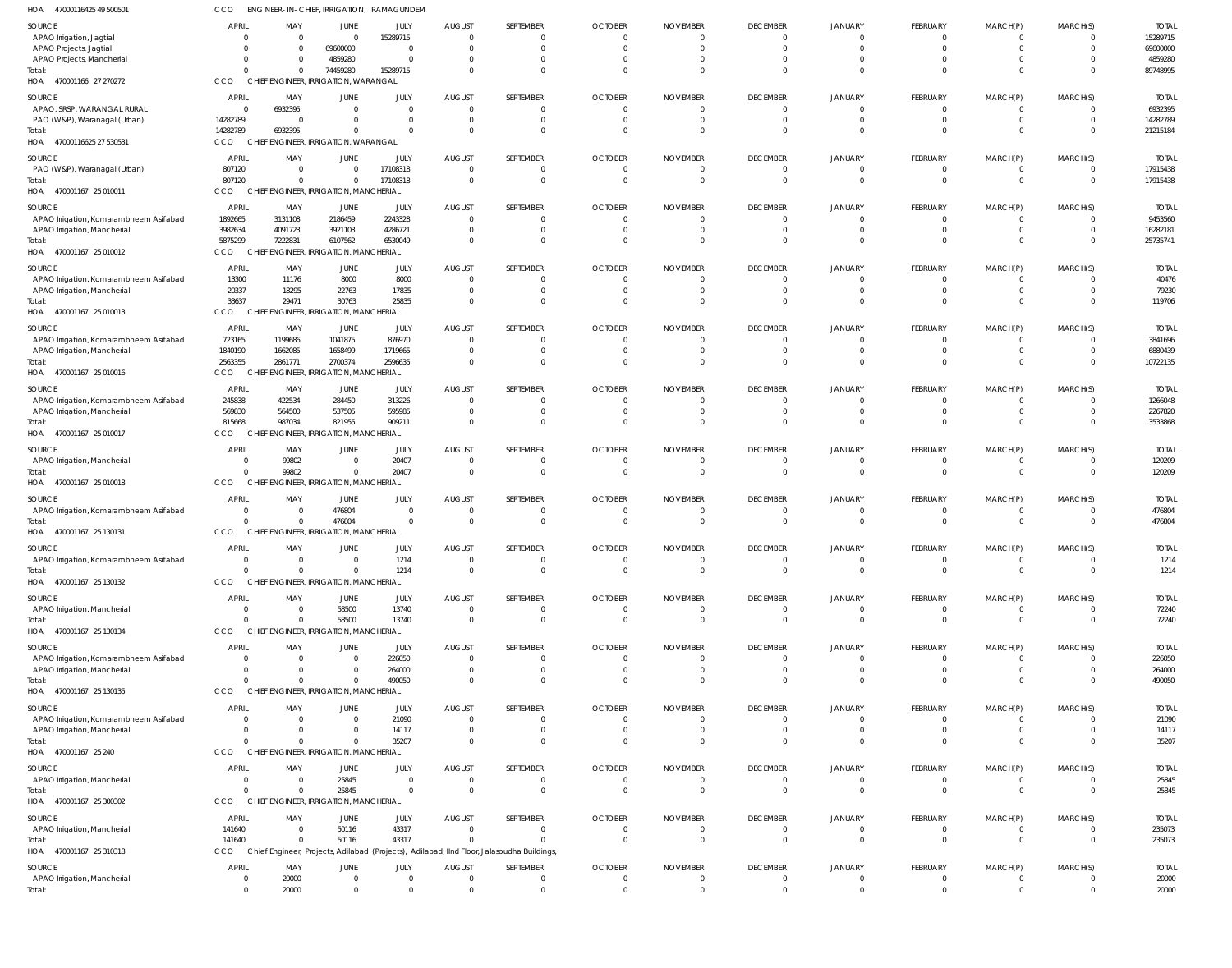| HOA 47000116725 27 530531                          | CCO                                     | CHIEF ENGINEER, IRRIGATION, MANCHERIAL         |                                      |                                  |                                  |                          |                                  |                             |                                           |                                  |                                   |                               |                                  |                         |
|----------------------------------------------------|-----------------------------------------|------------------------------------------------|--------------------------------------|----------------------------------|----------------------------------|--------------------------|----------------------------------|-----------------------------|-------------------------------------------|----------------------------------|-----------------------------------|-------------------------------|----------------------------------|-------------------------|
| SOURCE                                             | APRIL                                   | MAY                                            | JUNE                                 | JULY                             | <b>AUGUST</b>                    | SEPTEMBER                | <b>OCTOBER</b>                   | <b>NOVEMBER</b>             | <b>DECEMBER</b>                           | JANUARY                          | FEBRUARY                          | MARCH(P)                      | MARCH(S)                         | <b>TOTA</b>             |
| APAO Projects, Mancherial                          | $\Omega$                                | 17693234                                       | $\Omega$                             | $\Omega$                         | $\overline{0}$                   | 0                        | $\overline{0}$                   | - 0                         | $\overline{0}$                            | 0                                | $\mathbf{0}$                      | 0                             | $^{\circ}$                       | 17693234                |
| Total:                                             | $\Omega$<br><b>CCO</b>                  | 17693234                                       | $\Omega$                             | $\Omega$                         | $\overline{0}$                   | $\Omega$                 | $\Omega$                         | $\Omega$                    | $\overline{0}$                            | $\Omega$                         | $\overline{0}$                    | $\mathbf{0}$                  | $\overline{0}$                   | 17693234                |
| HOA 47000117425 27 530531                          |                                         | CHIEF ENGINEER, IRRIGATION, NIZAMABAD          |                                      |                                  |                                  |                          |                                  |                             |                                           |                                  |                                   |                               |                                  |                         |
| SOURCE<br>PAO IRRIGATION NIZAMABAD                 | APRIL<br>$\Omega$                       | MAY<br>8707345                                 | <b>JUNE</b><br>$\overline{0}$        | JULY<br>$\Omega$                 | <b>AUGUST</b><br>$\overline{0}$  | SEPTEMBER<br>0           | <b>OCTOBER</b><br>$\overline{0}$ | <b>NOVEMBER</b><br>- 0      | <b>DECEMBER</b><br>$\overline{0}$         | <b>JANUARY</b><br>$\overline{0}$ | <b>FEBRUARY</b><br>$\mathbf 0$    | MARCH(P)<br>$\mathbf 0$       | MARCH(S)<br>$^{\circ}$           | <b>TOTAL</b><br>8707345 |
| Total:                                             | $\Omega$                                | 8707345                                        | $\overline{0}$                       |                                  | 0                                | $\mathbf 0$              | $\overline{0}$                   | $\circ$                     | $\overline{0}$                            | $\overline{0}$                   | $\mathbf{0}$                      | $\mathbf 0$                   | $\overline{0}$                   | 8707345                 |
| HOA 470001175 27 270272                            | CCO                                     | CHIEF ENGINEER, IRRIGATION, NIZAMABAD          |                                      |                                  |                                  |                          |                                  |                             |                                           |                                  |                                   |                               |                                  |                         |
| SOURCE                                             | <b>APRIL</b>                            | MAY                                            | JUNE                                 | <b>JULY</b>                      | <b>AUGUST</b>                    | SEPTEMBER                | <b>OCTOBER</b>                   | <b>NOVEMBER</b>             | <b>DECEMBER</b>                           | JANUARY                          | FEBRUARY                          | MARCH(P)                      | MARCH(S)                         | <b>TOTAI</b>            |
| APAO, SRSP, NIZAMABAD                              | 9751283                                 | 485927                                         | 169681                               | 4013007                          | $\overline{0}$                   | 0                        | $\overline{0}$                   | $^{\circ}$                  | $\overline{0}$                            | $\mathbf 0$                      | $\overline{0}$                    | $\mathbf 0$                   | 0                                | 14419898                |
| Total:                                             | 9751283                                 | 485927                                         | 169681                               | 4013007                          | $\Omega$                         | $\Omega$                 | $\Omega$                         | $\Omega$                    | $\mathbf{0}$                              | $\Omega$                         | $\mathbf{0}$                      | $\mathbf{0}$                  | $\Omega$                         | 14419898                |
| HOA<br>47000117525 27 270274                       | <b>CCO</b>                              | CHIEF ENGINEER, IRRIGATION, NIZAMABAD          |                                      |                                  |                                  |                          |                                  |                             |                                           |                                  |                                   |                               |                                  |                         |
| SOURCE                                             | <b>APRIL</b>                            | MAY                                            | <b>JUNE</b>                          | <b>JULY</b>                      | <b>AUGUST</b>                    | SEPTEMBER                | <b>OCTOBER</b>                   | <b>NOVEMBER</b>             | <b>DECEMBER</b>                           | JANUARY                          | FEBRUARY                          | MARCH(P)                      | MARCH(S)                         | <b>TOTAL</b>            |
| APAO, SRSP, NIZAMABAD                              | $\Omega$<br>$\Omega$                    | $\overline{0}$<br>$\Omega$                     | $\overline{0}$<br>$\Omega$           | 207880<br>207880                 | 0<br>$\Omega$                    | 0<br>$\mathbf 0$         | $\overline{0}$<br>$\Omega$       | $\overline{0}$<br>$\Omega$  | $\overline{\mathbf{0}}$<br>$\overline{0}$ | $\overline{0}$<br>$\overline{0}$ | $\mathbf 0$<br>$\overline{0}$     | $\mathbf 0$<br>$\mathbf{0}$   | $\overline{0}$<br>$\overline{0}$ | 207880                  |
| Total:<br>HOA 470001227 25 010011                  | CCO                                     | CHIEF ENGINEER, IRRIGATION, ADILABAD           |                                      |                                  |                                  |                          |                                  |                             |                                           |                                  |                                   |                               |                                  | 207880                  |
| SOURCE                                             | APRIL                                   | MAY                                            | JUNE                                 | JULY                             | <b>AUGUST</b>                    | SEPTEMBER                | <b>OCTOBER</b>                   | <b>NOVEMBER</b>             | <b>DECEMBER</b>                           | JANUARY                          | FEBRUARY                          | MARCH(P)                      | MARCH(S)                         | <b>TOTAI</b>            |
| APAO Irrigation, Adilabad                          | 5812219                                 | 4869404                                        | 4722562                              | 6522292                          | $\overline{0}$                   |                          | $\Omega$                         | -0                          | 0                                         | $\Omega$                         | 0                                 | 0                             | $\Omega$                         | 21926477                |
| PAO Irrigation Nirmal                              | $\Omega$                                | 3116089                                        | 3088769                              | 3680276                          | $\overline{0}$                   | $\mathbf{0}$             | $\overline{0}$                   | - 0                         | $\overline{0}$                            | $\mathbf 0$                      | $\overline{0}$                    | $\mathbf 0$                   | $\Omega$                         | 9885134                 |
| Total:                                             | 5812219                                 | 7985493                                        | 7811331                              | 10202568                         | $\Omega$                         | $\Omega$                 | $\Omega$                         | $\Omega$                    | $\Omega$                                  | $\Omega$                         | $\mathbf{0}$                      | $\overline{0}$                | $\Omega$                         | 31811611                |
| HOA 470001227 25 010012                            | CCO                                     | CHIEF ENGINEER, IRRIGATION, ADILABAD           |                                      |                                  |                                  |                          |                                  |                             |                                           |                                  |                                   |                               |                                  |                         |
| SOURCE                                             | APRIL                                   | MAY                                            | JUNE                                 | JULY                             | <b>AUGUST</b>                    | SEPTEMBER                | <b>OCTOBER</b>                   | <b>NOVEMBER</b>             | <b>DECEMBER</b>                           | JANUARY                          | FEBRUARY                          | MARCH(P)                      | MARCH(S)                         | <b>TOTAL</b>            |
| APAO Irrigation, Adilabad                          | 21903                                   | 22003                                          | 25685                                | 22292                            | $\overline{0}$                   | 0                        | $\overline{0}$                   | - 0                         | $\overline{\mathbf{0}}$                   | $\overline{0}$                   | $\overline{0}$                    | $\mathbf 0$                   | $\overline{0}$                   | 91883                   |
| PAO Irrigation Nirmal<br>Total:                    | $\Omega$<br>21903                       | 15067<br>37070                                 | 15290<br>40975                       | 16000<br>38292                   | 0<br>$\Omega$                    | $\mathbf{0}$<br>$\Omega$ | - 0<br>$\Omega$                  | - 0<br>$\Omega$             | $\overline{0}$<br>$\Omega$                | $\overline{0}$<br>$\Omega$       | $\mathbf 0$<br>$\overline{0}$     | $\mathbf 0$<br>$\overline{0}$ | $\overline{0}$<br>$\Omega$       | 46357<br>138240         |
| HOA 470001227 25 010013                            | CCO                                     | CHIEF ENGINEER, IRRIGATION, ADILABAD           |                                      |                                  |                                  |                          |                                  |                             |                                           |                                  |                                   |                               |                                  |                         |
| SOURCE                                             | <b>APRIL</b>                            | MAY                                            | JUNE                                 | JULY                             | <b>AUGUST</b>                    | SEPTEMBER                | <b>OCTOBER</b>                   | <b>NOVEMBER</b>             | <b>DECEMBER</b>                           | JANUARY                          | FEBRUARY                          | MARCH(P)                      | MARCH(S)                         | <b>TOTAI</b>            |
| APAO Irrigation, Adilabad                          | 2526742                                 | 2122760                                        | 2399550                              | 2312869                          | $\Omega$                         | 0                        | $^{\circ}$                       | $\Omega$                    | 0                                         | $\mathbf 0$                      | $\mathbf{0}$                      | $\mathbf{0}$                  | $\Omega$                         | 9361921                 |
| PAO Irrigation Nirmal                              | $\Omega$                                | 1202462                                        | 1385557                              | 1495797                          | $\overline{0}$                   | $\Omega$                 | $\overline{0}$                   | $\Omega$                    | $\overline{0}$                            | $\overline{0}$                   | $\overline{0}$                    | $\overline{0}$                | $\Omega$                         | 4083816                 |
| Total:                                             | 2526742                                 | 3325222                                        | 3785107                              | 3808666                          | $\Omega$                         | $\Omega$                 | $\Omega$                         | $\Omega$                    | $\Omega$                                  | $\Omega$                         | $\mathbf{0}$                      | $\mathbf 0$                   | $\Omega$                         | 13445737                |
| HOA 470001227 25 010016                            | <b>CCO</b>                              | CHIEF ENGINEER, IRRIGATION, ADILABAD           |                                      |                                  |                                  |                          |                                  |                             |                                           |                                  |                                   |                               |                                  |                         |
| SOURCE                                             | APRIL                                   | MAY                                            | JUNE                                 | JULY                             | <b>AUGUST</b>                    | SEPTEMBER                | <b>OCTOBER</b>                   | <b>NOVEMBER</b>             | <b>DECEMBER</b>                           | <b>JANUARY</b>                   | FEBRUARY                          | MARCH(P)                      | MARCH(S)                         | <b>TOTAL</b>            |
| APAO Irrigation, Adilabad                          | 820517<br>$\Omega$                      | 675729<br>425033                               | 673318<br>422789                     | 938781<br>592881                 | - 0<br>0                         | 0<br>$\Omega$            | - 0<br>$\overline{0}$            | - 0<br>- 0                  | $\overline{0}$<br>$\overline{0}$          | $\mathbf 0$<br>$\overline{0}$    | $\mathbf 0$<br>$\overline{0}$     | $\mathbf 0$<br>$\overline{0}$ | $^{\circ}$<br>$\Omega$           | 3108345<br>1440703      |
| PAO Irrigation Nirmal<br>Total:                    | 820517                                  | 1100762                                        | 1096107                              | 1531662                          | $\Omega$                         | $\Omega$                 | $\Omega$                         | $\Omega$                    | $\Omega$                                  | $\Omega$                         | $\overline{0}$                    | $\overline{0}$                | $\Omega$                         | 4549048                 |
| HOA 470001227 25 010017                            | CCO                                     | CHIEF ENGINEER, IRRIGATION, ADILABAD           |                                      |                                  |                                  |                          |                                  |                             |                                           |                                  |                                   |                               |                                  |                         |
| SOURCE                                             | <b>APRIL</b>                            | MAY                                            | JUNE                                 | JULY                             | <b>AUGUST</b>                    | SEPTEMBER                | <b>OCTOBER</b>                   | <b>NOVEMBER</b>             | <b>DECEMBER</b>                           | JANUARY                          | FEBRUARY                          | MARCH(P)                      | MARCH(S)                         | <b>TOTAL</b>            |
| APAO Irrigation, Adilabad                          | 14984                                   | $\overline{\mathbf{0}}$                        | $\overline{0}$                       | 90524                            | - 0                              | 0                        | $\Omega$                         | -0                          | - 0                                       | $\Omega$                         | $\Omega$                          | 0                             | $\Omega$                         | 105508                  |
| PAO Irrigation Nirmal                              | $\Omega$                                | 185771                                         | 58325                                | 142785                           | $\overline{0}$                   | 0                        | - 0                              | - 0                         | $\overline{0}$                            | $\Omega$                         | 0                                 | $\mathbf{0}$                  | $\Omega$                         | 386881                  |
| Total:<br>HOA 470001227 25 010018                  | 14984<br><b>CCO</b>                     | 185771<br>CHIEF ENGINEER, IRRIGATION, ADILABAD | 58325                                | 233309                           | $\Omega$                         | $\Omega$                 | $\Omega$                         | $\Omega$                    | $\Omega$                                  | $\Omega$                         | $\Omega$                          | $\overline{0}$                | $\Omega$                         | 492389                  |
|                                                    |                                         |                                                |                                      |                                  |                                  |                          |                                  |                             |                                           |                                  |                                   |                               |                                  |                         |
| SOURCE<br>APAO Irrigation, Adilabad                | <b>APRIL</b><br>84417                   | MAY<br>$\overline{0}$                          | JUNE<br>111348                       | <b>JULY</b><br>$\Omega$          | <b>AUGUST</b><br>$\overline{0}$  | SEPTEMBER<br>0           | <b>OCTOBER</b><br>$\Omega$       | <b>NOVEMBER</b><br>$\Omega$ | <b>DECEMBER</b><br>$\overline{0}$         | JANUARY<br>$\Omega$              | FEBRUARY<br>$\overline{0}$        | MARCH(P)<br>$^{\circ}$        | MARCH(S)<br>$\Omega$             | <b>TOTAL</b><br>195765  |
| Total:                                             | 84417                                   | $\Omega$                                       | 111348                               | $\Omega$                         | $\Omega$                         |                          | $\cap$                           |                             | $\Omega$                                  | $\Omega$                         | $\Omega$                          | $\Omega$                      | $\Omega$                         | 195765                  |
| HOA 470001227 25 020021                            | CCO                                     | CHIEF ENGINEER, IRRIGATION, ADILABAD           |                                      |                                  |                                  |                          |                                  |                             |                                           |                                  |                                   |                               |                                  |                         |
| SOURCE                                             | <b>APRIL</b>                            | MAY                                            | <b>JUNE</b>                          | <b>JULY</b>                      | <b>AUGUST</b>                    | SEPTEMBER                | <b>OCTOBER</b>                   | <b>NOVEMBER</b>             | <b>DECEMBER</b>                           | JANUARY                          | FEBRUARY                          | MARCH(P)                      | MARCH(S)                         | <b>TOTAL</b>            |
| APAO Irrigation, Adilabad                          | 0                                       | 28000                                          | $\overline{0}$                       | 20000                            | $\overline{0}$                   | 0                        | $\overline{0}$                   | - 0                         | 0                                         | 0                                | $\Omega$                          | 0                             |                                  | 48000                   |
| PAO Irrigation Nirmal                              | $\Omega$                                | $\overline{0}$                                 | 45969                                | 4000                             | $\overline{0}$                   | 0                        | $\overline{0}$                   | - 0                         | $\overline{0}$                            | $\overline{0}$                   | $\mathbf{0}$                      | $\mathbf{0}$                  |                                  | 49969                   |
| Total:                                             | $\Omega$<br>CCO                         | 28000                                          | 45969                                | 24000                            | $\Omega$                         | $\Omega$                 | $\Omega$                         | $\Omega$                    | $\Omega$                                  | $\Omega$                         | $\Omega$                          | $\mathbf{0}$                  | $\Omega$                         | 97969                   |
| HOA 470001227 25 110111                            |                                         | CHIEF ENGINEER, IRRIGATION, ADILABAD           |                                      |                                  |                                  |                          |                                  |                             |                                           |                                  |                                   |                               |                                  |                         |
| SOURCE                                             | <b>APRIL</b>                            | MAY<br>$\overline{0}$                          | <b>JUNE</b>                          | JULY<br>$\Omega$                 | <b>AUGUST</b>                    | SEPTEMBER                | <b>OCTOBER</b>                   | <b>NOVEMBER</b>             | <b>DECEMBER</b><br>$\overline{0}$         | <b>JANUARY</b><br>$\overline{0}$ | <b>FEBRUARY</b><br>$\overline{0}$ | MARCH(P)                      | MARCH(S)                         | <b>TOTAL</b>            |
| APAO Irrigation, Adilabad<br>PAO Irrigation Nirmal | $\overline{\mathbf{0}}$<br>$\mathbf{0}$ | $\overline{0}$                                 | 8410<br>29700                        | $\Omega$                         | 0<br>$\overline{0}$              | 0<br>$\mathbf 0$         | - 0<br>$\overline{0}$            | - 0<br>- 0                  | $\overline{0}$                            | $\overline{0}$                   | $\mathbf 0$                       | $\mathbf 0$<br>$\mathbf 0$    | $\overline{0}$                   | 8410<br>29700           |
| Total:                                             | $\Omega$                                | $\overline{0}$                                 | 38110                                |                                  | $\overline{0}$                   | $\mathbf 0$              | $\overline{0}$                   | - 0                         | $\overline{0}$                            | $\overline{0}$                   | $\overline{0}$                    | $\overline{0}$                | $\overline{0}$                   | 38110                   |
| HOA 470001227 25 130131                            | CCO                                     | CHIEF ENGINEER, IRRIGATION, ADILABAD           |                                      |                                  |                                  |                          |                                  |                             |                                           |                                  |                                   |                               |                                  |                         |
| SOURCE                                             | <b>APRIL</b>                            | MAY                                            | <b>JUNE</b>                          | JULY                             | <b>AUGUST</b>                    | SEPTEMBER                | <b>OCTOBER</b>                   | <b>NOVEMBER</b>             | <b>DECEMBER</b>                           | <b>JANUARY</b>                   | FEBRUARY                          | MARCH(P)                      | MARCH(S)                         | <b>TOTAL</b>            |
| APAO Irrigation, Adilabad                          | $\overline{0}$                          | 89485                                          | 5000                                 | 89503                            | $\overline{0}$                   | 0                        | $\overline{0}$                   | $\overline{0}$              | $\overline{0}$                            | $\overline{0}$                   | $\mathbf{0}$                      | 0                             | $\Omega$                         | 183988                  |
| Total:                                             | $\Omega$                                | 89485                                          | 5000                                 | 89503                            | $\Omega$                         | $\Omega$                 | $\Omega$                         | $\Omega$                    | $\overline{0}$                            | $\overline{0}$                   | $\mathbf{0}$                      | $\mathbf{0}$                  | $\Omega$                         | 183988                  |
| HOA 470001227 25 130132                            | CCO                                     | CHIEF E                                        | <b>IGINEER, IRRIGATION, ADILABAD</b> |                                  |                                  |                          |                                  |                             |                                           |                                  |                                   |                               |                                  |                         |
| SOURCE                                             | <b>APRIL</b>                            | MAY                                            | JUNE                                 | JULY                             | <b>AUGUST</b>                    | SEPTEMBER                | <b>OCTOBER</b>                   | <b>NOVEMBER</b>             | <b>DECEMBER</b>                           | JANUARY                          | <b>FEBRUARY</b>                   | MARCH(P)                      | MARCH(S)                         | <b>TOTAL</b>            |
| APAO Irrigation, Adilabad<br>PAO Irrigation Nirmal | $\Omega$<br>$\Omega$                    | $\overline{0}$<br>$\overline{0}$               | 240519<br>25117                      | $\overline{0}$<br>4785           | $\overline{0}$<br>$\overline{0}$ | 0<br>$\mathbf 0$         | $\overline{0}$<br>- 0            | $\overline{0}$<br>- 0       | $\overline{0}$<br>$\overline{0}$          | $\overline{0}$<br>$\overline{0}$ | $\mathbf 0$<br>$\mathbf 0$        | $\mathbf 0$<br>$\mathbf 0$    | $\overline{0}$<br>$\overline{0}$ | 240519<br>29902         |
| Total:                                             | $\Omega$                                | $\overline{0}$                                 | 265636                               | 4785                             | $\overline{0}$                   | 0                        | $\Omega$                         | $\Omega$                    | $\overline{0}$                            | $\Omega$                         | $\mathbf{0}$                      | $\mathbf{0}$                  | $\overline{0}$                   | 270421                  |
| HOA 470001227 25 130134                            | CCO                                     | CHIEF ENGINEER, IRRIGATION, ADILABAD           |                                      |                                  |                                  |                          |                                  |                             |                                           |                                  |                                   |                               |                                  |                         |
| SOURCE                                             | APRIL                                   | MAY                                            | JUNE                                 | JULY                             | <b>AUGUST</b>                    | SEPTEMBER                | <b>OCTOBER</b>                   | <b>NOVEMBER</b>             | <b>DECEMBER</b>                           | JANUARY                          | FEBRUARY                          | MARCH(P)                      | MARCH(S)                         | <b>TOTAI</b>            |
| APAO Irrigation, Adilabad                          | $\Omega$                                | 252450                                         | $\overline{0}$                       | 94050                            | $\overline{0}$                   | 0                        | $\overline{0}$                   | - 0                         | $\overline{0}$                            | $\mathbf 0$                      | $\mathbf{0}$                      | $\mathbf{0}$                  | $\Omega$                         | 346500                  |
| PAO Irrigation Nirmal                              | $\Omega$                                | $\Omega$                                       | 94287                                | - 0                              | $\overline{0}$                   | $\mathbf 0$              | $\overline{0}$                   | - 0                         | $\overline{0}$                            | $\overline{0}$                   | $\overline{0}$                    | $\mathbf 0$                   | $\mathbf 0$                      | 94287                   |
| Total:                                             | $\Omega$                                | 252450                                         | 94287                                | 94050                            | $\Omega$                         | $\Omega$                 | $\overline{0}$                   | $\Omega$                    | $\overline{0}$                            | $\Omega$                         | $\mathbf{0}$                      | $\overline{0}$                | $\Omega$                         | 440787                  |
| HOA 470001227 25 130135                            | CCO                                     | CHIEF ENGINEER, IRRIGATION, ADILABAD           |                                      |                                  |                                  |                          |                                  |                             |                                           |                                  |                                   |                               |                                  |                         |
| SOURCE                                             | <b>APRIL</b>                            | MAY                                            | JUNE                                 | JULY                             | <b>AUGUST</b>                    | SEPTEMBER                | <b>OCTOBER</b>                   | <b>NOVEMBER</b>             | <b>DECEMBER</b>                           | JANUARY                          | <b>FEBRUARY</b>                   | MARCH(P)                      | MARCH(S)                         | <b>TOTAL</b>            |
| APAO Irrigation, Adilabad<br>PAO Irrigation Nirmal | $\mathbf{0}$<br>0                       | 22552<br>$\overline{0}$                        | 5459<br>51499                        | 59867<br>$\overline{\mathbf{0}}$ | 0<br>$\overline{0}$              | 0<br>0                   | - 0<br>$\overline{0}$            | - 0<br>- 0                  | $\overline{0}$<br>$\overline{0}$          | $\overline{0}$<br>$\overline{0}$ | $\mathbf 0$<br>$\mathbf 0$        | 0<br>$\mathbf 0$              | $\Omega$                         | 87878<br>51499          |
| Total:                                             | $\mathbf 0$                             | 22552                                          | 56958                                | 59867                            | $\overline{0}$                   | $\mathbf 0$              | $\overline{0}$                   | $\Omega$                    | $\overline{0}$                            | $\overline{0}$                   | $\mathbf 0$                       | $\mathbf{0}$                  | $\overline{0}$                   | 139377                  |
|                                                    |                                         |                                                |                                      |                                  |                                  |                          |                                  |                             |                                           |                                  |                                   |                               |                                  |                         |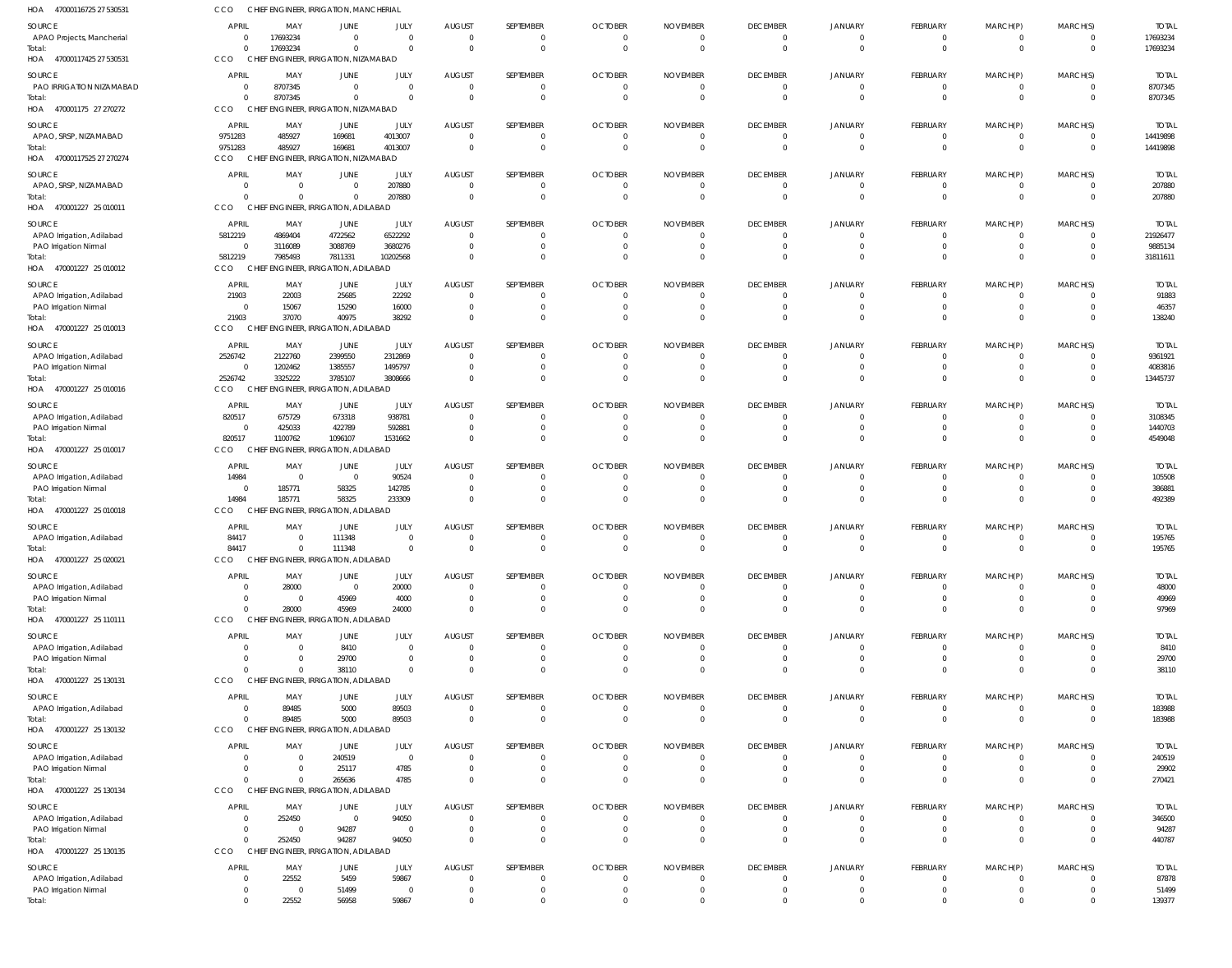| HOA<br>470001227 25 140                                   | CCO                              | CHIEF ENGINEER, IRRIGATION, ADILABAD                 |                         |                      |                                  |                            |                                  |                                   |                                   |                                  |                                  |                                  |                                  |                          |
|-----------------------------------------------------------|----------------------------------|------------------------------------------------------|-------------------------|----------------------|----------------------------------|----------------------------|----------------------------------|-----------------------------------|-----------------------------------|----------------------------------|----------------------------------|----------------------------------|----------------------------------|--------------------------|
| SOURCE                                                    | <b>APRIL</b>                     | MAY                                                  | JUNE                    | JULY                 | <b>AUGUST</b>                    | SEPTEMBER                  | <b>OCTOBER</b>                   | <b>NOVEMBER</b>                   | <b>DECEMBER</b>                   | JANUARY                          | <b>FEBRUARY</b>                  | MARCH(P)                         | MARCH(S)                         | <b>TOTAL</b>             |
| APAO Irrigation, Adilabad                                 | $\overline{0}$                   | $\overline{0}$                                       | 3982                    | 5973                 | $\overline{0}$                   | 0                          | $\overline{0}$                   | $\overline{0}$                    | $\overline{0}$                    | $\overline{0}$                   | $\overline{0}$                   | $\overline{0}$                   | $\overline{0}$                   | 9955                     |
| Total:<br>HOA 470001227 25 240                            | $\Omega$<br>CCO                  | $\Omega$<br>CHIEF ENGINEER, IRRIGATION, ADILABAD     | 3982                    | 5973                 | $\Omega$                         | $\mathbf 0$                | $\Omega$                         | $\overline{0}$                    | $\overline{0}$                    | $\overline{0}$                   | $\overline{0}$                   | $\overline{0}$                   | $\Omega$                         | 9955                     |
| SOURCE                                                    | <b>APRIL</b>                     | MAY                                                  | JUNE                    | JULY                 | <b>AUGUST</b>                    | SEPTEMBER                  | <b>OCTOBER</b>                   | <b>NOVEMBER</b>                   | <b>DECEMBER</b>                   | JANUARY                          | FEBRUARY                         | MARCH(P)                         | MARCH(S)                         | <b>TOTAL</b>             |
| APAO Irrigation, Adilabad                                 | $\overline{0}$                   | 53564                                                | 19132                   | 23329                | $\overline{0}$                   | 0                          | $\overline{0}$                   | $\Omega$                          | $\overline{0}$                    | $\Omega$                         | $\overline{0}$                   | - 0                              | $\Omega$                         | 96025                    |
| PAO Irrigation Nirmal                                     | $\Omega$                         | $\overline{\mathbf{0}}$                              | 39139                   | $\overline{0}$       | $\circ$                          | 0                          | $\overline{0}$                   | $\overline{0}$                    | $\overline{0}$                    | $\Omega$                         | $\overline{0}$                   | $\overline{0}$                   | $\Omega$                         | 39139                    |
| Total:<br>HOA 470001227 25 290291                         | $\Omega$<br>CCO                  | 53564<br>CHIEF ENGINEER, IRRIGATION, ADILABAD        | 58271                   | 23329                | $\Omega$                         | $\Omega$                   | $\Omega$                         | $\Omega$                          | $\Omega$                          | $\Omega$                         | $\overline{0}$                   | $\Omega$                         | $\Omega$                         | 135164                   |
| SOURCE                                                    | APRIL                            | MAY                                                  | JUNE                    | JULY                 | <b>AUGUST</b>                    | SEPTEMBER                  | <b>OCTOBER</b>                   | <b>NOVEMBER</b>                   | <b>DECEMBER</b>                   | JANUARY                          | <b>FEBRUARY</b>                  | MARCH(P)                         | MARCH(S)                         | <b>TOTAL</b>             |
| APAO Irrigation, Adilabad                                 | 41845                            | 42955                                                | 42955                   | 42955                | $\circ$                          | 0                          | $\overline{0}$                   | $\overline{0}$                    | $\overline{0}$                    | $\overline{0}$                   | $\overline{0}$                   | $\overline{0}$                   | $\Omega$                         | 170710                   |
| PAO Irrigation Nirmal                                     | $\overline{0}$                   | 181975                                               | 181975                  | 225467               | $\Omega$                         | 0                          | - 0                              | 0                                 | $\overline{0}$                    | $\overline{0}$                   | $\overline{0}$                   | $\overline{0}$                   | $\Omega$                         | 589417                   |
| Total:<br>HOA 470001227 25 290293                         | 41845<br><b>CCO</b>              | 224930<br>CHIEF ENGINEER, IRRIGATION, ADILABAD       | 224930                  | 268422               | $\Omega$                         | $\Omega$                   | $\Omega$                         | $\Omega$                          | $\Omega$                          | $\Omega$                         | $\overline{0}$                   | $\overline{0}$                   | $\Omega$                         | 760127                   |
| SOURCE                                                    | <b>APRIL</b>                     | MAY                                                  | JUNE                    | JULY                 | <b>AUGUST</b>                    | SEPTEMBER                  | <b>OCTOBER</b>                   | <b>NOVEMBER</b>                   | <b>DECEMBER</b>                   | JANUARY                          | <b>FEBRUARY</b>                  | MARCH(P)                         | MARCH(S)                         | <b>TOTAL</b>             |
| APAO Irrigation, Adilabad                                 | 16046                            | 16476                                                | 16476                   | 16476                | $\Omega$                         | 0                          | $\overline{0}$                   | $\mathbf 0$                       | $\overline{0}$                    | $\overline{0}$                   | $\overline{0}$                   | $\overline{0}$                   | $\Omega$                         | 65474                    |
| PAO Irrigation Nirmal                                     | $\Omega$                         | 69808                                                | 69808                   | 91163                | $\overline{0}$                   | 0                          | $\overline{0}$                   | - 0                               | $\overline{0}$                    | $\Omega$                         | $\overline{0}$                   | $\overline{0}$                   | $\Omega$                         | 230779                   |
| Total:<br>HOA 470001227 25 290294                         | 16046<br>CCO                     | 86284<br>CHIEF ENGINEER, IRRIGATION, ADILABAD        | 86284                   | 107639               | $\Omega$                         | $\Omega$                   | $\Omega$                         | $\Omega$                          | $\Omega$                          | $\Omega$                         | $\overline{0}$                   | $\overline{0}$                   | $\Omega$                         | 296253                   |
| SOURCE                                                    | <b>APRIL</b>                     | MAY                                                  | JUNE                    | JULY                 | <b>AUGUST</b>                    | SEPTEMBER                  | <b>OCTOBER</b>                   | <b>NOVEMBER</b>                   | <b>DECEMBER</b>                   | JANUARY                          | FEBRUARY                         | MARCH(P)                         | MARCH(S)                         | <b>TOTAL</b>             |
| APAO Irrigation, Adilabad                                 | 4966                             | 5099                                                 | 5099                    | 5099                 | - 0                              | 0                          | - 0                              | 0                                 | $\overline{0}$                    | $\overline{0}$                   | $\overline{0}$                   | $\overline{0}$                   | $\Omega$                         | 20263                    |
| PAO Irrigation Nirmal                                     | $\overline{\mathbf{0}}$          | 21605                                                | 21605                   | 32266                | - 0                              | 0                          | $\overline{0}$                   | 0                                 | $\Omega$                          | $\Omega$                         | $\overline{0}$                   | $\overline{0}$                   | $\Omega$                         | 75476                    |
| Total:<br>HOA 470001227 25 290296                         | 4966<br><b>CCO</b>               | 26704<br>CHIEF ENGINEER, IRRIGATION, ADILABAD        | 26704                   | 37365                | $\Omega$                         | 0                          | $\Omega$                         | $\Omega$                          | $\Omega$                          | $\Omega$                         | $\overline{0}$                   | $\overline{0}$                   | $\Omega$                         | 95739                    |
| SOURCE                                                    | <b>APRIL</b>                     | MAY                                                  | JUNE                    | JULY                 | <b>AUGUST</b>                    | SEPTEMBER                  | <b>OCTOBER</b>                   | <b>NOVEMBER</b>                   | <b>DECEMBER</b>                   | JANUARY                          | <b>FEBRUARY</b>                  | MARCH(P)                         | MARCH(S)                         | <b>TOTAL</b>             |
| APAO Irrigation, Adilabad                                 | $\overline{0}$                   | $\overline{\mathbf{0}}$                              | 30112                   | $\overline{0}$       | - 0                              | 0                          | $\overline{0}$                   | $\overline{0}$                    | $\overline{0}$                    | $\overline{0}$                   | $\overline{0}$                   | $\overline{0}$                   | $\Omega$                         | 30112                    |
| Total:                                                    | $\Omega$                         | $\Omega$                                             | 30112                   | $\Omega$             | $\Omega$                         | $\Omega$                   | $\Omega$                         | $\Omega$                          | $\overline{0}$                    | $\Omega$                         | $\overline{0}$                   | $\overline{0}$                   | $\Omega$                         | 30112                    |
| HOA 470001227 25 300301                                   | CCO                              | CHIEF ENGINEER, IRRIGATION, ADILABAD                 |                         |                      |                                  |                            |                                  |                                   |                                   |                                  |                                  |                                  |                                  |                          |
| SOURCE<br>APAO Irrigation, Adilabad                       | <b>APRIL</b><br>$\Omega$         | MAY<br>$\overline{\mathbf{0}}$                       | JUNE<br>28000           | JULY<br>$\Omega$     | <b>AUGUST</b><br>- 0             | SEPTEMBER<br>0             | <b>OCTOBER</b><br>- 0            | <b>NOVEMBER</b><br>0              | <b>DECEMBER</b><br>$\overline{0}$ | <b>JANUARY</b><br>$\Omega$       | FEBRUARY<br>$\overline{0}$       | MARCH(P)<br>- 0                  | MARCH(S)<br>$\Omega$             | <b>TOTAL</b><br>28000    |
| Total:                                                    | $\Omega$                         | $\overline{0}$                                       | 28000                   | $\Omega$             | $\Omega$                         | $\mathbf 0$                | $\overline{0}$                   | $\overline{0}$                    | $\overline{0}$                    | $\overline{0}$                   | $\overline{0}$                   | $\overline{0}$                   | $\overline{0}$                   | 28000                    |
| HOA 470001227 25 300302                                   | CCO                              | CHIEF ENGINEER, IRRIGATION, ADILABAD                 |                         |                      |                                  |                            |                                  |                                   |                                   |                                  |                                  |                                  |                                  |                          |
| SOURCE                                                    | <b>APRIL</b>                     | MAY                                                  | JUNE                    | JULY                 | <b>AUGUST</b>                    | SEPTEMBER                  | <b>OCTOBER</b>                   | <b>NOVEMBER</b>                   | <b>DECEMBER</b>                   | JANUARY                          | <b>FEBRUARY</b>                  | MARCH(P)                         | MARCH(S)                         | <b>TOTAL</b>             |
| APAO Irrigation, Adilabad<br>PAO Irrigation Nirmal        | $\overline{0}$<br>$\overline{0}$ | 92368<br>$\overline{\mathbf{0}}$                     | 43051<br>$\overline{0}$ | 92286<br>71034       | - 0<br>$\overline{0}$            | 0<br>$\Omega$              | $\overline{0}$<br>$\overline{0}$ | 0<br>$\mathbf 0$                  | $\overline{0}$<br>$\overline{0}$  | $\overline{0}$<br>$\Omega$       | $\overline{0}$<br>$\overline{0}$ | $\mathbf{0}$<br>$\overline{0}$   | $\Omega$<br>$\Omega$             | 227705<br>71034          |
| Total:                                                    | $\Omega$                         | 92368                                                | 43051                   | 163320               | $\Omega$                         | $\Omega$                   | $\Omega$                         | $\Omega$                          | $\Omega$                          | $\Omega$                         | $\overline{0}$                   | $\overline{0}$                   | $\Omega$                         | 298739                   |
| HOA 470001227 25 310318                                   | CCO                              | CHIEF ENGINEER, IRRIGATION, ADILABAD                 |                         |                      |                                  |                            |                                  |                                   |                                   |                                  |                                  |                                  |                                  |                          |
| SOURCE                                                    | <b>APRIL</b>                     | MAY                                                  | JUNE                    | JULY                 | <b>AUGUST</b>                    | SEPTEMBER                  | <b>OCTOBER</b>                   | <b>NOVEMBER</b>                   | <b>DECEMBER</b>                   | JANUARY                          | FEBRUARY                         | MARCH(P)                         | MARCH(S)                         | <b>TOTAL</b>             |
| APAO Irrigation, Adilabad                                 | $\overline{0}$<br>$\overline{0}$ | $\overline{\mathbf{0}}$<br>20000                     | 20000<br>$\overline{0}$ | $\Omega$<br>$\Omega$ | - 0<br>$\circ$                   | 0<br>0                     | - 0<br>$\overline{0}$            | 0<br>0                            | $\overline{0}$<br>$\Omega$        | $\overline{0}$<br>$\Omega$       | $\mathbf{0}$<br>$\overline{0}$   | - 0<br>$\overline{0}$            | $\Omega$<br>$\Omega$             | 20000<br>20000           |
| PAO Irrigation Nirmal<br>Total:                           | $\Omega$                         | 20000                                                | 20000                   | $\Omega$             | $\Omega$                         | $\mathbf 0$                | $\Omega$                         | $\Omega$                          | $\Omega$                          | $\Omega$                         | $\overline{0}$                   | $\overline{0}$                   | $\Omega$                         | 40000                    |
| HOA 470001227 25 510511                                   | <b>CCO</b>                       | CHIEF ENGINEER, IRRIGATION, ADILABAD                 |                         |                      |                                  |                            |                                  |                                   |                                   |                                  |                                  |                                  |                                  |                          |
| SOURCE                                                    | <b>APRIL</b>                     | MAY                                                  | JUNE                    | JULY                 | <b>AUGUST</b>                    | SEPTEMBER                  | <b>OCTOBER</b>                   | <b>NOVEMBER</b>                   | <b>DECEMBER</b>                   | JANUARY                          | <b>FEBRUARY</b>                  | MARCH(P)                         | MARCH(S)                         | <b>TOTAL</b>             |
| APAO Irrigation, Adilabad<br>PAO Irrigation Nirmal        | $\overline{0}$<br>$\overline{0}$ | 42192<br>$\overline{0}$                              | $\Omega$<br>18300       | 16939<br>$\Omega$    | $\mathbf 0$<br>$\Omega$          | $\mathbf 0$<br>$\Omega$    | $\overline{0}$<br>$\mathbf 0$    | $\overline{0}$<br>$\overline{0}$  | $\overline{0}$<br>$\overline{0}$  | $\overline{0}$<br>$\Omega$       | $\mathbf{0}$<br>$\overline{0}$   | $\cap$<br>$\overline{0}$         | $\overline{0}$<br>$\mathbf 0$    | 59131<br>18300           |
| Total:                                                    | $\Omega$                         | 42192                                                | 18300                   | 16939                | $\Omega$                         | $\mathbf 0$                | $\overline{0}$                   | $\overline{0}$                    | $\overline{0}$                    | $\Omega$                         | $\mathbf 0$                      | $\overline{0}$                   | $\overline{0}$                   | 77431                    |
| HOA 47000122725 26 530531                                 | CCO                              | CHIEF ENGINEER, IRRIGATION, ADILABAD                 |                         |                      |                                  |                            |                                  |                                   |                                   |                                  |                                  |                                  |                                  |                          |
| SOURCE                                                    | APRIL                            | MAY                                                  | JUNE                    | JULY                 | <b>AUGUST</b>                    | SEPTEMBER                  | <b>OCTOBER</b>                   | <b>NOVEMBER</b>                   | <b>DECEMBER</b>                   | <b>JANUARY</b>                   | FEBRUARY                         | MARCH(P)                         | MARCH(S)                         | <b>TOTAL</b>             |
| APAO Projects, Adilabad<br>Total:                         | 319270674<br>319270674           | 144900528<br>144900528                               | $\Omega$<br>$\Omega$    | $\Omega$<br>$\Omega$ | $\overline{0}$<br>$\Omega$       | $\mathbf 0$<br>$\mathbf 0$ | $\overline{0}$<br>$\overline{0}$ | $\overline{0}$<br>$\overline{0}$  | $\overline{0}$<br>$\overline{0}$  | $\overline{0}$<br>$\overline{0}$ | $\overline{0}$<br>$\overline{0}$ | $\overline{0}$<br>$\overline{0}$ | $\overline{0}$<br>$\overline{0}$ | 464171202<br>464171202   |
| HOA 47000122725 26 530532                                 | <b>CCO</b>                       | CHIEF ENGINEER, IRRIGATION, ADILABAD                 |                         |                      |                                  |                            |                                  |                                   |                                   |                                  |                                  |                                  |                                  |                          |
| SOURCE                                                    | <b>APRIL</b>                     | MAY                                                  | JUNE                    | JULY                 | <b>AUGUST</b>                    | SEPTEMBER                  | <b>OCTOBER</b>                   | <b>NOVEMBER</b>                   | <b>DECEMBER</b>                   | JANUARY                          | <b>FEBRUARY</b>                  | MARCH(P)                         | MARCH(S)                         | <b>TOTAL</b>             |
| APAO Projects, Adilabad                                   | $\overline{0}$                   | 150000000                                            | $\mathbf{0}$            | $\Omega$             | $\overline{0}$                   | 0                          | $\overline{0}$                   | $\overline{0}$                    | $\overline{0}$                    | $\overline{0}$                   | $\mathbf{0}$                     | $\mathbf{0}$                     | $\overline{0}$                   | 150000000                |
| Total:<br>HOA 47000122725 27 530531                       | $\overline{0}$<br><b>CCO</b>     | 150000000<br>CHIEF ENGINEER, IRRIGATION, ADILABAD    | $\Omega$                | $\Omega$             | $\overline{0}$                   | $\mathbf 0$                | $\overline{0}$                   | $\overline{0}$                    | $\overline{0}$                    | $\overline{0}$                   | $\overline{0}$                   | $\overline{0}$                   | $\overline{0}$                   | 150000000                |
| SOURCE                                                    | <b>APRIL</b>                     | MAY                                                  | JUNE                    | JULY                 | <b>AUGUST</b>                    | SEPTEMBER                  | <b>OCTOBER</b>                   | <b>NOVEMBER</b>                   | <b>DECEMBER</b>                   | <b>JANUARY</b>                   | FEBRUARY                         | MARCH(P)                         | MARCH(S)                         | <b>TOTAL</b>             |
| APAO Projects, Adilabad                                   | 2023829                          | 84992391                                             | 92112877                | 102940455            | $\circ$                          | 0                          | $\overline{0}$                   | $\overline{0}$                    | $\overline{0}$                    | $\overline{0}$                   | $\overline{0}$                   | $\mathbf{0}$                     | $\overline{0}$                   | 282069552                |
| Total:                                                    | 2023829                          | 84992391                                             | 92112877                | 102940455            | $\Omega$                         | $\mathbf 0$                | $\overline{0}$                   | $\overline{0}$                    | $\overline{0}$                    | $\overline{0}$                   | $\overline{0}$                   | $\overline{0}$                   | $\overline{0}$                   | 282069552                |
| HOA 47000122725 27 530532                                 | CCO                              | CHIEF ENGINEER, IRRIGATION, ADILABAD                 |                         |                      |                                  |                            |                                  |                                   |                                   |                                  |                                  |                                  |                                  |                          |
| SOURCE<br>APAO Projects, Adilabad                         | APRIL<br>$\overline{0}$          | MAY<br>50000000                                      | JUNE<br>$\mathbf{0}$    | JULY<br>$\Omega$     | <b>AUGUST</b><br>$\overline{0}$  | SEPTEMBER<br>0             | <b>OCTOBER</b><br>$\overline{0}$ | <b>NOVEMBER</b><br>$\overline{0}$ | <b>DECEMBER</b><br>$\overline{0}$ | <b>JANUARY</b><br>$\overline{0}$ | FEBRUARY<br>$\overline{0}$       | MARCH(P)<br>$\overline{0}$       | MARCH(S)<br>$\Omega$             | <b>TOTAL</b><br>50000000 |
| Total:                                                    | $\Omega$                         | 50000000                                             | $\Omega$                | $\Omega$             | $\overline{0}$                   | $\mathbf 0$                | $\overline{0}$                   | $\overline{0}$                    | $\overline{0}$                    | $\overline{0}$                   | $\overline{0}$                   | $\overline{0}$                   | $\overline{0}$                   | 50000000                 |
| HOA 470001229 25 010011                                   | CCO                              | CHIEF ENGINEER, IRRIGATION, NAGARKURNOOL             |                         |                      |                                  |                            |                                  |                                   |                                   |                                  |                                  |                                  |                                  |                          |
| SOURCE                                                    | <b>APRIL</b>                     | MAY                                                  | JUNE                    | JULY                 | <b>AUGUST</b>                    | SEPTEMBER                  | <b>OCTOBER</b>                   | <b>NOVEMBER</b>                   | <b>DECEMBER</b>                   | <b>JANUARY</b>                   | <b>FEBRUARY</b>                  | MARCH(P)                         | MARCH(S)                         | <b>TOTAL</b>             |
| APAO Irrigation, Nagarkurnool<br>PAO IRRIGATION DIVISION, | 9554385<br>2050055               | 10402812<br>1122260                                  | 9708759<br>1235290      | 11882904<br>$\Omega$ | $\overline{0}$<br>$\overline{0}$ | 0<br>$\mathbf 0$           | $\overline{0}$<br>$\Omega$       | $\overline{0}$<br>$\Omega$        | $\overline{0}$<br>$\Omega$        | $\overline{0}$<br>$\Omega$       | $\overline{0}$<br>$\overline{0}$ | $\overline{0}$<br>$\overline{0}$ | $\Omega$<br>$\Omega$             | 41548860<br>4407605      |
| MAHABOOBNAGAR                                             |                                  |                                                      |                         |                      |                                  |                            |                                  |                                   |                                   |                                  |                                  |                                  |                                  |                          |
| Total:<br>HOA 470001229 25 010012                         | 11604440<br>CCO                  | 11525072<br>CHIEF ENGINEER, IRRIGATION, NAGARKURNOOL | 10944049                | 11882904             | $\Omega$                         | $\mathbf 0$                | $\overline{0}$                   | $\mathbf 0$                       | $\overline{0}$                    | $\overline{0}$                   | $\overline{0}$                   | $\overline{0}$                   | $\overline{0}$                   | 45956465                 |
| SOURCE                                                    | <b>APRIL</b>                     | MAY                                                  | JUNE                    | JULY                 | <b>AUGUST</b>                    | SEPTEMBER                  | <b>OCTOBER</b>                   | <b>NOVEMBER</b>                   | <b>DECEMBER</b>                   | <b>JANUARY</b>                   | FEBRUARY                         | MARCH(P)                         | MARCH(S)                         | <b>TOTAL</b>             |
| APAO Irrigation, Nagarkurnool                             | 24300                            | 21479                                                | 21425                   | 28637                | $\overline{0}$                   | $\mathbf 0$                | $\overline{0}$                   | $\overline{0}$                    | $\overline{0}$                    | $\overline{0}$                   | $\overline{0}$                   | $\overline{0}$                   | $\mathbf 0$                      | 95841                    |
| PAO IRRIGATION DIVISION                                   | 6000                             | $\overline{\mathbf{0}}$                              | $\overline{0}$          | $\overline{0}$       | $\overline{0}$                   | $\mathbf 0$                | $\overline{0}$                   | $\overline{0}$                    | $\overline{0}$                    | $\overline{0}$                   | $\overline{0}$                   | $\overline{0}$                   | $\Omega$                         | 6000                     |
| MAHABOOBNAGAR<br>Total:                                   | 30300                            | 21479                                                | 21425                   | 28637                | $\Omega$                         | $\Omega$                   | $\Omega$                         | 0                                 | $\Omega$                          | $\overline{0}$                   | $\overline{0}$                   | $\overline{0}$                   | $\Omega$                         | 101841                   |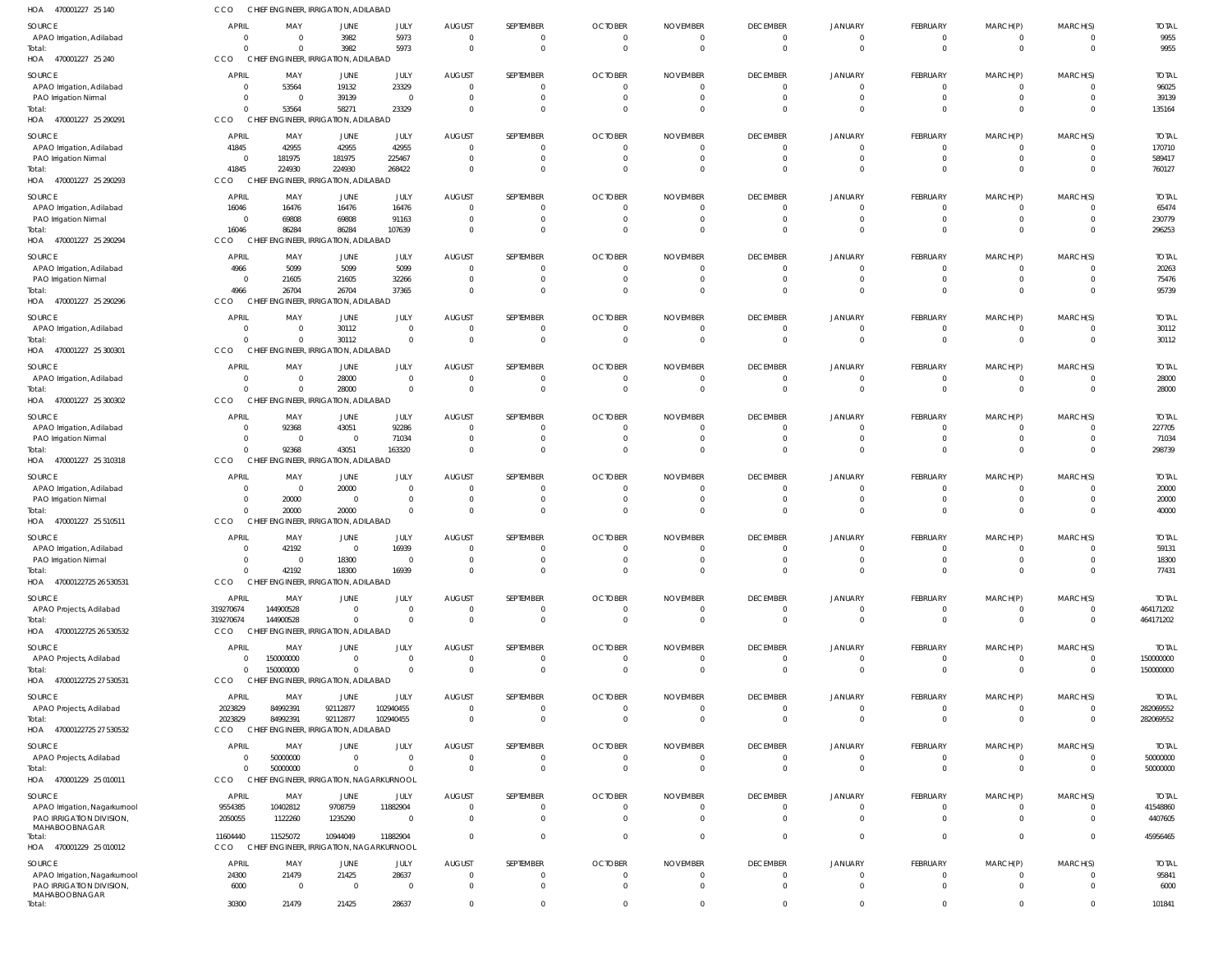| HOA<br>470001229 25 010013                               | CCO                                 | CHIEF ENGINEER, IRRIGATION, NAGARKURNOOL                   |                        |                  |                                  |                              |                                  |                                   |                             |                            |                                |                  |          |                       |
|----------------------------------------------------------|-------------------------------------|------------------------------------------------------------|------------------------|------------------|----------------------------------|------------------------------|----------------------------------|-----------------------------------|-----------------------------|----------------------------|--------------------------------|------------------|----------|-----------------------|
| SOURCE                                                   | <b>APRIL</b>                        | MAY                                                        | <b>JUNE</b>            | JULY             | <b>AUGUST</b>                    | SEPTEMBER                    | <b>OCTOBER</b>                   | <b>NOVEMBER</b>                   | <b>DECEMBER</b>             | <b>JANUARY</b>             | <b>FEBRUARY</b>                | MARCH(P)         | MARCH(S) | <b>TOTAI</b>          |
| APAO Irrigation, Nagarkurnool                            | 3674137                             | 4012074                                                    | 5158569                | 4794178          | $\overline{0}$                   | $\overline{0}$               | $\overline{0}$                   | $\mathbf{0}$                      | $\Omega$                    | $\Omega$                   | 0                              | $\Omega$         |          | 17638958              |
| PAO IRRIGATION DIVISION,                                 | 786898                              | 431493                                                     | 474910                 | $\Omega$         | $\overline{0}$                   | $\mathbf{0}$                 | $\overline{0}$                   | $\overline{0}$                    | $\Omega$                    | $\Omega$                   | $\mathbf 0$                    | $\mathbf 0$      | $\Omega$ | 1693301               |
| MAHABOOBNAGAR<br>Total:                                  | 4461035                             | 4443567                                                    | 5633479                | 4794178          | $\overline{0}$                   | $\mathbf 0$                  | $\overline{0}$                   | $\circ$                           | $\Omega$                    | $\Omega$                   | $\Omega$                       | $\Omega$         | $\Omega$ | 19332259              |
| HOA 470001229 25 010016                                  | <b>CCO</b>                          | CHIEF ENGINEER, IRRIGATION, NAGARKURNOOL                   |                        |                  |                                  |                              |                                  |                                   |                             |                            |                                |                  |          |                       |
| SOURCE                                                   | APRIL                               | MAY                                                        | JUNE                   | JULY             | <b>AUGUST</b>                    | SEPTEMBER                    | <b>OCTOBER</b>                   | <b>NOVEMBER</b>                   | <b>DECEMBER</b>             | <b>JANUARY</b>             | <b>FEBRUARY</b>                | MARCH(P)         | MARCH(S) | <b>TOTAL</b>          |
| APAO Irrigation, Nagarkurnool                            | 1184002                             | 1238927                                                    | 1147099                | 1782811          | $\overline{0}$                   | $\mathbf{0}$                 | $\overline{0}$                   | $\circ$                           | $\Omega$                    |                            |                                |                  |          | 5352839               |
| PAO IRRIGATION DIVISION,                                 | 337815                              | 133532                                                     | 146969                 | - 0              | $\overline{0}$                   | $\overline{0}$               | $\overline{0}$                   | $\overline{0}$                    | $\Omega$                    | $\Omega$                   | $\mathbf 0$                    | $\Omega$         | $\Omega$ | 618316                |
| MAHABOOBNAGAR<br>Total:                                  | 1521817                             | 1372459                                                    | 1294068                | 1782811          | $\Omega$                         | $\mathbf 0$                  | $\overline{0}$                   | $\overline{0}$                    | $\Omega$                    | $\cap$                     | 0                              | $\mathbf{0}$     | $\Omega$ | 5971155               |
| HOA 470001229 25 010017                                  | <b>CCO</b>                          | CHIEF ENGINEER, IRRIGATION, NAGARKURNOOL                   |                        |                  |                                  |                              |                                  |                                   |                             |                            |                                |                  |          |                       |
| SOURCE                                                   | APRIL                               | MAY                                                        | JUNE                   | JULY             | <b>AUGUST</b>                    | SEPTEMBER                    | <b>OCTOBER</b>                   | <b>NOVEMBER</b>                   | <b>DECEMBER</b>             | JANUARY                    | <b>FEBRUARY</b>                | MARCH(P)         | MARCH(S) | <b>TOTAL</b>          |
| APAO Irrigation, Nagarkurnool                            | $\overline{0}$                      | 207010                                                     | 131760                 | 106980           | 0                                | $\mathbf{0}$                 | $\mathbf{0}$                     | $\mathbf{0}$                      | $\Omega$                    | - 0                        | 0                              |                  |          | 445750                |
| Total:                                                   | $\overline{0}$                      | 207010                                                     | 131760                 | 106980           | $\overline{0}$                   | $\overline{0}$               | $\overline{0}$                   | $\overline{0}$                    | $\Omega$                    | $\Omega$                   | $\mathbf 0$                    | $\Omega$         | $\Omega$ | 445750                |
| HOA 470001229 25 010018                                  | CCO                                 | CHIEF ENGINEER, IRRIGATION, NAGARKURNOOL                   |                        |                  |                                  |                              |                                  |                                   |                             |                            |                                |                  |          |                       |
| SOURCE                                                   | <b>APRIL</b>                        | MAY                                                        | JUNE                   | JULY             | <b>AUGUST</b>                    | SEPTEMBER                    | <b>OCTOBER</b>                   | <b>NOVEMBER</b>                   | <b>DECEMBER</b>             | <b>JANUARY</b>             | <b>FEBRUARY</b>                | MARCH(P)         | MARCH(S) | <b>TOTAL</b>          |
| APAO Irrigation, Nagarkurnool                            | $\overline{0}$                      | $\overline{0}$                                             | 431711                 | $\Omega$         | $\overline{0}$                   | $\overline{0}$               | $\overline{0}$                   | $\circ$                           | $\Omega$                    |                            | 0                              |                  |          | 431711                |
| Total:                                                   | $\Omega$                            | $\overline{0}$                                             | 431711                 | $\Omega$         | $\overline{0}$                   | $\mathbf{0}$                 | $\overline{0}$                   | $\overline{0}$                    | $\Omega$                    | $\Omega$                   | $\mathbf 0$                    | $\mathbf{0}$     | $\Omega$ | 431711                |
| HOA 470001229 25 020021                                  | CCO                                 | CHIEF ENGINEER, IRRIGATION, NAGARKURNOOL                   |                        |                  |                                  |                              |                                  |                                   |                             |                            |                                |                  |          |                       |
| SOURCE                                                   | APRIL                               | MAY                                                        | JUNE                   | JULY             | <b>AUGUST</b>                    | SEPTEMBER                    | <b>OCTOBER</b>                   | <b>NOVEMBER</b>                   | <b>DECEMBER</b>             | <b>JANUARY</b>             | <b>FEBRUARY</b>                | MARCH(P)         | MARCH(S) | <b>TOTAL</b>          |
| APAO Irrigation, Nagarkurnool                            | $\Omega$<br>$\Omega$                | $\overline{0}$<br>$\Omega$                                 | 48460                  | 36000            | $\overline{0}$<br>$\overline{0}$ | $\mathbf{0}$<br>$\mathbf{0}$ | $\overline{0}$                   | $\overline{0}$<br>$\overline{0}$  | $\Omega$<br>$\Omega$        | $\Omega$<br>$\Omega$       | $\mathbf 0$<br>$\mathbf 0$     | 0<br>$\mathbf 0$ | $\Omega$ | 84460                 |
| Total:<br>HOA 470001229 25 130131                        | CCO                                 | CHIEF ENGINEER, IRRIGATION, NAGARKURNOOL                   | 48460                  | 36000            |                                  |                              | $\overline{0}$                   |                                   |                             |                            |                                |                  |          | 84460                 |
|                                                          |                                     |                                                            |                        |                  |                                  |                              |                                  |                                   |                             |                            |                                |                  |          |                       |
| <b>SOURCE</b><br>APAO Irrigation, Nagarkurnool           | APRIL<br>$\overline{\mathbf{0}}$    | MAY<br>$\overline{0}$                                      | JUNE<br>35972          | JULY<br>19560    | <b>AUGUST</b><br>$\overline{0}$  | SEPTEMBER<br>$\overline{0}$  | <b>OCTOBER</b><br>$\overline{0}$ | <b>NOVEMBER</b><br>$\overline{0}$ | <b>DECEMBER</b><br>$\Omega$ | <b>JANUARY</b><br>$\Omega$ | <b>FEBRUARY</b><br>0           | MARCH(P)<br>0    | MARCH(S) | <b>TOTAL</b><br>55532 |
| Total:                                                   | $\Omega$                            | $\Omega$                                                   | 35972                  | 19560            | $\overline{0}$                   | $\mathbf 0$                  | $\overline{0}$                   | $\overline{0}$                    | $\Omega$                    | $\Omega$                   | $\mathbf 0$                    | $\mathbf{0}$     | $\Omega$ | 55532                 |
| HOA 470001229 25 130132                                  | CCO                                 | CHIEF ENGINEER, IRRIGATION, NAGARKURNOOL                   |                        |                  |                                  |                              |                                  |                                   |                             |                            |                                |                  |          |                       |
| SOURCE                                                   | <b>APRIL</b>                        | MAY                                                        | JUNE                   | JULY             | <b>AUGUST</b>                    | SEPTEMBER                    | <b>OCTOBER</b>                   | <b>NOVEMBER</b>                   | <b>DECEMBER</b>             | <b>JANUARY</b>             | <b>FEBRUARY</b>                | MARCH(P)         | MARCH(S) | <b>TOTAL</b>          |
| APAO Irrigation, Nagarkurnool                            | $\overline{0}$                      | $\overline{0}$                                             | 486859                 | 11700            | $\overline{0}$                   | $\mathbf{0}$                 | $\overline{0}$                   | $\overline{0}$                    | $\Omega$                    |                            |                                |                  |          | 498559                |
| Total:                                                   | $\Omega$                            | $\overline{0}$                                             | 486859                 | 11700            | $\overline{0}$                   | $\overline{0}$               | $\overline{0}$                   | $\overline{0}$                    | $\Omega$                    | $\Omega$                   | $\mathbf 0$                    | $\Omega$         | $\Omega$ | 498559                |
| HOA 470001229 25 130134                                  | CCO                                 | CHIEF ENGINEER, IRRIGATION, NAGARKURNOOL                   |                        |                  |                                  |                              |                                  |                                   |                             |                            |                                |                  |          |                       |
| SOURCE                                                   | <b>APRIL</b>                        | MAY                                                        | JUNE                   | JULY             | <b>AUGUST</b>                    | SEPTEMBER                    | <b>OCTOBER</b>                   | <b>NOVEMBER</b>                   | <b>DECEMBER</b>             | <b>JANUARY</b>             | <b>FEBRUARY</b>                | MARCH(P)         | MARCH(S) | <b>TOTAL</b>          |
| APAO Irrigation, Nagarkurnool                            | $\overline{0}$                      | $\overline{0}$                                             | 1122000                | 62700            | 0                                | $\mathbf{0}$                 | $\overline{0}$                   | $\circ$                           | $\Omega$                    |                            | 0                              |                  |          | 1184700               |
| Total:                                                   | $\Omega$                            | $\overline{0}$                                             | 1122000                | 62700            | $\overline{0}$                   | $\overline{0}$               | $\overline{0}$                   | $\overline{0}$                    | $\Omega$                    | $\Omega$                   | $\mathbf 0$                    | $\mathbf{0}$     | $\Omega$ | 1184700               |
| HOA 470001229 25 130135                                  | CCO                                 | CHIEF ENGINEER, IRRIGATION, NAGARKURNOOL                   |                        |                  |                                  |                              |                                  |                                   |                             |                            |                                |                  |          |                       |
| SOURCE                                                   | <b>APRIL</b>                        | MAY                                                        | JUNE                   | JULY             | <b>AUGUST</b>                    | SEPTEMBER                    | <b>OCTOBER</b>                   | <b>NOVEMBER</b>                   | <b>DECEMBER</b>             | <b>JANUARY</b>             | FEBRUARY                       | MARCH(P)         | MARCH(S) | <b>TOTAL</b>          |
| APAO Irrigation, Nagarkurnool<br>Total:                  | $\overline{\mathbf{0}}$<br>$\Omega$ | $\overline{\mathbf{0}}$<br>$\Omega$                        | 46392<br>46392         | 5992<br>5992     | $\overline{0}$<br>$\overline{0}$ | $\mathbf{0}$<br>$\mathbf 0$  | $\overline{0}$<br>$\Omega$       | $\overline{0}$<br>$\overline{0}$  | $\Omega$<br>$\Omega$        | - 0<br>$\Omega$            | 0<br>$\mathbf 0$               | $\Omega$         | $\Omega$ | 52384<br>52384        |
| HOA 470001229 25 140                                     | CCO                                 | CHIEF ENGINEER, IRRIGATION, NAGARKURNOOL                   |                        |                  |                                  |                              |                                  |                                   |                             |                            |                                |                  |          |                       |
| SOURCE                                                   | APRIL                               | MAY                                                        | JUNE                   | JULY             | <b>AUGUST</b>                    | SEPTEMBER                    | <b>OCTOBER</b>                   | <b>NOVEMBER</b>                   | <b>DECEMBER</b>             | <b>JANUARY</b>             | <b>FEBRUARY</b>                | MARCH(P)         | MARCH(S) | <b>TOTAL</b>          |
| APAO Irrigation, Nagarkurnool                            | $\Omega$                            | 0                                                          | 52518                  | 12621            | $\overline{0}$                   | $\mathbf{0}$                 | $\overline{0}$                   | $\overline{0}$                    | $\Omega$                    | $\Omega$                   | $\mathbf 0$                    | 0                |          | 65139                 |
| Total:                                                   | $\Omega$                            | $\Omega$                                                   | 52518                  | 12621            | $\Omega$                         | $\mathbf{0}$                 | $\Omega$                         | $\Omega$                          | $\Omega$                    | $\Omega$                   | $\Omega$                       | $\Omega$         | $\Omega$ | 65139                 |
| HOA 470001229 25 300301                                  | CCO                                 | CHIEF ENGINEER, IRRIGATION, NAGARKURNOOL                   |                        |                  |                                  |                              |                                  |                                   |                             |                            |                                |                  |          |                       |
| SOURCE                                                   | <b>APRIL</b>                        | MAY                                                        | <b>JUNE</b>            | JULY             | <b>AUGUST</b>                    | SEPTEMBER                    | <b>OCTOBER</b>                   | <b>NOVEMBER</b>                   | <b>DECEMBER</b>             | <b>JANUARY</b>             | <b>FEBRUARY</b>                | MARCH(P)         | MARCH(S) | <b>TOTAL</b>          |
| APAO Irrigation, Nagarkurnool                            | $\Omega$                            | $\Omega$                                                   | 29000                  | $\Omega$         | 0                                | $\mathbf{0}$                 | $\overline{0}$                   | $\overline{0}$                    | - 0                         | - 0                        |                                |                  |          | 29000                 |
| Total:                                                   | $\Omega$                            | $\mathbf{0}$                                               | 29000                  | $\Omega$         | $\overline{0}$                   | $\mathbf 0$                  | $\overline{0}$                   | $\overline{0}$                    | $\Omega$                    | $\Omega$                   | 0                              | $\Omega$         | $\Omega$ | 29000                 |
| HOA 470001229 25 300302                                  | CCO                                 | CHIEF ENGINEER, IRRIGATION, NAGARKURNOOL                   |                        |                  |                                  |                              |                                  |                                   |                             |                            |                                |                  |          |                       |
| SOURCE                                                   | APRIL                               | MAY                                                        | JUNE                   | JULY             | <b>AUGUST</b>                    | SEPTEMBER                    | <b>OCTOBER</b>                   | <b>NOVEMBER</b>                   | <b>DECEMBER</b>             | <b>JANUARY</b>             | <b>FEBRUARY</b>                | MARCH(P)         | MARCH(S) | <b>TOTAL</b>          |
| APAO Irrigation, Nagarkurnool                            | 42923                               | $\overline{0}$                                             | 69502                  | 50130            | $\overline{0}$<br>$\overline{0}$ | $\mathbf{0}$<br>$\mathbf 0$  | $\overline{0}$                   | $\overline{0}$<br>$\overline{0}$  | $\Omega$<br>$\Omega$        | $\Omega$                   | 0<br>$\mathbf 0$               |                  | $\Omega$ | 162555                |
| Total:<br>HOA 470001229 25 310318                        | 42923<br>CCO                        | $\overline{0}$<br>CHIEF ENGINEER, IRRIGATION, NAGARKURNOOL | 69502                  | 50130            |                                  |                              | $\overline{0}$                   |                                   |                             |                            |                                | $\mathbf{0}$     |          | 162555                |
|                                                          |                                     |                                                            |                        |                  |                                  |                              |                                  |                                   |                             |                            |                                |                  |          |                       |
| SOURCE<br>APAO Irrigation, Nagarkurnool                  | <b>APRIL</b><br>$\overline{0}$      | MAY<br>20000                                               | JUNE<br>$\overline{0}$ | JULY<br>$\Omega$ | <b>AUGUST</b><br>$\overline{0}$  | SEPTEMBER<br>$\mathbf{0}$    | <b>OCTOBER</b><br>$\overline{0}$ | <b>NOVEMBER</b><br>$\overline{0}$ | <b>DECEMBER</b><br>$\Omega$ | <b>JANUARY</b><br>$\Omega$ | <b>FEBRUARY</b><br>$\mathbf 0$ | MARCH(P)         | MARCH(S) | <b>TOTAL</b><br>20000 |
| Total:                                                   | $\Omega$                            | 20000                                                      | $\overline{0}$         | $\Omega$         | $\Omega$                         | $\mathbf{0}$                 | $\overline{0}$                   | $\overline{0}$                    | $\Omega$                    | $\Omega$                   | $\mathbf 0$                    | $\mathbf 0$      | $\Omega$ | 20000                 |
| HOA<br>47000122925 26 530531                             | CCO                                 | CHIEF ENGINEER, IRRIGATION, NAGARKURNOOL                   |                        |                  |                                  |                              |                                  |                                   |                             |                            |                                |                  |          |                       |
| SOURCE                                                   | <b>APRIL</b>                        | MAY                                                        | JUNE                   | JULY             | <b>AUGUST</b>                    | SEPTEMBER                    | <b>OCTOBER</b>                   | <b>NOVEMBER</b>                   | <b>DECEMBER</b>             | <b>JANUARY</b>             | <b>FEBRUARY</b>                | MARCH(P)         | MARCH(S) | <b>TOTAL</b>          |
| APAO Irrigation, Nagarkurnool                            | 527821305                           | 1412522479                                                 | $\overline{0}$         | 1740758261       | $\overline{0}$                   | $\overline{0}$               | $\overline{0}$                   | $\overline{0}$                    | $\Omega$                    | $\Omega$                   | 0                              | 0                | $\Omega$ | 3681102045            |
| PAO IRRIGATION DIVISION,                                 | 1690988                             | 617038620                                                  | 841410865              | 857812159        | $\overline{0}$                   | $\mathbf{0}$                 | $\overline{0}$                   | $\overline{0}$                    | $\Omega$                    | $\Omega$                   | $\mathbf 0$                    | $\mathbf{0}$     | $\Omega$ | 2317952632            |
| MAHABOOBNAGAR<br>Total:                                  | 529512293                           | 2029561099                                                 | 841410865              | 2598570420       | $\overline{0}$                   | $\mathbf{0}$                 | $\overline{0}$                   | $\overline{0}$                    | $\Omega$                    | $\Omega$                   | $\mathbf 0$                    | $\mathbf{0}$     | $\Omega$ | 5999054677            |
| HOA 47000122925 27 530531                                | <b>CCO</b>                          | CHIEF ENGINEER, IRRIGATION, NAGARKURNOOL                   |                        |                  |                                  |                              |                                  |                                   |                             |                            |                                |                  |          |                       |
| SOURCE                                                   | APRIL                               | MAY                                                        | JUNE                   | JULY             | <b>AUGUST</b>                    | SEPTEMBER                    | <b>OCTOBER</b>                   | <b>NOVEMBER</b>                   | <b>DECEMBER</b>             | <b>JANUARY</b>             | <b>FEBRUARY</b>                | MARCH(P)         | MARCH(S) | <b>TOTAL</b>          |
| PAO IRRIGATION DIVISION,                                 | 4961688                             | $\overline{0}$                                             | $\overline{0}$         | $\Omega$         | $\overline{0}$                   | $\mathbf{0}$                 | $\overline{0}$                   | $\overline{0}$                    | $\Omega$                    | $\Omega$                   | $\mathbf 0$                    | $\mathbf{0}$     | $\Omega$ | 4961688               |
| MAHABOOBNAGAR                                            |                                     |                                                            |                        |                  |                                  |                              |                                  |                                   |                             |                            |                                |                  |          |                       |
| Total:                                                   | 4961688<br><b>CCO</b>               | $\Omega$<br><b>ENGINEER-IN-CHIEF, IRRIGATION, GAJWEL</b>   | $\mathbf{0}$           | $\Omega$         | $\overline{0}$                   | $\mathbf{0}$                 | $\overline{0}$                   | $\overline{0}$                    | $\Omega$                    | $\Omega$                   | $\mathbf 0$                    | $\mathbf{0}$     | $\Omega$ | 4961688               |
| HOA 470001232 25 010011                                  |                                     |                                                            |                        |                  |                                  |                              |                                  |                                   |                             |                            |                                |                  |          |                       |
| SOURCE                                                   | <b>APRIL</b>                        | MAY                                                        | JUNE                   | JULY             | <b>AUGUST</b>                    | SEPTEMBER                    | <b>OCTOBER</b>                   | <b>NOVEMBER</b>                   | <b>DECEMBER</b>             | <b>JANUARY</b>             | <b>FEBRUARY</b>                | MARCH(P)         | MARCH(S) | <b>TOTAL</b>          |
| APAO Irrigation, Medchal Malkajigiri                     | 857145<br>289850                    | 1070300<br>$\overline{0}$                                  | 1156392<br>$-289850$   | 1518054<br>- 0   | $\overline{0}$<br>$\Omega$       | $\mathbf{0}$<br>$\Omega$     | $\overline{0}$<br>C              | $\circ$<br>$\Omega$               | $\Omega$<br>$\cap$          | $\Omega$                   | 0                              |                  |          | 4601891<br>$\Omega$   |
| APAO Irrigation, Peddapalli<br>APAO Irrigation, Siddipet | 10700721                            | 14569982                                                   | 13111542               | 12856011         | $\Omega$                         |                              | C                                | $\Omega$                          | $\cap$                      |                            |                                |                  |          | 51238256              |
| APAO Irrigation, Yadadri                                 | 3025328                             | 2703186                                                    | 4799852                | 5244548          | C                                | <sup>0</sup>                 |                                  | $\Omega$                          |                             |                            |                                |                  |          | 15772914              |
| PAO IRRIGATION NIZAMABAD                                 | 143010                              | 211170                                                     | 212660                 | 295070           | $\Omega$                         |                              | C                                | $\Omega$                          |                             |                            |                                |                  |          | 861910                |
| PAO MEDAK(IW), MEDAK                                     | 513930                              | 1909811                                                    | 1684506                | 1863415          | $\Omega$                         | 0                            | C                                | $\overline{0}$                    | $\Omega$                    | $\Omega$                   | 0                              |                  |          | 5971662               |
| Total:                                                   | 15529984                            | 20464449                                                   | 20675102               | 21777098         | $\Omega$                         | $\Omega$                     | $\Omega$                         | $\overline{0}$                    | $\Omega$                    | $\Omega$                   | $\Omega$                       |                  | $\Omega$ | 78446633              |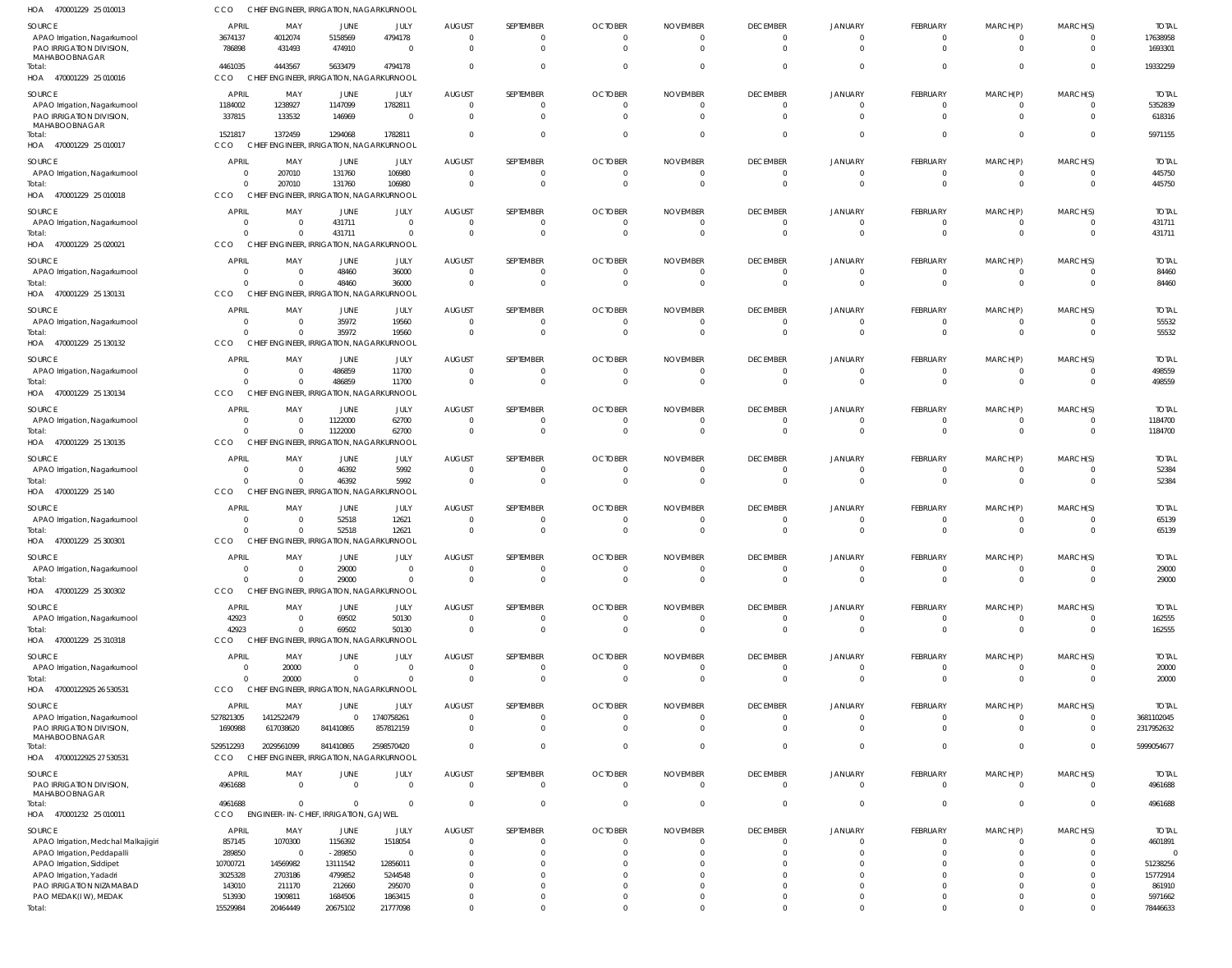| 470001232 25 010012<br>HOA                                        | CCO              | ENGINEER-IN-CHIEF, IRRIGATION, GAJWEL                             |                                     |                                |                           |                                  |                 |                      |                                  |                      |                            |                  |                      |                   |
|-------------------------------------------------------------------|------------------|-------------------------------------------------------------------|-------------------------------------|--------------------------------|---------------------------|----------------------------------|-----------------|----------------------|----------------------------------|----------------------|----------------------------|------------------|----------------------|-------------------|
| SOURCE                                                            | <b>APRIL</b>     | MAY                                                               | JUNE                                | JULY                           | <b>AUGUST</b>             | SEPTEMBER                        | <b>OCTOBER</b>  | <b>NOVEMBER</b>      | <b>DECEMBER</b>                  | JANUARY              | FEBRUARY                   | MARCH(P)         | MARCH(S)             | <b>TOTAL</b>      |
| APAO Irrigation, Medchal Malkajigiri                              | 13000            | 2000                                                              | 2500                                | 2671                           | $\Omega$                  | $\overline{0}$                   |                 | $\Omega$             | $\overline{0}$                   | $\Omega$             | 0                          | $\Omega$         | $\Omega$             | 20171             |
| APAO Irrigation, Peddapalli                                       | 4700             | $\overline{0}$                                                    | $-4700$                             | $\mathbf 0$                    | - 0                       | $\mathbf{0}$                     |                 |                      | $\overline{0}$                   | $\Omega$             | $\Omega$                   |                  | $\Omega$             |                   |
| APAO Irrigation, Siddipet                                         | 36320            | 22701                                                             | 18066                               | 11781                          |                           | $\Omega$<br>$\Omega$             |                 |                      | $\Omega$<br>$\Omega$             | $\Omega$<br>$\Omega$ | $\Omega$                   |                  | $\Omega$<br>$\Omega$ | 88868<br>39593    |
| APAO Irrigation, Yadadr<br>PAO IRRIGATION NIZAMABAD               | 14160<br>1500    | 8000<br>2200                                                      | 9593<br>2300                        | 7840<br>5500                   |                           | $\Omega$                         |                 |                      | $\Omega$                         | $\Omega$             | $\Omega$                   |                  | $\Omega$             | 11500             |
| PAO MEDAK(IW), MEDAK                                              |                  | 2000<br>$\overline{0}$                                            | 2000                                | 2000                           |                           | $\Omega$                         |                 |                      | $\Omega$                         | $\Omega$             | $\Omega$                   | $\Omega$         | $\Omega$             | 6000              |
| Total:                                                            | 69680            | 36901                                                             | 29759                               | 29792                          | $\Omega$                  | $\Omega$                         | $\cap$          |                      | $\Omega$                         | $\Omega$             | $\Omega$                   | $\Omega$         | $\Omega$             | 166132            |
| HOA 470001232 25 010013                                           | CCO              | <b>ENGINEER-IN-CHIEF,</b>                                         | <b>IRRIGATION, GAJWEL</b>           |                                |                           |                                  |                 |                      |                                  |                      |                            |                  |                      |                   |
| SOURCE                                                            | <b>APRIL</b>     | MAY                                                               | JUNE                                | JULY                           | <b>AUGUST</b>             | SEPTEMBER                        | <b>OCTOBER</b>  | <b>NOVEMBER</b>      | <b>DECEMBER</b>                  | JANUARY              | FEBRUARY                   | MARCH(P)         | MARCH(S)             | <b>TOTAL</b>      |
| APAO Irrigation, Medchal Malkajigiri                              | 328789           | 410697                                                            | 443725                              | 581676                         | $\Omega$                  | $\overline{0}$                   |                 | $\Omega$             | $\overline{0}$                   | $\Omega$             | $\mathbf 0$                | $\mathbf 0$      | $\Omega$             | 1764887           |
| APAO Irrigation, Peddapalli                                       | 111158           | - 0                                                               | $-111158$                           | $\mathbf{0}$                   |                           | $\overline{0}$                   |                 |                      | $\Omega$                         | $\Omega$             | $\mathbf 0$                | $\Omega$         | $\cap$               | $\Omega$          |
| APAO Irrigation, Siddipet                                         | 4086552          | 5545497                                                           | 5911906                             | 5023333                        |                           | $\mathbf{0}$<br>$\Omega$         |                 |                      | $\Omega$<br>$\Omega$             | $\Omega$<br>$\Omega$ | $\Omega$<br>$\Omega$       |                  | $\Omega$<br>$\cap$   | 20567288          |
| APAO Irrigation, Yadadri<br>PAO IRRIGATION NIZAMABAD              | 1162397<br>54965 | 1038176<br>81150                                                  | 1979459<br>81728                    | 1988785<br>113410              |                           | $\Omega$                         |                 |                      | $\Omega$                         | $\Omega$             | $\Omega$                   |                  | $\cap$               | 6168817<br>331253 |
| PAO MEDAK(IW), MEDAK                                              | 197327           | 736050                                                            | 684133                              | 747334                         |                           | $\Omega$                         |                 |                      | $\Omega$                         | $\Omega$             | $\Omega$                   | $\Omega$         | $\Omega$             | 2364844           |
| Total:                                                            | 5941188          | 7811570                                                           | 8989793                             | 8454538                        |                           | $\overline{0}$                   |                 |                      | $\Omega$                         | $\Omega$             | $\mathbf 0$                | $\mathbf 0$      | $\Omega$             | 31197089          |
| HOA 470001232 25 010016                                           | CCO              | <b>ENGINEER-IN-CHIEF,</b>                                         | <b>IRRIGATION, GAJWEL</b>           |                                |                           |                                  |                 |                      |                                  |                      |                            |                  |                      |                   |
| SOURCE                                                            | <b>APRIL</b>     | MAY                                                               | JUNE                                | JULY                           | <b>AUGUST</b>             | SEPTEMBER                        | <b>OCTOBER</b>  | <b>NOVEMBER</b>      | <b>DECEMBER</b>                  | JANUARY              | FEBRUARY                   | MARCH(P)         | MARCH(S)             | <b>TOTAL</b>      |
| APAO Irrigation, Medchal Malkajigiri                              | 197578           | 260349                                                            | 285554                              | 352778                         | $\Omega$                  | $\mathbf{0}$                     |                 | $\Omega$             | $\overline{0}$                   | $\Omega$             | $\mathbf 0$                | $\Omega$         | $\Omega$             | 1096259           |
| APAO Irrigation, Peddapalli                                       | 54044            | - 0                                                               | $-54044$                            | $\overline{0}$                 |                           | $\overline{0}$                   |                 |                      | $\overline{0}$                   | $\Omega$             | $\Omega$                   | $\Omega$         | $\Omega$             |                   |
| APAO Irrigation, Siddipet                                         | 1600885          | 1908218                                                           | 1742898                             | 1665926                        |                           | $\Omega$<br>$\Omega$             |                 |                      | $\Omega$<br>$\Omega$             | $\Omega$<br>$\Omega$ | $\Omega$<br>n              |                  | $\Omega$<br>$\cap$   | 6917927           |
| APAO Irrigation, Yadadri<br>PAO IRRIGATION NIZAMABAD              | 384795<br>28350  | 319896<br>41856                                                   | 594303<br>42154                     | 666999<br>58516                |                           | $\Omega$                         |                 |                      | $\Omega$                         | $\Omega$             | $\Omega$                   |                  | $\Omega$             | 1965993<br>170876 |
| PAO MEDAK(IW), MEDAK                                              | 66763            | 231558                                                            | 200783                              | 285815                         |                           | $\Omega$                         |                 | -0                   | $\Omega$                         | $\Omega$             | $\Omega$                   | $\Omega$         | $\Omega$             | 784919            |
| Total:                                                            | 2332415          | 2761877                                                           | 2811648                             | 3030034                        |                           | $\overline{0}$                   | $\cap$          |                      | $\Omega$                         | $\Omega$             | $\mathbf 0$                | $\mathbf 0$      | $\Omega$             | 10935974          |
| HOA 470001232 25 010017                                           | CCO              | <b>ENGINEER-IN-CHIEF,</b>                                         | <b>IRRIGATION, GAJWEL</b>           |                                |                           |                                  |                 |                      |                                  |                      |                            |                  |                      |                   |
| SOURCE                                                            | <b>APRIL</b>     | MAY                                                               | JUNE                                | JULY                           | <b>AUGUST</b>             | SEPTEMBER                        | <b>OCTOBER</b>  | <b>NOVEMBER</b>      | <b>DECEMBER</b>                  | <b>JANUARY</b>       | FEBRUARY                   | MARCH(P)         | MARCH(S)             | <b>TOTAL</b>      |
| APAO Irrigation, Siddipet                                         |                  | 104541<br>$\overline{0}$                                          | 253832                              | $\mathbf{0}$                   | - 0                       | 0                                |                 |                      | $\overline{0}$                   | $\Omega$             | $\mathbf 0$                | 0                | $\Omega$             | 358373            |
| APAO Irrigation, Yadadri                                          |                  | 40000<br>$\mathbf{0}$                                             | 104140                              | $\mathbf{0}$                   |                           | $\overline{0}$                   |                 |                      | $\overline{0}$                   | $\Omega$             | $\mathbf 0$                | $\mathbf 0$      | $\Omega$             | 144140            |
| PAO IRRIGATION NIZAMABAD                                          |                  | 10000<br>$\overline{0}$                                           | $\Omega$                            | $\mathbf{0}$                   |                           | $\overline{0}$                   |                 |                      | $\Omega$                         | $\Omega$             | $\mathbf 0$                | 0                | $\Omega$             | 10000             |
| Total:<br>HOA 470001232 25 010018                                 | CCO              | 154541<br>$\Omega$<br><b>ENGINEER-IN-CHIEF,</b>                   | 357972<br><b>IRRIGATION, GAJWEL</b> | $\Omega$                       |                           | $\overline{0}$                   |                 |                      | $\Omega$                         | $\Omega$             | $\mathbf 0$                | $\mathbf 0$      | $\Omega$             | 512513            |
|                                                                   |                  |                                                                   |                                     |                                |                           |                                  |                 |                      |                                  |                      |                            |                  |                      |                   |
| SOURCE                                                            | <b>APRIL</b>     | MAY<br>$\Omega$                                                   | JUNE                                | JULY                           | <b>AUGUST</b><br>$\Omega$ | SEPTEMBER                        | <b>OCTOBER</b>  | <b>NOVEMBER</b>      | <b>DECEMBER</b>                  | JANUARY<br>$\Omega$  | FEBRUARY                   | MARCH(P)         | MARCH(S)             | <b>TOTAI</b>      |
| APAO Irrigation, Siddipet<br>APAO Irrigation, Yadadri             |                  | $\overline{0}$<br>0<br>$\Omega$                                   | 657853<br>210385                    | $\mathbf{0}$<br>$\mathbf{0}$   | $\Omega$                  | $\overline{0}$<br>$\overline{0}$ | - 0<br>$\Omega$ | $\Omega$<br>$\Omega$ | $\overline{0}$<br>$\overline{0}$ | $\Omega$             | $\mathbf 0$<br>$\mathbf 0$ | 0<br>$\mathbf 0$ | $\Omega$<br>$\Omega$ | 657853<br>210385  |
| Total:                                                            |                  | $\Omega$                                                          | 868238                              | $\Omega$                       | $\Omega$                  | $\overline{0}$                   | $\Omega$        |                      | $\Omega$                         | $\Omega$             | $\mathbf 0$                | $\mathbf 0$      | $\Omega$             | 868238            |
| HOA 470001232 25 110111                                           | CCO              | <b>ENGINEER-IN-CHIEF,</b>                                         | <b>IRRIGATION, GAJWEL</b>           |                                |                           |                                  |                 |                      |                                  |                      |                            |                  |                      |                   |
| SOURCE                                                            | <b>APRIL</b>     | MAY                                                               | JUNE                                | JULY                           | <b>AUGUST</b>             | SEPTEMBER                        | <b>OCTOBER</b>  | <b>NOVEMBER</b>      | <b>DECEMBER</b>                  | <b>JANUARY</b>       | FEBRUARY                   | MARCH(P)         | MARCH(S)             | <b>TOTAL</b>      |
| APAO Irrigation, Siddipet                                         |                  | 0<br>- 0                                                          | 213638                              | $\mathbf 0$                    |                           | $\overline{0}$                   |                 |                      | $\overline{0}$                   | $\Omega$             | $\mathbf 0$                | $\mathbf 0$      | $\Omega$             | 213638            |
| Total:                                                            |                  | $\Omega$<br>$\Omega$                                              | 213638                              | $\mathbf 0$                    | $\Omega$                  | $\overline{0}$                   | $\Omega$        |                      | $\overline{0}$                   | $\Omega$             | $\mathbf 0$                | $\mathbf 0$      | $\mathbf{0}$         | 213638            |
| HOA 470001232 25 130131                                           | CCO              | <b>ENGINEER-IN-CHIEF, IRRIGATION, GAJWEL</b>                      |                                     |                                |                           |                                  |                 |                      |                                  |                      |                            |                  |                      |                   |
| SOURCE                                                            | <b>APRIL</b>     | MAY                                                               | JUNE                                | JULY                           | <b>AUGUST</b>             | SEPTEMBER                        | <b>OCTOBER</b>  | <b>NOVEMBER</b>      | <b>DECEMBER</b>                  | JANUARY              | FEBRUARY                   | MARCH(P)         | MARCH(S)             | <b>TOTAI</b>      |
| APAO Irrigation, Medchal Malkajigiri                              |                  | 0                                                                 | 5000                                | 6897                           | - 0                       | 0                                |                 | $\Omega$             | $\overline{0}$                   | $\Omega$             | $\mathbf 0$                | $\Omega$         | $\Omega$             | 11897             |
| APAO Irrigation, Siddipet                                         |                  | $\Omega$<br>$\Omega$                                              | 62238                               | 13202                          | $\Omega$                  | $\Omega$                         |                 | $\Omega$             | $\Omega$                         | $\Omega$             | $\Omega$                   | $\Omega$         | $\Omega$             | 75440             |
| APAO Irrigation, Yadadr<br>PAO MEDAK(IW), MEDAK                   |                  | 4685<br>$\Omega$<br>$\overline{0}$                                | 35395<br>10000                      | 1716<br>$\mathbf{0}$           | $\Omega$                  | $\overline{0}$                   |                 |                      | $\overline{0}$                   | $\Omega$             | $\mathbf 0$                | $\Omega$         | $\Omega$             | 41796<br>10000    |
| Total:                                                            |                  | 4685<br>$\Omega$                                                  | 112633                              | 21815                          | $\Omega$                  | $\mathbf 0$                      | $\Omega$        | $\Omega$             | $\overline{0}$                   | $\overline{0}$       | $\mathbf 0$                | $\mathbf 0$      | $\Omega$             | 139133            |
| HOA 470001232 25 130132                                           | CCO              | <b>ENGINEER-IN-CHIEF, IRRIGATION, GAJWEL</b>                      |                                     |                                |                           |                                  |                 |                      |                                  |                      |                            |                  |                      |                   |
| SOURCE                                                            | <b>APRIL</b>     | MAY                                                               | JUNE                                | JULY                           | <b>AUGUST</b>             | SEPTEMBER                        | <b>OCTOBER</b>  | <b>NOVEMBER</b>      | <b>DECEMBER</b>                  | <b>JANUARY</b>       | FEBRUARY                   | MARCH(P)         | MARCH(S)             | <b>TOTAL</b>      |
| APAO Irrigation, Medchal Malkajigiri                              |                  | 14000<br>0                                                        | 22000                               | 350                            |                           | $\mathbf{0}$                     |                 |                      | $\overline{0}$                   | $\mathbf{0}$         | 0                          | 0                |                      | 36350             |
| APAO Irrigation, Siddipet                                         |                  | 0<br>$\Omega$                                                     | 267683                              | 18446                          |                           | $\overline{0}$                   |                 |                      | $\overline{0}$                   | $\Omega$             | $\mathbf 0$                | 0                | $\Omega$             | 286129            |
| APAO Irrigation, Yadadri                                          |                  | $\mathbf{0}$<br>$\Omega$                                          | 60229                               | 2500                           |                           | 0                                |                 |                      | $\Omega$                         | $\Omega$             | $\Omega$                   |                  | $\Omega$             | 62729             |
| PAO MEDAK(IW), MEDAK                                              |                  | $\mathbf{0}$<br>$\Omega$                                          | 19453                               | $\overline{0}$                 |                           | $\overline{0}$                   |                 |                      | $\Omega$                         | $\Omega$             | $\mathbf 0$                | 0                | $\Omega$             | 19453             |
| Total:<br>HOA<br>470001232 25 130134                              | CCO              | 14000<br>$\Omega$<br><b>ENGINEER-IN-CHIEF, IRRIGATION, GAJWEL</b> | 369365                              | 21296                          |                           | $\overline{0}$                   |                 |                      | $\Omega$                         | $\Omega$             | $\Omega$                   | $\mathbf 0$      | $\Omega$             | 404661            |
|                                                                   |                  |                                                                   |                                     |                                |                           |                                  |                 |                      |                                  |                      |                            |                  |                      |                   |
| SOURCE                                                            | <b>APRIL</b>     | MAY                                                               | JUNE                                | JULY                           | <b>AUGUST</b>             | SEPTEMBER                        | <b>OCTOBER</b>  | <b>NOVEMBER</b>      | <b>DECEMBER</b>                  | JANUARY              | FEBRUARY                   | MARCH(P)         | MARCH(S)             | <b>TOTAL</b>      |
| APAO Irrigation, Medchal Malkajigiri<br>APAO Irrigation, Siddipet |                  | 80903<br>$\overline{0}$<br>$\overline{0}$<br>$\Omega$             | $\overline{0}$<br>335065            | $\overline{0}$<br>$\mathbf{0}$ | $\Omega$<br>$\Omega$      | $\overline{0}$<br>$\overline{0}$ | $\Omega$        | $\Omega$<br>0        | $\overline{0}$<br>$\overline{0}$ | $\Omega$<br>$\Omega$ | 0<br>$\mathbf 0$           | 0<br>$\mathbf 0$ | - 0<br>$\Omega$      | 80903<br>335065   |
| Total:                                                            |                  | 80903<br>$\Omega$                                                 | 335065                              | $\Omega$                       | $\Omega$                  | $\overline{0}$                   | $\Omega$        |                      | $\overline{0}$                   | $\Omega$             | $\mathbf 0$                | $\mathbf 0$      | $\Omega$             | 415968            |
| HOA<br>470001232 25 130135                                        | CCO              | <b>ENGINEER-IN-CHIEF, IRRIGATION, GAJWEL</b>                      |                                     |                                |                           |                                  |                 |                      |                                  |                      |                            |                  |                      |                   |
| SOURCE                                                            | <b>APRIL</b>     | MAY                                                               | JUNE                                | JULY                           | <b>AUGUST</b>             | SEPTEMBER                        | <b>OCTOBER</b>  | <b>NOVEMBER</b>      | <b>DECEMBER</b>                  | JANUARY              | <b>FEBRUARY</b>            | MARCH(P)         | MARCH(S)             | <b>TOTAL</b>      |
| APAO Irrigation, Medchal Malkajigiri                              |                  | $\overline{0}$<br>$\Omega$                                        | $\overline{0}$                      | 1079                           | $\cap$                    | $\overline{0}$                   |                 | $\Omega$             | $\overline{0}$                   | $\Omega$             | $\mathbf 0$                | $\mathbf 0$      | $\Omega$             | 1079              |
| APAO Irrigation, Siddipet                                         |                  | 0<br>$\Omega$                                                     | 42552                               | $\overline{0}$                 |                           | $\overline{0}$                   |                 |                      | $\overline{0}$                   | $\Omega$             | $\mathbf 0$                | 0                | $\Omega$             | 42552             |
| APAO Irrigation, Yadadri                                          |                  | 2390<br>$\mathbf{0}$                                              | 22337                               | 19359                          |                           | $\mathbf{0}$                     |                 |                      | $\Omega$                         | $\Omega$             | $\Omega$                   |                  | $\Omega$             | 44086             |
| PAO MEDAK(IW), MEDAK                                              |                  | $\overline{0}$<br>$\overline{\mathbf{0}}$                         | 18772                               | $\mathbf{0}$                   |                           | $\mathbf 0$                      |                 |                      | $\Omega$                         | $\Omega$             | $\mathbf 0$                | 0                | $\Omega$             | 18772             |
| Total:<br>HOA 470001232 25 140                                    | CCO              | 2390<br>$\Omega$<br><b>ENGINEER-IN-CHIEF, IRRIGATION, GAJWEL</b>  | 83661                               | 20438                          |                           | $\overline{0}$                   |                 |                      | $\Omega$                         | $\Omega$             | $\mathbf 0$                | $\mathbf 0$      | $\Omega$             | 106489            |
|                                                                   |                  |                                                                   |                                     |                                |                           |                                  |                 |                      |                                  |                      |                            |                  |                      |                   |
| SOURCE                                                            | <b>APRIL</b>     | MAY                                                               | <b>JUNE</b>                         | JULY                           | <b>AUGUST</b>             | SEPTEMBER                        | <b>OCTOBER</b>  | <b>NOVEMBER</b>      | <b>DECEMBER</b>                  | JANUARY              | <b>FEBRUARY</b>            | MARCH(P)         | MARCH(S)             | <b>TOTAL</b>      |
| APAO Irrigation, Medchal Malkajigiri<br>APAO Irrigation, Siddipet |                  | 21270<br>0<br>$\mathbf{0}$<br>- 0                                 | $\overline{0}$<br>22923             | 21270<br>$\overline{0}$        | $\Omega$<br>$\Omega$      | $\overline{0}$<br>$\overline{0}$ |                 | $\Omega$<br>$\Omega$ | $\overline{0}$<br>$\overline{0}$ | $\Omega$<br>$\Omega$ | $\mathbf 0$<br>$\mathbf 0$ | 0<br>$\Omega$    | $\Omega$             | 42540<br>22923    |
| APAO Irrigation, Yadadri                                          |                  | $\overline{0}$<br>$\overline{0}$                                  | 81494                               | $\mathbf 0$                    | $\cap$                    | $\overline{0}$                   | $\Omega$        | 0                    | $\overline{0}$                   | $\overline{0}$       | $\mathbf 0$                | 0                | $\Omega$             | 81494             |
| Total:                                                            |                  | 21270<br>$\Omega$                                                 | 104417                              | 21270                          | $\Omega$                  | $\overline{0}$                   | $\Omega$        | $\Omega$             | $\Omega$                         | $\Omega$             | $\Omega$                   | $\Omega$         | $\Omega$             | 146957            |
| HOA 470001232 25 240                                              | CCO              | <b>ENGINEER-IN-CHIEF, IRRIGATION, GAJWEL</b>                      |                                     |                                |                           |                                  |                 |                      |                                  |                      |                            |                  |                      |                   |
| SOURCE                                                            | <b>APRIL</b>     | MAY                                                               | <b>JUNE</b>                         | JULY                           | <b>AUGUST</b>             | SEPTEMBER                        | <b>OCTOBER</b>  | <b>NOVEMBER</b>      | <b>DECEMBER</b>                  | JANUARY              | <b>FEBRUARY</b>            | MARCH(P)         | MARCH(S)             | <b>TOTAL</b>      |
| APAO Irrigation, Siddipet                                         |                  | $\overline{0}$<br>- 0                                             | 95493                               | $\mathbf 0$                    | $\Omega$                  | $\overline{0}$                   | - 0             | 0                    | $\overline{0}$                   | $\overline{0}$       | $\mathbf 0$                | $\mathbf 0$      | $\Omega$             | 95493             |
| Total:                                                            |                  | $\mathbf{0}$                                                      | 95493                               | $\mathbf 0$                    |                           | $\overline{0}$                   |                 |                      | $\overline{0}$                   | $\Omega$             | $\mathbf 0$                | $\mathbf 0$      | $\Omega$             | 95493             |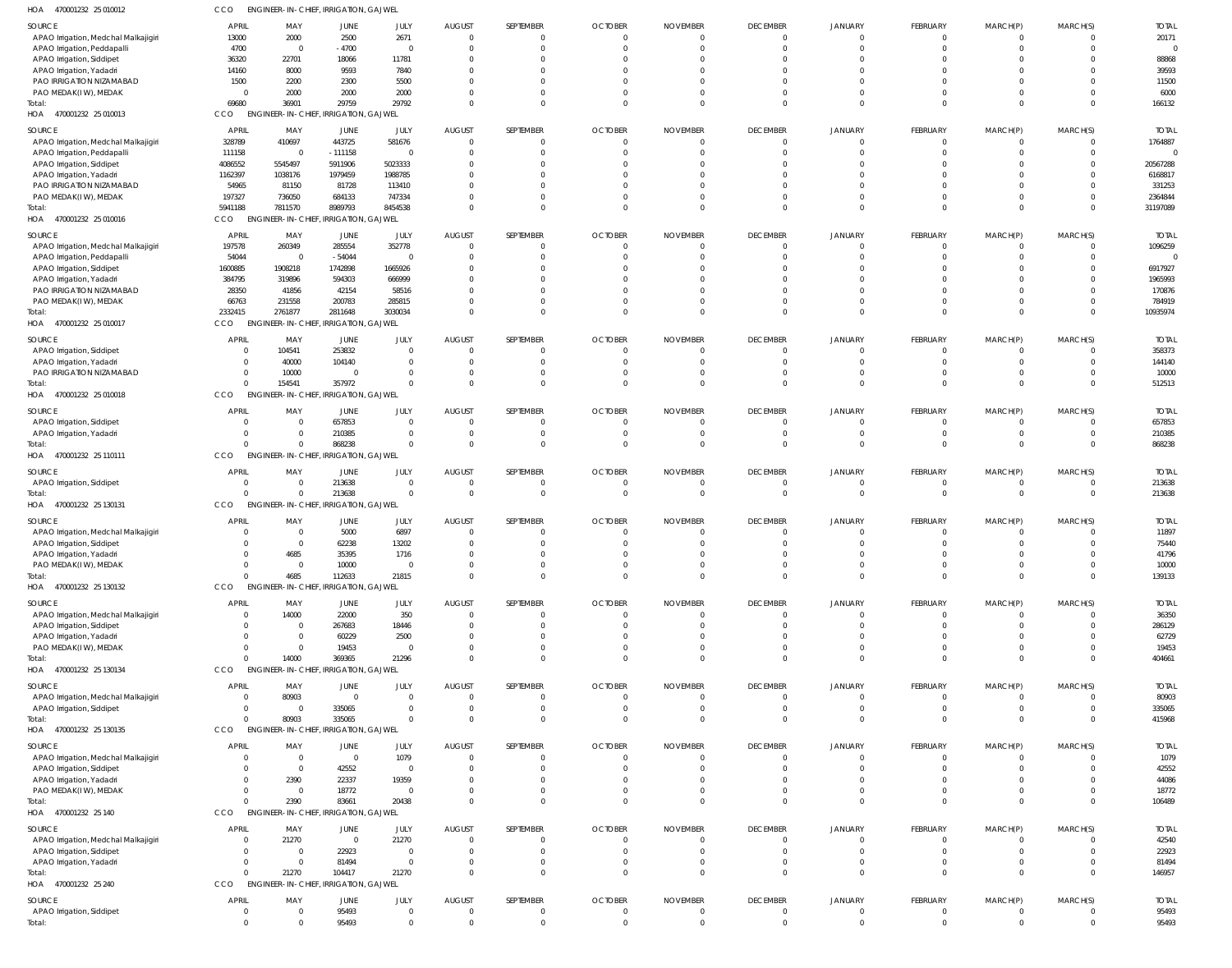| HOA<br>470001232 25 290291                                   | CCO               | <b>ENGINEER-IN-CHIEF, IRRIGATION, GAJWEL</b>        |                              |                                |                                |                            |                |                 |                               |                      |                            |                      |                                  |                      |
|--------------------------------------------------------------|-------------------|-----------------------------------------------------|------------------------------|--------------------------------|--------------------------------|----------------------------|----------------|-----------------|-------------------------------|----------------------|----------------------------|----------------------|----------------------------------|----------------------|
| SOURCE                                                       | APRIL             | MAY                                                 | JUNE                         | JULY                           | <b>AUGUST</b>                  | SEPTEMBER                  | <b>OCTOBER</b> | <b>NOVEMBER</b> | <b>DECEMBER</b>               | <b>JANUARY</b>       | FEBRUARY                   | MARCH(P)             | MARCH(S)                         | <b>TOTAL</b>         |
| APAO Irrigation, Siddipet                                    | 150160            | 149960                                              | 178541                       | 151150                         | $\Omega$                       | $\Omega$                   | $\Omega$       | 0               | $\mathbf 0$                   | $\overline{0}$       | $\Omega$                   | $\Omega$             | $\overline{0}$                   | 629811               |
| APAO Irrigation, Yadadri                                     | $\Omega$          | $\Omega$                                            | 388990                       | 308720                         | $\Omega$                       | $\Omega$                   | $\Omega$       | $\Omega$        | $\overline{0}$                | $\mathbf{0}$         | $\Omega$                   | $\Omega$             | $\overline{0}$                   | 697710               |
| PAO MEDAK(IW), MEDAK                                         | $\Omega$          | 543540                                              | 530025                       | 546010                         | $\Omega$                       | $\Omega$                   |                |                 | 0                             | 0                    | $\Omega$                   | $\Omega$             | $\overline{0}$                   | 1619575              |
| Total:                                                       | 150160            | 693500                                              | 1097556                      | 1005880                        | $\Omega$                       | $\Omega$                   |                |                 | $\Omega$                      | $\Omega$             | $\Omega$                   | $\Omega$             | $\overline{0}$                   | 2947096              |
| HOA 470001232 25 290293                                      | CCO               | <b>ENGINEER-IN-CHIEF,</b>                           |                              | <b>IRRIGATION, GAJWEL</b>      |                                |                            |                |                 |                               |                      |                            |                      |                                  |                      |
| SOURCE                                                       | APRIL             | MAY                                                 | JUNE                         | JULY                           | <b>AUGUST</b>                  | SEPTEMBER                  | <b>OCTOBER</b> | <b>NOVEMBER</b> | <b>DECEMBER</b>               | JANUARY              | FEBRUARY                   | MARCH(P)             | MARCH(S)                         | <b>TOTAL</b>         |
| APAO Irrigation, Siddipet                                    | 57516             | 57516                                               | 72077                        | 57978                          | $\mathbf{0}$                   | $\Omega$                   | 0              | $\Omega$        | $\overline{0}$                | $\overline{0}$       | $\Omega$                   | $\Omega$             | $\overline{0}$                   | 245087               |
| APAO Irrigation, Yadadri                                     | - 0               | $\overline{0}$                                      | 149261                       | 118461                         | $\Omega$                       | $\Omega$                   | 0              | 0               | $\mathbf{0}$                  | 0                    | $\Omega$                   | $\Omega$             | $\overline{0}$                   | 267722               |
| PAO MEDAK(IW), MEDAK                                         | $\Omega$          | 208462                                              | 192757                       | 193005                         | $\Omega$                       | $\Omega$                   |                |                 | 0                             | 0                    | $\Omega$                   | $\Omega$             | $\Omega$                         | 594224               |
| Total:                                                       | 57516             | 265978                                              | 414095                       | 369444                         | $\Omega$                       | $\Omega$                   |                |                 | $\Omega$                      | $\mathbf{0}$         | $\Omega$                   | $\Omega$             | $\overline{0}$                   | 1107033              |
| HOA<br>470001232 25 290294                                   | CCO               | ENGINEER-IN-CHIEF, IRRIGATION, GAJWEL               |                              |                                |                                |                            |                |                 |                               |                      |                            |                      |                                  |                      |
| SOURCE                                                       | APRIL             | MAY                                                 | JUNE                         | JULY                           | <b>AUGUST</b>                  | SEPTEMBER                  | <b>OCTOBER</b> | <b>NOVEMBER</b> | <b>DECEMBER</b>               | <b>JANUARY</b>       | FEBRUARY                   | MARCH(P)             | MARCH(S)                         | <b>TOTAL</b>         |
| APAO Irrigation, Siddipet                                    | 20785             | 20785                                               | 20957                        | 20957                          | $\overline{0}$                 | - 0                        |                |                 | $\mathbf 0$                   | 0                    | $\Omega$                   |                      | $\Omega$                         | 83484                |
| APAO Irrigation, Yadadri                                     | $\Omega$          | $\overline{\mathbf{0}}$                             | 51248                        | 41717                          | $\Omega$                       | $\Omega$                   |                |                 | $\mathbf{0}$                  | $\Omega$             | $\Omega$                   | $\Omega$             | $\overline{0}$                   | 92965                |
| PAO MEDAK(IW), MEDAK                                         |                   | 64514                                               | 59653                        | 59730                          | $\Omega$                       | $\Omega$                   |                |                 | 0                             | $\Omega$             | $\Omega$                   | $\Omega$             | $\Omega$                         | 183897               |
| Total:                                                       | 20785             | 85299                                               | 131858                       | 122404                         | $\Omega$                       | $\Omega$                   |                |                 | $\Omega$                      | $\mathbf{0}$         | $\Omega$                   | $\Omega$             | $\Omega$                         | 360346               |
| HOA 470001232 25 300302                                      | CCO               | <b>ENGINEER-IN-CHIEF,</b>                           |                              | <b>IRRIGATION, GAJWEL</b>      |                                |                            |                |                 |                               |                      |                            |                      |                                  |                      |
| SOURCE                                                       | <b>APRIL</b>      | MAY                                                 | JUNE                         | JULY                           | <b>AUGUST</b>                  | SEPTEMBER                  | <b>OCTOBER</b> | <b>NOVEMBER</b> | <b>DECEMBER</b>               | JANUARY              | FEBRUARY                   | MARCH(P)             | MARCH(S)                         | <b>TOTAL</b>         |
| APAO Irrigation, Siddipet                                    | - 0               | $\Omega$                                            | 174989                       | 54569                          | $\overline{0}$                 | $\Omega$                   | 0              |                 | $\overline{0}$                | 0                    | $\Omega$                   | $\Omega$             | $\overline{0}$                   | 229558               |
| APAO Irrigation, Yadadri                                     | 224304            | $\Omega$                                            | $\overline{0}$               | $\overline{0}$                 | $\Omega$                       | $\Omega$                   | $\Omega$       | 0               | $\overline{0}$                | 0                    | $\Omega$                   | $\Omega$             | $\overline{0}$                   | 224304               |
| Total:                                                       | 224304            | $\Omega$                                            | 174989                       | 54569                          | $\Omega$                       | $\Omega$                   |                |                 | $\mathbf 0$                   | $\mathbf{0}$         | $\Omega$                   | $\Omega$             | $\Omega$                         | 453862               |
| HOA<br>470001232 25 310318                                   | CCO               | ENGINEER-IN-CHIEF, IRRIGATION, GAJWEL               |                              |                                |                                |                            |                |                 |                               |                      |                            |                      |                                  |                      |
|                                                              |                   |                                                     |                              |                                |                                |                            |                |                 |                               |                      |                            |                      |                                  |                      |
| SOURCE                                                       | <b>APRIL</b>      | MAY                                                 | JUNE                         | JULY                           | <b>AUGUST</b>                  | SEPTEMBER                  | <b>OCTOBER</b> | <b>NOVEMBER</b> | <b>DECEMBER</b>               | <b>JANUARY</b>       | FEBRUARY                   | MARCH(P)             | MARCH(S)                         | <b>TOTAL</b>         |
| APAO Irrigation, Siddipet<br>PAO MEDAK(IW), MEDAK            | $\Omega$          | 20000<br>20000                                      | 20000<br>$\overline{0}$      | $\overline{0}$<br>$\mathbf 0$  | $\overline{0}$<br>$\mathbf{0}$ | $\Omega$<br>$\overline{0}$ | 0<br>$\Omega$  |                 | $\mathbf 0$<br>$\overline{0}$ | 0<br>0               | $\Omega$<br>$\overline{0}$ | $\overline{0}$       | $\overline{0}$<br>$\overline{0}$ | 40000<br>20000       |
| Total:                                                       |                   | 40000                                               | 20000                        | $\mathbf 0$                    | $\Omega$                       | $\Omega$                   |                |                 | $\Omega$                      | $\Omega$             | $\Omega$                   | $\Omega$             | $\Omega$                         | 60000                |
| HOA<br>47000123225 26 530531                                 | CCO               | <b>ENGINEER-IN-CHIEF, IRRIGATION, GAJWEL</b>        |                              |                                |                                |                            |                |                 |                               |                      |                            |                      |                                  |                      |
|                                                              |                   |                                                     |                              |                                |                                |                            |                |                 |                               |                      |                            |                      |                                  |                      |
| SOURCE                                                       | <b>APRIL</b>      | MAY                                                 | JUNE                         | JULY                           | <b>AUGUST</b>                  | SEPTEMBER                  | <b>OCTOBER</b> | <b>NOVEMBER</b> | <b>DECEMBER</b>               | <b>JANUARY</b>       | FEBRUARY                   | MARCH(P)             | MARCH(S)                         | <b>TOTAI</b>         |
| APAO Irrigation, Siddipet                                    | 1000000000        | 1518980563                                          | 13776361                     | $\mathbf{0}$                   | $\overline{0}$                 | $\Omega$                   | $\Omega$       | $\Omega$        | $\overline{0}$                | $\overline{0}$       | $\Omega$                   | $\Omega$             | $\overline{0}$                   | 2532756924           |
| APAO Projects, Siricilla                                     | $\Omega$          | 213191423                                           | $\mathbf{0}$                 | 350669618                      | $\Omega$                       | $\Omega$                   | 0              |                 | $\mathbf{0}$                  | 0                    | $\Omega$                   | $\Omega$             | $\overline{0}$                   | 563861041            |
| APAO, SRSP SSP, KARIMNAGAR                                   | $\Omega$          | 210000000                                           | $\mathbf 0$                  | $\overline{0}$                 | $\Omega$<br>$\Omega$           | $\Omega$<br>$\Omega$       |                |                 | 0                             | 0                    | $\Omega$                   | $\Omega$<br>$\Omega$ | $\Omega$                         | 210000000            |
| Total:<br>HOA<br>47000123225 26 530532                       | 1000000000<br>CCO | 1942171986<br>ENGINEER-IN-CHIEF, IRRIGATION, GAJWEL | 13776361                     | 350669618                      |                                |                            |                |                 | $\Omega$                      | $\mathbf{0}$         | $\Omega$                   |                      | $\Omega$                         | 3306617965           |
|                                                              |                   |                                                     |                              |                                |                                |                            |                |                 |                               |                      |                            |                      |                                  |                      |
| SOURCE                                                       | <b>APRIL</b>      | MAY                                                 | <b>JUNE</b>                  | <b>JULY</b>                    | <b>AUGUST</b>                  | SEPTEMBER                  | <b>OCTOBER</b> | <b>NOVEMBER</b> | <b>DECEMBER</b>               | <b>JANUARY</b>       | FEBRUARY                   | MARCH(P)             | MARCH(S)                         | <b>TOTAL</b>         |
| APAO Irrigation, Siddipet                                    |                   | $\Omega$                                            | 120000000                    | $\mathbf 0$                    | $\Omega$                       | $\Omega$                   |                |                 | $\mathbf{0}$                  | 0                    | $\Omega$                   |                      | $\Omega$                         | 120000000            |
| APAO Projects, Bhoopalapally                                 | $\Omega$          | $\overline{0}$                                      | $\mathbf{0}$                 | 113528174                      | $\Omega$                       | $\Omega$                   |                |                 | $\mathbf{0}$                  | $\mathbf{0}$         | $\Omega$                   | $\Omega$             | $\overline{0}$                   | 113528174            |
| APAO, SRSP SSP, KARIMNAGAR                                   |                   | 210000000                                           | $\mathbf 0$                  | $\mathbf 0$                    | $\Omega$                       | $\Omega$                   |                |                 | 0                             | 0                    | $\Omega$                   | $\Omega$             | $\Omega$                         | 210000000            |
| Total:                                                       | $\Omega$          | 210000000                                           | 120000000                    | 113528174                      | $\Omega$                       | $\Omega$                   |                |                 | $\mathbf{0}$                  | $\mathbf{0}$         | $\Omega$                   | $\Omega$             | $\Omega$                         | 443528174            |
| HOA<br>47000123225 27 530531                                 | CCO               | <b>ENGINEER-IN-CHIEF, IRRIGATION, GAJWEL</b>        |                              |                                |                                |                            |                |                 |                               |                      |                            |                      |                                  |                      |
| SOURCE                                                       | <b>APRIL</b>      | MAY                                                 | JUNE                         | JULY                           | <b>AUGUST</b>                  | SEPTEMBER                  | <b>OCTOBER</b> | <b>NOVEMBER</b> | <b>DECEMBER</b>               | JANUARY              | FEBRUARY                   | MARCH(P)             | MARCH(S)                         | <b>TOTAL</b>         |
| APAO Irrigation, Adilabad                                    |                   | 16536101                                            | $\mathbf{0}$                 | $\overline{0}$                 | $\overline{0}$                 | $\Omega$                   |                |                 | $\mathbf{0}$                  | 0                    |                            |                      | $\Omega$                         | 16536101             |
| APAO Irrigation, Bhoopalapally                               | $\Omega$          | $\Omega$                                            | 14706021                     | $\overline{0}$                 | $\Omega$                       | $\Omega$                   | <sup>0</sup>   |                 | $\mathbf{0}$                  | $\Omega$             | $\Omega$                   | $\Omega$             | $\Omega$                         | 14706021             |
| APAO Irrigation, Jagtial                                     | 6419327           | $\Omega$                                            | 0                            | $\overline{0}$                 | $\Omega$                       | $\Omega$                   |                |                 | -0                            | 0                    |                            | $\cap$               |                                  | 6419327              |
| APAO Irrigation, Jangaon                                     | $\cap$            | $\Omega$                                            | $\mathbf{0}$                 | 23584803                       | $\Omega$                       | $\Omega$                   |                |                 | $\Omega$                      | $\Omega$             | $\Omega$                   | $\Omega$             | $\Omega$                         | 23584803             |
| APAO Irrigation, Kothagudem                                  |                   | $\Omega$                                            | 52191118                     | $\Omega$                       |                                |                            |                |                 |                               |                      |                            |                      |                                  | 52191118             |
| APAO Irrigation, Mancherial                                  | $\Omega$          | $\Omega$<br>$\Omega$                                | $\mathbf{0}$<br>$\mathbf{0}$ | 18197290<br>26539510           | $\Omega$<br>$\Omega$           | $\Omega$<br>$\Omega$       |                |                 | $\Omega$<br>$\Omega$          | $\Omega$<br>$\Omega$ | $\Omega$<br>$\Omega$       | $\cap$<br>$\Omega$   | C<br>$\Omega$                    | 18197290<br>26539510 |
| APAO Irrigation, Nagarkurnool<br>APAO Irrigation, Peddapalli | 60292789          | 24535941                                            | $\mathbf{0}$                 | 160739070                      | $\Omega$                       | $\Omega$                   |                |                 | $\Omega$                      | $\Omega$             | $\Omega$                   | $\Omega$             | C                                | 245567800            |
| APAO Irrigation, Sangareddy                                  | 222246686         | 38466301                                            | $\mathbf{0}$                 | 412681892                      | $\Omega$                       | $\cap$                     |                |                 | $\Omega$                      | $\Omega$             | $\cap$                     | $\cap$               | $\Omega$                         | 673394879            |
| APAO Irrigation, Siricilla                                   | - 0               | 9348996                                             | $\mathbf{0}$                 | 90811                          |                                | $\Omega$                   |                |                 | $\Omega$                      | $\Omega$             | $\Omega$                   | $\Omega$             | C                                | 9439807              |
| APAO Irrigation, Waranagal Rural                             | - 0               | $\Omega$                                            | 22871517                     | 0                              |                                | $\Omega$                   |                |                 | $\Omega$                      | $\Omega$             | $\cap$                     | $\Omega$             | -C                               | 22871517             |
| APAO Irrigation, Yadadri                                     | $\Omega$          | $\overline{0}$                                      | $\overline{0}$               | 14198562                       |                                | $\Omega$                   |                |                 | $\Omega$                      | $\Omega$             | $\Omega$                   | $\Omega$             |                                  | 14198562             |
| APAO Projects, Kamareddy                                     | $\Omega$          | 27743958                                            | $\mathbf{0}$                 | 0                              |                                | $\Omega$                   |                |                 | $\Omega$                      | $\Omega$             | $\cap$                     | $\Omega$             | -C                               | 27743958             |
| APAO Projects, Peddapalli                                    | 7564370           | $\Omega$                                            | $\Omega$                     | $\overline{0}$                 |                                | $\cap$                     |                |                 | $\Omega$                      | $\Omega$             | $\Omega$                   | $\Omega$             | C                                | 7564370              |
| APAO Projects, Siricilla                                     | 250000000         | $\Omega$                                            | $\Omega$                     | $^{\circ}$                     |                                | $\Omega$                   |                |                 | $\Omega$                      | $\Omega$             |                            | $\Omega$             | $\Omega$                         | 250000000            |
| APAO, SRSP SSP, KARIMNAGAR                                   | 0                 | 3763291                                             |                              | 0                              |                                | $\cap$                     |                |                 | $\Omega$                      | $\Omega$             | $\cap$                     | $\cap$               | -C                               | 3763291              |
| APAO, SRSP, NIZAMABAD                                        | 45204429          |                                                     | $\Omega$                     | $\mathbf 0$                    |                                | $\Omega$                   |                |                 | $\Omega$                      | $\Omega$             | $\Omega$                   | $\Omega$             | C                                | 45204429             |
| PAO (W&P), Waranagal (Urban)                                 | 780566            | <sup>0</sup>                                        | $\Omega$                     | $\mathbf 0$                    |                                | $\cap$                     |                |                 | $\Omega$                      | $\Omega$             | $\cap$                     | $\Omega$             | -C                               | 780566               |
| PAO A M R P (SLBC), NALGONDA                                 | 3875262           | $\Omega$                                            | $\mathbf{0}$                 | $\overline{0}$                 |                                | $\cap$                     |                |                 | $\Omega$                      | $\Omega$             |                            | $\Omega$             | $\Omega$                         | 3875262              |
| PAO IRRIGATION KARIMNAGAR                                    |                   | $\Omega$                                            | $\mathbf{0}$                 | 135925276                      |                                | $\Omega$                   |                |                 | $\Omega$                      | 0                    |                            | $\Omega$             | C                                | 135925276            |
| PAO IRRIGATION DIVISION KHAMMAM                              | $\Omega$          | $\Omega$                                            | $\mathbf{0}$                 | 19656048                       |                                | $\Omega$                   |                |                 | $\Omega$                      | $\Omega$             |                            | $\Omega$             | C                                | 19656048             |
| PAO IRRIGATION NIZAMABAD                                     | $\Omega$          | 10800000                                            | $\mathbf{0}$                 | $\overline{0}$                 |                                | $\Omega$<br>$\cap$         |                |                 | $\Omega$                      | 0                    |                            | $\Omega$<br>$\cap$   |                                  | 10800000             |
| PAO Irrigation Nirmal<br>PAO, SRSP, SSP, NIRMAL              | $\Omega$          | $\Omega$<br>90591104                                | 25026194<br>$\mathbf{0}$     | $\overline{0}$<br>$\mathbf{0}$ | $\Omega$<br>$\Omega$           | $\Omega$                   |                |                 | $\Omega$<br>0                 | $\Omega$<br>0        | $\Omega$                   | $\Omega$             | C<br>$\Omega$                    | 25026194<br>90591104 |
| Total:                                                       | 596383429         | 221785692                                           | 114794850                    | 811613262                      | $\Omega$                       | $\Omega$                   |                |                 | $\Omega$                      | $\overline{0}$       | $\Omega$                   | $\Omega$             | $\Omega$                         | 1744577233           |
| 47000123225 27 530532<br>HOA                                 | CCO               | ENGINEER-IN-CHIEF, IRRIGATION, GAJWEL               |                              |                                |                                |                            |                |                 |                               |                      |                            |                      |                                  |                      |
|                                                              |                   |                                                     |                              |                                |                                |                            |                |                 |                               |                      |                            |                      |                                  |                      |
| SOURCE                                                       | APRIL             | MAY                                                 | JUNE                         | <b>JULY</b>                    | <b>AUGUST</b>                  | SEPTEMBER                  | <b>OCTOBER</b> | <b>NOVEMBER</b> | <b>DECEMBER</b>               | <b>JANUARY</b>       | FEBRUARY                   | MARCH(P)             | MARCH(S)                         | <b>TOTAL</b>         |
| APAO Projects, Kamareddy                                     | 8890000           | $\Omega$                                            | $\mathbf{0}$                 | $\overline{0}$                 | $\overline{0}$                 | $\Omega$                   | 0              |                 | $\overline{0}$                | $\overline{0}$       | $\Omega$                   | $\Omega$             | $\Omega$                         | 8890000              |
| PAO Irrigation Nirmal                                        | $\Omega$          | $\Omega$                                            | 100000000                    | $\overline{0}$                 | $\mathbf{0}$                   | $\overline{0}$             | 0              |                 | $\overline{0}$                | 0                    | $\overline{0}$             | $\overline{0}$       | $\overline{0}$                   | 100000000            |
| Total:                                                       | 8890000           | $\Omega$                                            | 100000000                    | $\mathbf 0$                    | $\Omega$                       | $\Omega$                   | $\Omega$       |                 | $\Omega$                      | $\Omega$             | $\Omega$                   | $\Omega$             | $\Omega$                         | 108890000            |
| 47000123225 49 500501<br>HOA                                 | CCO               | ENGINEER-IN-CHIEF, IRRIGATION, GAJWEL               |                              |                                |                                |                            |                |                 |                               |                      |                            |                      |                                  |                      |
| SOURCE                                                       | APRIL             | MAY                                                 | <b>JUNE</b>                  | JULY                           | <b>AUGUST</b>                  | SEPTEMBER                  | <b>OCTOBER</b> | <b>NOVEMBER</b> | <b>DECEMBER</b>               | <b>JANUARY</b>       | FEBRUARY                   | MARCH(P)             | MARCH(S)                         | <b>TOTAL</b>         |
| APAO Irrigation, Siddipet                                    |                   | 1300000000                                          | $\overline{0}$               | $\mathbf{0}$                   | $\mathbf 0$                    | $\Omega$                   | 0              |                 | $\overline{0}$                | $\overline{0}$       | $\overline{0}$             | $\Omega$             | $\overline{0}$                   | 1300000000           |
| Total:                                                       | $\mathbf{0}$      | 1300000000                                          | $\mathbf{0}$                 | $\overline{0}$                 | $\mathbf 0$                    | $\Omega$                   | $\mathbf 0$    | $\Omega$        | $\overline{0}$                | $\mathbf{0}$         | $\Omega$                   | $\Omega$             | $\mathbf 0$                      | 1300000000           |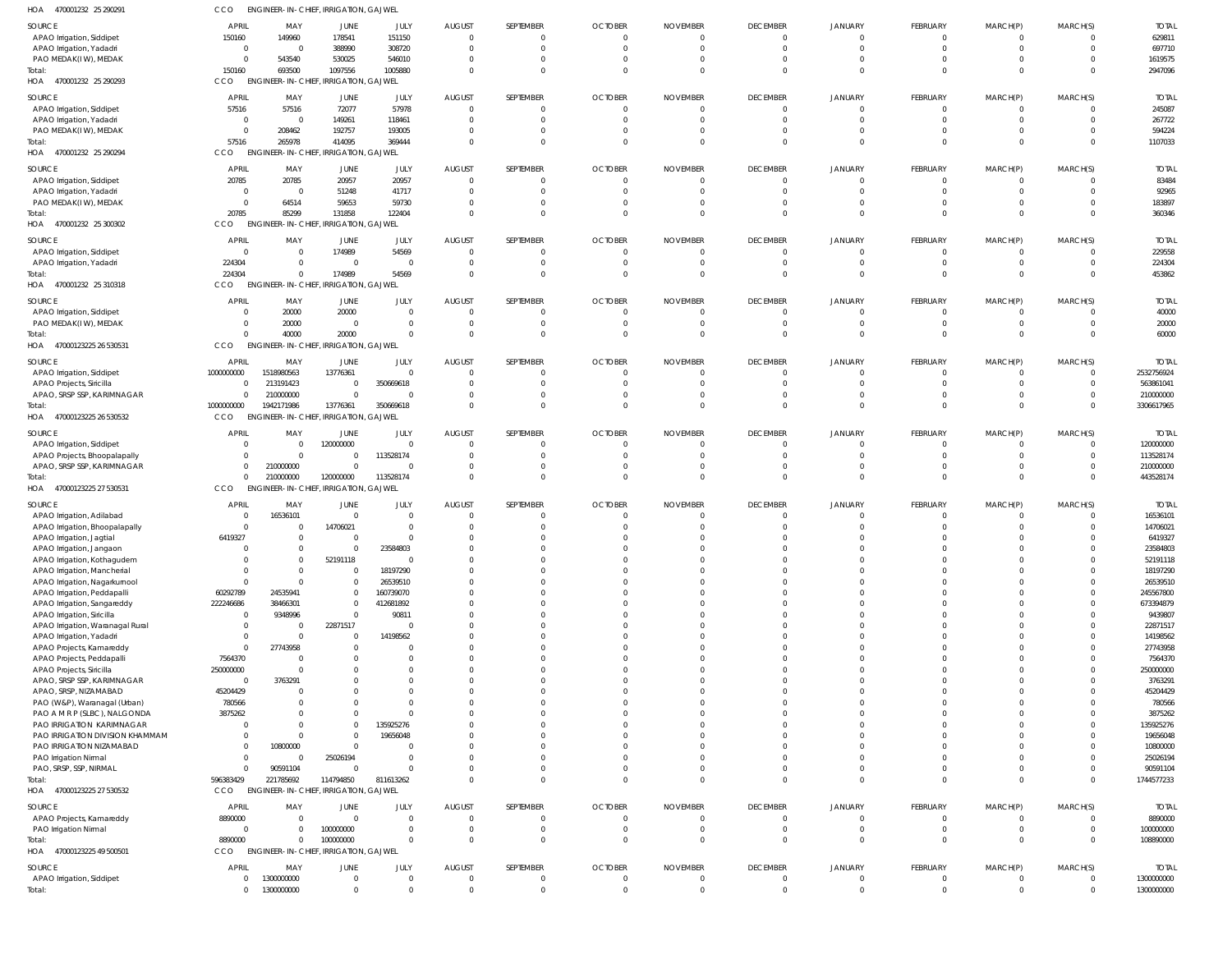| HOA<br>470001233 25 010011                                     | CCO                              | CHIEF ENGINEER, IRRIGATION, KHAMMAM             |                                         |                                  |                            |                                |                            |                      |                                   |                                  |                                  |                                  |                                  |                         |
|----------------------------------------------------------------|----------------------------------|-------------------------------------------------|-----------------------------------------|----------------------------------|----------------------------|--------------------------------|----------------------------|----------------------|-----------------------------------|----------------------------------|----------------------------------|----------------------------------|----------------------------------|-------------------------|
| SOURCE<br>APAO Irrigation, Kothagudem                          | <b>APRIL</b><br>438180           | MAY<br>373603                                   | JUNE<br>336945                          | JULY<br>496187                   | <b>AUGUST</b><br>$\Omega$  | SEPTEMBER<br>$\mathbf{0}$      | <b>OCTOBER</b><br>$\Omega$ | <b>NOVEMBER</b>      | <b>DECEMBER</b><br>$\overline{0}$ | JANUARY<br>$\overline{0}$        | FEBRUARY<br>$\mathbf{0}$         | MARCH(P)<br>$\mathbf{0}$         | MARCH(S)<br>$\overline{0}$       | <b>TOTAL</b><br>1644915 |
| PAO IRRIGATION DIVISION KHAMMAM                                | 7825463                          | 14858410                                        | 11834155                                | 12051918                         | $\Omega$                   | $\mathbf 0$                    | $\Omega$                   | $\Omega$             | $\overline{0}$                    | $\overline{0}$                   | $\overline{0}$                   | $\mathbf{0}$                     | $\overline{0}$                   | 46569946                |
| Total:<br>HOA 470001233 25 010012                              | 8263643<br>CCO                   | 15232013<br>CHIEF ENGINEER, IRRIGATION, KHAMMAM | 12171100                                | 12548105                         | $\Omega$                   | $\mathbf{0}$                   | - 0                        |                      | $\Omega$                          | $\Omega$                         | $\mathbf{0}$                     | $\mathbf 0$                      | $\overline{0}$                   | 48214861                |
| SOURCE                                                         | <b>APRIL</b>                     | MAY                                             | JUNE                                    | JULY                             | <b>AUGUST</b>              | SEPTEMBER                      | <b>OCTOBER</b>             | <b>NOVEMBER</b>      | <b>DECEMBER</b>                   | <b>JANUARY</b>                   | FEBRUARY                         | MARCH(P)                         | MARCH(S)                         | <b>TOTAL</b>            |
| APAO Irrigation, Kothagudem                                    | 330                              | 330                                             | 330                                     | 330                              |                            | 0                              |                            |                      | $\mathbf{0}$                      | $\Omega$                         | $\mathbf{0}$                     | $\mathbf{0}$                     | $\Omega$                         | 1320                    |
| PAO IRRIGATION DIVISION KHAMMAM                                | 57134                            | 127207                                          | 106083                                  | 96360                            | - 0                        | $\mathbf{0}$                   |                            |                      | $\Omega$                          | $\Omega$                         | $\overline{0}$                   | $\overline{0}$                   | $\overline{0}$                   | 386784                  |
| Total:<br>HOA<br>470001233 25 010013                           | 57464<br><b>CCO</b>              | 127537<br><b>CHIEF</b>                          | 106413<br>ENGINEER, IRRIGATION, KHAMMAM | 96690                            |                            | $\mathbf{0}$                   |                            |                      | $\Omega$                          |                                  | $\mathbf 0$                      | $\overline{0}$                   | $\Omega$                         | 388104                  |
| SOURCE                                                         | <b>APRIL</b>                     | MAY                                             | JUNE                                    | JULY                             | <b>AUGUST</b>              | SEPTEMBER                      | <b>OCTOBER</b>             | <b>NOVEMBER</b>      | <b>DECEMBER</b>                   | JANUARY                          | FEBRUARY                         | MARCH(P)                         | MARCH(S)                         | <b>TOTAL</b>            |
| APAO Irrigation, Kothagudem                                    | 168336                           | 143560                                          | 247464                                  | 197971                           |                            | $\mathbf{0}$                   |                            |                      | $\Omega$                          | $\Omega$                         | $\mathbf{0}$                     | 0                                | $\Omega$                         | 757331                  |
| PAO IRRIGATION DIVISION KHAMMAM<br>Total:                      | 3012179<br>3180515               | 5711245<br>5854805                              | 5268530<br>5515994                      | 4665754<br>4863725               | $\Omega$<br>$\Omega$       | $\mathbf{0}$<br>$\mathbf 0$    |                            |                      | $\Omega$<br>$\Omega$              | $\Omega$                         | $\mathbf{0}$<br>$\mathbf 0$      | $\mathbf{0}$<br>$\mathbf 0$      | $\overline{0}$<br>$\Omega$       | 18657708<br>19415039    |
| HOA<br>470001233 25 010016                                     | <b>CCO</b>                       | CHIEF ENGINEER, IRRIGATION, KHAMMAM             |                                         |                                  |                            |                                |                            |                      |                                   |                                  |                                  |                                  |                                  |                         |
| SOURCE                                                         | <b>APRIL</b>                     | MAY                                             | JUNE                                    | JULY                             | <b>AUGUST</b>              | SEPTEMBER                      | <b>OCTOBER</b>             | <b>NOVEMBER</b>      | <b>DECEMBER</b>                   | <b>JANUARY</b>                   | FEBRUARY                         | MARCH(P)                         | MARCH(S)                         | <b>TOTAL</b>            |
| APAO Irrigation, Kothagudem<br>PAO IRRIGATION DIVISION KHAMMAM | 62947<br>1331541                 | 53682<br>2749553                                | 48417<br>1904631                        | 80341<br>1958187                 | - 0                        | $\mathbf{0}$<br>$\mathbf{0}$   |                            |                      | $\overline{0}$<br>$\Omega$        | $\Omega$<br>$\Omega$             | $\overline{0}$<br>$\mathbf{0}$   | $\mathbf{0}$<br>$\mathbf{0}$     | $\overline{0}$<br>$\overline{0}$ | 245387<br>7943912       |
| Total                                                          | 1394488                          | 2803235                                         | 1953048                                 | 2038528                          |                            | $\mathbf{0}$                   |                            |                      | $\Omega$                          | $\Omega$                         | $\mathbf{0}$                     | $\mathbf 0$                      | $\overline{0}$                   | 8189299                 |
| HOA 470001233 25 010017                                        | CCO                              | CHIEF ENGINEER, IRRIGATION, KHAMMAM             |                                         |                                  |                            |                                |                            |                      |                                   |                                  |                                  |                                  |                                  |                         |
| SOURCE                                                         | <b>APRIL</b>                     | MAY                                             | JUNE                                    | JULY                             | <b>AUGUST</b>              | SEPTEMBER                      | <b>OCTOBER</b>             | <b>NOVEMBER</b>      | <b>DECEMBER</b>                   | JANUARY<br>$\Omega$              | FEBRUARY                         | MARCH(P)                         | MARCH(S)                         | <b>TOTAL</b>            |
| PAO IRRIGATION DIVISION KHAMMAM<br>Total                       | $\overline{0}$<br>$\Omega$       | 205243<br>205243                                | 125434<br>125434                        | 96225<br>96225                   | $\Omega$<br>$\Omega$       | $\mathbf{0}$<br>$\mathbf 0$    | - 0<br>$\Omega$            | $\Omega$             | $\overline{0}$<br>$\Omega$        | $\Omega$                         | $\mathbf{0}$<br>$\mathbf{0}$     | $\mathbf{0}$<br>$\mathbf{0}$     | $\overline{0}$<br>$\overline{0}$ | 426902<br>426902        |
| HOA<br>470001233 25 010018                                     | CCO                              | <b>CHIEF</b>                                    | ENGINEER, IRRIGATION, KHAMMAM           |                                  |                            |                                |                            |                      |                                   |                                  |                                  |                                  |                                  |                         |
| SOURCE                                                         | <b>APRIL</b>                     | MAY                                             | JUNE                                    | JULY                             | <b>AUGUST</b>              | SEPTEMBER                      | <b>OCTOBER</b>             | <b>NOVEMBER</b>      | <b>DECEMBER</b>                   | JANUARY                          | FEBRUARY                         | MARCH(P)                         | MARCH(S)                         | <b>TOTAL</b>            |
| APAO Irrigation, Kothagudem<br>PAO IRRIGATION DIVISION KHAMMAM | $\overline{0}$<br>27881          | - 0<br>34271                                    | 52375<br>305101                         | $\overline{0}$<br>285802         | - 0                        | $\mathbf{0}$<br>$\mathbf{0}$   |                            |                      | $\overline{0}$<br>$\Omega$        | $\Omega$<br>$\Omega$             | $\overline{0}$<br>$\overline{0}$ | $\overline{0}$<br>$\overline{0}$ | $\overline{0}$<br>$\overline{0}$ | 52375<br>653055         |
| Total                                                          | 27881                            | 34271                                           | 357476                                  | 285802                           |                            | $\mathbf{0}$                   |                            |                      | $\Omega$                          | $\Omega$                         | $\mathbf 0$                      | $\mathbf 0$                      | $\Omega$                         | 705430                  |
| HOA 470001233 25 020021                                        | CCO                              | <b>CHIEF</b>                                    | ENGINEER, IRRIGATION, KHAMMAM           |                                  |                            |                                |                            |                      |                                   |                                  |                                  |                                  |                                  |                         |
| SOURCE<br>PAO IRRIGATION DIVISION KHAMMAM                      | <b>APRIL</b><br>$\overline{0}$   | MAY<br>0                                        | JUNE<br>$\Omega$                        | JULY<br>4000                     | <b>AUGUST</b><br>- 0       | SEPTEMBER<br>$\mathbf{0}$      | <b>OCTOBER</b>             | <b>NOVEMBER</b>      | <b>DECEMBER</b><br>$\mathbf{0}$   | JANUARY<br>$\Omega$              | FEBRUARY<br>$\mathbf{0}$         | MARCH(P)<br>$\mathbf{0}$         | MARCH(S)<br>$\overline{0}$       | <b>TOTAL</b><br>4000    |
| Total                                                          | $\Omega$                         | $\Omega$                                        | $\Omega$                                | 4000                             | $\Omega$                   | $\mathbf 0$                    | $\Omega$                   | $\Omega$             | $\overline{0}$                    | $\Omega$                         | $\mathbf{0}$                     | $\mathbf{0}$                     | $\overline{0}$                   | 4000                    |
| 470001233 25 110111<br>HOA                                     | CCO                              | CHIEF ENGINEER, IRRIGATION, KHAMMAM             |                                         |                                  |                            |                                |                            |                      |                                   |                                  |                                  |                                  |                                  |                         |
| SOURCE<br>PAO IRRIGATION DIVISION KHAMMAM                      | <b>APRIL</b><br>$\overline{0}$   | MAY<br>0                                        | JUNE<br>7530                            | JULY<br>$\overline{0}$           | <b>AUGUST</b><br>- 0       | SEPTEMBER<br>$\mathbf{0}$      | <b>OCTOBER</b>             | <b>NOVEMBER</b>      | <b>DECEMBER</b><br>$\overline{0}$ | <b>JANUARY</b><br>$\Omega$       | FEBRUARY<br>$\overline{0}$       | MARCH(P)<br>$\overline{0}$       | MARCH(S)<br>$\overline{0}$       | <b>TOTAL</b>            |
| Total:                                                         | $\Omega$                         | $\Omega$                                        | 7530                                    | $\overline{0}$                   | - 0                        | $\mathbf{0}$                   |                            |                      | $\overline{0}$                    | $\Omega$                         | $\overline{0}$                   | $\overline{0}$                   | $\Omega$                         | 7530<br>7530            |
| HOA 470001233 25 130131                                        | CCO                              | <b>CHIEF</b>                                    | ENGINEER, IRRIGATION, KHAMMAM           |                                  |                            |                                |                            |                      |                                   |                                  |                                  |                                  |                                  |                         |
| SOURCE                                                         | <b>APRIL</b>                     | MAY                                             | JUNE                                    | JULY                             | <b>AUGUST</b>              | SEPTEMBER                      | <b>OCTOBER</b>             | <b>NOVEMBER</b>      | <b>DECEMBER</b>                   | JANUARY                          | FEBRUARY                         | MARCH(P)                         | MARCH(S)                         | <b>TOTAL</b>            |
| PAO IRRIGATION DIVISION KHAMMAM<br>Total:                      | $\overline{0}$<br>$\Omega$       | $\overline{0}$<br>$\Omega$                      | 39943<br>39943                          | 64161<br>64161                   | $\Omega$<br>$\Omega$       | 0<br>$\mathbf 0$               | $\Omega$                   | $\Omega$             | $\mathbf{0}$<br>$\Omega$          | $\Omega$<br>$\Omega$             | 0<br>$\mathbf{0}$                | 0<br>$\mathbf{0}$                | $\overline{0}$<br>$\overline{0}$ | 104104<br>104104        |
| HOA 470001233 25 130132                                        | CCO                              | CHIEF ENGINEER, IRRIGATION, KHAMMAM             |                                         |                                  |                            |                                |                            |                      |                                   |                                  |                                  |                                  |                                  |                         |
| SOURCE                                                         | <b>APRIL</b>                     | MAY                                             | JUNE                                    | JULY                             | <b>AUGUST</b>              | SEPTEMBER                      | <b>OCTOBER</b>             | <b>NOVEMBER</b>      | <b>DECEMBER</b>                   | JANUARY                          | FEBRUARY                         | MARCH(P)                         | MARCH(S)                         | <b>TOTAL</b>            |
| PAO IRRIGATION DIVISION KHAMMAM<br>Total:                      | 0<br>$\Omega$                    | - 0<br>$\Omega$                                 | 256975<br>256975                        | 3900<br>3900                     | $\Omega$                   | 0<br>$\Omega$                  |                            |                      | $\Omega$<br>$\Omega$              | $\Omega$<br>$\Omega$             | $\mathbf{0}$<br>$\mathbf 0$      | 0<br>$\mathbf 0$                 | $\Omega$<br>$\Omega$             | 260875<br>260875        |
| HOA 470001233 25 130133                                        | CCO                              | CHIEF ENGINEER, IRRIGATION, KHAMMAM             |                                         |                                  |                            |                                |                            |                      |                                   |                                  |                                  |                                  |                                  |                         |
| <b>SOURCE</b>                                                  | <b>APRIL</b>                     | MAY                                             | <b>JUNE</b>                             | JULY                             | <b>AUGUST</b>              | SEPTEMBER                      | <b>OCTOBER</b>             | <b>NOVEMBER</b>      | <b>DECEMBER</b>                   | <b>JANUARY</b>                   | <b>FEBRUARY</b>                  | MARCH(P)                         | MARCH(S)                         | <b>TOTAL</b>            |
| PAO IRRIGATION DIVISION KHAMMAM<br>Total:                      | $\Omega$<br>$\Omega$             | $\Omega$<br>$\Omega$                            | 7840<br>7840                            | $\overline{0}$<br>$\overline{0}$ | $\Omega$<br>$\overline{0}$ | $\mathbf{0}$<br>$\overline{0}$ | $\Omega$<br>$\overline{0}$ | $\Omega$<br>$\Omega$ | $\overline{0}$<br>$\overline{0}$  | $\overline{0}$<br>$\overline{0}$ | $\overline{0}$<br>$\mathbf{0}$   | $\overline{0}$<br>$\mathbf{0}$   | $\overline{0}$<br>$\overline{0}$ | 7840<br>7840            |
| HOA 470001233 25 130134                                        | CCO                              | CHIEF ENGINEER, IRRIGATION, KHAMMAM             |                                         |                                  |                            |                                |                            |                      |                                   |                                  |                                  |                                  |                                  |                         |
| SOURCE                                                         | <b>APRIL</b>                     | MAY                                             | JUNE                                    | JULY                             | <b>AUGUST</b>              | SEPTEMBER                      | <b>OCTOBER</b>             | <b>NOVEMBER</b>      | <b>DECEMBER</b>                   | JANUARY                          | FEBRUARY                         | MARCH(P)                         | MARCH(S)                         | <b>TOTAL</b>            |
| PAO IRRIGATION DIVISION KHAMMAM<br>Total:                      | $\overline{0}$<br>$\overline{0}$ | $\overline{0}$<br>$\Omega$                      | 603435<br>603435                        | 248607<br>248607                 | $\Omega$<br>$\Omega$       | $\mathbf{0}$<br>$\mathbf{0}$   | - 0<br>- 0                 |                      | $\overline{0}$<br>$\Omega$        | $\overline{0}$<br>$\Omega$       | $\overline{0}$<br>$\mathbf{0}$   | $\overline{0}$<br>$\mathbf{0}$   | $\overline{0}$<br>$\overline{0}$ | 852042<br>852042        |
| HOA 470001233 25 130135                                        | CCO                              | CHIEF ENGINEER, IRRIGATION, KHAMMAM             |                                         |                                  |                            |                                |                            |                      |                                   |                                  |                                  |                                  |                                  |                         |
| SOURCE                                                         | <b>APRIL</b>                     | MAY                                             | JUNE                                    | JULY                             | <b>AUGUST</b>              | SEPTEMBER                      | <b>OCTOBER</b>             | <b>NOVEMBER</b>      | <b>DECEMBER</b>                   | JANUARY                          | FEBRUARY                         | MARCH(P)                         | MARCH(S)                         | <b>TOTAL</b>            |
| PAO IRRIGATION DIVISION KHAMMAM<br>Total:                      | $\overline{0}$<br>$\mathbf{0}$   | $\Omega$<br>$\mathbf 0$                         | 129189<br>129189                        | 56936<br>56936                   | $\Omega$<br>$\Omega$       | $\mathbf{0}$<br>$\overline{0}$ | $\Omega$<br>$\Omega$       | $\Omega$<br>$\Omega$ | $\overline{0}$<br>$\overline{0}$  | $\Omega$<br>$\Omega$             | $^{\circ}$<br>$\overline{0}$     | $\overline{0}$<br>$\mathbf{0}$   | $\overline{0}$<br>$\overline{0}$ | 186125<br>186125        |
| HOA 470001233 25 140                                           | CCO                              | CHIEF ENGINEER, IRRIGATION, KHAMMAM             |                                         |                                  |                            |                                |                            |                      |                                   |                                  |                                  |                                  |                                  |                         |
| SOURCE                                                         | <b>APRIL</b>                     | MAY                                             | JUNE                                    | JULY                             | <b>AUGUST</b>              | SEPTEMBER                      | <b>OCTOBER</b>             | <b>NOVEMBER</b>      | <b>DECEMBER</b>                   | JANUARY                          | <b>FEBRUARY</b>                  | MARCH(P)                         | MARCH(S)                         | <b>TOTAL</b>            |
| PAO IRRIGATION DIVISION KHAMMAM                                | $\overline{0}$                   | $\overline{0}$                                  | 5775                                    | 10500                            | $\Omega$                   | $\mathbf{0}$                   |                            |                      | $\overline{0}$                    | $\overline{0}$                   | $\mathbf 0$                      | $\overline{0}$                   | $\overline{0}$                   | 16275                   |
| Total:<br>HOA 470001233 25 240                                 | $\Omega$<br>CCO                  | $\Omega$<br>CHIEF ENGINEER, IRRIGATION, KHAMMAM | 5775                                    | 10500                            | $\Omega$                   | $\mathbf{0}$                   | $\Omega$                   |                      | $\overline{0}$                    | $\Omega$                         | $\mathbf{0}$                     | $\mathbf{0}$                     | $\overline{0}$                   | 16275                   |
| SOURCE                                                         | <b>APRIL</b>                     | MAY                                             | JUNE                                    | JULY                             | <b>AUGUST</b>              | SEPTEMBER                      | <b>OCTOBER</b>             | <b>NOVEMBER</b>      | <b>DECEMBER</b>                   | JANUARY                          | FEBRUARY                         | MARCH(P)                         | MARCH(S)                         | <b>TOTAL</b>            |
| PAO IRRIGATION DIVISION KHAMMAM                                | $\overline{0}$                   | 48934                                           | $\Omega$                                | $\overline{0}$                   | $\Omega$                   | $\mathbf{0}$                   | $\Omega$                   | $\Omega$             | $\overline{0}$                    | $\overline{0}$                   | $\overline{0}$                   | $\overline{0}$                   | $\overline{0}$                   | 48934                   |
| Total:<br>HOA 470001233 25 290291                              | $\Omega$<br>CCO                  | 48934<br>CHIEF ENGINEER, IRRIGATION, KHAMMAM    | $\Omega$                                | $\Omega$                         | $\Omega$                   | $\overline{0}$                 | $\Omega$                   | $\Omega$             | $\overline{0}$                    | $\Omega$                         | $\mathbf{0}$                     | $\mathbf{0}$                     | $\overline{0}$                   | 48934                   |
| SOURCE                                                         | <b>APRIL</b>                     | MAY                                             | JUNE                                    | JULY                             | <b>AUGUST</b>              | SEPTEMBER                      | <b>OCTOBER</b>             | <b>NOVEMBER</b>      | <b>DECEMBER</b>                   | JANUARY                          | FEBRUARY                         | MARCH(P)                         | MARCH(S)                         | <b>TOTAL</b>            |
| PAO IRRIGATION DIVISION KHAMMAM                                | 6519070                          | 9014396                                         | 8316825                                 | 8352447                          | $\Omega$                   | $\mathbf{0}$                   | $\Omega$                   | $\Omega$             | $\overline{0}$                    | $\overline{0}$                   | $\overline{0}$                   | $\overline{0}$                   | $\overline{0}$                   | 32202738                |
| Total:<br>HOA 470001233 25 290292                              | 6519070<br>CCO                   | 9014396<br>CHIEF ENGINEER, IRRIGATION, KHAMMAM  | 8316825                                 | 8352447                          | $\Omega$                   | $\overline{0}$                 | $\Omega$                   | $\Omega$             | $\overline{0}$                    | $\Omega$                         | $\mathbf{0}$                     | $\overline{0}$                   | $\overline{0}$                   | 32202738                |
| SOURCE                                                         | <b>APRIL</b>                     | MAY                                             | JUNE                                    | JULY                             | <b>AUGUST</b>              | SEPTEMBER                      | <b>OCTOBER</b>             | <b>NOVEMBER</b>      | <b>DECEMBER</b>                   | JANUARY                          | FEBRUARY                         | MARCH(P)                         | MARCH(S)                         | <b>TOTAL</b>            |
| PAO IRRIGATION DIVISION KHAMMAM                                | 7380                             | 29070                                           | 19680                                   | 20330                            | $\overline{0}$             | $\mathbf{0}$                   | $\Omega$                   | $\Omega$             | $\overline{0}$                    | $\overline{0}$                   | $\mathbf 0$                      | $\overline{0}$                   | $\overline{0}$                   | 76460                   |
| Total:                                                         | 7380                             | 29070                                           | 19680                                   | 20330                            | $\Omega$                   | $\mathbf{0}$                   | $\Omega$                   | $\Omega$             | $\overline{0}$                    | $\overline{0}$                   | $\mathbf{0}$                     | $\mathbf{0}$                     | $\mathbf{0}$                     | 76460                   |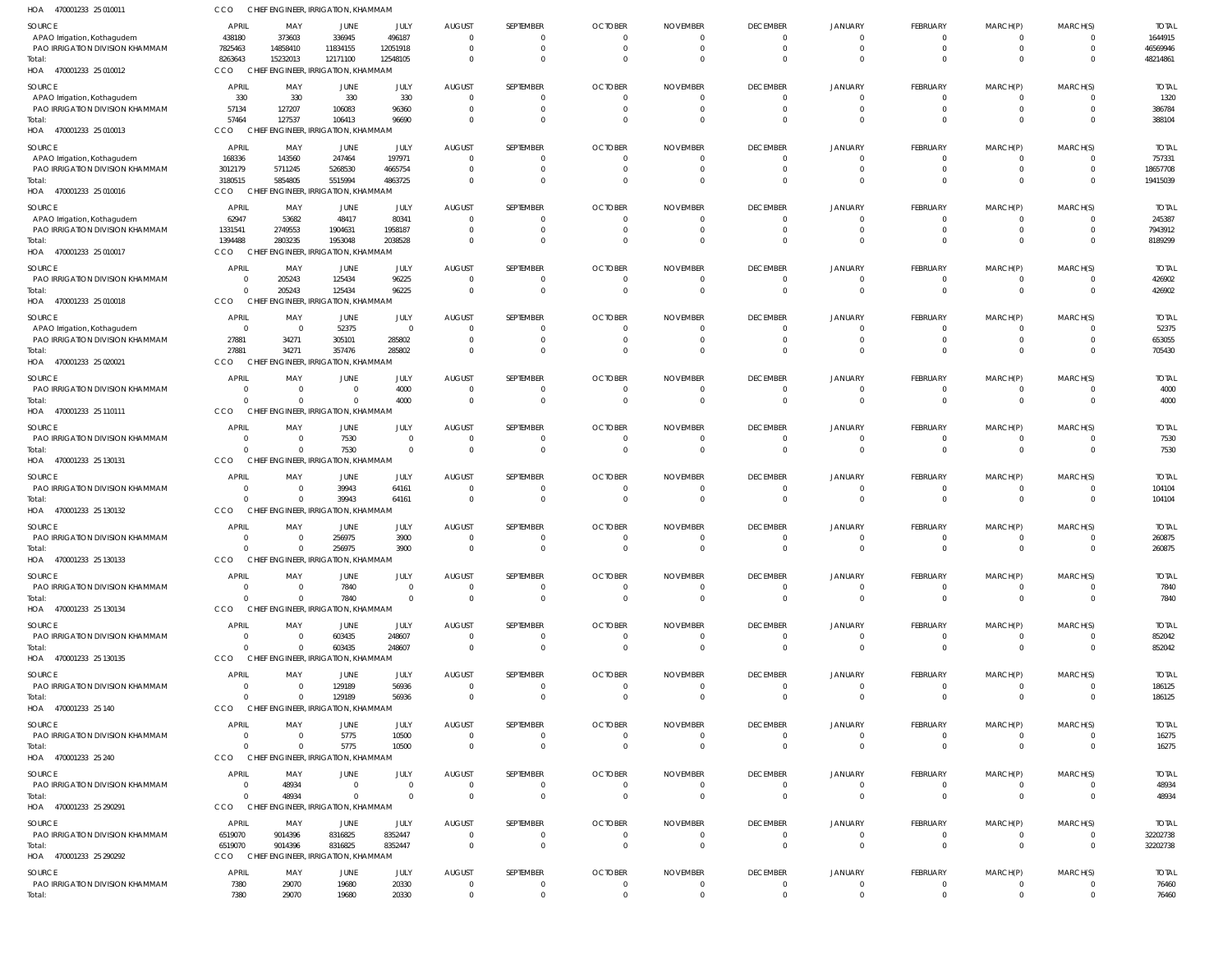| HOA<br>470001233 25 290293                | CCO                      | CHIEF ENGINEER, IRRIGATION, KHAMMAM                      |                               |                        |                                  |                                                                                                |                                           |                                            |                                |                            |                                 |                          |                          |                           |
|-------------------------------------------|--------------------------|----------------------------------------------------------|-------------------------------|------------------------|----------------------------------|------------------------------------------------------------------------------------------------|-------------------------------------------|--------------------------------------------|--------------------------------|----------------------------|---------------------------------|--------------------------|--------------------------|---------------------------|
| SOURCE                                    | APRIL                    | MAY                                                      | JUNE                          | JULY                   | <b>AUGUST</b>                    | SEPTEMBER                                                                                      | <b>OCTOBER</b>                            | <b>NOVEMBER</b>                            | <b>DECEMBER</b>                | <b>JANUARY</b>             | <b>FEBRUARY</b>                 | MARCH(P)                 | MARCH(S)                 | <b>TOTAL</b>              |
| PAO IRRIGATION DIVISION KHAMMAM<br>Total: | 2496337<br>2496337       | 3160847<br>3160847                                       | 2816868<br>2816868            | 2587628<br>2587628     | $\overline{0}$<br>$\overline{0}$ | $\Omega$<br>$\mathbf 0$                                                                        | $\overline{\mathbf{0}}$<br>$\overline{0}$ | $\overline{0}$<br>$\overline{0}$           | $\Omega$<br>$\Omega$           | - 0<br>$\Omega$            | 0<br>$\mathbf{0}$               | $\Omega$<br>$\mathbf{0}$ | $\Omega$                 | 11061680<br>11061680      |
| HOA 470001233 25 290294                   | CCO                      | CHIEF ENGINEER, IRRIGATION, KHAMMAM                      |                               |                        |                                  |                                                                                                |                                           |                                            |                                |                            |                                 |                          |                          |                           |
| SOURCE                                    | APRIL                    | MAY                                                      | JUNE                          | JULY                   | <b>AUGUST</b>                    | SEPTEMBER                                                                                      | <b>OCTOBER</b>                            | <b>NOVEMBER</b>                            | <b>DECEMBER</b>                | <b>JANUARY</b>             | <b>FEBRUARY</b>                 | MARCH(P)                 | MARCH(S)                 | <b>TOTAL</b>              |
| PAO IRRIGATION DIVISION KHAMMAM           | 1094493                  | 1618784                                                  | 989917                        | 919929                 | $\overline{0}$                   | $\Omega$                                                                                       | $\overline{\mathbf{0}}$                   | $\overline{0}$                             | $\Omega$                       | $\Omega$                   | 0                               | 0                        | $\Omega$                 | 4623123                   |
| Total:<br>HOA 470001233 25 290295         | 1094493<br><b>CCO</b>    | 1618784<br>CHIEF ENGINEER, IRRIGATION, KHAMMAM           | 989917                        | 919929                 | $\overline{0}$                   | $\Omega$                                                                                       | $\overline{\mathbf{0}}$                   | - 0                                        | $\Omega$                       | $\Omega$                   | $\Omega$                        | $\Omega$                 |                          | 4623123                   |
| SOURCE                                    | <b>APRIL</b>             | MAY                                                      | JUNE                          | JULY                   | <b>AUGUST</b>                    | SEPTEMBER                                                                                      | <b>OCTOBER</b>                            | <b>NOVEMBER</b>                            | <b>DECEMBER</b>                | JANUARY                    | <b>FEBRUARY</b>                 | MARCH(P)                 | MARCH(S)                 | <b>TOTAL</b>              |
| PAO IRRIGATION DIVISION KHAMMAM           | $\Omega$                 | 23701                                                    | $\overline{0}$                | $\Omega$               | $\overline{0}$                   | $\Omega$                                                                                       | $\overline{0}$                            | - 0                                        | $\Omega$                       | $\Omega$                   |                                 |                          |                          | 23701                     |
| Total:<br>HOA 470001233 25 290296         | $\Omega$<br>CCO          | 23701<br>CHIEF ENGINEER, IRRIGATION, KHAMMAM             | $\mathbf 0$                   | $\Omega$               | $\overline{0}$                   | $\mathbf{0}$                                                                                   | $\overline{0}$                            | $\overline{\mathbf{0}}$                    | $\Omega$                       | $\Omega$                   | $\mathbf{0}$                    | $\overline{0}$           | $\Omega$                 | 23701                     |
| SOURCE                                    | <b>APRIL</b>             | MAY                                                      | JUNE                          | JULY                   | <b>AUGUST</b>                    | SEPTEMBER                                                                                      | <b>OCTOBER</b>                            | <b>NOVEMBER</b>                            | <b>DECEMBER</b>                | <b>JANUARY</b>             | <b>FEBRUARY</b>                 | MARCH(P)                 | MARCH(S)                 | <b>TOTAL</b>              |
| PAO IRRIGATION DIVISION KHAMMAM           | $\Omega$                 | $\overline{0}$                                           | 100040                        | $\Omega$               | $\overline{0}$                   | 0                                                                                              | $\overline{0}$                            | $\overline{0}$                             | $\Omega$                       |                            | 0                               |                          |                          | 100040                    |
| Total:                                    | $\Omega$<br>CCO          | $\Omega$                                                 | 100040                        |                        | $\overline{0}$                   | $\mathbf{0}$                                                                                   | $\overline{0}$                            | $\overline{0}$                             | $\Omega$                       | $\Omega$                   | $\mathbf{0}$                    | $\mathbf{0}$             | $\Omega$                 | 100040                    |
| HOA 470001233 25 300302                   |                          | CHIEF ENGINEER, IRRIGATION, KHAMMAM                      |                               |                        |                                  |                                                                                                |                                           |                                            |                                |                            |                                 |                          |                          |                           |
| SOURCE<br>APAO Irrigation, Kothagudem     | <b>APRIL</b><br>316609   | MAY<br>$\overline{0}$                                    | JUNE<br>$\overline{0}$        | JULY<br>$\Omega$       | <b>AUGUST</b><br>$\overline{0}$  | SEPTEMBER<br>$\Omega$                                                                          | <b>OCTOBER</b><br>$\overline{0}$          | <b>NOVEMBER</b><br>- 0                     | <b>DECEMBER</b>                | <b>JANUARY</b>             | <b>FEBRUARY</b>                 | MARCH(P)                 | MARCH(S)                 | <b>TOTAL</b><br>316609    |
| PAO IRRIGATION DIVISION KHAMMAM           | $\Omega$                 | 57646                                                    | 479574                        | - 0                    | $\overline{0}$                   | $\Omega$                                                                                       | $\Omega$                                  | $\overline{0}$                             | $\Omega$                       |                            | 0                               |                          |                          | 537220                    |
| Total:<br>HOA 470001233 25 310318         | 316609<br>CCO            | 57646<br>CHIEF ENGINEER, IRRIGATION, KHAMMAM             | 479574                        |                        | $\overline{0}$                   | $\Omega$                                                                                       | $\Omega$                                  | $\Omega$                                   | $\Omega$                       |                            |                                 |                          |                          | 853829                    |
| SOURCE                                    | <b>APRIL</b>             | MAY                                                      | JUNE                          | JULY                   | <b>AUGUST</b>                    | SEPTEMBER                                                                                      | <b>OCTOBER</b>                            | <b>NOVEMBER</b>                            | <b>DECEMBER</b>                | <b>JANUARY</b>             | <b>FEBRUARY</b>                 | MARCH(P)                 | MARCH(S)                 | <b>TOTAL</b>              |
| PAO IRRIGATION DIVISION KHAMMAM           | 60000                    | 80000                                                    | 20000                         | $\Omega$               | $\overline{0}$                   | $\Omega$                                                                                       | $\overline{0}$                            | $\overline{0}$                             | $\Omega$                       |                            |                                 |                          |                          | 160000                    |
| Total:<br>HOA 470001233 25 510511         | 60000<br>CCO             | 80000<br>CHIEF ENGINEER, IRRIGATION, KHAMMAM             | 20000                         |                        | $\overline{0}$                   | $\mathbf{0}$                                                                                   | $\overline{0}$                            | $\overline{\mathbf{0}}$                    | $\Omega$                       | $\Omega$                   | $\mathbf{0}$                    | $\Omega$                 | $\Omega$                 | 160000                    |
|                                           | <b>APRIL</b>             |                                                          |                               |                        |                                  |                                                                                                |                                           |                                            |                                |                            |                                 |                          |                          |                           |
| SOURCE<br>PAO IRRIGATION DIVISION KHAMMAM | $\cap$                   | MAY<br>$\Omega$                                          | JUNE<br>13611                 | JULY<br>$\Omega$       | <b>AUGUST</b><br>$\overline{0}$  | SEPTEMBER<br>$^{\circ}$                                                                        | <b>OCTOBER</b><br>$\overline{0}$          | <b>NOVEMBER</b><br>$\overline{0}$          | <b>DECEMBER</b><br>$\Omega$    | <b>JANUARY</b>             | <b>FEBRUARY</b><br>0            | MARCH(P)<br>$\Omega$     | MARCH(S)                 | <b>TOTAL</b><br>13611     |
| Total:                                    | $\Omega$                 | $\Omega$                                                 | 13611                         | $\Omega$               | $\overline{0}$                   | $\mathbf 0$                                                                                    | $\overline{0}$                            | $\overline{\mathbf{0}}$                    | $\Omega$                       | $\Omega$                   | $\mathbf 0$                     | $\mathbf 0$              | $\Omega$                 | 13611                     |
| HOA 47000123325 25 260                    | CCO                      | CHIEF ENGINEER, IRRIGATION, KOTHAGUDEM                   |                               |                        |                                  |                                                                                                |                                           |                                            |                                |                            |                                 |                          |                          |                           |
| SOURCE<br>APAO Irrigation, Kothagudem     | <b>APRIL</b><br>$\Omega$ | MAY<br>$\overline{0}$                                    | JUNE<br>11351928              | JULY<br>$\Omega$       | <b>AUGUST</b><br>$\overline{0}$  | SEPTEMBER<br>$\Omega$                                                                          | <b>OCTOBER</b><br>$\overline{0}$          | <b>NOVEMBER</b><br>$\overline{0}$          | <b>DECEMBER</b><br>$\Omega$    | <b>JANUARY</b>             | <b>FEBRUARY</b><br>0            | MARCH(P)<br>0            | MARCH(S)                 | <b>TOTAL</b><br>11351928  |
| PAO IRRIGATION DIVISION KHAMMAM           | $\Omega$                 | $\overline{0}$                                           | 39436787                      | $\Omega$               | $\overline{0}$                   | $\Omega$                                                                                       | $\Omega$                                  | $\overline{0}$                             |                                |                            |                                 |                          |                          | 39436787                  |
| Total:<br>HOA 47000123325 25 500503       | $\Omega$<br>CCO          | $\Omega$<br>CHIEF ENGINEER, IRRIGATION, KOTHAGUDEM       | 50788715                      |                        | $\overline{0}$                   | $\Omega$                                                                                       | $\overline{0}$                            | $\overline{0}$                             | $\Omega$                       |                            |                                 |                          | $\Omega$                 | 50788715                  |
| SOURCE                                    | APRIL                    | MAY                                                      | JUNE                          | JULY                   | <b>AUGUST</b>                    | SEPTEMBER                                                                                      | <b>OCTOBER</b>                            | <b>NOVEMBER</b>                            | <b>DECEMBER</b>                | <b>JANUARY</b>             | <b>FEBRUARY</b>                 | MARCH(P)                 | MARCH(S)                 | <b>TOTAL</b>              |
| PAO IRRIGATION DIVISION KHAMMAM           | 702737                   | $\overline{0}$                                           | $\overline{0}$                | 0                      | $\overline{0}$                   | $\Omega$                                                                                       | $\overline{0}$                            | - 0                                        | $\Omega$                       |                            | 0                               |                          |                          | 702737                    |
| Total:                                    | 702737<br>CCO            | $\overline{0}$<br>CHIEF ENGINEER, IRRIGATION, KOTHAGUDEM | $\mathbf 0$                   | $\Omega$               | $\overline{0}$                   | $\Omega$                                                                                       | $\overline{0}$                            | $\overline{0}$                             | $\Omega$                       | $\Omega$                   | $\mathbf 0$                     | $\overline{0}$           | $\Omega$                 | 702737                    |
| HOA 47000123325 27 530531                 |                          |                                                          |                               |                        |                                  |                                                                                                |                                           |                                            |                                |                            |                                 |                          |                          |                           |
| SOURCE<br>PAO IRRIGATION DIVISION KHAMMAM | APRIL<br>$\overline{0}$  | MAY<br>358122169                                         | JUNE<br>$\overline{0}$        | JULY<br>$\Omega$       | <b>AUGUST</b><br>$\overline{0}$  | SEPTEMBER<br>0                                                                                 | <b>OCTOBER</b><br>$\overline{0}$          | <b>NOVEMBER</b><br>$\overline{0}$          | <b>DECEMBER</b><br>$\Omega$    | <b>JANUARY</b><br>$\Omega$ | <b>FEBRUARY</b><br>0            | MARCH(P)<br>0            | MARCH(S)<br>$\mathbf{0}$ | <b>TOTAI</b><br>358122169 |
| Total:                                    | $\Omega$                 | 358122169                                                | $\mathbf 0$                   | $\Omega$               | $\Omega$                         |                                                                                                | $\overline{0}$                            | - 0                                        | $\Omega$                       |                            | $\mathbf{0}$                    | $\mathbf{0}$             | $\Omega$                 | 358122169                 |
| HOA 470001234 26 270272                   | CCO                      |                                                          |                               |                        |                                  | Chief Engineer(Projects), Khammam The Chief Engineer(Projects), Khammam, Jalasoudha Buildings, |                                           |                                            |                                |                            |                                 |                          |                          |                           |
| SOURCE<br>PAO IRRIGATION DIVISION KHAMMAM | APRIL<br>4683782         | MAY<br>$\overline{0}$                                    | JUNE<br>$\mathbf 0$           | JULY<br>$\overline{0}$ | <b>AUGUST</b><br>$\overline{0}$  | SEPTEMBER<br>0                                                                                 | <b>OCTOBER</b><br>$\overline{0}$          | <b>NOVEMBER</b><br>$\overline{0}$          | <b>DECEMBER</b><br>$\mathbf 0$ | <b>JANUARY</b>             | <b>FEBRUARY</b>                 | MARCH(P)                 | MARCH(S)                 | <b>TOTAL</b><br>4683782   |
| Total:                                    | 4683782                  | $\Omega$                                                 | $\Omega$                      | $\Omega$               | $\overline{0}$                   | $\overline{0}$                                                                                 | $\overline{0}$                            | $\overline{0}$                             | $\Omega$                       | $\Omega$                   | $\mathbf 0$                     | $\mathbf 0$              | $\Omega$                 | 4683782                   |
| HOA 47000123525 26 530531                 | CCO                      | CHIEF ENGINEER, IRRIGATION, NALGONDA                     |                               |                        |                                  |                                                                                                |                                           |                                            |                                |                            |                                 |                          |                          |                           |
| SOURCE<br>PAO A M R P (SLBC), NALGONDA    | APRIL<br>2243930         | MAY<br>$\Omega$                                          | <b>JUNE</b><br>113602762      | JULY<br>16680240       | <b>AUGUST</b><br>$\overline{0}$  | SEPTEMBER<br>$\Omega$                                                                          | <b>OCTOBER</b><br>$\overline{0}$          | <b>NOVEMBER</b><br>$\circ$                 | <b>DECEMBER</b><br>$\Omega$    | <b>JANUARY</b>             | FEBRUARY                        | MARCH(P)                 | MARCH(S)                 | <b>TOTAL</b><br>132526932 |
| PAO IRRIGATION DIVISION NALGONDA          | $\Omega$                 | $\overline{0}$                                           | $\overline{0}$                | 184825185              | $\overline{0}$                   | $\Omega$                                                                                       | $\overline{0}$                            | $\overline{0}$                             | $\Omega$                       | $\Omega$                   | $\mathbf{0}$                    | $\mathbf{0}$             | $\mathbf{0}$             | 184825185                 |
| Total:<br>HOA 47000123525 26 530533       | 2243930<br>CCO           | $\overline{0}$<br>CHIEF ENGINEER, IRRIGATION, NALGONDA   | 113602762                     | 201505425              | $\Omega$                         | $\Omega$                                                                                       | - 0                                       | - 0                                        | $\Omega$                       | $\Omega$                   | 0                               | $\Omega$                 | $\Omega$                 | 317352117                 |
| SOURCE                                    | APRIL                    | MAY                                                      | JUNE                          | JULY                   | <b>AUGUST</b>                    | SEPTEMBER                                                                                      | <b>OCTOBER</b>                            | <b>NOVEMBER</b>                            | <b>DECEMBER</b>                | JANUARY                    | <b>FEBRUARY</b>                 | MARCH(P)                 | MARCH(S)                 | <b>TOTAL</b>              |
| PAO A M R P (SLBC), NALGONDA              | 3229398                  | $\overline{0}$                                           | $\overline{0}$                | $\Omega$               | $\overline{0}$                   | 0                                                                                              | $\overline{0}$                            | - 0                                        | $\Omega$                       | $\Omega$                   | 0                               |                          |                          | 3229398                   |
| Total:                                    | 3229398                  | $\Omega$                                                 | $\Omega$                      | $\Omega$               | $\overline{0}$                   | $\Omega$                                                                                       | $\overline{0}$                            | $\overline{0}$                             | $\Omega$                       | $\Omega$                   | $\Omega$                        | $\overline{0}$           | $\Omega$                 | 3229398                   |
| HOA 47000123525 27 530532                 | CCO                      | CHIEF ENGINEER, IRRIGATION, NALGONDA                     |                               |                        |                                  |                                                                                                |                                           |                                            |                                |                            |                                 |                          |                          |                           |
| SOURCE<br>PAO A M R P (SLBC), NALGONDA    | APRI<br>150000000        | MAY<br>$\overline{\mathbf{0}}$                           | <b>JUNE</b><br>$\overline{0}$ | JULY<br>$\Omega$       | <b>AUGUST</b><br>$\overline{0}$  | SEPTEMBER<br>0                                                                                 | <b>OCTOBER</b><br>$\overline{0}$          | <b>NOVEMBER</b><br>$\overline{0}$          | <b>DECEMBER</b><br>$\Omega$    | <b>JANUARY</b>             | <b>FEBRUARY</b>                 | MARCH(P)                 | MARCH(S)<br>$\Omega$     | <b>TOTAL</b><br>150000000 |
| Total:                                    | 150000000                | $\overline{0}$                                           | $\overline{0}$                |                        | $\overline{0}$                   | $\mathbf{0}$                                                                                   | $\overline{0}$                            | $\overline{0}$                             | $\Omega$                       | $\Omega$                   | $\mathbf{0}$                    | $\mathbf{0}$             | $\mathbf 0$              | 150000000                 |
| HOA 470001236 25 010011                   | CCO                      | CHIEF ENGINEER, IRRIGATION, KOTHAGUDEM                   |                               |                        |                                  |                                                                                                |                                           |                                            |                                |                            |                                 |                          |                          |                           |
| SOURCE<br>APAO Irrigation, Kothagudem     | <b>APRIL</b><br>8923177  | MAY<br>11061537                                          | JUNE<br>10267253              | JULY<br>10866360       | <b>AUGUST</b><br>$\overline{0}$  | SEPTEMBER<br>0                                                                                 | <b>OCTOBER</b><br>$\overline{0}$          | <b>NOVEMBER</b><br>$\overline{0}$          | <b>DECEMBER</b><br>$\Omega$    | JANUARY<br>$\Omega$        | <b>FEBRUARY</b><br>$\mathbf{0}$ | MARCH(P)<br>0            | MARCH(S)                 | <b>TOTAL</b><br>41118327  |
| Total:                                    | 8923177                  | 11061537                                                 | 10267253                      | 10866360               | $\overline{0}$                   | $\Omega$                                                                                       | $\overline{0}$                            | $\overline{0}$                             | $\Omega$                       | $\Omega$                   | $\mathbf 0$                     | $\mathbf 0$              | $\Omega$                 | 41118327                  |
| HOA 470001236 25 010012                   | CCO                      | CHIEF ENGINEER, IRRIGATION, KOTHAGUDEM                   |                               |                        |                                  |                                                                                                |                                           |                                            |                                |                            |                                 |                          |                          |                           |
| SOURCE<br>APAO Irrigation, Kothagudem     | APRIL<br>121890          | MAY<br>90852                                             | JUNE<br>115629                | JULY<br>91919          | <b>AUGUST</b><br>$\overline{0}$  | SEPTEMBER<br>$\Omega$                                                                          | <b>OCTOBER</b><br>$\overline{0}$          | <b>NOVEMBER</b><br>$\overline{\mathbf{0}}$ | <b>DECEMBER</b><br>$\Omega$    | <b>JANUARY</b><br>$\Omega$ | <b>FEBRUARY</b><br>0            | MARCH(P)<br>0            | MARCH(S)<br>$\Omega$     | <b>TOTAL</b><br>420290    |
| Total:                                    | 121890                   | 90852                                                    | 115629                        | 91919                  | $\overline{0}$                   | $\Omega$                                                                                       | $\overline{0}$                            | $\overline{0}$                             | $\Omega$                       | $\Omega$                   | $\mathbf{0}$                    | $\overline{0}$           | $\Omega$                 | 420290                    |
| HOA 470001236 25 010013                   | CCO                      | CHIEF ENGINEER, IRRIGATION, KOTHAGUDEM                   |                               |                        |                                  |                                                                                                |                                           |                                            |                                |                            |                                 |                          |                          |                           |
| SOURCE                                    | <b>APRIL</b>             | MAY                                                      | JUNE                          | JULY                   | <b>AUGUST</b>                    | SEPTEMBER                                                                                      | <b>OCTOBER</b>                            | <b>NOVEMBER</b>                            | <b>DECEMBER</b>                | <b>JANUARY</b>             | <b>FEBRUARY</b>                 | MARCH(P)                 | MARCH(S)                 | <b>TOTAL</b>              |
| APAO Irrigation, Kothagudem<br>Total:     | 3421843<br>3421843       | 4231830<br>4231830                                       | 5228415<br>5228415            | 4209754<br>4209754     | $\overline{0}$<br>$\overline{0}$ | $\Omega$<br>$\mathbf{0}$                                                                       | $\overline{0}$<br>$\overline{0}$          | $\overline{0}$<br>$\overline{0}$           | $\Omega$<br>$\Omega$           | $\Omega$<br>$\Omega$       | 0<br>$\mathbf{0}$               | $\overline{0}$           | $\Omega$<br>$\Omega$     | 17091842<br>17091842      |
| HOA 470001236 25 010016                   | CCO                      | CHIEF ENGINEER, IRRIGATION, KOTHAGUDEM                   |                               |                        |                                  |                                                                                                |                                           |                                            |                                |                            |                                 |                          |                          |                           |
| SOURCE                                    | APRIL                    | MAY                                                      | JUNE                          | JULY                   | <b>AUGUST</b>                    | SEPTEMBER                                                                                      | <b>OCTOBER</b>                            | <b>NOVEMBER</b>                            | <b>DECEMBER</b>                | <b>JANUARY</b>             | FEBRUARY                        | MARCH(P)                 | MARCH(S)                 | <b>TOTAL</b>              |
| APAO Irrigation, Kothagudem<br>Total:     | 1456479<br>1456479       | 1683340<br>1683340                                       | 1659036<br>1659036            | 1730033<br>1730033     | $\overline{0}$<br>$\overline{0}$ | 0<br>$\mathbf{0}$                                                                              | $\overline{0}$<br>$\overline{0}$          | $\overline{0}$<br>$\overline{0}$           | $\Omega$<br>$\Omega$           | $\Omega$<br>$\Omega$       | 0<br>$\mathbf 0$                | $\mathbf 0$              | $\mathbf{0}$             | 6528888<br>6528888        |
|                                           |                          |                                                          |                               |                        |                                  |                                                                                                |                                           |                                            |                                |                            |                                 |                          |                          |                           |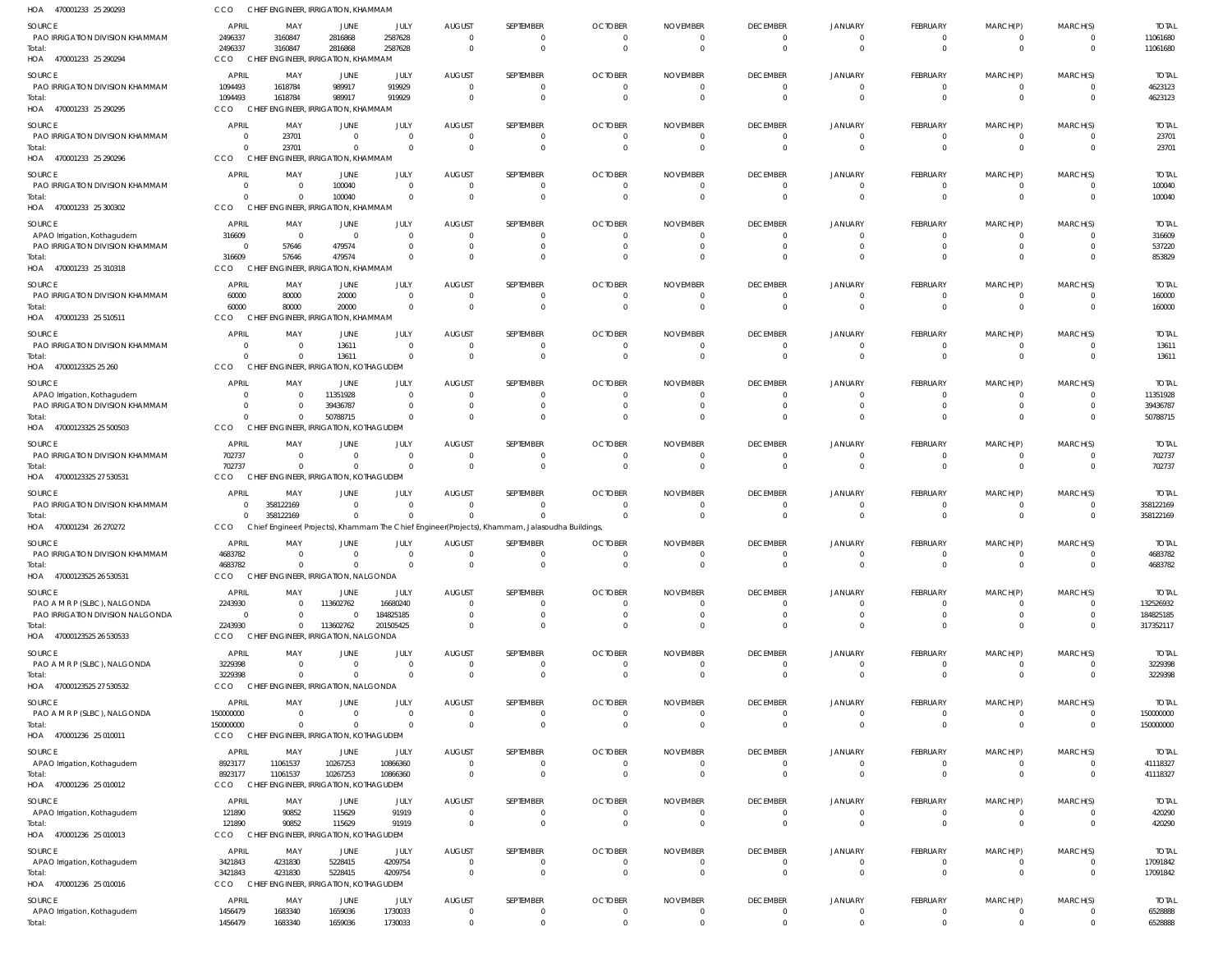| 470001236 25 010017<br>HOA                    | CCO                            |                    | CHIEF ENGINEER, IRRIGATION, KOTHAGUDEM             |                                  |                                 |                               |                                |                      |                                   |                                  |                                |                              |                                           |                         |
|-----------------------------------------------|--------------------------------|--------------------|----------------------------------------------------|----------------------------------|---------------------------------|-------------------------------|--------------------------------|----------------------|-----------------------------------|----------------------------------|--------------------------------|------------------------------|-------------------------------------------|-------------------------|
| SOURCE                                        | <b>APRIL</b>                   | MAY                | JUNE                                               | JULY                             | <b>AUGUST</b>                   | SEPTEMBER                     | <b>OCTOBER</b>                 | <b>NOVEMBER</b>      | <b>DECEMBER</b>                   | <b>JANUARY</b>                   | FEBRUARY                       | MARCH(P)                     | MARCH(S)                                  | <b>TOTAL</b>            |
| APAO Irrigation, Kothagudem                   | - 0                            | $\Omega$           | 100000                                             | 118432                           | $\overline{0}$                  | $^{\circ}$                    | 0                              | - 0                  | $\overline{0}$                    | $\overline{0}$                   | $\mathbf{0}$                   | $^{\circ}$                   | $\overline{0}$                            | 218432                  |
| Total:                                        | $\Omega$<br>CCO                |                    | 100000                                             | 118432                           | $\Omega$                        | $\mathbf{0}$                  | $\Omega$                       | $\Omega$             | $\overline{0}$                    | $\overline{0}$                   | $\mathbf 0$                    | $\mathbf{0}$                 | $\overline{0}$                            | 218432                  |
| HOA 470001236 25 010018                       |                                |                    | CHIEF ENGINEER, IRRIGATION, KOTHAGUDEM             |                                  |                                 |                               |                                |                      |                                   |                                  |                                |                              |                                           |                         |
| SOURCE<br>APAO Irrigation, Kothagudem         | <b>APRIL</b><br>$\overline{0}$ | MAY<br>$\Omega$    | JUNE<br>385049                                     | JULY<br>$\overline{0}$           | <b>AUGUST</b><br>$\overline{0}$ | SEPTEMBER<br>$\mathbf 0$      | <b>OCTOBER</b><br>$\Omega$     | <b>NOVEMBER</b>      | <b>DECEMBER</b><br>$\overline{0}$ | JANUARY<br>$\overline{0}$        | FEBRUARY<br>$\mathbf 0$        | MARCH(P)<br>0                | MARCH(S)<br>$\overline{0}$                | <b>TOTAL</b><br>385049  |
| Total:                                        | $\Omega$                       |                    | 385049                                             | $\overline{0}$                   | $\Omega$                        | $\mathbf{0}$                  | $\Omega$                       |                      | $\overline{0}$                    | $\Omega$                         | $\overline{0}$                 | $\mathbf{0}$                 | $\overline{0}$                            | 385049                  |
| HOA 470001236 25 020021                       | CCO                            |                    | CHIEF ENGINEER, IRRIGATION, KOTHAGUDEM             |                                  |                                 |                               |                                |                      |                                   |                                  |                                |                              |                                           |                         |
| SOURCE                                        | <b>APRIL</b>                   | MAY                | JUNE                                               | JULY                             | <b>AUGUST</b>                   | SEPTEMBER                     | <b>OCTOBER</b>                 | <b>NOVEMBER</b>      | <b>DECEMBER</b>                   | JANUARY                          | FEBRUARY                       | MARCH(P)                     | MARCH(S)                                  | <b>TOTAL</b>            |
| APAO Irrigation, Kothagudem                   | 8000                           | $\Omega$           | 12000                                              | 5200                             | $\overline{0}$                  | $^{\circ}$                    | $\Omega$                       |                      | $\overline{0}$                    | $\overline{0}$                   | $\mathbf{0}$                   | $^{\circ}$                   | $\overline{0}$                            | 25200                   |
| Total:                                        | 8000                           | $\Omega$           | 12000                                              | 5200                             | $\overline{0}$                  | $\overline{0}$                | $\overline{0}$                 | $\Omega$             | $\overline{0}$                    | $\overline{0}$                   | $\overline{0}$                 | $\overline{0}$               | $\overline{0}$                            | 25200                   |
| HOA 470001236 25 020022                       | CCO                            |                    | CHIEF ENGINEER, IRRIGATION, KOTHAGUDEM             |                                  |                                 |                               |                                |                      |                                   |                                  |                                |                              |                                           |                         |
| SOURCE                                        | <b>APRIL</b>                   | MAY                | <b>JUNE</b>                                        | JULY                             | <b>AUGUST</b>                   | SEPTEMBER                     | <b>OCTOBER</b>                 | <b>NOVEMBER</b>      | <b>DECEMBER</b>                   | JANUARY                          | FEBRUARY                       | MARCH(P)                     | MARCH(S)                                  | <b>TOTAL</b>            |
| APAO Irrigation, Kothagudem                   | $\overline{0}$<br>$\Omega$     | 140376             | 27504<br>27504                                     | $\overline{0}$<br>$\overline{0}$ | $\overline{0}$<br>$\Omega$      | $\mathbf 0$<br>$\mathbf{0}$   | $\Omega$<br>$\Omega$           |                      | $\overline{0}$<br>$\overline{0}$  | $\overline{0}$<br>$\Omega$       | $\mathbf 0$<br>$\overline{0}$  | $^{\circ}$<br>$\mathbf{0}$   | $\overline{0}$<br>$\Omega$                | 167880<br>167880        |
| Total:<br>HOA 470001236 25 020023             | CCO                            | 140376<br>CHIEI    | NGINEER, IRRIGATION, KOTHAGUDEM                    |                                  |                                 |                               |                                |                      |                                   |                                  |                                |                              |                                           |                         |
|                                               | <b>APRIL</b>                   |                    |                                                    |                                  | <b>AUGUST</b>                   | SEPTEMBER                     | <b>OCTOBER</b>                 |                      |                                   | JANUARY                          |                                |                              | MARCH(S)                                  | <b>TOTAL</b>            |
| SOURCE<br>APAO Irrigation, Kothagudem         | - 0                            | MAY<br>37188       | JUNE<br>$\overline{0}$                             | JULY<br>$\overline{0}$           | $\overline{0}$                  | $^{\circ}$                    | $\Omega$                       | <b>NOVEMBER</b>      | <b>DECEMBER</b><br>$\overline{0}$ | $\overline{0}$                   | FEBRUARY<br>$\mathbf{0}$       | MARCH(P)<br>$^{\circ}$       | $\overline{0}$                            | 37188                   |
| Total:                                        | $\Omega$                       | 37188              | $\Omega$                                           | $\overline{0}$                   | $\Omega$                        | $\mathbf{0}$                  | $\Omega$                       |                      | $\overline{0}$                    | $\overline{0}$                   | $\overline{0}$                 | $\overline{0}$               | $\overline{0}$                            | 37188                   |
| HOA 470001236 25 110111                       | CCO                            |                    | CHIEF ENGINEER, IRRIGATION, KOTHAGUDEM             |                                  |                                 |                               |                                |                      |                                   |                                  |                                |                              |                                           |                         |
| SOURCE                                        | <b>APRIL</b>                   | MAY                | <b>JUNE</b>                                        | JULY                             | <b>AUGUST</b>                   | SEPTEMBER                     | <b>OCTOBER</b>                 | <b>NOVEMBER</b>      | <b>DECEMBER</b>                   | JANUARY                          | FEBRUARY                       | MARCH(P)                     | MARCH(S)                                  | <b>TOTAL</b>            |
| APAO Irrigation, Kothagudem                   | - 0                            | $\Omega$           | 97565                                              | $\overline{0}$                   | $\overline{0}$                  | $\mathbf 0$                   | 0                              |                      | $\mathbf{0}$                      | $\overline{0}$                   | $\mathbf 0$                    | 0                            | $\mathbf 0$                               | 97565                   |
| Total:<br>HOA 470001236 25 130131             | $\Omega$<br>CCO                |                    | 97565<br>CHIEF ENGINEER, IRRIGATION, KOTHAGUDEM    | $\overline{0}$                   | $\overline{0}$                  | $\mathbf{0}$                  | $\Omega$                       |                      | $\overline{0}$                    | $\overline{0}$                   | $\mathbf 0$                    | $\mathbf 0$                  | $\overline{0}$                            | 97565                   |
|                                               |                                |                    |                                                    |                                  |                                 |                               |                                |                      |                                   |                                  |                                |                              |                                           |                         |
| SOURCE                                        | <b>APRIL</b><br>- 0            | MAY<br>$\Omega$    | <b>JUNE</b><br>5620                                | JULY<br>20488                    | <b>AUGUST</b><br>$\overline{0}$ | SEPTEMBER<br>$^{\circ}$       | <b>OCTOBER</b><br>0            | <b>NOVEMBER</b>      | <b>DECEMBER</b><br>$\overline{0}$ | <b>JANUARY</b><br>$\overline{0}$ | FEBRUARY<br>$\mathbf{0}$       | MARCH(P)<br>$^{\circ}$       | MARCH(S)<br>$\overline{0}$                | <b>TOTAL</b><br>26108   |
| APAO Irrigation, Kothagudem<br>Total:         | $\Omega$                       |                    | 5620                                               | 20488                            | $\Omega$                        | $\mathbf{0}$                  | $\Omega$                       |                      | $\overline{0}$                    | $\overline{0}$                   | $\overline{0}$                 | $\mathbf{0}$                 | $\overline{0}$                            | 26108                   |
| 470001236 25 130132<br>HOA                    | CCO                            |                    | CHIEF ENGINEER, IRRIGATION, KOTHAGUDEM             |                                  |                                 |                               |                                |                      |                                   |                                  |                                |                              |                                           |                         |
| SOURCE                                        | <b>APRIL</b>                   | MAY                | <b>JUNE</b>                                        | JULY                             | <b>AUGUST</b>                   | SEPTEMBER                     | <b>OCTOBER</b>                 | <b>NOVEMBER</b>      | <b>DECEMBER</b>                   | <b>JANUARY</b>                   | FEBRUARY                       | MARCH(P)                     | MARCH(S)                                  | <b>TOTAL</b>            |
| APAO Irrigation, Kothagudem                   | - 0                            |                    | $\overline{0}$                                     | 30290                            | $\overline{0}$                  | $\mathbf 0$                   | $\Omega$                       |                      | $\overline{0}$                    | $\overline{0}$                   | $\mathbf 0$                    | $\overline{0}$               | $\overline{0}$                            | 30290                   |
| Total:                                        | $\Omega$                       |                    | $\mathbf 0$                                        | 30290                            | $\overline{0}$                  | $\mathbf 0$                   | $\Omega$                       |                      | $\overline{0}$                    | $\overline{0}$                   | $\overline{0}$                 | $\overline{0}$               | $\Omega$                                  | 30290                   |
| HOA 470001236 25 130134                       | CCO                            |                    | CHIEF ENGINEER, IRRIGATION, KOTHAGUDEM             |                                  |                                 |                               |                                |                      |                                   |                                  |                                |                              |                                           |                         |
| SOURCE                                        | <b>APRIL</b>                   | MAY                | JUNE                                               | JULY                             | <b>AUGUST</b>                   | SEPTEMBER                     | <b>OCTOBER</b>                 | <b>NOVEMBER</b>      | <b>DECEMBER</b>                   | <b>JANUARY</b>                   | FEBRUARY                       | MARCH(P)                     | MARCH(S)                                  | <b>TOTAL</b>            |
| APAO Irrigation, Kothagudem                   | - 0                            | $\Omega$           | $\overline{0}$                                     | 31350                            | $\overline{0}$                  | $\mathbf 0$                   | 0                              | $\Omega$             | $\overline{0}$                    | $\overline{0}$                   | $\mathbf{0}$                   | $^{\circ}$                   | $\overline{0}$                            | 31350                   |
| Total:<br>HOA 470001236 25 130135             | $\Omega$<br>CCO                | $\Omega$           | $\Omega$<br>CHIEF ENGINEER, IRRIGATION, KOTHAGUDEM | 31350                            | $\overline{0}$                  | $\overline{0}$                | $\Omega$                       |                      | $\overline{0}$                    | $\overline{0}$                   | $\mathbf 0$                    | $\mathbf 0$                  | $\overline{0}$                            | 31350                   |
|                                               |                                |                    |                                                    |                                  |                                 |                               |                                |                      |                                   |                                  |                                |                              |                                           |                         |
| SOURCE<br>APAO Irrigation, Kothagudem         | <b>APRIL</b><br>- 0            | MAY<br>$\Omega$    | JUNE<br>10294                                      | JULY<br>58435                    | <b>AUGUST</b><br>$\Omega$       | SEPTEMBER<br>0                | <b>OCTOBER</b>                 | <b>NOVEMBER</b>      | <b>DECEMBER</b><br>$\mathbf{0}$   | <b>JANUARY</b><br>$\Omega$       | FEBRUARY<br>$\overline{0}$     | MARCH(P)<br>0                | MARCH(S)<br>$\Omega$                      | <b>TOTAL</b><br>68729   |
| Total:                                        | $\Omega$                       | $\Omega$           | 10294                                              | 58435                            | $\overline{0}$                  | $\mathbf{0}$                  | 0                              |                      | $\overline{0}$                    | $\overline{0}$                   | $\overline{0}$                 | $\mathbf{0}$                 | $\overline{0}$                            | 68729                   |
| HOA 470001236 25 140                          | CCO                            |                    | CHIEF ENGINEER, IRRIGATION, KOTHAGUDEM             |                                  |                                 |                               |                                |                      |                                   |                                  |                                |                              |                                           |                         |
| SOURCE                                        | <b>APRIL</b>                   | MAY                | JUNE                                               | JULY                             | <b>AUGUST</b>                   | SEPTEMBER                     | <b>OCTOBER</b>                 | <b>NOVEMBER</b>      | <b>DECEMBER</b>                   | JANUARY                          | FEBRUARY                       | MARCH(P)                     | MARCH(S)                                  | <b>TOTAL</b>            |
| APAO Irrigation, Kothagudem                   | - 0                            | - 0                | $\overline{0}$                                     | 8400                             | $\overline{0}$                  | $^{\circ}$                    | $\Omega$                       |                      | 0                                 | 0                                | $\mathbf{0}$                   | 0                            | $\overline{0}$                            | 8400                    |
| Total:                                        | $\Omega$                       | $\Omega$           | $\Omega$                                           | 8400                             | $\Omega$                        | $\mathbf 0$                   | $\Omega$                       | $\Omega$             | $\Omega$                          | $\mathbf{0}$                     | $\mathbf 0$                    | $\mathbf 0$                  | $\Omega$                                  | 8400                    |
| HOA 470001236 25 290291                       | CCO                            |                    | CHIEF ENGINEER, IRRIGATION, KOTHAGUDEM             |                                  |                                 |                               |                                |                      |                                   |                                  |                                |                              |                                           |                         |
| SOURCE<br>APAO Irrigation, Kothagudem         | <b>APRIL</b><br>186475         | MAY<br>1395658     | <b>JUNE</b><br>878439                              | JULY<br>590007                   | <b>AUGUST</b><br>$\overline{0}$ | SEPTEMBER<br>$\overline{0}$   | <b>OCTOBER</b><br>$\mathbf{0}$ | <b>NOVEMBER</b>      | <b>DECEMBER</b><br>$\overline{0}$ | <b>JANUARY</b><br>$\overline{0}$ | FEBRUARY<br>$\overline{0}$     | MARCH(P)<br>$\overline{0}$   | MARCH(S)<br>$\overline{0}$                | <b>TOTAL</b><br>3050579 |
| Total:                                        | 186475                         | 1395658            | 878439                                             | 590007                           | $\overline{0}$                  | $\mathbf 0$                   | $\Omega$                       |                      | $\overline{0}$                    | $\mathbf{0}$                     | $\mathbf 0$                    | $\overline{0}$               | $\Omega$                                  | 3050579                 |
| HOA 470001236 25 290292                       | <b>CCO</b>                     | <b>CHIEF</b>       | <b>ENGINEER, IRRIGATION, KOTHAGUDEM</b>            |                                  |                                 |                               |                                |                      |                                   |                                  |                                |                              |                                           |                         |
| SOURCE                                        | <b>APRIL</b>                   | MAY                | <b>JUNE</b>                                        | JULY                             | <b>AUGUST</b>                   | SEPTEMBER                     | <b>OCTOBER</b>                 | <b>NOVEMBER</b>      | <b>DECEMBER</b>                   | JANUARY                          | FEBRUARY                       | MARCH(P)                     | MARCH(S)                                  | <b>TOTAL</b>            |
| APAO Irrigation, Kothagudem                   | 2275                           | 11775              | 4650                                               | 900                              | $\overline{0}$                  | $\mathbf 0$                   | $^{\circ}$                     | $\Omega$             | $\overline{0}$                    | $\overline{0}$                   | $\mathbf{0}$                   | $^{\circ}$                   | $\overline{0}$                            | 19600                   |
| Total:                                        | 2275                           | 11775              | 4650                                               | 900                              | $\overline{0}$                  | $\overline{0}$                | $\Omega$                       | $\Omega$             | $\overline{0}$                    | $\overline{0}$                   | $\overline{0}$                 | $\overline{0}$               | $\overline{0}$                            | 19600                   |
| HOA 470001236 25 290293                       | CCO                            |                    | CHIEF ENGINEER, IRRIGATION, KOTHAGUDEM             |                                  |                                 |                               |                                |                      |                                   |                                  |                                |                              |                                           |                         |
| <b>SOURCE</b>                                 | <b>APRIL</b>                   | MAY                | <b>JUNE</b>                                        | JULY                             | <b>AUGUST</b>                   | SEPTEMBER                     | <b>OCTOBER</b>                 | <b>NOVEMBER</b>      | <b>DECEMBER</b>                   | <b>JANUARY</b>                   | FEBRUARY                       | MARCH(P)                     | MARCH(S)                                  | <b>TOTAL</b>            |
| APAO Irrigation, Kothagudem                   | 71228<br>71228                 | 448375<br>448375   | 299702<br>299702                                   | 200807<br>200807                 | $\overline{0}$<br>$\Omega$      | $\mathbf 0$<br>$\mathbf 0$    | $\Omega$<br>$\Omega$           | $\Omega$             | $\overline{0}$<br>$\overline{0}$  | 0<br>$\overline{0}$              | $\mathbf{0}$<br>$\overline{0}$ | 0<br>$\mathbf{0}$            | $\overline{0}$<br>$\overline{0}$          | 1020112<br>1020112      |
| Total:<br>HOA 470001236 25 290294             | <b>CCO</b>                     |                    | CHIEF ENGINEER, IRRIGATION, KOTHAGUDEM             |                                  |                                 |                               |                                |                      |                                   |                                  |                                |                              |                                           |                         |
| SOURCE                                        | <b>APRIL</b>                   | MAY                | JUNE                                               | JULY                             | <b>AUGUST</b>                   | SEPTEMBER                     | <b>OCTOBER</b>                 | <b>NOVEMBER</b>      | <b>DECEMBER</b>                   | JANUARY                          | FEBRUARY                       | MARCH(P)                     | MARCH(S)                                  | <b>TOTAL</b>            |
| APAO Irrigation, Kothagudem                   | 30043                          | 140782             | 93198                                              | 55611                            | $\overline{0}$                  | $\overline{0}$                | $^{\circ}$                     |                      | $\overline{0}$                    | $\overline{0}$                   | $\overline{0}$                 | $\mathbf 0$                  | $\overline{0}$                            | 319634                  |
| Total:                                        | 30043                          | 140782             | 93198                                              | 55611                            | $\overline{0}$                  | $\mathbf 0$                   | $\Omega$                       | $\Omega$             | $\overline{0}$                    | $\mathbf{0}$                     | $\overline{0}$                 | $\mathbf 0$                  | $\overline{0}$                            | 319634                  |
| HOA 470001236 25 300302                       | <b>CCO</b>                     |                    | CHIEF ENGINEER, IRRIGATION, KOTHAGUDEM             |                                  |                                 |                               |                                |                      |                                   |                                  |                                |                              |                                           |                         |
| SOURCE                                        | <b>APRIL</b>                   | MAY                | <b>JUNE</b>                                        | JULY                             | <b>AUGUST</b>                   | SEPTEMBER                     | <b>OCTOBER</b>                 | <b>NOVEMBER</b>      | <b>DECEMBER</b>                   | <b>JANUARY</b>                   | FEBRUARY                       | MARCH(P)                     | MARCH(S)                                  | <b>TOTAL</b>            |
| APAO Irrigation, Kothagudem                   | $\overline{0}$                 | $\Omega$           | $\overline{0}$                                     | 82348                            | $\overline{0}$                  | $\mathbf 0$                   | $\Omega$                       | $\Omega$             | $\overline{0}$                    | $\overline{0}$                   | $\overline{0}$                 | $\overline{0}$               | $\overline{0}$                            | 82348                   |
| Total:                                        | $\Omega$                       |                    | $\Omega$                                           | 82348                            | $\Omega$                        | $\mathbf{0}$                  | $\Omega$                       |                      | $\overline{0}$                    | $\overline{0}$                   | $\overline{0}$                 | $\mathbf{0}$                 | $\Omega$                                  | 82348                   |
| HOA 470001800 04 010011                       | CCO                            |                    | ENGINEER-IN-CHIEF, IRRIGATION (GENERAL), HYDERABAD |                                  |                                 |                               |                                |                      |                                   |                                  |                                |                              |                                           |                         |
| <b>SOURCE</b>                                 | APRIL                          | MAY                | <b>JUNE</b>                                        | JULY                             | <b>AUGUST</b>                   | SEPTEMBER                     | <b>OCTOBER</b>                 | <b>NOVEMBER</b>      | <b>DECEMBER</b>                   | <b>JANUARY</b>                   | FEBRUARY                       | MARCH(P)                     | MARCH(S)                                  | <b>TOTAL</b>            |
| PAO IRRIGATION RANGA REDDY DISTRICT<br>Total: | 3729280<br>3729280             | 3184699<br>3184699 | 3510931<br>3510931                                 | 3361970<br>3361970               | $\overline{0}$<br>$\mathbf{0}$  | $\overline{0}$<br>$\mathbf 0$ | $\Omega$<br>$\Omega$           | $\Omega$<br>$\Omega$ | $\overline{0}$<br>$\overline{0}$  | $\mathbf{0}$<br>$\Omega$         | $\mathbf{0}$<br>$\overline{0}$ | $^{\circ}$<br>$\overline{0}$ | $\overline{\mathbf{0}}$<br>$\overline{0}$ | 13786880<br>13786880    |
| HOA 470001800 04 010012                       | <b>CCO</b>                     |                    | ENGINEER-IN-CHIEF, IRRIGATION (GENERAL), HYDERABAD |                                  |                                 |                               |                                |                      |                                   |                                  |                                |                              |                                           |                         |
| SOURCE                                        | <b>APRIL</b>                   | MAY                | <b>JUNE</b>                                        | JULY                             | <b>AUGUST</b>                   | SEPTEMBER                     | <b>OCTOBER</b>                 | <b>NOVEMBER</b>      | <b>DECEMBER</b>                   | <b>JANUARY</b>                   | FEBRUARY                       | MARCH(P)                     | MARCH(S)                                  | <b>TOTAL</b>            |
| PAO IRRIGATION RANGA REDDY DISTRICT           | 81320                          | 72919              | 70986                                              | 68733                            | $\overline{0}$                  | $\overline{0}$                | $^{\circ}$                     |                      | $\overline{0}$                    | $\mathbf{0}$                     | $\mathbf 0$                    | 0                            | $\overline{0}$                            | 293958                  |
| Total:                                        | 81320                          | 72919              | 70986                                              | 68733                            | $\mathbf{0}$                    | $\mathbf 0$                   | $\Omega$                       | $\Omega$             | $\Omega$                          | $\Omega$                         | $\Omega$                       | $\Omega$                     | $\Omega$                                  | 293958                  |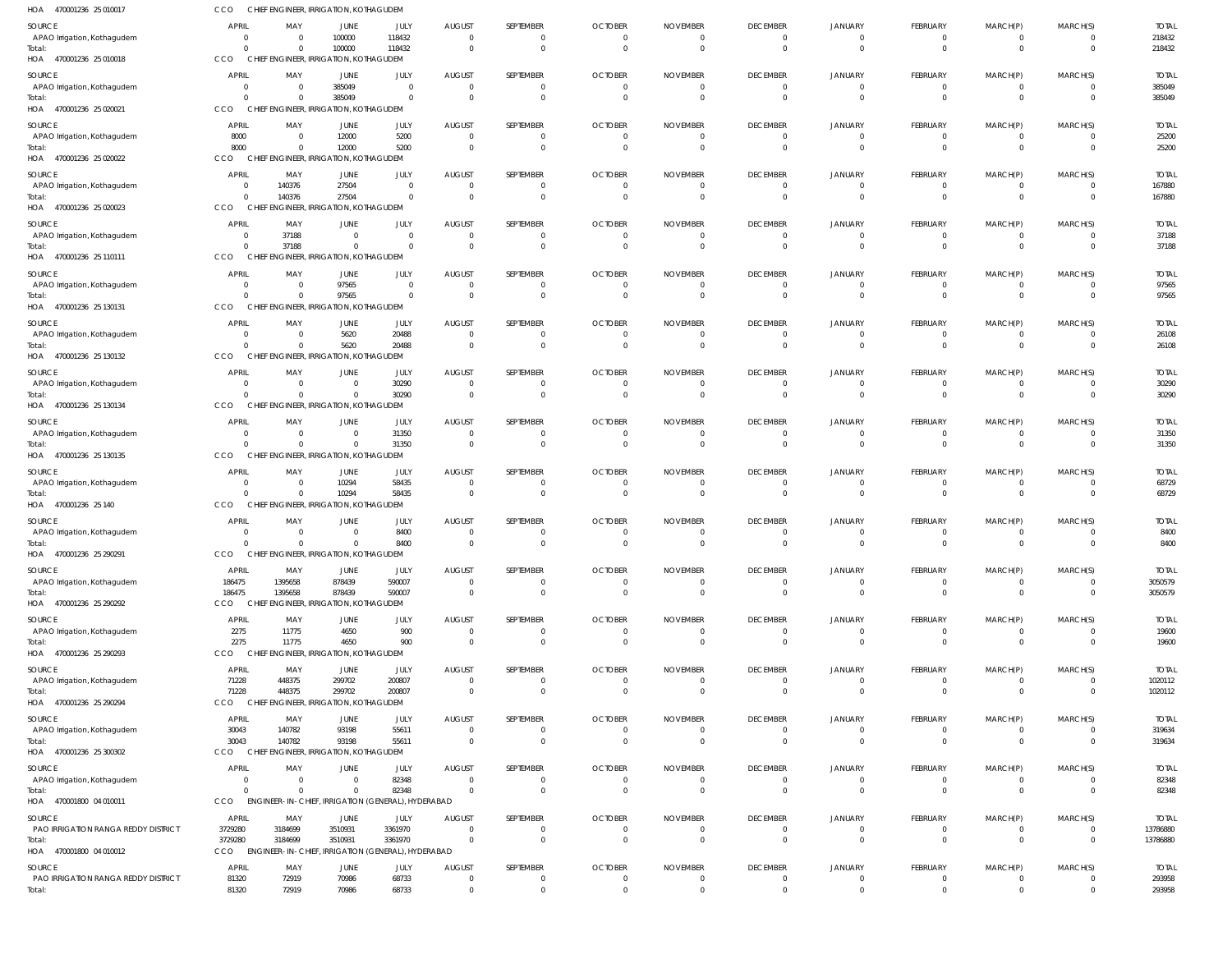| HOA 470001800 04 010013                                        | CCO                 | ENGINEER-IN-CHIEF, IRRIGATION (GENERAL), HYDERABAD |                      |                                                |                           |                              |                       |                             |                                   |                            |                            |                  |                      |                       |
|----------------------------------------------------------------|---------------------|----------------------------------------------------|----------------------|------------------------------------------------|---------------------------|------------------------------|-----------------------|-----------------------------|-----------------------------------|----------------------------|----------------------------|------------------|----------------------|-----------------------|
| SOURCE                                                         | <b>APRIL</b>        | MAY                                                | JUNE                 | JULY                                           | <b>AUGUST</b>             | SEPTEMBER                    | <b>OCTOBER</b>        | <b>NOVEMBER</b>             | <b>DECEMBER</b>                   | <b>JANUARY</b>             | FEBRUARY                   | MARCH(P)         | MARCH(S)             | <b>TOTAL</b>          |
| PAO IRRIGATION RANGA REDDY DISTRICT                            | 1432084             | 1216058                                            | 1926355              | 1291406                                        | $\Omega$                  | 0                            |                       |                             | $\overline{0}$                    | $\mathbf{0}$               | 0                          | 0                |                      | 5865903               |
| Total:                                                         | 1432084             | 1216058                                            | 1926355              | 1291406                                        |                           | $\overline{0}$               | $\Omega$              |                             | $\overline{0}$                    | $\Omega$                   | $\mathbf 0$                | $\mathbf{0}$     | $\Omega$             | 5865903               |
| HOA 470001800 04 010016                                        | <b>CCO</b>          | ENGINEER-IN-CHIEF, IRRIGATION (GENERAL), HYDERABAD |                      |                                                |                           |                              |                       |                             |                                   |                            |                            |                  |                      |                       |
| SOURCE                                                         | <b>APRI</b>         | MAY                                                | JUNE                 | JULY                                           | <b>AUGUST</b>             | SEPTEMBER                    | <b>OCTOBER</b>        | <b>NOVEMBER</b>             | <b>DECEMBER</b>                   | JANUARY                    | FEBRUARY                   | MARCH(P)         | MARCH(S)             | <b>TOTAI</b>          |
| PAO IRRIGATION RANGA REDDY DISTRICT                            | 1063322             | 944601                                             | 948003               | 923331                                         | $\Omega$                  | $\overline{0}$               | $\Omega$              | $\Omega$                    | $\overline{0}$                    | $\Omega$                   | $\overline{0}$             | $\mathbf{0}$     | $\Omega$             | 3879257               |
| Total:                                                         | 1063322             | 944601                                             | 948003               | 923331                                         |                           | $\overline{0}$               | $\Omega$              | $\mathsf{C}$                | $\overline{0}$                    | $\Omega$                   | $\mathbf 0$                | $\mathbf{0}$     | $\Omega$             | 3879257               |
| HOA 470001800 04 010017                                        | CCO                 | <b>ENGINEER-IN-CHIEF,</b>                          |                      | IRRIGATION (GENERAL), HYDERABAD                |                           |                              |                       |                             |                                   |                            |                            |                  |                      |                       |
| SOURCE                                                         | <b>APRIL</b>        | MAY                                                | JUNE                 | JULY                                           | <b>AUGUST</b>             | SEPTEMBER                    | <b>OCTOBER</b>        | <b>NOVEMBER</b>             | <b>DECEMBER</b>                   | JANUARY                    | <b>FEBRUARY</b>            | MARCH(P)         | MARCH(S)             | <b>TOTAL</b>          |
| PAO IRRIGATION RANGA REDDY DISTRICT                            | $\overline{0}$      | 384602                                             | 274667               | $\Omega$                                       | $\Omega$                  | $\overline{0}$               | - 0                   |                             | $\overline{0}$                    | $\Omega$                   | $\mathbf 0$                | $\mathbf{0}$     | $\Omega$             | 659269                |
| Total:                                                         | $\Omega$            | 384602                                             | 274667               | $\mathbf{0}$                                   | $\Omega$                  | $\overline{0}$               |                       |                             | $\overline{0}$                    | $\Omega$                   | $\mathbf 0$                | $\mathbf{0}$     | $\Omega$             | 659269                |
| HOA 470001800 04 010018                                        | <b>CCO</b>          | <b>ENGINEER-IN-CHIEF.</b>                          |                      | IRRIGATION (GENERAL), HYDERABAD                |                           |                              |                       |                             |                                   |                            |                            |                  |                      |                       |
| <b>SOURCE</b>                                                  | <b>APRIL</b>        | MAY                                                | <b>JUNE</b>          | JULY                                           | <b>AUGUST</b>             | SEPTEMBER                    | <b>OCTOBER</b>        | <b>NOVEMBER</b>             | <b>DECEMBER</b>                   | JANUARY                    | FEBRUARY                   | MARCH(P)         | MARCH(S)             | <b>TOTAL</b>          |
| PAO IRRIGATION RANGA REDDY DISTRICT                            | 0                   | $\Omega$                                           | 215091               | $\Omega$                                       | $\Omega$                  | $\overline{0}$               | - 0                   | $\Omega$                    | $\overline{0}$                    | $\Omega$                   | 0                          | 0                | $\Omega$             | 215091                |
| Total:<br>HOA 470001800 04 130131                              | $\Omega$<br>CCO     | $\Omega$<br><b>ENGINEER-IN-CHIEF,</b>              | 215091               | $\mathbf 0$<br>IRRIGATION (GENERAL), HYDERABAD | $\Omega$                  | $\overline{0}$               | $\Omega$              | - 0                         | $\overline{0}$                    | $\Omega$                   | $\overline{0}$             | $\mathbf{0}$     | $\Omega$             | 215091                |
|                                                                |                     |                                                    |                      |                                                |                           |                              |                       |                             |                                   |                            |                            |                  |                      |                       |
| <b>SOURCE</b>                                                  | <b>APRIL</b>        | MAY                                                | <b>JUNE</b><br>34694 | JULY<br>22349                                  | <b>AUGUST</b><br>- 0      | SEPTEMBER<br>$\Omega$        | <b>OCTOBER</b>        | <b>NOVEMBER</b>             | <b>DECEMBER</b><br>$\overline{0}$ | <b>JANUARY</b><br>$\Omega$ | <b>FEBRUARY</b>            | MARCH(P)         | MARCH(S)             | <b>TOTAL</b>          |
| PAO IRRIGATION RANGA REDDY DISTRICT<br>Total:                  | 0<br>$\Omega$       | 5560<br>5560                                       | 34694                | 22349                                          |                           | $\overline{0}$               |                       |                             | $\overline{0}$                    | $\Omega$                   | 0<br>$\mathbf 0$           | 0<br>$\mathbf 0$ | $\Omega$             | 62603<br>62603        |
| HOA 470001800 04 130132                                        | CCO                 | <b>ENGINEER-IN-CHIEF,</b>                          |                      | IRRIGATION (GENERAL), HYDERABAD                |                           |                              |                       |                             |                                   |                            |                            |                  |                      |                       |
|                                                                |                     |                                                    |                      |                                                |                           |                              |                       |                             |                                   |                            |                            |                  |                      |                       |
| <b>SOURCE</b><br>PAO IRRIGATION RANGA REDDY DISTRICT           | <b>APRIL</b><br>0   | MAY<br>$\Omega$                                    | JUNE<br>66094        | JULY<br>1470                                   | <b>AUGUST</b><br>$\Omega$ | SEPTEMBER<br>$\mathbf{0}$    | <b>OCTOBER</b><br>- 0 | <b>NOVEMBER</b><br>$\Omega$ | <b>DECEMBER</b><br>$\overline{0}$ | <b>JANUARY</b><br>$\Omega$ | FEBRUARY<br>0              | MARCH(P)<br>0    | MARCH(S)             | <b>TOTAL</b><br>67564 |
| Total:                                                         | $\Omega$            | $\Omega$                                           | 66094                | 1470                                           | $\Omega$                  | $\overline{0}$               | $\Omega$              | $\Omega$                    | $\overline{0}$                    | $\Omega$                   | $\overline{0}$             | $\mathbf{0}$     | $\Omega$             | 67564                 |
| HOA 470001800 04 130134                                        | CCO                 | ENGINEER-IN-CHIEF, IRRIGATION (GENERAL), HYDERABAD |                      |                                                |                           |                              |                       |                             |                                   |                            |                            |                  |                      |                       |
| SOURCE                                                         | <b>APRIL</b>        | MAY                                                | JUNE                 | JULY                                           | <b>AUGUST</b>             | SEPTEMBER                    | <b>OCTOBER</b>        | <b>NOVEMBER</b>             | <b>DECEMBER</b>                   | JANUARY                    | FEBRUARY                   | MARCH(P)         | MARCH(S)             | <b>TOTAL</b>          |
| <b>PAO IRRIGATION RANGA REDDY DISTRICT</b>                     | 0                   | 419542                                             | 32381                | 64762                                          | $\Omega$                  | $\overline{0}$               |                       | $\Omega$                    | $\overline{0}$                    | $\overline{0}$             | $\mathbf 0$                | $\mathbf{0}$     |                      | 516685                |
| Total:                                                         | $\Omega$            | 419542                                             | 32381                | 64762                                          |                           | $\Omega$                     |                       |                             | $\overline{0}$                    | $\Omega$                   | $\mathbf 0$                | $\mathbf 0$      | $\Omega$             | 516685                |
| HOA 470001800 04 240                                           | CCO                 | ENGINEER-IN-CHIEF, IRRIGATION (GENERAL), HYDERABAD |                      |                                                |                           |                              |                       |                             |                                   |                            |                            |                  |                      |                       |
| SOURCE                                                         | <b>APRIL</b>        | MAY                                                | JUNE                 | JULY                                           | <b>AUGUST</b>             | SEPTEMBER                    | <b>OCTOBER</b>        | <b>NOVEMBER</b>             | <b>DECEMBER</b>                   | <b>JANUARY</b>             | <b>FEBRUARY</b>            | MARCH(P)         | MARCH(S)             | <b>TOTAL</b>          |
| PAO IRRIGATION RANGA REDDY DISTRICT                            | 0                   | 106220                                             | 53232                | $\mathbf 0$                                    |                           | $\Omega$                     |                       | $\Omega$                    | $\overline{0}$                    | $\Omega$                   | 0                          | 0                | $\Omega$             | 159452                |
| Total:                                                         | $\overline{0}$      | 106220                                             | 53232                | $\mathbf 0$                                    | $\Omega$                  | $\overline{0}$               | $\Omega$              | $\Omega$                    | $\overline{0}$                    | $\Omega$                   | $\overline{0}$             | $\mathbf 0$      | $\Omega$             | 159452                |
| HOA 470001800 04 300302                                        | CCO                 | ENGINEER-IN-CHIEF, IRRIGATION (GENERAL), HYDERABAD |                      |                                                |                           |                              |                       |                             |                                   |                            |                            |                  |                      |                       |
| <b>SOURCE</b>                                                  | <b>APRIL</b>        | MAY                                                | <b>JUNE</b>          | JULY                                           | <b>AUGUST</b>             | SEPTEMBER                    | <b>OCTOBER</b>        | <b>NOVEMBER</b>             | <b>DECEMBER</b>                   | <b>JANUARY</b>             | FEBRUARY                   | MARCH(P)         | MARCH(S)             | <b>TOTAL</b>          |
| PAO IRRIGATION RANGA REDDY DISTRICT                            | 172400              | - 0                                                | 34120                | $\Omega$                                       | - 0                       | 0                            |                       |                             | $\overline{0}$                    | 0                          | 0                          | 0                |                      | 206520                |
| Total:                                                         | 172400              | $\Omega$                                           | 34120                | $\mathbf 0$                                    |                           | $\overline{0}$               |                       |                             | $\overline{0}$                    | $\Omega$                   | $\mathbf 0$                | $\mathbf 0$      | $\Omega$             | 206520                |
| HOA 470001800 05 010011                                        | CCO                 | ENGINEER-IN-CHIEF, IRRIGATION, KARIMNAGAR          |                      |                                                |                           |                              |                       |                             |                                   |                            |                            |                  |                      |                       |
| SOURCE                                                         | <b>APRIL</b>        | MAY                                                | JUNE                 | JULY                                           | <b>AUGUST</b>             | SEPTEMBER                    | <b>OCTOBER</b>        | <b>NOVEMBER</b>             | <b>DECEMBER</b>                   | <b>JANUARY</b>             | FEBRUARY                   | MARCH(P)         | MARCH(S)             | <b>TOTAL</b>          |
| APAO Irrigation, Jagtial                                       | 261560              | 604240                                             | 307600               | 355560                                         | $\Omega$                  | 0                            |                       |                             | $\overline{0}$                    |                            | 0                          | $\Omega$         |                      | 1528960               |
| APAO Irrigation, Jangaon                                       | 451146              | 452976                                             | 421186               | 484766                                         |                           | $\Omega$                     |                       |                             | $\Omega$                          |                            | $\Omega$                   | $\Omega$         | $\Omega$             | 1810074               |
| APAO Irrigation, Siddipet                                      | 2780080             | 2659675                                            | 2501795              | 3274018                                        |                           | $\Omega$                     |                       |                             |                                   |                            |                            |                  |                      | 11215568              |
| APAO Irrigation, Siricilla<br>PAO IRRIGATION KARIMNAGAR        | 2899911<br>11166999 | 3071869<br>10843898                                | 3478642<br>11720910  | 3092001<br>10710202                            |                           | $\Omega$<br>$\mathbf{0}$     |                       |                             | $\Omega$                          |                            | $\Omega$                   |                  |                      | 12542423<br>44442009  |
| Total:                                                         | 17559696            | 17632658                                           | 18430133             | 17916547                                       |                           | $\Omega$                     |                       |                             | $\Omega$                          | $\Omega$                   | $\Omega$                   | $\Omega$         | $\Omega$             | 71539034              |
| HOA 470001800 05 010012                                        | CCO                 | ENGINEER-IN-CHIEF, IRRIGATION, KARIMNAGAR          |                      |                                                |                           |                              |                       |                             |                                   |                            |                            |                  |                      |                       |
| SOURCE                                                         | <b>APRIL</b>        | MAY                                                | <b>JUNE</b>          | JULY                                           | <b>AUGUST</b>             | SEPTEMBER                    | <b>OCTOBER</b>        | <b>NOVEMBER</b>             | <b>DECEMBER</b>                   | <b>JANUARY</b>             | FEBRUARY                   | MARCH(P)         | MARCH(S)             | <b>TOTAL</b>          |
| APAO Irrigation, Jagtial                                       | 330                 | 660                                                | 330                  | 330                                            | - 0                       | $\mathbf{0}$                 |                       |                             | $\overline{0}$                    | $\Omega$                   | $\mathbf 0$                | $\overline{0}$   |                      | 1650                  |
| APAO Irrigation, Jangaon                                       | 2000                | 2000                                               | 2000                 | 2000                                           |                           | $\Omega$                     |                       |                             | $\Omega$                          | $\Omega$                   | $\Omega$                   | $\Omega$         |                      | 8000                  |
| APAO Irrigation, Siddipet                                      | 12023               | 4820                                               | 4820                 | 4820                                           |                           | $\Omega$                     |                       |                             | $\Omega$                          |                            | $\Omega$                   |                  |                      | 26483                 |
| APAO Irrigation, Siricilla                                     | 10877               | 10720                                              | 15839                | 10420                                          |                           | $\Omega$                     |                       |                             | $\Omega$                          | $\Omega$                   | $\Omega$                   |                  |                      | 47856                 |
| PAO IRRIGATION KARIMNAGAR                                      | 161532              | 159195                                             | 163073               | 154628                                         |                           | $\Omega$                     |                       |                             | $\Omega$                          | $\Omega$                   | $\Omega$                   | $\Omega$         |                      | 638428                |
| Total:                                                         | 186762<br>CCO       | 177395<br><b>ENGINEER-IN-CHIEF,</b>                | 186062               | 172198                                         |                           | $\Omega$                     |                       |                             | $\Omega$                          | $\Omega$                   | $\Omega$                   | $\Omega$         | $\Omega$             | 722417                |
| HOA<br>470001800 05 010013                                     |                     |                                                    |                      | IRRIGATION, KARIMNAGAR                         |                           |                              |                       |                             |                                   |                            |                            |                  |                      |                       |
| SOURCE                                                         | <b>APRIL</b>        | MAY                                                | JUNE                 | JULY                                           | <b>AUGUST</b>             | SEPTEMBER                    | <b>OCTOBER</b>        | <b>NOVEMBER</b>             | <b>DECEMBER</b>                   | <b>JANUARY</b>             | FEBRUARY                   | MARCH(P)         | MARCH(S)             | <b>TOTAI</b>          |
| APAO Irrigation, Jagtial                                       | 100668              | 235330                                             | 315325               | 136775<br>186009                               | $\Omega$                  | $\mathbf{0}$<br>$\mathbf{0}$ | - 0                   | $\Omega$<br>- (             | $\overline{0}$<br>$\overline{0}$  | $\Omega$<br>$\Omega$       | $\mathbf 0$<br>$\mathbf 0$ | $\Omega$         | $\Omega$<br>$\Omega$ | 788098                |
| APAO Irrigation, Jangaon<br>APAO Irrigation, Siddipet          | 173101<br>1068767   | 173810<br>1022411                                  | 161611<br>961790     | 1279029                                        |                           | $\Omega$                     |                       |                             | $\Omega$                          | $\Omega$                   | $\Omega$                   | 0                |                      | 694531<br>4331997     |
| APAO Irrigation, Siricilla                                     | 1114393             | 1180644                                            | 1435207              | 1265012                                        |                           | $\Omega$                     |                       |                             | $\Omega$                          | $\Omega$                   | $\Omega$                   |                  |                      | 4995256               |
| PAO IRRIGATION KARIMNAGAR                                      | 4133247             | 4133937                                            | 5279482              | 4081960                                        |                           | $\Omega$                     | $\Omega$              | $\Omega$                    | $\Omega$                          | $\Omega$                   | $\Omega$                   | $\Omega$         | $\Omega$             | 17628626              |
| Total:                                                         | 6590176             | 6746132                                            | 8153415              | 6948785                                        |                           | $\Omega$                     |                       |                             | $\Omega$                          | $\Omega$                   | $\Omega$                   | $\Omega$         | $\Omega$             | 28438508              |
| HOA 470001800 05 010016                                        | CCO                 | <b>ENGINEER-IN-CHIEF,</b>                          |                      | IRRIGATION, KARIMNAGAR                         |                           |                              |                       |                             |                                   |                            |                            |                  |                      |                       |
| SOURCE                                                         | <b>APRIL</b>        | MAY                                                | JUNE                 | JULY                                           | <b>AUGUST</b>             | SEPTEMBER                    | <b>OCTOBER</b>        | <b>NOVEMBER</b>             | <b>DECEMBER</b>                   | <b>JANUARY</b>             | FEBRUARY                   | MARCH(P)         | MARCH(S)             | <b>TOTAL</b>          |
| APAO Irrigation, Jagtial                                       | 53202               | 131894                                             | 61814                | 67711                                          |                           | $\Omega$                     |                       |                             | $\mathbf{0}$                      | 0                          | 0                          | 0                |                      | 314621                |
| APAO Irrigation, Jangaon                                       | 53567               | 53787                                              | 50012                | 57562                                          |                           | $\Omega$                     |                       |                             | $\Omega$                          | $\Omega$                   | $\Omega$                   | $\Omega$         |                      | 214928                |
| APAO Irrigation, Siddipet                                      | 472331              | 449846                                             | 423769               | 411593                                         |                           | $\Omega$                     |                       |                             | $\Omega$                          | $\Omega$                   | $\Omega$                   |                  |                      | 1757539               |
| APAO Irrigation, Siricilla<br><b>PAO IRRIGATION KARIMNAGAR</b> | 416039<br>2003071   | 414987<br>1968784                                  | 465692<br>2019488    | 414447<br>1840166                              |                           | $\Omega$<br>$\Omega$         |                       |                             | $\Omega$                          | $\Omega$<br>$\Omega$       | $\Omega$<br>$\Omega$       | $\Omega$         |                      | 1711165<br>7831509    |
| Total:                                                         | 2998210             | 3019298                                            | 3020775              | 2791479                                        |                           | $\overline{0}$               |                       |                             | $\Omega$                          | $\Omega$                   | $\Omega$                   | $\Omega$         | $\Omega$             | 11829762              |
| HOA 470001800 05 010017                                        | CCO                 | <b>ENGINEER-IN-CHIEF,</b>                          |                      | <b>IRRIGATION, KARIMNAGAR</b>                  |                           |                              |                       |                             |                                   |                            |                            |                  |                      |                       |
| <b>SOURCE</b>                                                  | <b>APRIL</b>        | MAY                                                | JUNE                 | JULY                                           | <b>AUGUST</b>             | SEPTEMBER                    | <b>OCTOBER</b>        | <b>NOVEMBER</b>             | <b>DECEMBER</b>                   | <b>JANUARY</b>             | <b>FEBRUARY</b>            | MARCH(P)         | MARCH(S)             | <b>TOTAL</b>          |
| APAO Irrigation, Siddipet                                      | 0                   | 167262                                             | $\overline{0}$       | $\mathbf 0$                                    | $\Omega$                  | $\overline{0}$               | $\Omega$              | $\Omega$                    | $\overline{0}$                    | $\overline{0}$             | $\mathbf 0$                | 0                |                      | 167262                |
| <b>PAO IRRIGATION KARIMNAGAR</b>                               | 0                   | 259353                                             | 55407                | 80275                                          | $\Omega$                  | $\overline{0}$               | $\Omega$              | $\Omega$                    | $\overline{0}$                    | $\Omega$                   | $\mathbf 0$                | $\mathbf 0$      | $\Omega$             | 395035                |
| Total:                                                         | $\Omega$            | 426615                                             | 55407                | 80275                                          | $\Omega$                  | $\overline{0}$               | $\Omega$              | -C                          | $\Omega$                          | $\Omega$                   | $\mathbf 0$                | $\mathbf{0}$     | $\Omega$             | 562297                |
| HOA 470001800 05 010018                                        | CCO                 | <b>ENGINEER-IN-CHIEF,</b>                          |                      | IRRIGATION, KARIMNAGAR                         |                           |                              |                       |                             |                                   |                            |                            |                  |                      |                       |
| SOURCE                                                         | <b>APRIL</b>        | MAY                                                | JUNE                 | JULY                                           | <b>AUGUST</b>             | SEPTEMBER                    | <b>OCTOBER</b>        | <b>NOVEMBER</b>             | <b>DECEMBER</b>                   | <b>JANUARY</b>             | FEBRUARY                   | MARCH(P)         | MARCH(S)             | <b>TOTAL</b>          |
| APAO Irrigation, Jagtial                                       | 0                   |                                                    | 74435                | $\mathbf{0}$                                   |                           | $\mathbf{0}$                 |                       |                             | $\overline{0}$                    | 0                          | $\mathbf 0$                | $\mathbf 0$      |                      | 74435                 |
| APAO Irrigation, Jangaon                                       |                     | $^{\circ}$                                         | 73956                | $\mathbf{0}$                                   | $\Omega$                  | $\overline{0}$               | $\Omega$              | $\Omega$                    | $\overline{0}$                    | $\Omega$                   | $\mathbf 0$                | $\mathbf{0}$     | $\Omega$             | 73956                 |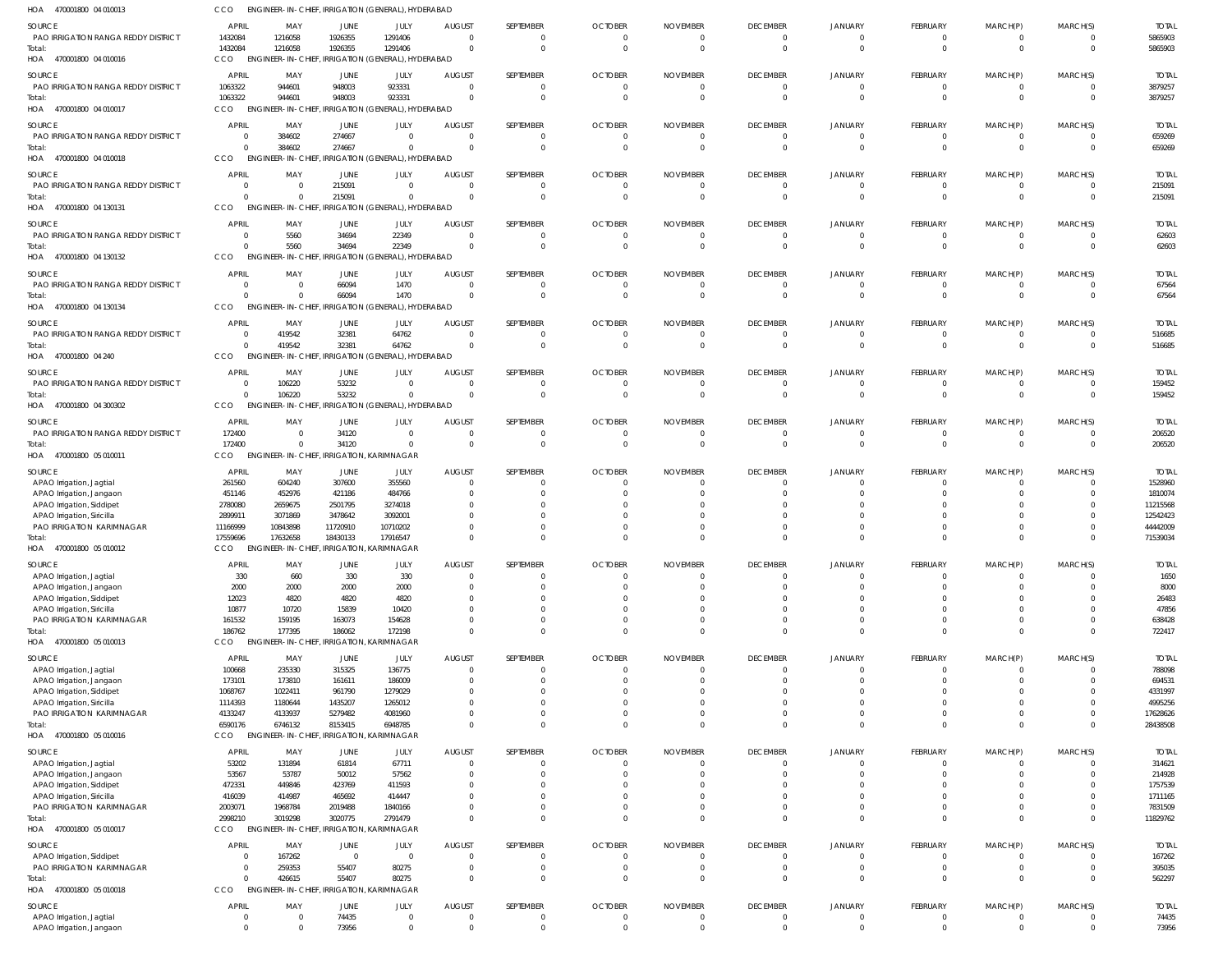| HOA<br>470001800 05 010018                                | ссо                      | <b>ENGINEER-IN-CHIEF, IRRIGATION, KARIMNAGAR</b> |                                        |                                |                      |                                  |                      |                 |                                   |                            |                            |                              |                      |                      |
|-----------------------------------------------------------|--------------------------|--------------------------------------------------|----------------------------------------|--------------------------------|----------------------|----------------------------------|----------------------|-----------------|-----------------------------------|----------------------------|----------------------------|------------------------------|----------------------|----------------------|
| SOURCE                                                    | <b>APRIL</b>             | MAY                                              | JUNE                                   | JULY                           | <b>AUGUST</b>        | SEPTEMBER                        | <b>OCTOBER</b>       | <b>NOVEMBER</b> | <b>DECEMBER</b>                   | JANUARY                    | FEBRUARY                   | MARCH(P)                     | MARCH(S)             | <b>TOTAI</b>         |
| APAO Irrigation, Siddipet                                 | 0                        | $\Omega$                                         | 280496                                 | $\Omega$                       | $\Omega$             | $\overline{0}$                   | $\Omega$             |                 | $\overline{0}$                    | $\Omega$                   | 0                          | $\mathbf{0}$                 | $\Omega$             | 280496               |
| APAO Irrigation, Siricilla                                | 0<br>$\Omega$            | $\Omega$                                         | 283316                                 | $\mathbf{0}$                   |                      | $\overline{0}$<br>$\mathbf{0}$   | $\Omega$             | -C              | $\overline{0}$<br>$\overline{0}$  | $\Omega$<br>$\Omega$       | $\mathbf 0$<br>$\mathbf 0$ | $\mathbf{0}$                 | $\Omega$<br>$\Omega$ | 283316<br>636903     |
| PAO IRRIGATION KARIMNAGAR<br>Total:                       | $\Omega$                 |                                                  | 636903<br>1349106                      | 0<br>$\Omega$                  | $\cap$               | $\Omega$                         | $\Omega$<br>$\Omega$ |                 | $\Omega$                          | $\Omega$                   | $\Omega$                   | 0<br>$\Omega$                | $\Omega$             | 1349106              |
| HOA 470001800 05 020021                                   | CCO                      | ENGINEER-IN-CHIEF, IRRIGATION, KARIMNAGAR        |                                        |                                |                      |                                  |                      |                 |                                   |                            |                            |                              |                      |                      |
| SOURCE                                                    | <b>APRIL</b>             | MAY                                              | JUNE                                   | JULY                           | <b>AUGUST</b>        | SEPTEMBER                        | <b>OCTOBER</b>       | <b>NOVEMBER</b> | <b>DECEMBER</b>                   | JANUARY                    | <b>FEBRUARY</b>            | MARCH(P)                     | MARCH(S)             | <b>TOTAI</b>         |
| APAO Irrigation, Siddipet                                 | 0                        | 18337                                            | $\overline{0}$                         | 36674                          |                      | $\mathbf 0$                      | $\cap$               |                 | $\overline{0}$                    | $\Omega$                   | $\mathbf 0$                | $\mathbf{0}$                 | $\Omega$             | 55011                |
| APAO Irrigation, Siricilla                                | 0                        | 8000                                             | 57907                                  | 21969                          |                      | $\overline{0}$                   |                      |                 | $\overline{0}$                    | $\Omega$                   | $\mathbf 0$                | $\mathbf{0}$                 | $\Omega$             | 87876                |
| PAO IRRIGATION KARIMNAGAR<br>Total:                       | 0<br>$\Omega$            | 9738<br>36075                                    | 1623<br>59530                          | 15984<br>74627                 |                      | $\mathbf 0$<br>$\Omega$          |                      |                 | $\Omega$<br>$\Omega$              | $\Omega$<br>$\Omega$       | $\mathbf 0$<br>$\Omega$    | $\mathbf 0$<br>$\mathbf{0}$  | $\Omega$<br>$\Omega$ | 27345<br>170232      |
| 470001800 05 110111<br>HOA                                | CCO                      | <b>ENGINEER-IN-CHIEF,</b>                        | <b>IRRIGATION, KARIMNAGAR</b>          |                                |                      |                                  |                      |                 |                                   |                            |                            |                              |                      |                      |
| SOURCE                                                    | <b>APRIL</b>             | MAY                                              | JUNE                                   | JULY                           | <b>AUGUST</b>        | SEPTEMBER                        | <b>OCTOBER</b>       | <b>NOVEMBER</b> | <b>DECEMBER</b>                   | JANUARY                    | FEBRUARY                   | MARCH(P)                     | MARCH(S)             | <b>TOTAI</b>         |
| APAO Irrigation, Siddipet                                 | $\overline{0}$           | $\Omega$                                         | 15992                                  | $\mathbf{0}$                   |                      | $\Omega$                         |                      |                 | $\overline{0}$                    | $\Omega$                   | $\Omega$                   | 0                            | $\Omega$             | 15992                |
| APAO Irrigation, Siricilla                                | 0                        | 26845                                            | 9225                                   | 0                              |                      | $\overline{0}$                   |                      |                 | $\overline{0}$                    | $\Omega$                   | 0                          | 0                            | $\Omega$             | 36070                |
| PAO IRRIGATION KARIMNAGAR<br>Total:                       | $\mathbf{0}$<br>$\Omega$ | $\Omega$<br>26845                                | 71979<br>97196                         | $\Omega$<br>$\Omega$           | $\cap$               | $\mathbf 0$<br>$\overline{0}$    | $\Omega$             |                 | $\overline{0}$<br>$\Omega$        | $\Omega$<br>$\Omega$       | $\Omega$<br>$\mathbf 0$    | $\Omega$<br>$\mathbf{0}$     | $\Omega$<br>$\Omega$ | 71979<br>124041      |
| HOA 470001800 05 130131                                   | CCO                      | ENGINEER-IN-CHIEF, IRRIGATION, KARIMNAGAR        |                                        |                                |                      |                                  |                      |                 |                                   |                            |                            |                              |                      |                      |
| SOURCE                                                    | <b>APRIL</b>             | MAY                                              | JUNE                                   | JULY                           | <b>AUGUST</b>        | SEPTEMBER                        | <b>OCTOBER</b>       | <b>NOVEMBER</b> | <b>DECEMBER</b>                   | <b>JANUARY</b>             | FEBRUARY                   | MARCH(P)                     | MARCH(S)             | <b>TOTAL</b>         |
| APAO Irrigation, Siddipet                                 | 0                        | $\overline{\mathbf{0}}$                          | 6507                                   | $\mathbf{0}$                   |                      | 0                                |                      |                 | $\overline{0}$                    | $\Omega$                   | 0                          | 0                            |                      | 6507                 |
| APAO Irrigation, Siricilla                                | 0                        | 4758                                             | 5000                                   | $\mathbf{0}$                   |                      | $\overline{0}$                   |                      |                 | $\Omega$                          | $\Omega$                   | $\mathbf 0$                | $\mathbf{0}$                 | $\Omega$             | 9758                 |
| PAO IRRIGATION KARIMNAGAR                                 | $\mathbf{0}$             | 11188                                            | 19635                                  | 8289                           |                      | $\overline{0}$                   |                      |                 | $\Omega$<br>$\Omega$              | $\Omega$                   | $\mathbf 0$                | $\mathbf 0$                  | $\Omega$             | 39112                |
| Total:<br>HOA 470001800 05 130132                         | $\Omega$<br>CCO          | 15946<br><b>ENGINEER-IN-CHIEF,</b>               | 31142<br><b>IRRIGATION, KARIMNAGAR</b> | 8289                           |                      | $\overline{0}$                   |                      |                 |                                   | $\Omega$                   | $\mathbf 0$                | $\mathbf{0}$                 | $\Omega$             | 55377                |
|                                                           | <b>APRIL</b>             |                                                  |                                        |                                |                      |                                  |                      |                 |                                   |                            |                            |                              |                      |                      |
| SOURCE<br>APAO Irrigation, Jangaon                        | 0                        | MAY<br>$\Omega$                                  | JUNE<br>8000                           | JULY<br>$\mathbf{0}$           | <b>AUGUST</b>        | SEPTEMBER<br>$\overline{0}$      | <b>OCTOBER</b>       | <b>NOVEMBER</b> | <b>DECEMBER</b><br>$\overline{0}$ | JANUARY<br>$\Omega$        | FEBRUARY<br>$\mathbf 0$    | MARCH(P)<br>0                | MARCH(S)             | <b>TOTAL</b><br>8000 |
| APAO Irrigation, Peddapalli                               | $\mathbf{0}$             | $\Omega$                                         | 25000                                  | $\mathbf{0}$                   |                      | $\overline{0}$                   |                      |                 | $\overline{0}$                    | $\Omega$                   | $\Omega$                   | $\Omega$                     | $\Omega$             | 25000                |
| APAO Irrigation, Siricilla                                | 0                        | 24285                                            | 17739                                  | $\Omega$                       |                      | $\Omega$                         |                      |                 | $\Omega$                          |                            | $\Omega$                   |                              | $\Omega$             | 42024                |
| PAO IRRIGATION KARIMNAGAR<br>Total:                       | $\Omega$<br>$\Omega$     | $\Omega$<br>24285                                | 158385<br>209124                       | $\Omega$<br>$\Omega$           |                      | $\Omega$<br>$\Omega$             |                      |                 | $\Omega$<br>$\Omega$              | $\Omega$<br>$\Omega$       | $\Omega$<br>$\Omega$       | $\Omega$<br>$\Omega$         | $\Omega$<br>$\Omega$ | 158385<br>233409     |
| HOA 470001800 05 130133                                   | CCO                      | <b>ENGINEER-IN-CHIEF,</b>                        | <b>IRRIGATION, KARIMNAGAR</b>          |                                |                      |                                  |                      |                 |                                   |                            |                            |                              |                      |                      |
| SOURCE                                                    | <b>APRIL</b>             | MAY                                              | JUNE                                   | JULY                           | <b>AUGUST</b>        | SEPTEMBER                        | <b>OCTOBER</b>       | <b>NOVEMBER</b> | <b>DECEMBER</b>                   | JANUARY                    | FEBRUARY                   | MARCH(P)                     | MARCH(S)             | <b>TOTAL</b>         |
| PAO IRRIGATION KARIMNAGAR                                 | 0                        | 2280                                             | 22545                                  | $\mathbf{0}$                   |                      | $\mathbf{0}$                     |                      |                 | $\overline{0}$                    | $\Omega$                   | $\mathbf 0$                | 0                            |                      | 24825                |
| Total:                                                    | $\Omega$                 | 2280                                             | 22545                                  | $\Omega$                       |                      | $\overline{0}$                   | $\Omega$             |                 | $\overline{0}$                    | $\Omega$                   | $\mathbf 0$                | $\mathbf 0$                  | $\Omega$             | 24825                |
| HOA 470001800 05 130134                                   | CCO                      | ENGINEER-IN-CHIEF, IRRIGATION, KARIMNAGAR        |                                        |                                |                      |                                  |                      |                 |                                   |                            |                            |                              |                      |                      |
| SOURCE                                                    | <b>APRIL</b>             | MAY                                              | JUNE                                   | JULY                           | <b>AUGUST</b>        | SEPTEMBER                        | <b>OCTOBER</b>       | <b>NOVEMBER</b> | <b>DECEMBER</b>                   | JANUARY                    | FEBRUARY                   | MARCH(P)                     | MARCH(S)             | <b>TOTAI</b>         |
| APAO Irrigation, Siddipet                                 | 0                        | $\overline{0}$                                   | 157145                                 | 156750                         |                      | $\mathbf{0}$                     |                      |                 | $\overline{0}$                    | $\Omega$                   | 0                          | $\Omega$                     |                      | 313895               |
| APAO Irrigation, Siricilla<br>PAO IRRIGATION KARIMNAGAR   | 0<br>$\overline{0}$      | 156750<br>$\Omega$                               | 156750<br>436053                       | $\overline{0}$<br>$\mathbf{0}$ |                      | $\overline{0}$<br>$\overline{0}$ | $\Omega$             |                 | $\overline{0}$<br>$\overline{0}$  | $\Omega$<br>$\Omega$       | $\mathbf 0$<br>$\mathbf 0$ | $\Omega$<br>$\Omega$         | $\Omega$<br>$\Omega$ | 313500<br>436053     |
| Total:                                                    | $\Omega$                 | 156750                                           | 749948                                 | 156750                         | $\Omega$             | $\overline{0}$                   |                      | $\Omega$        | $\Omega$                          | $\Omega$                   | $\mathbf 0$                | $\mathbf 0$                  | $\Omega$             | 1063448              |
| HOA 470001800 05 130135                                   | CCO                      | <b>ENGINEER-IN-CHIEF,</b>                        | <b>IRRIGATION, KARIMNAGAR</b>          |                                |                      |                                  |                      |                 |                                   |                            |                            |                              |                      |                      |
| SOURCE                                                    | <b>APRIL</b>             | MAY                                              | JUNE                                   | JULY                           | <b>AUGUST</b>        | SEPTEMBER                        | <b>OCTOBER</b>       | <b>NOVEMBER</b> | <b>DECEMBER</b>                   | JANUARY                    | FEBRUARY                   | MARCH(P)                     | MARCH(S)             | <b>TOTAL</b>         |
| APAO Irrigation, Jangaon                                  | 0                        | - 0                                              | $\overline{0}$                         | 5970                           |                      | $\overline{0}$                   |                      |                 | $\Omega$                          | $\Omega$                   | $\mathbf 0$                | 0                            |                      | 5970                 |
| APAO Irrigation, Siddipet<br>APAO Irrigation, Siricilla   | 0<br>$\Omega$            | $\Omega$<br>3380                                 | 13273<br>9306                          | 2370<br>4337                   |                      | $\overline{0}$<br>$\Omega$       |                      |                 | $\Omega$<br>$\Omega$              | $\Omega$                   | $\Omega$<br>$\Omega$       | $\Omega$<br>$\Omega$         | $\Omega$<br>$\Omega$ | 15643<br>17023       |
| PAO IRRIGATION KARIMNAGAR                                 | 0                        | 121614                                           | 63333                                  | 66747                          |                      | $\Omega$                         |                      |                 | $\Omega$                          | $\Omega$                   | -0                         |                              |                      | 251694               |
| Total:                                                    | $\Omega$                 | 124994                                           | 85912                                  | 79424                          | $\Omega$             | $\mathbf 0$                      | $\Omega$             |                 | $\overline{0}$                    | $\Omega$                   | $\mathbf 0$                | $\mathbf 0$                  | $\Omega$             | 290330               |
| HOA 470001800 05 140                                      | CCO                      | ENGINEER-IN-CHIEF, IRRIGATION, KARIMNAGAR        |                                        |                                |                      |                                  |                      |                 |                                   |                            |                            |                              |                      |                      |
| SOURCE                                                    | <b>APRIL</b>             | MAY                                              | <b>JUNE</b>                            | JULY                           | <b>AUGUST</b>        | SEPTEMBER                        | <b>OCTOBER</b>       | <b>NOVEMBER</b> | <b>DECEMBER</b>                   | JANUARY                    | <b>FEBRUARY</b>            | MARCH(P)                     | MARCH(S)             | <b>TOTAL</b>         |
| APAO Irrigation, Siddipet                                 | 0                        | $\Omega$                                         | 30716                                  | $\mathbf 0$                    | $\Omega$<br>$\Omega$ | $\overline{0}$<br>$\overline{0}$ | $\Omega$<br>$\Omega$ | -C              | $\overline{0}$<br>$\overline{0}$  | $\Omega$<br>$\Omega$       | $\mathbf 0$<br>$\mathbf 0$ | $\mathbf{0}$<br>$\mathbf{0}$ | $\Omega$             | 30716                |
| APAO Irrigation, Siricilla<br>Total:                      | 0<br>$\Omega$            | 67620<br>67620                                   | 364540<br>395256                       | 22540<br>22540                 | $\Omega$             | $\overline{0}$                   | $\Omega$             | - 0             | $\overline{0}$                    | $\Omega$                   | $\mathbf 0$                | $\mathbf 0$                  | $\Omega$             | 454700<br>485416     |
| HOA 470001800 05 300302                                   | CCO                      | <b>ENGINEER-IN-CHIEF,</b>                        | IRRIGATION, KARIMNAGAR                 |                                |                      |                                  |                      |                 |                                   |                            |                            |                              |                      |                      |
| SOURCE                                                    | <b>APRIL</b>             | MAY                                              | JUNE                                   | JULY                           | <b>AUGUST</b>        | SEPTEMBER                        | <b>OCTOBER</b>       | <b>NOVEMBER</b> | <b>DECEMBER</b>                   | <b>JANUARY</b>             | FEBRUARY                   | MARCH(P)                     | MARCH(S)             | <b>TOTAL</b>         |
| APAO Irrigation, Jagtial                                  | $\overline{0}$           | - 0                                              | 64386                                  | $\mathbf{0}$                   |                      | 0                                |                      |                 | $\overline{0}$                    | $\Omega$                   | 0                          | 0                            |                      | 64386                |
| APAO Irrigation, Jangaon                                  | 85488                    | $\Omega$                                         | $\overline{0}$                         | $\mathbf 0$                    |                      | $\overline{0}$                   |                      |                 | $\overline{0}$                    | $\Omega$                   | $\mathbf 0$                | $\mathbf{0}$                 | $\Omega$             | 85488                |
| APAO Irrigation, Peddapalli<br>APAO Irrigation, Siricilla | 45733<br>0               | 45733<br>245052                                  | $\overline{0}$<br>$\overline{0}$       | 104314<br>$\mathbf{0}$         |                      | $\Omega$<br>$\mathbf{0}$         |                      |                 | $\Omega$<br>$\Omega$              | $\Omega$<br>$\Omega$       | $\Omega$<br>$\Omega$       | $\Omega$<br>$\Omega$         | $\Omega$<br>$\Omega$ | 195780<br>245052     |
| PAO IRRIGATION KARIMNAGAR                                 | 0                        | 350369                                           | 204797                                 | 79000                          |                      | $\overline{0}$                   |                      |                 | $\Omega$                          | $\Omega$                   | $\Omega$                   | $\mathbf{0}$                 | $\Omega$             | 634166               |
| Total:                                                    | 131221                   | 641154                                           | 269183                                 | 183314                         |                      | $\overline{0}$                   |                      |                 | $\Omega$                          | $\Omega$                   | $\mathbf 0$                | $\mathbf{0}$                 | $\Omega$             | 1224872              |
| HOA 470001800 05 310318                                   | CCO                      | <b>ENGINEER-IN-CHIEF,</b>                        | IRRIGATION, KARIMNAGAR                 |                                |                      |                                  |                      |                 |                                   |                            |                            |                              |                      |                      |
| SOURCE                                                    | <b>APRIL</b>             | MAY                                              | <b>JUNE</b>                            | JULY                           | <b>AUGUST</b>        | SEPTEMBER                        | <b>OCTOBER</b>       | <b>NOVEMBER</b> | <b>DECEMBER</b>                   | JANUARY                    | FEBRUARY                   | MARCH(P)                     | MARCH(S)             | <b>TOTAL</b>         |
| APAO Irrigation, Siddipet<br>APAO Irrigation, Siricilla   | $\overline{0}$<br>20000  | $\Omega$<br>$\Omega$                             | 20000<br>$\overline{0}$                | $\mathbf{0}$<br>$\mathbf 0$    | $\Omega$             | $\overline{0}$<br>$\overline{0}$ | $\Omega$<br>$\Omega$ |                 | $\overline{0}$<br>$\overline{0}$  | $\Omega$<br>$\Omega$       | 0<br>$\mathbf 0$           | 0<br>$\mathbf{0}$            | $\Omega$<br>$\Omega$ | 20000<br>20000       |
| PAO IRRIGATION KARIMNAGAR                                 | $\overline{0}$           |                                                  | $\overline{0}$                         | 20000                          | $\Omega$             | $\overline{0}$                   | $\Omega$             |                 | $\overline{0}$                    | $\Omega$                   | $\mathbf 0$                | $\overline{0}$               | $\Omega$             | 20000                |
| Total:                                                    | 20000                    |                                                  | 20000                                  | 20000                          | $\Omega$             | $\Omega$                         | $\Omega$             |                 | $\Omega$                          | $\Omega$                   | $\Omega$                   | $\Omega$                     | $\Omega$             | 60000                |
| HOA 470001800 12010011                                    | CCO                      | CHIEF ENGINEER, IRRIGATION, MAHABUBNAGAR         |                                        |                                |                      |                                  |                      |                 |                                   |                            |                            |                              |                      |                      |
| SOURCE                                                    | <b>APRIL</b>             | MAY                                              | JUNE                                   | JULY                           | <b>AUGUST</b>        | SEPTEMBER                        | <b>OCTOBER</b>       | <b>NOVEMBER</b> | <b>DECEMBER</b>                   | JANUARY                    | FEBRUARY                   | MARCH(P)                     | MARCH(S)             | <b>TOTAL</b>         |
| APAO Irrigation, Vikarabad                                | 525650                   | 525650                                           | 476580                                 | 720156                         | $\Omega$             | $\overline{0}$                   | $\cap$               |                 | $\overline{0}$                    | $\Omega$                   | $\mathbf 0$                | $\mathbf{0}$                 | $\Omega$             | 2248036              |
| PAO IRRIGATION DIVISION,<br>MAHABOOBNAGAR                 | 12610526                 | 13691655                                         | 14795701                               | 15724458                       |                      | $\overline{0}$                   |                      |                 | $\overline{0}$                    | $\Omega$                   | $\mathbf 0$                | $\mathbf 0$                  | $\Omega$             | 56822340             |
| PAO, PJP, Jogulamba Gadwal                                | 34530                    | - 0                                              | $\overline{0}$                         | $\mathbf{0}$                   |                      | $\overline{0}$                   | $\Omega$             |                 | $\overline{0}$                    | $\Omega$                   | $\mathbf 0$                | $\mathbf{0}$                 | $\Omega$             | 34530                |
| Total:                                                    | 13170706                 | 14217305                                         | 15272281                               | 16444614                       |                      | $\overline{0}$                   | $\Omega$             |                 | $\Omega$                          | $\Omega$                   | $\mathbf 0$                | $\mathbf 0$                  | $\Omega$             | 59104906             |
| 470001800 12 010012<br>HOA                                | CCO                      | CHIEF ENGINEER, IRRIGATION, MAHABUBNAGAR         |                                        |                                |                      |                                  |                      |                 |                                   |                            |                            |                              |                      |                      |
| SOURCE                                                    | <b>APRIL</b>             | MAY                                              | JUNE                                   | JULY                           | <b>AUGUST</b>        | SEPTEMBER                        | <b>OCTOBER</b>       | <b>NOVEMBER</b> | <b>DECEMBER</b>                   | JANUARY                    | FEBRUARY                   | MARCH(P)                     | MARCH(S)             | <b>TOTAL</b>         |
| APAO Irrigation, Vikarabad<br>PAO IRRIGATION DIVISION     | 1460<br>38462            | 1460<br>38608                                    | 1546<br>46755                          | 1503<br>36247                  | $\Omega$             | $\overline{0}$<br>$\overline{0}$ |                      | - 0             | $\overline{0}$<br>$\overline{0}$  | $\overline{0}$<br>$\Omega$ | 0<br>$\mathbf 0$           | 0<br>$\mathbf 0$             | $\Omega$             | 5969<br>160072       |
| MAHABOOBNAGAR                                             |                          |                                                  |                                        |                                |                      |                                  |                      |                 |                                   |                            |                            |                              |                      |                      |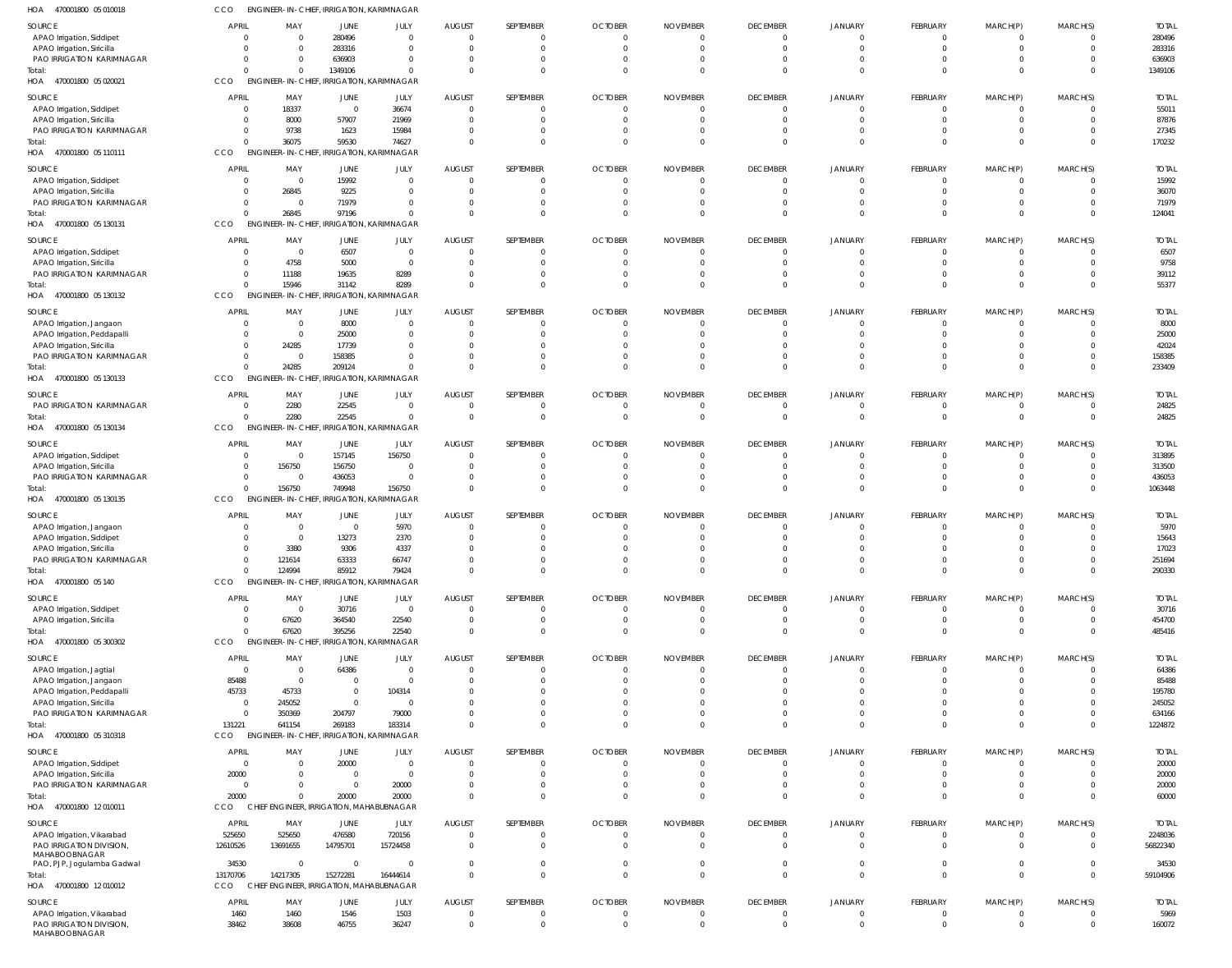| HOA 470001800 12 010012                                          | <b>CCO</b>                        | CHIEF ENGINEER, IRRIGATION, MAHABUBNAGAR                   |                           |                            |                                       |                                       |                                        |                                   |                                   |                                       |                                        |                                  |                                              |                                    |
|------------------------------------------------------------------|-----------------------------------|------------------------------------------------------------|---------------------------|----------------------------|---------------------------------------|---------------------------------------|----------------------------------------|-----------------------------------|-----------------------------------|---------------------------------------|----------------------------------------|----------------------------------|----------------------------------------------|------------------------------------|
| SOURCE<br>Total:                                                 | <b>APRIL</b><br>39922             | MAY<br>40068                                               | JUNE<br>48301             | JULY<br>37750              | <b>AUGUST</b><br>$\Omega$             | SEPTEMBER<br>$\mathbf{0}$             | <b>OCTOBER</b><br>$\Omega$             | <b>NOVEMBER</b><br>$\Omega$       | <b>DECEMBER</b><br>$\overline{0}$ | <b>JANUARY</b><br>$\mathbf{0}$        | <b>FEBRUARY</b><br>$\overline{0}$      | MARCH(P)<br>$\overline{0}$       | MARCH(S)<br>$\overline{0}$                   | <b>TOTAL</b><br>166041             |
| HOA 470001800 12010013                                           | CCO                               | CHIEF ENGINEER, IRRIGATION, MAHABUBNAGAR                   |                           |                            |                                       |                                       |                                        |                                   |                                   |                                       |                                        |                                  |                                              |                                    |
| SOURCE<br>APAO Irrigation, Vikarabad<br>PAO IRRIGATION DIVISION, | <b>APRIL</b><br>202414<br>4840020 | MAY<br>202414<br>5283482                                   | JUNE<br>183577<br>6378265 | JULY<br>342973<br>6158551  | <b>AUGUST</b><br>$\Omega$<br>$\Omega$ | SEPTEMBER<br>$\mathbf{0}$<br>$\Omega$ | <b>OCTOBER</b><br>$\Omega$<br>$\Omega$ | <b>NOVEMBER</b><br>-0<br>$\Omega$ | <b>DECEMBER</b><br>0<br>$\Omega$  | JANUARY<br>$\overline{0}$<br>$\Omega$ | FEBRUARY<br>$\overline{0}$<br>$\Omega$ | MARCH(P)<br>- 0<br>$\mathbf{0}$  | MARCH(S)<br>$\overline{0}$<br>$\overline{0}$ | <b>TOTAL</b><br>931378<br>22660318 |
| MAHABOOBNAGAR<br>PAO, PJP, Jogulamba Gadwal                      | 13250                             | - 0                                                        | 59127                     | $\Omega$                   | - 0                                   | $\Omega$                              | -0                                     |                                   | $\Omega$                          | $\overline{0}$                        | $\Omega$                               | $\Omega$                         | $\Omega$                                     | 72377                              |
| Total:<br>HOA 470001800 12 010016                                | 5055684<br><b>CCO</b>             | 5485896<br>CHIEF ENGINEER, IRRIGATION, MAHABUBNAGAR        | 6620969                   | 6501524                    | $\Omega$                              | $\Omega$                              | $\Omega$                               | $\Omega$                          | $\Omega$                          | $\Omega$                              | $\Omega$                               | $\Omega$                         | $\Omega$                                     | 23664073                           |
| SOURCE                                                           | APRIL                             | MAY                                                        | JUNE                      | JULY                       | <b>AUGUST</b>                         | SEPTEMBER                             | <b>OCTOBER</b>                         | <b>NOVEMBER</b>                   | <b>DECEMBER</b>                   | JANUARY                               | FEBRUARY                               | MARCH(P)                         | MARCH(S)                                     | <b>TOTAL</b>                       |
| APAO Irrigation, Vikarabad<br>PAO IRRIGATION DIVISION,           | 74872<br>2050932                  | 62640<br>2234045                                           | 56812<br>2538054          | 85888<br>2648877           | - 0                                   | $\mathbf{0}$<br>$\Omega$              |                                        | $\Omega$                          | $\overline{0}$<br>$\Omega$        | $\overline{0}$<br>$\Omega$            | $\overline{0}$<br>$\overline{0}$       | $\overline{0}$<br>$\overline{0}$ | $\overline{0}$<br>$\Omega$                   | 280212<br>9471908                  |
| MAHABOOBNAGAR<br>PAO, PJP, Jogulamba Gadwal                      | 4955                              | $\overline{\mathbf{0}}$                                    | $\Omega$                  | $\Omega$                   | $\Omega$                              | $\mathbf{0}$<br>$\mathbf 0$           | $\Omega$<br>$\Omega$                   | $\Omega$<br>$\Omega$              | $\overline{0}$<br>$\mathbf{0}$    | $\overline{0}$<br>$\overline{0}$      | $\overline{0}$<br>$\mathbf{0}$         | $\overline{0}$<br>$\mathbf{0}$   | $\Omega$<br>$\overline{0}$                   | 4955                               |
| Total:<br>HOA 470001800 12 010017                                | 2130759<br><b>CCO</b>             | 2296685<br>CHIEF ENGINEER, IRRIGATION, MAHABUBNAGAR        | 2594866                   | 2734765                    |                                       |                                       |                                        |                                   |                                   |                                       |                                        |                                  |                                              | 9757075                            |
| SOURCE<br>PAO IRRIGATION DIVISION,<br>MAHABOOBNAGAR              | <b>APRIL</b><br>$\mathbf{0}$      | MAY<br>73480                                               | JUNE<br>155395            | JULY<br>286753             | <b>AUGUST</b><br>$\Omega$             | SEPTEMBER<br>$\Omega$                 | <b>OCTOBER</b><br>$\Omega$             | <b>NOVEMBER</b><br>$\Omega$       | <b>DECEMBER</b><br>$\overline{0}$ | <b>JANUARY</b><br>$\Omega$            | FEBRUARY<br>$\Omega$                   | MARCH(P)<br>$\Omega$             | MARCH(S)<br>$\overline{0}$                   | <b>TOTAL</b><br>515628             |
| Total:<br>HOA 470001800 12 010018                                | $\Omega$<br>CCO                   | 73480<br>CHIEF ENGINEER, IRRIGATION, MAHABUBNAGAR          | 155395                    | 286753                     | -C                                    | $\mathbf{0}$                          | -0                                     | -0                                | $\overline{0}$                    | $\overline{0}$                        | $\overline{0}$                         | $\overline{0}$                   | $\overline{0}$                               | 515628                             |
| SOURCE                                                           | <b>APRIL</b>                      | MAY                                                        | JUNE                      | JULY                       | <b>AUGUST</b>                         | SEPTEMBER                             | <b>OCTOBER</b>                         | <b>NOVEMBER</b>                   | <b>DECEMBER</b>                   | <b>JANUARY</b>                        | FEBRUARY                               | MARCH(P)                         | MARCH(S)                                     | <b>TOTAL</b>                       |
| PAO IRRIGATION DIVISION,<br>MAHABOOBNAGAR<br>Total:              | $\overline{0}$<br>$\Omega$        | $\overline{0}$<br>$\Omega$                                 | 1002157<br>1002157        | $\overline{0}$<br>$\Omega$ | $\Omega$<br>$\Omega$                  | $\mathbf{0}$<br>$\mathbf{0}$          | $\Omega$                               | $\Omega$<br>$\Omega$              | $\overline{0}$<br>$\overline{0}$  | $\overline{0}$<br>$\overline{0}$      | $\overline{0}$<br>$\overline{0}$       | $\overline{0}$<br>$\mathbf 0$    | $\overline{0}$<br>$\overline{0}$             | 1002157<br>1002157                 |
| HOA 470001800 12 020021                                          | CCO                               | CHIEF ENGINEER, IRRIGATION, MAHABUBNAGAR                   |                           |                            |                                       |                                       |                                        |                                   |                                   |                                       |                                        |                                  |                                              |                                    |
| SOURCE<br>PAO IRRIGATION DIVISION,<br>MAHABOOBNAGAR              | <b>APRIL</b><br>$\Omega$          | MAY<br>$\overline{0}$                                      | JUNE<br>$\Omega$          | JULY<br>17801              | <b>AUGUST</b><br>$\Omega$             | SEPTEMBER<br>$\mathbf{0}$             | <b>OCTOBER</b><br>$\Omega$             | <b>NOVEMBER</b><br>$\Omega$       | <b>DECEMBER</b><br>$\overline{0}$ | <b>JANUARY</b><br>$\overline{0}$      | FEBRUARY<br>$\Omega$                   | MARCH(P)<br>$\Omega$             | MARCH(S)<br>$\overline{0}$                   | <b>TOTAL</b><br>17801              |
| Total:<br>HOA 470001800 12 130131                                | $\Omega$<br>CCO                   | $\Omega$<br>CHIEF ENGINEER, IRRIGATION, MAHABUBNAGAR       | $\Omega$                  | 17801                      | $\Omega$                              | $\mathbf{0}$                          |                                        |                                   | $\overline{0}$                    | $\Omega$                              | $\Omega$                               | $\overline{0}$                   | $\mathbf{0}$                                 | 17801                              |
| SOURCE<br>PAO IRRIGATION DIVISION,<br>MAHABOOBNAGAR              | <b>APRIL</b><br>$\overline{0}$    | MAY<br>$\overline{0}$                                      | JUNE<br>113885            | JULY<br>13626              | <b>AUGUST</b><br>$\Omega$             | SEPTEMBER<br>$\mathbf{0}$             | <b>OCTOBER</b><br>$\Omega$             | <b>NOVEMBER</b><br>$^{\circ}$     | <b>DECEMBER</b><br>$\overline{0}$ | JANUARY<br>$\overline{0}$             | FEBRUARY<br>$\overline{0}$             | MARCH(P)<br>$\mathbf 0$          | MARCH(S)<br>$\overline{0}$                   | <b>TOTAL</b><br>127511             |
| Total:<br>HOA 470001800 12 130132                                | $\Omega$<br>CCO                   | $\overline{0}$<br>CHIEF ENGINEER, IRRIGATION, MAHABUBNAGAR | 113885                    | 13626                      | $\Omega$                              | $\mathbf{0}$                          |                                        | $\Omega$                          | $\overline{0}$                    | $\Omega$                              | $\overline{0}$                         | $\overline{0}$                   | $\overline{0}$                               | 127511                             |
| SOURCE                                                           | <b>APRIL</b><br>$\Omega$          | MAY                                                        | JUNE                      | JULY<br>$\Omega$           | <b>AUGUST</b><br>-C                   | SEPTEMBER<br>$\Omega$                 | <b>OCTOBER</b><br>$\Omega$             | <b>NOVEMBER</b><br>$\Omega$       | <b>DECEMBER</b><br>$\overline{0}$ | JANUARY<br>$\Omega$                   | FEBRUARY<br>$\Omega$                   | MARCH(P)<br>$\Omega$             | MARCH(S)<br>$\Omega$                         | <b>TOTAL</b>                       |
| PAO IRRIGATION DIVISION,<br>MAHABOOBNAGAR<br>Total:              | $\Omega$                          | $\overline{0}$<br>$\overline{0}$                           | 32000<br>32000            | $\overline{0}$             | $\Omega$                              | $\mathbf{0}$                          | $\Omega$                               | $\Omega$                          | $\overline{0}$                    | $\Omega$                              | $\overline{0}$                         | $\overline{0}$                   | $\overline{0}$                               | 32000<br>32000                     |
| HOA 470001800 12 130134<br>SOURCE                                | CCO<br><b>APRIL</b>               | CHIEF ENGINEER, IRRIGATION, MAHABUBNAGAR<br>MAY            | JUNE                      | JULY                       | <b>AUGUST</b>                         | SEPTEMBER                             | <b>OCTOBER</b>                         | <b>NOVEMBER</b>                   | <b>DECEMBER</b>                   | <b>JANUARY</b>                        | FEBRUARY                               | MARCH(P)                         | MARCH(S)                                     | <b>TOTAL</b>                       |
| PAO IRRIGATION DIVISION,<br>MAHABOOBNAGAR                        | $\Omega$<br>$\Omega$              | $\Omega$<br>$\Omega$                                       | 537434<br>537434          | 216634                     | - 0                                   | $\mathbf{0}$                          |                                        | $\Omega$                          | $\overline{0}$                    | $\overline{0}$                        | $\overline{0}$                         | $\overline{0}$                   | $\Omega$                                     | 754068                             |
| Total:<br>HOA 470001800 12 130135                                | <b>CCO</b>                        | CHIEF ENGINEER, IRRIGATION, MAHABUBNAGAR                   |                           | 216634                     |                                       |                                       |                                        |                                   |                                   |                                       |                                        |                                  |                                              | 754068                             |
| SOURCE<br>PAO IRRIGATION DIVISION,<br>MAHABOOBNAGAR              | <b>APRIL</b><br>$^{\circ}$        | MAY<br>$\overline{0}$                                      | JUNE<br>91009             | JULY<br>43395              | <b>AUGUST</b><br>$\Omega$             | SEPTEMBER<br>$\mathbf{0}$             | <b>OCTOBER</b><br>$\Omega$             | <b>NOVEMBER</b><br>$\Omega$       | <b>DECEMBER</b><br>$\overline{0}$ | <b>JANUARY</b><br>$\overline{0}$      | <b>FEBRUARY</b><br>$\overline{0}$      | MARCH(P)<br>$\overline{0}$       | MARCH(S)<br>$\overline{0}$                   | <b>TOTAL</b><br>134404             |
| Total:<br>HOA 470001800 12 140                                   | $\Omega$<br>CCO                   | $\Omega$<br>CHIEF ENGINEER, IRRIGATION, MAHABUBNAGAR       | 91009                     | 43395                      | $\Omega$                              | $\Omega$                              |                                        | $\Omega$                          | $\overline{0}$                    | $\Omega$                              | $\Omega$                               | $\overline{0}$                   | $\overline{0}$                               | 134404                             |
| SOURCE<br><b>PAO IRRIGATION DIVISION,</b><br>MAHABOOBNAGAR       | <b>APRIL</b><br>$\Omega$          | MAY<br>$\overline{0}$                                      | JUNE<br>123430            | JULY<br>32540              | <b>AUGUST</b><br>$\Omega$             | SEPTEMBER<br>$\mathbf{0}$             | <b>OCTOBER</b><br>$\Omega$             | <b>NOVEMBER</b><br>$\Omega$       | <b>DECEMBER</b><br>$\overline{0}$ | JANUARY<br>$\overline{0}$             | FEBRUARY<br>$\overline{0}$             | MARCH(P)<br>$\overline{0}$       | MARCH(S)<br>$\overline{0}$                   | <b>TOTAL</b><br>155970             |
| Total:<br>HOA 470001800 12 240                                   | $\Omega$<br><b>CCO</b>            | $\Omega$<br>CHIEF ENGINEER, IRRIGATION, MAHABUBNAGAR       | 123430                    | 32540                      | $\Omega$                              | $\mathbf{0}$                          | $\Omega$                               | $\Omega$                          | $\overline{0}$                    | $\mathbf 0$                           | $\overline{0}$                         | $\overline{0}$                   | $\overline{0}$                               | 155970                             |
| SOURCE<br>PAO IRRIGATION DIVISION,                               | <b>APRIL</b><br>$\Omega$          | MAY<br>$\Omega$                                            | JUNE<br>64579             | JULY<br>66994              | <b>AUGUST</b><br>$\Omega$             | SEPTEMBER<br>$\Omega$                 | <b>OCTOBER</b><br>$\Omega$             | <b>NOVEMBER</b><br>$\Omega$       | <b>DECEMBER</b><br>$\Omega$       | JANUARY<br>$\overline{0}$             | FEBRUARY<br>$\Omega$                   | MARCH(P)<br>- 0                  | MARCH(S)<br>$\Omega$                         | <b>TOTAL</b><br>131573             |
| MAHABOOBNAGAR<br>Total:<br>HOA 470001800 12 290291               | $\Omega$<br>CCO                   | $\Omega$<br>CHIEF ENGINEER, IRRIGATION, MAHABUBNAGAR       | 64579                     | 66994                      | -C                                    | $\Omega$                              | $\Omega$                               | $\Omega$                          | $\overline{0}$                    | $\mathbf 0$                           | $\overline{0}$                         | $\overline{0}$                   | $\overline{0}$                               | 131573                             |
| SOURCE<br>PAO IRRIGATION DIVISION,                               | APRIL<br>707160                   | MAY<br>871080                                              | JUNE<br>978970            | JULY<br>801410             | <b>AUGUST</b><br>$\Omega$             | SEPTEMBER<br>$\mathbf{0}$             | <b>OCTOBER</b><br>$\Omega$             | <b>NOVEMBER</b><br>$\Omega$       | <b>DECEMBER</b><br>$\overline{0}$ | JANUARY<br>$\overline{0}$             | FEBRUARY<br>$\overline{0}$             | MARCH(P)<br>0                    | MARCH(S)<br>$\overline{0}$                   | <b>TOTAL</b><br>3358620            |
| MAHABOOBNAGAR<br>Total:<br>HOA 470001800 12 290292               | 707160<br><b>CCO</b>              | 871080<br>CHIEF ENGINEER, IRRIGATION, MAHABUBNAGAR         | 978970                    | 801410                     | $\Omega$                              | $\mathbf{0}$                          | $\Omega$                               | $\Omega$                          | $\overline{0}$                    | $\mathbf 0$                           | $\overline{0}$                         | $\overline{0}$                   | $\overline{0}$                               | 3358620                            |
| SOURCE<br>PAO IRRIGATION DIVISION,                               | <b>APRIL</b><br>$\Omega$          | MAY<br>$\Omega$                                            | JUNE<br>1504              | JULY<br>$\Omega$           | <b>AUGUST</b><br>$\Omega$             | SEPTEMBER<br>$\mathbf{0}$             | <b>OCTOBER</b><br>$\Omega$             | <b>NOVEMBER</b><br>$\Omega$       | <b>DECEMBER</b><br>$\overline{0}$ | JANUARY<br>$\overline{0}$             | FEBRUARY<br>$\overline{0}$             | MARCH(P)<br>0                    | MARCH(S)<br>$\overline{0}$                   | <b>TOTAL</b><br>1504               |
| MAHABOOBNAGAR<br>Total:<br>HOA 470001800 12 290293               | $\Omega$<br>CCO                   | $\Omega$<br>CHIEF ENGINEER, IRRIGATION, MAHABUBNAGAR       | 1504                      | $\Omega$                   | -C                                    | $\Omega$                              | $\Omega$                               | $\Omega$                          | $\overline{0}$                    | $\overline{0}$                        | $\overline{0}$                         | $\overline{0}$                   | $\overline{0}$                               | 1504                               |
| SOURCE<br>PAO IRRIGATION DIVISION,                               | APRIL<br>271227                   | MAY<br>333749                                              | JUNE<br>358869            | JULY<br>307253             | <b>AUGUST</b><br>$\Omega$             | SEPTEMBER<br>$\mathbf{0}$             | <b>OCTOBER</b><br>$\Omega$             | <b>NOVEMBER</b><br>$\Omega$       | <b>DECEMBER</b><br>$\overline{0}$ | JANUARY<br>$\overline{0}$             | FEBRUARY<br>$\overline{0}$             | MARCH(P)<br>$\overline{0}$       | MARCH(S)<br>$\overline{0}$                   | <b>TOTAL</b><br>1271098            |
| MAHABOOBNAGAR<br>Total:                                          | 271227                            | 333749                                                     | 358869                    | 307253                     | $\Omega$                              | $\mathbf{0}$                          | $\Omega$                               | $\Omega$                          | $\overline{0}$                    | $\overline{0}$                        | $\overline{0}$                         | $\overline{0}$                   | $\overline{0}$                               | 1271098                            |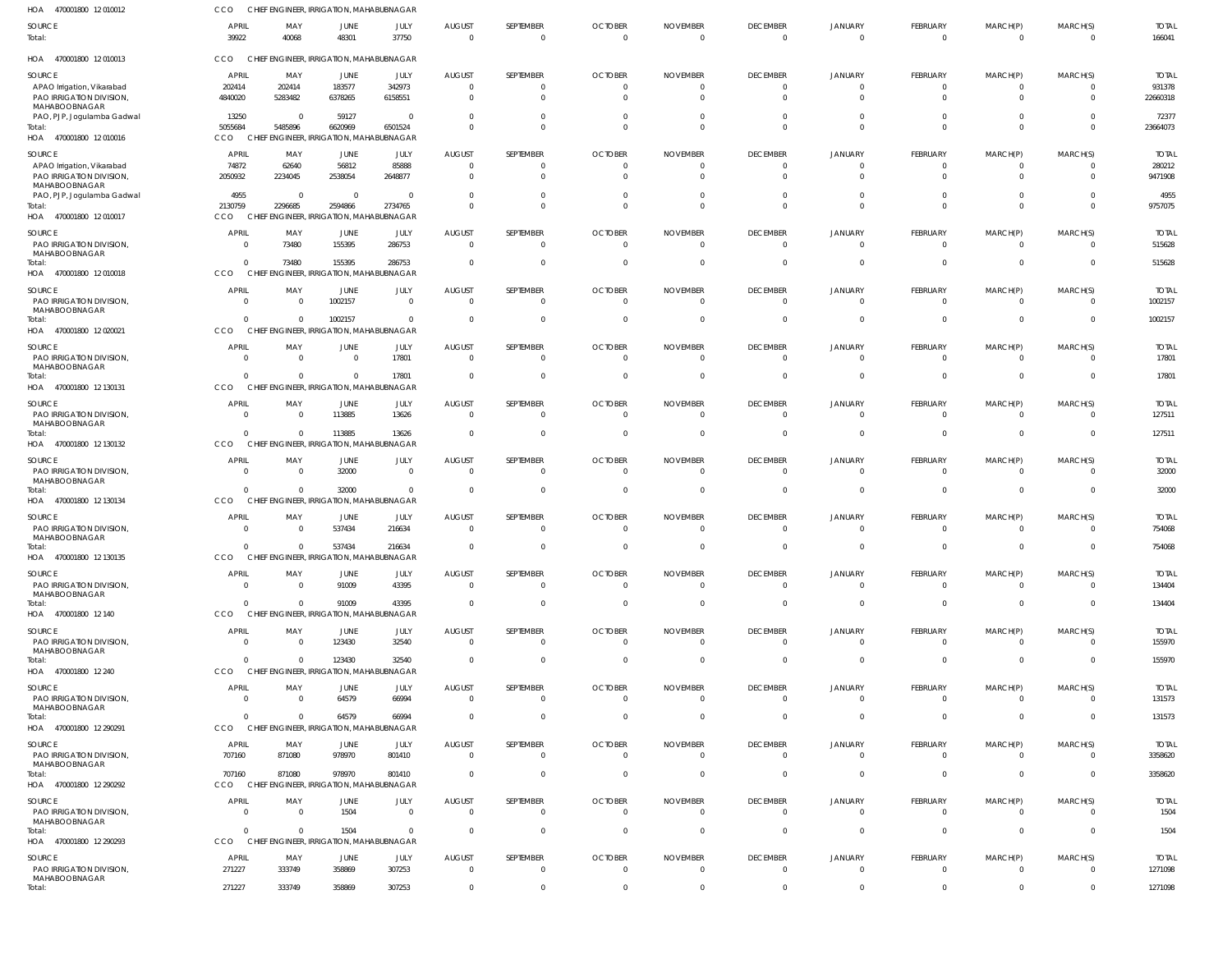| HOA 470001800 12 290294                                                       | CCO                               |                        | CHIEF ENGINEER, IRRIGATION, MAHABUBNAGAR            |                                  |                                       |                                   |                                        |                                         |                                   |                                        |                                  |                                  |                                        |                                   |
|-------------------------------------------------------------------------------|-----------------------------------|------------------------|-----------------------------------------------------|----------------------------------|---------------------------------------|-----------------------------------|----------------------------------------|-----------------------------------------|-----------------------------------|----------------------------------------|----------------------------------|----------------------------------|----------------------------------------|-----------------------------------|
| SOURCE<br>PAO IRRIGATION DIVISION,<br>MAHABOOBNAGAR                           | <b>APRIL</b><br>136495            | MAY<br>113809          | JUNE<br>138819                                      | JULY<br>105775                   | <b>AUGUST</b><br>$\Omega$             | SEPTEMBER<br>$\Omega$             | <b>OCTOBER</b><br>$\mathbf 0$          | <b>NOVEMBER</b><br>$\Omega$             | <b>DECEMBER</b><br>$\overline{0}$ | <b>JANUARY</b><br>$\overline{0}$       | FEBRUARY<br>$\Omega$             | MARCH(P)<br>$\Omega$             | MARCH(S)<br>$^{\circ}$                 | <b>TOTAL</b><br>494898            |
| Total:<br>HOA 470001800 12 290295                                             | 136495<br>cco                     | 113809<br><b>CHIEF</b> | 138819<br><b>ENGINEER, IRRIGATION, MAHABUBNAGAR</b> | 105775                           | $\Omega$                              | $\Omega$                          | $\Omega$                               | 0                                       | $\overline{0}$                    | $\overline{0}$                         | $\Omega$                         | $\Omega$                         | $\overline{0}$                         | 494898                            |
| SOURCE<br>PAO IRRIGATION DIVISION,<br>MAHABOOBNAGAR                           | <b>APRIL</b><br>$\Omega$          | MAY<br>$\Omega$        | <b>JUNE</b><br>$\mathbf{0}$                         | JULY<br>16000                    | <b>AUGUST</b><br>$\Omega$             | SEPTEMBER<br>$\Omega$             | <b>OCTOBER</b><br>$\Omega$             | <b>NOVEMBER</b><br>$\Omega$             | <b>DECEMBER</b><br>$\overline{0}$ | <b>JANUARY</b><br>$\overline{0}$       | FEBRUARY<br>$\Omega$             | MARCH(P)<br>$\Omega$             | MARCH(S)<br>$\overline{0}$             | <b>TOTAL</b><br>16000             |
| Total:<br>HOA 470001800 12 300302                                             | $\Omega$<br>CCO                   | <b>CHIEF</b>           | $\Omega$<br>ENGINEER, IRRIGATION, MAHABUBNAGAR      | 16000                            | $\Omega$                              | $\Omega$                          | $\Omega$                               | $\Omega$                                | $\Omega$                          | $\overline{0}$                         | $\Omega$                         | $\Omega$                         | $\overline{0}$                         | 16000                             |
|                                                                               |                                   |                        |                                                     |                                  |                                       |                                   |                                        |                                         |                                   |                                        |                                  |                                  |                                        |                                   |
| SOURCE<br>APAO Irrigation, Nagarkurnool<br>PAO IRRIGATION DIVISION,           | <b>APRIL</b><br>241444<br>1058987 | MAY<br>$\Omega$        | JUNE<br>$\overline{0}$<br>423330                    | JULY<br>$\overline{0}$<br>260180 | <b>AUGUST</b><br>$\Omega$<br>$\Omega$ | SEPTEMBER<br>$\Omega$<br>$\Omega$ | <b>OCTOBER</b><br>$\Omega$<br>$\Omega$ | <b>NOVEMBER</b><br>$\Omega$<br>$\Omega$ | <b>DECEMBER</b><br>0<br>$\Omega$  | <b>JANUARY</b><br>$\Omega$<br>$\Omega$ | FEBRUARY<br>$\Omega$<br>$\Omega$ | MARCH(P)<br>$\Omega$<br>$\Omega$ | MARCH(S)<br>$\Omega$<br>$\overline{0}$ | <b>TOTAL</b><br>241444<br>1742497 |
| MAHABOOBNAGAR<br>Total:<br>HOA 470001800 12 310318                            | 1300431<br>CCO                    | $\Omega$               | 423330<br>CHIEF ENGINEER, IRRIGATION, MAHABUBNAGAR  | 260180                           | $\Omega$                              | $\Omega$                          | $\Omega$                               | $\Omega$                                | $\overline{0}$                    | $\Omega$                               | $\Omega$                         | $\Omega$                         | $\overline{0}$                         | 1983941                           |
| SOURCE                                                                        | <b>APRIL</b>                      | MAY                    | JUNE                                                | JULY                             | <b>AUGUST</b>                         | SEPTEMBER                         | <b>OCTOBER</b>                         | <b>NOVEMBER</b>                         | <b>DECEMBER</b>                   | <b>JANUARY</b>                         | FEBRUARY                         | MARCH(P)                         | MARCH(S)                               | <b>TOTAL</b>                      |
| PAO IRRIGATION DIVISION,<br>MAHABOOBNAGAR<br>Total:                           | 20000<br>20000                    | $\Omega$<br>$\Omega$   | $\Omega$<br>$\Omega$                                | $\overline{0}$<br>$\Omega$       | $\Omega$<br>$\Omega$                  | $\Omega$<br>$\Omega$              | $\Omega$<br>$\Omega$                   | $\Omega$<br>$\Omega$                    | $\overline{0}$<br>$\overline{0}$  | $\mathbf{0}$<br>$\overline{0}$         | $\Omega$<br>$\Omega$             | $\Omega$<br>$\Omega$             | $\overline{0}$<br>$\overline{0}$       | 20000<br>20000                    |
| HOA 470001800 12 510511                                                       | CCO                               |                        | CHIEF ENGINEER, IRRIGATION, MAHABUBNAGAR            |                                  |                                       |                                   |                                        |                                         |                                   |                                        |                                  |                                  |                                        |                                   |
| SOURCE<br>PAO IRRIGATION DIVISION,<br>MAHABOOBNAGAR                           | <b>APRIL</b><br>$\Omega$          | MAY<br>$\Omega$        | JUNE<br>18539                                       | JULY<br>$\overline{0}$           | <b>AUGUST</b><br>$\overline{0}$       | SEPTEMBER<br>$\mathbf 0$          | <b>OCTOBER</b><br>$\overline{0}$       | <b>NOVEMBER</b><br>$\overline{0}$       | <b>DECEMBER</b><br>$\overline{0}$ | JANUARY<br>$\overline{0}$              | FEBRUARY<br>$\Omega$             | MARCH(P)<br>$\Omega$             | MARCH(S)<br>$\Omega$                   | <b>TOTAL</b><br>18539             |
| Total:<br>HOA 470001800 19 010011                                             | $\Omega$<br>CCO                   | $\Omega$               | 18539<br>CHIEF ENGINEER, QUALITY CONTROL, TS        | $\overline{0}$                   | $\Omega$                              | $\mathbf 0$                       | 0                                      | $\mathbf 0$                             | $\overline{0}$                    | $\overline{0}$                         | $\overline{0}$                   | $\overline{0}$                   | $\overline{0}$                         | 18539                             |
|                                                                               | <b>APRIL</b>                      | MAY                    |                                                     |                                  | <b>AUGUST</b>                         | SEPTEMBER                         | <b>OCTOBER</b>                         | <b>NOVEMBER</b>                         | <b>DECEMBER</b>                   | <b>JANUARY</b>                         | <b>FEBRUARY</b>                  | MARCH(P)                         | MARCH(S)                               | <b>TOTAL</b>                      |
| SOURCE                                                                        |                                   |                        | JUNE                                                | JULY                             |                                       |                                   | 0                                      |                                         | 0                                 | 0                                      | $\Omega$                         |                                  | $\Omega$                               | 5362175                           |
| APAO Irrigation, Peddapalli                                                   | 1300940                           | 1225094                | 1529715                                             | 1306426                          |                                       | $\Omega$                          |                                        |                                         | 0                                 | C                                      | $\Omega$                         | $\Omega$                         | - 0                                    | 3266695                           |
| APAO Irrigation, Siddipet<br>PAO - IRRIGATION DIVISION WARANGAL<br>(Urban)    | 733650<br>2729687                 | 871890<br>2970332      | 751280<br>2950572                                   | 909875<br>3168365                |                                       |                                   |                                        |                                         | $\Omega$                          | $\Omega$                               | $\Omega$                         | $\Omega$                         | $\Omega$                               | 11818956                          |
| PAO IRRIGATION KARIMNAGAR                                                     | 1695145                           | 1676080                | 1804048                                             | 1825515                          |                                       |                                   |                                        |                                         | $\Omega$                          |                                        |                                  |                                  | $\Omega$                               | 7000788                           |
| PAO IRRIGATION DIVISION HYDERABAD                                             | 3513307                           | 3181925                | 3530075                                             | 3518313                          |                                       |                                   |                                        |                                         |                                   |                                        |                                  |                                  | $\Omega$                               | 13743620                          |
| PAO IRRIGATION DIVISION KHAMMAM                                               | 1129090                           | 1551138                | 1627940                                             | 1478540                          |                                       |                                   |                                        |                                         | $\Omega$                          |                                        | $\Omega$                         |                                  | $\Omega$                               | 5786708                           |
| PAO IRRIGATION DIVISION NALGONDA<br>PAO IRRIGATION DIVISION,<br>MAHABOOBNAGAR | 1671075<br>1538090                | 1615055<br>1701721     | 1533361<br>1741758                                  | 1373511<br>1680590               |                                       |                                   |                                        |                                         | $\Omega$<br>$\Omega$              | C<br>$\Omega$                          | $\Omega$<br>$\Omega$             | $\Omega$                         | $\Omega$<br>$\Omega$                   | 6193002<br>6662159                |
| PAO IRRIGATION NIZAMABAD                                                      | 1196066                           | 1196102                | 1160210                                             | 1716317                          |                                       | $\Omega$                          |                                        |                                         | $\Omega$                          | $\Omega$                               | $\Omega$                         | $\Omega$                         | $\overline{0}$                         | 5268695                           |
| PAO Irrigation Nirmal                                                         | 1127750                           | 1226525                | 1118858                                             | 1175200                          |                                       | $\Omega$                          | $\Omega$                               | $\Omega$                                | 0                                 | $\Omega$                               | $\Omega$                         | $\Omega$                         | $\mathbf{0}$                           | 4648333                           |
| Total:                                                                        | 16634800                          | 17215862               | 17747817                                            | 18152652                         |                                       |                                   |                                        | $\Omega$                                | $\Omega$                          | $\Omega$                               | $\Omega$                         | $\Omega$                         | $\Omega$                               | 69751131                          |
| HOA 470001800 19 010012                                                       | CCO                               | <b>CHIEF</b>           | <b>ENGINEER, QUALITY CONTROL, TS</b>                |                                  |                                       |                                   |                                        |                                         |                                   |                                        |                                  |                                  |                                        |                                   |
| SOURCE                                                                        | <b>APRIL</b>                      | MAY                    | JUNE                                                | JULY                             | <b>AUGUST</b>                         | SEPTEMBER                         | <b>OCTOBER</b>                         | <b>NOVEMBER</b>                         | <b>DECEMBER</b>                   | <b>JANUARY</b>                         | FEBRUARY                         | MARCH(P)                         | MARCH(S)                               | <b>TOTAL</b>                      |
| APAO Irrigation, Peddapalli                                                   | 13940                             | 15840                  | 25695                                               | 13364                            | $\Omega$                              |                                   | 0                                      | $\Omega$                                | 0                                 | 0                                      | $\Omega$                         | - 0                              | $\Omega$                               | 68839                             |
| PAO - IRRIGATION DIVISION WARANGAL<br>(Urban)                                 | 25658                             | 30133                  | 28218                                               | 28648                            |                                       | $\Omega$                          |                                        |                                         | $\Omega$                          | $\Omega$                               | $\Omega$                         | $\Omega$                         | $\Omega$                               | 112657                            |
| PAO IRRIGATION KARIMNAGAR                                                     | 22270                             | 21320                  | 20177                                               | 24337                            |                                       |                                   |                                        |                                         | $\Omega$                          | $\Omega$                               |                                  |                                  | $\Omega$                               | 88104                             |
| PAO IRRIGATION DIVISION HYDERABAD                                             | 72354                             | 65315                  | 67515                                               | 71965                            |                                       |                                   |                                        |                                         | $\Omega$                          |                                        | $\Omega$                         |                                  | 0                                      | 277149                            |
| PAO IRRIGATION DIVISION KHAMMAM                                               | 13505                             | 16209                  | 17851                                               | 16815                            |                                       |                                   |                                        |                                         | $\Omega$                          | $\Omega$                               |                                  |                                  | $\Omega$                               | 64380                             |
| PAO IRRIGATION DIVISION NALGONDA<br>PAO IRRIGATION DIVISION.<br>MAHABOOBNAGAR | 2000<br>4400                      | 2000<br>2000           | 2000<br>2000                                        | 3516<br>2000                     | $\Omega$                              | $\Omega$                          | $\Omega$                               |                                         | $\Omega$                          | $\Omega$                               | $\Omega$                         | $\Omega$                         | $\Omega$                               | 9516<br>10400                     |
| PAO IRRIGATION NIZAMABAD                                                      | 6521                              | 5250                   | 5150                                                | 9000                             |                                       | $\Omega$                          | $\Omega$                               | $\Omega$                                | $\Omega$                          | $\Omega$                               | $\Omega$                         | $\Omega$                         | $\Omega$                               | 25921                             |
| PAO Irrigation Nirmal                                                         | 4420                              | 4220                   | 4220                                                | 4220                             | $\Omega$                              | $\Omega$                          | $\Omega$                               | $\Omega$                                | $\Omega$                          | $\Omega$                               | $\Omega$                         | $\Omega$                         | $\Omega$                               | 17080                             |
| Total:<br>HOA 470001800 19 010013                                             | 165068<br>CCO                     | 162287                 | 172826<br>CHIEF ENGINEER, QUALITY CONTROL, TS       | 173865                           | $\Omega$                              | $\Omega$                          | $\Omega$                               | $\Omega$                                | $\Omega$                          | $\Omega$                               | $\Omega$                         | $\Omega$                         | $\Omega$                               | 674046                            |
| SOURCE                                                                        | <b>APRIL</b>                      | MAY                    | <b>JUNE</b>                                         | JULY                             | <b>AUGUST</b>                         | SEPTEMBER                         | <b>OCTOBER</b>                         | <b>NOVEMBER</b>                         | <b>DECEMBER</b>                   | <b>JANUARY</b>                         | FEBRUARY                         | MARCH(P)                         | MARCH(S)                               | <b>TOTAL</b>                      |
| APAO Irrigation, Peddapalli                                                   | 500798                            | 469829                 | 612900                                              | 502694                           | $\Omega$                              | $\Omega$                          | $\Omega$                               | $\Omega$                                | $\mathbf 0$                       | $\overline{0}$                         | $\Omega$                         | $\Omega$                         | $^{\circ}$                             | 2086221                           |
| APAO Irrigation, Siddipet                                                     | 282631                            | 335666                 | 289278                                              | 344706                           |                                       | $\Omega$                          | $\Omega$                               | $\Omega$                                | $\overline{0}$                    | $\mathbf 0$                            | $\Omega$                         | $\Omega$                         | $\overline{0}$                         | 1252281                           |
| PAO - IRRIGATION DIVISION WARANGAL<br>(Urban)                                 | 1064504                           | 1156934                | 1310335                                             | 1220049                          | $\Omega$                              | $\Omega$                          | $\Omega$                               | $\Omega$                                | $\Omega$                          | $\Omega$                               | $\Omega$                         | $\Omega$                         | $\Omega$                               | 4751822                           |
| PAO IRRIGATION KARIMNAGAR                                                     | 651579                            | 644186                 | 890654                                              | 701562                           |                                       | $\Omega$                          |                                        | $\Omega$                                | $\Omega$                          | $\Omega$                               | $\Omega$                         | $\Omega$                         | $\Omega$                               | 2887981                           |
| PAO IRRIGATION DIVISION HYDERABAD                                             | 1370260                           | 1221753                | 1697515                                             | 1368265                          |                                       | $\Omega$                          |                                        | $\Omega$                                | $\Omega$                          | $\Omega$                               | $\Omega$                         | $\Omega$                         | $\Omega$                               | 5657793                           |
| PAO IRRIGATION DIVISION KHAMMAM                                               | 433187                            | 594894                 | 931982                                              | 567051                           |                                       | $\Omega$                          |                                        | $\Omega$                                | $\Omega$                          | $\Omega$                               | $\Omega$                         | $\Omega$                         | $\Omega$                               | 2527114                           |
| PAO IRRIGATION DIVISION NALGONDA                                              | 500079                            | 994608                 | 590794                                              | 509242                           |                                       | $\Omega$                          |                                        | $\Omega$                                | $\Omega$                          | $\Omega$                               | $\Omega$                         | $\Omega$                         | $\overline{0}$                         | 2594723                           |
| PAO IRRIGATION DIVISION,                                                      | 591847                            | 655196                 | 672713                                              | 646754                           |                                       | $\Omega$                          |                                        | $\Omega$                                | $\Omega$                          | $\Omega$                               | $\Omega$                         | $\Omega$                         | $\Omega$                               | 2566510                           |
| MAHABOOBNAGAR<br>PAO IRRIGATION NIZAMABAD                                     | 460325                            | 460227                 | 446438                                              | 683659                           |                                       | $\Omega$                          | $\Omega$                               | $\Omega$                                | $\Omega$                          | $\Omega$                               | $\Omega$                         | $\Omega$                         | $\Omega$                               | 2050649                           |
| PAO Irrigation Nirmal                                                         | 433982                            | 472281                 | 519711                                              | 452315                           | $\Omega$                              | $\Omega$                          | $\Omega$                               | $\mathbf 0$                             | 0                                 | $\overline{0}$                         | $\Omega$                         | $\Omega$                         | $\overline{0}$                         | 1878289                           |
| Total:                                                                        | 6289192                           | 7005574                | 7962320                                             | 6996297                          | $\Omega$                              | $\Omega$                          | $\Omega$                               | $\Omega$                                | $\Omega$                          | $\Omega$                               | $\Omega$                         | $\Omega$                         | $\Omega$                               | 28253383                          |
| HOA 470001800 19 010016                                                       | CCO                               |                        | CHIEF ENGINEER, QUALITY CONTROL, TS                 |                                  |                                       |                                   |                                        |                                         |                                   |                                        |                                  |                                  |                                        |                                   |
| SOURCE                                                                        | <b>APRIL</b>                      | MAY                    | <b>JUNE</b>                                         | JULY                             | <b>AUGUST</b>                         | SEPTEMBER                         | <b>OCTOBER</b>                         | <b>NOVEMBER</b>                         | <b>DECEMBER</b>                   | <b>JANUARY</b>                         | FEBRUARY                         | MARCH(P)                         | MARCH(S)                               | <b>TOTAL</b>                      |
| APAO Irrigation, Peddapalli                                                   | 224705                            | 219257                 | 271296                                              | 223595                           | $\Omega$                              | $\Omega$                          | $\Omega$                               | $\Omega$                                | $\overline{0}$                    | $\overline{0}$                         | $\Omega$                         | $\Omega$                         | $\Omega$                               | 938853                            |
| APAO Irrigation, Siddipet                                                     | 98759                             | 118590                 | 102039                                              | 122766                           | $\Omega$                              | $\mathbf 0$                       | $\Omega$                               | $\Omega$                                | $\mathbf 0$                       | $\mathbf 0$                            | $\Omega$                         | $\overline{0}$                   | $\overline{0}$                         | 442154                            |
| PAO - IRRIGATION DIVISION WARANGAL<br>(Urban)                                 | 495345                            | 551631                 | 540393                                              | 565289                           | $\Omega$                              | $\Omega$                          | $\Omega$                               | $\Omega$                                | $\Omega$                          | $\Omega$                               | $\Omega$                         | $\Omega$                         | $\Omega$                               | 2152658                           |
| PAO IRRIGATION KARIMNAGAR                                                     | 301129                            | 293329                 | 310448                                              | 314641                           |                                       | $\Omega$                          |                                        | $\Omega$                                | $\Omega$                          | $\Omega$                               | $\Omega$                         | $\Omega$                         | $\Omega$                               | 1219547                           |
| PAO IRRIGATION DIVISION HYDERABAD                                             | 891107                            | 815914                 | 851757                                              | 900626                           |                                       | $\Omega$                          | $\Omega$                               | $\Omega$                                | $\Omega$                          | $\Omega$                               | $\Omega$                         | $\Omega$                         | $\Omega$                               | 3459404                           |
| PAO IRRIGATION DIVISION KHAMMAM                                               | 190937                            | 254893                 | 266048                                              | 246377                           |                                       | $\Omega$                          |                                        | $\Omega$                                | $\Omega$                          | $\Omega$                               | $\Omega$                         | $\Omega$                         | $\overline{0}$                         | 958255                            |
| PAO IRRIGATION DIVISION NALGONDA<br>PAO IRRIGATION DIVISION,                  | 222249<br>252385                  | 201520<br>262943       | 192706<br>265346                                    | 187390<br>257969                 |                                       | $\Omega$<br>$\Omega$              | $\Omega$                               | $\Omega$<br>$\Omega$                    | $\Omega$<br>$\Omega$              | $\Omega$<br>$\Omega$                   | $\Omega$<br>$\Omega$             | $\Omega$<br>$\Omega$             | $\Omega$<br>$\Omega$                   | 803865<br>1038643                 |
| MAHABOOBNAGAR                                                                 |                                   |                        |                                                     |                                  |                                       |                                   |                                        |                                         |                                   |                                        |                                  |                                  |                                        |                                   |
| PAO IRRIGATION NIZAMABAD                                                      | 200560                            | 193393                 | 192408                                              | 284933                           | $\mathbf{0}$                          | $\Omega$                          | $\mathbf 0$                            | $\mathbf 0$                             | $\overline{0}$                    | $\mathbf{0}$                           | $\Omega$                         | $\Omega$                         | $\overline{0}$                         | 871294                            |
| PAO Irrigation Nirmal                                                         | 155521                            | 173501                 | 156558                                              | 165897                           | $\Omega$                              | $\Omega$                          | $\Omega$                               | $\Omega$                                | $\Omega$                          | $\Omega$                               | $\Omega$                         | $\Omega$                         | $\mathbf 0$                            | 651477                            |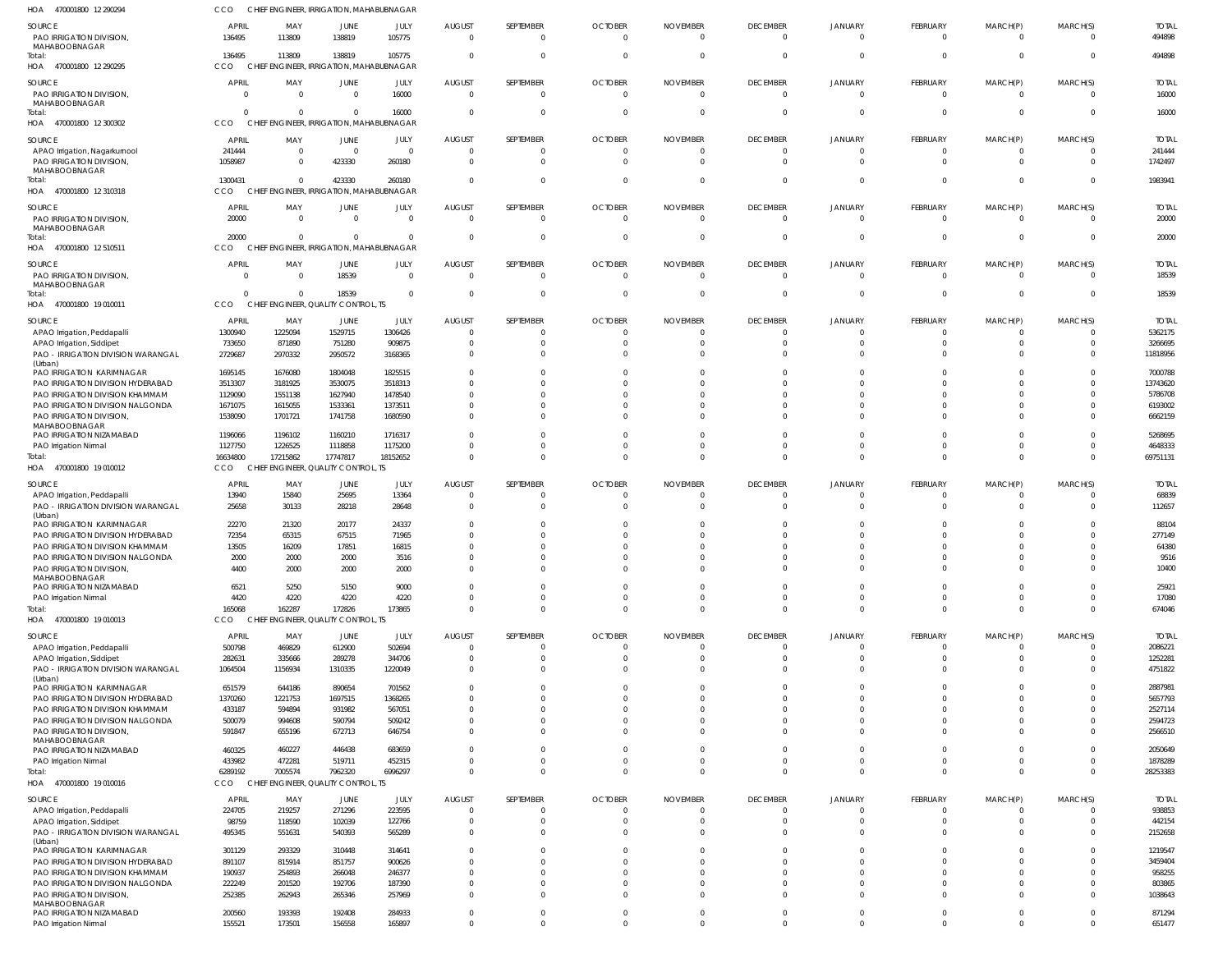| HOA<br>470001800 19 010016             | CCO                     |                | CHIEF ENGINEER, QUALITY CONTROL, TS             |                 |                           |                          |                            |                                   |                             |                     |                            |                            |                            |                          |
|----------------------------------------|-------------------------|----------------|-------------------------------------------------|-----------------|---------------------------|--------------------------|----------------------------|-----------------------------------|-----------------------------|---------------------|----------------------------|----------------------------|----------------------------|--------------------------|
| SOURCE<br>Total:                       | <b>APRIL</b><br>3032697 | MAY<br>3084971 | JUNE<br>3148999                                 | JULY<br>3269483 | <b>AUGUST</b><br>$\Omega$ | SEPTEMBER<br>$\mathbf 0$ | <b>OCTOBER</b><br>$\Omega$ | <b>NOVEMBER</b><br>$\overline{0}$ | <b>DECEMBER</b><br>$\Omega$ | JANUARY<br>$\Omega$ | FEBRUARY<br>$\overline{0}$ | MARCH(P)<br>$\overline{0}$ | MARCH(S)<br>$\overline{0}$ | <b>TOTAL</b><br>12536150 |
| HOA 470001800 19 010017                | CCO                     |                | CHIEF ENGINEER, QUALITY CONTROL, TS             |                 |                           |                          |                            |                                   |                             |                     |                            |                            |                            |                          |
| SOURCE                                 | <b>APRIL</b>            | MAY            | JUNE                                            | JULY            | <b>AUGUST</b>             | SEPTEMBER                | <b>OCTOBER</b>             | <b>NOVEMBER</b>                   | <b>DECEMBER</b>             | JANUARY             | FEBRUARY                   | MARCH(P)                   | MARCH(S)                   | <b>TOTAL</b>             |
| PAO IRRIGATION DIVISION HYDERABAD      | 71336                   | 181107         | $\Omega$                                        | 100000          | 0                         |                          | 0                          | $\mathbf 0$                       | $\Omega$                    | $\Omega$            | $\overline{0}$             | $\overline{0}$             | $\overline{0}$             | 352443                   |
| PAO IRRIGATION DIVISION NALGONDA       | - 0                     | 89761          | $\Omega$                                        | 49890           | $\Omega$                  |                          | $\Omega$                   | $\Omega$                          | $\Omega$                    |                     | $\Omega$                   | $\Omega$                   | $\mathbf{0}$               | 139651                   |
| PAO IRRIGATION DIVISION,               | $\overline{0}$          | 21600          | $\Omega$                                        | 65825           | -0                        |                          | $\Omega$                   | $\Omega$                          | $\Omega$                    |                     | $\Omega$                   | $\Omega$                   | $\mathbf 0$                | 87425                    |
| MAHABOOBNAGAR                          |                         |                |                                                 |                 |                           |                          |                            |                                   |                             |                     |                            |                            |                            |                          |
| Total:<br>HOA 470001800 19 010018      | 71336<br>CCO            | 292468         | $\Omega$<br>CHIEF ENGINEER, QUALITY CONTROL, TS | 215715          |                           | $\Omega$                 | $\overline{0}$             | $\Omega$                          | $\Omega$                    | $\cap$              | $\Omega$                   | $\mathbf 0$                | $\mathbf 0$                | 579519                   |
| SOURCE                                 | <b>APRIL</b>            | MAY            | JUNE                                            | JULY            | <b>AUGUST</b>             | SEPTEMBER                | <b>OCTOBER</b>             | <b>NOVEMBER</b>                   | <b>DECEMBER</b>             | JANUARY             | FEBRUARY                   | MARCH(P)                   | MARCH(S)                   | <b>TOTAL</b>             |
| APAO Irrigation, Peddapalli            | 0                       | $\overline{0}$ | $\Omega$                                        | 46326           | 0                         |                          | 0                          | $\Omega$                          | $\Omega$                    |                     | $\Omega$                   | $\Omega$                   | $\mathbf{0}$               | 46326                    |
| PAO - IRRIGATION DIVISION WARANGAL     | $\Omega$                | $\Omega$       | 36639                                           | $\Omega$        | $\Omega$                  | 0                        | $\Omega$                   | $\Omega$                          | $\Omega$                    | $\cap$              | $\Omega$                   | $\Omega$                   | $\mathbf 0$                | 36639                    |
| (Urban)                                |                         |                |                                                 |                 |                           |                          |                            |                                   |                             |                     |                            |                            |                            |                          |
| PAO IRRIGATION DIVISION HYDERABAD      | 110615                  | $\Omega$       | 157476                                          | $\Omega$        | -0                        |                          | $\Omega$                   | C.                                | $\Omega$                    |                     | $\Omega$                   | 0                          | $\Omega$                   | 268091                   |
| PAO IRRIGATION DIVISION NALGONDA       | 0                       | $\mathbf{0}$   | 186287                                          | $\Omega$        | $\Omega$                  |                          | $\Omega$                   | $\Omega$                          | $\cap$                      |                     |                            |                            | $\Omega$                   | 186287                   |
| PAO IRRIGATION DIVISION,               | $\Omega$                | $\Omega$       | 232692                                          | $\Omega$        | -0                        |                          | $\Omega$                   | $\cup$                            | $\Omega$                    |                     | $\Omega$                   | $\Omega$                   | $\Omega$                   | 232692                   |
| MAHABOOBNAGAR<br>PAO Irrigation Nirmal | $\Omega$                | $\mathbf{0}$   | 196219                                          | $\Omega$        | $\Omega$                  |                          | 0                          | $\Omega$                          | $\Omega$                    |                     | $\Omega$                   | $\Omega$                   | $\mathbf{0}$               | 196219                   |
| Total:                                 | 110615                  | $^{\circ}$     | 809313                                          | 46326           | $\Omega$                  | $\Omega$                 | $\Omega$                   | $\Omega$                          | $\Omega$                    | $\Omega$            | $\Omega$                   | $\Omega$                   | $\overline{0}$             | 966254                   |
| HOA 470001800 19 020021                | CCO                     |                | CHIEF ENGINEER, QUALITY CONTROL, TS             |                 |                           |                          |                            |                                   |                             |                     |                            |                            |                            |                          |
|                                        |                         |                |                                                 |                 |                           |                          |                            |                                   |                             |                     |                            |                            |                            |                          |
| SOURCE                                 | <b>APRIL</b>            | MAY            | JUNE                                            | JULY            | <b>AUGUST</b>             | SEPTEMBER                | <b>OCTOBER</b>             | <b>NOVEMBER</b>                   | <b>DECEMBER</b>             | JANUARY             | FEBRUARY                   | MARCH(P)                   | MARCH(S)                   | <b>TOTAL</b>             |
| APAO Irrigation, Peddapalli            | $\overline{0}$          | $\overline{0}$ | 4869                                            | $\overline{0}$  | $\Omega$                  |                          | $\overline{0}$             | $\mathbf 0$                       | $\Omega$                    | $\Omega$            | $\overline{0}$             | $\overline{0}$             | $\overline{0}$             | 4869                     |
| Total:                                 | $\Omega$                | $\overline{0}$ | 4869                                            | $\overline{0}$  | - 0                       | $\mathbf 0$              | $\overline{0}$             | $\overline{0}$                    | $\Omega$                    | $\cap$              | $\mathbf 0$                | $\mathbf{0}$               | $\overline{0}$             | 4869                     |
| HOA 470001800 19 020022                | CCO                     |                | CHIEF ENGINEER, QUALITY CONTROL, TS             |                 |                           |                          |                            |                                   |                             |                     |                            |                            |                            |                          |
| SOURCE                                 | <b>APRIL</b>            | MAY            | JUNE                                            | JULY            | <b>AUGUST</b>             | SEPTEMBER                | <b>OCTOBER</b>             | <b>NOVEMBER</b>                   | <b>DECEMBER</b>             | JANUARY             | FEBRUARY                   | MARCH(P)                   | MARCH(S)                   | <b>TOTAL</b>             |
| PAO - IRRIGATION DIVISION WARANGAL     | $\Omega$                | $\overline{0}$ | 134593                                          | 20911           | - 0                       | $\Omega$                 | $\Omega$                   | $\Omega$                          | $\Omega$                    | $\Omega$            | $\overline{0}$             | $\Omega$                   | $\mathbf 0$                | 155504                   |
| (Urban)                                |                         |                |                                                 |                 |                           |                          |                            |                                   |                             |                     |                            |                            |                            |                          |
| PAO IRRIGATION KARIMNAGAR              | $\mathbf{0}$            | $\overline{0}$ | $\mathbf 0$                                     | 71068           | 0                         |                          | 0                          | -0                                | $\Omega$                    |                     | 0                          |                            | $\mathbf{0}$               | 71068                    |
| PAO IRRIGATION NIZAMABAD               | $\Omega$                | $\Omega$       | 55611                                           | 18537           | $\Omega$                  | $\Omega$                 | $\overline{0}$             | $\Omega$                          | $\Omega$                    |                     | $\mathbf 0$                | $\Omega$                   | $\mathbf{0}$               | 74148                    |
| Total:                                 | $\Omega$                | $\Omega$       | 190204                                          | 110516          |                           |                          | $\Omega$                   | $\Omega$                          | $\Omega$                    |                     | $\Omega$                   | $\Omega$                   | $\Omega$                   | 300720                   |
| HOA 470001800 19 020023                | CCO                     |                | CHIEF ENGINEER, QUALITY CONTROL, TS             |                 |                           |                          |                            |                                   |                             |                     |                            |                            |                            |                          |
| SOURCE                                 | <b>APRIL</b>            | MAY            | JUNE                                            | JULY            | <b>AUGUST</b>             | SEPTEMBER                | <b>OCTOBER</b>             | <b>NOVEMBER</b>                   | <b>DECEMBER</b>             | <b>JANUARY</b>      | FEBRUARY                   | MARCH(P)                   | MARCH(S)                   | <b>TOTAL</b>             |
| PAO IRRIGATION DIVISION NALGONDA       | 0                       | 0              | 32000                                           | $\overline{0}$  | $\Omega$                  |                          | 0                          | 0                                 | $\Omega$                    |                     | $\overline{0}$             | 0                          | 0                          | 32000                    |
| Total:                                 | $\Omega$                | $\overline{0}$ | 32000                                           | $\overline{0}$  | - 0                       | $\mathbf 0$              | $\overline{0}$             | $\overline{0}$                    | $\Omega$                    | $\Omega$            | $\overline{0}$             | $\overline{0}$             | $\overline{0}$             | 32000                    |
| HOA 470001800 19 110111                | CCO                     |                | CHIEF ENGINEER, QUALITY CONTROL, TS             |                 |                           |                          |                            |                                   |                             |                     |                            |                            |                            |                          |
|                                        |                         |                |                                                 |                 |                           |                          |                            |                                   |                             |                     |                            |                            |                            |                          |
| SOURCE                                 | <b>APRIL</b>            | MAY            | JUNE                                            | JULY            | <b>AUGUST</b>             | SEPTEMBER                | <b>OCTOBER</b>             | <b>NOVEMBER</b>                   | <b>DECEMBER</b>             | <b>JANUARY</b>      | FEBRUARY                   | MARCH(P)                   | MARCH(S)                   | <b>TOTAL</b>             |
| PAO IRRIGATION DIVISION HYDERABAD      | $\Omega$                | $\overline{0}$ | 62800                                           | $\overline{0}$  | -0                        |                          | $\Omega$                   | $\Omega$                          | $\Omega$                    |                     | $\overline{0}$             | $\Omega$                   | $\Omega$                   | 62800                    |
| PAO IRRIGATION DIVISION KHAMMAM        | $\Omega$                | $\overline{0}$ | 32005                                           | $\overline{0}$  | $\Omega$                  |                          | $\Omega$                   | $\Omega$                          | $\Omega$                    |                     | $\Omega$                   | $\Omega$                   | $\mathbf{0}$               | 32005                    |
| PAO IRRIGATION NIZAMABAD               | $\Omega$                | $\overline{0}$ | 19750                                           | $-2700$         | $\Omega$                  |                          | 0                          | $\Omega$                          | $\Omega$                    |                     | $\Omega$                   | $\Omega$                   | $\mathbf{0}$               | 17050                    |
| Total:                                 | $\cap$                  | $\Omega$       | 114555                                          | $-2700$         | $\Omega$                  |                          | $\Omega$                   | $\Omega$                          | $\Omega$                    | $\cap$              | $\Omega$                   | $\Omega$                   | $\Omega$                   | 111855                   |
| HOA 470001800 19 130131                | CCO                     |                | CHIEF ENGINEER, QUALITY CONTROL, TS             |                 |                           |                          |                            |                                   |                             |                     |                            |                            |                            |                          |
| SOURCE                                 | <b>APRIL</b>            | MAY            | JUNE                                            | JULY            | <b>AUGUST</b>             | SEPTEMBER                | <b>OCTOBER</b>             | <b>NOVEMBER</b>                   | <b>DECEMBER</b>             | JANUARY             | FEBRUARY                   | MARCH(P)                   | MARCH(S)                   | <b>TOTAL</b>             |
| APAO Irrigation, Peddapalli            | $\Omega$                | 0              | 5951                                            | 452             | $\Omega$                  |                          | $\Omega$                   | $\mathbf 0$                       | $\Omega$                    |                     | $\Omega$                   | $\Omega$                   | $\mathbf{0}$               | 6403                     |
| PAO IRRIGATION KARIMNAGAR              | $\overline{0}$          | $\overline{0}$ | 1772                                            | $\overline{0}$  | $\Omega$                  |                          | $\Omega$                   | $\cup$                            | $\cap$                      |                     | $\Omega$                   |                            | $\Omega$                   | 1772                     |
| PAO IRRIGATION DIVISION HYDERABAD      |                         | 11636          | 10447                                           |                 |                           |                          |                            |                                   |                             |                     |                            |                            |                            | 22083                    |
| PAO IRRIGATION DIVISION KHAMMAM        | $\mathbf{0}$            | $\overline{0}$ | 22477                                           | $\mathbf{0}$    | -0                        |                          | $\Omega$                   | $\Omega$                          | $\Omega$                    |                     | $\mathbf 0$                | $\Omega$                   | $\mathbf 0$                | 22477                    |
| PAO IRRIGATION DIVISION,               | $\overline{0}$          | $\overline{0}$ | 3373                                            | $\overline{0}$  | $^{\circ}$                | $\mathbf 0$              | $\overline{0}$             | $\mathbf 0$                       | $\Omega$                    | $\Omega$            | $\mathbf{0}$               | $\mathbf{0}$               | $\overline{0}$             | 3373                     |
| MAHABOOBNAGAR                          |                         |                |                                                 |                 |                           |                          |                            |                                   |                             |                     |                            |                            |                            |                          |
| PAO IRRIGATION NIZAMABAD               | $\overline{0}$          | 0              | 3390                                            | $\overline{0}$  |                           |                          | 0                          | 0                                 | $\Omega$                    | $\Omega$            | 0                          | $\Omega$                   | $\mathbf{0}$               | 3390                     |
| PAO Irrigation Nirmal                  | $\overline{0}$          | $\overline{0}$ | 10331                                           | 12638           | $\Omega$                  | 0                        | $\overline{0}$             | $\mathbf 0$                       | $\Omega$                    | $\Omega$            | $\mathbf 0$                | $\Omega$                   | $\mathbf 0$                | 22969                    |
| Total:                                 | $\Omega$                | 11636          | 57741                                           | 13090           |                           | $\Omega$                 | $\Omega$                   | $\Omega$                          | $\Omega$                    | $\Omega$            | $\Omega$                   | $\mathbf{0}$               | $\mathbf 0$                | 82467                    |
| HOA 470001800 19 130132                | CCO                     |                | CHIEF ENGINEER, QUALITY CONTROL, TS             |                 |                           |                          |                            |                                   |                             |                     |                            |                            |                            |                          |
| SOURCE                                 | <b>APRIL</b>            | MAY            | JUNE                                            | JULY            | <b>AUGUST</b>             | SEPTEMBER                | <b>OCTOBER</b>             | <b>NOVEMBER</b>                   | <b>DECEMBER</b>             | <b>JANUARY</b>      | FEBRUARY                   | MARCH(P)                   | MARCH(S)                   | <b>TOTAL</b>             |
| PAO IRRIGATION DIVISION HYDERABAD      | $\overline{0}$          | $\overline{0}$ | $\Omega$                                        | 6920            | $\overline{0}$            | 0                        | $\overline{0}$             | $\mathbf 0$                       | $\Omega$                    | $\Omega$            | $\overline{0}$             | $\Omega$                   | $^{\circ}$                 | 6920                     |
| Total:                                 | $\Omega$                | $\mathbf 0$    | $\Omega$                                        | 6920            | $\mathsf{C}$              | $\mathbf 0$              | $\overline{0}$             | $\overline{0}$                    | $\Omega$                    | $\Omega$            | $\overline{0}$             | $\mathbf{0}$               | $\mathbf{0}$               | 6920                     |
| HOA 470001800 19 130133                | CCO                     |                | CHIEF ENGINEER, QUALITY CONTROL, TS             |                 |                           |                          |                            |                                   |                             |                     |                            |                            |                            |                          |
|                                        |                         |                |                                                 |                 |                           |                          |                            |                                   |                             |                     |                            |                            |                            |                          |
| SOURCE                                 | <b>APRIL</b>            | MAY            | JUNE                                            | JULY            | <b>AUGUST</b>             | SEPTEMBER                | <b>OCTOBER</b>             | <b>NOVEMBER</b>                   | <b>DECEMBER</b>             | <b>JANUARY</b>      | FEBRUARY                   | MARCH(P)                   | MARCH(S)                   | <b>TOTAL</b>             |
| PAO IRRIGATION DIVISION HYDERABAD      | $\overline{0}$          | $\overline{0}$ | 1410                                            | $\overline{0}$  | - 0                       | 0                        | 0                          | $\mathbf 0$                       | $\Omega$                    | $\Omega$            | $\overline{0}$             | 0                          | $\mathbf{0}$               | 1410                     |
| Total:                                 | $\Omega$                | $\overline{0}$ | 1410                                            | $\overline{0}$  | $\mathsf{C}$              | $\mathbf 0$              | $\overline{0}$             | $\overline{0}$                    | $\mathbf{0}$                | $\Omega$            | $\overline{0}$             | $\mathbf{0}$               | $\mathbf{0}$               | 1410                     |
| HOA 470001800 19 130134                | CCO                     |                | CHIEF ENGINEER, QUALITY CONTROL, TS             |                 |                           |                          |                            |                                   |                             |                     |                            |                            |                            |                          |
| SOURCE                                 | <b>APRIL</b>            | MAY            | JUNE                                            | JULY            | <b>AUGUST</b>             | SEPTEMBER                | <b>OCTOBER</b>             | <b>NOVEMBER</b>                   | <b>DECEMBER</b>             | <b>JANUARY</b>      | FEBRUARY                   | MARCH(P)                   | MARCH(S)                   | <b>TOTAL</b>             |
| PAO Irrigation Nirmal                  | $\overline{0}$          | $\overline{0}$ | $\Omega$                                        | 220003          | $\overline{0}$            | $\mathbf 0$              | $\mathbf{0}$               | $\overline{0}$                    | $\Omega$                    | $\Omega$            | $\overline{0}$             | $\mathbf{0}$               | $\mathbf{0}$               | 220003                   |
| Total:                                 | $\Omega$                | $\Omega$       | $\Omega$                                        | 220003          | $\mathsf{C}$              | $\Omega$                 | $\overline{0}$             | $\Omega$                          | $\Omega$                    | $\Omega$            | $\overline{0}$             | $\mathbf{0}$               | $\mathbf{0}$               | 220003                   |
| HOA 470001800 19 130135                | CCO                     |                | CHIEF ENGINEER, QUALITY CONTROL, TS             |                 |                           |                          |                            |                                   |                             |                     |                            |                            |                            |                          |
|                                        |                         |                |                                                 |                 |                           |                          |                            |                                   |                             |                     |                            |                            |                            |                          |
| SOURCE                                 | <b>APRIL</b>            | MAY            | JUNE                                            | JULY            | <b>AUGUST</b>             | SEPTEMBER                | <b>OCTOBER</b>             | <b>NOVEMBER</b>                   | <b>DECEMBER</b>             | <b>JANUARY</b>      | FEBRUARY                   | MARCH(P)                   | MARCH(S)                   | <b>TOTAL</b>             |
| APAO Irrigation, Peddapalli            | $\overline{0}$          | $\overline{0}$ | $\overline{0}$                                  | 4408            | 0                         | 0                        | $\overline{0}$             | $\mathbf 0$                       | $\Omega$                    | $\Omega$            | $\overline{0}$             | $\overline{0}$             | $\overline{0}$             | 4408                     |
| PAO - IRRIGATION DIVISION WARANGAL     | $\overline{0}$          | $\overline{0}$ | 13421                                           | $\overline{0}$  | $\Omega$                  | 0                        | $\Omega$                   | $\Omega$                          | $\Omega$                    | $\cap$              | $\overline{0}$             | $\mathbf{0}$               | $\overline{0}$             | 13421                    |
| (Urban)<br>PAO IRRIGATION KARIMNAGAR   | $\Omega$                | $\mathbf{0}$   | 8110                                            | 17564           | -0                        |                          | $\Omega$                   | $\Omega$                          | $\cap$                      |                     | $\Omega$                   | 0                          | $\mathbf 0$                | 25674                    |
| PAO IRRIGATION DIVISION HYDERABAD      | $\mathbf{0}$            | $\mathbf{0}$   | 4867                                            | $\overline{0}$  | -0                        |                          | $\Omega$                   | $\Omega$                          | $\Omega$                    |                     | $\Omega$                   | $\Omega$                   | $\mathbf 0$                | 4867                     |
| PAO IRRIGATION DIVISION KHAMMAM        | $\mathbf{0}$            | $\overline{0}$ | $\overline{\mathbf{0}}$                         | 2000            | -0                        |                          | $\Omega$                   | $\Omega$                          | $\Omega$                    |                     | $\Omega$                   |                            | $\mathbf 0$                | 2000                     |
| PAO IRRIGATION DIVISION,               | $\Omega$                | $\Omega$       | 12012                                           | 4112            |                           |                          | $\Omega$                   | $\Omega$                          | $\cap$                      |                     | $\Omega$                   | $\Omega$                   | $\Omega$                   | 16124                    |
| MAHABOOBNAGAR                          |                         |                |                                                 |                 |                           |                          |                            |                                   |                             |                     |                            |                            |                            |                          |
| PAO Irrigation Nirmal                  | $\overline{0}$          | 243            | 225                                             | $\overline{0}$  | $\Omega$                  | $\mathbf 0$              | $\overline{0}$             | $\mathbf 0$                       | $\Omega$                    | $\Omega$            | $\mathbf 0$                | $\overline{0}$             | $\mathbf 0$                | 468                      |
| Total:                                 | $\overline{0}$          | 243            | 38635                                           | 28084           |                           | $\mathbf 0$              | $\Omega$                   | $\Omega$                          | $\Omega$                    | $\Omega$            | $\mathbf 0$                | $\mathbf 0$                | $\overline{0}$             | 66962                    |
|                                        |                         |                |                                                 |                 |                           |                          |                            |                                   |                             |                     |                            |                            |                            |                          |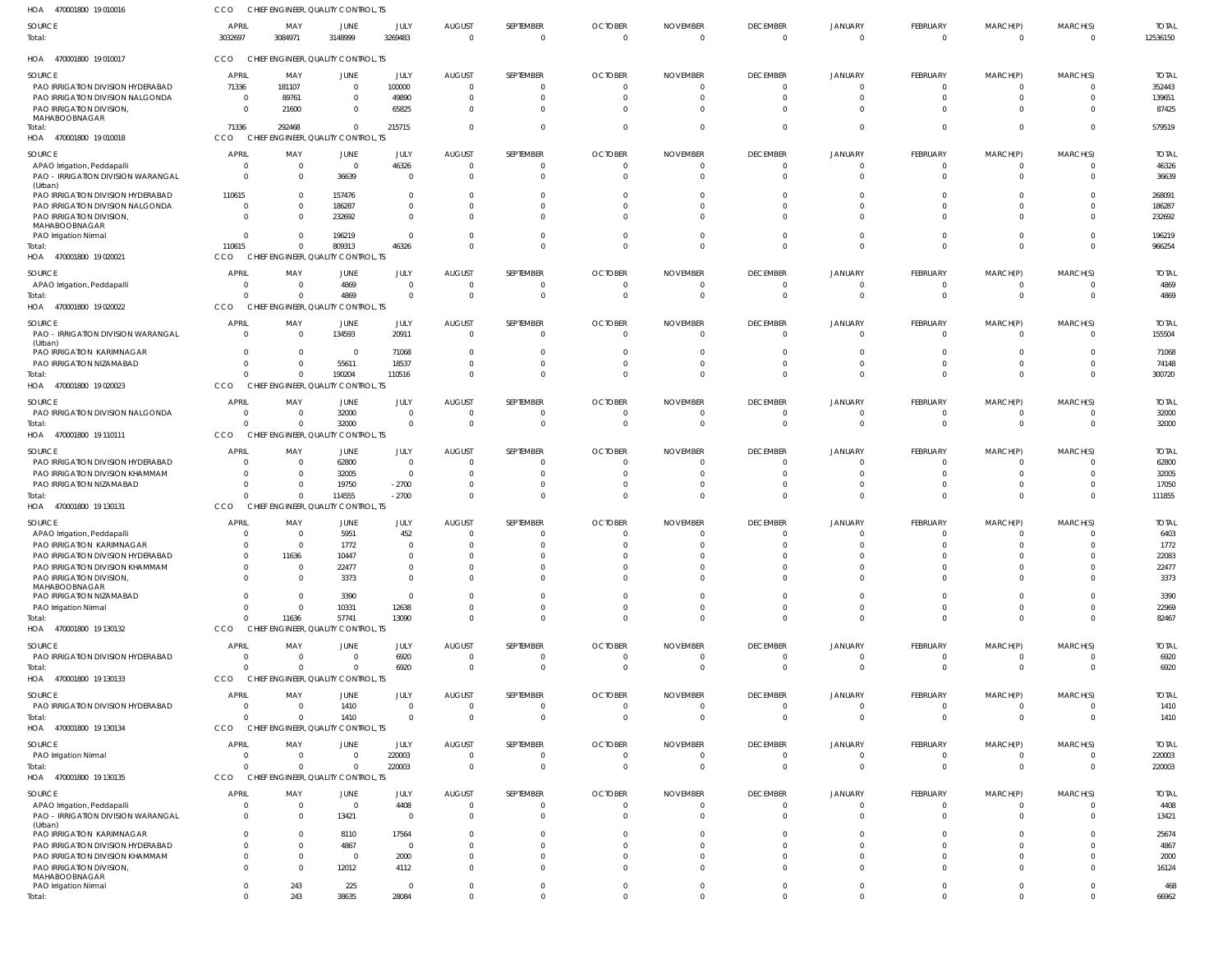|                                                                  |                         | CHIEF ENGINEER, QUALITY CONTROL, TS              |              |                 |                      |                            |                |                 |                          |                      |                         |                          |                            |                  |
|------------------------------------------------------------------|-------------------------|--------------------------------------------------|--------------|-----------------|----------------------|----------------------------|----------------|-----------------|--------------------------|----------------------|-------------------------|--------------------------|----------------------------|------------------|
| <b>SOURCE</b>                                                    | <b>APRIL</b>            | MAY                                              | JUNE         | JULY            | <b>AUGUST</b>        | SEPTEMBER                  | <b>OCTOBER</b> | <b>NOVEMBER</b> | <b>DECEMBER</b>          | <b>JANUARY</b>       | FEBRUARY                | MARCH(P)                 | MARCH(S)                   | <b>TOTAL</b>     |
| APAO Irrigation, Peddapalli                                      | $\Omega$                | $\overline{0}$                                   | $\Omega$     | 51307           | $\Omega$             | $\overline{0}$             | $\cap$         |                 | $\Omega$                 | $\Omega$             | $\mathbf{0}$            | $\mathbf{0}$             | - 0                        | 51307            |
| PAO IRRIGATION DIVISION HYDERABAD                                | $\Omega$                | $\Omega$                                         | 9471         | $\overline{0}$  | - 0                  | $\overline{0}$             | $\Omega$       |                 | $\mathbf 0$              | $\Omega$             | $\mathbf 0$             | $\mathbf 0$              | $\overline{0}$             | 9471             |
| PAO IRRIGATION DIVISION KHAMMAM                                  | $\Omega$                | $\Omega$                                         | 12198        | $\Omega$        |                      | $\overline{0}$             |                |                 |                          |                      | $\mathbf{0}$            | $\mathbf{0}$             | $\Omega$                   | 12198            |
| Total:                                                           | $\Omega$                | $\Omega$                                         | 21669        | 51307           |                      | $\Omega$                   |                |                 | $\Omega$                 | $\Omega$             | $\mathbf 0$             | $\mathbf{0}$             | $\Omega$                   | 72976            |
| HOA 470001800 19 240                                             | CCO                     | CHIEF ENGINEER, QUALITY CONTROL, TS              |              |                 |                      |                            |                |                 |                          |                      |                         |                          |                            |                  |
| <b>SOURCE</b>                                                    | <b>APRIL</b>            | MAY                                              | JUNE         | JULY            | <b>AUGUST</b>        | SEPTEMBER                  | <b>OCTOBER</b> | <b>NOVEMBER</b> | <b>DECEMBER</b>          | JANUARY              | FEBRUARY                | MARCH(P)                 | MARCH(S)                   | <b>TOTAL</b>     |
| PAO IRRIGATION DIVISION HYDERABAD                                | $\overline{\mathbf{0}}$ | $\overline{0}$                                   | 78615        | $\overline{0}$  | $\Omega$             | $\overline{0}$             | - 0            | - 0             | $\mathbf 0$              | $\Omega$             | $\overline{0}$          | $\overline{0}$           | $\overline{0}$             | 78615            |
| Total:                                                           | $\Omega$                | $\Omega$                                         | 78615        | $\overline{0}$  | $\Omega$             | $\overline{0}$             |                |                 | $\Omega$                 | $\Omega$             | $\mathbf{0}$            | $\mathbf{0}$             | $\overline{0}$             | 78615            |
| HOA 470001800 19 290291                                          | CCO                     | CHIEF ENGINEER, QUALITY CONTROL, TS              |              |                 |                      |                            |                |                 |                          |                      |                         |                          |                            |                  |
| SOURCE                                                           | <b>APRIL</b>            | MAY                                              | JUNE         | JULY            | <b>AUGUST</b>        | SEPTEMBER                  | <b>OCTOBER</b> | <b>NOVEMBER</b> | <b>DECEMBER</b>          | JANUARY              | FEBRUARY                | MARCH(P)                 | MARCH(S)                   | <b>TOTAL</b>     |
| PAO - IRRIGATION DIVISION WARANGAL                               | 488600                  | 488600                                           | 454270       | 449020          | $\Omega$             | $\overline{0}$             | $\Omega$       | $\Omega$        | $\mathbf 0$              | $\Omega$             | $\overline{0}$          | $\overline{0}$           | $\overline{0}$             | 1880490          |
| (Urban)                                                          |                         |                                                  |              |                 |                      |                            |                |                 |                          |                      |                         |                          |                            |                  |
| PAO IRRIGATION KARIMNAGAR                                        | 253040                  | 253040                                           | 253040       | 255510          |                      | $\Omega$                   |                |                 |                          |                      | 0                       | 0                        | $\Omega$                   | 1014630          |
| PAO IRRIGATION DIVISION HYDERABAD                                | 94000                   | 94000                                            | 94000        | 94000           |                      | $\Omega$                   |                |                 |                          |                      | $\Omega$                | $\Omega$                 | $\Omega$                   | 376000           |
| PAO IRRIGATION DIVISION NALGONDA                                 | 63550                   | 63550                                            | 63550        | 63550           |                      | $\Omega$                   |                |                 |                          |                      | $\mathbf{0}$            | $\mathbf{0}$             | $\Omega$                   | 254200           |
| PAO IRRIGATION DIVISION,                                         | 42940                   | 42940                                            | 42940        | 42940           |                      | $\Omega$                   |                |                 |                          |                      | $\Omega$                | $\Omega$                 | $\Omega$                   | 171760           |
| MAHABOOBNAGAR                                                    |                         |                                                  | 104820       |                 |                      | $\Omega$                   |                |                 |                          |                      | $\Omega$                |                          | $\Omega$                   |                  |
| PAO IRRIGATION NIZAMABAD                                         | 104820<br>82565         | 104820<br>82565                                  | 83675        | 106890<br>83675 |                      | $\Omega$                   |                |                 | $\Omega$                 | $\Omega$             | $\mathbf 0$             | 0<br>$\Omega$            | $\overline{0}$             | 421350<br>332480 |
| PAO Irrigation Nirmal<br>Total:                                  | 1129515                 | 1129515                                          | 1096295      | 1095585         |                      | $\Omega$                   |                |                 |                          | $\cap$               | $\mathbf 0$             | $\mathbf 0$              | $\Omega$                   | 4450910          |
| HOA 470001800 19 290292                                          | CCO                     | CHIEF ENGINEER, QUALITY CONTROL, TS              |              |                 |                      |                            |                |                 |                          |                      |                         |                          |                            |                  |
|                                                                  |                         |                                                  |              |                 |                      |                            |                |                 |                          |                      |                         |                          |                            |                  |
| <b>SOURCE</b>                                                    | <b>APRIL</b>            | MAY                                              | JUNE         | JULY            | <b>AUGUST</b>        | SEPTEMBER                  | <b>OCTOBER</b> | <b>NOVEMBER</b> | <b>DECEMBER</b>          | JANUARY              | FEBRUARY                | MARCH(P)                 | MARCH(S)                   | <b>TOTAL</b>     |
| PAO - IRRIGATION DIVISION WARANGAL                               | 5250                    | 5250                                             | 4815         | 4750            | $\Omega$             | $\overline{0}$             | - 0            | - 0             | $\mathbf 0$              | $\Omega$             | $\overline{0}$          | $\overline{0}$           | $\overline{0}$             | 20065            |
| (Urban)<br>PAO IRRIGATION KARIMNAGAR                             | 1850                    | 1850                                             | 1850         | 1850            | - 0                  | $\overline{0}$             |                |                 | $\Omega$                 |                      | $\mathbf 0$             | $\mathbf{0}$             | $\Omega$                   | 7400             |
| PAO IRRIGATION DIVISION HYDERABAD                                | 1700                    | 1700                                             | 1700         | 1700            |                      | $\overline{0}$             |                |                 | $\Omega$                 | $\Omega$             | $\mathbf{0}$            | $\overline{0}$           | $\overline{0}$             | 6800             |
| Total:                                                           | 8800                    | 8800                                             | 8365         | 8300            |                      | $\overline{0}$             |                |                 | $\Omega$                 |                      | $\mathbf 0$             | $\mathbf{0}$             | $\Omega$                   | 34265            |
| HOA 470001800 19 290293                                          | CCO                     | CHIEF ENGINEER, QUALITY CONTROL, TS              |              |                 |                      |                            |                |                 |                          |                      |                         |                          |                            |                  |
|                                                                  |                         |                                                  |              |                 |                      |                            |                |                 |                          |                      |                         |                          |                            |                  |
| SOURCE                                                           | <b>APRIL</b>            | MAY                                              | JUNE         | JULY            | <b>AUGUST</b>        | SEPTEMBER                  | <b>OCTOBER</b> | <b>NOVEMBER</b> | <b>DECEMBER</b>          | JANUARY              | FEBRUARY                | MARCH(P)                 | MARCH(S)                   | <b>TOTAL</b>     |
| PAO - IRRIGATION DIVISION WARANGAL                               | 187215                  | 187215                                           | 174045       | 172030          | $\Omega$             | $\overline{0}$             | $\Omega$       | $\Omega$        | $\mathbf 0$              | $\Omega$             | $\overline{0}$          | $\overline{0}$           | $\overline{0}$             | 720505           |
| (Urban)<br>PAO IRRIGATION KARIMNAGAR                             | 96825                   | 96825                                            | 96825        | 97782           |                      | $\Omega$                   |                |                 |                          |                      | $\Omega$                | $\Omega$                 | $\Omega$                   | 388257           |
| PAO IRRIGATION DIVISION HYDERABAD                                | 35872                   | 35872                                            | 35872        | 35872           |                      | $\Omega$                   |                |                 |                          |                      | $\Omega$                | $\Omega$                 | $\Omega$                   | 143488           |
| PAO IRRIGATION DIVISION NALGONDA                                 | 24398                   | 24398                                            | 24398        | 24398           |                      | $\Omega$                   |                |                 |                          |                      | $\Omega$                | $\Omega$                 | $\Omega$                   | 97592            |
| PAO IRRIGATION DIVISION,                                         | 16476                   | 16476                                            | 16476        | 16476           |                      | $\Omega$                   |                |                 |                          |                      | $\Omega$                | $\Omega$                 | $\Omega$                   | 65904            |
| MAHABOOBNAGAR                                                    |                         |                                                  |              |                 |                      |                            |                |                 |                          |                      |                         |                          |                            |                  |
| PAO IRRIGATION NIZAMABAD                                         | 40215                   | 40215                                            | 40215        | 41017           |                      | $\Omega$                   |                |                 |                          |                      | $\Omega$                | $\Omega$                 | $\overline{0}$             | 161662           |
| <b>PAO Irrigation Nirmal</b>                                     | 31661                   | 31661                                            | 32092        | 32092           |                      | $\overline{0}$             |                |                 | $\Omega$                 |                      | $\mathbf 0$             | $\mathbf{0}$             | $\overline{0}$             | 127506           |
| Total:                                                           | 432662                  | 432662                                           | 419923       | 419667          |                      | $\Omega$                   |                |                 |                          |                      | $\Omega$                | $\Omega$                 | $\Omega$                   | 1704914          |
| HOA 470001800 19 290294                                          | CCO                     | CHIEF ENGINEER, QUALITY CONTROL, TS              |              |                 |                      |                            |                |                 |                          |                      |                         |                          |                            |                  |
| <b>SOURCE</b>                                                    | APRIL                   | MAY                                              | JUNE         | JULY            | <b>AUGUST</b>        | SEPTEMBER                  | <b>OCTOBER</b> | <b>NOVEMBER</b> | <b>DECEMBER</b>          | JANUARY              | FEBRUARY                | MARCH(P)                 | MARCH(S)                   | <b>TOTAL</b>     |
| PAO - IRRIGATION DIVISION WARANGAL                               | 85576                   | 85576                                            | 78694        | 77655           | $\Omega$             | $\overline{0}$             | - 0            | - 0             | $\overline{0}$           | $\Omega$             | $\overline{0}$          | $\overline{0}$           | $\overline{\mathbf{0}}$    | 327501           |
|                                                                  |                         |                                                  |              |                 |                      |                            |                |                 |                          |                      |                         |                          |                            |                  |
| (Urban)                                                          |                         |                                                  |              |                 |                      |                            |                |                 |                          |                      |                         |                          |                            |                  |
| PAO IRRIGATION KARIMNAGAR                                        | 39726                   | 39726                                            | 39726        | 44545           |                      | 0                          |                |                 |                          |                      | $\mathbf{0}$            | $\Omega$                 | $\Omega$                   | 163723           |
| PAO IRRIGATION DIVISION HYDERABAD                                | 27753                   | 27753                                            | 27753        | 27753           |                      | $\Omega$                   |                |                 |                          |                      | $\Omega$                | $\Omega$                 | $\Omega$                   | 111012           |
| PAO IRRIGATION DIVISION NALGONDA                                 | 9123                    | 9123                                             | 9123         | 9123            |                      | $\Omega$                   |                |                 |                          |                      | $\mathbf{0}$            | $\Omega$                 | - 0                        | 36492            |
| PAO IRRIGATION DIVISION,                                         | 8498                    | 8498                                             | 8498         | 8498            |                      | $\Omega$                   |                |                 |                          |                      | $\Omega$                | $\Omega$                 | $\Omega$                   | 33992            |
| MAHABOOBNAGAR<br>PAO Irrigation Nirmal                           | 11839                   | 11839                                            | 12000        | 12000           | $\cap$               | $\overline{0}$             |                |                 |                          | $\Omega$             | $\mathbf{0}$            | $\overline{0}$           | $\overline{0}$             | 47678            |
| Total:                                                           | 182515                  | 182515                                           | 175794       | 179574          | $\Omega$             | $\overline{0}$             | $\Omega$       | $\Omega$        | $\mathbf{0}$             | $\overline{0}$       | $\overline{0}$          | $\overline{0}$           | $\overline{0}$             | 720398           |
| HOA 470001800 19 290295                                          | CCO                     | CHIEF ENGINEER, QUALITY CONTROL, TS              |              |                 |                      |                            |                |                 |                          |                      |                         |                          |                            |                  |
|                                                                  |                         |                                                  |              |                 |                      |                            |                |                 |                          |                      |                         |                          |                            |                  |
| <b>SOURCE</b>                                                    | <b>APRIL</b>            | MAY                                              | JUNE         | JULY            | <b>AUGUST</b>        | SEPTEMBER                  | <b>OCTOBER</b> | <b>NOVEMBER</b> | <b>DECEMBER</b>          | JANUARY              | <b>FEBRUARY</b>         | MARCH(P)                 | MARCH(S)                   | <b>TOTAL</b>     |
| PAO IRRIGATION KARIMNAGAR                                        | $\overline{0}$          | 10000                                            | $\Omega$     | $\Omega$        | $\Omega$             | $\overline{0}$             | $\Omega$       | $\Omega$        | $\mathbf 0$              | $\mathbf 0$          | $\overline{0}$          | $\overline{0}$           | $\overline{0}$             | 10000            |
| Total:                                                           | $\Omega$                | 10000                                            | $\Omega$     | $\Omega$        | $\Omega$             | $\overline{0}$             | $\Omega$       | $\Omega$        | $\mathbf 0$              | $\Omega$             | $\overline{0}$          | $\overline{0}$           | $\overline{0}$             | 10000            |
| HOA 470001800 19 300302                                          | CCO                     | CHIEF ENGINEER, QUALITY CONTROL, TS              |              |                 |                      |                            |                |                 |                          |                      |                         |                          |                            |                  |
| <b>SOURCE</b>                                                    | <b>APRIL</b>            | MAY                                              | JUNE         | JULY            | <b>AUGUST</b>        | SEPTEMBER                  | <b>OCTOBER</b> | <b>NOVEMBER</b> | <b>DECEMBER</b>          | JANUARY              | <b>FEBRUARY</b>         | MARCH(P)                 | MARCH(S)                   | <b>TOTAL</b>     |
| APAO Irrigation, Peddapalli                                      | $\overline{0}$          | - 0                                              | 17291        | 17291           | $\Omega$             | $\overline{0}$             | $\cap$         | $\cap$          | $\Omega$                 | $\mathbf 0$          | $\overline{0}$          | $\overline{0}$           | $\overline{0}$             | 34582            |
| PAO IRRIGATION DIVISION HYDERABAD                                | 201487                  | 0                                                | $\Omega$     | $\overline{0}$  |                      | $\overline{0}$             |                |                 | $\Omega$                 | $\Omega$             | $\overline{0}$          | $\mathbf 0$              | $\Omega$                   | 201487           |
| PAO IRRIGATION DIVISION KHAMMAM                                  | $\overline{\mathbf{0}}$ | $\Omega$                                         | 21108        | $\overline{0}$  |                      | $\overline{0}$             |                |                 | $\Omega$                 | $\Omega$             | $\mathbf 0$             | $\mathbf 0$              | $\Omega$                   | 21108            |
| PAO Irrigation Nirmal                                            | 21526                   | $\Omega$                                         | $\Omega$     | $\overline{0}$  |                      | $\overline{0}$             |                |                 | $\Omega$                 | $\Omega$             | $\mathbf{0}$            | $\mathbf{0}$             | $\overline{0}$             | 21526            |
| Total:                                                           | 223013                  | 0                                                | 38399        | 17291           |                      | $\overline{0}$             |                |                 | $\Omega$                 | $\Omega$             | $\mathbf 0$             | $\mathbf{0}$             | $\overline{0}$             | 278703           |
| HOA 470001800 19 310318                                          | CCO                     | CHIEF ENGINEER, QUALITY CONTROL, TS              |              |                 |                      |                            |                |                 |                          |                      |                         |                          |                            |                  |
| <b>SOURCE</b>                                                    | <b>APRIL</b>            | MAY                                              | JUNE         | JULY            | <b>AUGUST</b>        | SEPTEMBER                  | <b>OCTOBER</b> | <b>NOVEMBER</b> | <b>DECEMBER</b>          | JANUARY              | <b>FEBRUARY</b>         | MARCH(P)                 | MARCH(S)                   | <b>TOTAL</b>     |
| PAO - IRRIGATION DIVISION WARANGAL                               | $\Omega$                | $\Omega$                                         | 20000        | $\Omega$        | $\Omega$             | $\overline{0}$             | $\Omega$       | $\Omega$        | $\overline{0}$           | $\Omega$             | $\overline{0}$          | $\overline{0}$           | $\overline{0}$             | 20000            |
| (Urban)                                                          |                         |                                                  |              |                 |                      |                            |                |                 |                          |                      |                         |                          |                            |                  |
| Total:                                                           | $\Omega$                | $\Omega$                                         | 20000        | $\Omega$        | $\Omega$             | $\overline{0}$             | $\Omega$       |                 | $\Omega$                 | $\Omega$             | $\overline{0}$          | $\mathbf{0}$             | $\overline{0}$             | 20000            |
| HOA 470001800 21 010011                                          | CCO                     | CHIEF ENGINEER, IRRIGATION, WARANGAL             |              |                 |                      |                            |                |                 |                          |                      |                         |                          |                            |                  |
| <b>SOURCE</b>                                                    | APRIL                   | MAY                                              | JUNE         | JULY            | <b>AUGUST</b>        | SEPTEMBER                  | <b>OCTOBER</b> | <b>NOVEMBER</b> | <b>DECEMBER</b>          | JANUARY              | <b>FEBRUARY</b>         | MARCH(P)                 | MARCH(S)                   | <b>TOTAL</b>     |
| APAO Irrigation, Jangaon                                         | 5057272                 | 6770463                                          | 6356901      | 6291592         | $\Omega$             | $\overline{0}$             | - 0            |                 | $\mathbf{0}$             | $\Omega$             | $\overline{0}$          | $\overline{0}$           | $\overline{0}$             | 24476228         |
| APAO Irrigation, Mahabubabad                                     | 1828955                 | 4348876                                          | 3229860      | 3165279         | $\Omega$             | $\overline{0}$             |                |                 | $\Omega$                 | $\Omega$             | $\mathbf{0}$            | $\overline{0}$           | $\Omega$                   | 12572970         |
| APAO Irrigation, Waranagal Rural                                 | 1009135                 | 4413356                                          | 2822351      | 3508411         |                      | $\Omega$                   |                |                 | $\Omega$                 | $\Omega$             | $\mathbf 0$             | $\mathbf 0$              | $\Omega$                   | 11753253         |
| APAO Irrigation, Yadadri                                         | 344840                  | 344840                                           | 344840       | 314660          |                      | $\Omega$                   |                |                 | $\Omega$                 | $\Omega$             | $\mathbf 0$             | $\mathbf 0$              | $\Omega$                   | 1349180          |
| PAO - IRRIGATION DIVISION WARANGAL                               | 6565768                 | 6867447                                          | 6531814      | 7250391         | $\cap$               | $\overline{0}$             |                |                 | $\Omega$                 | $\Omega$             | $\mathbf{0}$            | $\mathbf 0$              | $\Omega$                   | 27215420         |
| (Urban)                                                          |                         |                                                  |              |                 | $\Omega$             | $\overline{0}$             | $\Omega$       | $\Omega$        | $\Omega$                 | $\Omega$             | $\mathbf{0}$            | $\mathbf{0}$             | $\mathbf{0}$               |                  |
| Total:<br>HOA 470001800 21 010012                                | 14805970<br>CCO         | 22744982<br>CHIEF ENGINEER, IRRIGATION, WARANGAL | 19285766     | 20530333        |                      |                            |                |                 |                          |                      |                         |                          |                            | 77367051         |
|                                                                  |                         |                                                  |              |                 |                      |                            |                |                 |                          |                      |                         |                          |                            |                  |
| SOURCE                                                           | <b>APRIL</b>            | MAY                                              | JUNE         | JULY            | <b>AUGUST</b>        | SEPTEMBER                  | <b>OCTOBER</b> | <b>NOVEMBER</b> | <b>DECEMBER</b>          | JANUARY              | FEBRUARY                | MARCH(P)                 | MARCH(S)                   | <b>TOTAL</b>     |
| APAO Irrigation, Jangaon                                         | 27705                   | 9560                                             | 12476        | 19198           | $\Omega$             | $\Omega$                   | $\Omega$       | - 0             | $\Omega$                 | $\Omega$             | $\Omega$                | $\Omega$                 | $\Omega$                   | 68939            |
| APAO Irrigation, Mahabubabad<br>APAO Irrigation, Waranagal Rural | 9138<br>2000            | 8188<br>14656                                    | 6671<br>7878 | 6705<br>17638   | $\Omega$<br>$\Omega$ | $\overline{0}$<br>$\Omega$ | $\Omega$       | - 0             | $\mathbf{0}$<br>$\Omega$ | $\Omega$<br>$\Omega$ | $\mathbf 0$<br>$\Omega$ | $\mathbf{0}$<br>$\Omega$ | $\overline{0}$<br>$\Omega$ | 30702<br>42172   |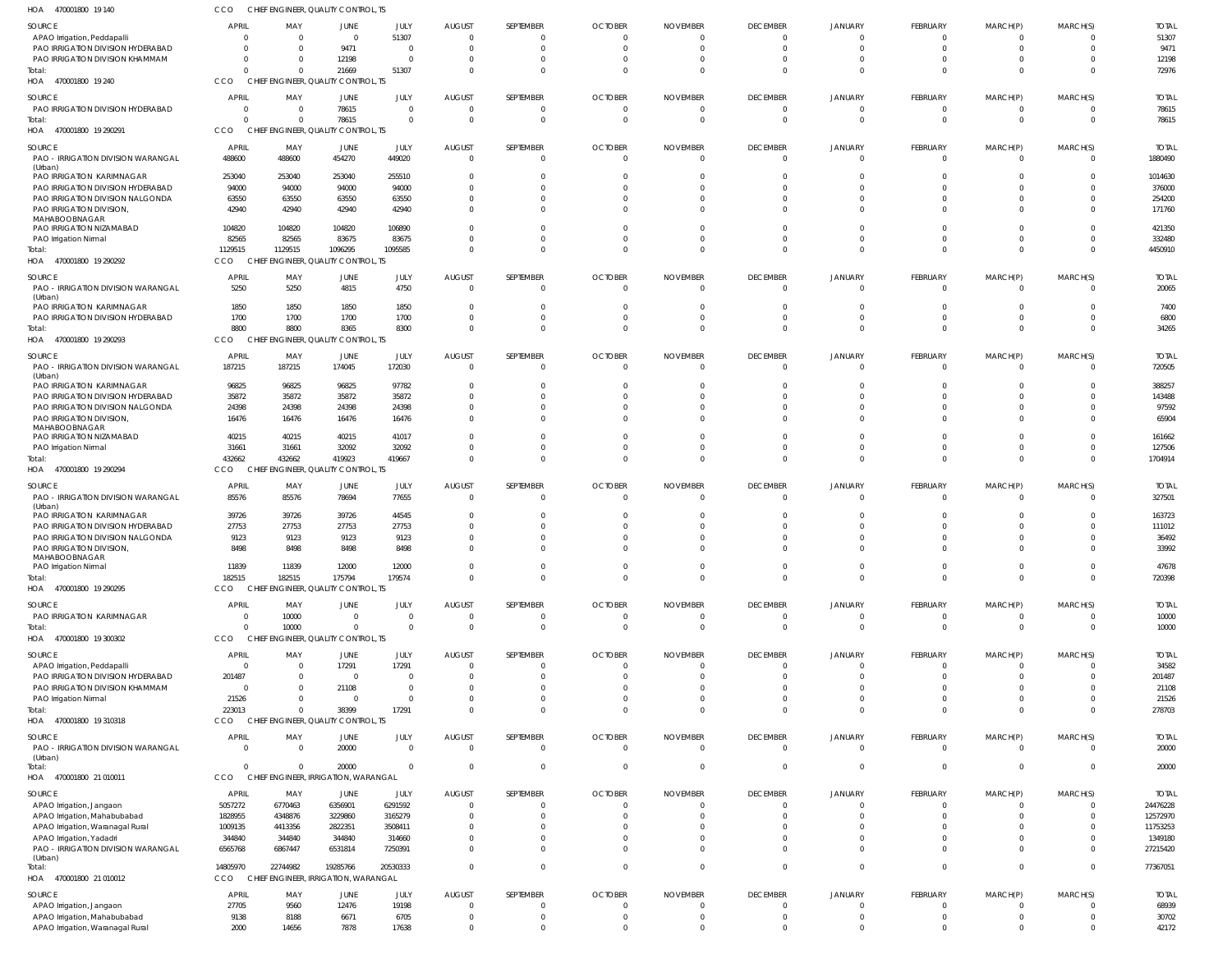| HOA<br>470001800 21 010012                                                                                                                                                                    | CCO                                                                       |                                                                       | CHIEF ENGINEER, IRRIGATION, WARANGAL                              |                                                                   |                                                                                             |                                                      |                                                                                              |                                                                             |                                                                         |                                                         |                                                                                               |                                                                                      |                                                     |                                                                                |
|-----------------------------------------------------------------------------------------------------------------------------------------------------------------------------------------------|---------------------------------------------------------------------------|-----------------------------------------------------------------------|-------------------------------------------------------------------|-------------------------------------------------------------------|---------------------------------------------------------------------------------------------|------------------------------------------------------|----------------------------------------------------------------------------------------------|-----------------------------------------------------------------------------|-------------------------------------------------------------------------|---------------------------------------------------------|-----------------------------------------------------------------------------------------------|--------------------------------------------------------------------------------------|-----------------------------------------------------|--------------------------------------------------------------------------------|
| SOURCE<br>PAO - IRRIGATION DIVISION WARANGAL<br>(Urban)                                                                                                                                       | <b>APRIL</b><br>67924                                                     | MAY<br>79222                                                          | JUNE<br>77546                                                     | JULY<br>83265                                                     | <b>AUGUST</b><br>$\mathbf 0$                                                                | SEPTEMBER<br>$\Omega$                                | <b>OCTOBER</b><br>$\overline{0}$                                                             | <b>NOVEMBER</b><br>$\Omega$                                                 | <b>DECEMBER</b><br>$\Omega$                                             | JANUARY<br>$\Omega$                                     | <b>FEBRUARY</b><br>$\overline{0}$                                                             | MARCH(P)<br>$\mathbf{0}$                                                             | MARCH(S)<br>$\Omega$                                | <b>TOTAL</b><br>307957                                                         |
| Total:<br>HOA<br>470001800 21 010013                                                                                                                                                          | 106767<br><b>CCO</b>                                                      | 111626                                                                | 104571<br>CHIEF ENGINEER, IRRIGATION, WARANGAL                    | 126806                                                            | $\Omega$                                                                                    | $\cap$                                               | $\overline{0}$                                                                               | $\Omega$                                                                    | $\Omega$                                                                |                                                         | $\Omega$                                                                                      | $\mathbf 0$                                                                          | $\Omega$                                            | 449770                                                                         |
| SOURCE<br>APAO Irrigation, Jangaon<br>APAO Irrigation, Mahabubabad<br>APAO Irrigation, Waranagal Rural<br>APAO Irrigation, Yadadri<br>PAO - IRRIGATION DIVISION WARANGAL<br>(Urban)           | <b>APRIL</b><br>1942590<br>703215<br>387845<br>132343<br>2514726          | MAY<br>2593679<br>1671605<br>1695948<br>132343<br>2636765             | JUNE<br>2757950<br>1498907<br>1402205<br>147741<br>2802597        | JULY<br>2422852<br>1493153<br>1314073<br>120757<br>2827824        | <b>AUGUST</b><br>$\mathbf 0$<br>$\overline{0}$<br>$\mathbf 0$<br>$\Omega$<br>$\Omega$       | SEPTEMBER                                            | <b>OCTOBER</b><br>$\overline{0}$<br>$\Omega$<br>$\Omega$<br>$\Omega$<br>$\Omega$             | <b>NOVEMBER</b><br>$\Omega$<br>$\Omega$<br>$\Omega$<br>$\Omega$<br>$\Omega$ | <b>DECEMBER</b><br>0<br>0<br>0                                          | JANUARY<br>$\Omega$                                     | <b>FEBRUARY</b><br>$\overline{0}$<br>$\mathbf 0$<br>$\Omega$<br>$\Omega$<br>$\Omega$          | MARCH(P)<br>$\mathbf 0$<br>$\mathbf 0$<br>$\Omega$<br>$\Omega$<br>$\Omega$           | MARCH(S)                                            | <b>TOTAL</b><br>9717071<br>5366880<br>4800071<br>533184<br>10781912            |
| Total:<br>HOA 470001800 21 010016                                                                                                                                                             | 5680719<br><b>CCO</b>                                                     | 8730340                                                               | 8609400<br>CHIEF ENGINEER, IRRIGATION, WARANGAL                   | 8178659                                                           | $\Omega$                                                                                    |                                                      | $\overline{0}$                                                                               | $\Omega$                                                                    | $\Omega$                                                                | $\Omega$                                                | $\Omega$                                                                                      | $\mathbf 0$                                                                          | $\Omega$                                            | 31199118                                                                       |
| SOURCE<br>APAO Irrigation, Jangaon<br>APAO Irrigation, Mahabubabad<br>APAO Irrigation, Waranagal Rural<br>APAO Irrigation, Yadadri<br>PAO - IRRIGATION DIVISION WARANGAL<br>(Urban)<br>Total: | <b>APRIL</b><br>813164<br>307534<br>164926<br>49489<br>1150435<br>2485548 | MAY<br>884895<br>642868<br>543411<br>49489<br>1269132<br>3389795      | JUNE<br>827004<br>397049<br>338404<br>49489<br>1292344<br>2904290 | JULY<br>817689<br>385523<br>457210<br>45157<br>1354988<br>3060567 | <b>AUGUST</b><br>$\mathbf 0$<br>$\mathbf 0$<br>$\Omega$<br>$\Omega$<br>$\Omega$<br>$\Omega$ | SEPTEMBER<br>$\cap$                                  | <b>OCTOBER</b><br>$\Omega$<br>$\Omega$<br>$\Omega$<br>$\Omega$<br>$\Omega$<br>$\overline{0}$ | <b>NOVEMBER</b><br>$\cap$<br>$\Omega$<br>$\Omega$<br>$\Omega$<br>$\Omega$   | <b>DECEMBER</b><br>0<br>$\Omega$                                        | JANUARY<br>$\Omega$                                     | <b>FEBRUARY</b><br>$\mathbf 0$<br>$\mathbf 0$<br>$\Omega$<br>$\Omega$<br>$\Omega$<br>$\Omega$ | MARCH(P)<br>$\Omega$<br>$\Omega$<br>$\Omega$<br>$\Omega$<br>$\Omega$<br>$\mathbf{0}$ | MARCH(S)<br>$\Omega$                                | <b>TOTAL</b><br>3342752<br>1732974<br>1503951<br>193624<br>5066899<br>11840200 |
| HOA 470001800 21 010017                                                                                                                                                                       | CCO                                                                       |                                                                       | CHIEF ENGINEER, IRRIGATION, WARANGAL                              |                                                                   |                                                                                             |                                                      |                                                                                              |                                                                             |                                                                         |                                                         |                                                                                               |                                                                                      |                                                     |                                                                                |
| SOURCE<br>APAO Irrigation, Jangaon<br>APAO Irrigation, Mahabubabad<br>PAO - IRRIGATION DIVISION WARANGAL<br>(Urban)<br>Total:                                                                 | <b>APRIL</b><br>$\Omega$<br>$\Omega$<br>$\overline{0}$<br>$\Omega$        | MAY<br>38224<br>$\overline{0}$<br>53892<br>92116                      | JUNE<br>160000<br>132309<br>8523<br>300832                        | JULY<br>$\circ$<br>$\overline{0}$<br>125461<br>125461             | <b>AUGUST</b><br>$\mathbf 0$<br>$\mathbf 0$<br>$\overline{0}$<br>$\overline{0}$             | SEPTEMBER<br>$\Omega$                                | <b>OCTOBER</b><br>$\mathbf{0}$<br>$\overline{0}$<br>$\Omega$<br>$\Omega$                     | <b>NOVEMBER</b><br>$\Omega$<br>$\Omega$<br>$\Omega$<br>$\Omega$             | <b>DECEMBER</b><br>0<br>$\Omega$<br>$\Omega$                            | JANUARY<br>$\Omega$                                     | FEBRUARY<br>$\mathbf 0$<br>$\overline{0}$<br>$\Omega$<br>$\overline{0}$                       | MARCH(P)<br>$\mathbf 0$<br>$\mathbf 0$<br>$\Omega$<br>$\overline{0}$                 | MARCH(S)<br>$\Omega$                                | <b>TOTAL</b><br>198224<br>132309<br>187876<br>518409                           |
| HOA 470001800 21 010018<br>SOURCE                                                                                                                                                             | CCO<br><b>APRIL</b>                                                       | MAY                                                                   | CHIEF ENGINEER, IRRIGATION, WARANGAL<br>JUNE                      | JULY                                                              | <b>AUGUST</b>                                                                               | SEPTEMBER                                            | <b>OCTOBER</b>                                                                               | <b>NOVEMBER</b>                                                             | <b>DECEMBER</b>                                                         | JANUARY                                                 | <b>FEBRUARY</b>                                                                               | MARCH(P)                                                                             | MARCH(S)                                            | <b>TOTAL</b>                                                                   |
| APAO Irrigation, Jangaon<br>APAO Irrigation, Mahabubabad<br>APAO Irrigation, Waranagal Rural<br>PAO - IRRIGATION DIVISION WARANGAL<br>(Urban)<br>Total:                                       | $\Omega$<br>$\Omega$<br>$\Omega$<br>$\Omega$<br>$\Omega$                  | 71363<br>$\overline{0}$<br>$\overline{0}$<br>$\overline{0}$<br>71363  | 408541<br>73277<br>131372<br>795712<br>1408902                    | $\circ$<br>$\overline{0}$<br>$\overline{0}$<br>68268<br>68268     | $\Omega$<br>$\overline{0}$<br>0<br>$\Omega$<br>$\Omega$                                     | $\cap$                                               | $\mathbf{0}$<br>$\Omega$<br>$\Omega$<br>$\Omega$<br>$\Omega$                                 | $\Omega$<br>$\Omega$<br>$\Omega$<br>$\Omega$<br>$\Omega$                    | 0<br>$\Omega$                                                           | $\Omega$                                                | $^{\circ}$<br>$\mathbf 0$<br>$\Omega$<br>$\Omega$<br>$\Omega$                                 | 0<br>$\mathbf 0$<br>$\Omega$<br>$\Omega$<br>$\Omega$                                 | $\Omega$                                            | 479904<br>73277<br>131372<br>863980<br>1548533                                 |
| HOA 470001800 21 020022                                                                                                                                                                       | CCO                                                                       |                                                                       | CHIEF ENGINEER, IRRIGATION, WARANGAL                              |                                                                   |                                                                                             |                                                      |                                                                                              |                                                                             |                                                                         |                                                         |                                                                                               |                                                                                      |                                                     |                                                                                |
| SOURCE<br>APAO Irrigation, Jangaon                                                                                                                                                            | <b>APRIL</b><br>$\Omega$                                                  | MAY<br>$\overline{0}$                                                 | JUNE<br>0                                                         | JULY<br>17801                                                     | <b>AUGUST</b><br>$\mathbf 0$                                                                | SEPTEMBER                                            | <b>OCTOBER</b><br>$\mathbf{0}$                                                               | <b>NOVEMBER</b><br>$\Omega$                                                 | <b>DECEMBER</b><br>0                                                    | JANUARY                                                 | <b>FEBRUARY</b><br>$\mathbf 0$                                                                | MARCH(P)<br>$\mathbf 0$                                                              | MARCH(S)                                            | <b>TOTAL</b><br>17801                                                          |
| PAO - IRRIGATION DIVISION WARANGAL<br>(Urban)<br>Total:<br>HOA<br>470001800 21 110111                                                                                                         | $\overline{0}$<br>$\Omega$<br>CCO                                         | 73748<br>73748                                                        | 0<br>$\mathbf{0}$<br>CHIEF ENGINEER, IRRIGATION, WARANGAL         | 10718<br>28519                                                    | $\overline{0}$<br>$\overline{0}$                                                            | $\Omega$<br>$\cap$                                   | $\overline{0}$<br>$\overline{0}$                                                             | $\Omega$<br>$\Omega$                                                        | $\Omega$<br>0                                                           | $\Omega$                                                | $\overline{0}$<br>$\overline{0}$                                                              | $\mathbf 0$<br>$\overline{0}$                                                        | $\Omega$                                            | 84466<br>102267                                                                |
| SOURCE<br>PAO - IRRIGATION DIVISION WARANGAL<br>(Urban)<br>Total:<br>HOA 470001800 21 130131                                                                                                  | <b>APRIL</b><br>$\Omega$<br>$\Omega$<br>CCO                               | MAY<br>$\Omega$<br>$\Omega$                                           | JUNE<br>21935<br>21935<br>CHIEF ENGINEER, IRRIGATION, WARANGAL    | JULY<br>$\overline{0}$<br>$\Omega$                                | <b>AUGUST</b><br>$\overline{0}$<br>$\Omega$                                                 | SEPTEMBER<br>$\Omega$                                | <b>OCTOBER</b><br>$\Omega$<br>$\Omega$                                                       | <b>NOVEMBER</b><br>$\Omega$<br>$\Omega$                                     | <b>DECEMBER</b><br>$\Omega$                                             | JANUARY<br>$\Omega$                                     | FEBRUARY<br>$\overline{0}$<br>$\Omega$                                                        | MARCH(P)<br>$\Omega$<br>$\Omega$                                                     | MARCH(S)<br>$\cap$<br>$\cap$                        | <b>TOTAL</b><br>21935<br>21935                                                 |
| SOURCE<br>PAO - IRRIGATION DIVISION WARANGAL                                                                                                                                                  | <b>APRIL</b><br>$\Omega$                                                  | MAY<br>6018                                                           | JUNE<br>3569                                                      | JULY<br>17098                                                     | <b>AUGUST</b><br>$\overline{0}$                                                             | SEPTEMBER<br>$\Omega$                                | <b>OCTOBER</b><br>$\overline{0}$                                                             | <b>NOVEMBER</b><br>$\Omega$                                                 | <b>DECEMBER</b><br>$\mathbf{0}$                                         | JANUARY<br>$\Omega$                                     | <b>FEBRUARY</b><br>$\overline{0}$                                                             | MARCH(P)<br>$\overline{0}$                                                           | MARCH(S)<br>- 0                                     | <b>TOTAL</b><br>26685                                                          |
| (Urban)<br>Total:<br>HOA 470001800 21 130132                                                                                                                                                  | $\overline{0}$<br>CCO                                                     | 6018                                                                  | 3569<br>CHIEF ENGINEER, IRRIGATION, WARANGAL                      | 17098                                                             | $\overline{0}$                                                                              | $\Omega$                                             | $\overline{0}$                                                                               | $\Omega$                                                                    | $\mathbf{0}$                                                            | $\Omega$                                                | $\overline{0}$                                                                                | $\overline{0}$                                                                       | $\Omega$                                            | 26685                                                                          |
| SOURCE<br>PAO - IRRIGATION DIVISION WARANGAL<br>(Urban)                                                                                                                                       | <b>APRIL</b><br>$\Omega$                                                  | MAY<br>$\Omega$                                                       | JUNE<br>39738                                                     | JULY<br>$\Omega$                                                  | <b>AUGUST</b><br>$\overline{0}$                                                             | SEPTEMBER<br>$\Omega$                                | <b>OCTOBER</b><br>$\Omega$                                                                   | <b>NOVEMBER</b><br>$\Omega$                                                 | <b>DECEMBER</b><br>$\Omega$                                             | JANUARY<br>$\Omega$                                     | <b>FEBRUARY</b><br>$\overline{0}$                                                             | MARCH(P)<br>$\overline{0}$                                                           | MARCH(S)<br>$\Omega$                                | <b>TOTAL</b><br>39738                                                          |
| Total:<br>HOA 470001800 21 130134                                                                                                                                                             | $\Omega$<br>CCO                                                           | $\Omega$                                                              | 39738<br>CHIEF ENGINEER, IRRIGATION, WARANGAL                     | $\Omega$                                                          | $\Omega$                                                                                    | $\Omega$                                             | $\Omega$                                                                                     | $\Omega$                                                                    | $\Omega$                                                                | $\Omega$                                                | $\Omega$                                                                                      | $\overline{0}$                                                                       | $\Omega$                                            | 39738                                                                          |
| SOURCE<br>APAO Irrigation, Waranagal Rural<br>APAO Irrigation, Yadadri<br>PAO - IRRIGATION DIVISION WARANGAL<br>(Urban)<br>Total:                                                             | <b>APRIL</b><br>$\Omega$<br>$\Omega$<br>$\Omega$<br>$\Omega$              | MAY<br>$\overline{0}$<br>$\overline{0}$<br>$\overline{0}$<br>$\Omega$ | JUNE<br>$\mathbf{0}$<br>$\overline{0}$<br>94050<br>94050          | JULY<br>313500<br>31429<br>$\overline{0}$<br>344929               | <b>AUGUST</b><br>$\mathbf 0$<br>$\mathbf 0$<br>$\overline{0}$<br>$\overline{0}$             | SEPTEMBER<br>$\Omega$<br>- 0<br>$\Omega$<br>$\Omega$ | <b>OCTOBER</b><br>$\overline{0}$<br>$\overline{0}$<br>$\overline{0}$<br>$\overline{0}$       | <b>NOVEMBER</b><br>$\Omega$<br>$\Omega$<br>$\Omega$<br>$\Omega$             | <b>DECEMBER</b><br>$\mathbf{0}$<br>$\Omega$<br>$\mathbf{0}$<br>$\Omega$ | JANUARY<br>$\Omega$<br>$\Omega$<br>$\Omega$<br>$\Omega$ | <b>FEBRUARY</b><br>$\overline{0}$<br>$\overline{0}$<br>$\overline{0}$<br>$\Omega$             | MARCH(P)<br>$\mathbf 0$<br>$\mathbf 0$<br>$\mathbf{0}$<br>$\overline{0}$             | MARCH(S)<br>$\Omega$<br>- 0<br>$\Omega$<br>$\Omega$ | <b>TOTAL</b><br>313500<br>31429<br>94050<br>438979                             |
| HOA 470001800 21 130135<br>SOURCE                                                                                                                                                             | CCO<br><b>APRIL</b>                                                       | MAY                                                                   | CHIEF ENGINEER, IRRIGATION, WARANGAL<br>JUNE                      | JULY                                                              | <b>AUGUST</b>                                                                               | SEPTEMBER                                            | <b>OCTOBER</b>                                                                               | <b>NOVEMBER</b>                                                             | <b>DECEMBER</b>                                                         | JANUARY                                                 | <b>FEBRUARY</b>                                                                               | MARCH(P)                                                                             | MARCH(S)                                            | <b>TOTAL</b>                                                                   |
| APAO Irrigation, Jangaon<br>PAO - IRRIGATION DIVISION WARANGAL<br>(Urban)<br>Total:                                                                                                           | $\overline{0}$<br>$\Omega$<br>$\Omega$                                    | $\overline{0}$<br>$\overline{0}$<br>$\Omega$                          | 14743<br>$\mathbf{0}$<br>14743                                    | $\Omega$<br>140157<br>140157                                      | $\mathbf 0$<br>$\overline{0}$<br>$\overline{0}$                                             | $\Omega$<br>$\Omega$                                 | $\Omega$<br>$\Omega$<br>$\overline{0}$                                                       | $\Omega$<br>$\Omega$<br>$\Omega$                                            | 0<br>$\Omega$<br>$\Omega$                                               | $\Omega$<br>$\Omega$<br>$\Omega$                        | $^{\circ}$<br>$\overline{0}$<br>$\overline{0}$                                                | $\mathbf 0$<br>$\mathbf{0}$<br>$\mathbf 0$                                           | $\Omega$<br>$\Omega$                                | 14743<br>140157<br>154900                                                      |
| HOA 470001800 21 140<br>SOURCE                                                                                                                                                                | CCO<br><b>APRIL</b>                                                       | MAY                                                                   | CHIEF ENGINEER, IRRIGATION, WARANGAL<br>JUNE                      | JULY                                                              | <b>AUGUST</b>                                                                               | SEPTEMBER                                            | <b>OCTOBER</b>                                                                               | <b>NOVEMBER</b>                                                             | <b>DECEMBER</b>                                                         | JANUARY                                                 | <b>FEBRUARY</b>                                                                               | MARCH(P)                                                                             | MARCH(S)                                            | <b>TOTAL</b>                                                                   |
| APAO Irrigation, Waranagal Rural<br>Total:<br>HOA 470001800 21 240                                                                                                                            | $\overline{0}$<br>$\Omega$<br>CCO                                         | $\overline{0}$<br>$\overline{0}$                                      | $\mathbf{0}$<br>$\Omega$<br>CHIEF ENGINEER, IRRIGATION, WARANGAL  | 46986<br>46986                                                    | $\mathbf{0}$<br>$\overline{0}$                                                              | - 0<br>$\Omega$                                      | $\overline{0}$<br>$\overline{0}$                                                             | $\Omega$<br>$\Omega$                                                        | $\mathbf{0}$<br>$\mathbf{0}$                                            | $\Omega$<br>$\Omega$                                    | $\overline{0}$<br>$\Omega$                                                                    | $\overline{0}$<br>$\overline{0}$                                                     | $\Omega$<br>$\Omega$                                | 46986<br>46986                                                                 |
| SOURCE<br>PAO - IRRIGATION DIVISION WARANGAL<br>(Urban)<br>Total:                                                                                                                             | <b>APRIL</b><br>$\overline{\mathbf{0}}$<br>$\overline{0}$                 | MAY<br>32696<br>32696                                                 | JUNE<br>88808<br>88808                                            | JULY<br>13644<br>13644                                            | <b>AUGUST</b><br>$\overline{0}$<br>$\overline{0}$                                           | SEPTEMBER<br>$\Omega$<br>$\Omega$                    | <b>OCTOBER</b><br>$\Omega$<br>$\overline{0}$                                                 | <b>NOVEMBER</b><br>$\Omega$<br>$\overline{0}$                               | <b>DECEMBER</b><br>$\Omega$<br>$\mathbf{0}$                             | JANUARY<br>$\Omega$<br>$\mathbf 0$                      | <b>FEBRUARY</b><br>$\overline{0}$<br>$\mathbf 0$                                              | MARCH(P)<br>$\mathbf 0$<br>$\overline{0}$                                            | MARCH(S)<br>$\Omega$                                | <b>TOTAL</b><br>135148<br>135148                                               |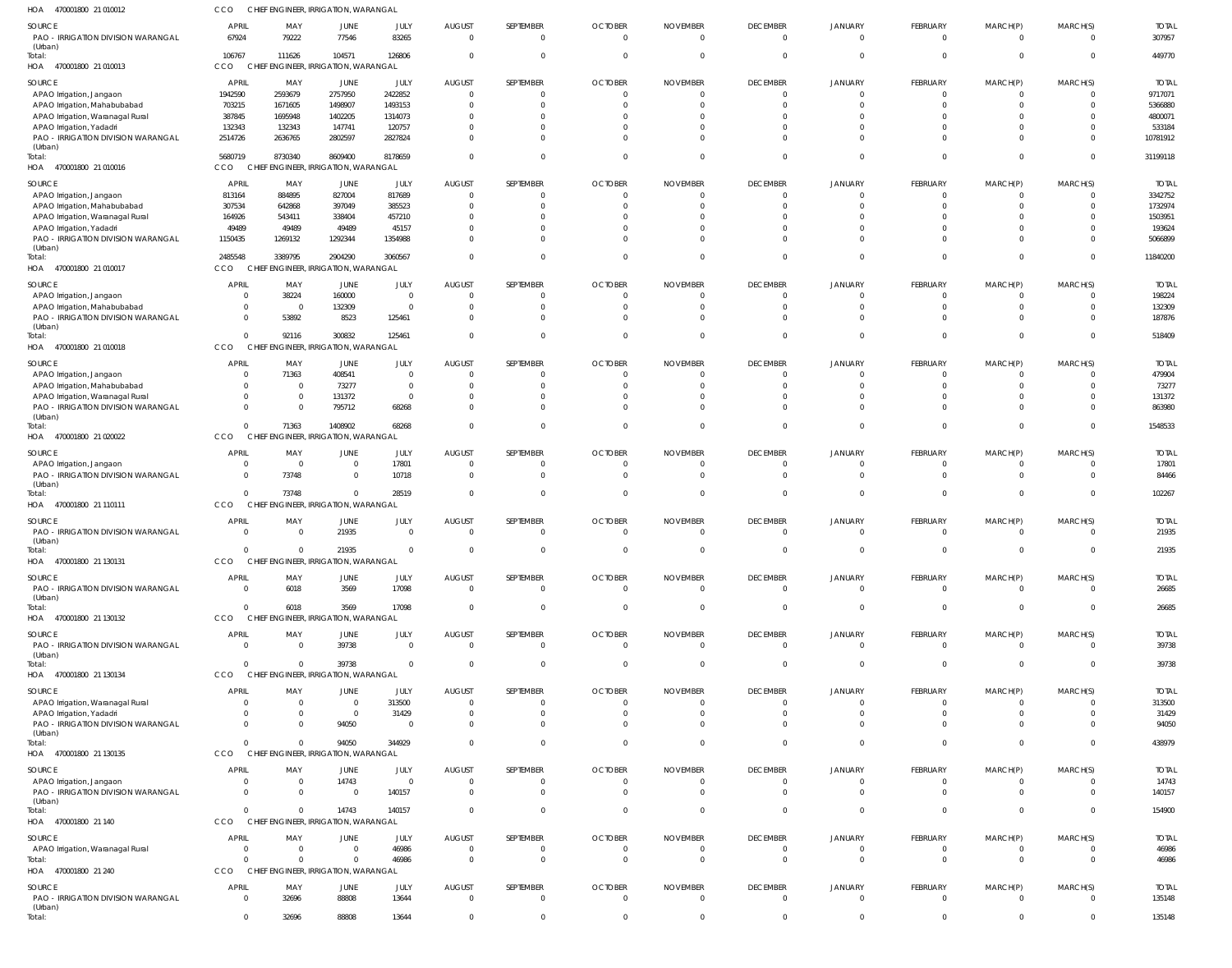| HOA<br>470001800 21 290291                                             | CCO                              | CHIEF ENGINEER, IRRIGATION, WARANGAL              |                      |                     |                           |                                |                      |                      |                                   |                                  |                             |                            |                                  |                        |
|------------------------------------------------------------------------|----------------------------------|---------------------------------------------------|----------------------|---------------------|---------------------------|--------------------------------|----------------------|----------------------|-----------------------------------|----------------------------------|-----------------------------|----------------------------|----------------------------------|------------------------|
| <b>SOURCE</b>                                                          | <b>APRIL</b>                     | MAY                                               | JUNE                 | JULY                | <b>AUGUST</b>             | SEPTEMBER                      | <b>OCTOBER</b>       | <b>NOVEMBER</b>      | <b>DECEMBER</b>                   | <b>JANUARY</b>                   | <b>FEBRUARY</b>             | MARCH(P)                   | MARCH(S)                         | <b>TOTAL</b>           |
| APAO Irrigation, Mahabubabad<br>APAO Irrigation, Waranagal Rural       | 110820<br>$\overline{0}$         | 110820<br>$\overline{0}$                          | 265020<br>$\Omega$   | 110820<br>189435    | $\cap$                    | 0<br>$\mathbf 0$               | $\Omega$<br>$\Omega$ | $\Omega$<br>$\Omega$ | $\overline{0}$<br>$\overline{0}$  | $\overline{0}$<br>$\overline{0}$ | $\Omega$<br>$\Omega$        | $\Omega$<br>$\Omega$       | $\Omega$<br>$\overline{0}$       | 597480<br>189435       |
| PAO - IRRIGATION DIVISION WARANGAL                                     | 327511                           | 866420                                            | 396855               | 424440              | $\Omega$                  | $\Omega$                       |                      |                      | $\Omega$                          | $\Omega$                         | $\Omega$                    | $\Omega$                   | $\Omega$                         | 2015226                |
| (Urban)<br>Total:                                                      | 438331                           | 977240                                            | 661875               | 724695              | $\Omega$                  | $\Omega$                       | $\Omega$             |                      | $\Omega$                          | $\Omega$                         | $\Omega$                    | $\Omega$                   | $\Omega$                         | 2802141                |
| HOA<br>470001800 21 290292                                             | CCO                              | CHIEF ENGINEER, IRRIGATION, WARANGAL              |                      |                     |                           |                                |                      |                      |                                   |                                  |                             |                            |                                  |                        |
| <b>SOURCE</b>                                                          | <b>APRIL</b>                     | MAY                                               | JUNE                 | JULY                | <b>AUGUST</b>             | SEPTEMBER                      | <b>OCTOBER</b>       | <b>NOVEMBER</b>      | <b>DECEMBER</b>                   | <b>JANUARY</b>                   | <b>FEBRUARY</b>             | MARCH(P)                   | MARCH(S)                         | <b>TOTAL</b>           |
| APAO Irrigation, Waranagal Rural<br>PAO - IRRIGATION DIVISION WARANGAL | $\overline{0}$<br>2200           | $\overline{0}$<br>9830                            | $\Omega$<br>4706     | 1200<br>5065        | - 0                       | $\mathbf 0$<br>$\mathbf{0}$    |                      |                      | $\overline{0}$<br>$\Omega$        | $\overline{0}$<br>$\overline{0}$ | $\Omega$<br>$\Omega$        | $\Omega$<br>$\Omega$       | $\overline{0}$<br>$\Omega$       | 1200<br>21801          |
| (Urban)                                                                |                                  |                                                   |                      |                     |                           |                                |                      |                      |                                   |                                  |                             |                            |                                  |                        |
| Total:<br>HOA 470001800 21 290293                                      | 2200<br>CCO                      | 9830<br>CHIEF ENGINEER, IRRIGATION, WARANGAL      | 4706                 | 6265                |                           | $\overline{0}$                 |                      |                      | $\overline{0}$                    | $\Omega$                         | $\Omega$                    | $\Omega$                   | $\overline{0}$                   | 23001                  |
|                                                                        |                                  |                                                   |                      |                     |                           |                                |                      |                      |                                   |                                  |                             |                            |                                  |                        |
| <b>SOURCE</b><br>APAO Irrigation, Mahabubabad                          | <b>APRIL</b><br>42451            | MAY<br>42451                                      | JUNE<br>101593       | JULY<br>42451       | <b>AUGUST</b>             | SEPTEMBER<br>$\mathbf 0$       | <b>OCTOBER</b>       | <b>NOVEMBER</b>      | <b>DECEMBER</b><br>$\overline{0}$ | <b>JANUARY</b><br>$\circ$        | <b>FEBRUARY</b><br>$\Omega$ | MARCH(P)<br>$\Omega$       | MARCH(S)<br>$\Omega$             | <b>TOTAL</b><br>228946 |
| APAO Irrigation, Waranagal Rural                                       | $\overline{0}$                   | $\overline{0}$                                    | $\Omega$             | 72681               | $\Omega$                  | $\mathbf 0$                    | $\Omega$             |                      | $\overline{0}$                    | $\Omega$                         | $\Omega$                    | $\Omega$                   | $\Omega$                         | 72681                  |
| PAO - IRRIGATION DIVISION WARANGAL<br>(Urban)                          | 108457                           | 332362                                            | 152239               | 162817              | $\Omega$                  | $\Omega$                       |                      |                      | $\Omega$                          | $\Omega$                         | $\Omega$                    | $\Omega$                   | $\Omega$                         | 755875                 |
| Total:                                                                 | 150908                           | 374813                                            | 253832               | 277949              |                           | $\Omega$                       |                      |                      | $\Omega$                          | $\Omega$                         | $\Omega$                    | $\Omega$                   | $\Omega$                         | 1057502                |
| HOA<br>470001800 21 290294                                             | CCO                              | CHIEF ENGINEER, IRRIGATION, WARANGAL              |                      |                     |                           |                                |                      |                      |                                   |                                  |                             |                            |                                  |                        |
| <b>SOURCE</b>                                                          | <b>APRIL</b>                     | MAY                                               | JUNE                 | JULY                | <b>AUGUST</b><br>$\Omega$ | SEPTEMBER                      | <b>OCTOBER</b>       | <b>NOVEMBER</b>      | <b>DECEMBER</b><br>$\overline{0}$ | <b>JANUARY</b>                   | <b>FEBRUARY</b><br>$\Omega$ | MARCH(P)                   | MARCH(S)                         | <b>TOTAL</b>           |
| APAO Irrigation, Mahabubabad<br>APAO Irrigation, Waranagal Rural       | 13138<br>$\overline{0}$          | 19138<br>- 0                                      | 31440<br>$\Omega$    | 13138<br>22491      |                           | $\mathbf 0$<br>$\mathbf 0$     |                      |                      | $\overline{0}$                    | $\overline{0}$<br>$\circ$        | $\Omega$                    | $\Omega$<br>$\Omega$       | $\overline{0}$<br>$\overline{0}$ | 76854<br>22491         |
| PAO - IRRIGATION DIVISION WARANGAL                                     | 39189                            | 162408                                            | 75864                | 81320               |                           | $\mathbf 0$                    |                      |                      | $\overline{0}$                    | $\Omega$                         | $\Omega$                    | $\Omega$                   | $\overline{0}$                   | 358781                 |
| (Urban)<br>Total:                                                      | 52327                            | 181546                                            | 107304               | 116949              |                           | $\overline{0}$                 |                      |                      | $\overline{0}$                    | $\overline{0}$                   | $\Omega$                    | $\Omega$                   | $\overline{0}$                   | 458126                 |
| HOA<br>470001800 21 300302                                             | CCO                              | CHIEF ENGINEER, IRRIGATION, WARANGAL              |                      |                     |                           |                                |                      |                      |                                   |                                  |                             |                            |                                  |                        |
| <b>SOURCE</b>                                                          | <b>APRIL</b>                     | MAY                                               | JUNE                 | JULY                | <b>AUGUST</b>             | SEPTEMBER                      | <b>OCTOBER</b>       | <b>NOVEMBER</b>      | <b>DECEMBER</b>                   | <b>JANUARY</b>                   | FEBRUARY                    | MARCH(P)                   | MARCH(S)                         | <b>TOTAL</b>           |
| APAO Irrigation, Jangaon                                               | 155162                           | $\overline{0}$                                    | 1046037              | 310324              |                           | $\Omega$                       |                      |                      | $\overline{0}$                    | $\Omega$                         | $\Omega$                    | $\Omega$                   | $\Omega$                         | 1511523                |
| APAO Irrigation, Mahabubabad<br>APAO Irrigation, Yadadri               | $\overline{0}$<br>238938         | $\overline{0}$<br>$\overline{0}$                  | $\Omega$<br>256107   | 21108               |                           | $\mathbf 0$<br>$\Omega$        |                      |                      | $\overline{0}$<br>$\Omega$        | $\Omega$<br>$\Omega$             | $\Omega$<br>$\Omega$        | $\Omega$<br>$\Omega$       | $\overline{0}$<br>$\Omega$       | 21108<br>495045        |
| PAO - IRRIGATION DIVISION WARANGAL                                     | 190319                           | 92874                                             | 118204               | 75267               |                           | $\Omega$                       |                      |                      | $\Omega$                          | $\Omega$                         | $\Omega$                    | $\Omega$                   | $\Omega$                         | 476664                 |
| (Urban)<br>Total:                                                      | 584419                           | 92874                                             | 1420348              | 406699              |                           | $\Omega$                       | $\Omega$             |                      | $\Omega$                          | $\Omega$                         | $\Omega$                    | $\Omega$                   | $\Omega$                         | 2504340                |
| HOA<br>470001800 21 310318                                             | CCO                              | CHIEF ENGINEER, IRRIGATION, WARANGAL              |                      |                     |                           |                                |                      |                      |                                   |                                  |                             |                            |                                  |                        |
| <b>SOURCE</b>                                                          | <b>APRIL</b>                     | MAY                                               | JUNE                 | JULY                | <b>AUGUST</b>             | SEPTEMBER                      | <b>OCTOBER</b>       | <b>NOVEMBER</b>      | <b>DECEMBER</b>                   | <b>JANUARY</b>                   | <b>FEBRUARY</b>             | MARCH(P)                   | MARCH(S)                         | <b>TOTAL</b>           |
| APAO Irrigation, Mahabubabad                                           | $\overline{0}$                   | $\overline{0}$                                    | 20000                | $\mathbf 0$         |                           | $\mathbf 0$                    |                      |                      | $\overline{0}$                    | $\overline{0}$                   | $\Omega$                    | $\Omega$                   | $\overline{0}$                   | 20000                  |
| APAO Irrigation, Waranagal Rural<br>PAO - IRRIGATION DIVISION WARANGAL | $\overline{0}$<br>$\overline{0}$ | $\overline{0}$<br>20000                           | $\Omega$<br>$\Omega$ | 20000<br>0          |                           | $\mathbf 0$<br>$\mathbf 0$     |                      |                      | $\overline{0}$<br>$\Omega$        | $\overline{0}$<br>$\overline{0}$ | $\Omega$<br>$\Omega$        | $\Omega$<br>$\Omega$       | $\overline{0}$<br>$\Omega$       | 20000<br>20000         |
| (Urban)                                                                |                                  |                                                   |                      |                     |                           |                                |                      |                      |                                   |                                  |                             |                            |                                  |                        |
| Total:<br>470001800 21 510511<br>HOA                                   | $\overline{0}$<br>CCO            | 20000<br>CHIEF ENGINEER, IRRIGATION, WARANGAL     | 20000                | 20000               |                           | $\mathbf{0}$                   |                      |                      | $\Omega$                          | $\Omega$                         | $\Omega$                    | $\Omega$                   | $\Omega$                         | 60000                  |
| <b>SOURCE</b>                                                          | <b>APRIL</b>                     | MAY                                               | JUNE                 | JULY                | <b>AUGUST</b>             | SEPTEMBER                      | <b>OCTOBER</b>       | <b>NOVEMBER</b>      | <b>DECEMBER</b>                   | <b>JANUARY</b>                   | FEBRUARY                    | MARCH(P)                   | MARCH(S)                         | <b>TOTAL</b>           |
| PAO - IRRIGATION DIVISION WARANGAL                                     | $\overline{0}$                   | 13955                                             | $\Omega$             | 7920                | $\Omega$                  | $\overline{0}$                 | $\Omega$             | $\Omega$             | $\overline{0}$                    | $\Omega$                         | $\Omega$                    | $\Omega$                   | $\Omega$                         | 21875                  |
| (Urban)<br>Total:                                                      | $\Omega$                         | 13955                                             | $\Omega$             | 7920                |                           | $\mathbf 0$                    | $\Omega$             | $\Omega$             | $\overline{0}$                    | $\Omega$                         | $\Omega$                    | $\Omega$                   | $\Omega$                         | 21875                  |
| HOA 470001800 25 010011                                                | CCO                              | CHIEF ENGINEER, IRRIGATION, WANAPARTHY            |                      |                     |                           |                                |                      |                      |                                   |                                  |                             |                            |                                  |                        |
| SOURCE                                                                 | <b>APRIL</b>                     | MAY                                               | JUNE                 | JULY                | <b>AUGUST</b>             | <b>SEPTEMBER</b>               | <b>OCTOBER</b>       | <b>NOVEMBER</b>      | <b>DECEMBER</b>                   | <b>JANUARY</b>                   | <b>FEBRUARY</b>             | MARCH(P)                   | MARCH(S)                         | <b>TOTAL</b>           |
| APAO Irrigation, Wanaparthy                                            | 6395333                          | 6320212                                           | 6367353              | 6705824             |                           | 0                              |                      |                      | - 0                               | - 0                              | $\Omega$                    | - 0                        | $\Omega$                         | 25788722               |
| PAO, PJP, Jogulamba Gadwal<br>Total:                                   | 8111244<br>14506577              | 8144410<br>14464622                               | 8763646<br>15130999  | 8549478<br>15255302 |                           | $\overline{0}$<br>$\mathbf{0}$ |                      |                      | $\overline{0}$<br>$\overline{0}$  | $\overline{0}$<br>$\overline{0}$ | $\overline{0}$<br>$\Omega$  | $\overline{0}$<br>$\Omega$ | - 0<br>$\Omega$                  | 33568778<br>59357500   |
| HOA 470001800 25 010012                                                | CCO                              | CHIEF ENGINEER, IRRIGATION, WANAPARTHY            |                      |                     |                           |                                |                      |                      |                                   |                                  |                             |                            |                                  |                        |
| SOURCE                                                                 | <b>APRIL</b>                     | MAY                                               | JUNE                 | JULY                | <b>AUGUST</b>             | SEPTEMBER                      | <b>OCTOBER</b>       | <b>NOVEMBER</b>      | <b>DECEMBER</b>                   | <b>JANUARY</b>                   | <b>FEBRUARY</b>             | MARCH(P)                   | MARCH(S)                         | <b>TOTAL</b>           |
| APAO Irrigation, Wanaparthy                                            | 22887                            | 18100                                             | 20379                | 13900               | $\Omega$                  | $\mathbf 0$                    |                      | $\Omega$             | $\overline{0}$                    | $\overline{0}$                   | $\Omega$                    | - 0                        | $\Omega$                         | 75266                  |
| PAO, PJP, Jogulamba Gadwal                                             | 12560                            | 13960                                             | 25263                | 12247               | $\Omega$                  | $\overline{0}$                 | $\Omega$             | $\Omega$             | $\overline{0}$                    | $\overline{0}$                   | $\overline{0}$              | $\overline{0}$             | $\overline{0}$                   | 64030                  |
| Total:<br>HOA<br>470001800 25 010013                                   | 35447<br>CCO                     | 32060<br>CHIEF ENGINEER, IRRIGATION, WANAPARTHY   | 45642                | 26147               |                           | $\Omega$                       | $\Omega$             | $\Omega$             | $\Omega$                          | $\overline{0}$                   | $\Omega$                    | $\Omega$                   | $\Omega$                         | 139296                 |
| <b>SOURCE</b>                                                          | <b>APRIL</b>                     | MAY                                               | <b>JUNE</b>          | JULY                | <b>AUGUST</b>             | SEPTEMBER                      | <b>OCTOBER</b>       | <b>NOVEMBER</b>      | <b>DECEMBER</b>                   | <b>JANUARY</b>                   | <b>FEBRUARY</b>             | MARCH(P)                   | MARCH(S)                         | <b>TOTAL</b>           |
| APAO Irrigation, Wanaparthy                                            | 2760519                          | 2391590                                           | 3048016              | 2633024             | $\cap$                    | $\overline{0}$                 |                      |                      | $\overline{0}$                    | $\overline{0}$                   | $\Omega$                    | $\Omega$                   | $\overline{0}$                   | 10833149               |
| PAO, PJP, Jogulamba Gadwal                                             | 3114783                          | 3127433                                           | 4881395              | 3337440             |                           | $\mathbf{0}$                   |                      |                      | $\overline{0}$                    | $\overline{0}$                   | $\overline{0}$              | $\overline{0}$             | $\overline{0}$                   | 14461051               |
| Total:<br>HOA 470001800 25 010016                                      | 5875302<br>CCO                   | 5519023<br>CHIEF ENGINEER, IRRIGATION, WANAPARTHY | 7929411              | 5970464             |                           | $\mathbf 0$                    |                      |                      | $\overline{0}$                    | $\overline{0}$                   | $\Omega$                    | $\Omega$                   | $\overline{0}$                   | 25294200               |
| SOURCE                                                                 | <b>APRIL</b>                     | MAY                                               | JUNE                 | JULY                | <b>AUGUST</b>             | SEPTEMBER                      | <b>OCTOBER</b>       | <b>NOVEMBER</b>      | <b>DECEMBER</b>                   | <b>JANUARY</b>                   | <b>FEBRUARY</b>             | MARCH(P)                   | MARCH(S)                         | <b>TOTAL</b>           |
| APAO Irrigation, Wanaparthy                                            | 922749                           | 968871                                            | 989731               | 1055454             |                           | 0                              | $\Omega$             | $\Omega$             | $\overline{0}$                    | $\overline{0}$                   | $\Omega$                    | $\Omega$                   | $\Omega$                         | 3936805                |
| PAO, PJP, Jogulamba Gadwal                                             | 1475482                          | 1516242                                           | 1612980              | 1625526             | $\Omega$                  | $\overline{0}$                 | $\Omega$             | $\Omega$             | $\overline{0}$                    | $\overline{0}$                   | $\Omega$                    | $\overline{0}$             | $\overline{0}$                   | 6230230                |
| Total:<br>HOA 470001800 25 010017                                      | 2398231<br>CCO                   | 2485113<br>CHIEF ENGINEER, IRRIGATION, WANAPARTHY | 2602711              | 2680980             | $\Omega$                  | $\mathbf 0$                    | $\Omega$             | $\Omega$             | $\overline{0}$                    | $\overline{0}$                   | $\Omega$                    | $\Omega$                   | $\overline{0}$                   | 10167035               |
| SOURCE                                                                 | <b>APRIL</b>                     | MAY                                               | JUNE                 | JULY                | <b>AUGUST</b>             | SEPTEMBER                      | <b>OCTOBER</b>       | <b>NOVEMBER</b>      | <b>DECEMBER</b>                   | <b>JANUARY</b>                   | <b>FEBRUARY</b>             | MARCH(P)                   | MARCH(S)                         | <b>TOTAL</b>           |
| APAO Irrigation, Wanaparthy                                            | 200000                           | - 0                                               | $\Omega$             | 289787              |                           | $\mathbf 0$                    |                      |                      | $\overline{0}$                    | $\overline{0}$                   | $\Omega$                    | $\Omega$                   | - 0                              | 489787                 |
| PAO, PJP, Jogulamba Gadwal                                             | $\overline{0}$                   | 442136                                            | 87709                | 107596              |                           | $\overline{0}$                 |                      |                      | $\overline{0}$                    | $\overline{0}$                   | $\Omega$                    | $\overline{0}$             | $\overline{0}$                   | 637441                 |
| Total:<br>HOA 470001800 25 010018                                      | 200000<br>CCO                    | 442136<br>CHIEF ENGINEER, IRRIGATION, WANAPARTHY  | 87709                | 397383              |                           | $\mathbf{0}$                   |                      |                      | $\Omega$                          | $\overline{0}$                   | $\Omega$                    | $\Omega$                   | $\overline{0}$                   | 1127228                |
|                                                                        |                                  |                                                   |                      |                     |                           |                                |                      |                      |                                   |                                  |                             |                            |                                  |                        |
| SOURCE<br>APAO Irrigation, Wanaparthy                                  | <b>APRIL</b><br>80608            | MAY<br>- 0                                        | JUNE<br>184271       | JULY<br>$\mathbf 0$ | <b>AUGUST</b>             | SEPTEMBER<br>0                 | <b>OCTOBER</b>       | <b>NOVEMBER</b>      | <b>DECEMBER</b><br>$\overline{0}$ | <b>JANUARY</b><br>$\Omega$       | <b>FEBRUARY</b><br>$\Omega$ | MARCH(P)<br>$\Omega$       | MARCH(S)<br>$\Omega$             | <b>TOTAL</b><br>264879 |
| PAO IRRIGATION DIVISION KHAMMAM                                        | 0                                | $\overline{0}$                                    | 138367               | $\Omega$            |                           | $\mathbf 0$                    |                      |                      | $\overline{0}$                    | $\Omega$                         | $\Omega$                    | $\Omega$                   | $\Omega$                         | 138367                 |
| PAO, PJP, Jogulamba Gadwal                                             | $\overline{0}$                   | $\Omega$                                          | 817526               |                     | $\Omega$                  | $\mathbf 0$                    | $\Omega$             |                      | $\overline{0}$                    | $\overline{0}$                   | $\Omega$                    | $\Omega$                   | $\overline{0}$                   | 817526                 |
| Total:                                                                 | 80608                            | $\Omega$                                          | 1140164              | $\Omega$            |                           | $\mathbf 0$                    |                      | $\Omega$             | $\overline{0}$                    | $\overline{0}$                   | $\Omega$                    | $\Omega$                   | $\overline{0}$                   | 1220772                |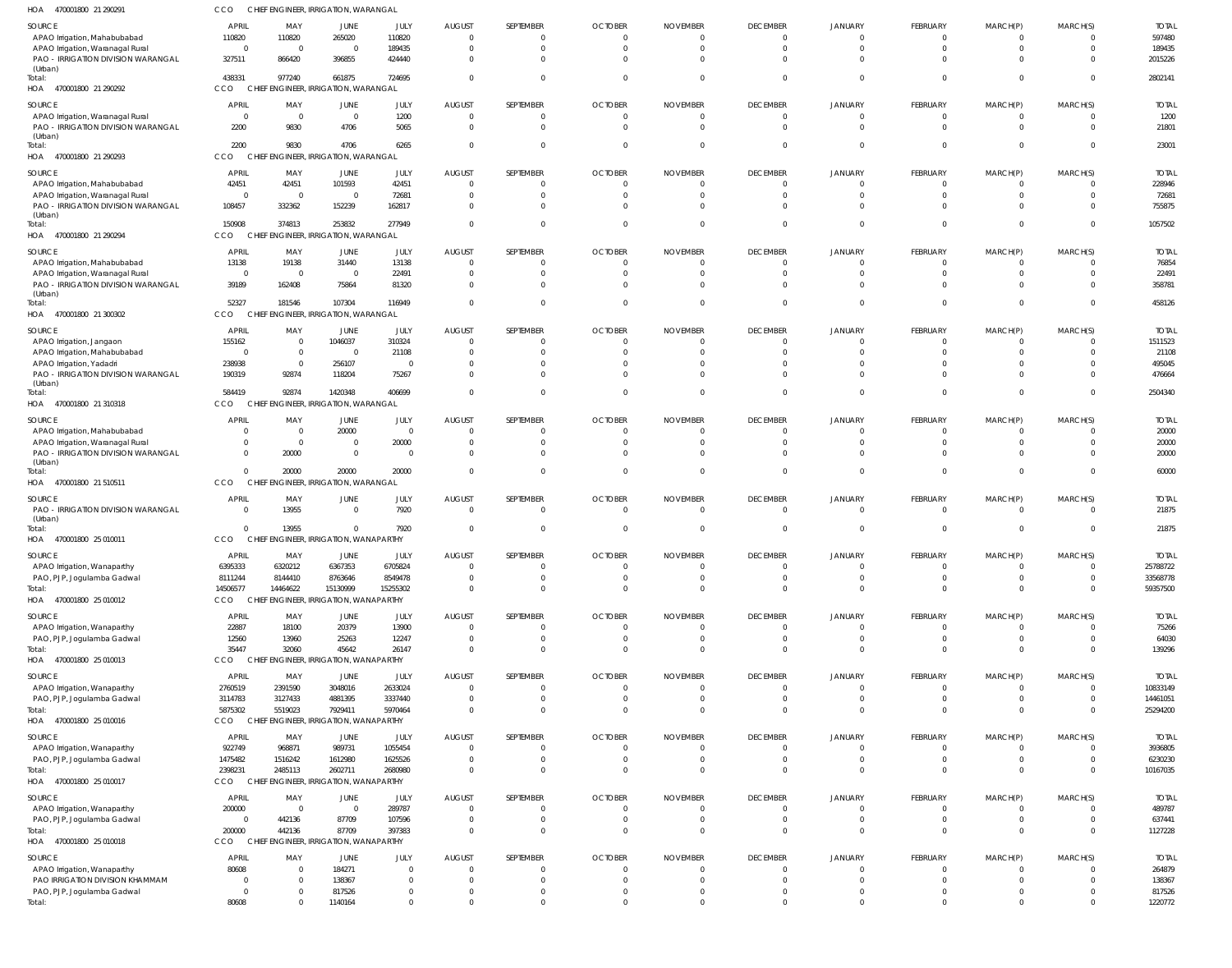| HOA<br>470001800 25 020021            | CCO                                 | CHIEF ENGINEER, IRRIGATION, WANAPARTHY                            |                                  |                         |                                  |                                  |                                  |                                   |                             |                            |                            |                         |                      |                        |
|---------------------------------------|-------------------------------------|-------------------------------------------------------------------|----------------------------------|-------------------------|----------------------------------|----------------------------------|----------------------------------|-----------------------------------|-----------------------------|----------------------------|----------------------------|-------------------------|----------------------|------------------------|
| SOURCE                                | APRIL                               | MAY                                                               | JUNE                             | JULY                    | <b>AUGUST</b>                    | SEPTEMBER                        | <b>OCTOBER</b>                   | <b>NOVEMBER</b>                   | <b>DECEMBER</b>             | <b>JANUARY</b>             | FEBRUARY                   | MARCH(P)                | MARCH(S)             | <b>TOTAI</b>           |
| APAO Irrigation, Wanaparthy           | 102660                              | $\overline{\mathbf{0}}$                                           | 67011                            | 23537                   | 0                                | 0                                | 0                                | 0                                 | $\Omega$                    | $\Omega$                   | 0                          | 0                       |                      | 193208                 |
| PAO, PJP, Jogulamba Gadwal<br>Total:  | $\overline{0}$<br>102660            | - 0<br>$\Omega$                                                   | 71908<br>138919                  | 12000<br>35537          | $\overline{0}$<br>$\Omega$       | $\Omega$<br>$\Omega$             | 0<br>$\Omega$                    | $\overline{0}$<br>$\Omega$        | $\Omega$<br>$\Omega$        | $\Omega$<br>$\Omega$       | 0<br>$\Omega$              | 0<br>$\Omega$           | $\Omega$<br>$\Omega$ | 83908<br>277116        |
| HOA 470001800 25 110111               | <b>CCO</b>                          | CHIEF ENGINEER, IRRIGATION, WANAPARTHY                            |                                  |                         |                                  |                                  |                                  |                                   |                             |                            |                            |                         |                      |                        |
| SOURCE                                | <b>APRIL</b>                        | MAY                                                               | JUNE                             | JULY                    | <b>AUGUST</b>                    | SEPTEMBER                        | <b>OCTOBER</b>                   | <b>NOVEMBER</b>                   | <b>DECEMBER</b>             | <b>JANUARY</b>             | FEBRUARY                   | MARCH(P)                | MARCH(S)             | <b>TOTAL</b>           |
| APAO Irrigation, Wanaparthy           | $\overline{\mathbf{0}}$             | $\overline{\mathbf{0}}$                                           | 160081                           | $\Omega$                | $\overline{0}$                   | $\mathbf 0$                      | $\overline{0}$                   | $\overline{0}$                    | $\Omega$                    | $\Omega$                   | $\mathbf 0$                | 0                       | $\Omega$             | 160081                 |
| Total:<br>HOA 470001800 25 130131     | $\Omega$<br>CCO                     | $\overline{\mathbf{0}}$<br>CHIEF ENGINEER, IRRIGATION, WANAPARTHY | 160081                           | $\Omega$                | $\overline{0}$                   | $\mathbf 0$                      | $\Omega$                         | $\overline{0}$                    | $\Omega$                    | $\Omega$                   | $\mathbf 0$                | $\mathbf 0$             | $\Omega$             | 160081                 |
| SOURCE                                | <b>APRIL</b>                        | MAY                                                               |                                  | JULY                    | <b>AUGUST</b>                    | SEPTEMBER                        | <b>OCTOBER</b>                   | <b>NOVEMBER</b>                   | <b>DECEMBER</b>             | <b>JANUARY</b>             | FEBRUARY                   | MARCH(P)                | MARCH(S)             | <b>TOTAI</b>           |
| APAO Irrigation, Wanaparthy           | - 0                                 | 1500                                                              | JUNE<br>43538                    | 4976                    | $\overline{0}$                   | $\Omega$                         | - 0                              | $\Omega$                          | $\Omega$                    | - 0                        | 0                          |                         |                      | 50014                  |
| PAO, PJP, Jogulamba Gadwal            | $\overline{0}$                      | $\overline{\mathbf{0}}$                                           | 55973                            | $\overline{\mathbf{0}}$ | $\overline{0}$                   | $\mathbf 0$                      | $\overline{0}$                   | $\overline{0}$                    | $\Omega$                    | $\Omega$                   | 0                          | 0                       | $\Omega$             | 55973                  |
| Total:<br>HOA 470001800 25 130132     | $\Omega$<br>CCO                     | 1500<br>CHIEF ENGINEER, IRRIGATION, WANAPARTHY                    | 99511                            | 4976                    | $\Omega$                         | $\Omega$                         | $\Omega$                         | $\Omega$                          | $\Omega$                    | $\Omega$                   | $\Omega$                   |                         | $\Omega$             | 105987                 |
|                                       |                                     |                                                                   |                                  |                         |                                  |                                  |                                  |                                   |                             |                            |                            |                         |                      |                        |
| SOURCE<br>APAO Irrigation, Wanaparthy | <b>APRIL</b><br>$\Omega$            | MAY<br>$\overline{\mathbf{0}}$                                    | JUNE<br>409830                   | JULY<br>- 0             | <b>AUGUST</b><br>$\overline{0}$  | SEPTEMBER<br>0                   | <b>OCTOBER</b><br>$\overline{0}$ | <b>NOVEMBER</b><br>$\overline{0}$ | <b>DECEMBER</b><br>$\Omega$ | <b>JANUARY</b><br>$\Omega$ | FEBRUARY<br>$\mathbf 0$    | MARCH(P)<br>0           | MARCH(S)<br>$\Omega$ | <b>TOTAI</b><br>409830 |
| PAO, PJP, Jogulamba Gadwal            | $\overline{0}$                      | $\overline{\mathbf{0}}$                                           | 53800                            | 6630                    | 0                                | $\mathbf 0$                      | 0                                | $\overline{0}$                    | $\Omega$                    | $\Omega$                   | 0                          | 0                       | $\Omega$             | 60430                  |
| Total:                                | $\Omega$                            | $\overline{\mathbf{0}}$                                           | 463630                           | 6630                    | $\overline{0}$                   | $\Omega$                         | - 0                              | $\Omega$                          | $\Omega$                    | $\Omega$                   | 0                          | 0                       | $\Omega$             | 470260                 |
| HOA 470001800 25 130133               | CCO                                 | CHIEF ENGINEER, IRRIGATION, WANAPARTHY                            |                                  |                         |                                  |                                  |                                  |                                   |                             |                            |                            |                         |                      |                        |
| SOURCE<br>APAO Irrigation, Wanaparthy | APRIL<br>$\overline{0}$             | MAY<br>$\overline{\mathbf{0}}$                                    | JUNE<br>10735                    | <b>JULY</b><br>$\Omega$ | <b>AUGUST</b><br>$\overline{0}$  | SEPTEMBER<br>0                   | <b>OCTOBER</b><br>$\overline{0}$ | <b>NOVEMBER</b><br>$\overline{0}$ | <b>DECEMBER</b><br>$\Omega$ | <b>JANUARY</b><br>- 0      | FEBRUARY<br>$\mathbf 0$    | MARCH(P)<br>$\mathbf 0$ | MARCH(S)             | <b>TOTAL</b><br>10735  |
| Total:                                | $\Omega$                            | - 0                                                               | 10735                            | $\Omega$                | $\overline{0}$                   | $\overline{0}$                   | $\overline{0}$                   | $\overline{0}$                    | $\Omega$                    | $\Omega$                   | $\mathbf 0$                | $\mathbf 0$             | $\Omega$             | 10735                  |
| HOA<br>470001800 25 130134            | CCO                                 | CHIEF ENGINEER, IRRIGATION, WANAPARTHY                            |                                  |                         |                                  |                                  |                                  |                                   |                             |                            |                            |                         |                      |                        |
| SOURCE                                | APRIL                               | MAY                                                               | JUNE                             | JULY                    | <b>AUGUST</b>                    | SEPTEMBER                        | <b>OCTOBER</b>                   | <b>NOVEMBER</b>                   | <b>DECEMBER</b>             | <b>JANUARY</b>             | <b>FEBRUARY</b>            | MARCH(P)                | MARCH(S)             | <b>TOTAL</b>           |
| APAO Irrigation, Wanaparthy           | $\overline{\mathbf{0}}$             | $\overline{\mathbf{0}}$                                           | 429000                           | 198000                  | $\overline{0}$                   | $\Omega$                         | 0                                | 0                                 | $\Omega$<br>$\Omega$        | $\Omega$<br>$\Omega$       | 0                          | 0                       |                      | 627000                 |
| PAO, PJP, Jogulamba Gadwal<br>Total:  | $\overline{0}$<br>$\Omega$          | $\overline{\mathbf{0}}$<br>$\overline{\mathbf{0}}$                | 671550<br>1100550                | 161700<br>359700        | $\overline{0}$<br>$\overline{0}$ | 0<br>$\mathbf 0$                 | 0<br>- 0                         | 0<br>0                            | $\Omega$                    | $\Omega$                   | 0<br>0                     | 0<br>0                  | $\Omega$<br>$\Omega$ | 833250<br>1460250      |
| HOA 470001800 25 130135               | CCO                                 | CHIEF ENGINEER, IRRIGATION, WANAPARTHY                            |                                  |                         |                                  |                                  |                                  |                                   |                             |                            |                            |                         |                      |                        |
| SOURCE                                | <b>APRIL</b>                        | MAY                                                               | JUNE                             | JULY                    | <b>AUGUST</b>                    | SEPTEMBER                        | <b>OCTOBER</b>                   | <b>NOVEMBER</b>                   | <b>DECEMBER</b>             | <b>JANUARY</b>             | <b>FEBRUARY</b>            | MARCH(P)                | MARCH(S)             | <b>TOTAI</b>           |
| APAO Irrigation, Wanaparthy           | $\overline{0}$                      | 3292                                                              | $\overline{0}$                   | 2709                    | $\overline{0}$                   | 0                                | 0                                | 0                                 | $\Omega$                    | - 0                        | 0                          |                         |                      | 6001                   |
| PAO, PJP, Jogulamba Gadwal<br>Total:  | $\overline{0}$<br>$\Omega$          | $\overline{\phantom{0}}$<br>3292                                  | 55373<br>55373                   | 10731<br>13440          | $\overline{0}$<br>$\Omega$       | $\mathbf 0$<br>$\Omega$          | 0<br>$\Omega$                    | 0<br>$\Omega$                     | $\Omega$<br>$\Omega$        | $\Omega$<br>$\Omega$       | 0<br>$\Omega$              | 0<br>$\Omega$           | $\Omega$<br>$\Omega$ | 66104<br>72105         |
| HOA 470001800 25 140                  | CCO                                 | CHIEF ENGINEER, IRRIGATION, WANAPARTHY                            |                                  |                         |                                  |                                  |                                  |                                   |                             |                            |                            |                         |                      |                        |
| SOURCE                                | <b>APRIL</b>                        | MAY                                                               | JUNE                             | JULY                    | <b>AUGUST</b>                    | SEPTEMBER                        | <b>OCTOBER</b>                   | <b>NOVEMBER</b>                   | <b>DECEMBER</b>             | <b>JANUARY</b>             | FEBRUARY                   | MARCH(P)                | MARCH(S)             | <b>TOTAL</b>           |
| APAO Irrigation, Wanaparthy           | $\overline{0}$                      | 2337                                                              | $\overline{0}$                   | 21379                   | $\overline{0}$                   | 0                                | 0                                | 0                                 | $\Omega$                    |                            | 0                          |                         |                      | 23716                  |
| PAO, PJP, Jogulamba Gadwal<br>Total:  | $\overline{\mathbf{0}}$<br>$\Omega$ | $\overline{\mathbf{0}}$<br>2337                                   | 5700<br>5700                     | - 0<br>21379            | $\overline{0}$<br>$\overline{0}$ | $\mathbf 0$<br>$\mathbf 0$       | $\overline{0}$<br>$\Omega$       | $\overline{0}$<br>$\Omega$        | $\Omega$<br>$\Omega$        | $\Omega$<br>$\Omega$       | $\mathbf 0$<br>$\mathbf 0$ | 0<br>$\Omega$           | $\Omega$<br>$\Omega$ | 5700<br>29416          |
| HOA 470001800 25 240                  | CCO                                 | CHIEF ENGINEER, IRRIGATION, WANAPARTHY                            |                                  |                         |                                  |                                  |                                  |                                   |                             |                            |                            |                         |                      |                        |
| SOURCE                                | <b>APRIL</b>                        | MAY                                                               | JUNE                             | JULY                    | <b>AUGUST</b>                    | SEPTEMBER                        | <b>OCTOBER</b>                   | <b>NOVEMBER</b>                   | <b>DECEMBER</b>             | <b>JANUARY</b>             | <b>FEBRUARY</b>            | MARCH(P)                | MARCH(S)             | <b>TOTAI</b>           |
| APAO Irrigation, Wanaparthy           | 0                                   | 87288                                                             | 129656                           | - 0                     | 0                                | $\Omega$                         | 0                                | 0                                 | $\Omega$                    | $\Omega$                   |                            |                         |                      | 216944                 |
| PAO, PJP, Jogulamba Gadwal            | $\overline{0}$                      | $\overline{\mathbf{0}}$                                           | 137678                           | 70860                   | $\overline{0}$                   | $\mathbf 0$                      | 0                                | $\overline{0}$                    | $\Omega$                    | $\Omega$                   | 0                          |                         | $\Omega$             | 208538                 |
| Total:<br>HOA<br>470001800 25 280281  | $\Omega$<br>CCO                     | 87288<br>CHIEF ENGINEER, IRRIGATION, WANAPARTHY                   | 267334                           | 70860                   | $\overline{0}$                   | $\Omega$                         | $\Omega$                         | $\overline{0}$                    | $\Omega$                    | $\Omega$                   | $\Omega$                   | $\Omega$                | $\Omega$             | 425482                 |
| <b>SOURCE</b>                         | APRIL                               | MAY                                                               | JUNE                             | JULY                    | <b>AUGUST</b>                    | SEPTEMBER                        | <b>OCTOBER</b>                   | <b>NOVEMBER</b>                   | <b>DECEMBER</b>             | <b>JANUARY</b>             | FEBRUARY                   | MARCH(P)                | MARCH(S)             | <b>TOTAL</b>           |
| APAO Irrigation, Wanaparthy           | $\overline{0}$                      | $\overline{0}$                                                    | 16000                            |                         | $\overline{0}$                   | $\overline{0}$                   | $\overline{0}$                   | $\overline{0}$                    | $\Omega$                    | $\Omega$                   | $\mathbf 0$                | $\Omega$                | $\Omega$             | 16000                  |
| Total:                                | $\Omega$                            | $\Omega$                                                          | 16000                            |                         | $\overline{0}$                   | $\mathbf 0$                      | $\overline{0}$                   | $\overline{0}$                    | $\Omega$                    | $\Omega$                   | $\mathbf 0$                | $\mathbf 0$             | $\Omega$             | 16000                  |
| HOA 470001800 25 300302               | CCO                                 | CHIEF ENGINEER, IRRIGATION, WANAPARTHY                            |                                  |                         |                                  |                                  |                                  |                                   |                             |                            |                            |                         |                      |                        |
| SOURCE<br>APAO Irrigation, Wanaparthy | APRIL<br>644357                     | MAY<br>$\overline{\mathbf{0}}$                                    | JUNE<br>33206                    | JULY<br>84000           | <b>AUGUST</b><br>$\overline{0}$  | SEPTEMBER<br>$\mathbf 0$         | <b>OCTOBER</b><br>$\overline{0}$ | <b>NOVEMBER</b><br>$\Omega$       | <b>DECEMBER</b><br>$\Omega$ | <b>JANUARY</b><br>$\Omega$ | FEBRUARY<br>0              | MARCH(P)                | MARCH(S)             | <b>TOTAL</b><br>761563 |
| PAO, PJP, Jogulamba Gadwal            | 16710                               | - 0                                                               | 310124                           | $\overline{0}$          | $\overline{0}$                   | $\mathbf 0$                      | $\overline{0}$                   | $\overline{0}$                    | $\Omega$                    | $\Omega$                   | $\mathbf 0$                | $\mathbf 0$             | $\Omega$             | 326834                 |
| Total:                                | 661067                              | $\Omega$                                                          | 343330                           | 84000                   | $\overline{0}$                   | $\Omega$                         | $\Omega$                         | $\Omega$                          | $\Omega$                    | $\Omega$                   | $\Omega$                   | $\Omega$                | $\Omega$             | 1088397                |
| HOA 470001800 25 310318               | CCO                                 | CHIEF ENGINEER, IRRIGATION, WANAPARTHY                            |                                  |                         |                                  |                                  |                                  |                                   |                             |                            |                            |                         |                      |                        |
| SOURCE                                | <b>APRIL</b>                        | MAY                                                               | JUNE                             | JULY                    | AUGUST                           | SEPTEMBER                        | <b>OCTOBER</b>                   | <b>NOVEMBER</b>                   | <b>DECEMBER</b>             | <b>JANUARY</b>             | FEBRUARY                   | MARCH(P)                | MARCH(S)             | <b>TOTAL</b>           |
| PAO, PJP, Jogulamba Gadwal<br>Total:  | $\overline{0}$<br>$\Omega$          | 100000<br>100000                                                  | $\overline{0}$<br>$\mathbf 0$    | 60000<br>60000          | $\overline{0}$<br>$\overline{0}$ | $\overline{0}$<br>$\overline{0}$ | $\overline{0}$<br>$\overline{0}$ | $\overline{0}$<br>$\overline{0}$  | $\Omega$<br>$\Omega$        | $\Omega$<br>$\Omega$       | $\mathbf 0$<br>$\mathbf 0$ | 0<br>$\mathbf 0$        | $\Omega$<br>$\Omega$ | 160000<br>160000       |
| HOA 470001800 25 510511               | <b>CCO</b>                          | CHIEF ENGINEER, IRRIGATION, WANAPARTHY                            |                                  |                         |                                  |                                  |                                  |                                   |                             |                            |                            |                         |                      |                        |
| SOURCE                                | <b>APRIL</b>                        | MAY                                                               | JUNE                             | JULY                    | <b>AUGUST</b>                    | SEPTEMBER                        | <b>OCTOBER</b>                   | <b>NOVEMBER</b>                   | <b>DECEMBER</b>             | <b>JANUARY</b>             | FEBRUARY                   | MARCH(P)                | MARCH(S)             | <b>TOTAL</b>           |
| APAO Irrigation, Wanaparthy           | $\overline{0}$                      | $\overline{\mathbf{0}}$                                           | 17490                            | $\overline{0}$          | 0                                | $\Omega$                         | 0                                | 0                                 | - 0                         | $\Omega$                   |                            |                         |                      | 17490                  |
| PAO, PJP, Jogulamba Gadwal<br>Total:  | $\overline{0}$<br>$\Omega$          | $\overline{\mathbf{0}}$<br>$\Omega$                               | $\overline{0}$<br>17490          | 6600<br>6600            | $\overline{0}$<br>$\overline{0}$ | $\mathbf 0$<br>$\Omega$          | $\overline{0}$<br>$\Omega$       | $\overline{0}$<br>$\Omega$        | $\Omega$<br>$\Omega$        | $\Omega$<br>$\Omega$       | 0<br>$\Omega$              | $\Omega$                | $\Omega$             | 6600<br>24090          |
| HOA 470001800 26 290291               | <b>CCO</b>                          | ENGINEER-IN-CHIEF, IRRIGATION, KARIMNAGAR                         |                                  |                         |                                  |                                  |                                  |                                   |                             |                            |                            |                         |                      |                        |
| SOURCE                                | APRIL                               | MAY                                                               | JUNE                             | JULY                    | <b>AUGUST</b>                    | SEPTEMBER                        | <b>OCTOBER</b>                   | <b>NOVEMBER</b>                   | <b>DECEMBER</b>             | <b>JANUARY</b>             | FEBRUARY                   | MARCH(P)                | MARCH(S)             | <b>TOTAL</b>           |
| APAO Irrigation, Siricilla            | 106290                              | 106290                                                            | 107170                           | 107170                  | $\overline{0}$                   | 0                                | 0                                | $\overline{0}$                    | $\Omega$                    | $\Omega$                   | $\mathbf 0$                | 0                       |                      | 426920                 |
| PAO IRRIGATION KARIMNAGAR<br>Total:   | 573155<br>679445                    | 674007<br>780297                                                  | 784620<br>891790                 | 634130<br>741300        | $\overline{0}$<br>$\overline{0}$ | $\mathbf 0$<br>$\mathbf 0$       | 0<br>$\overline{0}$              | 0<br>$\overline{0}$               | $\Omega$<br>$\Omega$        | $\Omega$<br>$\Omega$       | 0<br>0                     | 0<br>$\mathbf 0$        | $\Omega$<br>$\Omega$ | 2665912<br>3092832     |
| HOA 470001800 26 290292               | CCO                                 | ENGINEER-IN-CHIEF, IRRIGATION, KARIMNAGAR                         |                                  |                         |                                  |                                  |                                  |                                   |                             |                            |                            |                         |                      |                        |
| SOURCE                                | <b>APRIL</b>                        | MAY                                                               | JUNE                             | JULY                    | <b>AUGUST</b>                    | SEPTEMBER                        | <b>OCTOBER</b>                   | <b>NOVEMBER</b>                   | <b>DECEMBER</b>             | <b>JANUARY</b>             | FEBRUARY                   | MARCH(P)                | MARCH(S)             | <b>TOTAL</b>           |
| PAO IRRIGATION KARIMNAGAR             | 6700                                | 7861                                                              | 7200                             | 6700                    | $\overline{0}$                   | $\mathbf 0$                      | $\overline{0}$                   | $\overline{0}$                    | $\Omega$                    | $\Omega$                   | $\mathbf 0$                |                         |                      | 28461                  |
| Total:<br>HOA 470001800 26 290293     | 6700<br><b>CCO</b>                  | 7861<br><b>ENGINEER-IN-CHIEF</b>                                  | 7200<br>, IRRIGATION, KARIMNAGAR | 6700                    | $\overline{0}$                   | $\overline{0}$                   | $\Omega$                         | $\overline{0}$                    | $\Omega$                    | $\Omega$                   | $\mathbf 0$                | $\Omega$                | $\Omega$             | 28461                  |
|                                       |                                     |                                                                   |                                  |                         |                                  |                                  |                                  |                                   |                             |                            |                            |                         |                      |                        |
| SOURCE<br>APAO Irrigation, Siricilla  | APRIL<br>40785                      | MAY<br>40785                                                      | JUNE<br>41126                    | JULY<br>41126           | <b>AUGUST</b><br>$\overline{0}$  | SEPTEMBER<br>0                   | <b>OCTOBER</b><br>$\overline{0}$ | <b>NOVEMBER</b><br>$\overline{0}$ | <b>DECEMBER</b><br>$\Omega$ | <b>JANUARY</b><br>$\Omega$ | FEBRUARY<br>$\mathbf 0$    | MARCH(P)<br>0           | MARCH(S)<br>$\Omega$ | <b>TOTAL</b><br>163822 |
| PAO IRRIGATION KARIMNAGAR             | 219516                              | 258245                                                            | 239843                           | 221822                  | $\overline{0}$                   | $\mathbf 0$                      | 0                                | $\overline{0}$                    | $\Omega$                    | $\Omega$                   | $\mathbf 0$                | 0                       | $\Omega$             | 939426                 |
| Total:                                | 260301                              | 299030                                                            | 280969                           | 262948                  | $\overline{0}$                   | $\Omega$                         | $\Omega$                         | 0                                 | $\Omega$                    | $\Omega$                   | $\Omega$                   |                         | $\Omega$             | 1103248                |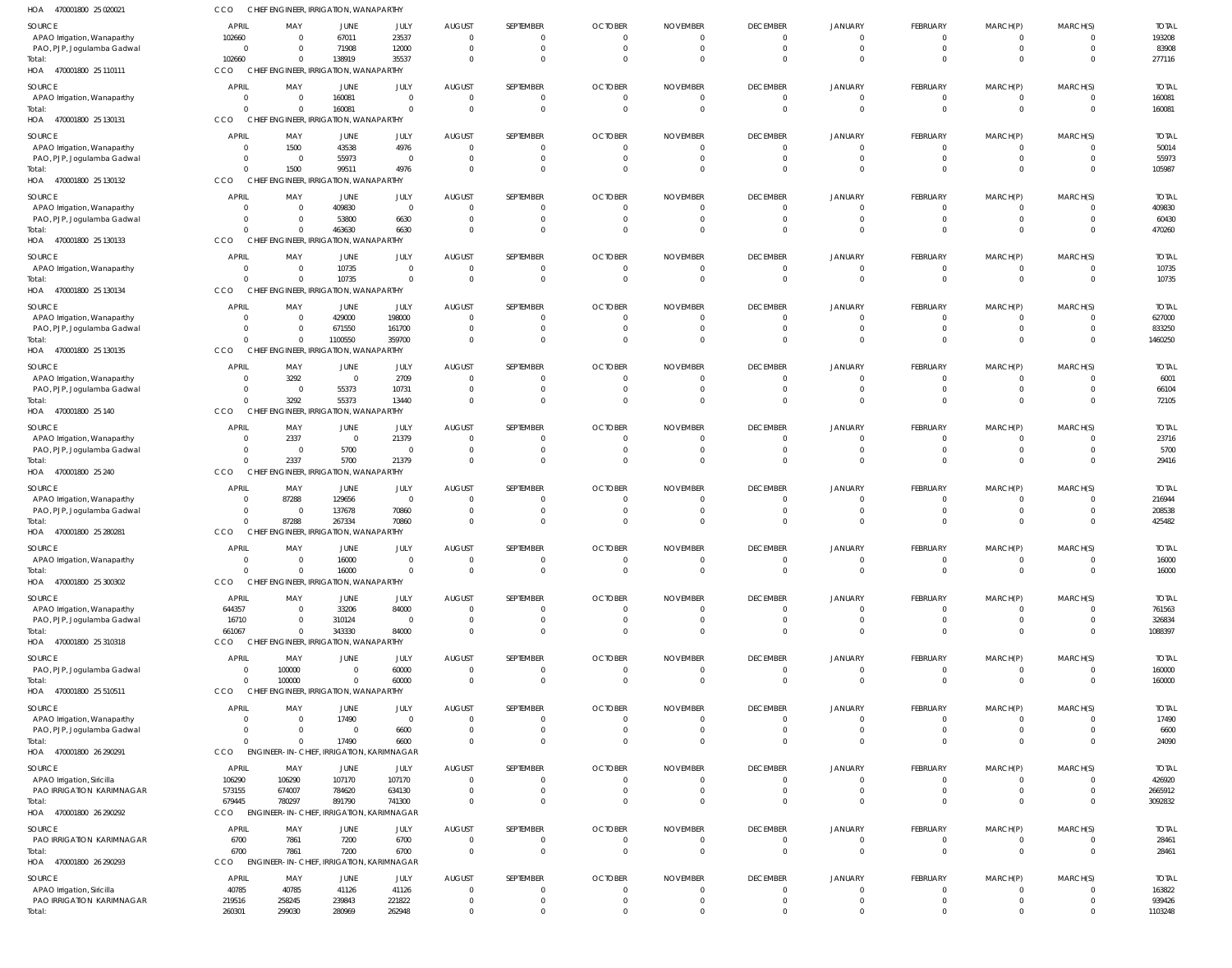| HOA<br>470001800 26 290294                                               | CCO                  | ENGINEER-IN-CHIEF, IRRIGATION, KARIMNAGAR               |                                  |                               |                                  |                 |                               |                               |                                 |                            |                                  |                            |                                  |                         |
|--------------------------------------------------------------------------|----------------------|---------------------------------------------------------|----------------------------------|-------------------------------|----------------------------------|-----------------|-------------------------------|-------------------------------|---------------------------------|----------------------------|----------------------------------|----------------------------|----------------------------------|-------------------------|
| SOURCE                                                                   | APRIL                | MAY                                                     | JUNE                             | JULY                          | AUGUST                           | SEPTEMBER       | <b>OCTOBER</b>                | <b>NOVEMBER</b>               | <b>DECEMBER</b>                 | <b>JANUARY</b>             | FEBRUARY                         | MARCH(P)                   | MARCH(S)                         | <b>TOTAL</b>            |
| APAO Irrigation, Siricilla                                               | 12622                | 12622                                                   | 12728                            | 12728                         | $\overline{0}$                   | $\Omega$        | $\mathbf 0$                   | $\Omega$                      | $\mathbf{0}$                    | 0                          | $\Omega$                         | - 0                        | 0                                | 50700                   |
| PAO IRRIGATION KARIMNAGAR                                                | 104248               | 124223                                                  | 114732                           | 105200                        | $\overline{0}$                   | $\Omega$        | $\mathbf 0$                   | $\mathbf 0$                   | $\mathbf 0$                     | $\mathbf 0$                | $\Omega$                         | $\Omega$                   | $\mathbf{0}$                     | 448403                  |
| Total:<br>HOA 470001800 27 290291                                        | 116870<br>CCO        | 136845<br>ENGINEER-IN-CHIEF, IRRIGATION, KARIMNAGAR     | 127460                           | 117928                        | $\overline{0}$                   | $\Omega$        | $\Omega$                      | $\Omega$                      | $\Omega$                        | $\Omega$                   | $\Omega$                         | $\Omega$                   | $\Omega$                         | 499103                  |
|                                                                          |                      |                                                         |                                  |                               |                                  |                 |                               |                               |                                 |                            |                                  |                            |                                  |                         |
| SOURCE<br>PAO IRRIGATION KARIMNAGAR                                      | APRIL<br>769115      | MAY<br>1601331                                          | JUNE<br>2453953                  | JULY<br>1861550               | <b>AUGUST</b><br>$\overline{0}$  | SEPTEMBER       | <b>OCTOBER</b><br>0           | <b>NOVEMBER</b><br>$\Omega$   | <b>DECEMBER</b><br>$\mathbf{0}$ | JANUARY<br>0               | <b>FEBRUARY</b><br>$\Omega$      | MARCH(P)                   | MARCH(S)<br>0                    | <b>TOTAL</b><br>6685949 |
| Total:                                                                   | 769115               | 1601331                                                 | 2453953                          | 1861550                       | $\overline{0}$                   | $\Omega$        | $\overline{0}$                | $\overline{0}$                | $\mathbf 0$                     | $\mathbf 0$                | $\overline{0}$                   | $\mathbf 0$                | $\overline{0}$                   | 6685949                 |
| HOA 470001800 27 290292                                                  | CCO                  | ENGINEER-IN-CHIEF, IRRIGATION, KARIMNAGAR               |                                  |                               |                                  |                 |                               |                               |                                 |                            |                                  |                            |                                  |                         |
| SOURCE                                                                   | <b>APRI</b>          | MAY                                                     | <b>JUNE</b>                      | JULY                          | <b>AUGUST</b>                    | SEPTEMBER       | <b>OCTOBER</b>                | <b>NOVEMBER</b>               | <b>DECEMBER</b>                 | <b>JANUARY</b>             | FEBRUARY                         | MARCH(P)                   | MARCH(S)                         | <b>TOTAL</b>            |
| PAO IRRIGATION KARIMNAGAR                                                | 7808                 | 10416                                                   | 12323                            | 10824                         | $\overline{0}$                   | - 0             | $\mathbf 0$                   | 0                             | $^{\circ}$                      | 0                          | $\Omega$                         | - 0                        | $\mathbf{0}$                     | 41371                   |
| Total:                                                                   | 7808                 | 10416                                                   | 12323                            | 10824                         | $\Omega$                         | $\Omega$        | $\Omega$                      | $\Omega$                      | $\mathbf 0$                     | $\mathbf 0$                | $\Omega$                         | $\Omega$                   | $\mathbf{0}$                     | 41371                   |
| HOA 470001800 27 290293                                                  | CCO                  | <b>ENGINEER-IN-CHIEF</b>                                |                                  | <b>IRRIGATION, KARIMNAGAR</b> |                                  |                 |                               |                               |                                 |                            |                                  |                            |                                  |                         |
| SOURCE                                                                   | APRIL                | MAY                                                     | JUNE                             | JULY                          | <b>AUGUST</b>                    | SEPTEMBER       | <b>OCTOBER</b>                | <b>NOVEMBER</b>               | <b>DECEMBER</b>                 | <b>JANUARY</b>             | FEBRUARY                         | MARCH(P)                   | MARCH(S)                         | <b>TOTAL</b>            |
| PAO IRRIGATION KARIMNAGAR                                                | 294912<br>294912     | 614173<br>614173                                        | 949117<br>949117                 | 713833<br>713833              | $\overline{0}$<br>$\overline{0}$ | $\Omega$        | $\mathbf 0$<br>$\overline{0}$ | $\mathbf 0$<br>$\overline{0}$ | $\overline{0}$<br>$\mathbf{0}$  | $\mathbf 0$<br>$\mathbf 0$ | $\overline{0}$<br>$\overline{0}$ | - 0<br>$\overline{0}$      | $\overline{0}$<br>$\overline{0}$ | 2572035<br>2572035      |
| Total:<br>HOA 470001800 27 290294                                        | CCO                  | <b>ENGINEER-IN-CHIEF</b>                                |                                  | <b>IRRIGATION, KARIMNAGAR</b> |                                  |                 |                               |                               |                                 |                            |                                  |                            |                                  |                         |
|                                                                          | APRIL                |                                                         |                                  |                               |                                  | SEPTEMBER       |                               |                               |                                 |                            | FEBRUARY                         |                            |                                  |                         |
| SOURCE<br><b>PAO IRRIGATION KARIMNAGAR</b>                               | 130808               | MAY<br>261372                                           | JUNE<br>336395                   | JULY<br>260544                | <b>AUGUST</b><br>$\overline{0}$  | - 0             | <b>OCTOBER</b><br>$\Omega$    | <b>NOVEMBER</b><br>$\Omega$   | <b>DECEMBER</b><br>$^{\circ}$   | JANUARY<br>0               | $\Omega$                         | MARCH(P)                   | MARCH(S)<br>$\mathbf{0}$         | <b>TOTAL</b><br>989119  |
| Total:                                                                   | 130808               | 261372                                                  | 336395                           | 260544                        | $\overline{0}$                   | $\Omega$        | $\overline{0}$                | $\Omega$                      | $\mathbf 0$                     | $\mathbf 0$                | $\Omega$                         | $\Omega$                   | $\overline{0}$                   | 989119                  |
| HOA 470001800 27 290295                                                  | CCO                  | ENGINEER-IN-CHIEF, IRRIGATION, KARIMNAGAR               |                                  |                               |                                  |                 |                               |                               |                                 |                            |                                  |                            |                                  |                         |
| SOURCE                                                                   | <b>APRIL</b>         | MAY                                                     | JUNE                             | JULY                          | <b>AUGUST</b>                    | SEPTEMBER       | <b>OCTOBER</b>                | <b>NOVEMBER</b>               | <b>DECEMBER</b>                 | <b>JANUARY</b>             | FEBRUARY                         | MARCH(P)                   | MARCH(S)                         | <b>TOTAL</b>            |
| PAO IRRIGATION KARIMNAGAR                                                | $\Omega$             | 200000                                                  | $\overline{0}$                   | $\overline{0}$                | $\mathbf{0}$                     |                 | $\mathbf 0$                   | $\Omega$                      | $\mathbf 0$                     | 0                          |                                  |                            | 0                                | 200000                  |
| Total:                                                                   | $\Omega$             | 200000                                                  | $\overline{0}$                   | $\Omega$                      | $\overline{0}$                   | $\Omega$        | $\overline{0}$                | $\overline{0}$                | $\mathbf 0$                     | $\mathbf 0$                | $\overline{0}$                   | $\Omega$                   | $\overline{0}$                   | 200000                  |
| HOA 470001800 29 010011                                                  | CCO                  | CHIEF ENGINEER, IRRIGATION, HYDERABAD                   |                                  |                               |                                  |                 |                               |                               |                                 |                            |                                  |                            |                                  |                         |
| SOURCE                                                                   | APRIL                | MAY                                                     | JUNE                             | JULY                          | <b>AUGUST</b>                    | SEPTEMBER       | <b>OCTOBER</b>                | <b>NOVEMBER</b>               | <b>DECEMBER</b>                 | <b>JANUARY</b>             | FEBRUARY                         | MARCH(P)                   | MARCH(S)                         | <b>TOTAL</b>            |
| APAO Irrigation, Vikarabad                                               | 752850<br>- 0        | 884720                                                  | 930910                           | 1328144                       | $\overline{0}$<br>$\overline{0}$ | - 0             | $\Omega$<br>$\Omega$          | 0                             | $^{\circ}$                      | $\Omega$                   | $\Omega$<br>$\Omega$             | - 0<br>$\Omega$            | 0<br>$\Omega$                    | 3896624                 |
| PAO IRRIGATION DIVISION HYDERABAD<br>PAO IRRIGATION RANGA REDDY DISTRICT | 8784137              | 8897<br>6934592                                         | 1186705<br>10317029              | 1204000<br>11631513           | $\overline{0}$                   |                 | $\Omega$                      |                               | $\mathbf{0}$<br>$^{\circ}$      | 0<br>0                     |                                  |                            | $\mathbf{0}$                     | 2399602<br>37667271     |
| Total:                                                                   | 9536987              | 7828209                                                 | 12434644                         | 14163657                      | $\Omega$                         |                 | $\Omega$                      | $\Omega$                      | $\Omega$                        | $\Omega$                   | $\Omega$                         | $\Omega$                   | $\Omega$                         | 43963497                |
| HOA 470001800 29 010012                                                  | CCO                  | <b>CHIEF</b>                                            | ENGINEER, IRRIGATION, HYDERABAD  |                               |                                  |                 |                               |                               |                                 |                            |                                  |                            |                                  |                         |
| SOURCE                                                                   | APRIL                | MAY                                                     | JUNE                             | JULY                          | <b>AUGUST</b>                    | SEPTEMBER       | <b>OCTOBER</b>                | <b>NOVEMBER</b>               | <b>DECEMBER</b>                 | JANUARY                    | FEBRUARY                         | MARCH(P)                   | MARCH(S)                         | <b>TOTAL</b>            |
| APAO Irrigation, Vikarabad                                               | 6060                 | 6060                                                    | 6060                             | 6176                          | $\overline{0}$                   |                 | $\Omega$                      | $\Omega$                      | $\mathbf 0$                     | 0                          |                                  |                            | $\mathbf{0}$                     | 24356                   |
| PAO IRRIGATION DIVISION HYDERABAD                                        | - 0                  | 233                                                     | 29313                            | 29700                         | $\overline{0}$                   |                 | $\Omega$                      | $\Omega$                      | $\mathbf 0$                     | 0                          |                                  |                            | $\mathbf{0}$                     | 59246                   |
| PAO IRRIGATION RANGA REDDY DISTRICT<br>lotal:                            | 116416<br>122476     | 83621<br>89914                                          | 144657<br>180030                 | 169624<br>205500              | $\overline{0}$<br>$\Omega$       |                 | $\Omega$<br>$\Omega$          | $\Omega$<br>$\Omega$          | $\mathbf 0$<br>$\Omega$         | $^{\circ}$<br>$\mathbf 0$  | $\Omega$                         | $\Omega$                   | $\mathbf{0}$<br>$\Omega$         | 514318<br>597920        |
| HOA 470001800 29 010013                                                  | CCO                  | CHIEF ENGINEER, IRRIGATION, HYDERABAD                   |                                  |                               |                                  |                 |                               |                               |                                 |                            |                                  |                            |                                  |                         |
| SOURCE                                                                   | APRIL                | MAY                                                     | JUNE                             | JULY                          | <b>AUGUST</b>                    | SEPTEMBER       | <b>OCTOBER</b>                | <b>NOVEMBER</b>               | <b>DECEMBER</b>                 | JANUARY                    | FEBRUARY                         | MARCH(P)                   | MARCH(S)                         | <b>TOTAL</b>            |
| APAO Irrigation, Vikarabad                                               | 289389               | 340317                                                  | 518071                           | 510470                        | $\mathbf 0$                      |                 |                               |                               | - 0                             | -0                         |                                  |                            | 0                                | 1658247                 |
| PAO IRRIGATION DIVISION HYDERABAD                                        | - 0                  | 3450                                                    | 746958                           | 462330                        | $\overline{0}$                   |                 | $\Omega$                      |                               | $^{\circ}$                      | 0                          | $\Omega$                         |                            | $\mathbf{0}$                     | 1212738                 |
| PAO IRRIGATION RANGA REDDY DISTRICT                                      | 3577987              | 2662906                                                 | 4077079                          | 4537214                       | $\Omega$                         |                 | $\Omega$                      |                               | $^{\circ}$                      | 0                          |                                  |                            | $\mathbf{0}$                     | 14855186                |
| Total:<br>HOA 470001800 29 010016                                        | 3867376<br>CCO       | 3006673<br>CHIEF ENGINEER, IRRIGATION, HYDERABAD        | 5342108                          | 5510014                       | $\Omega$                         | $\Omega$        | $\Omega$                      | $\Omega$                      | $\Omega$                        | $\Omega$                   | $\Omega$                         | $\Omega$                   | $\Omega$                         | 17726171                |
|                                                                          |                      |                                                         |                                  |                               |                                  |                 |                               |                               |                                 |                            |                                  |                            |                                  |                         |
| SOURCE                                                                   | APRIL                | MAY                                                     | JUNE                             | JULY                          | <b>AUGUST</b>                    | SEPTEMBER       | <b>OCTOBER</b>                | <b>NOVEMBER</b>               | <b>DECEMBER</b>                 | <b>JANUARY</b>             | <b>FEBRUARY</b>                  | MARCH(P)                   | MARCH(S)                         | <b>TOTAL</b>            |
| APAO Irrigation, Vikarabad<br>PAO IRRIGATION DIVISION HYDERABAD          | 101477<br>$\Omega$   | 119864<br>2669                                          | 126907<br>337687                 | 164883<br>342823              | $\Omega$<br>$\Omega$             |                 | $\Omega$                      |                               | $\Omega$                        | $\mathbf 0$                |                                  |                            | $\Omega$                         | 513131<br>683179        |
| PAO IRRIGATION RANGA REDDY DISTRICT                                      | 1993540              | 1446726                                                 | 2316330                          | 2787958                       | $\overline{0}$                   |                 | $\Omega$                      | $\Omega$                      | $\mathbf 0$                     | $\mathbf 0$                | $\Omega$                         |                            | $\mathbf{0}$                     | 8544554                 |
| Total:                                                                   | 2095017              | 1569259                                                 | 2780924                          | 3295664                       | $\overline{0}$                   |                 | $\Omega$                      | $\Omega$                      | $\Omega$                        | $\mathbf{0}$               | $\Omega$                         | $\Omega$                   | $\mathbf 0$                      | 9740864                 |
| HOA 470001800 29 010017                                                  | CCO                  | CHIEF ENGINEER, IRRIGATION, HYDERABAD                   |                                  |                               |                                  |                 |                               |                               |                                 |                            |                                  |                            |                                  |                         |
| SOURCE                                                                   | <b>APRIL</b>         | MAY                                                     | JUNE                             | JULY                          | <b>AUGUST</b>                    | SEPTEMBER       | <b>OCTOBER</b>                | <b>NOVEMBER</b>               | <b>DECEMBER</b>                 | JANUARY                    | FEBRUARY                         | MARCH(P)                   | MARCH(S)                         | <b>TOTAL</b>            |
| PAO IRRIGATION DIVISION HYDERABAD                                        | $\Omega$             | 170928                                                  | 21089                            | 53417                         | $\overline{0}$                   |                 | $\Omega$                      | $\Omega$                      | $\mathbf{0}$                    | $\Omega$                   | $\Omega$                         | $\Omega$                   | 0                                | 245434                  |
| PAO IRRIGATION RANGA REDDY DISTRICT<br>Total:                            | $\Omega$<br>$\Omega$ | 113053<br>283981                                        | 209744<br>230833                 | $\overline{0}$<br>53417       | $\overline{0}$<br>$\overline{0}$ | $\Omega$        | $\mathbf 0$<br>$\Omega$       | $\Omega$<br>$\Omega$          | $\mathbf{0}$<br>$\Omega$        | $\mathbf 0$<br>$\Omega$    | $\Omega$<br>$\Omega$             | $\Omega$<br>$\Omega$       | $\mathbf{0}$<br>$\Omega$         | 322797<br>568231        |
| HOA 470001800 29 010018                                                  | CCO                  | CHIEF ENGINEER, IRRIGATION, HYDERABAD                   |                                  |                               |                                  |                 |                               |                               |                                 |                            |                                  |                            |                                  |                         |
| SOURCE                                                                   | <b>APRIL</b>         | MAY                                                     | JUNE                             | JULY                          | <b>AUGUST</b>                    | SEPTEMBER       | <b>OCTOBER</b>                | <b>NOVEMBER</b>               | <b>DECEMBER</b>                 | JANUARY                    | FEBRUARY                         | MARCH(P)                   | MARCH(S)                         | <b>TOTAL</b>            |
| APAO Irrigation, Vikarabad                                               | $\Omega$             | $\overline{\mathbf{0}}$                                 | 36884                            | $\overline{0}$                | $\mathbf 0$                      |                 |                               |                               | $\mathbf{0}$                    | 0                          |                                  |                            | 0                                | 36884                   |
| PAO IRRIGATION DIVISION HYDERABAD                                        | $\Omega$             | - 0                                                     | 47260                            | $\overline{0}$                | $\overline{0}$                   |                 | $\Omega$                      |                               | $\mathbf 0$                     | $\mathbf 0$                |                                  |                            | $\Omega$                         | 47260                   |
| PAO IRRIGATION RANGA REDDY DISTRICT                                      | 151907               | $\Omega$                                                | 196989                           | $\Omega$                      | $\overline{0}$                   |                 | $\Omega$                      |                               | $\mathbf{0}$                    | 0                          |                                  |                            | $\mathbf{0}$                     | 348896                  |
| Total:<br>HOA 470001800 29 110111                                        | 151907<br>CCO        | $\overline{0}$<br>CHIEF ENGINEER, IRRIGATION, HYDERABAD | 281133                           | $\Omega$                      | $\Omega$                         |                 | $\Omega$                      | $\Omega$                      | $\Omega$                        | $\mathbf 0$                | $\Omega$                         | $\Omega$                   | $\mathbf 0$                      | 433040                  |
|                                                                          |                      |                                                         |                                  |                               |                                  |                 |                               |                               |                                 |                            |                                  |                            |                                  |                         |
| <b>SOURCE</b>                                                            | <b>APRIL</b>         | MAY                                                     | JUNE                             | JULY                          | <b>AUGUST</b>                    | SEPTEMBER       | <b>OCTOBER</b>                | <b>NOVEMBER</b>               | <b>DECEMBER</b>                 | JANUARY                    | FEBRUARY                         | MARCH(P)                   | MARCH(S)                         | <b>TOTAL</b>            |
| PAO IRRIGATION RANGA REDDY DISTRICT<br>Total:                            | $\Omega$<br>$\cap$   | $\overline{\mathbf{0}}$<br>$\Omega$                     | 3600<br>3600                     | $\overline{0}$<br>$\Omega$    | $\mathbf 0$<br>$\overline{0}$    | - 0<br>$\Omega$ | $\mathbf 0$<br>$\overline{0}$ | $\mathbf 0$<br>$\overline{0}$ | $\mathbf{0}$<br>$\mathbf 0$     | 0<br>$\mathbf 0$           | $\Omega$<br>$\Omega$             | $\Omega$<br>$\overline{0}$ | $\Omega$<br>$\overline{0}$       | 3600<br>3600            |
| HOA 470001800 29 130131                                                  | CCO                  | CHIEF ENGINEER, IRRIGATION, HYDERABAD                   |                                  |                               |                                  |                 |                               |                               |                                 |                            |                                  |                            |                                  |                         |
| SOURCE                                                                   | APRIL                | MAY                                                     | JUNE                             | JULY                          | <b>AUGUST</b>                    | SEPTEMBER       | <b>OCTOBER</b>                | <b>NOVEMBER</b>               | <b>DECEMBER</b>                 | JANUARY                    | FEBRUARY                         | MARCH(P)                   | MARCH(S)                         | <b>TOTAL</b>            |
| PAO IRRIGATION RANGA REDDY DISTRICT                                      | $\Omega$             | 40510                                                   | 42495                            | $\overline{0}$                | $\overline{0}$                   | - 0             | $\mathbf 0$                   | $\mathbf 0$                   | $\overline{0}$                  | $\overline{0}$             | - 0                              |                            | 0                                | 83005                   |
| Total:                                                                   | $\Omega$             | 40510                                                   | 42495                            | $\Omega$                      | $\overline{0}$                   | $\Omega$        | $\overline{0}$                | $\overline{0}$                | $\overline{0}$                  | $\mathbf 0$                | $\overline{0}$                   | $\Omega$                   | $\mathbf{0}$                     | 83005                   |
| HOA 470001800 29 130132                                                  | CCO                  | CHIEF ENGINEER, IRRIGATION, HYDERABAD                   |                                  |                               |                                  |                 |                               |                               |                                 |                            |                                  |                            |                                  |                         |
| SOURCE                                                                   | <b>APRIL</b>         | MAY                                                     | JUNE                             | JULY                          | <b>AUGUST</b>                    | SEPTEMBER       | <b>OCTOBER</b>                | <b>NOVEMBER</b>               | <b>DECEMBER</b>                 | JANUARY                    | FEBRUARY                         | MARCH(P)                   | MARCH(S)                         | <b>TOTAL</b>            |
| APAO Irrigation, Vikarabad                                               | - 0                  | $\overline{\mathbf{0}}$                                 | $\overline{0}$                   | 6710                          | $\mathbf 0$                      |                 |                               |                               | $\Omega$                        | 0                          |                                  |                            | 0                                | 6710                    |
| PAO IRRIGATION DIVISION HYDERABAD<br>PAO IRRIGATION RANGA REDDY DISTRICT |                      | - 0<br>$\Omega$                                         | $\overline{\mathbf{0}}$<br>41723 | 7945<br>48489                 | $\overline{0}$<br>$\mathbf 0$    |                 |                               |                               | $\Omega$                        | 0<br>$^{\circ}$            | $\Omega$                         |                            | $\Omega$<br>$\Omega$             | 7945                    |
| Total:                                                                   | $\Omega$             | $\Omega$                                                | 41723                            | 63144                         | $\Omega$                         | $\Omega$        | $\Omega$                      | $\Omega$                      | -0<br>$\Omega$                  | $\Omega$                   | $\Omega$                         | $\Omega$                   | $\Omega$                         | 90212<br>104867         |
|                                                                          |                      |                                                         |                                  |                               |                                  |                 |                               |                               |                                 |                            |                                  |                            |                                  |                         |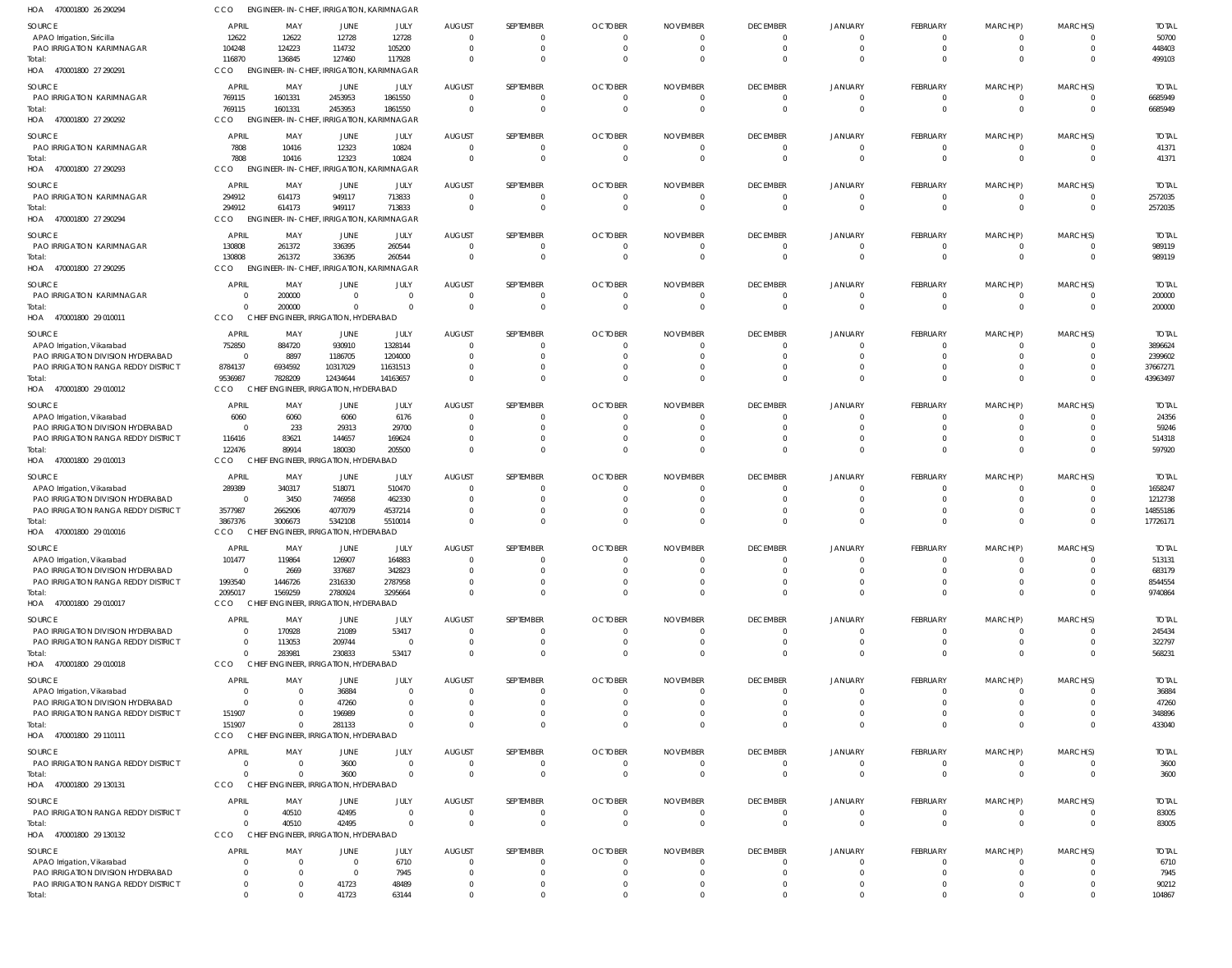| HOA<br>470001800 29 130134                                        | CCO                            |                            | CHIEF ENGINEER, IRRIGATION, HYDERABAD                   |                   |                                           |           |                            |                            |                              |                      |                      |          |              |                          |
|-------------------------------------------------------------------|--------------------------------|----------------------------|---------------------------------------------------------|-------------------|-------------------------------------------|-----------|----------------------------|----------------------------|------------------------------|----------------------|----------------------|----------|--------------|--------------------------|
| SOURCE                                                            | <b>APRIL</b>                   | MAY                        | JUNE                                                    | JULY              | <b>AUGUST</b>                             | SEPTEMBER | <b>OCTOBER</b>             | <b>NOVEMBER</b>            | <b>DECEMBER</b>              | <b>JANUARY</b>       | <b>FEBRUARY</b>      | MARCH(P) | MARCH(S)     | <b>TOTAL</b>             |
| APAO Irrigation, Vikarabad                                        | $\Omega$                       | $\overline{0}$             | $\overline{0}$                                          | 157144            | $\overline{0}$                            |           | 0                          | $\mathbf{0}$               | $\mathbf{0}$                 | $\overline{0}$       | $\Omega$             | - 0      |              | 157144                   |
| PAO IRRIGATION RANGA REDDY DISTRICT                               | $\Omega$                       | $\overline{0}$             | $\overline{0}$                                          | 900272            | $\overline{0}$                            |           | $\Omega$                   | $\Omega$                   | $\mathbf{0}$                 | $\mathbf 0$          |                      |          |              | 900272                   |
| Total:<br>HOA 470001800 29 130135                                 | $\Omega$<br>CCO                | $\Omega$                   | $\mathbf 0$<br>CHIEF ENGINEER, IRRIGATION, HYDERABAD    | 1057416           | $\overline{0}$                            |           | $\Omega$                   | $\Omega$                   | $\mathbf 0$                  | $\Omega$             |                      |          | 0            | 1057416                  |
| SOURCE                                                            | <b>APRIL</b>                   | MAY                        | JUNE                                                    | JULY              | <b>AUGUST</b>                             | SEPTEMBER | <b>OCTOBER</b>             | <b>NOVEMBER</b>            | <b>DECEMBER</b>              | <b>JANUARY</b>       | FEBRUARY             | MARCH(P) | MARCH(S)     | <b>TOTAL</b>             |
| APAO Irrigation, Vikarabad                                        | $\overline{0}$                 | $\overline{0}$             | $\overline{0}$                                          | 16348             | $\overline{0}$                            |           | $\Omega$                   | $\Omega$                   | $\overline{0}$               | $\Omega$             |                      |          |              | 16348                    |
| PAO IRRIGATION RANGA REDDY DISTRICT                               | $\overline{0}$                 | 9834                       | 2170                                                    | 307953            | $\overline{0}$                            |           | $\Omega$                   | $\Omega$                   | $\Omega$                     | $\Omega$             |                      |          |              | 319957                   |
| Total:<br>HOA 470001800 29 140                                    | $\Omega$<br><b>CCO</b>         | 9834                       | 2170<br>CHIEF ENGINEER, IRRIGATION, HYDERABAD           | 324301            | $\overline{0}$                            |           | $\Omega$                   | $\Omega$                   | $\Omega$                     | $\Omega$             |                      |          |              | 336305                   |
| SOURCE                                                            | <b>APRIL</b>                   | MAY                        | JUNE                                                    | JULY              | <b>AUGUST</b>                             | SEPTEMBER | <b>OCTOBER</b>             | <b>NOVEMBER</b>            | <b>DECEMBER</b>              | <b>JANUARY</b>       | FEBRUARY             | MARCH(P) | MARCH(S)     | <b>TOTAL</b>             |
| PAO IRRIGATION RANGA REDDY DISTRICT                               | $\overline{0}$                 | $\overline{0}$             | 26386                                                   | $\overline{0}$    | $\overline{\mathbf{0}}$                   |           | $\overline{0}$             | $\overline{0}$             | $\mathbf{0}$                 | $\overline{0}$       | $\Omega$             |          |              | 26386                    |
| Total                                                             | $\Omega$                       | $\Omega$                   | 26386                                                   | $\Omega$          | $\overline{0}$                            | $\Omega$  | $\Omega$                   | $\overline{0}$             | $\mathbf 0$                  | $\mathbf 0$          | $\Omega$             | $\Omega$ | $\Omega$     | 26386                    |
| HOA 470001800 29 240                                              | CCO                            |                            | CHIEF ENGINEER, IRRIGATION, HYDERABAD                   |                   |                                           |           |                            |                            |                              |                      |                      |          |              |                          |
| SOURCE                                                            | <b>APRIL</b>                   | MAY                        | JUNE                                                    | JULY              | <b>AUGUST</b>                             | SEPTEMBER | <b>OCTOBER</b>             | <b>NOVEMBER</b>            | <b>DECEMBER</b>              | <b>JANUARY</b>       | FEBRUARY             | MARCH(P) | MARCH(S)     | <b>TOTAL</b>             |
| PAO IRRIGATION RANGA REDDY DISTRICT                               | $\overline{0}$                 | 40370                      | $\mathbf{0}$                                            | 33150             | $\overline{0}$                            |           | $\overline{0}$             | $\overline{0}$             | $\mathbf{0}$                 | 0                    | $\Omega$             |          | 0            | 73520                    |
| Total:<br>HOA 470001800 29 290291                                 | $\Omega$<br>CCO                | 40370                      | $\mathbf 0$<br>CHIEF ENGINEER, IRRIGATION, HYDERABAD    | 33150             | $\overline{0}$                            | $\Omega$  | $\overline{0}$             | $\Omega$                   | $\mathbf 0$                  | $\Omega$             | $\Omega$             | $\Omega$ | $\Omega$     | 73520                    |
| SOURCE                                                            | <b>APRIL</b>                   | MAY                        | JUNE                                                    | JULY              | <b>AUGUST</b>                             | SEPTEMBER | <b>OCTOBER</b>             | <b>NOVEMBER</b>            | <b>DECEMBER</b>              | JANUARY              | FEBRUARY             | MARCH(P) | MARCH(S)     | <b>TOTAL</b>             |
| APAO Irrigation, Vikarabad                                        | 32670                          | 51845                      | 42420                                                   | 51744             | $\overline{0}$                            |           | $\Omega$                   | $\Omega$                   | $\mathbf{0}$                 | $\overline{0}$       |                      |          |              | 178679                   |
| PAO IRRIGATION RANGA REDDY DISTRICT                               | 428270                         | 442886                     | 540119                                                  | 866503            | $\overline{\mathbf{0}}$                   |           | - 0                        | $\overline{0}$             | $\mathbf{0}$                 | 0                    |                      |          |              | 2277778                  |
| Total                                                             | 460940                         | 494731                     | 582539                                                  | 918247            | $\overline{0}$                            |           | $\Omega$                   | $\Omega$                   | $\mathbf 0$                  | $\Omega$             |                      |          | $\Omega$     | 2456457                  |
| HOA 470001800 29 290292                                           | CCO                            |                            | CHIEF ENGINEER, IRRIGATION, HYDERABAD                   |                   |                                           |           |                            |                            |                              |                      |                      |          |              |                          |
| SOURCE                                                            | <b>APRIL</b>                   | MAY                        | JUNE                                                    | JULY              | <b>AUGUST</b>                             | SEPTEMBER | <b>OCTOBER</b>             | <b>NOVEMBER</b>            | <b>DECEMBER</b>              | <b>JANUARY</b>       | FEBRUARY             | MARCH(P) | MARCH(S)     | <b>TOTAL</b>             |
| PAO IRRIGATION RANGA REDDY DISTRICT<br>Total:                     | 7400<br>7400                   | 7400<br>7400               | 7400<br>7400                                            | 9400<br>9400      | $\overline{0}$<br>$\overline{0}$          |           | $\overline{0}$<br>$\Omega$ | $\overline{0}$<br>$\Omega$ | $\mathbf{0}$<br>$\mathbf{0}$ | 0<br>$\Omega$        | $\Omega$<br>$\Omega$ |          |              | 31600<br>31600           |
| HOA 470001800 29 290293                                           | CCO<br><b>CHIEF</b>            |                            | GINEER, IRRIGATION, HYDERABAD                           |                   |                                           |           |                            |                            |                              |                      |                      |          |              |                          |
| SOURCE                                                            | <b>APRIL</b>                   | MAY                        | JUNE                                                    | JULY              | <b>AUGUST</b>                             | SEPTEMBER | <b>OCTOBER</b>             | <b>NOVEMBER</b>            | <b>DECEMBER</b>              | <b>JANUARY</b>       | FEBRUARY             | MARCH(P) | MARCH(S)     | <b>TOTAL</b>             |
| APAO Irrigation, Vikarabad                                        | 12540                          | 12540                      | 12540                                                   | 16828             | $\overline{0}$                            |           | $\Omega$                   | $\Omega$                   | $\mathbf{0}$                 | $\Omega$             | $\Omega$             |          |              | 54448                    |
| PAO IRRIGATION RANGA REDDY DISTRICT                               | 164089                         | 164089                     | 202674                                                  | 324894            | $\overline{0}$                            |           | $\overline{0}$             | $\mathbf{0}$               | $\mathbf 0$                  | $\mathbf{0}$         |                      |          | 0            | 855746                   |
| Total:                                                            | 176629                         | 176629                     | 215214                                                  | 341722            | $\overline{0}$                            |           | $\Omega$                   | $\Omega$                   | $\mathbf 0$                  | $\Omega$             | $\Omega$             |          | $\Omega$     | 910194                   |
| HOA<br>470001800 29 290294                                        | CCO                            |                            | CHIEF ENGINEER, IRRIGATION, HYDERABAD                   |                   |                                           |           |                            |                            |                              |                      |                      |          |              |                          |
| SOURCE                                                            | <b>APRIL</b>                   | MAY                        | JUNE                                                    | JULY              | <b>AUGUST</b>                             | SEPTEMBER | <b>OCTOBER</b>             | <b>NOVEMBER</b>            | <b>DECEMBER</b>              | <b>JANUARY</b>       | <b>FEBRUARY</b>      | MARCH(P) | MARCH(S)     | <b>TOTAL</b>             |
| APAO Irrigation, Vikarabad<br>PAO IRRIGATION RANGA REDDY DISTRICT | 4689<br>126951                 | 4689<br>126951             | 4689<br>160506                                          | 7049<br>200612    | $\overline{0}$<br>$\overline{0}$          |           | $\Omega$<br>$\Omega$       | 0<br>$\Omega$              | $\mathbf{0}$<br>$\mathbf{0}$ | $\Omega$<br>$\Omega$ | $\Omega$             |          |              | 21116<br>615020          |
| Total:                                                            | 131640                         | 131640                     | 165195                                                  | 207661            | $\overline{0}$                            |           | $\Omega$                   |                            | $\mathbf{0}$                 | $\Omega$             |                      |          |              | 636136                   |
| HOA 470001800 29 300301                                           | CCO                            |                            | CHIEF ENGINEER, IRRIGATION, HYDERABAD                   |                   |                                           |           |                            |                            |                              |                      |                      |          |              |                          |
| SOURCE                                                            | APRIL                          | MAY                        | JUNE                                                    | JULY              | <b>AUGUST</b>                             | SEPTEMBER | <b>OCTOBER</b>             | <b>NOVEMBER</b>            | <b>DECEMBER</b>              | JANUARY              | FEBRUARY             | MARCH(P) | MARCH(S)     | <b>TOTAL</b>             |
| PAO IRRIGATION RANGA REDDY DISTRICT                               | 197000                         | $\overline{0}$             | $\mathbf{0}$                                            | - 0               | $\overline{0}$                            |           | $\overline{0}$             | $\mathbf{0}$               | $\mathbf{0}$                 | $\Omega$             | $\Omega$             |          |              | 197000                   |
| Total                                                             | 197000                         | $\overline{0}$             | $\overline{0}$                                          | $\overline{0}$    | $\overline{0}$                            | $\Omega$  | $\overline{0}$             | $\overline{0}$             | $\mathbf 0$                  | $\overline{0}$       | $\Omega$             | $\Omega$ | $\mathbf{0}$ | 197000                   |
| HOA 470001800 29 300302                                           | CCO                            |                            | CHIEF ENGINEER, IRRIGATION, HYDERABAD                   |                   |                                           |           |                            |                            |                              |                      |                      |          |              |                          |
| SOURCE                                                            | <b>APRIL</b>                   | MAY                        | <b>JUNE</b>                                             | JULY              | <b>AUGUST</b>                             | SEPTEMBER | <b>OCTOBER</b>             | <b>NOVEMBER</b>            | <b>DECEMBER</b>              | <b>JANUARY</b>       | FEBRUARY             | MARCH(P) | MARCH(S)     | <b>TOTAL</b>             |
| APAO Irrigation, Vikarabad<br>PAO IRRIGATION DIVISION HYDERABAD   | $\overline{0}$<br>$\Omega$     | $\overline{0}$<br>$\Omega$ | $\overline{0}$<br>83954                                 | 54570<br>$\Omega$ | $\overline{0}$<br>$\Omega$                |           | $\Omega$                   | $\Omega$                   | $\Omega$<br>$\Omega$         | $\Omega$<br>$\Omega$ |                      |          |              | 54570<br>83954           |
| <b>PAO IRRIGATION RANGA REDDY DISTRICT</b>                        | 242931                         | $\Omega$                   | 41976                                                   | - 0               | $\Omega$                                  |           | $\Omega$                   | $\Omega$                   | $\Omega$                     | $\Omega$             |                      |          |              | 284907                   |
| Total:                                                            | 242931                         | $\Omega$                   | 125930                                                  | 54570             | $\Omega$                                  |           | $\Omega$                   | $\Omega$                   | $\mathbf 0$                  | $\Omega$             | $\Omega$             |          | 0            | 423431                   |
| HOA 470001800 29 510511                                           | CCO                            |                            | CHIEF ENGINEER. IRRIGATION. HYDERABAD                   |                   |                                           |           |                            |                            |                              |                      |                      |          |              |                          |
| <b>SOURCE</b>                                                     | <b>APRIL</b>                   | MAY                        | JUNE                                                    | JULY              | <b>AUGUST</b>                             | SEPTEMBER | <b>OCTOBER</b>             | <b>NOVEMBER</b>            | <b>DECEMBER</b>              | <b>JANUARY</b>       | <b>FEBRUARY</b>      | MARCH(P) | MARCH(S)     | <b>TOTAL</b>             |
| PAO IRRIGATION RANGA REDDY DISTRICT                               | $\overline{0}$                 | 18000                      | $\overline{0}$                                          | $\Omega$          | $\overline{0}$                            |           | $\overline{0}$             | $\mathbf{0}$               | $\overline{0}$               | $\mathbf{0}$         | $\Omega$             | - 0      |              | 18000                    |
| Total:<br>HOA 470001800 30 010011                                 | $\overline{0}$<br>CCO          | 18000                      | $\overline{0}$<br>CHIEF ENGINEER, IRRIGATION, NIZAMABAD | $\Omega$          | $\overline{0}$                            | $\Omega$  | - 0                        | $\overline{0}$             | $\overline{0}$               | $\overline{0}$       | $\Omega$             | $\Omega$ | $\Omega$     | 18000                    |
|                                                                   |                                |                            |                                                         |                   |                                           |           |                            |                            |                              |                      |                      |          |              |                          |
| SOURCE<br>PAO IRRIGATION NIZAMABAD                                | APRIL<br>6932859               | MAY<br>7208864             | JUNE<br>7513360                                         | JULY<br>7272108   | <b>AUGUST</b><br>- 0                      | SEPTEMBER | <b>OCTOBER</b>             | <b>NOVEMBER</b>            | <b>DECEMBER</b><br>0         | <b>JANUARY</b>       | FEBRUARY             | MARCH(P) | MARCH(S)     | <b>TOTAL</b><br>28927191 |
| PAO IRRIGATION RANGA REDDY DISTRICT                               | 793680                         | 1494615                    | $\mathbf{0}$                                            |                   | $\overline{0}$                            |           | $\Omega$                   |                            | $\mathbf{0}$                 | $\Omega$             |                      |          |              | 2288295                  |
| Total:                                                            | 7726539                        | 8703479                    | 7513360                                                 | 7272108           | $\Omega$                                  |           | $\Omega$                   |                            | $\Omega$                     | $\Omega$             |                      |          |              | 31215486                 |
| HOA 470001800 30 010012                                           | CCO                            |                            | CHIEF ENGINEER, IRRIGATION, NIZAMABAD                   |                   |                                           |           |                            |                            |                              |                      |                      |          |              |                          |
| SOURCE                                                            | <b>APRIL</b>                   | MAY                        | JUNE                                                    | JULY              | <b>AUGUST</b>                             | SEPTEMBER | <b>OCTOBER</b>             | <b>NOVEMBER</b>            | <b>DECEMBER</b>              | <b>JANUARY</b>       | <b>FEBRUARY</b>      | MARCH(P) | MARCH(S)     | <b>TOTAL</b>             |
| PAO IRRIGATION NIZAMABAD<br>PAO IRRIGATION RANGA REDDY DISTRICT   | 63933<br>16168                 | 57505<br>34923             | 53951<br>$\overline{0}$                                 | 53164<br>- 0      | $\overline{0}$<br>$\overline{\mathbf{0}}$ |           | $\Omega$<br>- 0            | $\Omega$                   | $\mathbf{0}$<br>$\mathbf{0}$ | $\Omega$<br>0        |                      |          |              | 228553<br>51091          |
| Total:                                                            | 80101                          | 92428                      | 53951                                                   | 53164             | $\overline{0}$                            |           | $\Omega$                   |                            | $\mathbf{0}$                 | $\Omega$             |                      | $\Omega$ |              | 279644                   |
| HOA 470001800 30 010013                                           | CCO                            |                            | CHIEF ENGINEER, IRRIGATION, NIZAMABAD                   |                   |                                           |           |                            |                            |                              |                      |                      |          |              |                          |
| SOURCE                                                            | APRIL                          | MAY                        | JUNE                                                    | JULY              | <b>AUGUST</b>                             | SEPTEMBER | <b>OCTOBER</b>             | <b>NOVEMBER</b>            | <b>DECEMBER</b>              | <b>JANUARY</b>       | FEBRUARY             | MARCH(P) | MARCH(S)     | <b>TOTAL</b>             |
| PAO IRRIGATION NIZAMABAD                                          | 2663612                        | 2811237                    | 3233143                                                 | 2814475           | $\overline{0}$                            |           | $\Omega$                   |                            | 0                            | $\Omega$             |                      |          |              | 11522467                 |
| PAO IRRIGATION RANGA REDDY DISTRICT                               | 304818                         | 573908                     | $\mathbf{0}$                                            |                   | $\overline{0}$                            |           | $\Omega$                   |                            | $\Omega$                     | $\Omega$             |                      |          |              | 878726                   |
| Total:<br>HOA 470001800 30 010016                                 | 2968430<br>CCO                 | 3385145                    | 3233143<br>CHIEF ENGINEER, IRRIGATION, NIZAMABAD        | 2814475           | $\overline{0}$                            |           | $\Omega$                   |                            | $\mathbf{0}$                 | $\Omega$             |                      |          |              | 12401193                 |
| <b>SOURCE</b>                                                     | APRIL                          | MAY                        | JUNE                                                    | JULY              | <b>AUGUST</b>                             | SEPTEMBER | <b>OCTOBER</b>             | <b>NOVEMBER</b>            | <b>DECEMBER</b>              | <b>JANUARY</b>       | <b>FEBRUARY</b>      | MARCH(P) | MARCH(S)     | <b>TOTAL</b>             |
| PAO IRRIGATION NIZAMABAD                                          | 1190815                        | 1145050                    | 1186548                                                 | 1169984           | $\overline{0}$                            |           | $\Omega$                   |                            | $\mathbf{0}$                 | $\Omega$             |                      |          |              | 4692397                  |
| PAO IRRIGATION RANGA REDDY DISTRICT                               | 214145                         | 424253                     | $\overline{0}$                                          | $\sqrt{ }$        | $\overline{0}$                            |           | 0                          | $\mathbf{0}$               | $\mathbf{0}$                 | $\Omega$             |                      |          |              | 638398                   |
| Total:                                                            | 1404960                        | 1569303                    | 1186548                                                 | 1169984           | $\Omega$                                  |           | $\Omega$                   | $\Omega$                   | $\Omega$                     | $\Omega$             |                      |          |              | 5330795                  |
| HOA 470001800 30 010017                                           | CCO                            |                            | CHIEF ENGINEER, IRRIGATION, NIZAMABAD                   |                   |                                           |           |                            |                            |                              |                      |                      |          |              |                          |
| SOURCE                                                            | <b>APRIL</b>                   | MAY                        | JUNE                                                    | JULY              | <b>AUGUST</b>                             | SEPTEMBER | <b>OCTOBER</b>             | <b>NOVEMBER</b>            | <b>DECEMBER</b>              | <b>JANUARY</b>       | FEBRUARY             | MARCH(P) | MARCH(S)     | <b>TOTAL</b>             |
| PAO IRRIGATION NIZAMABAD<br>Total:                                | $\overline{0}$<br>$\mathbf{0}$ | 20000<br>20000             | 169229<br>169229                                        | 108000<br>108000  | $\overline{0}$<br>$\Omega$                |           | $\Omega$<br>$\Omega$       | $\Omega$                   | $\mathbf{0}$<br>$\Omega$     | 0<br>$\Omega$        | $\Omega$             |          |              | 297229<br>297229         |
|                                                                   |                                |                            |                                                         |                   |                                           |           |                            |                            |                              |                      |                      |          |              |                          |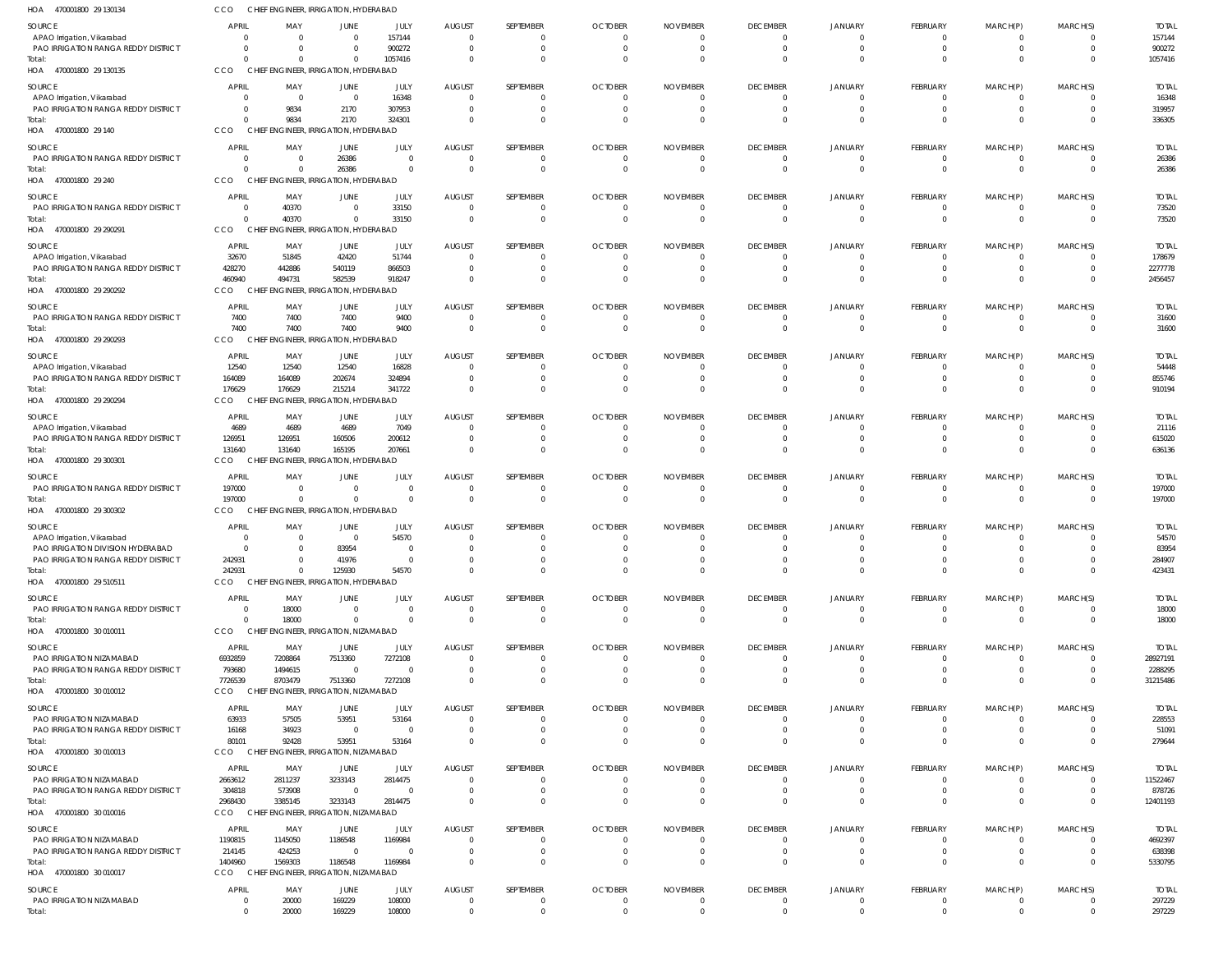| HOA 470001800 30 010018                                            | CCO                                 | CHIEF ENGINEER, IRRIGATION, NIZAMABAD             |                                         |                            |                                  |                       |                                              |                                               |                                                     |                                             |                             |                             |                               |                                  |
|--------------------------------------------------------------------|-------------------------------------|---------------------------------------------------|-----------------------------------------|----------------------------|----------------------------------|-----------------------|----------------------------------------------|-----------------------------------------------|-----------------------------------------------------|---------------------------------------------|-----------------------------|-----------------------------|-------------------------------|----------------------------------|
| SOURCE<br>PAO IRRIGATION NIZAMABAD<br>Total:                       | <b>APRI</b><br>$\Omega$<br>$\Omega$ | MAY<br>$\Omega$<br>$\Omega$                       | JUNE<br>263761<br>263761                | JULY<br>$\Omega$<br>- 0    | AUGUST<br>$\overline{0}$<br>- 0  | SEPTEMBER<br>$\Omega$ | <b>OCTOBER</b><br>$\overline{0}$<br>$\Omega$ | <b>NOVEMBER</b><br>$\overline{0}$<br>$\Omega$ | <b>DECEMBER</b><br>$\overline{0}$<br>$\overline{0}$ | JANUARY<br>$\overline{0}$<br>$\overline{0}$ | FEBRUARY<br>- 0<br>$\Omega$ | MARCH(P)<br>- 0<br>$\Omega$ | MARCH(S)<br>0<br>$\mathbf{0}$ | <b>TOTAL</b><br>263761<br>263761 |
| HOA 470001800 30 020021                                            | CCO                                 | CHIEF ENGINEER, IRRIGATION, NIZAMABAD             |                                         |                            |                                  |                       |                                              |                                               |                                                     |                                             |                             |                             |                               |                                  |
| SOURCE                                                             | <b>APRIL</b>                        | MAY                                               | <b>JUNE</b>                             | JULY                       | <b>AUGUST</b>                    | SEPTEMBER             | <b>OCTOBER</b>                               | <b>NOVEMBER</b>                               | <b>DECEMBER</b>                                     | JANUARY                                     | <b>FEBRUARY</b>             | MARCH(P)                    | MARCH(S)                      | <b>TOTAL</b>                     |
| PAO IRRIGATION NIZAMABAD<br>Total:                                 | -0<br>$\Omega$                      | $\Omega$<br>$\Omega$                              | 12000<br>12000                          | 4000<br>4000               | $\Omega$<br>$\Omega$             |                       | $\Omega$<br>$\Omega$                         | $\Omega$<br>$\Omega$                          | $\Omega$<br>$\Omega$                                | 0<br>$\Omega$                               | $\Omega$                    | $\Omega$                    | $\Omega$<br>$\Omega$          | 16000<br>16000                   |
| HOA 470001800 30 110111                                            | CCO                                 | CHIEF ENGINEER, IRRIGATION, NIZAMABAD             |                                         |                            |                                  |                       |                                              |                                               |                                                     |                                             |                             |                             |                               |                                  |
| SOURCE                                                             | APRIL                               | MAY                                               | JUNE                                    | JULY                       | AUGUST                           | SEPTEMBER             | <b>OCTOBER</b>                               | <b>NOVEMBER</b>                               | <b>DECEMBER</b>                                     | JANUARY                                     | FEBRUARY                    | MARCH(P)                    | MARCH(S)                      | <b>TOTAL</b>                     |
| PAO IRRIGATION NIZAMABAD                                           | $\Omega$                            | $\Omega$                                          | 38768                                   | $\overline{0}$             | $\overline{0}$                   | - 0                   | $\overline{0}$                               | $\overline{0}$                                | $\mathbf{0}$                                        | $\Omega$                                    | - 0                         | $\Omega$                    | $\Omega$                      | 38768                            |
| Total:<br>HOA 470001800 30 130131                                  | $\Omega$<br>CCO                     | $\Omega$<br>CHIEF ENGINEER, IRRIGATION, NIZAMABAD | 38768                                   | $\Omega$                   | $\Omega$                         | $\Omega$              | $\Omega$                                     | $\Omega$                                      | $\overline{0}$                                      | $\mathbf{0}$                                | $\Omega$                    | $\Omega$                    | $\mathbf{0}$                  | 38768                            |
| SOURCE                                                             | <b>APRIL</b>                        | MAY                                               | JUNE                                    | JULY                       | <b>AUGUST</b>                    | SEPTEMBER             | <b>OCTOBER</b>                               | <b>NOVEMBER</b>                               | <b>DECEMBER</b>                                     | JANUARY                                     | FEBRUARY                    | MARCH(P)                    | MARCH(S)                      | <b>TOTAL</b>                     |
| <b>PAO IRRIGATION NIZAMABAD</b>                                    | - 0                                 | 19849                                             | 7587                                    | 36134                      | $\Omega$                         |                       | $\Omega$                                     | $\Omega$                                      | $\Omega$                                            | $\Omega$                                    | $\Omega$                    | $\Omega$                    | $\Omega$                      | 63570                            |
| Total:<br>HOA 470001800 30 130132                                  | CCO                                 | 19849<br><b>CHIEF</b>                             | 7587<br>ENGINEER, IRRIGATION, NIZAMABAD | 36134                      | $\Omega$                         |                       | $\Omega$                                     | $\Omega$                                      | $\Omega$                                            | $\Omega$                                    | $\Omega$                    | $\Omega$                    | $\Omega$                      | 63570                            |
|                                                                    |                                     |                                                   |                                         |                            |                                  |                       |                                              |                                               |                                                     |                                             |                             |                             |                               |                                  |
| SOURCE<br>PAO IRRIGATION NIZAMABAD                                 | <b>APRIL</b><br>$\Omega$            | MAY<br>$\Omega$                                   | JUNE<br>314870                          | JULY<br>7544               | <b>AUGUST</b><br>$\overline{0}$  | SEPTEMBER<br>- 0      | <b>OCTOBER</b><br>$\Omega$                   | <b>NOVEMBER</b><br>$\overline{0}$             | <b>DECEMBER</b><br>$\overline{0}$                   | JANUARY<br>$\overline{0}$                   | FEBRUARY<br>- 0             | MARCH(P)<br>- 0             | MARCH(S)<br>0                 | <b>TOTAL</b><br>322414           |
| Total:                                                             | $\Omega$                            | $\Omega$                                          | 314870                                  | 7544                       | $\Omega$                         |                       | $\Omega$                                     | $\Omega$                                      | $\Omega$                                            | $\Omega$                                    | $\Omega$                    | $\Omega$                    | $\Omega$                      | 322414                           |
| HOA 470001800 30 130134                                            | <b>CCO</b>                          | CHIEF ENGINEER, IRRIGATION, NIZAMABAD             |                                         |                            |                                  |                       |                                              |                                               |                                                     |                                             |                             |                             |                               |                                  |
| SOURCE                                                             | APRIL                               | MAY                                               | JUNE                                    | JULY                       | <b>AUGUST</b>                    | SEPTEMBER             | <b>OCTOBER</b>                               | <b>NOVEMBER</b>                               | <b>DECEMBER</b>                                     | JANUARY                                     | FEBRUARY                    | MARCH(P)                    | MARCH(S)                      | <b>TOTAL</b>                     |
| PAO IRRIGATION NIZAMABAD<br>Total:                                 | -0<br>$\Omega$                      | 219450<br>219450                                  | 224455<br>224455                        | 250800<br>250800           | $\Omega$<br>$\Omega$             |                       | $\Omega$<br>$\Omega$                         | - 0<br>$\Omega$                               | $\Omega$<br>$\mathbf{0}$                            | 0<br>$\Omega$                               | $\Omega$<br>$\Omega$        | -0                          | $\Omega$<br>$\Omega$          | 694705<br>694705                 |
| HOA 470001800 30 130135                                            | <b>CCO</b>                          | CHIEF ENGINEER, IRRIGATION, NIZAMABAD             |                                         |                            |                                  |                       |                                              |                                               |                                                     |                                             |                             |                             |                               |                                  |
| <b>SOURCE</b>                                                      | <b>APRIL</b>                        | MAY                                               | JUNE                                    | JULY                       | <b>AUGUST</b>                    | SEPTEMBER             | <b>OCTOBER</b>                               | <b>NOVEMBER</b>                               | <b>DECEMBER</b>                                     | JANUARY                                     | FEBRUARY                    | MARCH(P)                    | MARCH(S)                      | <b>TOTAL</b>                     |
| PAO IRRIGATION NIZAMABAD                                           | $\Omega$                            | 35678                                             | 23419                                   | 50737                      | $\overline{0}$                   |                       | $\Omega$                                     | $\overline{0}$                                | $\overline{0}$                                      | 0                                           | $\Omega$                    |                             | $\Omega$                      | 109834                           |
| Total:<br>HOA 470001800 30 240                                     | $\Omega$<br>CCO                     | 35678<br>CHIEF ENGINEER, IRRIGATION, NIZAMABAD    | 23419                                   | 50737                      | $\Omega$                         | $\Omega$              | $\Omega$                                     | $\Omega$                                      | $\overline{0}$                                      | $\mathbf{0}$                                | $\Omega$                    | $\Omega$                    | $\mathbf{0}$                  | 109834                           |
| SOURCE                                                             | APRIL                               | MAY                                               | JUNE                                    | JULY                       | <b>AUGUST</b>                    | SEPTEMBER             | <b>OCTOBER</b>                               | <b>NOVEMBER</b>                               | <b>DECEMBER</b>                                     | <b>JANUARY</b>                              | FEBRUARY                    | MARCH(P)                    | MARCH(S)                      | <b>TOTAL</b>                     |
| PAO IRRIGATION NIZAMABAD                                           | $\Omega$                            | $\Omega$                                          | 87748                                   | 51147                      | $\Omega$                         |                       | $\overline{0}$                               | $\overline{0}$                                | $\overline{0}$                                      | $\Omega$                                    | - 0                         | - 0                         | $\Omega$                      | 138895                           |
| Total:                                                             |                                     | $\Omega$                                          | 87748                                   | 51147                      | $\Omega$                         |                       | $\Omega$                                     | $\Omega$                                      | $\Omega$                                            | $\Omega$                                    | $\Omega$                    | $\Omega$                    | $\Omega$                      | 138895                           |
| HOA 470001800 30 290291                                            | CCO                                 | CHIEF ENGINEER, IRRIGATION, NIZAMABAD             |                                         |                            |                                  |                       |                                              |                                               |                                                     |                                             |                             |                             |                               |                                  |
| SOURCE<br>PAO IRRIGATION NIZAMABAD                                 | <b>APRIL</b>                        | MAY<br>1462645                                    | JUNE                                    | JULY<br>1620512            | AUGUST<br>$\overline{0}$         | SEPTEMBER             | <b>OCTOBER</b><br>$\Omega$                   | <b>NOVEMBER</b><br>$\Omega$                   | <b>DECEMBER</b><br>$\overline{0}$                   | JANUARY<br>$\overline{0}$                   | FEBRUARY<br>- 0             | MARCH(P)<br>- 0             | MARCH(S)<br>0                 | <b>TOTAL</b><br>6044299          |
| Total:                                                             | 1422135<br>1422135                  | 1462645                                           | 1539007<br>1539007                      | 1620512                    | $\overline{\mathbf{0}}$          |                       | $\Omega$                                     | $\Omega$                                      | $\overline{0}$                                      | $\mathbf{0}$                                | $\Omega$                    | $\Omega$                    | $\mathbf 0$                   | 6044299                          |
| HOA 470001800 30 290292                                            | CCO                                 | CHIEF ENGINEER, IRRIGATION, NIZAMABAD             |                                         |                            |                                  |                       |                                              |                                               |                                                     |                                             |                             |                             |                               |                                  |
| SOURCE                                                             | APRIL                               | MAY                                               | JUNE                                    | JULY                       | <b>AUGUST</b>                    | SEPTEMBER             | <b>OCTOBER</b>                               | <b>NOVEMBER</b>                               | <b>DECEMBER</b>                                     | <b>JANUARY</b>                              | <b>FEBRUARY</b>             | MARCH(P)                    | MARCH(S)                      | <b>TOTAL</b>                     |
| PAO IRRIGATION NIZAMABAD                                           | 8500                                | 8500                                              | 8708<br>8708                            | 8650<br>8650               | $\Omega$<br>$\Omega$             |                       | $\Omega$<br>$\Omega$                         | 0<br>$\Omega$                                 | $\Omega$<br>$\Omega$                                | 0<br>$\Omega$                               | $\Omega$                    |                             | $\Omega$<br>$\Omega$          | 34358                            |
| Total:<br>HOA 470001800 30 290293                                  | 8500<br>CCO                         | 8500<br>CHIEF ENGINEER, IRRIGATION, NIZAMABAD     |                                         |                            |                                  |                       |                                              |                                               |                                                     |                                             | $\Omega$                    | $\Omega$                    |                               | 34358                            |
| SOURCE                                                             | APRIL                               | MAY                                               | JUNE                                    | JULY                       | AUGUST                           | SEPTEMBER             | <b>OCTOBER</b>                               | <b>NOVEMBER</b>                               | <b>DECEMBER</b>                                     | JANUARY                                     | FEBRUARY                    | MARCH(P)                    | MARCH(S)                      | <b>TOTAL</b>                     |
| PAO IRRIGATION NIZAMABAD                                           | 545729                              | 561286                                            | 666785                                  | 626084                     | $\Omega$                         |                       | $\Omega$                                     | $\Omega$                                      | $\Omega$                                            | $\Omega$                                    | $\Omega$                    |                             | $\Omega$                      | 2399884                          |
| Total:                                                             | 545729                              | 561286                                            | 666785                                  | 626084                     | $\Omega$                         |                       | $\Omega$                                     | $\Omega$                                      | $\Omega$                                            | $\Omega$                                    | $\Omega$                    | $\Omega$                    | $\Omega$                      | 2399884                          |
| HOA 470001800 30 290294                                            | CCO                                 | CHIEF ENGINEER, IRRIGATION, NIZAMABAD             |                                         |                            |                                  |                       |                                              |                                               |                                                     |                                             |                             |                             |                               |                                  |
| SOURCE<br>PAO IRRIGATION NIZAMABAD                                 | <b>APRIL</b><br>242937              | MAY<br>247821                                     | <b>JUNE</b><br>262909                   | JULY<br>272217             | <b>AUGUST</b><br>$\overline{0}$  | SEPTEMBER             | <b>OCTOBER</b><br>$\overline{0}$             | <b>NOVEMBER</b><br>$\overline{0}$             | <b>DECEMBER</b><br>$\Omega$                         | JANUARY<br>0                                | FEBRUARY<br>$\Omega$        | MARCH(P)<br>$\Omega$        | MARCH(S)<br>$\Omega$          | <b>TOTAL</b><br>1025884          |
| Total:                                                             | 242937                              | 247821                                            | 262909                                  | 272217                     | $\Omega$                         |                       | $\Omega$                                     | $\Omega$                                      | $\Omega$                                            | $\Omega$                                    | $\Omega$                    | $\Omega$                    | $\Omega$                      | 1025884                          |
| HOA 470001800 30 290295                                            | <b>CCO</b>                          | CHIEF ENGINEER, IRRIGATION, NIZAMABAD             |                                         |                            |                                  |                       |                                              |                                               |                                                     |                                             |                             |                             |                               |                                  |
| SOURCE                                                             | <b>APRIL</b>                        | MAY                                               | JUNE                                    | JULY                       | <b>AUGUST</b>                    | SEPTEMBER             | <b>OCTOBER</b>                               | <b>NOVEMBER</b>                               | <b>DECEMBER</b>                                     | JANUARY                                     | FEBRUARY                    | MARCH(P)                    | MARCH(S)                      | <b>TOTAL</b>                     |
| PAO IRRIGATION NIZAMABAD<br>Total:                                 | $\overline{0}$<br>$\Omega$          | 100000<br>100000                                  | $\overline{0}$<br>$\Omega$              | $\overline{0}$<br>$\Omega$ | $\overline{0}$<br>$\Omega$       | - 0                   | $\overline{0}$<br>$\Omega$                   | $\overline{0}$<br>$\Omega$                    | $\overline{0}$<br>$\overline{0}$                    | $\overline{0}$<br>$\mathbf{0}$              | - 0<br>$\Omega$             | $\Omega$<br>$\Omega$        | 0<br>$\mathbf 0$              | 100000<br>100000                 |
| HOA 470001800 30 290296                                            | CCO                                 | <b>CHIEF</b>                                      | ENGINEER, IRRIGATION, NIZAMABAD         |                            |                                  |                       |                                              |                                               |                                                     |                                             |                             |                             |                               |                                  |
| SOURCE                                                             | <b>APRIL</b>                        | MAY                                               | <b>JUNE</b>                             | JULY                       | <b>AUGUST</b>                    | SEPTEMBER             | <b>OCTOBER</b>                               | <b>NOVEMBER</b>                               | <b>DECEMBER</b>                                     | JANUARY                                     | FEBRUARY                    | MARCH(P)                    | MARCH(S)                      | <b>TOTAL</b>                     |
| PAO IRRIGATION NIZAMABAD                                           | $\Omega$                            | $\Omega$                                          | 32771                                   | $\Omega$                   | $\Omega$                         |                       | $\Omega$                                     | $\Omega$                                      | $\Omega$                                            | $\Omega$                                    | $\Omega$                    |                             | $\Omega$                      | 32771                            |
| Total:<br>HOA 470001800 30 300302                                  | $\Omega$<br><b>CCO</b>              | $\Omega$<br>CHIEF ENGINEER, IRRIGATION, NIZAMABAD | 32771                                   | $\overline{0}$             | $\Omega$                         |                       | $\Omega$                                     | $\overline{0}$                                | $\overline{0}$                                      | $\Omega$                                    | $\Omega$                    | $\Omega$                    | $\mathbf{0}$                  | 32771                            |
| SOURCE                                                             | <b>APRIL</b>                        | MAY                                               | JUNE                                    | JULY                       | <b>AUGUST</b>                    | SEPTEMBER             | <b>OCTOBER</b>                               | <b>NOVEMBER</b>                               | <b>DECEMBER</b>                                     | JANUARY                                     | FEBRUARY                    | MARCH(P)                    | MARCH(S)                      | <b>TOTAL</b>                     |
| PAO IRRIGATION NIZAMABAD                                           | 58685                               | 218118                                            | 43582                                   | 71909                      | $\overline{0}$                   |                       | $\overline{0}$                               | $\overline{0}$                                | $\overline{0}$                                      | 0                                           | $\mathbf{0}$                |                             | 0                             | 392294                           |
| Total:                                                             | 58685                               | 218118                                            | 43582                                   | 71909                      | $\overline{0}$                   | $\Omega$              | $\overline{0}$                               | $\overline{0}$                                | $\mathbf{0}$                                        | $\mathbf 0$                                 | $\Omega$                    | $\Omega$                    | $\mathbf{0}$                  | 392294                           |
| HOA 470001800 30510511                                             | <b>CCO</b>                          | CHIEF ENGINEER, IRRIGATION, NIZAMABAD             |                                         |                            |                                  |                       |                                              |                                               |                                                     |                                             |                             |                             |                               |                                  |
| SOURCE<br>PAO IRRIGATION NIZAMABAD                                 | <b>APRIL</b><br>$\Omega$            | MAY<br>25400                                      | <b>JUNE</b><br>$\Omega$                 | JULY<br>500                | AUGUST<br>$\overline{0}$         | SEPTEMBER             | <b>OCTOBER</b><br>$\overline{0}$             | <b>NOVEMBER</b><br>$\overline{0}$             | <b>DECEMBER</b><br>$\mathbf{0}$                     | JANUARY<br>$\Omega$                         | FEBRUARY<br>$\Omega$        | MARCH(P)<br>$\Omega$        | MARCH(S)<br>$\Omega$          | <b>TOTAL</b><br>25900            |
| Total:                                                             |                                     | 25400                                             | $\Omega$                                | 500                        | $\Omega$                         |                       | $\Omega$                                     | $\Omega$                                      | $\Omega$                                            | $\Omega$                                    | $\Omega$                    | $\Omega$                    | $\Omega$                      | 25900                            |
| HOA 470001800 32 010011                                            | CCO                                 | <b>CHIEF</b>                                      | <b>ENGINEER, IRRIGATION, MULUGU</b>     |                            |                                  |                       |                                              |                                               |                                                     |                                             |                             |                             |                               |                                  |
| SOURCE                                                             | <b>APRIL</b>                        | MAY                                               | JUNE                                    | JULY                       | AUGUST                           | SEPTEMBER             | <b>OCTOBER</b>                               | <b>NOVEMBER</b>                               | <b>DECEMBER</b>                                     | JANUARY                                     | FEBRUARY                    | MARCH(P)                    | MARCH(S)                      | <b>TOTAL</b>                     |
| APAO Irrigation, Bhoopalapally<br>APAO Irrigation, Waranagal Rural | 3783715<br>1055880                  | 6958436<br>3794370                                | 4852963<br>2375586                      | 5341271<br>3265058         | $\overline{0}$<br>$\overline{0}$ | - 0                   | $\Omega$<br>$\overline{0}$                   | $\overline{0}$<br>$\overline{0}$              | $\overline{0}$<br>$\overline{0}$                    | 0<br>$\mathbf{0}$                           | $\Omega$<br>$\Omega$        | $\Omega$<br>$\Omega$        | 0<br>$\mathbf 0$              | 20936385<br>10490894             |
| Total:                                                             | 4839595                             | 10752806                                          | 7228549                                 | 8606329                    | $\Omega$                         |                       | $\Omega$                                     | $\Omega$                                      | $\mathbf 0$                                         | $\Omega$                                    | $\Omega$                    |                             | $\Omega$                      | 31427279                         |
| HOA 470001800 32010012                                             | CCO                                 | CHIEF ENGINEER, IRRIGATION, MULUGU                |                                         |                            |                                  |                       |                                              |                                               |                                                     |                                             |                             |                             |                               |                                  |
| SOURCE                                                             | <b>APRIL</b>                        | MAY                                               | <b>JUNE</b>                             | JULY                       | <b>AUGUST</b>                    | SEPTEMBER             | <b>OCTOBER</b>                               | <b>NOVEMBER</b>                               | <b>DECEMBER</b>                                     | JANUARY                                     | FEBRUARY                    | MARCH(P)                    | MARCH(S)                      | <b>TOTAL</b>                     |
| APAO Irrigation, Bhoopalapally<br>APAO Irrigation, Waranagal Rural | 23414<br>- 0                        | 42682<br>4940                                     | 34504<br>2470                           | 34492<br>5049              | $\Omega$<br>$\overline{0}$       |                       | $\Omega$<br>$\Omega$                         | $\Omega$<br>$\overline{0}$                    | $\Omega$<br>$\Omega$                                | $\Omega$<br>$\Omega$                        | $\Omega$<br>$\Omega$        | $\Omega$<br>$\Omega$        | $\Omega$<br>$\Omega$          | 135092<br>12459                  |
| Total:                                                             | 23414                               | 47622                                             | 36974                                   | 39541                      | $\Omega$                         |                       | $\Omega$                                     | $\Omega$                                      | $\Omega$                                            | $\Omega$                                    |                             |                             | $\Omega$                      | 147551                           |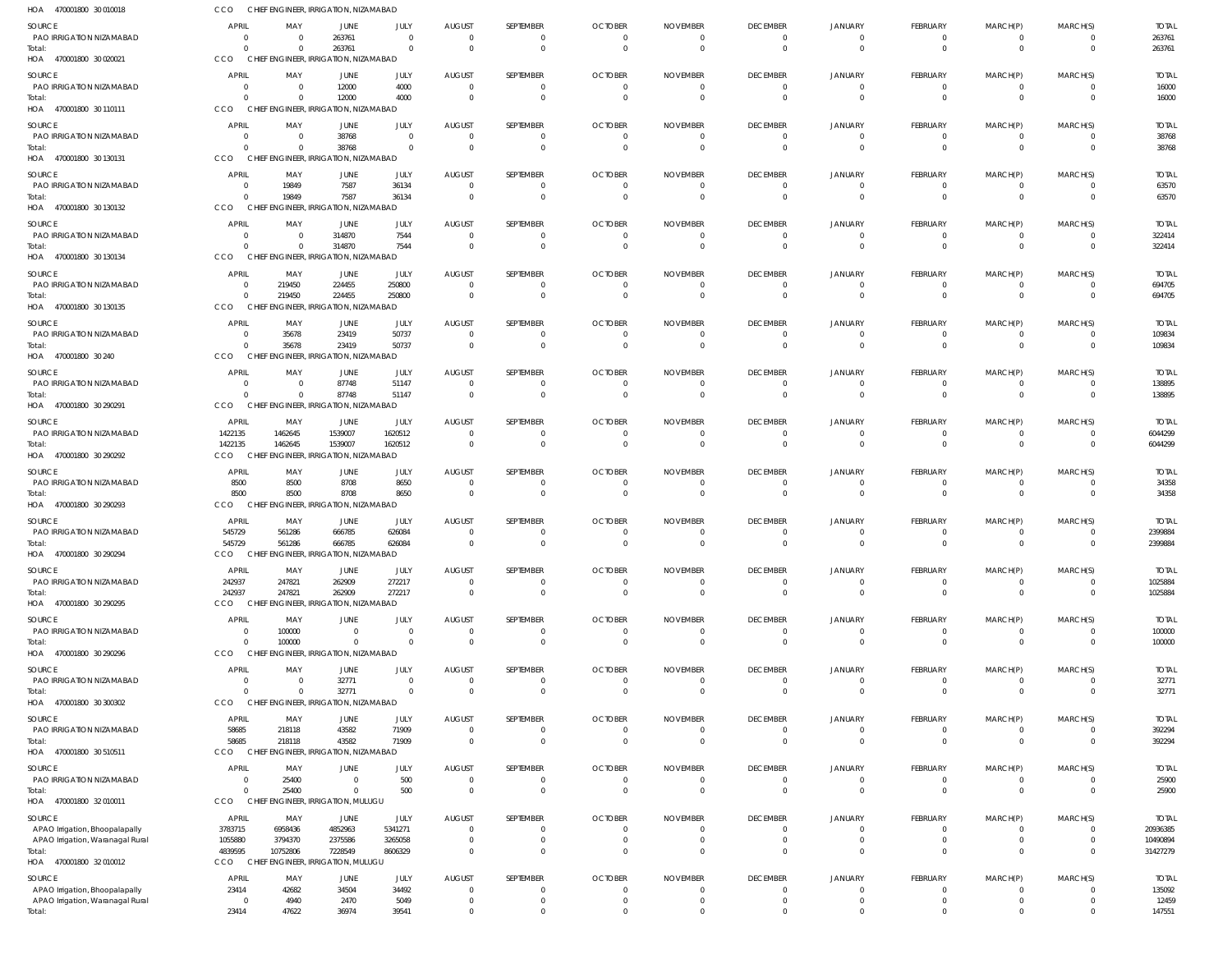| HOA<br>470001800 32 010013                                         | <b>CCO</b>                       | CHIEF ENGINEER, IRRIGATION, MULUGU                   |                          |                    |                           |                                |                            |                             |                                   |                                  |                                |                                |                                  |                        |
|--------------------------------------------------------------------|----------------------------------|------------------------------------------------------|--------------------------|--------------------|---------------------------|--------------------------------|----------------------------|-----------------------------|-----------------------------------|----------------------------------|--------------------------------|--------------------------------|----------------------------------|------------------------|
| SOURCE                                                             | <b>APRIL</b>                     | MAY                                                  | JUNE                     | JULY               | <b>AUGUST</b>             | SEPTEMBER                      | <b>OCTOBER</b>             | <b>NOVEMBER</b>             | <b>DECEMBER</b>                   | JANUARY                          | FEBRUARY                       | MARCH(P)                       | MARCH(S)                         | <b>TOTAL</b>           |
| APAO Irrigation, Bhoopalapally                                     | 1454765                          | 2674380                                              | 2077906                  | 2069236            | - 0                       | $\mathbf{0}$                   | $\Omega$                   | $\Omega$                    | $\overline{0}$                    | $\overline{0}$                   | $^{\circ}$                     | $\mathbf{0}$                   | $\overline{0}$                   | 8276287                |
| APAO Irrigation, Waranagal Rural<br>Total:                         | 405963<br>1860728                | 1459045<br>4133425                                   | 913324<br>2991230        | 1190913<br>3260149 | $\Omega$<br>$\mathsf{C}$  | $\mathbf 0$<br>$\Omega$        | $^{\circ}$<br>$\Omega$     | - 0<br>$\Omega$             | $\overline{0}$<br>$\Omega$        | $\overline{0}$<br>$\Omega$       | $\mathbf{0}$<br>$\mathbf 0$    | $\mathbf{0}$<br>$\mathbf 0$    | $\overline{0}$<br>$\Omega$       | 3969245<br>12245532    |
| HOA 470001800 32010016                                             | CCO                              | CHIEF ENGINEER, IRRIGATION, MULUGU                   |                          |                    |                           |                                |                            |                             |                                   |                                  |                                |                                |                                  |                        |
| SOURCE                                                             | <b>APRIL</b>                     | MAY                                                  | JUNE                     | JULY               | <b>AUGUST</b>             | SEPTEMBER                      | <b>OCTOBER</b>             | <b>NOVEMBER</b>             | <b>DECEMBER</b>                   | <b>JANUARY</b>                   | FEBRUARY                       | MARCH(P)                       | MARCH(S)                         | <b>TOTAL</b>           |
| APAO Irrigation, Bhoopalapally                                     | 522264                           | 952294                                               | 639641                   | 694138             |                           | $\mathbf{0}$                   |                            | $\Omega$                    | $\overline{0}$                    | $\overline{0}$                   | $\overline{0}$                 | $\overline{0}$                 | $\overline{0}$                   | 2808337                |
| APAO Irrigation, Waranagal Rural<br>Total:                         | 127631<br>649895                 | 458269<br>1410563                                    | 283217<br>922858         | 406792<br>1100930  |                           | $\mathbf{0}$<br>$\mathbf 0$    |                            |                             | $\overline{0}$<br>$\overline{0}$  | $\overline{0}$<br>$\Omega$       | $\overline{0}$<br>$\mathbf{0}$ | $\overline{0}$<br>$\mathbf{0}$ | $\overline{0}$<br>$\overline{0}$ | 1275909<br>4084246     |
| HOA 470001800 32010018                                             | CCO                              | CHIEF ENGINEER, IRRIGATION, MULUGU                   |                          |                    |                           |                                |                            |                             |                                   |                                  |                                |                                |                                  |                        |
| SOURCE                                                             | <b>APRIL</b>                     | MAY                                                  | JUNE                     | JULY               | <b>AUGUST</b>             | SEPTEMBER                      | <b>OCTOBER</b>             | <b>NOVEMBER</b>             | <b>DECEMBER</b>                   | <b>JANUARY</b>                   | FEBRUARY                       | MARCH(P)                       | MARCH(S)                         | <b>TOTAL</b>           |
| APAO Irrigation, Bhoopalapally                                     | $\overline{0}$                   | $\overline{0}$                                       | 276558                   | $\overline{0}$     | $\Omega$                  | $\mathbf{0}$                   | $\overline{0}$             | $\overline{0}$              | $\overline{0}$                    | $\overline{0}$                   | $\overline{0}$                 | $\overline{0}$                 | $\overline{0}$                   | 276558                 |
| Total:<br>HOA 470001800 32 130131                                  | $\Omega$<br>CCO                  | $\Omega$<br>CHIEF ENGINEER, IRRIGATION, MULUGU       | 276558                   | $\Omega$           | $\mathsf{C}$              | $\mathbf 0$                    | $\Omega$                   | $\Omega$                    | $\overline{0}$                    | $\Omega$                         | $\mathbf{0}$                   | $\mathbf{0}$                   | $\overline{0}$                   | 276558                 |
| SOURCE                                                             | <b>APRIL</b>                     | MAY                                                  | JUNE                     | JULY               | <b>AUGUST</b>             | SEPTEMBER                      | <b>OCTOBER</b>             | <b>NOVEMBER</b>             | <b>DECEMBER</b>                   | <b>JANUARY</b>                   | FEBRUARY                       | MARCH(P)                       | MARCH(S)                         | <b>TOTAL</b>           |
| APAO Irrigation, Bhoopalapally                                     | $\overline{0}$                   | $\overline{0}$                                       | 15419                    | 3170               | $\mathsf{C}$              | $\mathbf{0}$                   | $\Omega$                   | $\Omega$                    | $\overline{0}$                    | $\overline{0}$                   | $\overline{0}$                 | $\overline{0}$                 | $\overline{0}$                   | 18589                  |
| Total:<br>HOA 470001800 32 130132                                  | $\Omega$<br>CCO                  | $\overline{0}$<br>CHIEF ENGINEER, IRRIGATION, MULUGU | 15419                    | 3170               | - 0                       | $\mathbf 0$                    | $\Omega$                   | $\Omega$                    | $\overline{0}$                    | $\overline{0}$                   | $\mathbf{0}$                   | $\mathbf{0}$                   | $\overline{0}$                   | 18589                  |
| SOURCE                                                             | <b>APRIL</b>                     | MAY                                                  | JUNE                     | JULY               | <b>AUGUST</b>             | SEPTEMBER                      | <b>OCTOBER</b>             | <b>NOVEMBER</b>             | <b>DECEMBER</b>                   | JANUARY                          | FEBRUARY                       | MARCH(P)                       | MARCH(S)                         | <b>TOTAL</b>           |
| APAO Irrigation, Bhoopalapally                                     | $\overline{0}$                   | $\overline{0}$                                       | 12620                    | 30314              | - 0                       | $\mathbf{0}$                   | -0                         | - 0                         | $\overline{0}$                    | $\overline{0}$                   | $\overline{0}$                 | $\mathbf{0}$                   | $\overline{0}$                   | 42934                  |
| Total:                                                             | $\Omega$                         | $\Omega$                                             | 12620                    | 30314              | $\mathsf{C}$              | $\mathbf 0$                    | $\Omega$                   | $\Omega$                    | $\overline{0}$                    | $\Omega$                         | $\mathbf{0}$                   | $\overline{0}$                 | $\overline{0}$                   | 42934                  |
| HOA 470001800 32 130134                                            | CCO                              | CHIEF ENGINEER, IRRIGATION, MULUGU                   |                          |                    |                           |                                |                            |                             |                                   |                                  |                                |                                |                                  |                        |
| SOURCE                                                             | <b>APRIL</b>                     | MAY                                                  | JUNE                     | JULY               | <b>AUGUST</b>             | SEPTEMBER                      | <b>OCTOBER</b>             | <b>NOVEMBER</b>             | <b>DECEMBER</b>                   | <b>JANUARY</b>                   | FEBRUARY                       | MARCH(P)                       | MARCH(S)<br>$\Omega$             | <b>TOTAL</b>           |
| APAO Irrigation, Bhoopalapally<br>APAO Irrigation, Waranagal Rural | $\overline{0}$<br>$\Omega$       | $\overline{\mathbf{0}}$<br>$\overline{0}$            | $\mathbf{0}$<br>$\Omega$ | 636900<br>188100   | - 0                       | $\overline{0}$<br>$\mathbf{0}$ |                            |                             | $\overline{0}$<br>$\overline{0}$  | $\mathbf 0$<br>$\overline{0}$    | $\overline{0}$<br>$\mathbf{0}$ | $\mathbf{0}$<br>$\overline{0}$ | $\overline{0}$                   | 636900<br>188100       |
| Total:                                                             | $\cap$                           | $\Omega$                                             |                          | 825000             |                           | $\mathbf 0$                    |                            |                             | $\overline{0}$                    | $\Omega$                         | $\mathbf{0}$                   | $\mathbf{0}$                   | $\Omega$                         | 825000                 |
| HOA 470001800 32 130135                                            | CCO                              | CHIEF ENGINEER, IRRIGATION, MULUGU                   |                          |                    |                           |                                |                            |                             |                                   |                                  |                                |                                |                                  |                        |
| SOURCE                                                             | <b>APRIL</b>                     | MAY                                                  | JUNE                     | JULY               | <b>AUGUST</b>             | SEPTEMBER                      | <b>OCTOBER</b>             | <b>NOVEMBER</b>             | <b>DECEMBER</b>                   | JANUARY                          | FEBRUARY                       | MARCH(P)                       | MARCH(S)                         | <b>TOTAL</b>           |
| APAO Irrigation, Bhoopalapally                                     | $\Omega$                         | $\overline{0}$                                       | 26178                    | 38609              | - 0                       | 0                              | $\Omega$                   | $\Omega$                    | $\overline{0}$                    | $\overline{0}$                   | $\mathbf{0}$                   | $\mathbf{0}$                   | $\overline{0}$                   | 64787                  |
| APAO Irrigation, Waranagal Rural<br>Total:                         |                                  | $\overline{0}$<br>$\Omega$                           | 5236<br>31414            | 2826<br>41435      | $\Omega$<br>$\Omega$      | $\mathbf{0}$<br>$\Omega$       | $^{\circ}$<br>$\Omega$     | - 0<br>$\Omega$             | $\overline{0}$<br>$\overline{0}$  | $\overline{0}$<br>$\Omega$       | $\overline{0}$<br>$\mathbf{0}$ | $\mathbf{0}$<br>$\mathbf{0}$   | $\overline{0}$<br>$\Omega$       | 8062<br>72849          |
| HOA 470001800 32 240                                               | CCO                              | CHIEF ENGINEER, IRRIGATION, MULUGU                   |                          |                    |                           |                                |                            |                             |                                   |                                  |                                |                                |                                  |                        |
| SOURCE                                                             | <b>APRIL</b>                     | MAY                                                  | JUNE                     | JULY               | <b>AUGUST</b>             | SEPTEMBER                      | <b>OCTOBER</b>             | <b>NOVEMBER</b>             | <b>DECEMBER</b>                   | <b>JANUARY</b>                   | FEBRUARY                       | MARCH(P)                       | MARCH(S)                         | <b>TOTAL</b>           |
| APAO Irrigation, Bhoopalapally                                     | $\overline{0}$                   | $\overline{0}$                                       | 25682                    | 47630              | - 0                       | $\mathbf{0}$                   | $\Omega$                   | $\Omega$                    | $\overline{\mathbf{0}}$           | $\overline{0}$                   | $\overline{0}$                 | $\overline{0}$                 | $\overline{0}$                   | 73312                  |
| Total:<br>HOA 470001800 32 290291                                  | $\Omega$<br><b>CCO</b>           | $\Omega$<br>CHIEF ENGINEER, IRRIGATION, MULUGU       | 25682                    | 47630              | $\mathsf{C}$              | $\mathbf 0$                    | $\Omega$                   | $\Omega$                    | $\overline{0}$                    | $\overline{0}$                   | $\mathbf{0}$                   | $\mathbf{0}$                   | $\overline{0}$                   | 73312                  |
| SOURCE                                                             | <b>APRIL</b>                     | MAY                                                  | JUNE                     | JULY               | <b>AUGUST</b>             | SEPTEMBER                      | <b>OCTOBER</b>             | <b>NOVEMBER</b>             | <b>DECEMBER</b>                   | <b>JANUARY</b>                   | FEBRUARY                       | MARCH(P)                       | MARCH(S)                         | <b>TOTAL</b>           |
| APAO Irrigation, Bhoopalapally                                     | $\overline{0}$                   | 850240                                               | 425120                   | 426880             | - 0                       | $\mathbf 0$                    | -0                         | $\Omega$                    | $\overline{0}$                    | $\overline{0}$                   | $\mathbf{0}$                   | 0                              | $\overline{0}$                   | 1702240                |
| APAO Irrigation, Waranagal Rural                                   | $\overline{0}$                   | 1219320                                              | 651010                   | 612510             | $\Omega$                  | $\mathbf 0$                    | - 0                        | -0                          | $\overline{0}$                    | $\overline{0}$                   | $\mathbf{0}$                   | $\mathbf{0}$                   | $\overline{0}$                   | 2482840                |
| Total:                                                             | $\Omega$<br>CCO                  | 2069560<br>CHIEF ENGINEER, IRRIGATION, MULUGU        | 1076130                  | 1039390            | $\Omega$                  | $\mathbf 0$                    | $\Omega$                   | $\Omega$                    | $\overline{0}$                    | $\Omega$                         | $\mathbf{0}$                   | $\mathbf{0}$                   | $\overline{0}$                   | 4185080                |
| HOA 470001800 32 290292                                            |                                  |                                                      |                          |                    |                           |                                |                            |                             |                                   |                                  |                                |                                |                                  |                        |
| SOURCE<br>APAO Irrigation, Bhoopalapally                           | <b>APRIL</b><br>$\overline{0}$   | MAY<br>4925                                          | JUNE<br>2100             | JULY<br>2100       | <b>AUGUST</b><br>$\Omega$ | SEPTEMBER<br>$\mathbf{0}$      | <b>OCTOBER</b><br>$\Omega$ | <b>NOVEMBER</b><br>$\Omega$ | <b>DECEMBER</b><br>$\overline{0}$ | <b>JANUARY</b><br>$\overline{0}$ | FEBRUARY<br>$\overline{0}$     | MARCH(P)<br>$\mathbf{0}$       | MARCH(S)<br>$\overline{0}$       | <b>TOTAL</b><br>9125   |
| APAO Irrigation, Waranagal Rural                                   | $\Omega$                         | 700                                                  | 550                      | 550                |                           | $\Omega$                       |                            |                             | $\cap$                            | $\Omega$                         | $\Omega$                       | $\Omega$                       | $\Omega$                         | 1800                   |
| Total:                                                             | $\Omega$                         | 5625                                                 | 2650                     | 2650               |                           | $\mathbf 0$                    | $\Omega$                   | $\Omega$                    | $\overline{0}$                    | $\overline{0}$                   | $\overline{0}$                 | $\mathbf{0}$                   | $\overline{0}$                   | 10925                  |
| HOA<br>470001800 32 290293                                         | CCO                              | CHIEF ENGINEER, IRRIGATION, MULUGU                   |                          |                    |                           |                                |                            |                             |                                   |                                  |                                |                                |                                  |                        |
| SOURCE<br>APAO Irrigation, Bhoopalapally                           | <b>APRIL</b><br>$\overline{0}$   | MAY<br>326178                                        | JUNE<br>163089           | JULY<br>163771     | <b>AUGUST</b><br>$\Omega$ | SEPTEMBER<br>$\mathbf{0}$      | <b>OCTOBER</b><br>$\Omega$ | <b>NOVEMBER</b><br>$\Omega$ | <b>DECEMBER</b><br>0              | <b>JANUARY</b><br>$\overline{0}$ | FEBRUARY<br>$\mathbf{0}$       | MARCH(P)<br>$\mathbf{0}$       | MARCH(S)<br>$\Omega$             | <b>TOTAL</b><br>653038 |
| APAO Irrigation, Waranagal Rural                                   | $\Omega$                         | 467724                                               | 249708                   | 234953             | - 0                       | $\mathbf 0$                    | $\Omega$                   | $\Omega$                    | $\overline{0}$                    | $\overline{0}$                   | $\overline{0}$                 | $\mathbf{0}$                   | $\overline{0}$                   | 952385                 |
| Total:                                                             | $\overline{0}$                   | 793902                                               | 412797                   | 398724             | $\Omega$                  | $\mathbf{0}$                   | $\Omega$                   | $\Omega$                    | $\Omega$                          | $\Omega$                         | $\mathbf{0}$                   | $\overline{0}$                 | $\overline{0}$                   | 1605423                |
| HOA 470001800 32 290294                                            | CCO                              | CHIEF ENGINEER, IRRIGATION, MULUGU                   |                          |                    |                           |                                |                            |                             |                                   |                                  |                                |                                |                                  |                        |
| SOURCE                                                             | <b>APRIL</b>                     | MAY                                                  | JUNE                     | JULY               | <b>AUGUST</b>             | SEPTEMBER                      | <b>OCTOBER</b>             | <b>NOVEMBER</b>             | <b>DECEMBER</b>                   | <b>JANUARY</b>                   | FEBRUARY                       | MARCH(P)                       | MARCH(S)                         | <b>TOTAL</b>           |
| APAO Irrigation, Bhoopalapally<br>APAO Irrigation, Waranagal Rural | $\overline{0}$<br>$\overline{0}$ | 100944<br>144747                                     | 50472<br>77278           | 50682<br>72712     |                           | 0<br>$\mathbf 0$               |                            |                             | $\overline{0}$<br>$\overline{0}$  | $\mathbf 0$<br>$\overline{0}$    | $\mathbf{0}$<br>$\overline{0}$ | 0<br>$\overline{0}$            | $\Omega$<br>$\overline{0}$       | 202098<br>294737       |
| Total:                                                             | $\Omega$                         | 245691                                               | 127750                   | 123394             |                           | $\mathbf{0}$                   |                            |                             | $\Omega$                          | $\Omega$                         | $\Omega$                       | $\overline{0}$                 | $\Omega$                         | 496835                 |
| HOA 470001800 32 300302                                            | CCO                              | CHIEF ENGINEER, IRRIGATION, MULUGU                   |                          |                    |                           |                                |                            |                             |                                   |                                  |                                |                                |                                  |                        |
| SOURCE                                                             | <b>APRIL</b>                     | MAY                                                  | JUNE                     | JULY               | <b>AUGUST</b>             | SEPTEMBER                      | <b>OCTOBER</b>             | <b>NOVEMBER</b>             | <b>DECEMBER</b>                   | <b>JANUARY</b>                   | FEBRUARY                       | MARCH(P)                       | MARCH(S)                         | <b>TOTAL</b>           |
| APAO Irrigation, Bhoopalapally                                     | $\overline{0}$                   | $\overline{0}$                                       | 177072                   | 165100             |                           | $\mathbf{0}$                   | -0                         | $\Omega$                    | $\overline{0}$                    | $\overline{0}$                   | $\mathbf{0}$                   | 0                              | $\overline{0}$                   | 342172                 |
| Total:<br>HOA 470001800 32 310318                                  | $\Omega$<br>CCO                  | $\Omega$<br>CHIEF ENGINEER, IRRIGATION, MULUGU       | 177072                   | 165100             | $\Omega$                  | $\mathbf 0$                    | $\Omega$                   | $\Omega$                    | $\overline{0}$                    | $\overline{0}$                   | $\mathbf{0}$                   | $\mathbf{0}$                   | $\overline{0}$                   | 342172                 |
| SOURCE                                                             | <b>APRIL</b>                     | MAY                                                  | JUNE                     | JULY               | <b>AUGUST</b>             | SEPTEMBER                      | <b>OCTOBER</b>             | <b>NOVEMBER</b>             | <b>DECEMBER</b>                   | <b>JANUARY</b>                   | FEBRUARY                       | MARCH(P)                       | MARCH(S)                         | <b>TOTAL</b>           |
| APAO Irrigation, Bhoopalapally                                     | $\overline{0}$                   | $\overline{0}$                                       | 20000                    | $\overline{0}$     |                           | 0                              |                            |                             | $\overline{0}$                    | $\Omega$                         | $\mathbf{0}$                   | 0                              | $\Omega$                         | 20000                  |
| APAO Irrigation, Waranagal Rural                                   | $\Omega$                         | $\overline{0}$                                       | $\Omega$                 | 40000              |                           | $\mathbf 0$                    |                            |                             | $\overline{0}$                    | $\Omega$                         | $\mathbf{0}$                   | $\overline{0}$                 | $\overline{0}$                   | 40000                  |
| Total:                                                             | $\Omega$                         | $\Omega$                                             | 20000                    | 40000              |                           | $\mathbf 0$                    |                            |                             | $\Omega$                          | $\Omega$                         | $\mathbf{0}$                   | $\mathbf{0}$                   | $\Omega$                         | 60000                  |
| HOA 470001800 32 510511                                            | CCO                              | CHIEF ENGINEER, IRRIGATION, MULUGU                   |                          |                    |                           |                                |                            |                             |                                   |                                  |                                |                                |                                  |                        |
| SOURCE                                                             | <b>APRIL</b><br>$\overline{0}$   | MAY<br>$\overline{0}$                                | JUNE<br>$\Omega$         | JULY<br>30953      | <b>AUGUST</b>             | SEPTEMBER<br>$\mathbf{0}$      | <b>OCTOBER</b>             | <b>NOVEMBER</b>             | <b>DECEMBER</b><br>$\overline{0}$ | <b>JANUARY</b><br>$\overline{0}$ | FEBRUARY                       | MARCH(P)                       | MARCH(S)<br>$\overline{0}$       | <b>TOTAL</b>           |
| APAO Irrigation, Bhoopalapally<br>Total:                           | $\Omega$                         | $\Omega$                                             | $\Omega$                 | 30953              | - 0<br>$\Omega$           | $\mathbf 0$                    | -0<br>$\Omega$             | -0<br>$\Omega$              | $\overline{0}$                    | $\Omega$                         | $\mathbf{0}$<br>$\overline{0}$ | $\mathbf{0}$<br>$\mathbf{0}$   | $\overline{0}$                   | 30953<br>30953         |
| HOA 470001800 36 290291                                            | CCO                              | CHIEF ENGINEER, IRRIGATION, MAHABUBNAGAR             |                          |                    |                           |                                |                            |                             |                                   |                                  |                                |                                |                                  |                        |
| SOURCE                                                             | APRIL                            | MAY                                                  | JUNE                     | JULY               | <b>AUGUST</b>             | SEPTEMBER                      | <b>OCTOBER</b>             | <b>NOVEMBER</b>             | <b>DECEMBER</b>                   | <b>JANUARY</b>                   | FEBRUARY                       | MARCH(P)                       | MARCH(S)                         | <b>TOTAL</b>           |
| APAO Irrigation, Nagarkurnool                                      | 150315                           | 150315                                               | 275805                   | 231487             |                           | $\mathbf{0}$                   |                            |                             | $\overline{0}$                    | $\overline{0}$                   | $\overline{0}$                 | 0                              | $\overline{0}$                   | 807922                 |
| Total:                                                             | 150315                           | 150315                                               | 275805                   | 231487             | $\Omega$                  | $\mathbf 0$                    |                            |                             | $\mathbf{0}$                      | $\overline{0}$                   | $\mathbf{0}$                   | $\mathbf 0$                    | $\mathbf{0}$                     | 807922                 |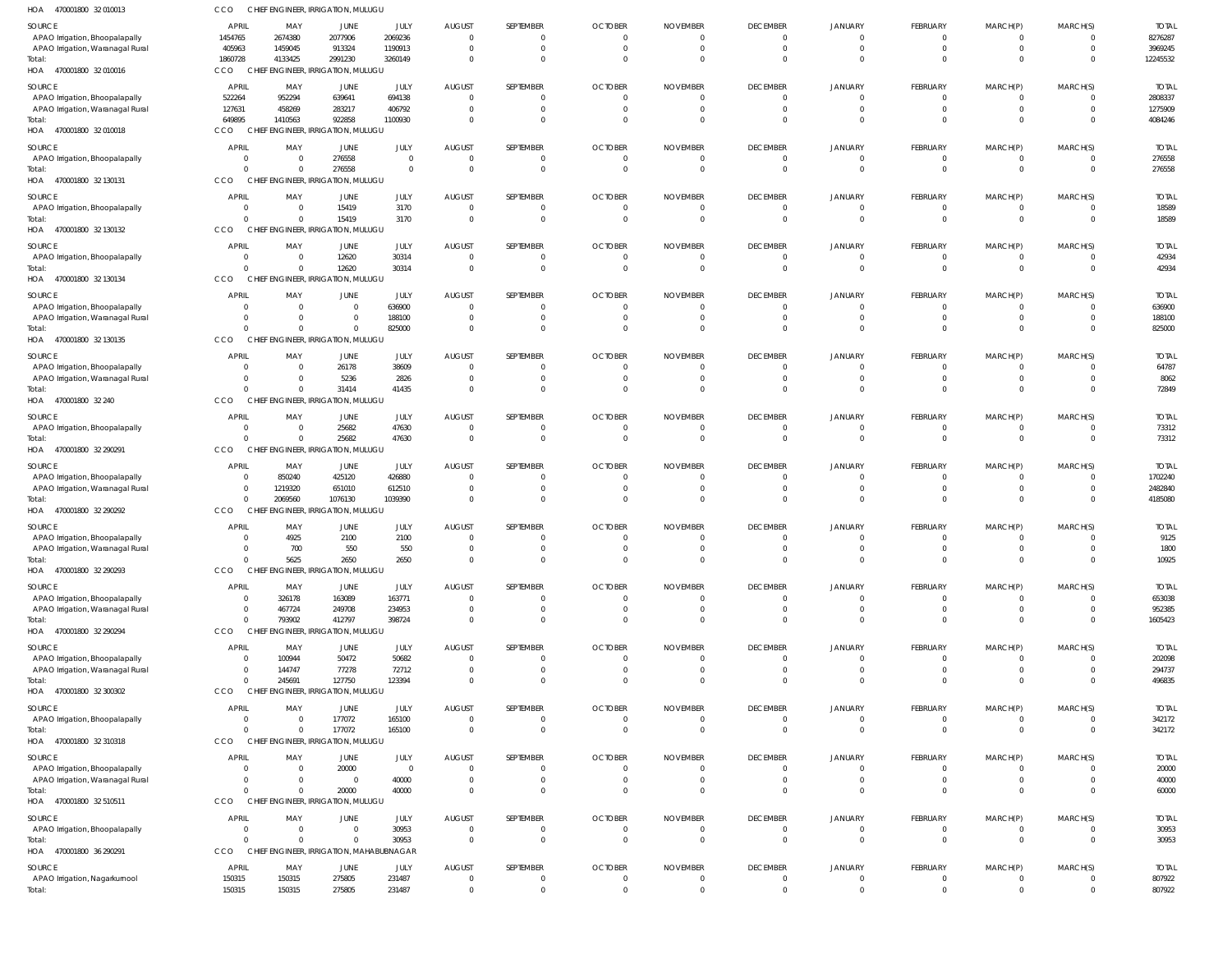| HOA 470001800 36 290292                       | <b>CCO</b>             | CHIEF ENGINEER, IRRIGATION, MAHABUBNAGAR                       |                                |                                                   |                                 |                      |                            |                      |                              |                                |                      |                          |                            |                          |
|-----------------------------------------------|------------------------|----------------------------------------------------------------|--------------------------------|---------------------------------------------------|---------------------------------|----------------------|----------------------------|----------------------|------------------------------|--------------------------------|----------------------|--------------------------|----------------------------|--------------------------|
| SOURCE                                        | <b>APRIL</b>           | MAY                                                            | <b>JUNE</b>                    | JULY                                              | <b>AUGUST</b>                   | SEPTEMBER            | <b>OCTOBER</b>             | <b>NOVEMBER</b>      | <b>DECEMBER</b>              | JANUARY                        | FEBRUARY             | MARCH(P)                 | MARCH(S)                   | <b>TOTAL</b>             |
| APAO Irrigation, Nagarkurnool                 | 875                    | 875                                                            | 875                            | 875                                               | $\overline{0}$                  |                      | $\Omega$                   | $\Omega$             | $\overline{0}$               | $\mathbf{0}$                   | $\Omega$             | $\Omega$                 | $\Omega$                   | 3500                     |
| Total:<br>HOA 470001800 36 290293             | 875<br>CCO             | 875<br>CHIEF ENGINEER, IRRIGATION, MAHABUBNAGAR                | 875                            | 875                                               | $\overline{0}$                  | $\Omega$             | $\Omega$                   | $\overline{0}$       | $\overline{0}$               | $\overline{0}$                 | $\Omega$             | $\Omega$                 | $\overline{0}$             | 3500                     |
| SOURCE                                        | APRIL                  | MAY                                                            | JUNE                           | JULY                                              | <b>AUGUST</b>                   | SEPTEMBER            | <b>OCTOBER</b>             | <b>NOVEMBER</b>      | <b>DECEMBER</b>              | JANUARY                        | FEBRUARY             | MARCH(P)                 | MARCH(S)                   | <b>TOTAL</b>             |
| APAO Irrigation, Nagarkurnool                 | 57668                  | 57668                                                          | 105806                         | 92683                                             | $\overline{0}$                  |                      | $\Omega$                   | $\Omega$             | $\Omega$                     | $\Omega$                       | 0                    | $\Omega$                 | $\Omega$                   | 313825                   |
| Total:                                        | 57668                  | 57668                                                          | 105806                         | 92683                                             | $\overline{0}$                  | $\Omega$             | $\Omega$                   | $\Omega$             | $\mathbf 0$                  | $\Omega$                       | $\Omega$             | $\Omega$                 | $\Omega$                   | 313825                   |
| HOA 470001800 36 290294                       | <b>CCO</b>             | CHIEF ENGINEER, IRRIGATION, MAHABUBNAGAR                       |                                |                                                   |                                 |                      |                            |                      |                              |                                |                      |                          |                            |                          |
| SOURCE                                        | APRIL                  | MAY                                                            | JUNE                           | JULY                                              | <b>AUGUST</b>                   | SEPTEMBER            | <b>OCTOBER</b>             | <b>NOVEMBER</b>      | <b>DECEMBER</b>              | JANUARY                        | FEBRUARY             | MARCH(P)                 | MARCH(S)                   | <b>TOTAL</b>             |
| APAO Irrigation, Nagarkurnool<br>Total:       | 19847<br>19847         | 19847<br>19847                                                 | 34745<br>34745                 | 36281<br>36281                                    | $\Omega$<br>$\Omega$            | $\Omega$             | $\Omega$<br>$\Omega$       | $\Omega$<br>$\Omega$ | $\mathbf 0$<br>$\Omega$      | $\mathbf{0}$<br>$\Omega$       | $\Omega$<br>$\Omega$ | $\Omega$<br>$\Omega$     | 0<br>$\Omega$              | 110720<br>110720         |
| HOA 47000180025 04 200                        | CCO                    | ENGINEER-IN-CHIEF, IRRIGATION (GENERAL), HYDERABAD             |                                |                                                   |                                 |                      |                            |                      |                              |                                |                      |                          |                            |                          |
| SOURCE                                        | <b>APRIL</b>           | MAY                                                            | JUNE                           | JULY                                              | <b>AUGUST</b>                   | SEPTEMBER            | <b>OCTOBER</b>             | <b>NOVEMBER</b>      | <b>DECEMBER</b>              | JANUARY                        | FEBRUARY             | MARCH(P)                 | MARCH(S)                   | <b>TOTAL</b>             |
| PAO IRRIGATION RANGA REDDY DISTRICT           | $\Omega$               | $\Omega$                                                       | 530180                         | $\Omega$                                          | $\Omega$                        |                      | $\Omega$                   | 0                    | $\Omega$                     | $\Omega$                       | $\Omega$             |                          | $\Omega$                   | 530180                   |
| Total:<br>HOA 47000180025 04 530531           | $\Omega$<br><b>CCO</b> | $\overline{0}$<br><b>ENGINEER-IN-CHIEF,</b>                    | 530180                         | $\overline{0}$<br>IRRIGATION (GENERAL), HYDERABAD | $\overline{0}$                  |                      | $\Omega$                   | $\overline{0}$       | $\overline{0}$               | $\Omega$                       | $\Omega$             | $\Omega$                 | $\overline{0}$             | 530180                   |
|                                               | APRIL                  |                                                                |                                |                                                   |                                 | SEPTEMBER            | <b>OCTOBER</b>             | <b>NOVEMBER</b>      | <b>DECEMBER</b>              |                                |                      |                          |                            |                          |
| SOURCE<br>APAO Irrigation, Suryapet           | 15707424               | MAY<br>$\overline{0}$                                          | JUNE<br>$\overline{0}$         | JULY<br>$\overline{0}$                            | <b>AUGUST</b><br>$\overline{0}$ | $\Omega$             | 0                          | 0                    | 0                            | JANUARY<br>$\mathbf{0}$        | FEBRUARY<br>0        | MARCH(P)<br>$\mathbf{0}$ | MARCH(S)<br>0              | <b>TOTAL</b><br>15707424 |
| Total:                                        | 15707424               | $\Omega$                                                       | $\Omega$                       | $\Omega$                                          | $\Omega$                        | $\Omega$             | $\Omega$                   | $\Omega$             | $\mathbf{0}$                 | $\mathbf{0}$                   | $\Omega$             | $\Omega$                 | $\overline{0}$             | 15707424                 |
| HOA 47000180025 16 530531                     | <b>CCO</b>             | ENGINEER-IN-CHIEF, IRRIGATION (GENERAL), HYDERABAD             |                                |                                                   |                                 |                      |                            |                      |                              |                                |                      |                          |                            |                          |
| SOURCE                                        | APRIL                  | MAY                                                            | JUNE                           | JULY                                              | <b>AUGUST</b>                   | SEPTEMBER            | <b>OCTOBER</b>             | <b>NOVEMBER</b>      | <b>DECEMBER</b>              | <b>JANUARY</b>                 | FEBRUARY             | MARCH(P)                 | MARCH(S)                   | <b>TOTAL</b>             |
| PAO IRRIGATION RANGA REDDY DISTRICT<br>Total: | $\Omega$               | 8955687<br>8955687                                             | $\Omega$<br>$\Omega$           | $\overline{0}$<br>$\Omega$                        | $\overline{0}$<br>$\Omega$      | $\Omega$             | $\Omega$<br>$\Omega$       | $\Omega$<br>$\Omega$ | $\mathbf 0$<br>$\Omega$      | $\Omega$<br>$\Omega$           | $\Omega$<br>$\Omega$ | $\Omega$<br>$\Omega$     | $\Omega$<br>$\Omega$       | 8955687<br>8955687       |
| HOA 47000180025 21 200                        | <b>CCO</b>             | <b>CHIEF</b>                                                   | ENGINEER, IRRIGATION, WARANGAL |                                                   |                                 |                      |                            |                      |                              |                                |                      |                          |                            |                          |
| SOURCE                                        | APRIL                  | MAY                                                            | JUNE                           | JULY                                              | <b>AUGUST</b>                   | SEPTEMBER            | <b>OCTOBER</b>             | <b>NOVEMBER</b>      | <b>DECEMBER</b>              | JANUARY                        | FEBRUARY             | MARCH(P)                 | MARCH(S)                   | <b>TOTAL</b>             |
| PAO - IRRIGATION DIVISION WARANGAL            | $\Omega$               | $\overline{0}$                                                 | 6000                           | $\overline{0}$                                    | $\overline{0}$                  | $\Omega$             | $\Omega$                   | $\Omega$             | $\overline{0}$               | $\mathbf{0}$                   | $\Omega$             | $\Omega$                 | 0                          | 6000                     |
| (Urban)<br>lotal:                             |                        | $\Omega$                                                       | 6000                           | $\Omega$                                          | - 0                             | $\Omega$             | $\Omega$                   | $\Omega$             | $\overline{0}$               | $\mathbf{0}$                   | $\Omega$             | $\Omega$                 | $\mathbf 0$                | 6000                     |
| HOA 470080800 04 010011                       | CCO                    | COMMISSIONER, RESETTLEMENT AND REHABILITATION, HOD             |                                |                                                   |                                 |                      |                            |                      |                              |                                |                      |                          |                            |                          |
| SOURCE                                        | APRIL                  | MAY                                                            | JUNE                           | JULY                                              | <b>AUGUST</b>                   | SEPTEMBER            | <b>OCTOBER</b>             | <b>NOVEMBER</b>      | <b>DECEMBER</b>              | JANUARY                        | FEBRUARY             | MARCH(P)                 | MARCH(S)                   | <b>TOTAL</b>             |
| PAO IRRIGATION DIVISION HYDERABAD             | 225710                 | 225710                                                         | 207344                         | 226257                                            | $\Omega$                        |                      | <sup>0</sup>               | 0                    | $\Omega$                     | 0                              | $\Omega$             |                          | $\Omega$                   | 885021                   |
| Total:<br>HOA 470080800 04 010012             | 225710<br>CCO          | 225710<br>COMMISSIONER, RESETTLEMENT AND REHABILITATION, HOD   | 207344                         | 226257                                            | $\overline{0}$                  | $\Omega$             | $\Omega$                   | $\overline{0}$       | $\overline{0}$               | $\Omega$                       | $\Omega$             | $\Omega$                 | $\mathbf 0$                | 885021                   |
| SOURCE                                        | <b>APRIL</b>           | MAY                                                            | JUNE                           | JULY                                              | <b>AUGUST</b>                   | SEPTEMBER            | <b>OCTOBER</b>             | <b>NOVEMBER</b>      | <b>DECEMBER</b>              | JANUARY                        | FEBRUARY             | MARCH(P)                 | MARCH(S)                   | <b>TOTAL</b>             |
| PAO IRRIGATION DIVISION HYDERABAD             | 3000                   | 3000                                                           | 2645                           | 2000                                              | $\overline{0}$                  | $\Omega$             | 0                          | 0                    | 0                            | 0                              | 0                    | $\Omega$                 | 0                          | 10645                    |
| Total:                                        | 3000                   | 3000                                                           | 2645                           | 2000                                              | $\Omega$                        | $\Omega$             | $\Omega$                   | $\Omega$             | $\mathbf{0}$                 | $\mathbf{0}$                   | $\Omega$             | $\Omega$                 | $\mathbf 0$                | 10645                    |
| HOA 470080800 04 010013                       | <b>CCO</b>             | COMMISSIONER, RESETTLEMENT AND REHABILITATION, HOD             |                                |                                                   |                                 |                      |                            |                      |                              |                                |                      |                          |                            |                          |
| SOURCE                                        | APRIL                  | MAY                                                            | JUNE                           | JULY                                              | <b>AUGUST</b>                   | SEPTEMBER            | <b>OCTOBER</b>             | <b>NOVEMBER</b>      | <b>DECEMBER</b>              | JANUARY                        | FEBRUARY             | MARCH(P)                 | MARCH(S)                   | <b>TOTAL</b>             |
| PAO IRRIGATION DIVISION HYDERABAD<br>Total:   | 86676<br>86676         | 86676<br>86676                                                 | 79627<br>79627                 | 66811<br>66811                                    | $\Omega$<br>- 0                 | - 0                  | $\Omega$<br>$\Omega$       | $\Omega$<br>$\Omega$ | $\Omega$<br>$\mathbf 0$      | $\Omega$<br>$\Omega$           | $\Omega$<br>$\Omega$ | $\Omega$<br>$\Omega$     | $\Omega$<br>$\Omega$       | 319790<br>319790         |
| HOA 470080800 04 010016                       | CCO                    | <b>JONER, RESE</b><br><b>COM</b>                               |                                | TLEMENT AND REHABILITATION, HOD                   |                                 |                      |                            |                      |                              |                                |                      |                          |                            |                          |
| SOURCE                                        | APRIL                  | MAY                                                            | JUNE                           | JULY                                              | <b>AUGUST</b>                   | SEPTEMBER            | <b>OCTOBER</b>             | <b>NOVEMBER</b>      | <b>DECEMBER</b>              | JANUARY                        | FEBRUARY             | MARCH(P)                 | MARCH(S)                   | <b>TOTAL</b>             |
| PAO IRRIGATION DIVISION HYDERABAD             | 53804                  | 53804                                                          | 48351                          | 38435                                             | $\overline{0}$                  | $\Omega$             | $\Omega$                   | $\Omega$             | $\overline{0}$               | $\overline{0}$                 | $\Omega$             | $\Omega$                 | $\Omega$                   | 194394                   |
| Total:<br>HOA 470080800 04 010018             | 53804<br>CCO           | 53804<br>COMMISSIONER, RESETTLEMENT AND REHABILITATION, HOD    | 48351                          | 38435                                             |                                 |                      |                            |                      | $\mathbf 0$                  | $\mathbf 0$                    |                      |                          | $\mathbf 0$                | 194394                   |
|                                               | <b>APRIL</b>           | MAY                                                            |                                |                                                   |                                 | SEPTEMBER            |                            |                      |                              |                                |                      |                          |                            |                          |
| SOURCE<br>PAO IRRIGATION DIVISION HYDERABAD   | $\Omega$               | 87937                                                          | <b>JUNE</b><br>43998           | JULY<br>$\Omega$                                  | <b>AUGUST</b><br>$\Omega$       |                      | <b>OCTOBER</b><br>$\Omega$ | <b>NOVEMBER</b><br>0 | <b>DECEMBER</b><br>0         | JANUARY<br>$\Omega$            | FEBRUARY<br>$\Omega$ | MARCH(P)                 | MARCH(S)<br>$\Omega$       | <b>TOTAL</b><br>131935   |
| Total:                                        | $\Omega$               | 87937                                                          | 43998                          | $\Omega$                                          | $\Omega$                        |                      | $\Omega$                   | $\overline{0}$       | $\overline{0}$               | $\Omega$                       | $\Omega$             | $\Omega$                 | $\overline{0}$             | 131935                   |
| HOA 470080800 04 130131                       | CCO                    | COMMISSIONER, RESETTLEMENT AND REHABILITATION, HOD             |                                |                                                   |                                 |                      |                            |                      |                              |                                |                      |                          |                            |                          |
| SOURCE                                        | <b>APRIL</b>           | MAY                                                            | JUNE                           | JULY                                              | <b>AUGUST</b>                   | SEPTEMBER            | <b>OCTOBER</b>             | <b>NOVEMBER</b>      | <b>DECEMBER</b>              | JANUARY                        | FEBRUARY             | MARCH(P)                 | MARCH(S)                   | <b>TOTAL</b>             |
| PAO IRRIGATION DIVISION HYDERABAD<br>Total:   | $\Omega$               | $\Omega$<br>$\Omega$                                           | $\Omega$<br>$\Omega$           | 28850<br>28850                                    | $\Omega$<br>$\overline{0}$      | $\Omega$<br>$\Omega$ | 0<br>$\overline{0}$        | 0<br>$\overline{0}$  | $^{\circ}$<br>$\overline{0}$ | $\mathbf{0}$<br>$\overline{0}$ | $\Omega$<br>$\Omega$ | $\mathbf 0$              | $\Omega$<br>$\overline{0}$ | 28850<br>28850           |
| HOA 470080800 04 130132                       | CCO                    | COMMISSIONER, RESETTLEMENT AND REHABILITATION, HOD             |                                |                                                   |                                 |                      |                            |                      |                              |                                |                      |                          |                            |                          |
| SOURCE                                        | APRIL                  | MAY                                                            | <b>JUNE</b>                    | JULY                                              | <b>AUGUST</b>                   | SEPTEMBER            | <b>OCTOBER</b>             | <b>NOVEMBER</b>      | <b>DECEMBER</b>              | JANUARY                        | FEBRUARY             | MARCH(P)                 | MARCH(S)                   | <b>TOTAL</b>             |
| PAO IRRIGATION DIVISION HYDERABAD             |                        | $\Omega$                                                       | $\overline{0}$                 | 99284                                             | $\overline{0}$                  | $\Omega$             | $\Omega$                   | $\Omega$             | 0                            | 0                              | $\Omega$             | $\Omega$                 | $\Omega$                   | 99284                    |
| Total:<br>HOA 470080800 04 130134             | CCO                    | $\Omega$<br>COMMISSIONER, RESETTLEMENT AND REHABILITATION, HOD | $\Omega$                       | 99284                                             | $\Omega$                        |                      | $\Omega$                   | $\Omega$             | $\Omega$                     | $\Omega$                       | $\Omega$             | $\Omega$                 | $\Omega$                   | 99284                    |
| SOURCE                                        | APRIL                  | MAY                                                            | JUNE                           | JULY                                              | <b>AUGUST</b>                   | SEPTEMBER            | <b>OCTOBER</b>             | <b>NOVEMBER</b>      | <b>DECEMBER</b>              | JANUARY                        | FEBRUARY             | MARCH(P)                 | MARCH(S)                   | <b>TOTAL</b>             |
| PAO IRRIGATION DIVISION HYDERABAD             | $\Omega$               | $\Omega$                                                       | $\overline{0}$                 | 194286                                            | $\Omega$                        | $\Omega$             | $\Omega$                   | $\Omega$             | $\overline{0}$               | $\overline{0}$                 | $\Omega$             | $\Omega$                 | 0                          | 194286                   |
| Total:                                        | $\Omega$               | $\Omega$                                                       | $\Omega$                       | 194286                                            | $\overline{0}$                  | $\Omega$             | $\Omega$                   | $\Omega$             | $\overline{0}$               | $\overline{0}$                 | 0                    | $\mathbf 0$              | $\overline{0}$             | 194286                   |
| HOA 470080800 04 240                          | CCO                    | COMMISSIONER, RESETTLEMENT AND REHABILITATION, HOD             |                                |                                                   |                                 |                      |                            |                      |                              |                                |                      |                          |                            |                          |
| SOURCE                                        | <b>APRIL</b>           | MAY                                                            | <b>JUNE</b>                    | JULY                                              | <b>AUGUST</b>                   | SEPTEMBER            | <b>OCTOBER</b>             | <b>NOVEMBER</b>      | <b>DECEMBER</b>              | JANUARY                        | FEBRUARY             | MARCH(P)                 | MARCH(S)                   | <b>TOTAL</b>             |
| PAO IRRIGATION DIVISION HYDERABAD<br>Total:   | $\Omega$               | $\Omega$<br>$\Omega$                                           | $\Omega$<br>$\Omega$           | 51387<br>51387                                    | $\Omega$<br>$\Omega$            | $\Omega$             | 0<br>$\Omega$              | 0<br>$\Omega$        | 0<br>$\mathbf 0$             | 0<br>$\mathbf{0}$              | $\Omega$<br>$\Omega$ | $\Omega$                 | $\Omega$<br>$\Omega$       | 51387<br>51387           |
| HOA 470080800 04 300302                       | CCO                    | COMMISSIONER, RESETTLEMENT AND REHABILITATION, HOD             |                                |                                                   |                                 |                      |                            |                      |                              |                                |                      |                          |                            |                          |
| SOURCE                                        | APRIL                  | MAY                                                            | JUNE                           | JULY                                              | <b>AUGUST</b>                   | SEPTEMBER            | <b>OCTOBER</b>             | <b>NOVEMBER</b>      | <b>DECEMBER</b>              | JANUARY                        | FEBRUARY             | MARCH(P)                 | MARCH(S)                   | <b>TOTAL</b>             |
| PAO IRRIGATION DIVISION HYDERABAD             | 240627                 | 240627                                                         | $\overline{0}$                 | 240627                                            | $\overline{0}$                  | $\Omega$             | $\Omega$                   | $\Omega$             | $\mathbf 0$                  | $\mathbf{0}$                   | $\Omega$             |                          | $\Omega$                   | 721881                   |
| Total:<br>HOA 47010311225 26 270274           | 240627<br>CCO          | 240627<br>CHIEF ENGINEER, IRRIGATION, KAMAREDDY                | $\overline{0}$                 | 240627                                            | $\overline{0}$                  | $\Omega$             | $\Omega$                   | $\overline{0}$       | $\overline{0}$               | $\mathbf{0}$                   | $\Omega$             | $\Omega$                 | $\overline{0}$             | 721881                   |
| SOURCE                                        | <b>APRIL</b>           | MAY                                                            | JUNE                           | JULY                                              | AUGUST                          | SEPTEMBER            | <b>OCTOBER</b>             | <b>NOVEMBER</b>      | <b>DECEMBER</b>              | JANUARY                        | FEBRUARY             | MARCH(P)                 | MARCH(S)                   | <b>TOTAL</b>             |
| APAO Irrigation, Kamareddy                    | $\Omega$               | $\overline{0}$                                                 | $\overline{0}$                 | 12999                                             | $\overline{0}$                  | $\Omega$             | $\Omega$                   | $\Omega$             | $\overline{0}$               | $\Omega$                       | $\Omega$             | $\Omega$                 | - 0                        | 12999                    |
| Total:                                        | $\Omega$               | $\overline{0}$                                                 | $\mathbf{0}$                   | 12999                                             | $\overline{0}$                  | $\Omega$             | $\mathbf 0$                | $\Omega$             | $\overline{0}$               | $\overline{0}$                 | $\Omega$             | $\mathbf 0$              | $\overline{0}$             | 12999                    |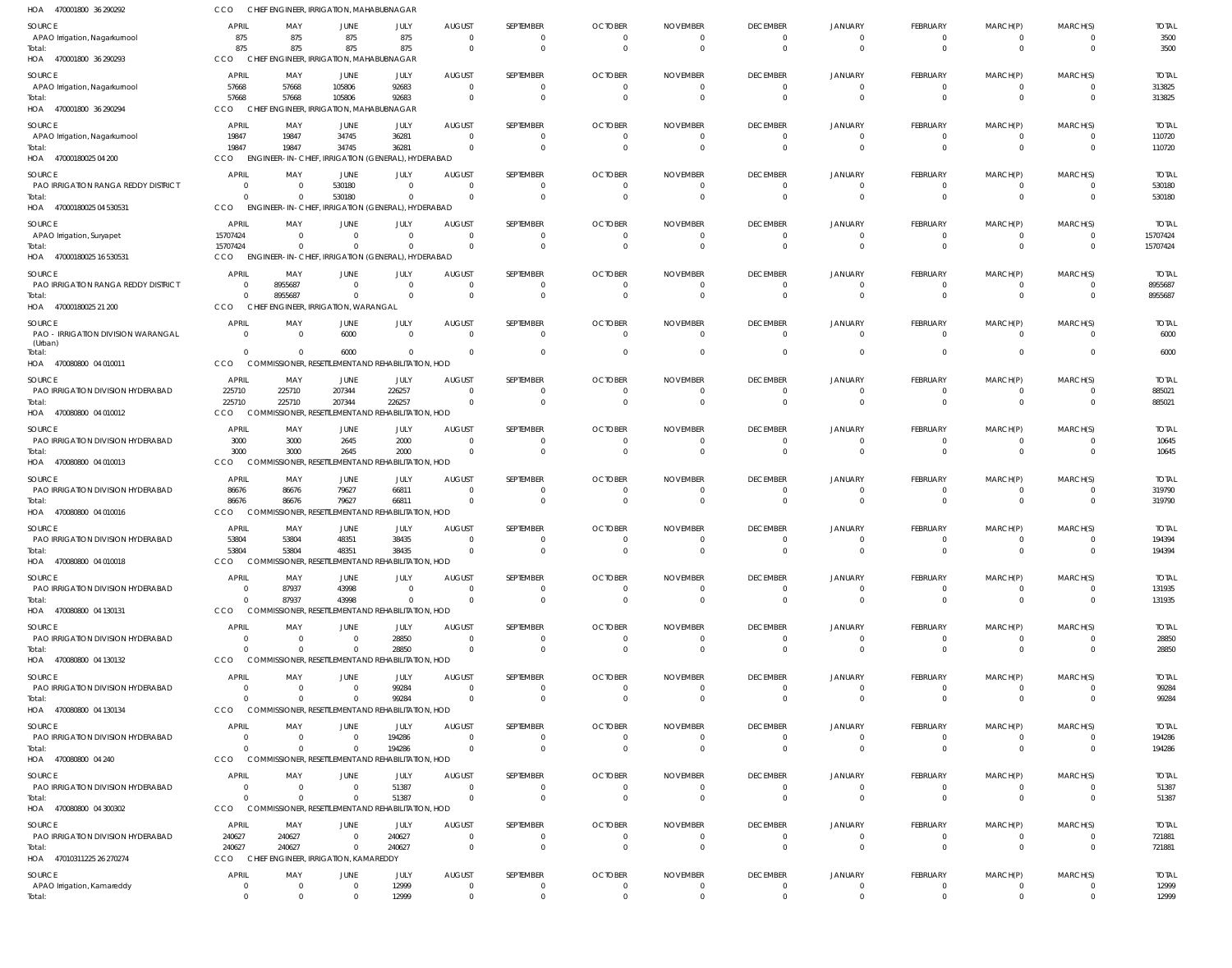| HOA<br>47010311225 27 530531                                  | CCO                                     | CHIEF ENGINEER, IRRIGATION, KAMAREDDY                    |                      |                                  |                           |                              |                                  |                                   |                                           |                            |                                 |                            |                      |                           |
|---------------------------------------------------------------|-----------------------------------------|----------------------------------------------------------|----------------------|----------------------------------|---------------------------|------------------------------|----------------------------------|-----------------------------------|-------------------------------------------|----------------------------|---------------------------------|----------------------------|----------------------|---------------------------|
| SOURCE                                                        | <b>APRIL</b>                            | MAY                                                      | JUNE                 | JULY                             | <b>AUGUST</b>             | SEPTEMBER                    | <b>OCTOBER</b>                   | <b>NOVEMBER</b>                   | <b>DECEMBER</b>                           | <b>JANUARY</b>             | <b>FEBRUARY</b>                 | MARCH(P)                   | MARCH(S)             | <b>TOTAL</b>              |
| APAO Irrigation, Kamareddy<br>Total:                          | $\overline{0}$<br>$\Omega$              | $\overline{0}$<br>$\Omega$                               | $\Omega$<br>$\Omega$ | 10460801<br>10460801             | $\Omega$<br>$\Omega$      | $\mathbf{0}$<br>$\mathbf{0}$ | $\overline{0}$<br>$\overline{0}$ | $\overline{0}$<br>$\overline{0}$  | $\overline{\mathbf{0}}$<br>$\overline{0}$ | $\Omega$<br>$\Omega$       | $\mathbf{0}$<br>$\mathbf{0}$    | $\mathbf 0$<br>$\mathbf 0$ | $\Omega$<br>$\Omega$ | 10460801<br>10460801      |
| HOA 470103121 25 130134                                       | CCO                                     | CHIEF ENGINEER, IRRIGATION, ADILABAD                     |                      |                                  |                           |                              |                                  |                                   |                                           |                            |                                 |                            |                      |                           |
| SOURCE<br>PAO Irrigation Nirmal                               | <b>APRIL</b><br>$\overline{\mathbf{0}}$ | MAY<br>$\overline{0}$                                    | JUNE<br>31429        | JULY<br>62858                    | <b>AUGUST</b><br>$\Omega$ | SEPTEMBER<br>$\mathbf{0}$    | <b>OCTOBER</b><br>- 0            | <b>NOVEMBER</b><br>$\overline{0}$ | <b>DECEMBER</b><br>$\overline{0}$         | <b>JANUARY</b><br>$\Omega$ | <b>FEBRUARY</b><br>$\mathbf{0}$ | MARCH(P)<br>0              | MARCH(S)<br>$\Omega$ | <b>TOTAL</b><br>94287     |
| Total:                                                        | $\Omega$                                | $\Omega$                                                 | 31429                | 62858                            | $\Omega$                  | $\mathbf{0}$                 | $\Omega$                         | $\overline{0}$                    | $\Omega$                                  | $\Omega$                   | $\mathbf{0}$                    | $\mathbf 0$                | $\Omega$             | 94287                     |
| HOA 47010312125 27 530531                                     | CCO                                     | CHIEF ENGINEER, IRRIGATION, ADILABAD                     |                      |                                  |                           |                              |                                  |                                   |                                           |                            |                                 |                            |                      |                           |
| SOURCE<br>PAO Irrigation Nirmal                               | <b>APRIL</b><br>15482452                | MAY<br>$\overline{0}$                                    | JUNE<br>26435574     | JULY<br>$\overline{0}$           | <b>AUGUST</b><br>$\Omega$ | SEPTEMBER<br>$\mathbf{0}$    | <b>OCTOBER</b><br>$^{\circ}$     | <b>NOVEMBER</b><br>$\overline{0}$ | <b>DECEMBER</b><br>$\overline{0}$         | <b>JANUARY</b><br>$\Omega$ | FEBRUARY<br>$\mathbf{0}$        | MARCH(P)<br>0              | MARCH(S)<br>$\Omega$ | <b>TOTAL</b><br>41918026  |
| Total:                                                        | 15482452                                | $\overline{0}$                                           | 26435574             | $\overline{0}$                   | $\Omega$                  | $\mathbf 0$                  | $\Omega$                         | $\overline{0}$                    | $\overline{0}$                            | $\Omega$                   | $\mathbf{0}$                    | $\mathbf 0$                | $\Omega$             | 41918026                  |
| HOA 47010312725 27 530531                                     | <b>CCO</b>                              | CHIEF ENGINEER, IRRIGATION, MAHABUBNAGAR                 |                      |                                  |                           |                              |                                  |                                   |                                           |                            |                                 |                            |                      |                           |
| SOURCE<br>PAO IRRIGATION DIVISION,                            | <b>APRIL</b><br>31490895                | MAY<br>$\overline{0}$                                    | JUNE<br>$\Omega$     | JULY<br>$\overline{0}$           | <b>AUGUST</b><br>$\Omega$ | SEPTEMBER<br>$\mathbf{0}$    | <b>OCTOBER</b><br>$\Omega$       | <b>NOVEMBER</b><br>$\overline{0}$ | <b>DECEMBER</b><br>$\overline{0}$         | <b>JANUARY</b><br>$\Omega$ | FEBRUARY<br>$\overline{0}$      | MARCH(P)<br>$\mathbf 0$    | MARCH(S)<br>$\Omega$ | <b>TOTAL</b><br>31490895  |
| MAHABOOBNAGAR                                                 |                                         |                                                          |                      |                                  |                           |                              |                                  |                                   |                                           |                            |                                 |                            |                      |                           |
| Total:<br>HOA 47010313025 26 270274                           | 31490895<br><b>CCO</b>                  | $\overline{0}$<br>CHIEF ENGINEER, IRRIGATION, SURYAPET   | $\Omega$             | $\overline{0}$                   | $\Omega$                  | $\mathbf 0$                  | $\Omega$                         | - 0                               | $\Omega$                                  | $\Omega$                   | $\mathbf{0}$                    | $\mathbf 0$                | $\Omega$             | 31490895                  |
| SOURCE                                                        | <b>APRIL</b>                            | MAY                                                      | JUNE                 | JULY                             | <b>AUGUST</b>             | SEPTEMBER                    | <b>OCTOBER</b>                   | <b>NOVEMBER</b>                   | <b>DECEMBER</b>                           | <b>JANUARY</b>             | FEBRUARY                        | MARCH(P)                   | MARCH(S)             | <b>TOTAL</b>              |
| APAO Irrigation, Suryapet                                     | 26685                                   | $\overline{0}$                                           | $\Omega$             | $\overline{0}$                   | $\Omega$                  | $\mathbf{0}$                 | $^{\circ}$                       | $\overline{0}$                    | $\overline{0}$                            | $\Omega$                   | $\mathbf{0}$                    | $\mathbf 0$                | $\Omega$             | 26685                     |
| Total:<br>HOA 47010313025 26 530531                           | 26685<br>CCO                            | $\Omega$<br>CHIEF ENGINEER, IRRIGATION, SURYAPET         | $\Omega$             | $\overline{0}$                   | $\Omega$                  | $\mathbf 0$                  | $\overline{0}$                   | $\overline{0}$                    | $\overline{0}$                            | $\Omega$                   | $\mathbf 0$                     | $\mathbf 0$                | $\Omega$             | 26685                     |
|                                                               |                                         |                                                          |                      |                                  |                           |                              |                                  |                                   |                                           |                            |                                 |                            |                      |                           |
| SOURCE<br>APAO Irrigation, Suryapet                           | <b>APRIL</b><br>$\overline{0}$          | MAY<br>13921526                                          | JUNE<br>$\Omega$     | JULY<br>$\overline{0}$           | <b>AUGUST</b><br>$\Omega$ | SEPTEMBER<br>$\mathbf{0}$    | <b>OCTOBER</b><br>- 0            | <b>NOVEMBER</b><br>$\overline{0}$ | <b>DECEMBER</b><br>$\overline{0}$         | <b>JANUARY</b><br>$\Omega$ | FEBRUARY<br>$\mathbf{0}$        | MARCH(P)<br>$\mathbf 0$    | MARCH(S)<br>$\Omega$ | <b>TOTAL</b><br>13921526  |
| Total:                                                        | $\Omega$                                | 13921526                                                 | $\Omega$             | $\overline{0}$                   | $\Omega$                  | $\mathbf 0$                  | $\Omega$                         | $\overline{0}$                    | $\overline{0}$                            | $\Omega$                   | $\mathbf 0$                     | $\mathbf 0$                | $\Omega$             | 13921526                  |
| HOA 47010313025 27 530531                                     | CCO                                     | CHIEF ENGINEER, IRRIGATION, SURYAPET                     |                      |                                  |                           |                              |                                  |                                   |                                           |                            |                                 |                            |                      |                           |
| SOURCE<br>APAO Irrigation, Suryapet                           | <b>APRIL</b><br>$\overline{0}$          | MAY<br>$\overline{0}$                                    | JUNE<br>63268778     | JULY<br>71656385                 | <b>AUGUST</b><br>$\Omega$ | SEPTEMBER<br>$\mathbf{0}$    | <b>OCTOBER</b><br>$^{\circ}$     | <b>NOVEMBER</b><br>$\overline{0}$ | <b>DECEMBER</b><br>$\overline{0}$         | <b>JANUARY</b><br>$\Omega$ | FEBRUARY<br>$\mathbf{0}$        | MARCH(P)<br>0              | MARCH(S)<br>$\Omega$ | <b>TOTAL</b><br>134925163 |
| Total:                                                        | $\Omega$                                | $\Omega$                                                 | 63268778             | 71656385                         | $\Omega$                  | $\mathbf 0$                  | $\Omega$                         | $\overline{0}$                    | $\Omega$                                  | $\Omega$                   | $\mathbf 0$                     | $\mathbf 0$                | $\mathbf{0}$         | 134925163                 |
| HOA 47010313925 26 530532                                     | <b>CCO</b>                              | CHIEF ENGINEER, IRRIGATION, MANCHERIAL                   |                      |                                  |                           |                              |                                  |                                   |                                           |                            |                                 |                            |                      |                           |
| SOURCE                                                        | <b>APRIL</b>                            | MAY                                                      | JUNE                 | JULY                             | <b>AUGUST</b>             | SEPTEMBER                    | <b>OCTOBER</b>                   | <b>NOVEMBER</b>                   | <b>DECEMBER</b>                           | <b>JANUARY</b>             | FEBRUARY                        | MARCH(P)                   | MARCH(S)             | <b>TOTAL</b>              |
| APAO Irrigation, Mancherial<br>Total:                         | 9535893<br>9535893                      | $\overline{0}$<br>$\Omega$                               | $\Omega$<br>$\Omega$ | $\overline{0}$<br>$\Omega$       | $\Omega$<br>$\Omega$      | $\mathbf{0}$<br>$\mathbf 0$  | -0<br>$\Omega$                   | - 0<br>- 0                        | $\overline{0}$<br>$\overline{0}$          | $\Omega$<br>$\Omega$       | $\mathbf{0}$<br>$\mathbf 0$     | $\mathbf 0$<br>$\mathbf 0$ | $\Omega$<br>$\Omega$ | 9535893<br>9535893        |
| HOA 47010316125 27 530531                                     | CCO                                     | ENGINEER-IN-CHIEF, IRRIGATION, GAJWEL                    |                      |                                  |                           |                              |                                  |                                   |                                           |                            |                                 |                            |                      |                           |
| SOURCE                                                        | <b>APRIL</b>                            | MAY                                                      | JUNE                 | JULY                             | <b>AUGUST</b>             | SEPTEMBER                    | <b>OCTOBER</b>                   | <b>NOVEMBER</b>                   | <b>DECEMBER</b>                           | <b>JANUARY</b>             | <b>FEBRUARY</b>                 | MARCH(P)                   | MARCH(S)             | <b>TOTAL</b>              |
| PAO MEDAK(IW), MEDAK<br>Total:                                | $\overline{0}$<br>$\Omega$              | $\overline{0}$<br>$\overline{0}$                         | $\Omega$<br>$\Omega$ | 35763914<br>35763914             | $\Omega$<br>$\Omega$      | $\mathbf{0}$<br>$\mathbf 0$  | $\overline{0}$<br>$\Omega$       | $\overline{0}$<br>$\overline{0}$  | $\overline{0}$<br>$\overline{0}$          | $\Omega$<br>$\Omega$       | $\mathbf{0}$<br>$\mathbf 0$     | 0<br>$\mathbf 0$           | $\Omega$<br>$\Omega$ | 35763914<br>35763914      |
| HOA 470103204 25 130134                                       | CCO                                     | CHIEF ENGINEER, IRRIGATION, ADILABAD                     |                      |                                  |                           |                              |                                  |                                   |                                           |                            |                                 |                            |                      |                           |
| SOURCE                                                        | <b>APRIL</b>                            | MAY                                                      | JUNE                 | JULY                             | <b>AUGUST</b>             | SEPTEMBER                    | <b>OCTOBER</b>                   | <b>NOVEMBER</b>                   | <b>DECEMBER</b>                           | <b>JANUARY</b>             | <b>FEBRUARY</b>                 | MARCH(P)                   | MARCH(S)             | <b>TOTAL</b>              |
| PAO Irrigation Nirmal                                         | $\overline{0}$                          | - 0                                                      | 132000               | $\overline{0}$                   | $\Omega$                  | $\mathbf{0}$                 | - 0                              | $\overline{0}$                    | $\overline{0}$                            | $\Omega$                   | $\mathbf{0}$                    | 0                          | $\Omega$             | 132000                    |
| Total:<br>HOA 47010321425 27 530531                           | $\Omega$<br>CCO                         | $\Omega$<br>CHIEF ENGINEER, IRRIGATION, MAHABUBNAGAR     | 132000               | $\overline{0}$                   | $\Omega$                  | $\mathbf 0$                  | $\Omega$                         | $\Omega$                          | $\Omega$                                  | $\Omega$                   | $\mathbf 0$                     | $\mathbf 0$                | $\Omega$             | 132000                    |
| SOURCE                                                        | <b>APRIL</b>                            | MAY                                                      | JUNE                 | JULY                             | <b>AUGUST</b>             | SEPTEMBER                    | <b>OCTOBER</b>                   | <b>NOVEMBER</b>                   | <b>DECEMBER</b>                           | <b>JANUARY</b>             | FEBRUARY                        | MARCH(P)                   | MARCH(S)             | <b>TOTAL</b>              |
| PAO IRRIGATION DIVISION,                                      | 48341                                   | $\Omega$                                                 | $\Omega$             | $\overline{0}$                   | $\Omega$                  | $\mathbf{0}$                 | $\Omega$                         | $\Omega$                          | $\overline{0}$                            | $\Omega$                   | $\mathbf{0}$                    | $\mathbf 0$                | $\Omega$             | 48341                     |
| MAHABOOBNAGAR<br>lotal:                                       | 48341                                   | $\overline{0}$                                           | $\overline{0}$       | $\Omega$                         |                           |                              |                                  |                                   |                                           |                            |                                 |                            |                      | 48341                     |
| HOA 470103217 25 110111                                       | CCO                                     | CHIEF ENGINEER, IRRIGATION, ADILABAD                     |                      |                                  |                           |                              |                                  |                                   |                                           |                            |                                 |                            |                      |                           |
| SOURCE                                                        | <b>APRIL</b>                            | MAY                                                      | JUNE                 | JULY                             | <b>AUGUST</b><br>$\Omega$ | SEPTEMBER                    | <b>OCTOBER</b>                   | <b>NOVEMBER</b>                   | <b>DECEMBER</b>                           | <b>JANUARY</b>             | FEBRUARY                        | MARCH(P)                   | MARCH(S)<br>$\Omega$ | <b>TOTAL</b>              |
| APAO Irrigation, Adilabad<br>Total:                           | $\overline{0}$<br>$\Omega$              | $\overline{0}$<br>$\overline{0}$                         | 96000<br>96000       | $\overline{0}$<br>$\mathbf 0$    | $\Omega$                  | $\mathbf{0}$<br>$\mathbf 0$  | $\Omega$<br>$\Omega$             | $\overline{0}$<br>$\overline{0}$  | $\overline{0}$<br>$\overline{0}$          | $\Omega$<br>$\Omega$       | $\mathbf{0}$<br>$\mathbf 0$     | 0<br>$\mathbf 0$           | $\Omega$             | 96000<br>96000            |
| HOA 470103217 25 130132                                       | CCO                                     | CHIEF ENGINEER, IRRIGATION, ADILABAD                     |                      |                                  |                           |                              |                                  |                                   |                                           |                            |                                 |                            |                      |                           |
| SOURCE                                                        | APRIL                                   | MAY                                                      | JUNE                 | JULY                             | <b>AUGUST</b>             | SEPTEMBER                    | <b>OCTOBER</b>                   | <b>NOVEMBER</b>                   | <b>DECEMBER</b>                           | <b>JANUARY</b>             | <b>FEBRUARY</b>                 | MARCH(P)                   | MARCH(S)             | <b>TOTAL</b>              |
| APAO Irrigation, Adilabad<br>Total:                           | $\overline{0}$<br>$\Omega$              | $\overline{0}$<br>$\Omega$                               | 57420<br>57420       | $\overline{0}$<br>$\Omega$       | $\Omega$<br>$\Omega$      | $\mathbf{0}$<br>$\mathbf 0$  | $\overline{0}$<br>$\mathbf 0$    | $\overline{0}$<br>$\overline{0}$  | $\overline{0}$<br>$\overline{0}$          | $\Omega$<br>$\Omega$       | $\mathbf{0}$<br>$\mathbf 0$     | $\mathbf 0$<br>$\mathbf 0$ | $\Omega$<br>$\Omega$ | 57420<br>57420            |
| HOA 470103217 25 130134                                       | CCO                                     | CHIEF ENGINEER, IRRIGATION, ADILABAD                     |                      |                                  |                           |                              |                                  |                                   |                                           |                            |                                 |                            |                      |                           |
| SOURCE                                                        | APRIL                                   | MAY                                                      | JUNE                 | JULY                             | <b>AUGUST</b>             | SEPTEMBER                    | <b>OCTOBER</b>                   | <b>NOVEMBER</b>                   | <b>DECEMBER</b>                           | <b>JANUARY</b>             | <b>FEBRUARY</b>                 | MARCH(P)                   | MARCH(S)             | <b>TOTAL</b>              |
| APAO Irrigation, Adilabad<br>Total:                           | $\overline{0}$<br>$\overline{0}$        | 297000<br>297000                                         | $\Omega$<br>$\Omega$ | $\overline{0}$<br>$\overline{0}$ | $\Omega$<br>$\Omega$      | $\mathbf{0}$<br>$\mathbf 0$  | - 0<br>$\Omega$                  | $\overline{0}$<br>$\overline{0}$  | $\overline{0}$<br>$\overline{0}$          | $\Omega$<br>$\Omega$       | $\mathbf{0}$<br>$\mathbf 0$     | 0<br>$\mathbf 0$           | $\Omega$<br>$\Omega$ | 297000<br>297000          |
| HOA 47010321725 26 270274                                     | CCO                                     | CHIEF ENGINEER, IRRIGATION, ADILABAD                     |                      |                                  |                           |                              |                                  |                                   |                                           |                            |                                 |                            |                      |                           |
| SOURCE                                                        | <b>APRIL</b>                            | MAY                                                      | JUNE                 | JULY                             | <b>AUGUST</b>             | SEPTEMBER                    | <b>OCTOBER</b>                   | <b>NOVEMBER</b>                   | <b>DECEMBER</b>                           | <b>JANUARY</b>             | <b>FEBRUARY</b>                 | MARCH(P)                   | MARCH(S)             | <b>TOTAL</b>              |
| APAO Irrigation, Adilabad                                     | 65858                                   | $\overline{0}$                                           | $\Omega$             | $\overline{0}$                   | $\Omega$                  | $\mathbf{0}$                 | $\overline{0}$                   | $\overline{0}$                    | $\overline{0}$                            | $\Omega$                   | $\mathbf{0}$                    | 0                          | - 0                  | 65858                     |
| Total:<br>HOA 47010323725 27 530531                           | 65858<br><b>CCO</b>                     | $\overline{0}$<br>CHIEF ENGINEER, IRRIGATION, MANCHERIAL | $\Omega$             | $\overline{0}$                   | $\Omega$                  | $\mathbf 0$                  | $\overline{0}$                   | $\overline{0}$                    | $\overline{0}$                            | $\Omega$                   | $\mathbf 0$                     | $\mathbf 0$                | $\Omega$             | 65858                     |
| SOURCE                                                        | APRIL                                   | MAY                                                      | JUNE                 | JULY                             | <b>AUGUST</b>             | SEPTEMBER                    | <b>OCTOBER</b>                   | <b>NOVEMBER</b>                   | <b>DECEMBER</b>                           | <b>JANUARY</b>             | FEBRUARY                        | MARCH(P)                   | MARCH(S)             | <b>TOTAL</b>              |
| APAO Irrigation, Mancherial                                   | 978610                                  | $\overline{0}$                                           | $\Omega$             | $\overline{0}$                   | - 0                       | $\mathbf{0}$                 |                                  | - 0                               | $\overline{0}$                            | $\Omega$                   | $\mathbf{0}$                    | $\mathbf 0$                |                      | 978610                    |
| Total:<br>HOA 470200101 12 010011                             | 978610<br><b>CCO</b>                    | $\overline{0}$<br>CHIEF ENGINEER, IRRIGATION, HYDERABAD  | $\Omega$             | $\Omega$                         | $\Omega$                  | $\mathbf 0$                  | $\overline{0}$                   | $\overline{0}$                    | $\overline{0}$                            | $\Omega$                   | $\mathbf 0$                     | $\mathbf 0$                | $\overline{0}$       | 978610                    |
| SOURCE                                                        | APRIL                                   | MAY                                                      | JUNE                 | JULY                             | <b>AUGUST</b>             | SEPTEMBER                    | <b>OCTOBER</b>                   | <b>NOVEMBER</b>                   | <b>DECEMBER</b>                           | <b>JANUARY</b>             | <b>FEBRUARY</b>                 | MARCH(P)                   | MARCH(S)             | <b>TOTAL</b>              |
| APAO Irrigation, Kothagudem                                   | 237665                                  | $-237665$                                                | $\Omega$             | $\mathbf 0$                      | $\Omega$                  | $\mathbf{0}$                 | $\Omega$                         | $\circ$                           | $\overline{0}$                            | $\Omega$                   | $\mathbf{0}$                    | 0                          |                      | $\Omega$                  |
| APAO Irrigation, Suryapet                                     | 1613266                                 | $-1613266$                                               |                      | $\Omega$                         |                           | $\mathbf{0}$                 |                                  | - 0                               | $\Omega$                                  |                            | $\overline{0}$                  |                            | $\Omega$             | $\Omega$                  |
| APAO Irrigation, Yadadri<br>PAO IRRIGATION DIVISION HYDERABAD | 990180<br>1219800                       | 1358888<br>1212100                                       |                      | $\Omega$                         |                           | $\Omega$<br>$\Omega$         |                                  | $\Omega$<br>$\Omega$              | $\Omega$<br>$\Omega$                      |                            | $\Omega$                        |                            |                      | 2349068<br>2431900        |
| PAO IRRIGATION DIVISION NALGONDA                              | 1576580                                 | 1463229                                                  |                      |                                  |                           | $\Omega$                     |                                  | $\Omega$                          |                                           | $\Omega$                   | $\Omega$                        |                            |                      | 3039809                   |
| PAO MEDAK(IW), MEDAK<br>Total:                                | 379590<br>6017081                       | - 0<br>2183286                                           | $\Omega$             | $\Omega$<br>$\Omega$             |                           | $\Omega$<br>$\mathbf 0$      |                                  | $\Omega$<br>$\Omega$              | $\Omega$<br>$\Omega$                      | $\Omega$<br>$\Omega$       | $\mathbf{0}$<br>$\mathbf 0$     | 0                          | $\Omega$<br>$\Omega$ | 379590<br>8200367         |
|                                                               |                                         |                                                          |                      |                                  |                           |                              |                                  |                                   |                                           |                            |                                 |                            |                      |                           |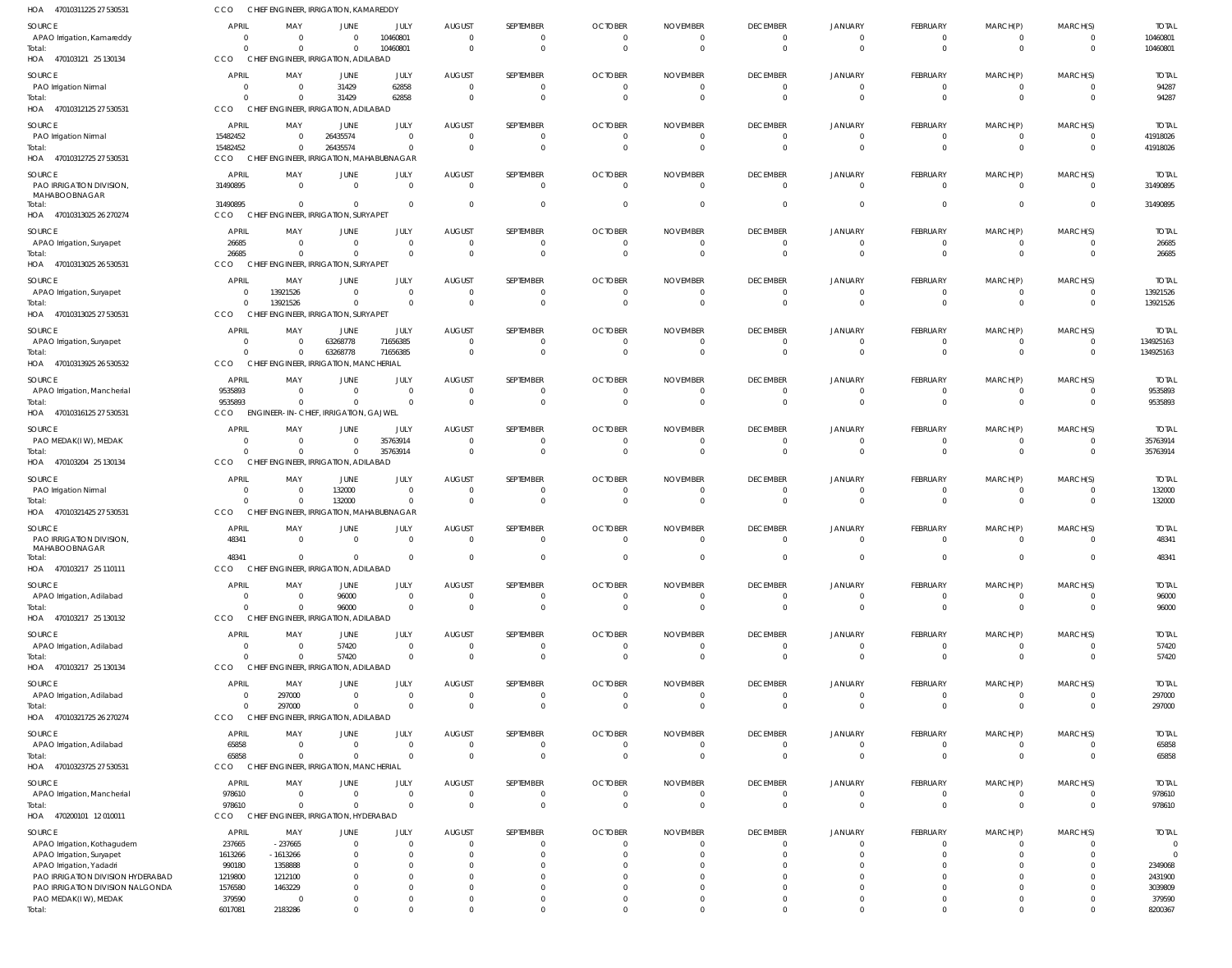| HOA<br>470200101 12 010012                                            | CCO                  |                            | CHIEF ENGINEER, IRRIGATION, HYDERABAD |                          |                           |                       |                            |                 |                            |                                  |                            |                      |                                  |                       |
|-----------------------------------------------------------------------|----------------------|----------------------------|---------------------------------------|--------------------------|---------------------------|-----------------------|----------------------------|-----------------|----------------------------|----------------------------------|----------------------------|----------------------|----------------------------------|-----------------------|
| SOURCE                                                                | <b>APRIL</b>         | MAY                        | JUNE                                  | JULY                     | <b>AUGUST</b>             | SEPTEMBER             | <b>OCTOBER</b>             | <b>NOVEMBER</b> | <b>DECEMBER</b>            | JANUARY                          | FEBRUARY                   | MARCH(P)             | MARCH(S)                         | <b>TOTAL</b>          |
| APAO Irrigation, Suryapet                                             | 6420                 | $-6420$                    | $\mathbf{0}$                          | $\overline{0}$           | $\Omega$                  | $\Omega$              | 0                          | 0               | $\overline{0}$             | 0                                | $\Omega$                   | $\Omega$             | $^{\circ}$                       |                       |
| APAO Irrigation, Yadadri                                              | 1593                 | 2393                       | $\Omega$                              | $\overline{0}$           | $\Omega$                  | $\Omega$              | $\Omega$                   |                 | $\Omega$                   | $\Omega$                         | $\Omega$                   | $\Omega$             | $\Omega$                         | 3986                  |
| PAO IRRIGATION DIVISION HYDERABAD                                     | 28200                | 29867                      | $\Omega$                              | $\Omega$                 | $\Omega$                  | $\Omega$              |                            |                 | $\Omega$                   | 0                                |                            |                      | C                                | 58067                 |
| PAO IRRIGATION DIVISION NALGONDA<br>Total:                            | 8400<br>44613        | 8400<br>34240              | $\Omega$<br>$\Omega$                  | $\Omega$<br>$\Omega$     | $\Omega$<br>$\Omega$      | $\Omega$<br>$\Omega$  |                            |                 | $\Omega$<br>$\Omega$       | $\Omega$<br>$\Omega$             | $\Omega$<br>$\Omega$       | $\Omega$<br>$\Omega$ | $\Omega$<br>$\Omega$             | 16800<br>78853        |
| HOA 470200101 12 010013                                               | CCO                  |                            | CHIEF ENGINEER, IRRIGATION, HYDERABAD |                          |                           |                       |                            |                 |                            |                                  |                            |                      |                                  |                       |
| SOURCE                                                                | <b>APRIL</b>         | MAY                        | JUNE                                  | JULY                     | <b>AUGUST</b>             | SEPTEMBER             | <b>OCTOBER</b>             | <b>NOVEMBER</b> | <b>DECEMBER</b>            | JANUARY                          | FEBRUARY                   | MARCH(P)             | MARCH(S)                         | <b>TOTAL</b>          |
| APAO Irrigation, Kothagudem                                           | 90127                | $-90127$                   | $\Omega$                              | $\Omega$                 | $\Omega$                  | $\Omega$              |                            |                 | $\Omega$                   | $\Omega$                         | $\Omega$                   |                      | $\Omega$                         |                       |
| APAO Irrigation, Suryapet                                             | 677139               | $-677139$                  | $\Omega$                              | $\Omega$                 | $\Omega$                  | $\Omega$              |                            |                 | $\Omega$                   | 0                                | $\Omega$                   | $\Omega$             | $\Omega$                         |                       |
| APAO Irrigation, Yadadri                                              | 380644               | 522567                     | $\Omega$                              | $\Omega$                 |                           | $\Omega$              |                            |                 | $\Omega$                   | $\Omega$                         |                            |                      | C                                | 903211                |
| PAO IRRIGATION DIVISION HYDERABAD<br>PAO IRRIGATION DIVISION NALGONDA | 468190<br>603692     | 465249<br>560421           | $\Omega$                              | $\Omega$<br>$\Omega$     |                           | $\Omega$<br>$\Omega$  |                            |                 | $\Omega$<br>$\Omega$       | -C<br>$\Omega$                   |                            |                      | C<br>$\Omega$                    | 933439<br>1164113     |
| PAO MEDAK(IW), MEDAK                                                  | 145824               | $\Omega$                   | $\Omega$                              | $\Omega$                 |                           | $\Omega$              |                            |                 | $\Omega$                   | $\Omega$                         | $\Omega$                   | $\Omega$             | $\Omega$                         | 145824                |
| Total:                                                                | 2365616              | 780971                     | $\Omega$                              | $\Omega$                 | $\Omega$                  | $\Omega$              |                            |                 | $\Omega$                   | $\Omega$                         | $\Omega$                   | $\Omega$             | $\Omega$                         | 3146587               |
| 470200101 12 010016<br>HOA                                            | CCO                  | CHIER                      | ENGINEER, IRRIGATION, HYDERABAD       |                          |                           |                       |                            |                 |                            |                                  |                            |                      |                                  |                       |
| SOURCE                                                                | APRIL                | MAY                        | JUNE                                  | <b>JULY</b>              | <b>AUGUST</b>             | SEPTEMBER             | <b>OCTOBER</b>             | <b>NOVEMBER</b> | <b>DECEMBER</b>            | JANUARY                          | FEBRUARY                   | MARCH(P)             | MARCH(S)                         | <b>TOTAL</b>          |
| APAO Irrigation, Kothagudem                                           | 41034                | $-41034$                   | $\mathbf{0}$                          | $\overline{0}$           | $\Omega$                  | $\Omega$              | 0                          |                 | $\overline{0}$             | $\Omega$                         | $\Omega$                   | $\Omega$             | $\Omega$                         |                       |
| APAO Irrigation, Suryapet                                             | 221694               | -221694                    | $\Omega$<br>$\Omega$                  | $\Omega$<br>$\Omega$     | $\Omega$<br>$\Omega$      | $\Omega$<br>$\Omega$  |                            |                 | $\Omega$<br>$\Omega$       | $\Omega$                         | $\Omega$                   | $\Omega$             | $\Omega$<br>C                    |                       |
| APAO Irrigation, Yadadri<br>PAO IRRIGATION DIVISION HYDERABAD         | 133511<br>338803     | 177786<br>345080           | $\Omega$                              | $\Omega$                 | $\Omega$                  | $\Omega$              |                            |                 | $\Omega$                   | 0<br>$\Omega$                    |                            |                      | C                                | 311297<br>683883      |
| PAO IRRIGATION DIVISION NALGONDA                                      | 209801               | 192860                     | $\Omega$                              | $\Omega$                 | $\Omega$                  | $\Omega$              |                            |                 | $\Omega$                   | $\Omega$                         |                            | $\Omega$             | $\Omega$                         | 402661                |
| PAO MEDAK(IW), MEDAK                                                  | 45128                | $\overline{\mathbf{0}}$    | $\Omega$                              | $\Omega$                 | $\Omega$                  | $\Omega$              |                            |                 | $\Omega$                   | $\Omega$                         | $\Omega$                   | $\Omega$             | $\overline{0}$                   | 45128                 |
| Total:                                                                | 989971               | 452998                     | $\Omega$                              | $\Omega$                 | $\Omega$                  | $\Omega$              |                            |                 | $\Omega$                   | $\Omega$                         | $\Omega$                   | $\Omega$             | $\Omega$                         | 1442969               |
| HOA 470200101 12 290291                                               | CCO                  |                            | CHIEF ENGINEER, IRRIGATION, HYDERABAD |                          |                           |                       |                            |                 |                            |                                  |                            |                      |                                  |                       |
| SOURCE                                                                | APRIL                | MAY                        | JUNE                                  | JULY                     | <b>AUGUST</b>             | SEPTEMBER             | <b>OCTOBER</b>             | <b>NOVEMBER</b> | <b>DECEMBER</b>            | JANUARY                          | FEBRUARY                   | MARCH(P)             | MARCH(S)                         | <b>TOTAL</b>          |
| APAO Irrigation, Suryapet                                             | 646865               | $-646865$                  | $\Omega$                              | $\Omega$                 | $\Omega$                  | $\Omega$              | 0                          |                 | $\overline{0}$             | $\Omega$                         | $\Omega$                   | $\Omega$             | $\Omega$                         |                       |
| APAO Irrigation, Yadadri<br>PAO IRRIGATION DIVISION NALGONDA          | 307960<br>401820     | 228450<br>401820           | $\Omega$<br>$\Omega$                  | $\Omega$<br>$\Omega$     | $\Omega$                  | $\Omega$<br>$\Omega$  |                            |                 | $\Omega$<br>$\Omega$       | $\Omega$<br>0                    | $\Omega$                   | $\Omega$<br>$\Omega$ | $\Omega$<br>C                    | 536410<br>803640      |
| PAO MEDAK(IW), MEDAK                                                  | 543540               | $\Omega$                   | $\Omega$                              | $\Omega$                 | $\Omega$                  | $\Omega$              |                            |                 | $\Omega$                   | $\Omega$                         | $\Omega$                   | $\Omega$             | $\Omega$                         | 543540                |
| Total:                                                                | 1900185              | $-16595$                   | $\Omega$                              | $\Omega$                 | $\Omega$                  | $\Omega$              |                            |                 | $\Omega$                   | $\Omega$                         | $\Omega$                   | $\Omega$             | $\Omega$                         | 1883590               |
| HOA 470200101 12 290292                                               | CCO                  |                            | CHIEF ENGINEER, IRRIGATION, HYDERABAD |                          |                           |                       |                            |                 |                            |                                  |                            |                      |                                  |                       |
| SOURCE                                                                | APRIL                | MAY                        | JUNE                                  | JULY                     | <b>AUGUST</b>             | SEPTEMBER             | <b>OCTOBER</b>             | <b>NOVEMBER</b> | <b>DECEMBER</b>            | <b>JANUARY</b>                   | FEBRUARY                   | MARCH(P)             | MARCH(S)                         | <b>TOTAL</b>          |
| APAO Irrigation, Suryapet                                             | 2000                 | $-2000$                    | $\overline{0}$                        | $\overline{0}$           | $\overline{0}$            | $\Omega$              | 0                          |                 | - 0                        | 0                                | $\overline{0}$             | $\Omega$             | $^{\circ}$                       |                       |
| Total:                                                                | 2000                 | $-2000$                    | $\mathbf 0$                           | $\mathbf 0$              | $\Omega$                  | $\Omega$              | $\Omega$                   | $\Omega$        | $\overline{0}$             | $\Omega$                         | $\Omega$                   | $\Omega$             | $\overline{0}$                   | $\overline{0}$        |
| HOA 470200101 12 290293                                               | CCO                  |                            | CHIEF ENGINEER, IRRIGATION, HYDERABAD |                          |                           |                       |                            |                 |                            |                                  |                            |                      |                                  |                       |
| SOURCE                                                                | APRIL                | MAY                        | <b>JUNE</b>                           | JULY                     | <b>AUGUST</b>             | SEPTEMBER             | <b>OCTOBER</b>             | <b>NOVEMBER</b> | <b>DECEMBER</b>            | JANUARY                          | FEBRUARY                   | MARCH(P)             | MARCH(S)                         | <b>TOTAL</b>          |
| APAO Irrigation, Suryapet                                             | 248179               | $-248179$                  | $\Omega$                              | $\Omega$                 | $\Omega$                  | $\Omega$              | 0                          |                 | $\Omega$                   | $\Omega$                         | $\Omega$                   | $\Omega$             | $\Omega$                         |                       |
| APAO Irrigation, Yadadri<br>PAO IRRIGATION DIVISION NALGONDA          | 118166<br>153375     | 87661<br>153375            | $\Omega$<br>$\Omega$                  | $\Omega$<br>$\Omega$     | $\Omega$<br>$\Omega$      | $\Omega$<br>$\Omega$  |                            |                 | $\Omega$<br>$\Omega$       | $\Omega$<br>0                    | $\Omega$                   | $\Omega$<br>$\Omega$ | $\Omega$<br>$\Omega$             | 205827<br>306750      |
| PAO MEDAK(IW), MEDAK                                                  | 208462               | $\Omega$                   | $\Omega$                              | $\Omega$                 | $\Omega$                  | $\Omega$              |                            |                 | $\Omega$                   | $\Omega$                         | $\Omega$                   | $\Omega$             | $\Omega$                         | 208462                |
| Total:                                                                | 728182               | $-7143$                    | $\Omega$                              | $\Omega$                 | $\Omega$                  | $\Omega$              | $\Omega$                   |                 | $\Omega$                   | $\Omega$                         | $\Omega$                   | $\Omega$             | $\Omega$                         | 721039                |
| HOA 470200101 12 290294                                               | CCO                  |                            | CHIEF ENGINEER, IRRIGATION, HYDERABAD |                          |                           |                       |                            |                 |                            |                                  |                            |                      |                                  |                       |
| SOURCE                                                                | APRIL                | MAY                        | JUNE                                  | JULY                     | <b>AUGUST</b>             | SEPTEMBER             | <b>OCTOBER</b>             | <b>NOVEMBER</b> | <b>DECEMBER</b>            | JANUARY                          | FEBRUARY                   | MARCH(P)             | MARCH(S)                         | <b>TOTAL</b>          |
| APAO Irrigation, Suryapet                                             | 81426                | $-81426$                   | $\overline{0}$                        | $\overline{0}$           | $\Omega$                  | $\Omega$              | 0                          | $\Omega$        | $\Omega$                   | $\Omega$                         | $\Omega$                   | $\Omega$             | $\Omega$                         |                       |
| APAO Irrigation, Yadadri                                              | 40996                | 31575                      | $\Omega$<br>$\Omega$                  | $\Omega$<br>$\Omega$     | $\Omega$<br>$\Omega$      | $\Omega$<br>$\Omega$  |                            |                 |                            |                                  |                            |                      | $\Omega$                         | 72571                 |
| PAO IRRIGATION DIVISION NALGONDA<br>PAO MEDAK(IW), MEDAK              | 50604<br>64514       | 50604<br>$\overline{0}$    | $\Omega$                              | $\overline{0}$           | $\Omega$                  | $\Omega$              | $\Omega$                   |                 | $\Omega$<br>$\overline{0}$ | $\Omega$<br>$\Omega$             | $\Omega$<br>$\overline{0}$ | $\Omega$<br>$\Omega$ | $\overline{0}$                   | 101208<br>64514       |
| Total:                                                                | 237540               | 753                        | $\Omega$                              | $\mathbf{0}$             | $\Omega$                  | $\Omega$              | $\Omega$                   | $\Omega$        | $\Omega$                   | $\Omega$                         | $\Omega$                   | $\Omega$             | $\Omega$                         | 238293                |
| HOA 470200101 12 300302                                               | CCO                  |                            | CHIEF ENGINEER, IRRIGATION, HYDERABAD |                          |                           |                       |                            |                 |                            |                                  |                            |                      |                                  |                       |
| SOURCE                                                                | <b>APRIL</b>         | MAY                        | JUNE                                  | JULY                     | <b>AUGUST</b>             | SEPTEMBER             | <b>OCTOBER</b>             | <b>NOVEMBER</b> | <b>DECEMBER</b>            | <b>JANUARY</b>                   | FEBRUARY                   | MARCH(P)             | MARCH(S)                         | <b>TOTAL</b>          |
| APAO Irrigation, Suryapet                                             | 42993                | $-42993$                   | $\Omega$                              | $\Omega$                 | $\Omega$                  | $\Omega$              |                            |                 | $\Omega$                   | $\Omega$                         | $\Omega$                   | - 0                  | $\Omega$                         |                       |
| APAO Irrigation, Yadadri                                              | 297912               | $\overline{0}$             | $\Omega$                              | $\Omega$                 | $\Omega$                  | $\Omega$              | $\Omega$                   |                 | $\overline{0}$             | $\Omega$                         | $\overline{0}$             | $\Omega$             | $\overline{0}$                   | 297912                |
| Total:                                                                | 340905               | $-42993$                   | $\Omega$                              | $\Omega$                 | $\Omega$                  | $\Omega$              | $\Omega$                   |                 | $\Omega$                   | $\Omega$                         | $\Omega$                   | $\Omega$             | $\Omega$                         | 297912                |
| 47020010107 10 530531<br>HOA                                          | CCO                  |                            | CHIEF ENGINEER, IRRIGATION, HYDERABAD |                          |                           |                       |                            |                 |                            |                                  |                            |                      |                                  |                       |
| SOURCE                                                                | <b>APRIL</b>         | MAY                        | JUNE                                  | JULY                     | <b>AUGUST</b><br>$\Omega$ | SEPTEMBER<br>$\Omega$ | <b>OCTOBER</b><br>$\Omega$ | <b>NOVEMBER</b> | <b>DECEMBER</b>            | <b>JANUARY</b><br>$\overline{0}$ | FEBRUARY<br>$\Omega$       | MARCH(P)<br>$\Omega$ | MARCH(S)                         | <b>TOTAL</b>          |
| APAO Irrigation, Adilabad<br>APAO Irrigation, Bhoopalapally           | 37425402<br>$\Omega$ | $\overline{0}$<br>$\Omega$ | 16829811<br>28376589                  | 90801581<br>$\mathbf 0$  | $\Omega$                  | $\Omega$              | 0                          | 0               | $\overline{0}$<br>0        | $\Omega$                         | $\Omega$                   | $\Omega$             | $\overline{0}$<br>$\overline{0}$ | 145056794<br>28376589 |
| APAO Irrigation, Jagtial                                              |                      | $\Omega$                   | $\mathbf{0}$                          | 10457039                 | $\Omega$                  | $\Omega$              |                            |                 | $\Omega$                   | $\Omega$                         | $\Omega$                   | $\Omega$             | $\Omega$                         | 10457039              |
| APAO Irrigation, Jangaon                                              | 75716363             | $^{\circ}$                 | $\overline{0}$                        | 75441192                 | $\Omega$                  | $\Omega$              |                            |                 | $\Omega$                   | $\Omega$                         | $\Omega$                   | $\Omega$             | $\Omega$                         | 151157555             |
| APAO Irrigation, Kamareddy                                            | $\Omega$             | $\Omega$                   | 43246213                              | 5729960                  | $\Omega$                  | $\Omega$              |                            |                 | $\Omega$                   | $\Omega$                         | $\Omega$                   | $\Omega$             | C                                | 48976173              |
| APAO Irrigation, Komarambheem Asifabad                                | 38789917             | $\Omega$                   | 25510586                              | $\overline{0}$           | $\Omega$                  | $\Omega$              |                            |                 | $\Omega$                   | $\Omega$                         | $\Omega$                   | $\Omega$             | $\Omega$                         | 64300503              |
| APAO Irrigation, Kothagudem<br>APAO Irrigation, Mahabubabad           | 91396193<br>63337443 | $\Omega$<br>$\Omega$       | 15799826<br>$\overline{0}$            | $\mathbf{0}$<br>19802618 | $\Omega$<br>$\Omega$      | $\Omega$<br>$\Omega$  |                            |                 | $\Omega$<br>$\Omega$       | $\Omega$<br>$\Omega$             | $\Omega$                   | $\Omega$<br>$\Omega$ | C<br>$\Omega$                    | 107196019<br>83140061 |
| APAO Irrigation, Mancherial                                           | 11712879             | $\Omega$                   | $\mathbf 0$                           | 11753398                 | $\Omega$                  | $\Omega$              |                            |                 | $\Omega$                   | $\Omega$                         | $\Omega$                   | $\Omega$             | $\Omega$                         | 23466277              |
| APAO Irrigation, Nagarkurnool                                         | 21753274             | 78309749                   | 84976780                              | 95594874                 | $\Omega$                  | $\Omega$              |                            |                 | $\Omega$                   | $\Omega$                         |                            | $\Omega$             | $\Omega$                         | 280634677             |
| APAO Irrigation, Peddapalli                                           | - 0                  | $\overline{0}$             | $\overline{0}$                        | 63775578                 | $\Omega$                  | $\Omega$              |                            |                 | $\Omega$                   | $\Omega$                         | $\Omega$                   | $\Omega$             | C                                | 63775578              |
| APAO Irrigation, Sangareddy                                           | - 0                  | $\Omega$                   | $\overline{0}$                        | 9349929                  | $\Omega$                  | $\Omega$              |                            |                 | $\Omega$                   | $\Omega$                         | $\Omega$                   | $\Omega$             | $\Omega$                         | 9349929               |
| APAO Irrigation, Siddipet                                             | 52408759             | 24853460                   | 34244696                              | $\overline{0}$           | $\Omega$<br>$\Omega$      | $\Omega$              |                            |                 | $\Omega$                   | $\Omega$                         | $\Omega$<br>$\Omega$       | $\Omega$<br>$\Omega$ | $\Omega$                         | 111506915             |
| APAO Irrigation, Siricilla<br>APAO Irrigation, Vikarabad              | 9628062<br>$\Omega$  | 91917557<br>$\overline{0}$ | 38851713<br>$\mathbf{0}$              | 22635160<br>17930126     | $\Omega$                  | $\Omega$<br>$\Omega$  |                            |                 | $\Omega$<br>$\Omega$       | $\Omega$<br>$\Omega$             | $\Omega$                   | $\Omega$             | $\Omega$<br>$\Omega$             | 163032492<br>17930126 |
| APAO Irrigation, Wanaparthy                                           | 24406284             | $\Omega$                   | $\mathbf{0}$                          | 0                        | $\Omega$                  | $\Omega$              |                            |                 | $\Omega$                   | $\Omega$                         |                            | $\Omega$             | $\Omega$                         | 24406284              |
| APAO Irrigation, Waranagal Rural                                      | $\Omega$             | 10543583                   | $\mathbf 0$                           | $\mathbf{0}$             | $\Omega$                  | $\Omega$              |                            |                 | $\Omega$                   | $\Omega$                         | $\Omega$                   | $\Omega$             | $\Omega$                         | 10543583              |
| APAO Irrigation, Yadadri                                              | 25906251             | $\Omega$                   | $\mathbf 0$                           | 36956629                 | $\Omega$                  | $\Omega$              | $\Omega$                   |                 | $\Omega$                   | $\Omega$                         | $\Omega$                   | $\Omega$             | $\Omega$                         | 62862880              |
| PAO - IRRIGATION DIVISION WARANGAL<br>(Urban)                         | 68336946             | $\Omega$                   | $\mathbf{0}$                          | $\overline{0}$           | $\Omega$                  | $\Omega$              | $\Omega$                   |                 | $\Omega$                   | $\Omega$                         | $\Omega$                   | $\Omega$             | $\Omega$                         | 68336946              |
| PAO IRRIGATION KARIMNAGAR                                             | 23361947             | 224842026                  | 88700932                              | 101726987                | $\Omega$                  | $\Omega$              | 0                          | 0               | $\Omega$                   | $\Omega$                         | $\Omega$                   | $\Omega$             | $\Omega$                         | 438631892             |
| PAO IRRIGATION DIVISION KHAMMAM                                       | 27355085             | 14400714                   | 26453806                              | 12766281                 | $\Omega$                  | $\Omega$              | $\Omega$                   | $\Omega$        | $\overline{0}$             | $\Omega$                         | $\overline{0}$             | $\Omega$             | $\Omega$                         | 80975886              |
| PAO IRRIGATION DIVISION NALGONDA                                      | 59614589             | 15531733                   | 23743125                              | 22277751                 | $\mathbf 0$               | $\Omega$              | $\Omega$                   | $\Omega$        | $\Omega$                   | $\Omega$                         | $\Omega$                   | $\Omega$             | $\Omega$                         | 121167198             |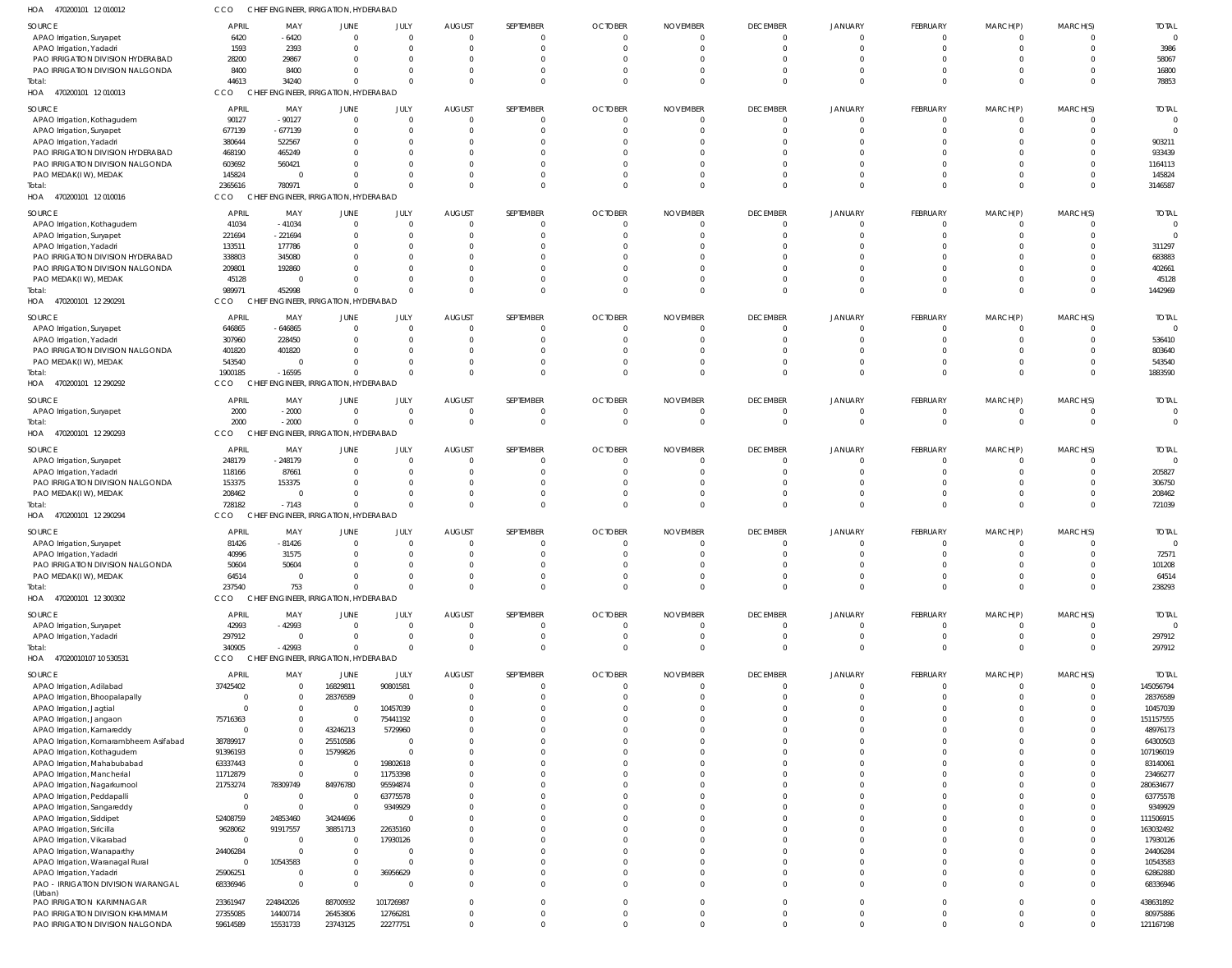| HOA<br>47020010107 10 530531                                      | CCO                            | CHIEF ENGINEER, IRRIGATION, HYDERABAD |                                 |                  |                               |                             |                            |                             |                                   |                                  |                             |                 |                            |                        |
|-------------------------------------------------------------------|--------------------------------|---------------------------------------|---------------------------------|------------------|-------------------------------|-----------------------------|----------------------------|-----------------------------|-----------------------------------|----------------------------------|-----------------------------|-----------------|----------------------------|------------------------|
| SOURCE                                                            | <b>APRIL</b>                   | MAY                                   | JUNE                            | JULY             | <b>AUGUST</b>                 | SEPTEMBER                   | <b>OCTOBER</b>             | <b>NOVEMBER</b>             | <b>DECEMBER</b>                   | <b>JANUARY</b>                   | <b>FEBRUARY</b>             | MARCH(P)        | MARCH(S)                   | <b>TOTAI</b>           |
| PAO IRRIGATION DIVISION,                                          | 34244322                       | $\Omega$                              | 80747256                        | 92525803         | $\Omega$                      | $\overline{0}$              | $\Omega$                   | $\Omega$                    | $\overline{0}$                    | $\overline{0}$                   | $\Omega$                    | $\Omega$        | $\overline{0}$             | 207517381              |
| MAHABOOBNAGAR                                                     |                                |                                       |                                 |                  |                               |                             |                            |                             |                                   |                                  |                             |                 |                            |                        |
| PAO Irrigation Nirmal                                             | 8131175                        | 700455                                | 5011034                         | 39998260         | $\Omega$                      | $\mathbf 0$                 | $\Omega$                   |                             | $\Omega$                          | $\Omega$                         | $\Omega$                    | $\Omega$        | $\Omega$                   | 53840924               |
| PAO MEDAK(IW), MEDAK                                              | 15196849                       | 23125203                              | $\mathbf{0}$                    | 59265047         | $\Omega$                      | $\mathbf 0$                 | $\Omega$                   | $\Omega$                    | $\Omega$                          | $\Omega$                         | $\Omega$                    | $\Omega$        | $\overline{0}$             | 97587099               |
| Total:                                                            | 688721740                      | 484224480                             | 512492367                       | 788788213        | $\Omega$                      | $\Omega$                    | $\Omega$                   | $\Omega$                    | $\Omega$                          | $\Omega$                         | $\Omega$                    | $\Omega$        | $\Omega$                   | 2474226800             |
| HOA 47020010121 12 530531                                         | <b>CCO</b>                     | CHIEF ENGINEER, IRRIGATION, HYDERABAD |                                 |                  |                               |                             |                            |                             |                                   |                                  |                             |                 |                            |                        |
| SOURCE                                                            | <b>APRIL</b>                   | MAY                                   | JUNE                            | JULY             | <b>AUGUST</b>                 | SEPTEMBER                   | <b>OCTOBER</b>             | <b>NOVEMBER</b>             | <b>DECEMBER</b>                   | <b>JANUARY</b>                   | <b>FEBRUARY</b>             | MARCH(P)        | MARCH(S)                   | <b>TOTAL</b>           |
| APAO Irrigation, Bhoopalapally                                    | $\overline{0}$                 | 17418760                              | $\overline{0}$                  | $\mathbf 0$      | $\Omega$                      | $\mathbf{0}$                |                            | $\Omega$                    | $\overline{0}$                    | $\overline{0}$                   | $\Omega$                    | $\Omega$        | $\overline{0}$             | 17418760               |
| APAO Irrigation, Kamareddy                                        | $\Omega$                       | 60303880                              | 0                               | $\mathbf{0}$     | $\Omega$                      | $\mathbf 0$                 |                            |                             | $\overline{0}$                    | $\Omega$                         | $\Omega$                    | $\Omega$        | $\circ$                    | 60303880               |
| APAO Irrigation, Mancherial                                       | $\overline{0}$                 |                                       | $\Omega$                        | 17869727         |                               | $\mathbf 0$                 |                            |                             | $\Omega$                          | $\Omega$                         | $\Omega$                    | $\Omega$        | $\Omega$                   | 17869727               |
| APAO Irrigation, Siddipet                                         | $\overline{0}$                 | 18290942                              | $\Omega$                        | 0                |                               | $\mathbf 0$                 |                            |                             | $\Omega$                          | $\Omega$                         | $\cap$                      | $\Omega$        | $\Omega$                   | 18290942               |
| PAO Irrigation Nirmal                                             | $\overline{0}$                 | - 0                                   | 23081477                        | $\Omega$         |                               | $\mathbf 0$                 | 0                          |                             | $\Omega$                          | $\Omega$                         | $\Omega$                    | $\Omega$        | $\Omega$                   | 23081477               |
| Total:                                                            | $\Omega$                       | 96013582                              | 23081477                        | 17869727         | 0                             | $\Omega$                    | $\Omega$                   | $\Omega$                    | $\Omega$                          | $\Omega$                         | $\Omega$                    | $\Omega$        | $\Omega$                   | 136964786              |
| HOA 47020010125 12 500503                                         | <b>CCO</b>                     | <b>CHIEF</b>                          | ENGINEER, IRRIGATION, HYDERABAD |                  |                               |                             |                            |                             |                                   |                                  |                             |                 |                            |                        |
| SOURCE                                                            | <b>APRIL</b>                   | MAY                                   | JUNE                            | JULY             | <b>AUGUST</b>                 | SEPTEMBER                   | <b>OCTOBER</b>             | <b>NOVEMBER</b>             | <b>DECEMBER</b>                   | <b>JANUARY</b>                   | <b>FEBRUARY</b>             | MARCH(P)        | MARCH(S)                   | <b>TOTAL</b>           |
| PAO IRRIGATION DIVISION NALGONDA                                  | $\overline{0}$                 | $\Omega$                              | $\Omega$                        | 83460            | $\Omega$                      | $\overline{0}$              | $\Omega$                   | $\Omega$                    | $\overline{0}$                    | $\Omega$                         | $\Omega$                    | $\Omega$        | $\overline{0}$             | 83460                  |
| Total:                                                            | $\Omega$                       | -C                                    | $\Omega$                        | 83460            | $\Omega$                      | $\mathbf{0}$                | $\Omega$                   | $\Omega$                    | $\overline{0}$                    | $\Omega$                         | $\Omega$                    | $\mathbf{0}$    | $\overline{0}$             | 83460                  |
| HOA 47020010125 12 530531                                         | CCO                            | CHIEF ENGINEER, IRRIGATION, HYDERABAD |                                 |                  |                               |                             |                            |                             |                                   |                                  |                             |                 |                            |                        |
| SOURCE                                                            | <b>APRIL</b>                   | MAY                                   | JUNE                            | JULY             | <b>AUGUST</b>                 | SEPTEMBER                   | <b>OCTOBER</b>             | <b>NOVEMBER</b>             | <b>DECEMBER</b>                   | <b>JANUARY</b>                   | <b>FEBRUARY</b>             | MARCH(P)        | MARCH(S)                   | <b>TOTAL</b>           |
| APAO Irrigation, Jangaon                                          | $\overline{0}$                 | - 0                                   | 25017576                        | $\mathbf{0}$     |                               | $\mathbf{0}$                |                            |                             | $\overline{0}$                    | $\circ$                          | - 0                         | - 0             | $\overline{0}$             | 25017576               |
| APAO Irrigation, Kothagudem                                       | 27070904                       | 61800381                              | $\Omega$                        | $\Omega$         |                               | $\mathbf 0$                 |                            |                             | $\overline{0}$                    | $\Omega$                         | $\Omega$                    | $\Omega$        | $\Omega$                   | 88871285               |
| APAO Irrigation, Mancherial                                       | $\overline{0}$                 |                                       | 3078502                         | $\Omega$         |                               | $\Omega$                    |                            |                             | $\Omega$                          | n                                | $\cap$                      | $\cap$          | $\Omega$                   | 3078502                |
| APAO Irrigation, Siddipet                                         | $\circ$                        |                                       | 1035524                         | $\Omega$         |                               | $\mathbf 0$                 |                            |                             | $\Omega$                          | $\Omega$                         | $\Omega$                    | $\Omega$        | $\Omega$                   | 1035524                |
| APAO Irrigation, Yadadri                                          | $\Omega$                       |                                       | $\Omega$                        | 115989755        |                               | $\mathbf 0$                 |                            |                             | $\Omega$                          | $\Omega$                         | $\Omega$                    | $\Omega$        | $\overline{0}$             | 115989755              |
| PAO - IRRIGATION DIVISION WARANGAL                                | 18446254                       |                                       | $\Omega$                        | $\overline{0}$   |                               | $\mathbf 0$                 |                            |                             | $\Omega$                          | $\Omega$                         | $\Omega$                    | $\Omega$        | $\Omega$                   | 18446254               |
| (Urban)<br>PAO IRRIGATION KARIMNAGAR                              | 10210023                       |                                       | $\mathbf{0}$                    | $\mathbf{0}$     |                               | $\mathbf 0$                 |                            |                             | $\Omega$                          | $\Omega$                         | $\Omega$                    | $\Omega$        | $\overline{0}$             | 10210023               |
| PAO IRRIGATION DIVISION NALGONDA                                  | $\Omega$                       |                                       | 1468622                         | 84524            |                               | $\Omega$                    |                            |                             | $\Omega$                          | $\Omega$                         | $\cap$                      | $\cap$          | $\Omega$                   | 1553146                |
| PAO IRRIGATION NIZAMABAD                                          | $\circ$                        |                                       | $\overline{\mathbf{0}}$         | 22276019         |                               | $\Omega$                    |                            |                             | $\Omega$                          | $\Omega$                         | $\Omega$                    | $\Omega$        | $\overline{0}$             | 22276019               |
| PAO MEDAK(IW), MEDAK                                              | $\Omega$                       |                                       | 0                               | 5508821          |                               | $\mathbf 0$                 |                            |                             | $\Omega$                          | $\Omega$                         | $\Omega$                    | $\Omega$        | $\Omega$                   | 5508821                |
| Total:                                                            | 55727181                       | 61800381                              | 30600224                        | 143859119        | <sup>0</sup>                  | $\Omega$                    | $\Omega$                   | $\Omega$                    | $\Omega$                          | $\Omega$                         | $\Omega$                    | $\Omega$        | $\Omega$                   | 291986905              |
| HOA 47020010125 12 530532                                         | CCO                            | CHIEF ENGINEER, IRRIGATION, HYDERABAD |                                 |                  |                               |                             |                            |                             |                                   |                                  |                             |                 |                            |                        |
|                                                                   |                                |                                       |                                 |                  |                               |                             |                            |                             |                                   |                                  |                             |                 |                            |                        |
| SOURCE                                                            | <b>APRIL</b>                   | MAY                                   | JUNE                            | JULY<br>$\Omega$ | <b>AUGUST</b>                 | SEPTEMBER                   | <b>OCTOBER</b>             | <b>NOVEMBER</b><br>$\Omega$ | <b>DECEMBER</b>                   | <b>JANUARY</b>                   | <b>FEBRUARY</b>             | MARCH(P)        | MARCH(S)                   | <b>TOTAL</b>           |
| PAO IRRIGATION DIVISION,<br>MAHABOOBNAGAR                         | $\overline{0}$                 | - 0                                   | 1806499                         |                  | $\Omega$                      | $\overline{0}$              | $\Omega$                   |                             | $\overline{0}$                    | $\overline{0}$                   | $\Omega$                    | $\Omega$        | $\overline{0}$             | 1806499                |
| PAO IRRIGATION RANGA REDDY DISTRICT                               | $\overline{0}$                 | - 0                                   | $\Omega$                        | 16050000         | $\Omega$                      | $\overline{0}$              | $\Omega$                   |                             | $\overline{0}$                    | $\circ$                          | - 0                         | $\mathbf 0$     | - 0                        | 16050000               |
| Total:                                                            | $\Omega$                       |                                       | 1806499                         | 16050000         | $\Omega$                      | $\mathbf{0}$                | $\Omega$                   | $\Omega$                    | $\overline{0}$                    | $\overline{0}$                   | $\Omega$                    | $\Omega$        | $\overline{0}$             | 17856499               |
| HOA 47020010125 15 530531                                         | CCO                            | CHIEF ENGINEER, IRRIGATION, HYDERABAD |                                 |                  |                               |                             |                            |                             |                                   |                                  |                             |                 |                            |                        |
| SOURCE                                                            | <b>APRIL</b>                   | MAY                                   | JUNE                            | JULY             | <b>AUGUST</b>                 | SEPTEMBER                   | <b>OCTOBER</b>             | <b>NOVEMBER</b>             | <b>DECEMBER</b>                   | <b>JANUARY</b>                   | <b>FEBRUARY</b>             | MARCH(P)        | MARCH(S)                   | <b>TOTAL</b>           |
| APAO Irrigation, Adilabad                                         | $\circ$                        |                                       | $\overline{0}$                  | 4000             | $\Omega$                      | $\mathbf{0}$                |                            |                             | $\overline{0}$                    | $\overline{0}$                   | $\Omega$                    | $\Omega$        | $\overline{0}$             | 4000                   |
| APAO Irrigation, Bhoopalapally                                    | $\Omega$                       |                                       | 1182208                         | 40741843         |                               | $\mathbf 0$                 |                            |                             | $\Omega$                          | $\Omega$                         | $\Omega$                    | $\Omega$        | $\overline{0}$             | 41924051               |
| APAO Irrigation, Kothagudem                                       | $\Omega$                       |                                       | 0                               | 2481442          |                               | $\Omega$                    |                            |                             | $\Omega$                          |                                  | $\cap$                      | $\cap$          | $\Omega$                   | 2481442                |
| APAO Irrigation, Nagarkurnool                                     | $\Omega$                       |                                       | 0                               | 623758           |                               | $\Omega$                    |                            |                             | $\Omega$                          | n                                | $\cap$                      | $\Omega$        | $\Omega$                   | 623758                 |
| APAO Irrigation, Sangareddy                                       | $\overline{0}$                 | 39224543                              | 0                               | 0                |                               | $\Omega$                    |                            |                             | $\Omega$                          | $\Omega$                         | $\cap$                      | $\Omega$        | $\Omega$                   | 39224543               |
| APAO Irrigation, Suryapet                                         | $\Omega$                       |                                       | 0                               | 330000           |                               | $\Omega$                    |                            |                             | $\Omega$                          | $\Omega$                         | $\Omega$                    | $\cap$          | $\Omega$                   | 330000                 |
| APAO Irrigation, Vikarabad                                        | $\Omega$                       |                                       | $\Omega$                        | 56525            |                               | $\Omega$                    |                            |                             | $\Omega$                          | $\Omega$                         | $\cap$                      | $\cap$          | $\Omega$                   | 56525                  |
| APAO Irrigation, Wanaparthy                                       |                                |                                       | 0                               | 1173711          |                               | 0                           |                            |                             |                                   |                                  |                             |                 |                            | 117371                 |
| APAO Irrigation, Waranagal Rural                                  | $\overline{0}$                 |                                       | $\Omega$                        | 88008            |                               | $\mathbf 0$                 |                            |                             | $\Omega$                          | $\Omega$                         | $\Omega$                    | $\cap$          | $\Omega$                   | 88008                  |
| PAO IRRIGATION KARIMNAGAR                                         | 66825766                       | 1589173                               | 3631245                         | $\overline{0}$   |                               | $\mathbf 0$                 | $\Omega$                   | <sup>0</sup>                | $\Omega$                          | $\Omega$                         | $\Omega$                    | $\Omega$        | $\Omega$                   | 72046184               |
| PAO IRRIGATION DIVISION KHAMMAM                                   | $\overline{0}$                 |                                       | $\Omega$                        | 3138294          |                               | $\mathbf 0$                 | <sup>0</sup>               | <sup>0</sup>                | $\Omega$                          | $\Omega$                         | $\Omega$                    | $\Omega$        | $\Omega$                   | 3138294                |
| PAO IRRIGATION DIVISION,<br>MAHABOOBNAGAR                         | 13643570                       |                                       | 11154241                        | 1995582          | <sup>0</sup>                  | $\Omega$                    | $\Omega$                   | U                           | $\Omega$                          | $\Omega$                         | $\Omega$                    | $\Omega$        | $\Omega$                   | 26793393               |
| PAO, PJP, Jogulamba Gadwal                                        | $\overline{0}$                 | -C                                    | $\Omega$                        | 909489           | $\Omega$                      | $\mathbf 0$                 | $\Omega$                   | $\Omega$                    | $\Omega$                          | $\Omega$                         | $\Omega$                    | $\Omega$        | $\Omega$                   | 909489                 |
| Total:                                                            | 80469336                       | 40813716                              | 15967694                        | 51542652         | $\Omega$                      | $\mathbf{0}$                | $\Omega$                   | $\Omega$                    | $\overline{0}$                    | $\overline{0}$                   | $\Omega$                    | $\Omega$        | $\overline{0}$             | 188793398              |
| HOA 47020010125 16 530531                                         | CCO                            | CHIEF ENGINEER, IRRIGATION, HYDERABAD |                                 |                  |                               |                             |                            |                             |                                   |                                  |                             |                 |                            |                        |
|                                                                   |                                |                                       |                                 |                  |                               |                             |                            |                             |                                   |                                  |                             |                 |                            |                        |
| <b>SOURCE</b>                                                     | <b>APRIL</b><br>$\overline{0}$ | MAY<br>$\Omega$                       | JUNE<br>$\mathbf{0}$            | JULY<br>257411   | <b>AUGUST</b><br>$\mathbf{0}$ | SEPTEMBER<br>$\overline{0}$ | <b>OCTOBER</b><br>$\Omega$ | <b>NOVEMBER</b><br>$\Omega$ | <b>DECEMBER</b><br>$\overline{0}$ | <b>JANUARY</b><br>$\overline{0}$ | <b>FEBRUARY</b><br>$\Omega$ | MARCH(P)<br>- 0 | MARCH(S)<br>$\overline{0}$ | <b>TOTAL</b><br>257411 |
| APAO Irrigation, Kothagudem<br>PAO - IRRIGATION DIVISION WARANGAL | $\Omega$                       |                                       | $\Omega$                        | 98835            | $\Omega$                      | $\overline{0}$              | $\Omega$                   | $\Omega$                    | $\overline{0}$                    | $\Omega$                         | $\Omega$                    | $\Omega$        | $\overline{0}$             | 98835                  |
| (Urban)                                                           |                                |                                       |                                 |                  |                               |                             |                            |                             |                                   |                                  |                             |                 |                            |                        |
| PAO IRRIGATION RANGA REDDY DISTRICT                               | $\overline{0}$                 |                                       | $\Omega$                        | 196964           | $\Omega$                      | $\mathbf 0$                 | $\Omega$                   | $\Omega$                    | $\overline{0}$                    | $\overline{0}$                   | $\Omega$                    | $\Omega$        | $\overline{0}$             | 196964                 |
| Total:                                                            | $\Omega$                       |                                       | $\mathbf 0$                     | 553210           | $\Omega$                      | $\mathbf 0$                 | $\Omega$                   | $\Omega$                    | $\Omega$                          | $\Omega$                         | $\Omega$                    | $\Omega$        | $\overline{0}$             | 553210                 |
| HOA 47020010125 17 530531                                         | CCO                            | CHIEF ENGINEER, IRRIGATION, HYDERABAD |                                 |                  |                               |                             |                            |                             |                                   |                                  |                             |                 |                            |                        |
| <b>SOURCE</b>                                                     | <b>APRIL</b>                   | MAY                                   | JUNE                            | JULY             | <b>AUGUST</b>                 | SEPTEMBER                   | <b>OCTOBER</b>             | <b>NOVEMBER</b>             | <b>DECEMBER</b>                   | <b>JANUARY</b>                   | <b>FEBRUARY</b>             | MARCH(P)        | MARCH(S)                   | <b>TOTAL</b>           |
| PAO A M R P (SLBC), NALGONDA                                      | $\overline{0}$                 | 4557837                               | 0                               | 89878            | $\Omega$                      | $\overline{0}$              |                            |                             | $\overline{0}$                    | $\overline{0}$                   | $\Omega$                    | - 0             | - 0                        | 4647715                |
| PAO IRRIGATION DIVISION KHAMMAM                                   | $\overline{0}$                 | 13123590                              | 0                               | 0                | $\Omega$                      | $\overline{0}$              | $\Omega$                   | <sup>0</sup>                | $\overline{0}$                    | $\overline{0}$                   | $\Omega$                    | $\Omega$        | $\overline{0}$             | 13123590               |
| PAO IRRIGATION DIVISION,                                          | $\Omega$                       | 8451882                               | $\mathbf{0}$                    | $\mathbf{0}$     | $\Omega$                      | $\overline{0}$              | $\Omega$                   | <sup>0</sup>                | $\Omega$                          | $\Omega$                         | $\Omega$                    | $\Omega$        | $\Omega$                   | 8451882                |
| MAHABOOBNAGAR                                                     |                                |                                       |                                 |                  |                               |                             |                            |                             |                                   |                                  |                             |                 |                            |                        |
| PAO IRRIGATION NIZAMABAD                                          | $\overline{0}$                 | 37795535                              | $\Omega$                        | 167997           | $\Omega$                      | $\overline{0}$              | $\Omega$                   | $\Omega$                    | $\Omega$                          | $\Omega$                         | $\Omega$                    | $\Omega$        | $\Omega$                   | 37963532               |
| PAO Irrigation Nirmal                                             | 1948416                        | 11724282                              | $\Omega$                        | 80183            | <sup>0</sup>                  | $\mathbf{0}$                | $\Omega$                   | $\Omega$                    | $\Omega$                          | $\overline{0}$                   | $\Omega$                    | $\Omega$        | $\overline{0}$             | 13752881               |
| Total:                                                            | 1948416                        | 75653126                              | $^{\circ}$                      | 338058           | $\Omega$                      | $\overline{0}$              | $\Omega$                   | $\Omega$                    | $\Omega$                          | $\overline{0}$                   | $\Omega$                    | $\Omega$        | $\overline{0}$             | 77939600               |
| HOA 47020010125 21 530531                                         | CCO                            | CHIEF ENGINEER, IRRIGATION, HYDERABAD |                                 |                  |                               |                             |                            |                             |                                   |                                  |                             |                 |                            |                        |
| <b>SOURCE</b>                                                     | <b>APRIL</b>                   | MAY                                   | JUNE                            | JULY             | <b>AUGUST</b>                 | SEPTEMBER                   | <b>OCTOBER</b>             | <b>NOVEMBER</b>             | <b>DECEMBER</b>                   | <b>JANUARY</b>                   | <b>FEBRUARY</b>             | MARCH(P)        | MARCH(S)                   | <b>TOTAL</b>           |
| APAO Irrigation, Peddapalli                                       | 24058818                       | -C                                    | $\overline{0}$                  | $\overline{0}$   | $\Omega$                      | $\mathbf{0}$                | $\Omega$                   | $\Omega$                    | $\mathbf{0}$                      | $\overline{0}$                   | $\Omega$                    | $\Omega$        | $\overline{0}$             | 24058818               |
| PAO IRRIGATION DIVISION NALGONDA                                  | $\overline{0}$                 | - 0                                   | 2501858                         | $\Omega$         | $\Omega$                      | $\mathbf{0}$                | $\Omega$                   | $\Omega$                    | $\overline{0}$                    | $\overline{0}$                   | $\Omega$                    | $\Omega$        | $\overline{0}$             | 2501858                |
| Total:                                                            | 24058818                       | $\Omega$                              | 2501858                         | $\mathbf{0}$     | $\Omega$                      | $\overline{0}$              | $\Omega$                   | $\Omega$                    | $\Omega$                          | $\Omega$                         | $\Omega$                    | $\Omega$        | $\Omega$                   | 26560676               |
| HOA 47020010125 23 530531                                         | <b>CCO</b>                     | CHIEF ENGINEER, IRRIGATION, HYDERABAD |                                 |                  |                               |                             |                            |                             |                                   |                                  |                             |                 |                            |                        |
| SOURCE                                                            | <b>APRIL</b>                   | MAY                                   | JUNE                            | JULY             | <b>AUGUST</b>                 | SEPTEMBER                   | <b>OCTOBER</b>             | <b>NOVEMBER</b>             | <b>DECEMBER</b>                   | <b>JANUARY</b>                   | <b>FEBRUARY</b>             | MARCH(P)        | MARCH(S)                   | <b>TOTAL</b>           |
| APAO Irrigation, Adilabad                                         | - 0                            |                                       | $\overline{\mathbf{0}}$         | 9436085          | $\Omega$                      | $\overline{0}$              | $\Omega$                   | $\Omega$                    | $\overline{0}$                    | $\overline{0}$                   | $\Omega$                    | - 0             | - 0                        | 9436085                |
| APAO Irrigation, Bhoopalapally                                    | - 0                            |                                       | 0                               | 9273815          | $\Omega$                      | $\mathbf 0$                 | $\Omega$                   | $\Omega$                    | $\overline{0}$                    | $\overline{0}$                   | $\Omega$                    | $\Omega$        | - 0                        | 9273815                |
| APAO Irrigation, Jagtial                                          | 8280206                        |                                       | $\mathbf 0$                     | 382480           | $\mathbf 0$                   | $\overline{0}$              | $\Omega$                   | $\Omega$                    | $\overline{0}$                    | $\overline{0}$                   | $\Omega$                    | $\Omega$        | $\Omega$                   | 8662686                |
|                                                                   |                                |                                       |                                 |                  |                               |                             |                            |                             |                                   |                                  |                             |                 |                            |                        |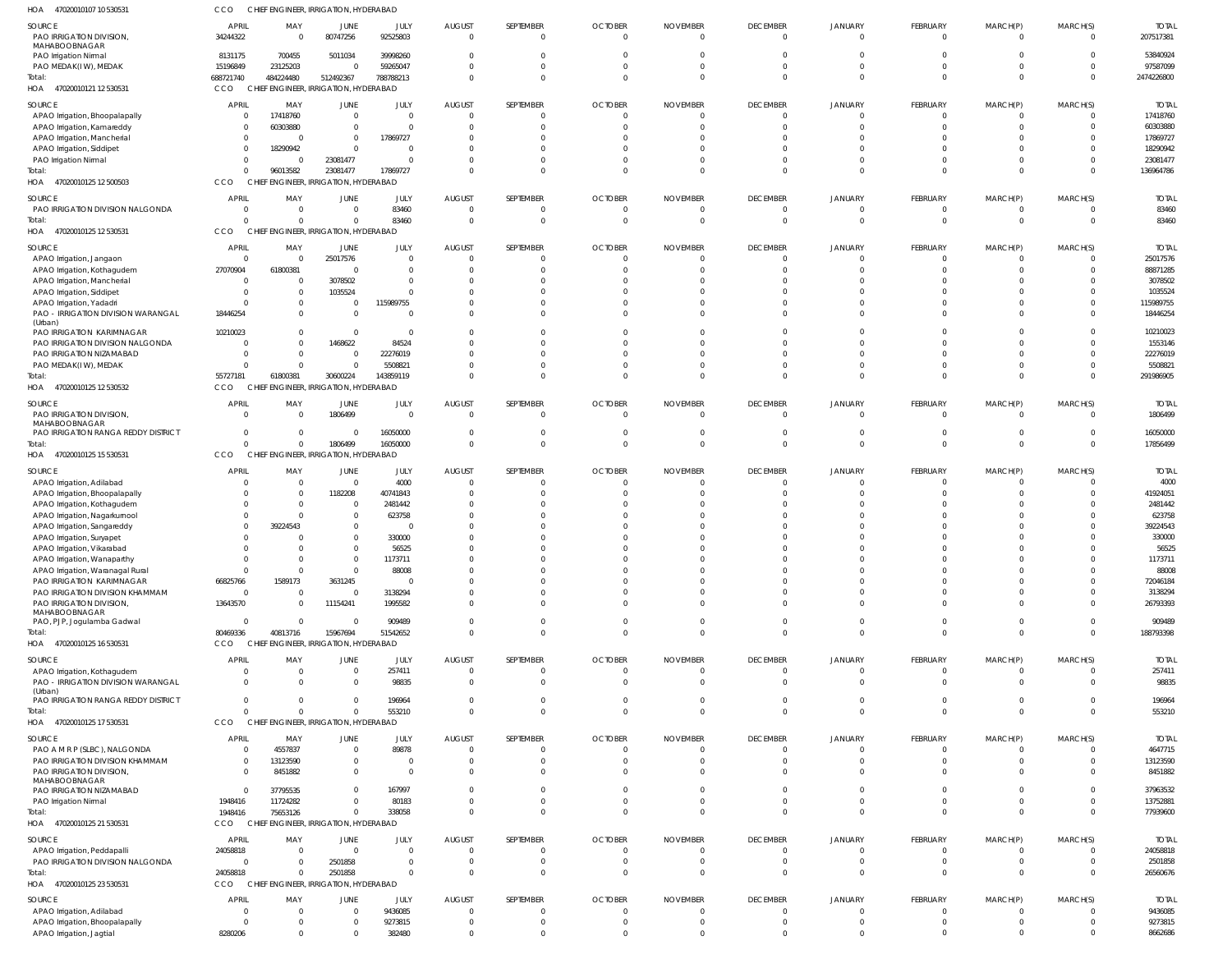47020010125 23 530531 HOA CCO CHIEF ENGINEER, IRRIGATION, HYDERABAD

| $\sim$                                                       |                       | . סווייבנוק וועופ                                  |                  |                        |                           |                                                                                                      |                                  |                                 |                             |                           |                 |                      |                         |                          |
|--------------------------------------------------------------|-----------------------|----------------------------------------------------|------------------|------------------------|---------------------------|------------------------------------------------------------------------------------------------------|----------------------------------|---------------------------------|-----------------------------|---------------------------|-----------------|----------------------|-------------------------|--------------------------|
| SOURCE                                                       | <b>APRIL</b>          | MAY                                                | JUNE             | JULY                   | <b>AUGUST</b>             | SEPTEMBER                                                                                            | <b>OCTOBER</b>                   | <b>NOVEMBER</b>                 | <b>DECEMBER</b>             | <b>JANUARY</b>            | FEBRUARY        | MARCH(P)             | MARCH(S)                | <b>TOTAL</b>             |
| APAO Irrigation, Jangaon                                     | $\Omega$              | $\Omega$                                           | 3929651          | 5518853                |                           | $\Omega$                                                                                             | $\Omega$                         | $\Omega$                        | $\Omega$                    | $\Omega$                  |                 | $\Omega$             | $\Omega$                | 9448504                  |
| APAO Irrigation, Kamareddy                                   | 20117632              | - 0                                                | $\Omega$         | 11552113               | $\Omega$                  | $\Omega$                                                                                             | $\Omega$                         | $\Omega$                        | $\Omega$                    | $\Omega$                  |                 | $\Omega$             | $\overline{0}$          | 31669745                 |
| APAO Irrigation, Komarambheem Asifabad                       | $\Omega$              | $\Omega$                                           | $\Omega$         | 159313                 |                           |                                                                                                      |                                  |                                 | -C                          | $\Omega$                  |                 | $\Omega$             | $\Omega$                | 159313                   |
| APAO Irrigation, Kothagudem                                  | 10493565              | 24475684                                           | $\Omega$         | 581759                 |                           |                                                                                                      |                                  |                                 | -C                          |                           |                 | $\Omega$             | $\Omega$                | 35551008                 |
| APAO Irrigation, Mahabubabad                                 | 2690605<br>$\Omega$   | 5907123                                            | 2036742          | 172253                 |                           |                                                                                                      |                                  |                                 | $\Omega$                    | $\Omega$                  |                 | $\Omega$             | $\Omega$<br>$\Omega$    | 10806723                 |
| APAO Irrigation, Mancherial<br>APAO Irrigation, Nagarkurnool | $\Omega$              | $\Omega$                                           | 2098858<br>39550 | 198816<br>1235352      |                           |                                                                                                      |                                  |                                 | -C                          |                           |                 | $\Omega$             | $\Omega$                | 2297674<br>1274902       |
| APAO Irrigation, Peddapalli                                  | -C                    | $\Omega$                                           | 2207181          | $\overline{0}$         |                           |                                                                                                      |                                  |                                 | -C                          | $\cap$                    |                 |                      | $\Omega$                | 2207181                  |
| APAO Irrigation, Sangareddy                                  | $\Omega$              | $\Omega$                                           | 4144837          | 1356018                |                           |                                                                                                      |                                  |                                 | -C                          |                           |                 | $\sqrt{ }$           | $\Omega$                | 5500855                  |
| APAO Irrigation, Siddipet                                    | 5332391               | 1116322                                            | 7485585          | 3213527                |                           |                                                                                                      |                                  |                                 | -C                          | $\Omega$                  |                 | $\sqrt{ }$           | $\Omega$                | 17147825                 |
| APAO Irrigation, Siricilla                                   | $\Omega$              | 3358807                                            | $\Omega$         | 3464806                |                           |                                                                                                      |                                  |                                 | -C                          | $\cap$                    |                 | $\Omega$             | $\Omega$                | 6823613                  |
| APAO Irrigation, Suryapet                                    | 1744789               | 2191235                                            | $\Omega$         | 946218                 |                           |                                                                                                      |                                  |                                 | ſ                           |                           |                 | $\sqrt{ }$           | $\Omega$                | 4882242                  |
| APAO Irrigation, Vikarabad                                   | $\Omega$              |                                                    | $\Omega$         | 4143358                |                           |                                                                                                      |                                  |                                 | -C                          |                           |                 | $\cap$               | $\Omega$                | 4143358                  |
| APAO Irrigation, Wanaparthy                                  | 8386906               | $\Omega$                                           | $\Omega$         | 3673366                |                           |                                                                                                      |                                  |                                 | ſ                           | $\Omega$                  |                 | $\sqrt{ }$           | $\Omega$                | 12060272                 |
| APAO Irrigation, Waranagal Rural                             | $\Omega$              | $\Omega$                                           | 1843549          | 2105456                |                           |                                                                                                      |                                  |                                 | -C                          |                           |                 | $\Omega$             | $\Omega$                | 3949005                  |
| APAO Irrigation, Yadadri                                     | 4595198               | 7251251                                            | $\Omega$         | 378424                 |                           | $\Omega$                                                                                             | $\Omega$                         |                                 | $\Omega$                    | $\Omega$                  |                 | $\Omega$             | $\Omega$                | 12224873                 |
| PAO - IRRIGATION DIVISION WARANGAL                           | $\Omega$              | 1417814                                            | $\Omega$         | 726692                 |                           |                                                                                                      | $\Omega$                         |                                 | $\Omega$                    | $\Omega$                  |                 | $\Omega$             | $\Omega$                | 2144506                  |
| (Urban)<br>PAO IRRIGATION KARIMNAGAR                         | 15594107              | 1449164                                            | $\Omega$         | 3177748                |                           |                                                                                                      |                                  |                                 | $\Omega$                    | $\Omega$                  |                 | -C                   | $\Omega$                | 20221019                 |
| PAO IRRIGATION DIVISION KHAMMAM                              | $\Omega$              |                                                    | $\Omega$         | 174799                 |                           | $\Omega$                                                                                             |                                  |                                 | $\Omega$                    | $\Omega$                  |                 | $\Omega$             | $\Omega$                | 174799                   |
| PAO IRRIGATION DIVISION NALGONDA                             | 7445344               | $\Omega$                                           | 429339           | 4447852                |                           | $\Omega$                                                                                             | $\Omega$                         |                                 | $\Omega$                    | $\Omega$                  |                 | $\Omega$             | $\Omega$                | 12322535                 |
| PAO IRRIGATION DIVISION,                                     | $\Omega$              | 4560244                                            | 3127034          | 1916199                |                           |                                                                                                      | $\Omega$                         |                                 | $\Omega$                    | $\Omega$                  |                 | $\Omega$             | $\Omega$                | 9603477                  |
| MAHABOOBNAGAR                                                |                       |                                                    |                  |                        |                           |                                                                                                      |                                  |                                 |                             |                           |                 |                      |                         |                          |
| PAO IRRIGATION NIZAMABAD                                     | 5126590               | 1066289                                            | $\Omega$         | 2078110                |                           |                                                                                                      |                                  |                                 | $\Omega$                    | $\Omega$                  |                 | $\Omega$             | $\Omega$                | 8270989                  |
| PAO IRRIGATION RANGA REDDY DISTRICT                          | 45398706              |                                                    | 23780852         | 92986939               |                           | $\Omega$                                                                                             |                                  |                                 | $\Omega$                    | $\Omega$                  |                 | $\Omega$             | $\Omega$                | 162166497                |
| PAO Irrigation Nirmal                                        | $\Omega$              |                                                    | 4520306          | 92919                  |                           |                                                                                                      |                                  |                                 | -C                          | $\Omega$                  |                 | $\sqrt{ }$           | $\Omega$                | 4613225                  |
| PAO MEDAK(IW), MEDAK                                         | 4056265               |                                                    | 595715           | 13918796               |                           |                                                                                                      | $\cap$                           |                                 | $\Omega$                    | $\Omega$                  |                 | $\Omega$             | $\Omega$                | 18570776                 |
| PAO, PJP, Jogulamba Gadwal                                   | $\Omega$              | $\Omega$                                           | $\Omega$         | 4267938                |                           | $\Omega$                                                                                             | $\Omega$<br>$\Omega$             | $\Omega$                        | $\Omega$<br>$\Omega$        | $\Omega$<br>$\Omega$      |                 | $\Omega$<br>$\Omega$ | $\Omega$<br>$\Omega$    | 4267938                  |
| Total:<br>HOA<br>47020010125 23 530532                       | 139262304<br>CCO      | 52793933<br>CHIEF ENGINEER, IRRIGATION, HYDERABAD  | 56239199         | 181580004              |                           |                                                                                                      |                                  |                                 |                             |                           |                 |                      |                         | 429875440                |
|                                                              |                       |                                                    |                  |                        |                           |                                                                                                      |                                  |                                 |                             |                           |                 |                      |                         |                          |
| SOURCE                                                       | <b>APRIL</b>          | MAY                                                | JUNE             | JULY                   | <b>AUGUST</b>             | SEPTEMBER                                                                                            | <b>OCTOBER</b>                   | <b>NOVEMBER</b>                 | <b>DECEMBER</b>             | <b>JANUARY</b>            | FEBRUARY        | MARCH(P)             | MARCH(S)                | <b>TOTAL</b>             |
| PAO - IRRIGATION DIVISION WARANGAL                           | $\overline{0}$        | $\Omega$                                           | 5568750          | $\overline{0}$         | $\mathbf 0$               | $\overline{0}$                                                                                       | $\overline{0}$                   | $\mathbf 0$                     | $\overline{0}$              | $\overline{0}$            | $\mathbf 0$     | $\overline{0}$       | $\overline{0}$          | 5568750                  |
| (Urban)<br>Total:                                            | $\mathbf 0$           | $\Omega$                                           | 5568750          | $\overline{0}$         | $\mathbf 0$               | $\Omega$                                                                                             | $\overline{0}$                   | $\mathbf{0}$                    | $\overline{0}$              | $\overline{0}$            | $\Omega$        | $\mathbf{0}$         | $\overline{0}$          | 5568750                  |
| HOA 47020010125 49 500501                                    | CCO                   | CHIEF ENGINEER, IRRIGATION, HYDERABAD              |                  |                        |                           |                                                                                                      |                                  |                                 |                             |                           |                 |                      |                         |                          |
|                                                              |                       |                                                    |                  |                        |                           |                                                                                                      |                                  |                                 |                             |                           |                 |                      |                         |                          |
| SOURCE                                                       | <b>APRIL</b>          | MAY                                                | JUNE             | JULY                   | <b>AUGUST</b>             | SEPTEMBER                                                                                            | <b>OCTOBER</b>                   | <b>NOVEMBER</b>                 | <b>DECEMBER</b>             | <b>JANUARY</b>            | FEBRUARY        | MARCH(P)             | MARCH(S)                | <b>TOTAL</b>             |
| APAO Irrigation, Adilabad                                    | $\Omega$              | $\Omega$                                           | 72739000         | $\overline{0}$         |                           | $\Omega$                                                                                             | $\Omega$                         | $\Omega$                        | $\Omega$                    | $\Omega$                  |                 | $\Omega$             | $\Omega$                | 72739000                 |
| Total:<br>HOA 47020078925 12 530531                          | $\Omega$<br>CCO       | $\Omega$                                           | 72739000         | $\overline{0}$         | $\Omega$                  | $\Omega$<br>THE CHIEF ENGINEER, MINOR IRRIGATION, II FLOOR, JALASOUDHA BUILDING, ERRUMMANZIL         | $\overline{0}$                   | $\mathbf{0}$                    | $\overline{0}$              | $\Omega$                  | $\Omega$        | $\Omega$             | $\overline{0}$          | 72739000                 |
|                                                              |                       |                                                    |                  |                        |                           |                                                                                                      |                                  |                                 |                             |                           |                 |                      |                         |                          |
| SOURCE                                                       | <b>APRIL</b>          | MAY                                                | JUNE             | JULY                   | <b>AUGUST</b>             | SEPTEMBER                                                                                            | <b>OCTOBER</b>                   | <b>NOVEMBER</b>                 | <b>DECEMBER</b>             | JANUARY                   | FEBRUARY        | MARCH(P)             | MARCH(S)                | <b>TOTAL</b>             |
| PAO IRRIGATION DIVISION NALGONDA                             | 0                     | $\mathbf{0}$                                       | $\Omega$         | 529719                 | $\overline{0}$            | $\overline{0}$                                                                                       | $\overline{0}$                   | $\overline{0}$                  | 0                           | $\circ$                   | $\mathbf{0}$    | 0                    | $\Omega$                | 529719                   |
| Total:                                                       | $\Omega$              | $\Omega$                                           | $\Omega$         | 529719                 | $\mathbf 0$               | $\overline{0}$                                                                                       | $\overline{0}$                   | $\mathbf 0$                     | $\overline{0}$              | $\overline{0}$            | $\mathbf{0}$    | $\mathbf{0}$         | $\overline{0}$          | 529719                   |
| HOA 47020079625 12 530531                                    | CCO                   | CHIEF ENGINEER, IRRIGATION, HYDERABAD              |                  |                        |                           |                                                                                                      |                                  |                                 |                             |                           |                 |                      |                         |                          |
| SOURCE                                                       | <b>APRIL</b>          | MAY                                                | JUNE             | JULY                   | <b>AUGUST</b>             | SEPTEMBER                                                                                            | <b>OCTOBER</b>                   | <b>NOVEMBER</b>                 | <b>DECEMBER</b>             | <b>JANUARY</b>            | FEBRUARY        | MARCH(P)             | MARCH(S)                | <b>TOTAL</b>             |
| APAO Irrigation, Bhoopalapally                               | $\Omega$              | 19002038                                           | $\Omega$         | 3352244                | $\Omega$                  | $\Omega$                                                                                             | $\Omega$                         | $\Omega$                        | $\Omega$                    | $\Omega$                  |                 | $\Omega$             | $\Omega$                | 22354282                 |
| APAO Irrigation, Kothagudem                                  | $\Omega$              |                                                    | 27074736         | $\Omega$               | $\Omega$                  | $\Omega$                                                                                             | $\Omega$                         | $\Omega$                        | $\Omega$                    | $\Omega$                  |                 | $\Omega$             | $\Omega$                | 27074736                 |
| Total:                                                       | $\Omega$              | 19002038                                           | 27074736         | 3352244                | $\Omega$                  | $\Omega$                                                                                             | $\Omega$                         |                                 | $\Omega$                    | $\Omega$                  |                 | $\Omega$             | $\Omega$                | 49429018                 |
| HOA 47020079625 15 530531                                    | CCO                   | CHIEF ENGINEER, IRRIGATION, HYDERABAD              |                  |                        |                           |                                                                                                      |                                  |                                 |                             |                           |                 |                      |                         |                          |
| SOURCE                                                       | APRIL                 | MAY                                                | JUNE             | JULY                   | <b>AUGUST</b>             | SEPTEMBER                                                                                            | <b>OCTOBER</b>                   | <b>NOVEMBER</b>                 | <b>DECEMBER</b>             | <b>JANUARY</b>            | FEBRUARY        | MARCH(P)             | MARCH(S)                | <b>TOTAL</b>             |
| PAO A M R P (SLBC), NALGONDA                                 | $\Omega$              | $\Omega$                                           | 8610554          | $\overline{0}$         | $\mathbf 0$               | $\overline{0}$                                                                                       | $\overline{0}$                   | $\mathbf{0}$                    | $\overline{0}$              | $\overline{0}$            | $\Omega$        | 0                    | $\Omega$                | 8610554                  |
| PAO IRRIGATION DIVISION KHAMMAM                              | $\overline{0}$        | 4690028                                            | $\Omega$         | $\overline{0}$         | $\Omega$                  | $\Omega$                                                                                             | $\overline{0}$                   | $\mathbf 0$                     | $\overline{0}$              | $\overline{0}$            | $\Omega$        | $\overline{0}$       | $\overline{0}$          | 4690028                  |
| Total:                                                       | $\mathbf{0}$          | 4690028                                            | 8610554          | $\overline{0}$         | $\Omega$                  | $\Omega$                                                                                             | $\Omega$                         | $\Omega$                        | - 0                         | $\Omega$                  | $\Omega$        | $\Omega$             | $\overline{0}$          | 13300582                 |
| HOA 47110110325 05 530531                                    | CCO                   | ENGINEER-IN-CHIEF, IRRIGATION (GENERAL), HYDERABAD |                  |                        |                           |                                                                                                      |                                  |                                 |                             |                           |                 |                      |                         |                          |
|                                                              | <b>APRIL</b>          | MAY                                                |                  |                        |                           |                                                                                                      |                                  |                                 |                             |                           |                 |                      |                         |                          |
| SOURCE                                                       | 8245810               | $\Omega$                                           | JUNE<br>$\Omega$ | JULY<br>$\overline{0}$ | <b>AUGUST</b><br>$\Omega$ | SEPTEMBER<br>$\Omega$                                                                                | <b>OCTOBER</b><br>$\overline{0}$ | <b>NOVEMBER</b><br>$\mathbf 0$  | <b>DECEMBER</b><br>$\Omega$ | <b>JANUARY</b><br>$\circ$ | FEBRUARY<br>-0  | MARCH(P)<br>0        | MARCH(S)<br>$\Omega$    | <b>TOTAL</b><br>8245810  |
| PAO, PJP, Jogulamba Gadwal<br>Total:                         | 8245810               | $\Omega$                                           | $\Omega$         | $\overline{0}$         | $\Omega$                  | $\Omega$                                                                                             | $\Omega$                         | $\mathbf{0}$                    | $\Omega$                    | $\Omega$                  | $\Omega$        | $\Omega$             | $\overline{0}$          | 8245810                  |
| HOA 50540478912 05 530531                                    | CCO                   |                                                    |                  |                        |                           | THE ENGINEER-IN-CHIEF, CRF OFFICE OF THE ENGINEER-IN-CHIEF (R&B), IV FLOOR, ERRAM MANZIL             |                                  |                                 |                             |                           |                 |                      |                         |                          |
|                                                              |                       |                                                    |                  |                        |                           |                                                                                                      |                                  |                                 |                             |                           |                 |                      |                         |                          |
| SOURCE                                                       | <b>APRIL</b>          | MAY                                                | JUNE             | JULY                   | <b>AUGUST</b>             | SEPTEMBER                                                                                            | <b>OCTOBER</b>                   | <b>NOVEMBER</b>                 | <b>DECEMBER</b>             | <b>JANUARY</b>            | FEBRUARY        | MARCH(P)             | MARCH(S)                | <b>TOTAL</b>             |
| APAO (R&B) TEKULAPALLY                                       | $\Omega$              | 117384131                                          | $\Omega$         | $\overline{0}$         | $\mathbf 0$               | $\overline{0}$                                                                                       | $\overline{0}$                   | $\mathbf{0}$                    | $\overline{0}$              | $\overline{0}$            | $\mathbf{0}$    | 0                    | $\overline{0}$          | 117384131                |
| Total:                                                       | $\overline{0}$<br>CCO | 117384131                                          | $\Omega$         | $\overline{0}$         | $\Omega$                  | $\Omega$<br>THE ENGINEER-IN-CHIEF, CRF OFFICE OF THE ENGINEER-IN-CHIEF (R&B), IV FLOOR, ERRAM MANZIL | $\overline{0}$                   | $\mathbf{0}$                    | $\overline{0}$              | $\overline{0}$            | $\Omega$        | $\overline{0}$       | $\overline{0}$          | 117384131                |
| HOA 5054047961205530531                                      |                       |                                                    |                  |                        |                           |                                                                                                      |                                  |                                 |                             |                           |                 |                      |                         |                          |
| SOURCE                                                       | <b>APRIL</b>          | MAY                                                | JUNE             | JULY                   | <b>AUGUST</b>             | SEPTEMBER                                                                                            | <b>OCTOBER</b>                   | <b>NOVEMBER</b>                 | <b>DECEMBER</b>             | <b>JANUARY</b>            | FEBRUARY        | MARCH(P)             | MARCH(S)                | <b>TOTAL</b>             |
| APAO (R&B) TEKULAPALLY                                       | $\Omega$              | $\Omega$                                           | 37473847         | 6059860                | $\Omega$                  | $\Omega$                                                                                             | $\overline{0}$                   | $\mathbf{0}$                    | $\Omega$                    | $\Omega$                  | $\Omega$        | $\Omega$             | $\Omega$                | 43533707                 |
| APAO Roads & Buildings (R&B), Adilabad                       | 12219107              | $\Omega$                                           | 9607399          | $\overline{0}$         | $\Omega$                  | $\Omega$                                                                                             | $\Omega$                         | $\Omega$                        | $\Omega$                    | $\Omega$                  |                 | $\Omega$             | $\Omega$                | 21826506                 |
| APAO Roads & Buildings (R&B),                                | $\Omega$              | 15058675                                           | $\Omega$         | 99000                  | $\Omega$                  | $\Omega$                                                                                             | $\Omega$                         | $\Omega$                        | $\Omega$                    | $\Omega$                  |                 | $\Omega$             | $\overline{0}$          | 15157675                 |
| Bhoopalapally<br>APAO Roads & Buildings (R&B),               | $\Omega$              |                                                    | 20084647         | $\overline{0}$         | $\Omega$                  | $\Omega$                                                                                             | $\Omega$                         | $\Omega$                        | $\Omega$                    | $\Omega$                  | $\Omega$        | $\Omega$             | $\Omega$                | 20084647                 |
| Kothagudem                                                   |                       |                                                    |                  |                        |                           |                                                                                                      |                                  |                                 |                             |                           |                 |                      |                         |                          |
| Total:                                                       | 12219107              | 15058675                                           | 67165893         | 6158860                |                           | $\Omega$                                                                                             | $\Omega$                         | $\Omega$                        | $\Omega$                    | $\Omega$                  | $\Omega$        | $\Omega$             | $\overline{0}$          | 100602535                |
| HOA 50540480003 30 530531                                    | CCO                   |                                                    |                  |                        |                           | THE CHIEF ENGINEER (R&B), EAP, RDC OFFICE OF THE ENGINEER-IN-CHIEF (R&B), II FLOOR, ERRUMMANZIL      |                                  |                                 |                             |                           |                 |                      |                         |                          |
| SOURCE                                                       | <b>APRIL</b>          | MAY                                                | JUNE             | JULY                   | <b>AUGUST</b>             | SEPTEMBER                                                                                            | <b>OCTOBER</b>                   | <b>NOVEMBER</b>                 | <b>DECEMBER</b>             | <b>JANUARY</b>            | FEBRUARY        | MARCH(P)             | MARCH(S)                | <b>TOTAL</b>             |
| APAO (R&B) HYDERABAD                                         | $\overline{0}$        | $\mathbf{0}$                                       | $\Omega$         | 1007573                | $\mathbf 0$               | $\overline{0}$                                                                                       | $\overline{0}$                   | $\mathbf{0}$                    | $\Omega$                    | $\overline{0}$            | $\mathbf 0$     | 0                    | $\overline{\mathbf{0}}$ | 1007573                  |
| Total:                                                       | $\Omega$              | $\Omega$                                           | $\Omega$         | 1007573                | $\Omega$                  | $\Omega$                                                                                             | $\overline{0}$                   | $\mathbf{0}$                    | $\overline{0}$              | $\overline{0}$            | $\mathbf{0}$    | $\overline{0}$       | $\overline{0}$          | 1007573                  |
| HOA 50540480007 15 530531                                    | CCO                   |                                                    |                  |                        |                           | THE CHIEF ENGINEER, RURAL ROADS, OFFICE OF THE ENGINEER-IN-CHIEF (R&B), II FLOOR, ERRUM MANZIL,      |                                  |                                 |                             |                           |                 |                      |                         |                          |
|                                                              | APRIL                 | MAY                                                |                  |                        | <b>AUGUST</b>             |                                                                                                      | <b>OCTOBER</b>                   |                                 |                             | <b>JANUARY</b>            |                 |                      |                         |                          |
| SOURCE<br>APAO (R&B) POCHAMPAD (NIZAMABAD)                   | 36912222              | $\Omega$                                           | JUNE<br>$\Omega$ | JULY<br>$\overline{0}$ | $\Omega$                  | SEPTEMBER<br>$\Omega$                                                                                | $\overline{0}$                   | <b>NOVEMBER</b><br>$\mathbf{0}$ | <b>DECEMBER</b><br>$\Omega$ | $\Omega$                  | FEBRUARY<br>- 0 | MARCH(P)<br>$\Omega$ | MARCH(S)<br>$\Omega$    | <b>TOTAL</b><br>36912222 |
| APAO (R&B) TEKULAPALLY                                       | 4711701               | $\Omega$                                           | $\Omega$         | $\overline{0}$         | $\Omega$                  | $\overline{0}$                                                                                       | $\overline{0}$                   | $\Omega$                        | $\Omega$                    | $\Omega$                  |                 | $\Omega$             | $\Omega$                | 4711701                  |
| APAO Roads & Buildings (R&B),                                | 1330364               | $\Omega$                                           | $\Omega$         | $\Omega$               | $\Omega$                  | $\Omega$                                                                                             | $\Omega$                         | $\Omega$                        | $\Omega$                    | $\Omega$                  | $\Omega$        | $\Omega$             | $\overline{0}$          | 1330364                  |
| Mahabubabad                                                  |                       |                                                    |                  |                        |                           |                                                                                                      |                                  |                                 |                             |                           |                 |                      |                         |                          |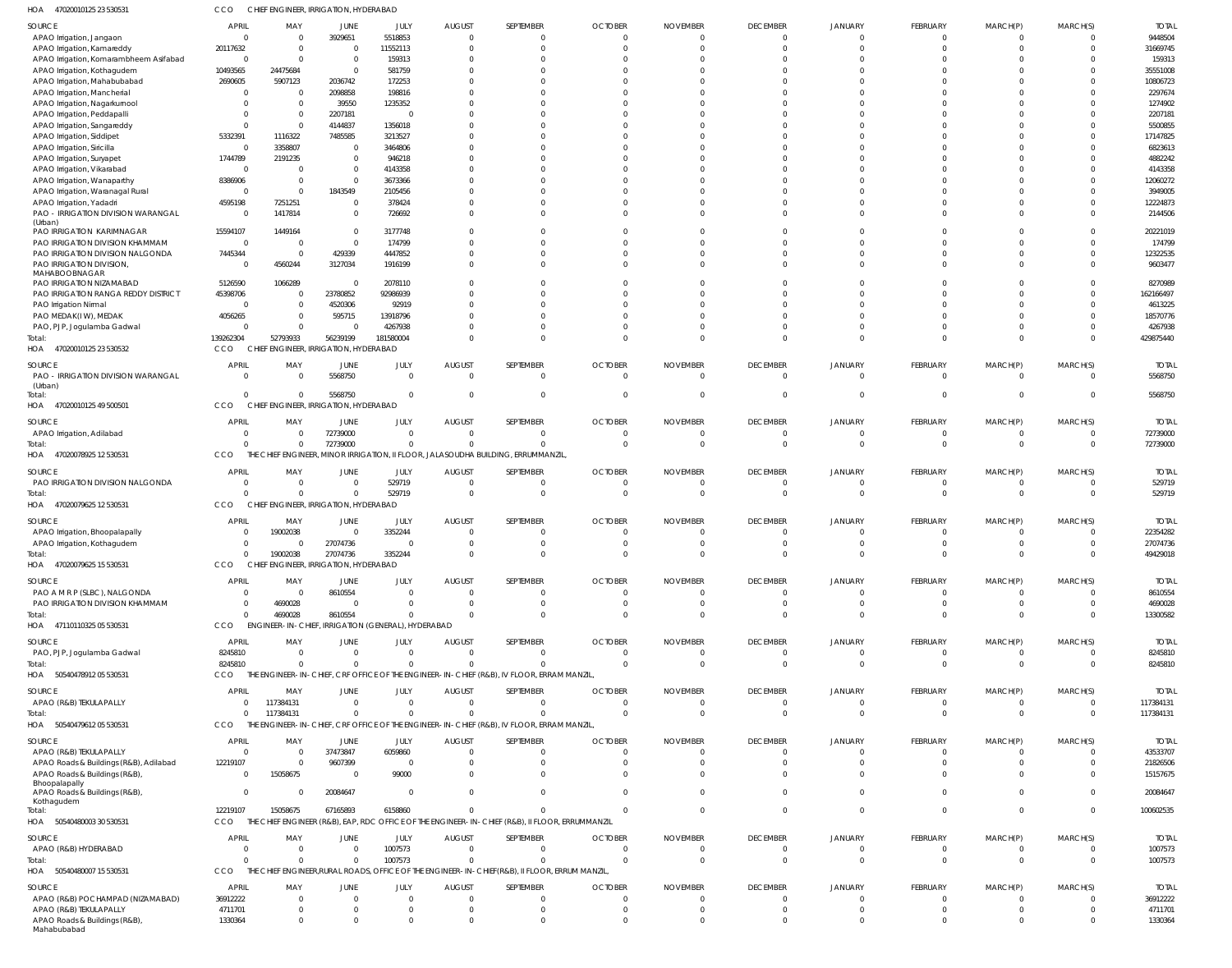50540480007 15 530531 HOA CCO THE CHIEF ENGINEER,RURAL ROADS, OFFICE OF THE ENGINEER-IN-CHIEF(R&B), II FLOOR, ERRUM MANZIL,

| 1127<br><b>PPOPP PLANDLANDLAND</b>                   | ししし                        |                    |                            |                     |                          | LIVOINEEN, NUME NOADJ, OFFICE OF THE ENOINEEN-TIV-CHIEF (N&D), IFFECON, ENNUM MANEIE                        |                      |                      |                      |                      |                      |                      |                      |                        |
|------------------------------------------------------|----------------------------|--------------------|----------------------------|---------------------|--------------------------|-------------------------------------------------------------------------------------------------------------|----------------------|----------------------|----------------------|----------------------|----------------------|----------------------|----------------------|------------------------|
| SOURCE                                               | <b>APRIL</b>               | MAY                | JUNE                       | JULY                | <b>AUGUST</b>            | SEPTEMBER                                                                                                   | <b>OCTOBER</b>       | <b>NOVEMBER</b>      | <b>DECEMBER</b>      | <b>JANUARY</b>       | FEBRUARY             | MARCH(P)             | MARCH(S)             | <b>TOTAL</b>           |
| APAO Roads & Buildings (R&B), Siddipet               | $\Omega$                   | 1423128            | $\overline{0}$             | $\Omega$            | $\Omega$                 | $\mathbf 0$                                                                                                 | $\Omega$             | $\Omega$             | 0                    | $\Omega$             | $\Omega$             |                      | $\mathbf{0}$         | 1423128                |
| Total:<br>HOA 50540480012 05 530531                  | 42954287<br>CCO            | 1423128            | $\Omega$                   | $\Omega$            | $\Omega$                 | $\mathbf 0$<br>THE ENGINEER-IN-CHIEF, CRF OFFICE OF THE ENGINEER-IN-CHIEF (R&B), IV FLOOR, ERRAM MANZIL,    | $\Omega$             | $\Omega$             | $\Omega$             | $\Omega$             | $\Omega$             | $\Omega$             | $\overline{0}$       | 44377415               |
| SOURCE                                               | <b>APRIL</b>               | MAY                | JUNE                       | JULY                | <b>AUGUST</b>            | SEPTEMBER                                                                                                   | <b>OCTOBER</b>       | <b>NOVEMBER</b>      | <b>DECEMBER</b>      | <b>JANUARY</b>       | FEBRUARY             | MARCH(P)             | MARCH(S)             | <b>TOTAL</b>           |
| APAO (R&B) MEDAK (HYD)                               | $\circ$                    | 26860320           | $\overline{0}$             | $\overline{0}$      | $\Omega$                 | $\mathbf 0$                                                                                                 | $\Omega$             |                      | 0                    | 0                    |                      |                      | 0                    | 26860320               |
| APAO (R&B) TEKULAPALLY                               | $\Omega$                   | 31951374           | 19546170                   | 4957737             | $\Omega$                 | $\mathbf 0$                                                                                                 | $\Omega$             |                      | $\Omega$             | $\Omega$             |                      |                      | $\Omega$             | 56455281               |
| APAO Roads & Buildings (R&B), Jangaon                | - 0                        |                    | $\overline{0}$             | 22145758            |                          | $\mathbf 0$                                                                                                 |                      |                      | -C                   |                      |                      |                      | 0                    | 22145758               |
| APAO Roads & Buildings (R&B),                        | 39543986                   |                    | $\Omega$                   | $\Omega$            | <sup>0</sup>             | $\Omega$                                                                                                    | <sup>0</sup>         |                      | $\Omega$             | $\Omega$             |                      |                      | 0                    | 39543986               |
| Kothagudem<br>APAO Roads & Buildings (R&B),          | $\mathbf{0}$               | 35518776           | 55197576                   | $\Omega$            | <sup>0</sup>             | $\Omega$                                                                                                    | <sup>0</sup>         |                      | $\Omega$             | $\Omega$             | $\Omega$             | $\Omega$             | $\Omega$             | 90716352               |
| Sangareddy<br>APAO Roads & Buildings (R&B), Siddipet | $\mathbf{0}$               | 12284408           | $\Omega$                   | $\Omega$            | $\Omega$                 | $\mathbf 0$                                                                                                 | <sup>0</sup>         |                      | $\Omega$             | $\Omega$             |                      |                      | $\Omega$             | 12284408               |
| APAO Roads & Buildings (R&B), Waranagal              | $\Omega$                   | 32277817           | $\mathbf 0$                | $\Omega$            | $\Omega$                 | $\Omega$                                                                                                    | $\Omega$             | <sup>0</sup>         | $\Omega$             | $\Omega$             | $\Omega$             | $\Omega$             | $\Omega$             | 32277817               |
| Rural<br>APAO Roads & Buildings (R&B), Yadadri       | $\Omega$                   |                    | 26113161                   | 36352200            |                          | $\Omega$                                                                                                    |                      |                      | -C                   |                      |                      |                      | $\Omega$             | 62465361               |
| PAO (R&B) LMD                                        | $\Omega$                   |                    | $\overline{0}$             | 58164361            |                          | $\Omega$                                                                                                    |                      |                      |                      |                      |                      |                      | $\Omega$             | 58164361               |
| PAO (R&B) NALGONDA                                   | - 0                        | 51351642           | $\mathbf{0}$               | 15856388            |                          | $\Omega$                                                                                                    |                      |                      |                      |                      |                      |                      | 0                    | 67208030               |
| PAO, NH(PROJ) RANGAREDDY<br>Total:                   | $\Omega$<br>39543986       | 190244337          | $\Omega$<br>100856907      | 2320<br>137478764   |                          | $\Omega$<br>$\Omega$                                                                                        |                      | $\Omega$             | $\Omega$<br>$\Omega$ | $\Omega$<br>$\Omega$ | $\Omega$             | $\Omega$             | $\Omega$<br>$\Omega$ | 2320<br>468123994      |
| HOA 50540480025 07 530531                            | CCO                        |                    |                            |                     |                          | THE ENGINEER-IN-CHIEF, (State Roads) OFFICE OF THE ENGINEER-IN-CHIEF (R&B) V FLOOR, ERRUMMANZIL             |                      |                      |                      |                      |                      |                      |                      |                        |
| SOURCE                                               | <b>APRIL</b>               | MAY                | JUNE                       | JULY                | <b>AUGUST</b>            | SEPTEMBER                                                                                                   | <b>OCTOBER</b>       | <b>NOVEMBER</b>      | <b>DECEMBER</b>      | <b>JANUARY</b>       | FEBRUARY             | MARCH(P)             | MARCH(S)             | <b>TOTAL</b>           |
| APAO (R&B) POCHAMPAD (NIZAMABAD)                     | 5214110                    | - 0                | $\overline{0}$             | 82949               | $\Omega$                 | $\mathbf 0$                                                                                                 | $\Omega$             |                      | 0                    | $\Omega$             |                      |                      | 0                    | 5297059                |
| APAO (R&B) TEKULAPALLY                               | $\mathbf{0}$               | 73110215           | 25298618                   | 7415281             | <sup>0</sup>             | 0                                                                                                           | $\Omega$             |                      | $\Omega$             | -C                   |                      |                      | $\Omega$             | 105824114              |
| APAO Roads & Buildings (R&B),<br>Bhoopalapally       | $\Omega$                   | 10554692           | $\overline{\mathbf{0}}$    | 5866908             | <sup>0</sup>             | $\Omega$                                                                                                    |                      |                      | $\Omega$             | $\Omega$             |                      |                      | 0                    | 16421600               |
| APAO Roads & Buildings (R&B), Jagtial                | $\overline{0}$             | 28267946           | $\overline{0}$             | 381150              |                          | $\Omega$                                                                                                    |                      |                      | $\Omega$             | $\Omega$             |                      |                      | $\Omega$             | 28649096               |
| APAO Roads & Buildings (R&B), Kamareddy              | $\overline{0}$             | 1532591            | 9395996                    | 40003725            |                          | $\Omega$                                                                                                    |                      |                      | $\Omega$             |                      |                      |                      | 0                    | 50932312               |
| APAO Roads & Buildings (R&B),<br>Kothagudem          | $\Omega$                   | 10880855           | 79539089                   | 32309566            | $\Omega$                 | $\Omega$                                                                                                    | $\Omega$             |                      | $\Omega$             | $\Omega$             | $\Omega$             | $\Omega$             | $\Omega$             | 122729510              |
| APAO Roads & Buildings (R&B),<br>Mahabubabad         | 1024128                    |                    | $\Omega$                   | 9830840             |                          | $\Omega$                                                                                                    |                      |                      | $\Omega$             | $\Omega$             |                      | $\Omega$             | $\Omega$             | 10854968               |
| APAO Roads & Buildings (R&B), Siddipet               | 15133940                   |                    | $\overline{0}$             | $\overline{0}$      | <sup>0</sup>             | $\Omega$                                                                                                    |                      |                      | $\Omega$             | $\Omega$             |                      |                      | $\Omega$             | 15133940               |
| APAO Roads & Buildings (R&B), Suryapet               | $\overline{0}$             | - 0                | $\Omega$                   | 87795               |                          | $\Omega$                                                                                                    |                      |                      | $\Omega$             |                      |                      |                      | 0                    | 87795                  |
| APAO Roads & Buildings (R&B),<br>Wanaparthy          | $\Omega$                   | 4753405            | $\Omega$                   | $\Omega$            | <sup>0</sup>             | $\Omega$                                                                                                    | $\Omega$             | $\Omega$             | $\Omega$             | $\Omega$             | $\Omega$             | $\Omega$             | $\Omega$             | 4753405                |
| APAO Roads & Buildings (R&B), Waranagal<br>Rural     | 33390277                   |                    | 12241608                   | $\Omega$            |                          | $\Omega$                                                                                                    |                      |                      | $\Omega$             | $\Omega$             |                      |                      | $\Omega$             | 45631885               |
| APAO Roads & Buildings (R&B), Yadadri                | 265536450                  |                    | 12445673                   | $\Omega$            | <sup>0</sup>             | $\Omega$                                                                                                    |                      |                      | $\Omega$             | $\cap$               |                      |                      | $\Omega$             | 277982123              |
| PAO (R&B) (NIRMAL)                                   | $\Omega$                   |                    | $\overline{0}$             | 99000               |                          |                                                                                                             |                      |                      |                      |                      |                      |                      |                      | 99000                  |
| PAO (R&B) LMD                                        | 30465197                   |                    | $\Omega$                   | 17213768            |                          |                                                                                                             |                      |                      |                      |                      |                      |                      |                      | 47678965               |
| PAO (R&B) MAHABOOBNAGAR                              | 1724060                    |                    | $\Omega$                   | $\Omega$            |                          |                                                                                                             |                      |                      |                      |                      |                      |                      |                      | 1724060                |
| PAO (R&B) NALGONDA                                   | $\Omega$                   |                    | $\Omega$                   | 10558361            |                          | $\Omega$                                                                                                    |                      |                      | $\Omega$<br>$\Omega$ | $\Omega$<br>$\Omega$ | $\Omega$             | $\Omega$             | $\Omega$<br>$\Omega$ | 10558361               |
| Total:<br>HOA 50540480025 07 530532                  | 352488162<br>CCO           | 129099704          | 138920984                  | 123849343           |                          | THE ENGINEER-IN-CHIEF, (State Roads) OFFICE OF THE ENGINEER-IN-CHIEF (R&B) V FLOOR, ERRUMMANZIL             |                      |                      |                      |                      |                      |                      |                      | 744358193              |
|                                                      |                            |                    |                            |                     |                          |                                                                                                             |                      |                      |                      |                      |                      |                      |                      |                        |
| SOURCE                                               | <b>APRIL</b>               | MAY                | JUNE                       | JULY                | <b>AUGUST</b>            | SEPTEMBER                                                                                                   | <b>OCTOBER</b>       | <b>NOVEMBER</b>      | <b>DECEMBER</b>      | <b>JANUARY</b>       | FEBRUARY             | MARCH(P)             | MARCH(S)             | <b>TOTAL</b>           |
| APAO Roads & Buildings (R&B), Yadadri<br>Total:      | 70000000<br>70000000       |                    | 200000000<br>200000000     | 262296<br>262296    | $\Omega$<br>$\Omega$     | $\overline{0}$<br>$\mathbf 0$                                                                               | $\Omega$<br>$\Omega$ | $\Omega$             | 0<br>$\overline{0}$  | $\Omega$<br>0        | $\overline{0}$       | $\overline{0}$       | 0<br>$\overline{0}$  | 270262296<br>270262296 |
| HOA 50540480025 33 530531                            | CCO                        |                    |                            |                     |                          | THE ENGINEER-IN-CHIEF, (State Roads) OFFICE OF THE ENGINEER-IN-CHIEF (R&B) V FLOOR, ERRUMMANZIL             |                      |                      |                      |                      |                      |                      |                      |                        |
| SOURCE                                               | <b>APRIL</b>               | MAY                | JUNE                       | JULY                | <b>AUGUST</b>            | SEPTEMBER                                                                                                   | <b>OCTOBER</b>       | <b>NOVEMBER</b>      | <b>DECEMBER</b>      | <b>JANUARY</b>       | <b>FEBRUARY</b>      | MARCH(P)             | MARCH(S)             | <b>TOTAI</b>           |
| APAO (R&B) POCHAMPAD (NIZAMABAD)                     | $\Omega$                   |                    | $\Omega$                   | 99000               |                          | $\Omega$                                                                                                    | $\Omega$             |                      | $\Omega$             | $\Omega$             | $\Omega$             | $\Omega$             | $\Omega$             | 99000                  |
| APAO (R&B) TEKULAPALLY                               | $\Omega$                   |                    | 3656131                    | $\Omega$            | <sup>0</sup>             | $\Omega$                                                                                                    | $\Omega$             | $\Omega$             | $\Omega$             | $\Omega$             | $\Omega$             | $\Omega$             | $\Omega$             | 3656131                |
| APAO Roads & Buildings (R&B), Kamareddy              | $\Omega$                   | 11294596           | $\Omega$                   | 10518830            | <sup>0</sup>             | $\Omega$                                                                                                    | $\Omega$             | $\Omega$             | $\Omega$             | $\Omega$             | $\Omega$             | $\Omega$             | $\Omega$             | 21813426               |
| APAO Roads & Buildings (R&B),<br>Nagarkurnool        | 8990544                    |                    | $\Omega$                   | $\Omega$            | <sup>0</sup>             | $\Omega$                                                                                                    | $\Omega$             | $\Omega$             | $\Omega$             | $\Omega$             | $\Omega$             | $\Omega$             | $\Omega$             | 8990544                |
| APAO Roads & Buildings (R&B), Siddipet               | 12928789                   | 12193840           | $\mathbf{0}$               | $\Omega$            | <sup>0</sup>             | $\Omega$                                                                                                    | <sup>0</sup>         | <sup>0</sup>         | $\Omega$             | $\Omega$             |                      | $\Omega$             | $\Omega$             | 25122629               |
| APAO Roads & Buildings (R&B), Vikarabad              | $\overline{0}$             |                    | $\Omega$                   | 12379700            | $\Omega$                 | $\Omega$                                                                                                    | $\Omega$             | $\Omega$             | $\Omega$             | $\Omega$             |                      | $\Omega$             | $\Omega$             | 12379700               |
| PAO (R&B), HANUMAKONDA, Warangal<br>(Urban)          | 23229740                   |                    | $\Omega$                   | 12482210            | <sup>0</sup>             | $\Omega$                                                                                                    | <sup>0</sup>         | <sup>0</sup>         | $\Omega$             | $\Omega$             | $\Omega$             | $\Omega$             | $\Omega$             | 35711950               |
| Total:                                               | 45149073                   | 23488436           | 3656131                    | 35479740            | $\Omega$                 | $\Omega$                                                                                                    | $\Omega$             | $\Omega$             | $\Omega$             | $\Omega$             | $\Omega$             | $\Omega$             | $\Omega$             | 107773380              |
| HOA 50540480025 36 530531                            | CCO                        |                    |                            |                     |                          | THE CHIEF ENGINEER (R&B), P.P.P. OFFICE OF THE ENGINEER-IN-CHIEF (R&B), V FLOOR, ERRUM MANZIL               |                      |                      |                      |                      |                      |                      |                      |                        |
| SOURCE                                               | APRIL                      | MAY                | JUNE                       | JULY                | <b>AUGUST</b>            | SEPTEMBER                                                                                                   | <b>OCTOBER</b>       | <b>NOVEMBER</b>      | <b>DECEMBER</b>      | <b>JANUARY</b>       | FEBRUARY             | MARCH(P)             | MARCH(S)             | <b>TOTAL</b>           |
| APAO (R&B) HYDERABAD                                 | 9611100                    |                    | $\overline{0}$             | $\mathbf{0}$        | $\overline{0}$           | $\overline{0}$                                                                                              | $\overline{0}$       | $\overline{0}$       | $\overline{0}$       | $\overline{0}$       | $\overline{0}$       | $\overline{0}$       | 0                    | 9611100                |
| Total:<br>HOA 50540480025 39 530531                  | 9611100<br>CCO             |                    | $\Omega$                   | $\Omega$            | $\Omega$                 | $\Omega$<br>THE CHIEF ENGINEER, RURAL ROADS, OFFICE OF THE ENGINEER-IN-CHIEF (R&B), II FLOOR, ERRUM MANZIL, | $\Omega$             | $\Omega$             | $\Omega$             | $\overline{0}$       | $\Omega$             | $\Omega$             | $\Omega$             | 9611100                |
|                                                      |                            |                    |                            |                     |                          |                                                                                                             |                      |                      |                      |                      |                      |                      |                      |                        |
| SOURCE                                               | <b>APRIL</b>               | MAY                | JUNE                       | JULY                | <b>AUGUST</b>            | SEPTEMBER                                                                                                   | <b>OCTOBER</b>       | <b>NOVEMBER</b>      | <b>DECEMBER</b>      | <b>JANUARY</b>       | FEBRUARY             | MARCH(P)             | MARCH(S)             | <b>TOTAL</b>           |
| APAO (R&B) TEKULAPALLY                               | $\overline{0}$<br>$\Omega$ | -C                 | 16429131                   | 3639346<br>$\Omega$ | $\Omega$<br><sup>0</sup> | $\Omega$<br>$\mathbf 0$                                                                                     | $\Omega$<br>$\Omega$ | $\Omega$<br>$\Omega$ | $\Omega$<br>$\Omega$ | $\Omega$<br>$\Omega$ | $\Omega$<br>$\Omega$ | $\Omega$<br>$\Omega$ | $\Omega$<br>$\Omega$ | 20068477<br>4224924    |
| APAO Roads & Buildings (R&B), Adilabad<br>Total:     | $\Omega$                   | 4224924<br>4224924 | $\overline{0}$<br>16429131 | 3639346             |                          | $\Omega$                                                                                                    | $\Omega$             | $\Omega$             | $\Omega$             | $\Omega$             | $\Omega$             | $\Omega$             | $\Omega$             | 24293401               |
| HOA 50540480025 41 530531                            | CCO                        |                    |                            |                     |                          | THE ENGINEER-IN-CHIEF, (State Roads) OFFICE OF THE ENGINEER-IN-CHIEF (R&B) V FLOOR, ERRUMMANZIL             |                      |                      |                      |                      |                      |                      |                      |                        |
|                                                      |                            |                    |                            |                     |                          |                                                                                                             |                      |                      |                      |                      |                      |                      |                      |                        |
| SOURCE                                               | <b>APRIL</b>               | MAY                | JUNE                       | JULY                | <b>AUGUST</b>            | SEPTEMBER                                                                                                   | <b>OCTOBER</b>       | <b>NOVEMBER</b>      | <b>DECEMBER</b>      | <b>JANUARY</b>       | FEBRUARY             | MARCH(P)             | MARCH(S)             | <b>TOTAL</b>           |
| APAO Roads & Buildings (R&B), Siddipet               | $\overline{0}$             | $\Omega$           | $\overline{0}$             | 113125619           | $\overline{0}$           | $\overline{0}$                                                                                              | $\overline{0}$       | $\Omega$             | $\overline{0}$       | $\overline{0}$       | $\Omega$             | $\overline{0}$       | $\overline{0}$       | 113125619              |
| Total:<br>HOA 50540480025 42 530531                  | $\Omega$<br>CCO            |                    | $\mathbf 0$                | 113125619           | $\Omega$                 | $\Omega$<br>THE ENGINEER-IN-CHIEF, (State Roads) OFFICE OF THE ENGINEER-IN-CHIEF (R&B) V FLOOR, ERRUMMANZIL | $\Omega$             | $\Omega$             | $\Omega$             | $\Omega$             | $\Omega$             | $\Omega$             | $\overline{0}$       | 113125619              |
| SOURCE                                               | <b>APRIL</b>               | MAY                | JUNE                       | JULY                | <b>AUGUST</b>            | SEPTEMBER                                                                                                   | <b>OCTOBER</b>       | <b>NOVEMBER</b>      | <b>DECEMBER</b>      | <b>JANUARY</b>       | FEBRUARY             | MARCH(P)             | MARCH(S)             | <b>TOTAL</b>           |
| APAO (R&B) MEDAK (HYD)                               | 53031888                   |                    | $\Omega$                   | $\Omega$            | $\Omega$                 | $\Omega$                                                                                                    | <sup>0</sup>         | <sup>0</sup>         | $\Omega$             | 0                    | $\Omega$             | $\Omega$             | $\Omega$             | 53031888               |
| APAO (R&B) POCHAMPAD (NIZAMABAD)                     | $\Omega$                   |                    | $\Omega$                   | 79030               | $\Omega$                 | $\Omega$                                                                                                    | <sup>0</sup>         |                      | $\Omega$             | $\Omega$             |                      |                      |                      | 79030                  |
| APAO (R&B) RANGAREDDY (HYD)                          | $\Omega$                   |                    | $\Omega$                   | 33795918            | <sup>0</sup>             | $\Omega$                                                                                                    | <sup>0</sup>         | <sup>0</sup>         | $\Omega$             | $\Omega$             |                      |                      |                      | 33795918               |
| PAO (R&B) LMD                                        | $\overline{0}$             | 28467604           | $\mathbf{0}$               | $\Omega$            | <sup>0</sup>             | $\mathbf 0$                                                                                                 | $\Omega$             | $\Omega$             | $\Omega$             | $\Omega$             | $\Omega$             | $\Omega$             |                      | 28467604               |
| Total:                                               | 53031888                   | 28467604           | $\Omega$                   | 33874948            | $\Omega$                 | $\Omega$                                                                                                    | $\Omega$             | $\Omega$             | $\Omega$             | $\Omega$             | $\Omega$             | $\Omega$             | $\Omega$             | 115374440              |